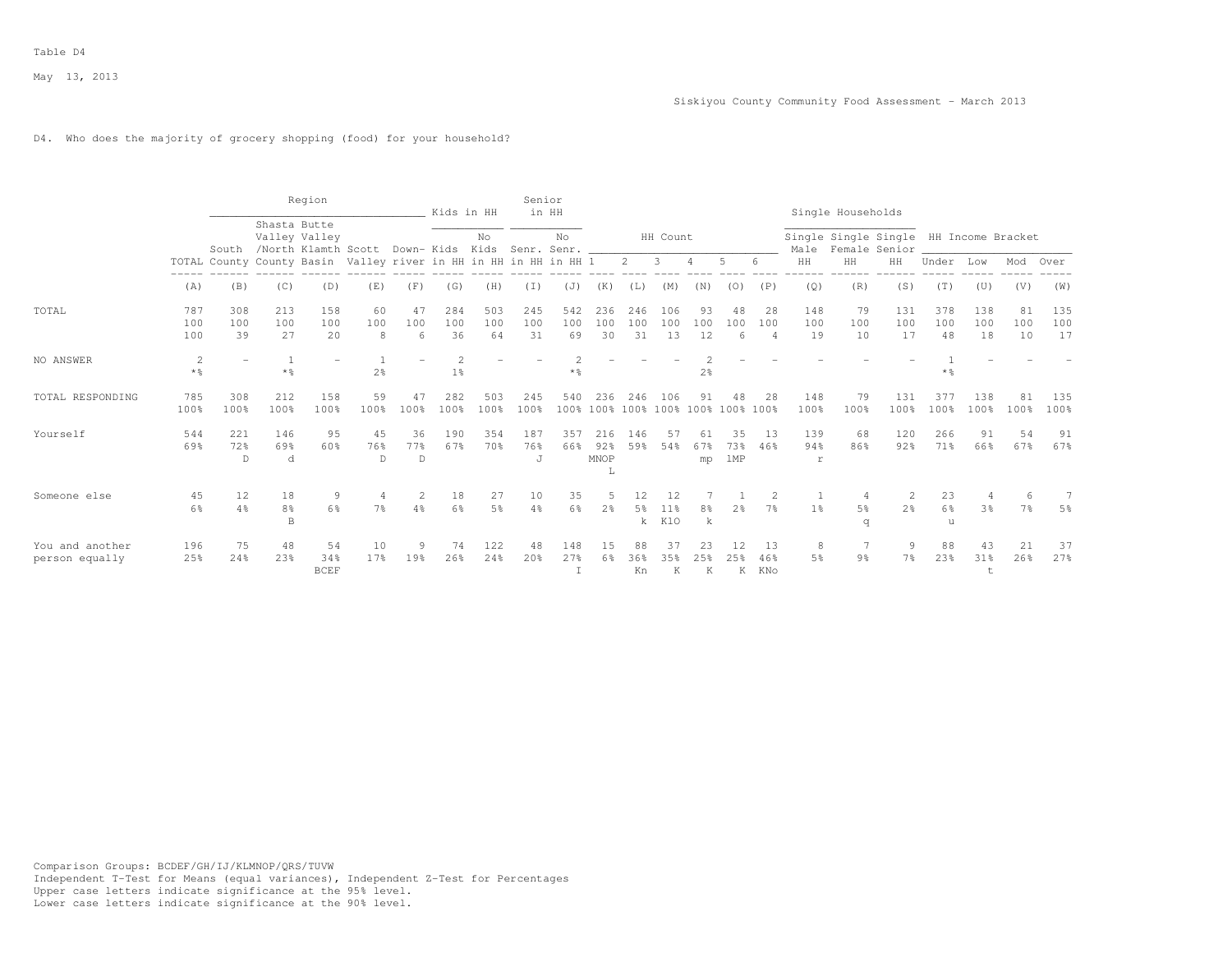## D4. Who does the majority of grocery shopping (food) for your household?

|                                   |                        |                            | Majority of<br>Groceries Shopped |                  |                  |                 | How Far Traveled<br>to Grocery Store |                  |                                                                                               |                                  | How Typically<br>Travel to Grocery Shop |                 |                             |                                         | How Often Out<br>of Grocery Money |                        | Importance<br>of Buying<br>Fresh Food |                  |                              | Buying Fresh<br>Food Hurdle                 |                             |                  |
|-----------------------------------|------------------------|----------------------------|----------------------------------|------------------|------------------|-----------------|--------------------------------------|------------------|-----------------------------------------------------------------------------------------------|----------------------------------|-----------------------------------------|-----------------|-----------------------------|-----------------------------------------|-----------------------------------|------------------------|---------------------------------------|------------------|------------------------------|---------------------------------------------|-----------------------------|------------------|
|                                   |                        |                            |                                  | Out of Out of    |                  |                 |                                      |                  | 0-5 6-15 16-25 26-50 51-100 Own<br>TOTAL Local County State Miles Miles Miles Miles Miles Car |                                  | Borrow For<br>Car                       | Ask             |                             |                                         | Ride Walk Wkly Mnthly /Never Extr | Rarely                 |                                       | Some-            |                              | Availa Know-<br>what Cost bility ledge None |                             |                  |
|                                   | (A)                    | (B)                        | (C)                              | (D)              | (E)              | (F)             | (G)                                  | (H)              | (I)                                                                                           | (J)                              | (K)                                     | (L)             | (M)                         | (N)                                     | (0)                               | (P)                    | (Q)                                   | (R)              | (S)                          | (T)                                         | (U)                         | (V)              |
| TOTAL                             | 787<br>100<br>100      | 489<br>100<br>62           | 70<br>100<br>9                   | 174<br>100<br>22 | 283<br>100<br>36 | 80<br>100<br>10 | 74<br>100<br>9                       | 167<br>100<br>21 | 118<br>100<br>15                                                                              | 124<br>100<br>16                 | 43<br>100<br>-5                         | 2.0<br>100<br>3 | 41<br>100<br>$\overline{5}$ | 66<br>100<br>8                          | 287<br>100<br>36                  | 352<br>100<br>45       | 524<br>100<br>67                      | 182<br>100<br>23 | 419<br>100<br>53             | 119<br>100<br>15                            | 28<br>100<br>$\overline{4}$ | 249<br>100<br>32 |
| NO ANSWER                         | 2<br>$*$ $\frac{6}{6}$ |                            |                                  |                  |                  |                 |                                      |                  |                                                                                               |                                  |                                         |                 |                             |                                         | 1 <sup>°</sup>                    |                        |                                       |                  |                              |                                             |                             |                  |
| TOTAL RESPONDING                  | 785<br>100%            | 489<br>100%                | 70<br>100%                       | 174<br>100%      | 283<br>100%      | 80<br>100%      | 74<br>100%                           | 167<br>100%      | 118                                                                                           | 124<br>100% 100%                 | 43                                      | 20              | 41<br>100% 100% 100% 100%   | 66                                      | 285<br>100%                       | 352<br>100%            | 524<br>100%                           | 182              | 419<br>100% 100%             | 119<br>100%                                 | 2.8<br>100%                 | 249<br>100%      |
| Yourself                          | 544<br>69%<br>d        | 385<br>79%<br>$\verb ACD $ | 47<br>67%                        | 109<br>63%       | 219<br>77%<br>Hi | 61<br>76%       | 61<br>82%<br>HI                      | 111<br>66%       | 80<br>68%                                                                                     | 116<br>94%<br>М                  | 37<br>86%<br>M                          | 19<br>95%<br>M  | 23<br>56%                   | 51<br>77%<br>p                          | 213<br>75%<br>P                   | 238<br>68%             | 382<br>73%                            | 131<br>72%       | 325<br>78%<br>$\overline{V}$ | 86<br>72%                                   | 18<br>64%                   | 166<br>67%       |
| Someone else                      | 45<br>$6\frac{6}{9}$   |                            |                                  |                  |                  |                 |                                      |                  |                                                                                               | 3 <sup>°</sup>                   |                                         |                 | 5 <sup>°</sup>              | $\mathbf{2}^{\prime}$<br>3 <sup>°</sup> | 12<br>$4\frac{6}{6}$              | 14<br>$4\%$            |                                       |                  |                              |                                             |                             |                  |
| You and another<br>person equally | 196<br>25%             | 104<br>21%                 | 23<br>33%<br>B                   | 65<br>37%<br>AB  | 64<br>23%        | 19<br>24%       | 13<br>18%                            | 56<br>34%<br>EG  | 38<br>32%<br>eG                                                                               | $\overline{4}$<br>3 <sup>8</sup> | 6<br>14%                                | .5%             | 16<br>39%<br>JKL            | 13<br>20 <sub>8</sub>                   | 60<br>21%                         | 100<br>28%<br>$\Omega$ | 142<br>2.7%                           | 51<br>28%        | 94<br>22%                    | 33<br>28 <sup>8</sup>                       | 10<br>36%                   | 83<br>33%<br>S   |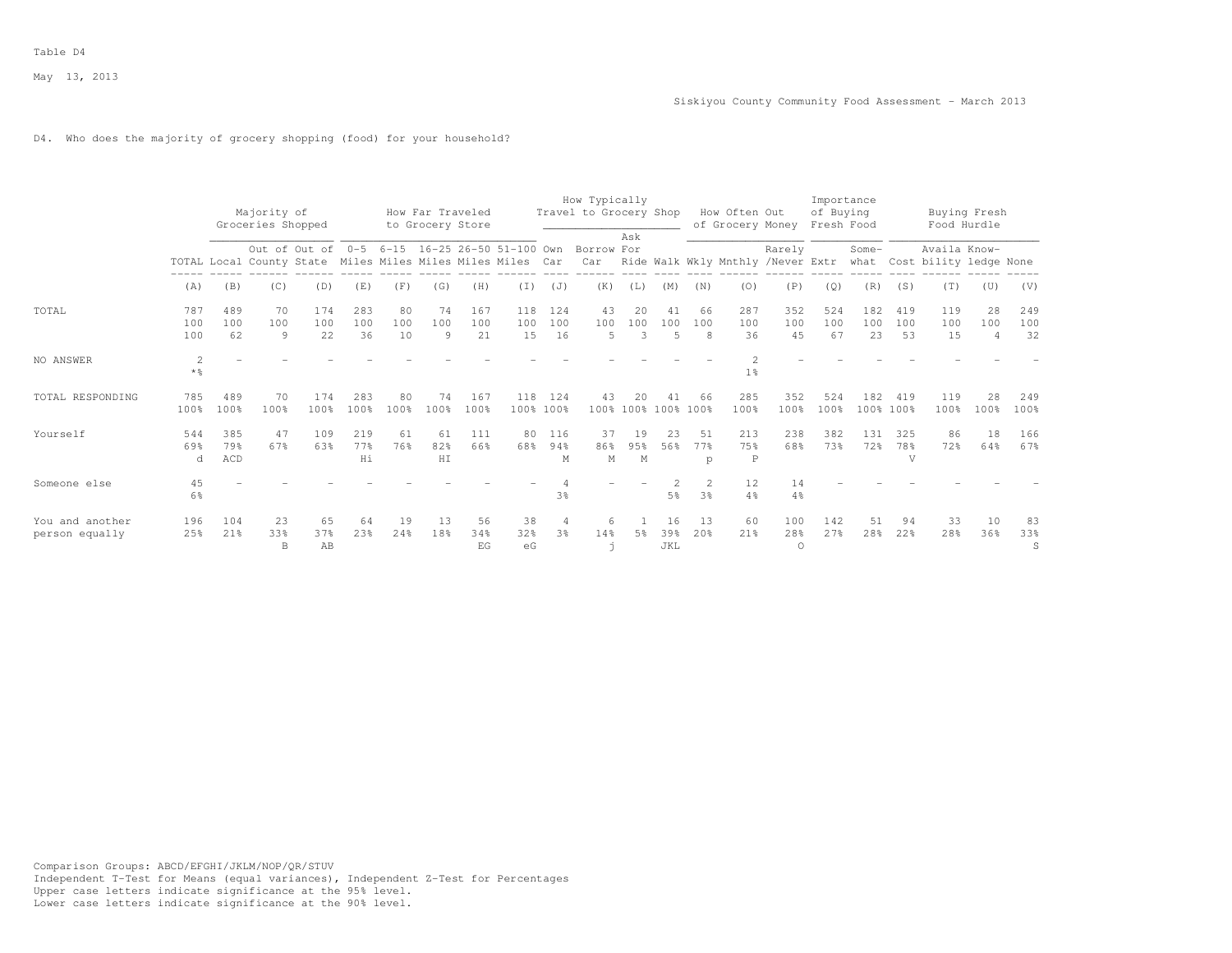## Q1. Where do you do the majority of your grocery shopping?

|                                |                       |                      |                                  | Region                               |                                                                  |                 | Kids in HH       |                      | Senior<br>in HH     |                      |                         |                   |                                |                 |                   |                             |                      | Single Households    |                                                         |                            |                             |                 |                  |
|--------------------------------|-----------------------|----------------------|----------------------------------|--------------------------------------|------------------------------------------------------------------|-----------------|------------------|----------------------|---------------------|----------------------|-------------------------|-------------------|--------------------------------|-----------------|-------------------|-----------------------------|----------------------|----------------------|---------------------------------------------------------|----------------------------|-----------------------------|-----------------|------------------|
|                                |                       | South                | Shasta Butte                     | Valley Valley<br>/North Klamth Scott |                                                                  | Down- Kids Kids |                  | No                   | Senr. Senr.         | No.                  |                         |                   | HH Count                       |                 |                   |                             | Male                 |                      | Single Single Single HH Income Bracket<br>Female Senior |                            |                             |                 |                  |
|                                |                       |                      |                                  |                                      | TOTAL County County Basin Valley river in HH in HH in HH in HH 1 |                 |                  |                      |                     |                      |                         | $2^{\circ}$       | $\overline{\mathbf{3}}$        | 4               | 5                 | 6                           | HH                   | HH                   | HH                                                      | Under                      | Low                         | Mod             | Over             |
|                                | (A)                   | (B)                  | (C)                              | (D)                                  | (E)                                                              | (F)             | (G)              | (H)                  | (I)                 | (J)                  | (K)                     | (L)               | (M)                            | (N)             | (0)               | (P)                         | (Q)                  | (R)                  | (S)                                                     | (T)                        | (U)                         | (V)             | (W)              |
| HH GROCERY SHOPPER             | 740<br>100<br>100     | 296<br>100<br>40     | 194<br>100<br>26                 | 149<br>100<br>20                     | 55<br>100<br>7                                                   | 45<br>100<br>6  | 264<br>100<br>36 | 476<br>100<br>64     | 235<br>100<br>32    | 505<br>100<br>68     | 231<br>100<br>31        | 234<br>100<br>32  | 94<br>100<br>13                | 84<br>100<br>11 | 47<br>100<br>6    | 26<br>100<br>$\overline{4}$ | 147<br>100<br>20     | 75<br>100<br>10      | 129<br>100<br>17                                        | 354<br>100<br>48           | 134<br>100<br>18            | 75<br>100<br>10 | 128<br>100<br>17 |
| NO ANSWER                      | 1 <sup>°</sup>        | 5<br>2 <sup>°</sup>  | $\overline{c}$<br>1 <sup>°</sup> |                                      |                                                                  |                 | $*$ %            | 6<br>1 <sup>°</sup>  | 3<br>1 <sup>°</sup> | 1 <sup>°</sup>       | 3<br>1 <sup>8</sup>     | 1 <sup>°</sup>    | 1 <sup>°</sup>                 | 1%              |                   |                             | 1 <sup>°</sup>       | $\overline{2}$<br>3% | 2<br>$2\frac{6}{9}$                                     |                            | 2<br>1 <sup>°</sup>         | 1 <sup>°</sup>  |                  |
| TOTAL RESPONDING               | 733<br>100%           | 291<br>100%          | 192<br>100%                      | 149<br>100%                          | 55<br>100%                                                       | 4.5<br>100%     | 263<br>100%      | 470<br>100%          | 232<br>100%         | 501                  | 228                     | 232               | 93<br>100% 100% 100% 100% 100% | 83              | 47<br>100% 100%   | 26                          | 146<br>100%          | 73<br>100%           | 127<br>100%                                             | 354<br>100%                | 132<br>100%                 | 74<br>100%      | 128<br>100%      |
| Locally (within the<br>county) | 489<br>67%            | 225<br>77%<br>D      | 155<br>81%<br>D                  | 27<br>18%                            | 42<br>76%<br>$\mathbb{D}$                                        | 39<br>87%<br>bD | 144<br>55%       | 345<br>73%<br>G      | 171<br>74%<br>J     | 318<br>63%           | 182<br>80%<br>MNOP<br>L | 163<br>70%<br>MNO | 52<br>56%                      | 47<br>57%       | 22<br>47%         | 14<br>54%                   | 115<br>79%           | 59<br>81%            | 99<br>78%                                               | 226<br>64%                 | 79<br>60%                   | 50<br>68%       | 99<br>77%<br>TU  |
| Out of county but<br>within CA | 70<br>10 <sup>8</sup> | 51<br>18%<br>CDF     | 5<br>3 <sup>8</sup>              | 13<br>9%<br>CF                       |                                                                  | 2 <sup>8</sup>  | 30<br>11%        | 40<br>9 <sub>8</sub> | 23<br>10%           | 47<br>$9\frac{6}{6}$ | 16<br>7 <sup>°</sup>    | 21<br>9%          | 15<br>16%<br>K1                | 11%             | 11 <sup>8</sup>   | 8%                          | 10<br>7 <sup>°</sup> | 5<br>7 <sup>°</sup>  | 9<br>7 <sup>°</sup>                                     | 33<br>9 <sup>8</sup>       | 12<br>9%                    | 10<br>14%       | 8<br>6%          |
| Out of state                   | 174<br>24%            | 15<br>5 <sup>°</sup> | 32<br>17%<br>B                   | 109<br>73%<br><b>BCEF</b>            | 13<br>24%<br>Bf                                                  | 11%             | 89<br>34%<br>H   | 85<br>18%            | 38<br>16%           | 136<br>27%           | 30<br>1.3%              | 48<br>2.1%<br>K   | 26<br>28 <sup>8</sup><br>K     | 27<br>33%<br>KL | 20<br>4.3%<br>KLm | 10<br>38%<br>K1             | 21<br>14%            | 9<br>12%             | 19<br>15%                                               | 95<br>27 <sub>8</sub><br>W | 41<br>31 <sub>8</sub><br>VW | 14<br>19%       | 21<br>16%        |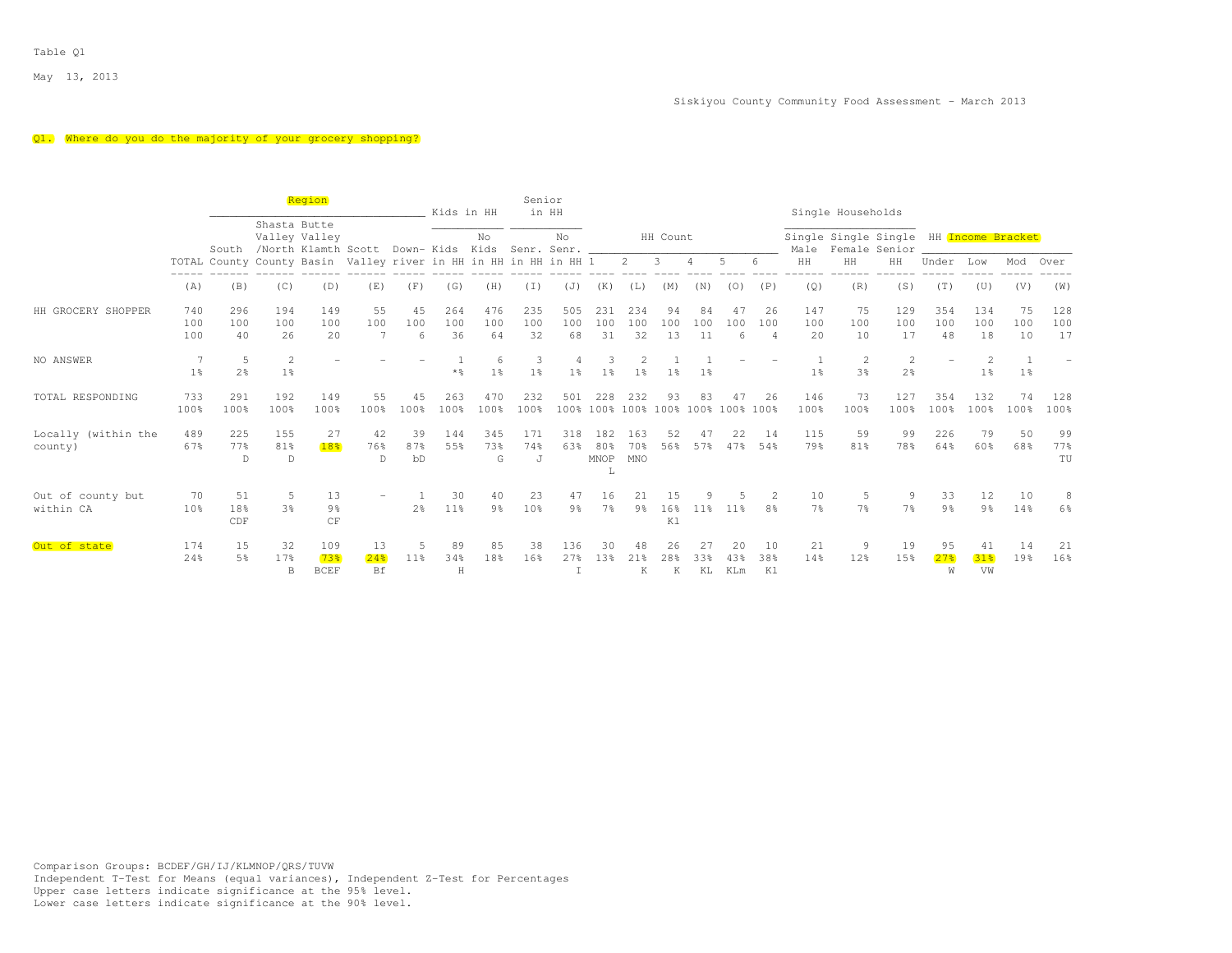# Q1. Where do you do the majority of your grocery shopping?

|                                |                       |                  | Majority of       |                  |                     |                     | How Far Traveled                               |                         |                                                                                                             |                      | How Typically<br>Travel to Grocery Shop |                          |                           |                         | How Often Out        |                                                                        | Importance<br>of Buying    |                      |                       |                                             | Buying Fresh                |                      |
|--------------------------------|-----------------------|------------------|-------------------|------------------|---------------------|---------------------|------------------------------------------------|-------------------------|-------------------------------------------------------------------------------------------------------------|----------------------|-----------------------------------------|--------------------------|---------------------------|-------------------------|----------------------|------------------------------------------------------------------------|----------------------------|----------------------|-----------------------|---------------------------------------------|-----------------------------|----------------------|
|                                |                       |                  | Groceries Shopped |                  |                     |                     | to Grocery Store                               |                         |                                                                                                             |                      |                                         | Ask                      |                           |                         |                      | of Grocery Money Fresh Food                                            |                            |                      |                       | Food Hurdle                                 |                             |                      |
|                                |                       |                  |                   |                  |                     |                     |                                                |                         | Out of Out of 0-5 6-15 16-25 26-50 51-100 Own<br>TOTAL Local County State Miles Miles Miles Miles Miles Car |                      | Borrow For<br>Car                       |                          |                           |                         |                      | Rarely<br><mark>Ride</mark> Walk <mark>Wkly M</mark> nthly /Never Extr |                            | Some-                |                       | Availa Know-<br>what Cost bility ledge None |                             |                      |
|                                | (A)                   | (B)              | (C)               | (D)              | (E)                 | (F)                 | (G)                                            | (H)                     | (T)                                                                                                         | (J)                  | (K)                                     | (L)                      | (M)                       | (N)                     | (0)                  | (P)                                                                    | (Q)                        | (R)                  | (S)                   | (T)                                         | (U)                         | (V)                  |
| HH GROCERY SHOPPER             | 740<br>100<br>100     | 489<br>100<br>66 | 70<br>100<br>9    | 174<br>100<br>24 | 283<br>100<br>38    | 80<br>100<br>11     | 74<br>100<br>10                                | 167<br>100<br>23        | 118<br>100<br>16                                                                                            | 120<br>100<br>16     | 43<br>100<br>6                          | 20<br>100<br>3           | 39<br>100<br>5            | 64<br>100<br>9          | 273<br>100<br>37     | 338<br>100<br>46                                                       | 524<br>100<br>71           | 182<br>100<br>25     | 419<br>100<br>57      | 119<br>100<br>16                            | 28<br>100<br>$\overline{4}$ | 249<br>100<br>34     |
| NO ANSWER                      | 7<br>1 <sup>°</sup>   |                  |                   |                  | $*$ %               |                     |                                                | 1 <sup>°</sup>          | 1 <sup>°</sup>                                                                                              |                      | 2 <sup>°</sup>                          | 5%                       |                           | 2 <sup>°</sup>          |                      | 1 <sup>°</sup>                                                         | 1 <sup>8</sup>             | 1 <sup>°</sup>       | $1\%$                 |                                             |                             | 3<br>1 <sup>°</sup>  |
| TOTAL RESPONDING               | 733<br>100%           | 489<br>100%      | 70<br>100%        | 174<br>100%      | 282<br>100%         | 80<br>100%          | 74<br>100%                                     | 165<br>100%             |                                                                                                             | 117 120<br>100% 100% | 42                                      | 19                       | 39<br>100% 100% 100% 100% | 63                      | 273<br>100%          | 334<br>100%                                                            | 520<br>100%                | 181<br>100% 100%     | 415                   | 119<br>100%                                 | 28<br>100%                  | 246<br>100%          |
| Locally (within the<br>county) | 489<br>67%            | 489<br>100%<br>А |                   |                  | 280<br>99%<br>fGHI  | 76<br>95%<br>GHI    | 55<br>74%<br>HI                                | 53<br>32%               | 18<br>1.5%                                                                                                  | 96<br>80%            | 31<br>74%                               | 16<br>84%                | 29<br>74%                 | 50<br>79.8<br>$\circ$ P | 189<br>69%<br>P      | 203<br>61%                                                             | 343<br>66%                 | 121<br>67%           | 284<br>68%<br>v       | 83<br>70 <sup>8</sup>                       | 19<br>68%                   | 151<br>61%           |
| Out of county but<br>within CA | 70<br>10 <sup>8</sup> |                  | 70<br>100%<br>A   |                  | 2<br>1 <sup>°</sup> | 2<br>$3\frac{6}{6}$ | $\overline{4}$<br>5 <sup>°</sup><br>$\epsilon$ | 27<br>16%<br><b>EFG</b> | 35<br>30 <sup>8</sup><br>EFGH                                                                               | 6 <sup>9</sup>       | 2                                       | $\overline{2}$<br>5% 11% | 2<br>5 <sup>°</sup>       | 5<br>8 <sup>°</sup>     | 21<br>8 <sup>°</sup> | 42<br>13%<br>$\cap$                                                    | 58<br>11 <sup>8</sup><br>R | 12<br>7 <sup>°</sup> | 45<br>11 <sup>°</sup> | 13<br>11 <sup>°</sup>                       | 2<br>7 <sup>°</sup>         | 20<br>8 <sup>°</sup> |
| Out of state                   | 174<br>24%            |                  |                   | 174<br>100%<br>Α |                     | 3 <sup>°</sup>      | 15<br>20%<br>F                                 | 85<br>52%<br>FG         | 64<br>55%<br>FG                                                                                             | 17<br>14%            | 21%                                     | 5%                       | 21%                       | 1.3%                    | 63<br>23%<br>N       | 89<br>27%<br>$_{\rm N}$                                                | 119<br>2.3%                | 48<br>2.7%           | 86<br>21%             | 23<br>19%                                   | 25%                         | 75<br>30%<br>ST      |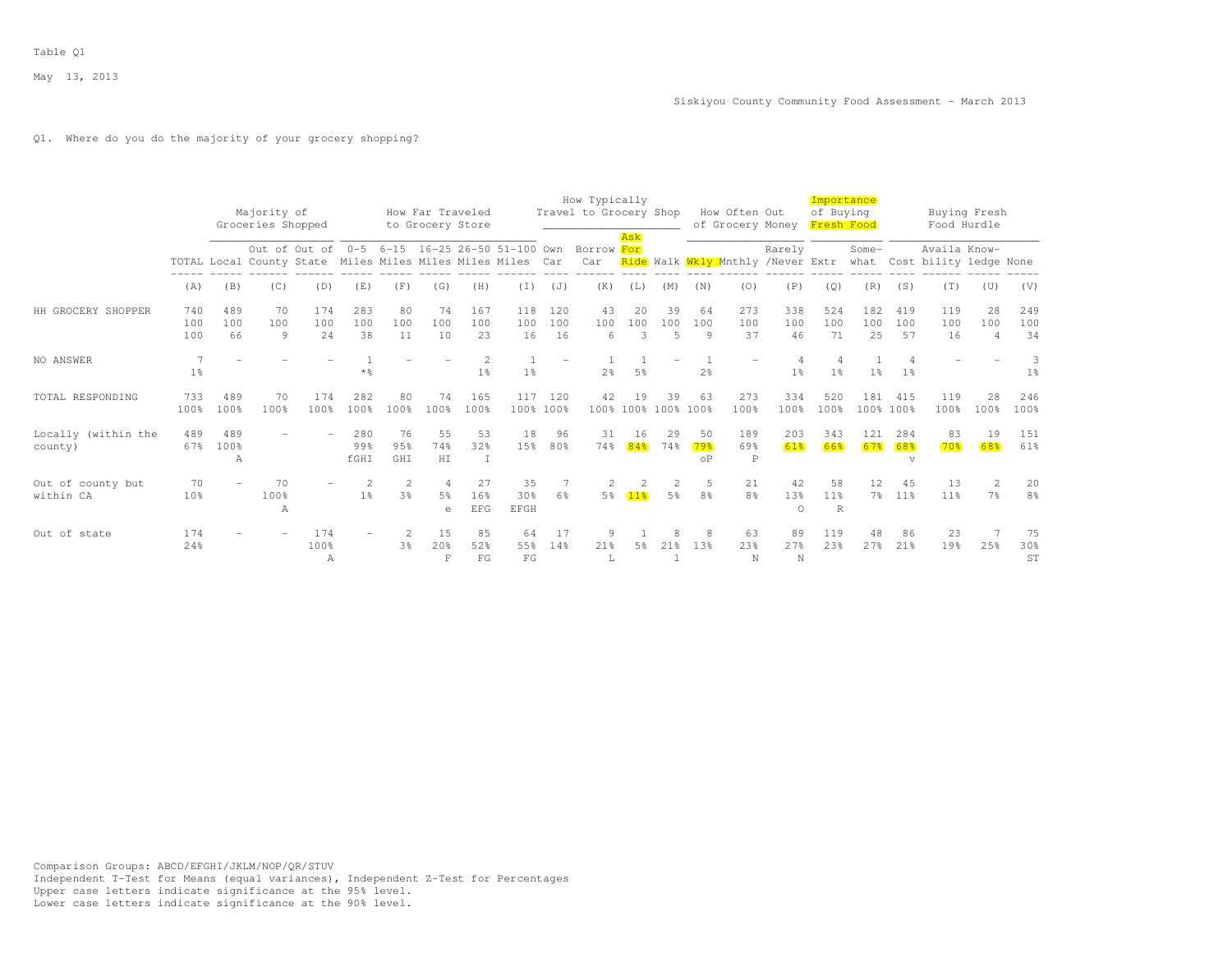# Q2. At what type of location do you do the majority of your grocery shopping?

|                                                 |                         |                             |                                     | Region                           |                                                 |                          | Kids in HH                      |                                  | Senior<br>in HH                |                       |                                 |                                 |                       |                 |                               |                             |                                   | Single Households                |                                       |                       |                                |                           |                                  |
|-------------------------------------------------|-------------------------|-----------------------------|-------------------------------------|----------------------------------|-------------------------------------------------|--------------------------|---------------------------------|----------------------------------|--------------------------------|-----------------------|---------------------------------|---------------------------------|-----------------------|-----------------|-------------------------------|-----------------------------|-----------------------------------|----------------------------------|---------------------------------------|-----------------------|--------------------------------|---------------------------|----------------------------------|
|                                                 |                         | South                       | Shasta Butte                        | Valley Valley                    | /North Klamth Scott Down- Kids Kids Senr. Senr. |                          |                                 | No                               |                                | No                    |                                 |                                 | HH Count              |                 |                               |                             | Male                              |                                  | Single Single Single<br>Female Senior |                       | HH Income Bracket              |                           |                                  |
|                                                 | $   -$                  | TOTAL County County Basin   |                                     |                                  | Valley river in HH in HH in HH in HH 1          |                          |                                 |                                  |                                |                       |                                 | $\overline{c}$                  | 3                     | 4               | 5                             | 6                           | HH                                | HH                               | HH                                    | Under                 | Low                            | Mod                       | Over                             |
|                                                 | (A)                     | (B)                         | (C)                                 | (D)                              | (E)                                             | (F)                      | (G)                             | (H)                              | (I)                            | (J)                   | (K)                             | (L)                             | (M)                   | (N)             | (0)                           | (P)                         | (Q)                               | (R)                              | (S)                                   | (T)                   | (U)                            | (V)                       | (W)                              |
| HH GROCERY SHOPPER                              | 740<br>100<br>100       | 296<br>100<br>40            | 194<br>100<br>26                    | 149<br>100<br>2.0                | 55<br>100<br>7                                  | 45<br>100<br>6           | 264<br>100<br>36                | 476<br>100<br>64                 | 235<br>100<br>32               | 505<br>100<br>68      | 231<br>100<br>31                | 234<br>100<br>32                | 94<br>100<br>13       | 84<br>100<br>11 | 47<br>100<br>$6 \overline{6}$ | 26<br>100<br>$\overline{4}$ | 147<br>100<br>20                  | 75<br>100<br>10                  | 129<br>100<br>17                      | 354<br>100<br>48      | 134<br>100<br>18               | 75<br>100<br>10           | 128<br>100<br>17                 |
| NO ANSWER                                       | 5<br>1 <sup>8</sup>     | 3<br>1 <sup>°</sup>         | 2<br>1 <sup>°</sup>                 |                                  |                                                 |                          | -1<br>* %                       | $\overline{4}$<br>1 <sup>°</sup> | $\mathbf{2}$<br>1 <sup>°</sup> | 3<br>1 <sup>°</sup>   | $\mathcal{R}$<br>1 <sup>°</sup> |                                 | 1 <sup>8</sup>        | 1 <sup>°</sup>  |                               |                             |                                   | $\overline{2}$<br>3%             | $\overline{c}$<br>$2\frac{6}{6}$      | 1<br>$*$ %            | <sup>1</sup><br>1 <sup>°</sup> |                           |                                  |
| TOTAL RESPONDING                                | 735<br>100%             | 293<br>100%                 | 192<br>100%                         | 149<br>100%                      | 55<br>100%                                      | 45<br>100%               | 263<br>100%                     | 472<br>100%                      | 233<br>100%                    | 502                   | 228                             | 234<br>100% 100% 100% 100% 100% | 93                    | 83              | 47<br>$100\%$                 | 26<br>100%                  | 147<br>100%                       | 73<br>100%                       | 127<br>100%                           | 353<br>100%           | 133<br>100%                    | 75<br>100%                | 128<br>100%                      |
| Grocery store chain<br>(i.e. Ray's,<br>Raley's) | 350<br>48%              | 145<br>49%<br>DF            | 108<br>56%<br>DF                    | 59<br>40%<br>$\mathbf F$         | 27<br>49%<br>$\mathbf F$                        | 11<br>24%                | 137<br>52%<br>h                 | 213<br>45%                       | 112<br>48%                     | 238<br>47%            | 101<br>44%                      | 101<br>43%                      | 49<br>53%             | 49<br>59%<br>KL | 30<br>64%<br>KL               | 13<br>50%                   | 65<br>44%                         | 32<br>44%                        | 64<br>50%                             | 146<br>41%            | 63<br>47%                      | 41<br>55%<br>T            | 79<br>62%<br>TU                  |
| Locally owned<br>grocery store                  | 134<br>18%              | 50<br>17 <sub>8</sub><br>Ce | 7<br>4%                             | 45<br>30%<br>$_{\rm BCE}$        | 5<br>9 <sup>°</sup>                             | 26<br>58%<br><b>BCDE</b> | 46<br>17%                       | 88<br>19%                        | 43<br>18%                      | 91<br>18%             | 52<br>23%<br>Mn                 | 45<br>19%                       | 12<br>13 <sup>8</sup> | 12<br>14%       | 8<br>17%                      | $\Delta$<br>15%             | 24<br>16%                         | 25<br>34%<br><b>OS</b>           | 26<br>20%                             | 84<br>24%<br>VW       | 24<br>18%<br>Vw                | 5<br>7 <sup>8</sup>       | 13<br>10%                        |
| Mass retailer (i.e.<br>Wal-Mart, Target)        | 134<br>18%              | 21<br>7%                    | 55<br>29%<br>$\rm{BF}$              | 38<br>26%<br>BF                  | 15<br>27%<br>$\rm{BF}$                          | 5<br>11 <sup>°</sup>     | 47<br>18%                       | 87<br>18%                        | 38<br>16%                      | 96<br>19%             | 41<br>18%                       | 41<br>18%                       | 21<br>23%<br>$\,$ n   | 10<br>12%       | $\epsilon$<br>13%             | .5<br>19%                   | 34<br>23%<br><b>Rs</b>            | 7<br>10%                         | 19<br>15%                             | 85<br>24%<br>UW       | 19<br>14%<br>W                 | 13<br>17%<br>W            | 9<br>7%                          |
| Natural/health food<br>store                    | 58<br>8 <sup>°</sup>    | 54<br>18%<br>CE             | 3<br>2 <sup>°</sup>                 |                                  | $\overline{1}$<br>2 <sup>o</sup>                |                          | $\mathcal{Q}$<br>3 <sup>°</sup> | 49<br>10%<br>G                   | 25<br>11%<br>j.                | 33<br>7 <sup>°</sup>  | 20<br>$9\frac{6}{9}$<br>N       | 30<br>13%<br>MN                 | .5<br>5 <sup>°</sup>  | 2 <sup>°</sup>  |                               |                             | 16<br>11 <sup>°</sup>             | $\overline{4}$<br>5 <sup>°</sup> | 10<br>8 <sup>°</sup>                  | 10<br>3%              | 18<br>14%<br>$\mathbf T$       | 8<br>11%<br>T             | 19<br>15%<br>$\mathbb T$         |
| Discount store<br>(i.e. Costco, Sam's<br>Club)  | 44<br>6%                | 19<br>6%<br>$\mathbb{D}$    | 15<br>8 <sup>°</sup><br>$\mathbb D$ | 2<br>1 <sup>8</sup>              | 5<br>$9\frac{6}{6}$<br>d                        | 3<br>$7\frac{6}{9}$      | 16<br>6%                        | 28<br>6%                         | 14<br>6%                       | 30<br>6 <sup>°</sup>  | 11<br>5 <sup>°</sup>            | 13<br>6%                        | $\overline{4}$<br>4%  | 8 <sup>°</sup>  | 3<br>6%                       | 3<br>12%                    | $7\phantom{.0}$<br>5 <sup>9</sup> | 3<br>4%                          | 8<br>6%                               | 18<br>5%              | 5<br>4%                        | 8<br>11 <sub>8</sub><br>u | $\overline{7}$<br>5 <sup>°</sup> |
| Food Co-Op                                      | 4<br>1 <sup>°</sup>     | 1<br>$*$ $\frac{6}{5}$      | $\mathbf{2}$<br>$1\frac{6}{6}$      |                                  | 1<br>$2\frac{6}{6}$                             |                          | -1<br>* %                       | 3<br>$1\frac{6}{6}$              | 1<br>$*$ %                     | 3<br>1 <sup>°</sup>   |                                 | 3<br>1 <sup>°</sup>             |                       |                 |                               | $4\frac{6}{6}$              |                                   |                                  |                                       |                       | 3<br>2%                        |                           | 1<br>1 <sup>°</sup>              |
| Convenience store<br>(i.e. Gas Station)         | $\overline{c}$<br>$*$ % |                             | 1<br>1 <sup>°</sup>                 | $\overline{1}$<br>1 <sup>8</sup> |                                                 |                          | -1<br>* %                       | 1<br>$*$ %                       |                                | $\overline{2}$<br>* % | $*$ %                           |                                 |                       | 1 <sup>°</sup>  |                               |                             |                                   | $\overline{1}$<br>1 <sup>°</sup> |                                       | $\overline{1}$<br>* % | 1<br>$1\frac{6}{6}$            |                           |                                  |
| Drug store (i.e.<br>RiteAid)                    | 1<br>$*$ %              | -1<br>$*$ %                 |                                     |                                  |                                                 |                          |                                 | $\overline{1}$<br>$*$ %          |                                | 1<br>* %              | $*$ %                           |                                 |                       |                 |                               |                             | 1 <sup>°</sup>                    |                                  |                                       | -1<br>* 응             |                                |                           |                                  |
| Other                                           | 3<br>$*$ %              | $\overline{1}$<br>$*$ 2     | 1<br>1 <sup>°</sup>                 |                                  | 1<br>$2\frac{6}{6}$                             |                          | -1                              | $\overline{c}$<br>* 2            |                                | 3<br>1 <sup>°</sup>   |                                 |                                 | 1 <sup>8</sup>        |                 |                               |                             |                                   | $\overline{1}$<br>1 <sup>°</sup> |                                       | 3<br>1 <sup>°</sup>   |                                |                           |                                  |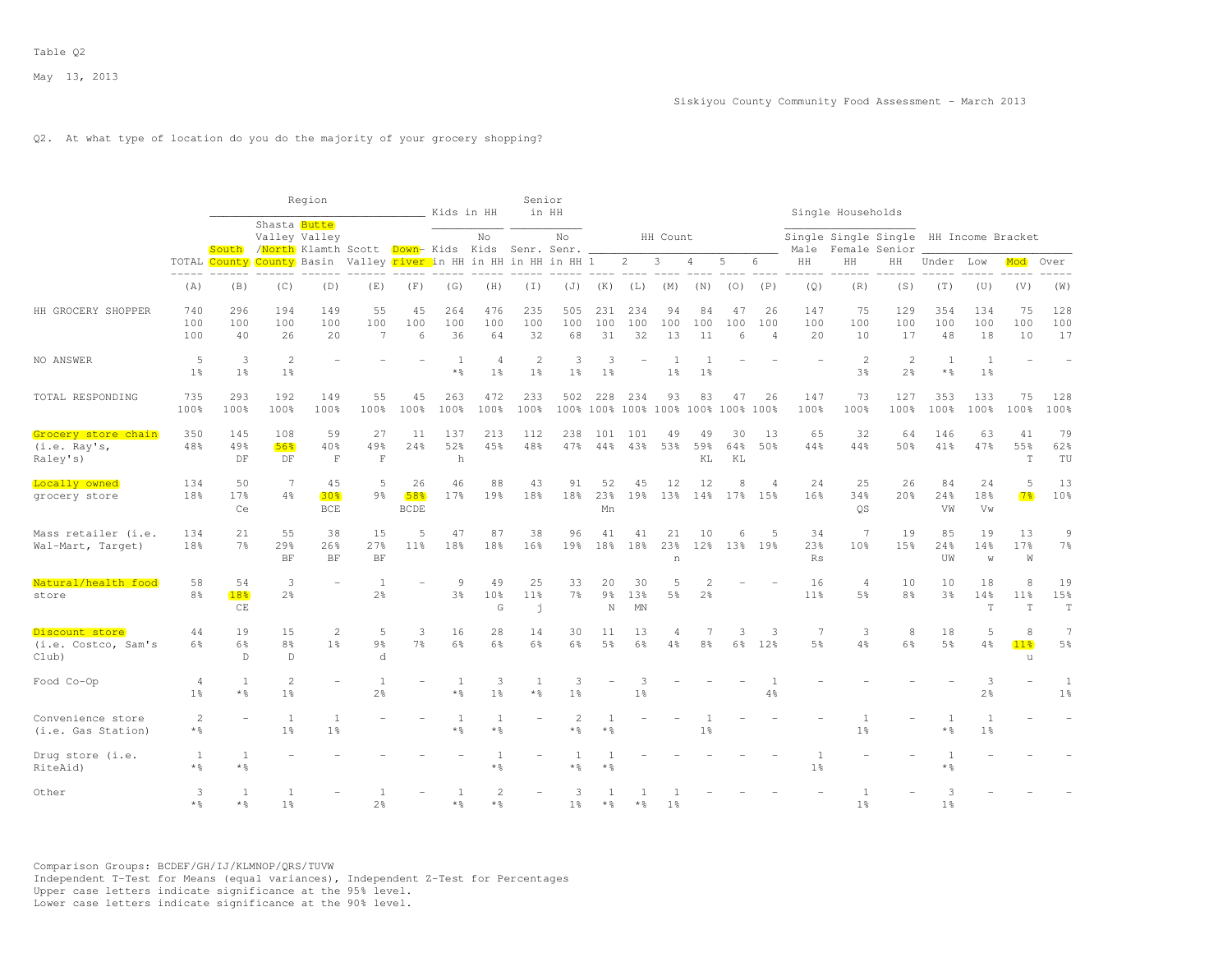(Continued)

# Q2. At what type of location do you do the majority of your grocery shopping?

|                           |     |       |                                                                      | Region        |                          |                          | Kids in HH            |                                 | Senior | in HH          |        |     |          |             |     |                |                          | Single Households        |                                                              |       |     |     |          |
|---------------------------|-----|-------|----------------------------------------------------------------------|---------------|--------------------------|--------------------------|-----------------------|---------------------------------|--------|----------------|--------|-----|----------|-------------|-----|----------------|--------------------------|--------------------------|--------------------------------------------------------------|-------|-----|-----|----------|
|                           |     |       | Shasta Butte<br>South /North Klamth Scott Down-Kids Kids Senr. Senr. | Valley Valley |                          |                          |                       | No                              |        | No.            |        |     | HH Count |             |     |                |                          |                          | Single Single Single HH Income Bracket<br>Male Female Senior |       |     |     |          |
|                           |     |       | TOTAL County County Basin Valley river in HH in HH in HH in HH 1 2 3 |               |                          |                          |                       |                                 |        |                |        |     |          |             |     | 6              | HH                       | HH                       | HH                                                           | Under | Low |     | Mod Over |
|                           | (A) | (B)   | (C)                                                                  | (D)           | (E)                      | (F)                      | (G)                   | (H)                             | (I)    | (J)            | (K)    | (L) | (M)      | (N)         | (0) | $(\mathbb{P})$ | ( O )                    | (R)                      | (S)                                                          | (T)   | (U) | (V) | (W)      |
| Don't know / No<br>answer | 1%  | $*$ & | $\hspace{0.1mm}-\hspace{0.1mm}$                                      |               | $\overline{\phantom{0}}$ | $\overline{\phantom{a}}$ | - 5<br>$2\frac{6}{9}$ | $\hspace{0.1mm}-\hspace{0.1mm}$ | $\sim$ | 5 <sup>1</sup> | $\sim$ |     |          | $1\%$ $2\%$ |     | $\sim$ $-$     | $\overline{\phantom{0}}$ | $\overline{\phantom{0}}$ |                                                              |       |     |     |          |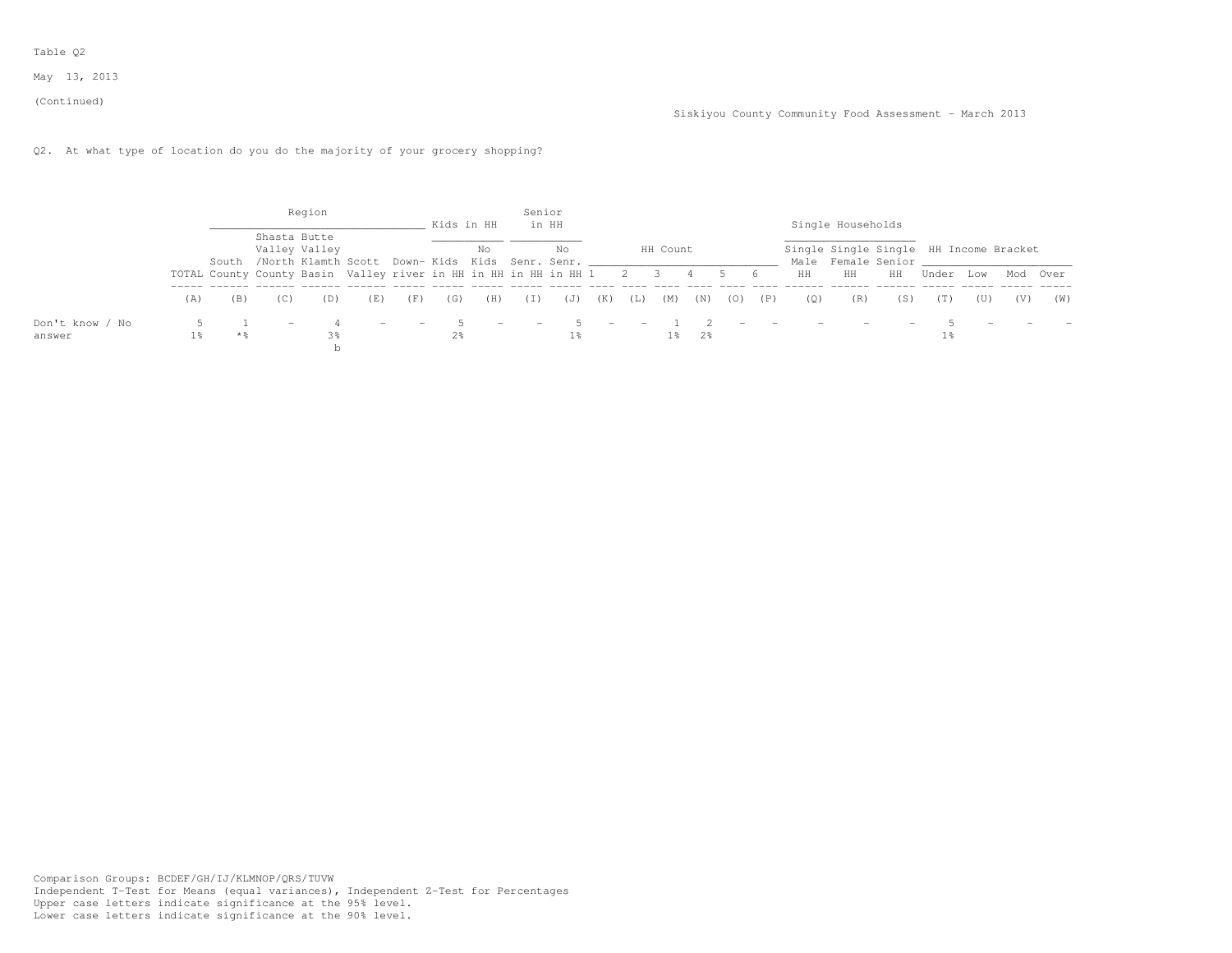# Q2. At what type of location do you do the majority of your grocery shopping?

|                                                 |                                  |                                      | Majority of<br>Groceries Shopped<br>Out of Out of 0-5 6-15 16-25 26-50 51-100 Own Borrow For |                                                            |                                  |                           | How Far Traveled<br>to Grocery Store |                                     |                  |                                  | How Typically<br>Travel to Grocery Shop |                                  |                                  |                                  | How Often Out                     | of Grocery Money Fresh Food      | Importance<br>of Buying               |                                  |                                   |                                                                               | Buying Fresh<br>Food Hurdle    |                                   |
|-------------------------------------------------|----------------------------------|--------------------------------------|----------------------------------------------------------------------------------------------|------------------------------------------------------------|----------------------------------|---------------------------|--------------------------------------|-------------------------------------|------------------|----------------------------------|-----------------------------------------|----------------------------------|----------------------------------|----------------------------------|-----------------------------------|----------------------------------|---------------------------------------|----------------------------------|-----------------------------------|-------------------------------------------------------------------------------|--------------------------------|-----------------------------------|
|                                                 |                                  |                                      |                                                                                              | TOTAL Local County State Miles Miles Miles Miles Miles Car |                                  |                           |                                      |                                     |                  |                                  | Car                                     | Ask                              |                                  |                                  |                                   | Rarely                           |                                       | $Some-$                          |                                   | Availa Know-<br>Ride Walk Wkly Mnthly /Never Extr what Cost bility ledge None |                                |                                   |
|                                                 | (A)                              | (B)                                  | (C)                                                                                          | (D)                                                        | (E)                              | (F)                       | (G)                                  | (H)                                 | (I)              | (J)                              | (K)                                     | (L)                              | (M)                              | (N)                              | (0)                               | (P)                              | (Q)                                   | (R)                              | (S)                               | (T)                                                                           | (U)                            | (V)                               |
| HH GROCERY SHOPPER                              | 740<br>100<br>100                | 489<br>100<br>66                     | 70<br>100<br>9                                                                               | 174<br>100<br>24                                           | 283<br>100<br>38                 | 80<br>100<br>11           | 74<br>100<br>10                      | 167<br>100<br>23                    | 118<br>100<br>16 | 120<br>100<br>16                 | 43<br>100<br>6                          | 20<br>100<br>3                   | 39<br>100<br>5                   | 64<br>100<br>9                   | 273<br>100<br>37                  | 338<br>100<br>46                 | 524<br>100<br>71                      | 182<br>100<br>25                 | 419<br>100<br>57                  | 119<br>100<br>16                                                              | 28<br>100<br>$\overline{4}$    | 249<br>100<br>34                  |
| NO ANSWER                                       | 5<br>1 <sup>°</sup>              | $\mathbf{2}$<br>$*$ %                |                                                                                              |                                                            | $\overline{c}$<br>1 <sup>°</sup> |                           |                                      |                                     |                  | 1 <sup>°</sup>                   |                                         |                                  |                                  | $\overline{1}$<br>2 <sup>o</sup> |                                   | $\mathbf{1}$<br>$*$ %            | $\overline{2}$<br>$\star$ %           | $\overline{c}$<br>1 <sup>°</sup> | 3<br>1 <sup>8</sup>               |                                                                               |                                | $\mathbf{1}$<br>$*$ $\frac{6}{6}$ |
| TOTAL RESPONDING                                | 735<br>100%                      | 487<br>100%                          | 70<br>100%                                                                                   | 174<br>100%                                                | 281<br>100%                      | 80<br>100%                | 74<br>100%                           | 167<br>100%                         | 118              | 119<br>100% 100%                 | 43<br>100%                              | 20<br>100%                       | 39<br>100%                       | 63<br>100%                       | 273<br>100%                       | 337<br>100%                      | 522<br>100%                           | 180                              | 416<br>100% 100%                  | 119<br>100%                                                                   | 28<br>100%                     | 248<br>100%                       |
| Grocery store chain<br>(i.e. Ray's,<br>Raley's) | 350<br>48%                       | 234<br>48%                           | 28<br>40%                                                                                    | 84<br>48%                                                  | 133<br>47%                       | 40<br>50%                 | 36<br>49%                            | 85<br>51%                           | 50<br>42%        | 46<br>39%                        | 22<br>51%<br>m                          | 12<br>60%<br>ήM                  | 12<br>31%                        | 31<br>49%                        | 115<br>42%                        | 181<br>54%<br>$\circ$            | 245<br>47%                            | 90<br>50%                        | 183<br>44%                        | 47<br>39%                                                                     | 19<br>68%<br>ST                | 136<br>55%<br>ST                  |
| Locally owned<br>grocery store                  | 134<br>18%<br>d                  | 99<br>20 <sup>8</sup><br>$\mathbb D$ | 13<br>19%                                                                                    | 22<br>13%                                                  | 83<br>30%<br>FGHI                | 12<br>15%<br>$\mathsf{G}$ | 3<br>4%                              | 19<br>11%<br>G                      | 17<br>14%<br>G   | 31<br>26%<br>$\mathbf{L}$        | 11<br>26%<br>$\overline{1}$             | $\mathfrak{D}$<br>10%            | $\overline{7}$<br>18%            | 15<br>24%<br>p                   | 60<br>22%<br>$\mathbf P$          | 48<br>14%                        | 9.5<br>18%                            | 30<br>17 <sub>8</sub>            | 85<br>20%<br>UV                   | 30<br>25%<br>UV                                                               | $\overline{\mathcal{L}}$<br>7% | 33<br>13%                         |
| Mass retailer (i.e.<br>Wal-Mart, Target)        | 134<br>18%<br>$\rm ^c$           | 85<br>17%                            | 8<br>11%                                                                                     | 41<br>24%<br>bC                                            | 22<br>8 <sup>°</sup>             | 13<br>16%<br>$\Theta$     | 26<br>35%<br>EFI                     | 44<br>26%<br>F.f                    | 23<br>19%<br>E   | 28<br>24%<br>K                   | 3<br>$7\frac{6}{9}$                     | 5<br>25%<br>$\mathbf k$          | 9<br>23%<br>K                    | 12<br>19%                        | 73<br>27%<br>$\, {\mathbb P}$     | 37<br>11%                        | 79<br>15%                             | 48<br>27%<br>$\circ$             | 90<br>22%<br>V                    | 19<br>16%                                                                     | 5<br>18%                       | 34<br>14%                         |
| Natural/health food<br>store                    | 58<br>8%<br>D                    | 50<br>10 <sup>8</sup><br>CD          | 3<br>4%                                                                                      | 5<br>$3\frac{6}{9}$                                        | 36<br>13%<br>GHI                 | 11<br>14%<br>GHI          | 3<br>$4\frac{6}{6}$                  | 3<br>2 <sup>°</sup>                 | 5<br>4%          | $\overline{A}$<br>3 <sup>°</sup> | 7<br>16%<br>J                           | $\overline{1}$<br>$5\frac{6}{6}$ | 8<br>21%<br>J1                   | $\mathfrak{D}$<br>$3\frac{6}{6}$ | 10<br>4%                          | 35<br>10%<br>NO.                 | 56<br>11 <sup>°</sup><br>$\mathbb{R}$ | 2<br>1 <sup>°</sup>              | 25<br>6%                          | 8<br>$7\frac{6}{6}$                                                           | $\mathbf{1}$<br>4%             | 30<br>12%<br>StU                  |
| Discount store<br>(i.e. Costco, Sam's<br>Club)  | 44<br>6%<br>$\mathbf B$          | 10<br>2.8                            | 15<br>21%<br>ABd                                                                             | 19<br>11 <sup>8</sup><br>aB                                | 3<br>1 <sup>8</sup>              |                           | $\overline{4}$<br>5 <sup>°</sup>     | 11<br>7 <sup>°</sup><br>$\mathbf E$ | 23<br>19%<br>EGH | 7<br>6%                          |                                         |                                  | $\mathbf{1}$<br>3%               | $\overline{c}$<br>3%             | 11<br>4%                          | 27<br>8%<br>nO                   | 35<br>7 <sup>8</sup>                  | 8<br>4%                          | 27<br>6%                          | 11<br>9%<br>$\overline{\mathbf{V}}$                                           |                                | 10<br>$4\frac{6}{6}$              |
| Food Co-Op                                      | $\overline{4}$<br>1 <sup>°</sup> | $\mathbf{2}$<br>$*$ %                |                                                                                              | $\overline{c}$<br>1 <sup>°</sup>                           | 1<br>$*$ $\frac{6}{5}$           | 1<br>1 <sup>°</sup>       | $\mathbf{1}$<br>1 <sup>°</sup>       | $\mathbf{1}$<br>1 <sup>°</sup>      |                  |                                  |                                         |                                  | $\overline{2}$<br>5 <sup>°</sup> |                                  | $\mathbf{1}$<br>$*$ $\frac{6}{5}$ | 3<br>1 <sup>°</sup>              | $\overline{4}$<br>1 <sup>°</sup>      |                                  | <sup>1</sup><br>* %               | $\mathbf{1}$<br>$1\frac{6}{6}$                                                |                                | $\overline{c}$<br>1 <sup>°</sup>  |
| Convenience store<br>(i.e. Gas Station)         | 2<br>* %                         | $\overline{c}$<br>$*$ %              |                                                                                              |                                                            | $\overline{c}$<br>1 <sup>°</sup> |                           |                                      |                                     |                  | 1 <sup>°</sup>                   |                                         |                                  |                                  | 1<br>$2\frac{6}{6}$              | $\overline{1}$<br>* %             |                                  |                                       | $\mathbf{1}$<br>$1\frac{6}{6}$   |                                   | $\mathbf{1}$<br>1 <sup>°</sup>                                                | 1<br>4%                        |                                   |
| Drug store (i.e.<br>RiteAid)                    | 1<br>$*$ $\frac{6}{5}$           |                                      | $\overline{1}$<br>1 <sup>°</sup>                                                             |                                                            | $*$ %                            |                           |                                      |                                     |                  | 1 <sup>°</sup>                   |                                         |                                  |                                  |                                  |                                   | 1<br>$*$ %                       | 1<br>* %                              |                                  | 1<br>* %                          | 1<br>1 <sup>°</sup>                                                           |                                |                                   |
| Other                                           | 3<br>$*$ %                       | 3<br>1 <sup>8</sup>                  |                                                                                              |                                                            |                                  | 3 <sup>o</sup>            | 1 <sup>8</sup>                       |                                     |                  | 1 <sup>8</sup>                   |                                         |                                  |                                  |                                  | $*$ %                             | $\overline{c}$<br>1 <sup>8</sup> | 3<br>1 <sup>8</sup>                   |                                  | $\overline{\mathcal{L}}$<br>$*$ % |                                                                               |                                | 1<br>$*$ %                        |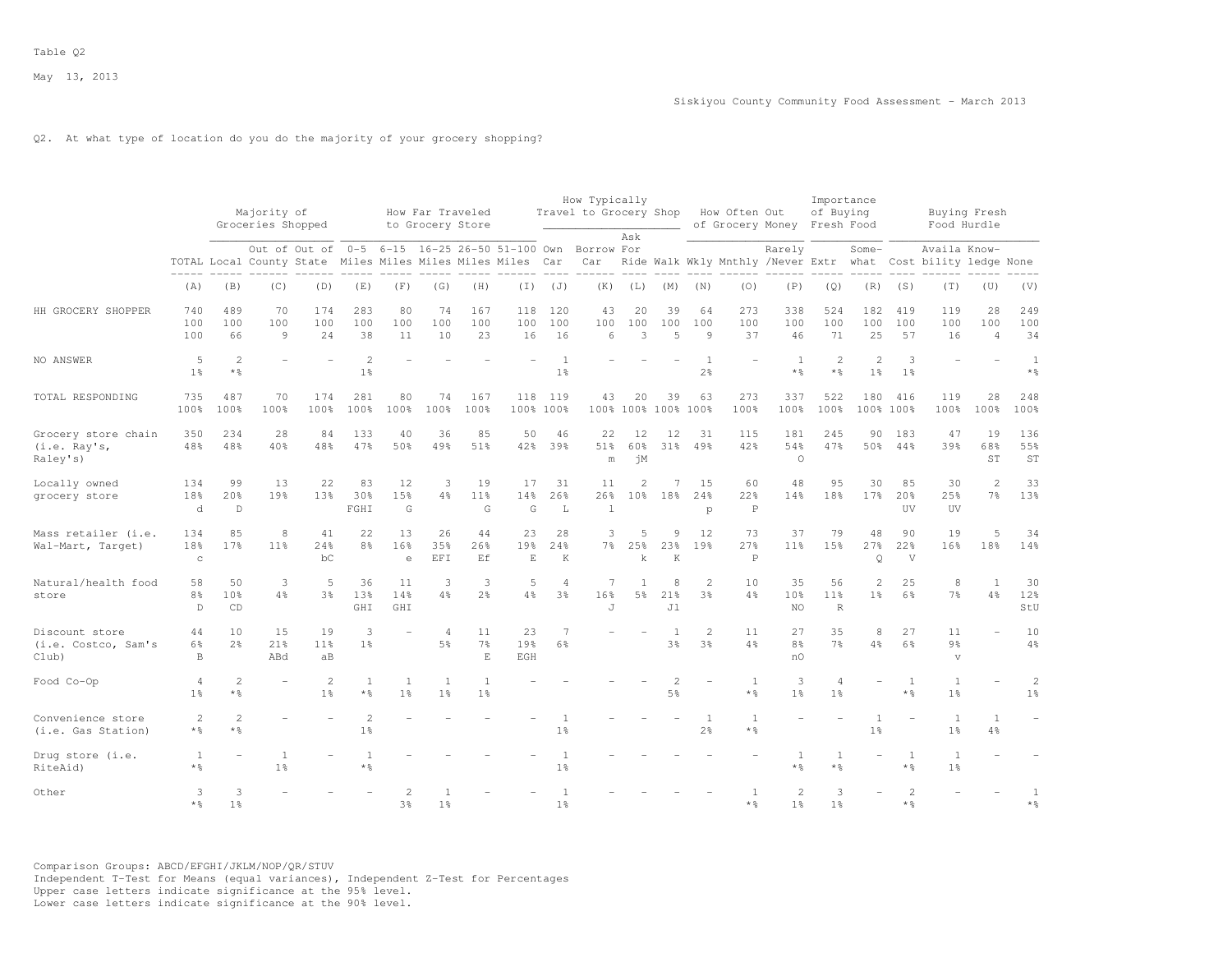# Q2. At what type of location do you do the majority of your grocery shopping?

|                           |     | Majority of<br>Groceries Shopped |     |     | How Far Traveled<br>to Grocery Store |                |       |                          | How Typically<br>Travel to Grocery Shop                                                                                                                                                  |     |                                      |            | How Often Out | of Grocery Money | of Buying<br>Fresh Food | Importance |     |                | Buying Fresh<br>Food Hurdle |     |
|---------------------------|-----|----------------------------------|-----|-----|--------------------------------------|----------------|-------|--------------------------|------------------------------------------------------------------------------------------------------------------------------------------------------------------------------------------|-----|--------------------------------------|------------|---------------|------------------|-------------------------|------------|-----|----------------|-----------------------------|-----|
|                           |     |                                  |     |     |                                      |                |       |                          | Out of Out of 0-5 6-15 16-25 26-50 51-100 Own Borrow For<br>TOTAL Local County State Miles Miles Miles Miles Miles Car Car Ride Walk Wkly Mnthly /Never Extr what Cost bility ledge None | Ask |                                      |            |               | Rarely           |                         | Some-      |     | Availa Know-   |                             |     |
|                           | (A) |                                  | (E) | (F) | (G)                                  | (H)            | ( I ) | (U)                      | (K)                                                                                                                                                                                      | (L) | (M)                                  | (N)        |               | (P)              | (0)                     | (R)        | (S) |                | (U)                         | (V) |
| Don't know / No<br>answer |     | 3%                               | $-$ |     | $\overline{\phantom{a}}$             | 2 <sup>8</sup> |       | $\overline{\phantom{0}}$ |                                                                                                                                                                                          |     | the company's state of the company's | $\sim$ $-$ |               |                  |                         |            | * 2 | 1 <sup>8</sup> | $\overline{\phantom{m}}$    | 1%  |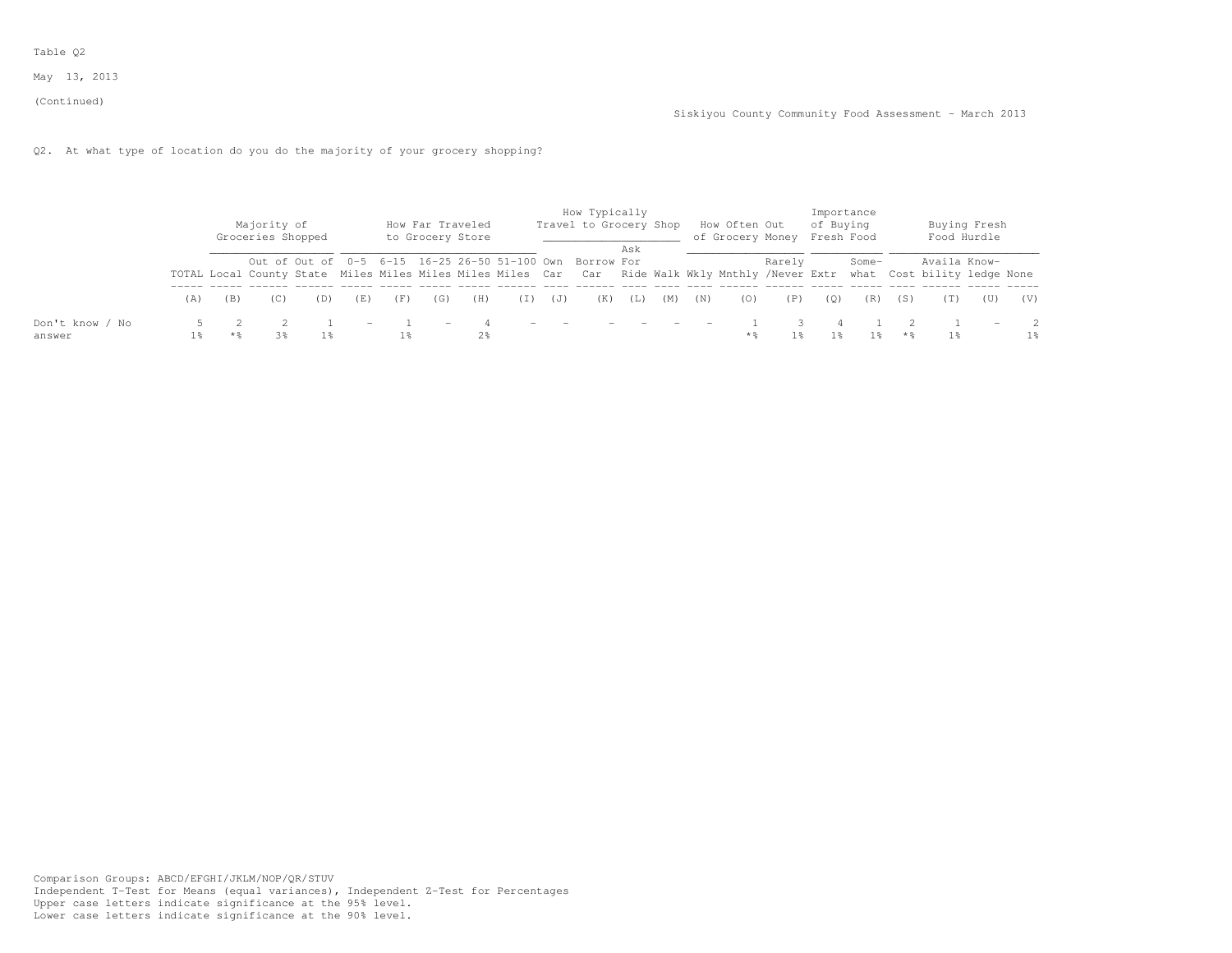## Q3. On average, how many times a month do you shop for groceries?

|                    |                       |                                  |                                    | Region                                                                                 |                                |                                | Kids in HH                       |                           | Senior                           | in HH                            |                                    |                      |                     |                                  |                                  |                                |                                   | Single Households                                            |                       |                      |                                |                                        |                                     |
|--------------------|-----------------------|----------------------------------|------------------------------------|----------------------------------------------------------------------------------------|--------------------------------|--------------------------------|----------------------------------|---------------------------|----------------------------------|----------------------------------|------------------------------------|----------------------|---------------------|----------------------------------|----------------------------------|--------------------------------|-----------------------------------|--------------------------------------------------------------|-----------------------|----------------------|--------------------------------|----------------------------------------|-------------------------------------|
|                    |                       |                                  |                                    | Shasta Butte<br>Valley Valley<br>South /North Klamth Scott Down- Kids Kids Senr. Senr. |                                |                                |                                  | No                        |                                  | No                               |                                    |                      | HH Count            |                                  |                                  |                                |                                   | Single Single Single HH Income Bracket<br>Male Female Senior |                       |                      |                                |                                        |                                     |
|                    |                       |                                  |                                    | TOTAL County County Basin Valley river in HH in HH in HH in HH 1                       |                                |                                |                                  |                           |                                  |                                  |                                    |                      | $2 \qquad 3$        | 4                                | $5 -$                            | 6                              | HH                                | HH                                                           | HH                    | Under Low            |                                | Mod                                    | Over                                |
|                    | (A)                   | (B)                              | (C)                                | (D)                                                                                    | (E)                            | (F)                            | (G)                              | (H)                       | $(\top)$                         |                                  | $(J)$ $(K)$                        | (L)                  | (M)                 | (N)                              | (0)                              | (P)                            | (Q)                               | (R)                                                          | (S)                   | (T)                  | (U)                            | (V)                                    | (W)                                 |
| HH GROCERY SHOPPER | 740<br>100<br>100     | 296<br>100<br>40                 | 194<br>100<br>26                   | 149<br>100<br>20                                                                       | 55<br>100<br>$\overline{7}$    | 45<br>100<br>6                 | 264<br>100<br>36                 | 476<br>100<br>64          | 235<br>100<br>32                 | 505<br>100<br>68                 | 231<br>100<br>31                   | 234<br>100<br>32     | 94<br>100<br>13     | 84<br>100<br>11                  | 47<br>100<br>6                   | 26<br>100<br>$\overline{4}$    | 147<br>100<br>20                  | 75<br>100<br>10                                              | 129<br>100<br>17      | 354<br>100<br>48     | 134<br>100<br>18               | 75<br>100<br>10                        | 128<br>100<br>17                    |
| NO ANSWER          | 32<br>4%              | 10<br>3%<br>D                    | 17<br>$9\frac{6}{6}$<br><b>BDF</b> | <sup>1</sup><br>1 <sup>°</sup>                                                         | 3<br>5 <sup>°</sup>            | 1<br>2 <sup>°</sup>            | 7<br>3 <sup>°</sup>              | 25<br>5 <sup>°</sup><br>g | 13<br>6%                         | 19<br>$4\%$                      | 13<br>6%<br>m                      | 9<br>$4\%$           | 2<br>2 <sup>°</sup> | 3<br>$4\frac{6}{6}$              |                                  | 1<br>$4\frac{6}{6}$            | 6<br>$4\frac{6}{6}$               | $\overline{4}$<br>5 <sup>°</sup>                             | 8<br>$6\frac{6}{9}$   | 12<br>3 <sup>°</sup> | 6<br>4%                        | $\mathbf{2}$<br>3%                     | $\overline{4}$<br>3 <sup>°</sup>    |
| TOTAL RESPONDING   | 708<br>100%           | 286<br>100%                      | 177<br>100%                        | 148<br>100%                                                                            | 52<br>100%                     | 44<br>100%                     | 257<br>100%                      | 451<br>100%               | 222<br>100%                      | 486                              | 100% 100% 100% 100% 100% 100% 100% | 218 225              | 92                  | 81                               | 47                               | 25                             | 141<br>100%                       | 71<br>100%                                                   | 121<br>100%           | 342<br>100%          | 128<br>100%                    | 73<br>100%                             | 124<br>100%                         |
| $\mathbf{0}$       | 7<br>1 <sup>°</sup>   | 1<br>$*$ $\frac{6}{6}$           | 1<br>1 <sup>°</sup>                | 2<br>1 <sup>°</sup>                                                                    | 1<br>2 <sup>o</sup>            | $\overline{2}$<br>4%           | $\overline{2}$<br>1 <sup>°</sup> | 5<br>1 <sup>°</sup>       | 3<br>1 <sup>°</sup>              | $\overline{4}$<br>1 <sup>°</sup> | 3<br>1 <sup>°</sup>                | 3<br>1 <sup>°</sup>  |                     |                                  |                                  |                                |                                   | 3<br>$4\%$                                                   | 2<br>2 <sup>°</sup>   | 6<br>2 <sup>o</sup>  | <sup>1</sup><br>1 <sup>°</sup> |                                        |                                     |
| $\mathbf{1}$       | 99<br>13 <sup>8</sup> | 32<br>11 <sup>°</sup>            | 27<br>14%                          | 29<br>19%<br>$\mathbb B$                                                               | 6<br>11 <sup>8</sup>           | 5<br>$11\%$                    | 34<br>13%                        | 65<br>14%                 | 32<br>14%                        | 67                               | 36<br>13% 16%                      | 29<br>$12$ %         | 12                  | 9<br>13% 11%                     | 6                                | .5<br>13% 19%                  | 25<br>17%                         | 10<br>13%                                                    | 20<br>16 <sup>8</sup> | 62<br>18%<br>VW      | 21<br>16%<br>W                 | $7\phantom{.0}$<br>$9\frac{6}{9}$<br>W | 4<br>3%                             |
| 2                  | 165<br>22%            | 42<br>14%<br>$\mathbf F$         | 44<br>23%<br>BF                    | 64<br>43%<br><b>BCEF</b>                                                               | 13<br>24%<br>$\mathbf F$       | 2<br>4%                        | 73<br>28%<br>H                   | 92<br>19%                 | 43<br>18%                        | 122<br>24%<br>i                  | 39                                 | 42<br>17% 18%        | 29<br>31%<br>KL     | 30<br>36%<br>KLo                 | 10<br>21 <sup>8</sup>            | 9<br>35%<br>k <sub>1</sub>     | 28<br>19%                         | 11<br>15%                                                    | 24<br>19 <sub>8</sub> | 96<br>27%<br>W       | 32<br>24%<br>W                 | 17<br>23%<br>W                         | 14<br>11%                           |
| 3                  | 117<br>16%            | 40<br>14%                        | 32<br>16%                          | 27<br>18%<br>f                                                                         | 13<br>24%<br>bF                | 4<br>9%                        | 40<br>15%                        | 77<br>16%                 | 37<br>16%                        | 80<br>16%                        | 35                                 | 37<br>15% 16%        | 14<br>15%           | 12<br>14%                        | 12<br>26%<br>$\, {\bf P}$        | 2<br>8 <sup>°</sup>            | 26<br>18%                         | 8<br>11%                                                     | 22<br>17%             | 58<br>16%<br>u       | 14<br>10 <sup>8</sup>          | 17<br>23%<br>U                         | 20<br>16%                           |
| 4                  | 141<br>19%            | 59<br>20%<br>D                   | 36<br>19%                          | 19<br>13%                                                                              | 10<br>18%                      | 17<br>38%<br><b>BCDE</b>       | 47<br>18%                        | 94<br>20%                 | 48<br>20%                        | 93<br>18%                        | 48<br>21%                          | 44<br>19%            | 13<br>14%           | 12<br>14%                        | 12<br>26%                        | 7<br>27%                       | 29<br>20%                         | 15<br>20%                                                    | 24<br>19%             | 60<br>17%            | 26<br>19%                      | 12<br>16%                              | 31<br>24%<br>t                      |
| 5                  | 34<br>5 <sup>°</sup>  | 18<br>6%<br>D                    | 10<br>5 <sup>°</sup>               | 3<br>2 <sup>°</sup>                                                                    | $\mathbf{2}$<br>$4\frac{6}{6}$ | $\mathbf{1}$<br>$2\frac{6}{9}$ | 16<br>$6\%$                      | 18<br>$4\frac{6}{6}$      | 11<br>5 <sup>°</sup>             | 23<br>5%                         | 8<br>3%                            | 12<br>5 <sup>°</sup> | 5<br>5 <sup>°</sup> | 5<br>$6\frac{6}{9}$              | 3<br>6%                          |                                | 6<br>4%                           | $\overline{c}$<br>3 <sup>°</sup>                             | 5<br>$4\frac{6}{6}$   | 8<br>2 <sup>o</sup>  | 9<br>7%<br>$\mathsf{t}$        | 5<br>7 <sup>°</sup>                    | 10<br>8 <sup>°</sup><br>$\mathbf T$ |
| 6                  | 28<br>4%              | 11<br>4%<br>D                    | 11<br>6%<br>D                      | 1<br>1 <sup>°</sup>                                                                    | 4<br>$7\%$<br>d                | 1<br>$2\frac{6}{9}$            | 10<br>4%                         | 18<br>$4\frac{6}{6}$      | 10<br>4%                         | 18<br>$4\frac{6}{6}$             | 11<br>5 <sup>°</sup>               | 8<br>3%              | 5<br>5 <sup>°</sup> | $\overline{2}$<br>2 <sup>°</sup> | $\overline{1}$<br>2 <sup>°</sup> | $\mathbf{1}$<br>$4\frac{6}{6}$ | $7\phantom{.0}$<br>5 <sup>°</sup> | 4<br>5%                                                      | 6<br>5 <sup>°</sup>   | 9<br>$3\frac{6}{9}$  | 5<br>4%                        | 3<br>4%                                | 11<br>$9\frac{6}{9}$<br>$\mathbf T$ |
| $7\phantom{.}$     | 5<br>1 <sup>°</sup>   | $\overline{4}$<br>1 <sup>°</sup> |                                    | 1<br>1 <sup>°</sup>                                                                    |                                |                                | * 응                              | 4<br>1 <sup>°</sup>       | $\overline{2}$<br>1 <sup>°</sup> | 3<br>1 <sup>°</sup>              | 3<br>1 <sup>°</sup>                | 1 <sup>°</sup>       |                     |                                  |                                  |                                | 2<br>1 <sup>°</sup>               | 1<br>1 <sup>°</sup>                                          | 1 <sup>°</sup>        | 3<br>1 <sup>°</sup>  |                                |                                        | 2<br>2 <sup>°</sup>                 |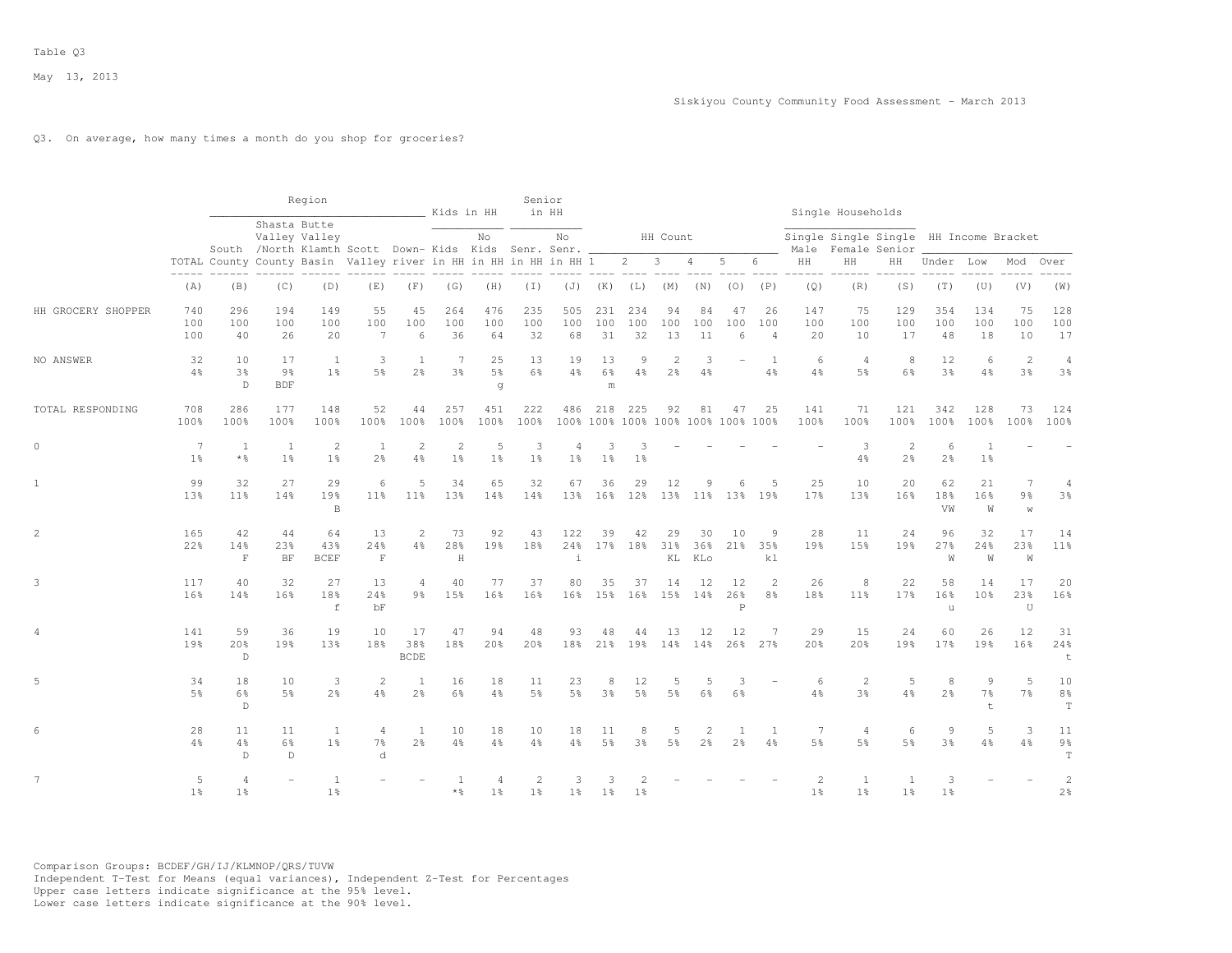# Q3. On average, how many times a month do you shop for groceries?

|    |                                  |                                   |                                  | Region                                                                |                      |                                       | Kids in HH                        |                                     | Senior                           | in HH                      |                                     |                                  |                     |                     |                     |                      |                                  | Single Households                      |                                                                    |                                  |                                |                                  |                                     |
|----|----------------------------------|-----------------------------------|----------------------------------|-----------------------------------------------------------------------|----------------------|---------------------------------------|-----------------------------------|-------------------------------------|----------------------------------|----------------------------|-------------------------------------|----------------------------------|---------------------|---------------------|---------------------|----------------------|----------------------------------|----------------------------------------|--------------------------------------------------------------------|----------------------------------|--------------------------------|----------------------------------|-------------------------------------|
|    |                                  |                                   | Shasta Butte                     | Valley Valley<br>South /North Klamth Scott Down-Kids Kids Senr. Senr. |                      |                                       |                                   | No                                  |                                  | No                         |                                     |                                  | HH Count            |                     |                     |                      |                                  |                                        | Single Single Single HH Income Bracket<br>Male Female Senior _____ |                                  |                                |                                  |                                     |
|    |                                  |                                   |                                  | TOTAL County County Basin Valley river in HH in HH in HH in HH 1      |                      |                                       |                                   |                                     |                                  |                            |                                     | $2 \t 3$                         |                     | 4                   | $5 -$               | 6                    | HH                               | $\rm{HH}$                              |                                                                    | HH Under Low                     |                                | Mod                              | Over                                |
|    | (A)                              | (B)                               | (C)                              | (D)                                                                   | (E)                  | (F)                                   | (G)                               | (H)                                 | ( I )                            | (J)                        | (K)                                 | $(L)$ $(M)$                      |                     | (N)                 | $(O)$ $(P)$         |                      | $- - - - -$<br>(Q)               | $- - - - -$<br>(R)                     | (S)                                                                | (T)                              | (U)                            | (V)                              | (W)                                 |
|    | 34<br>$5\%$                      | 24<br>$8\frac{6}{9}$<br>CD        | $\overline{4}$<br>2 <sup>°</sup> | $\overline{2}$<br>1 <sup>°</sup>                                      |                      | $\overline{4}$<br>$9\frac{6}{9}$<br>d | 5<br>2 <sup>°</sup>               | 29<br>$6\frac{6}{9}$<br>G           | 15<br>6%                         | 19<br>$4\frac{6}{6}$       | 14<br>$6\frac{6}{9}$<br>$\mathbb M$ | 15<br>$6\frac{6}{9}$<br>Mn       | $1\frac{6}{9}$      | 2<br>2 <sup>o</sup> | 1<br>2 <sup>o</sup> | -1<br>$4\frac{6}{6}$ | 9<br>$6\frac{6}{9}$              | 5<br>$7\frac{6}{6}$                    | 8<br>$6\frac{6}{9}$                                                | 11<br>$3\frac{6}{9}$             | 8<br>$6\frac{6}{9}$            | 3<br>4%                          | 10<br>$8\frac{6}{9}$<br>$\mathsf t$ |
| 9  | 3<br>$*$ $\frac{6}{5}$           | 2<br>$1\%$                        |                                  |                                                                       |                      | 1<br>$2\frac{6}{9}$                   | $\mathbf{1}$<br>$*$ $\frac{6}{6}$ | 2<br>$*$ %                          | $\overline{c}$<br>1 <sup>°</sup> | 1<br>$\star$ $\frac{6}{6}$ | 1<br>$*$ %                          | $\overline{2}$<br>1 <sup>°</sup> |                     |                     |                     |                      | $\overline{1}$<br>1 <sup>°</sup> |                                        | 1 <sup>°</sup>                                                     | $\overline{2}$<br>1 <sup>°</sup> |                                |                                  |                                     |
| 10 | 24<br>3 <sup>°</sup>             | 16<br>5%<br>$\mathsf C$           | 4<br>$2\frac{6}{9}$              |                                                                       | -1<br>$2\frac{6}{6}$ | 3<br>$7\frac{6}{9}$                   | 12<br>$5\frac{6}{9}$              | 12<br>$3\frac{6}{9}$                | 5<br>2 <sup>o</sup>              | 19<br>$4\%$                | 5<br>$2\frac{6}{6}$                 | 10<br>$4\,$ %                    | 3<br>$3\frac{6}{6}$ | $5\frac{6}{9}$      | 4%                  |                      | $\overline{4}$<br>$3\frac{6}{9}$ | $\mathbf{1}$<br>$1\frac{6}{6}$         | $\overline{4}$<br>$3\frac{6}{6}$                                   | 5<br>1 <sup>°</sup>              | 5<br>$4\,$ %                   | $\overline{4}$<br>$5\frac{6}{9}$ | 6<br>$5\frac{6}{9}$<br>$\mathsf t$  |
| 11 | <sup>1</sup><br>$*$ %            | 1<br>$*$ %                        |                                  |                                                                       |                      |                                       | $\mathbf{1}$<br>$*$ %             |                                     |                                  | $*$ %                      |                                     |                                  | $1\frac{6}{6}$      |                     |                     |                      |                                  |                                        |                                                                    | $*$ %                            |                                |                                  |                                     |
| 12 | $\overline{9}$<br>1 <sup>°</sup> | 6<br>2 <sup>°</sup>               | $\overline{c}$<br>$1\frac{6}{9}$ |                                                                       | $2\frac{6}{6}$       |                                       | 3<br>$1\frac{6}{6}$               | 6<br>1 <sup>°</sup>                 | 3<br>1 <sup>°</sup>              | 6<br>1 <sup>°</sup>        | $\overline{c}$<br>1 <sup>°</sup>    | 4<br>2 <sup>o</sup>              | 2<br>$2\frac{6}{9}$ | 1 <sup>°</sup>      |                     |                      | 1 <sup>°</sup>                   |                                        | 1 <sup>°</sup>                                                     | 4<br>1 <sup>°</sup>              | $\mathbf{1}$<br>1 <sup>°</sup> | 2<br>3 <sup>°</sup>              | $\overline{c}$<br>$2\frac{6}{6}$    |
| 13 | 2<br>$*$ %                       | $\mathbf{1}$<br>$*$ $\frac{6}{5}$ |                                  |                                                                       |                      | $\mathbf{1}$<br>$2\frac{6}{9}$        | ÷.                                | $\overline{c}$<br>$*$ $\frac{6}{6}$ |                                  | $\overline{c}$<br>$*$ %    |                                     | $\star$ %                        | 1 <sup>°</sup>      |                     |                     |                      |                                  |                                        |                                                                    |                                  |                                |                                  | $\sqrt{2}$<br>$2\frac{6}{6}$        |
| 15 | 17<br>2 <sup>o</sup>             | 14<br>5%<br>$\mathsf{C}$          | $\overline{2}$<br>1 <sup>°</sup> |                                                                       |                      | 1<br>$2\frac{6}{9}$                   | 8<br>$3\frac{6}{9}$               | $\overline{9}$<br>$2\frac{6}{6}$    | 6<br>3 <sup>°</sup>              | 11<br>2 <sup>o</sup>       | 5<br>$2\frac{6}{6}$                 | 5<br>$2\frac{6}{6}$              | $4\frac{6}{6}$      | $4\frac{6}{6}$      |                     |                      | $\overline{1}$<br>1 <sup>°</sup> | 4<br>$5\frac{6}{9}$<br>q               | $\overline{c}$<br>$2\frac{6}{6}$                                   | 6<br>$2\frac{6}{6}$              | 3<br>2%                        | 1<br>1 <sup>°</sup>              | 7<br>$5\frac{6}{9}$<br>tv           |
| 20 | 13<br>2 <sup>o</sup>             | 9<br>3 <sup>°</sup>               | 3<br>$2\frac{6}{9}$              |                                                                       | $2\frac{6}{6}$       |                                       | 2<br>1 <sup>°</sup>               | 11<br>$2\frac{6}{6}$<br>g           | 3<br>1 <sup>°</sup>              | 10<br>$2\frac{6}{6}$       | 5<br>2 <sup>o</sup>                 | 3 <sup>o</sup>                   | 1 <sup>°</sup>      |                     |                     |                      | 1<br>$1\frac{6}{6}$              | $\overline{4}$<br>5 <sup>°</sup><br>qs | <sup>1</sup><br>1 <sup>°</sup>                                     | $\overline{4}$<br>1 <sup>°</sup> | 3<br>$2\frac{6}{6}$            | 1<br>1 <sup>°</sup>              | $\overline{4}$<br>$3\frac{6}{6}$    |
| 25 | 2<br>$*$ $\frac{6}{5}$           | 2<br>1 <sup>°</sup>               |                                  |                                                                       |                      |                                       | $\overline{c}$<br>$1\frac{6}{6}$  |                                     |                                  | $\star$ %                  |                                     | * %                              |                     | $1\frac{6}{6}$      |                     |                      |                                  |                                        |                                                                    | $*$ $\frac{6}{5}$                |                                | -1<br>1 <sup>°</sup>             |                                     |
| 30 | - 5<br>1 <sup>°</sup>            | $\overline{c}$<br>1 <sup>°</sup>  | $\mathbf{1}$<br>$1\frac{6}{9}$   |                                                                       |                      | $\overline{c}$<br>4%                  | $\overline{\phantom{a}}$          | 5<br>$1\frac{6}{6}$                 | 1<br>$*$ $\frac{6}{6}$           | 4<br>1 <sup>°</sup>        | $\overline{c}$<br>1 <sup>°</sup>    | $\mathcal{D}$<br>1 <sup>°</sup>  | 1 <sup>°</sup>      |                     |                     |                      |                                  | $\overline{c}$<br>$3\frac{6}{9}$       |                                                                    | 5<br>1 <sup>°</sup>              |                                |                                  |                                     |
| 31 | <sup>1</sup><br>$*$ %            | 1<br>$*$ $\frac{6}{6}$            |                                  |                                                                       |                      |                                       |                                   | $\star$ $\frac{0}{6}$               | $*$ $\frac{6}{6}$                |                            |                                     | $\star$ %                        |                     |                     |                     |                      |                                  |                                        |                                                                    |                                  |                                |                                  | $1\,$ %                             |
| 50 | <sup>1</sup><br>$*$ %            | 1<br>$*$ $\frac{6}{6}$            |                                  |                                                                       |                      |                                       |                                   | $\overline{1}$<br>$*$ %             |                                  | $*$ $\frac{6}{5}$          | -1<br>$*$ %                         |                                  |                     |                     |                     |                      |                                  | 1<br>1 <sup>°</sup>                    |                                                                    | $*$ %                            |                                |                                  |                                     |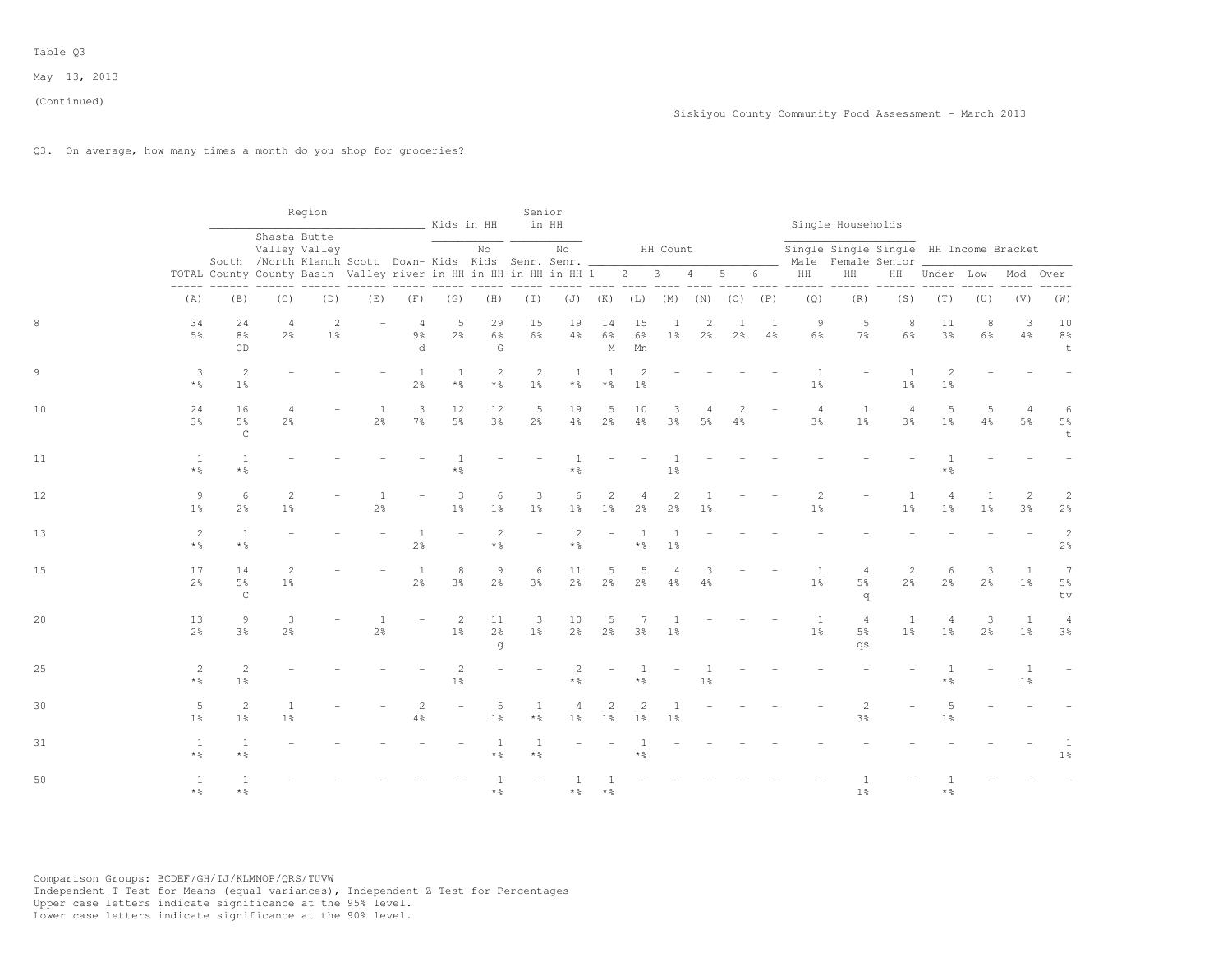#### (Continued)

# Q3. On average, how many times a month do you shop for groceries?

|                    |      |                                                                        |              | Region                                                                 |           |             | Kids in HH |      | Senior   | in HH                              |     |       |          |     |                                    |     |      | Single Households |                                                              |       |      |      |                    |
|--------------------|------|------------------------------------------------------------------------|--------------|------------------------------------------------------------------------|-----------|-------------|------------|------|----------|------------------------------------|-----|-------|----------|-----|------------------------------------|-----|------|-------------------|--------------------------------------------------------------|-------|------|------|--------------------|
|                    |      |                                                                        | Shasta Butte | Valley Valley<br>South /North Klamth Scott Down- Kids Kids Senr. Senr. |           |             |            | No   |          | No                                 |     |       | HH Count |     |                                    |     |      |                   | Single Single Single HH Income Bracket<br>Male Female Senior |       |      |      |                    |
|                    |      | TOTAL County County Basin Valley river in HH in HH in HH in HH 1 2 3 4 |              |                                                                        |           |             |            |      |          |                                    |     |       |          |     | 5 6                                |     | HH   | HH                | HH                                                           | Under | Low  | Mod  | Over               |
|                    | (A)  | (B)                                                                    | (C)          | (D)                                                                    | (E)       | (F)         | (G)        | (H)  | $(\top)$ | (J)                                | (K) | (L)   | (M)      | (N) | (0)                                | (P) | (0)  | (R)               | (S)                                                          | (T)   | (U)  | (V)  | (W)                |
| <b>MEAN</b>        | 4.52 | 5.95<br>CDE                                                            | 3.88<br>D.   | 2.42                                                                   | 3.60<br>D | 5.89<br>CDE |            | . 74 | 4.44     | 4.55 4.67 5.12 4.51 4.05 3.38 2.84 |     | p nOP | p        |     |                                    |     | 3.84 | 6.44<br><b>OS</b> | 3.91                                                         | 4.07  | 4.20 | 4.53 | 6.06<br><b>TUV</b> |
| MEDIAN             | 3.00 | 4.00                                                                   | 3.00         | 2.00                                                                   | 3.00      | 4.00        | 3.00       | 3.00 | 3.00     |                                    |     |       |          |     | 3.00 3.00 4.00 3.00 3.00 3.00 2.00 |     | 3.00 | 4.00              | 3.00                                                         | 3.00  | 3.00 | 3.00 | 4.00               |
| STANDARD DEVIATION | 4.84 | 5.96                                                                   | 3.80         |                                                                        |           |             | 3.89       | 5.29 | 4.32     |                                    |     |       |          |     | 5.06 5.45 5.26 4.73 3.98 2.00 1.70 |     | 2.96 | 8.36              | 3.20                                                         | 5.30  | 3.84 |      | 4.87               |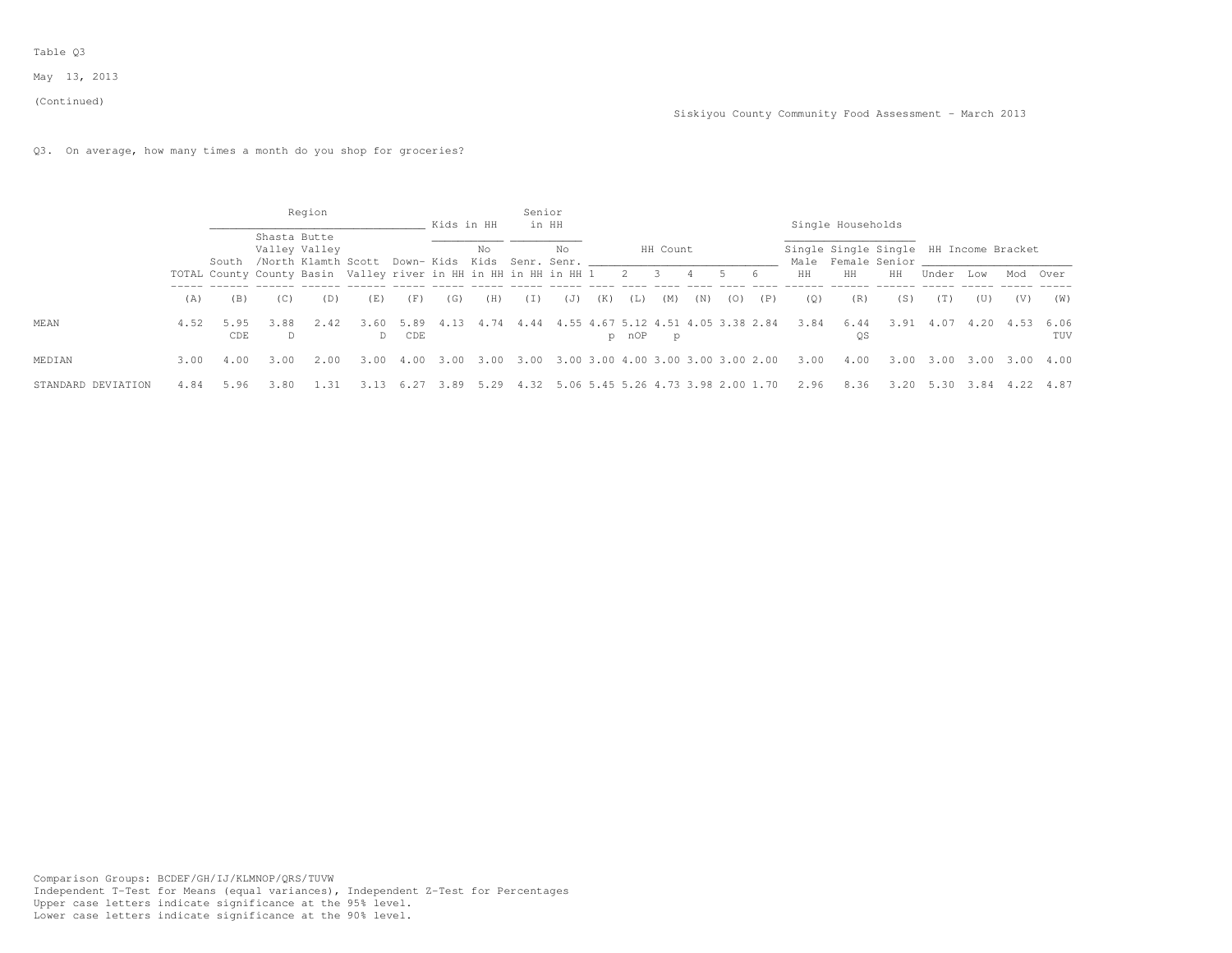## Q3. On average, how many times a month do you shop for groceries?

|                    |                           |                                  | Majority of<br>Groceries Shopped<br>Out of Out of 0-5 6-15 16-25 26-50 51-100 Own Borrow For |                                                            |                             |                                | How Far Traveled<br>to Grocery Store |                                  |                         |                                  | How Typically<br>Travel to Grocery Shop |                          |                                  |                                  | How Often Out                     | of Grocery Money Fresh Food                                             | Importance<br>of Buying             |                                  |                      |                                    | Buying Fresh<br>Food Hurdle |                                   |
|--------------------|---------------------------|----------------------------------|----------------------------------------------------------------------------------------------|------------------------------------------------------------|-----------------------------|--------------------------------|--------------------------------------|----------------------------------|-------------------------|----------------------------------|-----------------------------------------|--------------------------|----------------------------------|----------------------------------|-----------------------------------|-------------------------------------------------------------------------|-------------------------------------|----------------------------------|----------------------|------------------------------------|-----------------------------|-----------------------------------|
|                    |                           |                                  |                                                                                              | TOTAL Local County State Miles Miles Miles Miles Miles Car |                             |                                |                                      |                                  |                         |                                  | Car                                     | Ask                      |                                  |                                  |                                   | Rarely<br>Ride Walk Wkly Mnthly /Never Extr what Cost bility ledge None |                                     | $Some-$                          |                      | Availa Know-                       |                             |                                   |
|                    | (A)                       | (B)                              | (C)                                                                                          | (D)                                                        | (E)                         | (F)                            | (G)                                  | (H)                              |                         | $(I)$ $(J)$                      | (K)                                     | (L)                      | (M)                              | (N)                              | (0)                               | (P)                                                                     | (Q)                                 | (R)                              | (S)                  | (T)                                | (U)                         | (V)                               |
| HH GROCERY SHOPPER | 740<br>100<br>100         | 489<br>100<br>66                 | 70<br>100<br>$\overline{9}$                                                                  | 174<br>100<br>24                                           | 283<br>100<br>38            | 80<br>100<br>11                | 74<br>100<br>10                      | 167<br>100<br>23                 | 118<br>100<br>16        | 120<br>100<br>16                 | 43<br>100<br>6                          | 20<br>100<br>3           | 39<br>100<br>5                   | 64<br>100<br>$\overline{9}$      | 273<br>100<br>37                  | 338<br>100<br>46                                                        | 524<br>100<br>71                    | 182<br>100<br>25                 | 419<br>100<br>57     | 119<br>100<br>16                   | 28<br>100<br>$\overline{4}$ | 249<br>100<br>34                  |
| NO ANSWER          | 32<br>4%                  | 18<br>4%                         | 5<br>7 <sup>°</sup>                                                                          | 6<br>$3\frac{6}{9}$                                        | 11<br>$4\frac{6}{6}$        | $\mathbf{2}$<br>3 <sup>o</sup> | 3<br>4%                              | 5<br>3 <sup>°</sup>              | 4<br>3 <sup>°</sup>     | 6<br>5 <sup>°</sup>              | <sup>1</sup><br>2 <sup>°</sup>          | 1<br>5 <sup>°</sup>      | $\overline{2}$<br>5 <sup>°</sup> | 3<br>5 <sup>8</sup>              | 15<br>5%<br>p                     | 9<br>3%                                                                 | 20<br>4%                            | 9<br>5 <sup>°</sup>              | 24<br>6%<br>V        | 6<br>$5\frac{6}{6}$<br>$\mathbf v$ | $\mathbf{1}$<br>4%          | 3<br>1 <sup>°</sup>               |
| TOTAL RESPONDING   | 708<br>100%               | 471<br>100%                      | 65<br>100%                                                                                   | 168<br>100%                                                | 272<br>100%                 | 78<br>100%                     | 71<br>100%                           | 162<br>100%                      |                         | 114 114<br>100% 100%             | 42                                      | 19                       | 37<br>100% 100% 100% 100%        | 61                               | 258<br>100%                       | 329<br>100%                                                             | 504<br>100%                         | 173                              | 395<br>100% 100%     | 113<br>100%                        | 27<br>100%                  | 246<br>100%                       |
| $\circ$            | 7<br>1 <sup>°</sup>       | 5<br>1 <sup>°</sup>              |                                                                                              | $\mathbf{2}$<br>1 <sup>°</sup>                             | 3<br>1 <sup>°</sup>         |                                |                                      | 2<br>1 <sup>°</sup>              | 1<br>1 <sup>°</sup>     | $\overline{c}$<br>2 <sup>°</sup> | 1<br>2 <sup>°</sup>                     |                          |                                  |                                  | 2<br>1 <sup>°</sup>               | $\overline{2}$<br>1 <sup>°</sup>                                        | $\overline{2}$<br>$*$ $\frac{6}{6}$ | $\overline{4}$<br>2 <sup>°</sup> | 4<br>1 <sup>°</sup>  | $\mathbf{2}$<br>$2\frac{6}{6}$     |                             | $\mathbf{1}$<br>$*$ $\frac{6}{6}$ |
| $\mathbf{1}$       | 99<br>13%<br>B            | 42<br>9 <sub>8</sub>             | 17<br>24%<br>AB                                                                              | 40<br>23%<br>AB                                            | 16<br>6%                    | 9<br>11 <sup>8</sup>           | 13<br>18%<br>$\mathbf E$             | 26<br>16%<br>$\mathbf E$         | 32<br>27%<br><b>EFH</b> | 24<br>20%<br>L                   | 7<br>16%                                | 1<br>5 <sup>°</sup>      | 8<br>21%<br>$\overline{1}$       | $\overline{7}$<br>11%            | 50<br>18%<br>$\mathbf P$          | 34<br>10%                                                               | 62<br>12%                           | 31<br>17 <sup>°</sup><br>q       | 61<br>15%<br>T       | $\circ$<br>8 <sup>°</sup>          |                             | 34<br>14%<br>$\mathsf t$          |
| $\mathbf{2}$       | 165<br>22%<br>$\mathbf B$ | 75<br>15%                        | 26<br>37%<br>AB                                                                              | 62<br>36%<br>AB                                            | 36<br>13%                   | 14<br>18%                      | 18<br>24%<br>$\mathbf E$             | 59<br>35%<br>EFq                 | 37<br>$\rm EF$          | 23<br>31% 19%                    | 6<br>14%                                | .5<br>25%                | 8<br>21%                         | 17<br>27%                        | 57<br>21%                         | 83<br>25%                                                               | 110<br>21%                          | 48<br>26%                        | 87<br>21%            | 25<br>21%                          | $\overline{7}$<br>25%       | 61<br>24%                         |
| 3                  | 117<br>16%                | 71<br>15%                        | 11<br>16%                                                                                    | 35<br>20 <sup>8</sup>                                      | 41<br>14%                   | 12<br>15%                      | 15<br>20%                            | 27<br>16%                        | 20                      | 18<br>17% 15%                    | 5                                       | 3<br>12% 15%             | 3<br>8 <sup>°</sup>              | 7<br>$11\%$                      | 46<br>17%                         | 52<br>15%                                                               | 87<br>17%                           | 26<br>14%                        | 67<br>16%            | 22<br>18%                          | 8<br>29%<br>$\mathbf{V}$    | 34<br>14%                         |
| 4                  | 141<br>19%<br>CD          | 113<br>23%<br>aCD                | 8<br>11%                                                                                     | 19<br>11 <sup>8</sup>                                      | 56<br>20%<br>$\mathbbm{I}$  | 20<br>25%<br>$\mathbf I$       | 18<br>24%<br>$\mathbb T$             | 31<br>19%                        | 14                      | 22<br>12% 18%                    | 10<br>23%                               | 5<br>25%                 | 8<br>21%                         | 12<br>19%                        | 53<br>19%                         | 65<br>19%                                                               | 99<br>19%                           | 34<br>19%                        | 82<br>20%            | 21<br>18%                          | 4<br>14%                    | 49<br>20%                         |
| 5                  | 34<br>5%                  | 29<br>6%<br>d                    |                                                                                              | 5<br>3%                                                    | 20<br>7 <sup>°</sup><br>FqI | $\overline{1}$<br>$1\%$        | $\overline{2}$<br>3 <sup>8</sup>     | 8<br>5%<br>$\mathbf f$           | 3<br>3 <sup>°</sup>     | $\mathbf{1}$<br>$1\%$            | 2                                       | $\overline{2}$<br>5% 10% | 1<br>3 <sup>8</sup>              | 3<br>5%                          | 7<br>3 <sup>8</sup>               | 21<br>6%<br>$\circ$                                                     | 28<br>5 <sup>°</sup>                | 6<br>3%                          | 19<br>5%             | 6<br>$5\frac{6}{6}$                |                             | 11<br>$4\frac{6}{6}$              |
| 6                  | 28<br>4%                  | 27<br>6%<br>Ċ.                   | $\mathbf{1}$<br>1 <sup>°</sup>                                                               |                                                            | 17<br>$6\frac{6}{9}$<br>HI  | 4<br>5%                        | $\overline{2}$<br>3%                 | $\overline{4}$<br>2 <sup>°</sup> | 1<br>1 <sup>°</sup>     | 5<br>4%                          | 3<br>7 <sup>°</sup>                     |                          |                                  | $\overline{2}$<br>3 <sup>o</sup> | 10<br>4%                          | 13<br>$4\%$                                                             | 20<br>$4\frac{6}{6}$                | 7<br>$4\frac{6}{6}$              | 14<br>3 <sup>o</sup> | 6<br>$5\frac{6}{9}$                | $\mathbf{1}$<br>4%          | 11<br>$4\frac{6}{6}$              |
| $\overline{7}$     | 5<br>1 <sup>°</sup>       | $\overline{4}$<br>1 <sup>°</sup> |                                                                                              | 1<br>1 <sup>°</sup>                                        | 3<br>1 <sup>°</sup>         |                                | 1 <sup>°</sup>                       |                                  | 1 <sup>°</sup>          | 3<br>3 <sup>°</sup>              |                                         |                          |                                  | -1<br>$2\frac{6}{6}$             | $\mathbf{1}$<br>$*$ $\frac{6}{5}$ | 2<br>1 <sup>°</sup>                                                     | 5<br>1 <sup>°</sup>                 |                                  | 3<br>1 <sup>°</sup>  |                                    |                             | $\overline{2}$<br>1 <sup>°</sup>  |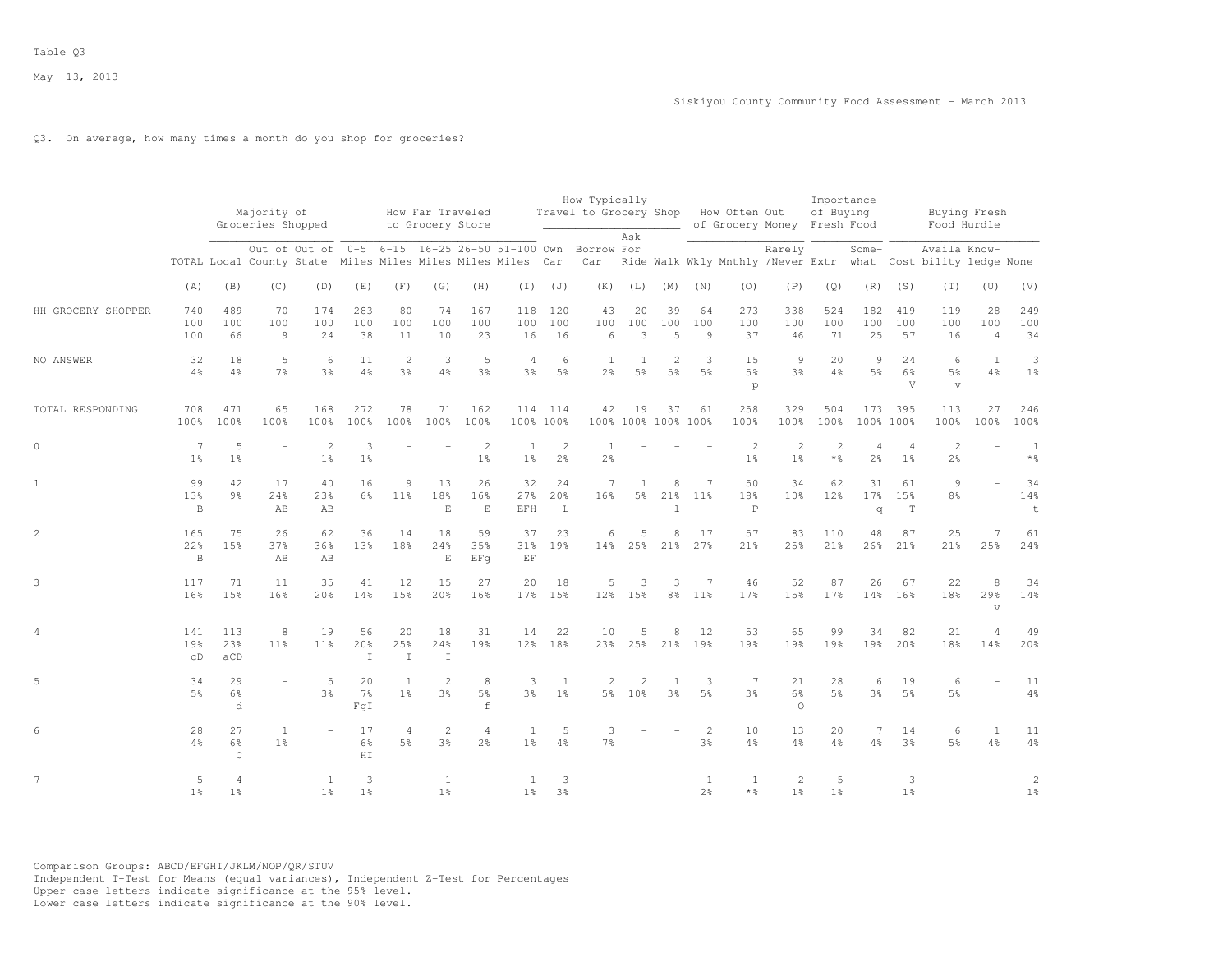Q3. On average, how many times a month do you shop for groceries?

|    |                                   |                            | Majority of<br>Groceries Shopped |                                  |                                       |                                      | How Far Traveled<br>to Grocery Store |                                  |                                  |                                  | How Typically<br>Travel to Grocery Shop How Often Out                                                                                                                                    |                |                   |                                  |                                  | of Grocery Money Fresh Food      | of Buying                           | Importance                     |                                                   |                                  | Buying Fresh<br>Food Hurdle    |                                       |
|----|-----------------------------------|----------------------------|----------------------------------|----------------------------------|---------------------------------------|--------------------------------------|--------------------------------------|----------------------------------|----------------------------------|----------------------------------|------------------------------------------------------------------------------------------------------------------------------------------------------------------------------------------|----------------|-------------------|----------------------------------|----------------------------------|----------------------------------|-------------------------------------|--------------------------------|---------------------------------------------------|----------------------------------|--------------------------------|---------------------------------------|
|    |                                   |                            |                                  |                                  |                                       |                                      |                                      |                                  |                                  |                                  | Out of Out of 0-5 6-15 16-25 26-50 51-100 Own Borrow For<br>TOTAL Local County State Miles Miles Miles Miles Miles Car Car Ride Walk Wkly Mnthly /Never Extr what Cost bility ledge None | Ask            |                   | $---$                            |                                  | Rarely                           |                                     | Some-                          |                                                   | Availa Know-                     |                                |                                       |
|    | (A)                               | (B)                        | (C)                              | (D)                              | (E)                                   | (F)                                  | (G)                                  | (H)                              |                                  | $(I)$ $(J)$                      |                                                                                                                                                                                          |                | $(K)$ $(L)$ $(M)$ | (N)                              | (0)                              | (P)                              | (Q)                                 |                                | $(R)$ $(S)$                                       | (T)                              | (U)                            | (V)                                   |
|    | 34<br>$5\frac{6}{9}$<br>CD        | 32<br>$7\frac{6}{9}$<br>CD | $\mathbf{1}$<br>1 <sup>°</sup>   | <sup>1</sup><br>$1\%$            | 21<br>$7\%$<br>GHI                    | 8<br>10%<br>GHI                      | $\mathbf{1}$<br>1 <sup>°</sup>       | $\overline{c}$<br>1 <sup>°</sup> | $\mathbf{1}$                     | 6<br>1% 5%                       | 3                                                                                                                                                                                        | 2              | 5<br>7% 10% 13%   | $\overline{4}$<br>6%             | 11<br>$4\frac{6}{6}$             | 15<br>$4\,$ %                    | 25<br>$5\frac{6}{9}$                | 8<br>$4\frac{6}{9}$            | 19<br>5 <sup>°</sup>                              | $\overline{4}$<br>$3\frac{6}{9}$ | 3<br>$11\%$                    | 14<br>$6\frac{6}{9}$                  |
|    | 3<br>$*$ %                        | 2<br>$*$ %                 |                                  |                                  | <sup>1</sup><br>$\star$ $\frac{0}{6}$ | <sup>1</sup><br>1 <sup>°</sup>       |                                      | $\mathbf{1}$<br>1 <sup>°</sup>   |                                  | 1%                               |                                                                                                                                                                                          |                |                   |                                  | 2<br>$1\frac{6}{6}$              | <sup>1</sup><br>$\star$ %        | 2<br>$*$ $\frac{6}{5}$              | $\mathbf{1}$<br>$1\frac{6}{6}$ | $\overline{2}$<br>$*$ %                           | $\mathbf{1}$<br>$1\frac{6}{6}$   |                                | <sup>1</sup><br>$\star$ $\frac{6}{6}$ |
| 10 | 24<br>3 <sup>°</sup>              | 23<br>5%<br>$_{\rm C}$     | $\mathbf{1}$<br>1 <sup>°</sup>   |                                  | 17<br>$6\frac{6}{9}$<br>${\rm H\,I}$  | 3<br>$4\frac{6}{6}$                  |                                      | 2<br>1 <sup>°</sup>              | $\overline{c}$<br>2 <sup>o</sup> |                                  | 2<br>5%                                                                                                                                                                                  |                |                   | 2<br>$3\frac{6}{6}$              | 5<br>2 <sup>o</sup>              | 14<br>4%<br>$\circ$              | 22<br>$4\frac{6}{6}$<br>R           | 2<br>1 <sup>°</sup>            | 12<br>3 <sup>o</sup>                              | 5<br>$4\frac{6}{6}$              | $\mathbf{1}$<br>$4\frac{6}{6}$ | 10<br>$4\frac{6}{6}$                  |
| 11 | $\mathbf{1}$<br>$*$ $\frac{6}{6}$ |                            |                                  | $\overline{1}$<br>$1\frac{6}{6}$ |                                       |                                      |                                      |                                  |                                  |                                  |                                                                                                                                                                                          |                |                   |                                  | $\mathbf{1}$<br>$*$ %            |                                  | <sup>1</sup><br>$*$ %               |                                | $*$ %                                             |                                  |                                |                                       |
| 12 | $\overline{9}$<br>1 <sup>°</sup>  | 9<br>$2\frac{6}{6}$        |                                  |                                  | 9<br>3 <sup>°</sup>                   |                                      |                                      |                                  |                                  | 1 <sup>°</sup>                   |                                                                                                                                                                                          | 5 <sup>°</sup> | 3%                |                                  | 5<br>$2\frac{6}{6}$              | $\overline{4}$<br>1 <sup>°</sup> | 7<br>1 <sup>°</sup>                 | 2<br>$1\%$                     | $7\phantom{.0}$<br>2 <sup>o</sup><br>$\mathbf{v}$ | 3<br>$3\frac{6}{9}$              |                                | $*$ $\frac{6}{6}$                     |
| 13 | 2<br>$*$ %                        | $\mathbf{2}$<br>$*$ %      |                                  |                                  | $\overline{1}$<br>$*$ $\frac{6}{6}$   | $1\frac{6}{6}$                       |                                      |                                  |                                  |                                  |                                                                                                                                                                                          |                |                   |                                  |                                  | 2<br>$1\frac{6}{6}$              | $\mathfrak{D}$<br>$*$ $\frac{6}{6}$ |                                |                                                   |                                  |                                | $\overline{c}$<br>$1\,$               |
| 15 | 17<br>2 <sup>o</sup>              | 17<br>3 <sup>o</sup>       |                                  |                                  | 14<br>$5\frac{6}{9}$                  | $\ensuremath{\mathsf{3}}$<br>$4\,$ % |                                      |                                  |                                  | 2<br>$2\frac{6}{6}$              | 2<br>$5\frac{6}{9}$                                                                                                                                                                      |                | $3\frac{6}{9}$    | 2 <sup>o</sup>                   | 3<br>$1\%$                       | 10<br>$3\frac{6}{9}$<br>$\circ$  | 15<br>$3\frac{6}{6}$<br>$\mathbf r$ | 2<br>1 <sup>°</sup>            | 8<br>$2\frac{6}{6}$                               | 6<br>$5\frac{6}{9}$              | 1<br>$4\frac{6}{6}$            | 6<br>$2\frac{6}{6}$                   |
| 20 | 13<br>2 <sup>o</sup>              | 11<br>2 <sup>o</sup>       |                                  | 2<br>1 <sup>°</sup>              | 11<br>$4\frac{6}{6}$                  |                                      |                                      |                                  | 2<br>2 <sup>o</sup>              | 3<br>$3\frac{6}{9}$              | 1<br>2 <sup>o</sup>                                                                                                                                                                      |                | 2<br>5%           | $\overline{2}$<br>3 <sup>8</sup> | 3<br>1 <sup>°</sup>              | 8<br>2 <sup>°</sup>              | 11<br>$2\frac{6}{6}$<br>$\mathbf r$ | 1<br>1 <sup>°</sup>            | $\overline{4}$<br>1 <sup>8</sup>                  | <sup>1</sup><br>1 <sup>8</sup>   | $\mathbf{1}$<br>$4\frac{6}{6}$ | $7\phantom{.0}$<br>3 <sup>°</sup>     |
| 25 | $\mathbf{2}$<br>$*$ %             | $\mathbf{2}$<br>$*$ %      |                                  |                                  | $\overline{c}$<br>1 <sup>°</sup>      |                                      |                                      |                                  |                                  |                                  |                                                                                                                                                                                          |                |                   | 1<br>$2\frac{6}{6}$              |                                  |                                  | $\overline{2}$<br>$*$ %             |                                | 2<br>$*$ %                                        |                                  |                                |                                       |
| 30 | 5<br>1 <sup>°</sup>               | 5<br>1 <sup>°</sup>        |                                  |                                  | $\overline{4}$<br>1 <sup>°</sup>      | $\mathbf{1}$<br>1 <sup>°</sup>       |                                      |                                  |                                  | $\overline{c}$<br>$2\frac{6}{6}$ |                                                                                                                                                                                          |                |                   | <sup>1</sup><br>$2\frac{6}{6}$   | $\overline{c}$<br>1 <sup>°</sup> | $\overline{c}$<br>1 <sup>°</sup> | $\overline{2}$<br>$*$ $\frac{6}{6}$ | $\mathbf{1}$<br>1 <sup>°</sup> | 2<br>$*$ $\frac{6}{5}$                            | $\mathbf{1}$<br>$1\frac{6}{6}$   |                                | 1<br>$*$ %                            |
| 31 | 1<br>$*$ %                        | $*$ %                      |                                  |                                  |                                       | $1\frac{6}{6}$                       |                                      |                                  |                                  |                                  |                                                                                                                                                                                          |                |                   |                                  |                                  | $*$ %                            | $\star$ %                           |                                |                                                   |                                  |                                | $\mathbf{1}$<br>$*$ %                 |
| 50 | $\mathbf{1}$<br>$*$ $\frac{6}{9}$ | $\mathbf{1}$<br>$*$ %      |                                  |                                  |                                       |                                      | $1\frac{6}{6}$                       |                                  |                                  | 1 <sup>°</sup>                   |                                                                                                                                                                                          |                |                   | 2 <sup>°</sup>                   |                                  |                                  | $\overline{1}$<br>$*$ %             |                                | $*$ %                                             | $\mathbf{1}$<br>1 <sup>°</sup>   | 1<br>$4\frac{6}{6}$            |                                       |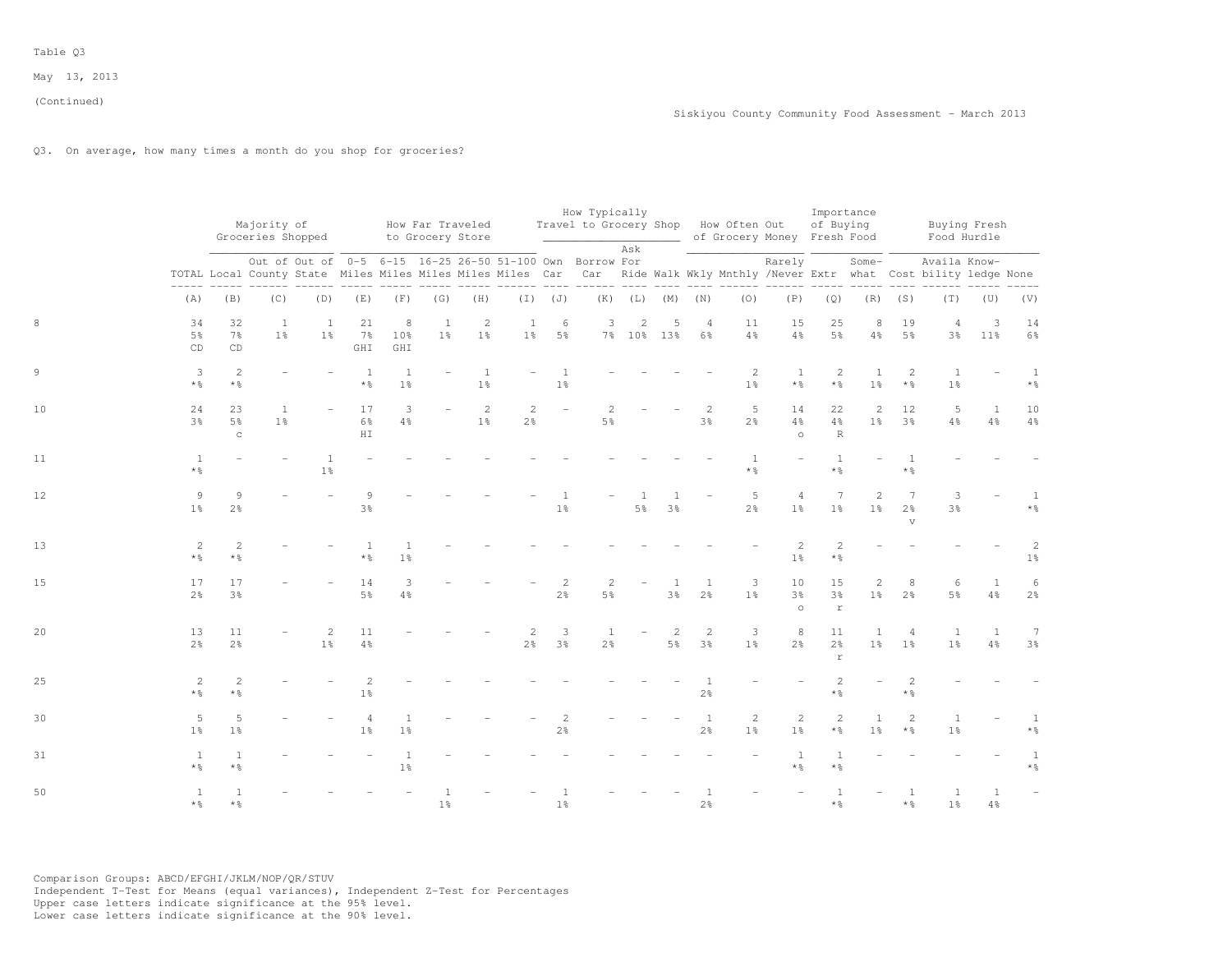(Continued)

Q3. On average, how many times a month do you shop for groceries?

|                    |            |             | Majority of                                                                                                                                                        |       |             |             | How Far Traveled<br>to Grocery Store |      |           |           | How Typically<br>Travel to Grocery Shop    |     |                     |     | How Often Out<br>of Grocery Money Fresh Food |                  | Importance<br>of Buying |                |     | Food Hurdle  | Buying Fresh |      |
|--------------------|------------|-------------|--------------------------------------------------------------------------------------------------------------------------------------------------------------------|-------|-------------|-------------|--------------------------------------|------|-----------|-----------|--------------------------------------------|-----|---------------------|-----|----------------------------------------------|------------------|-------------------------|----------------|-----|--------------|--------------|------|
|                    |            |             | Groceries Shopped<br>Out of Out of<br>TOTAL Local County State Miles Miles Miles Miles Miles Car Car Ride Walk Wkly Mnthly /Never Extr what Cost bility ledge None |       |             |             |                                      |      |           |           | 0-5 6-15 16-25 26-50 51-100 Own Borrow For | Ask |                     |     |                                              | Rarely           |                         | Some-          |     | Availa Know- |              |      |
|                    | (A)        | (B)         | (C)                                                                                                                                                                | (D)   | (E)         | (F)         | (G)                                  | (H)  | (I)       | (J)       | (K)                                        | (L) | (M)                 | (N) | (0)                                          | (P)              | (0)                     | (R)            | (S) | (T)          | (U)          | (V)  |
| <b>MEAN</b>        | 4.52<br>CD | 5.49<br>ACD | 2.43                                                                                                                                                               | 2.60  | 6.35<br>GHI | 5.18<br>qHI | . 56.<br>3.                          | 2.83 |           | 2.79 4.71 |                                            |     | 4.67 4.11 4.78 5.84 |     | 3.91                                         | 4.73<br>$\Omega$ | R                       | 4.82 3.53 4.33 |     | 5.24<br>s    | 6.63<br>. Sv | 4.63 |
| MEDIAN             | 3.00       | 4.00        | 2.00                                                                                                                                                               | 2.00  | 4.00        | 4.00        | 3.00                                 | 2.00 | 2.00 3.00 |           |                                            |     | 4.00 4.00 3.00 3.00 |     | 3.00                                         | 3.00             | 3.00                    | 3.003.00       |     | 3.00         | 3.00         | 3.00 |
| STANDARD DEVIATION | 4.84       | 5.47        | - 60                                                                                                                                                               | -2.37 | 5.67        | 5.31        | 5.78                                 | 1.69 |           | 2.85 6.66 |                                            |     | 4.19 2.69 4.89 8.12 |     | 3.98                                         | 4.67             | 4.99                    | 3.484.70       |     | 6.22         | 9.67         | 4.67 |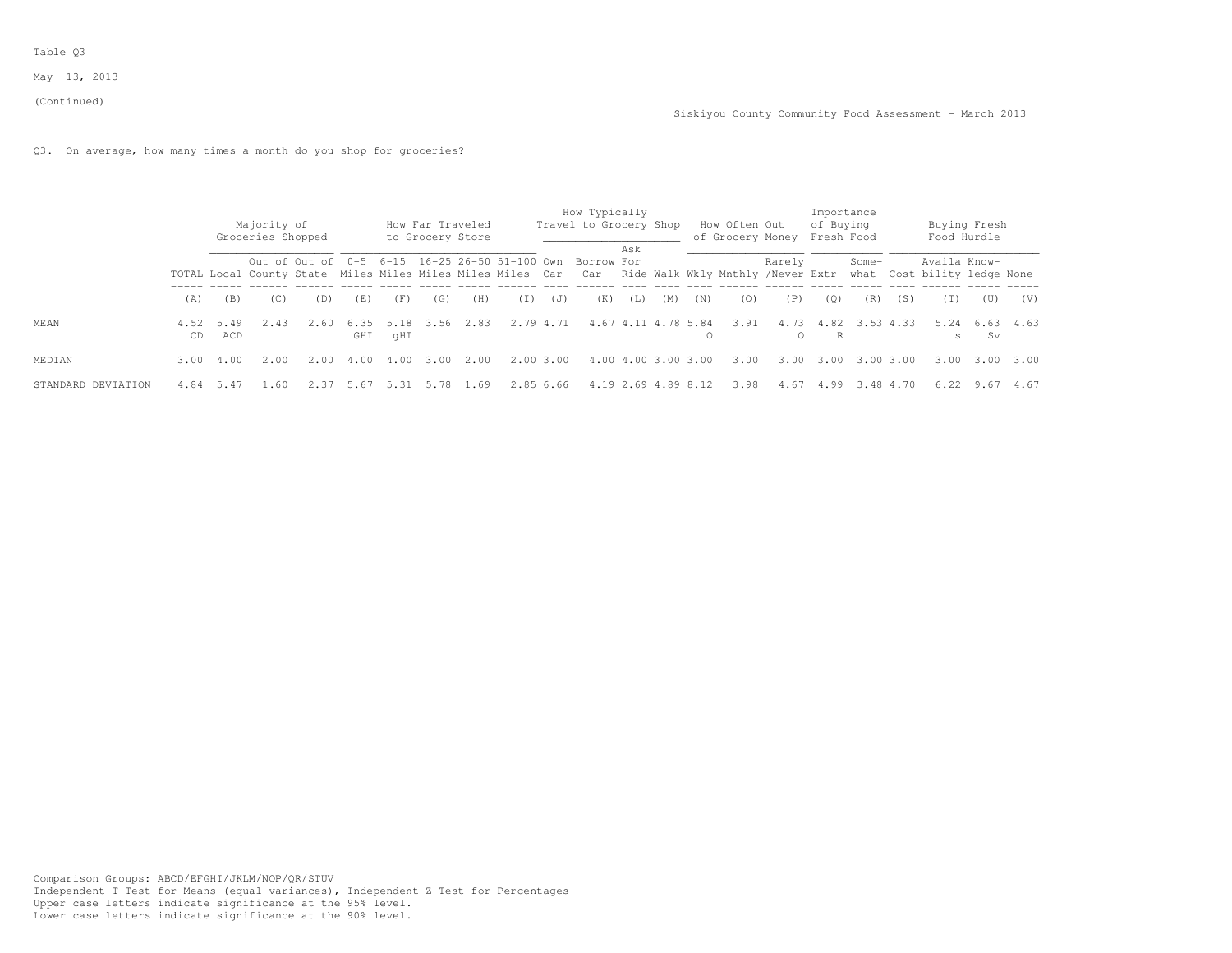## Q4. How far do you travel to do your main grocery shopping?

|                              |                                  |                          |                           | Region                                                                 |                              |                                                                           | Kids in HH            |                     | Senior<br>in HH                                                              |                                         |                                    |                            |                           |                 |                       |                       |                      | Single Households                     |                                  |                                  |                                                              |                                |                     |
|------------------------------|----------------------------------|--------------------------|---------------------------|------------------------------------------------------------------------|------------------------------|---------------------------------------------------------------------------|-----------------------|---------------------|------------------------------------------------------------------------------|-----------------------------------------|------------------------------------|----------------------------|---------------------------|-----------------|-----------------------|-----------------------|----------------------|---------------------------------------|----------------------------------|----------------------------------|--------------------------------------------------------------|--------------------------------|---------------------|
|                              |                                  |                          | Shasta Butte              | Valley Valley<br>South /North Klamth Scott Down- Kids Kids Senr. Senr. |                              |                                                                           |                       | No                  |                                                                              | No.                                     |                                    |                            | HH Count                  |                 |                       |                       | Male                 | Single Single Single<br>Female Senior |                                  |                                  | HH Income Bracket                                            |                                |                     |
|                              |                                  |                          |                           | TOTAL County County Basin Valley river in HH in HH in HH in HH 1       |                              |                                                                           |                       |                     |                                                                              |                                         |                                    | 2                          | 3                         | 4               | 5                     | 6                     | HH                   | HH                                    | HН                               | Under                            | Low                                                          | Mod                            | Over                |
|                              | (A)                              | (B)                      | (C)                       | (D)                                                                    | (E)                          | (F)                                                                       | (G)                   | (H)                 | (T)                                                                          | (J)                                     | (K)                                | (L)                        | (M)                       | (N)             | (0)                   | (P)                   | (Q)                  | (R)                                   | (S)                              | (T)                              | (U)                                                          | (V)                            | (W)                 |
| HH GROCERY SHOPPER           | 740<br>100<br>100                | 296<br>100<br>40         | 194<br>100<br>26          | 149<br>100<br>2.0                                                      | 55<br>100<br>7               | 45<br>100<br>6                                                            | 264<br>100<br>36      | 476<br>100<br>64    | 235<br>100<br>32                                                             | 505<br>100<br>68                        | 231<br>100<br>31                   | 234<br>100<br>32           | 94<br>100<br>13           | 84<br>100<br>11 | 47<br>100<br>$\kappa$ | 26<br>100<br>$\Delta$ | 147<br>100<br>20     | 75<br>100<br>10                       | 129<br>100<br>17                 | 354<br>100<br>48                 | 134<br>100<br>18                                             | 75<br>100<br>10                | 128<br>100<br>17    |
| NO ANSWER                    | $\overline{7}$<br>1 <sup>°</sup> | 2<br>1 <sup>°</sup>      | 5<br>3 <sup>°</sup>       |                                                                        |                              |                                                                           | $\overline{1}$<br>* % | 6<br>1 <sup>°</sup> | 5<br>2%<br>j                                                                 | $\overline{2}$<br>$*$ %                 | 5<br>2 <sup>°</sup>                |                            | 1 <sup>°</sup>            | 1 <sup>°</sup>  |                       |                       | $\overline{4}$<br>3% | 1<br>1 <sup>°</sup>                   | 5<br>4%                          | $\overline{c}$<br>1 <sup>°</sup> | 3<br>2 <sup>°</sup>                                          |                                |                     |
| TOTAL RESPONDING             | 733<br>100%                      | 294<br>100%              | 189<br>100%               | 149<br>100%                                                            | 55<br>100%                   | 45<br>100%                                                                | 263<br>100%           | 470<br>100%         | 230<br>100%                                                                  | 503                                     | 226<br>100% 100% 100% 100% 100%    | 234                        | 93                        | 83              | 47                    | 26<br>100% 100%       | 143<br>100%          | 74<br>100%                            | 124<br>100%                      | 352<br>100%                      | 131<br>100%                                                  | 75<br>100%                     | 128<br>100%         |
| 0-5 miles                    | 283<br>39%                       | 143<br>49%<br>DE         | 82<br>43%<br>$\rm{DE}$    | 18<br>12 <sup>8</sup>                                                  | 16<br>29%<br>$\mathbb D$     | 23<br>51%<br>DE                                                           | 80<br>30%             | 203<br>43%<br>G     | 95<br>41%                                                                    | 188<br>37%                              | 114<br>50%<br>MNOP<br>$\mathbf{1}$ | 98<br>42%<br>MOP           | 23<br>25%                 | 28<br>34%       | 10<br>21%             | 6<br>23%              | 66<br>46%            | 42<br>57%                             | 62<br>50%                        | 127<br>36%                       | 52<br>40%                                                    | 24<br>32%                      | 60<br>47%<br>TV     |
| 6-15 miles                   | 80<br>11 <sup>8</sup>            | 39<br>13%<br>D           | 29<br>15%<br>$\mathbb{D}$ | $\mathbf{2}$<br>1 <sup>8</sup>                                         | 5<br>$9\frac{6}{6}$<br>d     | 5<br>11%<br>$\mathbb D$                                                   | 23<br>9 <sub>8</sub>  | 57<br>12%           | 33<br>14%<br>j                                                               | 47<br>$9\frac{6}{6}$                    | 29<br>13%<br>$\, {\mathbb P}$      | 27<br>12%<br>$\mathbf{p}$  | 10<br>$11\%$              | 6               | 6<br>7% 13%           | 4%                    | 19<br>13%            | 10<br>14%                             | 16<br>13%                        | 37<br>11 <sup>8</sup>            | 14<br>$11\%$                                                 | 6<br>8 <sup>°</sup>            | 17<br>13%           |
| 16-25 miles                  | 74<br>10 <sup>8</sup>            | 21<br>7%                 | 30<br>16%<br>B            | 17<br>11 <sup>8</sup>                                                  | 6<br>11%                     |                                                                           | 23<br>$9\frac{6}{9}$  | 51<br>11%           | 22<br>10%                                                                    | 52<br>10 <sup>8</sup>                   | 28<br>12%                          | 20<br>$9\frac{6}{6}$       | 12<br>13%                 | 7<br>8%         | 3<br>6%               | $\overline{2}$<br>8%  | 18<br>13%            | 8<br>11 <sup>8</sup>                  | 13<br>10%                        | 40<br>11%<br>W                   | 9<br>7%                                                      | 14<br>19%<br>UW                | 6<br>5 <sup>°</sup> |
| 26-50 miles                  | 167<br>23%                       | 36<br>12%                | 28<br>15%                 | 83<br>56%<br><b>BCEF</b>                                               | 16<br>29%<br>$_{\rm BCF}$    | 4<br>9 <sub>8</sub>                                                       | 85<br>32%<br>$\rm H$  | 82<br>17%           | 39<br>17%                                                                    | 128<br>25%<br>I                         | 31<br>14%                          | 41<br>18%                  | 28<br>30%<br>KL           | 27<br>33%<br>KL | 20<br>43%<br>KL       | 11<br>42%<br>KL       | 23<br>16%            | 7<br>9 <sub>8</sub>                   | 15<br>12%                        | 88<br>25%<br>W                   | 35<br>27%<br>W                                               | 15<br>20%                      | 20<br>16%           |
| $51-100$ miles               | 118<br>16%                       | 53<br>18%<br>$\mathsf C$ | 20<br>11 <sup>8</sup>     | 29<br>19%<br>$\mathsf{C}$                                              | 10<br>18%                    | 6<br>13%                                                                  | 46<br>17%             | 72<br>15%           | 39<br>17%                                                                    | 79<br>16%                               | 22<br>10 <sup>8</sup>              | 47<br>20%<br>$\mathbbm{K}$ | 15<br>16%                 | 15<br>18%<br>k  | 7<br>15%              | 6<br>23%              | 17<br>12%            | .5<br>7 <sup>°</sup>                  | 16<br>13%                        | 54<br>15%                        | 20<br>15%                                                    | 15<br>20%                      | 23<br>18%           |
| Over 101 miles               | 11<br>2 <sup>o</sup>             | 2<br>1 <sup>°</sup>      |                           |                                                                        | $\mathbf{2}$<br>4%           | 7<br>16%<br>BE                                                            | 6<br>2 <sup>°</sup>   | 5<br>1 <sup>°</sup> | $\overline{2}$<br>1 <sup>°</sup>                                             | 9<br>$2\frac{6}{6}$                     | 2<br>1 <sup>°</sup>                | $*$ $\frac{6}{5}$          | 5<br>5 <sup>°</sup><br>kL |                 | 2 <sup>°</sup>        |                       |                      | $\overline{2}$<br>3%                  | $\overline{c}$<br>$2\frac{6}{9}$ | 6<br>2 <sup>o</sup>              | 1<br>1 <sup>°</sup>                                          | $\mathbf{1}$<br>1 <sup>°</sup> | 2<br>2 <sup>°</sup> |
| MEAN                         | 9.29                             | 7.65                     |                           | 6.28 13.16<br>BC                                                       | 12.29 16.56 11.31 8.16<br>BC | BC                                                                        | H                     |                     |                                                                              | 8.30 9.75 6.25 8.75 13.3 9.68 11.8 12.1 |                                    | K                          | KL                        | K               | K                     | K                     | 6.45                 | 6.21                                  |                                  |                                  | 7.17 9.64 8.72 10.43                                         |                                | 8.56                |
| STANDARD DEVIATION<br>MEDIAN | 19.54<br>0.00                    | 17.46<br>0.00            | 13.00<br>0.00             | 16.85<br>0.00                                                          | 0.00                         | 24.78 41.23 21.86 18.03 17.84 20.27 15.8 17.5 27.5 16.2 21.3 17.7<br>0.00 |                       |                     | $0.00$ $0.00$ $0.00$ $0.00$ $0.00$ $0.00$ $0.00$ $0.00$ $0.00$ $0.00$ $0.00$ |                                         |                                    |                            |                           |                 |                       |                       | 13.54<br>0.00        | 20.03<br>0.00                         |                                  |                                  | 18.65 19.96 17.50 19.92 19.97<br>$0.00$ $0.00$ $0.00$ $0.00$ |                                | 0.00                |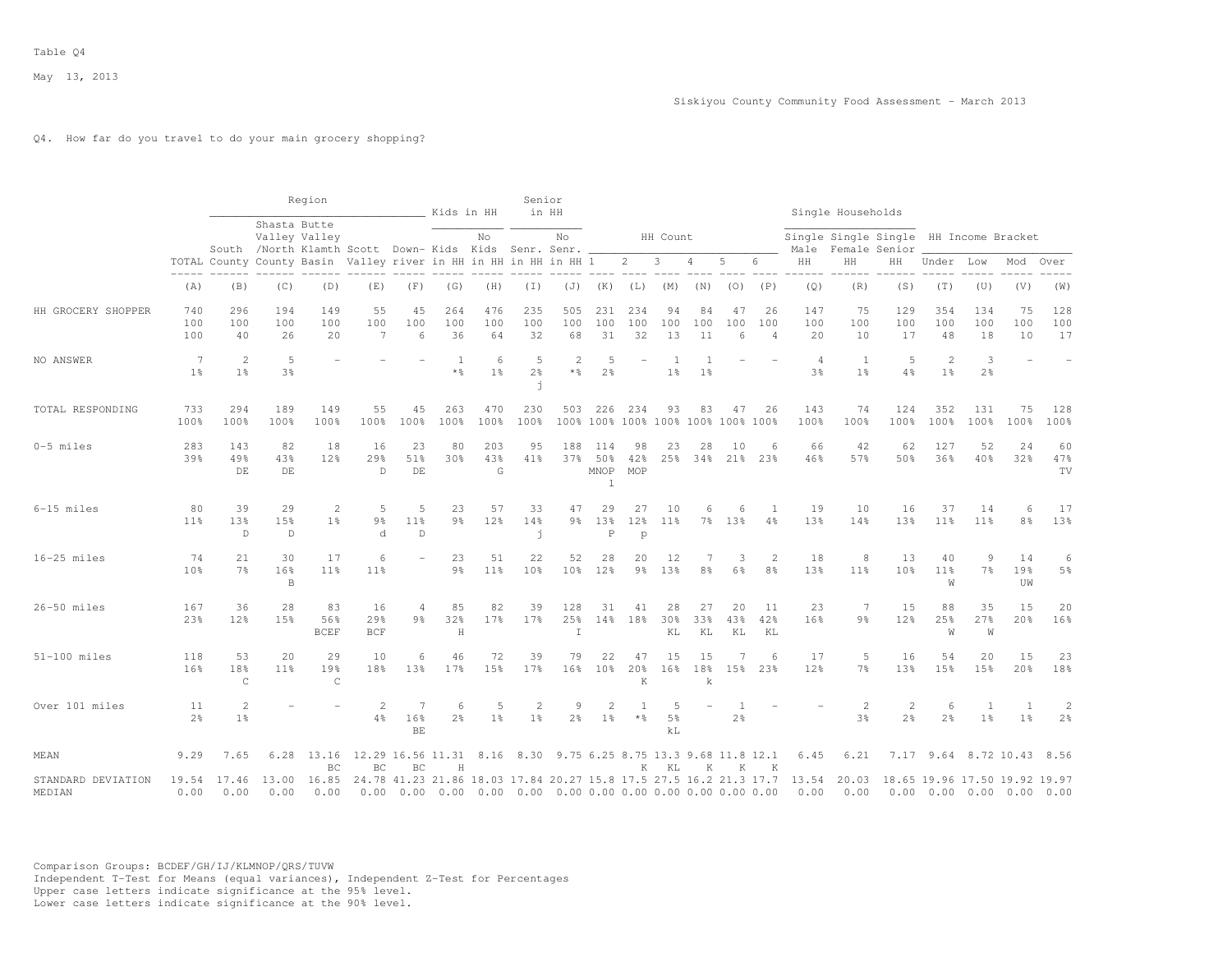# Q4. How far do you travel to do your main grocery shopping?

|                              |                            |                                       | Majority of<br>Groceries Shopped                                            |                                 |                  |                 | How Far Traveled<br>to Grocery Store |                          |                                 |                      | How Typically<br>Travel to Grocery Shop |                       |                             |                      | How Often Out<br>of Grocery Money Fresh Food  |                       | Importance<br>of Buying                     |                      |                          | Buying Fresh<br>Food Hurdle            |                             |                        |
|------------------------------|----------------------------|---------------------------------------|-----------------------------------------------------------------------------|---------------------------------|------------------|-----------------|--------------------------------------|--------------------------|---------------------------------|----------------------|-----------------------------------------|-----------------------|-----------------------------|----------------------|-----------------------------------------------|-----------------------|---------------------------------------------|----------------------|--------------------------|----------------------------------------|-----------------------------|------------------------|
|                              |                            |                                       | Out of Out of<br>TOTAL Local County State Miles Miles Miles Miles Miles Car |                                 |                  |                 |                                      |                          | 0-5 6-15 16-25 26-50 51-100 Own |                      | Borrow For<br>Car                       | Ask                   |                             |                      | Ride Walk Wkly Mnthly /Never Extr what        | Rarely                |                                             | Some-                |                          | Availa Know-<br>Cost bility ledge None |                             |                        |
|                              | (A)                        | (B)                                   | (C)                                                                         | (D)                             | (E)              | (F)             | (G)                                  | (H)                      | (I)                             | (J)                  | (K)                                     | (L)                   | (M)                         | (N)                  | (0)                                           | (P)                   | (Q)                                         | (R)                  | (S)                      | (T)                                    | (U)                         | (V)                    |
| HH GROCERY SHOPPER           | 740<br>100<br>100          | 489<br>100<br>66                      | 70<br>100<br>9                                                              | 174<br>100<br>24                | 283<br>100<br>38 | 80<br>100<br>11 | 74<br>100<br>10                      | 167<br>100<br>23         | 118<br>100<br>16                | 120<br>100<br>16     | 43<br>100<br>6                          | 20<br>100<br>3        | 39<br>100<br>5              | 64<br>100<br>9       | 273<br>100<br>37                              | 338<br>100<br>46      | 524<br>100<br>71                            | 182<br>100<br>25     | 419<br>100<br>57         | 119<br>100<br>16                       | 28<br>100<br>$\overline{4}$ | 249<br>100<br>34       |
| NO ANSWER                    | 7<br>$1\frac{6}{9}$        | $\overline{4}$<br>$1\%$               |                                                                             |                                 |                  |                 |                                      |                          |                                 | $\overline{2}$<br>2% | $\overline{2}$<br>5 <sup>°</sup>        |                       |                             | 1<br>2%              | $\overline{2}$<br>1 <sup>°</sup>              | 2<br>1%               | $\overline{4}$<br>1 <sup>°</sup>            | 1<br>$1\frac{6}{9}$  | 5<br>1 <sup>°</sup>      |                                        |                             | 1<br>$*$ $\frac{6}{6}$ |
| TOTAL RESPONDING             | 733<br>100%                | 485<br>100%                           | 70<br>100%                                                                  | 174<br>100%                     | 283<br>100%      | 80<br>100%      | 74<br>100%                           | 167<br>100%              | 118<br>100% 100%                | 118                  | 41                                      | 20                    | 39<br>100% 100% 100% 100%   | 63                   | 271<br>100%                                   | 336<br>100%           | 520<br>100%                                 | 181<br>100% 100%     | 414                      | 119<br>100%                            | 28<br>100%                  | 248<br>100%            |
| $0-5$ miles                  | 283<br>39%<br>$\mathsf{C}$ | 280<br>58%<br>AC                      | $\mathbf{2}$<br>3%                                                          |                                 | 283<br>100%      |                 |                                      |                          |                                 | 58<br>49%            | 23<br>56%                               | 9<br>45%              | 19<br>49%                   | 33<br>52%<br>OP      | 97<br>36%                                     | 122<br>36%            | 196<br>38%                                  | 75<br>41%            | 162<br>39%               | 45<br>38%                              | 12<br>43%                   | 92<br>37%              |
| 6-15 miles                   | 80<br>11%<br>CD            | 76<br>16%<br>ACD                      | 2<br>3%                                                                     | $\mathcal{L}$<br>1 <sup>8</sup> |                  | 80<br>100%      |                                      |                          |                                 | 17<br>14%            | 5<br>12 <sub>8</sub>                    | $\overline{2}$<br>10% | 5<br>13%                    | 6<br>10 <sup>8</sup> | 34<br>13%                                     | 33<br>10 <sup>8</sup> | 61<br>12%<br>$\Gamma$                       | 13<br>7 <sup>8</sup> | 40<br>10 <sup>8</sup>    | 13<br>11 <sup>8</sup>                  | 2<br>7 <sup>°</sup>         | 31<br>13%              |
| $16-25$ miles                | 74<br>10%                  | 55<br>11 <sup>8</sup><br>$\mathtt{C}$ | 4<br>6%                                                                     | 15<br>$9\frac{6}{9}$            |                  |                 | 74<br>100%                           |                          |                                 | 16<br>14%<br>Km      | 1<br>2 <sup>°</sup>                     | 5<br>25%<br>Km        | $\overline{2}$<br>5%        | 8<br>13%             | 40<br>15%<br>$\mathbf P$                      | 23<br>7 <sup>°</sup>  | 51<br>10%                                   | 20<br>$11\%$         | 51<br>12%<br>V           | 10<br>8%                               | $\overline{4}$<br>14%       | 19<br>8 <sup>°</sup>   |
| $26-50$ miles                | 167<br>23%<br>$\, {\bf B}$ | 53<br>11 <sup>8</sup>                 | 27<br>39%<br>AB                                                             | 85<br>49%<br>AB                 |                  |                 |                                      | 167<br>100%              |                                 | 14<br>12%            | 9<br>22%<br>L                           | $\overline{1}$<br>5%  | 8<br>21%<br>$\overline{1}$  | 11<br>17%            | 56<br>21%                                     | 82<br>24%             | 110<br>21%                                  | 50<br>28%<br>q       | 80<br>19%                | 26<br>22%                              | $\overline{7}$<br>25%       | 67<br>27%<br>S         |
| $51-100$ miles               | 118<br>16%<br>B            | 18<br>4%                              | 35<br>50%<br>ABd                                                            | 64<br>37%<br>AB                 |                  |                 |                                      |                          | 118<br>100%                     | 11<br>9 <sub>8</sub> | 3                                       | 3<br>7% 15%           | $\overline{4}$<br>10%       | 5<br>8%              | 40<br>15%<br>n                                | 69<br>21%<br>No       | 93<br>18%<br>$\mathbb R$                    | 21<br>12%            | 72<br>17%                | 21<br>18%                              | 3<br>$11\%$                 | 38<br>15%              |
| Over 101 miles               | 11<br>2 <sup>°</sup>       | 3<br>1 <sup>°</sup>                   |                                                                             | 8<br>5%<br>aB                   |                  |                 |                                      |                          |                                 | $2\frac{6}{6}$       |                                         |                       | 3%                          |                      | $\overline{4}$<br>1 <sup>°</sup>              | 7<br>2 <sup>°</sup>   | 9<br>2 <sup>°</sup>                         | 2<br>1 <sup>°</sup>  | 9<br>$2\frac{6}{9}$<br>V | 4<br>3 <sup>°</sup><br>$\mathbf{V}$    |                             | 1<br>$*$ $\frac{6}{6}$ |
| MEAN                         | 9.29<br>B                  | 4.20                                  | 18.31<br>AB                                                                 | 19.90<br>AB                     | 0.00             | 3.00<br>E       | EF                                   | 8.00 13.00<br>EFG        | 25.50 6.66<br><b>EFGH</b>       |                      |                                         |                       | 5.18 6.78 8.00 5.56         |                      | 9.08<br>$\mathbb N$                           | 10.78<br>N            |                                             |                      |                          | 9.71 8.46 9.80 10.86                   | 7.34                        | 8.69                   |
| STANDARD DEVIATION<br>MEDIAN |                            | 19.54 12.41<br>0.00 0.00              | 21.37<br>0.00                                                               | 27.89<br>3.00                   | 0.00<br>0.00     | 3.01<br>3.00    |                                      | 8.03 13.02<br>8.00 13.00 | 25.50 0.00                      |                      |                                         |                       | $0.00$ $0.00$ $0.00$ $0.00$ |                      | 25.55 18.1 12.06 14.3 21.0 12.2 19.12<br>0.00 |                       | 21.84 20.43 17.67 21.3<br>$0.00 \quad 0.00$ | 0.0000.00            |                          | 24.06 13.89 16.50                      | $0.00 \quad 0.00$           | 0.00                   |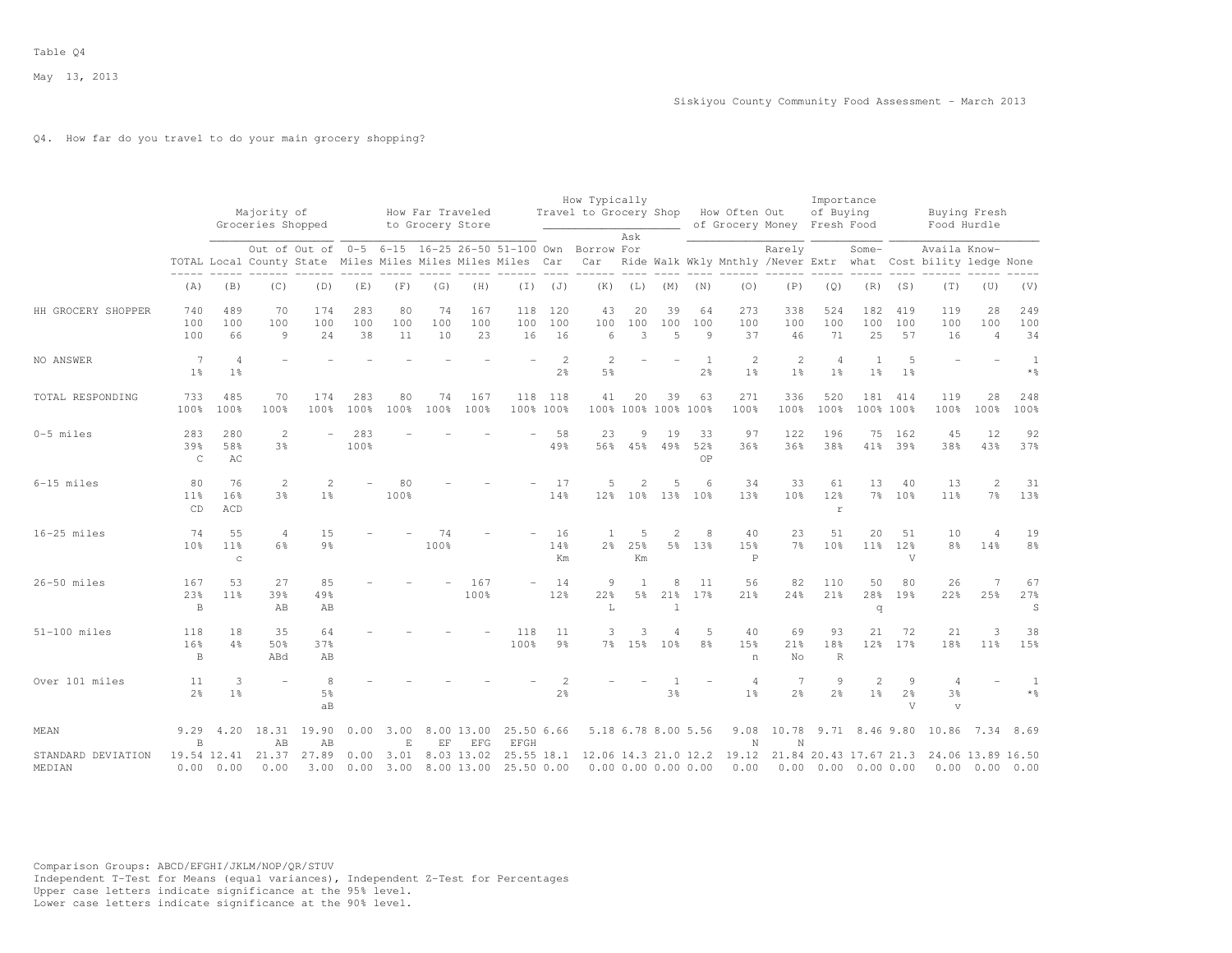# Q5. And how do you typically get there?

|                                       |                         |                                      |                                      | Region                                                                                                                    |                                  |                          | Kids in HH                       |                                  | Senior                           | in HH                            |                     |                                           |                                 |                                  |                |                             |                                            | Single Households                |                                        |                                    |                                  |                                |                                  |
|---------------------------------------|-------------------------|--------------------------------------|--------------------------------------|---------------------------------------------------------------------------------------------------------------------------|----------------------------------|--------------------------|----------------------------------|----------------------------------|----------------------------------|----------------------------------|---------------------|-------------------------------------------|---------------------------------|----------------------------------|----------------|-----------------------------|--------------------------------------------|----------------------------------|----------------------------------------|------------------------------------|----------------------------------|--------------------------------|----------------------------------|
|                                       |                         |                                      |                                      | Shasta Butte<br>Valley Valley                                                                                             |                                  |                          |                                  | No                               |                                  | No                               |                     |                                           | HH Count                        |                                  |                |                             |                                            |                                  | Single Single Single HH Income Bracket |                                    |                                  |                                |                                  |
|                                       |                         |                                      |                                      | South /North Klamth Scott Down- Kids Kids Senr. Senr.<br>TOTAL County County Basin Valley river in HH in HH in HH in HH 1 |                                  |                          |                                  |                                  |                                  |                                  |                     | $\overline{2}$                            | 3                               | $\overline{4}$                   | 5              | 6                           | Male<br>HH                                 | HH                               | Female Senior<br>HH                    | Under Low                          |                                  | Mod                            | Over                             |
|                                       | (A)                     | (B)                                  | (C)                                  | (D)                                                                                                                       | (E)                              | (F)                      | (G)                              | (H)                              | (I)                              | (J)                              | (K)                 | (L)                                       | (M)                             | (N)                              | (0)            | (P)                         | (Q)                                        | (R)                              | (S)                                    | (T)                                | (U)                              | (V)                            | (W)                              |
| HH GROCERY SHOPPER                    | 740<br>100<br>100       | 296<br>100<br>40                     | 194<br>100<br>26                     | 149<br>100<br>20                                                                                                          | 55<br>100<br>$\overline{7}$      | 45<br>100<br>6           | 264<br>100<br>36                 | 476<br>100<br>64                 | 235<br>100<br>32                 | 505<br>100<br>68                 | 231<br>100<br>31    | 234<br>100<br>32                          | 94<br>100<br>13                 | 84<br>100<br>11                  | 47<br>100<br>6 | 26<br>100<br>$\overline{4}$ | 147<br>100<br>20                           | 75<br>100<br>10                  | 129<br>100<br>17                       | 354<br>100<br>48                   | 134<br>100<br>18                 | 75<br>100<br>10                | 128<br>100<br>17                 |
| NO ANSWER                             | 7<br>1 <sup>°</sup>     | 3<br>1 <sup>°</sup>                  | $\overline{4}$<br>2 <sup>o</sup>     |                                                                                                                           |                                  |                          | 3<br>1 <sup>°</sup>              | $\overline{4}$<br>1 <sup>°</sup> | 3<br>1 <sup>°</sup>              | $\overline{4}$<br>1 <sup>°</sup> | 3<br>1 <sup>°</sup> |                                           | $\mathcal{L}$<br>2 <sup>°</sup> | $\overline{c}$<br>$2\frac{6}{6}$ |                |                             | 2<br>1 <sup>°</sup>                        | 1<br>1 <sup>°</sup>              | 3<br>$2\frac{6}{6}$                    | 2<br>1 <sup>°</sup>                | 3<br>$2\frac{6}{6}$              |                                |                                  |
| TOTAL RESPONDING                      | 733<br>100%             | 293<br>100%                          | 190<br>100%                          | 149<br>100%                                                                                                               | 55<br>100%                       | 45<br>100%               | 261<br>100%                      | 472<br>100%                      | 232<br>100%                      | 501                              | 228                 | 234<br>100% 100% 100% 100% 100% 100% 100% | 92                              | 82                               | 47             | 26                          | 145<br>100%                                | 74<br>100%                       | 126<br>100%                            | 352<br>100%                        | 131<br>100%                      | 75<br>100%                     | 128<br>100%                      |
| Your own car                          | 549<br>75%              | 244<br>83%<br>CDF                    | 138<br>73%<br>dF                     | 95<br>64%                                                                                                                 | 47<br>85%<br>CDF                 | 24<br>53%                | 201<br>77%                       | 348<br>74%                       | 194<br>84%<br>J                  | 355<br>71%                       | 152<br>67%          | 193<br>82%<br>KM                          | 64<br>70%                       | 66<br>80%<br>Km                  | 35<br>74%      | 22<br>85%<br>Km             | 102<br>70%                                 | 45<br>61%                        | 99<br>79%<br>$\mathbb R$               | 216<br>61%                         | 110<br>84%<br>$\mathbf T$        | 68<br>91%<br>$\mathbf T$       | 126<br>98%<br>TUV                |
| Walk                                  | 68<br>9 <sub>8</sub>    | 30<br>10 <sup>8</sup><br>$\mathsf C$ | 10<br>5 <sup>°</sup>                 | 12<br>8 <sup>°</sup>                                                                                                      | 3<br>5 <sup>°</sup>              | 13<br>29%<br><b>BCDE</b> | 17<br>$7\frac{6}{9}$             | 51<br>11 <sup>°</sup><br>G       | 12<br>5%                         | 56<br>$11\%$                     | 37<br>16%<br>I LMNO | 15<br>6%                                  | 3<br>3 <sup>8</sup>             | 6<br>7 <sup>°</sup>              | 3<br>6%        | 2<br>8%                     | 14<br>10 <sup>°</sup>                      | 21<br>28%<br><b>OS</b>           | 10<br>8 <sup>°</sup>                   | 50<br>14%<br>UVW                   | 9<br>7%<br>VW                    | $\mathbf{1}$<br>1 <sup>°</sup> | $\overline{c}$<br>2 <sup>°</sup> |
| Ask for a ride                        | 66<br>$9\frac{6}{6}$    | 10<br>3 <sup>°</sup>                 | 24<br>13%<br>BE                      | 24<br>16%<br>BE.                                                                                                          | $\overline{2}$<br>4%             | 6<br>13%<br>be           | 19<br>7 <sup>°</sup>             | 47<br>10%                        | 16<br>$7\%$                      | 50<br>10 <sup>o</sup>            | 28<br>12%<br>1N     | 17<br>$7\%$<br>$\mathbb N$                | 12<br>13%<br>N                  | $\overline{c}$<br>$2\frac{6}{6}$ | 6<br>13%<br>N  |                             | 23<br>16%<br>$\mathbb{R}$                  | $\overline{4}$<br>5%             | 12<br>10 <sup>°</sup>                  | 51<br>14%<br><b>UV</b>             | 5<br>4%                          | 5<br>7 <sup>°</sup>            |                                  |
| Borrow a car                          | 30<br>4%                | $\overline{4}$<br>1 <sup>°</sup>     | 10<br>5 <sup>°</sup><br>$\mathbf{B}$ | 14<br>9 <sub>8</sub><br>Be                                                                                                | $\overline{c}$<br>$4\frac{6}{6}$ |                          | 19<br>$7\frac{6}{9}$<br>H        | 11<br>2 <sup>o</sup>             | 2<br>1 <sup>°</sup>              | 28<br>6%<br>$\top$               | 4<br>$2\frac{6}{9}$ | 1 <sup>°</sup>                            | 12<br>13%<br>KLo                | 6<br>$7\%$<br>kL                 | 4%             | $\mathfrak{D}$<br>8%        | $\overline{\mathcal{L}}$<br>1 <sup>°</sup> | $\overline{2}$<br>3 <sup>o</sup> |                                        | 24<br>7 <sup>°</sup><br><b>TIV</b> | 3<br>2 <sup>°</sup>              | 1 <sup>°</sup>                 |                                  |
| STAGE bus                             | 11<br>2 <sup>°</sup>    | $\overline{2}$<br>1 <sup>°</sup>     | 6<br>3 <sup>°</sup><br>bd            | 1<br>1 <sup>°</sup>                                                                                                       | 1<br>$2\frac{6}{6}$              | 2 <sup>°</sup>           | $\overline{2}$<br>$1\frac{6}{9}$ | 9<br>2 <sup>o</sup>              | $\overline{4}$<br>2 <sup>°</sup> | 1 <sup>°</sup>                   | 2 <sup>°</sup>      | 1 <sup>°</sup>                            | 1 <sup>°</sup>                  | 1 <sup>°</sup>                   |                |                             | $\overline{2}$<br>1 <sup>°</sup>           | -1<br>1 <sup>°</sup>             | 3<br>2 <sup>o</sup>                    | $\overline{A}$<br>1 <sup>°</sup>   | $\overline{2}$<br>2 <sup>°</sup> |                                |                                  |
| Carpool, go with<br>friends or family | 4<br>1 <sup>°</sup>     | 2<br>1 <sup>°</sup>                  | $\overline{c}$<br>1 <sup>°</sup>     |                                                                                                                           |                                  |                          | $*$ $\frac{6}{5}$                | 3<br>1 <sup>°</sup>              | $\overline{c}$<br>1 <sup>°</sup> | $\overline{2}$<br>$*$ %          | $*$ $\frac{6}{5}$   | $1\frac{6}{6}$                            |                                 | 1 <sup>°</sup>                   |                |                             | $\overline{1}$<br>1 <sup>°</sup>           |                                  | 1<br>1 <sup>°</sup>                    | 3<br>1 <sup>°</sup>                | $\overline{1}$<br>1 <sup>°</sup> |                                |                                  |
| Bike                                  | 3<br>$*$ %              | $\mathbf{1}$<br>$*$ %                |                                      | 1 <sup>°</sup>                                                                                                            |                                  | 1<br>2 <sup>°</sup>      | 1<br>$*$ &                       | $\overline{c}$<br>$\star$ %      | $\mathbf{1}$<br>* %              | $\overline{c}$<br>* ÷            | * %                 |                                           |                                 |                                  | 2 <sup>o</sup> |                             |                                            | $\mathbf{1}$<br>1 <sup>°</sup>   |                                        | $\overline{c}$<br>1 <sup>°</sup>   | $\overline{1}$<br>1 <sup>°</sup> |                                |                                  |
| Don't know / No<br>answer             | $\overline{c}$<br>$*$ % |                                      |                                      | 2<br>1 <sup>°</sup>                                                                                                       |                                  |                          | $*$ $\frac{6}{5}$                | $\overline{1}$<br>$*$ %          | * %                              | * %                              | $*$ %               |                                           |                                 |                                  |                |                             | 1 <sup>°</sup>                             |                                  | 1 <sup>°</sup>                         | $\overline{c}$<br>1 <sup>°</sup>   |                                  |                                |                                  |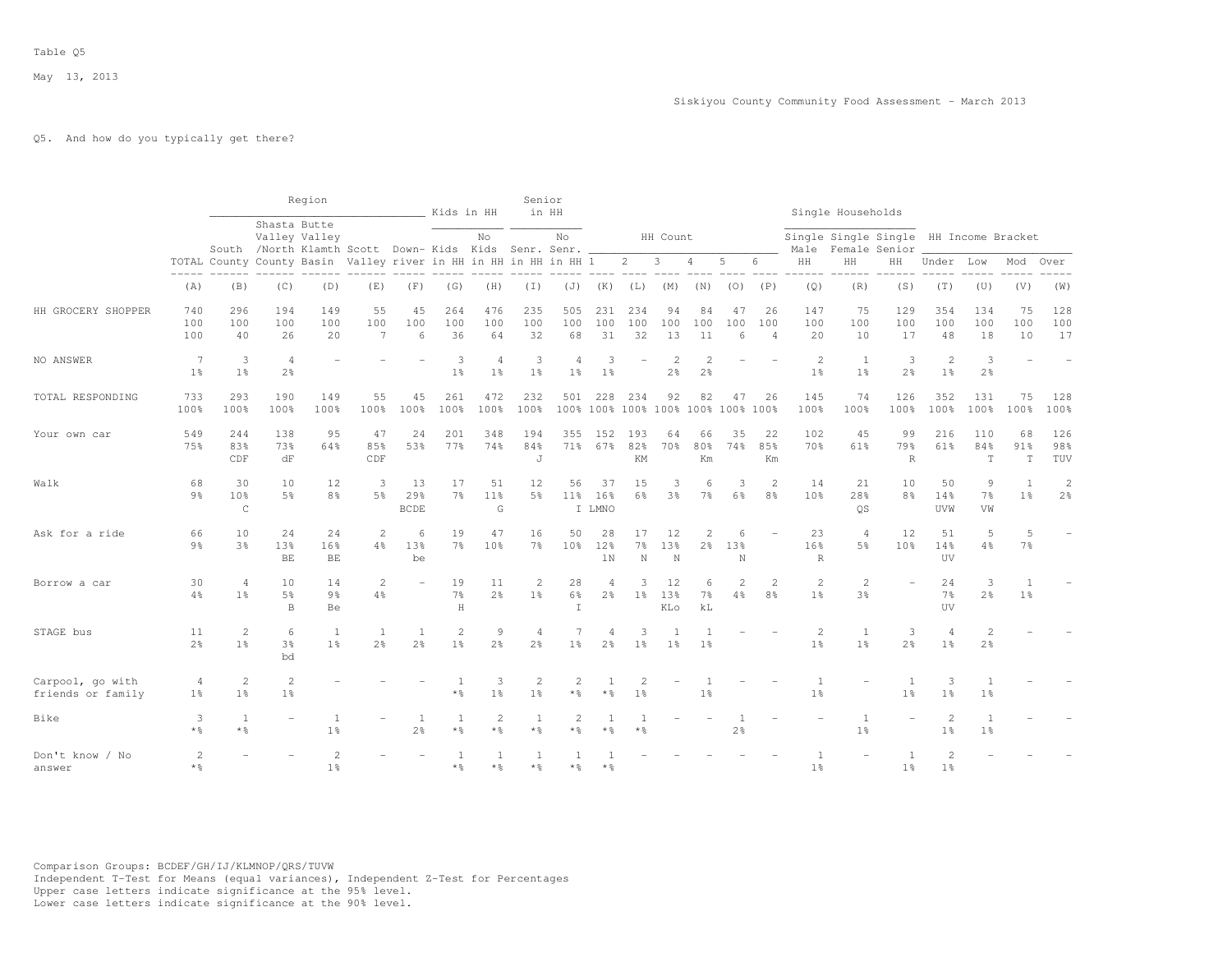# Q5. And how do you typically get there?

|                                       |                                      |                         | Majority of<br>Groceries Shopped |                                                                             |                      |                                  | How Far Traveled<br>to Grocery Store |                                  |                                  |                                  | How Typically<br>Travel to Grocery Shop           |                |                                  |                                | How Often Out<br>of Grocery Money Fresh Food |                                  | Importance<br>of Buying     |                                  |                                       |                                        | Buying Fresh<br>Food Hurdle      |                                  |
|---------------------------------------|--------------------------------------|-------------------------|----------------------------------|-----------------------------------------------------------------------------|----------------------|----------------------------------|--------------------------------------|----------------------------------|----------------------------------|----------------------------------|---------------------------------------------------|----------------|----------------------------------|--------------------------------|----------------------------------------------|----------------------------------|-----------------------------|----------------------------------|---------------------------------------|----------------------------------------|----------------------------------|----------------------------------|
|                                       |                                      |                         |                                  | Out of Out of<br>TOTAL Local County State Miles Miles Miles Miles Miles Car |                      |                                  |                                      |                                  |                                  |                                  | 0-5 6-15 16-25 26-50 51-100 Own Borrow For<br>Car | Ask            |                                  |                                | Ride Walk Wkly Mnthly /Never Extr what       | Rarely                           |                             | Some-                            |                                       | Availa Know-<br>Cost bility ledge None |                                  |                                  |
|                                       | (A)                                  | (B)                     | (C)                              | (D)                                                                         | (E)                  | (F)                              | (G)                                  | (H)                              | (T)                              | (J)                              | (K)                                               | (L)            | (M)                              | (N)                            | (0)                                          | (P)                              | (Q)                         | (R)                              | (S)                                   | (T)                                    | (U)                              | (V)                              |
| HH GROCERY SHOPPER                    | 740<br>100<br>100                    | 489<br>100<br>66        | 70<br>100<br>9                   | 174<br>100<br>24                                                            | 283<br>100<br>38     | 80<br>100<br>11                  | 74<br>100<br>10                      | 167<br>100<br>23                 | 118<br>100<br>16                 | 120<br>100<br>16                 | 43<br>100<br>$6 \overline{6}$                     | 20<br>100<br>3 | 39<br>100<br>$\overline{5}$      | 64<br>100<br>$\circ$           | 273<br>100<br>37                             | 338<br>100<br>46                 | 524<br>100<br>71            | 182<br>100<br>25                 | 419<br>100<br>57                      | 119<br>100<br>16                       | 28<br>100<br>$\overline{4}$      | 249<br>100<br>34                 |
| NO ANSWER                             | $7\phantom{.0}$<br>1 <sup>°</sup>    | $\mathbf{2}$<br>$*$ %   | <sup>1</sup><br>1 <sup>°</sup>   | 1 <sup>°</sup>                                                              |                      |                                  |                                      |                                  | $\overline{2}$<br>$2\frac{6}{6}$ |                                  | $\overline{2}$<br>5%                              |                |                                  | 1<br>$2\frac{6}{6}$            | 2<br>1 <sup>°</sup>                          | 2<br>1 <sup>°</sup>              | 3<br>1 <sup>°</sup>         | $\mathbf{2}$<br>1 <sup>°</sup>   | 4<br>1 <sup>°</sup>                   |                                        |                                  | $\overline{c}$<br>1 <sup>°</sup> |
| TOTAL RESPONDING                      | 733<br>100%                          | 487<br>100%             | 69<br>100%                       | 173<br>100%                                                                 | 283<br>100%          | 80<br>100%                       | 74<br>100%                           | 167<br>100%                      | 116                              | 120<br>100% 100%                 | 41                                                | 20             | 39<br>100% 100% 100% 100%        | 63                             | 271<br>100%                                  | 336<br>100%                      | 521<br>100%                 | 180                              | 415<br>100% 100%                      | 119<br>100%                            | 28<br>100%                       | 247<br>100%                      |
| Your own car                          | 549<br>75%                           | 350<br>72%              | 55<br>80%                        | 140<br>81%<br>aB                                                            | 191<br>67%           | 60<br>75%                        | 58<br>78%<br>$\mathbf E$             | 136<br>81%<br>$\mathbf E$        | 94<br>81%<br>$\mathbf E$         | 68<br>57%                        | 32<br>78%<br>J                                    | 16<br>80%<br>J | 33<br>85%<br>J                   | 31<br>49%                      | 179<br>66%<br>N                              | 297<br>88%<br><b>NO</b>          | 403<br>77%<br>$\mathbb R$   | 125<br>69%                       | 297<br>72%                            | 89<br>75%                              | 21<br>75%                        | 203<br>82%<br>S                  |
| Walk                                  | 68<br>9 <sub>8</sub><br>$\mathsf{C}$ | 67<br>14%<br>AC         | <sup>1</sup><br>1 <sup>°</sup>   |                                                                             | 61<br>22%<br>FG      | 6<br>8%<br>g                     | $\overline{1}$<br>1 <sup>°</sup>     |                                  |                                  | 27<br>23%<br>M                   | 5<br>12%                                          |                | $\overline{2}$<br>5 <sup>°</sup> | 20<br>32%<br>OP                | 27<br>10%<br>$\mathsf{P}$                    | 13<br>4%                         | 39<br>7 <sup>°</sup>        | 25<br>14%<br>$\circ$             | 42<br>10%<br>$\mathbf{v}$             | 13<br>11 <sup>°</sup>                  | $\overline{2}$<br>7 <sup>°</sup> | 16<br>$6\%$                      |
| Ask for a ride                        | 66<br>$9\frac{6}{9}$                 | 38<br>8%                | 10<br>14%                        | 18<br>10%                                                                   | 19<br>$7\frac{6}{6}$ | $\overline{7}$<br>9 <sub>8</sub> | 8<br>11%                             | 18<br>11 <sup>8</sup>            | 11<br>$9\frac{6}{6}$             | 18<br>15%<br>M                   | 3                                                 | 3<br>7% 15%    | $\overline{2}$<br>5%             | 5<br>8%                        | 43<br>16%<br>nP                              | 12<br>4%                         | 48<br>9 <sub>8</sub>        | 15<br>8 <sup>°</sup>             | 43<br>10 <sup>8</sup><br>$\mathbf{V}$ | 10<br>8 <sup>°</sup>                   | $\overline{4}$<br>14%            | 16<br>$6\%$                      |
| Borrow a car                          | 30<br>$4\frac{6}{6}$                 | 15<br>3 <sup>°</sup>    | 2<br>3 <sup>°</sup>              | 13<br>8 <sup>°</sup><br>$\mathbf B$                                         | 5<br>$2\frac{6}{6}$  | 3<br>4%                          | 6<br>$8\frac{6}{6}$<br>e             | 10<br>$6\%$<br>$\mathbf E$       | 6<br>5 <sup>°</sup>              | 3<br>$3\frac{6}{9}$              |                                                   | $5\%$          |                                  | 3<br>$5\frac{6}{6}$            | 13<br>5 <sup>°</sup>                         | 10<br>3%                         | 18<br>3 <sup>o</sup>        | 8<br>$4\frac{6}{9}$              | 19<br>5 <sup>°</sup>                  | 5<br>$4\frac{6}{6}$                    |                                  | 8<br>$3\frac{6}{6}$              |
| STAGE bus                             | 11<br>$2\frac{6}{9}$                 | 11<br>2 <sup>°</sup>    |                                  |                                                                             | 3<br>1 <sup>9</sup>  | $\overline{4}$<br>5 <sup>°</sup> |                                      | $\overline{2}$<br>$1\frac{6}{9}$ | $\mathfrak{D}$<br>2 <sup>°</sup> | $\overline{1}$<br>1 <sup>°</sup> | 2 <sup>°</sup>                                    |                |                                  | 2<br>3 <sup>°</sup>            | 7<br>3 <sup>°</sup><br>$\mathbf P$           | 1<br>$*$ %                       | 7<br>1 <sup>°</sup>         | $\overline{4}$<br>2 <sup>°</sup> | 8<br>2 <sup>°</sup>                   | $\mathbf{1}$<br>1 <sup>8</sup>         |                                  | $\overline{2}$<br>1 <sup>°</sup> |
| Carpool, go with<br>friends or family | 4<br>1 <sup>°</sup>                  | $\overline{c}$<br>$*$ % | -1<br>1 <sup>°</sup>             | 1<br>1 <sup>°</sup>                                                         | 1<br>$*$ %           |                                  | -1<br>$1\frac{6}{6}$                 |                                  | $\overline{2}$<br>2 <sup>°</sup> | 1<br>1 <sup>°</sup>              |                                                   |                | -1<br>3 <sup>°</sup>             | 1<br>2 <sup>o</sup>            | 1<br>$*$ $\frac{6}{5}$                       | -1<br>$*$ %                      | 4<br>1 <sup>°</sup>         |                                  | 4<br>1 <sup>°</sup>                   |                                        | 1<br>$4\frac{6}{6}$              |                                  |
| Bike                                  | 3<br>$*$ %                           | 3<br>1 <sup>°</sup>     |                                  |                                                                             | 3<br>$1\frac{6}{6}$  |                                  |                                      |                                  |                                  | $1\%$                            |                                                   |                | 3%                               | $\mathbf{1}$<br>$2\frac{6}{6}$ |                                              | $\overline{c}$<br>$1\frac{6}{6}$ | $\overline{2}$<br>$\star$ % | $\mathbf{1}$<br>$1\frac{6}{9}$   | $\overline{1}$<br>$*$ $\frac{6}{6}$   |                                        |                                  | $\overline{2}$<br>1 <sup>°</sup> |
| Don't know / No<br>answer             | 2<br>$*$ %                           | $\overline{1}$<br>$*$ % |                                  | 1 <sup>°</sup>                                                              |                      |                                  |                                      | 1 <sup>°</sup>                   | 1 <sup>°</sup>                   | $\overline{1}$<br>1 <sup>°</sup> |                                                   |                |                                  |                                | $*$ %                                        |                                  |                             | 2<br>1 <sup>8</sup>              | $\mathbf{1}$<br>$*$ %                 | $\mathbf{1}$<br>1 <sup>8</sup>         |                                  |                                  |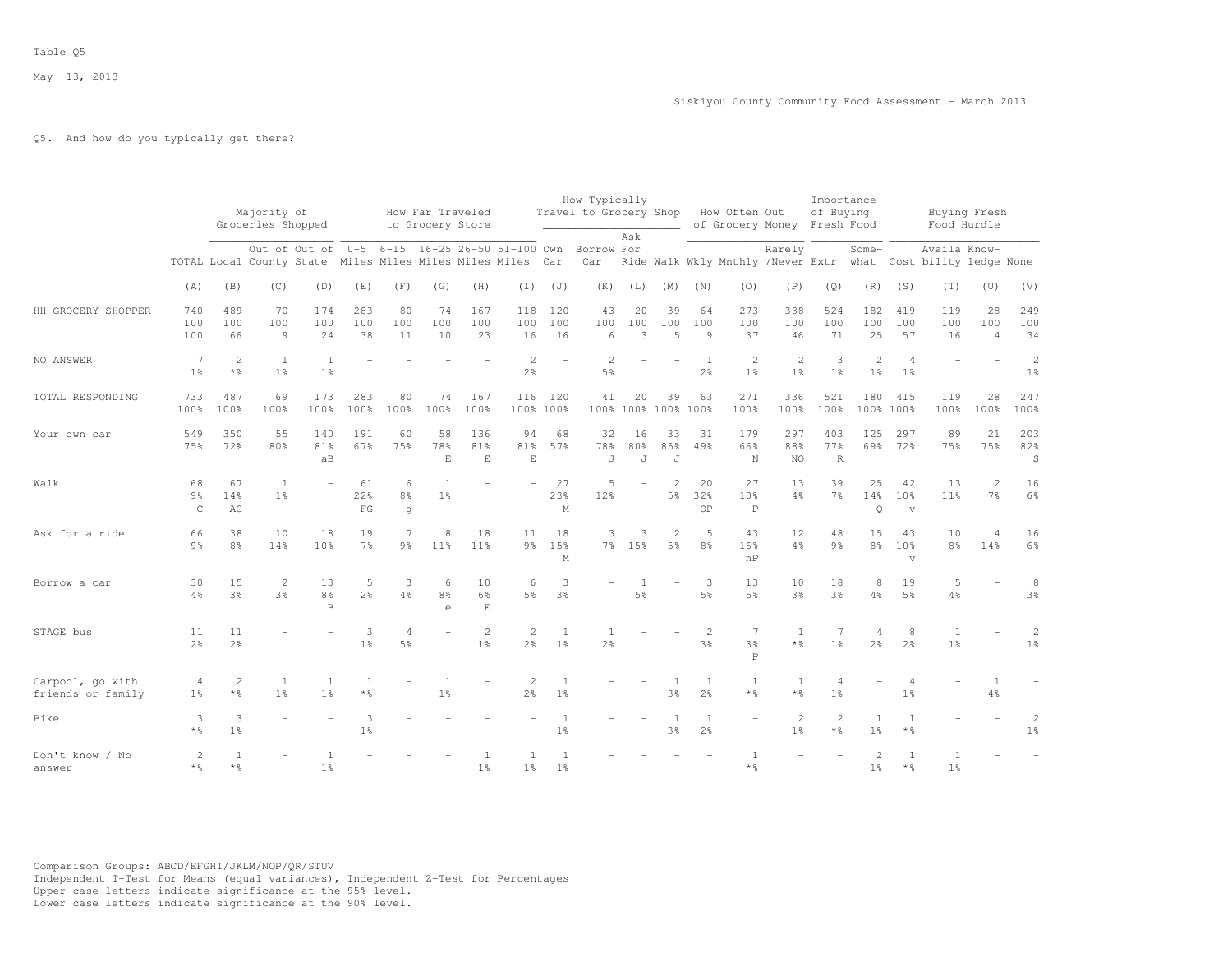# Q6. What has made it difficult for you to get to where you shop for groceries?

|                                                        |                      |                           |                           | Region                                                                 |                             |                         | Kids in HH                       |                       | Senior               | in HH               |                       |                                       |                 |                          |                      |                             |                                  | Single Households    |                                       |                                  |                                     |                                  |                          |
|--------------------------------------------------------|----------------------|---------------------------|---------------------------|------------------------------------------------------------------------|-----------------------------|-------------------------|----------------------------------|-----------------------|----------------------|---------------------|-----------------------|---------------------------------------|-----------------|--------------------------|----------------------|-----------------------------|----------------------------------|----------------------|---------------------------------------|----------------------------------|-------------------------------------|----------------------------------|--------------------------|
|                                                        |                      |                           | Shasta Butte              | Valley Valley<br>South /North Klamth Scott Down- Kids Kids Senr. Senr. |                             |                         |                                  | No                    |                      | No                  |                       |                                       | HH Count        |                          |                      |                             | Male                             |                      | Single Single Single<br>Female Senior |                                  | HH Income Bracket                   |                                  |                          |
|                                                        | $- - - - -$          |                           |                           | TOTAL County County Basin Valley river in HH in HH in HH in HH 1       |                             |                         |                                  |                       |                      |                     |                       | $\overline{c}$                        | 3               | 4                        | 5                    | 6                           | ΗH                               | HH                   | HН                                    | Under                            | Low                                 | Mod                              | Over                     |
|                                                        | (A)                  | (B)                       | (C)                       | (D)                                                                    | (E)                         | (F)                     | (G)                              | (H)                   | (I)                  | (J)                 | (K)                   | (L)                                   | (M)             | (N)                      | (0)                  | (P)                         | (Q)                              | (R)                  | (S)                                   | (T)                              | (U)                                 | (V)                              | (W)                      |
| HH GROCERY SHOPPER                                     | 740<br>100<br>100    | 296<br>100<br>40          | 194<br>100<br>26          | 149<br>100<br>20                                                       | 55<br>100<br>$\overline{7}$ | 45<br>100<br>6          | 264<br>100<br>36                 | 476<br>100<br>64      | 235<br>100<br>32     | 505<br>100<br>68    | 231<br>100<br>31      | 234<br>100<br>32                      | 94<br>100<br>13 | 84<br>100<br>11          | 47<br>100<br>6       | 26<br>100<br>$\overline{4}$ | 147<br>100<br>20                 | 75<br>100<br>10      | 129<br>100<br>17                      | 354<br>100<br>48                 | 134<br>100<br>18                    | 75<br>100<br>10                  | 128<br>100<br>17         |
| NO ANSWER                                              | 12<br>2 <sup>°</sup> | 7<br>2 <sup>°</sup>       | 5<br>3 <sup>°</sup>       |                                                                        |                             |                         | $\overline{2}$<br>1 <sup>°</sup> | 10<br>2 <sup>o</sup>  | 7<br>3%<br>j         | 5<br>1 <sup>°</sup> | 6<br>3%               | 3<br>1 <sup>°</sup>                   | 1 <sup>°</sup>  | 1 <sup>°</sup>           | 2 <sup>°</sup>       |                             | $\overline{2}$<br>1 <sup>°</sup> | 3<br>4%              | 5<br>4%                               | $\overline{c}$<br>1 <sup>°</sup> | $\overline{c}$<br>1 <sup>°</sup>    |                                  | 3<br>2 <sup>°</sup>      |
| TOTAL RESPONDING                                       | 728<br>100%          | 289<br>100%               | 189<br>100%               | 149<br>100%                                                            | 55<br>100%                  | 45<br>100%              | 262<br>100%                      | 466<br>100%           | 228<br>100%          | 500                 | 225                   | 231<br>100% 100% 100% 100% 100%       | 93              | 83                       | 46<br>$100\%$        | 26<br>100%                  | 145<br>100%                      | 72<br>100%           | 124<br>100%                           | 352<br>100%                      | 132<br>100%                         | 75<br>100%                       | 125<br>100%              |
| Cost of gas                                            | 348<br>48%           | 112<br>39%                | 97<br>51%<br>$\mathbf{B}$ | 87<br>58%<br>B                                                         | 30<br>55%<br>$\,$ B         | 21<br>47%               | 146<br>56%<br>$\rm H$            | 202<br>43%            | 103<br>45%           | 245<br>49%          | 94<br>42%             | 105<br>45%                            | 46<br>49%       | 45<br>54%<br>k           | 27<br>59%<br>K1      | 17<br>65%<br>KL             | 64<br>44%                        | 26<br>36%            | 56<br>45%                             | 191<br>54%<br>W                  | 69<br>52%<br>W                      | 38<br>51%<br>W                   | 33<br>26%                |
| Bad weather/roads                                      | 205<br>28%           | 58<br>20%                 | 34<br>18%                 | 84<br>56%<br><b>BCEF</b>                                               | 13<br>24%                   | 16<br>36%<br>BC         | 81<br>31%                        | 124<br>27%            | 59<br>26%            | 146<br>29%          | 59<br>26%             | 61<br>26%                             | 20<br>22%       | 30<br>36%<br>М           | 17<br>37%<br>m       | 11<br>42%<br>M              | 42<br>29%                        | 16<br>22%            | 38<br>31%                             | 110<br>31%<br>W                  | 44<br>33%<br>W                      | 22<br>29%<br>W                   | 22<br>18%                |
| Do not have a<br>vehicle                               | 126<br>17%           | 26<br>9%                  | 31<br>16%<br>B            | 44<br>30%<br><b>BCE</b>                                                | 8<br>15%                    | 17<br>38%<br><b>BCE</b> | 43<br>16%                        | 83<br>18%             | 22<br>10%            | 104<br>21%<br>I     | 51<br>23%<br>LN       | 26<br>11 <sup>8</sup>                 | 20<br>22%<br>L  | 11<br>13%                | 15%                  | 3<br>12%                    | 33<br>23%<br>S                   | 16<br>22%            | 16<br>13%                             | 97<br>28%<br>UV                  | 13<br>10%<br>V                      | $\overline{2}$<br>3 <sup>8</sup> |                          |
| Store is very far<br>away                              | 96<br>13%            | 41<br>14%<br>$\mathsf{C}$ | 12<br>6%                  | 34<br>23%<br><b>BCEF</b>                                               | 5<br>9 <sub>8</sub>         | 4<br>$9\frac{6}{9}$     | 44<br>17%<br>H                   | 52<br>11 <sup>°</sup> | 21<br>9 <sub>8</sub> | 75<br>15%<br>$\top$ | 23<br>10 <sup>8</sup> | 25<br>11 <sup>8</sup>                 | 11<br>12%       | 16<br>19%                | 13<br>28%<br>kl KLMp | 3<br>12%                    | 19<br>13%<br>$\mathbf r$         | $\overline{4}$<br>6% | 13<br>10 <sup>8</sup>                 | 55<br>16%<br>W                   | 21<br>16%<br>W                      | 12<br>16%<br>W                   | 7<br>$6\frac{6}{9}$      |
| Not enough time                                        | 51<br>7 <sup>°</sup> | 29<br>10%<br>CDF          | 11<br>6%                  | .5<br>3%                                                               | 5<br>9 <sub>8</sub>         | $\mathbf{1}$<br>2%      | 25<br>10%<br>h                   | 26<br>6%              | 11<br>5%             | 40<br>8%<br>$\pm$   | 7<br>3%               | 19<br>8 <sup>°</sup><br>$\mathbbm{K}$ | 5<br>5%         | 13<br>16%<br><b>KlMP</b> | 5<br>11%             | 4%                          | $\overline{4}$<br>3 <sup>8</sup> | $\overline{2}$<br>3% | $\overline{4}$<br>3 <sup>°</sup>      | 11<br>3 <sup>°</sup>             | 12<br>9 <sub>8</sub><br>$\mathbf T$ | 6<br>8 <sup>°</sup>              | 18<br>14%<br>$\mathbf T$ |
| STAGE doesn't go to<br>stores/bad route<br>times       | 13<br>2 <sup>°</sup> | 9<br>3%<br>CD             | 1<br>1 <sup>°</sup>       | -1<br>1 <sup>°</sup>                                                   |                             | $\overline{c}$<br>4%    | 3<br>1 <sup>°</sup>              | 10<br>$2\frac{6}{6}$  | 4<br>2%              | 9<br>2%             | 6<br>3%               | 3<br>1 <sup>°</sup>                   | 2 <sup>°</sup>  |                          |                      | -1<br>4%                    | 6<br>4%                          |                      | 4<br>3 <sup>°</sup>                   | 9<br>3 <sup>8</sup>              | $\mathbf{2}$<br>2%                  |                                  | 1<br>1%                  |
| Nothing, shopping<br>for groceries is<br>not difficult | 191<br>26%           | 115<br>40%<br>CDEF        | 50<br>26%<br>Df           | 6<br>4%                                                                | 13<br>24%<br>D              | 7<br>16%<br>D           | 51<br>19%                        | 140<br>30%<br>G       | 78<br>34%<br>J       | 113<br>23%          | 61<br>27%             | 81<br>35%<br>OP mNOP<br>k             | 23<br>25%<br>OP | 17<br>20%<br>p           | 5<br>11 <sup>8</sup> | 2<br>8%                     | 35<br>24%                        | 25<br>35%            | 37<br>30%                             | 50<br>14%                        | 34<br>26%<br>T                      | 25<br>33%<br>T                   | 74<br>59%<br>TUV         |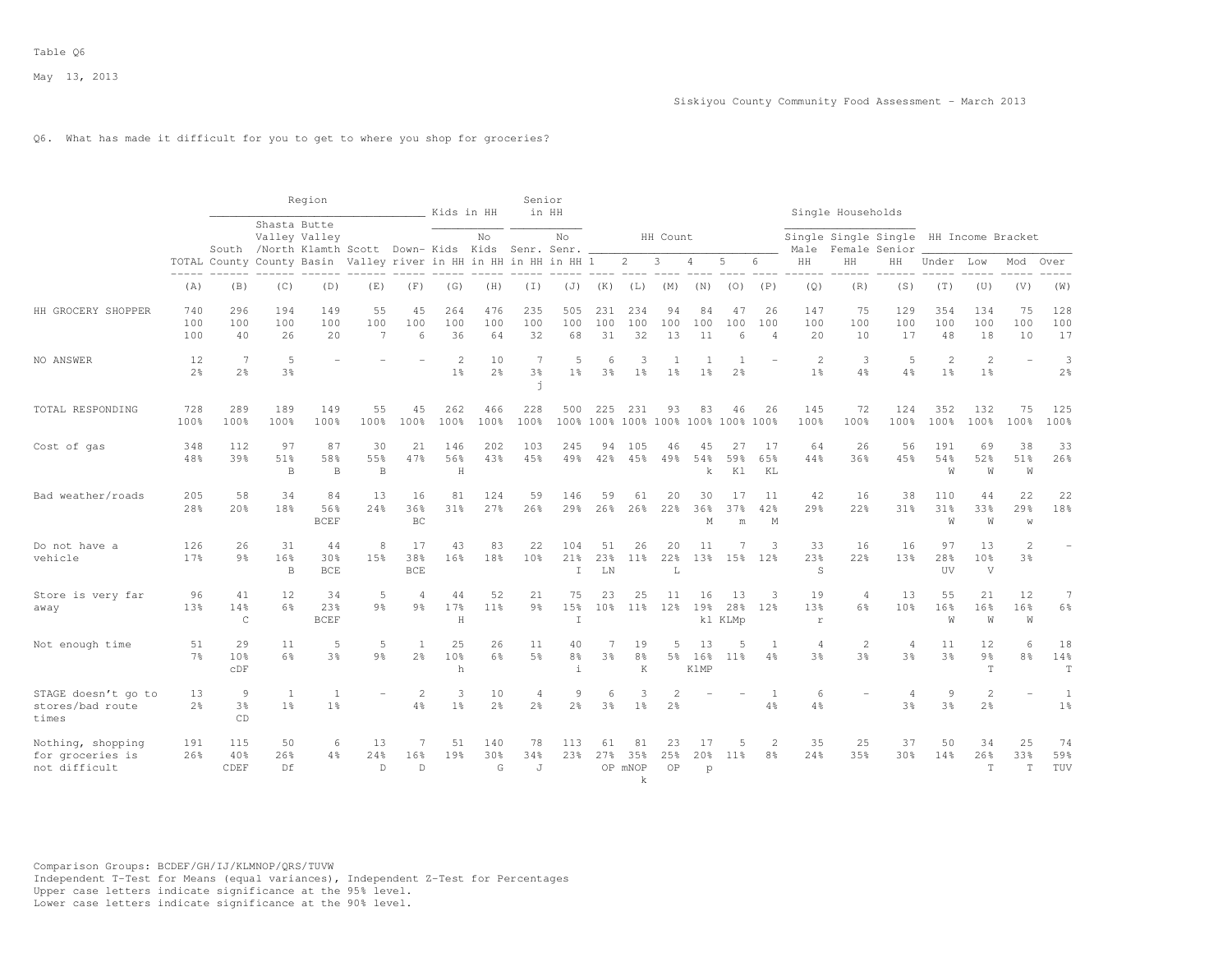## Q6. What has made it difficult for you to get to where you shop for groceries?

|                                                        |                           |                           | Majority of<br>Groceries Shopped                       |                                |                      |                                  | How Far Traveled<br>to Grocery Store |                                  |                                  |                                  | How Typically<br>Travel to Grocery Shop |                       |                      |                                  | How Often Out<br>of Grocery Money  |                              | Importance<br>of Buying<br>Fresh Food |                       |                       | Buying Fresh<br>Food Hurdle            |                                      |                      |
|--------------------------------------------------------|---------------------------|---------------------------|--------------------------------------------------------|--------------------------------|----------------------|----------------------------------|--------------------------------------|----------------------------------|----------------------------------|----------------------------------|-----------------------------------------|-----------------------|----------------------|----------------------------------|------------------------------------|------------------------------|---------------------------------------|-----------------------|-----------------------|----------------------------------------|--------------------------------------|----------------------|
|                                                        |                           |                           | TOTAL Local County State Miles Miles Miles Miles Miles | Out of Out of                  | $0 - 5$              |                                  |                                      |                                  | 6-15 16-25 26-50 51-100 Own      | Car                              | Borrow For<br>Car                       | Ask                   |                      |                                  | Ride Walk Wkly Mnthly /Never Extr  | Rarely                       |                                       | Some-<br>what         |                       | Availa Know-<br>Cost bility ledge None |                                      |                      |
|                                                        | (A)                       | (B)                       | (C)                                                    | (D)                            | (E)                  | (F)                              | (G)                                  | (H)                              | (I)                              | (J)                              | (K)                                     | (L)                   | (M)                  | (N)                              | (0)                                | (P)                          | (Q)                                   | (R)                   | (S)                   | (T)                                    | (U)                                  | (V)                  |
| HH GROCERY SHOPPER                                     | 740<br>100<br>100         | 489<br>100<br>66          | 70<br>100<br>9                                         | 174<br>100<br>24               | 283<br>100<br>38     | 80<br>100<br>11                  | 74<br>100<br>10                      | 167<br>100<br>23                 | 118<br>100<br>16                 | 120<br>100<br>16                 | 43<br>100<br>6                          | 20<br>100<br>3        | 39<br>100<br>5       | 64<br>100<br>9                   | 273<br>100<br>37                   | 338<br>100<br>46             | 524<br>100<br>71                      | 182<br>100<br>25      | 419<br>100<br>57      | 119<br>100<br>16                       | 28<br>100<br>$\overline{4}$          | 249<br>100<br>34     |
| NO ANSWER                                              | 12<br>$2\frac{6}{9}$      | 8<br>2 <sup>°</sup>       |                                                        |                                | 5<br>2 <sup>o</sup>  | 1 <sup>°</sup>                   |                                      | $\overline{c}$<br>1 <sup>°</sup> |                                  | $\mathbf{1}$<br>1 <sup>°</sup>   | 2 <sup>°</sup>                          |                       |                      | $\overline{1}$<br>$2\frac{6}{6}$ | $\overline{c}$<br>1 <sup>°</sup>   | 5<br>1 <sup>°</sup>          | -5<br>1 <sup>°</sup>                  | 3<br>$2\frac{6}{9}$   | 5<br>1 <sup>°</sup>   | $\mathbf{1}$<br>1 <sup>°</sup>         |                                      | 3<br>1 <sup>°</sup>  |
| TOTAL RESPONDING                                       | 728<br>100%               | 481<br>100%               | 70<br>100%                                             | 174<br>100%                    | 278<br>100%          | 79<br>100%                       | 74<br>100%                           | 165<br>100%                      | 118                              | 119<br>100% 100%                 | 42                                      | 20                    | 39<br>100% 100% 100% | 63<br>100%                       | 271<br>100%                        | 333<br>100%                  | 519<br>100%                           | 179<br>100%           | 414<br>100%           | 118<br>100%                            | 28<br>100%                           | 246<br>100%          |
| Cost of gas                                            | 348<br>48%<br>B           | 184<br>38%                | 52<br>74%<br>ABd                                       | 110<br>63%<br>AB               | 78<br>28%            | 32<br>41%<br>$_{\rm E}$          | 48<br>65%<br>EF                      | 103<br>62%<br>EF                 | 76<br>64%<br>$\operatorname{EF}$ | 57<br>48%                        | 17<br>40%                               | 35%                   | 21<br>54%            | 31<br>49%                        | 157<br>58%<br>$\mathbb P$          | 130<br>39%                   | 247<br>48%                            | 92<br>51%             | 246<br>59%<br>V       | 61<br>52%<br>V                         | 14<br>50%<br>$\overline{\mathbf{V}}$ | 78<br>32%            |
| Bad weather/roads                                      | 205<br>28%<br>B           | 9.5<br>20%                | 25<br>36%<br>B                                         | 84<br>48%<br>ABc               | 56<br>20%            | 14<br>18%                        | 19<br>26%                            | 64<br>39%<br><b>EFG</b>          | 48<br>41%<br><b>EFG</b>          | 32<br>27%                        | 13<br>$31\%$                            | 35%                   | 12<br>31%            | 15<br>24%                        | 73<br>27%                          | 100<br>30%                   | 135<br>26%                            | 63<br>35%<br>Q        | 123<br>30%            | 34<br>29%                              | 8<br>29%                             | 66<br>27%            |
| Do not have a<br>vehicle                               | 126<br>17 <sub>8</sub>    | 87<br>18%                 | 10<br>14%                                              | 29<br>17%                      | 54<br>19%            | 13<br>16%                        | 12<br>16%                            | 25<br>15%                        | 19<br>16%                        | 38<br>32%<br>KLM                 | 6<br>14%                                | 1<br>5 <sup>°</sup>   | $\overline{c}$<br>5% | 24<br>38%<br>OP                  | 66<br>24%<br>$\mathbb P$           | 23<br>7 <sup>°</sup>         | 77<br>1.5%                            | 43<br>24%<br>Q        | 84<br>20%<br>V        | 20<br>17%                              | 5<br>18%                             | 29<br>12%            |
| Store is very far<br>away                              | 96<br>13%<br>$\, {\bf B}$ | 35<br>7%                  | 26<br>37%<br>ABD                                       | 35<br>20%<br>AB                | 11<br>4%             | 5<br>6%                          | $\overline{4}$<br>5 <sup>8</sup>     | 45<br>27%<br><b>EFG</b>          | 29<br>25%<br>EFG                 | 17<br>14%                        | 3<br>7 <sup>°</sup>                     |                       | 6<br>15%             | 1.5<br>24%<br>P                  | 41<br>15%                          | 36<br>11%                    | 74<br>14%<br>$\mathbb R$              | 15<br>8 <sup>8</sup>  | 70<br>17%<br>V        | 22<br>19%<br>$\mathbf{V}$              | 5<br>18%                             | 19<br>8 <sup>°</sup> |
| Not enough time                                        | 51<br>7 <sup>°</sup>      | 27<br>6%                  | 10<br>14%<br>aB                                        | 13<br>7 <sup>°</sup>           | 11<br>$4\frac{6}{6}$ | 6<br>8%                          | $\overline{c}$<br>3%                 | 19<br>12%<br>F.G                 | 13<br>11 <sup>8</sup><br>F.G     | $\overline{c}$<br>$2\frac{6}{6}$ | $\overline{2}$<br>5%                    |                       | 2<br>5%              | $\mathbf{2}$<br>3%               | 11<br>4%                           | 32<br>10%<br>NO <sub>1</sub> | 40<br>8%                              | 11<br>6%              | 31<br>7 <sup>°</sup>  | 18<br>15%<br>SV                        | 3<br>$11$ %                          | 11<br>$4\frac{6}{6}$ |
| STAGE doesn't go to<br>stores/bad route<br>times       | 13<br>2 <sup>°</sup>      | 11<br>2 <sup>°</sup><br>d | 1<br>1 <sup>°</sup>                                    | $\mathbf{1}$<br>1 <sup>°</sup> | 4<br>$1\frac{6}{6}$  | $\mathfrak{D}$<br>3 <sup>8</sup> | 1<br>1 <sup>°</sup>                  | $\overline{2}$<br>1 <sup>°</sup> | 3<br>3%                          | 6<br>5 <sup>°</sup>              |                                         |                       | 3 <sup>°</sup>       | 3<br>5 <sup>8</sup><br>p         | 9<br>3 <sup>8</sup><br>$\mathbb P$ | 1<br>$\star$ %               | 10<br>2 <sup>°</sup>                  | 3<br>2 <sup>°</sup>   | 12<br>3 <sup>°</sup>  | $\overline{c}$<br>$2\frac{6}{6}$       | 1<br>4%                              |                      |
| Nothing, shopping<br>for groceries is<br>not difficult | 191<br>26%<br>CD          | 168<br>35%<br>ACD         | 9<br>13%                                               | 13<br>7 <sup>°</sup>           | 123<br>44%<br>fGHI   | 26<br>33%<br>GHI                 | 9<br>12%                             | 17<br>10%                        | 16<br>14%                        | 18<br>15%                        | 16<br>38%<br>J                          | 9<br>45%<br>$\cdot$ T | 12<br>31%<br>h       | 5<br>8 <sup>°</sup>              | 41<br>15%<br>n                     | 130<br>39%<br>NO.            | 148<br>29%<br>$\mathbb{R}$            | 31<br>17 <sub>8</sub> | 68<br>16 <sup>8</sup> | 27<br>23%                              | 7<br>25%                             | 100<br>41%<br>STu    |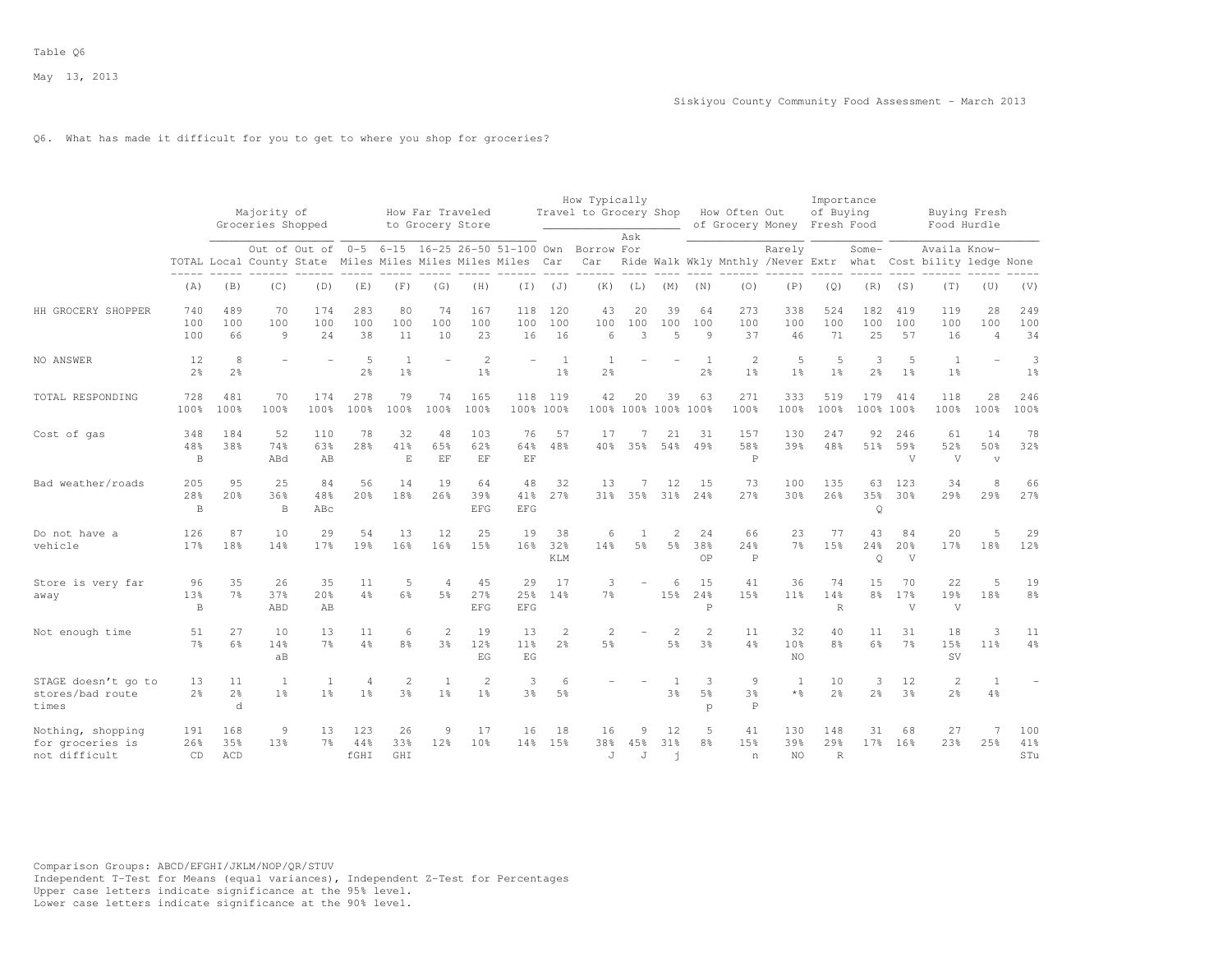### Q7. What has made it most difficult for you to buy groceries?

|                                                               |                                  |                                      |                                    | Region                  |                                                                  |                                  | Kids in HH                       |                                  | Senior                           | in HH                            |                        |                                           |                                  |                           |                             |                             |                                  | Single Households                     |                                       |                                    |                                     |                                  |                                    |
|---------------------------------------------------------------|----------------------------------|--------------------------------------|------------------------------------|-------------------------|------------------------------------------------------------------|----------------------------------|----------------------------------|----------------------------------|----------------------------------|----------------------------------|------------------------|-------------------------------------------|----------------------------------|---------------------------|-----------------------------|-----------------------------|----------------------------------|---------------------------------------|---------------------------------------|------------------------------------|-------------------------------------|----------------------------------|------------------------------------|
|                                                               |                                  |                                      | Shasta Butte                       | Valley Valley           | South /North Klamth Scott Down- Kids Kids Senr. Senr.            |                                  |                                  | No                               |                                  | No                               |                        |                                           | HH Count                         |                           |                             |                             | Male                             |                                       | Single Single Single<br>Female Senior |                                    | HH Income Bracket                   |                                  |                                    |
|                                                               | $- - - - -$                      |                                      |                                    |                         | TOTAL County County Basin Valley river in HH in HH in HH in HH 1 |                                  |                                  |                                  |                                  |                                  |                        | $\overline{2}$                            | 3                                | 4                         | 5                           | 6                           | ΗH                               | HH                                    | HН                                    | Under                              | Low                                 | Mod                              | Over                               |
|                                                               | (A)                              | (B)                                  | (C)                                | (D)                     | (E)                                                              | (F)                              | (G)                              | (H)                              | $(\top)$                         | (J)                              | (K)                    | (L)                                       | (M)                              | (N)                       | (0)                         | (P)                         | (Q)                              | (R)                                   | (S)                                   | (T)                                | (U)                                 | (V)                              | (W)                                |
| HH GROCERY SHOPPER                                            | 740<br>100<br>100                | 296<br>100<br>40                     | 194<br>100<br>26                   | 149<br>100<br>20        | 55<br>100<br>7                                                   | 45<br>100<br>6                   | 264<br>100<br>36                 | 476<br>100<br>64                 | 235<br>100<br>32                 | 505<br>100<br>68                 | 231<br>100<br>31       | 234<br>100<br>32                          | 94<br>100<br>13                  | 84<br>100<br>11           | 47<br>100<br>6              | 26<br>100<br>$\overline{4}$ | 147<br>100<br>20                 | 75<br>100<br>10                       | 129<br>100<br>17                      | 354<br>100<br>48                   | 134<br>100<br>18                    | 75<br>100<br>10                  | 128<br>100<br>17                   |
| NO ANSWER                                                     | $\overline{9}$<br>1 <sup>°</sup> | 5<br>2 <sup>°</sup>                  | $\overline{4}$<br>2 <sup>°</sup>   |                         |                                                                  |                                  | $\overline{c}$<br>1 <sup>°</sup> | 7<br>1 <sup>°</sup>              | 5<br>2 <sup>°</sup>              | $\overline{4}$<br>1 <sup>°</sup> | 6<br>3 <sup>°</sup>    |                                           | $\overline{c}$<br>2 <sup>°</sup> |                           |                             |                             | 5<br>3 <sup>°</sup>              |                                       | 5<br>4%                               | $\overline{4}$<br>1 <sup>°</sup>   | $\mathbf{2}$<br>1 <sup>°</sup>      | $\overline{\phantom{a}}$         | $\mathbf{1}$<br>1 <sup>°</sup>     |
| TOTAL RESPONDING                                              | 731<br>100%                      | 291<br>100%                          | 190<br>100%                        | 149<br>100%             | 55<br>100%                                                       | 45<br>100%                       | 262<br>100%                      | 469<br>100%                      | 230<br>100%                      | 501                              | 225                    | 234<br>100% 100% 100% 100% 100% 100% 100% | 92                               | 84                        | 47                          | 26                          | 142<br>100%                      | 75<br>100%                            | 124<br>100%                           | 350<br>100%                        | 132<br>100%                         | 75<br>100%                       | 127<br>100%                        |
| Lack of money for<br>groceries                                | 392<br>54%                       | 149<br>51%<br>$\epsilon$             | 103<br>54%<br>$\mathbf E$          | 83<br>56%<br>E          | 21<br>38%                                                        | 35<br>78%<br><b>BCDE</b>         | 138<br>53%                       | 254<br>54%                       | 118<br>51%                       | 274<br>55%                       | 136<br>60%<br>Lm       | 105<br>45%                                | 45<br>49%                        | 47<br>56%<br>$\mathbf{1}$ | 28<br>60%<br>$\overline{1}$ | 1.5<br>58%                  | 85<br>60%                        | 46<br>61%                             | 73<br>59%                             | 233<br>67%<br>uVW                  | 77<br>58%<br>vW                     | 34<br>45%<br>W                   | 24<br>19%                          |
| Lack of money for<br>gas                                      | 211<br>29 <sub>8</sub>           | 57<br>20 <sup>8</sup>                | 54<br>28 <sup>8</sup><br>Be        | 70<br>47%<br><b>BCE</b> | 10<br>18%                                                        | 20<br>44%<br><b>BCE</b>          | 91<br>35%<br>H                   | 120<br>26%                       | 62<br>2.7%                       | 149<br>30%                       | 53<br>24%              | 60<br>26%                                 | 29<br>32%                        | 29<br>3.5%<br>$\mathbf k$ | 17<br>36%<br>$\mathbf k$    | 12<br>46%<br>KL             | 34<br>2.4%                       | 16<br>21%                             | 31<br>25%                             | 135<br>39%<br>UVW                  | 37<br>28 <sup>8</sup><br>W          | 16<br>21 <sup>8</sup><br>W       | 11<br>9 <sub>8</sub>               |
| Transportation<br>issues (i.e. no<br>car, bad bus route)      | 88<br>12%                        | 17<br>6%                             | 18<br>9 <sub>8</sub>               | 32<br>21%<br>BC         | 7<br>13%                                                         | 14<br>31%<br><b>BCE</b>          | 34<br>13%                        | 54<br>12%                        | 18<br>8 <sup>°</sup>             | 70<br>14%<br>T                   | 30<br>13%              | 20<br>$9\frac{6}{6}$                      | 14<br>15%                        | 8<br>10 <sup>8</sup>      | 15%                         | $\overline{4}$<br>15%       | 19<br>13%                        | 10<br>13%                             | 13<br>10%                             | 66<br>19%<br>UVW                   | 10<br>8%<br>vW                      | $\overline{c}$<br>3 <sup>8</sup> | $\mathbf{1}$<br>$1\%$              |
| Not enough good<br>(i.e. healthy,<br>fresh) food<br>available | 51<br>7 <sup>°</sup>             | 24<br>8 <sup>°</sup><br>$\mathbb{D}$ | 13<br>7 <sup>°</sup>               | 5<br>3%                 | $\overline{7}$<br>13%<br>$\mathbb{D}$                            | $\mathcal{L}$<br>4%              | 20<br>8 <sup>°</sup>             | 31<br>7 <sup>°</sup>             | 12<br>5 <sup>°</sup>             | 39<br>8 <sup>°</sup>             | 12<br>5 <sup>°</sup>   | 19<br>8 <sup>°</sup>                      | 6<br>$7\%$                       | 9<br>$11\%$               | 9 <sub>8</sub>              | 4%                          | 8<br>6%                          | 3<br>4%                               | 8<br>6%                               | 16<br>$5\frac{6}{9}$               | 12<br>9 <sub>8</sub><br>$\mathbf t$ | 8<br>11 <sup>°</sup>             | 13<br>10%<br>$+$                   |
| Not enough CalFresh<br>(food stamps)<br>benefits              | 49<br>7 <sup>°</sup>             | 21<br>7 <sup>8</sup><br>E.           | 13<br>$7\frac{6}{6}$<br>$\epsilon$ | 9<br>6%                 | 1<br>2 <sup>8</sup>                                              | 5<br>11%<br>$\triangle$          | 27<br>10%<br>$\mathbf H$         | 22<br>5 <sup>9</sup>             | 8<br>3%                          | 41<br>8 <sup>°</sup><br>T        | 13<br>6%               | 13<br>6%                                  | 8<br>9 <sub>8</sub>              | 4<br>5%                   | 6<br>13%                    | 3<br>12%                    | $\overline{9}$<br>6%             | $\overline{2}$<br>3%                  | 5<br>$4\frac{6}{6}$                   | 39<br>11 <sup>°</sup><br><b>UV</b> | 6<br>5%                             | 1<br>1 <sup>8</sup>              |                                    |
| Do not know how to<br>budget well                             | 21<br>3 <sup>°</sup>             | 8<br>3 <sup>°</sup>                  | $\overline{4}$<br>2 <sup>o</sup>   | 2<br>1 <sup>8</sup>     | 5<br>9%<br>cd                                                    | 2<br>$4\frac{6}{6}$              | 9<br>3 <sup>°</sup>              | 12<br>3 <sup>°</sup>             | 3<br>1 <sup>°</sup>              | 18<br>$4\frac{6}{6}$<br>T.       | 5<br>$2\frac{6}{9}$    | 5<br>2 <sup>o</sup>                       | 5<br>5 <sup>°</sup>              | 4<br>5 <sup>°</sup>       | 2<br>4%                     |                             | $\overline{1}$<br>1 <sup>°</sup> | $\overline{4}$<br>5 <sup>°</sup><br>q | 2<br>2 <sup>°</sup>                   | 7<br>$2\frac{6}{9}$                | 3<br>2.8                            | 3<br>4%                          | 7<br>6%                            |
| Do not know how to<br>cook well                               | 11<br>2 <sup>°</sup>             | $\overline{4}$<br>1 <sup>°</sup>     | 3<br>2 <sup>°</sup>                | 2<br>1 <sup>°</sup>     | 1<br>$2\frac{6}{6}$                                              | 1<br>2 <sup>°</sup>              | -1<br>$*$ %                      | 10<br>2 <sup>o</sup><br>G        | $\overline{4}$<br>2 <sup>°</sup> | 7<br>1 <sup>°</sup>              | 9<br>4%<br>$\mathbb L$ | $*$ %                                     |                                  | 1 <sup>°</sup>            |                             |                             | $\overline{c}$<br>1 <sup>°</sup> | 6<br>8%<br>$\circ$                    | $\overline{4}$<br>3 <sup>°</sup>      | 6<br>2 <sup>°</sup>                | 1<br>1 <sup>°</sup>                 |                                  | $\overline{2}$<br>2 <sup>°</sup>   |
| Do not have the<br>time to cook at<br>home                    | $\mathsf{Q}$<br>$1\%$            | 5<br>2 <sup>°</sup>                  | $\mathbf{1}$<br>1 <sup>°</sup>     |                         | $\overline{c}$<br>4%                                             | $\overline{1}$<br>$2\frac{6}{6}$ | $\overline{c}$<br>1 <sup>°</sup> | $\overline{7}$<br>1 <sup>°</sup> | $\overline{2}$<br>1 <sup>8</sup> | $\overline{7}$<br>1 <sup>°</sup> | $*$ %                  | 3%<br>K                                   |                                  |                           |                             |                             | 1 <sup>°</sup>                   |                                       | $\overline{1}$<br>1 <sup>°</sup>      | $\overline{c}$<br>1 <sup>°</sup>   |                                     | $\overline{1}$<br>1 <sup>°</sup> | 6<br>5 <sup>°</sup><br>$\mathbf T$ |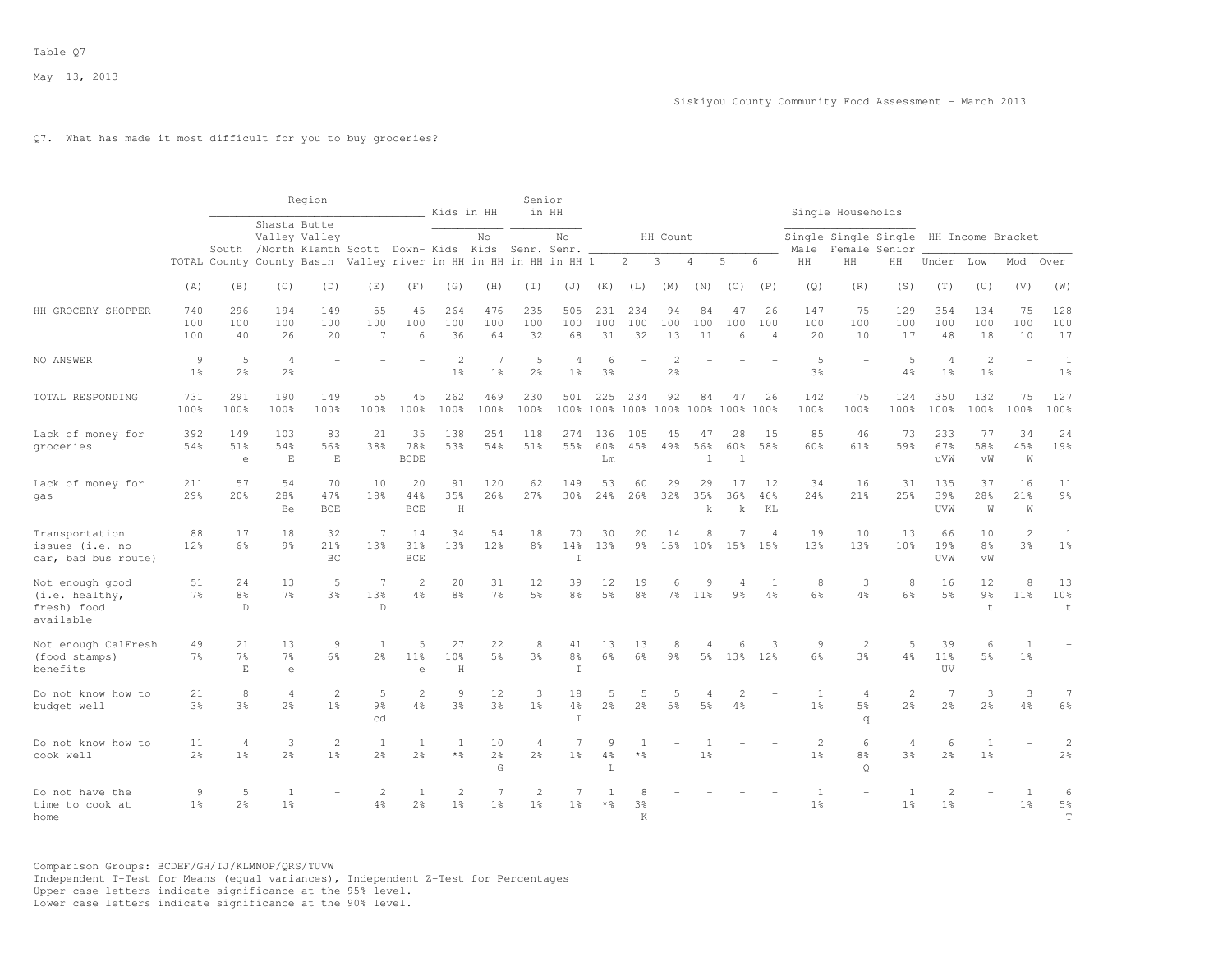# Q7. What has made it most difficult for you to buy groceries?

|                                                  |                        |                   |                        | Region                        |                                                                  |                |                | Kids in HH              | Senior                           | in HH          |                |                          |                |                |           |                |                | Single Households                                            |                |                    |                     |                 |                  |
|--------------------------------------------------|------------------------|-------------------|------------------------|-------------------------------|------------------------------------------------------------------|----------------|----------------|-------------------------|----------------------------------|----------------|----------------|--------------------------|----------------|----------------|-----------|----------------|----------------|--------------------------------------------------------------|----------------|--------------------|---------------------|-----------------|------------------|
|                                                  |                        | South             |                        | Shasta Butte<br>Valley Valley | /North Klamth Scott Down- Kids Kids Senr. Senr.                  |                |                | No                      |                                  | No             |                |                          | HH Count       |                |           |                |                | Single Single Single HH Income Bracket<br>Male Female Senior |                |                    |                     |                 |                  |
|                                                  |                        |                   |                        |                               | TOTAL County County Basin Valley river in HH in HH in HH in HH 1 |                |                |                         |                                  |                |                | 2                        | 3              |                |           |                | HH             | HH                                                           | HH             | Under              | Low                 | Mod             | Over             |
|                                                  | (A)                    | (B)               | (C)                    | (D)                           | (E)                                                              | (F)            | (G)            | (H)                     | (T)                              | (J)            | (K)            | (L)                      | (M)            | (N)            | (0)       | (P)            | (Q)            | (R)                                                          | (S)            | (T)                | (U)                 | (V)             | (W)              |
| Rising costs, high<br>prices                     | 6<br>1 <sup>°</sup>    | 1 <sup>8</sup>    | 1 <sup>°</sup>         |                               |                                                                  | 2 <sup>°</sup> | $1\frac{6}{9}$ | 1 <sup>°</sup>          | 1 <sup>°</sup>                   | 1 <sup>°</sup> | $1\%$          | $1\overline{6}$          |                |                |           | $4\frac{6}{6}$ | 1 <sup>°</sup> | 1 <sup>°</sup>                                               | 2 <sup>o</sup> | 1 <sup>°</sup>     | 2<br>2 <sup>o</sup> | $1\%$           |                  |
| Disabled                                         | 3<br>$*$ $\frac{6}{6}$ |                   | 1 <sup>°</sup>         |                               | 2 <sup>°</sup>                                                   | $2\frac{6}{9}$ | $*$ %          | $\overline{2}$<br>$*$ % | $\overline{2}$<br>1 <sup>°</sup> |                | 1 <sup>°</sup> |                          |                | 1 <sub>8</sub> |           |                | 1 <sup>°</sup> |                                                              | 2 <sup>°</sup> | $1\%$              | $1\%$               |                 |                  |
| Organics not<br>available                        | $*$ %                  | $*2$              | 1 <sup>8</sup>         |                               | 2 <sup>o</sup>                                                   |                |                | 1 <sup>°</sup>          | 1 <sup>°</sup>                   | $*$ %          |                | $1\%$                    |                |                |           |                |                |                                                              |                |                    |                     |                 | 2 <sup>8</sup>   |
| Other                                            | 1 <sup>°</sup>         | 1 <sup>°</sup>    | 2<br>1 <sup>°</sup>    |                               |                                                                  |                |                | $1\frac{6}{6}$          | 1 <sup>°</sup>                   | 1 <sup>°</sup> | 1 <sup>°</sup> | $1\%$                    |                |                |           |                | 1 <sup>°</sup> | 1 <sup>°</sup>                                               | 1 <sup>°</sup> | $1\%$              |                     |                 |                  |
| Nothing, buying<br>groceries is not<br>difficult | 198<br>27%             | 103<br>35%<br>CDF | 50<br>26%<br>$\rm{d}F$ | 28<br>19%<br>F                | 15<br>27%<br>$\mathbf F$                                         | $4\%$          | 58<br>22%      | 140<br>30%<br>G         | 81<br>35%<br>J                   | 117<br>23%     | 52<br>23%      | 90<br>38%<br>p MNOP<br>K | 21<br>23%      | 18<br>21%      | 10<br>21% | 12%            | 34<br>24%      | 17<br>23%                                                    | 35<br>28%      | 41<br>12%          | 34<br>26%<br>T      | 29<br>39%<br>Tu | 81<br>64%<br>TUV |
| Don't know / No<br>answer                        | $*$ $\frac{6}{5}$      |                   |                        | 1 <sup>8</sup>                |                                                                  |                | * %            |                         |                                  | $*$ %          |                |                          | 1 <sup>°</sup> |                |           |                |                |                                                              |                | $*$ $\frac{6}{10}$ |                     |                 |                  |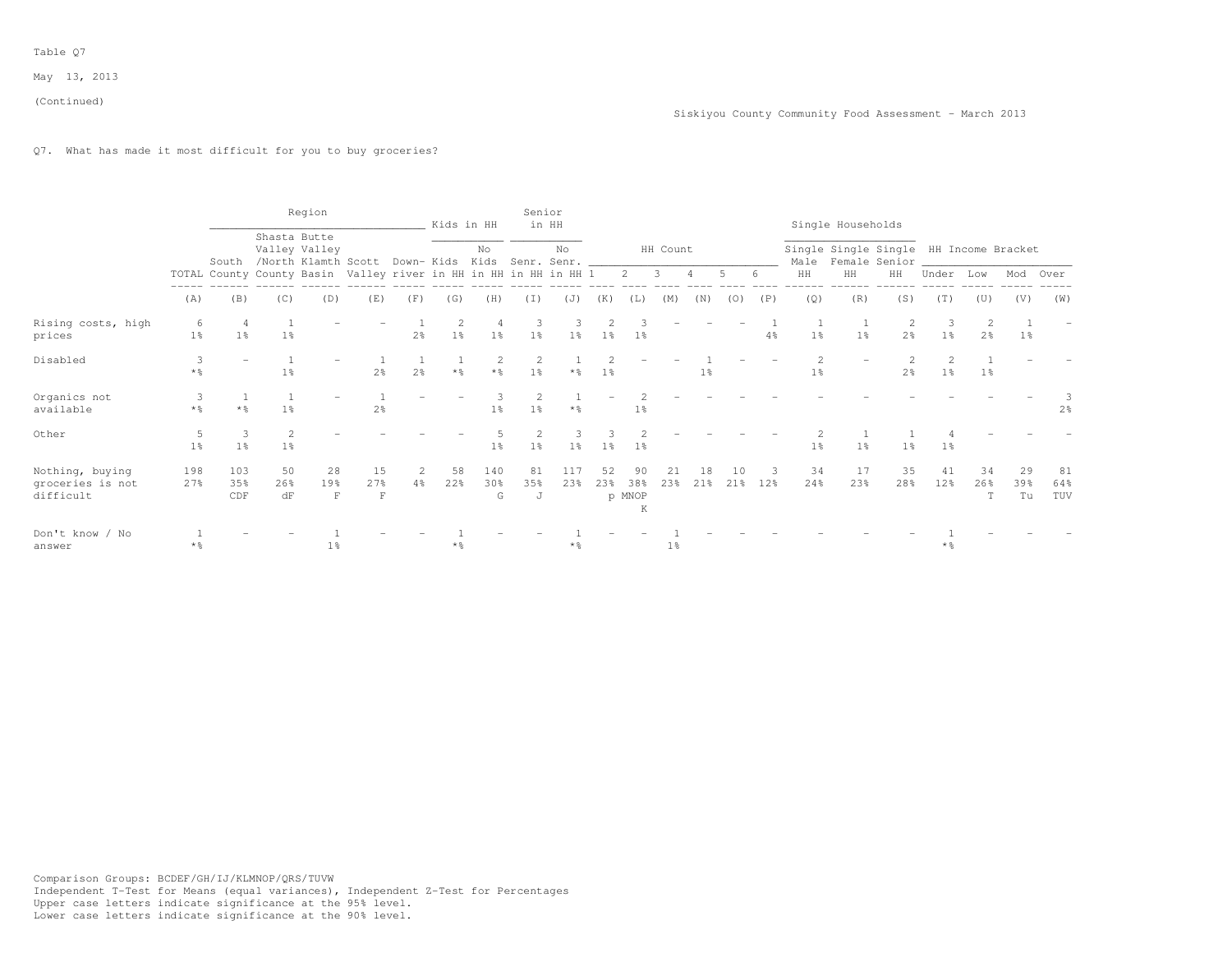## Q7. What has made it most difficult for you to buy groceries?

|                                                               |                            |                           | Majority of<br>Groceries Shopped |                                                            |                            |                      | How Far Traveled<br>to Grocery Store |                                  |                                  |                                  | How Typically<br>Travel to Grocery Shop                         |                                   |                                 |                                | How Often Out                     | of Grocery Money Fresh Food | Importance<br>of Buying              |                                  |                                        |                                                                                           | Buying Fresh<br>Food Hurdle          |                                  |
|---------------------------------------------------------------|----------------------------|---------------------------|----------------------------------|------------------------------------------------------------|----------------------------|----------------------|--------------------------------------|----------------------------------|----------------------------------|----------------------------------|-----------------------------------------------------------------|-----------------------------------|---------------------------------|--------------------------------|-----------------------------------|-----------------------------|--------------------------------------|----------------------------------|----------------------------------------|-------------------------------------------------------------------------------------------|--------------------------------------|----------------------------------|
|                                                               |                            |                           |                                  | TOTAL Local County State Miles Miles Miles Miles Miles Car |                            |                      |                                      |                                  |                                  |                                  | Out of Out of 0-5 6-15 16-25 26-50 51-100 Own Borrow For<br>Car | Ask                               |                                 |                                | $- - - - -$                       | Rarely                      |                                      | Some-                            | $---$                                  | Availa Know-<br>Ride Walk Wkly Mnthly /Never Extr what Cost bility ledge None<br>$------$ |                                      |                                  |
|                                                               | (A)                        | (B)                       | (C)                              | (D)                                                        | (E)                        | (F)                  | (G)                                  | (H)                              | $(\top)$                         | (J)                              | (K)                                                             | (L)                               | (M)                             | (N)                            | (0)                               | (P)                         | (Q)                                  | (R)                              | (S)                                    | (T)                                                                                       | (U)                                  | (V)                              |
| HH GROCERY SHOPPER                                            | 740<br>100<br>100          | 489<br>100<br>66          | 70<br>100<br>$\overline{9}$      | 174<br>100<br>2.4                                          | 283<br>100<br>38           | 80<br>100<br>11      | 74<br>100<br>10                      | 167<br>100<br>23                 | 118<br>100<br>16                 | 120<br>100<br>16                 | 43<br>100<br>$6\overline{6}$                                    | 20<br>100<br>3                    | 39<br>100<br>5                  | 64<br>100<br>9                 | 273<br>100<br>37                  | 338<br>100<br>46            | 524<br>100<br>71                     | 182<br>100<br>25                 | 419<br>100<br>57                       | 119<br>100<br>16                                                                          | 28<br>100<br>$\overline{4}$          | 249<br>100<br>34                 |
| NO ANSWER                                                     | 9<br>1 <sup>°</sup>        | 6<br>1 <sup>°</sup>       | 1<br>1 <sup>8</sup>              | $\overline{2}$<br>1 <sup>8</sup>                           | 5<br>2 <sup>°</sup>        |                      |                                      | $\overline{2}$<br>1 <sup>°</sup> | 1<br>1 <sup>°</sup>              | $\overline{1}$<br>1 <sup>°</sup> | 2<br>5 <sup>8</sup>                                             |                                   |                                 |                                | $\overline{2}$<br>1 <sup>°</sup>  | 6<br>2 <sup>o</sup>         | $\overline{4}$<br>1 <sup>°</sup>     | 3<br>$2\frac{6}{9}$              | 6<br>1 <sup>°</sup>                    | 1<br>1 <sup>°</sup>                                                                       |                                      |                                  |
| TOTAL RESPONDING                                              | 731<br>100%                | 483<br>100%               | 69<br>100%                       | 172<br>100%                                                | 278<br>100%                | 80<br>100%           | 74<br>100%                           | 165<br>100%                      |                                  | 117 119<br>100% 100%             | 41                                                              | 20                                | 39<br>100% 100% 100% 100%       | 64                             | 271<br>100%                       | 332<br>100%                 | 520<br>100%                          | 179                              | 413<br>100% 100%                       | 118<br>100%                                                                               | 28<br>100%                           | 249<br>100%                      |
| Lack of money for<br>groceries                                | 392<br>54%                 | 273<br>57%<br>$\mathbb D$ | 34<br>49%                        | 82<br>48%                                                  | 149<br>54%                 | 45<br>56%            | 48<br>65%<br>$e$ HI                  | 80<br>48%                        | 56<br>48%                        | 89<br>75%<br>Lm                  | 25<br>61%                                                       | 8<br>40%                          | 23<br>59%                       | 56<br>88%<br>0P                | 209<br>77%<br>$\mathbb P$         | 90<br>27%                   | 272<br>52%                           | 103<br>58%                       | 294<br>71%<br>TUV                      | 64<br>54%<br>$\mathbf{V}$                                                                 | 13<br>46%<br>$\overline{\mathbf{V}}$ | 70<br>28%                        |
| Lack of money for<br>gas                                      | 211<br>29%<br>$\, {\bf B}$ | 100<br>21%                | 33<br>48%<br>AB                  | 78<br>45%<br>AB                                            | 40<br>14%                  | 17<br>21%            | 27<br>36%<br>EF                      | 68<br>41%<br>EF                  | 49<br>42%<br>EF                  | 36<br>30 <sub>8</sub><br>L       | 8<br>20 <sub>8</sub>                                            | $\overline{2}$<br>10 <sup>8</sup> | 13<br>33%<br>L                  | 21<br>33%<br>$\mathsf{P}$      | 113<br>42%<br>$\mathbb P$         | 63<br>19%                   | 143<br>28%                           | 60<br>34%                        | 159<br>38%<br>$\overline{V}$           | 43<br>36%<br>V                                                                            | $\overline{7}$<br>25%                | 38<br>15%                        |
| Transportation<br>issues (i.e. no<br>car, bad bus route)      | 88<br>12%                  | 61<br>13%                 | 6<br>9 <sub>8</sub>              | 21<br>12%                                                  | 32<br>12%                  | 9<br>$11\%$          | 10<br>14%                            | 20<br>12%                        | 15<br>13 <sup>8</sup>            | 22<br>18%<br>m                   | 4<br>10%                                                        |                                   | 3<br>8 <sup>°</sup>             | 11<br>17%<br>P                 | 48<br>18%<br>$\mathsf{P}$         | 19<br>6%                    | 57<br>11%                            | 27<br>15%                        | 54<br>13 <sup>8</sup>                  | 19<br>16%<br>$\mathbf{v}$                                                                 | 4<br>14%                             | 24<br>10%                        |
| Not enough good<br>(i.e. healthy,<br>fresh) food<br>available | 51<br>7 <sup>°</sup><br>D. | 38<br>8%<br>$\mathbb{D}$  | 6<br>9 <sub>8</sub>              | 6<br>3%                                                    | 17<br>6%                   | 9<br>11 <sup>8</sup> | 4<br>5%                              | 12<br>7 <sup>°</sup>             | $\overline{9}$<br>8 <sup>8</sup> | 5<br>4%                          | 3<br>7 <sup>°</sup>                                             | $\overline{c}$<br>10 <sup>8</sup> | $\overline{4}$<br>10%           | 4<br>6%                        | 20<br>7 <sup>°</sup>              | 24<br>7%                    | 45<br>9 <sub>8</sub><br>$\mathbb{R}$ | 5<br>3%                          | 34<br>8 <sup>°</sup><br>V              | 27<br>23%<br>SV                                                                           | 6<br>21%<br>sV                       | 4<br>2 <sup>°</sup>              |
| Not enough CalFresh<br>(food stamps)<br>benefits              | 49<br>$7\frac{6}{9}$       | 35<br>7 <sup>°</sup>      | 5<br>$7\frac{6}{9}$              | 9<br>5 <sup>°</sup>                                        | 23<br>8 <sup>°</sup>       | 5<br>6%              | 3<br>$4\frac{6}{6}$                  | 10<br>6%                         | 8<br>7 <sup>°</sup>              | 10<br>8%<br>k                    | -1<br>2 <sup>°</sup>                                            |                                   | $\mathcal{L}$<br>5 <sup>°</sup> | 12<br>19%<br>P                 | 2.8<br>10%<br>$\mathsf{P}$        | 6<br>2 <sup>o</sup>         | 37<br>$7\frac{6}{6}$                 | 9<br>$5\frac{6}{9}$              | 37<br>9 <sub>8</sub><br>V              | 13<br>11 <sup>°</sup><br>V                                                                | $\overline{1}$<br>4%                 | 11<br>$4\%$                      |
| Do not know how to<br>budget well                             | 21<br>3%<br>d              | 16<br>3 <sup>8</sup><br>d | 3<br>4%                          | 2<br>1 <sup>°</sup>                                        | 10<br>4%                   | 1<br>1 <sup>°</sup>  | 1<br>1 <sup>°</sup>                  | 7<br>4%                          | 2<br>2 <sup>°</sup>              | $\mathbf{2}$<br>2 <sup>°</sup>   | 2<br>5 <sup>8</sup>                                             | 1<br>5%                           | -1<br>3 <sup>°</sup>            | $\mathbf{2}$<br>3 <sup>°</sup> | $7\phantom{.0}$<br>3 <sup>8</sup> | 8<br>2 <sup>°</sup>         | 13<br>3 <sup>8</sup>                 | 6<br>3%                          | 13<br>3 <sup>o</sup><br>$\overline{V}$ | 7<br>$6\frac{6}{9}$<br>$\mathbf{V}$                                                       | 3<br>11 <sup>8</sup>                 | 3<br>1 <sup>°</sup>              |
| Do not know how to<br>cook well                               | 11<br>2 <sup>°</sup>       | 8<br>2 <sup>°</sup>       | 2<br>3%                          | $\mathbf{1}$<br>1 <sup>°</sup>                             | 8<br>3 <sup>°</sup>        |                      |                                      | $\overline{2}$<br>1 <sup>°</sup> | $\mathbf{1}$<br>1 <sup>°</sup>   | 5<br>4%                          | <sup>1</sup><br>2 <sup>°</sup>                                  |                                   |                                 | 1<br>2 <sup>°</sup>            | 3<br>1 <sup>°</sup>               | 6<br>2 <sup>°</sup>         | $\overline{4}$<br>1 <sup>°</sup>     | $\overline{4}$<br>2 <sup>°</sup> | 6<br>1 <sup>°</sup>                    | 1<br>1 <sup>°</sup>                                                                       | $\mathbf{1}$<br>4%                   | $\overline{c}$<br>$1\%$          |
| Do not have the<br>time to cook at<br>home                    | 9<br>1 <sup>8</sup>        | 6<br>1 <sup>°</sup>       | 3<br>4%                          |                                                            | $\Delta$<br>1 <sup>8</sup> |                      |                                      | $\overline{c}$<br>1 <sup>8</sup> | 3<br>3%                          |                                  |                                                                 |                                   |                                 | 1<br>2 <sup>o</sup>            | $\overline{c}$<br>1 <sup>°</sup>  | 5<br>2 <sup>°</sup>         | 6<br>1 <sup>°</sup>                  | 3<br>2.8                         | $\overline{c}$<br>$*$ %                | 5<br>4%<br>S                                                                              |                                      | $\overline{4}$<br>2 <sup>°</sup> |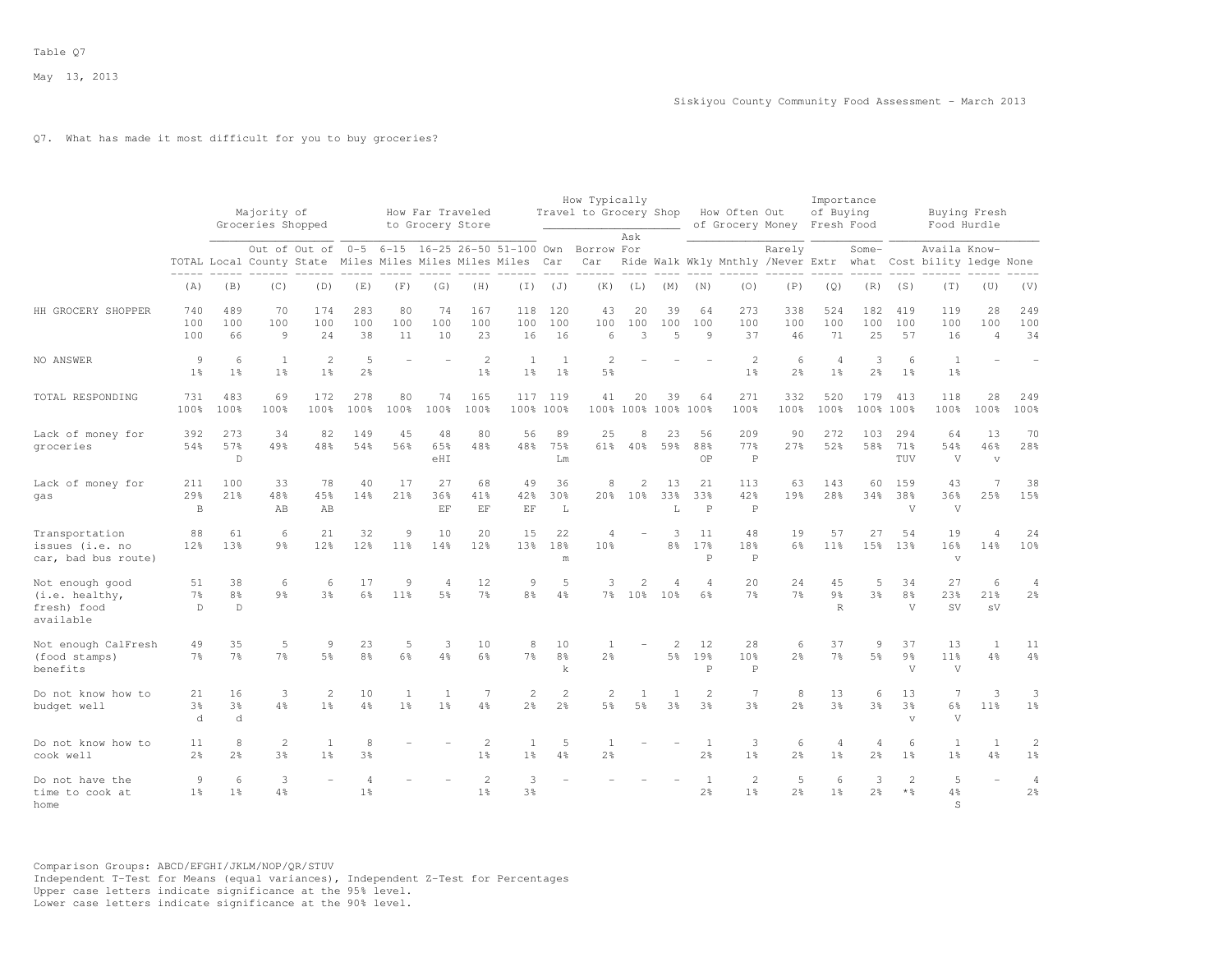# Q7. What has made it most difficult for you to buy groceries?

|                                                  |                      |                                  | Majority of<br>Groceries Shopped                           |                |                |                | How Far Traveled<br>to Grocery Store |                |                |                     | How Typically<br>Travel to Grocery Shop                  |                  |                |                | How Often Out<br>of Grocery Money |                                  | of Buying<br>Fresh Food    | Importance     |                |                                                                                   | Buying Fresh<br>Food Hurdle |                   |
|--------------------------------------------------|----------------------|----------------------------------|------------------------------------------------------------|----------------|----------------|----------------|--------------------------------------|----------------|----------------|---------------------|----------------------------------------------------------|------------------|----------------|----------------|-----------------------------------|----------------------------------|----------------------------|----------------|----------------|-----------------------------------------------------------------------------------|-----------------------------|-------------------|
|                                                  |                      |                                  | TOTAL Local County State Miles Miles Miles Miles Miles Car |                |                |                |                                      |                |                |                     | Out of Out of 0-5 6-15 16-25 26-50 51-100 Own Borrow For | Ask              |                |                |                                   | Rarely                           |                            | Some-          |                | Availa Know-<br>Car Ride Walk Wkly Mnthly /Never Extr what Cost bility ledge None |                             |                   |
|                                                  | (A)                  | (B)                              | (C)                                                        | (D)            | (E)            | (F)            | (G)                                  | (H)            | (T)            | (J)                 | (K)                                                      | (L)              | (M)            | (N)            | (0)                               | (P)                              | (Q)                        | (R)            | (S)            | (T)                                                                               | (U)                         | (V)               |
| Rising costs, high<br>prices                     | 6<br>1 <sup>°</sup>  | $\overline{5}$<br>1 <sup>°</sup> |                                                            | 1 <sup>°</sup> | 1 <sup>°</sup> | 1 <sup>°</sup> | 1 <sup>°</sup>                       |                | 1 <sup>°</sup> | 1 <sup>°</sup>      | 2 <sup>o</sup>                                           |                  | 3%             | 2 <sup>o</sup> | $*$ %                             | $\overline{4}$<br>1 <sup>°</sup> | 1 <sup>°</sup>             |                | 1 <sup>°</sup> | 1 <sup>°</sup>                                                                    | 4%                          |                   |
| Disabled                                         | $*$ $\frac{6}{3}$    | 3<br>1 <sup>8</sup>              |                                                            |                | 1 <sup>8</sup> | 1 <sup>°</sup> |                                      |                |                | 1 <sup>8</sup>      | 2 <sup>o</sup>                                           |                  |                |                | 1 <sup>°</sup>                    |                                  | $*$ %                      | 1 <sup>8</sup> | $*$ %          | 1 <sup>°</sup>                                                                    |                             | * %               |
| Organics not<br>available                        | * %                  | $*$ %                            |                                                            | $1\frac{6}{9}$ | * %            |                |                                      | 1 <sup>°</sup> | 1 <sup>8</sup> |                     |                                                          |                  |                |                |                                   | 1 <sup>°</sup>                   | 1 <sup>°</sup>             |                | $*$ %          | 2 <sup>8</sup>                                                                    | 4%                          | $*$ $\frac{6}{5}$ |
| Other                                            | .5<br>1 <sup>°</sup> | 1 <sup>°</sup>                   |                                                            |                | 1 <sup>°</sup> |                |                                      | 1 <sup>°</sup> | 1 <sup>°</sup> | 3 <sup>°</sup>      |                                                          |                  |                | 2 <sup>°</sup> | 1 <sup>°</sup>                    | $*$ $\frac{6}{6}$                | 1 <sup>°</sup>             | 1 <sup>°</sup> | 1%             | 2<br>2 <sup>o</sup>                                                               |                             | $*$ %             |
| Nothing, buying<br>groceries is not<br>difficult | 198<br>27%           | 127<br>26%                       | 16<br>23%                                                  | 51<br>30%      | 86<br>31%<br>G | 23<br>29%<br>G | 11<br>15%                            | 40<br>24%<br>q | 37<br>32%<br>G | 9<br>8 <sup>°</sup> | 10<br>24%<br>J                                           | 10<br>50%<br>JKm | 10<br>26%<br>J | 2 <sup>o</sup> | 18<br>$7\frac{6}{9}$<br>N         | 165<br>50%<br><b>NO</b>          | 155<br>30%<br>$\mathbb{R}$ | 33<br>18%      | 55<br>13%      | 21<br>18%                                                                         | 14%                         | 129<br>52%<br>STU |
| Don't know / No<br>answer                        | $*2$                 |                                  |                                                            |                |                |                | $1\%$                                |                |                |                     |                                                          |                  |                |                | $*$ $\frac{6}{5}$                 |                                  | $*$ $\frac{6}{5}$          |                |                | $1\frac{6}{6}$                                                                    |                             |                   |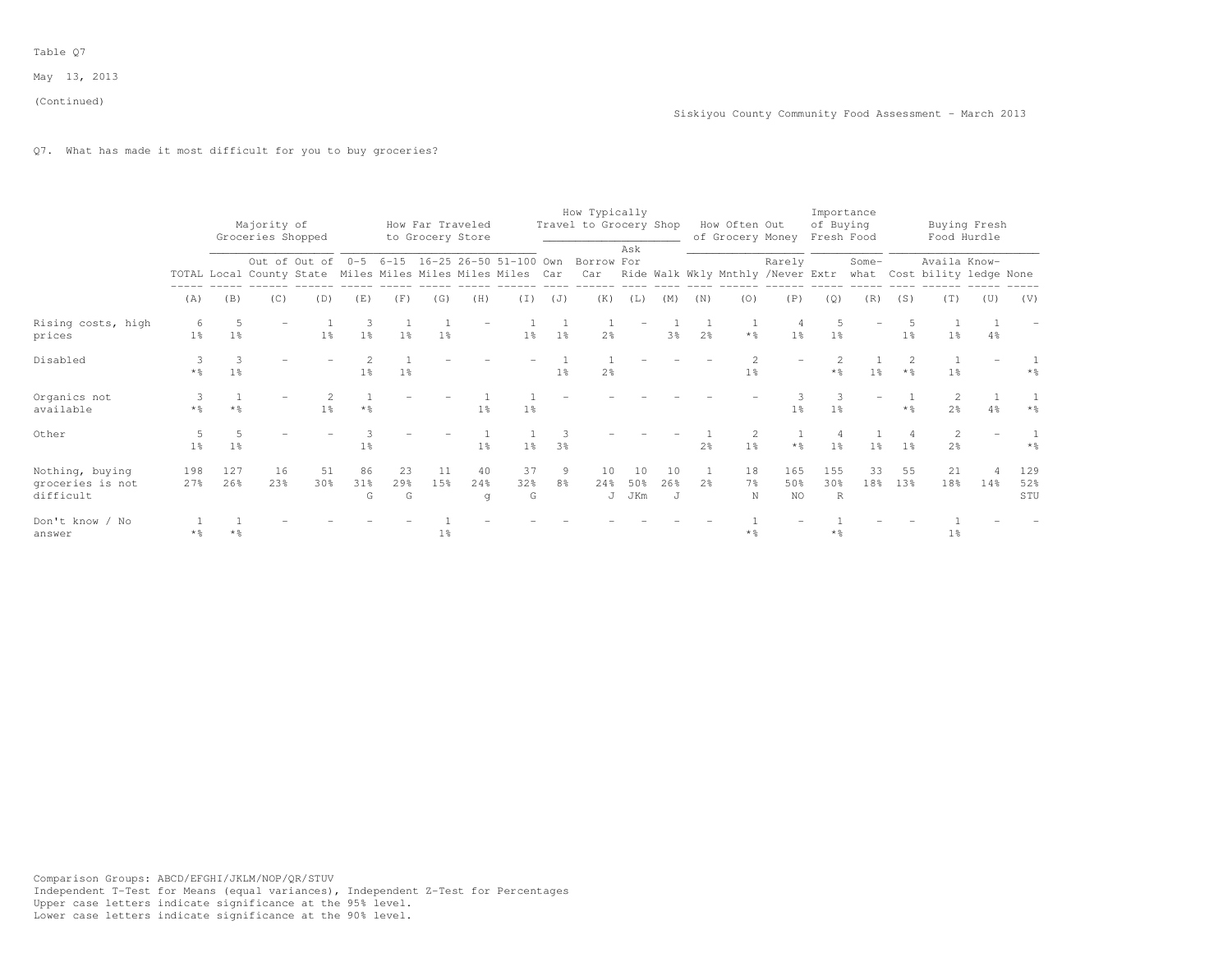#### Q8. Besides shopping, in what other ways do you get food?

|                                       |                      |                            |                                      | Region                    |                                                       |                          | Kids in HH                       |                           | Senior<br>in HH                  |                                    |                                  |                                           |                      |                     |                                |                                  |                          | Single Households              |                                       |                                     |                           |                          |                                        |
|---------------------------------------|----------------------|----------------------------|--------------------------------------|---------------------------|-------------------------------------------------------|--------------------------|----------------------------------|---------------------------|----------------------------------|------------------------------------|----------------------------------|-------------------------------------------|----------------------|---------------------|--------------------------------|----------------------------------|--------------------------|--------------------------------|---------------------------------------|-------------------------------------|---------------------------|--------------------------|----------------------------------------|
|                                       |                      |                            | Shasta Butte                         | Valley Valley             | South /North Klamth Scott Down- Kids Kids Senr. Senr. |                          |                                  | No                        |                                  | No                                 |                                  |                                           | HH Count             |                     |                                |                                  | Male                     |                                | Single Single Single<br>Female Senior | HH Income Bracket                   |                           |                          |                                        |
|                                       |                      | TOTAL County County Basin  |                                      |                           | Valley river in HH in HH in HH in HH 1                |                          |                                  |                           |                                  |                                    |                                  | $\overline{c}$                            | 3                    | $\overline{4}$      | 5                              | 6                                | HH                       | HH                             | HH                                    | Under                               | Low                       | Mod                      | Over                                   |
|                                       | (A)                  | (B)                        | (C)                                  | (D)                       | (E)                                                   | (F)                      | (G)                              | (H)                       | (T)                              | (J)                                | (K)                              | (L)                                       | (M)                  | (N)                 | (0)                            | (P)                              | (Q)                      | (R)                            | (S)                                   | (T)                                 | (U)                       | (V)                      | (W)                                    |
| HH GROCERY SHOPPER                    | 740<br>100<br>100    | 296<br>100<br>40           | 194<br>100<br>26                     | 149<br>100<br>20          | 55<br>100<br>$\overline{7}$                           | 45<br>100<br>6           | 264<br>100<br>36                 | 476<br>100<br>64          | 235<br>100<br>32                 | 505<br>100<br>68                   | 231<br>100<br>31                 | 234<br>100<br>32                          | 94<br>100<br>13      | 84<br>100<br>11     | 47<br>100<br>6                 | 26<br>100<br>$\overline{4}$      | 147<br>100<br>20         | 75<br>100<br>10                | 129<br>100<br>17                      | 354<br>100<br>48                    | 134<br>100<br>18          | 75<br>100<br>10          | 128<br>100<br>17                       |
| NO ANSWER                             | 3<br>$*$ %           | 3<br>1 <sup>°</sup>        |                                      |                           |                                                       |                          | $\overline{2}$<br>1 <sup>°</sup> | 1<br>$\star$ %            | -1<br>* %                        | $\overline{c}$<br>* %              | -1<br>$*$ &                      |                                           | 1 <sup>°</sup>       |                     |                                | -1<br>4%                         | 1<br>1 <sup>°</sup>      |                                | 1<br>1 <sup>°</sup>                   | $\overline{c}$<br>1 <sup>°</sup>    |                           |                          |                                        |
| TOTAL RESPONDING                      | 737<br>100%          | 293<br>100%                | 194<br>100%                          | 149<br>100%               | 55<br>100%                                            | 45<br>100%               | 262<br>100%                      | 475<br>100%               | 234<br>100%                      | 503                                | 230                              | 234<br>100% 100% 100% 100% 100% 100% 100% | 93                   | 84                  | 47                             | 25                               | 146<br>100%              | 75<br>100%                     | 128<br>100%                           | 352<br>100%                         | 134<br>100%               | 75<br>100%               | 128<br>100%                            |
| Gardening                             | 312<br>42%           | 140<br>48%<br>CD           | 73<br>38%<br>$\mathbb D$             | 38<br>26%                 | 37<br>67%<br><b>BCD</b>                               | 24<br>53%<br>CD          | 106<br>40 <sub>8</sub>           | 206<br>43%                | 109<br>47%                       | 203<br>40%                         | 76<br>33%                        | 125<br>53%<br><b>KMnO</b>                 | 32<br>34%            | 35<br>42%           | 17<br>36%                      | 11<br>44%                        | 53<br>36%<br>$\mathbf r$ | 19<br>25%                      | 44<br>34%                             | 113<br>32%                          | 58<br>43%<br>$\mathbf T$  | 40<br>53%<br>$\mathbf T$ | 80<br>63%<br>TU                        |
| Free food<br>distribution<br>programs | 282<br>38%           | 63<br>22%                  | 80<br>41%<br>Be                      | 101<br>68%<br><b>BCEF</b> | 16<br>29%                                             | 21<br>47%<br>Be          | 109<br>42.8                      | 173<br>36%                | 75<br>32%                        | 207<br>41%<br>$\top$               | 96<br>42%<br>L                   | 64<br>27%                                 | 39<br>42%<br>L       | 33<br>39%<br>L      | 23<br>49%<br>L                 | 1.5<br>60%<br>kLn                | 63<br>43%                | 28<br>37%                      | 50<br>39%                             | 194<br>55%<br>UVW                   | 58<br>43%<br>VW           | 10<br>13%<br>W           | $\sqrt{2}$<br>$2\frac{6}{9}$           |
| Neighbors/Family                      | 191<br>26%           | 65<br>22%                  | 58<br>30%<br>$\mathbf b$             | 40<br>27%                 | 13<br>24%                                             | 15<br>33%                | 68<br>26 <sup>o</sup>            | 123<br>26%                | 52<br>22%                        | 139<br>28%                         | 58<br>25%                        | 63<br>27%                                 | 24<br>26%            | 22<br>26%           | 10<br>21%                      | 10<br>40%                        | 41<br>28%                | 16<br>21%                      | 28<br>22%                             | 102<br>29%<br>V                     | 37<br>28%<br>$\mathbf{V}$ | 13<br>17%                | 32<br>25%                              |
| Trading                               | 97<br>13%            | 43<br>15%<br>$\mathbb D$   | 26<br>13%<br>$\mathbb D$             | 6<br>4%                   | 10<br>18%<br>$\mathbb D$                              | 12<br>27%<br>bcD         | 29<br>11%                        | 68<br>14%                 | 30<br>13%                        | 67<br>13%                          | 31<br>13%<br>n                   | 40<br>17%<br>mNo                          | 9<br>10 <sup>8</sup> | 6<br>7 <sup>°</sup> | $9\frac{6}{9}$                 | $\overline{4}$<br>16%            | 20<br>14%                | 9<br>12%                       | 15<br>12%                             | 46<br>13%<br>$\sqrt{ }$             | 23<br>17%<br>V            | 5<br>7 <sup>°</sup>      | 20<br>16%<br>V                         |
| Hunting                               | 92<br>12%            | 28<br>10 <sup>8</sup>      | 23<br>12%<br>d                       | 10<br>7%                  | 16<br>29%<br><b>BCD</b>                               | 15<br>33%<br><b>BCD</b>  | 37<br>14%                        | 55<br>12%                 | 18<br>8 <sup>8</sup>             | 74<br>15%<br>$\top$                | 22<br>10 <sup>8</sup>            | 28<br>12 <sup>8</sup>                     | 12<br>13%            | 13<br>15%           | 9<br>19%                       | 5<br>20 <sup>8</sup>             | 9<br>6%                  | 11<br>15%<br>qS                | 7<br>5%                               | 35<br>10 <sup>9</sup>               | 13<br>10 <sup>8</sup>     | 11<br>15%                | 26<br>20%<br>TU                        |
| Foraging                              | 58<br>8 <sup>°</sup> | 34<br>12 <sup>°</sup><br>D | 15<br>$8\frac{6}{9}$<br>$\mathbb{D}$ | 1<br>1 <sup>8</sup>       | $\overline{4}$<br>7 <sup>°</sup><br>d                 | 4<br>$9\frac{6}{9}$<br>d | 21<br>8 <sup>°</sup>             | 37<br>8 <sup>°</sup>      | 13<br>6%                         | 45<br>$9\frac{6}{6}$<br>$\ddot{1}$ | 18<br>8 <sup>°</sup><br>$\Omega$ | 16<br>$7\frac{6}{6}$<br>$\Omega$          | 10<br>11%<br>$\circ$ | 7<br>8%<br>$\circ$  | $\mathbf{1}$<br>2 <sup>°</sup> | $\overline{2}$<br>8 <sup>°</sup> | 11<br>8 <sup>9</sup>     | 6<br>8 <sup>8</sup>            | 5<br>4%                               | 25<br>7%                            | 18<br>13%<br>tW           | 5<br>7%                  | $\overline{7}$<br>$5\frac{6}{9}$       |
| Grub Club,<br>local<br>food club      | 14<br>2 <sup>°</sup> | 13<br>4%<br>$\mathsf{C}$   | <sup>1</sup><br>1 <sup>°</sup>       |                           |                                                       |                          | 2<br>1 <sup>8</sup>              | 12<br>3 <sup>°</sup><br>G | $\overline{4}$<br>2 <sup>°</sup> | 10<br>2 <sup>°</sup>               | $\overline{4}$<br>2%             | 10<br>$4\%$                               |                      |                     |                                |                                  | 3<br>2 <sup>o</sup>      | $\mathbf{1}$<br>1 <sup>°</sup> | 1<br>1 <sup>°</sup>                   | $\sqrt{2}$<br>1 <sup>°</sup>        | 3<br>2 <sup>°</sup>       |                          | $\overline{9}$<br>$7\frac{6}{6}$<br>Tu |
| Own livestock,<br>chickens            | 11<br>1 <sup>°</sup> | 5<br>2%                    | 3<br>$2\frac{6}{9}$                  | 1<br>1 <sup>°</sup>       | $\mathbf{1}$<br>$2\frac{6}{6}$                        | 1<br>$2\frac{6}{9}$      | 6<br>2 <sup>°</sup>              | 5<br>1 <sup>°</sup>       | 1<br>$*$ $\frac{6}{5}$           | 10<br>$2\frac{6}{6}$<br>$\top$     | $*$ $\frac{6}{5}$                | 2 <sup>o</sup>                            |                      | 3<br>4%             |                                | $\overline{1}$<br>$4\frac{6}{6}$ |                          | $\mathbf{1}$<br>1 <sup>°</sup> |                                       | $\overline{1}$<br>$*$ $\frac{6}{5}$ | 5<br>4%<br>T              | 2<br>3 <sup>8</sup>      | 3<br>2 <sup>°</sup>                    |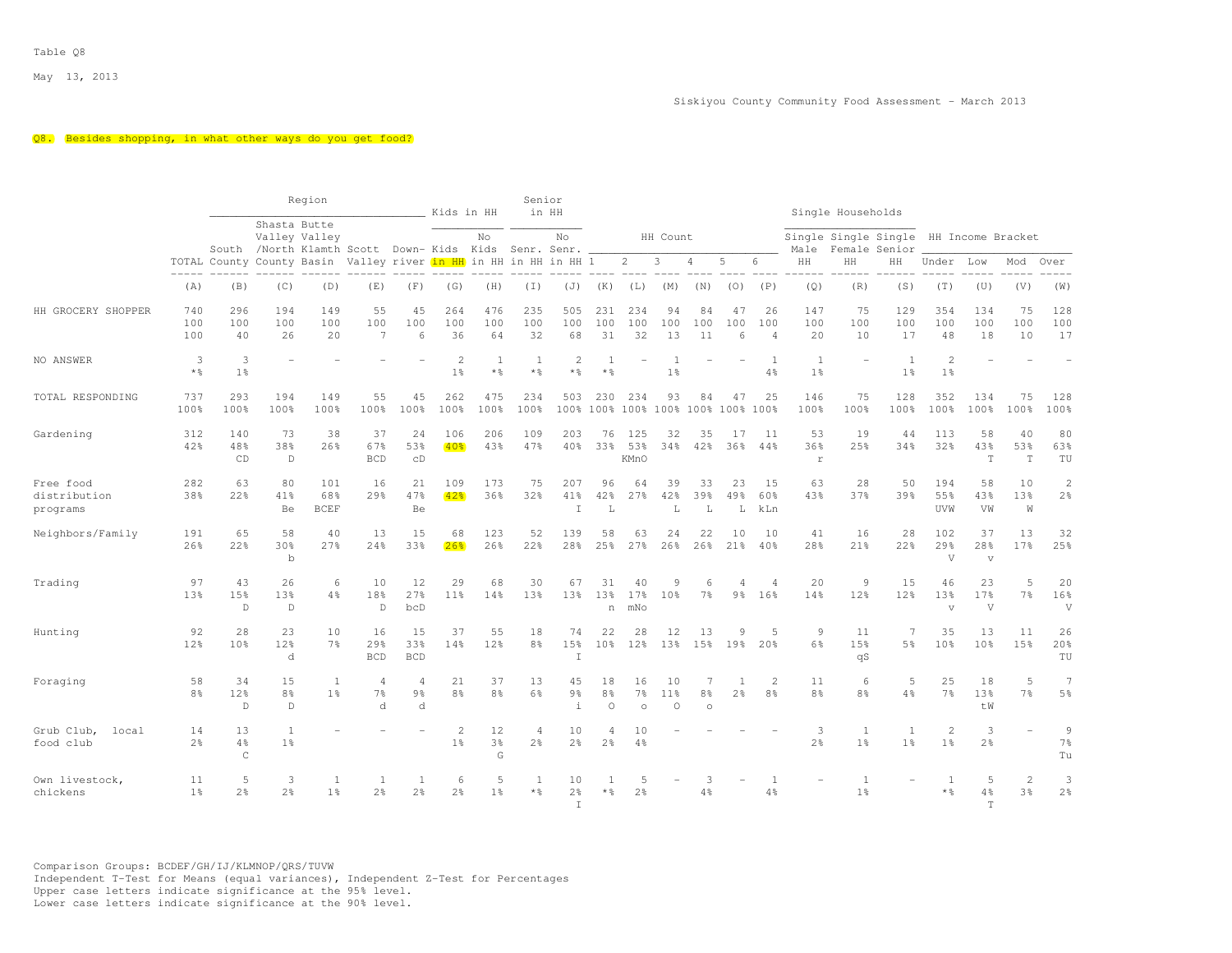(Continued)

# Q8. Besides shopping, in what other ways do you get food?

|                               |                |                   |                     | Region                        |                                                                                  |                | Kids in HH        |                   |           | Senior<br>in HH |                   |                       |                |                |                |                      |                | Single Households |                                                                 |           |                |                       |                     |
|-------------------------------|----------------|-------------------|---------------------|-------------------------------|----------------------------------------------------------------------------------|----------------|-------------------|-------------------|-----------|-----------------|-------------------|-----------------------|----------------|----------------|----------------|----------------------|----------------|-------------------|-----------------------------------------------------------------|-----------|----------------|-----------------------|---------------------|
|                               |                |                   |                     | Shasta Butte<br>Valley Valley | South /North Klamth Scott Down-Kids Kids Senr. Senr. ___________________________ |                |                   | No                |           | No              |                   |                       | HH Count       |                |                |                      |                |                   | Single Single Single HH Income Bracket<br>Male Female Senior __ |           |                |                       |                     |
|                               |                |                   |                     |                               | TOTAL County County Basin Valley river in HH in HH in HH in HH 1 2 3 4           |                |                   |                   |           |                 |                   |                       |                |                | 5 6            |                      | HH             | HH                | HH                                                              | Under     | Low            | Mod Over              |                     |
|                               | (A)            | (B)               | (C)                 | (D)                           | (E)                                                                              | (F)            | (G)               | (H)               | (I)       | (J)             | (K)               | (L)                   | (M)            | (N)            | (0)            | (P)                  | (Q)            | (R)               | (S)                                                             | (T)       | (U)            | (V)                   | (W)                 |
| Farmer's Market               | $1\frac{6}{9}$ | 1 <sup>°</sup>    | 3<br>2 <sup>°</sup> |                               |                                                                                  |                |                   | $1\%$             | $1\%$     | -3-<br>$1\%$    | $1\%$             | 1%                    |                |                |                |                      | $1\frac{6}{9}$ |                   | $1\frac{6}{6}$                                                  |           | 1 <sup>8</sup> |                       | 3<br>2 <sup>8</sup> |
| Restaurant                    | $*$ 2          |                   |                     |                               |                                                                                  | 2 <sup>°</sup> | $*$ $\frac{6}{5}$ | $*$ $\frac{6}{9}$ |           | $\star$ %       | $*$ $\frac{6}{5}$ |                       |                | $1\%$          |                |                      |                | $1\%$             |                                                                 |           |                |                       | $1\,$ s             |
| Other                         | $*$ $\approx$  | 1 <sup>°</sup>    | 1 <sup>°</sup>      |                               |                                                                                  |                | $*$ 2             | $*$ 2             | $*$ 2     | 2<br>$*$ 2      | $*$ 2             | $*$ 2                 |                | 1 <sup>°</sup> |                |                      |                | 1 <sup>°</sup>    | 1 <sup>°</sup>                                                  |           |                | 3%                    | 1%                  |
| None, I only shop<br>for food | 151<br>20%     | 84<br>29%<br>CDEF | 36<br>19%<br>EF     | 25<br>17%<br>EF               | 7 <sup>8</sup>                                                                   | 2<br>$4\%$     | 54<br>21%         | 97<br>20%         | 53<br>23% | 98<br>19%       | 57<br>25%<br>LP   | 40<br>17 <sup>8</sup> | 23<br>25%<br>P | 16<br>19%      | 19%            | $\overline{2}$<br>8% | 34<br>23%      | 20<br>27%         | 35<br>27%                                                       | 64<br>18% | 26<br>19%      | 22<br>29 <sub>8</sub> | 29<br>23%           |
| Don't know / No<br>answer     | * %            |                   |                     | $1\frac{6}{6}$                |                                                                                  |                | $*$ %             |                   |           | $\star$ %       |                   |                       |                |                | $2\frac{6}{9}$ |                      |                |                   |                                                                 |           | $1\frac{6}{6}$ |                       |                     |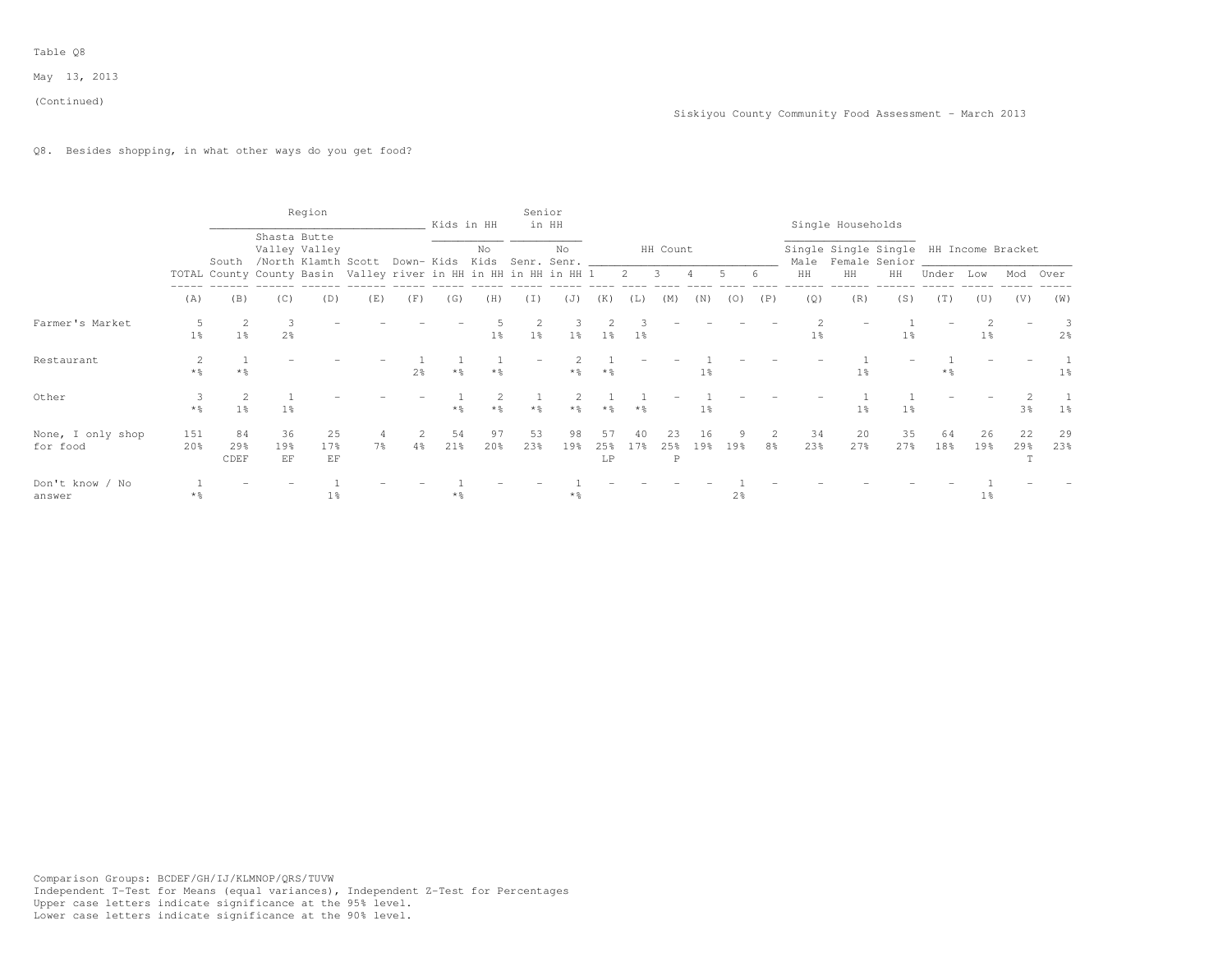# Q8. Besides shopping, in what other ways do you get food?

|                                       |                           |                             | Majority of<br>Groceries Shopped |                                                                                                                        |                                               |                      | How Far Traveled<br>to Grocery Store |                      |                       |                                | How Typically<br>Travel to Grocery Shop |                                   |                             |                                  | How Often Out                    | of Grocery Money Fresh Food | Importance<br>of Buying    |                      |                                     | Food Hurdle                                                                   | Buying Fresh                        |                        |
|---------------------------------------|---------------------------|-----------------------------|----------------------------------|------------------------------------------------------------------------------------------------------------------------|-----------------------------------------------|----------------------|--------------------------------------|----------------------|-----------------------|--------------------------------|-----------------------------------------|-----------------------------------|-----------------------------|----------------------------------|----------------------------------|-----------------------------|----------------------------|----------------------|-------------------------------------|-------------------------------------------------------------------------------|-------------------------------------|------------------------|
|                                       |                           |                             |                                  | Out of Out of 0-5 6-15 16-25 26-50 51-100 Own Borrow For<br>TOTAL Local County State Miles Miles Miles Miles Miles Car |                                               |                      |                                      |                      |                       |                                | Car                                     | Ask                               |                             |                                  |                                  | Rarely                      |                            | Some-                |                                     | Availa Know-<br>Ride Walk Wkly Mnthly /Never Extr what Cost bility ledge None |                                     |                        |
|                                       | (A)                       | (B)                         | (C)                              | (D)                                                                                                                    | (E)                                           | (F)                  | (G)                                  | (H)                  | (I)                   | (J)                            | (K)                                     | (L)                               | (M)                         | (N)                              | (0)                              | (P)                         | (Q)                        | (R)                  | (S)                                 | (T)                                                                           | (U)                                 | (V)                    |
| HH GROCERY SHOPPER                    | 740<br>100<br>100         | 489<br>100<br>66            | 70<br>100<br>9                   | 174<br>100<br>24                                                                                                       | 283<br>100<br>38                              | 80<br>100<br>11      | 74<br>100<br>10                      | 167<br>100<br>23     | 118<br>100<br>16      | 120<br>100<br>16               | 43<br>100<br>6                          | 20<br>100<br>3                    | 39<br>100<br>5              | 64<br>100<br>9                   | 273<br>100<br>37                 | 338<br>100<br>46            | 524<br>100<br>71           | 182<br>100<br>25     | 419<br>100<br>57                    | 119<br>100<br>16                                                              | 28<br>100<br>$\overline{4}$         | 249<br>100<br>34       |
| NO ANSWER                             | 3<br>$*$ %                | 3<br>1 <sup>°</sup>         |                                  |                                                                                                                        | $\mathcal{L}_{\mathcal{L}}$<br>1 <sup>°</sup> |                      |                                      |                      |                       |                                |                                         |                                   |                             |                                  |                                  | 3<br>1 <sup>°</sup>         | 3<br>1 <sup>°</sup>        |                      | $\overline{c}$<br>$*$ $\frac{6}{6}$ |                                                                               |                                     | 1<br>$*$ $\frac{6}{6}$ |
| TOTAL RESPONDING                      | 737<br>100%               | 486<br>100%                 | 70<br>100%                       | 174<br>100%                                                                                                            | 280<br>100%                                   | 80<br>100%           | 74<br>100%                           | 167<br>100%          | 118<br>100% 100%      | 120                            | 43                                      | 20                                | 39<br>100% 100% 100%        | 64<br>100%                       | 273<br>100%                      | 335<br>100%                 | 521<br>100%                | 182                  | 417<br>100% 100%                    | 119<br>100%                                                                   | 28<br>100%                          | 248<br>100%            |
| Gardening                             | 312<br>42%                | 212<br>44%                  | 29<br>41%                        | 68<br>39%                                                                                                              | 116<br>41%                                    | 32<br>40%            | 34<br>46%                            | 66<br>40%            | 57<br>48%             | 32<br>27%                      | 17<br>40%                               | 7<br>35%                          | 21<br>54%<br>$\overline{J}$ | 16<br>25%                        | 85<br>31%                        | 184<br>55%<br>NO            | 257<br>49%<br>$\mathbb{R}$ | 50<br>27%            | 166<br>40%                          | 60<br>50%<br>S                                                                | 12<br>43%                           | 114<br>46%             |
| Free food<br>distribution<br>programs | 282<br>38%<br>$\mathbf C$ | 170<br>35%                  | 20<br>29 <sub>8</sub>            | 91<br>52%<br>ABC                                                                                                       | 94<br>34%                                     | 23<br>29%            | 38<br>51%<br>EFi                     | 74<br>44%<br>EF      | 44<br>37%             | 67<br>56%<br>KL                | 16<br>37%<br>L                          | 3<br>15%                          | 16<br>41%<br>L              | 34<br>53%<br>$\, {\bf P}$        | 153<br>56%<br>$\, {\mathbb P}$   | 68<br>20%                   | 180<br>35%                 | 90<br>49%<br>$\circ$ | 185<br>44%<br>V                     | 44<br>37%                                                                     | 11<br>39%                           | 72<br>29%              |
| Neighbors/Family                      | 191<br>26%                | 134<br>28%                  | 14<br>20%                        | 40<br>23%                                                                                                              | 85<br>30 <sup>8</sup><br>Gh                   | 21<br>26%            | 14<br>19%                            | 38<br>23%            | 27<br>23%             | 33<br>28%<br>L                 | 13<br>30%<br>L                          | $\overline{c}$<br>10 <sup>8</sup> | 9<br>2.3%                   | 22<br>34%<br>$\circ$             | 62<br>2.3%                       | 83<br>25%                   | 139<br>27%                 | 49<br>27%            | 113<br>27%                          | 36<br>30 <sup>8</sup>                                                         | 9<br>32%                            | 60<br>24%              |
| Trading                               | 97<br>13%                 | 74<br>15%<br>$\mathbb D$    | $\overline{7}$<br>10%            | 16<br>9 <sub>8</sub>                                                                                                   | 44<br>16%<br>H                                | 13<br>16%            | 8<br>11 <sup>8</sup>                 | 15<br>9 <sub>8</sub> | 15<br>13 <sup>8</sup> | 21<br>18%                      | 6<br>14%                                |                                   | 8<br>21%                    | 8<br>13%                         | 35<br>13%                        | 46<br>14%                   | 82<br>16%<br>$\mathbb{R}$  | 14<br>$8\frac{6}{9}$ | 58<br>14%                           | 17<br>14 <sup>°</sup>                                                         | $\overline{4}$<br>14%               | 30<br>12%              |
| Hunting                               | 92<br>12%                 | 59<br>12%                   | $\overline{7}$<br>10%            | 24<br>14%                                                                                                              | 27<br>10 <sup>°</sup>                         | 8<br>10 <sup>8</sup> | 17<br>23%<br>EFH                     | 19<br>11%            | 20<br>17%<br>$\Theta$ | 12<br>10 <sup>8</sup>          | 3                                       | 3<br>7% 15%                       | 3<br>8 <sup>°</sup>         | $\overline{4}$<br>6 <sup>°</sup> | 24<br>9 <sub>8</sub>             | 57<br>17%<br>NO.            | 64<br>12%                  | 26<br>14%            | 54<br>13 <sup>°</sup>               | 19<br>16%                                                                     | 6<br>21%                            | 29<br>12%              |
| Foraging                              | 58<br>8%<br>D             | 47<br>10 <sup>8</sup><br>CD | 3<br>4%                          | 7<br>4%                                                                                                                | 29<br>10%<br>H                                | 6<br>8%              | 6<br>8 <sup>o</sup>                  | 8<br>5%              | 8<br>7 <sup>°</sup>   | 13<br>$11\%$                   | $\mathcal{L}$<br>5 <sup>°</sup>         |                                   | 8<br>21%<br>K               | $\Delta$<br>6%                   | 23<br>8 <sup>9</sup>             | 24<br>7 <sup>°</sup>        | 54<br>10%<br>$\mathbb{R}$  | 3<br>2 <sup>8</sup>  | 37<br>$9\frac{6}{6}$                | 11<br>9 <sub>8</sub>                                                          | 6<br>21%<br>$\overline{\mathbf{V}}$ | 17<br>$7\%$            |
| Grub Club,<br>local<br>food club      | 14<br>2 <sup>°</sup>      | 14<br>3%                    |                                  |                                                                                                                        | 10<br>4%                                      | 3<br>4%              | $\mathbf{1}$<br>1 <sup>8</sup>       |                      |                       | 1<br>1 <sup>°</sup>            | 1<br>2 <sup>°</sup>                     | $\overline{\phantom{a}}$          | $\overline{2}$<br>5%        | $\mathbf{1}$<br>2 <sup>°</sup>   | $\overline{2}$<br>1 <sup>°</sup> | 10<br>3%<br>$\circ$         | 14<br>3%                   |                      | 3<br>1 <sup>°</sup>                 | 3<br>3 <sup>8</sup>                                                           | $\mathbf{1}$<br>4%                  | 10<br>$4\%$<br>S       |
| Own livestock,<br>chickens            | 11<br>1 <sup>°</sup>      | 8<br>$2\frac{6}{6}$         | 1<br>1 <sup>°</sup>              | $\overline{2}$<br>1 <sup>°</sup>                                                                                       | 3<br>$1\frac{6}{6}$                           |                      | 3<br>$4\frac{6}{6}$                  | 3<br>2 <sup>°</sup>  | $\overline{c}$<br>2%  | $\mathbf{1}$<br>1 <sup>°</sup> |                                         |                                   | 3<br>8%                     | 1<br>$2\frac{6}{6}$              | 3<br>1 <sup>°</sup>              | 6<br>2 <sup>°</sup>         | 11<br>2 <sup>o</sup>       |                      | 6<br>1 <sup>°</sup>                 | 3<br>3%                                                                       | $\overline{c}$<br>7 <sup>°</sup>    | 3<br>1 <sup>°</sup>    |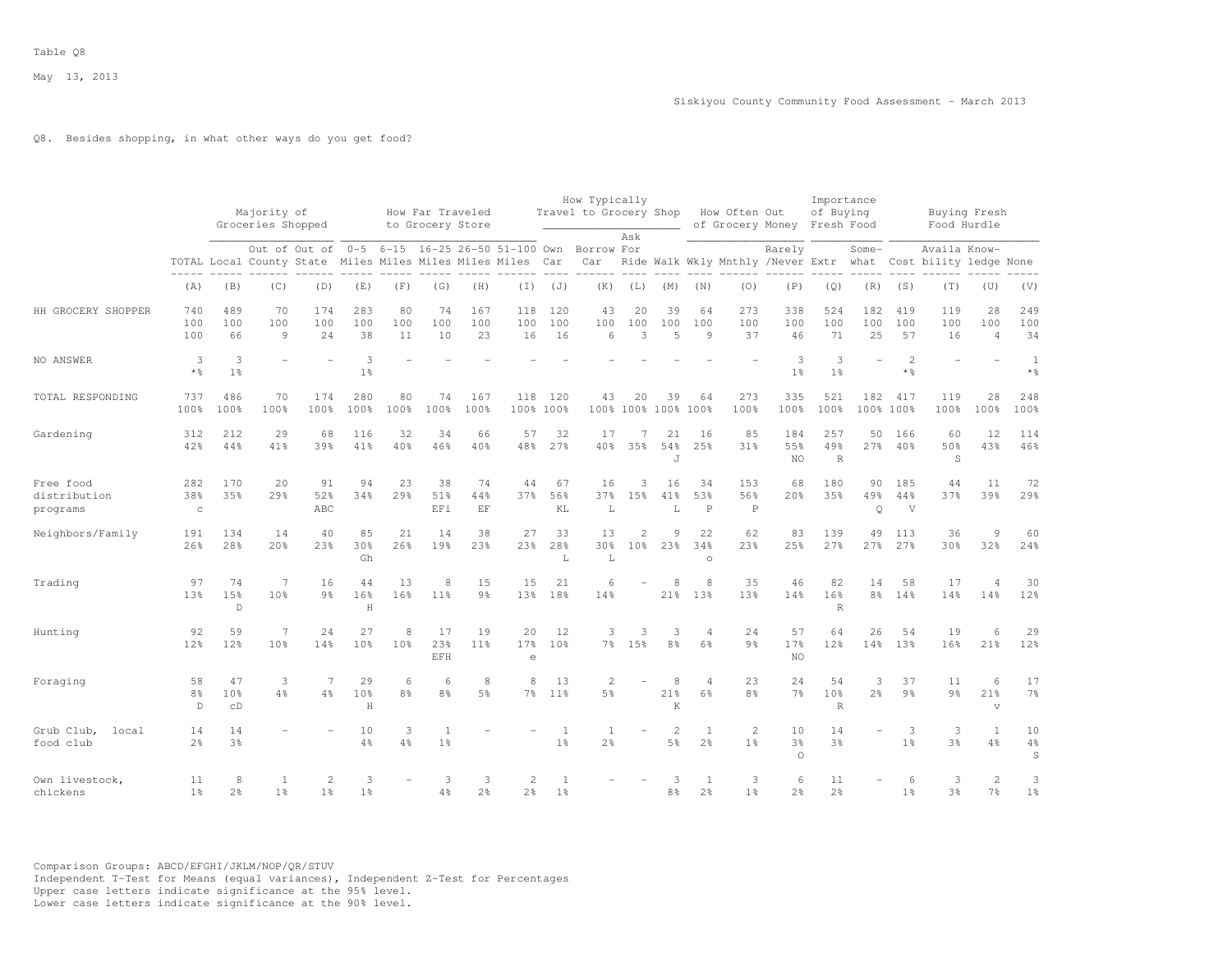(Continued)

Q8. Besides shopping, in what other ways do you get food?

|                               |                        |                | Majority of<br>Groceries Shopped |           |                |                |           | How Far Traveled<br>to Grocery Store |           |           | How Typically<br>Travel to Grocery Shop                  |                  |                |           | How Often Out<br>of Grocery Money |                       | of Buying<br>Fresh Food | Importance     |                       |                                                                                                                                        | Buying Fresh<br>Food Hurdle |                 |
|-------------------------------|------------------------|----------------|----------------------------------|-----------|----------------|----------------|-----------|--------------------------------------|-----------|-----------|----------------------------------------------------------|------------------|----------------|-----------|-----------------------------------|-----------------------|-------------------------|----------------|-----------------------|----------------------------------------------------------------------------------------------------------------------------------------|-----------------------------|-----------------|
|                               |                        |                |                                  |           |                |                |           |                                      |           |           | Out of Out of 0-5 6-15 16-25 26-50 51-100 Own Borrow For | Ask              |                |           |                                   | Rarely                |                         | Some-          |                       | Availa Know-<br>TOTAL Local County State Miles Miles Miles Miles Car Car Ride Walk Wkly Mnthly /Never Extr what Cost bility ledge None |                             |                 |
|                               | (A)                    | (B)            | (C)                              | (D)       | (E)            | (F)            | (G)       | (H)                                  | (I)       | (J)       | (K)                                                      | (L)              | (M)            | (N)       | (0)                               | (P)                   | (Q)                     | (R)            | (S)                   | (T)                                                                                                                                    | (U)                         | (V)             |
| Farmer's Market               | $1\%$                  | 1 <sup>8</sup> |                                  |           | $1\frac{6}{5}$ | 3 <sup>°</sup> |           | 1 <sup>°</sup>                       |           |           | 2 <sup>°</sup>                                           |                  | 3 <sup>8</sup> |           |                                   | 1 <sub>8</sub>        | 1 <sup>°</sup>          |                |                       | $1\%$                                                                                                                                  |                             | 2 <sup>8</sup>  |
| Restaurant                    | 2<br>* %               | $*$ 2          |                                  |           | $*$ %          | 1 <sup>°</sup> |           |                                      |           | $1\%$     |                                                          |                  |                |           | $*$ %                             | $*$ %                 | $*$ %                   |                |                       |                                                                                                                                        |                             | 1 <sup>°</sup>  |
| Other                         | $*$ $\frac{6}{2}$      | $*2$           | 3 <sup>°</sup>                   |           |                |                |           | 1 <sup>°</sup>                       | 2%        |           |                                                          |                  |                |           |                                   | 1 <sup>°</sup>        | $*$ $\frac{6}{5}$       | 1 <sup>°</sup> |                       | 2 <sup>°</sup>                                                                                                                         |                             | $*$ %           |
| None, I only shop<br>for food | 151<br>20 <sup>8</sup> | 100<br>21%     | 22<br>31%<br>abD                 | 28<br>16% | 58<br>21%      | 19<br>24%      | 11<br>15% | 41<br>25%<br>qi                      | 19<br>16% | 19<br>16% | 12<br>28%                                                | 10<br>50%<br>JkM | 6<br>1.5%      | 10<br>16% | 49<br>18%                         | 79<br>24%<br>$\Omega$ | 101<br>19%              | 35<br>19%      | 80<br>19 <sup>°</sup> | 15<br>1.3%                                                                                                                             | 3<br>$11\%$                 | 61<br>25%<br>TU |
| Don't know / No<br>answer     | * %                    |                |                                  | $1\%$     |                |                |           | $1\%$                                |           |           |                                                          |                  |                |           |                                   | $*$ %                 | $*$ %                   |                |                       |                                                                                                                                        |                             | $*$ %           |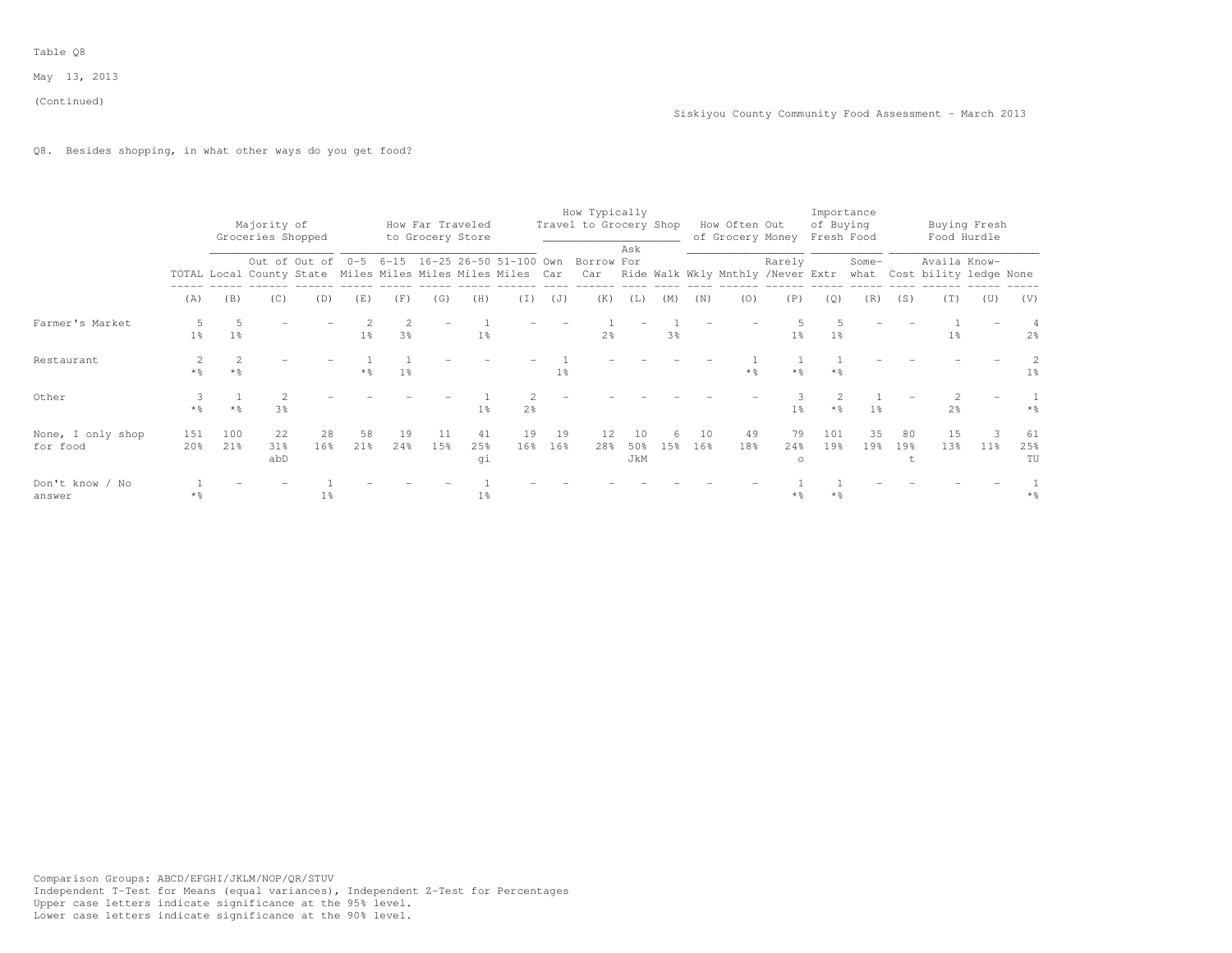#### Siskiyou County Community Food Assessment - March 2013

Q9. How important is it for you to buy fresh foods, such as fruits, vegetables, whole grains, dairy, fish and meat, instead of pre-packaged foods (i.e. Top Ramen, Rice-a-Roni) or already prepared meals (i.e. TV dinners, frozen pizzas)?

|                         |                     |                                  |                                | Region                                                                |                             |                     | Kids in HH          |                           | Senior                    | in HH                 |                                     |                                 |                                  |                 |                |                             |                                | Single Households                      |                          |                            |                                |                     |                                  |
|-------------------------|---------------------|----------------------------------|--------------------------------|-----------------------------------------------------------------------|-----------------------------|---------------------|---------------------|---------------------------|---------------------------|-----------------------|-------------------------------------|---------------------------------|----------------------------------|-----------------|----------------|-----------------------------|--------------------------------|----------------------------------------|--------------------------|----------------------------|--------------------------------|---------------------|----------------------------------|
|                         |                     |                                  | Shasta Butte                   | Valley Valley<br>South /North Klamth Scott Down-Kids Kids Senr. Senr. |                             |                     |                     | No                        |                           | No                    |                                     |                                 | HH Count                         |                 |                |                             | Male                           | Single Single Single HH Income Bracket | Female Senior            |                            |                                |                     |                                  |
|                         |                     |                                  |                                | TOTAL County County Basin Valley river in HH in HH in HH in HH 1      |                             |                     |                     |                           |                           |                       |                                     | $2^{\circ}$                     | 3                                | 4               | 5              | 6                           | $\rm{HH}$                      | HH                                     | HH                       | Under                      | Low                            | Mod                 | Over                             |
|                         | (A)                 | (B)                              | (C)                            | (D)                                                                   | (E)                         | (F)                 | (G)                 | (H)                       | (I)                       | (J)                   | (K)                                 | (L)                             | (M)                              | (N)             | (0)            | (P)                         | (Q)                            | (R)                                    | (S)                      | (T)                        | (U)                            | (V)                 | (W)                              |
| HH GROCERY SHOPPER      | 740<br>100<br>100   | 296<br>100<br>40                 | 194<br>100<br>26               | 149<br>100<br>20                                                      | 55<br>100<br>$\overline{7}$ | 45<br>100<br>6      | 264<br>100<br>36    | 476<br>100<br>64          | 235<br>100<br>32          | 505<br>100<br>68      | 231<br>100<br>31                    | 234<br>100<br>32                | 94<br>100<br>13                  | 84<br>100<br>11 | 47<br>100<br>6 | 26<br>100<br>$\overline{4}$ | 147<br>100<br>20               | 75<br>100<br>10                        | 129<br>100<br>17         | 354<br>100<br>48           | 134<br>100<br>18               | 75<br>100<br>10     | 128<br>100<br>17                 |
| NO ANSWER               | 4<br>1 <sup>°</sup> | 3<br>1 <sup>°</sup>              | <sup>1</sup><br>1 <sup>°</sup> |                                                                       |                             |                     |                     | 4<br>1 <sup>°</sup>       | 3<br>1 <sup>°</sup>       | $\star$ $\frac{6}{6}$ | 3<br>1 <sup>°</sup>                 | $*$ %                           |                                  |                 |                |                             | 2<br>1 <sup>°</sup>            | 1<br>1 <sup>°</sup>                    | 2<br>2 <sup>°</sup>      | 1<br>$\star$ $\frac{6}{6}$ | 2<br>1 <sup>°</sup>            |                     |                                  |
| TOTAL RESPONDING        | 736<br>100%         | 293<br>100%                      | 193<br>100%                    | 149<br>100%                                                           | 55<br>100%                  | 45<br>100%          | 264<br>100%         | 472<br>100%               | 232<br>100%               | 504                   | 228<br>100% 100%                    | 233<br>100% 100% 100% 100% 100% | 94                               | 84              | 47             | 26                          | 145<br>100%                    | 74<br>100%                             | 127<br>100%              | 353<br>100%                | 132<br>100%                    | 75<br>100%          | 128<br>100%                      |
| NET: IMPORTANT          | 706<br>96%          | 281<br>96%                       | 188<br>97%                     | 141<br>95%                                                            | 53<br>96%                   | 42<br>93%           | 258<br>98%<br>H     | 448<br>9.5%               | 214<br>92%                | 492<br>98%<br>T       | 208<br>91%                          | 228<br>98%<br>K                 | 92<br>98%<br>K                   | 83<br>99%<br>K  | 45             | 26<br>96% 100%<br>KL        | 137<br>94%<br>$\, {\mathbb R}$ | 63<br>85%                              | 113<br>89%               | 332<br>94%                 | 130<br>98%<br>T                | 73<br>97%           | 125<br>98%<br>$\mathbf T$        |
| Extremely<br>important  | 524<br>71%          | 233<br>80%<br>CDF                | 131<br>68%                     | 92<br>62%                                                             | 41<br>75%<br>df             | 26<br>58%           | 192<br>73%          | 332<br>70%                | 169<br>73%                | 355<br>70%            | 1.51<br>66%                         | 178<br>76%<br>K                 | 69<br>73%                        | 59<br>70%       | 33<br>70%      | 19<br>73%                   | 106<br>73%<br>$\mathbb R$      | 40<br>54%                              | 88<br>69%<br>$\mathbb R$ | 233<br>66%                 | 103<br>78%<br>$\mathbb T$      | 54<br>72%           | 107<br>84%<br>Tv                 |
| Somewhat important      | 182<br>25%          | 48<br>16%                        | 57<br>30%<br>B                 | 49<br>33%<br>$\mathbb B$                                              | 12<br>22%                   | 16<br>36%<br>B      | 66<br>25%           | 116<br>25%                | 45<br>19%                 | 137<br>27%<br>T       | 57<br>25%                           | 50<br>21%                       | 23<br>24%                        | 24<br>29%       | 12<br>26%      | 27%                         | 31<br>21%                      | 23<br>31%<br>s                         | 25<br>20%                | 99<br>28%<br>uW            | 27<br>20%                      | 19<br>25%<br>W      | 18<br>14%                        |
| NET: NOT IMPORTANT      | 30<br>$4\%$         | 12<br>4%                         | 5<br>3 <sup>8</sup>            | 8<br>5 <sup>9</sup>                                                   | $\overline{c}$<br>4%        | 3<br>$7\frac{6}{9}$ | 6<br>2.8            | 24<br>$5\frac{6}{6}$<br>G | 18<br>8 <sup>°</sup><br>J | 12<br>2 <sup>o</sup>  | 20<br>$9\frac{6}{9}$<br>${\rm LMN}$ | $2\frac{6}{6}$                  | $\overline{2}$<br>2 <sup>°</sup> | 1 <sup>°</sup>  | 4%             |                             | 8<br>6%                        | 11<br>15%<br>$\mathsf{Q}$              | 14<br>11 <sup>9</sup>    | 21<br>6%<br>UW             | 2<br>2 <sup>o</sup>            | 2<br>3 <sup>8</sup> | 3<br>2 <sup>o</sup>              |
| Not very important      | 21<br>3%            | 8<br>3%                          | 2<br>1 <sup>8</sup>            | 8<br>5%<br>$\subset$                                                  | $\mathcal{D}$<br>4%         | 2 <sup>°</sup>      | 6<br>2 <sup>8</sup> | 15<br>3 <sup>8</sup>      | 13<br>6%<br>J             | 8<br>2 <sup>8</sup>   | 12<br>5 <sup>8</sup><br>LN          | 2 <sup>°</sup>                  | $\overline{\mathcal{L}}$<br>2.8  | 1 <sup>°</sup>  | 4%             |                             | $\overline{5}$<br>3%           | 6<br>8 <sup>°</sup>                    | 10<br>8 <sup>°</sup>     | 16<br>5 <sup>8</sup><br>UW | $\mathbf{2}$<br>2 <sup>°</sup> |                     | 1 <sup>°</sup>                   |
| Not at all<br>important | 9<br>1 <sup>°</sup> | $\overline{4}$<br>1 <sup>°</sup> | 3<br>2 <sup>o</sup>            |                                                                       |                             | 4%                  |                     | 9<br>2 <sup>o</sup>       | .5<br>2 <sup>o</sup>      | 1 <sup>°</sup>        | 4%<br>L                             | **                              |                                  |                 |                |                             | 3<br>2 <sup>°</sup>            | .5<br>7 <sup>°</sup>                   | 4<br>3 <sup>°</sup>      | 5<br>1 <sup>°</sup>        |                                | 3%                  | $\overline{c}$<br>2 <sup>°</sup> |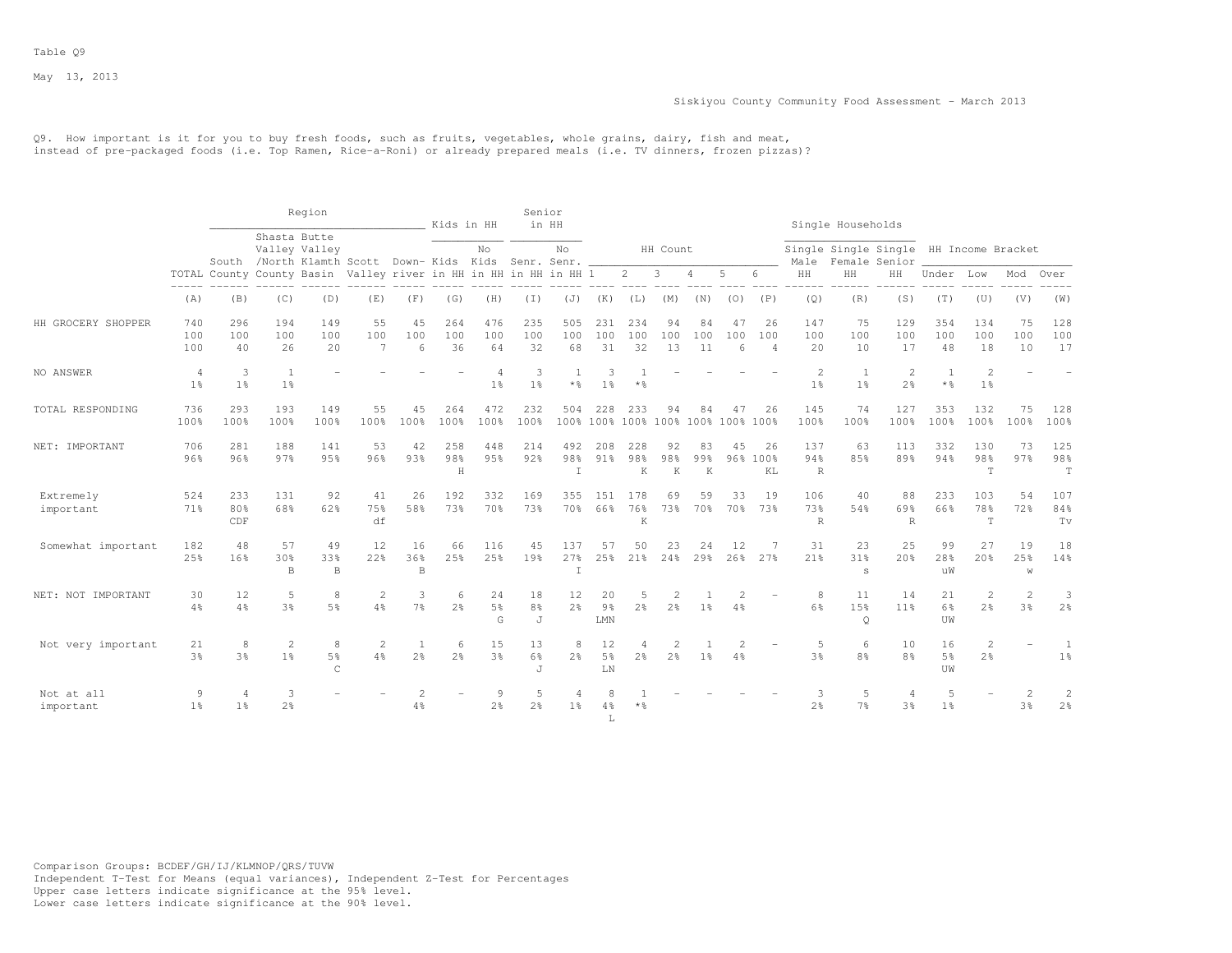Q9. How important is it for you to buy fresh foods, such as fruits, vegetables, whole grains, dairy, fish and meat, instead of pre-packaged foods (i.e. Top Ramen, Rice-a-Roni) or already prepared meals (i.e. TV dinners, frozen pizzas)?

|                         |                                  |                     |                                  |                                                                                                                        |                           |                                  |                                      |                                  |                                        |                                  | How Typically                    |                 |                             |                                |                                   |                                             | Importance              |                          |                              |                                        |                             |                           |
|-------------------------|----------------------------------|---------------------|----------------------------------|------------------------------------------------------------------------------------------------------------------------|---------------------------|----------------------------------|--------------------------------------|----------------------------------|----------------------------------------|----------------------------------|----------------------------------|-----------------|-----------------------------|--------------------------------|-----------------------------------|---------------------------------------------|-------------------------|--------------------------|------------------------------|----------------------------------------|-----------------------------|---------------------------|
|                         |                                  |                     | Majority of<br>Groceries Shopped |                                                                                                                        |                           |                                  | How Far Traveled<br>to Grocery Store |                                  |                                        |                                  | Travel to Grocery Shop           |                 |                             |                                | How Often Out<br>of Grocery Money |                                             | of Buying<br>Fresh Food |                          |                              | Buying Fresh<br>Food Hurdle            |                             |                           |
|                         |                                  |                     |                                  | Out of Out of 0-5 6-15 16-25 26-50 51-100 Own Borrow For<br>TOTAL Local County State Miles Miles Miles Miles Miles Car |                           |                                  |                                      |                                  |                                        |                                  | Car                              | Ask             |                             |                                |                                   | Rarely<br>Ride Walk Wkly Mnthly /Never Extr |                         | Some-<br>what            |                              | Availa Know-<br>Cost bility ledge None |                             |                           |
|                         | (A)                              | (B)                 | (C)                              | (D)                                                                                                                    | (E)                       | (F)                              | (G)                                  | (H)                              | (I)                                    | (J)                              | (K)                              | (L)             | (M)                         | (N)                            | (0)                               | (P)                                         | (Q)                     | (R)                      | (S)                          | (T)                                    | (U)                         | (V)                       |
| HH GROCERY SHOPPER      | 740<br>100<br>100                | 489<br>100<br>66    | 70<br>100<br>9                   | 174<br>100<br>2.4                                                                                                      | 283<br>100<br>38          | 80<br>100<br>11                  | 74<br>100<br>10                      | 167<br>100<br>23                 | 118<br>100<br>16                       | 120<br>100<br>16                 | 43<br>100<br>$6 \overline{6}$    | 20<br>100<br>3  | 39<br>100<br>$\overline{5}$ | 64<br>100<br>9                 | 273<br>100<br>37                  | 338<br>100<br>46                            | 524<br>100<br>71        | 182<br>100<br>2.5        | 419<br>100<br>57             | 119<br>100<br>16                       | 28<br>100<br>$\overline{4}$ | 249<br>100<br>34          |
| NO ANSWER               | $\overline{4}$<br>1 <sup>°</sup> | 4<br>1 <sup>°</sup> |                                  |                                                                                                                        | 1<br>$*$ %                | $\overline{1}$<br>1 <sup>°</sup> |                                      | $\overline{1}$<br>1 <sup>°</sup> |                                        | $\overline{1}$<br>1 <sup>°</sup> | 2 <sup>°</sup>                   |                 | $\mathbf{1}$<br>3%          |                                | $\overline{1}$<br>$*$ %           | $\overline{1}$<br>$*$ %                     |                         |                          | $*$ %                        |                                        |                             |                           |
| TOTAL RESPONDING        | 736<br>100%                      | 485<br>100%         | 70<br>100%                       | 174<br>100%                                                                                                            | 282<br>100%               | 79<br>100%                       | 74<br>100%                           | 166<br>100%                      | 118<br>100% 100%                       | 119                              | 42                               | 20              | 38<br>100% 100% 100% 100%   | 64                             | 272<br>100%                       | 337<br>100%                                 | 524<br>100%             | 182                      | 418<br>100% 100%             | 119<br>100%                            | 28<br>100%                  | 249<br>100%               |
| NET: IMPORTANT          | 706<br>96%                       | 464<br>96%          | 70<br>100%<br>ABD                | 167<br>96%                                                                                                             | 271<br>96%                | 74<br>94%                        | 71<br>96%                            | 160<br>96%                       | 97%                                    | 114 106<br>89%                   | 41<br>98%<br>J                   | 19              | 38<br>95% 100%<br>J         | 58<br>91%                      | 266<br>98%<br>n                   | 323<br>96%                                  | 524<br>100%             | 182<br>100%              | 410<br>98%<br>$\overline{V}$ | 116<br>97%<br>$\sqrt{ }$               | 26<br>93%                   | 234<br>94%                |
| Extremely<br>important  | 524<br>71%                       | 343<br>71%          | 58<br>83%<br>ABD                 | 119<br>68%                                                                                                             | 196<br>70%                | 61<br>77%<br>h                   | 51<br>69%                            | 110<br>66%                       | 93<br>79%<br>$\mathop{\hbox{\rm E}} H$ | 77<br>6.5%                       | 32<br>76%<br>L                   | 10<br>50%       | 32<br>84%<br>JL             | 44<br>69%                      | 194<br>71%                        | 251<br>74%                                  | 524<br>100%             | $\overline{\phantom{0}}$ | 312<br>75%                   | 86<br>72%                              | 20<br>71%                   | 176<br>71%                |
| Somewhat important      | 182<br>25%                       | 121<br>25%          | 12<br>17%                        | 48<br>28%<br>$\mathsf{C}$                                                                                              | 75<br>27%<br>${\rm F\,I}$ | 13<br>16%                        | 20<br>27%                            | 50<br>30%<br>FI                  | 21<br>18%                              | 29<br>24%                        | 9<br>21%                         | 9<br>45%<br>jkM | 6<br>16%                    | 14<br>22%                      | 72<br>26%                         | 72<br>21%                                   |                         | 182<br>100%              | 98<br>23%                    | 30<br>25%                              | 6<br>21%                    | 58<br>23%                 |
| NET: NOT IMPORTANT      | 30<br>4%                         | 21<br>4%            |                                  | 4%                                                                                                                     | 11<br>4%                  | 5<br>6%                          | 3<br>4%                              | 6<br>4%                          | 4                                      | 13<br>3% 11%<br>K                | <sup>1</sup><br>2 <sup>8</sup>   | 5%              |                             | 6<br>9 <sub>8</sub><br>$\circ$ | 6<br>2.8                          | 14<br>4%                                    |                         |                          | 8<br>2 <sup>°</sup>          | 3<br>3 <sup>°</sup>                    | $\overline{c}$<br>7%        | 15<br>$6\%$<br>St         |
| Not very important      | 21<br>3 <sup>°</sup>             | 13<br>3%            |                                  | 4%                                                                                                                     | 5<br>2 <sup>o</sup>       | 5<br>6%                          | 2<br>3%                              | 4<br>2 <sup>8</sup>              | $\overline{4}$<br>3%                   | 8<br>7 <sup>°</sup>              | $\overline{1}$<br>2 <sup>°</sup> |                 |                             | 3<br>5 <sup>8</sup>            | 5<br>2.8                          | 9<br>3%                                     |                         |                          | 6<br>1 <sup>8</sup>          | 2<br>2 <sup>o</sup>                    | 1<br>$4\frac{6}{6}$         | 11<br>$4\frac{6}{6}$<br>S |
| Not at all<br>important | 9<br>1 <sup>°</sup>              | 8<br>$2\frac{6}{6}$ |                                  |                                                                                                                        | $2\frac{6}{9}$            |                                  | 1 <sup>°</sup>                       | $\overline{c}$<br>1 <sup>°</sup> |                                        | 4%                               |                                  | 5 <sup>8</sup>  |                             | 3<br>$5\frac{6}{6}$            | $*$ %                             | .5<br>1%                                    |                         |                          | 2<br>$*$ %                   | -1<br>1 <sup>°</sup>                   | 1<br>4%                     | 4<br>$2\frac{6}{6}$       |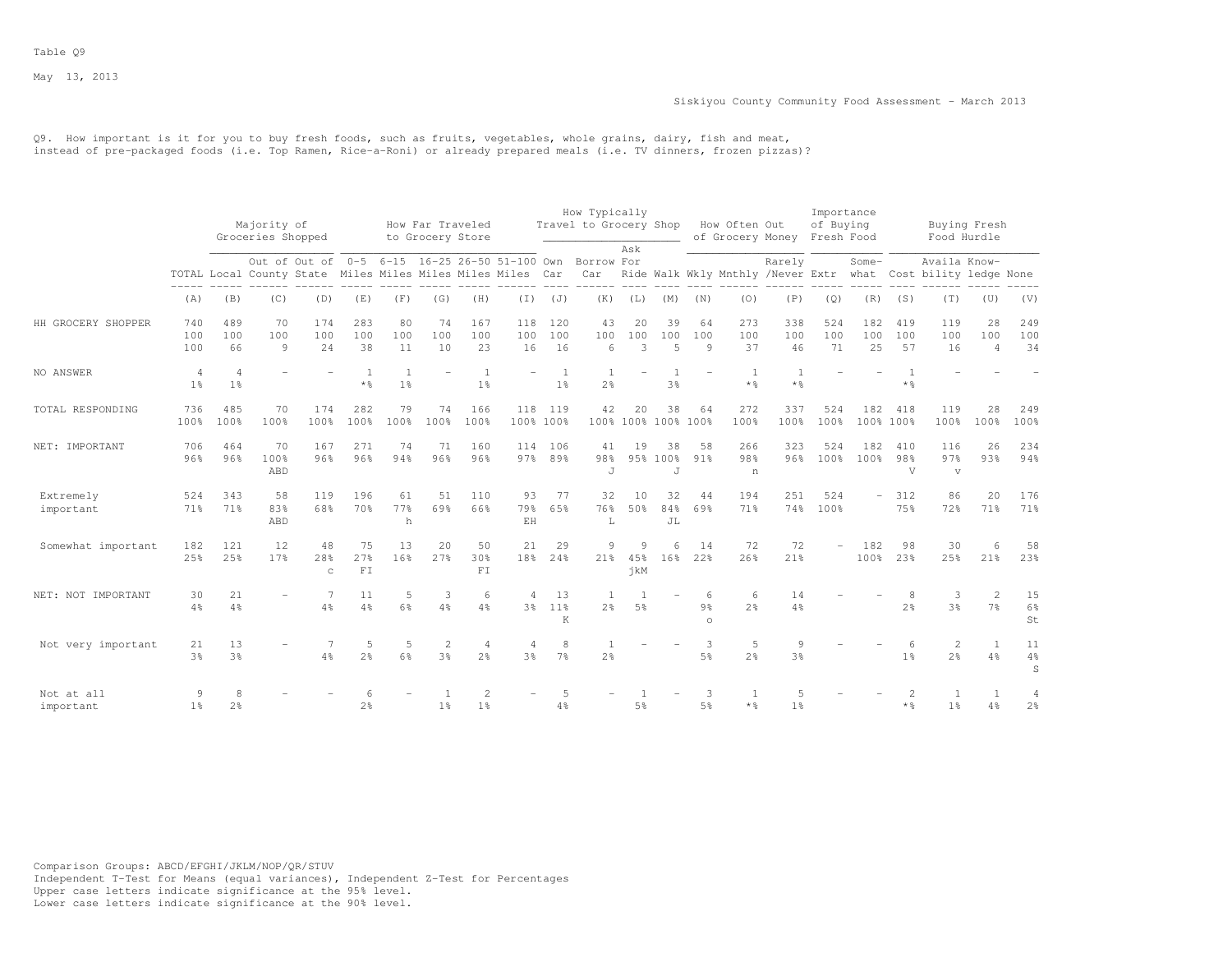## Q10. What factors make it challenging to buy fresh food? Is it because fresh food is:

|                                                     |                       |                           |                                  | Region                                                                 |                                        |                          | Kids in HH              |                           | Senior               | in HH                     |                         |                                  |                      |                      |                      |                             |                      | Single Households                                       |                       |                       |                      |                      |                      |
|-----------------------------------------------------|-----------------------|---------------------------|----------------------------------|------------------------------------------------------------------------|----------------------------------------|--------------------------|-------------------------|---------------------------|----------------------|---------------------------|-------------------------|----------------------------------|----------------------|----------------------|----------------------|-----------------------------|----------------------|---------------------------------------------------------|-----------------------|-----------------------|----------------------|----------------------|----------------------|
|                                                     |                       |                           | Shasta Butte                     | Valley Valley<br>South /North Klamth Scott Down- Kids Kids Senr. Senr. |                                        |                          |                         | No                        |                      | No                        |                         |                                  | HH Count             |                      |                      |                             | Male                 | Single Single Single HH Income Bracket<br>Female Senior |                       |                       |                      |                      |                      |
|                                                     | $---$                 | TOTAL County County Basin |                                  |                                                                        | Valley river in HH in HH in HH in HH 1 |                          |                         |                           |                      |                           |                         | $\mathbf{2}$                     | 3                    | 4                    | 5                    | 6.                          | $\rm{HH}$            | HH                                                      | HH                    | Under                 | Low                  | Mod                  | Over                 |
|                                                     | (A)                   | (B)                       | (C)                              | (D)                                                                    | (E)                                    | (F)                      | (G)                     | (H)                       | (I)                  | (J)                       | (K)                     | (L)                              | (M)                  | (N)                  | (0)                  | (P)                         | (Q)                  | (R)                                                     | (S)                   | (T)                   | (U)                  | (V)                  | (W)                  |
| HH GROCERY SHOPPER                                  | 740<br>100<br>100     | 296<br>100<br>40          | 194<br>100<br>26                 | 149<br>100<br>20                                                       | 55<br>100<br>7                         | 45<br>100<br>6           | 264<br>100<br>36        | 476<br>100<br>64          | 235<br>100<br>32     | 505<br>100<br>68          | 231<br>100<br>31        | 234<br>100<br>32                 | 94<br>100<br>13      | 84<br>100<br>11      | 47<br>100<br>6       | 26<br>100<br>$\overline{4}$ | 147<br>100<br>20     | 75<br>100<br>10                                         | 129<br>100<br>17      | 354<br>100<br>48      | 134<br>100<br>18     | 75<br>100<br>10      | 128<br>100<br>17     |
| NO ANSWER                                           | 8<br>1 <sup>°</sup>   | 6<br>2 <sup>°</sup>       | $\overline{c}$<br>1 <sup>°</sup> |                                                                        |                                        |                          | -1<br>$*$ $\frac{6}{6}$ | 1 <sup>°</sup>            | 5<br>2 <sup>o</sup>  | 3<br>1 <sup>°</sup>       | 3%<br>L                 | $*$ $\frac{6}{5}$                |                      |                      |                      |                             | 3<br>2 <sup>o</sup>  | -3<br>4%                                                | -5<br>4%              | 3<br>1 <sup>°</sup>   | 1<br>1 <sup>°</sup>  |                      | 1<br>1 <sup>°</sup>  |
| TOTAL RESPONDING                                    | 732<br>100%           | 290<br>100%               | 192<br>100%                      | 149<br>100%                                                            | 55<br>100%                             | 45<br>100%               | 263<br>100%             | 469<br>100%               | 230<br>100%          | 502                       | 224                     | 233<br>100% 100% 100% 100% 100%  | 94                   | 84                   | 47<br>100%           | 26<br>100%                  | 144<br>100%          | 72<br>100%                                              | 124<br>100%           | 351<br>100%           | 133<br>100%          | 75<br>100%           | 127<br>100%          |
| Too expensive                                       | 419<br>57%            | 170<br>59%<br>DE          | 118<br>61%<br>DE                 | 71<br>48%                                                              | 24<br>44%                              | 35<br>78%<br><b>BCDE</b> | 145<br>55%              | 274<br>58%                | 131<br>57%           | 288<br>57%                | 153<br>68%<br>LMNP      | 113<br>48%                       | 53<br>56%            | 46<br>55%            | 28<br>60%            | 12<br>46%                   | 97<br>67%            | 49<br>68%                                               | 83<br>67%             | 222<br>63%<br>M       | 81<br>61%<br>W       | 43<br>57%<br>W       | 44<br>35%            |
| Difficult to find                                   | 81<br>11 <sup>°</sup> | 37<br>13%                 | 19<br>10 <sup>°</sup>            | 15<br>10%                                                              | 6<br>11 <sup>8</sup>                   | 9 <sub>8</sub>           | 33<br>13%               | 48<br>10 <sup>8</sup>     | 27<br>12%            | 54<br>11 <sub>8</sub>     | 24<br>$11\%$<br>$\circ$ | 24<br>10 <sub>8</sub><br>$\circ$ | 9<br>10 <sup>8</sup> | 12<br>14%<br>$\circ$ | $\mathfrak{D}$<br>4% | 6<br>23%<br>$\circ$         | 15<br>10%            | 8<br>11%                                                | 14<br>11 <sup>°</sup> | 40<br>11 <sup>°</sup> | 10<br>8 <sup>°</sup> | 9<br>12 <sup>°</sup> | 18<br>14%<br>u       |
| Not available at<br>places where I shop<br>for food | 55<br>8 <sup>°</sup>  | 15<br>5 <sup>°</sup>      | 17<br>9 <sub>8</sub>             | 11<br>7 <sup>°</sup>                                                   | 6<br>11 <sup>8</sup>                   | 6<br>13%                 | 22<br>8%                | 33<br>7 <sup>°</sup>      | 11<br>$5\frac{6}{6}$ | 44<br>9 <sub>8</sub><br>T | 15<br>7 <sup>°</sup>    | 16<br>7 <sup>°</sup>             | 6<br>$6\frac{6}{9}$  | 11<br>13%            | З<br>6%              | $\overline{2}$<br>8%        | 10<br>7 <sup>°</sup> | 5<br>7 <sup>°</sup>                                     | 5<br>4%               | 30<br>9%<br>u         | 6<br>5 <sup>°</sup>  | 5<br>7%              | 12<br>9 <sub>8</sub> |
| Confusing to know<br>what is fresh                  | 28<br>$4\%$           | 11<br>4%                  | 10<br>5%                         | 4<br>3%                                                                | $\overline{2}$<br>4%                   | 1<br>$2\frac{6}{9}$      | 6<br>2 <sup>°</sup>     | 22<br>$5\frac{6}{6}$<br>g | 10<br>4%             | 18<br>4%                  | 9<br>4%                 | 10<br>4%                         | 2<br>2 <sup>°</sup>  | 5%                   | 4%                   |                             | 6<br>4%              | 3<br>4%                                                 | 4<br>3 <sup>°</sup>   | 13<br>4%              | 5<br>4%              |                      | 8<br>6%              |
| I have no<br>challenges buying<br>fresh food        | 249<br>34%            | 102<br>35%<br>$\mathbf F$ | 54<br>28%<br>$\mathbb{F}$        | 64<br>43%<br>CF                                                        | 22<br>40%<br>$\mathbf F$               | 16%                      | 97<br>37%               | 152<br>32%                | 79<br>34%            | 170<br>34%                | 54<br>24%               | 97<br>42%<br>K                   | 34<br>36%<br>K       | 28<br>33%            | 18<br>38%<br>k       | 10<br>38%                   | 38<br>26%            | 16<br>22%                                               | 32<br>26%             | 97<br>28%             | 45<br>34%            | 27<br>36%            | 66<br>52%<br>TUV     |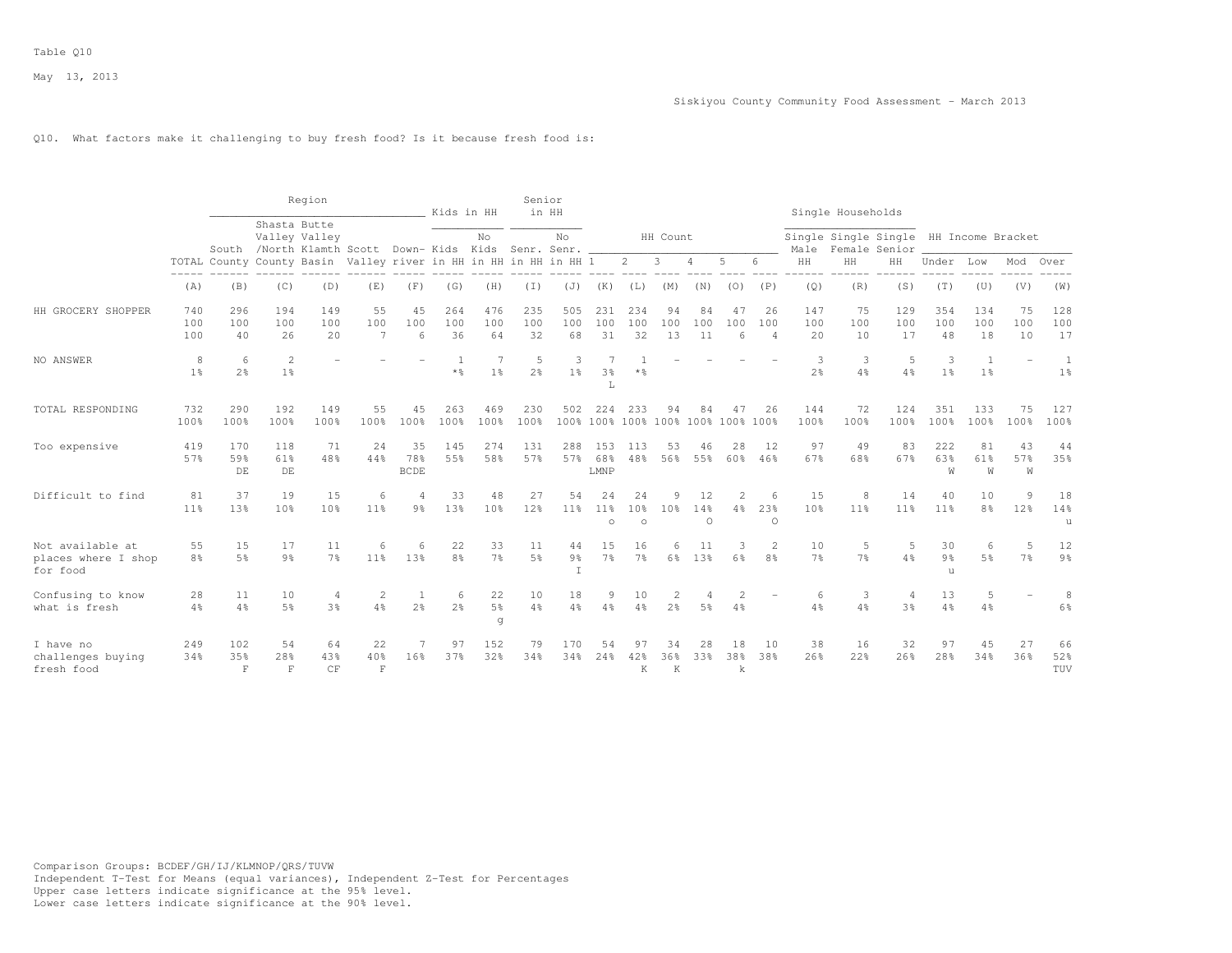## Q10. What factors make it challenging to buy fresh food? Is it because fresh food is:

|                                                     |                      |                                      | Majority of<br>Groceries Shopped |                                                            |                       |                       | How Far Traveled<br>to Grocery Store |                       |                       |                          | How Typically<br>Travel to Grocery Shop |                |                           |                      | How Often Out<br>of Grocery Money |                                                               | Importance<br>of Buying<br>Fresh Food |                       |                       | Food Hurdle         | Buying Fresh                     |                  |
|-----------------------------------------------------|----------------------|--------------------------------------|----------------------------------|------------------------------------------------------------|-----------------------|-----------------------|--------------------------------------|-----------------------|-----------------------|--------------------------|-----------------------------------------|----------------|---------------------------|----------------------|-----------------------------------|---------------------------------------------------------------|---------------------------------------|-----------------------|-----------------------|---------------------|----------------------------------|------------------|
|                                                     |                      |                                      |                                  | Out of Out of 0-5 6-15 16-25 26-50 51-100 Own              |                       |                       |                                      |                       |                       |                          | Borrow For                              | Ask            |                           |                      |                                   | Rarely                                                        |                                       | Some-                 |                       | Availa Know-        |                                  |                  |
|                                                     |                      |                                      |                                  | TOTAL Local County State Miles Miles Miles Miles Miles Car |                       |                       |                                      |                       |                       |                          | Car                                     |                |                           |                      |                                   | Ride Walk Wkly Mnthly /Never Extr what Cost bility ledge None |                                       |                       |                       |                     |                                  |                  |
|                                                     | (A)                  | (B)                                  | (C)                              | (D)                                                        | (E)                   | (F)                   | (G)                                  | (H)                   | $(\top)$              | (J)                      | (K)                                     | (L)            | (M)                       | (N)                  | (0)                               | (P)                                                           | (Q)                                   | (R)                   | (S)                   | (T)                 | (U)                              | (V)              |
| HH GROCERY SHOPPER                                  | 740<br>100<br>100    | 489<br>100<br>66                     | 70<br>100<br>9                   | 174<br>100<br>24                                           | 283<br>100<br>38      | 80<br>100<br>11       | 74<br>100<br>10                      | 167<br>100<br>23      | 118<br>100<br>16      | 120<br>100<br>16         | 43<br>100<br>6                          | 20<br>100<br>3 | 39<br>100<br>5            | 64<br>100<br>$\circ$ | 273<br>100<br>37                  | 338<br>100<br>46                                              | 524<br>100<br>71                      | 182<br>100<br>25      | 419<br>100<br>57      | 119<br>100<br>16    | 28<br>100<br>$\overline{4}$      | 249<br>100<br>34 |
| NO ANSWER                                           | 8<br>1 <sup>°</sup>  | 8<br>2 <sup>o</sup>                  |                                  |                                                            | 5<br>2 <sup>o</sup>   | 1 <sup>°</sup>        |                                      | 1 <sup>°</sup>        |                       | 3<br>3 <sup>°</sup>      | -1<br>2 <sup>°</sup>                    |                |                           |                      |                                   | 5<br>1 <sup>°</sup>                                           | $*$ $\frac{6}{6}$                     | 2<br>1 <sup>°</sup>   |                       |                     |                                  |                  |
| TOTAL RESPONDING                                    | 732<br>100%          | 481<br>100%                          | 70<br>100%                       | 174<br>100%                                                | 278<br>100%           | 79<br>100%            | 74<br>100%                           | 166<br>100%           | 118                   | 117<br>100% 100%         | 42                                      | 20             | 39<br>100% 100% 100% 100% | 64                   | 273<br>100%                       | 333<br>100%                                                   | 523<br>100%                           | 180<br>100% 100%      | 419                   | 119<br>100%         | 28<br>100%                       | 249<br>100%      |
| Too expensive                                       | 419<br>57%<br>d      | 284<br>59%<br>$\mathbb D$            | 45<br>64%<br>D                   | 86<br>49%                                                  | 162<br>58%<br>H       | 40<br>51%             | 51<br>69%<br>eFH                     | 80<br>48%             | 72<br>61%<br>H        | 90<br>77%<br>$\mathbf k$ | 26<br>62%                               | 13<br>65%      | 25<br>64%                 | 52<br>81%<br>P       | 201<br>74%<br>$\mathbb P$         | 129<br>39%                                                    | 312<br>60%                            | 98                    | 419<br>54% 100%<br>TU | 65<br>55%           | 18<br>64%                        |                  |
| Difficult to find                                   | 81<br>11%            | 54<br>11 <sup>°</sup>                | 10<br>14%                        | 17<br>10%                                                  | 30<br>11 <sup>°</sup> | 10<br>13%             | 5<br>7 <sup>°</sup>                  | 19<br>11 <sup>°</sup> | 14<br>12 <sup>8</sup> | 15<br>13 <sup>8</sup>    | 3<br>7 <sup>°</sup>                     |                | 3<br>8 <sup>°</sup>       | $\overline{4}$<br>6% | 33<br>12%                         | 39<br>12%                                                     | 58<br>11%                             | 20<br>11 <sup>°</sup> | 46<br>11%             | 81<br>68%<br>SU     | 25%<br>S                         |                  |
| Not available at<br>places where I shop<br>for food | 55<br>8 <sup>°</sup> | 42<br>$9\frac{6}{6}$<br>$\mathbb{D}$ | 5<br>7 <sup>°</sup>              | 8<br>5 <sup>°</sup>                                        | 23<br>8 <sup>°</sup>  | 6<br>8 <sup>°</sup>   | 5<br>7 <sup>°</sup>                  | 12<br>7 <sup>°</sup>  | 8<br>7 <sup>°</sup>   | 9<br>8 <sup>°</sup>      | 10%                                     |                |                           | 11%                  | 23<br>8 <sup>°</sup>              | 21<br>6%                                                      | 42<br>8 <sup>°</sup>                  | 13<br>7 <sup>°</sup>  | 32<br>8 <sup>°</sup>  | 55<br>46%<br>SU     | $\overline{2}$<br>7 <sup>°</sup> |                  |
| Confusing to know<br>what is fresh                  | 28<br>$4\%$          | 19<br>$4\frac{6}{6}$                 | 2<br>3 <sup>°</sup>              | 7<br>$4\%$                                                 | 12<br>$4\frac{6}{6}$  | 2<br>3 <sup>°</sup>   | 4<br>5 <sup>°</sup>                  | 4%                    | 3<br>3 <sup>°</sup>   | 8<br>7 <sup>°</sup>      |                                         |                | 5 <sup>°</sup>            | 5.<br>8 <sup>°</sup> | 10<br>$4\frac{6}{9}$              | 12<br>$4\frac{6}{6}$                                          | 20<br>4%                              | 6<br>3 <sup>°</sup>   | 18<br>$4\frac{6}{6}$  | 8<br>7 <sup>°</sup> | 28<br>100%<br>ST                 |                  |
| I have no<br>challenges buying<br>fresh food        | 249<br>34%           | 151<br>31%                           | 20<br>$29$ <sup>2</sup>          | 75<br>43%<br>ABC                                           | 92<br>33%             | 31<br>39%<br>$\alpha$ | 19<br>26%                            | 67<br>40%<br>G        | 38<br>32 <sub>8</sub> | 17<br>15%                | 13<br>31%<br>J                          | 35%<br>ń       | 13<br>33%<br>J            | 7<br>11 <sup>8</sup> | 52<br>19%<br>n                    | 172<br>52%<br><b>NO</b>                                       | 176<br>34%                            | 58<br>32%             |                       |                     |                                  | 249<br>100%      |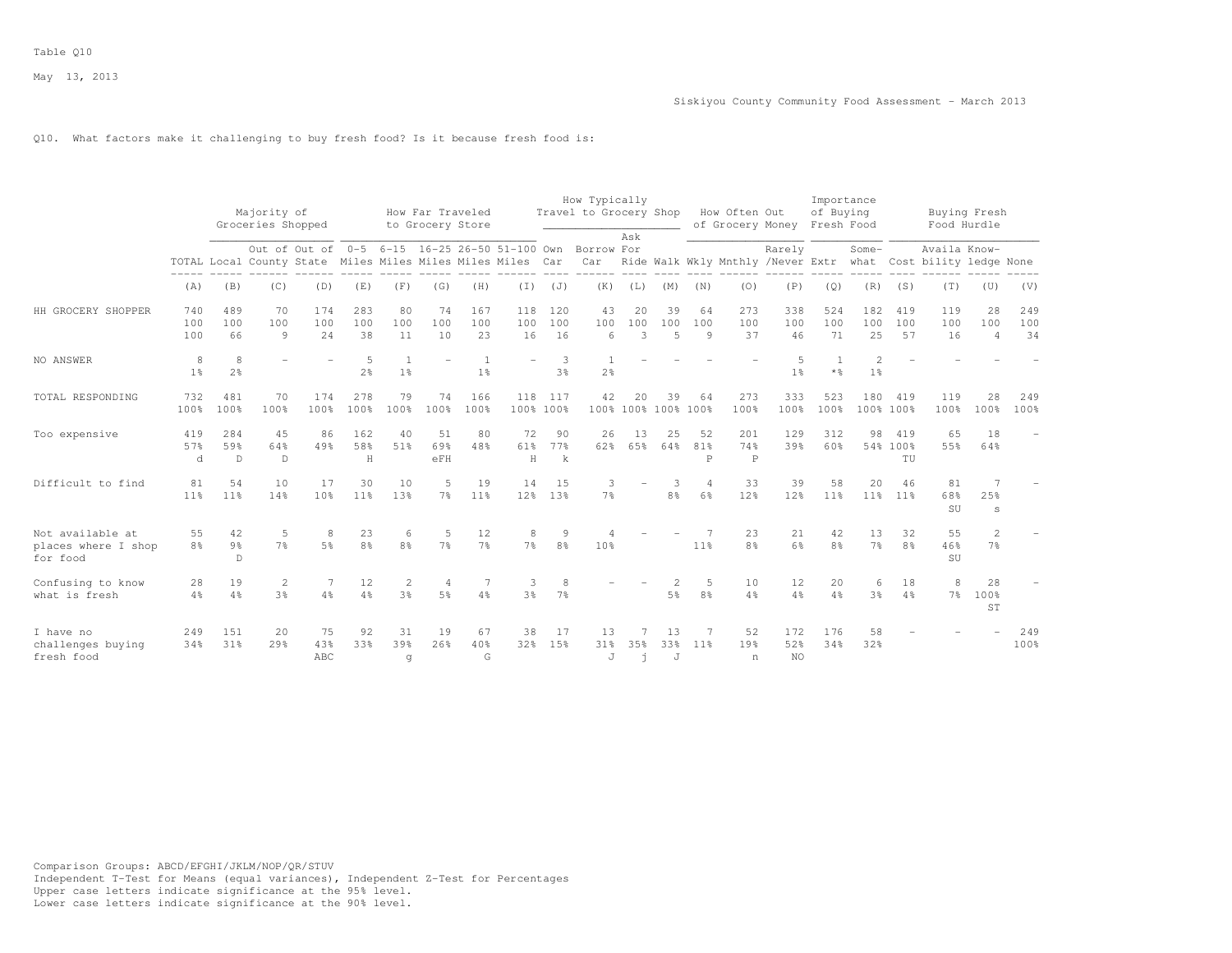## Fresh Food Hurdle

|                    |                   |                                                                  |                      | Region                               |                         |                          | Kids in HH           |                           | Senior               | in HH                             |                    |                      |                 |                 |                |                             |                  | Single Households  |                                        |                             |                      |                 |                           |
|--------------------|-------------------|------------------------------------------------------------------|----------------------|--------------------------------------|-------------------------|--------------------------|----------------------|---------------------------|----------------------|-----------------------------------|--------------------|----------------------|-----------------|-----------------|----------------|-----------------------------|------------------|--------------------|----------------------------------------|-----------------------------|----------------------|-----------------|---------------------------|
|                    |                   | South                                                            | Shasta Butte         | Valley Valley<br>/North Klamth Scott |                         |                          |                      | No                        |                      | No<br>Down- Kids Kids Senr. Senr. |                    |                      | HH Count        |                 |                |                             |                  | Male Female Senior | Single Single Single HH Income Bracket |                             |                      |                 |                           |
|                    |                   | TOTAL County County Basin Valley river in HH in HH in HH in HH 1 |                      |                                      |                         |                          |                      |                           |                      |                                   |                    | $\mathbf{2}$         | -3              |                 |                |                             | HH               | HH                 | HH                                     | Under                       | Low                  | Mod             | Over                      |
|                    | (A)               | (B)                                                              | (C)                  | (D)                                  | (E)                     | (F)                      | (G)                  | (H)                       | (I)                  | (J)                               | (K)                | $(\bot)$             | (M)             | (N)             | (O)            | (P)                         | (Q)              | (R)                | (S)                                    | (T)                         | (U)                  | (V)             | (W)                       |
| HH GROCERY SHOPPER | 732<br>100<br>100 | 290<br>100<br>40                                                 | 192<br>100<br>26     | 149<br>100<br>20                     | 55<br>100<br>8          | 45<br>100<br>6           | 263<br>100<br>36     | 469<br>100<br>64          | 230<br>100<br>31     | 502<br>100<br>69                  | 224<br>100<br>31   | 233<br>100<br>32     | 94<br>100<br>13 | 84<br>100<br>11 | 47<br>100<br>6 | 26<br>100<br>$\overline{4}$ | 144<br>100<br>20 | 72<br>100<br>10    | 124<br>100<br>17                       | 351<br>100<br>48            | 133<br>100<br>18     | 75<br>100<br>10 | 127<br>100<br>17          |
| COST               | 419<br>57%        | 170<br>59%<br>DE                                                 | 118<br>61%<br>DE     | 71<br>48%                            | 24<br>44%               | 35<br>78%<br><b>BCDE</b> | 145<br>55%           | 274<br>58%                | 131<br>57%           | 288<br>57%                        | 153<br>68%<br>LMNP | 113<br>48%           | 53<br>56%       | 46<br>55%       | 28<br>60%      | 12<br>46%                   | 97<br>67%        | 49<br>68%          | 83<br>67%                              | 222<br>63%<br>W             | 81<br>61%<br>W       | 43<br>57%<br>W  | 44<br>35%                 |
| AVAILABILITY       | 119<br>16%        | 45<br>16%                                                        | 30<br>16%            | 23<br>15%                            | 11<br>20%               | 10<br>22%                | 47<br>18%            | 72<br>15%                 | 33<br>14%            | 86<br>17 <sub>8</sub>             | 32<br>14%          | 38<br>16%<br>$\circ$ | 14<br>1.5%      | 20<br>24%<br>kO | 9%             | 23%                         | 21<br>15%        | 10<br>14%          | 15<br>12%                              | 63<br>18%<br>$\overline{U}$ | 12<br>$9\frac{6}{6}$ | 11<br>15%       | 28<br>22%<br>$\mathbf{U}$ |
| KNOWLEDGE          | 28<br>$4\%$       | 11<br>4%                                                         | 10<br>5 <sup>°</sup> | 3%                                   | 2<br>4%                 | 2 <sup>°</sup>           | -6<br>2 <sup>o</sup> | 22<br>$5\frac{6}{9}$<br>g | 10<br>$4\frac{6}{6}$ | 18<br>4%                          | 9<br>4%            |                      | 2 <sup>°</sup>  | 5%              |                |                             | 4%               | -3<br>4%           | 3 <sup>8</sup>                         | 13<br>4%                    | 5<br>4%              |                 | 6%                        |
| NO CHALLENGES      | 249<br>34%        | 102<br>35%<br>F                                                  | 54<br>28%<br>F       | 64<br>43%<br>CF                      | 22<br>40%<br>$_{\rm F}$ | 16%                      | 97<br>37%            | 152<br>32%                | 79<br>34%            | 170<br>34%                        | 54<br>24%          | K                    | 36%<br>K        | 28<br>33%       | 18<br>38%<br>k | 10<br>38%                   | 38<br>26%        | 16<br>22%          | 32<br>26%                              | 97<br>28%                   | 45<br>34%            | 27<br>36%       | 66<br>52%<br>TUV          |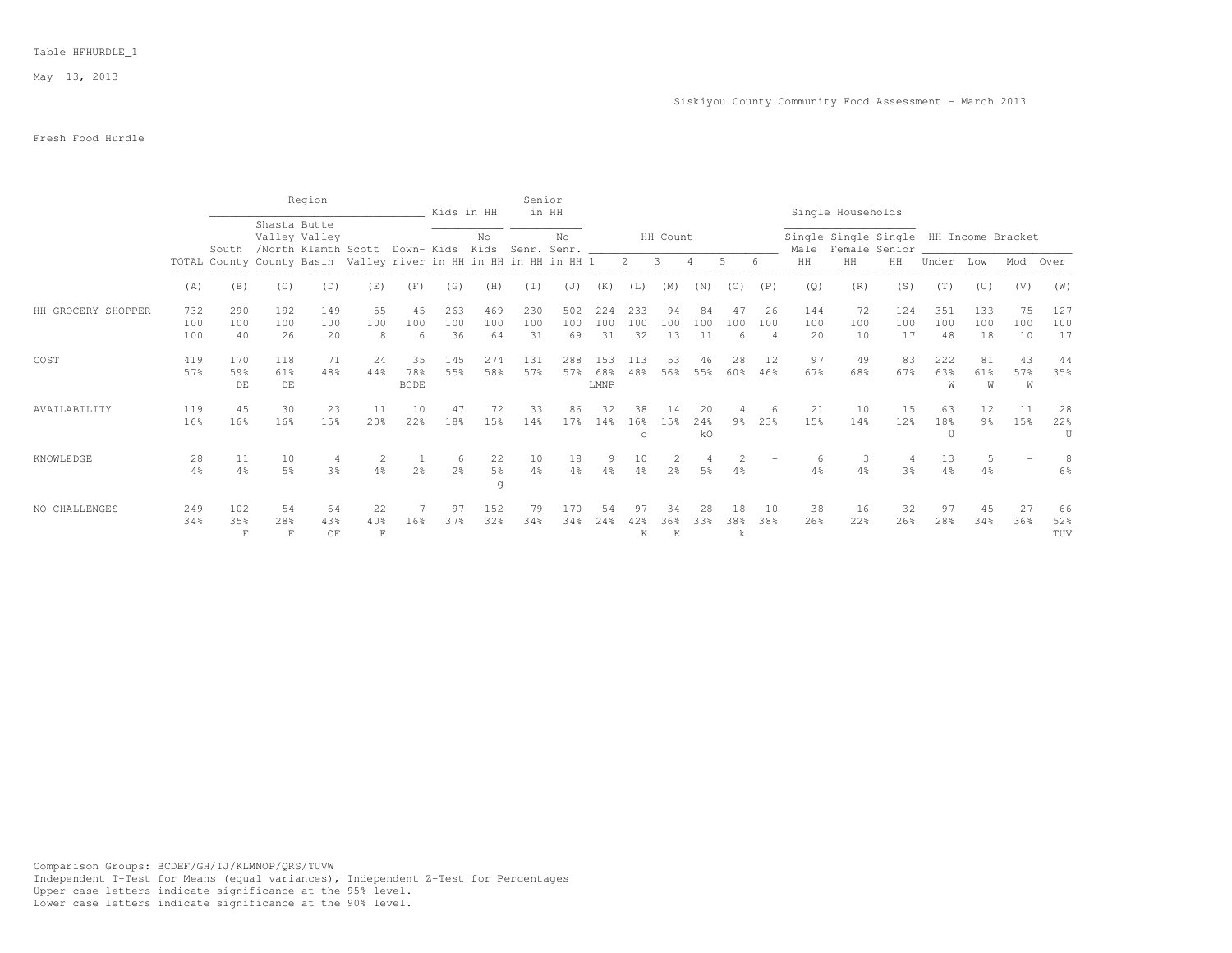## Table HFHURDLE\_1

May 13, 2013

# Fresh Food Hurdle

|                    |            |                       | Majority of<br>Groceries Shopped                                                                                                     |                  |                      |                | How Far Traveled<br>to Grocery Store |                |                      |                     | How Typically<br>Travel to Grocery Shop |           |                |                      | How Often Out<br>of Grocery Money |                         | Importance<br>of Buying<br>Fresh Food |                       |                      | Buying Fresh<br>Food Hurdle |                       |             |
|--------------------|------------|-----------------------|--------------------------------------------------------------------------------------------------------------------------------------|------------------|----------------------|----------------|--------------------------------------|----------------|----------------------|---------------------|-----------------------------------------|-----------|----------------|----------------------|-----------------------------------|-------------------------|---------------------------------------|-----------------------|----------------------|-----------------------------|-----------------------|-------------|
|                    |            |                       |                                                                                                                                      |                  |                      |                |                                      |                |                      |                     |                                         | Ask       |                |                      |                                   |                         |                                       | Some-                 |                      | Availa Know-                |                       |             |
|                    |            |                       | Out of Out of 0-5 6-15 16-25 26-50 51-100 Own Borrow For<br>TOTAL Local County State Miles Miles Miles Miles Miles Car<br>(C)<br>(D) |                  |                      |                |                                      |                |                      |                     | Car                                     |           |                |                      | Ride Walk Wkly Mnthly /Never Extr | Rarely                  |                                       |                       |                      | what Cost bility ledge None |                       |             |
|                    | (A)        | (B)                   |                                                                                                                                      |                  | (E)                  | (F)            | (G)                                  | (H)            | (I)                  | (J)                 | (K)                                     | (L)       | (M)            | (N)                  | (0)                               | (P)                     | (Q)                                   | (R)                   | (S)                  | (T)                         | (U)                   | (V)         |
| HH GROCERY SHOPPER | 732        | 481                   | 70                                                                                                                                   | 174              | 278                  | 79             | 74                                   | 166            | 118                  | 117                 | 42                                      | 20        | 39             | 64                   | 273                               | 333                     | 523                                   | 180                   | 419                  | 119                         | -28                   | 249         |
|                    | 100<br>100 | 100<br>66             | 100<br>10                                                                                                                            | 100<br>24        | 100<br>38            | 100<br>11      | 100<br>10                            | 100<br>23      | 100<br>16            | 100<br>16           | 100<br>6                                | 100<br>3  | 100<br>.5      | 100<br>9             | 100<br>37                         | 100<br>45               | 100<br>71                             | 100<br>25             | 100<br>57            | 100<br>16                   | 100<br>$\overline{4}$ | 100<br>34   |
| COST               | 419<br>57% | 284<br>59%            | 45<br>64%                                                                                                                            | 86<br>49%        | 162<br>58%           | 40<br>51%      | 51<br>69%                            | 80<br>48%      | 72<br>61%            | 90<br>77%           | 26<br>62%                               | 13<br>65% | 25<br>64%      | 52<br>81%            | 201<br>74%                        | 129<br>39%              | 312<br>60%                            | 98                    | 419<br>54% 100%      | 65<br>55%                   | 18<br>64%             |             |
|                    | d          | $\mathbb{D}$          | D                                                                                                                                    |                  | H                    |                | eFH                                  |                | H                    | k                   |                                         |           |                | P                    | P                                 |                         |                                       |                       | TU                   |                             |                       |             |
| AVAILABILITY       | 119<br>16% | 83<br>17 <sup>8</sup> | 13<br>19%                                                                                                                            | 23<br>1.3%       | 45<br>16%            | 13<br>16%      | 10<br>14%                            | 26<br>16%      | 21<br>18%            | 20<br>17%<br>m      | 5<br>12%                                |           | 8 <sup>°</sup> | 10<br>16%            | 48<br>18 <sup>9</sup>             | 52<br>16%               | 86<br>16%                             | 30<br>17 <sup>°</sup> | 65<br>16%            | 119<br>100%<br>SU           | 8<br>29%              |             |
| KNOWLEDGE          | 28<br>4%   | 19<br>4%              | 2<br>3%                                                                                                                              | 4%               | 12<br>$4\frac{6}{6}$ | 3 <sup>°</sup> | -4<br>5 <sup>°</sup>                 | 4%             | З.<br>3 <sup>8</sup> | 8<br>7 <sup>°</sup> |                                         |           | 5 <sup>°</sup> | 5.<br>8 <sup>°</sup> | 10<br>4%                          | 12<br>$4\frac{6}{6}$    | 20<br>$4\%$                           | 6<br>3 <sup>°</sup>   | 18<br>$4\frac{6}{9}$ | 8<br>$7\frac{6}{9}$         | 2.8<br>100%<br>ST     |             |
| NO CHALLENGES      | 249<br>34% | 151<br>31%            | 20<br>29%                                                                                                                            | 75<br>43%<br>ABC | 92<br>33%            | 31<br>39%<br>q | 19<br>26%                            | 67<br>40%<br>G | 38<br>32%            | 17<br>15%           | 13<br>31%<br>J                          | 35%       | 13<br>33%<br>J | 11%                  | 52<br>19%<br>n                    | 172<br>52%<br><b>NO</b> | 176<br>34%                            | 58<br>32%             |                      |                             |                       | 249<br>100% |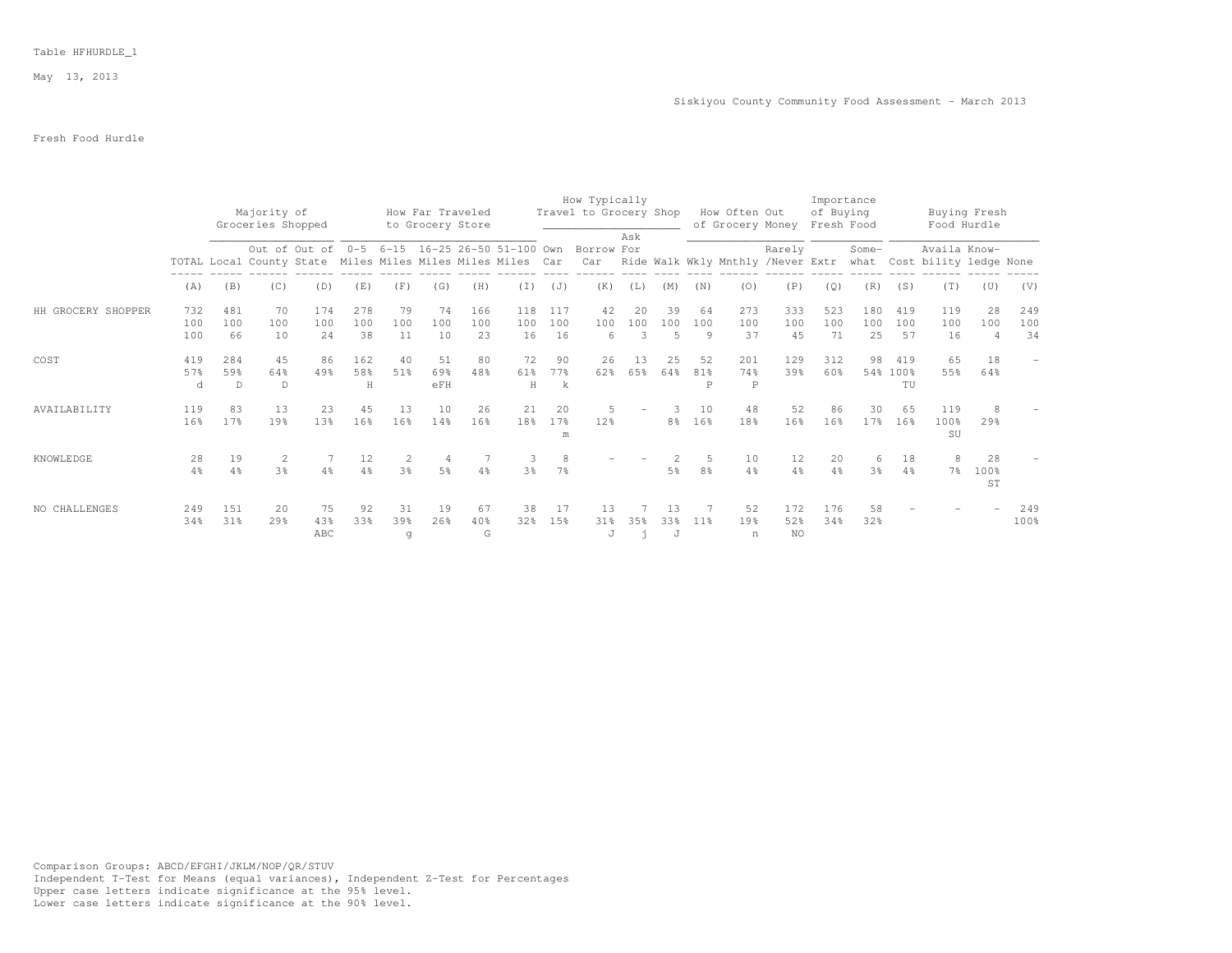## Q11. What makes fresh food too expensive?

|                                                                       |                      |                          |                                  | Region                                                                                 |                                  |                          | Kids in HH                       |                      | Senior<br>in HH     |                                |                                   |                                  |                     |                           |                     |                                  |                                   | Single Households         |                                  |                                  |                                     |                                  |                                  |
|-----------------------------------------------------------------------|----------------------|--------------------------|----------------------------------|----------------------------------------------------------------------------------------|----------------------------------|--------------------------|----------------------------------|----------------------|---------------------|--------------------------------|-----------------------------------|----------------------------------|---------------------|---------------------------|---------------------|----------------------------------|-----------------------------------|---------------------------|----------------------------------|----------------------------------|-------------------------------------|----------------------------------|----------------------------------|
|                                                                       |                      |                          |                                  | Shasta Butte<br>Valley Valley<br>South /North Klamth Scott Down- Kids Kids Senr. Senr. |                                  |                          |                                  | No                   |                     | No                             |                                   |                                  | HH Count            |                           |                     |                                  | Male                              | Single Single Single      | Female Senior                    |                                  | HH Income Bracket                   |                                  |                                  |
|                                                                       |                      |                          |                                  | TOTAL County County Basin Valley river in HH in HH in HH in HH 1                       |                                  |                          |                                  |                      |                     |                                |                                   | $\overline{2}$                   | 3                   | 4                         | $\overline{5}$      | 6                                | HH                                | HH                        | HH                               | Under                            | Low                                 | Mod                              | Over                             |
|                                                                       | $---$<br>(A)         | (B)                      | (C)                              | (D)                                                                                    | (E)                              | (F)                      | (G)                              | (H)                  | (T)                 | (J)                            | (K)                               | (L)                              | (M)                 | (N)                       | (0)                 | (P)                              | (Q)                               | (R)                       | (S)                              | (T)                              | (U)                                 | (V)                              | (W)                              |
| HH GROCERY SHOPPER                                                    | 740<br>100<br>100    | 296<br>100<br>40         | 194<br>100<br>26                 | 149<br>100<br>20                                                                       | 55<br>100<br>$\overline{7}$      | 45<br>100<br>6           | 264<br>100<br>36                 | 476<br>100<br>64     | 235<br>100<br>32    | 505<br>100<br>68               | 231<br>100<br>31                  | 234<br>100<br>32                 | 94<br>100<br>13     | 84<br>100<br>11           | 47<br>100<br>6      | 26<br>100<br>$\overline{4}$      | 147<br>100<br>20                  | 75<br>100<br>10           | 129<br>100<br>17                 | 354<br>100<br>48                 | 134<br>100<br>18                    | 75<br>100<br>10                  | 128<br>100<br>17                 |
| NO ANSWER                                                             | 25<br>3%             | 15<br>5%                 | 7<br>$4\frac{6}{9}$              |                                                                                        | $\overline{2}$<br>4%             | 1<br>$2\frac{6}{9}$      | $\overline{4}$<br>2 <sup>o</sup> | 21<br>4%<br>G        | 15<br>$6\%$<br>J    | 10<br>$2\frac{6}{6}$           | 11<br>5 <sup>°</sup><br>n         | 10<br>$4\frac{6}{6}$<br>n        |                     | 1 <sup>°</sup>            | 2 <sup>°</sup>      | $\overline{2}$<br>8 <sup>°</sup> | 6<br>$4\frac{6}{6}$               | 3<br>4%                   | 8<br>6%                          | 8<br>2 <sup>o</sup>              | $\mathbf{2}$<br>1 <sup>°</sup>      | 2<br>3%                          | 5<br>4%                          |
| TOTAL RESPONDING                                                      | 715<br>100%          | 281<br>100%              | 187<br>100%                      | 149<br>100%                                                                            | 53<br>100%                       | 44<br>100%               | 260<br>100%                      | 455<br>100%          | 220<br>100%         | 495                            | 220<br>100% 100%                  | 224<br>100% 100% 100%            | 94                  | 83                        | 46<br>100%          | 24<br>100%                       | 141<br>100%                       | 72<br>100%                | 121<br>100%                      | 346<br>100%                      | 132<br>100%                         | 73<br>100%                       | 123<br>100%                      |
| Cost is too high<br>given other<br>acceptable grocery<br>food options | 272<br>38%           | 94<br>33%                | 82<br>44%<br>B                   | 62<br>42%<br>$\mathbf b$                                                               | 19<br>36%                        | 14<br>32%                | 98<br>38%                        | 174<br>38%           | 81<br>37%           | 191<br>39%                     | 89<br>40%<br>$\overline{1}$       | 72<br>32%                        | 35<br>37%           | 36<br>43%<br>$\mathbf{1}$ | 17<br>37%           | 13<br>54%<br>T.                  | 58<br>41%                         | 26<br>36%                 | 45<br>37%                        | 148<br>43%<br>Uv                 | 39<br>30%                           | 23<br>32%                        | 44<br>36%                        |
| Monthly expenses<br>too high (mortgage,<br>rent, utilities)           | 169<br>2.4%          | 79<br>28%<br>$\mathbb D$ | 43<br>23%<br>$\mathbb{D}$        | 20<br>1.3%                                                                             | 14<br>26%<br>d                   | 13<br>30%<br>$\mathbb D$ | 62<br>24%                        | 107<br>2.4%          | 60<br>27%           | 109<br>22%                     | 59<br>27%<br>$\mathfrak m$        | 55<br>25%                        | 17<br>18%           | 16<br>19%                 | 12                  | $\overline{4}$<br>26% 17%        | 39<br>28%                         | 18<br>25%                 | 39<br>32%                        | 66<br>19%                        | 47<br>36%<br>ΤW                     | 23<br>32%<br><b>TW</b>           | 22<br>18%                        |
| I do not think it's<br>too expensive                                  | 165<br>23%           | 58<br>21%                | 45<br>24%<br>$\mathtt{f}$        | 48<br>32%<br><b>BCEF</b>                                                               | 8<br>15%                         | 6<br>14%                 | 54<br>21%                        | 111<br>24%           | 60<br>27%<br>j      | 105<br>21%                     | 41<br>19%                         | 63<br>28%<br>K                   | 21<br>22%           | 19<br>23%                 | 11<br>24%           | $\overline{4}$<br>17%            | 26<br>18%                         | 15<br>21%                 | 25<br>21%                        | 66<br>19%                        | 29<br>22%                           | 17<br>23%                        | 44<br>36%<br>TUv                 |
| Under employment                                                      | 43<br>6%             | 19<br>7 <sup>°</sup>     | 9<br>5 <sup>°</sup>              | -7<br>5%                                                                               | $\overline{4}$<br>8 <sup>°</sup> | 4<br>9 <sub>8</sub>      | 23<br>$9\frac{6}{6}$<br>$\rm H$  | 20<br>$4\frac{6}{6}$ | 5<br>$2\frac{6}{6}$ | 38<br>8 <sup>°</sup><br>$\top$ | 15<br>7 <sup>°</sup>              | 9<br>$4\frac{6}{6}$              | 8<br>9 <sub>8</sub> | 4<br>5 <sup>°</sup>       | 3<br>7 <sup>°</sup> | 3<br>13%                         | $7\phantom{.0}$<br>5 <sup>°</sup> | 8<br>11 <sup>°</sup><br>S | $\overline{4}$<br>3 <sup>°</sup> | 23<br>7 <sup>°</sup>             | 11<br>8 <sup>°</sup><br>$\mathbb W$ | 4<br>5%                          | $\overline{4}$<br>$3\frac{6}{9}$ |
| Recent unemployment                                                   | 34<br>5 <sup>°</sup> | 13<br>5%                 | $\overline{4}$<br>2 <sup>°</sup> | 8<br>5%                                                                                | 3<br>$6\frac{6}{6}$              | 6<br>14%<br>bC           | 11<br>$4\frac{6}{6}$             | 23<br>5 <sup>9</sup> | 3<br>1 <sup>°</sup> | 31<br>6%<br>T                  | 9<br>4%                           | 13<br>$6\%$                      | 6<br>6%             | 4%                        | 4%                  |                                  | 5<br>4%                           | $\overline{4}$<br>6%      | 2<br>$2\frac{6}{6}$              | 29<br>8 <sup>°</sup><br>UVW      | $\mathbf{2}$<br>2 <sup>°</sup>      | $\overline{1}$<br>1 <sup>8</sup> | 1<br>1 <sup>°</sup>              |
| Cost importing,<br>transporting to<br>rural area                      | 9<br>1 <sup>8</sup>  | 7<br>2 <sup>8</sup>      |                                  |                                                                                        | $\overline{2}$<br>4%             |                          | $\overline{4}$<br>2 <sup>o</sup> | 5<br>1 <sup>°</sup>  | 3<br>1 <sup>8</sup> | 6<br>1 <sup>8</sup>            | $\mathbf{1}$<br>$*$ $\frac{6}{5}$ | .5<br>2.8                        | 3<br>3%             |                           |                     |                                  |                                   | 1<br>1 <sup>8</sup>       | 1<br>1 <sup>8</sup>              | 5<br>1 <sup>8</sup>              | 1<br>1 <sup>8</sup>                 | 1<br>1 <sup>8</sup>              | 2<br>2 <sup>°</sup>              |
| Cost of organics,<br>qovernment<br>requlations on<br>organics         | 6<br>1 <sup>8</sup>  | 3<br>1 <sup>8</sup>      | 1<br>1 <sup>°</sup>              |                                                                                        | 2<br>4%                          |                          | $\overline{4}$<br>2 <sup>o</sup> | 2<br>$*$ %           |                     | 6<br>1 <sup>°</sup>            |                                   | $\overline{2}$<br>1 <sup>°</sup> | 1 <sup>°</sup>      | 2<br>2 <sup>°</sup>       | 2 <sup>°</sup>      |                                  |                                   |                           |                                  | $\overline{2}$<br>1 <sup>°</sup> | 1<br>1 <sup>°</sup>                 | 3<br>4%                          |                                  |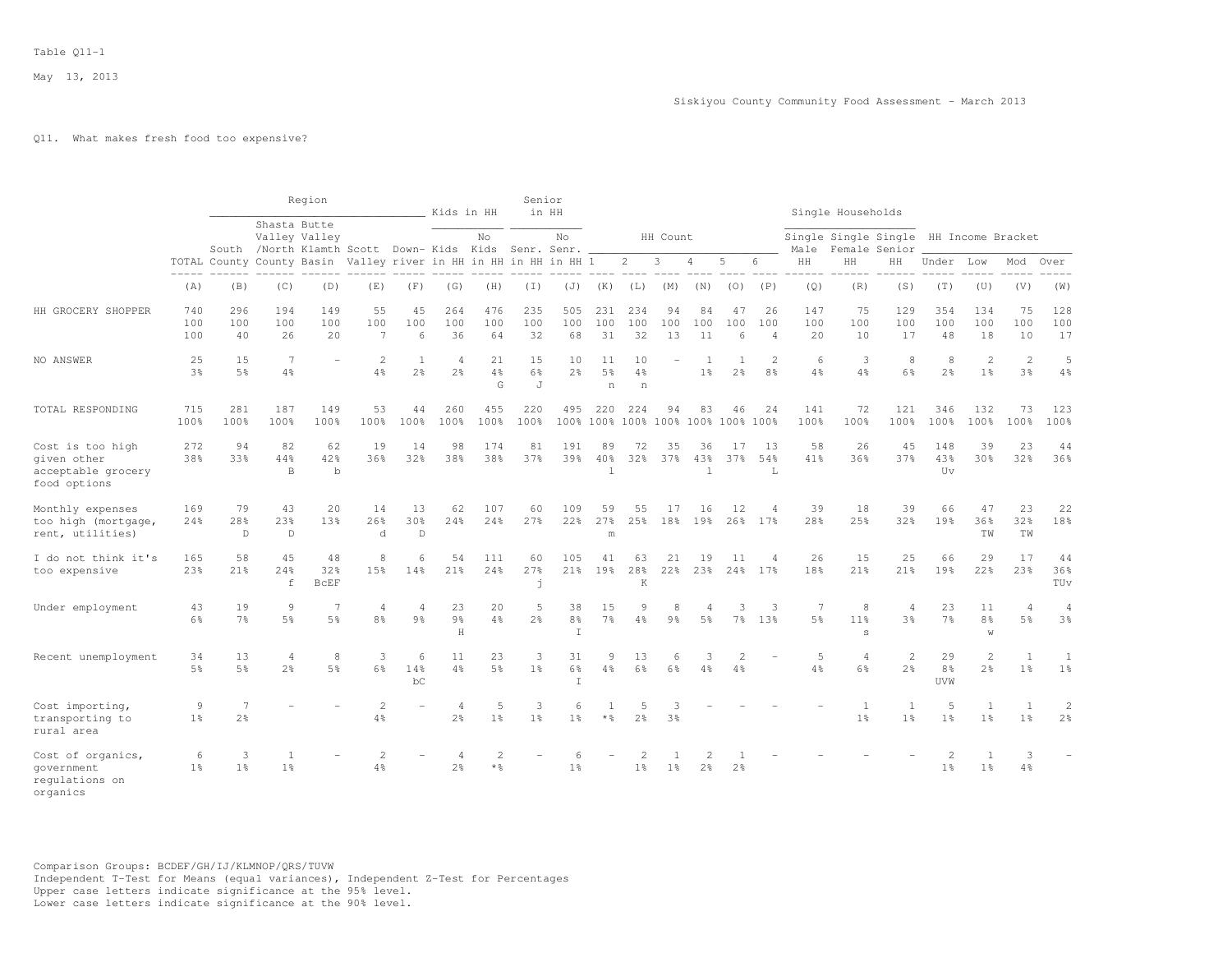#### (Continued)

# Q11. What makes fresh food too expensive?

|                           |                   |                     |                                                                        | Region         |                |                | Kids in HH |                | Senior         | in HH     |                |                   |                |                |     |     |                | Single Households                                            |                |                |                |       |                     |
|---------------------------|-------------------|---------------------|------------------------------------------------------------------------|----------------|----------------|----------------|------------|----------------|----------------|-----------|----------------|-------------------|----------------|----------------|-----|-----|----------------|--------------------------------------------------------------|----------------|----------------|----------------|-------|---------------------|
|                           |                   | South               | Shasta Butte<br>/North Klamth Scott Down- Kids Kids Senr. Senr.        | Valley Valley  |                |                |            | No             |                | No        |                |                   | HH Count       |                |     |     |                | Single Single Single HH Income Bracket<br>Male Female Senior |                |                |                |       |                     |
|                           |                   |                     | TOTAL County County Basin Valley river in HH in HH in HH in HH 1 2 3 4 |                |                |                |            |                |                |           |                |                   |                |                | 5.  | 6   | HH             | HH                                                           | HH             | Under          | Low            | Mod   | Over                |
|                           | (A)               | (B)                 | (C)                                                                    | (D)            | (E)            | (F)            | (G)        | (H)            | (I)            | (J)       | (K)            | (L)               | (M)            | (N)            | (0) | (P) | (Q)            | (R)                                                          | (S)            | (T)            | (U)            | (V)   | (W)                 |
| Fixed income              | $*$ %             | $*$ %               | $\overline{\phantom{m}}$                                               | $1\%$          |                | 2 <sup>°</sup> |            | $1\%$          | $1\%$          | $\star$ % | $\star$ %      | <b>1%</b>         |                |                |     |     | $1\%$          |                                                              | $1\%$          | * 응            | 1%             |       |                     |
| Seasonal<br>availability  | $*$ $\frac{6}{5}$ |                     | 1 <sup>°</sup>                                                         |                | 2 <sup>°</sup> |                | $*$        | $*$ %          |                | $*$ &     |                | $*$ $\frac{6}{5}$ |                | $1\%$          |     |     |                |                                                              |                |                |                |       | 2 <sup>8</sup>      |
| Other                     | $1\%$             | 5<br>2 <sup>°</sup> | 2<br>1%                                                                |                |                |                | * 응        | 1 <sup>°</sup> | 2 <sup>8</sup> | $1\%$     | З.<br>$1\%$    | 1 <sup>8</sup>    | 1 <sup>8</sup> | 1 <sup>8</sup> |     |     | 2 <sup>°</sup> |                                                              | 2 <sup>°</sup> | $1\%$          |                | $1\%$ | 3<br>2 <sup>°</sup> |
| Don't know / No<br>answer | $1\%$             | $1\%$               | $\overline{\phantom{m}}$                                               | 2 <sub>8</sub> |                |                | $1\%$      | $1\frac{6}{9}$ | 1 응            | $1\%$     | 1 <sub>8</sub> |                   | $2\frac{6}{9}$ | $1\%$          |     |     | $1\frac{6}{6}$ |                                                              | 1 <sup>°</sup> | $1\frac{6}{9}$ | 1 <sub>8</sub> |       | $1\,$ s             |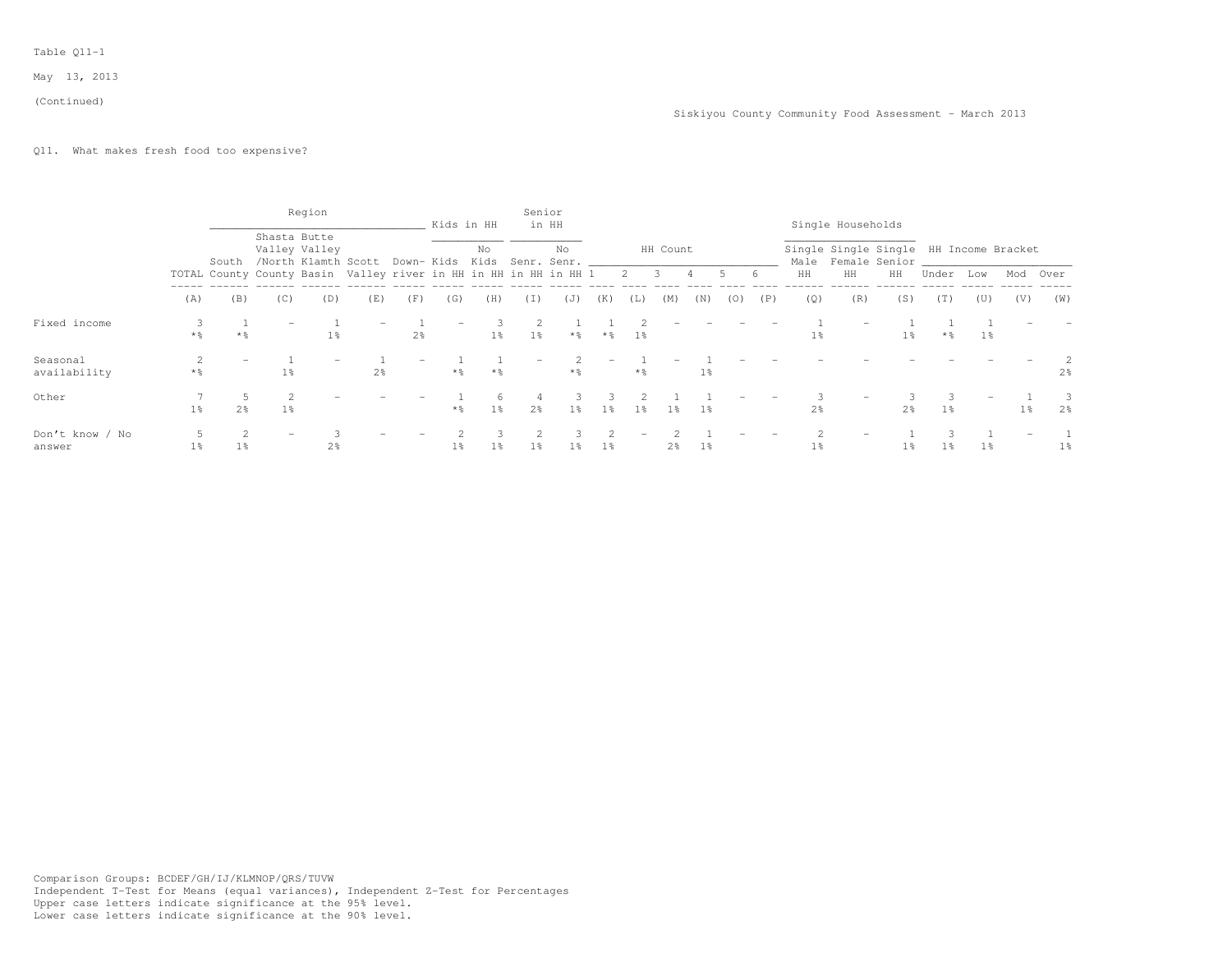## Q11. What makes fresh food too expensive?

|                                                                       |                         |                                      | Majority of<br>Groceries Shopped |                                                                                 |                                  |                           | How Far Traveled<br>to Grocery Store |                                  |                                  |                                  | How Typically<br>Travel to Grocery Shop       | Ask            |                           |                                  | How Often Out            | of Grocery Money                                                        | Importance<br>of Buying<br>Fresh Food |                                |                            |                                  | Buying Fresh<br>Food Hurdle      |                                                        |
|-----------------------------------------------------------------------|-------------------------|--------------------------------------|----------------------------------|---------------------------------------------------------------------------------|----------------------------------|---------------------------|--------------------------------------|----------------------------------|----------------------------------|----------------------------------|-----------------------------------------------|----------------|---------------------------|----------------------------------|--------------------------|-------------------------------------------------------------------------|---------------------------------------|--------------------------------|----------------------------|----------------------------------|----------------------------------|--------------------------------------------------------|
|                                                                       |                         |                                      |                                  | Out of Out of 0-5<br>TOTAL Local County State Miles Miles Miles Miles Miles Car |                                  |                           |                                      |                                  |                                  |                                  | 6-15 16-25 26-50 51-100 Own Borrow For<br>Car |                |                           |                                  |                          | Rarely<br>Ride Walk Wkly Mnthly /Never Extr what Cost bility ledge None |                                       | Some-                          |                            | Availa Know-                     |                                  |                                                        |
|                                                                       | (A)                     | (B)                                  | (C)                              | (D)                                                                             | (E)                              | (F)                       | (G)                                  | (H)                              | $(\top)$                         | (J)                              | (K)                                           | (L)            | (M)                       | (N)                              | (0)                      | (P)                                                                     | (Q)                                   | (R)                            | (S)                        | (T)                              | (U)                              | (V)                                                    |
| HH GROCERY SHOPPER                                                    | 740<br>100<br>100       | 489<br>100<br>66                     | 70<br>100<br>9                   | 174<br>100<br>24                                                                | 283<br>100<br>38                 | 80<br>100<br>11           | 74<br>100<br>10                      | 167<br>100<br>23                 | 118<br>100<br>16                 | 120<br>100<br>16                 | 43<br>100<br>6                                | 20<br>100<br>3 | 39<br>100<br>5            | 64<br>100<br>9                   | 273<br>100<br>37         | 338<br>100<br>46                                                        | 524<br>100<br>71                      | 182<br>100<br>25               | 419<br>100<br>57           | 119<br>100<br>16                 | 28<br>100<br>$\overline{4}$      | 249<br>100<br>34                                       |
| NO ANSWER                                                             | 25<br>3%                | 16<br>3%                             | 3<br>4%                          | 3<br>2 <sup>o</sup>                                                             | 11<br>4%                         | 3<br>4%                   | -1<br>$1\frac{6}{6}$                 | 5<br>3%                          | 3<br>3%                          | $\overline{4}$<br>3 <sup>o</sup> | 1<br>2 <sup>°</sup>                           | 5 <sub>8</sub> |                           |                                  | 6<br>2 <sup>°</sup>      | 13<br>$4\%$                                                             | 12<br>2 <sup>o</sup>                  | 7<br>$4\frac{6}{9}$            | 6<br>1 <sup>°</sup>        | 5<br>$4\frac{6}{6}$              | $\overline{2}$<br>7 <sup>°</sup> | 10<br>$4\frac{6}{6}$<br>S                              |
| TOTAL RESPONDING                                                      | 715<br>100%             | 473<br>100%                          | 67<br>100%                       | 171<br>100%                                                                     | 272<br>100%                      | 77<br>100%                | 73<br>100%                           | 162<br>100%                      | 115                              | 116<br>100% 100%                 | 42                                            | 19             | 39                        | 64<br>100% 100% 100% 100%        | 267<br>100%              | 325<br>100%                                                             | 512<br>100%                           | 175<br>100%                    | 413<br>100%                | 114<br>100%                      | 26<br>100%                       | 239<br>100%                                            |
| Cost is too high<br>given other<br>acceptable grocery<br>food options | 272<br>38%              | 166<br>35%                           | 36<br>54%<br>ABd                 | 68<br>40%                                                                       | 106<br>39%<br>$\mathbf F$        | 19<br>25%                 | 29<br>40%<br>$\mathbf F$             | 55<br>34%                        | 57<br>50%<br>eFH                 | 51<br>44%<br>kМ                  | 12<br>29 <sub>8</sub>                         | 7<br>37%       | 7<br>18%                  | 26<br>41%                        | 111<br>42%<br>p          | 110<br>34%                                                              | 191<br>37%                            | 68<br>39%                      | 204<br>49%<br>$\mathbf{V}$ | 54<br>47%<br>$\overline{V}$      | 13<br>50%<br>V                   | 42<br>18%                                              |
| Monthly expenses<br>too high (mortgage,<br>rent, utilities)           | 169<br>24%<br>D         | 129<br>27%<br>D                      | 13<br>19%                        | 26<br>15%                                                                       | 67<br>25%<br>i                   | 25<br>32%<br>HI           | 21<br>29%<br>$\dot{1}$               | 31<br>19%                        | 20<br>17%                        | 27<br>23%                        | 15<br>36%                                     | 8<br>42%       | 17<br>44%<br>J            | 22<br>34%<br>$\, {\bf P}$        | 89<br>33%<br>$\mathbb P$ | 45<br>14%                                                               | 128<br>25%                            | 38<br>22 <sub>8</sub>          | 137<br>33%<br>TUV          | 26<br>23%<br>V                   | 4<br>15%                         | 26<br>11 <sup>8</sup>                                  |
| I do not think it's<br>too expensive                                  | 165<br>23%<br>$\rm _C$  | 99<br>21%                            | 10<br>15%                        | 55<br>32%<br>ABC                                                                | 60<br>22%                        | 17<br>22%                 | 13<br>18%                            | 49<br>30%<br>eGI                 | 23<br>20 <sup>8</sup>            | 21<br>18%                        | 7<br>17%                                      | 2<br>$11\%$    | 11<br>28%<br>$\mathbf{1}$ | 6<br>9 <sub>8</sub>              | 25<br>9 <sub>8</sub>     | 123<br>38%<br>NO                                                        | 116<br>23%                            | 43<br>25%                      | 18<br>4%                   | 14<br>12%<br>S                   | 5<br>19%<br>s                    | 130<br>54%<br>STU                                      |
| Under employment                                                      | 43<br>6%<br>$\mathsf C$ | 31<br>$7\frac{6}{6}$<br>$\mathsf{C}$ | -1<br>1 <sup>°</sup>             | 11<br>6%<br>$\mathsf{C}$                                                        | 22<br>8 <sup>°</sup><br>FI       | $\mathbf{2}$<br>3%        | $\overline{4}$<br>5%                 | 11<br>7%<br>$\mathbb{I}$         | $\overline{2}$<br>2%             | 7<br>6%                          | 6<br>14%                                      | 1<br>5%        | 3<br>8 <sup>°</sup>       | 6<br>9 <sup>°</sup>              | 18<br>7 <sup>°</sup>     | 16<br>5%                                                                | 29<br>6%                              | 13<br>7 <sup>°</sup>           | 27<br>7%                   | 6<br>5%                          | 2<br>8%                          | 12<br>5 <sup>°</sup>                                   |
| Recent unemployment                                                   | 34<br>5%                | 23<br>5%                             | 5<br>7 <sup>8</sup>              | 6<br>4%                                                                         | $\overline{7}$<br>3 <sup>8</sup> | 8<br>10 <sup>8</sup><br>E | 4<br>5%                              | $\overline{7}$<br>4%             | 8<br>7%<br>$\epsilon$            | 6<br>5%                          | $\overline{2}$<br>5%                          |                |                           | $\overline{4}$<br>6 <sup>°</sup> | 18<br>7%<br>$\mathbf P$  | $\overline{9}$<br>3%                                                    | 21<br>4%                              | 11<br>6%                       | 19<br>5 <sup>°</sup>       | 8<br>7 <sup>°</sup>              |                                  | 11<br>5 <sup>°</sup>                                   |
| Cost importing,<br>transporting to<br>rural area                      | 9<br>1 <sup>°</sup>     | $\overline{9}$<br>2 <sup>°</sup>     |                                  |                                                                                 | 6<br>2 <sup>°</sup>              | 1<br>1 <sup>°</sup>       |                                      | <sup>1</sup><br>1 <sup>°</sup>   | 1<br>1 <sup>°</sup>              | 1<br>1 <sup>°</sup>              |                                               |                |                           |                                  | 1<br>* %                 | 7<br>$2\frac{6}{6}$<br>$\circ$                                          | 8<br>2 <sup>°</sup>                   | $\mathbf{1}$<br>1 <sup>°</sup> | 1<br>$*$ %                 | $\overline{c}$<br>$2\frac{6}{6}$ |                                  | $\overline{7}$<br>$3\frac{6}{6}$<br>$\, \mathbb{S} \,$ |
| Cost of organics,<br>qovernment<br>requlations on<br>organics         | 6<br>1 <sup>°</sup>     | $\overline{4}$<br>1 <sup>°</sup>     | -1<br>1 <sup>°</sup>             | 1<br>1 <sup>°</sup>                                                             | 2<br>1 <sup>°</sup>              |                           |                                      | $\overline{c}$<br>1 <sup>°</sup> | $\overline{2}$<br>2 <sup>o</sup> |                                  |                                               |                |                           |                                  |                          | 6<br>2 <sup>°</sup>                                                     | 6<br>1 <sup>°</sup>                   |                                | 3<br>1 <sup>°</sup>        | $\overline{c}$<br>2 <sup>°</sup> |                                  | 1<br>$\star$ %                                         |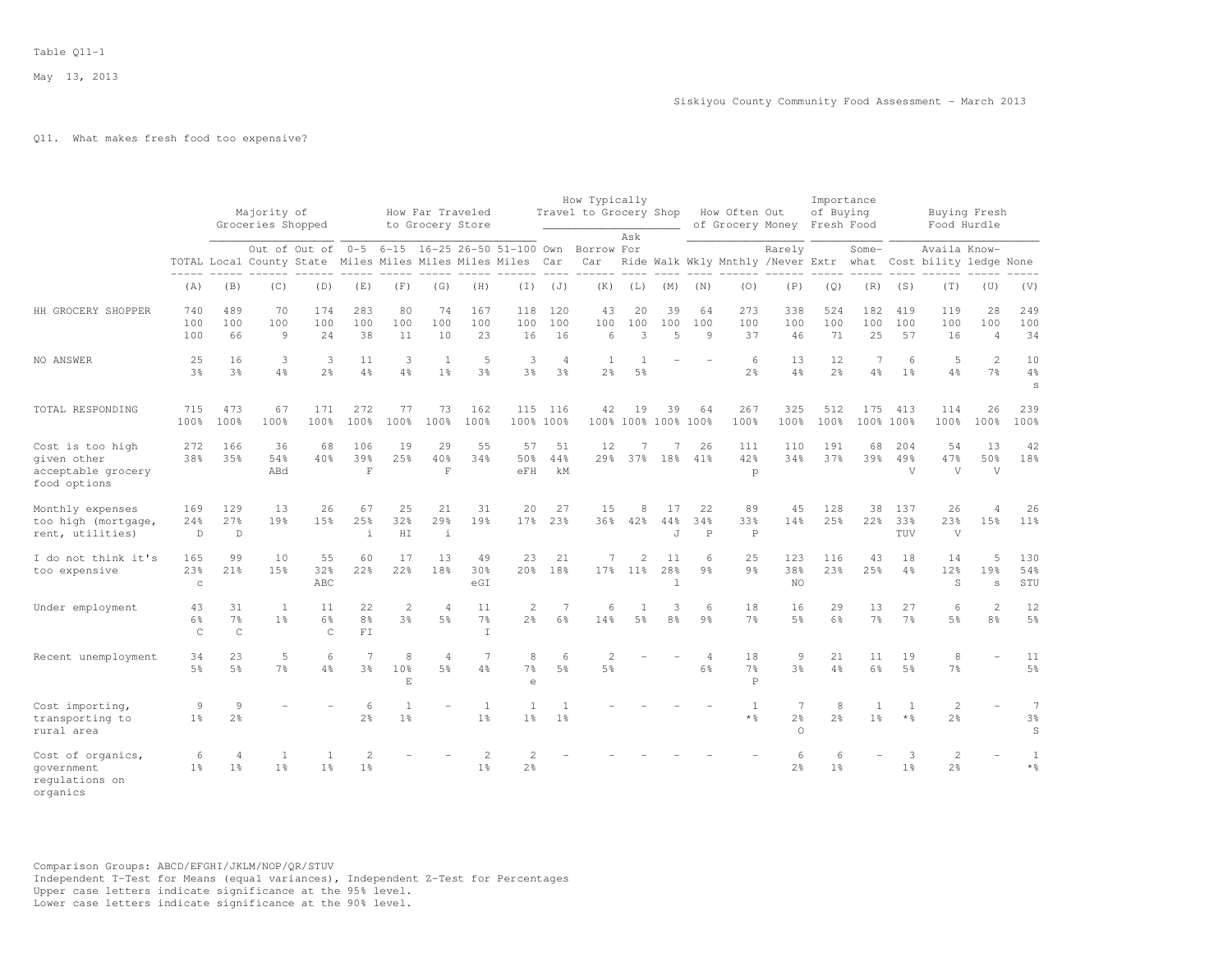#### (Continued)

## Q11. What makes fresh food too expensive?

|                           |                |                     | Majority of<br>Groceries Shopped                           |                |                   |                | How Far Traveled<br>to Grocery Store |                      |                                 |                | How Typically<br>Travel to Grocery Shop                                         |     |                |     | How Often Out<br>of Grocery Money |                | of Buying         | Importance<br>Fresh Food |                |                | Buying Fresh<br>Food Hurdle |                |
|---------------------------|----------------|---------------------|------------------------------------------------------------|----------------|-------------------|----------------|--------------------------------------|----------------------|---------------------------------|----------------|---------------------------------------------------------------------------------|-----|----------------|-----|-----------------------------------|----------------|-------------------|--------------------------|----------------|----------------|-----------------------------|----------------|
|                           |                |                     | TOTAL Local County State Miles Miles Miles Miles Miles Car | Out of Out of  |                   |                |                                      |                      | 0-5 6-15 16-25 26-50 51-100 Own |                | Borrow For<br>Car Ride Walk Wkly Mnthly /Never Extr what Cost bility ledge None | Ask |                |     |                                   | Rarely         |                   | Some-                    |                | Availa Know-   |                             |                |
|                           | (A)            | (B)                 | (C)                                                        | (D)            | (E)               | (F)            | (G)                                  | (H)                  | (I)                             | (J)            | (K)                                                                             | (L) | (M)            | (N) | (0)                               | (P)            | (0)               | (R)                      | (S)            | (T)            | (U)                         | (V)            |
| Fixed income              | $*$ %          | $*$ $\frac{6}{5}$   |                                                            | $1\%$          | $*$ %             | 1 <sup>°</sup> |                                      |                      | 1 <sub>8</sub>                  | $1\frac{6}{9}$ |                                                                                 |     | 3 <sup>8</sup> |     | $*$ %                             | $*$ %          | $1\%$             | $\qquad \qquad -$        | 1 <sup>°</sup> |                | 8 <sup>8</sup>              |                |
| Seasonal<br>availability  | * %            | $*$ 2               |                                                            |                |                   | $1\%$          |                                      | $1\%$                |                                 |                |                                                                                 |     |                |     |                                   | 1 <sup>°</sup> | $*$ $\frac{6}{5}$ |                          |                |                |                             | $1\%$          |
| Other                     | $1\%$          | 6<br>$1\frac{6}{9}$ |                                                            | 1 <sup>8</sup> | $*$ $\frac{6}{5}$ | 3%             | 1%                                   | -3<br>2 <sup>°</sup> |                                 | 1 <sup>°</sup> |                                                                                 | 5%  |                |     | $\star$ $\frac{6}{6}$             | $1\%$          | $1\%$             | $1\%$                    |                | $1\frac{6}{9}$ |                             | $2\frac{6}{5}$ |
| Don't know / No<br>answer | 1 <sup>8</sup> | $*$ %               | 1 <sup>°</sup>                                             | 1 <sup>8</sup> |                   | 1 <sup>°</sup> | 1 <sup>°</sup>                       | 1 <sup>°</sup>       | $1\frac{6}{6}$                  | 1 <sup>°</sup> |                                                                                 |     |                |     | 1 <sup>°</sup>                    | 1 <sup>°</sup> | 1 <sup>°</sup>    |                          | $*$ %          | 1 <sup>°</sup> |                             | $1\%$          |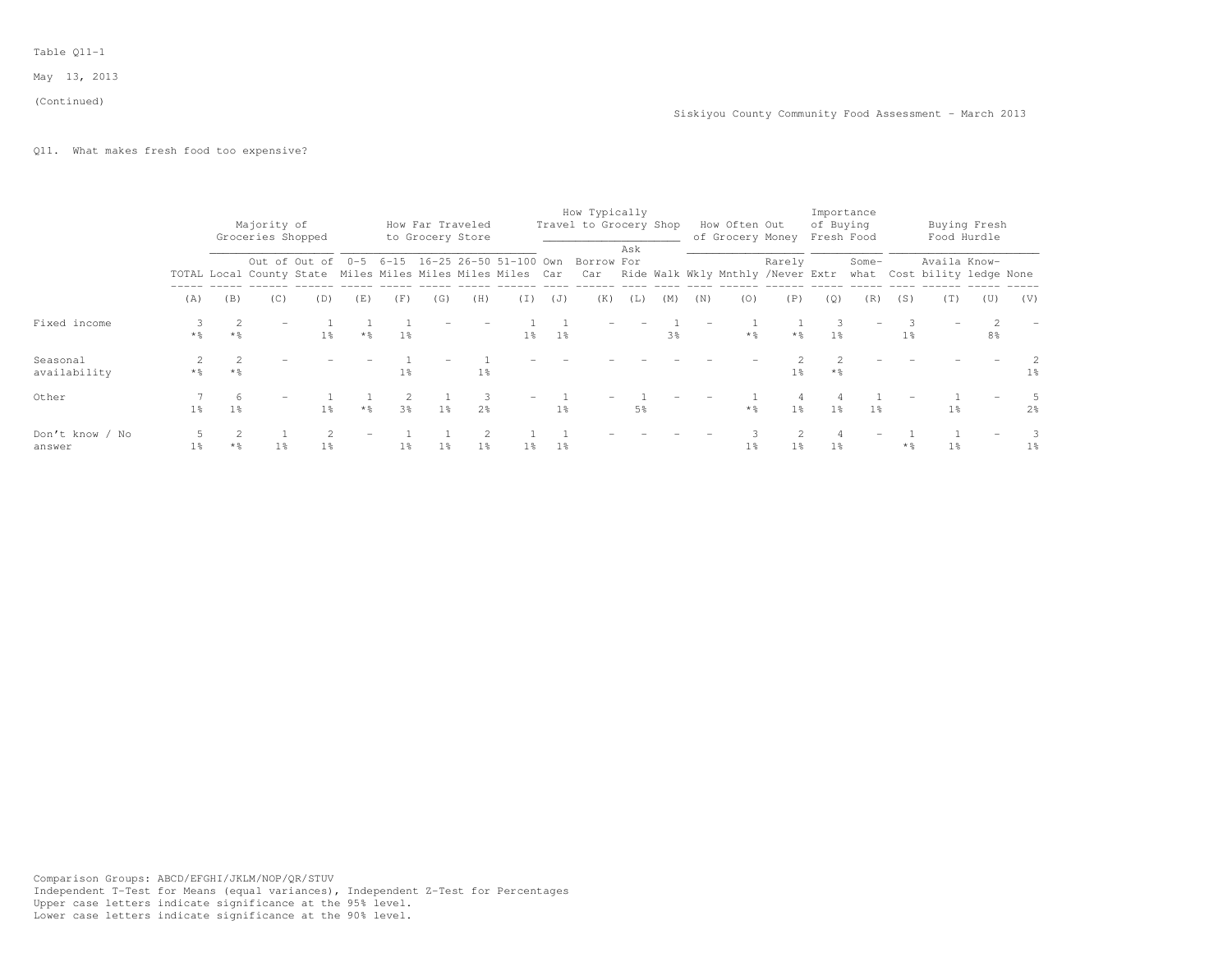### Q11. What makes fresh food too expensive?

|                                                                       |                        |                                  |                                    | Region                   |                                                                  |                                        | Kids in HH                       |                       | Senior                           | in HH                            |                                |                                           |                                  |                                  |                              |                     |                                  | Single Households                      |                                  |                                            |                                |                                |                                |
|-----------------------------------------------------------------------|------------------------|----------------------------------|------------------------------------|--------------------------|------------------------------------------------------------------|----------------------------------------|----------------------------------|-----------------------|----------------------------------|----------------------------------|--------------------------------|-------------------------------------------|----------------------------------|----------------------------------|------------------------------|---------------------|----------------------------------|----------------------------------------|----------------------------------|--------------------------------------------|--------------------------------|--------------------------------|--------------------------------|
|                                                                       |                        |                                  | Shasta Butte                       | Valley Valley            | South /North Klamth Scott Down- Kids Kids Senr. Senr.            |                                        |                                  | No                    |                                  | No                               |                                |                                           | HH Count                         |                                  |                              |                     | Male                             | Single Single Single HH Income Bracket | Female Senior                    |                                            |                                |                                |                                |
|                                                                       | $- - - - -$            |                                  |                                    |                          | TOTAL County County Basin Valley river in HH in HH in HH in HH 1 |                                        |                                  |                       |                                  |                                  |                                | $\overline{2}$                            | 3                                | 4                                | 5                            | 6                   | HH                               | HH                                     | HH                               | Under                                      | Low                            | Mod                            | Over                           |
|                                                                       | (A)                    | (B)                              | (C)                                | (D)                      | (E)                                                              | (F)                                    | (G)                              | (H)                   | (T)                              | (J)                              | (K)                            | (L)                                       | (M)                              | (N)                              | (0)                          | (P)                 | (Q)                              | (R)                                    | (S)                              | (T)                                        | (U)                            | (V)                            | (W)                            |
| COST GREATEST FRESH<br>FOOD OBSTACLE                                  | 419<br>100<br>100      | 170<br>100<br>41                 | 118<br>100<br>28                   | 71<br>100<br>17          | 24<br>100<br>6                                                   | 35<br>100<br>8                         | 145<br>100<br>35                 | 274<br>100<br>65      | 131<br>100<br>31                 | 288<br>100<br>69                 | 153<br>100<br>37               | 113<br>100<br>27                          | 53<br>100<br>13                  | 46<br>100<br>11                  | 28<br>100<br>$7\phantom{.0}$ | 12<br>100<br>3      | 97<br>100<br>23                  | 49<br>100<br>12                        | 83<br>100<br>20                  | 222<br>100<br>53                           | 81<br>100<br>19                | 43<br>100<br>10                | 44<br>100<br>11                |
| NO ANSWER                                                             | 6<br>1 <sup>°</sup>    | 3<br>2%                          | $\mathbf{2}$<br>2 <sup>°</sup>     |                          | $\mathbf{1}$<br>$4\frac{6}{6}$                                   |                                        | 1<br>1 <sup>°</sup>              | 5<br>2%               | $\overline{4}$<br>3 <sup>°</sup> | $\overline{2}$<br>1 <sup>°</sup> | 3<br>2%                        | $\overline{2}$<br>2 <sup>°</sup>          |                                  | $\overline{1}$<br>2 <sup>°</sup> |                              |                     | 1<br>1 <sup>°</sup>              | $\mathbf{1}$<br>2 <sup>°</sup>         | $\overline{c}$<br>2 <sup>°</sup> | $\overline{c}$<br>1 <sup>°</sup>           |                                |                                | $\mathbf{1}$<br>2 <sup>°</sup> |
| TOTAL RESPONDING                                                      | 413<br>100%            | 167<br>100%                      | 116<br>100%                        | 71<br>100%               | 23<br>100%                                                       | 35<br>100%                             | 144<br>100%                      | 269<br>100%           | 127<br>100%                      | 286                              | 150                            | 111<br>100% 100% 100% 100% 100% 100% 100% | 53                               | 45                               | 28                           | 12                  | 96<br>100%                       | 48<br>100%                             | 81<br>100%                       | 220<br>100%                                | 81<br>100%                     | 43<br>100%                     | 43<br>100%                     |
| Cost is too high<br>given other<br>acceptable grocery<br>food options | 204<br>49%             | 71<br>43%                        | 64<br>55%<br>BF                    | 48<br>68%<br><b>BCEF</b> | 9<br>39%                                                         | 11<br>31%                              | 74<br>51%                        | 130<br>48%            | 59<br>46%                        | 145<br>51%                       | 65<br>43%                      | 48<br>43%                                 | 30<br>57%<br>k                   | 28<br>62%<br>KL                  | 16<br>57%                    | 8<br>67%            | 45<br>47%                        | 16<br>33%                              | 32<br>40%                        | 117<br>53%<br>U                            | 32<br>40%                      | 19<br>44%                      | 22<br>51%                      |
| Monthly expenses<br>too high (mortgage,<br>rent, utilities)           | 137<br>33%             | 66<br>40%<br>D                   | 37<br>32%<br>d                     | 14<br>20%                | 9<br>39%<br>d                                                    | 11<br>31%                              | 45<br>31%                        | 92<br>34%             | 53<br>42%<br>J                   | 84<br>29 <sub>8</sub>            | 52<br>35%<br>$_{\rm M}$        | 46<br>41%<br>MN                           | 11<br>21%                        | 11<br>24%                        | 9<br>32%                     | 3<br>25%            | 33<br>34%                        | 17<br>35%                              | 35<br>43%                        | 54<br>25%                                  | 38<br>47%<br>T                 | 19<br>44%<br>T                 | 17<br>40%<br>$\mathsf t$       |
| Under employment                                                      | 27<br>7 <sup>°</sup>   | 15<br>9%<br>D                    | 5<br>4%                            | 1<br>1 <sup>°</sup>      | $\mathbf{2}$<br>$9\frac{6}{6}$                                   | $\overline{4}$<br>11 <sup>°</sup><br>d | 13<br>$9\frac{6}{9}$             | 14<br>$5\frac{6}{9}$  | 3<br>2 <sup>o</sup>              | 24<br>8 <sup>°</sup><br>$\top$   | 13<br>9%                       | 5<br>$5\frac{6}{6}$                       | $\overline{4}$<br>8 <sup>°</sup> | 3<br>$7\frac{6}{6}$              | 1<br>4%                      | 1<br>8 <sup>°</sup> | 6<br>6%                          | 7<br>15%<br>S                          | 3<br>4%                          | 13<br>6%                                   | 8<br>10%                       | 2<br>5 <sup>°</sup>            | 3<br>7 <sup>°</sup>            |
| Recent unemployment                                                   | 19<br>5 <sup>°</sup>   | $\overline{7}$<br>4%             | 2<br>2 <sup>°</sup>                | 2<br>3 <sup>°</sup>      | $\mathbf{2}$<br>9 <sub>8</sub>                                   | 6<br>17%<br><b>BCD</b>                 | 5<br>3%                          | 14<br>5 <sup>°</sup>  | $\mathbf{1}$<br>1 <sup>°</sup>   | 18<br>6%<br>$\top$               | 6<br>4%                        | 8<br>7 <sup>°</sup>                       | $\overline{4}$<br>8 <sup>°</sup> |                                  | 4%                           |                     | $\overline{4}$<br>4%             | 2<br>4%                                | 1<br>1 <sup>°</sup>              | 18<br>8 <sup>°</sup><br>W                  |                                |                                | 1<br>2 <sup>°</sup>            |
| I do not think it's<br>too expensive                                  | 18<br>4%               | $\overline{4}$<br>2 <sup>°</sup> | 8<br>7 <sup>°</sup><br>$\mathbf b$ | $\overline{4}$<br>6%     |                                                                  | 2<br>$6\%$                             | 5<br>3 <sup>°</sup>              | 13<br>$5\frac{6}{6}$  | 7<br>6%                          | 11<br>$4\frac{6}{6}$             | 11<br>7%<br>L                  | 1<br>1 <sup>°</sup>                       | 3<br>6%                          | $\overline{c}$<br>4%             | 1<br>4%                      |                     | 6<br>$6\frac{6}{9}$              | 5<br>10%                               | 7<br>9 <sub>8</sub>              | 13<br>$6\frac{6}{9}$                       | 2<br>2 <sup>°</sup>            | 2<br>5 <sup>°</sup>            |                                |
| Fixed income                                                          | 3<br>1 <sup>°</sup>    | 1<br>1 <sup>°</sup>              | $\overline{\phantom{a}}$           | 1<br>1 <sup>°</sup>      |                                                                  | $\mathbf{1}$<br>3%                     | $\overline{a}$                   | 3<br>1 <sup>°</sup>   | $\sqrt{2}$<br>2 <sup>o</sup>     | $\mathbf{1}$<br>$\star$ %        | $\mathbf{1}$<br>1 <sup>°</sup> | $\overline{2}$<br>2 <sup>°</sup>          |                                  |                                  |                              |                     | $\overline{1}$<br>1 <sup>°</sup> |                                        | 1<br>1 <sup>°</sup>              | $\mathbf{1}$<br>$*$ %                      | $\mathbf{1}$<br>1 <sup>°</sup> |                                |                                |
| Cost of organics,<br>qovernment<br>requlations on<br>organics         | 3<br>1 <sup>8</sup>    | 2<br>1 <sup>°</sup>              |                                    |                          | 4%                                                               |                                        | $\overline{c}$<br>1 <sup>°</sup> | $\mathbf{1}$<br>$*$ % |                                  | 3<br>1 <sup>°</sup>              |                                | 1 <sup>°</sup>                            | 2 <sup>°</sup>                   | 2 <sup>°</sup>                   |                              |                     |                                  |                                        |                                  | $\overline{\mathcal{L}}$<br>1 <sup>°</sup> |                                | $\mathbf{1}$<br>2 <sup>°</sup> |                                |
| Cost importing,<br>transporting to<br>rural area                      | 1<br>$*$ $\frac{6}{5}$ | $\mathbf{1}$<br>1 <sup>8</sup>   |                                    |                          |                                                                  |                                        |                                  | $*$ %                 | 1 <sup>°</sup>                   |                                  | 1 <sup>°</sup>                 |                                           |                                  |                                  |                              |                     |                                  | 2 <sup>°</sup>                         | -1<br>1 <sup>°</sup>             | -1<br>$*$ %                                |                                |                                |                                |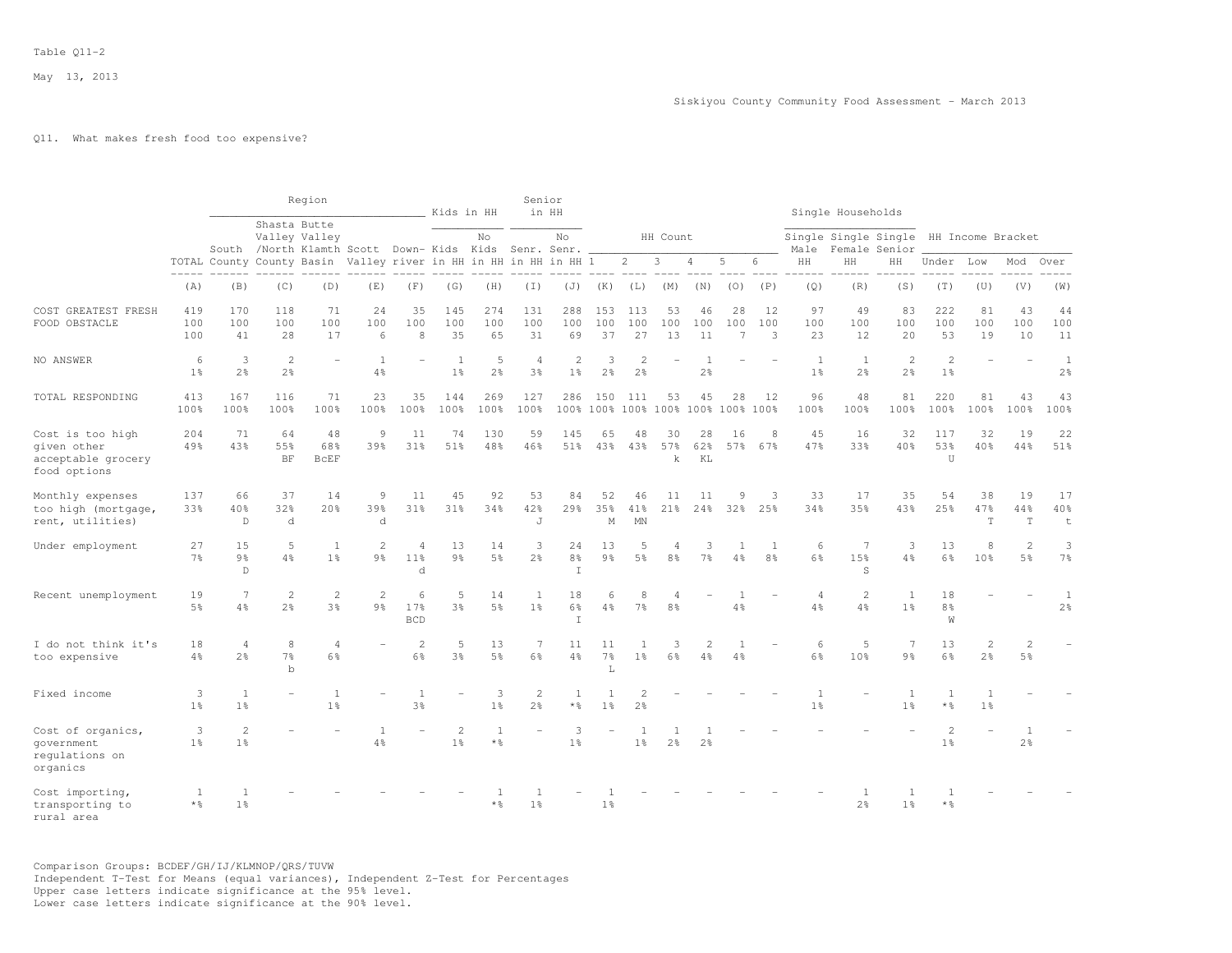#### (Continued)

# Q11. What makes fresh food too expensive?

|                 |     |                          |                                                                      | Region                        |     |                          |        | Kids in HH | Senior | in HH |     |                          |          |     |                                          |                |     | Single Households        |                                                                             |       |     |          |     |
|-----------------|-----|--------------------------|----------------------------------------------------------------------|-------------------------------|-----|--------------------------|--------|------------|--------|-------|-----|--------------------------|----------|-----|------------------------------------------|----------------|-----|--------------------------|-----------------------------------------------------------------------------|-------|-----|----------|-----|
|                 |     |                          | South /North Klamth Scott Down- Kids Kids Senr. Senr.                | Shasta Butte<br>Valley Valley |     |                          |        | No         |        | No    |     |                          | HH Count |     |                                          |                |     |                          | Single Single Single HH Income Bracket<br>Male Female Senior and the Senior |       |     |          |     |
|                 |     |                          | TOTAL County County Basin Valley river in HH in HH in HH in HH 1 2 3 |                               |     |                          |        |            |        |       |     |                          |          |     |                                          | 6 <sup>1</sup> | HH  | HH                       | HH                                                                          | Under | Low | Mod Over |     |
|                 | (A) | (B)                      | (C)                                                                  | (D)                           | (E) | (F)                      | (G)    | (H)        | (I)    | (J)   | (K) | (L)                      | (M)      | (N) | (0)                                      | (P)            | (0) | (R)                      | (S)                                                                         | (T)   | (U) | (V)      | (W) |
| Don't know / No |     | $\overline{\phantom{a}}$ | $\overline{\phantom{0}}$                                             |                               |     | $\overline{\phantom{0}}$ | $\sim$ |            |        |       |     | $\overline{\phantom{0}}$ |          |     | the company's property and the company's |                |     | $\overline{\phantom{0}}$ |                                                                             |       |     |          |     |
| answer          |     |                          |                                                                      |                               |     |                          |        | **         | $1\%$  |       |     |                          |          |     |                                          |                |     |                          |                                                                             | * %   |     |          |     |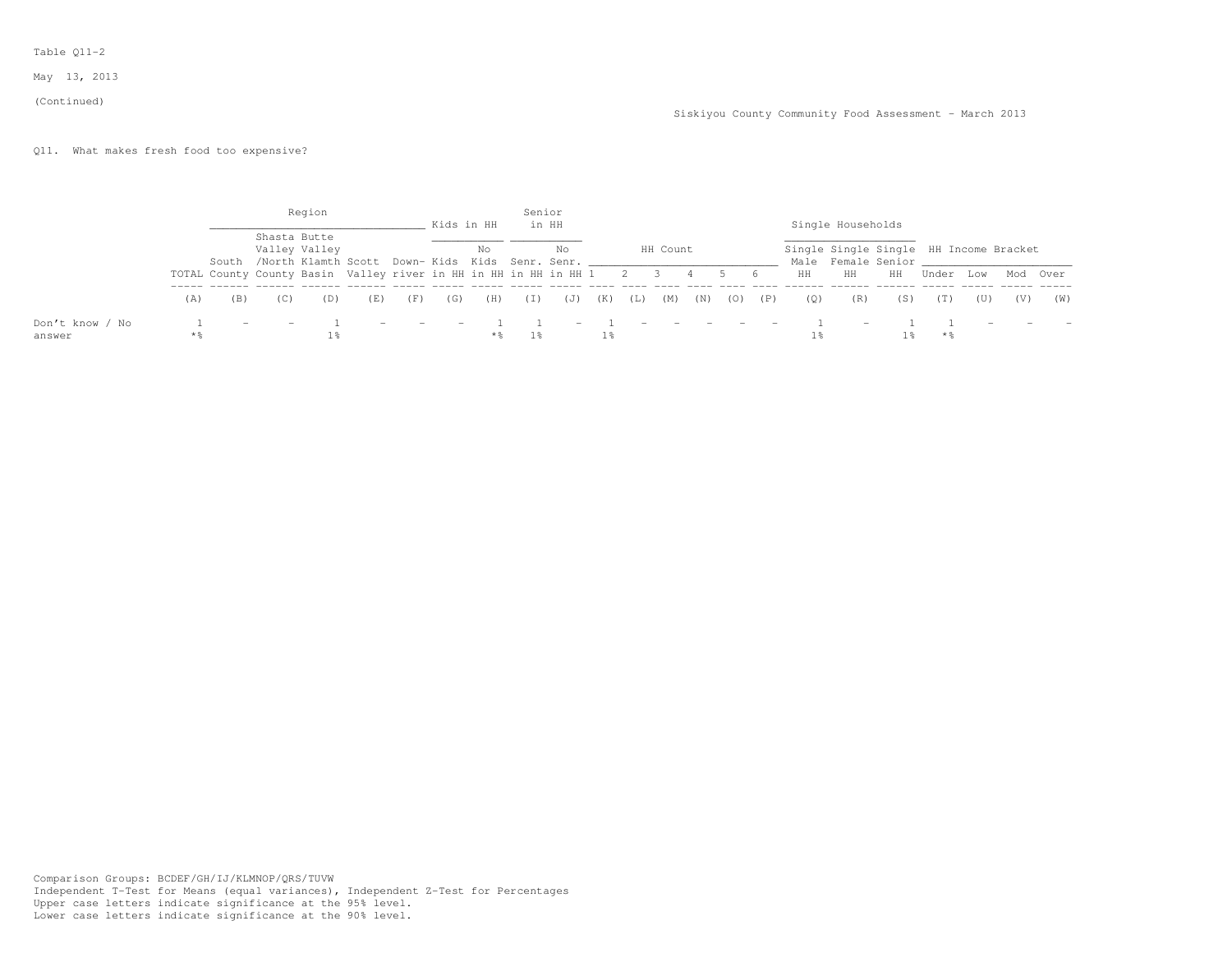## Q11. What makes fresh food too expensive?

|                                                                       |                                      |                                  | Majority of<br>Groceries Shopped |                                                        |                                  |                      | How Far Traveled<br>to Grocery Store |                                  |                                                          |                      | How Typically<br>Travel to Grocery Shop |                      |                      |                     | How Often Out                    | of Grocery Money Fresh Food                      | Importance<br>of Buying |                                  |                             | Buying Fresh<br>Food Hurdle            |                             |     |
|-----------------------------------------------------------------------|--------------------------------------|----------------------------------|----------------------------------|--------------------------------------------------------|----------------------------------|----------------------|--------------------------------------|----------------------------------|----------------------------------------------------------|----------------------|-----------------------------------------|----------------------|----------------------|---------------------|----------------------------------|--------------------------------------------------|-------------------------|----------------------------------|-----------------------------|----------------------------------------|-----------------------------|-----|
|                                                                       |                                      |                                  |                                  | TOTAL Local County State Miles Miles Miles Miles Miles |                                  |                      |                                      |                                  | Out of Out of 0-5 6-15 16-25 26-50 51-100 Own Borrow For | Car                  | Car                                     | Ask                  |                      |                     |                                  | Rarely<br>Ride Walk Wkly Mnthly /Never Extr what |                         | Some-                            |                             | Availa Know-<br>Cost bility ledge None |                             |     |
|                                                                       | (A)                                  | (B)                              | (C)                              | (D)                                                    | (E)                              | (F)                  | (G)                                  | (H)                              | (T)                                                      | (J)                  | (K)                                     | (L)                  | (M)                  | (N)                 | (0)                              | (P)                                              | (Q)                     | (R)                              | (S)                         | (T)                                    | (U)                         | (V) |
| COST GREATEST FRESH<br>FOOD OBSTACLE                                  | 419<br>100<br>100                    | 284<br>100<br>68                 | 45<br>100<br>11                  | 86<br>100<br>21                                        | 162<br>100<br>39                 | 40<br>100<br>10      | 51<br>100<br>12                      | 80<br>100<br>19                  | 72<br>100<br>17                                          | 90<br>100<br>21      | 26<br>100<br>6                          | 13<br>100<br>3       | 25<br>100<br>6       | 52<br>100<br>12     | 201<br>100<br>48                 | 129<br>100<br>31                                 | 312<br>100<br>74        | 98<br>100<br>23                  | 419<br>100<br>100           | 65<br>100<br>16                        | 18<br>100<br>$\overline{4}$ |     |
| NO ANSWER                                                             | 6<br>1 <sup>°</sup>                  | $\overline{4}$<br>1 <sup>°</sup> | 1<br>2 <sup>°</sup>              |                                                        | 3<br>$2\frac{6}{6}$              |                      |                                      | $\overline{2}$<br>3 <sup>°</sup> |                                                          | $\overline{c}$<br>2% |                                         |                      |                      |                     | 2<br>1 <sup>°</sup>              | 2<br>$2\frac{6}{6}$                              | 3<br>1 <sup>°</sup>     | 2<br>2 <sup>°</sup>              | 6<br>$1\%$                  | <sup>1</sup><br>$2\frac{6}{9}$         | 1<br>6%                     |     |
| TOTAL RESPONDING                                                      | 413<br>100%                          | 280<br>100%                      | 44<br>100%                       | 86<br>100%                                             | 159<br>100%                      | 40<br>100%           | 51<br>100%                           | 78<br>100%                       | 72                                                       | 88<br>100% 100%      | 26                                      | 13                   | 25<br>100% 100% 100% | 52<br>100%          | 199<br>100%                      | 127<br>100%                                      | 309<br>100%             | 96                               | 413<br>100% 100%            | 64<br>100%                             | 17<br>100%                  |     |
| Cost is too high<br>given other<br>acceptable grocery<br>food options | 204<br>49%                           | 121<br>43%                       | 30<br>68%<br>AB                  | 52<br>60%<br>aB                                        | 71<br>45%                        | 13<br>33%            | 26<br>51%<br>$\mathbf f$             | 47<br>60%<br>EF                  | 43<br>60%<br>$\operatorname{EF}$                         | 41<br>47%<br>m       | 8                                       | 4<br>31% 31%         | 28%                  | 21<br>40%           | 94<br>47%                        | 69<br>54%<br>n                                   | 149<br>48%              | 51                               | 204<br>53% 49%              | 31<br>48%                              | 10<br>59%                   |     |
| Monthly expenses<br>too high (mortgage,<br>rent, utilities)           | 137<br>33%<br>cd                     | 106<br>38%<br>CD                 | 9<br>20 <sup>8</sup>             | 21<br>24%                                              | 58<br>36%<br>$\mathbbm{I}$       | 18<br>45%<br>hI      | 17<br>33%                            | 22<br>28%                        | 17<br>24%                                                | 25<br>28%            | 12<br>46%                               | 7<br>54%<br>j        | 15<br>60%<br>J       | 20<br>38%<br>p      | 75<br>38%<br>$\, {\mathbb P}$    | 32<br>25%                                        | 105<br>34%              | 30<br>31%                        | 137<br>33%                  | 20<br>31%                              | 4<br>24%                    |     |
| Under employment                                                      | 27<br>$7\frac{6}{9}$<br>$\mathbf{C}$ | 23<br>8 <sup>°</sup><br>Cd       | <sup>1</sup><br>2 <sup>°</sup>   | 3<br>$3\frac{6}{9}$                                    | 17<br>11%<br>FqHI                | 1<br>3%              | $\overline{c}$<br>$4\frac{6}{6}$     | 3<br>4%                          | $\sqrt{2}$<br>3%                                         | 6<br>7 <sup>°</sup>  | 5<br>19%                                | 1<br>8 <sup>°</sup>  | 2<br>8%              | 5<br>10%            | 14<br>$7\frac{6}{9}$             | 7<br>6%                                          | 21<br>$7\frac{6}{6}$    | 5<br>5%                          | 27<br>7 <sup>°</sup>        | 4<br>6%                                |                             |     |
| Recent unemployment                                                   | 19<br>$5\frac{6}{9}$                 | 15<br>5%                         | $\mathbf{2}$<br>5 <sup>8</sup>   | $\mathbf{2}$<br>$2\frac{6}{9}$                         | 5<br>3 <sup>°</sup>              | 5<br>13%<br>eH       | $\mathbf{2}$<br>4%                   | $\mathbf{1}$<br>1 <sup>8</sup>   | 6<br>8%<br>H                                             | 5<br>6%              |                                         |                      |                      | 3<br>6 <sup>°</sup> | 11<br>6%                         | 3<br>2 <sup>°</sup>                              | 11<br>4%                | $\overline{7}$<br>7 <sup>°</sup> | 19<br>5 <sup>°</sup>        | $\overline{4}$<br>6%                   |                             |     |
| I do not think it's<br>too expensive                                  | 18<br>$4\frac{6}{9}$                 | 10<br>4%                         | 2<br>5%                          | 5<br>6%                                                | 5<br>3 <sup>8</sup>              | $\overline{2}$<br>5% | 4<br>8 <sup>°</sup>                  | $\overline{4}$<br>5%             | 1<br>1 <sup>8</sup>                                      | 8<br>9 <sup>°</sup>  | 1<br>4%                                 | $\overline{1}$<br>8% |                      | 3<br>6%             | $\overline{4}$<br>2 <sup>°</sup> | 10<br>8%<br>$\circ$                              | 15<br>5%                | 3<br>3%                          | 18<br>4%                    | $\overline{4}$<br>6%                   | 1<br>6%                     |     |
| Fixed income                                                          | 3<br>$1\frac{6}{9}$                  | $\overline{c}$<br>1 <sup>°</sup> |                                  | 1<br>1 <sup>°</sup>                                    | 1<br>1 <sup>°</sup>              | 1<br>3%              |                                      |                                  | 1<br>1 <sup>°</sup>                                      | 1<br>1 <sup>°</sup>  |                                         |                      | 4%                   |                     | 1<br>1 <sup>°</sup>              | 1<br>1 <sup>°</sup>                              | 3<br>1 <sup>°</sup>     |                                  | 3<br>1 <sup>°</sup>         |                                        | 2<br>12%                    |     |
| Cost of organics,<br>qovernment<br>regulations on<br>organics         | 3<br>1 <sup>°</sup>                  | $\overline{c}$<br>1 <sup>°</sup> |                                  | 1<br>1 <sup>8</sup>                                    | $\overline{1}$<br>1 <sup>8</sup> |                      |                                      | 1<br>1 <sup>8</sup>              | 1 <sup>8</sup>                                           |                      |                                         |                      |                      |                     |                                  | 3<br>2%                                          | 3<br>1 <sup>°</sup>     |                                  | 3<br>1 <sup>°</sup>         |                                        |                             |     |
| Cost importing,<br>transporting to<br>rural area                      | 1<br>$*$ %                           | $*$ %                            |                                  |                                                        | 1 <sup>°</sup>                   |                      |                                      |                                  |                                                          | 1 <sup>°</sup>       |                                         |                      |                      |                     |                                  | $\overline{1}$<br>1 <sup>°</sup>                 | -1<br>$*$ $\frac{6}{5}$ |                                  | -1<br>$\star$ $\frac{6}{6}$ | $\overline{1}$<br>$2\frac{6}{9}$       |                             |     |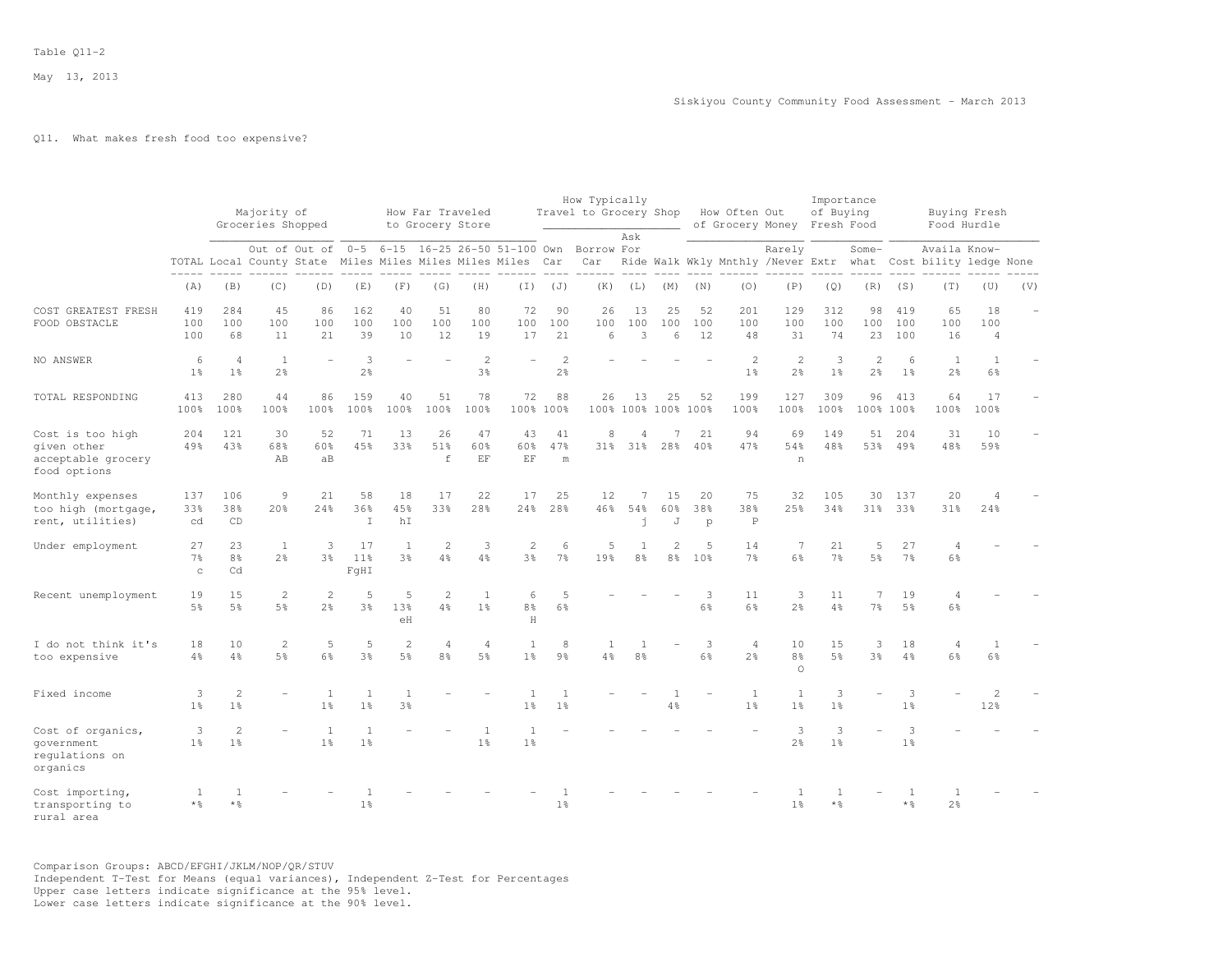#### (Continued)

# Q11. What makes fresh food too expensive?

|                           |       | Majority of<br>Groceries Shopped |     |     |     | How Far Traveled<br>to Grocery Store |     |     |                | How Typically<br>Travel to Grocery Shop                                                                                                                                            |     |     |     | How Often Out<br>of Grocery Money Fresh Food |        | of Buying | Importance               |     |              | Buying Fresh<br>Food Hurdle |     |
|---------------------------|-------|----------------------------------|-----|-----|-----|--------------------------------------|-----|-----|----------------|------------------------------------------------------------------------------------------------------------------------------------------------------------------------------------|-----|-----|-----|----------------------------------------------|--------|-----------|--------------------------|-----|--------------|-----------------------------|-----|
|                           |       |                                  |     |     |     |                                      |     |     |                | Out of Out of 0-5 6-15 16-25 26-50 51-100 Own Borrow For<br>TOTAL Local County State Miles Miles Miles Miles Car Car Ride Walk Wkly Mnthly /Never Extr what Cost bility ledge None | Ask |     |     |                                              | Rarely |           | Some-                    |     | Availa Know- |                             |     |
|                           | (A)   |                                  | (D) | (E) | (F) | (G)                                  | (H) | (I) | $(\mathbb{J})$ | (K)                                                                                                                                                                                | (L) | (M) | (N) | (0)                                          | (P)    | (0)       | (R)                      | (S) | (T)          | (U)                         | (V) |
| Don't know / No<br>answer | $*$ % |                                  |     |     |     |                                      |     |     |                |                                                                                                                                                                                    |     |     |     |                                              |        | **        | $\overline{\phantom{0}}$ | * % |              |                             |     |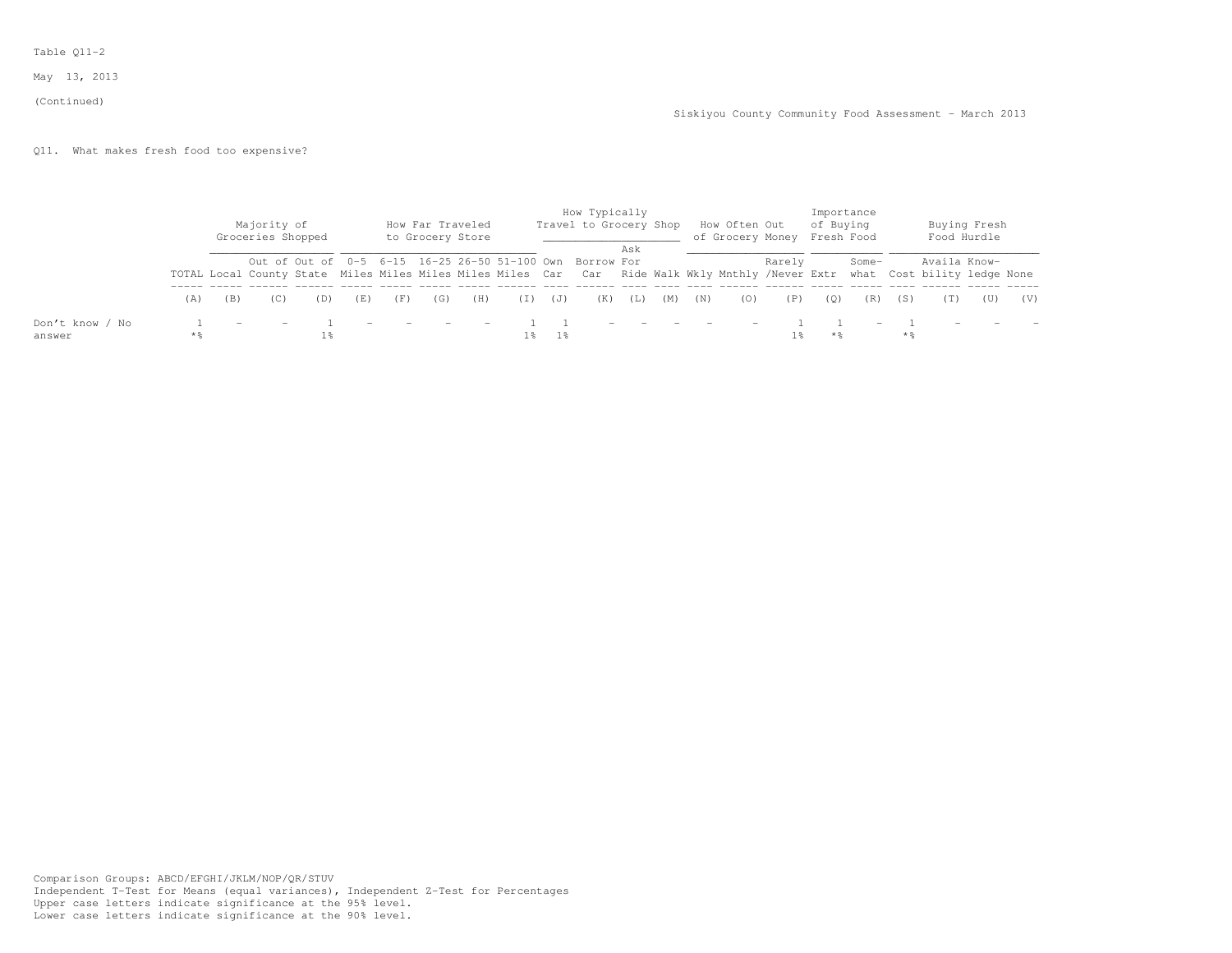#### Q12. Do you have enough money to buy fresh foods, such as fruits, vegetables, whole grains, fish and meat during:

|                    |                      |                   |                     | Region           |                                                                  |                | Kids in HH       |                        | Senior           | in HH               |                     |                   |                       |                 |                          |                             |                     | Single Households   |                                                         |                     |                     |                          |                     |
|--------------------|----------------------|-------------------|---------------------|------------------|------------------------------------------------------------------|----------------|------------------|------------------------|------------------|---------------------|---------------------|-------------------|-----------------------|-----------------|--------------------------|-----------------------------|---------------------|---------------------|---------------------------------------------------------|---------------------|---------------------|--------------------------|---------------------|
|                    |                      |                   | Shasta Butte        | Valley Valley    | South /North Klamth Scott Down-Kids Kids Senr. Senr. __          |                |                  | No                     |                  | No.                 |                     |                   | HH Count              |                 |                          |                             | Male                |                     | Single Single Single HH Income Bracket<br>Female Senior |                     |                     |                          |                     |
|                    |                      |                   |                     |                  | TOTAL County County Basin Valley river in HH in HH in HH in HH 1 |                |                  |                        |                  |                     |                     | $2^{\circ}$       | -3                    | 4               | 5                        | 6                           | HH                  | HH                  | HH                                                      | Under               | Low                 | Mod                      | Over                |
|                    | (A)                  | (B)               | (C)                 | (D)              | (E)                                                              | (F)            | (G)              | (H)                    | (I)              | (J)                 | (K)                 | (L)               | (M)                   | (N)             | (0)                      | (P)                         | (Q)                 | (R)                 | (S)                                                     | (T)                 | (U)                 | (V)                      | (W)                 |
| HH GROCERY SHOPPER | 740<br>100<br>100    | 296<br>100<br>40  | 194<br>100<br>26    | 149<br>100<br>20 | 55<br>100<br>7                                                   | 45<br>100<br>6 | 264<br>100<br>36 | 476<br>100<br>64       | 235<br>100<br>32 | 505<br>100<br>68    | 231<br>100<br>31    | 234<br>100<br>32  | 94<br>100<br>13       | 84<br>100<br>11 | 47<br>100<br>6           | 26<br>100<br>$\overline{4}$ | 147<br>100<br>20    | 75<br>100<br>10     | 129<br>100<br>17                                        | 354<br>100<br>48    | 134<br>100<br>18    | 75<br>100<br>10          | 128<br>100<br>17    |
| NO ANSWER          | 11<br>1 <sup>8</sup> | 8<br>3%           | 3<br>2 <sup>°</sup> |                  |                                                                  |                | 1 <sup>8</sup>   | 9<br>2 <sup>o</sup>    | 6<br>3%          | 5<br>1 <sup>8</sup> | 4<br>2 <sup>°</sup> | 1 <sup>8</sup>    | $\overline{c}$<br>2.8 | 1%              |                          |                             | 2<br>1 <sup>°</sup> | 1<br>1 <sup>8</sup> | 3<br>$2\frac{6}{9}$                                     | 3<br>1 <sup>°</sup> | 1<br>1 <sup>8</sup> | $\overline{\phantom{a}}$ | 1<br>1 <sup>°</sup> |
| TOTAL RESPONDING   | 729<br>100%          | 288<br>100%       | 191<br>100%         | 149<br>100%      | 55<br>100%                                                       | 45<br>100%     | 262<br>100%      | 467<br>100%            | 229<br>100%      | 500<br>100%         | 227<br>100%         | 232<br>100%       | 92<br>$100\%$         | 83<br>100%      | 47<br>100% 100%          | 26                          | 145<br>100%         | 74<br>100%          | 126<br>100%                                             | 351<br>100%         | 133<br>100%         | 75<br>100%               | 127<br>100%         |
| Spring             | 470<br>64%           | 206<br>72%<br>CDF | 117<br>61%          | 83<br>56%        | 41<br>75%<br>CDF                                                 | 23<br>51%      | 173<br>66%       | 297<br>64%             | 148<br>65%       | 322<br>64%          | 125<br>55%          | 168<br>72%<br>K   | 62<br>67%<br>K        | 58<br>70%<br>K  | 31<br>66%                | -16<br>62%                  | 81<br>56%           | 40<br>54%           | 68<br>54%                                               | 176<br>50%          | 83<br>62%<br>T      | 58<br>77%<br>TU          | 124<br>98%<br>TUV   |
| Summer             | 527<br>72%           | 226<br>78%<br>CDF | 128<br>67%          | 102<br>68%       | 45<br>82%<br>CDF                                                 | 26<br>58%      | 199<br>76%<br>h  | 328<br>70%             | 170<br>74%       | 357<br>71%          | 145<br>64%          | 183<br>79%<br>K   | 65<br>71%             | 63<br>76%<br>K  | 36<br>77%<br>$\mathbf k$ | 22<br>85%<br>K              | 98<br>68%           | 43<br>58%           | 85<br>67%                                               | 198<br>56%          | 108<br>81%<br>T     | 65<br>87%<br>T           | 124<br>98%<br>TUV   |
| Fall               | 450<br>62%           | 206<br>72%<br>CDF | 106<br>55%          | 75<br>50%        | 40<br>73%<br>CDF                                                 | 22<br>49%      | 163<br>62%       | 287<br>61%             | 146<br>64%       | 304<br>61%          | 124<br>55%          | 161<br>69%<br>K   | 58<br>63%             | 55<br>66%<br>k  | 28<br>60%                | 14<br>54%                   | 83<br>57%           | 38<br>51%           | 71<br>56%                                               | 158<br>45%          | 90<br>68%<br>T      | 57<br>76%<br>T           | 119<br>94%<br>TUV   |
| Winter             | 346<br>47%           | 162<br>56%<br>CDF | 89<br>47%<br>DF     | 48<br>32%        | 35<br>64%<br>CDF                                                 | 12<br>27%      | 116<br>44%       | 230<br>49 <sup>°</sup> | 118<br>52%       | 228<br>46%          | 96<br>42%<br>p      | 132<br>57%<br>KmP | 43<br>47%<br>p        | 39<br>47%<br>p  | 22<br>47%<br>p           | 27%                         | 62<br>43%           | 33<br>45%           | 52<br>41%                                               | 108<br>31%          | 59<br>44%<br>T      | 47<br>63%<br>TU          | 112<br>88%<br>TUV   |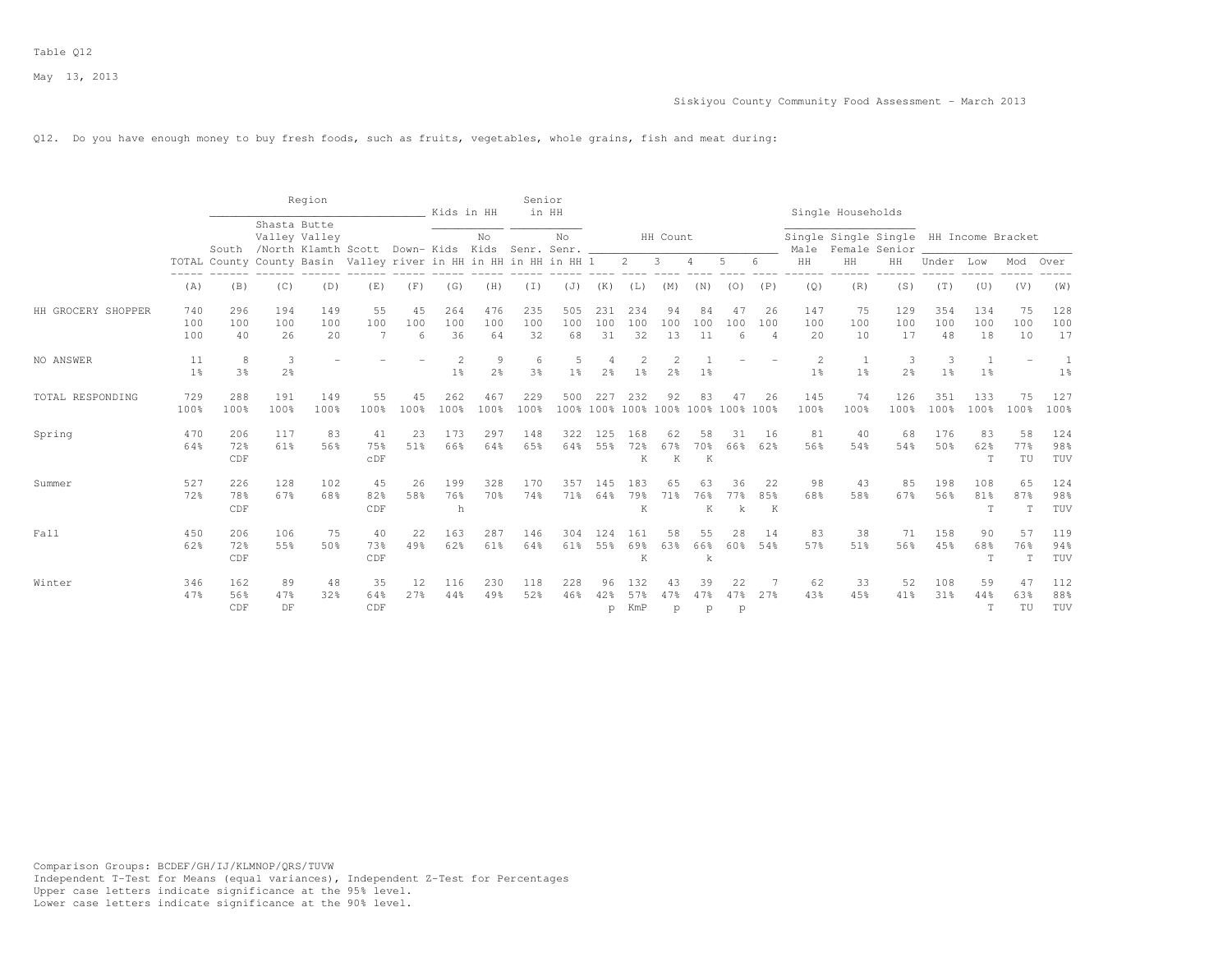#### Q12. Do you have enough money to buy fresh foods, such as fruits, vegetables, whole grains, fish and meat during:

|                    |                      |                     |                                  |                                                                                                             |                     |                 |                                      |                  |                                  |                                  | How Typically               |                             |                             |                |                                   |                         | Importance                 |                     |                      |                                                                                   |                             |                     |
|--------------------|----------------------|---------------------|----------------------------------|-------------------------------------------------------------------------------------------------------------|---------------------|-----------------|--------------------------------------|------------------|----------------------------------|----------------------------------|-----------------------------|-----------------------------|-----------------------------|----------------|-----------------------------------|-------------------------|----------------------------|---------------------|----------------------|-----------------------------------------------------------------------------------|-----------------------------|---------------------|
|                    |                      |                     | Majority of<br>Groceries Shopped |                                                                                                             |                     |                 | How Far Traveled<br>to Grocery Store |                  |                                  |                                  | Travel to Grocery Shop      |                             |                             |                | How Often Out<br>of Grocery Money |                         | of Buying<br>Fresh Food    |                     |                      | Buying Fresh<br>Food Hurdle                                                       |                             |                     |
|                    |                      |                     |                                  | Out of Out of 0-5 6-15 16-25 26-50 51-100 Own<br>TOTAL Local County State Miles Miles Miles Miles Miles Car |                     |                 |                                      |                  |                                  |                                  | Borrow For                  | Ask                         |                             |                |                                   | Rarely                  |                            | Some-               |                      | Availa Know-<br>Car Ride Walk Wkly Mnthly /Never Extr what Cost bility ledge None |                             |                     |
|                    | (A)                  | (B)                 | (C)                              | (D)                                                                                                         | (E)                 | (F)             | (G)                                  | (H)              | $(\bot)$                         | (J)                              | (K)                         | (L)                         | (M)                         | (N)            | (0)                               | (P)                     | (Q)                        | (R)                 | (S)                  | (T)                                                                               | (U)                         | (V)                 |
| HH GROCERY SHOPPER | 740<br>100<br>100    | 489<br>100<br>66    | 70<br>100<br>9                   | 174<br>100<br>24                                                                                            | 283<br>100<br>38    | 80<br>100<br>11 | 74<br>100<br>10                      | 167<br>100<br>23 | 118<br>100<br>16                 | 120<br>100<br>16                 | 43<br>100<br>6              | 20<br>100<br>$\mathcal{R}$  | 39<br>100<br>5              | 64<br>100<br>9 | 273<br>100<br>37                  | 338<br>100<br>46        | 524<br>100<br>71           | 182<br>100<br>25    | 419<br>100<br>57     | 119<br>100<br>16                                                                  | 28<br>100<br>$\overline{4}$ | 249<br>100<br>34    |
| NO ANSWER          | 11<br>1 <sup>°</sup> | 8<br>2 <sup>°</sup> | 1<br>1 <sup>°</sup>              | 1 <sup>°</sup>                                                                                              | 6<br>2 <sup>°</sup> | 1 <sup>°</sup>  |                                      | 1 <sup>°</sup>   | $\overline{c}$<br>2 <sup>°</sup> | $\overline{c}$<br>2 <sup>°</sup> |                             |                             | 3%                          | 2 <sup>°</sup> | 3<br>1 <sup>°</sup>               | 3<br>1 <sup>°</sup>     | 1 <sup>°</sup>             | 4<br>2 <sup>°</sup> | ีค<br>1 <sup>°</sup> | $\overline{1}$<br>1 <sup>°</sup>                                                  |                             | 3<br>1 <sup>°</sup> |
| TOTAL RESPONDING   | 729<br>100%          | 481<br>100%         | 69<br>100%                       | 173<br>100%                                                                                                 | 277<br>100%         | 79<br>100%      | 74<br>100%                           | 166<br>100%      | 116<br>100% 100%                 | 118                              | 43                          | 20                          | 38<br>100% 100% 100% 100%   | 63             | 270<br>100%                       | 335<br>100%             | 517<br>100%                | 178<br>100% 100%    | 413                  | 118<br>100%                                                                       | 28<br>100%                  | 246<br>100%         |
| Spring             | 470<br>64%           | 308<br>64%          | 47<br>68%                        | 110<br>64%                                                                                                  | 182<br>66%          | 51<br>65%       | 43<br>58%                            | 108<br>6.5%      | 76<br>66%                        | 43<br>36%                        | 29<br>67%<br>$\overline{J}$ | 14<br>70%<br>$\overline{J}$ | 22<br>58%<br>$\overline{J}$ | 20<br>32%      | 125<br>46%<br>N                   | 292<br>87%<br>NO        | 342<br>66%                 | 108<br>61%          | 204<br>49%           | 73<br>62%<br>S                                                                    | -16<br>57%                  | 215<br>87%<br>STU   |
| Summer             | 527<br>72%           | 343<br>71%          | 53<br>77%                        | 126<br>73%                                                                                                  | 200<br>72%          | 60<br>76%<br>q  | 47<br>64%                            | 124<br>75%<br>q  | 86<br>74%                        | 53<br>45%                        | 37<br>86%<br>J              | 16<br>80%<br>J              | 30<br>79%<br>J              | 25<br>40%      | 154<br>57%<br>N                   | 308<br>92%<br>NO        | 385<br>74%                 | 121<br>68%          | 250<br>61%           | 83<br>70%<br>S                                                                    | 20<br>71%                   | 222<br>90%<br>STU   |
| Fall               | 450<br>62%           | 295<br>61%          | 48<br>70%<br>d                   | 101<br>58%                                                                                                  | 171<br>62%          | 55<br>70%<br>G  | 40<br>54%                            | 106<br>64%       | 70<br>60%                        | 44<br>37%                        | 33<br>77%<br>$\cdot$ T      | 13<br>65%<br>$\overline{J}$ | 23<br>61%<br>$\overline{J}$ | 13<br>21%      | 111<br>41%<br>N                   | 294<br>88%<br><b>NO</b> | 331<br>64%<br>$\mathbb{R}$ | 98<br>55%           | 191<br>46%           | 72<br>61%<br>S                                                                    | 17<br>61%                   | 206<br>84%<br>STU   |
| Winter             | 346<br>47%           | 228<br>47%          | 38<br>55%<br>d                   | 75<br>43%                                                                                                   | 135<br>49%          | 41<br>52%       | 31<br>42%                            | 72<br>43%        | 60<br>52%                        | 28<br>24%                        | 24<br>56%<br>JM             | 12<br>60%<br>JM             | 12<br>32%                   | 10<br>16%      | 66<br>24%                         | 244<br>73%<br>NO.       | 258<br>50%<br>$\mathbb{R}$ | 72<br>40%           | 132<br>32%           | 51<br>43%<br>S                                                                    | 10<br>36%                   | 173<br>70%<br>STU   |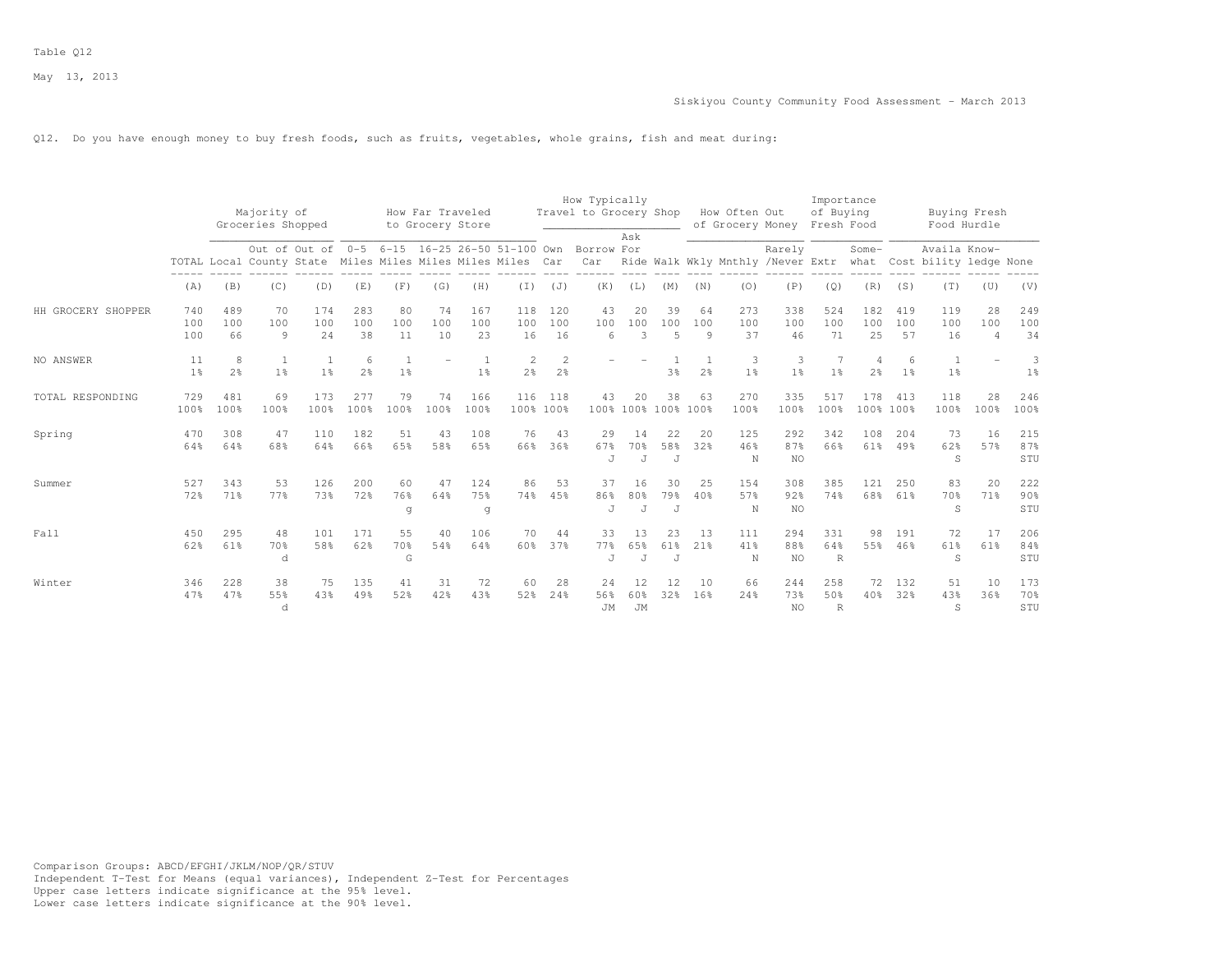### Q13. "Local food" is defined as food grown within 150 miles of where you live.

|                                                                                       |                      |                            |                  | Region                                                                 |                                  |                           | Kids in HH          |                           | Senior           | in HH               |                                    |                     |                                |                             |                            |                             |                           | Single Households                     |                            |                     |                                |                          |                   |
|---------------------------------------------------------------------------------------|----------------------|----------------------------|------------------|------------------------------------------------------------------------|----------------------------------|---------------------------|---------------------|---------------------------|------------------|---------------------|------------------------------------|---------------------|--------------------------------|-----------------------------|----------------------------|-----------------------------|---------------------------|---------------------------------------|----------------------------|---------------------|--------------------------------|--------------------------|-------------------|
|                                                                                       |                      |                            | Shasta Butte     | Valley Valley<br>South /North Klamth Scott Down- Kids Kids Senr. Senr. |                                  |                           |                     | No                        |                  | No                  |                                    |                     | HH Count                       |                             |                            |                             | Male                      | Single Single Single<br>Female Senior |                            |                     | HH Income Bracket              |                          |                   |
|                                                                                       |                      |                            |                  | TOTAL County County Basin Valley river in HH in HH in HH in HH 1       |                                  |                           |                     |                           |                  |                     |                                    | $\overline{2}$      | 3                              | $\overline{4}$              | 5                          | 6                           | HH                        | HH                                    | HH                         | Under               | Low                            | Mod                      | Over              |
|                                                                                       | (A)                  | (B)                        | (C)              | (D)                                                                    | (E)                              | (F)                       | (G)                 | (H)                       | $(\top)$         | (J)                 | (K)                                | (L)                 | (M)                            | (N)                         | (0)                        | (P)                         | (Q)                       | (R)                                   | (S)                        | (T)                 | (U)                            | (V)                      | (W)               |
| HH GROCERY SHOPPER                                                                    | 740<br>100<br>100    | 296<br>100<br>40           | 194<br>100<br>26 | 149<br>100<br>20                                                       | 55<br>100<br>$\overline{7}$      | 45<br>100<br>6            | 264<br>100<br>36    | 476<br>100<br>64          | 235<br>100<br>32 | 505<br>100<br>68    | 231<br>100<br>31                   | 234<br>100<br>32    | 94<br>100<br>13                | 84<br>100<br>11             | 47<br>100<br>6             | 26<br>100<br>$\overline{4}$ | 147<br>100<br>20          | 75<br>100<br>10                       | 129<br>100<br>17           | 354<br>100<br>48    | 134<br>100<br>18               | 75<br>100<br>10          | 128<br>100<br>17  |
| NO ANSWER                                                                             | 21<br>3 <sup>8</sup> | 12<br>4%                   | 8<br>4%          |                                                                        | $\overline{1}$<br>2 <sup>o</sup> |                           | 3<br>1 <sup>°</sup> | 18<br>$4\frac{6}{6}$<br>G | 14<br>6%<br>J    | 7<br>1 <sup>°</sup> | 12<br>5 <sup>°</sup><br><b>1MN</b> | 5<br>2 <sup>°</sup> | 1 <sup>°</sup>                 | 1 <sup>°</sup>              |                            | $4\frac{6}{6}$              | 6<br>4%                   | $\overline{4}$<br>5%                  | 8<br>6%                    | 9<br>3 <sup>°</sup> | $\mathbf{2}$<br>1 <sup>°</sup> | 3<br>4%                  | 1 <sup>°</sup>    |
| TOTAL RESPONDING                                                                      | 719<br>100%          | 284<br>100%                | 186<br>100%      | 149<br>100%                                                            | 54<br>100%                       | 45<br>100%                | 261<br>100%         | 458<br>100%               | 221<br>100%      | 498                 | 219                                | 229                 | 93<br>100% 100% 100% 100% 100% | 83                          | 47<br>$100\%$              | 25<br>100%                  | 141<br>100%               | 71<br>100%                            | 121<br>100%                | 345<br>100%         | 132<br>100%                    | 72<br>100%               | 127<br>100%       |
| Based on the<br>definition above,<br>have you heard the<br>term local food<br>before? | 590<br>82%           | 246<br>87%<br>$\mathsf{C}$ | 137<br>74%       | 121<br>81%<br>C                                                        | 47<br>87%<br>$\mathsf{C}$        | 38<br>84%<br>$\mathbf{C}$ | 221<br>85%          | 369<br>81%                | 177<br>80%       | 413<br>83%          | 165<br>75%                         | 191<br>83%<br>K     | 79<br>85%<br>K                 | 75<br>90 <sub>8</sub><br>K1 | 42<br>89 <sub>8</sub><br>K | 20<br>80%                   | 109<br>77%                | 50<br>70%                             | 93<br>77%                  | 274<br>79%          | 106<br>80%                     | 59<br>82%                | 118<br>93%<br>TUV |
| Is buying local<br>food important to<br>you?                                          | 519<br>72%           | 225<br>79%<br>CDf          | 124<br>67%       | 98<br>66%                                                              | 41<br>76%                        | 30<br>67%                 | 186<br>71%          | 333<br>73%                | 162<br>73%       | 357<br>72%          | 147<br>67%                         | 179<br>78%<br>KnP   | 72<br>77%<br>kP                | 56<br>67%                   | 34<br>72%<br>$\mathbf{p}$  | 13<br>52%                   | 105<br>74%<br>$\mathbb R$ | 37<br>52%                             | 85<br>70 %<br>$\mathbb{R}$ | 237<br>69%          | 101<br>77%<br>$\mathsf t$      | 50<br>69%                | 101<br>80%<br>T   |
| Can you afford to<br>buy local food?                                                  | 362<br>50%           | 159<br>56%<br>CDF          | 88<br>47%        | 66<br>44%                                                              | 32<br>59%<br>dF                  | 17<br>38%                 | 129<br>49%          | 233<br>51%                | 122<br>55%<br>h  | 240<br>48%          | 98<br>45%                          | 136<br>59%<br>Kmn   | 45<br>48%                      | 39<br>47%                   | 23<br>49%                  | 13<br>52%                   | 65<br>46%                 | 31<br>44%                             | 58<br>48%                  | 131<br>38%          | 71<br>54%<br>$\mathbf T$       | 45<br>63%<br>$\mathbf T$ | 99<br>78%<br>TUV  |
| Can you buy local<br>food where you<br>live?                                          | 497<br>69%           | 212<br>75%<br>CeF          | 119<br>64%       | 105<br>70 %                                                            | 34<br>63%                        | 26<br>58%                 | 188<br>72%          | 309<br>67%                | 151<br>68%       | 346<br>69%          | 143<br>65%                         | 162<br>71%          | 69<br>74%                      | 59<br>71%                   | 31<br>66%                  | 21<br>84%<br>Klo            | 93<br>66%                 | 46<br>65%                             | 84<br>69%                  | 225<br>65%          | 96<br>73%                      | 56<br>78%<br>$\top$      | 100<br>79%<br>T   |
| Do you shop at a<br>local farmers<br>market?                                          | 337<br>47%           | 162<br>57%<br>CDF          | 74<br>40%        | 53<br>36%                                                              | 34<br>63%<br>CDF                 | 14<br>31%                 | 114<br>44%          | 223<br>49 <sup>°</sup>    | 118<br>53%<br>J  | 219<br>44%          | 99<br>45%                          | 125<br>55%<br>KNO   | 45<br>48%<br>n                 | 30<br>36%                   | 18<br>38%                  | 13<br>52%                   | 71<br>50%<br>$\mathbb R$  | 24<br>34%                             | 54<br>45%                  | 128<br>37%          | 73<br>55%<br>$\mathbb T$       | 34<br>47%                | 85<br>67%<br>TuV  |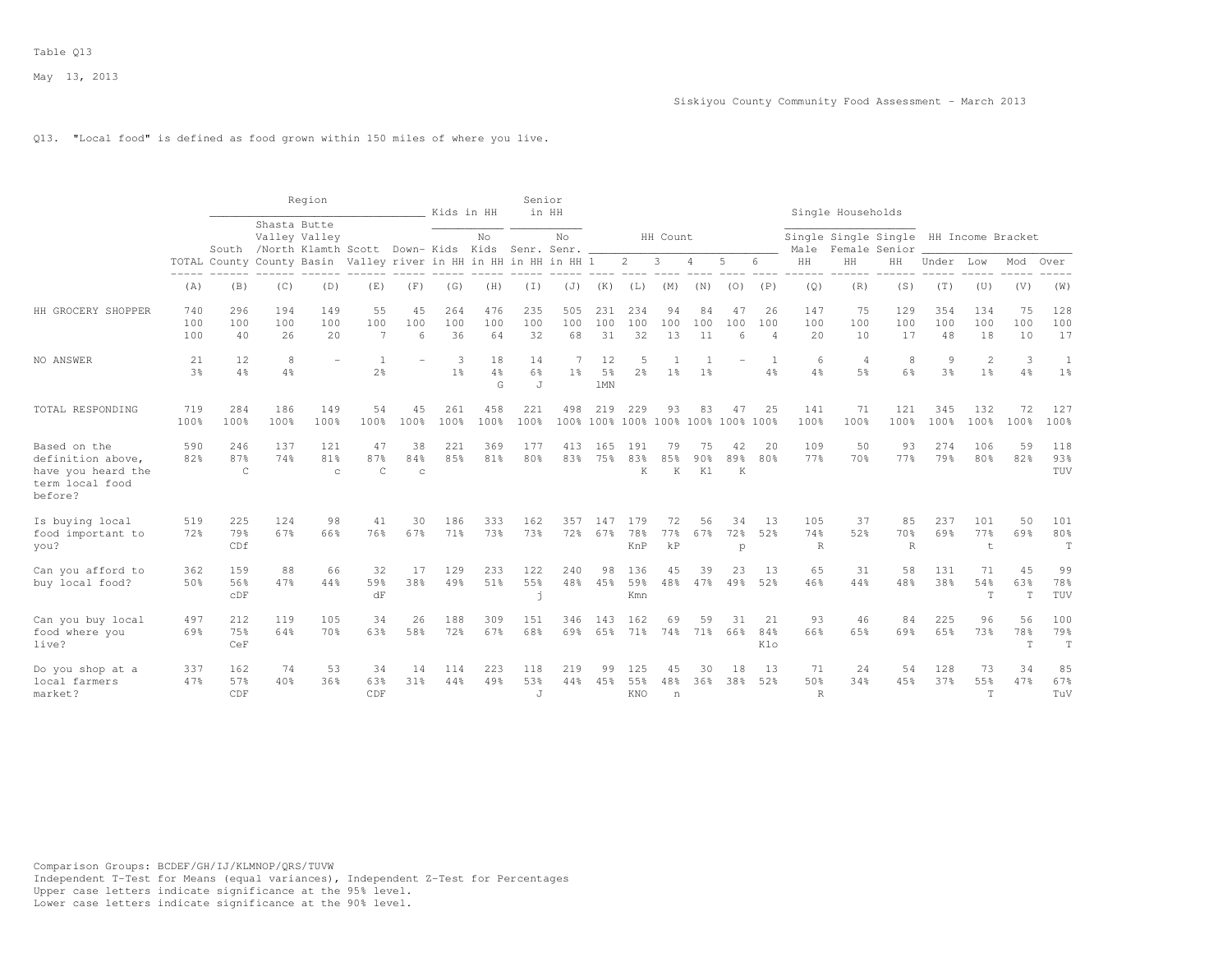## Q13. "Local food" is defined as food grown within 150 miles of where you live.

|                                                                                       |                   |                            | Majority of       |                   |                            |                                  | How Far Traveled    |                       |                                                                                                             |                     | How Typically<br>Travel to Grocery Shop |                                   |                             |                | How Often Out                    |                                             | Importance<br>of Buying    |                     |                  | Buying Fresh                           |                             |                     |
|---------------------------------------------------------------------------------------|-------------------|----------------------------|-------------------|-------------------|----------------------------|----------------------------------|---------------------|-----------------------|-------------------------------------------------------------------------------------------------------------|---------------------|-----------------------------------------|-----------------------------------|-----------------------------|----------------|----------------------------------|---------------------------------------------|----------------------------|---------------------|------------------|----------------------------------------|-----------------------------|---------------------|
|                                                                                       |                   |                            | Groceries Shopped |                   |                            |                                  | to Grocery Store    |                       |                                                                                                             |                     |                                         | Ask                               |                             |                | of Grocery Money                 |                                             | Fresh Food                 |                     |                  | Food Hurdle                            |                             |                     |
|                                                                                       |                   |                            |                   |                   |                            |                                  |                     |                       | Out of Out of 0-5 6-15 16-25 26-50 51-100 Own<br>TOTAL Local County State Miles Miles Miles Miles Miles Car |                     | Borrow For<br>Car                       |                                   |                             |                |                                  | Rarely<br>Ride Walk Wkly Mnthly /Never Extr |                            | Some-<br>what       |                  | Availa Know-<br>Cost bility ledge None |                             |                     |
|                                                                                       | (A)               | (B)                        | (C)               | (D)               | (E)                        | (F)                              | (G)                 | (H)                   | $(\top)$                                                                                                    | (J)                 | (K)                                     | (L)                               | (M)                         | (N)            | (0)                              | (P)                                         | (Q)                        | (R)                 | (S)              | (T)                                    | (U)                         | (V)                 |
| HH GROCERY SHOPPER                                                                    | 740<br>100<br>100 | 489<br>100<br>66           | 70<br>100<br>9    | 174<br>100<br>2.4 | 283<br>100<br>38           | 80<br>100<br>11                  | 74<br>100<br>10     | 167<br>100<br>23      | 118<br>100<br>16                                                                                            | 120<br>100<br>16    | 43<br>100<br>$6\overline{6}$            | 20<br>100<br>3                    | 39<br>100<br>$\overline{5}$ | 64<br>100<br>9 | 273<br>100<br>37                 | 338<br>100<br>46                            | 524<br>100<br>71           | 182<br>100<br>25    | 419<br>100<br>57 | 119<br>100<br>16                       | 28<br>100<br>$\overline{4}$ | 249<br>100<br>34    |
| NO ANSWER                                                                             | 21<br>3%          | 16<br>3 <sup>8</sup>       | 3<br>4%           |                   | 9<br>$3\frac{6}{9}$        | $\overline{4}$<br>$5\frac{6}{6}$ | 1<br>1 <sup>°</sup> | $\overline{4}$<br>2.8 | 1<br>1 <sup>°</sup>                                                                                         | 6<br>$5\frac{6}{9}$ | 1<br>2 <sup>°</sup>                     | $\overline{c}$<br>10 <sup>8</sup> | 3%                          |                | $\overline{4}$<br>1 <sup>°</sup> | 8<br>2 <sup>o</sup>                         | 13<br>2 <sup>o</sup>       | 4<br>2 <sup>°</sup> | 11<br>3%         | 1<br>$1\frac{6}{6}$                    | 1<br>$4\frac{6}{6}$         | 5<br>2 <sup>°</sup> |
| TOTAL RESPONDING                                                                      | 719<br>100%       | 473<br>100%                | 67<br>100%        | 174<br>100%       | 274<br>100%                | 76<br>100%                       | 73<br>100%          | 163<br>100%           | 117<br>100% 100%                                                                                            | 114                 | 42                                      | 18                                | 38<br>100% 100% 100% 100%   | 64             | 269<br>100%                      | 330<br>100%                                 | 511<br>100%                | 178<br>100% 100%    | 408              | 118<br>100%                            | 27<br>100%                  | 244<br>100%         |
| Based on the<br>definition above,<br>have you heard the<br>term local food<br>before? | 590<br>82%        | 392<br>83%                 | 56<br>84%         | 138<br>79%        | 231<br>84%                 | 64<br>84%                        | 59<br>81%           | 129<br>79%            | 93<br>79%                                                                                                   | 85<br>75%           | 29<br>69%                               | 14<br>78%                         | 31<br>82%                   | 43<br>67%      | 205<br>76%                       | 297<br>90%<br>NO.                           | 441<br>86%<br>$\mathbb{R}$ | 133<br>75%          | 321<br>79%       | 102<br>86%<br>S                        | 21<br>78%                   | 217<br>89%<br>S     |
| Is buying local<br>food important to<br>you?                                          | 519<br>72%<br>d   | 353<br>75%<br>D            | 50<br>75%         | 114<br>66%        | 202<br>74%                 | 58<br>76%                        | 52<br>71%           | 111<br>68%            | 84<br>72%                                                                                                   | 74<br>65%           | 30<br>71%                               | 11<br>61%                         | 34<br>89%<br>JKL            | 46<br>72%      | 189<br>70%                       | 246<br>75%                                  | 426<br>83%<br>$\mathbb{R}$ | 84<br>47%           | 298<br>73%       | 93<br>79%                              | 20<br>74%                   | 179<br>73%          |
| Can you afford to<br>buy local food?                                                  | 362<br>50%        | 250<br>53%                 | 29<br>43%         | 80<br>46%         | 150<br>55%<br>$\mathsf{T}$ | 42<br>55%<br>T                   | 39<br>53%<br>T      | 83<br>51%<br>T        | 44<br>38%                                                                                                   | 36<br>32%           | 24<br>57%<br>J                          | 11<br>61%<br>$\overline{J}$       | 19<br>50%<br>J              | 11<br>17%      | 91<br>34%<br>N                   | 236<br>72%<br><b>NO</b>                     | 281<br>55%<br>$\mathbb{R}$ | 72<br>40%           | 146<br>36%       | 54<br>46%<br>$\scriptstyle\rm S$       | 13<br>48%                   | 176<br>72%<br>STU   |
| Can you buy local<br>food where you<br>live?                                          | 497<br>69%        | 340<br>72%<br>$\mathbb{C}$ | 40<br>60%         | 114<br>66%        | 216<br>79%<br>FGHI         | 50<br>66%                        | 43<br>59%           | 110<br>67%            | 68<br>58%                                                                                                   | 66<br>58%           | 30<br>71%                               | 15<br>83%<br>J                    | 27<br>71%                   | 34<br>53%      | 167<br>62%                       | 253<br>77%<br>NO.                           | 366<br>72%<br>$\mathbf r$  | 114<br>64%          | 249<br>61%       | 73<br>62%                              | 17<br>63%                   | 199<br>82%<br>STu   |
| Do you shop at a<br>local farmers<br>market?                                          | 337<br>47%<br>D   | 239<br>51%<br>$\mathbb{D}$ | 30<br>45%         | 67<br>39%         | 145<br>53%<br>HI           | 40<br>53%<br>$\ddot{1}$          | 32<br>44%           | 68<br>42%             | 45<br>38%                                                                                                   | 42<br>37%           | 26<br>62%<br>JL                         | 6<br>33%                          | 23<br>61%<br>JL             | 22<br>34%      | 91<br>34%                        | 200<br>61%<br><b>NO</b>                     | 278<br>54%<br>R            | 56<br>31%           | 159<br>39%       | 59<br>50%<br>S                         | 15<br>56%<br>s              | 147<br>60%<br>St    |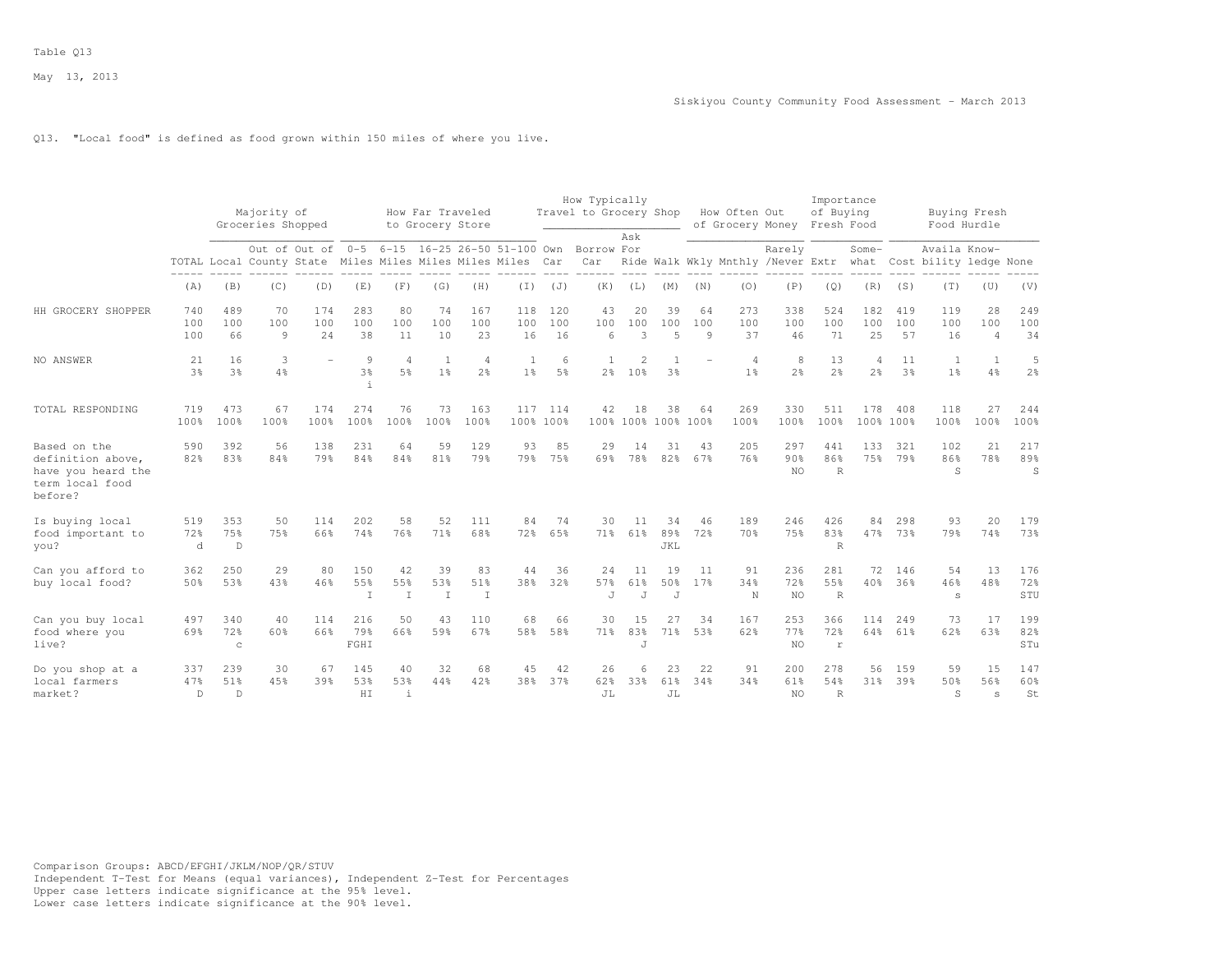#### Q14. Are you knowledgeable about your household's grocery budget?

|                  |                      |                          |                     | Region                               |                                                                  |                 | Kids in HH       |                     | Senior               | in HH                 |                  |                  |                                           |                 |                |                             |                                  | Single Households                                            |                  |                     |                  |                 |                  |
|------------------|----------------------|--------------------------|---------------------|--------------------------------------|------------------------------------------------------------------|-----------------|------------------|---------------------|----------------------|-----------------------|------------------|------------------|-------------------------------------------|-----------------|----------------|-----------------------------|----------------------------------|--------------------------------------------------------------|------------------|---------------------|------------------|-----------------|------------------|
|                  |                      | South                    | Shasta Butte        | Valley Valley<br>/North Klamth Scott |                                                                  |                 | Down- Kids Kids  | No                  |                      | No.<br>Senr. Senr. __ |                  |                  | HH Count                                  |                 |                |                             |                                  | Single Single Single HH Income Bracket<br>Male Female Senior |                  |                     |                  |                 |                  |
|                  |                      |                          |                     |                                      | TOTAL County County Basin Valley river in HH in HH in HH in HH 1 |                 |                  |                     |                      |                       |                  | $2 \quad 3$      |                                           | 4               | .5             | -6                          | HH                               | HH                                                           | HH               | Under               | Low              | Mod             | Over             |
|                  | (A)                  | (B)                      | (C)                 | (D)                                  | (E)                                                              | (F)             | (G)              | (H)                 | (I)                  | (J)                   | (K)              | (L)              | (M)                                       | (N)             | (0)            | (P)                         | (Q)                              | (R)                                                          | (S)              | (T)                 | (U)              | (V)             | (W)              |
| TOTAL            | 787<br>100<br>100    | 308<br>100<br>39         | 213<br>100<br>27    | 158<br>100<br>20                     | 60<br>100<br>8                                                   | 47<br>100<br>6  | 284<br>100<br>36 | 503<br>100<br>64    | 245<br>100<br>31     | 542<br>100<br>69      | 236<br>100<br>30 | 246<br>100<br>31 | 106<br>100<br>13                          | 93<br>100<br>12 | 48<br>100<br>6 | 28<br>100<br>$\overline{4}$ | 148<br>100<br>19                 | 79<br>100<br>10                                              | 131<br>100<br>17 | 378<br>100<br>48    | 138<br>100<br>18 | 81<br>100<br>10 | 135<br>100<br>17 |
| NO ANSWER        | 11<br>1 <sup>°</sup> | $^{6}$<br>2 <sup>°</sup> | 4<br>2 <sup>°</sup> |                                      | 2 <sup>8</sup>                                                   |                 | $1\%$            | 9<br>2 <sup>°</sup> | .5<br>2 <sup>°</sup> | 1 <sup>°</sup>        | $2\frac{6}{9}$   | 1 <sup>°</sup>   | 2 <sub>8</sub>                            | 1 <sup>8</sup>  |                |                             | $\overline{c}$<br>1 <sup>°</sup> | $\overline{2}$<br>3%                                         | 3<br>2%          | 5<br>1 <sup>°</sup> |                  | $1\%$           |                  |
| TOTAL RESPONDING | 776<br>100%          | 302<br>100%              | 209<br>100%         | 158<br>100%                          | 59<br>100%                                                       | 47<br>100%      | 282<br>100%      | 494<br>100%         | 240<br>100%          | 536                   | 231              | 2.43             | 104<br>100% 100% 100% 100% 100% 100% 100% | 92              | 48             | 28                          | 146<br>100%                      | 77<br>100%                                                   | 128<br>100%      | 373<br>100%         | 138<br>100%      | 80<br>100%      | 135<br>100%      |
| Yes              | 705<br>91%           | 282<br>93%<br>D          | 188<br>$90\%$       | 138<br>87%                           | 51<br>86%                                                        | 45<br>96%<br>De | 251<br>89%       | 454<br>92%          | 222<br>93%           | 483<br>$90\%$         | 215<br>93%       | 224<br>92%       | 92<br>88%                                 | 80<br>87%       | 45<br>94%      | 27<br>96%<br>mn             | 135<br>92%                       | 73<br>95%                                                    | 120<br>94%       | 336<br>90%          | 127<br>92%       | 74<br>93%       | 123<br>91%       |
| No               | 71<br>9 <sub>8</sub> | 20<br>7 %                | 21<br>10%           | 20<br>13%<br>BF                      | 8<br>14%<br>$\mathbf f$                                          | $4\%$           | 31<br>11%        | 40<br>8%            | 18<br>8%             | 53<br>10%             | 16<br>7%         | 19<br>8%         | l2%<br>p                                  | 13%<br>p        | 6%             | 4%                          | 11<br>8 <sup>°</sup>             | 5%                                                           | 8<br>6%          | 37<br>10%           | 11<br>8%         | 6<br>8%         | 12<br>9%         |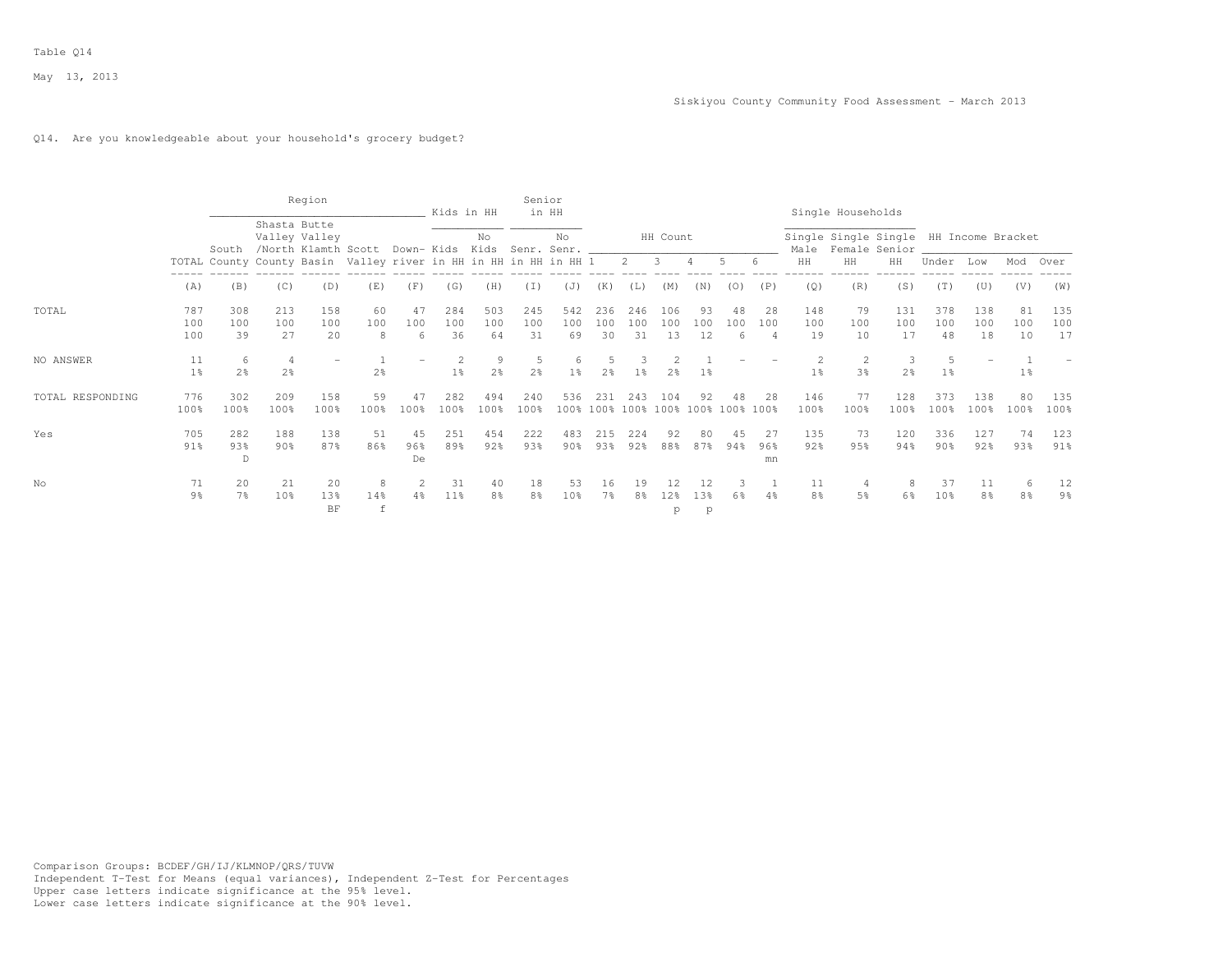## Q14. Are you knowledgeable about your household's grocery budget?

|                  |                           |                           | Majority of<br>Groceries Shopped                           |                           |                             |                     | How Far Traveled<br>to Grocery Store |                  |                  |                  | How Typically<br>Travel to Grocery Shop                         |                             |                      |                | How Often Out<br>of Grocery Money |                  | Importance<br>of Buying<br>Fresh Food |                                 |                      | Food Hurdle                                 | Buying Fresh                |                  |
|------------------|---------------------------|---------------------------|------------------------------------------------------------|---------------------------|-----------------------------|---------------------|--------------------------------------|------------------|------------------|------------------|-----------------------------------------------------------------|-----------------------------|----------------------|----------------|-----------------------------------|------------------|---------------------------------------|---------------------------------|----------------------|---------------------------------------------|-----------------------------|------------------|
|                  |                           |                           | TOTAL Local County State Miles Miles Miles Miles Miles Car |                           |                             |                     |                                      |                  |                  |                  | Out of Out of 0-5 6-15 16-25 26-50 51-100 Own Borrow For<br>Car | Ask                         |                      |                | Ride Walk Wkly Mnthly /Never Extr | Rarely           |                                       | Some-                           |                      | Availa Know-<br>what Cost bility ledge None |                             |                  |
|                  | (A)                       | (B)                       | (C)                                                        | (D)                       | (E)                         | (F)                 | (G)                                  | (H)              | (T)              | (J)              | (K)                                                             | (L)                         | (M)                  | (N)            | (0)                               | (P)              | (Q)                                   | (R)                             | (S)                  | (T)                                         | (U)                         | (V)              |
| TOTAL            | 787<br>100<br>100         | 489<br>100<br>62          | 70<br>100<br>9                                             | 174<br>100<br>22          | 283<br>100<br>36            | 80<br>100<br>10     | 74<br>100<br>9                       | 167<br>100<br>21 | 118<br>100<br>15 | 124<br>100<br>16 | 43<br>100<br>5                                                  | 20<br>100<br>3              | 41<br>100<br>5       | 66<br>100<br>8 | 287<br>100<br>36                  | 352<br>100<br>45 | 524<br>100<br>67                      | 182<br>100<br>23                | 419<br>100<br>53     | 119<br>100<br>15                            | 28<br>100<br>$\overline{4}$ | 249<br>100<br>32 |
| NO ANSWER        | 11<br>1 <sup>8</sup>      | 6<br>1 <sup>8</sup>       |                                                            |                           | 1 <sup>8</sup>              | 1 <sup>8</sup>      |                                      | 1 <sup>°</sup>   |                  | 2 <sup>o</sup>   |                                                                 |                             |                      |                |                                   |                  | 1 <sup>8</sup>                        | $\mathcal{L}$<br>2 <sup>o</sup> | 1 <sup>°</sup>       |                                             |                             | 1 <sup>°</sup>   |
| TOTAL RESPONDING | 776<br>100%               | 483<br>100%               | 70<br>100%                                                 | 174<br>100%               | 279<br>100%                 | 79<br>100%          | 74<br>100%                           | 166<br>100%      | 118              | 122<br>100% 100% | 43                                                              | 20                          | 41<br>100% 100% 100% | 66<br>100%     | 287<br>100%                       | 352<br>100%      | 521<br>100%                           | 179                             | 414<br>100% 100%     | 119<br>100%                                 | 28<br>100%                  | 247<br>100%      |
| Yes              | 705<br>$91\%$             | 442<br>92%                | 68<br>97%<br>ABd                                           | 160<br>92%                | 252<br>90 <sub>3</sub>      | 73<br>92%           | 71<br>96%<br>eh                      | 149<br>90%       | 114<br>97%<br>EH | 115<br>94%       | 38                                                              | 20<br>88% 100%<br><b>JK</b> | 39                   | 66<br>95% 100% | 287<br>100%                       | 352<br>100%      | 489<br>94%<br>R                       | 158<br>88%                      | 382<br>92%           | 110<br>92%                                  | 27<br>96%                   | 231<br>94%       |
| No               | 71<br>9 <sub>8</sub><br>C | 41<br>8 <sup>°</sup><br>C | 2<br>3%                                                    | 14<br>8 <sup>°</sup><br>C | 27<br>10 <sup>8</sup><br>qI | 6<br>8 <sup>°</sup> | 3<br>4%                              | 17<br>10%<br>qI  | 3%               | 6%               | 12%                                                             |                             | 5%                   |                |                                   |                  | 32<br>6%                              | 21<br>12%<br>Q                  | 32<br>8 <sup>2</sup> | 9<br>8 <sup>°</sup>                         | 4%                          | 16<br>6%         |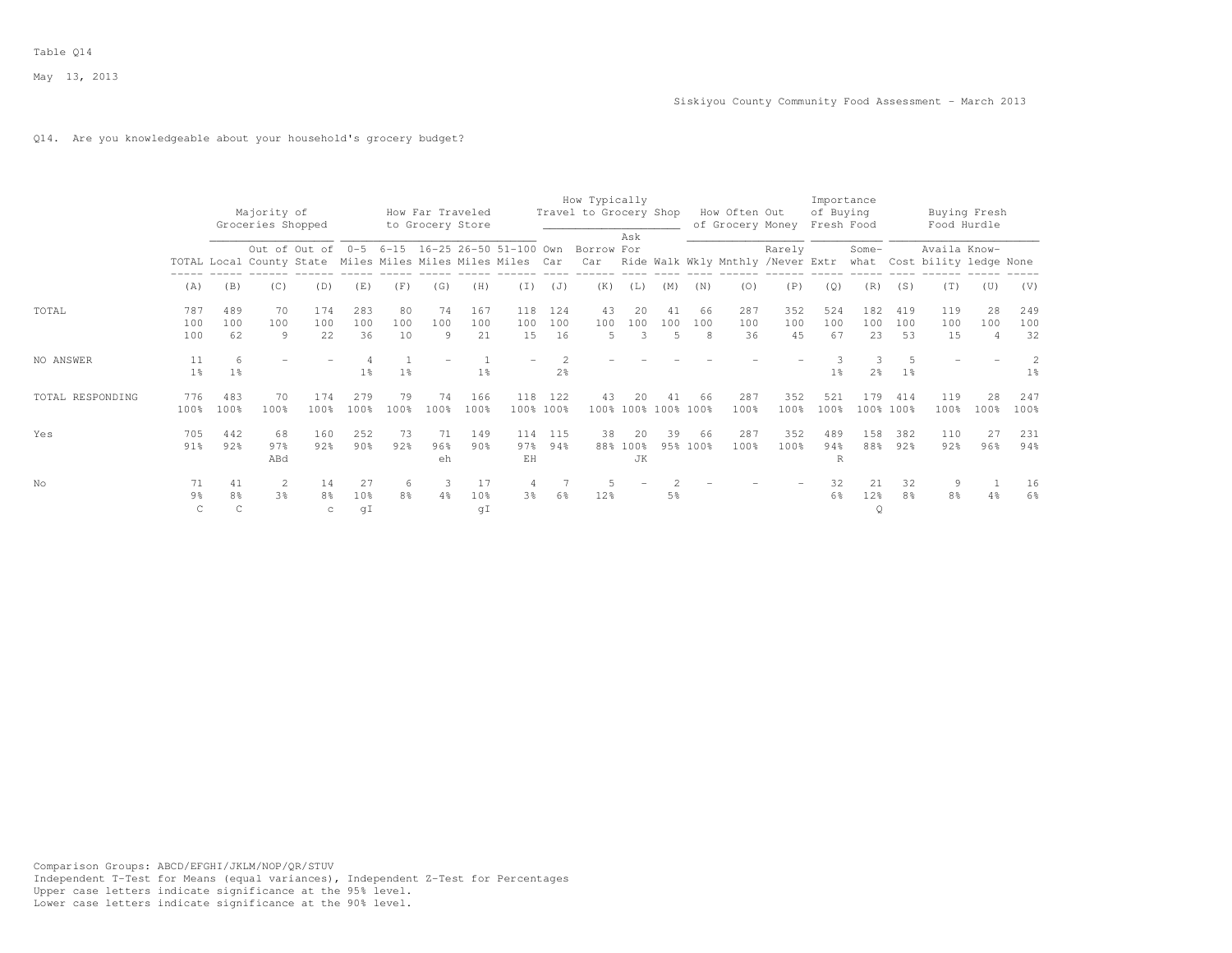## Q15. How often do you run out of money to buy groceries?

|                                      |                      |                        |                                  | Region                                                                 |                                  |                     | Kids in HH           |                       | Senior                      | in HH                     |                         |                     |                                          |                      |                  |                                  |                     | Single Households                                       |                      |                                  |                                      |                      |                  |
|--------------------------------------|----------------------|------------------------|----------------------------------|------------------------------------------------------------------------|----------------------------------|---------------------|----------------------|-----------------------|-----------------------------|---------------------------|-------------------------|---------------------|------------------------------------------|----------------------|------------------|----------------------------------|---------------------|---------------------------------------------------------|----------------------|----------------------------------|--------------------------------------|----------------------|------------------|
|                                      |                      |                        | Shasta Butte                     | Valley Valley<br>South /North Klamth Scott Down- Kids Kids Senr. Senr. |                                  |                     |                      | No                    |                             | No.                       |                         |                     | HH Count                                 |                      |                  |                                  | Male                | Single Single Single HH Income Bracket<br>Female Senior |                      |                                  |                                      |                      |                  |
|                                      |                      |                        |                                  | TOTAL County County Basin Valley river in HH in HH in HH in HH 1       |                                  |                     |                      |                       |                             |                           |                         | $2^{\circ}$         | $\mathbf{3}$                             | $\overline{4}$       | 5                | 6                                | HH                  | $\rm{HH}$                                               | HH                   | Under                            | Low                                  | Mod                  | Over             |
|                                      | (A)                  | (B)                    | (C)                              | (D)                                                                    | (E)                              | (F)                 | (G)                  | (H)                   | (I)                         | (J)                       | (K)                     | (L)                 | (M)                                      | (N)                  | (0)              | (P)                              | (Q)                 | (R)                                                     | (S)                  | (T)                              | (U)                                  | (V)                  | (W)              |
| KNOWLEDGEABLE OF HH<br><b>BUDGET</b> | 705<br>100<br>100    | 282<br>100<br>40       | 188<br>100<br>27                 | 138<br>100<br>20                                                       | 51<br>100<br>7                   | 45<br>100<br>6      | 251<br>100<br>36     | 454<br>100<br>64      | 222<br>100<br>31            | 483<br>100<br>69          | 215<br>100<br>30        | 224<br>100<br>32    | 92<br>100<br>13                          | 80<br>100<br>11      | 45<br>100<br>6   | 27<br>100<br>$\overline{4}$      | 135<br>100<br>19    | 73<br>100<br>10                                         | 120<br>100<br>17     | 336<br>100<br>48                 | 127<br>100<br>18                     | 74<br>100<br>10      | 123<br>100<br>17 |
| NO ANSWER                            | 5<br>1 <sup>°</sup>  | 1<br>$*$ $\frac{6}{5}$ | $\overline{3}$<br>2 <sup>o</sup> |                                                                        | -1<br>2 <sup>o</sup>             |                     | 2<br>1 <sup>°</sup>  | 3<br>1 <sup>°</sup>   | 2<br>1 <sup>°</sup>         | 3<br>1 <sup>°</sup>       | 2<br>1 <sup>°</sup>     | $*$ %               |                                          |                      |                  | $4\frac{6}{6}$                   | 1<br>1 <sup>°</sup> | 1<br>1 <sup>°</sup>                                     | 1<br>1 <sup>°</sup>  | $\overline{4}$<br>1 <sup>°</sup> | -1<br>1 <sup>°</sup>                 |                      |                  |
| TOTAL RESPONDING                     | 700<br>100%          | 281<br>100%            | 185<br>100%                      | 138<br>100%                                                            | 50<br>100%                       | 45<br>100%          | 249<br>100%          | 451<br>100%           | 220<br>100%                 | 480                       | 213                     | 223                 | 92<br>100% 100% 100% 100% 100% 100% 100% | 80                   | 45               | 26                               | 134<br>100%         | 72<br>100%                                              | 119<br>100%          | 332<br>100%                      | 126<br>100%                          | 74<br>100%           | 123<br>100%      |
| At least once a<br>week              | 66<br>$9\frac{6}{9}$ | 26<br>$9\frac{6}{9}$   | 20<br>11 <sup>°</sup><br>d       | $\overline{7}$<br>5 <sup>°</sup>                                       | $\overline{4}$<br>8 <sup>°</sup> | 9<br>20%<br>bDe     | 21<br>8 <sup>°</sup> | 45<br>10 <sup>8</sup> | 14<br>6%                    | 52<br>11%<br>$\mathbf{I}$ | 30<br>14%<br>${\rm LN}$ | 14<br>$6\%$         | 8<br>9 <sub>8</sub>                      | 4<br>5 <sup>°</sup>  | 11%              | $\overline{2}$<br>8 <sup>°</sup> | 16<br>12%           | 14<br>19%<br>S                                          | 10<br>8 <sup>°</sup> | 50<br>15%<br>UV                  | 10<br>8 <sup>°</sup><br>$\mathbf{v}$ | $\mathfrak{D}$<br>3% |                  |
| At least once a<br>month             | 287<br>41%           | 90<br>32%              | 89<br>48%<br>Be                  | 71<br>51%<br>BE                                                        | 17<br>34%                        | 19<br>42%           | 110<br>44%           | 177<br>39%            | 82<br>37%                   | 205<br>43%                | 95<br>45%<br>L          | 75<br>34%           | 40<br>4.3%                               | 31<br>39%            | 19<br>42%        | 14<br>54%<br>L                   | 63<br>47%           | 27<br>38%                                               | 50<br>42%            | 170<br>51%<br>VW                 | 54<br>43%<br>W                       | 26<br>35%<br>W       | 13<br>11%        |
| A few times per<br>year              | 110<br>16%           | 37<br>13%              | 21<br>11 <sup>°</sup>            | 35<br>25%<br>BCe                                                       | 7<br>14%                         | 10<br>22%           | 47<br>19%<br>h       | 63<br>14%             | 30<br>14%                   | 80<br>17%                 | 23<br>11 <sup>°</sup>   | 33<br>15%           | 18<br>20%<br>k                           | 13<br>16%            | 14<br>31%<br>KLn | 27%<br>k                         | 14<br>10%           | 9<br>13%                                                | 17<br>14%            | 58<br>17 <sup>8</sup><br>W       | 26<br>21%<br>vW                      | 8<br>11 <sup>°</sup> | 12<br>10%        |
| I rarely run out of<br>money         | 118<br>17%           | 58<br>21%<br>c dF      | 26<br>14%                        | 19<br>14%                                                              | 12<br>24%<br>$\mathbf F$         | 3<br>7 <sup>°</sup> | 48<br>19%            | 70<br>16%             | 39<br>18%                   | 79<br>16%                 | 30<br>14%               | 42<br>19%           | 16<br>17%                                | 21<br>26%<br>Kop     | 6<br>13%         | 3<br>12%                         | 19<br>14%           | 11<br>15%                                               | 21<br>18%            | 36<br>11 <sup>°</sup>            | 19<br>15%                            | 25<br>34%<br>TU      | 36<br>29%<br>TU  |
| I never run out of<br>money          | 119<br>17%           | 70<br>25%<br>CDF       | 29<br>16%<br>$\mathbb D$         | 6<br>4%                                                                | 10<br>20%<br>$\mathbb{D}$        | 4<br>9 <sub>8</sub> | 23<br>9 <sub>8</sub> | 96<br>21%<br>G        | 55<br>25%<br>$\overline{J}$ | 64<br>13 <sup>°</sup>     | 35<br>16%               | 59<br>26%<br>O KMNO | 10<br>11 <sup>8</sup><br>$\circ$         | 11<br>14%<br>$\circ$ | 2 <sup>°</sup>   |                                  | 22<br>16%           | 11<br>15%                                               | 21<br>18%            | 18<br>5%                         | 17<br>13%<br>T                       | 13<br>18%<br>T       | 62<br>50%<br>TUV |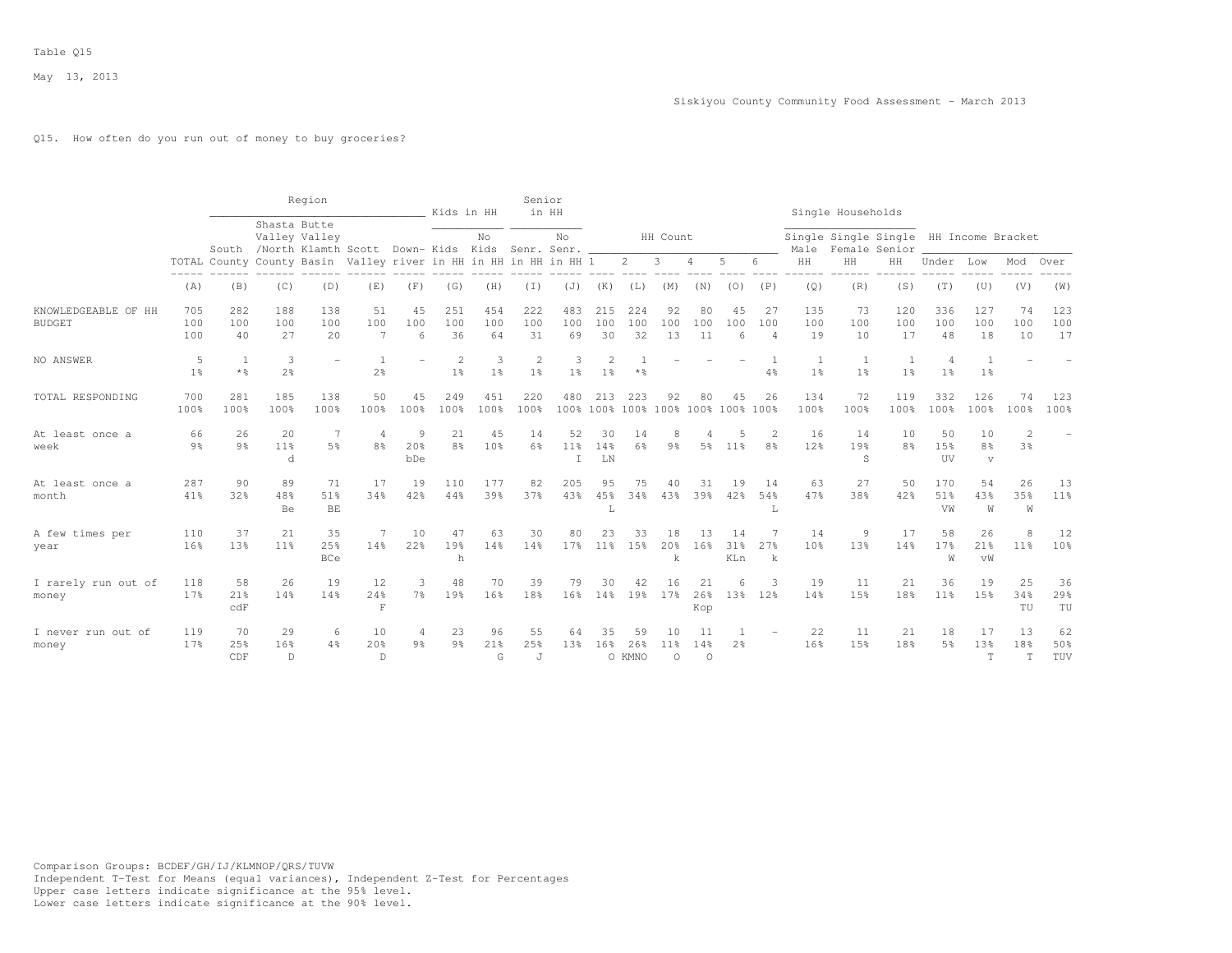# Q15. How often do you run out of money to buy groceries?

|                                      |                           |                                      | Majority of                                                |                     |                                         |                     | How Far Traveled     |                                  |                  |                  | How Typically<br>Travel to Grocery Shop                         |                |                           |                             | How Often Out    |                                             | Importance<br>of Buying  |                     |                                  |                                             | Buying Fresh                |                         |
|--------------------------------------|---------------------------|--------------------------------------|------------------------------------------------------------|---------------------|-----------------------------------------|---------------------|----------------------|----------------------------------|------------------|------------------|-----------------------------------------------------------------|----------------|---------------------------|-----------------------------|------------------|---------------------------------------------|--------------------------|---------------------|----------------------------------|---------------------------------------------|-----------------------------|-------------------------|
|                                      |                           |                                      | Groceries Shopped                                          |                     |                                         |                     | to Grocery Store     |                                  |                  |                  |                                                                 | Ask            |                           |                             | of Grocery Money |                                             | Fresh Food               |                     |                                  | Food Hurdle                                 |                             |                         |
|                                      |                           |                                      | TOTAL Local County State Miles Miles Miles Miles Miles Car |                     |                                         |                     |                      |                                  |                  |                  | Out of Out of 0-5 6-15 16-25 26-50 51-100 Own Borrow For<br>Car |                |                           |                             |                  | Rarely<br>Ride Walk Wkly Mnthly /Never Extr |                          | Some-               |                                  | Availa Know-<br>what Cost bility ledge None |                             |                         |
|                                      | (A)                       | (B)                                  | (C)                                                        | (D)                 | (E)                                     | (F)                 | (G)                  | (H)                              | $(\bot)$         | (J)              | (K)                                                             | (L)            | (M)                       | (N)                         | (0)              | (P)                                         | (Q)                      | (R)                 | (S)                              | (T)                                         | (U)                         | (V)                     |
| KNOWLEDGEABLE OF HH<br><b>BUDGET</b> | 705<br>100<br>100         | 442<br>100<br>63                     | 68<br>100<br>10                                            | 160<br>100<br>23    | 252<br>100<br>36                        | 73<br>100<br>10     | 71<br>100<br>10      | 149<br>100<br>21                 | 114<br>100<br>16 | 115<br>100<br>16 | 38<br>100<br>5                                                  | 20<br>100<br>3 | 39<br>100<br>6            | 66<br>100<br>$\overline{9}$ | 287<br>100<br>41 | 352<br>100<br>50                            | 489<br>100<br>69         | 158<br>100<br>22    | 382<br>100<br>54                 | 110<br>100<br>16                            | 27<br>100<br>$\overline{4}$ | 231<br>100<br>33        |
| NO ANSWER                            | 5<br>1 <sup>°</sup>       | 2<br>$*$ %                           | -1<br>1 <sup>°</sup>                                       | 1 <sup>°</sup>      | $\mathbf{2}^{\prime}$<br>1 <sup>°</sup> |                     |                      | $\overline{2}$<br>1 <sup>°</sup> |                  | 1 <sup>°</sup>   | 3%                                                              |                |                           |                             |                  | 5<br>1 <sup>°</sup>                         | $*$ %                    | 2<br>1 <sup>°</sup> | $\overline{c}$<br>1 <sup>°</sup> | $\overline{c}$<br>$2\frac{6}{6}$            |                             | -1<br>$*$ $\frac{6}{6}$ |
| TOTAL RESPONDING                     | 700<br>100%               | 440<br>100%                          | 67<br>100%                                                 | 159<br>100%         | 250<br>100%                             | 73<br>100%          | 71<br>100%           | 147<br>100%                      | 114<br>100% 100% | 114              | 37                                                              | 20             | 39<br>100% 100% 100% 100% | 66                          | 287<br>100%      | 347<br>100%                                 | 488<br>100%              | 156<br>100% 100%    | 380                              | 108<br>100%                                 | 27<br>100%                  | 230<br>100%             |
| At least once a<br>week              | 66<br>$9\frac{6}{9}$<br>D | 50<br>11 <sup>°</sup><br>$\mathbb D$ | 5<br>7 <sup>°</sup>                                        | 8<br>5 <sup>°</sup> | 33<br>13%<br>hI                         | 6<br>8 <sup>°</sup> | 8<br>11 <sup>8</sup> | 11<br>7%                         | 5<br>4%          | 23<br>20%<br>М   | $\overline{5}$<br>14%                                           |                | $\mathfrak{D}$            | 66<br>5% 100%               |                  |                                             | 44<br>9%                 | 14<br>9%            | 52<br>14%<br>V                   | 10<br>$9\frac{6}{6}$<br>V                   | 5<br>19%<br>V               | $7\phantom{.0}$<br>3%   |
| At least once a<br>month             | 287<br>41%                | 189<br>43%<br>$\mathbb C$            | 21<br>31%                                                  | 63<br>40%           | 97<br>39%                               | 34<br>47%           | 40<br>56%<br>EHI     | 56<br>38%                        | 40<br>35%        | 63<br>55%<br>K   | 13<br>35%                                                       | 9<br>45%       | 18<br>46%                 |                             | 287<br>100%      |                                             | 194<br>40%               | 72<br>46%           | 201<br>53%<br>uV                 | 48<br>44%<br>V                              | 10<br>37%                   | 52<br>23%               |
| A few times per<br>year              | 110<br>16%                | 55<br>13%                            | 11<br>16%                                                  | 40<br>25%<br>AB     | 27<br>11 <sup>°</sup>                   | 11<br>15%           | 10%                  | 34<br>23%<br>EG                  | 22<br>19%<br>Eq  | 11<br>10%        | 19%                                                             | Δ<br>20%       | 10<br>26%<br>J            |                             |                  | 110<br>32%                                  | 72<br>1.5%               | 31<br>20%           | 50<br>13%                        | 15<br>14%                                   | 5<br>19%                    | 47<br>20%<br>S          |
| I rarely run out of<br>money         | 118<br>17%                | 67<br>15%                            | 17<br>25%<br>$\mathbf b$                                   | 29<br>18%           | 41<br>16%                               | 12 <sup>8</sup>     | 12<br>17%            | 27<br>18%                        | 24               | 12<br>21% 11%    | 6<br>16 <sup>8</sup>                                            | 20%            | 10 <sup>8</sup>           |                             |                  | 118<br>34%                                  | 89<br>18%<br>r           | 19<br>12%           | 49<br>13 <sup>°</sup>            | 17<br>16%                                   | 3<br>11%                    | 56<br>24%<br>StU        |
| I never run out of<br>money          | 119<br>17%<br>d           | 79<br>18%<br>d                       | 13<br>19%                                                  | 19<br>12%           | 52<br>21%<br>GH                         | 13<br>18%<br>G      | 4<br>6%              | 19<br>1.3%<br>q                  | 23<br>20%<br>G   | 5<br>4%          | 6<br>16%<br>h                                                   | 15%            | 13%                       |                             |                  | 119<br>34%                                  | 89<br>18%<br>$\mathbf r$ | 20<br>1.3%          | 28<br>7%                         | 18<br>17%<br>S                              | $\overline{4}$<br>1.5%      | 68<br>30%<br>STU        |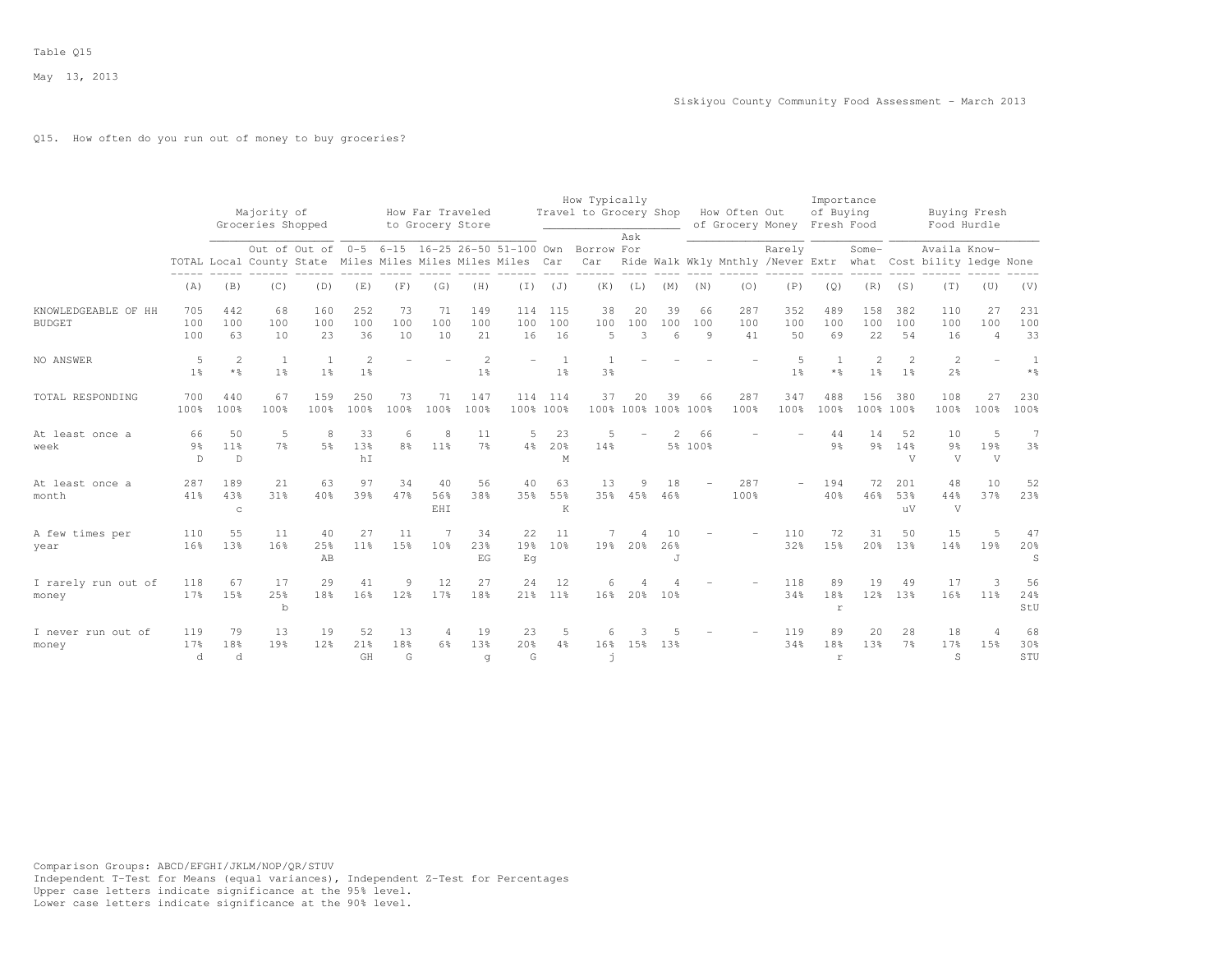# How Often Out of Grocery Money Net

|                     |                |                |        | Region                                               |                                                                  |     | Kids in HH                              |                 | Senior  | in HH |            |       |          |     |                 |                |                 | Single Households                                            |     |       |             |                |        |
|---------------------|----------------|----------------|--------|------------------------------------------------------|------------------------------------------------------------------|-----|-----------------------------------------|-----------------|---------|-------|------------|-------|----------|-----|-----------------|----------------|-----------------|--------------------------------------------------------------|-----|-------|-------------|----------------|--------|
|                     |                | South          |        | Shasta Butte<br>Valley Valley<br>/North Klamth Scott |                                                                  |     | Down- Kids Kids Senr. Senr. ___________ | No              |         | No    |            |       | HH Count |     |                 |                |                 | Single Single Single HH Income Bracket<br>Male Female Senior |     |       |             |                |        |
|                     |                |                |        |                                                      | TOTAL County County Basin Valley river in HH in HH in HH in HH 1 |     |                                         |                 |         |       |            |       | 2 3 4    |     | $5 -$           | -6             | HH              | HH                                                           | HH  | Under | Low         | Mod            | Over   |
|                     | (A)            | (B)            | (C)    | (D)                                                  | (E)                                                              | (F) | (G)                                     | (H)             | (I)     | (J)   | (K)        | (L)   | (M)      | (N) | (0)             | (P)            | (Q)             | (R)                                                          | (S) | (T)   | (U)         | (V)            | (W)    |
| KNOWLEDGEABLE OF HH | 705            | 282            | 188    | 138                                                  | 51                                                               | 45  | 251                                     | 454             | 222     | 483   | 215        | 2.2.4 | 92       | 80  | 4.5             | 27             | 135             | 73                                                           | 120 | 336   | 127         | 74             | 123    |
| <b>BUDGET</b>       | 100            | 100            | 100    | 100                                                  | 100                                                              | 100 | 100                                     | 100             | 100     | 100   | 100        | 100   | 100      | 100 | 100             | 100            | 100             | 100                                                          | 100 | 100   | 100         | 100            | 100    |
|                     | 100            | 40             | 27     | 20                                                   |                                                                  | 6   | 36                                      | 64              | 31      | 69    | 30         | 32    | 13       |     |                 | $\overline{4}$ | 19              | 10                                                           | 17  | 48    | 18          | 10             | 17     |
| WEEKLY              | 66             | 26             | 20     |                                                      |                                                                  | q   | 21                                      | 45              | 14      | 52    | 30         | 14    |          |     |                 |                | 16              | 14                                                           | 10  | 50    | 10          |                |        |
|                     | $9\frac{6}{9}$ | $9\frac{6}{9}$ | $11\%$ | 5%                                                   | 8%                                                               | 20% | 8 <sup>°</sup>                          | 10 <sup>8</sup> | 6%      | 11%   | 14%        | 6%    | 9%       | 5%  | 11 <sup>8</sup> | 7%             | 12 <sup>°</sup> | 19%                                                          | 8%  | 15%   | 8%          | 3 <sup>8</sup> |        |
|                     |                |                | d      |                                                      |                                                                  | bDe |                                         |                 |         |       | ${\rm LN}$ |       |          |     |                 |                |                 | .S                                                           |     | UV    | $\mathbf v$ |                |        |
| MONTHLY             | 287            | 90             | 89     | 71                                                   | -17                                                              | 19  | 110                                     | 177             | 82      | 205   | 95         | 75    |          | 31  | 19              | -14            | 63              | 27                                                           | 50  | 170   | 54          | 26             | 13     |
|                     | 41%            | 32%            | 47%    | 51%                                                  | 33%                                                              | 42% | 44%                                     | 39%             | 37%     | 42%   | 44%        | 33%   | 43%      | 39% | 42%             | 52%            | 47%             | 37%                                                          | 42% | 51%   | 43%         | 35%            | $11\%$ |
|                     |                |                | Be     | BE                                                   |                                                                  |     |                                         |                 |         |       | ⊥          |       |          |     |                 |                |                 |                                                              |     | VW    | W           | W              |        |
| RARELY/NEVER        | 352            | 166            | 79     | 60                                                   | 30                                                               | 17  | 120                                     | 232             | 126     | 226   | 90         | 135   | 44       | 45  | 21              |                | 56              | 32                                                           | 60  | 116   | 63          | 46             | 110    |
|                     | 50%            | 59%            | 42%    | 43%                                                  | 59%                                                              | 38% | 48%                                     | 51%             | 57%     |       |            | 60%   | 48%      | 56% |                 | 41%            | 41%             | 44%                                                          | 50% | 35%   | 50%         | 62%            | 89%    |
|                     |                | CDF            |        |                                                      | CdF                                                              |     |                                         |                 | $\cdot$ |       |            | KMop  |          | K   |                 |                |                 |                                                              |     |       |             | Tu             | TUV    |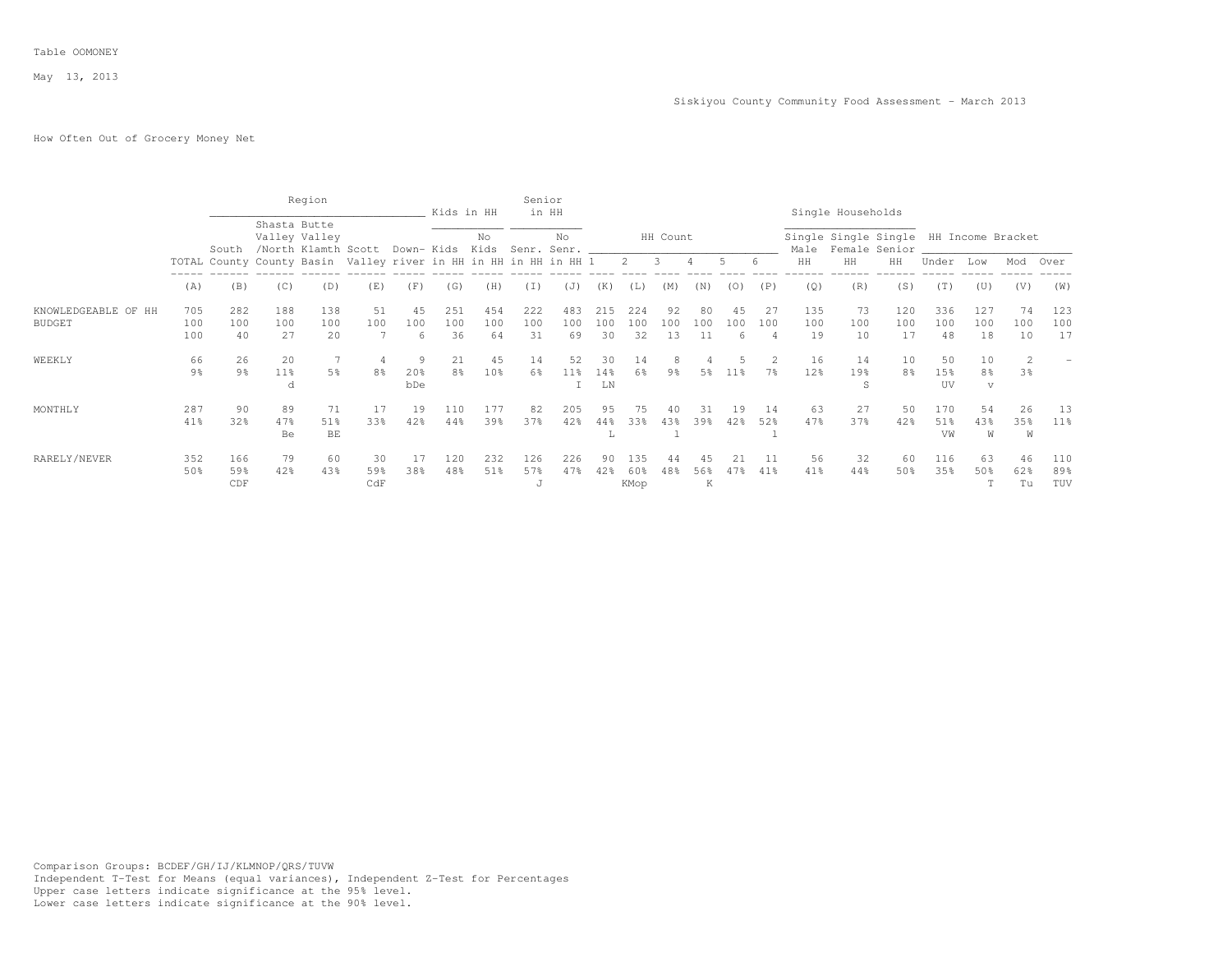# How Often Out of Grocery Money Net

|                     |                |                 |                                                            |                |     |                |                                      |                |                                               |     | How Typically                         |     |     |         |               |                  |           | Importance     |               |                             |                             |                |
|---------------------|----------------|-----------------|------------------------------------------------------------|----------------|-----|----------------|--------------------------------------|----------------|-----------------------------------------------|-----|---------------------------------------|-----|-----|---------|---------------|------------------|-----------|----------------|---------------|-----------------------------|-----------------------------|----------------|
|                     |                |                 | Majority of<br>Groceries Shopped                           |                |     |                | How Far Traveled<br>to Grocery Store |                |                                               |     | Travel to Grocery Shop                |     |     |         | How Often Out | of Grocery Money | of Buying | Fresh Food     |               |                             | Buying Fresh<br>Food Hurdle |                |
|                     |                |                 |                                                            |                |     |                |                                      |                | Out of Out of 0-5 6-15 16-25 26-50 51-100 Own |     | Borrow For                            | Ask |     |         |               | Rarely           |           | Some-          |               | Availa Know-                |                             |                |
|                     |                |                 | TOTAL Local County State Miles Miles Miles Miles Miles Car |                |     |                |                                      |                |                                               |     | Car Ride Walk Wkly Mnthly /Never Extr |     |     |         |               |                  |           |                |               | what Cost bility ledge None |                             |                |
|                     | (A)            | (B)             | (C)                                                        | (D)            | (E) | (F)            | (G)                                  | (H)            | (T)                                           | (J) | (K)                                   | (L) | (M) | (N)     | (0)           | (P)              | (Q)       | (R)            | (S)           | (T)                         | (U)                         | (V)            |
| KNOWLEDGEABLE OF HH | 705            | 442             | 68                                                         | 160            | 252 | 73             | 71                                   | 149            | 114                                           | 115 | 38                                    | 20  | 39  | 66      | 287           | 352              | 489       | 158            | 382           | 110                         | 2.7                         | 231            |
| <b>BUDGET</b>       | 100            | 100             | 100                                                        | 100            | 100 | 100            | 100                                  | 100            | 100                                           | 100 | 100                                   | 100 | 100 | 100     | 100           | 100              | 100       | 100            | 100           | 100                         | 100                         | 100            |
|                     | 100            | 63              | 10                                                         | 23             | 36  | 10             | 10                                   | 2.1            | 16                                            | 16  | .5                                    | 3   | 6   | 9       | 41            | 50               | 69        | 22             | 54            | 16                          |                             | 33             |
| WEEKLY              | 66             | 50              | 5                                                          | 8              | 33  | 6              | 8                                    | 11             | 5                                             | 23  | .5                                    |     |     | 66      |               |                  | 44        | 14             | 52            | 10                          |                             | 7              |
|                     | 9 <sup>°</sup> | 11 <sup>8</sup> | 7%                                                         | 5 <sup>8</sup> | 13% | 8 <sup>°</sup> | $11\%$                               | 7 <sup>°</sup> | 4%                                            | 20% | 13%                                   |     |     | 5% 100% |               |                  | 9%        | 9 <sup>°</sup> | $14\%$        | 9 <sup>°</sup>              | 19%                         | 3 <sup>°</sup> |
|                     | D.             | D               |                                                            |                | hI  |                |                                      |                |                                               | M   |                                       |     |     |         |               |                  |           |                | $\mathcal{L}$ | V                           | V                           |                |
| MONTHLY             | 287            | 189             | 21                                                         | 63             | 97  | 34             | 40                                   | 56             | 40                                            | 63  | 13                                    | 9   | 18  |         | 287           | $\sim$           | 194       | 72             | 201           | 48                          | 10                          | 52             |
|                     | 41%            | 43%             | 31%                                                        | 39%            | 38% | 47%            | 56%                                  | 38%            | 35%                                           | 55% | 34%                                   | 45% | 46% |         | 100%          |                  | 40%       | 46%            | 53%           | 44%                         | 37%                         | 23%            |
|                     | C              | $\mathbf C$     |                                                            |                |     |                | EHI                                  |                |                                               | K   |                                       |     |     |         |               |                  |           |                | $+V$          | V                           |                             |                |
| RARELY/NEVER        | 352            | 203             | 42                                                         | 89             | 122 | 33             | 23                                   | 82             | 69                                            | 29  | 20                                    |     | 19  |         |               | 352              | 251       | 72             | 129           | 52                          | 12                          | 172            |
|                     | 50%            | 46%             | 62%                                                        | 56%            | 48% | 45%            | 32%                                  | 55%            | 61%                                           | 25% | 53%                                   | 55% | 49% |         |               | 100%             | 51%       | 46%            | 34%           | 47%                         | 44%                         | 74%            |
|                     |                |                 | aB                                                         | B              | G   |                |                                      | G              | <b>EFG</b>                                    |     | J                                     |     | J   |         |               |                  |           |                |               | S                           |                             | STU            |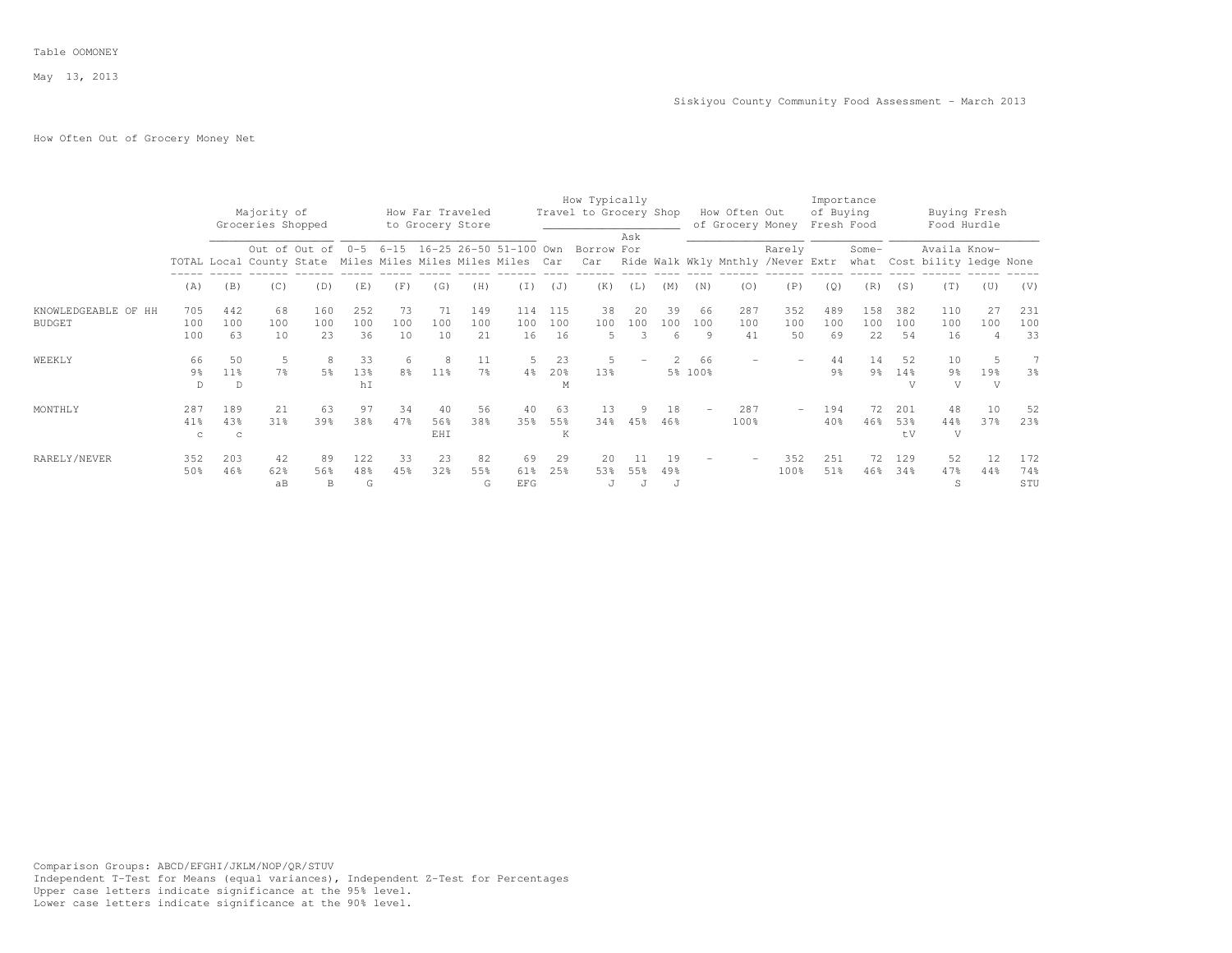Q16. In the past year, have you had to skip buying groceries in order to afford any of the following?

|                                      |                      |                      |                                                                        | Region                    |                                |                        | Kids in HH                       |                      | Senior<br>in HH           |                                |                                   |                                           |                                      |                                  |                                |                             |                                  | Single Households    |                                                         |                             |                            |                                       |                                  |
|--------------------------------------|----------------------|----------------------|------------------------------------------------------------------------|---------------------------|--------------------------------|------------------------|----------------------------------|----------------------|---------------------------|--------------------------------|-----------------------------------|-------------------------------------------|--------------------------------------|----------------------------------|--------------------------------|-----------------------------|----------------------------------|----------------------|---------------------------------------------------------|-----------------------------|----------------------------|---------------------------------------|----------------------------------|
|                                      |                      |                      | Shasta Butte<br>South /North Klamth Scott Down-Kids Kids Senr. Senr. _ | Valley Valley             |                                |                        |                                  | No                   |                           | No                             |                                   |                                           | HH Count                             |                                  |                                |                             | Male                             |                      | Single Single Single HH Income Bracket<br>Female Senior |                             |                            |                                       |                                  |
|                                      |                      |                      | TOTAL County County Basin Valley river in HH in HH in HH in HH 1       |                           |                                |                        |                                  |                      |                           |                                |                                   | $2^{\circ}$                               | $\overline{\mathbf{3}}$              | 4                                | 5                              | 6                           | HH                               | HH                   | HН                                                      | Under                       | Low                        | Mod                                   | Over                             |
|                                      | $\cdots$<br>(A)      | (B)                  | (C)                                                                    | -----<br>(D)              | (E)                            | (F)                    | (G)                              | (H)                  | $(\top)$                  | (J)                            | (K)                               | (L)                                       | (M)                                  | (N)                              | (0)                            | (P)                         | (Q)                              | (R)                  | (S)                                                     | (T)                         | (U)                        | (V)                                   | (W)                              |
| KNOWLEDGEABLE OF HH<br><b>BUDGET</b> | 705<br>100<br>100    | 282<br>100<br>40     | 188<br>100<br>27                                                       | 138<br>100<br>20          | 51<br>100<br>$\overline{7}$    | 45<br>100<br>6         | 251<br>100<br>36                 | 454<br>100<br>64     | 222<br>100<br>31          | 483<br>100<br>69               | 215<br>100<br>30                  | 224<br>100<br>32                          | 92<br>100<br>13                      | 80<br>100<br>11                  | 45<br>100<br>6                 | 27<br>100<br>$\overline{4}$ | 135<br>100<br>19                 | 73<br>100<br>10      | 120<br>100<br>17                                        | 336<br>100<br>48            | 127<br>100<br>18           | 74<br>100<br>10                       | 123<br>100<br>17                 |
| NO ANSWER                            | 15<br>2 <sup>°</sup> | 5<br>2 <sup>°</sup>  | $\overline{4}$<br>2 <sup>°</sup>                                       | 1<br>1 <sup>°</sup>       | $\overline{2}$<br>4%           | 3<br>$7\frac{6}{9}$    | $\overline{4}$<br>2 <sup>°</sup> | 11<br>2 <sup>o</sup> | 6<br>3 <sup>°</sup>       | $\circ$<br>2 <sup>°</sup>      | 8<br>4%                           | 3<br>1 <sup>°</sup>                       | $\overline{c}$<br>2 <sup>°</sup>     | -1<br>1 <sup>°</sup>             |                                |                             | 3<br>$2\frac{6}{9}$              | $\overline{4}$<br>5% | $\overline{4}$<br>3 <sup>°</sup>                        | $\overline{9}$<br>3%        | 3<br>2 <sup>°</sup>        | ÷                                     | $\mathbf{1}$<br>1 <sup>°</sup>   |
| TOTAL RESPONDING                     | 690<br>100%          | 277<br>100%          | 184<br>100%                                                            | 137<br>100%               | 49<br>100%                     | 42<br>100%             | 247<br>100%                      | 443<br>100%          | 216<br>100%               | 474                            | 207                               | 221<br>100% 100% 100% 100% 100% 100% 100% | 90                                   | 79                               | 45                             | 27                          | 132<br>100%                      | 69<br>100%           | 116<br>100%                                             | 327<br>100%                 | 124<br>100%                | 74<br>100%                            | 122<br>100%                      |
| Heat                                 | 234<br>34%           | 69<br>25%            | 66<br>36%<br>Be                                                        | 66<br>48%<br><b>BCE</b>   | 11<br>22%                      | 22<br>52%<br>BCE       | 93<br>38%                        | 141<br>32%           | 64<br>30%                 | 170<br>36%                     | 78<br>38%<br>L                    | 56<br>25%                                 | 34<br>38%<br>L                       | 27<br>34%                        | 18<br>40%<br>$\overline{1}$    | 13<br>48%<br>L              | 51<br>39%                        | 27<br>39%            | 44<br>38%                                               | 151<br>46%<br>VW            | 51<br>41%<br>VW            | 13<br>18%<br>W                        | 10<br>$8\frac{6}{9}$             |
| Medication/<br>prescriptions         | 134<br>19%           | 42<br>15%            | 38<br>21%                                                              | 38<br>28%<br>BE           | 6<br>12%                       | 10<br>24%              | 41<br>17 <sub>8</sub>            | 93<br>21%            | 48<br>22%                 | 86<br>18%                      | 42<br>20%                         | 41<br>19%                                 | 16<br>18%                            | 13<br>16%                        | 11<br>24%                      | .5<br>19%                   | 30<br>23%                        | 11<br>16%            | 27<br>23%                                               | 78<br>24%<br>W              | 32<br>26%<br>W             | 15<br>20%<br>W                        | $\mathbf{2}$<br>$2\frac{6}{9}$   |
| Health care                          | 125<br>18%           | 39<br>14%            | 36<br>20 <sub>8</sub>                                                  | 35<br>26%<br>$\mathbb{B}$ | 8<br>16%                       | 17%                    | 43<br>17%                        | 82<br>19%            | 40<br>19%                 | 85<br>18%                      | 43<br>21%                         | 33<br>15%                                 | 13<br>14%                            | 14<br>18%                        | 13<br>29%<br>1 <sub>m</sub>    | 8<br>30%                    | 31<br>23%                        | 11<br>16%            | 27<br>23%                                               | 82<br>25%<br>uVW            | 22<br>18%<br>W             | 11<br>15%<br>W                        | 6<br>$5\frac{6}{9}$              |
| Dental care                          | 86<br>12%            | 39<br>14%<br>d       | 28<br>15%<br>Df                                                        | 11<br>8%                  | 5<br>10%                       | 3<br>$7\frac{6}{9}$    | 23<br>9 <sub>8</sub>             | 63<br>14%<br>G       | 35<br>16%<br>$\mathbf{I}$ | 51<br>$11\%$                   | 39<br>19%<br>mNOP<br>$\mathbf{1}$ | 27<br>12%<br>N                            | 10<br>11 <sup>8</sup><br>n           | 3<br>4%                          | 9 <sub>8</sub>                 | 2<br>7 <sup>°</sup>         | 30<br>23%<br>$\mathbf r$         | 9<br>13%             | 21<br>18%                                               | 48<br>15%<br>W              | 26<br>21%<br>VW            | $\overline{7}$<br>9 <sub>8</sub><br>W | 3<br>$2\frac{6}{9}$              |
| Your own car                         | 74<br>11%            | 26<br>9 <sub>8</sub> | 22<br>12%                                                              | 15<br>11 <sup>°</sup>     | 3<br>6 <sup>8</sup>            | 8<br>19%<br>$\epsilon$ | 34<br>14%<br>h                   | 40<br>9 <sub>8</sub> | 21<br>10%                 | 53<br>11 <sup>8</sup>          | 23<br>11%                         | 16<br>$7\%$                               | 12<br>13%                            | 12<br>15%<br>$\overline{1}$      | 6                              | 4<br>13% 15%                | 15<br>11 <sup>°</sup>            | 8<br>12%             | 11<br>9 <sub>8</sub>                                    | 46<br>14%<br>W              | 14<br>11 <sup>°</sup><br>W | $7\phantom{.0}$<br>9%<br>W            | 3<br>$2\frac{6}{9}$              |
| New clothing                         | 65<br>9 <sub>8</sub> | 24<br>9%<br>E        | 24<br>13%<br>DE                                                        | 8<br>6%                   | $\mathbf{1}$<br>$2\frac{6}{6}$ | 8<br>19%<br>bDE        | 27<br>11%                        | 38<br>9 <sub>8</sub> | 16<br>$7\%$               | 49<br>10%                      | 18<br>$9\frac{6}{9}$              | 21<br>10 <sup>8</sup>                     | 12<br>13%<br>$\overline{\mathbf{n}}$ | $\overline{4}$<br>$5\frac{6}{6}$ | 4<br>$9\frac{6}{9}$            | 3<br>11%                    | 13<br>10%                        | 5<br>7 <sup>°</sup>  | 6<br>5 <sup>°</sup>                                     | 36<br>11 <sup>°</sup><br>VW | 18<br>15%<br>VW            | 2<br>3%                               | 1<br>1 <sup>°</sup>              |
| TV/Internet                          | 33<br>5%             | 13<br>5 <sup>8</sup> | 13<br>7 <sup>°</sup><br>$\mathbb D$                                    | 3<br>2 <sup>°</sup>       | 2<br>4%                        | $\overline{c}$<br>5%   | 11<br>4%                         | 22<br>5%             | 11<br>5 <sup>8</sup>      | 22<br>5%                       | 14<br>7 <sup>°</sup><br>mN        | 11<br>$5\frac{6}{6}$<br>$\,$ n            | $\overline{2}$<br>2 <sup>°</sup>     | 1 <sup>°</sup>                   | $\mathbf{1}$<br>2 <sup>°</sup> | 2<br>7 <sup>8</sup>         | 11<br>8 <sup>°</sup>             | 3<br>4%              | 8<br>7 <sup>°</sup>                                     | 20<br>6%<br>VW              | 8<br>6%<br>Vw              | $\overline{1}$<br>1 <sup>8</sup>      | $\overline{c}$<br>2 <sup>°</sup> |
| Toys for kids                        | 16<br>2 <sup>°</sup> | 6<br>2 <sup>°</sup>  | 5<br>3 <sup>°</sup>                                                    | 1<br>1 <sup>°</sup>       | 1<br>2 <sup>°</sup>            | 3<br>7 <sup>°</sup>    | 11<br>4%<br>H                    | 5<br>1 <sup>°</sup>  | 2<br>1 <sup>°</sup>       | 14<br>$3\frac{6}{6}$<br>$\top$ | 3<br>$1\%$                        | 2 <sup>°</sup>                            | 8%<br>KI.N                           | 1 <sup>°</sup>                   |                                |                             | $\overline{2}$<br>2 <sup>°</sup> | 1<br>1 <sup>°</sup>  | 1<br>1 <sup>°</sup>                                     | 10<br>3 <sup>8</sup>        | 3<br>2 <sup>°</sup>        |                                       |                                  |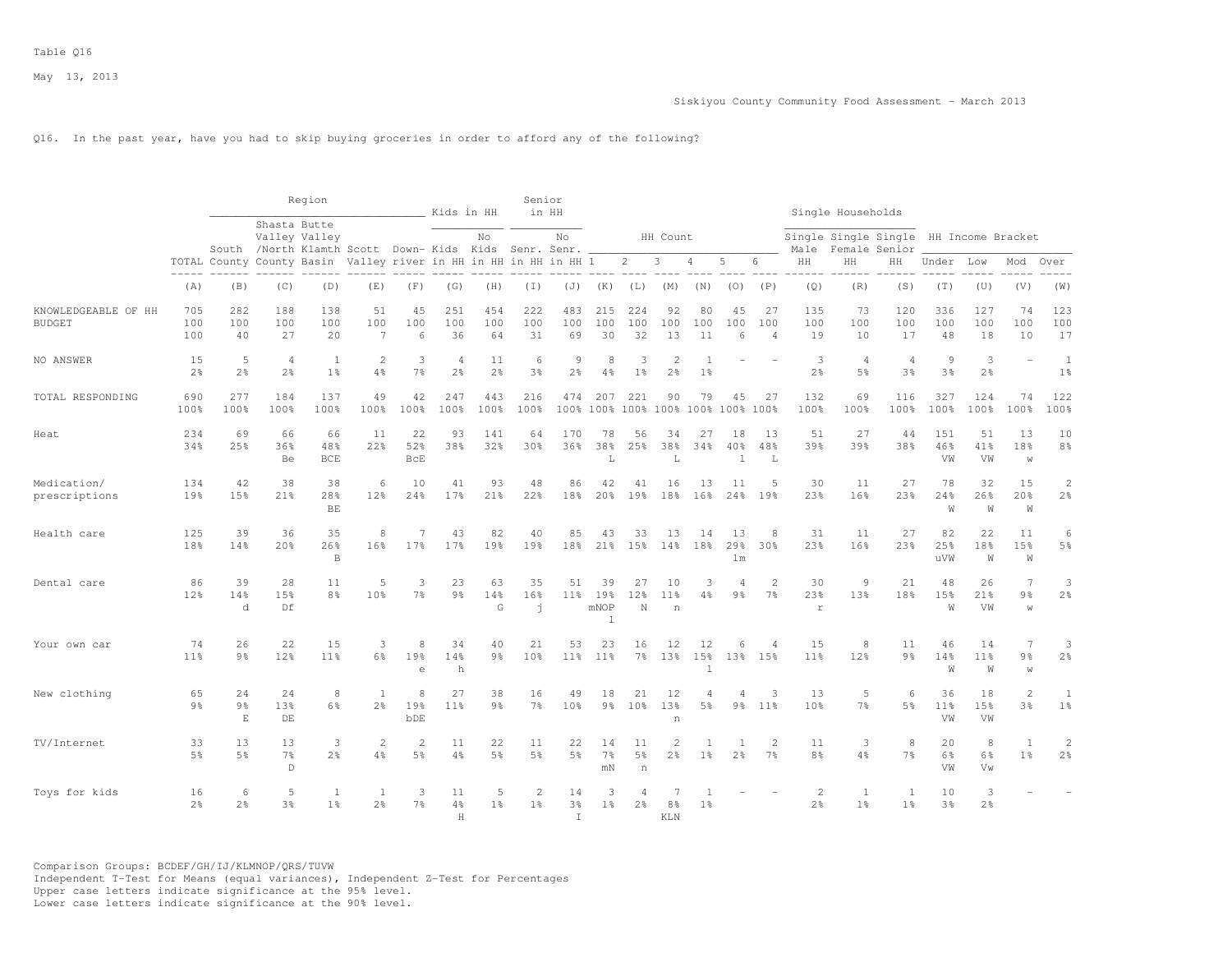Table Q16

May 13, 2013

(Continued)

Q16. In the past year, have you had to skip buying groceries in order to afford any of the following?

|                     |      |     |                                                                  | Region        |     |     |            |     | Senior |       |     |      |          |         |     |     |     |                                        |     |       |      |          |     |
|---------------------|------|-----|------------------------------------------------------------------|---------------|-----|-----|------------|-----|--------|-------|-----|------|----------|---------|-----|-----|-----|----------------------------------------|-----|-------|------|----------|-----|
|                     |      |     |                                                                  |               |     |     | Kids in HH |     |        | in HH |     |      |          |         |     |     |     | Single Households                      |     |       |      |          |     |
|                     |      |     | Shasta Butte                                                     | Valley Valley |     |     |            | No  |        | No    |     |      | HH Count |         |     |     |     | Single Single Single HH Income Bracket |     |       |      |          |     |
|                     |      |     | South /North Klamth Scott Down- Kids Kids Senr. Senr.            |               |     |     |            |     |        |       |     |      |          |         |     |     |     | Male Female Senior ____                |     |       |      |          |     |
|                     |      |     | TOTAL County County Basin Valley river in HH in HH in HH in HH 1 |               |     |     |            |     |        |       |     | - 2  |          |         |     | 6   | HH  | HH                                     | HH  | Under | T.OW | Mod Over |     |
|                     | (A)  | (B) | (U)                                                              | (D)           | (E) | (F) | (G)        | (H) | (1)    | (J)   | (K) | (L)  | (M)      | (N)     | (0) | (P) | (0) | (R)                                    | (S) | (T)   | (U)  | (V)      | (W) |
| No, we have not had | 337  | 168 | 84                                                               | 43            | -28 |     | 114        | 223 | 111    | 226   | 90. | 131  |          | 41      | 16  |     | 54  | 32                                     | 50  | 114   | 44   |          | 107 |
| to skip buying food | 49.8 | 61% | 46%                                                              | 31%           | 57% | 31% | 46%        | 50% | 51%    | 48%   | 43% | 59%  |          | 47% 52% | 36% | 33% | 41% | 46%                                    | 43% | 35%   | 35%  | 65%      | 88% |
|                     |      | CDF | Df                                                               |               | DF  |     |            |     |        |       |     | KMOP |          | op      |     |     |     |                                        |     |       |      | ΤU       | TUV |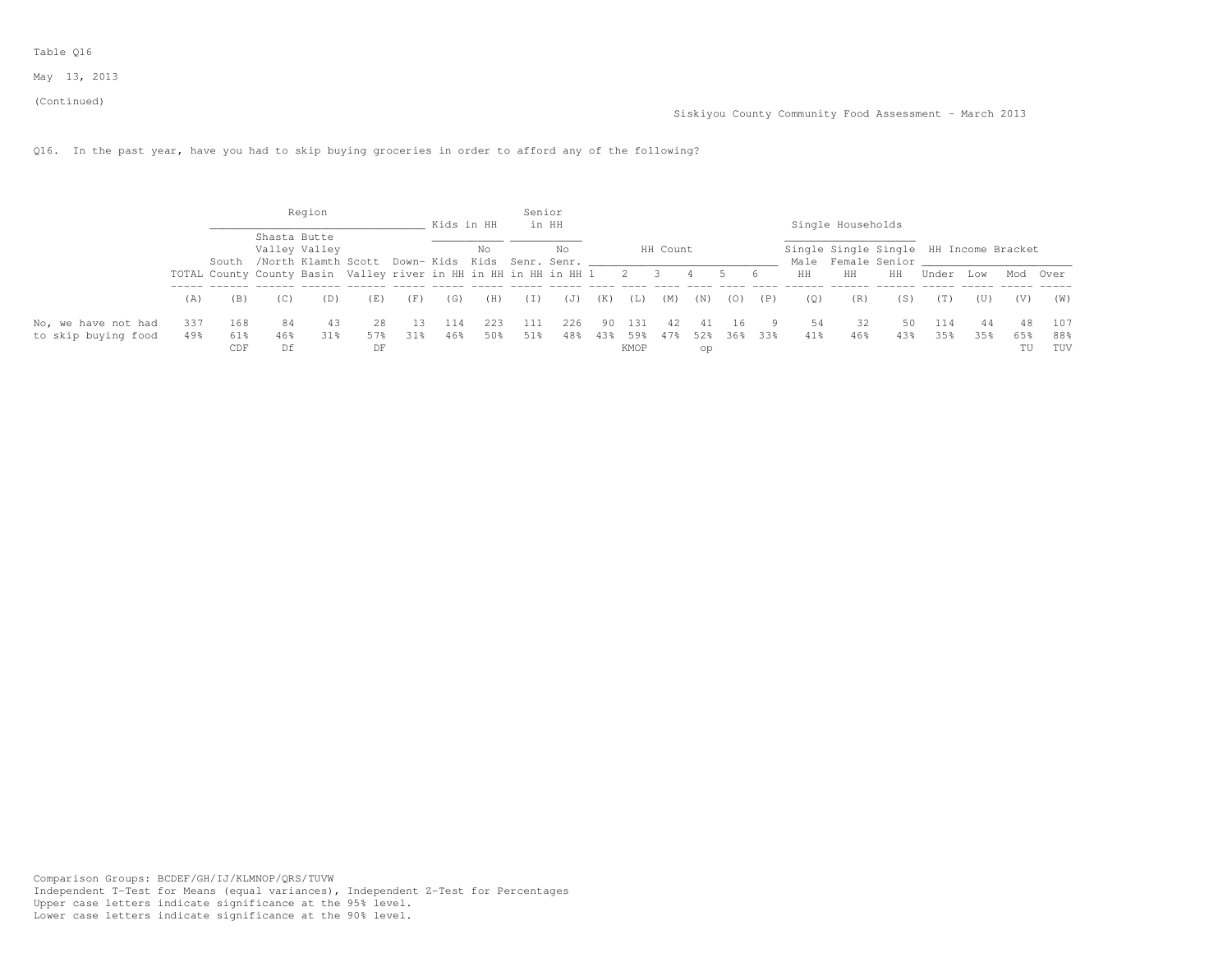Q16. In the past year, have you had to skip buying groceries in order to afford any of the following?

|                                      |                           |                                       | Majority of<br>Groceries Shopped |                       |                             |                                   | How Far Traveled<br>to Grocery Store |                                  |                                                                                                                        |                                | How Typically<br>Travel to Grocery Shop | Ask                              |                                  |                                   | How Often Out                        | of Grocery Money Fresh Food      | Importance<br>of Buying   |                       |                                  | Buying Fresh<br>Food Hurdle                                                   |                             |                                  |
|--------------------------------------|---------------------------|---------------------------------------|----------------------------------|-----------------------|-----------------------------|-----------------------------------|--------------------------------------|----------------------------------|------------------------------------------------------------------------------------------------------------------------|--------------------------------|-----------------------------------------|----------------------------------|----------------------------------|-----------------------------------|--------------------------------------|----------------------------------|---------------------------|-----------------------|----------------------------------|-------------------------------------------------------------------------------|-----------------------------|----------------------------------|
|                                      |                           |                                       |                                  |                       |                             |                                   |                                      |                                  | Out of Out of 0-5 6-15 16-25 26-50 51-100 Own Borrow For<br>TOTAL Local County State Miles Miles Miles Miles Miles Car | $\frac{1}{2}$                  | Car                                     |                                  |                                  |                                   |                                      | Rarely                           |                           | $Some-$               |                                  | Availa Know-<br>Ride Walk Wkly Mnthly /Never Extr what Cost bility ledge None |                             |                                  |
|                                      | (A)                       | (B)                                   | (C)                              | (D)                   | (E)                         | (F)                               | (G)                                  | (H)                              | (T)                                                                                                                    | (J)                            | (K)                                     | (L)                              | (M)                              | (N)                               | (0)                                  | (P)                              | (Q)                       | (R)                   | (S)                              | (T)                                                                           | (U)                         | (V)                              |
| KNOWLEDGEABLE OF HH<br><b>BUDGET</b> | 705<br>100<br>100         | 442<br>100<br>63                      | 68<br>100<br>10                  | 160<br>100<br>23      | 252<br>100<br>36            | 73<br>100<br>10                   | 71<br>100<br>10                      | 149<br>100<br>21                 | 114<br>100<br>16                                                                                                       | 115<br>100<br>16               | 38<br>100<br>5                          | 20<br>100<br>3                   | 39<br>100<br>6                   | 66<br>100<br>9                    | 287<br>100<br>41                     | 352<br>100<br>50                 | 489<br>100<br>69          | 158<br>100<br>22      | 382<br>100<br>54                 | 110<br>100<br>16                                                              | 27<br>100<br>$\overline{4}$ | 231<br>100<br>33                 |
| NO ANSWER                            | 15<br>2 <sup>°</sup>      | 9<br>$2\frac{6}{9}$                   | 1<br>1 <sup>°</sup>              | 3<br>$2\frac{6}{9}$   | 5<br>$2\frac{6}{9}$         | $\overline{1}$<br>1 <sup>°</sup>  | 3<br>4%                              | 3<br>2 <sup>o</sup>              |                                                                                                                        | 5<br>4%                        | -1<br>3%                                |                                  | $\mathfrak{D}$<br>5 <sup>°</sup> | $\overline{2}$<br>3%              | 7<br>$2\frac{6}{9}$                  | 6<br>2 <sup>°</sup>              | 6<br>1 <sup>°</sup>       | 3<br>2 <sup>°</sup>   | $\overline{7}$<br>2 <sup>o</sup> | 1<br>1 <sup>°</sup>                                                           | $\mathbf{1}$<br>4%          | $\overline{4}$<br>2 <sup>°</sup> |
| TOTAL RESPONDING                     | 690<br>100%               | 433<br>100%                           | 67<br>100%                       | 157<br>100%           | 247<br>100%                 | 72<br>100%                        | 68<br>100%                           | 146<br>100%                      | 114<br>100% 100%                                                                                                       | 110                            | 37                                      | 20<br>100% 100% 100%             | 37                               | 64<br>100%                        | 280<br>100%                          | 346<br>100%                      | 483<br>100%               | 155                   | 375<br>100% 100%                 | 109<br>100%                                                                   | 26<br>100%                  | 227<br>100%                      |
| Heat                                 | 234<br>34%                | 145<br>33%                            | 19<br>28%                        | 56<br>36%             | 78<br>32%                   | 33<br>46%<br>EGI                  | 20<br>29%                            | 52<br>36%                        | 32<br>28%                                                                                                              | 56<br>51%<br>L                 | 15<br>41%<br>L                          | 3<br>15%                         | 14<br>38%<br>L                   | 44<br>69%<br>0P                   | 134<br>48%<br>$\mathbb P$            | 56<br>16%                        | 151<br>31%                | 65<br>42%<br>Q        | 158<br>42%<br>uV                 | 41<br>38%<br>V                                                                | 7<br>27%                    | 44<br>19%                        |
| Medication/<br>prescriptions         | 134<br>19%                | 78<br>18%                             | 15<br>22%                        | 34<br>22%             | 31<br>13%                   | 17<br>24%<br>$\mathbf E$          | 20<br>29%<br>$\mathbf E$             | 34<br>23%<br>$\mathbf E$         | 22<br>19%                                                                                                              | 25<br>23%                      | 9<br>24%                                | 5<br>25%                         | 13<br>35%                        | 23<br>36%<br>$\mathsf{P}$         | 79<br>28%<br>$\, {\mathbb P}$        | 32<br>9 <sub>8</sub>             | 93<br>19%                 | 34<br>22%             | 103<br>27%<br>V                  | 25<br>23%<br>$\sqrt{ }$                                                       | -7<br>27%<br>$\mathbf{V}$   | 20<br>$9\frac{6}{6}$             |
| Health care                          | 125<br>18%                | 79<br>18%                             | 11<br>16%                        | 27<br>17 <sup>°</sup> | 36<br>15%                   | 17<br>24%<br>$\epsilon$           | 16<br>24%                            | 2.5<br>17%                       | 23<br>20%                                                                                                              | 30<br>27%<br>K                 | 4<br>11%                                | 5<br>25%                         | 8<br>22%                         | 2.5<br>39%<br>OP                  | 64<br>23%<br>$\mathbb{P}$            | 36<br>10 <sup>8</sup>            | 88<br>18%                 | 27<br>17 <sup>8</sup> | 89<br>24%<br>V                   | 22<br>20%<br>V                                                                | 10<br>38%<br>tV             | 19<br>8 <sup>°</sup>             |
| Dental care                          | 86<br>12%                 | 55<br>13%                             | 13<br>19%<br>$\mathbb{D}$        | 14<br>9 <sub>8</sub>  | 26<br>11 <sup>°</sup>       | 17<br>24%<br>EH                   | 9<br>13%                             | 13<br>9 <sub>8</sub>             | 17<br>1.5%                                                                                                             | 24<br>22%                      | 9                                       | 3<br>24% 15%                     | 13<br>35%<br>$\mathbb{I}$        | 17<br>27%<br>$\mathsf{P}$         | 49<br>18%<br>$\mathsf{P}$            | 20<br>6%                         | 69<br>14%<br>$\mathbb{R}$ | 12<br>8 <sup>8</sup>  | 71<br>19 <sup>°</sup><br>V       | 16<br>15%<br>$\mathbf{V}$                                                     | 5<br>19%<br>$\overline{V}$  | 9<br>$4\%$                       |
| Your own car                         | 74<br>11%                 | 47<br>11 <sup>°</sup>                 | 11<br>16%<br>d                   | 12<br>8 <sup>°</sup>  | 22<br>9 <sub>8</sub>        | 6<br>8 <sup>8</sup>               | 12<br>18%<br>efI                     | 22<br>15%<br>eI                  | 8                                                                                                                      | 15<br>7% 14%                   | 5<br>14%                                | $\overline{1}$<br>5 <sup>°</sup> | 4<br>11%                         | 13<br>20%<br>P                    | 41<br>15%<br>$\mathbb P$             | 2.0<br>6%                        | 49<br>10%                 | 22<br>14%             | 50<br>13 <sup>°</sup><br>V       | 12<br>11%                                                                     | 7<br>27%<br>tV              | 15<br>7 <sup>°</sup>             |
| New clothing                         | 65<br>9 <sub>8</sub><br>D | 42<br>10 <sup>8</sup><br>$\mathbb{D}$ | 13<br>19%<br>AbD                 | 8<br>5 <sup>8</sup>   | 28<br>11 <sup>°</sup><br>T. | $\overline{7}$<br>10 <sup>8</sup> | 5<br>7%                              | 17<br>12%<br>$\mathbf I$         | 5                                                                                                                      | 11<br>4% 10%                   | 6<br>16%                                |                                  | 9<br>24%<br>÷.                   | 15<br>23%<br>P                    | 41<br>15%<br>$\mathsf{P}$            | 9<br>3%                          | 48<br>10%                 | 15<br>10 <sup>8</sup> | 51<br>14%<br>V                   | 16<br>15%<br>$\mathbf{V}$                                                     | 5<br>19%<br>V               | 8<br>$4\%$                       |
| TV/Internet                          | 33<br>5 <sup>8</sup>      | 22<br>5%                              | $\overline{4}$<br>6%             | 4<br>3%               | 11<br>4%                    | $\overline{4}$<br>6%              | 4<br>6%                              | 7<br>5%                          | 3<br>3%                                                                                                                | 11<br>10%<br>k                 | $\overline{1}$<br>3%                    |                                  | 7<br>19%<br>K                    | 8<br>13%<br>P                     | 21<br>8 <sup>°</sup><br>$\mathsf{P}$ | $\overline{4}$<br>1 <sup>8</sup> | 18<br>4%                  | 11<br>7 <sup>8</sup>  | 24<br>6%<br>$\mathbf{V}$         | 7<br>$6\frac{6}{9}$<br>V                                                      | $\overline{c}$<br>8%        | $\mathbf{1}$<br>$*$ %            |
| Toys for kids                        | 16<br>2 <sup>°</sup>      | 9<br>2 <sup>°</sup>                   | 6<br>9 <sup>°</sup><br>ab        |                       | $\tau$<br>3 <sup>°</sup>    | 1<br>1 <sup>°</sup>               | $\mathbf{1}$<br>1 <sup>°</sup>       | $\overline{4}$<br>3 <sup>8</sup> | $\mathbf{2}$<br>2%                                                                                                     | $\mathbf{1}$<br>1 <sup>°</sup> | <sup>1</sup><br>3%                      |                                  | $\overline{1}$<br>3%             | 6<br>9 <sub>8</sub><br>$^{\circ}$ | 7<br>3 <sup>8</sup>                  | 3<br>1 <sup>8</sup>              | 11<br>2 <sup>°</sup>      | 4<br>3%               | 12<br>3 <sup>°</sup><br>$+$      | $\mathbf{1}$<br>1 <sup>8</sup>                                                | $\mathbf{1}$<br>4%          | 3<br>1 <sup>°</sup>              |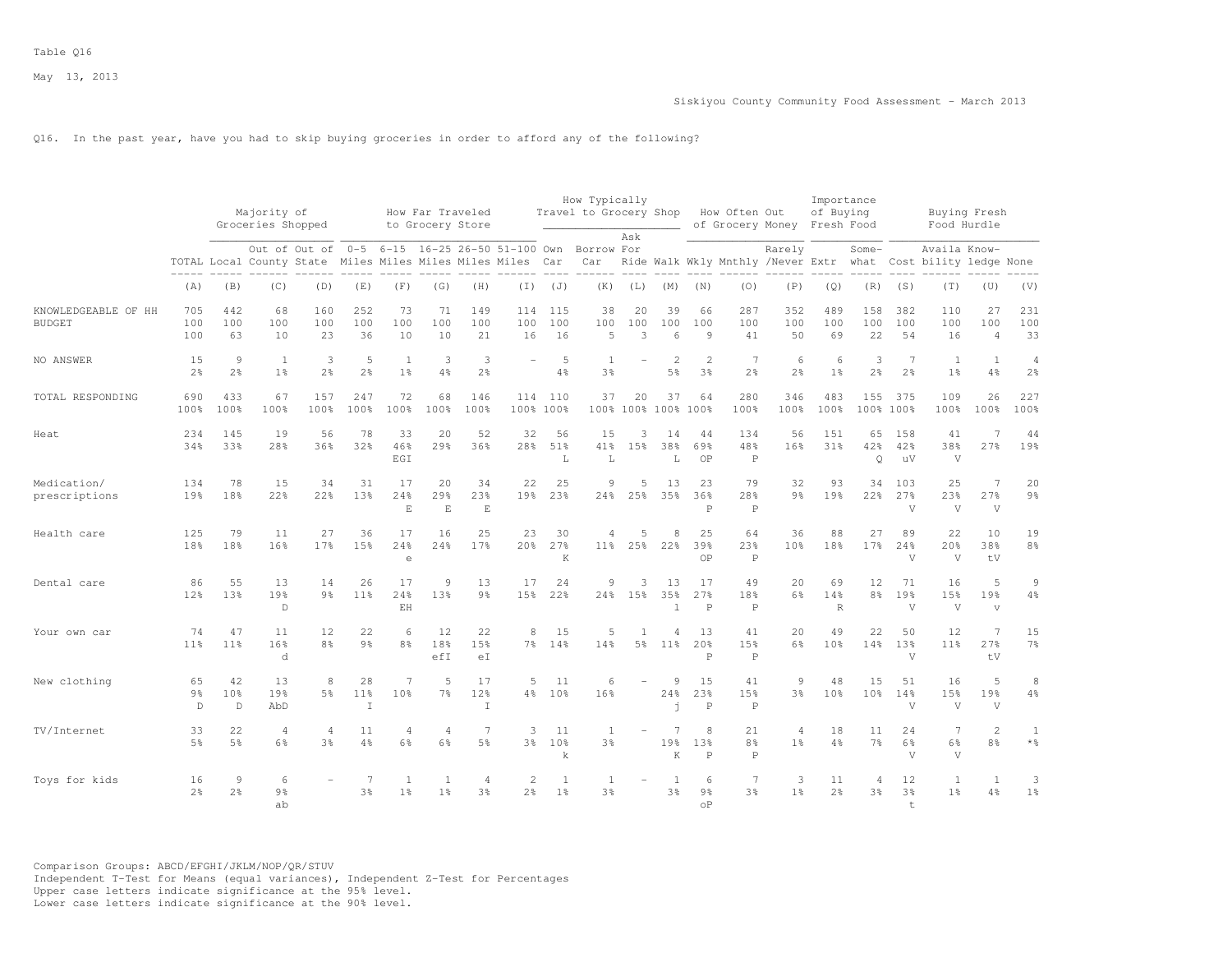Table Q16

(Continued)

Q16. In the past year, have you had to skip buying groceries in order to afford any of the following?

|                                            |             |            | Majority of<br>Groceries Shopped |           |            |           | How Far Traveled<br>to Grocery Store |           |            |           | How Typically<br>Travel to Grocery Shop                                                                                                                                            |     |     |                 | How Often Out<br>of Grocery Money Fresh Food |            | of Buying  | Importance |            |              | Buying Fresh<br>Food Hurdle |            |
|--------------------------------------------|-------------|------------|----------------------------------|-----------|------------|-----------|--------------------------------------|-----------|------------|-----------|------------------------------------------------------------------------------------------------------------------------------------------------------------------------------------|-----|-----|-----------------|----------------------------------------------|------------|------------|------------|------------|--------------|-----------------------------|------------|
|                                            |             |            |                                  |           |            |           |                                      |           |            |           | Out of Out of 0-5 6-15 16-25 26-50 51-100 Own Borrow For<br>TOTAL Local County State Miles Miles Miles Miles Car Car Ride Walk Wkly Mnthly /Never Extr what Cost bility ledge None | Ask |     |                 |                                              | Rarely     |            | Some-      |            | Availa Know- |                             |            |
|                                            | (A)         | (B)        | (C)                              | (D)       | (E)        | (F)       | (G)                                  | (H)       | (I)        | (J)       | (K)                                                                                                                                                                                | (L) | (M) | (N)             | (0)                                          | (P)        | (0)        | (R)        | (S)        | (T)          | (U)                         | (V)        |
| No, we have not had<br>to skip buying food | 337<br>49.8 | 218<br>50% | 37<br>55%                        | 69<br>44% | 135<br>55% | 29<br>40% | 30<br>44%                            | 64<br>44% | 63.<br>55% | 33<br>30% | 13<br>35%                                                                                                                                                                          | 60% | 35% | 11 <sub>8</sub> | 86<br>31 <sup>8</sup>                        | 244<br>71% | 248<br>51% | 64<br>41%  | 138<br>37% | 50<br>46%    | 42%                         | 155<br>68% |
|                                            |             |            |                                  |           | FH         |           |                                      |           | Fh         |           |                                                                                                                                                                                    | Jkm |     |                 | Ν                                            | NO.        |            |            |            |              |                             | STU        |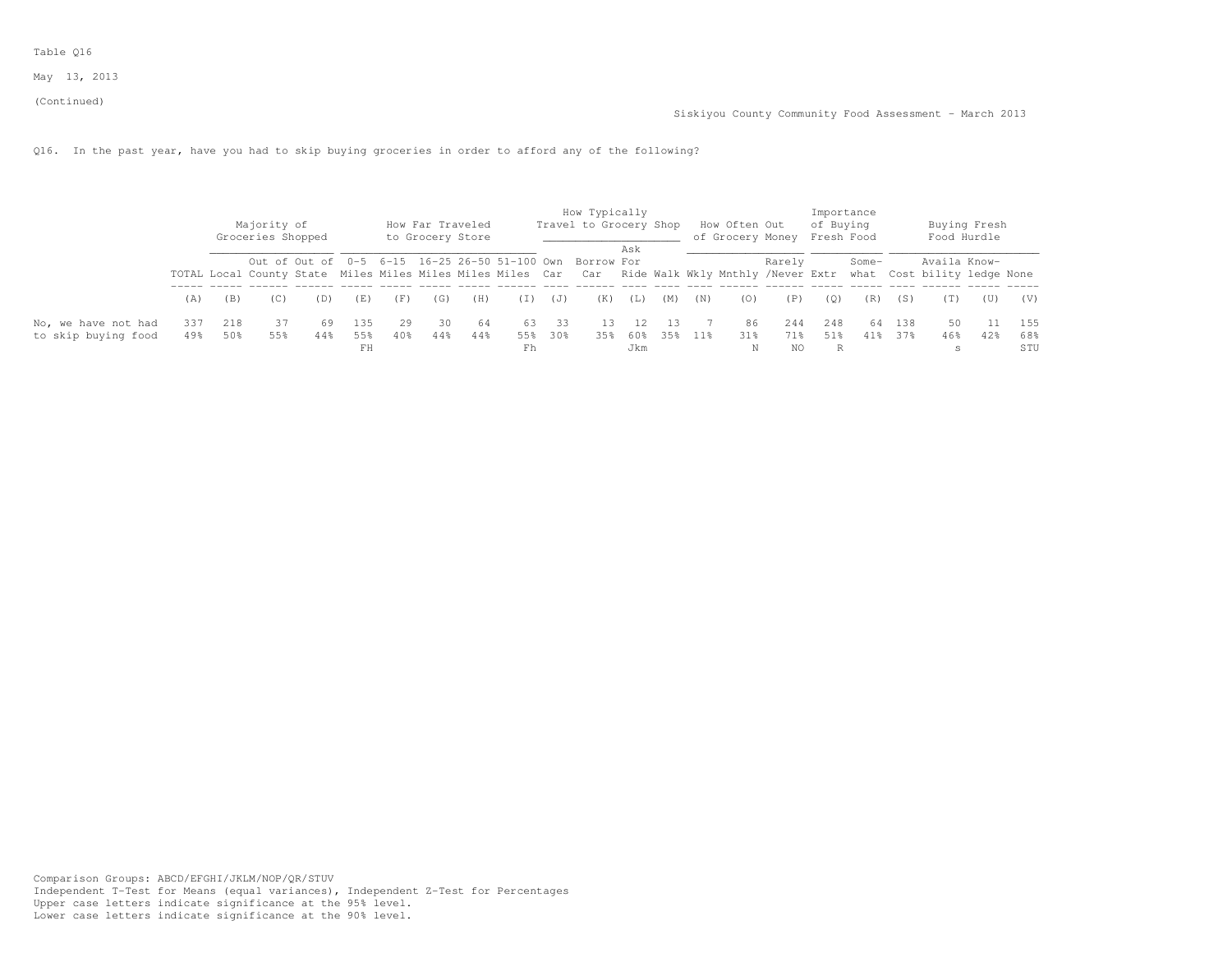## Q17. In the last 3 years, which of these programs have you used to get food?

|                                            |                      |                                  |                                      | Region                   |                                                                  |                                  | Kids in HH                |                           | Senior                           | in HH                |                                       |                            |                                |                                  |                                  |                             |                      | Single Households    |                          |                                  |                                       |                          |                     |
|--------------------------------------------|----------------------|----------------------------------|--------------------------------------|--------------------------|------------------------------------------------------------------|----------------------------------|---------------------------|---------------------------|----------------------------------|----------------------|---------------------------------------|----------------------------|--------------------------------|----------------------------------|----------------------------------|-----------------------------|----------------------|----------------------|--------------------------|----------------------------------|---------------------------------------|--------------------------|---------------------|
|                                            |                      |                                  | Shasta Butte                         | Valley Valley            | South /North Klamth Scott Down- Kids Kids Senr. Senr.            |                                  |                           | $_{\mathrm{No}}$          |                                  | No                   |                                       |                            | HH Count                       |                                  |                                  |                             | Male                 | Single Single Single | Female Senior            |                                  | HH Income Bracket                     |                          |                     |
|                                            |                      |                                  |                                      |                          | TOTAL County County Basin Valley river in HH in HH in HH in HH 1 |                                  |                           |                           |                                  |                      |                                       | $\overline{2}$             | 3                              | 4                                | 5                                | 6                           | HH                   | HH                   | HН                       | Under                            | Low                                   | Mod                      | Over                |
|                                            | (A)                  | (B)                              | (C)                                  | (D)                      | (E)                                                              | (F)                              | (G)                       | (H)                       | (T)                              | $(\mathbb{J})$       | (K)                                   | (L)                        | (M)                            | (N)                              | (0)                              | (P)                         | (Q)                  | (R)                  | (S)                      | (T)                              | (U)                                   | (V)                      | (W)                 |
| KNOWLEDGEABLE OF HH<br><b>BUDGET</b>       | 705<br>100<br>100    | 282<br>100<br>40                 | 188<br>100<br>27                     | 138<br>100<br>20         | 51<br>100<br>7                                                   | 45<br>100<br>6                   | 251<br>100<br>36          | 454<br>100<br>64          | 222<br>100<br>31                 | 483<br>100<br>69     | 215<br>100<br>30                      | 224<br>100<br>32           | 92<br>100<br>13                | 80<br>100<br>11                  | 45<br>100<br>6                   | 27<br>100<br>$\overline{4}$ | 135<br>100<br>19     | 73<br>100<br>10      | 120<br>100<br>17         | 336<br>100<br>48                 | 127<br>100<br>18                      | 74<br>100<br>10          | 123<br>100<br>17    |
| NO ANSWER                                  | 8<br>1 <sup>°</sup>  | 3<br>1 <sup>°</sup>              | $\overline{4}$<br>2 <sup>°</sup>     |                          | 1<br>2 <sup>o</sup>                                              |                                  | 3<br>1 <sup>°</sup>       | 5<br>1 <sup>°</sup>       | 3<br>1 <sup>°</sup>              | 5<br>$1\frac{6}{6}$  | 4<br>2%                               | 1<br>$\star$ %             | $\mathbf{1}$<br>1 <sup>°</sup> | $\overline{1}$<br>1 <sup>°</sup> |                                  |                             | 3<br>2%              | 1<br>1 <sup>°</sup>  | 3<br>3 <sup>°</sup>      | $\overline{4}$<br>1 <sup>°</sup> | <sup>1</sup><br>1 <sup>°</sup>        | $\overline{c}$<br>3%     | $\sim$              |
| TOTAL RESPONDING                           | 697<br>100%          | 279<br>100%                      | 184<br>100%                          | 138<br>100%              | 50<br>100%                                                       | 45<br>100%                       | 248<br>100%               | 449<br>100%               | 219<br>100%                      | 478                  | 211<br>100% 100%                      | 223                        | 91<br>100% 100% 100%           | 79                               | 45<br>100%                       | 27<br>100%                  | 132<br>100%          | 72<br>100%           | 117<br>100%              | 332<br>100%                      | 126<br>100%                           | 72<br>100%               | 123<br>100%         |
| CalFresh (formerly<br>called Food Stamps)  | 209<br>30%           | 75<br>27%                        | 56<br>30%                            | 53<br>38%<br>BE          | 10<br>20%                                                        | 14<br>31%                        | 126<br>51%<br>$\mathbf H$ | 83<br>18%                 | 26<br>12%                        | 183<br>38%<br>T      | 45<br>21%                             | 41<br>18%                  | 38<br>42%<br>KL                | 31<br>39%                        | 28<br>62%<br>KL KLMN             | 16<br>59%<br>KLn            | 29<br>22%            | 15<br>21%            | 19<br>16%                | 160<br>48%<br>UVW                | 31<br>25%<br>VW                       | 5<br>7%                  | 3<br>2 <sup>°</sup> |
| Family Resource<br>Center Food<br>Giveaway | 174<br>25%           | 40<br>14%                        | 33<br>18%                            | 60<br>43%<br>BCE         | 10<br>20%                                                        | 30<br>67%<br><b>BCDE</b>         | 75<br>30%<br>$\,$ H       | 99<br>22%                 | 47<br>21%                        | 127<br>27%           | 51<br>24%                             | 48<br>22%                  | 18<br>20%                      | 18<br>23%                        | 20<br>44%                        | 14<br>52%<br>KLMN KLMN      | 33<br>25%            | 17<br>24%            | 26<br>22%                | 121<br>36%<br>VW                 | 36<br>29%<br>VW                       | 6<br>8%                  | 6<br>$5\frac{6}{9}$ |
| Emergency food<br>pantries                 | 167<br>24%           | 48<br>17%                        | 49<br>27%<br>B                       | 37<br>27%<br>$\mathbf B$ | 11<br>22%                                                        | 22<br>49%<br><b>BCDE</b>         | 58<br>23%                 | 109<br>24%                | 41<br>19%                        | 126<br>26%<br>T.     | 65<br>31%<br>LN                       | 41<br>18%                  | 26<br>29%<br>ln                | 14<br>18%                        | 10<br>22 <sup>8</sup>            | 7<br>26%                    | 42<br>32%            | 21<br>29%            | 30<br>26%                | 124<br>37%<br>UVW                | 27<br>21%<br>VW                       | 5<br>7 <sup>°</sup><br>W | 1<br>1 <sup>°</sup> |
| USDA commodities                           | 157<br>23%           | 32<br>11 <sup>°</sup>            | 57<br>31%<br>Be                      | 4.5<br>33%<br>Be         | 10<br>20%                                                        | 13<br>29%<br>B                   | 50<br>20%                 | 107<br>24%                | 52<br>24%                        | 105<br>22%           | 56<br>27%<br>$\overline{\phantom{a}}$ | 44<br>20 <sup>8</sup>      | 18<br>20%                      | 17<br>22%                        | 9<br>20%                         | $\overline{7}$<br>26%       | 37<br>28%            | 19<br>26%            | 32<br>27%                | 108<br>33%<br>V                  | 35<br>28%<br>$\mathbf{V}$             | $\overline{A}$<br>6%     |                     |
| WIC (Women, Infants<br>and Children)       | 102<br>15%           | 24<br>9 <sub>8</sub>             | 24<br>13%                            | 44<br>32%<br><b>BCEF</b> | 6<br>12%                                                         | 4<br>9%                          | 91<br>37%<br>$\rm H$      | 11<br>$2\frac{6}{9}$      | $\overline{2}$<br>1 <sup>°</sup> | 100<br>21%<br>$\top$ | 4<br>2 <sup>°</sup>                   | 6<br>$3\frac{6}{6}$        | 24<br>26%<br>KL                | 27<br>34%<br>KL                  | 20<br>44%<br>KLM                 | 14<br>52%<br>KLM            | $\mathbf{1}$<br>1%   | 3<br>4%              |                          | 60<br>18%<br>VW                  | 27<br>21%<br>VW                       | $\overline{4}$<br>6%     | 6<br>$5\frac{6}{9}$ |
| Soup kitchens                              | 58<br>8 <sup>°</sup> | 18<br>6%                         | 17<br>9 <sub>8</sub><br>$\mathbb{D}$ | 5<br>4%                  | $\overline{4}$<br>8 <sup>°</sup>                                 | 14<br>31%<br><b>BCDE</b>         | 16<br>6%                  | 42<br>9 <sup>°</sup>      | 19<br>9 <sup>°</sup>             | 39<br>8 <sup>°</sup> | 26<br>12%<br>Ln                       | 14<br>6%                   | 7<br>8%                        | 5<br>6%                          | 3<br>7%                          | 3<br>$11\%$                 | 13<br>10%            | 13<br>18%            | 11<br>9 <sub>8</sub>     | 43<br>13%<br>V                   | 12<br>10 <sup>8</sup><br>$\mathbf{V}$ | 1<br>$1\%$               |                     |
| Senior nutrition<br>coupons                | 25<br>4%             | $\overline{9}$<br>3 <sup>°</sup> | 5<br>3 <sup>°</sup>                  | 10<br>7%<br>$\rm _C$     |                                                                  | $\overline{1}$<br>2 <sup>°</sup> | -1<br>$\star$ %           | 24<br>$5\frac{6}{9}$<br>G | 24<br>11 <sup>°</sup><br>J       | $\mathbf{1}$<br>* 응  | 17<br>8 <sup>°</sup><br>LMO           | 6<br>3 <sup>8</sup>        | 1 <sup>°</sup>                 |                                  | $\overline{1}$<br>2 <sup>°</sup> |                             | 12<br>$9\frac{6}{9}$ | $\overline{4}$<br>6% | 16<br>14%<br>$\mathbf r$ | 18<br>5 <sup>°</sup><br>V        | 5<br>4%                               | $\overline{1}$<br>1%     |                     |
| None of the above                          | 264<br>38%           | 153<br>55%<br>CDF                | 59<br>32%<br>DF                      | 21<br>15%                | 24<br>48%<br>CDF                                                 | $\overline{7}$<br>16%            | 60<br>24%                 | 204<br>45%<br>G           | 107<br>49%<br>J                  | 157<br>33%           | 72<br>34%                             | 128<br>57%<br>OP MNOP<br>K | 29<br>32%<br>OP                | 24<br>30%<br>OP                  | 4<br>$9\frac{6}{9}$              | 3<br>$11\%$                 | 48<br>36%            | 22<br>31%            | 43<br>37%                | 44<br>13%                        | 40<br>32%<br>T                        | 53<br>74%<br>TU          | 112<br>91%<br>TUV   |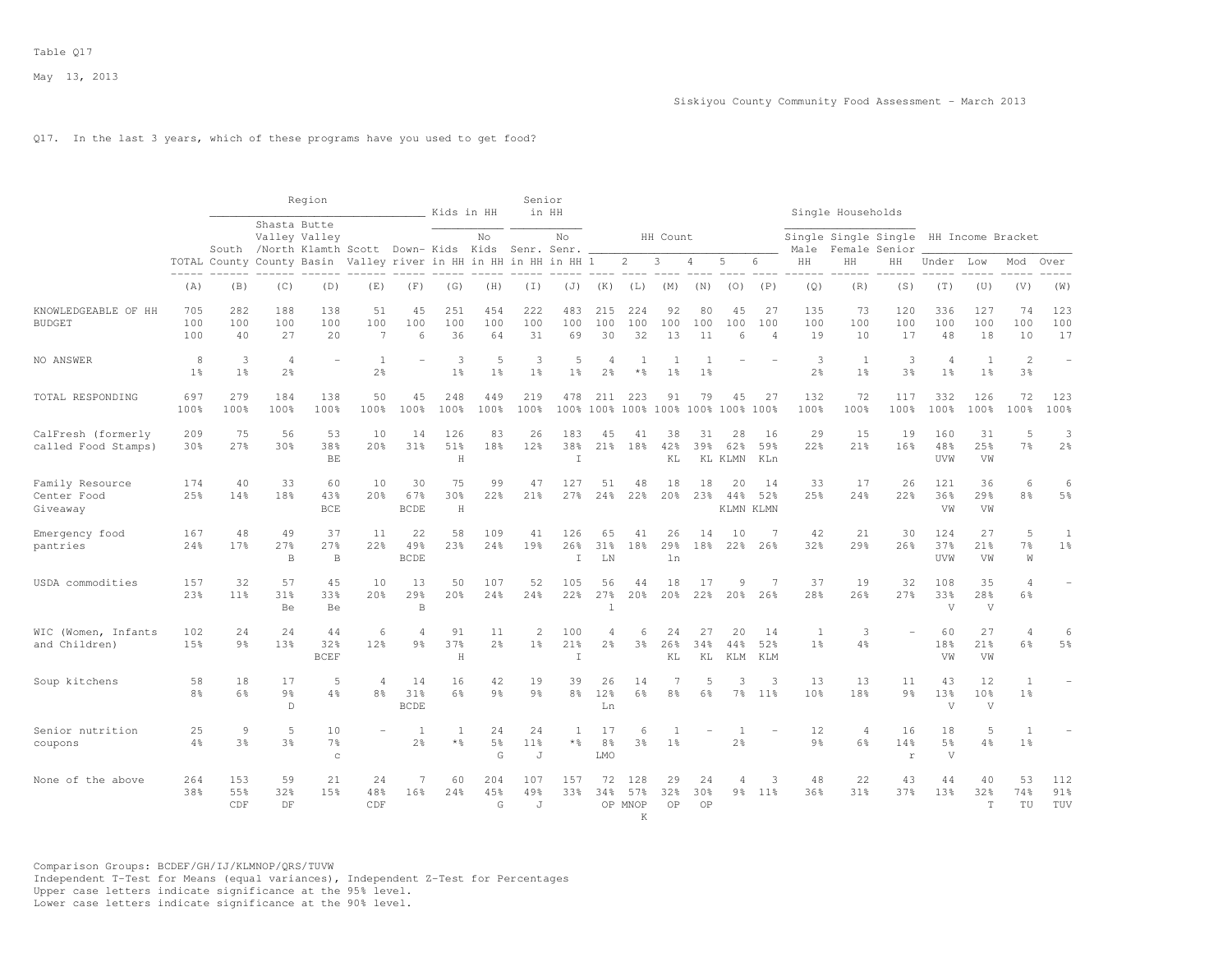## Q17. In the last 3 years, which of these programs have you used to get food?

|                                            |                            |                                     | Majority of<br>Groceries Shopped<br>Out of Out of 0-5 |                                                            |                             |                 | How Far Traveled<br>to Grocery Store |                                |                  |                                  | How Typically<br>Travel to Grocery Shop       |                                  |                                  |                           | How Often Out                             | of Grocery Money Fresh Food                      | Importance<br>of Buying    |                      |                                      |                                        | Buying Fresh<br>Food Hurdle                    |                     |
|--------------------------------------------|----------------------------|-------------------------------------|-------------------------------------------------------|------------------------------------------------------------|-----------------------------|-----------------|--------------------------------------|--------------------------------|------------------|----------------------------------|-----------------------------------------------|----------------------------------|----------------------------------|---------------------------|-------------------------------------------|--------------------------------------------------|----------------------------|----------------------|--------------------------------------|----------------------------------------|------------------------------------------------|---------------------|
|                                            |                            |                                     |                                                       | TOTAL Local County State Miles Miles Miles Miles Miles Car |                             |                 |                                      |                                |                  |                                  | 6-15 16-25 26-50 51-100 Own Borrow For<br>Car | Ask                              |                                  |                           |                                           | Rarely<br>Ride Walk Wkly Mnthly /Never Extr what |                            | Some-                |                                      | Availa Know-<br>Cost bility ledge None |                                                |                     |
|                                            | (A)                        | (B)                                 | (C)                                                   | (D)                                                        | (E)                         | (F)             | (G)                                  | (H)                            | (I)              | (J)                              | (K)                                           | (L)                              | (M)                              | (N)                       | (0)                                       | (P)                                              | (Q)                        | (R)                  | (S)                                  | (T)                                    | (U)                                            | (V)                 |
| KNOWLEDGEABLE OF HH<br><b>BUDGET</b>       | 705<br>100<br>100          | 442<br>100<br>63                    | 68<br>100<br>10                                       | 160<br>100<br>23                                           | 252<br>100<br>36            | 73<br>100<br>10 | 71<br>100<br>10                      | 149<br>100<br>21               | 114<br>100<br>16 | 115<br>100<br>16                 | 38<br>100<br>5                                | 20<br>100<br>3                   | 39<br>100<br>6                   | 66<br>100<br>9            | 287<br>100<br>41                          | 352<br>100<br>50                                 | 489<br>100<br>69           | 158<br>100<br>22     | 382<br>100<br>54                     | 110<br>100<br>16                       | 27<br>100<br>$\overline{4}$                    | 231<br>100<br>33    |
| NO ANSWER                                  | 8<br>$1\%$                 | 5<br>1 <sup>°</sup>                 | <sup>1</sup><br>1 <sup>°</sup>                        |                                                            | 1<br>$*$ %                  |                 | 3<br>4%                              | <sup>1</sup><br>1 <sup>°</sup> |                  | $\overline{c}$<br>2 <sup>°</sup> | <sup>1</sup><br>3%                            | $\overline{1}$<br>5 <sup>°</sup> |                                  |                           | 5<br>2 <sup>°</sup>                       | 3<br>1 <sup>°</sup>                              | $\overline{c}$<br>$*$ %    | 3<br>$2\frac{6}{9}$  | 4<br>1 <sup>°</sup>                  | $\mathbf{2}$<br>$2\frac{6}{6}$         |                                                |                     |
| TOTAL RESPONDING                           | 697<br>100%                | 437<br>100%                         | 67<br>100%                                            | 160<br>100%                                                | 251<br>100%                 | 73<br>100%      | 68<br>100%                           | 148<br>100%                    | 114<br>100%      | 113<br>100%                      | 37<br>100%                                    | 19<br>100%                       | 39<br>100%                       | 66<br>100%                | 282<br>100%                               | 349<br>100%                                      | 487<br>100%                | 155<br>100%          | 378<br>100%                          | 108<br>100%                            | 27<br>100%                                     | 231<br>100%         |
| CalFresh (formerly<br>called Food Stamps)  | 209<br>30%                 | 125<br>29%                          | 22<br>33%                                             | 55<br>34%                                                  | 68<br>27%                   | 21<br>29%       | 24<br>35%                            | 50<br>34%                      | 34<br>30%        | 36<br>32%<br>KL                  | 4<br>11 <sup>8</sup>                          | 2<br>$11$ %                      | 10<br>26%<br>$\mathbf k$         | 28<br>42%<br>$\mathsf{P}$ | 118<br>42%<br>$\mathbf P$                 | 63<br>18%                                        | 139<br>29%                 | 57<br>37%<br>q       | 126<br>33%<br>$\overline{V}$         | 36<br>33%                              | 10<br>37%                                      | 61<br>26%           |
| Family Resource<br>Center Food<br>Giveaway | 174<br>25%                 | 103<br>24%                          | 12<br>18%                                             | 52<br>33%<br>aBC                                           | 67<br>27%<br>fi             | 13<br>18%       | 18<br>26%                            | 41<br>28%<br>fi                | 21<br>18%        | 37<br>33%<br>L                   | 10<br>27%<br>L                                | -1<br>5%                         | 14<br>36%<br>L                   | 20<br>30%<br>$\, {\bf P}$ | 101<br>36%<br>$\, {\mathbb P}$            | 53<br>15%                                        | 111<br>23%                 | 51<br>33%<br>Q       | 107<br>28%<br>V                      | 34<br>31%<br>V                         | 10<br>37%<br>$\overline{\mathbf{v}}$           | 45<br>19%           |
| Emergency food<br>pantries                 | 167<br>24%                 | 110<br>25%                          | 12<br>18%                                             | 36<br>23%                                                  | 66<br>26%<br>hi             | 19<br>26%       | 17<br>25%                            | 27<br>18%                      | 21<br>18%        | 51<br>45%<br><b>KLM</b>          | 6<br>16%                                      | 5%                               | 8<br>21%<br>$\mathbb{I}$         | 23<br>35%<br>$\, {\bf P}$ | 110<br>39%<br>$\mathbf P$                 | 34<br>10 <sup>8</sup>                            | 113<br>23%                 | 41<br>26%            | 113<br>30%<br>V                      | 33<br>31%<br>V                         | 7<br>26%                                       | 32<br>14%           |
| USDA commodities                           | 157<br>23%                 | 90<br>21%                           | 15<br>22%                                             | 45<br>28%<br>$\mathbf b$                                   | 46<br>18%                   | 12<br>16%       | 22<br>32%<br>EF                      | 35<br>24%                      | 31<br>27%<br>ef  | 46<br>41%<br>KT.                 | 8<br>22%<br>$\mathbf{1}$                      | -1<br>5 <sup>°</sup>             | 13<br>33%<br>T.                  | 19<br>29%<br>$\mathsf{P}$ | 92<br>33%<br>$\mathbf P$                  | 46<br>13%                                        | 9.5<br>20%                 | 48<br>31%<br>Q       | 105<br>28%<br>V                      | 27<br>25%<br>V                         | 8<br>30%<br>$\overline{V}$                     | 33<br>14%           |
| WIC (Women, Infants<br>and Children)       | 102<br>15%<br>B            | 42<br>10%                           | 10<br>15%                                             | 45<br>28%<br>ABC                                           | 25<br>10%                   | 9<br>12%        | 6<br>9%                              | 37<br>25%<br><b>EFG</b>        | 21<br>18%<br>Eq  | $\overline{1}$<br>1 <sup>°</sup> | 3<br>8 <sup>°</sup>                           |                                  | $\overline{2}$<br>5 <sup>°</sup> | 12<br>18%                 | 44<br>16%                                 | 46<br>13%                                        | 64<br>13%                  | 29<br>19%            | 47<br>12 <sup>8</sup>                | 12<br>11 <sup>°</sup>                  | 3<br>11 <sup>8</sup>                           | 43<br>19%<br>St     |
| Soup kitchens                              | 58<br>8%<br>d              | 41<br>9 <sub>8</sub><br>$\mathbb D$ | $\overline{4}$<br>6%                                  | 8<br>5 <sup>8</sup>                                        | 26<br>10 <sup>8</sup><br>qi | 6<br>8%         | 3<br>4%                              | 10<br>7 <sup>°</sup>           | 6<br>5%          | 21<br>19%<br>L                   | 4<br>11 <sup>8</sup>                          | 1<br>5%                          | 6<br>15%                         | 14<br>21%<br>οP           | 32<br>11 <sup>8</sup><br>$\, {\mathbb P}$ | 12<br>3%                                         | 35<br>7 <sup>°</sup>       | 12<br>8 <sup>°</sup> | 43<br>11%<br>V                       | $\mathfrak{g}$<br>8 <sup>°</sup><br>V  | $\overline{4}$<br>15%<br>$\boldsymbol{\nabla}$ | 5<br>$2\frac{6}{6}$ |
| Senior nutrition<br>coupons                | 25<br>4%                   | 11<br>3 <sup>8</sup>                | 5<br>$7\frac{6}{6}$                                   | 8<br>5%                                                    | 5<br>$2\frac{6}{6}$         | 4<br>5%         | <sup>1</sup><br>$1\%$                | 6<br>4%                        | 8<br>7%<br>EG    | 12<br>$11\%$                     | 3<br>8%                                       | 1<br>5%                          | $\overline{2}$<br>5%             | $\overline{2}$<br>3%      | 8<br>3 <sup>8</sup>                       | 15<br>4%                                         | 14<br>3 <sup>8</sup>       | 9<br>6%              | 19<br>$5\frac{6}{9}$<br>$\mathbf{V}$ | 3<br>3 <sup>8</sup>                    | $\mathbf{1}$<br>4%                             | 3<br>1%             |
| None of the above                          | 264<br>38%<br>$\mathsf{D}$ | 175<br>40%<br>D.                    | 32<br>48%<br>$\mathbb{D}$                             | 44<br>28%                                                  | 104<br>41%<br>$\mathsf{G}$  | 28<br>38%<br>q  | 17<br>25%                            | 54<br>36%<br>q                 | 50<br>44%<br>G   | 16<br>14%                        | 14<br>38%<br>$\cdot$ T                        | 13<br>68%<br>JKM                 | 14<br>36%<br>$\cdot$ T           | 7<br>11 <sup>8</sup>      | 45<br>16%                                 | 212<br>61%<br>NO.                                | 208<br>43%<br>$\mathbb{R}$ | 36<br>23%            | 108<br>29%                           | 39<br>36%                              | 10<br>37%                                      | 117<br>51%<br>ST    |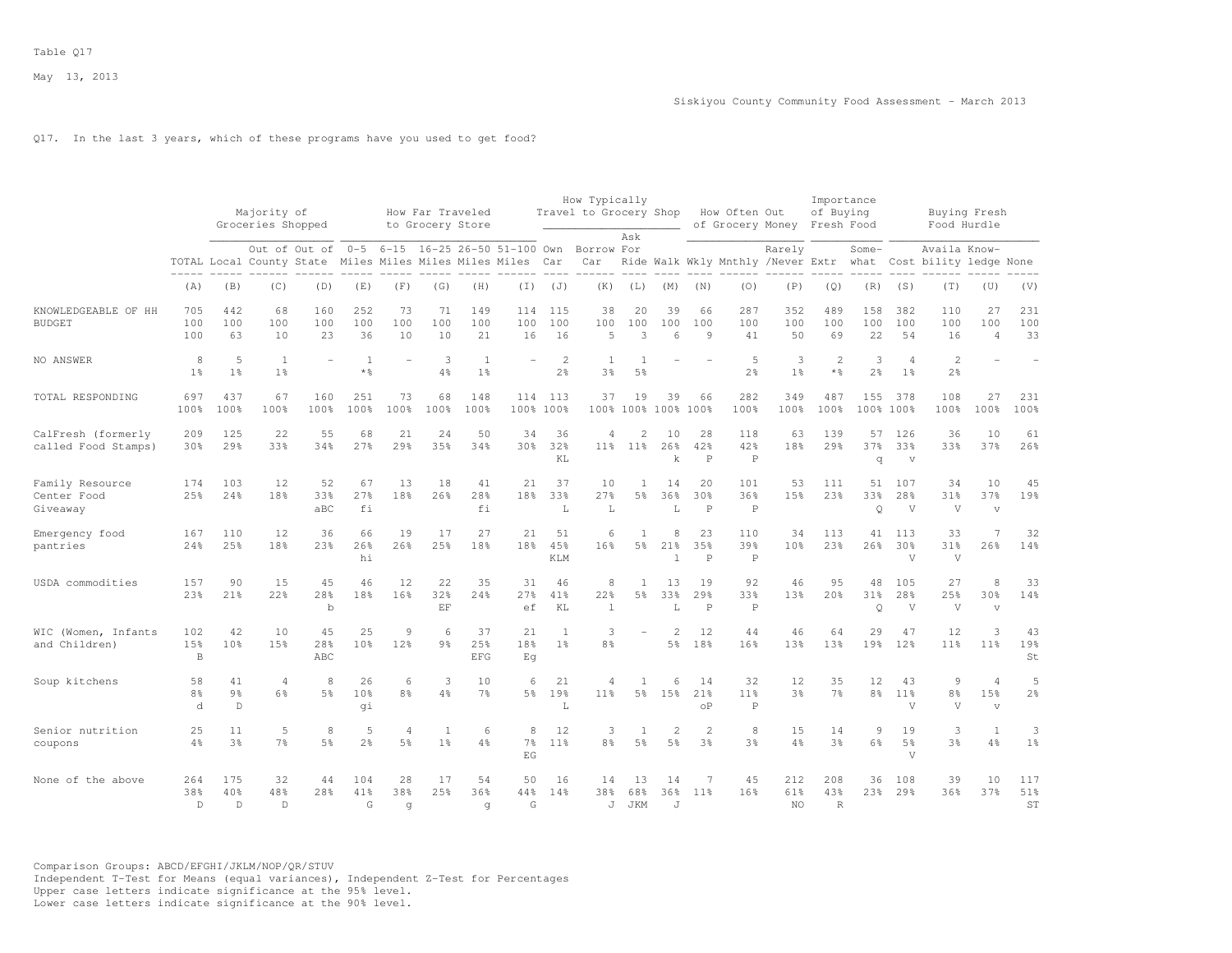### Q18. How long do your CalFresh benefits last in a month?

|                                         |                     |                                                                  |                                | Region               |                                                         |                             | Kids in HH       |                       | Senior                           | in HH            |                                          |                     |                 |                      |                 |                       |                      | Single Households     |                                                         |                                 |                      |               |                          |
|-----------------------------------------|---------------------|------------------------------------------------------------------|--------------------------------|----------------------|---------------------------------------------------------|-----------------------------|------------------|-----------------------|----------------------------------|------------------|------------------------------------------|---------------------|-----------------|----------------------|-----------------|-----------------------|----------------------|-----------------------|---------------------------------------------------------|---------------------------------|----------------------|---------------|--------------------------|
|                                         |                     |                                                                  | Shasta Butte                   | Valley Valley        | South /North Klamth Scott Down-Kids Kids Senr. Senr. __ |                             |                  | No                    |                                  | No.              |                                          |                     | HH Count        |                      |                 |                       | Male                 |                       | Single Single Single HH Income Bracket<br>Female Senior |                                 |                      |               |                          |
|                                         |                     | TOTAL County County Basin Valley river in HH in HH in HH in HH 1 |                                |                      |                                                         |                             |                  |                       |                                  |                  |                                          | $\overline{2}$      | 3               | 4                    | 5               | 6                     | HH                   | HH                    | HH                                                      | Under                           | Low                  | Mod           | Over                     |
|                                         | (A)                 | (B)                                                              | (C)                            | (D)                  | (E)                                                     | (F)                         | (G)              | (H)                   | (T)                              | (J)              | (K)                                      | (L)                 | (M)             | (N)                  | (0)             | (P)                   | (Q)                  | (R)                   | (S)                                                     | (T)                             | (U)                  | (V)           | (W)                      |
| USED CALFRESH<br><b>BENEFITS</b>        | 209<br>100<br>100   | 75<br>100<br>36                                                  | 56<br>100<br>27                | 53<br>100<br>25      | 10<br>100<br>5                                          | 14<br>100<br>$\overline{7}$ | 126<br>100<br>60 | 83<br>100<br>40       | 26<br>100<br>12                  | 183<br>100<br>88 | 45<br>100<br>22                          | 41<br>100<br>20     | 38<br>100<br>18 | 31<br>100<br>15      | 28<br>100<br>13 | 16<br>100<br>8        | 29<br>100<br>14      | 15<br>100<br>7        | 19<br>100<br>9                                          | 160<br>100<br>77                | 31<br>100<br>15      | 5<br>100<br>2 | 3<br>100<br>$\mathbf{1}$ |
| NO ANSWER                               | 2<br>1 <sup>°</sup> | 1<br>1 <sup>°</sup>                                              | <sup>1</sup><br>2 <sup>8</sup> |                      |                                                         |                             |                  | 2 <sup>°</sup>        | $\overline{c}$<br>8 <sup>°</sup> |                  | 4%                                       |                     |                 |                      |                 |                       | 3 <sup>°</sup>       | 7 <sup>°</sup>        | 2<br>11 <sup>8</sup>                                    | $\mathcal{P}$<br>1 <sup>°</sup> |                      |               |                          |
| TOTAL RESPONDING                        | 207<br>100%         | 74<br>100%                                                       | 55<br>100%                     | 53<br>100%           | 10<br>100%                                              | 14<br>100%                  | 126<br>100%      | 81<br>100%            | 24<br>100%                       | 183              | 43<br>100% 100% 100% 100% 100% 100% 100% | 41                  | 38              | 31                   | 28              | -16                   | 28<br>100%           | 14<br>100%            | 17<br>100%                                              | 158<br>100%                     | 31<br>100%           | 100%          | $100$ %                  |
| Less than 1 week                        | 14<br>7%            | 7<br>9%                                                          | $\overline{2}$<br>4%           | 3<br>6%              | 1<br>10%                                                | $7\frac{6}{9}$              | 6<br>.5%         | 8<br>10 <sup>8</sup>  | 7<br>29%<br>J                    | $4\frac{6}{6}$   | 5<br>12%                                 | 3<br>7 <sup>°</sup> |                 | 3<br>10 <sup>8</sup> | 4%              | $\overline{2}$<br>13% | 3<br>11 <sup>°</sup> | $\overline{2}$<br>14% | 5<br>29%                                                | 10<br>6%                        | 2<br>6%              | 1<br>20%      | 33%                      |
| Less than 2 weeks                       | 52<br>25%           | 19<br>26%                                                        | 15<br>27%                      | 16<br>30%            | $\overline{2}$<br>20%                                   |                             | 28<br>22%        | 24<br>30 <sup>8</sup> | $\overline{4}$<br>17%            | 48<br>26%        | 9<br>21%                                 | 10<br>24%           | 10<br>26%       | 23%                  | 25%             | 6<br>38%              | 6<br>21%             | 3<br>21%              | 2<br>12 <sup>8</sup>                                    | 36<br>23%                       | 9<br>29 <sup>8</sup> | 20%           | 2<br>67%                 |
| Less than 3 weeks                       | 101<br>49%          | 35<br>47%                                                        | 24<br>44%                      | 26<br>49%            | $\overline{3}$<br>30%                                   | 12<br>86%<br><b>BCDE</b>    | 65<br>52%        | 36<br>44%             | 11<br>46%                        | 90<br>49%        | 19<br>44%                                | 22<br>54%           | 21<br>55%       | 13<br>42%            | 14<br>50%       | 44%                   | 14<br>50%            | 4<br>29%              | 8<br>47%                                                | 82<br>52%                       | 14<br>45%            | 2<br>40%      |                          |
| All month                               | 37<br>18%           | 13<br>18%                                                        | 13<br>24%<br>df                | 6<br>11 <sup>8</sup> | $\overline{4}$<br>40%<br>df                             | 7 <sup>°</sup>              | 25<br>20%        | 12<br>15%             | 2<br>8 <sup>°</sup>              | 35<br>19%<br>i   | 9<br>21%<br>$\rm p$                      | 1.5%                | 16%             | 8<br>26%<br>Ρ        | 18%             | 6%                    | 5<br>18%             | 29%                   | 2<br>12%                                                | 27<br>17%                       | 6<br>19%             | 20%           |                          |
| I have extra at the<br>end of the month | 3<br>1 <sup>°</sup> |                                                                  | $\overline{1}$<br>2%           | $\overline{c}$<br>4% |                                                         |                             | 2 <sup>°</sup>   | $1\%$                 |                                  | $2\frac{6}{6}$   | 2 <sup>°</sup>                           |                     | 3%              |                      | 4%              |                       |                      | 7 <sup>°</sup>        |                                                         | $2\frac{6}{6}$                  |                      |               |                          |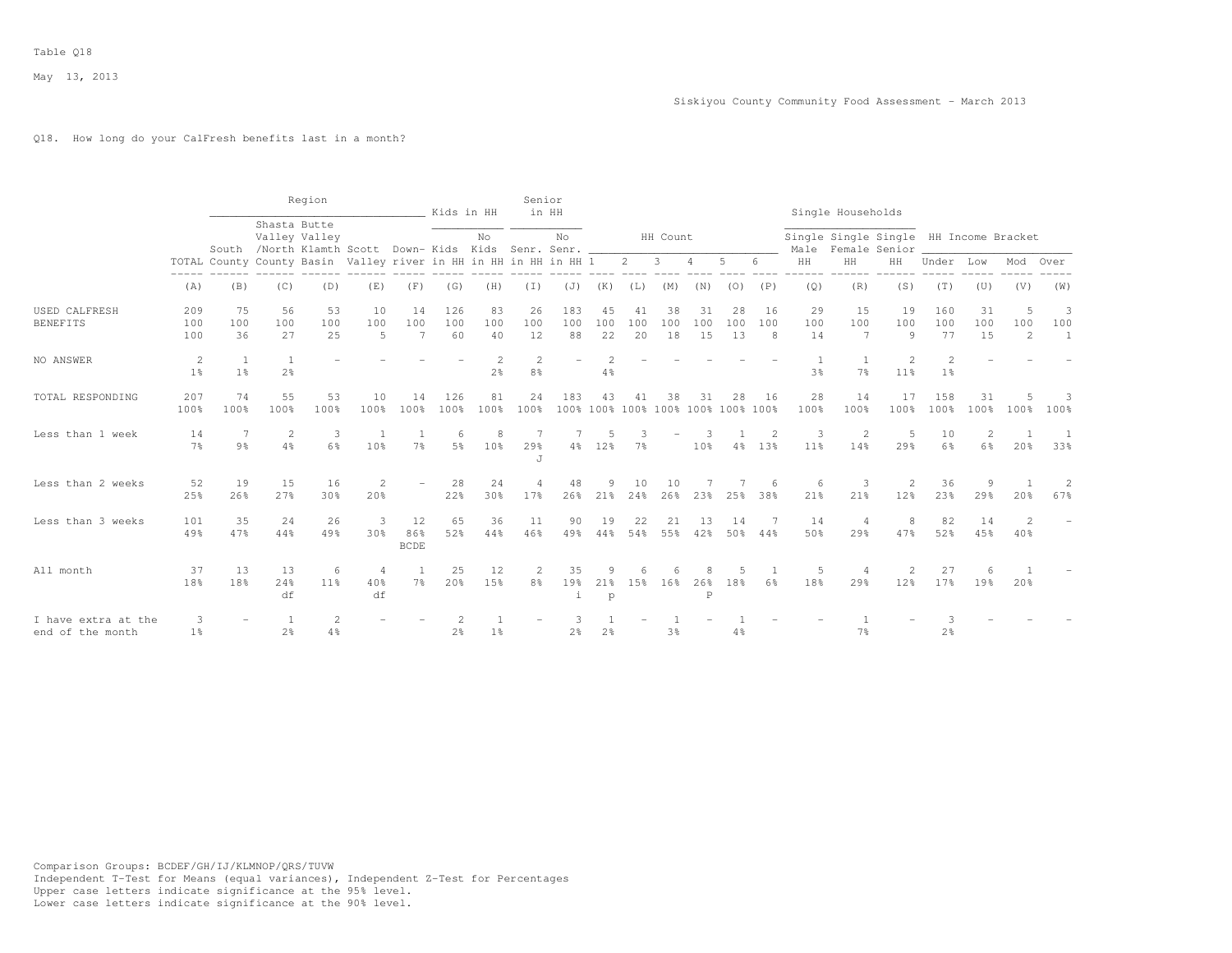# Q18. How long do your CalFresh benefits last in a month?

|                                         |                      |                                  | Majority of<br>Groceries Shopped |                                                            |                     |                      | How Far Traveled<br>to Grocery Store |                                  |                 |                          | How Typically<br>Travel to Grocery Shop How Often Out           | Ask                                   |                             |                       |                       | of Grocery Money Fresh Food      | Importance<br>of Buying          |                      |                                       | Buying Fresh<br>Food Hurdle                                                   |                       |                     |
|-----------------------------------------|----------------------|----------------------------------|----------------------------------|------------------------------------------------------------|---------------------|----------------------|--------------------------------------|----------------------------------|-----------------|--------------------------|-----------------------------------------------------------------|---------------------------------------|-----------------------------|-----------------------|-----------------------|----------------------------------|----------------------------------|----------------------|---------------------------------------|-------------------------------------------------------------------------------|-----------------------|---------------------|
|                                         |                      |                                  |                                  | TOTAL Local County State Miles Miles Miles Miles Miles Car |                     |                      |                                      |                                  |                 |                          | Out of Out of 0-5 6-15 16-25 26-50 51-100 Own Borrow For<br>Car |                                       |                             |                       |                       | Rarely                           |                                  | $Some-$              |                                       | Availa Know-<br>Ride Walk Wkly Mnthly /Never Extr what Cost bility ledge None |                       |                     |
|                                         | (A)                  | (B)                              | (C)                              | (D)                                                        | (E)                 | (F)                  | (G)                                  | (H)                              | $(\top)$        | (J)                      | (K)                                                             | (L)                                   | (M)                         | (N)                   | (0)                   | (P)                              | (Q)                              | (R)                  | (S)                                   | (T)                                                                           | (U)                   | (V)                 |
| <b>USED CALFRESH</b><br><b>BENEFITS</b> | 209<br>100<br>100    | 125<br>100<br>60                 | 22<br>100<br>11                  | 55<br>100<br>26                                            | 68<br>100<br>33     | 21<br>100<br>10      | 24<br>100<br>11                      | 50<br>100<br>24                  | 34<br>100<br>16 | 36<br>100<br>17          | $\overline{4}$<br>100<br>2                                      | $\overline{2}$<br>100<br>$\mathbf{1}$ | 10<br>100<br>$\overline{5}$ | 28<br>100<br>1.3      | 118<br>100<br>56      | 63<br>100<br>30                  | 139<br>100<br>67                 | 57<br>100<br>27      | 126<br>100<br>60                      | 36<br>100<br>17                                                               | 10<br>100<br>5        | 61<br>100<br>29     |
| NO ANSWER                               | -2<br>1 <sup>°</sup> | $\overline{1}$<br>1 <sup>°</sup> |                                  | $\mathbf{1}$<br>2 <sup>°</sup>                             |                     |                      | 4%                                   |                                  |                 | 2<br>$6\frac{6}{6}$      |                                                                 |                                       |                             | $4\frac{6}{6}$        |                       | <sup>1</sup><br>2 <sup>o</sup>   | $\overline{2}$<br>1 <sup>°</sup> | ÷                    | $\overline{2}$<br>2 <sup>o</sup>      | $\overline{1}$<br>3 <sup>°</sup>                                              | $\overline{1}$<br>10% |                     |
| TOTAL RESPONDING                        | 207<br>100%          | 124<br>100%                      | 22<br>100%                       | 54<br>100%                                                 | 68<br>100%          | 21<br>100%           | 23<br>100%                           | 50<br>100%                       | 34<br>100% 100% | 34                       | 4                                                               | 2<br>100% 100% 100% 100%              | 10                          | 27                    | 118<br>100%           | 62<br>100%                       | 137<br>100%                      | 57<br>100% 100%      | 124                                   | 35<br>100%                                                                    | 9<br>100%             | 61<br>100%          |
| Less than 1 week                        | 14<br>7 <sup>°</sup> | 10<br>8 <sup>°</sup>             | <sup>1</sup><br>5 <sup>°</sup>   | 3<br>$6\%$                                                 | 3<br>$4\frac{6}{6}$ | $5\frac{6}{6}$       | 3<br>13%                             | 5<br>10 <sup>°</sup>             | $\mathbf{2}$    | $\overline{4}$<br>6% 12% | 25%                                                             |                                       | 10 <sup>°</sup>             | 3<br>11 <sup>8</sup>  | 8<br>7 <sup>°</sup>   | 3<br>5 <sup>°</sup>              | 10<br>7%                         | 2<br>4%              | 12<br>10 <sup>°</sup><br>$\mathbf{V}$ |                                                                               |                       | 2<br>3 <sup>°</sup> |
| Less than 2 weeks                       | 52<br>25%            | 28<br>23%                        | 6<br>27%                         | 15<br>28%                                                  | 15<br>22%           | 5<br>24%             | 6<br>26%                             | 13<br>26%                        | 10<br>29%       | 21 <sup>8</sup>          | 25%                                                             |                                       | 3<br>30%                    | 10<br>37%             | 28<br>24%             | 14<br>23%                        | 37<br>27%                        | 12<br>21%            | 33<br>27%<br>V                        | 12<br>34%<br>V                                                                | 3<br>33%              | 9<br>15%            |
| Less than 3 weeks                       | 101<br>49%           | 64<br>52%<br>$\mathbb{C}$        | 32%                              | 26<br>48%                                                  | 41<br>60%<br>hI     | 9<br>43%             | 10<br>43%                            | 22<br>44%                        | 11<br>32%       | 14<br>41%                |                                                                 | 50% 100%<br><b>JKM</b>                | 50%                         | 10<br>37%             | 67<br>57%<br>nP       | 24<br>39%                        | 66<br>48%                        | 28<br>49%            | 60<br>48%                             | 18<br>51%                                                                     | 5<br>56%              | 32<br>52%           |
| All month                               | 37<br>18%            | 20<br>16%                        | 8<br>36%<br>abd                  | 9<br>17%                                                   | 8<br>12%            | 6<br>29 <sup>8</sup> | 3<br>13%                             | 9<br>18%                         | 11<br>32%<br>Εq | 8<br>24%                 |                                                                 |                                       | 10 <sup>°</sup>             | $\overline{a}$<br>15% | 14<br>12 <sup>8</sup> | 19<br>31%<br>nO                  | 23<br>17%                        | 13<br>23%            | 19<br>15%                             | 11 <sup>°</sup>                                                               | $\overline{1}$<br>11% | 17<br>28%<br>ST     |
| I have extra at the<br>end of the month | 3<br>1 <sup>°</sup>  | 2<br>2 <sup>°</sup>              |                                  | 2 <sup>°</sup>                                             | 1 <sup>°</sup>      |                      | 4%                                   | $\overline{1}$<br>2 <sup>°</sup> |                 | 3 <sup>o</sup>           |                                                                 |                                       |                             |                       | 1 <sup>°</sup>        | $\overline{2}$<br>3 <sup>°</sup> | 1 <sup>°</sup>                   | $\mathfrak{D}$<br>4% |                                       | $3\frac{6}{9}$                                                                |                       | 1<br>2 <sup>°</sup> |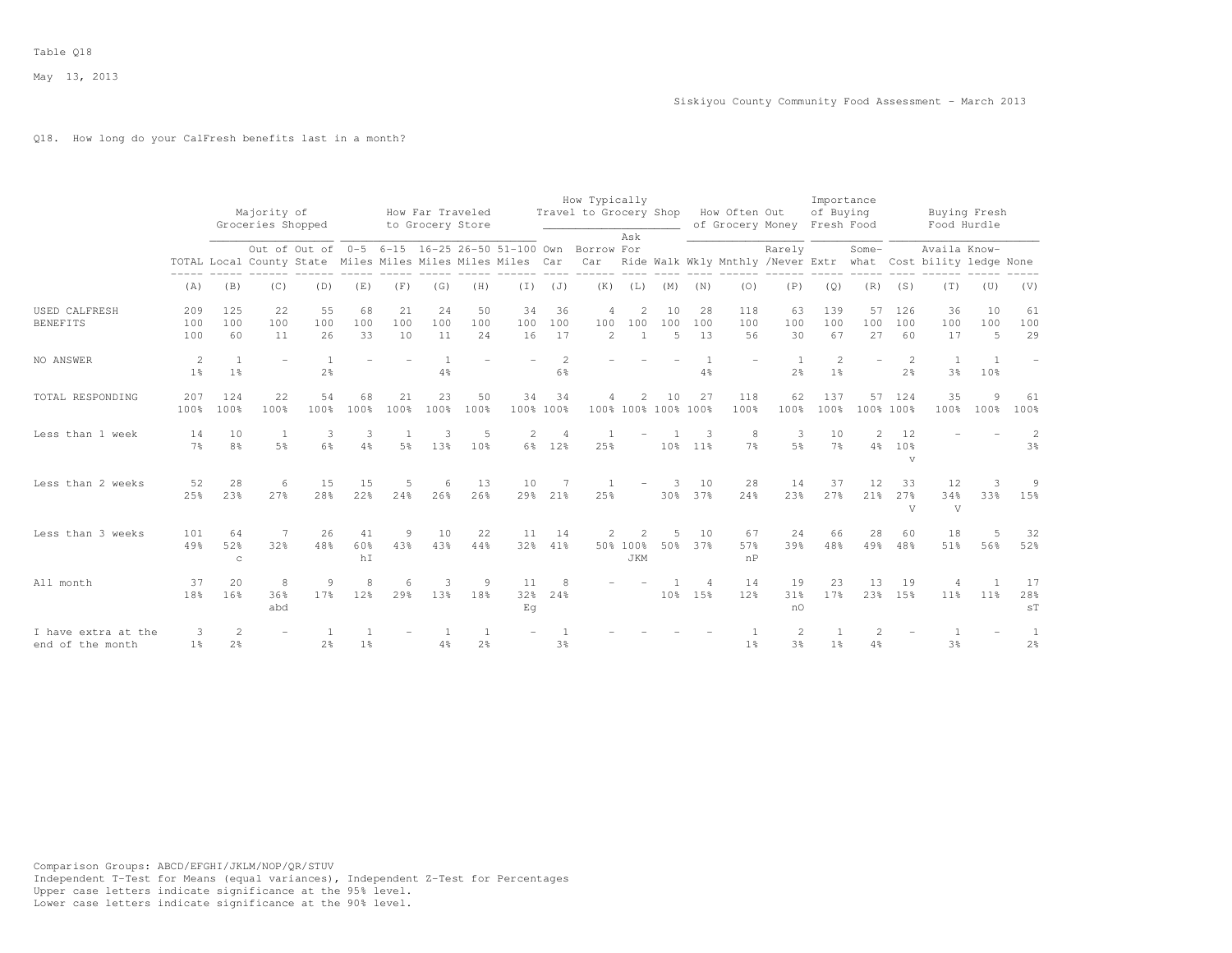#### Siskiyou County Community Food Assessment - March 2013

### Q19. How often do you eat or cook with the following? 'Canned foods (i.e. soups, stews, chili, etc.)' :

|                  |                      |                      |                               | Region            |                                                                  |                       | Kids in HH          |                           | Senior              | in HH               |                    |                  |                      |                 |                             |                             |                  | Single Households                                       |                     |                                  |                     |                 |                     |
|------------------|----------------------|----------------------|-------------------------------|-------------------|------------------------------------------------------------------|-----------------------|---------------------|---------------------------|---------------------|---------------------|--------------------|------------------|----------------------|-----------------|-----------------------------|-----------------------------|------------------|---------------------------------------------------------|---------------------|----------------------------------|---------------------|-----------------|---------------------|
|                  |                      | South                | Shasta Butte<br>Valley Valley |                   | /North Klamth Scott Down- Kids Kids Senr. Senr.                  |                       |                     | No                        |                     | No                  |                    |                  | HH Count             |                 |                             |                             | Male             | Single Single Single HH Income Bracket<br>Female Senior |                     |                                  |                     |                 |                     |
|                  |                      |                      |                               |                   | TOTAL County County Basin Valley river in HH in HH in HH in HH 1 |                       |                     |                           |                     |                     |                    | $2^{\circ}$      | $\mathbf{3}$         |                 | 5                           | 6                           | HH               | HH                                                      | HH                  | Under                            | Low                 | Mod             | Over                |
|                  | (A)                  | (B)                  | (C)                           | (D)               | (E)                                                              | (F)                   | (G)                 | (H)                       | (I)                 | (J)                 | (K)                | (L)              | (M)                  | (N)             | (0)                         | (P)                         | (Q)              | (R)                                                     | (S)                 | (T)                              | (U)                 | (V)             | (W)                 |
| TOTAL            | 787<br>100<br>100    | 308<br>100<br>39     | 213<br>100<br>27              | 158<br>100<br>20  | 60<br>100<br>8                                                   | 47<br>100<br>6        | 284<br>100<br>36    | 503<br>100<br>64          | 245<br>100<br>31    | 542<br>100<br>69    | 236<br>100<br>30   | 246<br>100<br>31 | 106<br>100<br>13     | 93<br>100<br>12 | 48<br>100<br>6              | 28<br>100<br>$\overline{4}$ | 148<br>100<br>19 | 79<br>100<br>10                                         | 131<br>100<br>17    | 378<br>100<br>48                 | 138<br>100<br>18    | 81<br>100<br>10 | 135<br>100<br>17    |
| NO ANSWER        | 17<br>2 <sup>8</sup> | 10<br>3 <sup>8</sup> | 5<br>2 <sup>°</sup>           |                   | $\mathfrak{D}$<br>3%                                             |                       | 3<br>1 <sup>8</sup> | 14<br>3 <sup>o</sup><br>q | $\mathcal{G}$<br>4% | 8<br>1 <sup>8</sup> | 9<br>4%<br>n       | 2.8              | $\mathcal{L}$<br>2.8 | 1%              |                             |                             | 3<br>2.8         | 3<br>4%                                                 | 6<br>5 <sup>9</sup> | $\overline{4}$<br>1 <sup>8</sup> | 1<br>1 <sup>8</sup> | 2<br>2.8        | 3<br>2 <sup>o</sup> |
| TOTAL RESPONDING | 770<br>100%          | 298<br>100%          | 208<br>100%                   | 158<br>100%       | 58<br>100%                                                       | 47<br>100%            | 281<br>100%         | 489<br>100 <sup>8</sup>   | 236<br>100%         | 534                 | 227<br>100% 100%   | 241<br>100%      | 104<br>100% 100%     | 92              | 48<br>100% 100%             | 28                          | 145<br>100%      | 76<br>100%                                              | 125<br>100%         | 374<br>100%                      | 137<br>100%         | 79<br>100%      | 132<br>100%         |
| Frequently       | 238<br>31%           | 71<br>24%            | 78<br>38%<br>BE               | 58<br>37%<br>$BE$ | 11<br>19%                                                        | 19<br>40%<br>$\rm BE$ | 93<br>33%           | 145<br>30 <sup>8</sup>    | 71<br>30%           | 167<br>31%          | 73<br>32%          | 65<br>27%        | 26<br>25%            | 34<br>37%<br>lm | 19<br>40%<br>1 <sub>m</sub> | 10<br>36%                   | 42<br>29%        | 29<br>38%                                               | 39<br>31%           | 139<br>37%<br>vW                 | 41<br>30%<br>W      | 22<br>28%<br>W  | 20<br>15%           |
| Sometimes        | 459<br>60%           | 182<br>61%           | 114<br>55%                    | 96<br>61%         | 40<br>69%<br>$\mathsf{C}$                                        | 27<br>57%             | 174<br>62%          | 285<br>58%                | 131<br>56%          | 328<br>61%          | 128<br>56%         | 142<br>59%       | 75<br>72%<br>KLN     | 54<br>59%       | 29<br>60%                   | 16<br>57%                   | 83<br>57%        | 42<br>55%                                               | 70<br>56%           | 215<br>57%                       | 80<br>58%           | 51<br>65%       | 85<br>64%           |
| Never            | 73<br>9 <sub>8</sub> | 45<br>15%<br>CDF     | 16<br>8%<br>DF                | 4<br>3%           | 12%<br>DF                                                        | $2\frac{6}{9}$        | 14<br>.5%           | 59<br>12%<br>G            | 34<br>14%<br>J      | 39<br>7%            | 26<br>$11\%$<br>MN | 34<br>14%<br>MN  | 3<br>3%              | 4%              |                             | 2<br>7 <sup>°</sup>         | 20<br>14%<br>r   | -5<br>7%                                                | 16<br>13%           | 20<br>5 <sup>°</sup>             | 16<br>12%<br>T      | 6<br>8%         | 27<br>20%<br>TUV    |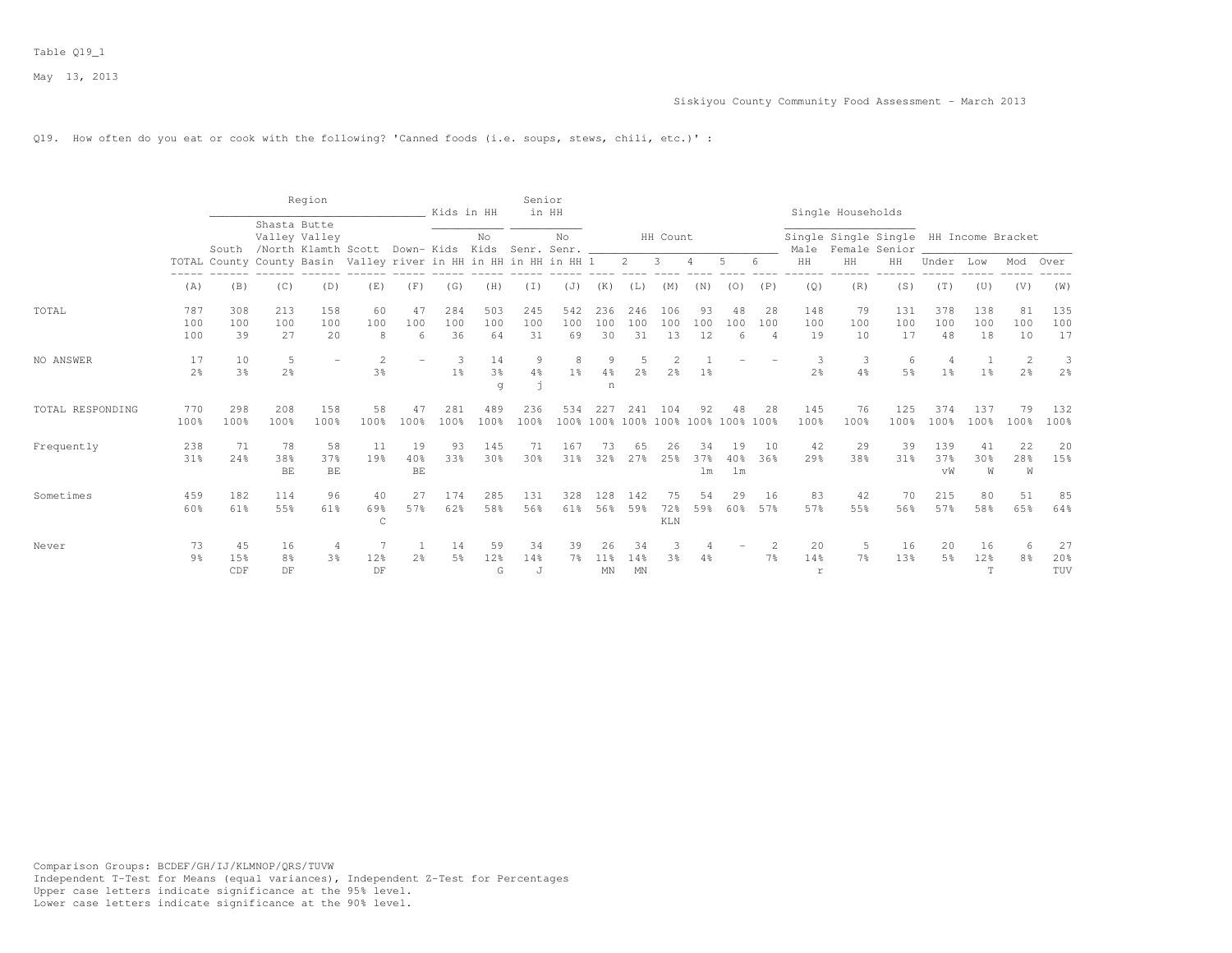### Q19. How often do you eat or cook with the following? 'Canned foods (i.e. soups, stews, chili, etc.)' :

|                  |                           |                      | Majority of<br>Groceries Shopped                           |                   |                     |                      | How Far Traveled<br>to Grocery Store |                  |                             |                      | How Typically<br>Travel to Grocery Shop |                           |                             |                | How Often Out<br>of Grocery Money |                        | Importance<br>of Buying<br>Fresh Food |                     |                     | Buying Fresh<br>Food Hurdle            |                             |                     |
|------------------|---------------------------|----------------------|------------------------------------------------------------|-------------------|---------------------|----------------------|--------------------------------------|------------------|-----------------------------|----------------------|-----------------------------------------|---------------------------|-----------------------------|----------------|-----------------------------------|------------------------|---------------------------------------|---------------------|---------------------|----------------------------------------|-----------------------------|---------------------|
|                  |                           |                      | TOTAL Local County State Miles Miles Miles Miles Miles Car | Out of Out of 0-5 |                     |                      |                                      |                  | 6-15 16-25 26-50 51-100 Own |                      | Borrow For<br>Car                       | Ask                       |                             |                | Ride Walk Wkly Mnthly /Never Extr | Rarely                 |                                       | Some-<br>what       |                     | Availa Know-<br>Cost bility ledge None |                             |                     |
|                  | (A)                       | (B)                  | (C)                                                        | (D)               | (E)                 | (F)                  | (G)                                  | (H)              | (I)                         | (J)                  | (K)                                     | (L)                       | (M)                         | (N)            | (0)                               | (P)                    | (Q)                                   | (R)                 | (S)                 | (T)                                    | (U)                         | (V)                 |
| TOTAL            | 787<br>100<br>100         | 489<br>100<br>62     | 70<br>100<br>$\circ$                                       | 174<br>100<br>22  | 283<br>100<br>36    | 80<br>100<br>10      | 74<br>100<br>$\circ$                 | 167<br>100<br>21 | 118<br>100<br>15            | 124<br>100<br>16     | 43<br>100<br>$\overline{5}$             | 20<br>100<br>3            | 41<br>100<br>$\overline{5}$ | 66<br>100<br>8 | 287<br>100<br>36                  | 352<br>100<br>45       | 524<br>100<br>67                      | 182<br>100<br>23    | 419<br>100<br>53    | 119<br>100<br>15                       | 28<br>100<br>$\overline{4}$ | 249<br>100<br>32    |
| NO ANSWER        | 17<br>2.8                 | 11<br>2 <sup>o</sup> | $\overline{4}$<br>6%                                       |                   | 8<br>3 <sup>8</sup> |                      | 1 <sup>8</sup>                       | 5<br>3%          | 1 <sup>8</sup>              | 3<br>2 <sup>o</sup>  | 2 <sup>°</sup>                          |                           |                             |                | 5<br>2.8                          | 6<br>2 <sup>o</sup>    | 10<br>2.8                             | 3<br>2 <sup>8</sup> | 6<br>1 <sup>°</sup> | 3<br>3 <sup>o</sup>                    |                             | 5<br>2 <sup>o</sup> |
| TOTAL RESPONDING | 770<br>100%               | 478<br>100%          | 66<br>100%                                                 | 174<br>100%       | 275<br>100%         | 80<br>100%           | 73<br>100%                           | 162<br>100%      | 117                         | 121<br>100% 100%     | 42                                      | 20<br>100% 100% 100% 100% | 41                          | 66             | 282<br>100%                       | 346<br>100%            | 514<br>100%                           | 179                 | 413<br>100% 100%    | 116<br>100%                            | 28<br>100%                  | 244<br>100%         |
| Frequently       | 238<br>31%                | 137<br>29%           | 27<br>41%<br>$\mathbf b$                                   | 58<br>33%         | 74<br>27%           | 28<br>35%            | 22<br>30%                            | 52<br>32%        | 40<br>34%                   | 44<br>36%            | 11<br>26%                               | 35%                       | 12<br>29 <sup>8</sup>       | 25<br>38%<br>P | 110<br>39%<br>$\mathbb P$         | 75<br>22%              | 131<br>25%                            | 79<br>44%<br>Q      | 153<br>37%<br>V     | 38<br>33%<br>V                         | 8<br>29%                    | 49<br>20%           |
| Sometimes        | 459<br>60%                | 285<br>60%           | 35<br>53%                                                  | 106<br>61%        | 162<br>59%          | 44<br>55%            | 45<br>62%                            | 101<br>62%       | 69<br>59%                   | 67<br>55%            | 24<br>57%                               | 13<br>6.5%                | 22<br>54%                   | 38<br>58%      | 153<br>54%                        | 229<br>66%<br>$\circ$  | 323<br>6.3%<br>R                      | 92<br>51%           | 234<br>57%          | 63<br>54%                              | 19<br>68%                   | 162<br>66%<br>ST    |
| Never            | 73<br>9 <sub>8</sub><br>d | 56<br>12%<br>CD      | 4<br>6%                                                    | 10<br>6%          | 39<br>14%<br>HI     | 8<br>10 <sup>8</sup> | -6<br>8%                             | 9<br>6%          | 8<br>7%                     | 10<br>8 <sup>°</sup> | 17%                                     |                           | 17%                         | З.<br>5%       | 19<br>7%                          | 42<br>12%<br><b>NO</b> | 60<br>12%<br>$\mathbb{R}$             | 8<br>4%             | 26<br>6%            | 15<br>13%<br>SU                        | 4%                          | 33<br>14%<br>SU     |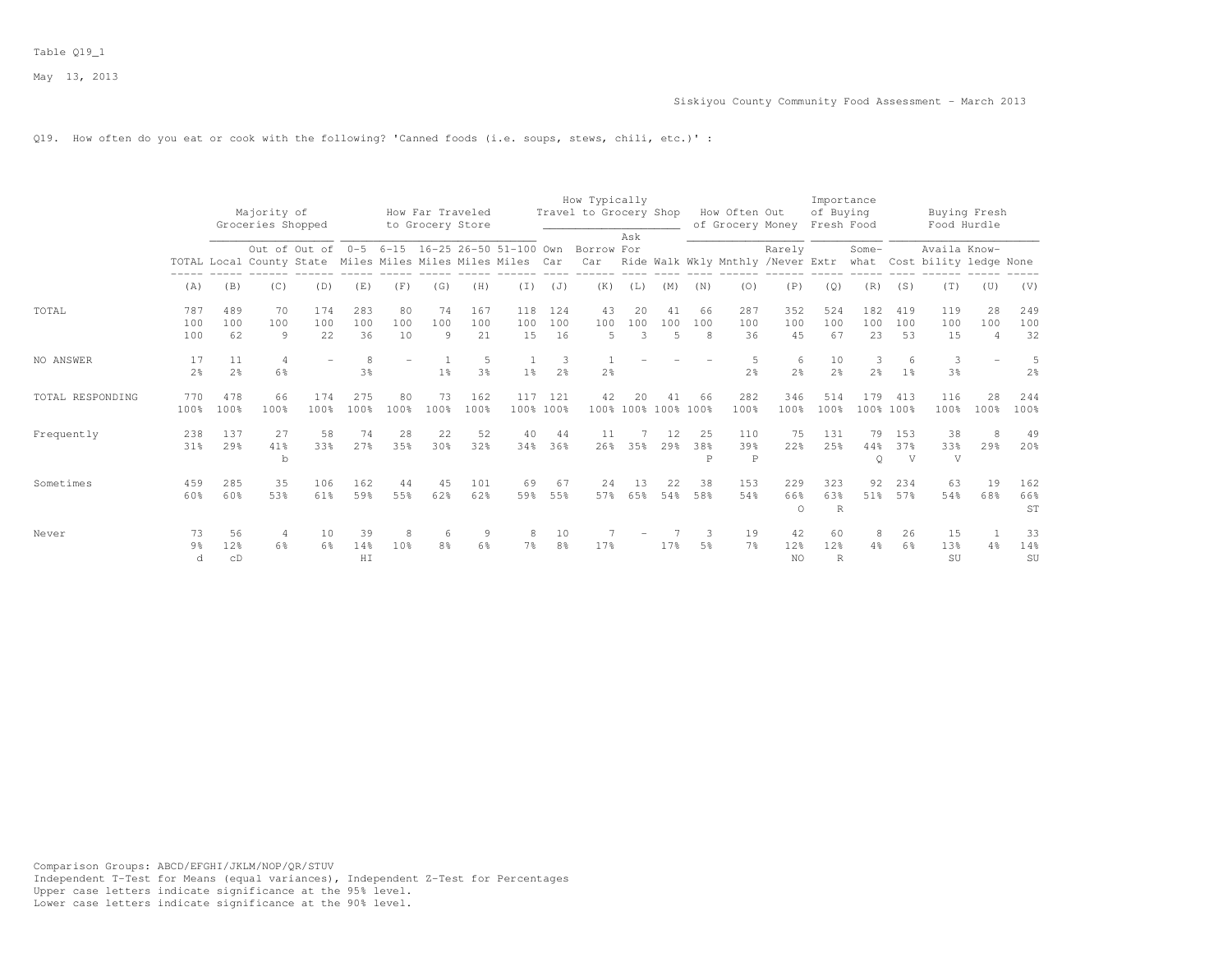#### Q19. How often do you eat or cook with the following?'Frozen foods (i.e. pizza, tv dinners, vegetables)' :

|                  |                      |                       |                                  | Region                  |                                                                  |                 | Kids in HH                       |                      | Senior<br>in HH  |                     |                  |                       |                                           |                     |                                         |                 |                  | Single Households |                                                         |                      |                  |                 |                     |
|------------------|----------------------|-----------------------|----------------------------------|-------------------------|------------------------------------------------------------------|-----------------|----------------------------------|----------------------|------------------|---------------------|------------------|-----------------------|-------------------------------------------|---------------------|-----------------------------------------|-----------------|------------------|-------------------|---------------------------------------------------------|----------------------|------------------|-----------------|---------------------|
|                  |                      |                       | Shasta Butte                     | Valley Valley           | South /North Klamth Scott Down-Kids Kids Senr. Senr.             |                 |                                  | No                   |                  | No                  |                  |                       | HH Count                                  |                     |                                         |                 | Male             |                   | Single Single Single HH Income Bracket<br>Female Senior |                      |                  |                 |                     |
|                  |                      |                       |                                  |                         | TOTAL County County Basin Valley river in HH in HH in HH in HH 1 |                 |                                  |                      |                  |                     |                  | $2 \quad 3$           |                                           | $\overline{4}$      | .5                                      | 6               | HH               | HH                | HH                                                      | Under                | Low              | Mod             | Over                |
|                  | (A)                  | (B)                   | (C)                              | (D)                     | (E)                                                              | (F)             | (G)                              | (H)                  | (I)              | (J)                 | (K)              | (L)                   | (M)                                       | (N)                 | (0)                                     | (P)             | (Q)              | (R)               | (S)                                                     | (T)                  | (U)              | (V)             | (W)                 |
| TOTAL            | 787<br>100<br>100    | 308<br>100<br>39      | 213<br>100<br>27                 | 158<br>100<br>20        | 60<br>100<br>8                                                   | 47<br>100<br>6  | 284<br>100<br>36                 | 503<br>100<br>64     | 245<br>100<br>31 | 542<br>100<br>69    | 236<br>100<br>30 | 246<br>100<br>31      | 106<br>100<br>13                          | 93<br>100<br>12     | 48<br>100<br>6                          | 28<br>100<br>4  | 148<br>100<br>19 | 79<br>100<br>10   | 131<br>100<br>17                                        | 378<br>100<br>48     | 138<br>100<br>18 | 81<br>100<br>10 | 135<br>100<br>17    |
| NO ANSWER        | 18<br>2 <sup>o</sup> | 12<br>4%              | $\overline{4}$<br>2 <sup>o</sup> |                         | $\mathcal{D}$<br>3%                                              |                 | $\overline{4}$<br>1 <sup>°</sup> | 14<br>3 <sup>o</sup> | 9<br>4%          | 9<br>2 <sup>o</sup> | 10<br>4%<br>n    | 2 <sup>o</sup>        | $\mathfrak{D}$<br>2 <sup>°</sup>          | 1%                  |                                         |                 | 3 <sup>8</sup>   | 3<br>4%           | 5 <sup>°</sup>                                          | -3<br>1 <sup>°</sup> | 1 <sup>°</sup>   | 1 <sup>8</sup>  | 5<br>$4\%$<br>tu    |
| TOTAL RESPONDING | 769<br>100%          | 296<br>100%           | 209<br>100%                      | 158<br>100%             | 58<br>100%                                                       | 47<br>100%      | 280<br>100%                      | 489<br>100%          | 236<br>100%      | 533                 | 226              | 241                   | 104<br>100% 100% 100% 100% 100% 100% 100% | 92                  | 48                                      | 28              | 144<br>100%      | 76<br>100%        | 124<br>100%                                             | 375<br>100%          | 137<br>100%      | 80<br>100%      | 130<br>100%         |
| Frequently       | 194<br>2.5%          | 57<br>19 <sup>°</sup> | 68<br>33%<br><b>BEF</b>          | 51<br>32%<br><b>BEF</b> | 10<br>17 <sub>8</sub>                                            | 15%             | 81<br>29%<br>h                   | 113<br>2.3%          | 57<br>24%        | 137<br>26%          | 62<br>27%<br>Τ.  | 41<br>17 <sup>8</sup> | 22<br>21 <sub>8</sub>                     | 33<br>36%<br>LM     | 14<br>29 <sub>8</sub><br>$\overline{1}$ | 12<br>43%<br>LM | 40<br>28%        | 20<br>26%         | 39<br>31 <sub>8</sub>                                   | 116<br>31%<br>uW     | 31<br>23%<br>W   | 18<br>23%<br>W  | 15<br>12%           |
| Sometimes        | 449<br>58%           | 176<br>59%            | 119<br>57%                       | 96<br>61%               | 31<br>53%                                                        | 27<br>57%       | 164<br>59%                       | 285<br>58%           | 145<br>61%       | 304<br>57%          | 128<br>57%<br>P  | 146<br>61%<br>P       | 68<br>65%<br>P                            | 51<br>55%<br>p      | 30<br>63%<br>P                          | 10<br>36%       | 85<br>59%        | 39<br>51%         | 73<br>59%                                               | 207<br>55%           | 81<br>59%        | 47<br>59%       | 87<br>67%<br>$\top$ |
| Never            | 126<br>16%           | 63<br>21%<br>CD       | 22<br>11%                        | 11<br>7 <sup>°</sup>    | 17<br>29%<br>CD                                                  | 13<br>28%<br>CD | 35<br>13%                        | 91<br>19%<br>G       | 34<br>14%        | 92<br>17%           | 36<br>16%        | 54<br>22%<br>n kMNO   | 14<br>13%                                 | 8<br>9 <sup>8</sup> | 8 <sup>°</sup>                          | 21%             | 19<br>13%        | 17<br>22%<br>qS   | 12<br>10 <sup>8</sup>                                   | 52<br>14%            | 25<br>18%        | 15<br>19%       | 28<br>22%           |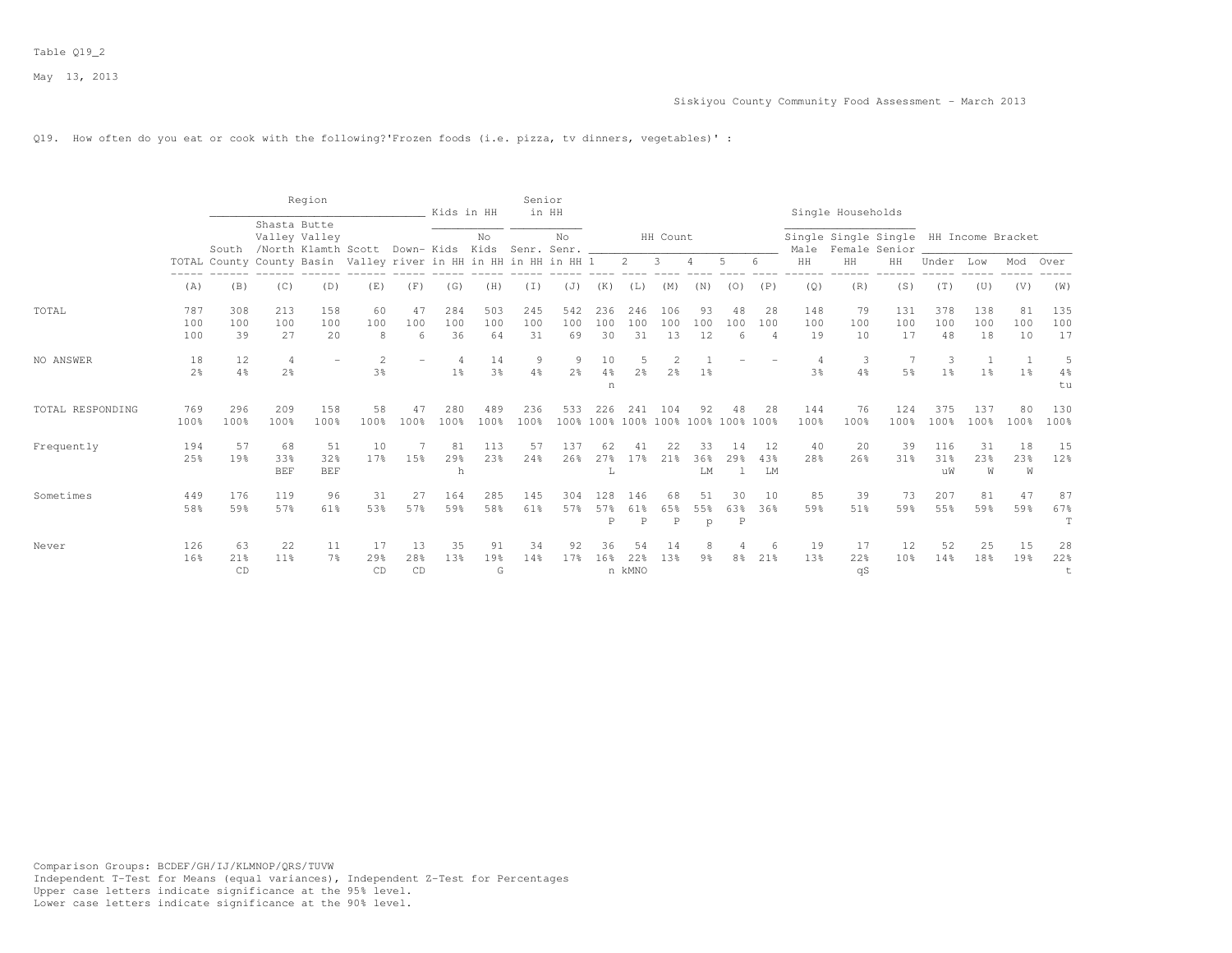Q19. How often do you eat or cook with the following?'Frozen foods (i.e. pizza, tv dinners, vegetables)' :

|                  |                      |                      | Majority of                                                |                                               |                   |                 | How Far Traveled |                     |                       |                     | How Typically<br>Travel to Grocery Shop |                |                           |                      | How Often Out                     |                       | Importance<br>of Buying    |                      |                             | Buying Fresh                                |                             |                  |
|------------------|----------------------|----------------------|------------------------------------------------------------|-----------------------------------------------|-------------------|-----------------|------------------|---------------------|-----------------------|---------------------|-----------------------------------------|----------------|---------------------------|----------------------|-----------------------------------|-----------------------|----------------------------|----------------------|-----------------------------|---------------------------------------------|-----------------------------|------------------|
|                  |                      |                      | Groceries Shopped                                          |                                               |                   |                 | to Grocery Store |                     |                       |                     |                                         |                |                           |                      | of Grocery Money                  |                       | Fresh Food                 |                      |                             | Food Hurdle                                 |                             |                  |
|                  |                      |                      | TOTAL Local County State Miles Miles Miles Miles Miles Car | Out of Out of 0-5 6-15 16-25 26-50 51-100 Own |                   |                 |                  |                     |                       |                     | Borrow For<br>Car                       | Ask            |                           |                      | Ride Walk Wkly Mnthly /Never Extr | Rarely                |                            | Some-                |                             | Availa Know-<br>what Cost bility ledge None |                             |                  |
|                  | (A)                  | (B)                  | (C)                                                        | (D)                                           | (E)               | (F)             | (G)              | (H)                 | (T)                   | (J)                 | (K)                                     | (L)            | (M)                       | (N)                  | (0)                               | (P)                   | (Q)                        | (R)                  | (S)                         | (T)                                         | (U)                         | (V)              |
| TOTAL            | 787<br>100<br>100    | 489<br>100<br>62     | 70<br>100<br>9                                             | 174<br>100<br>22                              | 283<br>100<br>36  | 80<br>100<br>10 | 74<br>100<br>9   | 167<br>100<br>21    | 118<br>100<br>15      | 124<br>100<br>16    | 43<br>100<br>5                          | 20<br>100<br>3 | 41<br>100<br>5            | 66<br>100<br>8       | 287<br>100<br>36                  | 352<br>100<br>45      | 524<br>100<br>67           | 182<br>100<br>23     | 419<br>100<br>53            | 119<br>100<br>15                            | 28<br>100<br>$\overline{4}$ | 249<br>100<br>32 |
| NO ANSWER        | 18<br>2 <sup>°</sup> | 12<br>2 <sup>o</sup> | 4<br>6%                                                    |                                               | 10<br>$4\%$       |                 | 1 <sup>°</sup>   | 4<br>2 <sup>o</sup> | 1 <sup>°</sup>        | 2<br>2 <sup>o</sup> | 2 <sup>°</sup>                          |                |                           |                      | 5<br>2 <sup>o</sup>               | 7<br>2 <sup>°</sup>   | 9<br>2 <sup>o</sup>        | 5<br>3 <sup>°</sup>  | 6<br>1 <sup>°</sup>         | 4<br>3 <sup>°</sup>                         |                             | 2 <sup>°</sup>   |
| TOTAL RESPONDING | 769<br>100%          | 477<br>100%          | 66<br>100%                                                 | 174<br>100%                                   | 273<br>100%       | 80<br>100%      | 73<br>100%       | 163<br>100%         | 117                   | 122<br>100% 100%    | 42                                      | 20             | 41<br>100% 100% 100% 100% | 66                   | 282<br>100%                       | 345<br>100%           | 515<br>100%                | 177                  | 413<br>100% 100%            | 115<br>100%                                 | 28<br>100%                  | 245<br>100%      |
| Frequently       | 194<br>25%           | 120<br>25%           | 15<br>23%                                                  | 50<br>29%                                     | 62<br>23%         | 21<br>26%       | 24<br>33%<br>e   | 42<br>2.6%          | 32<br>27 <sup>8</sup> | 34<br>28%<br>m      | 12<br>29 <sub>8</sub>                   | 35%<br>m       | 15%                       | 21<br>32%<br>P       | 95<br>34%<br>$\mathbb P$          | 63<br>18%             | 108<br>21%                 | 64<br>36%<br>$\circ$ | 121<br>29 <sup>8</sup><br>V | 32<br>28%<br>V                              | 6<br>21%                    | 44<br>18%        |
| Sometimes        | 449<br>58%           | 266<br>56%           | 42<br>64%                                                  | 106<br>61%                                    | 148<br>54%        | 49<br>61%       | 42<br>58%        | 102<br>63%<br>e     | 67<br>57%             | 66<br>54%           | 22<br>52%                               | 12<br>60%      | 27<br>66%                 | 30<br>45%            | 152<br>54%                        | 217<br>63%<br>NO      | 299<br>58%                 | 102                  | 236<br>58% 57%              | 59<br>51%                                   | 19<br>68%<br>$\ddagger$     | 150<br>61%<br>t  |
| Never            | 126<br>16%<br>D      | 91<br>19%<br>D.      | 9<br>14%                                                   | 18<br>10 <sup>8</sup>                         | 63<br>23%<br>FGHi | 10<br>13%       | 10 <sup>8</sup>  | 19<br>12%           | 18<br>15%             | 22<br>18%<br>L      | 8<br>19%                                | 5%             | 20 <sup>8</sup>           | 15<br>23%<br>$\circ$ | 35<br>12%                         | 65<br>19%<br>$\Omega$ | 108<br>21%<br>$\mathbb{R}$ | 11<br>6%             | 56<br>14%                   | 24<br>21%<br>s                              | 3<br>11%                    | 51<br>21%<br>S   |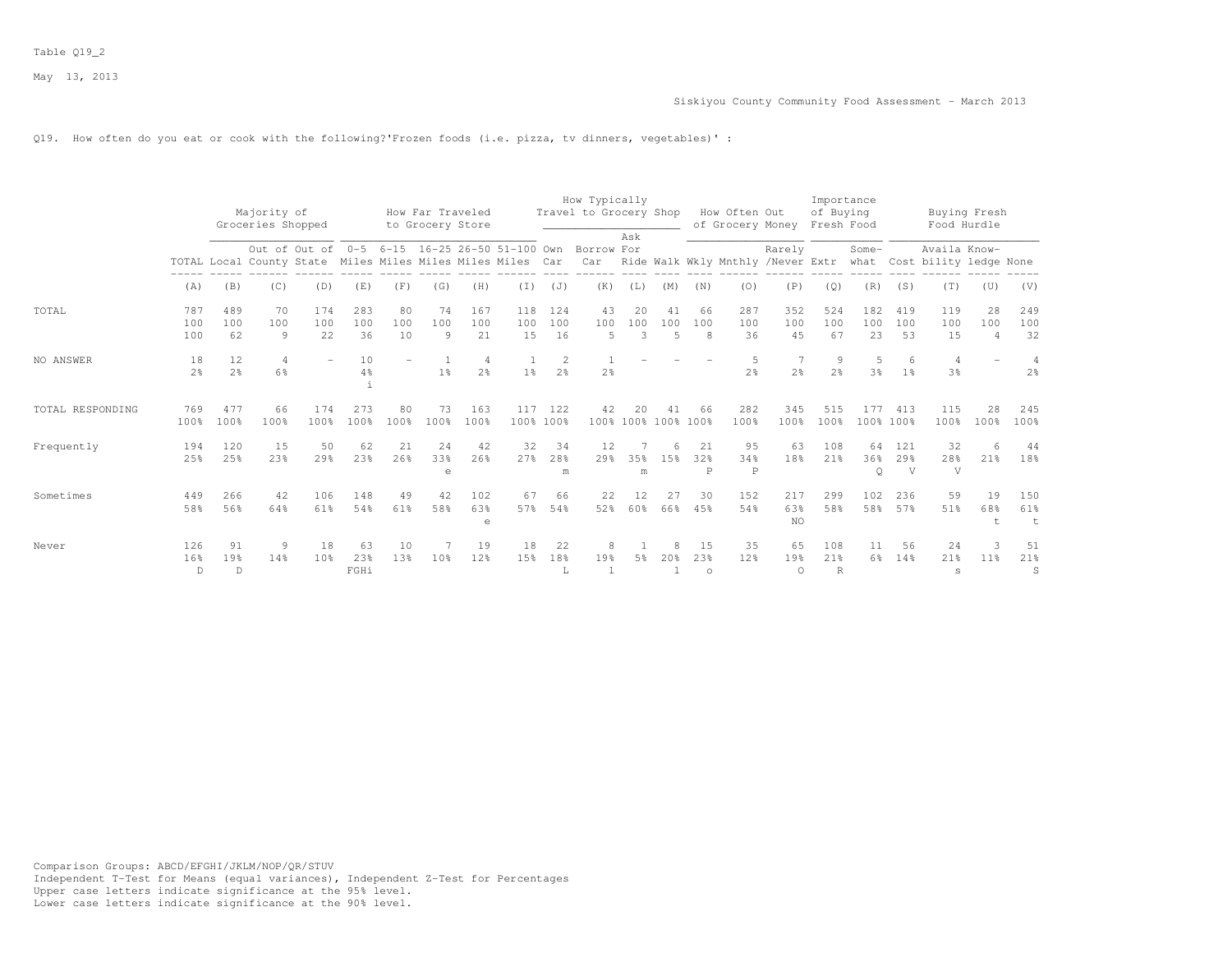#### Q19. How often do you eat or cook with the following?'Cooking from scratch with flour, wheat, grains' :

|                  |                       |                      |                          | Region                   |                                                                  |                | Kids in HH           |                           | Senior                    | in HH                |                                     |                         |                  |                                          |                |                             |                  | Single Households |                                                         |                  |                                  |                      |                     |
|------------------|-----------------------|----------------------|--------------------------|--------------------------|------------------------------------------------------------------|----------------|----------------------|---------------------------|---------------------------|----------------------|-------------------------------------|-------------------------|------------------|------------------------------------------|----------------|-----------------------------|------------------|-------------------|---------------------------------------------------------|------------------|----------------------------------|----------------------|---------------------|
|                  |                       | South                | Shasta Butte             | Valley Valley            | /North Klamth Scott Down- Kids Kids Senr. Senr. ______           |                |                      | No                        |                           | No                   |                                     |                         | HH Count         |                                          |                |                             | Male             |                   | Single Single Single HH Income Bracket<br>Female Senior |                  |                                  |                      |                     |
|                  |                       |                      |                          |                          | TOTAL County County Basin Valley river in HH in HH in HH in HH 1 |                |                      |                           |                           |                      |                                     | $2^{\circ}$             | 3                |                                          | 5              | 6                           | HH               | HH                | HH                                                      | Under            | Low                              | Mod                  | Over                |
|                  | (A)                   | (B)                  | (C)                      | (D)                      | (E)                                                              | (F)            | (G)                  | (H)                       | (I)                       | (J)                  | (K)                                 | (L)                     | (M)              | (N)                                      | (0)            | (P)                         | (Q)              | (R)               | (S)                                                     | (T)              | (U)                              | (V)                  | (W)                 |
| TOTAL            | 787<br>100<br>100     | 308<br>100<br>39     | 213<br>100<br>27         | 158<br>100<br>20         | 60<br>100<br>8                                                   | 47<br>100<br>6 | 284<br>100<br>36     | 503<br>100<br>64          | 245<br>100<br>31          | 542<br>100<br>69     | 236<br>100<br>30                    | 246<br>100<br>31        | 106<br>100<br>13 | 93<br>100<br>12                          | 48<br>100<br>6 | 28<br>100<br>$\overline{4}$ | 148<br>100<br>19 | 79<br>100<br>10   | 131<br>100<br>17                                        | 378<br>100<br>48 | 138<br>100<br>18                 | 81<br>100<br>10      | 135<br>100<br>17    |
| NO ANSWER        | 24<br>3%              | 13<br>4%<br>D        | 7<br>3 <sup>°</sup><br>d | 1 <sup>°</sup>           | 3<br>5%                                                          |                | -3<br>$1\%$          | 21<br>$4\frac{6}{6}$<br>G | 13<br>5 <sup>°</sup><br>J | 11<br>2 <sup>o</sup> | 16<br>7 <sup>8</sup><br>${\rm LMN}$ | 2 <sup>°</sup>          | $1\%$            | $1\%$                                    |                |                             | 8<br>5%          | 5<br>6%           | 11<br>8 <sup>°</sup>                                    | 2 <sup>°</sup>   | $\overline{c}$<br>1 <sup>°</sup> | 3<br>4%              | 3<br>2 <sup>°</sup> |
| TOTAL RESPONDING | 763<br>100%           | 295<br>100%          | 206<br>100%              | 157<br>100%              | 57<br>100%                                                       | 47<br>100%     | 281<br>100%          | 482<br>100%               | 232<br>100%               | 531                  | 220                                 | 2.41                    | 105              | 92<br>100% 100% 100% 100% 100% 100% 100% | 48             | 2.8                         | 140<br>100%      | 74<br>100%        | 120<br>100%                                             | 371<br>100%      | 136<br>100%                      | 78<br>100%           | 132<br>100%         |
| Frequently       | 367<br>48%            | 173<br>59%<br>CD     | 93<br>45%<br>D           | 46<br>$29$ <sup>2</sup>  | 32<br>56%<br>$\mathbb{D}$                                        | 22<br>47%<br>D | 124<br>44%           | 243<br>50%<br>g           | 118<br>51%                | 249<br>47%           | 98<br>45%                           | 132<br>55%<br><b>KO</b> | 50<br>48%        | 44<br>48%                                | 18<br>38%      | 11<br>39%                   | 70<br>50%<br>r   | 28<br>38%         | 51<br>43%                                               | 152<br>41%       | 69<br>51%<br>t                   | 43<br>55%<br>T       | 82<br>62%<br>Tu     |
| Sometimes        | 311<br>41%            | 95<br>32%            | 79<br>38%                | 97<br>62%<br><b>BCEF</b> | 22<br>39%                                                        | 18<br>38%      | 131<br>47%<br>H      | 180<br>37%                | 80<br>34%                 | 231<br>44%           | 82<br>37%                           | 91<br>38%               | 40%              | 42<br>46%                                | 2.4<br>50%     | 16<br>57%<br>KL             | 49<br>35%        | 28<br>38%         | 44<br>37%                                               | 167<br>45%<br>vW | 56<br>41%                        | 27<br>35%            | 43<br>33%           |
| Never            | 85<br>11 <sup>°</sup> | 27<br>$9\frac{6}{9}$ | 34<br>17%<br><b>BDE</b>  | 14<br>$9\frac{6}{6}$     | 3<br>5 <sup>°</sup>                                              | 15%            | 26<br>9 <sub>8</sub> | 59<br>12%                 | 34<br>15%                 | 51<br>10%            | 40<br>18%<br>${\rm LNP}$            | 18<br>7%                | 13<br>12%<br>p   | 6<br>$7\%$                               | 6<br>13%       | 4%                          | 21<br>15%        | 18<br>24%         | 25<br>21%                                               | 52<br>14%<br>UW  | 11<br>8 <sup>°</sup>             | 8<br>10 <sub>8</sub> | 7<br>5%             |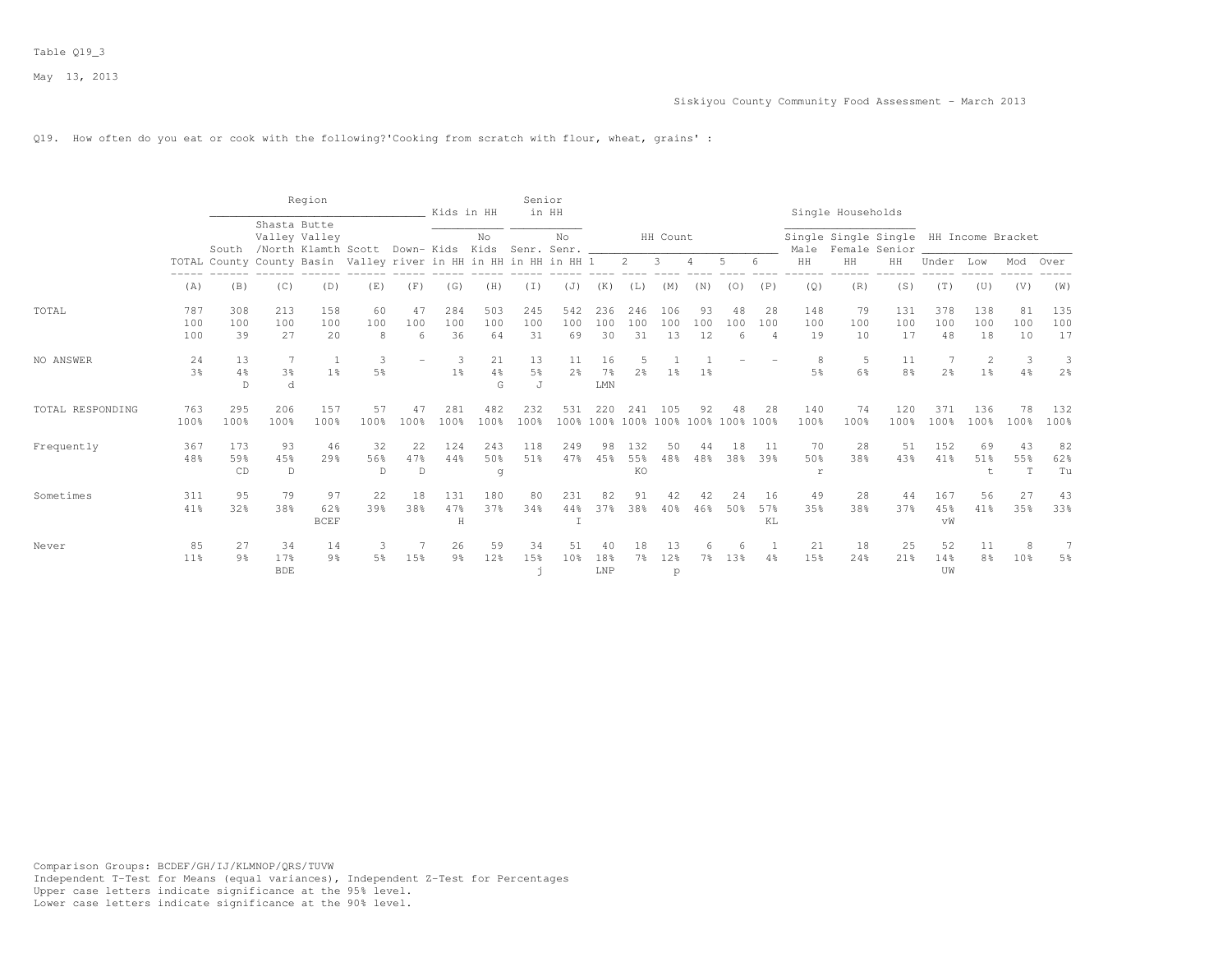#### Q19. How often do you eat or cook with the following?'Cooking from scratch with flour, wheat, grains' :

|                  |                            |                                      | Majority of<br>Groceries Shopped                           |                                  |                  |                 | How Far Traveled<br>to Grocery Store |                      |                                               |                      | How Typically<br>Travel to Grocery Shop |                           |                             |                | How Often Out<br>of Grocery Money |                      | Importance<br>of Buying<br>Fresh Food |                  |                      | Buying Fresh<br>Food Hurdle                 |                             |                      |
|------------------|----------------------------|--------------------------------------|------------------------------------------------------------|----------------------------------|------------------|-----------------|--------------------------------------|----------------------|-----------------------------------------------|----------------------|-----------------------------------------|---------------------------|-----------------------------|----------------|-----------------------------------|----------------------|---------------------------------------|------------------|----------------------|---------------------------------------------|-----------------------------|----------------------|
|                  |                            |                                      | TOTAL Local County State Miles Miles Miles Miles Miles Car |                                  |                  |                 |                                      |                      | Out of Out of 0-5 6-15 16-25 26-50 51-100 Own |                      | Borrow For<br>Car                       | Ask                       |                             |                | Ride Walk Wkly Mnthly /Never Extr | Rarely               |                                       | Some-            |                      | Availa Know-<br>what Cost bility ledge None |                             |                      |
|                  | (A)                        | (B)                                  | (C)                                                        | (D)                              | (E)              | (F)             | (G)                                  | (H)                  | (I)                                           | (J)                  | (K)                                     | (L)                       | (M)                         | (N)            | (0)                               | (P)                  | (Q)                                   | (R)              | (S)                  | (T)                                         | (U)                         | (V)                  |
| TOTAL            | 787<br>100<br>100          | 489<br>100<br>62                     | 70<br>100<br>$\overline{9}$                                | 174<br>100<br>22                 | 283<br>100<br>36 | 80<br>100<br>10 | 74<br>100<br>9                       | 167<br>100<br>21     | 118<br>100<br>15                              | 124<br>100<br>16     | 43<br>100<br>5                          | 20<br>100<br>3            | 41<br>100<br>$\overline{5}$ | 66<br>100<br>8 | 287<br>100<br>36                  | 352<br>100<br>45     | 524<br>100<br>67                      | 182<br>100<br>23 | 419<br>100<br>53     | 119<br>100<br>15                            | 28<br>100<br>$\overline{4}$ | 249<br>100<br>32     |
| NO ANSWER        | 24<br>3%<br>D              | 14<br>3 <sup>8</sup><br>$\mathbb{D}$ | 6<br>9 <sup>°</sup><br>bD                                  | $\overline{1}$<br>1 <sup>8</sup> | 11<br>4%         |                 | $\overline{2}$<br>3%                 | -5<br>3%             | 3<br>3%                                       | 6<br>5 <sup>9</sup>  | 2<br>5 <sup>8</sup>                     | 5%                        |                             | 2 <sup>o</sup> | 8<br>3 <sup>8</sup>               | 8<br>2 <sup>o</sup>  | 12<br>2.8                             | 7<br>4%          | 10<br>2 <sup>o</sup> | 5<br>4%                                     | $\overline{1}$<br>4%        | 5<br>2 <sup>o</sup>  |
| TOTAL RESPONDING | 763<br>100%                | 475<br>100%                          | 64<br>100%                                                 | 173<br>100%                      | 272<br>100%      | 80<br>100%      | 72<br>100%                           | 162<br>100%          |                                               | 115 118<br>100% 100% | 41                                      | 19<br>100% 100% 100% 100% | 41                          | 65             | 279<br>100%                       | 344<br>100%          | 512<br>100%                           | 175              | 409<br>100% 100%     | 114<br>100%                                 | 27<br>100%                  | 244<br>100%          |
| Frequently       | 367<br>48%<br>D            | 244<br>51%<br>D                      | 34<br>53%<br>d                                             | 69<br>40%                        | 125<br>46%       | 45<br>56%<br>H  | 42<br>58%<br>eH                      | 68<br>42%            | 58<br>50%                                     | 49<br>42%            | 21<br>51%                               | 9<br>47%                  | 23<br>56%                   | -31<br>48%     | 129<br>46%                        | 179<br>52%           | 289<br>56%<br>R                       | 53<br>30%        | 204<br>50%           | 62<br>54%                                   | 13<br>48%                   | 116<br>48%           |
| Sometimes        | 311<br>41%<br>b            | 171<br>36%                           | 28<br>44%                                                  | 84<br>49%<br>aB                  | 110<br>40%<br>q  | 25<br>31%       | 21<br>29%                            | 82<br>51%<br>EFGi    | 45<br>39%                                     | 42<br>36%            | 18<br>44%                               | .5<br>26%                 | 14<br>34%                   | 23<br>35%      | 113<br>41%                        | 136<br>40%           | 177<br>35%                            | 97<br>55%<br>Q   | 152<br>37%           | 38<br>33%                                   | 11<br>41%                   | 108<br>44%<br>ST     |
| Never            | 85<br>11%<br>$\mathcal{C}$ | 60<br>13%<br>$\mathcal{C}$           | -2<br>3%                                                   | 20<br>12%<br>C                   | 37<br>14%<br>H   | 10<br>13%       | -9<br>13%                            | 12<br>7 <sup>°</sup> | 12<br>10 <sup>8</sup>                         | 27<br>23%<br>KM      | -2<br>5%                                | .5<br>26%<br>K            | 10 <sup>8</sup>             | 11<br>17%<br>p | 37<br>13%<br>p                    | 29<br>8 <sup>°</sup> | 46<br>9 <sub>8</sub>                  | 25<br>14%<br>q   | 53<br>13%<br>V       | 14<br>12%                                   | 3<br>11%                    | 20<br>8 <sup>°</sup> |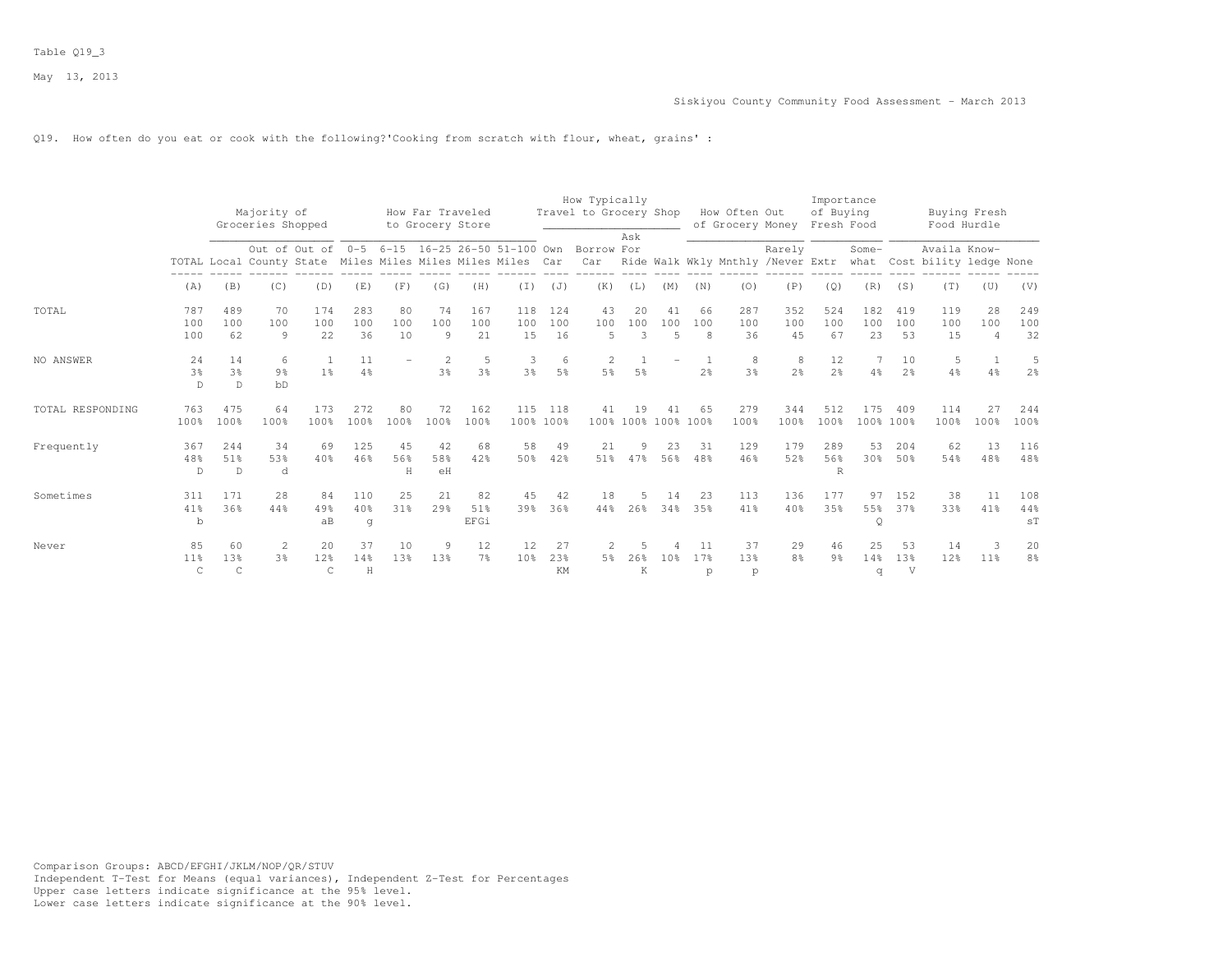#### Q19. How often do you eat or cook with the following?'Packaged foods (i.e. cereal, boxed food, meals)' :

|                  |                       |                      |                           | Region          |                                                                                                                           |                | Kids in HH           |                          | Senior                | in HH                |                       |                       |                                                                                                                                                                                                                                                                                                                                                                                                                                              |                           |                  |                    |                     | Single Households |                                                               |                      |                 |                                  |                       |
|------------------|-----------------------|----------------------|---------------------------|-----------------|---------------------------------------------------------------------------------------------------------------------------|----------------|----------------------|--------------------------|-----------------------|----------------------|-----------------------|-----------------------|----------------------------------------------------------------------------------------------------------------------------------------------------------------------------------------------------------------------------------------------------------------------------------------------------------------------------------------------------------------------------------------------------------------------------------------------|---------------------------|------------------|--------------------|---------------------|-------------------|---------------------------------------------------------------|----------------------|-----------------|----------------------------------|-----------------------|
|                  |                       |                      | Shasta Butte              | Valley Valley   | South /North Klamth Scott Down- Kids Kids Senr. Senr.<br>TOTAL County County Basin Valley river in HH in HH in HH in HH 1 |                |                      | No                       |                       | No                   |                       | $2 \quad 3$           | HH Count                                                                                                                                                                                                                                                                                                                                                                                                                                     | $\overline{4}$            | 5                | 6                  | Male<br>$\rm{HH}$   | HH                | Single Single Single HH Income Bracket<br>Female Senior<br>HH |                      |                 |                                  |                       |
|                  | (A)                   | (B)                  | (C)                       | (D)             | (E)                                                                                                                       | (F)            | (G)                  | (H)                      | (T)                   | (J)                  | (K)                   |                       | (M)                                                                                                                                                                                                                                                                                                                                                                                                                                          | (N)                       |                  | (P)                | (Q)                 | (R)               | (S)                                                           | Under<br>(T)         | Low<br>(U)      | Mod<br>(V)                       | Over<br>(W)           |
|                  |                       |                      |                           |                 |                                                                                                                           |                |                      |                          |                       |                      |                       | (L)                   |                                                                                                                                                                                                                                                                                                                                                                                                                                              |                           | (0)              |                    |                     |                   |                                                               |                      |                 |                                  |                       |
| TOTAL            | 787<br>100            | 308<br>100           | 213<br>100                | 158<br>100      | 60<br>100                                                                                                                 | 47<br>100      | 284<br>100           | 503<br>100               | 245<br>100            | 542<br>100           | 236<br>100            | 246<br>100            | 106<br>100                                                                                                                                                                                                                                                                                                                                                                                                                                   | 93<br>100                 | 48<br>100        | 28<br>100          | 148<br>100          | 79<br>100         | 131<br>100                                                    | 378<br>100           | 138<br>100      | 81<br>100                        | 135<br>100            |
|                  | 100                   | 39                   | 27                        | 20              | 8                                                                                                                         | 6              | 36                   | 64                       | 31                    | 69                   | 30                    | 31                    | 13                                                                                                                                                                                                                                                                                                                                                                                                                                           | 12                        | 6                | $\overline{4}$     | 19                  | 10                | 17                                                            | 48                   | 18              | 10                               | 17                    |
| NO ANSWER        | 25<br>3 <sup>°</sup>  | 15<br>5 <sup>°</sup> | 8<br>$4\%$                |                 | $\mathcal{L}$<br>3 <sup>8</sup>                                                                                           |                | 3<br>1 <sup>°</sup>  | 22<br>$4\frac{6}{6}$     | 14<br>6%              | 11<br>2 <sup>o</sup> | 15<br>6%              | 3%                    | $\mathfrak{D}_{1}^{2}(\mathfrak{D}_{1})=\mathfrak{D}_{2}^{2}(\mathfrak{D}_{2})=\mathfrak{D}_{2}^{2}(\mathfrak{D}_{1})=\mathfrak{D}_{2}^{2}(\mathfrak{D}_{2})=\mathfrak{D}_{2}^{2}(\mathfrak{D}_{1})=\mathfrak{D}_{2}^{2}(\mathfrak{D}_{1})=\mathfrak{D}_{2}^{2}(\mathfrak{D}_{1})=\mathfrak{D}_{2}^{2}(\mathfrak{D}_{2})=\mathfrak{D}_{2}^{2}(\mathfrak{D}_{1})=\mathfrak{D}_{2}^{2}(\mathfrak{D}_{1})=\mathfrak{D}_{2}^{$<br>2 <sup>°</sup> | $1\overline{8}$           |                  |                    | 5<br>3 <sup>8</sup> | 9 <sub>8</sub>    | 9<br>7%                                                       | 8<br>2 <sup>°</sup>  | 5<br>4%         | $\overline{1}$<br>1 <sup>°</sup> | 4<br>3 <sup>8</sup>   |
|                  |                       |                      |                           |                 |                                                                                                                           |                |                      | G                        | J                     |                      | <b>1MN</b>            |                       |                                                                                                                                                                                                                                                                                                                                                                                                                                              |                           |                  |                    |                     |                   |                                                               |                      |                 |                                  |                       |
| TOTAL RESPONDING | 762<br>100%           | 293<br>100%          | 205<br>100%               | 158<br>100%     | 58<br>100%                                                                                                                | 47<br>100%     | 281<br>100%          | 481<br>100%              | 231<br>100%           | 531                  | 221                   | 239                   | 104<br>100% 100% 100% 100% 100% 100% 100%                                                                                                                                                                                                                                                                                                                                                                                                    | 92                        | 48               | -28                | 143<br>100%         | 72<br>100%        | 122<br>100%                                                   | 370<br>100%          | 133<br>100%     | 80<br>100%                       | 131<br>100%           |
| Frequently       | 255<br>33%            | 79<br>27%<br>e       | 81<br>40%<br>BE           | 66<br>42%<br>BE | 10<br>17%                                                                                                                 | 18<br>38%<br>E | 117<br>42%<br>H      | 138<br>$29$ <sup>2</sup> | 64<br>28 <sup>8</sup> | 191<br>36%           | 62<br>28 <sup>8</sup> | 71<br>30 <sup>8</sup> | 34<br>33%                                                                                                                                                                                                                                                                                                                                                                                                                                    | 36<br>39%<br>$\mathbf{k}$ | 23<br>48%<br>KLm | -1.5<br>54%<br>KLM | 44<br>31%           | 18<br>25%         | 34<br>28%                                                     | 155<br>42%<br>UVW    | 32<br>2.4%      | 21<br>26%                        | 29<br>22%             |
| Sometimes        | 421<br>55%            | 166<br>57%           | 108<br>53%                | 86<br>54%       | 37<br>64%                                                                                                                 | 24<br>51%      | 143<br>51%           | 278<br>58%<br>g          | 131<br>57%            | 290<br>55%           | 127<br>57%<br>$\circ$ | 134<br>56%<br>$\circ$ | 64<br>62%<br>Op                                                                                                                                                                                                                                                                                                                                                                                                                              | 50<br>54%                 | 20<br>42%        | 12<br>43%          | 77<br>54%           | 45<br>63%         | 68<br>56%                                                     | 183<br>49%           | 76<br>57%       | 47<br>59%                        | 88<br>67%<br>Tu       |
| Never            | 86<br>11 <sup>°</sup> | 48<br>16%<br>CD      | 16<br>8 <sup>°</sup><br>d | 6<br>4%         | 11<br>19%<br>CD                                                                                                           | 5<br>11%       | 21<br>7 <sup>°</sup> | 65<br>14%<br>G           | 36<br>16%<br>J        | 50<br>9%             | 32<br>14%<br>MNP      | 34<br>14%<br>MNP      | 6<br>6%                                                                                                                                                                                                                                                                                                                                                                                                                                      | 6<br>$7\frac{6}{6}$       | 10 <sup>8</sup>  | 4%                 | 22<br>15%           | -9<br>13%         | 20<br>16%                                                     | 32<br>9 <sub>8</sub> | 25<br>19%<br>Tw | 12<br>15%                        | 14<br>11 <sup>°</sup> |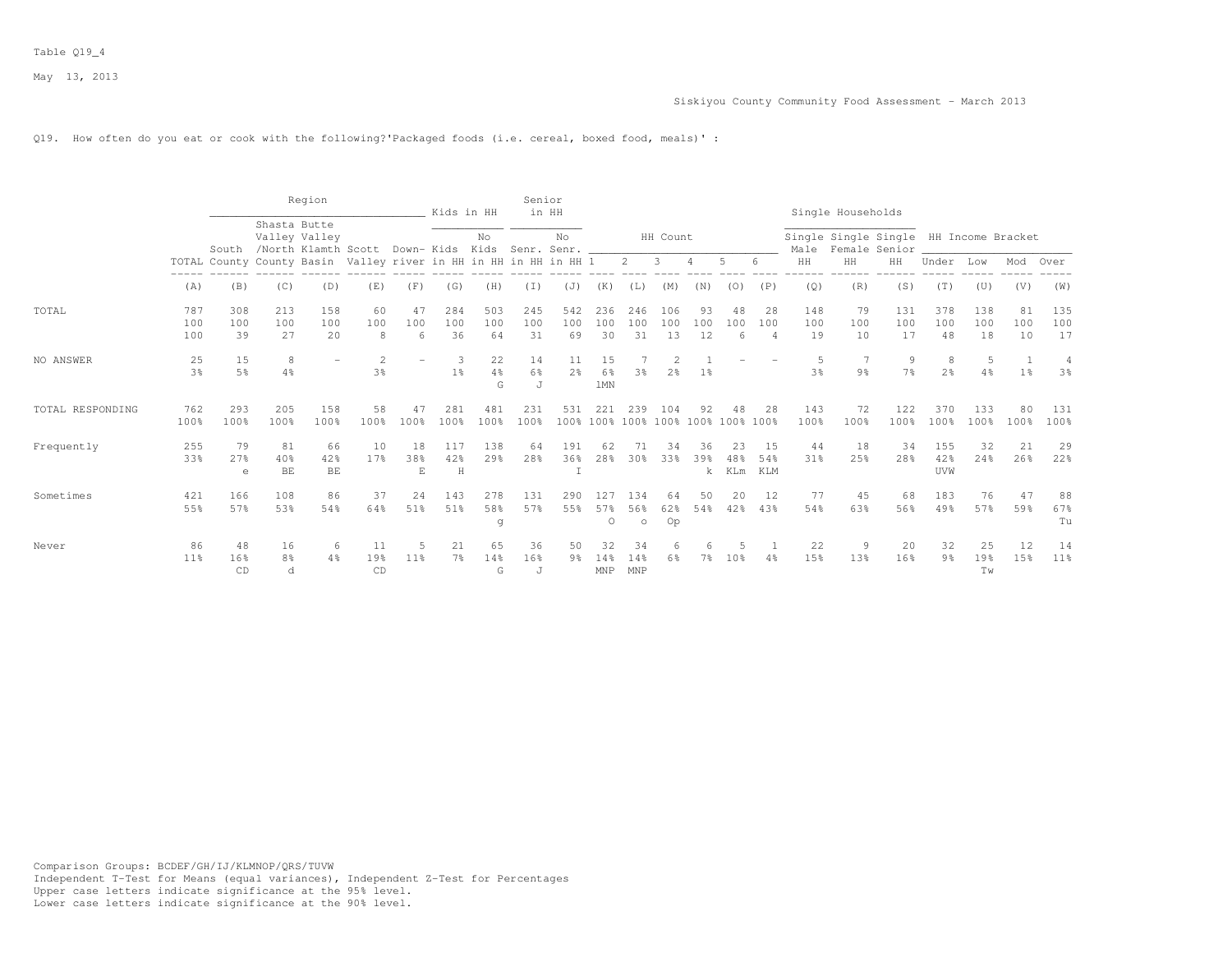#### Q19. How often do you eat or cook with the following?'Packaged foods (i.e. cereal, boxed food, meals)' :

|                  |                      |                  | Majority of<br>Groceries Shopped                           |                      |                       |                 | How Far Traveled<br>to Grocery Store |                      |                                               |                     | How Typically<br>Travel to Grocery Shop |                                  |                             |                 | How Often Out<br>of Grocery Money |                       | Importance<br>of Buying<br>Fresh Food |                      |                       | Food Hurdle                                 | Buying Fresh                     |                                  |
|------------------|----------------------|------------------|------------------------------------------------------------|----------------------|-----------------------|-----------------|--------------------------------------|----------------------|-----------------------------------------------|---------------------|-----------------------------------------|----------------------------------|-----------------------------|-----------------|-----------------------------------|-----------------------|---------------------------------------|----------------------|-----------------------|---------------------------------------------|----------------------------------|----------------------------------|
|                  |                      |                  | TOTAL Local County State Miles Miles Miles Miles Miles Car |                      |                       |                 |                                      |                      | Out of Out of 0-5 6-15 16-25 26-50 51-100 Own |                     | Borrow For<br>Car                       | Ask                              |                             |                 | Ride Walk Wkly Mnthly /Never Extr | Rarely                |                                       | Some-                |                       | Availa Know-<br>what Cost bility ledge None |                                  |                                  |
|                  | (A)                  | (B)              | (C)                                                        | (D)                  | (E)                   | (F)             | (G)                                  | (H)                  | (T)                                           | (J)                 | (K)                                     | (L)                              | (M)                         | (N)             | (0)                               | (P)                   | (Q)                                   | (R)                  | (S)                   | (T)                                         | (U)                              | (V)                              |
| TOTAL            | 787<br>100<br>100    | 489<br>100<br>62 | 70<br>100<br>9                                             | 174<br>100<br>22     | 283<br>100<br>36      | 80<br>100<br>10 | 74<br>100<br>9                       | 167<br>100<br>21     | 118<br>100<br>15                              | 124<br>100<br>16    | 43<br>100<br>$\overline{5}$             | 20<br>100<br>3                   | 41<br>100<br>$\overline{5}$ | 66<br>100<br>8  | 287<br>100<br>36                  | 352<br>100<br>45      | 524<br>100<br>67                      | 182<br>100<br>23     | 419<br>100<br>53      | 119<br>100<br>15                            | 28<br>100<br>$\overline{4}$      | 249<br>100<br>32                 |
| NO ANSWER        | 25<br>3 <sup>°</sup> | 17<br>3%         | 6<br>9 <sub>8</sub>                                        |                      | 12<br>4%              | 1 <sup>°</sup>  | $\overline{2}$<br>$3\frac{6}{6}$     | 6<br>4%              | $\mathbf{2}$<br>2 <sup>o</sup>                | 6<br>5 <sup>°</sup> | 2<br>5 <sup>°</sup>                     |                                  | 3<br>7 <sup>°</sup>         |                 | 6<br>2 <sup>o</sup>               | 12<br>3 <sup>°</sup>  | 14<br>3%                              | 4%                   | 10<br>2 <sup>o</sup>  | 8<br>7 <sup>°</sup><br>sV                   |                                  | $\overline{4}$<br>2 <sup>°</sup> |
| TOTAL RESPONDING | 762<br>100%          | 472<br>100%      | 64<br>100%                                                 | 174<br>100%          | 271<br>100%           | 79<br>100%      | 72<br>100%                           | 161<br>100%          | 116                                           | 118<br>100% 100%    | 41<br>100%                              | 20                               | 38<br>100% 100% 100%        | 66              | 281<br>100%                       | 340<br>100%           | 510<br>100%                           | 175                  | 409<br>100% 100%      | 111<br>100%                                 | 28<br>100%                       | 245<br>100%                      |
| Frequently       | 255<br>33%           | 147<br>31%       | 22<br>34%                                                  | 69<br>40%<br>B       | 79<br>29 <sup>8</sup> | 29<br>37%       | 21<br>29%                            | 63<br>39%<br>E.      | 42<br>36%                                     | 42<br>36%<br>K      | 6<br>15%                                | 6<br>30%                         | 12<br>32%<br>k              | 23<br>3.5%      | 122<br>43%<br>$\mathbb P$         | 86<br>25%             | 147<br>29.8                           | 79<br>45%<br>$\circ$ | 159<br>39%<br>V       | 37<br>33%                                   | 11<br>39%                        | 62<br>25%                        |
| Sometimes        | 421<br>55%           | 263<br>56%       | 35<br>55%                                                  | 90<br>52%            | 149<br>55%            | 43<br>54%       | 41<br>57%                            | 86<br>53%            | 64<br>55%                                     | 61<br>52%           | 26<br>63%                               | 12<br>60%                        | 18<br>47%                   | 36<br>55%       | 132<br>47%                        | 210<br>62%<br>$\circ$ | 289<br>57%                            | 87<br>50%            | 206<br>50%            | 61<br>55%                                   | 1.5<br>54%                       | 150<br>61%<br>S                  |
| Never            | 86<br>11%            | 62<br>13%<br>d   | 7<br>11 <sup>8</sup>                                       | 15<br>9 <sup>°</sup> | 43<br>16%<br>fHI      | 9 <sup>°</sup>  | 10<br>14%                            | 12<br>7 <sup>°</sup> | 10<br>9%                                      | 15<br>13%           | 9<br>22%                                | $\mathcal{D}$<br>10 <sup>8</sup> | 2.1%                        | 11 <sup>8</sup> | 27<br>10 <sup>8</sup>             | 44<br>13%             | 74<br>15%<br>R                        | 9<br>5%              | 44<br>11 <sup>8</sup> | 13<br>12%                                   | $\overline{2}$<br>7 <sup>°</sup> | 33<br>13%                        |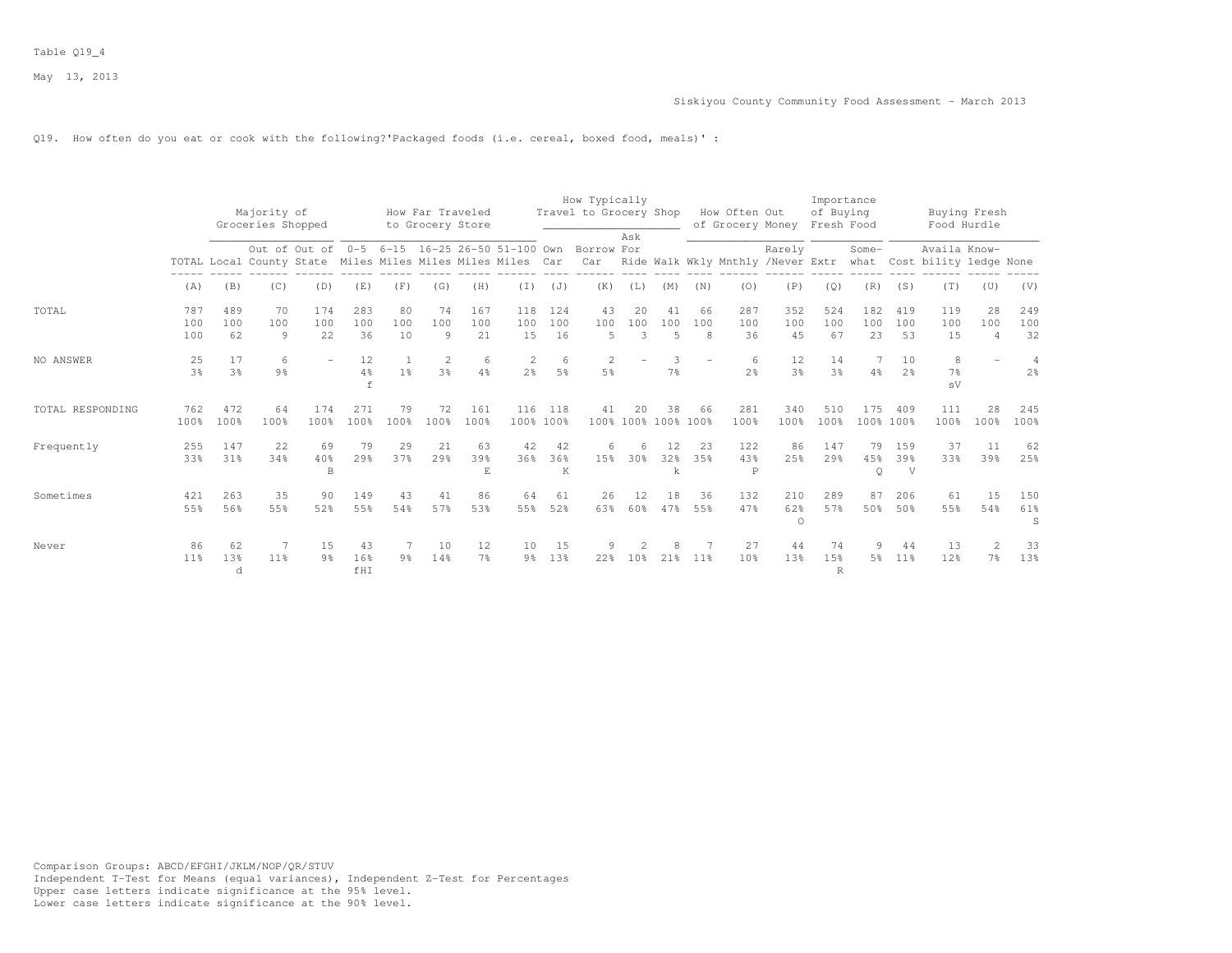#### Siskiyou County Community Food Assessment - March 2013

## Q19. How often do you eat or cook with the following?'Fast-food (i.e. McDonald's, Taco Bell, KFC)' :

|                  |                      |                   |                               | Region                   |                                                                  |                  | Kids in HH           |                           | Senior           | in HH                |                             |                     |                      |                  |                       |                             |                       | Single Households                                       |                      |                      |                     |                                |                                  |
|------------------|----------------------|-------------------|-------------------------------|--------------------------|------------------------------------------------------------------|------------------|----------------------|---------------------------|------------------|----------------------|-----------------------------|---------------------|----------------------|------------------|-----------------------|-----------------------------|-----------------------|---------------------------------------------------------|----------------------|----------------------|---------------------|--------------------------------|----------------------------------|
|                  |                      | South             | Shasta Butte<br>Valley Valley |                          | /North Klamth Scott Down-Kids Kids Senr. Senr.                   |                  |                      | No                        |                  | No                   |                             |                     | HH Count             |                  |                       |                             | Male                  | Single Single Single HH Income Bracket<br>Female Senior |                      |                      |                     |                                |                                  |
|                  |                      |                   |                               |                          | TOTAL County County Basin Valley river in HH in HH in HH in HH 1 |                  |                      |                           |                  |                      |                             | $2^{\circ}$         | $\mathbf{3}$         |                  | 5                     | 6                           | HH                    | HH                                                      | HH                   | Under                | Low                 | Mod                            | Over                             |
|                  | (A)                  | (B)               | (C)                           | (D)                      | (E)                                                              | (F)              | (G)                  | (H)                       | (I)              | (J)                  | (K)                         | (L)                 | (M)                  | (N)              | (0)                   | (P)                         | (Q)                   | (R)                                                     | (S)                  | (T)                  | (U)                 | (V)                            | (W)                              |
| TOTAL            | 787<br>100<br>100    | 308<br>100<br>39  | 213<br>100<br>27              | 158<br>100<br>20         | 60<br>100<br>8                                                   | 47<br>100<br>6   | 284<br>100<br>36     | 503<br>100<br>64          | 245<br>100<br>31 | 542<br>100<br>69     | 236<br>100<br>30            | 246<br>100<br>31    | 106<br>100<br>13     | 93<br>100<br>12  | 48<br>100<br>6        | 28<br>100<br>$\overline{4}$ | 148<br>100<br>19      | 79<br>100<br>10                                         | 131<br>100<br>17     | 378<br>100<br>48     | 138<br>100<br>18    | 81<br>100<br>10                | 135<br>100<br>17                 |
| NO ANSWER        | 27<br>3 <sup>8</sup> | 14<br>5%          | 11<br>5%                      |                          | $\mathcal{D}$<br>3%                                              |                  | -5<br>2 <sup>°</sup> | 22<br>$4\frac{6}{6}$<br>G | 14<br>6%<br>J    | 13<br>2 <sup>o</sup> | 17<br>7 <sup>°</sup><br>LMN | 6<br>2 <sup>°</sup> | $\mathcal{L}$<br>2.8 | 1 <sup>8</sup>   |                       | 4%                          | 8<br>5%               | -6<br>8 <sup>°</sup>                                    | 11<br>8 <sup>°</sup> | 12<br>3 <sup>8</sup> | 2<br>1 <sup>°</sup> | $\mathbf{1}$<br>1 <sup>8</sup> | $\overline{4}$<br>3 <sup>o</sup> |
| TOTAL RESPONDING | 760<br>100%          | 294<br>100%       | 202<br>100%                   | 158<br>100%              | 58<br>100%                                                       | 47<br>100%       | 279<br>100%          | 481<br>100%               | 231<br>100%      | 529<br>100%          | 219<br>100%                 | 240<br>100%         | 104<br>100%          | 92<br>100%       | 48<br>100% 100%       | 27                          | 140<br>100%           | 73<br>100%                                              | 120<br>100%          | 366<br>100%          | 136<br>100%         | 80<br>100%                     | 131<br>100%                      |
| Frequently       | 43<br>6%             | 8<br>3%           | 24<br>12%<br>BdE              | 10<br>6%<br>be           | 2 <sup>°</sup>                                                   |                  | 15<br>5%             | 28<br>6%                  | 10<br>4%         | 33<br>6%             | 13<br>6%                    | $4\frac{6}{6}$      | 6%                   | 8 <sup>°</sup>   | 10 <sup>8</sup>       | $4\%$                       | 12<br>9%              |                                                         | 4%                   | 27<br>7%<br>UW       | 3<br>2 <sup>°</sup> | 6<br>8 <sup>°</sup><br>uw      | 2<br>2 <sup>°</sup>              |
| Sometimes        | 388<br>51%           | 120<br>41%        | 103<br>51%<br>Bf              | 112<br>71%<br><b>BCF</b> | 35<br>60%<br>BF                                                  | 17<br>36%        | 175<br>63%<br>H      | 213<br>44%                | 95<br>41%        | 293<br>55%           | 87<br>40%                   | 113<br>47%          | 61<br>59%<br>KL      | 60<br>6.5%<br>KL | 29<br>60%<br>K1       | -16<br>59%<br>k             | 62<br>44%<br>$\Gamma$ | 23<br>32%                                               | 47<br>39%            | 192<br>52%           | 68<br>50%           | 40<br>50%                      | 64<br>49%                        |
| Never            | 329<br>43%           | 166<br>56%<br>CDE | 75<br>37%<br>D                | 36<br>23%                | 22<br>38%<br>D                                                   | 30<br>64%<br>CDE | 89<br>32%            | 240<br>50%<br>G           | 126<br>55%<br>J  | 203<br>38%           | 119<br>54%<br>MNOp          | 118<br>49%<br>MNO   | 37<br>36%            | 25<br>27%        | 14<br>29 <sub>8</sub> | 10<br>37%                   | 66<br>47%             | 50<br>68%<br>Qs                                         | 68<br>57%            | 147<br>40%           | 65<br>48%           | 34<br>43%                      | 65<br>50%                        |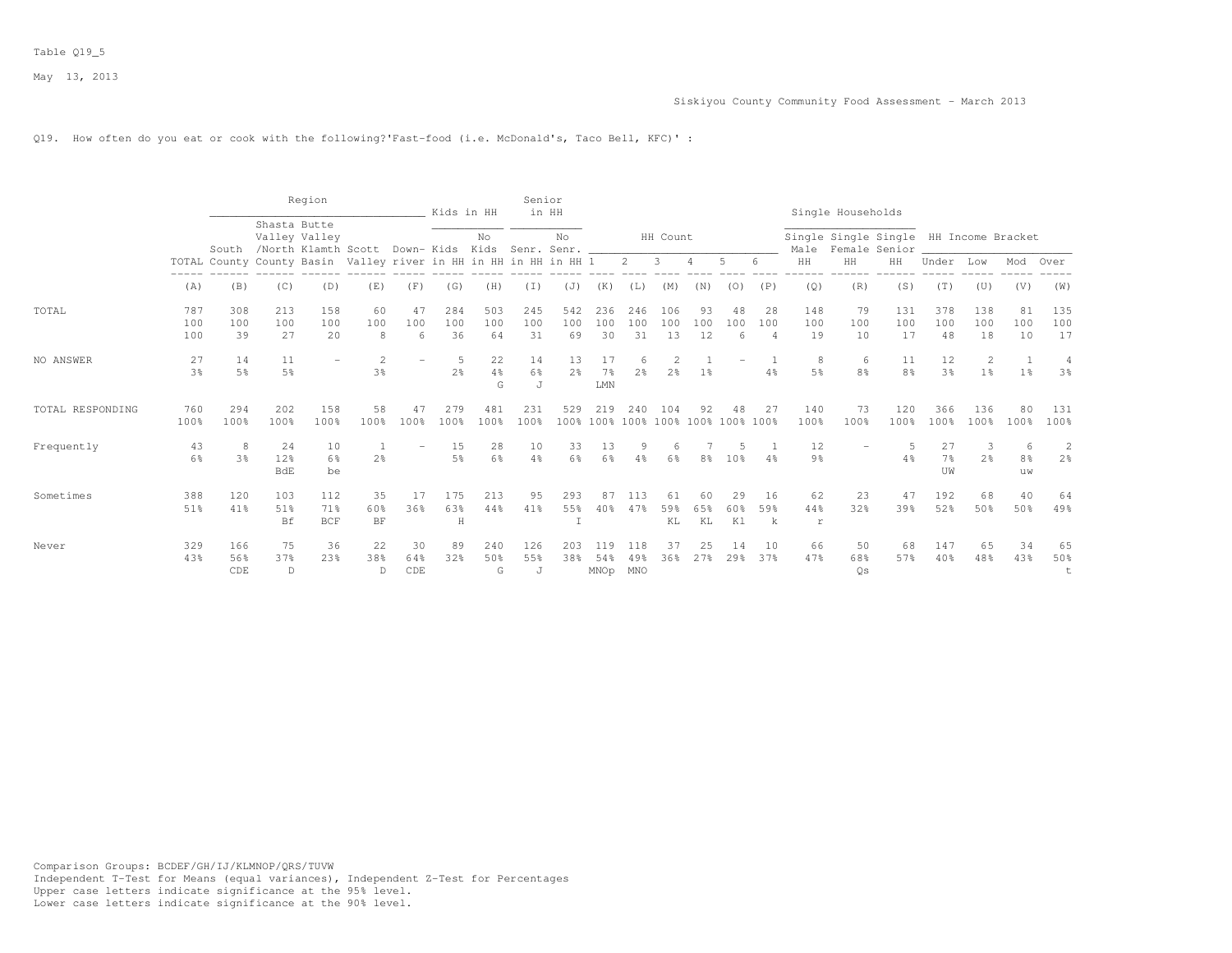# Q19. How often do you eat or cook with the following?'Fast-food (i.e. McDonald's, Taco Bell, KFC)' :

|                  |                      |                      | Majority of<br>Groceries Shopped |                                                                                                             |                      |                                  | How Far Traveled<br>to Grocery Store |                          |                                |                     | How Typically<br>Travel to Grocery Shop |                 |                      |                 | How Often Out<br>of Grocery Money    |                                             | Importance<br>of Buying<br>Fresh Food |                     |                  | Buying Fresh<br>Food Hurdle            |                             |                     |
|------------------|----------------------|----------------------|----------------------------------|-------------------------------------------------------------------------------------------------------------|----------------------|----------------------------------|--------------------------------------|--------------------------|--------------------------------|---------------------|-----------------------------------------|-----------------|----------------------|-----------------|--------------------------------------|---------------------------------------------|---------------------------------------|---------------------|------------------|----------------------------------------|-----------------------------|---------------------|
|                  |                      |                      |                                  | Out of Out of 0-5 6-15 16-25 26-50 51-100 Own<br>TOTAL Local County State Miles Miles Miles Miles Miles Car |                      |                                  |                                      |                          |                                |                     | Borrow For<br>Car                       | Ask             |                      |                 |                                      | Rarely<br>Ride Walk Wkly Mnthly /Never Extr |                                       | Some-<br>what       |                  | Availa Know-<br>Cost bility ledge None |                             |                     |
|                  | (A)                  | (B)                  | (C)                              | (D)                                                                                                         | (E)                  | (F)                              | (G)                                  | (H)                      | $(\bot)$                       | (J)                 | (K)                                     | (L)             | (M)                  | (N)             | (0)                                  | (P)                                         | (Q)                                   | (R)                 | (S)              | (T)                                    | (U)                         | (V)                 |
| TOTAL            | 787<br>100<br>100    | 489<br>100<br>62     | 70<br>100<br>$\theta$            | 174<br>100<br>22                                                                                            | 283<br>100<br>36     | 80<br>100<br>10                  | 74<br>100<br>$\theta$                | 167<br>100<br>21         | 118<br>100<br>15               | 124<br>100<br>16    | 43<br>100<br>-5                         | 20<br>100<br>3  | 41<br>100<br>5       | 66<br>100<br>8  | 287<br>100<br>36                     | 352<br>100<br>45                            | 524<br>100<br>67                      | 182<br>100<br>23    | 419<br>100<br>53 | 119<br>100<br>15                       | 28<br>100<br>$\overline{4}$ | 249<br>100<br>32    |
| NO ANSWER        | 27<br>3 <sup>°</sup> | 20<br>$4\frac{6}{6}$ | 5<br>7 <sup>°</sup>              |                                                                                                             | 13<br>5 <sup>°</sup> | $\overline{2}$<br>$3\frac{6}{6}$ | $\overline{4}$<br>5 <sup>°</sup>     | 4<br>2 <sup>°</sup>      | $\mathbf{2}$<br>$2\frac{6}{6}$ | 9<br>$7\frac{6}{6}$ | 2 <sup>°</sup>                          |                 |                      | 2 <sup>°</sup>  | 9<br>3 <sup>°</sup>                  | 9<br>3 <sup>°</sup>                         | 16<br>3 <sup>°</sup>                  | 6<br>3 <sup>°</sup> | 14<br>3%         | $\overline{4}$<br>3 <sup>°</sup>       | $4\frac{6}{6}$              | 5<br>$2\frac{6}{6}$ |
| TOTAL RESPONDING | 760<br>100%          | 469<br>100%          | 65<br>100%                       | 174<br>100%                                                                                                 | 270<br>100%          | 78<br>100%                       | 70<br>100%                           | 163<br>100%              | 116                            | 115<br>100% 100%    | 42                                      | 20              | 41<br>100% 100% 100% | 65<br>100%      | 278<br>100%                          | 343<br>100%                                 | 508<br>100%                           | 176<br>100% 100%    | 405              | 115<br>100%                            | 2.7<br>100%                 | 244<br>100%         |
| Frequently       | 43<br>6%             | 25<br>.5%            | $11\%$                           | 4%                                                                                                          | 15<br>6%             | $4\%$                            | 6<br>9 <sub>8</sub>                  | -6<br>4%                 | 9<br>8%                        | 6%                  |                                         | 10 <sup>8</sup> |                      | 5%              | 20<br>7 <sup>°</sup><br>$\mathsf{P}$ | 12<br>3 <sup>o</sup>                        | 29<br>6%                              | 9<br>$5\%$          | 32<br>8%<br>TV   | 3<br>3 <sup>°</sup>                    |                             | 5<br>2 <sup>°</sup> |
| Sometimes        | 388<br>51%<br>B      | 200<br>4.3%          | 35<br>54%<br>b                   | 121<br>70%<br>ABC                                                                                           | 109<br>40%           | 37<br>47%                        | 32<br>46%                            | 107<br>66%<br><b>EFG</b> | 66<br>57%<br>E                 | 47<br>41%           | 16<br>38%                               | 8<br>40%        | 18<br>44%            | 24<br>37%       | 142<br>51%<br>N                      | 182<br>53%<br>$\mathbb N$                   | 229<br>4.5%                           | 111<br>63%<br>Q     | 202<br>50%<br>T  | 45<br>39%                              | 16<br>59%<br>$\pm$          | 133<br>55%<br>T     |
| Never            | 329<br>43%<br>D      | 244<br>52%<br>ACD    | 23<br>35%                        | 46<br>26%                                                                                                   | 146<br>54%<br>HI     | 38<br>49%<br>Hi                  | 32<br>46%<br>H                       | 50<br>31%                | 41<br>35%                      | 61<br>53%           | 26<br>62%                               | 10<br>50%       | 23<br>56%            | 38<br>58%<br>0P | 116<br>42%                           | 149<br>43%                                  | 250<br>49%<br>R                       | 56<br>32%           | 171<br>42%       | 67<br>58%<br>SuV                       | 11<br>41%                   | 106<br>43%          |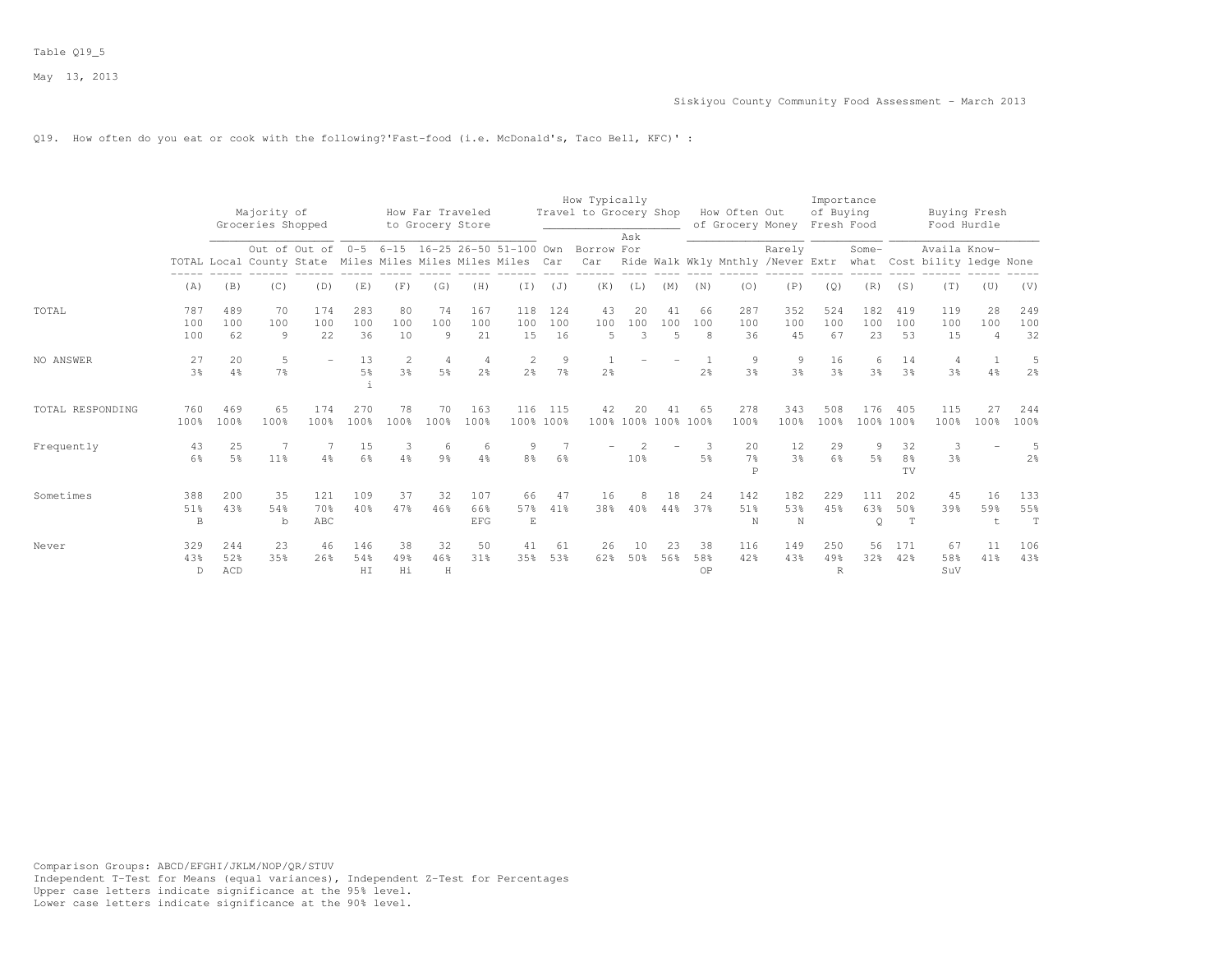### Q19. How often do you eat or cook with the following?'Fast-casual dining (i.e. Subway, Papa Murphy's)' :

|                  |                   |                           |                            | Region                  |                                                                  |                          | Kids in HH                       |                           | Senior           | in HH                |                              |                  |                                 |                 |                |                             |                  | Single Households    |                                                         |                  |                     |                 |                      |
|------------------|-------------------|---------------------------|----------------------------|-------------------------|------------------------------------------------------------------|--------------------------|----------------------------------|---------------------------|------------------|----------------------|------------------------------|------------------|---------------------------------|-----------------|----------------|-----------------------------|------------------|----------------------|---------------------------------------------------------|------------------|---------------------|-----------------|----------------------|
|                  |                   |                           | Shasta Butte               | Valley Valley           | South /North Klamth Scott Down- Kids Kids Senr. Senr. _          |                          |                                  | No                        |                  | No                   |                              |                  | HH Count                        |                 |                |                             | Male             |                      | Single Single Single HH Income Bracket<br>Female Senior |                  |                     |                 |                      |
|                  |                   |                           |                            |                         | TOTAL County County Basin Valley river in HH in HH in HH in HH 1 |                          |                                  |                           |                  |                      |                              | 2                | 3                               |                 | 5              | 6                           | HH               | HH                   | HH                                                      | Under            | Low                 | Mod             | Over                 |
|                  | (A)               | (B)                       | (C)                        | (D)                     | (E)                                                              | (F)                      | (G)                              | (H)                       | (T)              | (J)                  | (K)                          | (L)              | (M)                             | (N)             | (0)            | (P)                         | (Q)              | (R)                  | (S)                                                     | (T)              | (U)                 | (V)             | (W)                  |
| TOTAL            | 787<br>100<br>100 | 308<br>100<br>39          | 213<br>100<br>27           | 158<br>100<br>20        | 60<br>100<br>8                                                   | 47<br>100<br>6           | 284<br>100<br>36                 | 503<br>100<br>64          | 245<br>100<br>31 | 542<br>100<br>69     | 236<br>100<br>30             | 246<br>100<br>31 | 106<br>100<br>13                | 93<br>100<br>12 | 48<br>100<br>6 | 28<br>100<br>$\overline{4}$ | 148<br>100<br>19 | 79<br>100<br>10      | 131<br>100<br>17                                        | 378<br>100<br>48 | 138<br>100<br>18    | 81<br>100<br>10 | 135<br>100<br>17     |
| NO ANSWER        | 29<br>4%          | 16<br>5%                  | 11<br>5%                   |                         | $\overline{c}$<br>3%                                             |                          | $\overline{4}$<br>1 <sup>°</sup> | 25<br>$5\frac{6}{6}$<br>G | 15<br>6%<br>J    | 14<br>3 <sup>°</sup> | 17<br>7 <sup>°</sup><br>LMNo | 3%               | 1 <sub>8</sub>                  | 1 <sub>8</sub>  | 2 <sub>8</sub> | 4%                          | 7<br>5%          | 9 <sub>8</sub>       | 11<br>8%                                                | 14<br>4%<br>U    | 1<br>1 <sup>°</sup> | 1 <sup>°</sup>  | $\overline{4}$<br>3% |
| TOTAL RESPONDING | 758<br>100%       | 292<br>100%               | 202<br>100%                | 158<br>100 <sub>8</sub> | 58<br>100%                                                       | 47<br>100%               | 280<br>100%                      | 478<br>100%               | 230<br>100%      | 528                  | 219<br>100% 100%             | 239              | 105<br>100% 100% 100% 100% 100% | 92              | 47             | 27                          | 141<br>100%      | 72<br>100%           | 120<br>100%                                             | 364<br>100%      | 137<br>100%         | 80<br>100%      | 131<br>100%          |
| Frequently       | 37<br>5%          | 11<br>4%                  | 16<br>8 <sup>°</sup><br>bE | 9<br>6%                 | 2 <sup>°</sup>                                                   |                          | 17<br>6%                         | 20<br>4%                  | 3 <sup>o</sup>   | 30<br>6%             | 10<br>5 <sup>°</sup>         | 4%               | 5%                              | 7%              | $11\%$         |                             | 5%               | -2<br>3 <sup>8</sup> | 3 <sup>°</sup>                                          | 22<br>6%<br>W    | 6<br>4%             | 3<br>4%         | 3<br>2 <sup>o</sup>  |
| Sometimes        | 444<br>59%        | 172<br>59%<br>$\mathbf F$ | 118<br>58%<br>$\mathbf F$  | 97<br>61%<br>F          | 43<br>74%<br><b>BCdF</b>                                         | 13<br>28%                | 182<br>65%<br>H                  | 262<br>55%                | 122<br>53%       | 322<br>61%           | 107<br>49%                   | 143<br>60%<br>K  | 64<br>61%<br>K                  | 65<br>71%<br>K1 | 2.8<br>60%     | -17<br>63%                  | 78<br>55%<br>R   | 26<br>36%            | 57<br>48%                                               | 195<br>54%       | 67<br>49%           | 60<br>75%<br>TU | 91<br>69%<br>TU      |
| Never            | 277<br>37%        | 109<br>37%<br>E           | 68<br>34%                  | 52<br>33%               | 14<br>24%                                                        | 34<br>72%<br><b>BCDE</b> | 81<br>29%                        | 196<br>41%<br>G           | 101<br>44%<br>J  | 176<br>33%           | 102<br>47%<br>LMNO           | 87<br>36%<br>N   | 36<br>34%<br>n                  | 21<br>23%       | 14<br>30%      | 10<br>37%                   | 56<br>40%        | 44<br>61%<br>$\circ$ | 59<br>49%                                               | 147<br>40%<br>VW | 64<br>47%<br>VW     | 17<br>21%       | 37<br>28%            |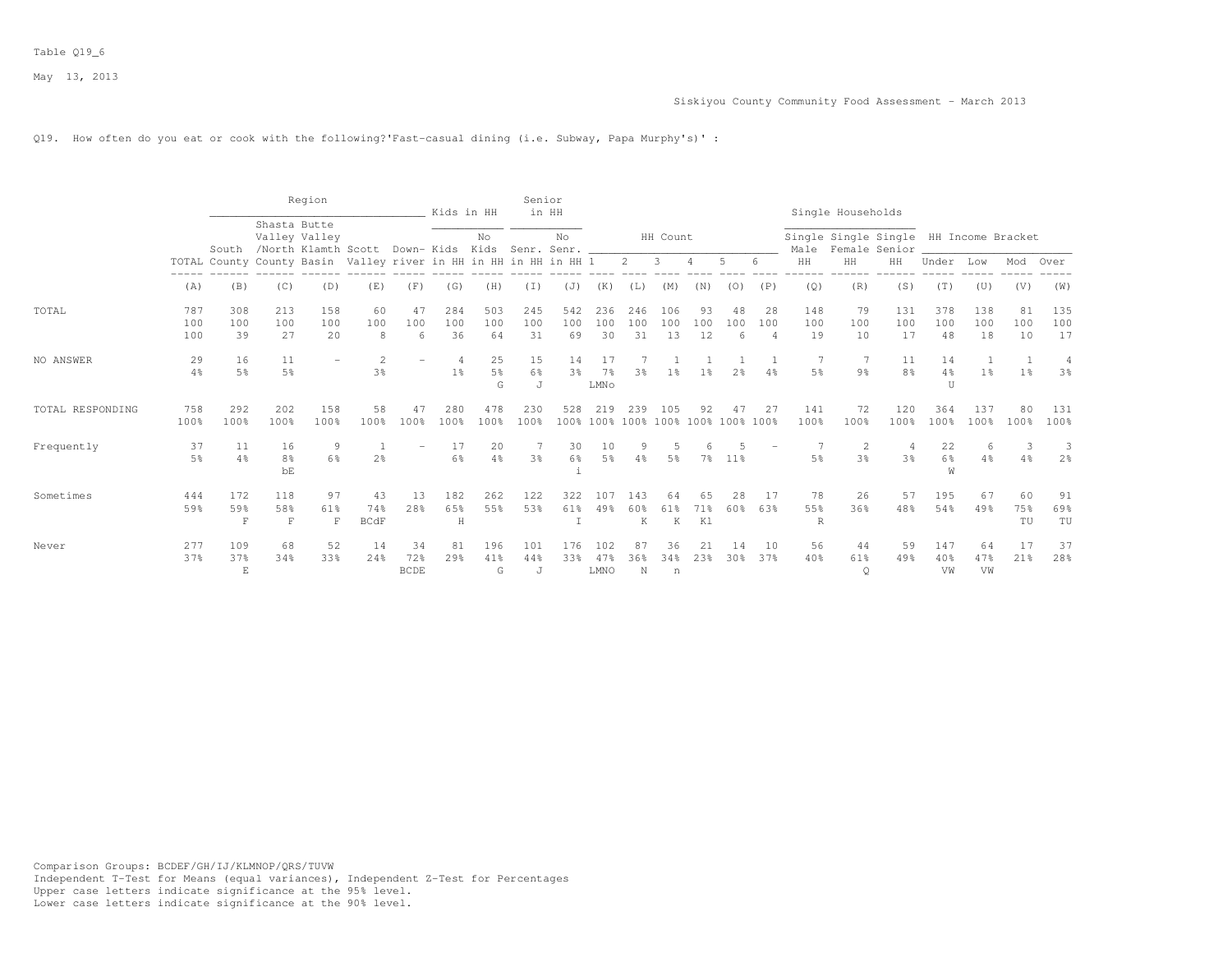### Q19. How often do you eat or cook with the following?'Fast-casual dining (i.e. Subway, Papa Murphy's)' :

|                  |                      |                      | Majority of                                                                                                                      |                  |                         |                 | How Far Traveled<br>to Grocery Store |                          |                     |                     | How Typically<br>Travel to Grocery Shop |                           |                             |                        | How Often Out<br>of Grocery Money    |                      | Importance<br>of Buying<br>Fresh Food |                     |                              | Food Hurdle                            | Buying Fresh                |                              |
|------------------|----------------------|----------------------|----------------------------------------------------------------------------------------------------------------------------------|------------------|-------------------------|-----------------|--------------------------------------|--------------------------|---------------------|---------------------|-----------------------------------------|---------------------------|-----------------------------|------------------------|--------------------------------------|----------------------|---------------------------------------|---------------------|------------------------------|----------------------------------------|-----------------------------|------------------------------|
|                  |                      |                      | Groceries Shopped<br>Out of Out of 0-5 6-15 16-25 26-50 51-100 Own<br>TOTAL Local County State Miles Miles Miles Miles Miles Car |                  |                         |                 |                                      |                          |                     |                     | Borrow For<br>Car                       | Ask                       |                             |                        | Ride Walk Wkly Mnthly /Never Extr    | Rarely               |                                       | Some-<br>what       |                              | Availa Know-<br>Cost bility ledge None |                             |                              |
|                  | (A)                  | (B)                  | (C)                                                                                                                              | (D)              | (E)                     | (F)             | (G)                                  | (H)                      | (T)                 | (J)                 | (K)                                     | (L)                       | (M)                         | (N)                    | (0)                                  | (P)                  | (Q)                                   | (R)                 | (S)                          | (T)                                    | (U)                         | (V)                          |
| TOTAL            | 787<br>100<br>100    | 489<br>100<br>62     | 70<br>100<br>9                                                                                                                   | 174<br>100<br>22 | 283<br>100<br>36        | 80<br>100<br>10 | 74<br>100<br>9                       | 167<br>100<br>21         | 118<br>100<br>15    | 124<br>100<br>16    | 43<br>100<br>5                          | 20<br>100<br>3            | 41<br>100<br>$\overline{5}$ | 66<br>100<br>8         | 287<br>100<br>36                     | 352<br>100<br>45     | 524<br>100<br>67                      | 182<br>100<br>23    | 419<br>100<br>53             | 119<br>100<br>15                       | 28<br>100<br>$\overline{4}$ | 249<br>100<br>32             |
| NO ANSWER        | 29<br>$4\%$          | 21<br>4%             | 6<br>9 <sub>8</sub>                                                                                                              |                  | 17<br>6%<br>$\mathbf I$ |                 | 3<br>4%                              | 5<br>3%                  | 2<br>2 <sup>o</sup> | 9<br>7 <sup>°</sup> | -1<br>2 <sup>°</sup>                    |                           |                             | $\mathfrak{D}$<br>3%   | 10<br>3 <sup>°</sup>                 | 7<br>2 <sup>°</sup>  | 18<br>3 <sup>°</sup>                  | 4%                  | 15<br>4%                     | 6<br>$5\frac{6}{9}$                    | 4%                          | 5<br>2 <sup>o</sup>          |
| TOTAL RESPONDING | 758<br>100%          | 468<br>100%          | 64<br>100%                                                                                                                       | 174<br>100%      | 266<br>100%             | 80<br>100%      | 71<br>100%                           | 162<br>100%              | 116                 | 115<br>100% 100%    | 42                                      | 20<br>100% 100% 100% 100% | 41                          | 64                     | 277<br>100%                          | 345<br>100%          | 506<br>100%                           | 175                 | 404<br>100% 100%             | 113<br>100%                            | 27<br>100%                  | 244<br>100%                  |
| Frequently       | 37<br>5 <sup>°</sup> | 22<br>$5\frac{6}{6}$ | 6<br>9 <sub>8</sub>                                                                                                              | $4\%$            | 13<br>$5\frac{6}{9}$    | 8%              | 4<br>$6\%$                           | 4%                       | 6<br>5 <sup>°</sup> | 5<br>4%             | $5\frac{6}{9}$                          | 10%                       |                             | 6%                     | 19<br>$7\frac{6}{9}$<br>$\mathsf{P}$ | 10<br>3 <sup>°</sup> | 27<br>5 <sup>°</sup>                  | 8<br>5 <sup>°</sup> | 27<br>7 <sup>°</sup><br>TV   | 1 <sup>°</sup>                         | 4%                          | 8<br>3 <sup>°</sup><br>$\pm$ |
| Sometimes        | 444<br>59%<br>b      | 249<br>53%           | 42<br>66%<br>$\mathbf b$                                                                                                         | 115<br>66%<br>aB | 138<br>52%              | 41<br>51%       | 37<br>52%                            | 108<br>67%<br><b>EFG</b> | 77<br>66%<br>EFq    | 49<br>43%           | 16<br>38%                               | 14<br>70%<br><b>JKM</b>   | 41%                         | 26<br>41%              | 143<br>52%                           | 226<br>66%<br>NO     | 272<br>54%                            | 117<br>67%<br>Q     | 213<br>53%                   | 61<br>54%                              | 18<br>67%                   | 160<br>66%<br>ST             |
| Never            | 277<br>37%<br>Cd     | 197<br>42%<br>aCD    | 16<br>25%                                                                                                                        | 52<br>30%        | 115<br>43%<br>HI        | 33<br>41%<br>hi | 30<br>42%<br>hi                      | 47<br>29%                | 33<br>28%           | 61<br>53%<br>L      | 24<br>57%<br>L                          | 4<br>20%                  | 24<br>59%                   | 34<br>53%<br>$\circ$ P | 115<br>42%<br>$\mathbb P$            | 109<br>32%           | 207<br>41%<br>R                       | 50<br>29%           | 164<br>41%<br>$\overline{V}$ | 51<br>45%<br>V                         | 8<br>30 <sup>8</sup>        | 76<br>31%                    |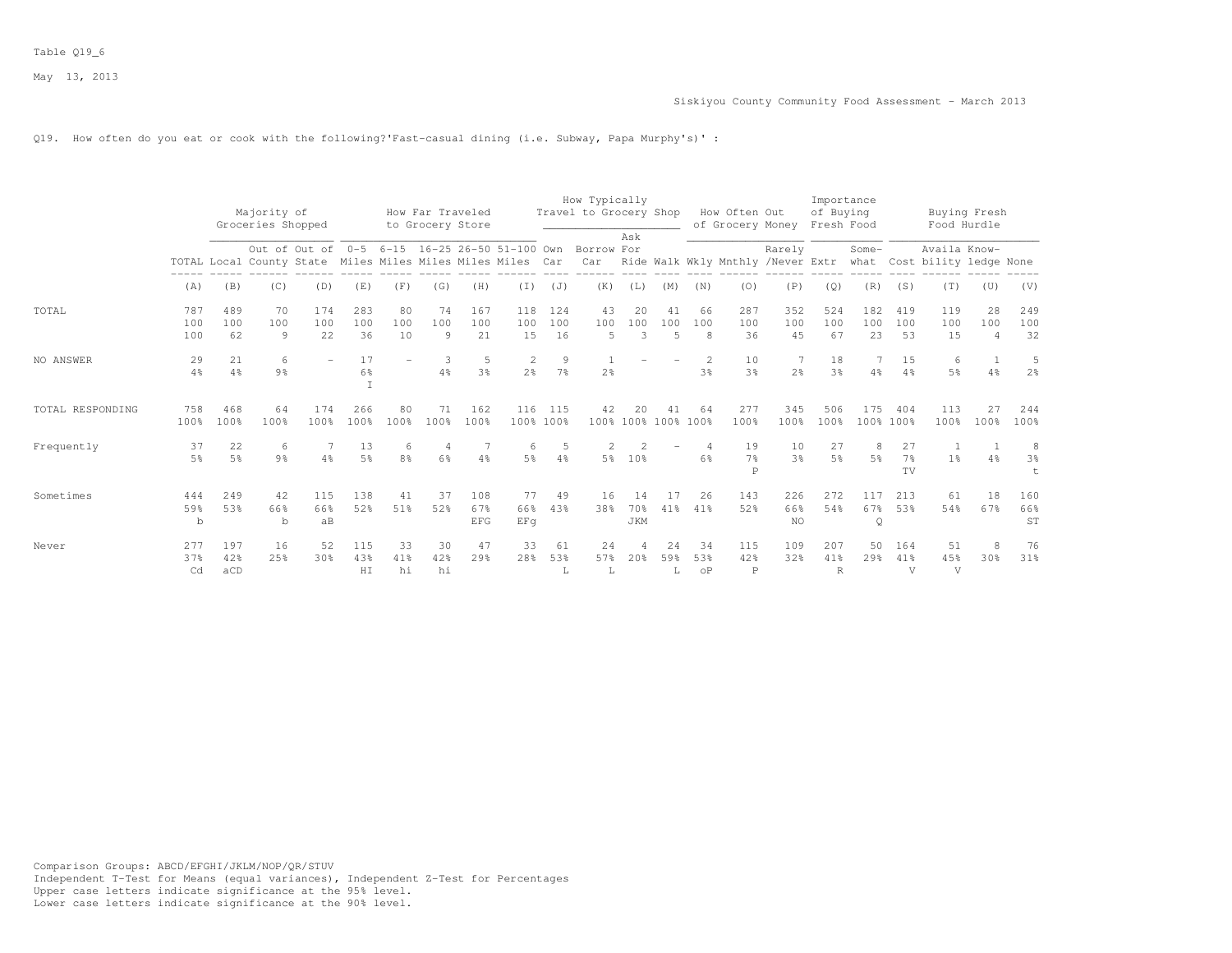Q19. How often do you eat or cook with the following?Dine in or take out from a restaurant (not fast food) :

|                  |                      |                                                                  |                                     | Region                                                                |                      |                          | Kids in HH       |                           | Senior           | in HH                |                          |                      |                                 |                  |                 |                              |                  | Single Households |                                                         |                      |                     |                      |                  |
|------------------|----------------------|------------------------------------------------------------------|-------------------------------------|-----------------------------------------------------------------------|----------------------|--------------------------|------------------|---------------------------|------------------|----------------------|--------------------------|----------------------|---------------------------------|------------------|-----------------|------------------------------|------------------|-------------------|---------------------------------------------------------|----------------------|---------------------|----------------------|------------------|
|                  |                      |                                                                  | Shasta Butte                        | Valley Valley<br>South /North Klamth Scott Down-Kids Kids Senr. Senr. |                      |                          |                  | No                        |                  | No                   |                          |                      | HH Count                        |                  |                 |                              | Male             |                   | Single Single Single HH Income Bracket<br>Female Senior |                      |                     |                      |                  |
|                  |                      | TOTAL County County Basin Valley river in HH in HH in HH in HH 1 |                                     |                                                                       |                      |                          |                  |                           |                  |                      |                          | $2^{\circ}$          | $\overline{\mathbf{3}}$         | $\overline{4}$   | 5               | 6                            | HH               | $\rm{HH}$         | HH                                                      | Under                | Low                 | Mod                  | Over             |
|                  | (A)                  | (B)                                                              | (C)                                 | (D)                                                                   | (E)                  | (F)                      | (G)              | (H)                       | (I)              | (J)                  | (K)                      | (L)                  | (M)                             | (N)              | (0)             | (P)                          | (Q)              | (R)               | (S)                                                     | (T)                  | (U)                 | (V)                  | (W)              |
| TOTAL            | 787<br>100<br>100    | 308<br>100<br>39                                                 | 213<br>100<br>27                    | 158<br>100<br>20                                                      | 60<br>100<br>8       | 47<br>100<br>6           | 284<br>100<br>36 | 503<br>100<br>64          | 245<br>100<br>31 | 542<br>100<br>69     | 236<br>100<br>30         | 246<br>100<br>31     | 106<br>100<br>13                | 93<br>100<br>12  | 48<br>100<br>-6 | -28<br>100<br>$\overline{4}$ | 148<br>100<br>19 | 79<br>100<br>10   | 131<br>100<br>17                                        | 378<br>100<br>48     | 138<br>100<br>18    | 81<br>100<br>10      | 135<br>100<br>17 |
| NO ANSWER        | 26<br>3 <sup>°</sup> | 12<br>4%                                                         | 11<br>5%                            |                                                                       | $\overline{c}$<br>3% |                          | -3<br>$1\%$      | 23<br>$5\frac{6}{6}$<br>G | 15<br>6%<br>J    | 11<br>2 <sup>o</sup> | 16<br>$7\%$<br>LMNo      | 6<br>2 <sup>o</sup>  | 1 <sup>°</sup>                  | 1 <sup>°</sup>   | 2 <sup>8</sup>  |                              | 6<br>4%          | 9 <sub>8</sub>    | 11<br>8 <sup>°</sup>                                    | 13<br>3 <sup>°</sup> | 2<br>1 <sup>°</sup> | 1 <sup>°</sup>       | 2<br>$1\%$       |
| TOTAL RESPONDING | 761<br>100%          | 296<br>100%                                                      | 202<br>100%                         | 158<br>100%                                                           | 58<br>100%           | 47<br>100%               | 281<br>100%      | 480<br>100%               | 230<br>100%      | 531                  | 220<br>100% 100%         | 240                  | 105<br>100% 100% 100% 100% 100% | 92               | 47              | 28                           | 142<br>100%      | 72<br>100%        | 120<br>100%                                             | 365<br>100%          | 136<br>100%         | 80<br>100%           | 133<br>100%      |
| Frequently       | 47<br>6%             | 21<br>7%<br>$\mathbf f$                                          | 16<br>8 <sup>°</sup><br>$\mathbf F$ | 4%                                                                    | $\mathcal{D}$<br>3%  | 2 <sup>°</sup>           | 12<br>4%         | 35<br>$7\frac{6}{6}$<br>q | 12<br>5%         | 35<br>$7\frac{6}{6}$ | 15<br>7%                 | 17<br>$7\frac{6}{6}$ | 6<br>6%                         | 4%               | 9 <sub>8</sub>  |                              | 13<br>9%<br>Rs   | 1 <sup>8</sup>    | 5<br>$4\frac{6}{6}$                                     | 20<br>5 <sup>°</sup> | 5<br>4%             | $\mathfrak{D}$<br>3% | 13<br>10%<br>UV  |
| Sometimes        | 411<br>54%           | 189<br>64%<br>CDF                                                | 89<br>44%                           | 77<br>49%<br>F                                                        | 41<br>71%<br>CDF     | 15<br>32%                | 158<br>56%       | 253<br>53%                | 119<br>52%       | 292<br>55%           | 104<br>47%               | 138<br>58%<br>KP     | 60<br>57%<br>$\rm kP$           | 61<br>66%<br>KOP | 22<br>47%       | 9<br>32%                     | 69<br>49%        | 32<br>44%         | 59<br>49%                                               | 151<br>41%           | 78<br>57%<br>T      | 56<br>70%<br>Tu      | 104<br>78%<br>TU |
| Never            | 303<br>40%           | 86<br>29%                                                        | 97<br>48%<br>BE                     | 74<br>47%<br>BE                                                       | 15<br>26%            | 31<br>66%<br><b>BCDE</b> | 111<br>40%       | 192<br>40%                | 99<br>43%        | 204<br>38%           | 101<br>46%<br>${\rm LN}$ | 85<br>35%            | 39<br>37%                       | 27<br>29%        | 21<br>45%       | 19<br>68%<br>n LMNO<br>K     | 60<br>42%        | 39<br>54%<br>q    | 56<br>47%                                               | 194<br>53%<br>UVW    | 53<br>39%<br>vW     | 22<br>28%<br>W       | 16<br>12%        |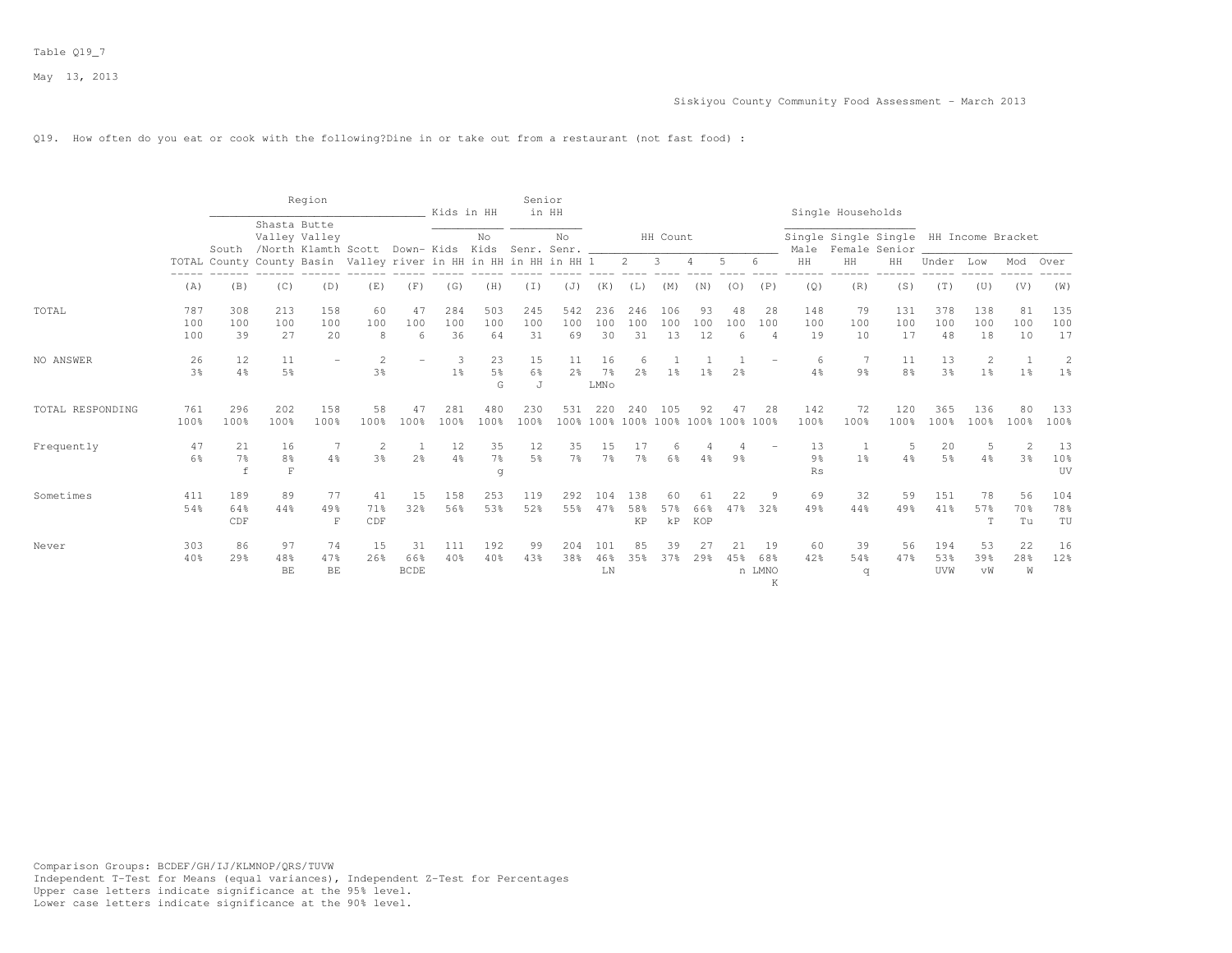Q19. How often do you eat or cook with the following?Dine in or take out from a restaurant (not fast food) :

|                  |                      |                            | Majority of<br>Groceries Shopped                           |                                               |                      |                 | How Far Traveled<br>to Grocery Store |                  |                                |                     | How Typically<br>Travel to Grocery Shop | Ask            |                           |                | How Often Out<br>of Grocery Money      |                      | Importance<br>of Buying<br>Fresh Food |                  |                      | Buying Fresh<br>Food Hurdle            |                                  |                      |
|------------------|----------------------|----------------------------|------------------------------------------------------------|-----------------------------------------------|----------------------|-----------------|--------------------------------------|------------------|--------------------------------|---------------------|-----------------------------------------|----------------|---------------------------|----------------|----------------------------------------|----------------------|---------------------------------------|------------------|----------------------|----------------------------------------|----------------------------------|----------------------|
|                  |                      |                            | TOTAL Local County State Miles Miles Miles Miles Miles Car | Out of Out of 0-5 6-15 16-25 26-50 51-100 Own |                      |                 |                                      |                  |                                |                     | Borrow For<br>Car                       |                |                           |                | Ride Walk Wkly Mnthly /Never Extr what | Rarely               |                                       | Some-            |                      | Availa Know-<br>Cost bility ledge None |                                  |                      |
|                  | (A)                  | (B)                        | (C)                                                        | (D)                                           | (E)                  | (F)             | (G)                                  | (H)              | (T)                            | (J)                 | (K)                                     | (L)            | (M)                       | (N)            | (0)                                    | (P)                  | (Q)                                   | (R)              | (S)                  | (T)                                    | (U)                              | (V)                  |
| TOTAL            | 787<br>100<br>100    | 489<br>100<br>62           | 70<br>100<br>9                                             | 174<br>100<br>22                              | 283<br>100<br>36     | 80<br>100<br>10 | 74<br>100<br>9                       | 167<br>100<br>21 | 118<br>100<br>15               | 124<br>100<br>16    | 43<br>100<br>5                          | 20<br>100<br>3 | 41<br>100<br>5            | 66<br>100<br>8 | 287<br>100<br>36                       | 352<br>100<br>45     | 524<br>100<br>67                      | 182<br>100<br>23 | 419<br>100<br>53     | 119<br>100<br>15                       | 28<br>100<br>$\overline{4}$      | 249<br>100<br>32     |
| NO ANSWER        | 26<br>3 <sup>°</sup> | 17<br>3 <sup>8</sup>       | 7<br>10%<br>ab                                             |                                               | 12<br>4%             |                 | $\overline{4}$<br>5 <sup>°</sup>     | 6<br>4%          | $\mathbf{2}$<br>2 <sup>°</sup> | 9<br>7 <sup>°</sup> | 2<br>5 <sup>°</sup>                     |                |                           | 2 <sup>°</sup> | 11<br>$4\frac{6}{9}$                   | 8<br>2 <sup>°</sup>  | 17<br>3 <sup>o</sup>                  | 4%               | 15<br>$4\frac{6}{6}$ | 4<br>3 <sup>°</sup>                    | $4\frac{6}{6}$                   | 5<br>2 <sup>o</sup>  |
| TOTAL RESPONDING | 761<br>100%          | 472<br>100%                | 63<br>100%                                                 | 174<br>100%                                   | 271<br>100%          | 80<br>100%      | 70<br>100%                           | 161<br>100%      | 116                            | 115<br>100% 100%    | 41                                      | 20             | 41<br>100% 100% 100% 100% | 65             | 276<br>100%                            | 344<br>100%          | 507<br>100%                           | 175              | 404<br>100% 100%     | 115<br>100%                            | 27<br>100%                       | 244<br>100%          |
| Frequently       | 47<br>6 <sup>°</sup> | 30<br>6%                   | 8<br>13%<br>d                                              | 4%                                            | 19<br>$7\frac{6}{9}$ | 10%             | 4<br>6 <sup>°</sup>                  | 4%               | 8<br>7 <sup>°</sup>            | 8<br>7%             |                                         |                | 2 <sup>°</sup>            | 8 <sup>°</sup> | 13<br>5%                               | 24<br>7 <sup>°</sup> | 35<br>7 <sup>°</sup>                  | 4%               | 22<br>5 <sup>°</sup> | 6<br>5 <sup>8</sup>                    | $\overline{2}$<br>7 <sup>°</sup> | 18<br>$7\frac{6}{6}$ |
| Sometimes        | 411<br>54%           | 242<br>51%                 | 35<br>56%                                                  | 100<br>57%                                    | 142<br>52%           | 42<br>53%       | 33<br>47%                            | 94<br>58%        | 62<br>53%                      | 37<br>32%           | 28<br>68%<br>J                          | 55%<br>j       | 21<br>51%<br>J            | 24<br>37%      | 102<br>37%                             | 244<br>71%<br>NO.    | 290<br>57%<br>R                       | 76<br>43%        | 194<br>48%           | 62<br>54%                              | 17<br>63%                        | 151<br>62%<br>S      |
| Never            | 303<br>40%           | 200<br>42%<br>$\mathtt{C}$ | 20<br>32%                                                  | 67<br>39%                                     | 110<br>41%           | 30<br>38%       | 33<br>47%                            | 60<br>37%        | 46<br>40%                      | 70<br>61%<br>K      | 13<br>32%                               | 9<br>45%       | 19<br>46%                 | 36<br>55%<br>P | 161<br>58%<br>$\mathsf{P}$             | 76<br>22%            | 182<br>36%                            | 92<br>53%<br>Q   | 188<br>47%<br>uV     | 47<br>41%<br>$\sqrt{ }$                | 8<br>30 <sup>8</sup>             | 75<br>31%            |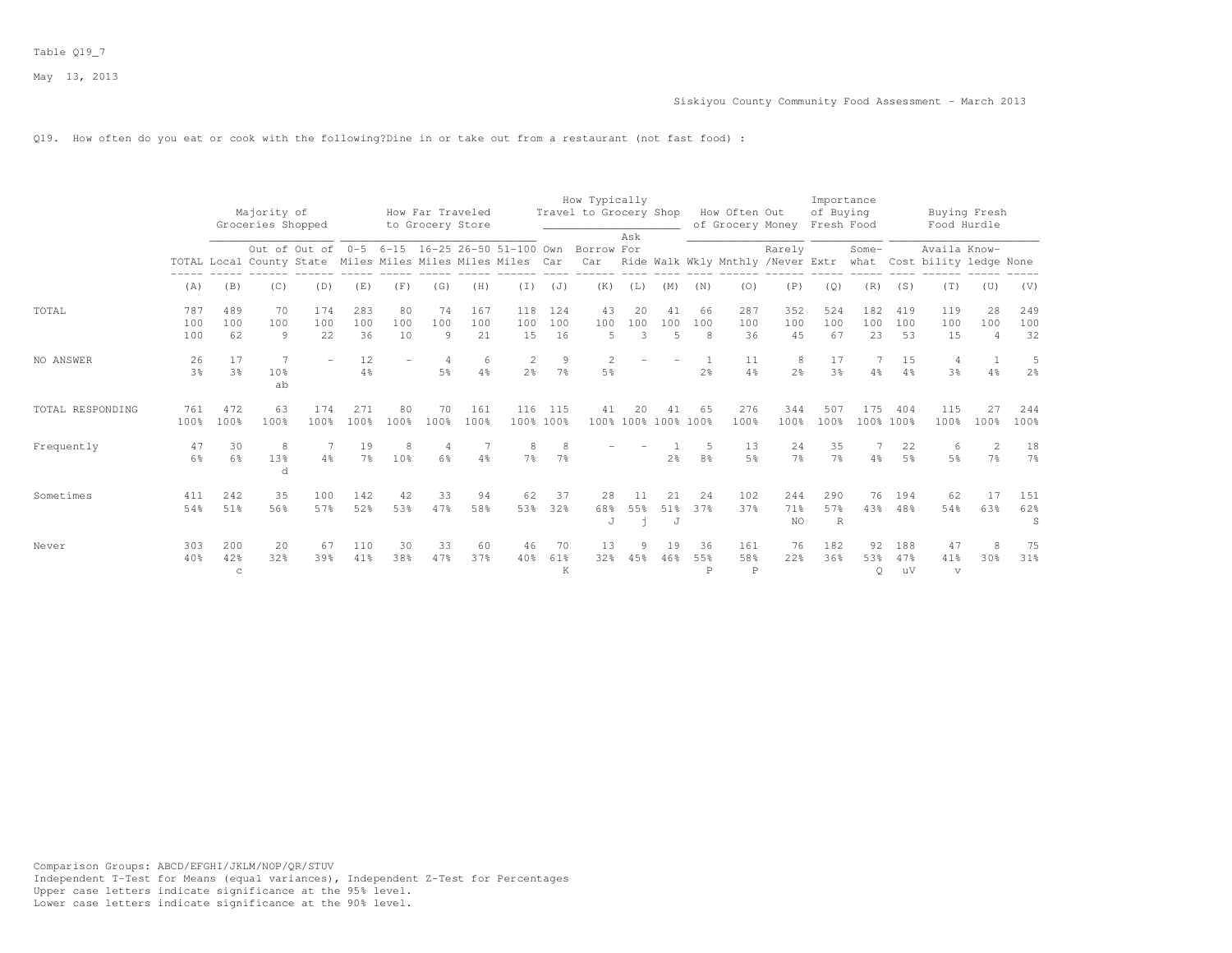# Q20. How many times do you typically eat per day?

|                  |                                  |                                                                  |                                    | Region                                                                 |                                  |                      | Kids in HH           |                           | Senior<br>in HH     |                           |                            |                                  |                           |                                  |                                          |                             |                          | Single Households                                            |                     |                                  |                          |                     |                        |
|------------------|----------------------------------|------------------------------------------------------------------|------------------------------------|------------------------------------------------------------------------|----------------------------------|----------------------|----------------------|---------------------------|---------------------|---------------------------|----------------------------|----------------------------------|---------------------------|----------------------------------|------------------------------------------|-----------------------------|--------------------------|--------------------------------------------------------------|---------------------|----------------------------------|--------------------------|---------------------|------------------------|
|                  |                                  |                                                                  | Shasta Butte                       | Valley Valley<br>South /North Klamth Scott Down- Kids Kids Senr. Senr. |                                  |                      |                      | No                        |                     | No                        |                            |                                  | HH Count                  |                                  |                                          |                             |                          | Single Single Single HH Income Bracket<br>Male Female Senior |                     |                                  |                          |                     |                        |
|                  |                                  | TOTAL County County Basin Valley river in HH in HH in HH in HH 1 |                                    |                                                                        |                                  |                      |                      |                           |                     |                           |                            | $2^{\circ}$                      | $\mathbf{3}$              | 4                                | 5                                        | 6                           | HH                       | HH                                                           | HH                  | Under                            | Low                      | Mod                 | Over                   |
|                  | (A)                              | (B)                                                              | (C)                                | (D)                                                                    | (E)                              | (F)                  | (G)                  | (H)                       | (I)                 | (J)                       | (K)                        | (L)                              | (M)                       | (N)                              | (0)                                      | (P)                         | (Q)                      | (R)                                                          | (S)                 | (T)                              | (U)                      | (V)                 | (W)                    |
| TOTAL            | 787<br>100<br>100                | 308<br>100<br>39                                                 | 213<br>100<br>27                   | 158<br>100<br>20                                                       | 60<br>100<br>8                   | 47<br>100<br>6       | 284<br>100<br>36     | 503<br>100<br>64          | 245<br>100<br>31    | 542<br>100<br>69          | 236<br>100<br>30           | 246<br>100<br>31                 | 106<br>100<br>13          | 93<br>100<br>12                  | 48<br>100<br>$\kappa$                    | 28<br>100<br>$\overline{4}$ | 148<br>100<br>19         | 79<br>100<br>10                                              | 131<br>100<br>17    | 378<br>100<br>48                 | 138<br>100<br>18         | 81<br>100<br>10     | 135<br>100<br>17       |
| NO ANSWER        | 15<br>2 <sup>o</sup>             | 6<br>2 <sup>°</sup>                                              | 7<br>3 <sup>°</sup>                | $\overline{\phantom{0}}$                                               | $\overline{2}$<br>$3\frac{6}{6}$ |                      | 2<br>1 <sup>°</sup>  | 13<br>3 <sup>o</sup><br>G | 7<br>3 <sup>o</sup> | 8<br>1 <sup>°</sup>       | 9<br>4%<br>Lm              | $\overline{2}$<br>1 <sup>°</sup> | 1 <sup>8</sup>            | $\overline{c}$<br>2 <sup>°</sup> |                                          |                             | 3<br>2 <sup>°</sup>      | 1<br>1 <sup>°</sup>                                          | 5<br>4 <sup>°</sup> | $\overline{4}$<br>1 <sup>°</sup> | $\overline{\phantom{m}}$ | 1<br>1 <sup>°</sup> | 1<br>1 <sup>°</sup>    |
| TOTAL RESPONDING | 772<br>100%                      | 302<br>100%                                                      | 206<br>100%                        | 158<br>100%                                                            | 58<br>100%                       | 47<br>100%           | 282<br>100%          | 490<br>100%               | 238<br>100%         | 534                       | 227                        | 244                              | 105                       | 91                               | 48<br>100% 100% 100% 100% 100% 100% 100% | 28                          | 145<br>100%              | 78<br>100%                                                   | 126<br>100%         | 374<br>100%                      | 138<br>100%              | 80<br>100%          | 134<br>100%            |
| Less than one    | $\overline{4}$<br>1 <sup>8</sup> | $\overline{1}$<br>* %                                            | $\overline{c}$<br>1 <sup>8</sup>   |                                                                        | 2 <sup>o</sup>                   |                      |                      | 1 <sup>°</sup>            | $*$ %               | 3<br>1 <sup>°</sup>       |                            | 1 <sup>°</sup>                   | 2 <sup>°</sup>            |                                  |                                          |                             |                          |                                                              |                     | 1 <sup>°</sup>                   | 1 <sup>°</sup>           |                     |                        |
| One              | 42<br>5 <sup>8</sup>             | 13<br>4%<br>D.                                                   | 19<br>$9\frac{6}{6}$<br><b>BDe</b> | $\mathbf{2}^{\prime}$<br>1 <sup>8</sup>                                | 2<br>3%                          | 6<br>13%<br>bDe      | 13<br>5 <sup>8</sup> | 29<br>$6\frac{6}{3}$      | 6<br>3%             | 36<br>$7\frac{6}{6}$<br>T | 18<br>8 <sup>°</sup><br>LN | 3 <sup>°</sup>                   | 8<br>$8\frac{6}{9}$<br>1N | 1 <sup>8</sup>                   | 6%                                       |                             | 5%                       | 10<br>13%<br>qS                                              | .5<br>4%            | 30<br>8 <sup>°</sup><br>W        | 7<br>5%<br>W             |                     | 1 <sup>°</sup>         |
| Two              | 287<br>37%                       | 110<br>36%<br>E                                                  | 75<br>36%<br>$\epsilon$            | 70<br>44%<br>E                                                         | 14<br>24%                        | 18<br>38%            | 91<br>32%            | 196<br>40%<br>G           | 101<br>42%<br>J     | 186<br>35%                | 98<br>43%<br>М             | 89<br>36%                        | 33<br>31%                 | 31<br>34%                        | 17<br>35%                                | 9<br>32%                    | 64<br>44%                | 32<br>41%                                                    | 60<br>48%           | 162<br>43%<br>UW                 | 46<br>33%                | 30<br>38%<br>W      | 35<br>26%              |
| Three            | 340<br>44%                       | 139<br>46%                                                       | 80<br>39%                          | 73<br>46%                                                              | 29<br>50%                        | 18<br>38%            | 135<br>48%           | 205<br>42%                | 107<br>45%          | 233<br>44%                | 90<br>40%                  | 113<br>46%                       | 50<br>48%                 | 40<br>44%                        | 21<br>44%                                | 15<br>54%                   | 64<br>44%<br>$\mathbf r$ | 25<br>32%                                                    | 51<br>40%           | 143<br>38%                       | 63<br>46%                | 43<br>54%<br>T      | 72<br>54%<br>T         |
| Four or more     | 99<br>13%                        | 39<br>13%                                                        | 30<br>15%<br>d                     | 13<br>8%                                                               | 12<br>21%<br>$\mathbb D$         | 5<br>11 <sup>°</sup> | 43<br>15%            | 56<br>11 <sup>8</sup>     | 23<br>10%           | 76<br>14%<br>$\dot{1}$    | 21<br>9 <sub>8</sub>       | 33<br>14%                        | 12<br>11%                 | 19<br>21%<br>Km                  | 15%                                      | 4<br>14%                    | 10<br>7 <sup>°</sup>     | 11<br>14%                                                    | 10<br>8월            | 37<br>10%                        | 21<br>15%                | 9 <sub>8</sub>      | 26<br>19%<br><b>TV</b> |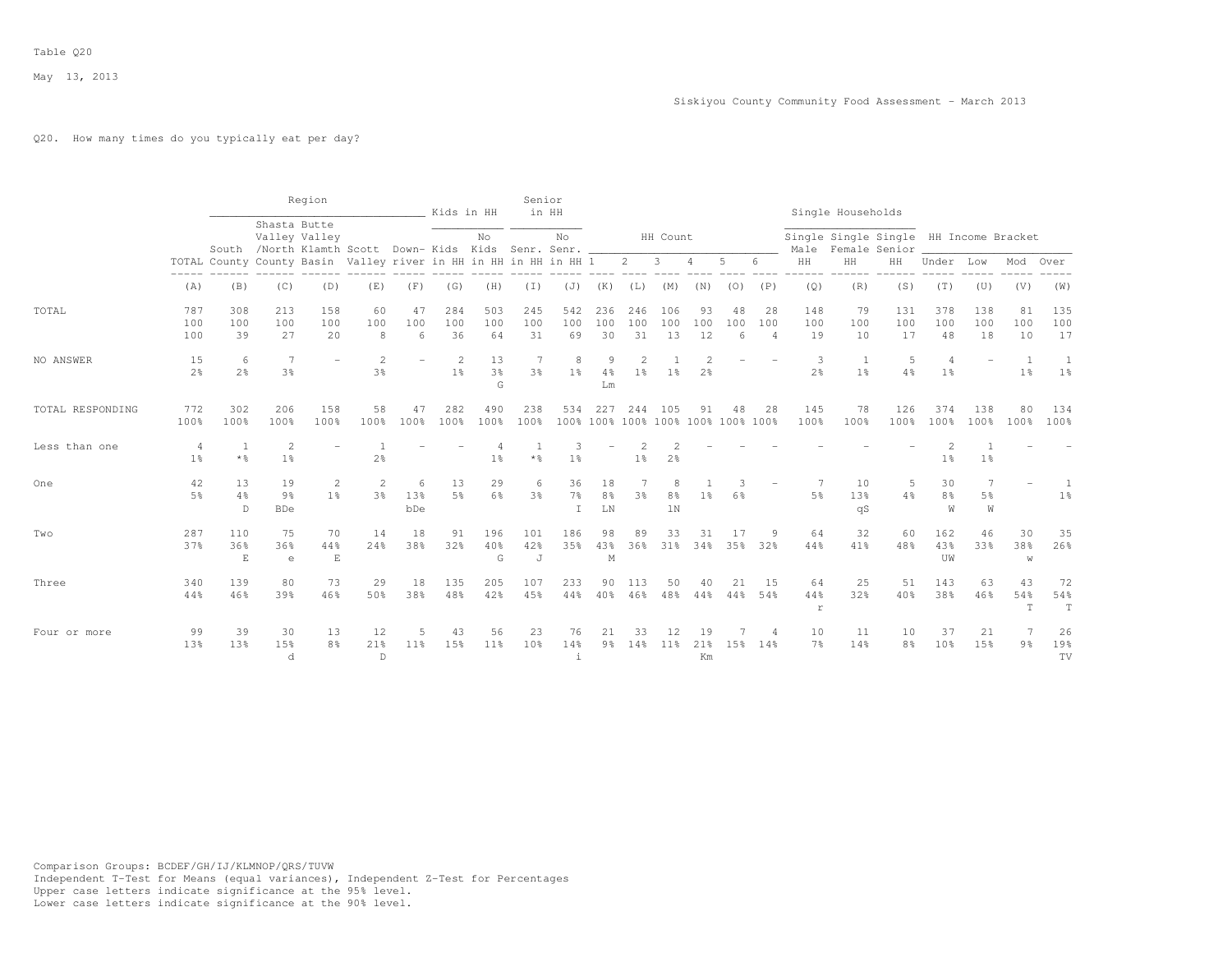# Q20. How many times do you typically eat per day?

|                  |                           |                     |                                                                |                       |                     |                     |                                      |                  |                  |                  | How Typically                                            |                |                             |                        |                                                               |                     | Importance                      |                           |                           |                     |                             |                        |
|------------------|---------------------------|---------------------|----------------------------------------------------------------|-----------------------|---------------------|---------------------|--------------------------------------|------------------|------------------|------------------|----------------------------------------------------------|----------------|-----------------------------|------------------------|---------------------------------------------------------------|---------------------|---------------------------------|---------------------------|---------------------------|---------------------|-----------------------------|------------------------|
|                  |                           |                     | Majority of<br>Groceries Shopped                               |                       |                     |                     | How Far Traveled<br>to Grocery Store |                  |                  |                  | Travel to Grocery Shop                                   |                |                             |                        | How Often Out<br>of Grocery Money                             |                     | of Buying<br>Fresh Food         |                           |                           | Food Hurdle         | Buying Fresh                |                        |
|                  |                           |                     | TOTAL Local County State Miles Miles Miles Miles Miles Car Car |                       |                     |                     |                                      |                  |                  |                  | Out of Out of 0-5 6-15 16-25 26-50 51-100 Own Borrow For | Ask            |                             |                        | Ride Walk Wkly Mnthly /Never Extr what Cost bility ledge None | Rarely              |                                 | Some-                     |                           | Availa Know-        |                             |                        |
|                  | (A)                       | (B)                 | (C)                                                            | (D)                   | (E)                 | (F)                 | (G)                                  | (H)              |                  | $(J)$ $(J)$      | (K)                                                      | (L)            | (M)                         | (N)                    | (0)                                                           | (P)                 | (Q)                             | (R)                       | (S)                       | (T)                 | (U)                         | (V)                    |
| TOTAL            | 787<br>100<br>100         | 489<br>100<br>62    | 70<br>100<br>9                                                 | 174<br>100<br>22      | 283<br>100<br>36    | 80<br>100<br>10     | 74<br>100<br>9                       | 167<br>100<br>21 | 118<br>100<br>15 | 124<br>100<br>16 | 43<br>100<br>5                                           | 20<br>100<br>3 | 41<br>100<br>$\overline{5}$ | 66<br>100<br>8         | 287<br>100<br>36                                              | 352<br>100<br>45    | 524<br>100<br>67                | 182<br>100<br>23          | 419<br>100<br>53          | 119<br>100<br>15    | 28<br>100<br>$\overline{4}$ | 249<br>100<br>32       |
| NO ANSWER        | 15<br>2 <sup>°</sup><br>d | 8<br>2.8            | <sup>1</sup><br>1 <sup>°</sup>                                 | 1<br>$1\%$            | 5<br>2 <sup>o</sup> |                     | 3<br>4%                              |                  | 1%               | 3<br>2%          |                                                          |                |                             | 2 <sup>°</sup>         | 6<br>2 <sup>°</sup>                                           | 4<br>1 <sup>°</sup> | 1 <sup>°</sup>                  | 4<br>2 <sup>°</sup>       | 10<br>2 <sup>o</sup><br>V | 1<br>1 <sup>°</sup> | 1<br>$4\frac{6}{6}$         | 1<br>$*$ $\frac{6}{6}$ |
| TOTAL RESPONDING | 772<br>100%               | 481<br>100%         | 69<br>100%                                                     | 173<br>100%           | 278<br>100%         | 80<br>100%          | 71<br>100%                           | 167<br>100%      | 100% 100%        | 117 121          | 43                                                       | 20             | 41<br>100% 100% 100% 100%   | 65                     | 281<br>100%                                                   | 348<br>100%         | 517<br>100%                     | 178<br>100% 100%          | 409                       | 118<br>100%         | 27<br>100%                  | 248<br>100%            |
| Less than one    | 4<br>1 <sup>°</sup>       | 3<br>1 <sup>°</sup> |                                                                |                       | $*$ %               | $3\frac{6}{6}$      |                                      |                  |                  |                  |                                                          |                |                             | 5%                     | $\star$ %                                                     |                     | $\mathcal{R}$<br>1 <sup>°</sup> |                           | 1 <sup>°</sup>            | 1 <sup>°</sup>      |                             |                        |
| One              | 42<br>5%<br>d             | 30<br>6%<br>D       | 5<br>7%                                                        | 5<br>3 <sup>8</sup>   | 18<br>6%            | 6<br>8 <sup>°</sup> | 6 <sup>°</sup>                       | 6<br>4%          | 5<br>4%          | 15<br>12%<br>KM  | 2.8                                                      |                | 2 <sup>o</sup>              | 11<br>17%<br>$\circ$ P | 21<br>7%<br>$\mathbf P$                                       | 2<br>1 <sup>°</sup> | 25<br>.5%                       | 10<br>6%                  | 30<br>7 <sup>°</sup><br>V | 7<br>$6\frac{6}{3}$ | 1<br>$4\frac{6}{6}$         | 7<br>3 <sup>°</sup>    |
| Two              | 287<br>37%                | 191<br>40%          | 21<br>30%                                                      | 58<br>34%             | 113<br>41%<br>i     | 28<br>35%           | 27<br>38%                            | 64<br>38%        | 37<br>32%        | 56<br>46%        | 16                                                       | 8<br>37% 40%   | 16<br>39%                   | 25<br>38%              | 119<br>42%<br>$\mathbf P$                                     | 111<br>32%          | 171<br>33%                      | 85<br>48%<br>$\mathsf{Q}$ | 165<br>40%<br>V           | 45<br>38%           | 13<br>48%<br>$\mathbf{V}$   | 76<br>31%              |
| Three            | 340<br>44%                | 192<br>40%          | 34<br>49%                                                      | 91<br>53%<br>AB       | 113<br>41%          | 31<br>39%           | 31<br>44%                            | 76<br>46%        | 60<br>51%<br>ef  | 40<br>33%        | 19<br>44%                                                | 12<br>60%<br>J | 20<br>49%<br>$\mathbf i$    | 17<br>2.6%             | 109<br>39%<br>N                                               | 188<br>54%<br>NO.   | 236<br>46%                      | 72<br>40%                 | 163<br>40%                | 40<br>34%           | 9<br>33%                    | 131<br>53%<br>STU      |
| Four or more     | 99<br>13%                 | 65<br>14%           | 9<br>13%                                                       | 19<br>11 <sup>°</sup> | 33<br>12%           | 13<br>16%           | 9<br>13%                             | 21<br>13%        | 15<br>13%        | 10<br>8%         | 16%                                                      |                | 10%                         | 9<br>14%               | 31<br>11 <sup>°</sup>                                         | 47<br>14%           | 82<br>16%<br>$\mathbb{R}$       | 11<br>$6\%$               | 48<br>12%                 | 25<br>21%<br>Sv     | $\overline{4}$<br>15%       | 34<br>14%              |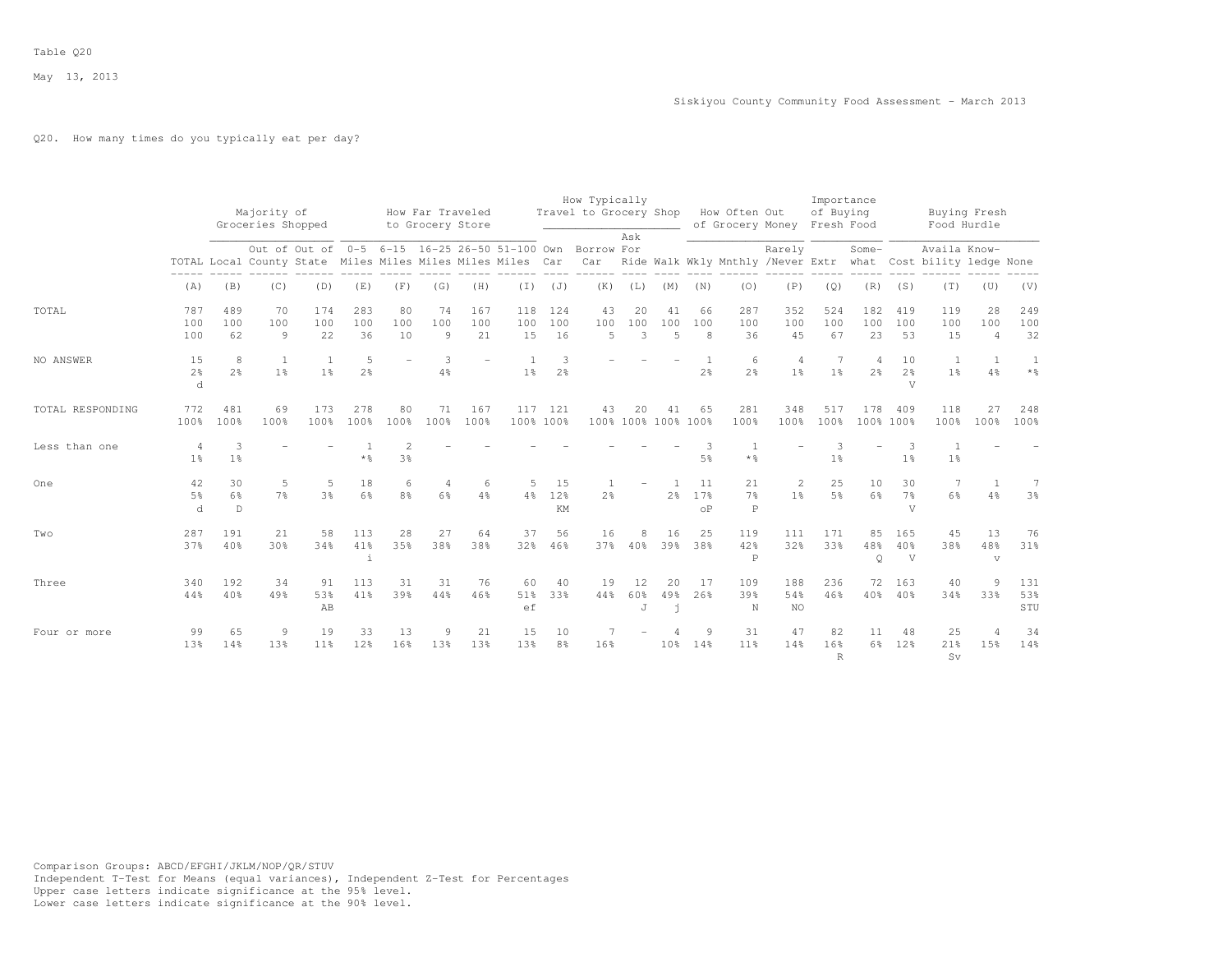# Q21A. Do you typically eat fresh fruits and vegetables each day?

|                  |                      |                   |                     | Region                                               |                                                                  |                | Kids in HH               |                           | Senior              | in HH                             |                           |                  |                                      |                 |                |                             |                           | Single Households    |                                                         |                     |                     |                 |                  |
|------------------|----------------------|-------------------|---------------------|------------------------------------------------------|------------------------------------------------------------------|----------------|--------------------------|---------------------------|---------------------|-----------------------------------|---------------------------|------------------|--------------------------------------|-----------------|----------------|-----------------------------|---------------------------|----------------------|---------------------------------------------------------|---------------------|---------------------|-----------------|------------------|
|                  |                      | South             |                     | Shasta Butte<br>Valley Valley<br>North Klamth Scott/ |                                                                  |                |                          | No                        |                     | No<br>Down- Kids Kids Senr. Senr. |                           |                  | HH Count                             |                 |                |                             | Male                      |                      | Single Single Single HH Income Bracket<br>Female Senior |                     |                     |                 |                  |
|                  |                      |                   |                     |                                                      | TOTAL County County Basin Valley river in HH in HH in HH in HH 1 |                |                          |                           |                     |                                   |                           | $2 \quad 3$      |                                      |                 | .5             |                             | HH                        | HH                   | HH                                                      | Under               | Low                 | Mod             | Over             |
|                  | (A)                  | (B)               | (C)                 | (D)                                                  | (E)                                                              | (F)            | (G)                      | (H)                       | (I)                 | (J)                               | (K)                       | (L)              | (M)                                  | (N)             | (0)            | (P)                         | (Q)                       | (R)                  | (S)                                                     | (T)                 | (U)                 | (V)             | (W)              |
| TOTAL            | 787<br>100<br>100    | 308<br>100<br>39  | 213<br>100<br>27    | 158<br>100<br>20                                     | 60<br>100<br>8                                                   | 47<br>100<br>6 | 284<br>100<br>36         | 503<br>100<br>64          | 245<br>100<br>31    | 542<br>100<br>69                  | 236<br>100<br>30          | 246<br>100<br>31 | 106<br>100<br>13                     | 93<br>100<br>12 | 48<br>100<br>6 | 28<br>100<br>$\overline{4}$ | 148<br>100<br>19          | 79<br>100<br>10      | 131<br>100<br>17                                        | 378<br>100<br>48    | 138<br>100<br>18    | 81<br>100<br>10 | 135<br>100<br>17 |
| NO ANSWER        | 18<br>2 <sup>o</sup> | 9<br>3%           | 7<br>3 <sup>°</sup> |                                                      | 3%                                                               |                | 1 <sup>°</sup>           | 15<br>3 <sup>o</sup><br>G | 9<br>$4\frac{6}{6}$ | 9<br>2 <sup>o</sup>               | 11<br>5 <sup>°</sup><br>L |                  | 2 <sup>8</sup>                       | 2 <sup>°</sup>  |                |                             | 1 <sup>°</sup>            | 5%                   | 8<br>6%<br>Q                                            | 2<br>1 <sup>°</sup> | 3<br>2 <sup>°</sup> | 1 <sup>°</sup>  | 1 <sup>°</sup>   |
| TOTAL RESPONDING | 769<br>100%          | 299<br>100%       | 206<br>100%         | 158<br>100%                                          | 58<br>100%                                                       | 100%           | 281<br>100%              | 488<br>100%               | 236<br>100%         | 533                               | 225                       | 245              | 104<br>100% 100% 100% 100% 100% 100% | 91              |                | 28<br>100%                  | 146<br>100%               | 75<br>100%           | 123<br>100%                                             | 376<br>100%         | 135<br>100%         | 80<br>100%      | 134<br>100%      |
| Yes              | 496<br>64%           | 222<br>74%<br>CDF | 114<br>55%          | 93<br>59%                                            | 40<br>69%<br>C                                                   | 27<br>57%      | 195<br>69%<br>$_{\rm H}$ | 301<br>62%                | 148<br>63%          | 348<br>65%                        | 125<br>56%                | 170<br>69%<br>K  | 72<br>69%<br>K                       | 63<br>69%<br>K  | 32<br>67%      | 18<br>64%                   | 91<br>62%<br>$\mathbb{R}$ | 33<br>44%            | 66<br>54%                                               | 205<br>55%          | 88<br>65%           | 63<br>79%<br>TU | 111<br>83%<br>TU |
| No               | 273<br>36%           | 77<br>26%         | 92<br>45%<br>Be     | 65<br>41%<br>B                                       | 18<br>31%                                                        | 20<br>43%<br>B | 86<br>31%                | 187<br>38%<br>G           | 88<br>37%           | 185<br>35%                        | 100<br>44%<br>${\rm LMN}$ | 75<br>31%        | 32<br>31 <sub>8</sub>                | 28<br>31%       | 16<br>33%      | 10<br>36%                   | 55<br>38%                 | 42<br>56%<br>$\circ$ | 57<br>46%                                               | 171<br>45%<br>UVW   | 47<br>35%<br>VW     | 17<br>21%       | 23<br>17%        |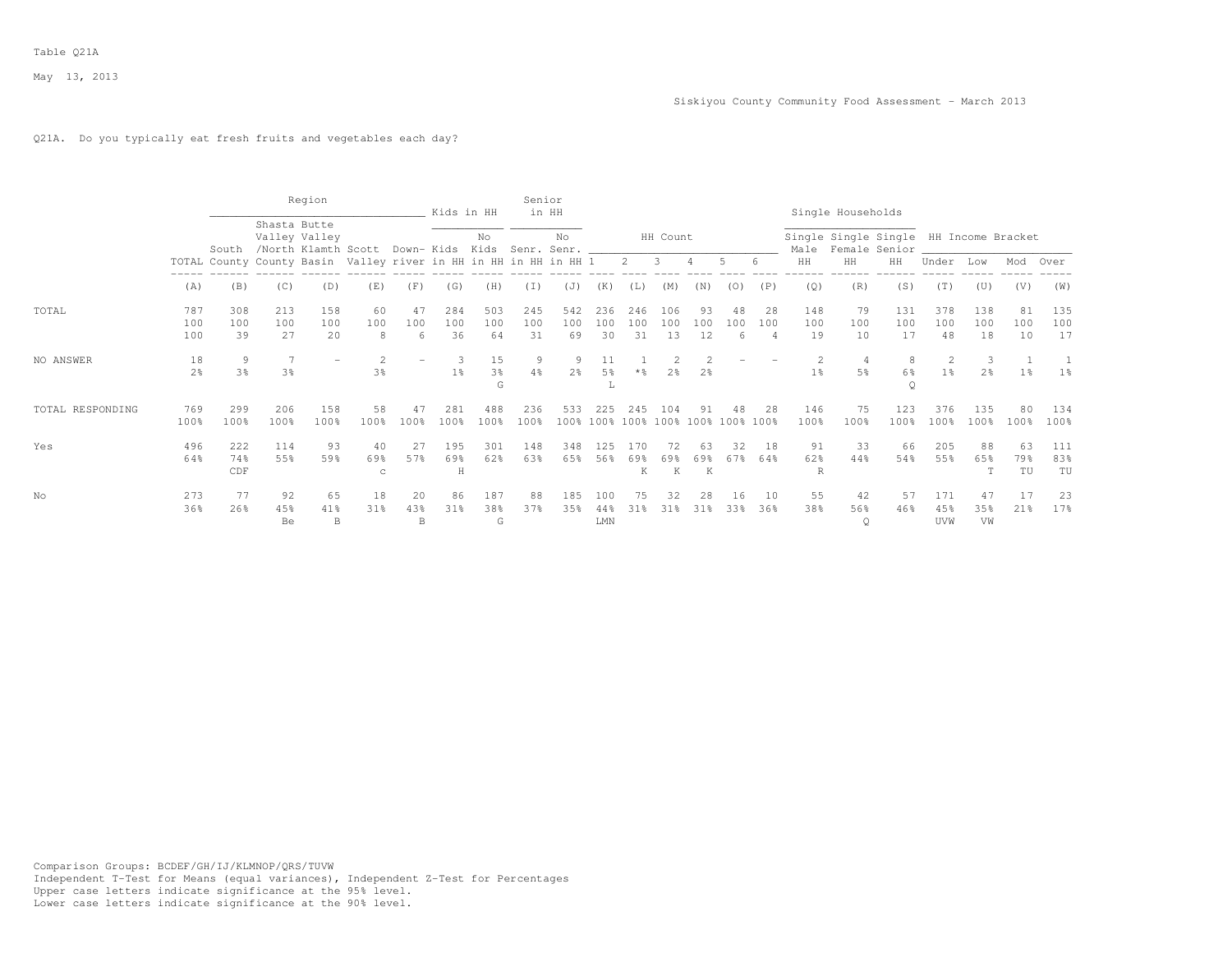# Q21A. Do you typically eat fresh fruits and vegetables each day?

|                  |                      |                           | Majority of<br>Groceries Shopped                           |                                               |                     |                 | How Far Traveled<br>to Grocery Store |                  |                  |                  | How Typically<br>Travel to Grocery Shop | Ask                  |                             |                | How Often Out<br>of Grocery Money |                                  | Importance<br>of Buying<br>Fresh Food |                  |                           | Buying Fresh<br>Food Hurdle                 |                             |                   |
|------------------|----------------------|---------------------------|------------------------------------------------------------|-----------------------------------------------|---------------------|-----------------|--------------------------------------|------------------|------------------|------------------|-----------------------------------------|----------------------|-----------------------------|----------------|-----------------------------------|----------------------------------|---------------------------------------|------------------|---------------------------|---------------------------------------------|-----------------------------|-------------------|
|                  |                      |                           | TOTAL Local County State Miles Miles Miles Miles Miles Car | Out of Out of 0-5 6-15 16-25 26-50 51-100 Own |                     |                 |                                      |                  |                  |                  | Borrow For<br>Car                       |                      |                             |                | Ride Walk Wkly Mnthly /Never Extr | Rarely                           |                                       | Some-            |                           | Availa Know-<br>what Cost bility ledge None |                             |                   |
|                  | (A)                  | (B)                       | (C)                                                        | (D)                                           | (E)                 | (F)             | (G)                                  | (H)              | (I)              | (J)              | (K)                                     | (L)                  | (M)                         | (N)            | (0)                               | (P)                              | (Q)                                   | (R)              | (S)                       | (T)                                         | (U)                         | (V)               |
| TOTAL            | 787<br>100<br>100    | 489<br>100<br>62          | 70<br>100<br>9                                             | 174<br>100<br>22                              | 283<br>100<br>36    | 80<br>100<br>10 | 74<br>100<br>9                       | 167<br>100<br>21 | 118<br>100<br>15 | 124<br>100<br>16 | 43<br>100<br>5                          | 20<br>100<br>3       | 41<br>100<br>$\overline{5}$ | 66<br>100<br>8 | 287<br>100<br>36                  | 352<br>100<br>45                 | 524<br>100<br>67                      | 182<br>100<br>23 | 419<br>100<br>53          | 119<br>100<br>15                            | 28<br>100<br>$\overline{4}$ | 249<br>100<br>32  |
| NO ANSWER        | 18<br>2 <sup>o</sup> | 11<br>2 <sup>o</sup>      | 2<br>3%                                                    |                                               | 6<br>2 <sup>o</sup> | 1 <sup>°</sup>  | $\overline{4}$<br>5%                 |                  | 1 <sup>°</sup>   | 1 <sup>°</sup>   | 2<br>5 <sup>°</sup>                     |                      |                             | 3%             | 8<br>3 <sup>o</sup>               | $\overline{4}$<br>1 <sup>°</sup> | 1 <sup>°</sup>                        | 4%<br>q          | 12<br>3 <sup>o</sup><br>V |                                             | 4%                          | 2<br>1%           |
| TOTAL RESPONDING | 769<br>100%          | 478<br>100%               | 68<br>100%                                                 | 174<br>100%                                   | 277<br>100%         | 79<br>100%      | 70<br>100%                           | 167<br>100%      | 117              | 123<br>100% 100% | 41<br>100%                              |                      | 41<br>100% 100%             | 64<br>100%     | 279<br>100%                       | 348<br>100%                      | 517<br>100%                           | 175              | 407<br>100% 100%          | 119<br>100%                                 | 2.7<br>100%                 | 247<br>100%       |
| Yes              | 496<br>64%           | 304<br>64%                | 50<br>74%<br>$\mathbf b$                                   | 112<br>64%                                    | 174<br>63%          | 58<br>73%<br>eG | 39<br>56%                            | 115<br>69%<br>q  | 75<br>64%        | 54<br>44%        | 27<br>66%<br>$\mathbf{J}$               | 14<br>70%<br>$\cdot$ | 25<br>61%                   | 37<br>58%      | 139<br>50%                        | 273<br>78%<br><b>NO</b>          | 369<br>71%<br>R                       | 92<br>53%        | 230<br>57%                | 77<br>65%                                   | 15<br>56%                   | 194<br>79%<br>STU |
| No               | 273<br>36%           | 174<br>36%<br>$\mathbf C$ | 18<br>26%                                                  | 62<br>36%                                     | 103<br>37%<br>f     | 21<br>2.7%      | 31<br>44%<br>Fh                      | 52<br>31%        | 42<br>36%        | 69<br>56%<br>KLm | 14<br>34%                               | 6<br>30%             | 16<br>39%                   | 27<br>42%<br>P | 140<br>50%<br>$\mathbb P$         | 75<br>22%                        | 148<br>29%                            | 83<br>47%<br>Q   | 177<br>43%<br>V           | 42<br>35%<br>V                              | 12<br>44%<br>V              | 53<br>21%         |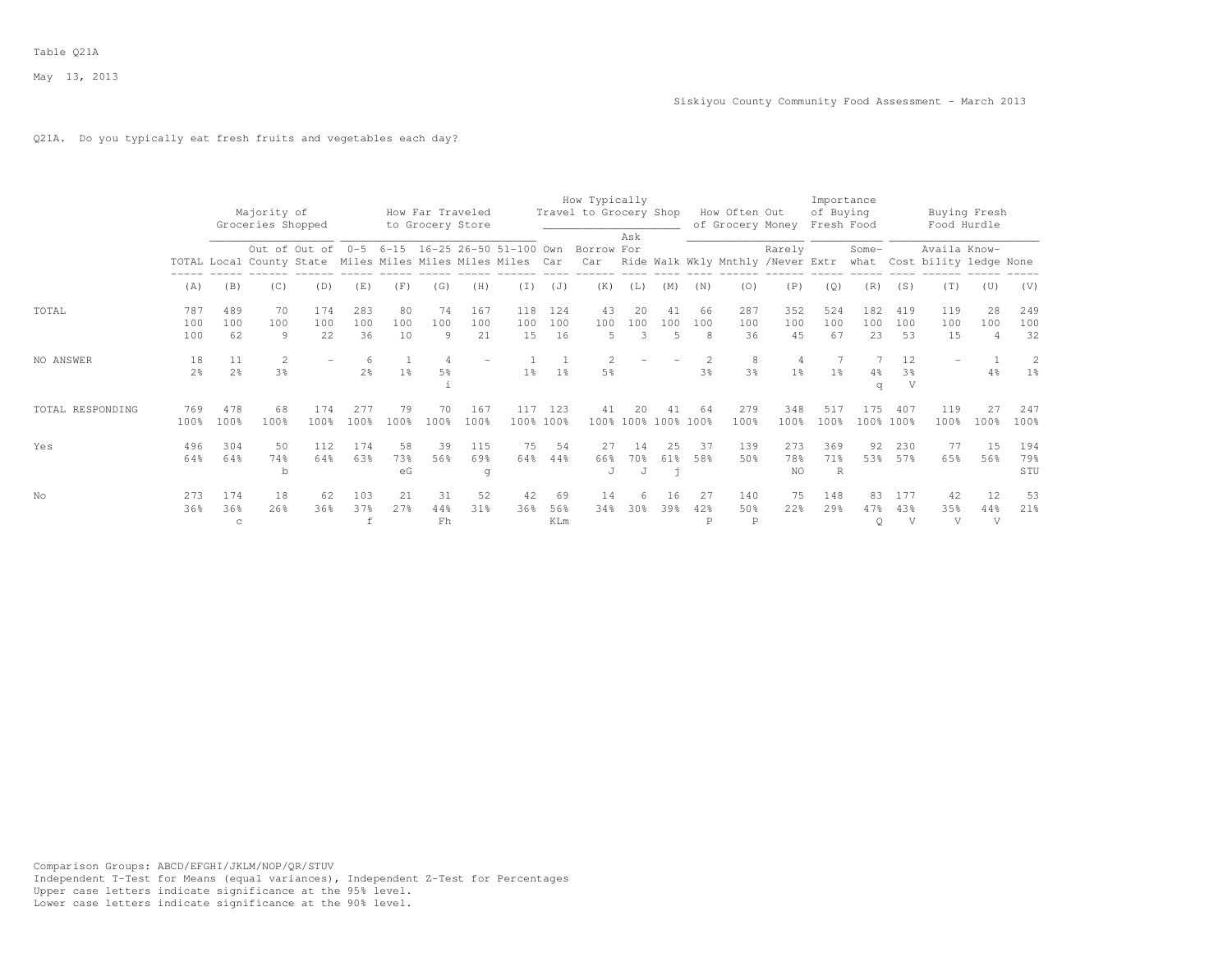Q22. If an organization, like a food pantry or non-profit, were to be able to provide more of the below to you, what ingredients would you like more of to eat or cook with?

|                  |                      |                     |                            | Region                                                                                    |                          |                         | Kids in HH            |                      | Senior           | in HH                     |                            |                                  |                                |                                 |                                          |                             |                     | Single Households                      |                      |                                  |                  |                 |                          |
|------------------|----------------------|---------------------|----------------------------|-------------------------------------------------------------------------------------------|--------------------------|-------------------------|-----------------------|----------------------|------------------|---------------------------|----------------------------|----------------------------------|--------------------------------|---------------------------------|------------------------------------------|-----------------------------|---------------------|----------------------------------------|----------------------|----------------------------------|------------------|-----------------|--------------------------|
|                  |                      |                     |                            | Shasta Butte<br>Valley Valley<br>South /North Klamth Scott Down- Kids Kids Senr. Senr. __ |                          |                         |                       | No                   |                  | No                        |                            |                                  | HH Count                       |                                 |                                          |                             | Male                | Single Single Single HH Income Bracket | Female Senior        |                                  |                  |                 |                          |
|                  |                      |                     |                            | TOTAL County County Basin Valley river in HH in HH in HH in HH 1                          |                          |                         |                       |                      |                  |                           |                            | $\overline{2}$                   | $\mathbf{3}$                   | $\overline{4}$                  | 5                                        | 6                           | HH                  | HH                                     | HН                   | Under Low                        |                  | Mod             | Over                     |
|                  | (A)                  | (B)                 | (C)                        | (D)                                                                                       | (E)                      | (F)                     | (G)                   | (H)                  | (I)              | (J)                       | (K)                        | (L)                              | (M)                            | (N)                             | (0)                                      | (P)                         | (Q)                 | (R)                                    | (S)                  | (T)                              | (U)              | (V)             | (W)                      |
| TOTAL            | 787<br>100<br>100    | 308<br>100<br>39    | 213<br>100<br>27           | 158<br>100<br>20                                                                          | 60<br>100<br>8           | 47<br>100<br>6          | 284<br>100<br>36      | 503<br>100<br>64     | 245<br>100<br>31 | 542<br>100<br>69          | 236<br>100<br>30           | 246<br>100<br>31                 | 106<br>100<br>13               | 93<br>100<br>12                 | 48<br>100<br>6                           | 28<br>100<br>$\overline{4}$ | 148<br>100<br>19    | 79<br>100<br>10                        | 131<br>100<br>17     | 378<br>100<br>48                 | 138<br>100<br>18 | 81<br>100<br>10 | 135<br>100<br>17         |
| NO ANSWER        | 16<br>2 <sup>°</sup> | 8<br>3 <sup>8</sup> | 6<br>3 <sup>°</sup>        |                                                                                           | $\overline{2}$<br>3%     |                         | 3<br>1 <sup>°</sup>   | 13<br>3 <sup>8</sup> | 8<br>3%          | 8<br>$1\%$                | 9<br>4%<br>$\mathbb L$     | $\mathfrak{D}$<br>1 <sup>°</sup> | $\overline{\mathcal{L}}$<br>2% | $\mathcal{D}$<br>2 <sup>°</sup> |                                          |                             | 3<br>$2\frac{6}{6}$ |                                        | $\overline{5}$<br>4% | $\overline{c}$<br>1 <sup>°</sup> | ÷                | 4<br>5%<br>t    | $\overline{\phantom{a}}$ |
| TOTAL RESPONDING | 771<br>100%          | 300<br>100%         | 207<br>100%                | 158<br>100%                                                                               | 58<br>100%               | 47<br>100%              | 281<br>100%           | 490<br>100%          | 237<br>100%      | 534                       | 227                        |                                  | 244 104                        | 91                              | 48<br>100% 100% 100% 100% 100% 100% 100% | -28                         | 145<br>100%         | 79<br>100%                             | 126<br>100%          | 376<br>100%                      | 138<br>100%      | 77<br>100%      | 135<br>100%              |
| Fresh fruits     | 530<br>69%           | 175<br>58%          | 157<br>76%<br>Be           | 128<br>81%<br>BE                                                                          | 36<br>62%                | 33<br>70%               | 212<br>75%<br>H       | 318<br>65%           | 153<br>65%       | 377<br>71%                | 165<br>73%<br>L            | 140<br>57%                       | 77<br>74%<br>L                 | 62<br>68%<br>1                  | 39<br>81%                                | 25<br>89%<br>Ln KLMN        | 110<br>76%          | 53<br>67%                              | 91<br>72%            | 308<br>82%<br>VW                 | 112<br>81%<br>VW | 40<br>52%<br>W  | 39<br>29%                |
| Fresh vegetables | 522<br>68%           | 176<br>59%          | 147<br>71%<br>B            | 125<br>79%<br>BcE                                                                         | 37<br>64%                | 36<br>77%<br>B          | 202<br>72%<br>h       | 320<br>65%           | 150<br>63%       | 372<br>70%<br>$\mathbf i$ | 164<br>72%<br>L            | 139<br>57%                       | 76<br>73%<br>L                 | 61<br>67%<br>$\mathbf{1}$       | 37<br>77%                                | 25<br>89%<br>L KLMN         | 108<br>74%          | 53<br>67%                              | 89<br>71%            | 304<br>81%<br>VW                 | 109<br>79%<br>VW | 41<br>53%<br>W  | 41<br>30%                |
| Cheese           | 428<br>56%           | 122<br>41%          | 127<br>61%<br>$\, {\bf B}$ | 115<br>73%<br><b>BCE</b>                                                                  | 31<br>53%<br>$\mathbf b$ | 32<br>68%<br>B          | 167<br>59%<br>h       | 261<br>53%           | 110<br>46%       | 318<br>60%<br>T           | 127<br>56%                 | 120<br>49%                       | 58<br>56%                      | 52<br>57%                       | 31<br>65%<br>L                           | 20<br>71%<br>kL             | 88<br>61%<br>RS     | 36<br>46%                              | 61<br>48%            | 273<br>73%<br>UVW                | 75<br>54%<br>W   | 33<br>43%<br>W  | 25<br>19%                |
| Meat             | 406<br>53%           | 111<br>37%          | 110<br>53%<br>B            | 124<br>78%<br><b>BCE</b>                                                                  | 25<br>43%                | 35<br>74%<br><b>BCE</b> | 175<br>62%<br>H       | 231<br>47%           | 94<br>40%        | 312<br>58%<br>I           | 109<br>48%                 | 107<br>44%                       | 60<br>58%<br>kL                | 49<br>54%                       | 39<br>81%<br>KLMN                        | 20<br>71%<br>KLn            | 71<br>49%           | 37<br>47%                              | 56<br>44%            | 273<br>73%<br>UVW                | 67<br>49%<br>vW  | 27<br>35%<br>W  | 17<br>13%                |
| Milk             | 374<br>49%           | 100<br>33%          | 109<br>53%<br>BE           | 113<br>72%<br>BCE                                                                         | 22<br>38%                | 29<br>62%<br>$\rm BE$   | 172<br>61%<br>$\rm H$ | 202<br>41%           | 76<br>32%        | 298<br>56%<br>T           | 98<br>43%                  | 97<br>40%                        | 55<br>53%<br>kL                | 51<br>56%<br>KL                 | 32<br>67%                                | 21<br>75%<br>KL KLMn        | 61<br>42%           | 36<br>46%                              | 45<br>36%            | 249<br>66%<br>UVW                | 62<br>45%<br>VW  | 24<br>31%<br>W  | 22<br>16%                |
| Poultry          | 354<br>46%           | 107<br>36%          | 98<br>47%<br>$\, {\bf B}$  | 92<br>58%<br>BC                                                                           | 27<br>47%                | 29<br>62%<br>Bc         | 137<br>49%            | 217<br>44%           | 106<br>45%       | 248<br>46%                | 110<br>48%<br>$\mathbf{1}$ | 99<br>41%                        | 47<br>45%                      | 41<br>45%                       | 24<br>50%                                | 16<br>57%<br>$\mathbf{1}$   | 72<br>50%           | 36<br>46%                              | 64<br>51%            | 220<br>59%<br>UVW                | 67<br>49%<br>vW  | 27<br>35%<br>W  | 21<br>16%                |
| Fish             | 324<br>42%           | 107<br>36%          | 82<br>40%                  | 90<br>57%<br><b>BCE</b>                                                                   | 22<br>38%                | 22<br>47%               | 122<br>43%            | 202<br>41%           | 95<br>40%        | 229<br>43%                | 102<br>45%                 | 92<br>38%                        | 46<br>44%                      | 34<br>37%                       | 19<br>$40\%$                             | 15<br>54%                   | 68<br>47%           | 33<br>42%                              | 55<br>44%            | 197<br>52%<br>UVW                | 58<br>42%<br>W   | 28<br>36%<br>W  | 26<br>19%                |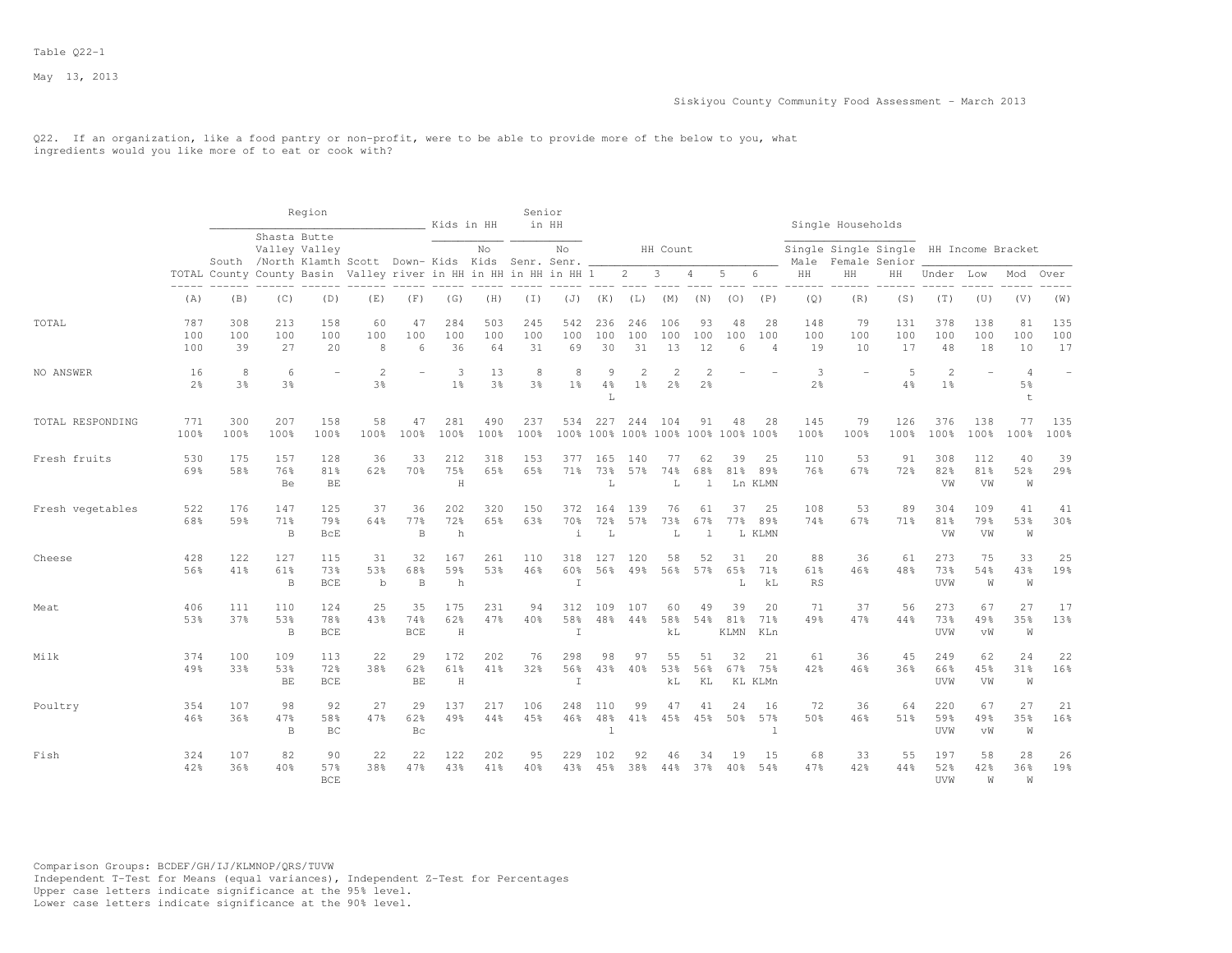### Table Q22-1

May 13, 2013

(Continued)

Q22. If an organization, like a food pantry or non-profit, were to be able to provide more of the below to you, what ingredients would you like more of to eat or cook with?

|                                         |                                     |                                  |                           | Region                                                                                 |                          |                           | Kids in HH                       |                        | Senior                           | in HH                       |                       |                     |                     |                |                 |                 |                                  | Single Households |                                                         |                                         |                           |                                  |                      |
|-----------------------------------------|-------------------------------------|----------------------------------|---------------------------|----------------------------------------------------------------------------------------|--------------------------|---------------------------|----------------------------------|------------------------|----------------------------------|-----------------------------|-----------------------|---------------------|---------------------|----------------|-----------------|-----------------|----------------------------------|-------------------|---------------------------------------------------------|-----------------------------------------|---------------------------|----------------------------------|----------------------|
|                                         |                                     |                                  |                           | Shasta Butte<br>Valley Valley<br>South /North Klamth Scott Down- Kids Kids Senr. Senr. |                          |                           |                                  | No                     |                                  | No                          |                       |                     | HH Count            |                |                 |                 | Male                             |                   | Single Single Single HH Income Bracket<br>Female Senior |                                         |                           |                                  |                      |
|                                         | $\frac{1}{2}$                       |                                  |                           | TOTAL County County Basin Valley river in HH in HH in HH in HH 1                       |                          |                           |                                  |                        |                                  |                             |                       | $\overline{2}$      | 3                   | 4              | 5               | 6               | HH                               | HH                | HH                                                      | Under                                   | Low                       | Mod                              | Over                 |
|                                         | (A)                                 | (B)                              | (C)                       | (D)                                                                                    | (E)                      | (F)                       | (G)                              | (H)                    | $(\top)$                         | (J)                         | (K)                   | (L)                 | (M)                 | (N)            | (0)             | (P)             | (Q)                              | (R)               | (S)                                                     | (T)                                     | (U)                       | (V)                              | (W)                  |
| Bread                                   | 323<br>42%                          | 79<br>26%                        | 93<br>45%<br>$\, {\bf B}$ | 100<br>63%<br>BCE                                                                      | 24<br>41%<br>B           | 26<br>55%<br>$\, {\bf B}$ | 128<br>46%                       | 195<br>40%             | 75<br>32%                        | 248<br>46%<br>$\mathbf I$   | 96<br>42%             | 88<br>36%           | 43<br>41%           | 45<br>49%<br>L | 23<br>48%       | 12<br>43%       | 56<br>39%                        | 38<br>48%<br>S    | 45<br>36%                                               | 210<br>56%<br>UVW                       | 58<br>42%<br>VW           | 20<br>26%<br>W                   | 15<br>11%            |
| Rice                                    | 313<br>41%                          | 94<br>31 <sub>8</sub>            | 92<br>44%<br>B            | 70<br>44%<br>B                                                                         | 26<br>45%<br>$\mathbf b$ | 30<br>64%<br><b>BCDE</b>  | 132<br>47%<br>H                  | 181<br>37%             | 79<br>33%                        | 234<br>44%<br>T             | 88<br>39%             | 95<br>39%           | 39<br>38%           | 35<br>38%      | 24<br>50%       | 15<br>54%       | 54<br>37%                        | 32<br>41%         | 43<br>34%                                               | 191<br>51%<br>VW                        | 66<br>48%<br>VW           | 18<br>23%                        | 20<br>15%            |
| Beans                                   | 296<br>38%                          | 93<br>31%                        | 82<br>40%<br>B            | 66<br>42%<br>B                                                                         | 26<br>45%<br>b           | 28<br>60%<br><b>BCD</b>   | 122<br>43%<br>$\rm H$            | 174<br>36%             | 75<br>32%                        | 221<br>41%<br>I             | 85<br>37%             | 94<br>39%           | 32<br>$31\%$        | 32<br>35%      | 24<br>50%<br>Mn | 15<br>54%<br>Mn | 49<br>34%                        | 34<br>43%<br>S    | 37<br>29%                                               | 182<br>48%<br>VW                        | 60<br>43%<br>VW           | 20<br>26%<br>W                   | 19<br>14%            |
| Flour, whole grains                     | 293<br>38%                          | 83<br>28%                        | 76<br>37%<br>$\, {\bf B}$ | 81<br>51%<br>BC                                                                        | 25<br>43%<br>$\,$ B      | 27<br>57%<br>BC           | 122<br>43%<br>$\rm H$            | 171<br>35%             | 68<br>29%                        | 225<br>42%<br>$\mathbbm{I}$ | 76<br>33%             | 91<br>37%           | 38<br>37%           | 35<br>38%      | 22<br>46%       | 13<br>46%       | 47<br>32%                        | 27<br>34%         | 34<br>27%                                               | 185<br>49%<br>UVW                       | 54<br>39%<br>VW           | 20<br>26%<br>W                   | 17<br>13%            |
| Pasta                                   | 263<br>34%                          | 67<br>22%                        | 80<br>39%<br>B            | 67<br>42%<br>$\overline{B}$                                                            | 24<br>41%<br>B           | 25<br>53%<br><b>Bc</b>    | 123<br>44%<br>H                  | 140<br>29 <sup>8</sup> | 45<br>19%                        | 218<br>41%<br>T             | 66<br>29 <sub>8</sub> | 75<br>31%           | 43<br>41%<br>K1     | 33<br>36%      | 20<br>42%       | 12<br>43%       | 39<br>27%                        | 26<br>33%<br>S    | 24<br>19%                                               | 171<br>45%<br>UVW                       | 46<br>33%<br>W            | 18<br>23%<br>W                   | 10<br>$7\frac{6}{9}$ |
| Organic, no<br>pesticides, non-GMO      | 9<br>1 <sup>°</sup>                 | 6<br>2 <sup>°</sup>              | 1<br>$*$ $\frac{6}{5}$    |                                                                                        | $\overline{c}$<br>3%     | ÷                         | 3<br>1 <sup>°</sup>              | 6<br>1 <sup>°</sup>    | $\overline{4}$<br>2 <sup>o</sup> | 5<br>1 <sup>°</sup>         | * %                   | 5<br>2 <sup>°</sup> | 3<br>3 <sup>°</sup> |                |                 |                 | $\overline{1}$<br>1 <sup>°</sup> |                   | $\overline{1}$<br>1 <sup>°</sup>                        | 3<br>1 <sup>°</sup>                     | $\overline{4}$<br>3%      | $\overline{1}$<br>1 <sup>°</sup> | 1<br>1 <sup>°</sup>  |
| Gluten-free                             | 5<br>1 <sup>°</sup>                 | $\overline{c}$<br>1 <sup>°</sup> | 3<br>1 <sup>°</sup>       |                                                                                        |                          |                           | -1<br>$*$ $\frac{6}{6}$          | 4<br>1 <sup>°</sup>    | 3<br>1 <sup>°</sup>              | $\overline{c}$<br>* 응       | 3<br>1 <sup>°</sup>   | $*$ %               |                     |                |                 | 4%              | 3<br>$2\frac{6}{6}$              |                   | $\overline{c}$<br>2%                                    | $\overline{1}$<br>$\star$ $\frac{6}{6}$ | $\overline{4}$<br>3%<br>t |                                  |                      |
| Alternative dairy,<br>dairy substitutes | 5<br>$1\%$                          | 3<br>1 <sup>°</sup>              | 1<br>$*$ $\frac{6}{6}$    |                                                                                        | 2 <sup>o</sup>           |                           | -1<br>$*$ $\frac{6}{6}$          | 4<br>1 <sup>°</sup>    | $\mathbf{2}$<br>1 <sup>°</sup>   | 3<br>1%                     | $*$ %                 | 1 <sup>°</sup>      | 1 <sup>°</sup>      |                |                 |                 | 1 <sup>°</sup>                   |                   | 1 <sup>°</sup>                                          | 3<br>1 <sup>°</sup>                     | $\overline{2}$<br>1%      |                                  |                      |
| Butter                                  | 2<br>$*$ %                          | 1<br>* %                         | 1<br>$\star$ %            |                                                                                        |                          |                           | $\overline{2}$<br>1 <sup>°</sup> |                        |                                  | 2<br>* %                    |                       |                     |                     |                | 2 <sup>°</sup>  |                 |                                  |                   |                                                         | $\overline{2}$<br>1 <sup>°</sup>        |                           |                                  |                      |
| Sugar                                   | $\overline{c}$<br>$*$ $\frac{6}{5}$ |                                  |                           | 1 <sup>°</sup>                                                                         |                          | 1<br>2 <sup>°</sup>       | 1<br>$*$ $\frac{6}{5}$           | $\mathbf{1}$<br>$*$ %  |                                  | $\overline{c}$<br>* %       |                       | * %                 |                     |                | $2\frac{6}{9}$  |                 |                                  |                   |                                                         | $1\%$                                   |                           |                                  |                      |
| Raw, unpasteurized<br>foods             | 2<br>$*$ %                          | $*$ &                            |                           |                                                                                        | -1<br>2 <sup>o</sup>     |                           | 1<br>$*$ &                       | $\mathbf{1}$<br>$*$ 2  |                                  | $\overline{c}$<br>* %       |                       | 1 <sup>°</sup>      |                     |                |                 |                 |                                  |                   |                                                         | $*$ $\frac{6}{5}$                       | 1 <sup>°</sup>            |                                  |                      |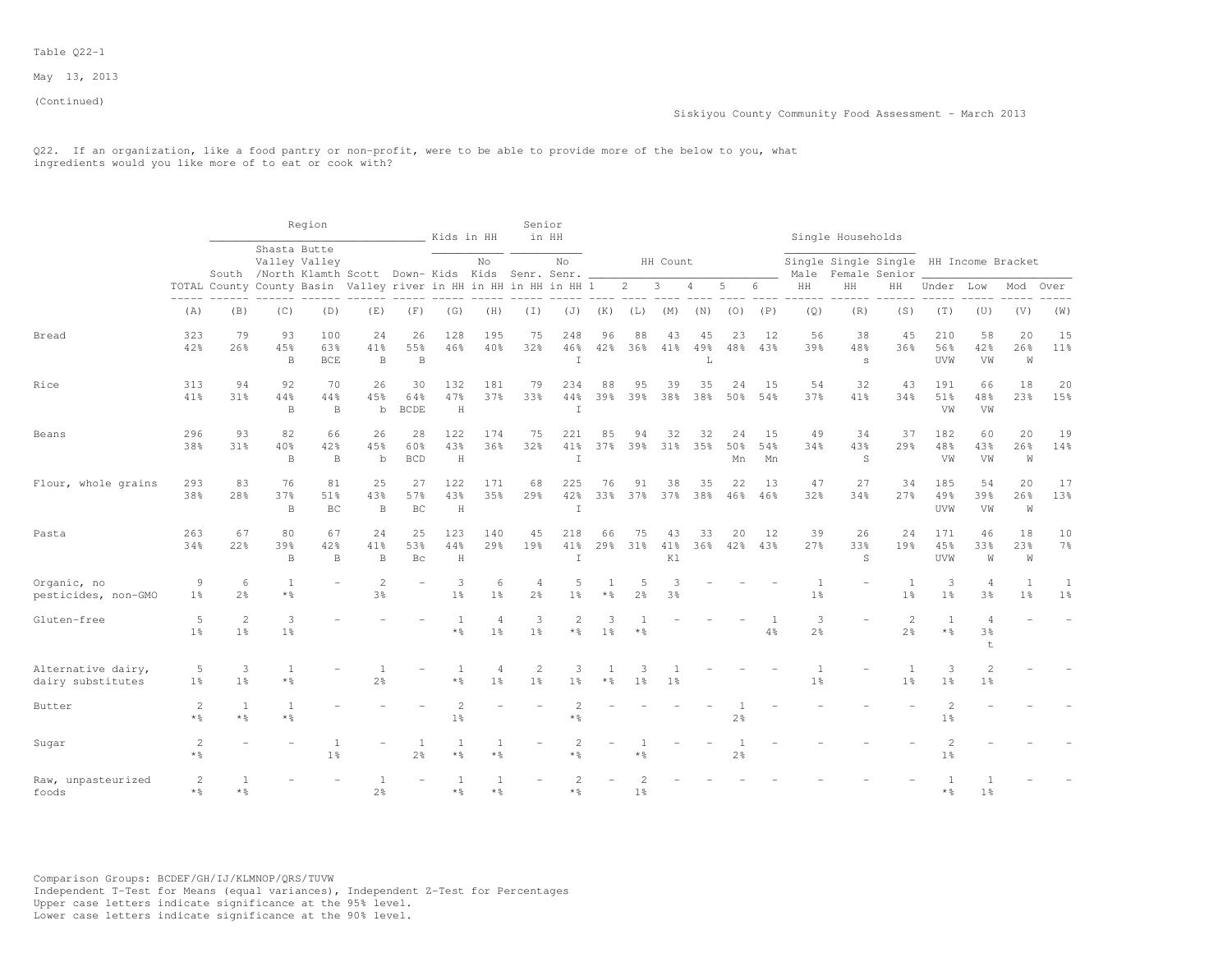### Table Q22-1

May 13, 2013

(Continued)

Q22. If an organization, like a food pantry or non-profit, were to be able to provide more of the below to you, what ingredients would you like more of to eat or cook with?

|                                                                     |                        |                               |                   | Region                                                                                 |                |     |                | Kids in HH      | Senior         | in HH     |                   |                         |           |                          |     |     |           | Single Households                                            |           |                |                        |                 |                  |
|---------------------------------------------------------------------|------------------------|-------------------------------|-------------------|----------------------------------------------------------------------------------------|----------------|-----|----------------|-----------------|----------------|-----------|-------------------|-------------------------|-----------|--------------------------|-----|-----|-----------|--------------------------------------------------------------|-----------|----------------|------------------------|-----------------|------------------|
|                                                                     |                        |                               |                   | Shasta Butte<br>Valley Valley<br>South /North Klamth Scott Down- Kids Kids Senr. Senr. |                |     |                | No              |                | No        |                   |                         | HH Count  |                          |     |     |           | Single Single Single HH Income Bracket<br>Male Female Senior |           |                |                        |                 |                  |
|                                                                     |                        |                               |                   | TOTAL County County Basin Valley river in HH in HH in HH in HH 1                       |                |     |                |                 |                |           |                   | 2 3                     |           | 4.                       |     | 6   | HH        | HH                                                           | HH        | Under          | Low                    | Mod             | Over             |
|                                                                     | (A)                    | (B)                           | (C)               | (D)                                                                                    | (E)            | (F) | (G)            | (H)             | (I)            | (J)       | (K)               | (L)                     | (M)       | (N)                      | (0) | (P) | (0)       | (R)                                                          | (S)       | (T)            | (U)                    | (V)             | (W)              |
| I don't need help<br>getting ingredients<br>from an<br>organization | 154<br>20 <sub>8</sub> | 93<br>31 <sub>8</sub><br>CDeF | 33<br>16%<br>D    | 10<br>6%                                                                               | 12<br>2.1%     | 13% | 38<br>14%      | 116<br>24%<br>G | 59<br>25%<br>J | 95<br>18% | 38<br>17%         | 73<br>$30\%$<br>OP KMOP | 16%<br>0P | 20<br>22%<br>OP          | 4%  | 4%  | 23<br>16% | 1.5<br>19 <sub>8</sub>                                       | 21<br>17% | 5%             | 1.5<br>11 <sub>8</sub> | 29<br>38%<br>TU | 86<br>64%<br>TUV |
| Other                                                               | 1 <sup>°</sup>         | 1 <sup>8</sup>                | $*$ $\frac{6}{5}$ |                                                                                        | 2 <sup>°</sup> | 6%  | 1 <sup>°</sup> | $1\%$           | $*$ %          | $1\%$     | $*$ %             | $1\%$                   | 2%        | $\overline{\phantom{m}}$ | 4%  |     |           | 1 <sup>8</sup>                                               |           | $1\frac{6}{9}$ | $1\%$                  |                 |                  |
| Don't know / No<br>answer                                           | $*$ 2                  |                               |                   | $1\,$                                                                                  |                |     |                | * %             |                | $\star$ % | $*$ $\frac{6}{5}$ |                         |           |                          |     |     | 1%        |                                                              |           | **             |                        |                 |                  |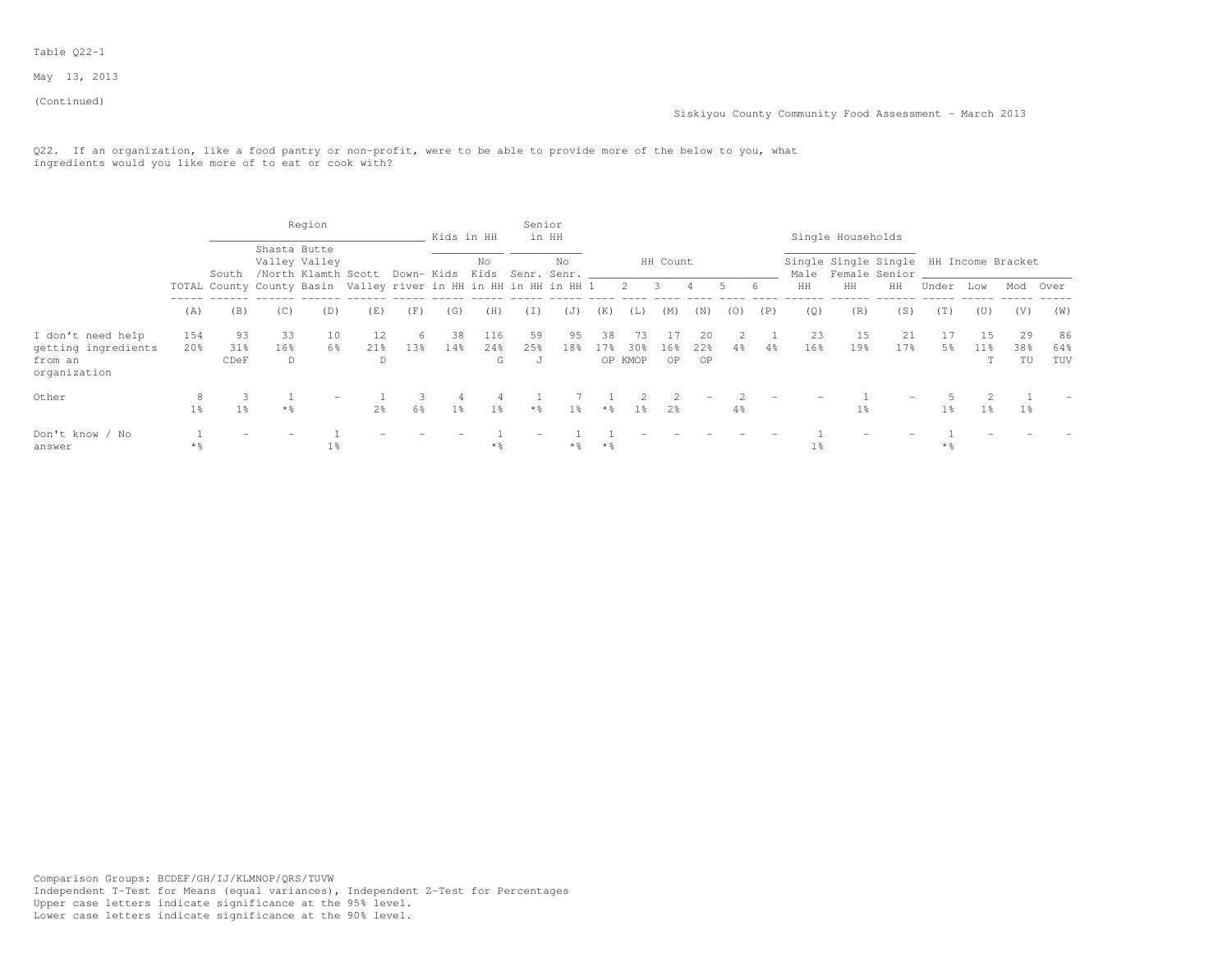Q22. If an organization, like a food pantry or non-profit, were to be able to provide more of the below to you, what ingredients would you like more of to eat or cook with?

|                  |                           |                      |                                  |                           |                           |                          |                                      |                            |                                                                                                                        |                     | How Typically          |                |                             |                           |                                |                             | Importance                |                       |                         |                                                                               |                             |                     |
|------------------|---------------------------|----------------------|----------------------------------|---------------------------|---------------------------|--------------------------|--------------------------------------|----------------------------|------------------------------------------------------------------------------------------------------------------------|---------------------|------------------------|----------------|-----------------------------|---------------------------|--------------------------------|-----------------------------|---------------------------|-----------------------|-------------------------|-------------------------------------------------------------------------------|-----------------------------|---------------------|
|                  |                           |                      | Majority of<br>Groceries Shopped |                           |                           |                          | How Far Traveled<br>to Grocery Store |                            |                                                                                                                        |                     | Travel to Grocery Shop |                |                             |                           | How Often Out                  | of Grocery Money Fresh Food | of Buying                 |                       |                         | Buying Fresh<br>Food Hurdle                                                   |                             |                     |
|                  |                           |                      |                                  |                           |                           |                          |                                      |                            | Out of Out of 0-5 6-15 16-25 26-50 51-100 Own Borrow For<br>TOTAL Local County State Miles Miles Miles Miles Miles Car |                     | Car                    | Ask            |                             |                           |                                | Rarely                      |                           | Some-                 |                         | Availa Know-<br>Ride Walk Wkly Mnthly /Never Extr what Cost bility ledge None |                             |                     |
|                  | (A)                       | (B)                  | (C)                              | (D)                       | (E)                       | (F)                      | (G)                                  | (H)                        | $(\top)$                                                                                                               | (J)                 | (K)                    | (L)            | (M)                         | (N)                       | (0)                            | (P)                         | (Q)                       | (R)                   | (S)                     | (T)                                                                           | (U)                         | (V)                 |
| TOTAL            | 787<br>100<br>100         | 489<br>100<br>62     | 70<br>100<br>9                   | 174<br>100<br>22          | 283<br>100<br>36          | 80<br>100<br>10          | 74<br>100<br>$\overline{9}$          | 167<br>100<br>21           | 118<br>100<br>15                                                                                                       | 124<br>100<br>16    | 43<br>100<br>5         | 20<br>100<br>3 | 41<br>100<br>$\overline{5}$ | 66<br>100<br>8            | 287<br>100<br>36               | 352<br>100<br>45            | 524<br>100<br>67          | 182<br>100<br>23      | 419<br>100<br>53        | 119<br>100<br>15                                                              | 28<br>100<br>$\overline{4}$ | 249<br>100<br>32    |
| NO ANSWER        | 16<br>2 <sup>°</sup>      | 10<br>$2\frac{6}{9}$ | 1<br>1 <sup>°</sup>              |                           | 5<br>$2\frac{6}{9}$       |                          | 3<br>$4\frac{6}{6}$                  | 3<br>2 <sup>°</sup>        |                                                                                                                        | 2<br>$2\frac{6}{6}$ |                        | 5%             |                             | $\mathfrak{D}$<br>3%      | 6<br>2 <sup>°</sup>            | 5<br>1 <sup>°</sup>         | 6<br>1 <sup>°</sup>       | 5<br>$3\frac{6}{9}$   | 7<br>2 <sup>o</sup>     | $\mathbf{1}$<br>$1\frac{6}{6}$                                                | $\overline{1}$<br>4%        | 3<br>1 <sup>°</sup> |
| TOTAL RESPONDING | 771<br>100%               | 479<br>100%          | 69<br>100%                       | 174<br>100%               | 278<br>100%               | 80<br>100%               | 71<br>100%                           | 164<br>100%                | 118<br>100% 100%                                                                                                       | 122                 | 43                     | 19             | 41<br>100% 100% 100%        | 64<br>100%                | 281<br>100%                    | 347<br>100%                 | 518<br>100%               | 177                   | 412<br>100% 100%        | 118<br>100%                                                                   | 27<br>100%                  | 246<br>100%         |
| Fresh fruits     | 530<br>69%                | 320<br>67%           | 51<br>74%                        | 129<br>74%<br>$\mathbf b$ | 185<br>67%                | 55<br>69%                | 55<br>77%<br>еI                      | 121<br>74%<br>$\mathbb{I}$ | 72<br>61%                                                                                                              | 100<br>82%<br>L     | 35<br>81%<br>L         | 10<br>53%      | 35<br>85%<br>L              | 53<br>83%<br>$\, {\bf P}$ | 238<br>85%<br>$\mathbf P$      | 178<br>51%                  | 366<br>71%                | 121<br>68%            | 324<br>79%<br>TuV       | 78<br>66%<br>$\overline{\mathbf{V}}$                                          | 17<br>63%                   | 137<br>56%          |
| Fresh vegetables | 522<br>68%                | 319<br>67%           | 49<br>71%                        | 124<br>71%                | 186<br>67%                | 53<br>66%                | 53<br>75%<br>$\mathbf{i}$            | 114<br>70%                 | 73<br>62%                                                                                                              | 96<br>79%<br>L      | 38<br>88%<br>L         | 9<br>47%       | 32<br>78%<br>L              | 51<br>80%<br>$\, {\bf P}$ | 231<br>82%<br>$\, {\mathbb P}$ | 184<br>53%                  | 357<br>69%                | 121<br>68%            | 316<br>77%<br>tV        | 80<br>68%<br>V                                                                | 17<br>63%                   | 136<br>55%          |
| Cheese           | 428<br>56%                | 250<br>52%           | 41<br>59%                        | 111<br>64%<br>AB          | 142<br>51%                | 35<br>44%                | 45<br>63%<br>eF                      | 94<br>57%<br>$\mathbf{F}$  | 75<br>64%<br>EF                                                                                                        | 85<br>70%<br>KLm    | 21<br>49%              | 8<br>42%       | 22<br>54%                   | 48<br>75%<br>$\mathsf{P}$ | 211<br>75%<br>$\mathsf{P}$     | 116<br>33%                  | 278<br>54%                | 111<br>63%<br>$\circ$ | 277<br>67%<br>TuV       | 67<br>57%<br>V                                                                | 13<br>48%                   | 94<br>38%           |
| Meat             | 406<br>53%<br>$\mathbf b$ | 228<br>48%           | 39<br>57%                        | 115<br>66%<br>AB          | 132<br>47%                | 32<br>40%                | 39<br>55%<br>$\mathbf f$             | 105<br>64%<br>EFi          | 63<br>53%<br>$\mathbf f$                                                                                               | 81<br>66%<br>KLM    | 15<br>35%              | 5<br>26%       | 18<br>44%                   | 51<br>80%<br>οP           | 195<br>69%<br>$\mathbb P$      | 116<br>33%                  | 260<br>50%                | 109<br>62%<br>Q       | 252<br>61%<br>UV        | 69<br>58%<br>uV                                                               | 11<br>41%                   | 99<br>40%           |
| Milk             | 374<br>49%<br>b           | 208<br>43%           | 37<br>54%                        | 105<br>60%<br>AB          | 116<br>42%                | 33<br>41%                | 34<br>48%                            | 95<br>58%<br>EF            | 62<br>53%<br>E                                                                                                         | 69<br>57%<br>KLM    | 14<br>33%              | 6<br>32%       | 16<br>39%                   | 48<br>75%<br>οP           | 182<br>65%<br>$\mathbf P$      | 100<br>29%                  | 240<br>46%                | 97<br>55%<br>q        | 238<br>58%<br>uV        | 60<br>51%<br>V                                                                | 11<br>41%                   | 84<br>34%           |
| Poultry          | 354<br>46%                | 216<br>45%           | 31<br>45%                        | 87<br>50%                 | 128<br>46%                | 30<br>38%                | 33<br>46%                            | 82<br>50%<br>$\,$ f        | 49<br>42%                                                                                                              | 70<br>57%<br>L      | 21<br>49%              | 6<br>32%       | 23<br>56%<br>$\overline{1}$ | 49<br>77%<br>OP           | 164<br>58%<br>$\mathbb P$      | 100<br>29%                  | 235<br>45%                | 88<br>50%             | 215<br>52%<br><b>UV</b> | 60<br>51%<br>uV                                                               | 9<br>33%                    | 91<br>37%           |
| Fish             | 324<br>42%                | 197<br>41%           | 35<br>51%                        | 77<br>44%                 | 121<br>44%<br>FI          | 22<br>28%                | 32<br>45%<br>Fi                      | 86<br>52%<br>eFI           | 37<br>31%                                                                                                              | 60<br>49%           | 20<br>47%              | 7<br>37%       | 20<br>49%                   | 41<br>64%<br>$\circ$ P    | 146<br>52%<br>$\mathbf P$      | 97<br>28%                   | 234<br>45%<br>$\mathbf r$ | 67<br>38%             | 196<br>48%<br>V         | 59<br>50%<br>V                                                                | 10<br>37%                   | 84<br>34%           |
| Bread            | 323<br>42%                | 193<br>40%           | 25<br>36%                        | 84<br>48%<br>bc           | 111<br>40%<br>$\mathbf I$ | 37<br>46%<br>$\mathbf I$ | 33<br>46%<br>$\mathbf I$             | 83<br>51%<br>EI            | 30<br>2.5%                                                                                                             | 64<br>52%<br>L      | 17<br>40%              | 5<br>26%       | 17<br>41%                   | 47<br>73%<br>OP           | 147<br>52%<br>$\mathsf{P}$     | 94<br>27%                   | 2.04<br>39%               | 84<br>47%<br>q        | 195<br>47%<br>V         | 47<br>40%                                                                     | 12<br>44%                   | 79<br>32%           |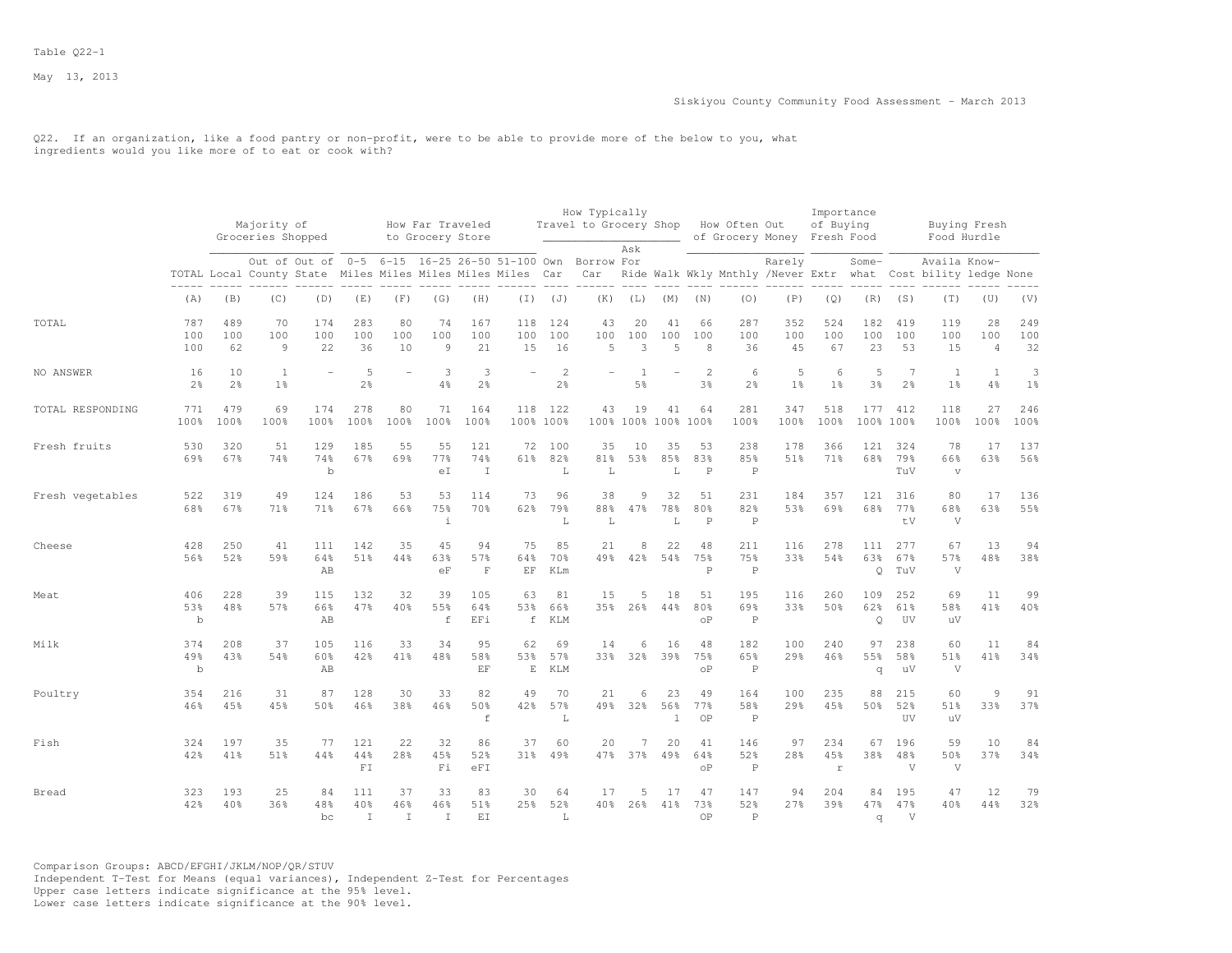(Continued)

Q22. If an organization, like a food pantry or non-profit, were to be able to provide more of the below to you, what ingredients would you like more of to eat or cook with?

|                                                                     |                         |                       | Majority of       |                                |                                  |                                  | How Far Traveled                                                   |                                  |                                                                                                             |                                | How Typically<br>Travel to Grocery Shop |                                   |                                  |                                     | How Often Out                  |                                                  | Importance<br>of Buying     |                     |                                  |                                        | Buying Fresh                |                                   |
|---------------------------------------------------------------------|-------------------------|-----------------------|-------------------|--------------------------------|----------------------------------|----------------------------------|--------------------------------------------------------------------|----------------------------------|-------------------------------------------------------------------------------------------------------------|--------------------------------|-----------------------------------------|-----------------------------------|----------------------------------|-------------------------------------|--------------------------------|--------------------------------------------------|-----------------------------|---------------------|----------------------------------|----------------------------------------|-----------------------------|-----------------------------------|
|                                                                     |                         |                       | Groceries Shopped |                                |                                  |                                  | to Grocery Store                                                   |                                  |                                                                                                             |                                |                                         | Ask                               |                                  |                                     |                                | of Grocery Money Fresh Food                      |                             |                     |                                  |                                        | Food Hurdle                 |                                   |
|                                                                     |                         |                       |                   |                                |                                  |                                  |                                                                    |                                  | Out of Out of 0-5 6-15 16-25 26-50 51-100 Own<br>TOTAL Local County State Miles Miles Miles Miles Miles Car |                                | Borrow For<br>Car                       |                                   |                                  |                                     |                                | Rarely<br>Ride Walk Wkly Mnthly /Never Extr what |                             | Some-               |                                  | Availa Know-<br>Cost bility ledge None |                             |                                   |
|                                                                     | (A)                     | (B)                   | (C)               | (D)                            | (E)                              | (F)                              | (G)                                                                | (H)                              | $(\top)$                                                                                                    | (J)                            | (K)                                     | (L)                               | (M)                              | (N)                                 | (0)                            | (P)                                              | (Q)                         | (R)                 | (S)                              | (T)                                    | (U)                         | (V)                               |
| Rice                                                                | 313<br>41%              | 195<br>41%            | 31<br>45%         | 71<br>41%                      | 108<br>39%                       | 35<br>44%                        | 33<br>46%                                                          | 68<br>41%                        | 44<br>37%                                                                                                   | 58<br>48%<br>L                 | 17                                      | 4<br>40% 21%                      | 24<br>59%<br>kL                  | 43<br>67%<br>OP                     | 146<br>52%<br>$\mathbb P$      | 96<br>28%                                        | 218<br>42%                  | 67<br>38%           | 210<br>51%<br>V                  | 52<br>44%<br>V                         | 12<br>44%<br>$\overline{V}$ | 67<br>27%                         |
| Beans                                                               | 296<br>38%              | 186<br>39%            | 30<br>43%         | 64<br>37%                      | 102<br>37%                       | 34<br>43%                        | 38<br>54%<br>EHI                                                   | 55<br>34%                        | 43<br>36%                                                                                                   | 58<br>48%<br>L                 | 16<br>37%<br>$\mathbf{1}$               | 3<br>16%                          | 24<br>59%<br>KL                  | 43<br>67%<br>OP                     | 138<br>49%<br>$\, {\mathbb P}$ | 86<br>25%                                        | 213<br>41%<br>$\mathbb R$   | 56<br>32%           | 203<br>49%<br>TuV                | 46<br>39%<br>V                         | 9<br>33%                    | 61<br>25%                         |
| Flour, whole grains                                                 | 293<br>38%              | 176<br>37%            | 27<br>39%         | 72<br>41%                      | 97<br>35%                        | 34<br>43%                        | 34<br>48%<br>$\mathop{\hbox{\rm E}}\nolimits\mathop{\hbox{\rm I}}$ | 63<br>38%                        | 37<br>31 <sup>8</sup>                                                                                       | 53<br>43%<br>kL                | 12<br>28%<br>$\mathbf 1$                | $\overline{c}$<br>11 <sup>8</sup> | 23<br>56%<br>KL                  | 38<br>59%<br>$\mathrm{o}\mathrm{P}$ | 132<br>47%<br>$\, {\mathbb P}$ | 94<br>27%                                        | 209<br>40%                  | 60<br>34%           | 184<br>45%<br>tUV                | 42<br>36%                              | 26%                         | 74<br>30%                         |
| Pasta                                                               | 263<br>34%              | 163<br>34%            | 22<br>32%         | 60<br>34%                      | 88<br>32%                        | 32<br>40%<br>$\mathbbm{I}$       | 27<br>38%<br>$\dot{1}$                                             | 59<br>36%<br>$\perp$             | 31<br>26%                                                                                                   | 44<br>36%<br>$\mathbb L$       | 13                                      | 3<br>30% 16%                      | 14<br>34%                        | 43<br>67%<br>OP                     | 123<br>44%<br>$\, {\mathbb P}$ | 72<br>21%                                        | 173<br>33%                  | 61<br>34%           | 168<br>41%<br>tUV                | 38<br>32%                              | 5<br>19%                    | 60<br>24%                         |
| Organic, no<br>pesticides, non-GMO                                  | $\overline{9}$<br>$1\%$ | 8<br>2%               |                   | 1<br>1 <sup>°</sup>            | $\overline{4}$<br>1 <sup>8</sup> | $\overline{1}$<br>1 <sup>°</sup> | $\overline{1}$<br>1 <sup>°</sup>                                   | 3<br>2 <sup>o</sup>              |                                                                                                             |                                | 1<br>2 <sup>°</sup>                     |                                   | 2<br>5 <sup>°</sup>              | 1<br>2 <sup>o</sup>                 | 1<br>$*$ $\frac{6}{5}$         | 6<br>2 <sup>°</sup><br>$\circ$                   | 9<br>2.8                    |                     | $\overline{4}$<br>1 <sup>°</sup> | 3<br>$3\frac{6}{9}$                    |                             | $\overline{c}$<br>1 <sup>°</sup>  |
| Gluten-free                                                         | 5<br>1 <sup>°</sup>     | 5<br>1 <sup>9</sup>   |                   |                                | 3<br>1 <sup>°</sup>              | $\mathbf{1}$<br>1 <sup>°</sup>   | 1<br>1 <sup>8</sup>                                                |                                  |                                                                                                             | 1<br>1 <sup>8</sup>            | $\overline{2}$<br>5%                    |                                   | 1<br>2.8                         |                                     | 3<br>1 <sup>°</sup>            | <sup>1</sup><br>$*$ %                            | 5<br>1 <sup>8</sup>         |                     | 3<br>1 <sup>°</sup>              | $\overline{c}$<br>$2\frac{6}{6}$       |                             | 1<br>$*$ $\frac{6}{5}$            |
| Alternative dairy,<br>dairy substitutes                             | 5<br>$1\%$              | 3<br>1 <sup>°</sup>   |                   | $\mathbf{2}$<br>1 <sup>°</sup> | 3<br>1 <sup>°</sup>              |                                  |                                                                    | $\mathbf{1}$<br>1 <sup>°</sup>   |                                                                                                             | $\mathbf{1}$<br>1 <sup>°</sup> |                                         |                                   | $\overline{c}$<br>5 <sup>°</sup> |                                     | 3<br>1 <sup>°</sup>            | <sup>1</sup><br>$*$ %                            | 5<br>1 <sup>°</sup>         |                     | 3<br>1 <sup>°</sup>              | $\mathbf{1}$<br>1 <sup>°</sup>         |                             | 1<br>$\star$ $\frac{6}{6}$        |
| Butter                                                              | 2<br>* 응                | $\mathbf{2}$<br>$*$ % |                   |                                | 1<br>$*$ %                       |                                  |                                                                    | -1<br>1 <sup>°</sup>             |                                                                                                             |                                |                                         |                                   |                                  |                                     | 2<br>1 <sup>°</sup>            |                                                  | 1<br>$\star$ %              | 1<br>$1\frac{6}{6}$ | 1<br>$*$ %                       |                                        |                             | 1<br>$\star$ $\frac{6}{6}$        |
| Sugar                                                               | 2<br>* %                | 2<br>$*$ %            |                   |                                |                                  |                                  |                                                                    | $\overline{2}$<br>1 <sup>°</sup> |                                                                                                             |                                |                                         |                                   |                                  |                                     | $\mathbf{1}$<br>$\star$ %      |                                                  | $\overline{1}$<br>$\star$ % |                     |                                  | $\mathbf{1}$<br>1 <sup>°</sup>         |                             | $\mathbf{1}$<br>$*$ $\frac{6}{5}$ |
| Raw, unpasteurized<br>foods                                         | 2<br>$\star$ %          | $\mathbf{1}$<br>$*$ % |                   | 1 <sup>°</sup>                 |                                  | $1\frac{6}{6}$                   |                                                                    | -1<br>1 <sup>°</sup>             |                                                                                                             |                                |                                         |                                   | 2 <sup>°</sup>                   |                                     | 1<br>$*$ %                     | -1<br>$*$ %                                      | $\overline{2}$<br>* %       |                     | 1<br>* %                         | $\mathbf{2}$<br>$2\frac{6}{6}$         |                             |                                   |
| I don't need help<br>getting ingredients<br>from an<br>organization | 154<br>20%              | 102<br>21%<br>d       | 13<br>19%         | 27<br>16%                      | 65<br>23%<br>GH                  | 19<br>24%<br>qh                  | 9<br>13%                                                           | 23<br>14%                        | 29<br>25%<br>GH                                                                                             | 8<br>$7\frac{6}{6}$            | 5<br>12%                                | 6<br>32%<br>JkM                   | 3<br>7%                          | 1<br>2 <sup>o</sup>                 | 10<br>$4\frac{6}{6}$           | 134<br>39%<br>NO.                                | 117<br>23%<br>$\mathbb R$   | 20<br>$11\%$        | 45<br>$11\%$                     | 26<br>22%<br>$\rm S$                   | 10<br>37%<br>S              | 86<br>35%<br>ST                   |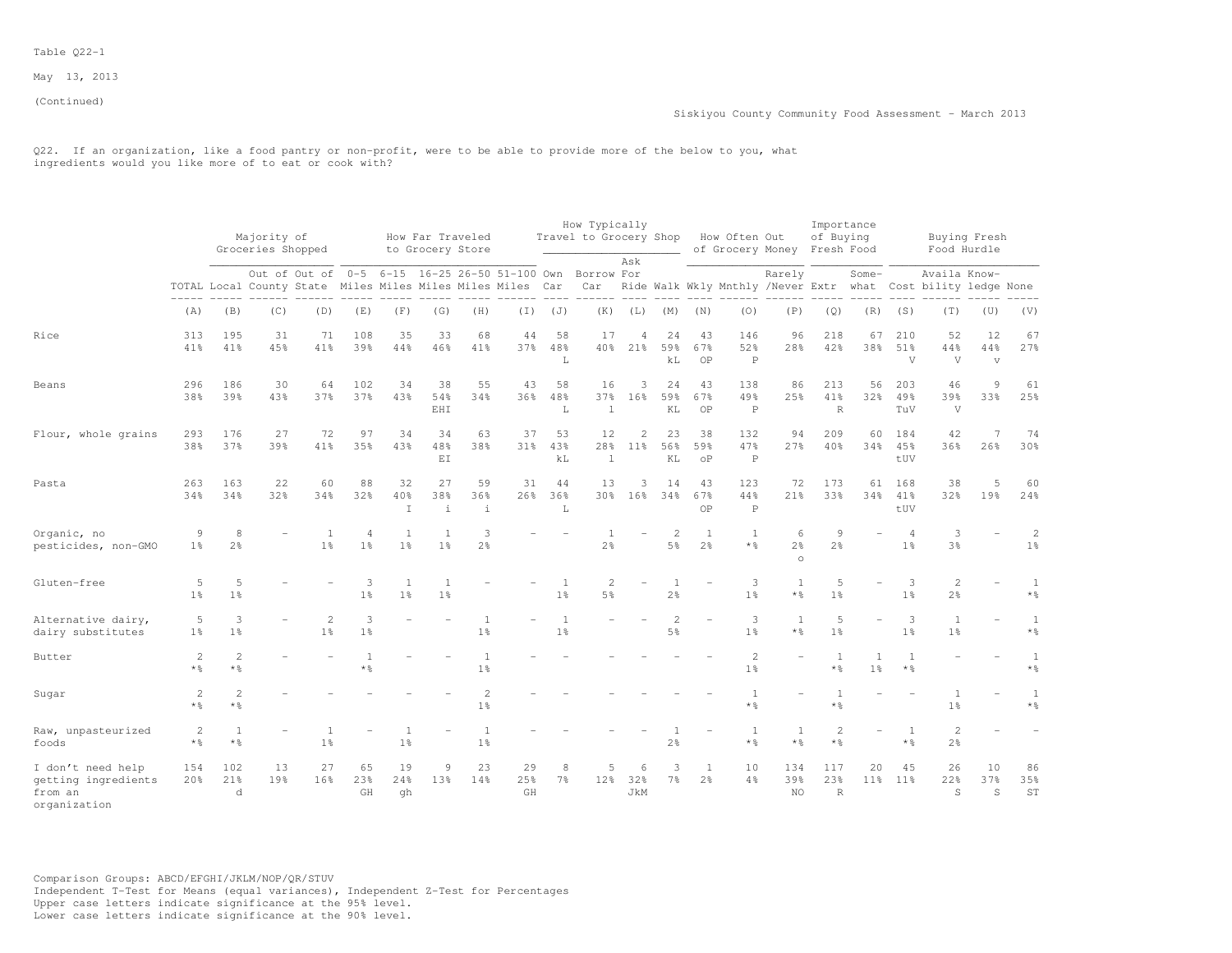### Table Q22-1

May 13, 2013

(Continued)

Q22. If an organization, like a food pantry or non-profit, were to be able to provide more of the below to you, what ingredients would you like more of to eat or cook with?

|                           |          |                | Majority of<br>Groceries Shopped |     |                |     | How Far Traveled<br>to Grocery Store |       |                |             | How Typically<br>Travel to Grocery Shop                                                                                                                                            |     |     |                | How Often Out  | of Grocery Money | of Buying<br>Fresh Food | Importance |                   |              | Buying Fresh<br>Food Hurdle |           |
|---------------------------|----------|----------------|----------------------------------|-----|----------------|-----|--------------------------------------|-------|----------------|-------------|------------------------------------------------------------------------------------------------------------------------------------------------------------------------------------|-----|-----|----------------|----------------|------------------|-------------------------|------------|-------------------|--------------|-----------------------------|-----------|
|                           |          |                |                                  |     |                |     |                                      |       |                |             | Out of Out of 0-5 6-15 16-25 26-50 51-100 Own Borrow For<br>TOTAL Local County State Miles Miles Miles Miles Car Car Ride Walk Wkly Mnthly /Never Extr what Cost bility ledge None | Ask |     |                |                | Rarely           |                         | Some-      |                   | Availa Know- |                             |           |
|                           | (A)      | (B)            | (C)                              | (D) | (E)            | (F) | (G)                                  | (H)   | (T)            | (J)         | (K)                                                                                                                                                                                | (L) | (M) | (N)            | (0)            | (P)              | (0)                     | (R)        | (S)               | (T)          | (U)                         | (V)       |
| Other                     | 8<br>1 응 | 1 <sup>8</sup> | 3%                               |     | 1 <sup>8</sup> |     |                                      | $1\%$ |                | $1\%$ $1\%$ | $\sim$                                                                                                                                                                             |     | 2.8 | 2 <sup>8</sup> | 1 <sup>8</sup> | $\star$ %        | 1%                      | 1 응        | - 1 응             | 2.8          | $\overline{\phantom{0}}$    | - 2<br>1% |
| Don't know / No<br>answer | **       |                |                                  |     |                |     |                                      |       | 1 <sub>8</sub> | $1\,$       |                                                                                                                                                                                    |     |     |                | * %            |                  | $*$ %                   |            | $*$ $\frac{6}{5}$ |              |                             |           |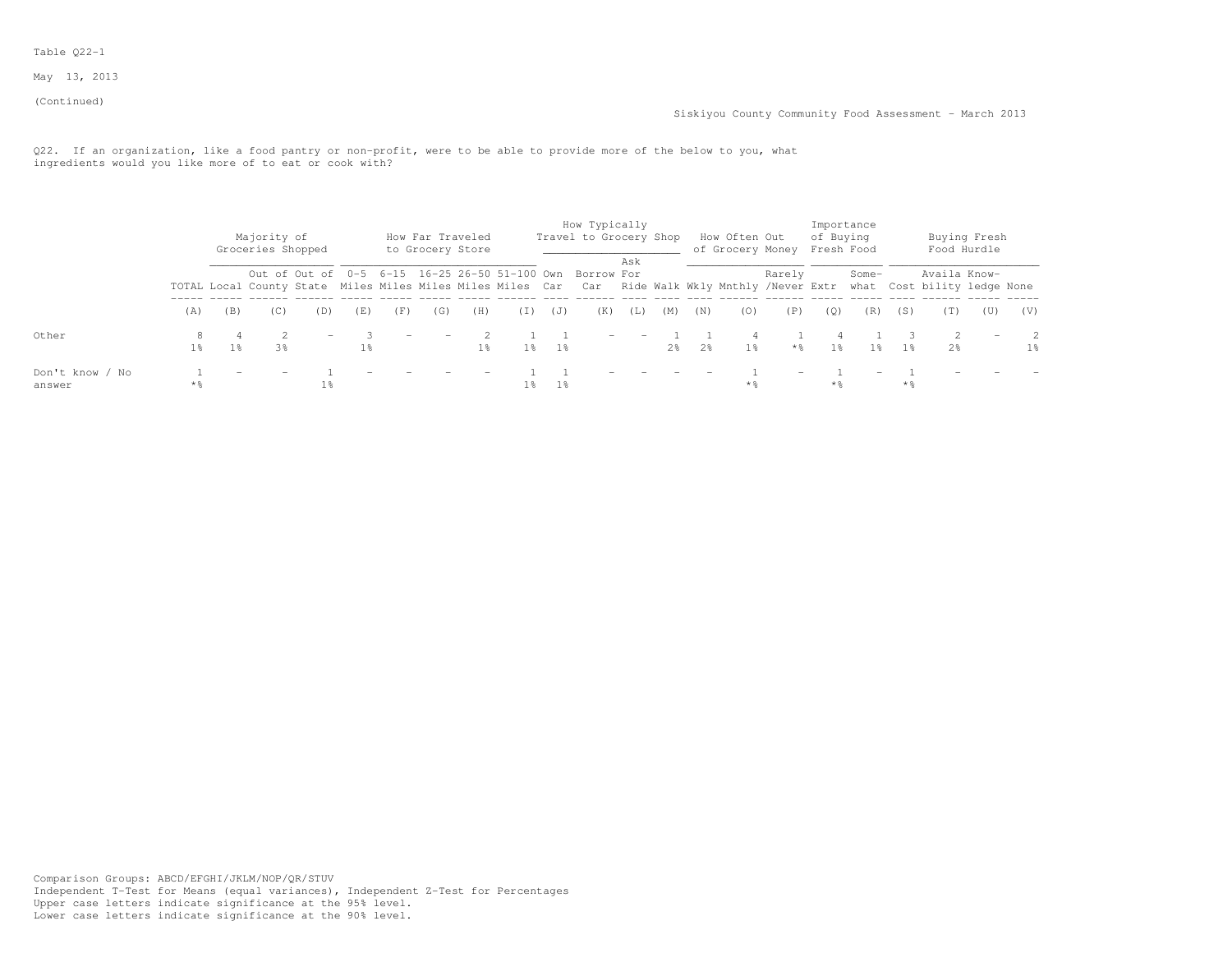Q22. If an organization, like a food pantry or non-profit, were to be able to provide more of the below to you, what ingredients would you like more of to eat or cook with?

|                              |                      |                  |                           | Region                                                                                |                      |                         | Kids in HH                 |                           | Senior           | in HH                |                           |                  |                                            |                 |                                          |                             |                        | Single Households                                       |                     |                                  |                  |                       |                      |
|------------------------------|----------------------|------------------|---------------------------|---------------------------------------------------------------------------------------|----------------------|-------------------------|----------------------------|---------------------------|------------------|----------------------|---------------------------|------------------|--------------------------------------------|-----------------|------------------------------------------|-----------------------------|------------------------|---------------------------------------------------------|---------------------|----------------------------------|------------------|-----------------------|----------------------|
|                              |                      |                  |                           | Shasta Butte<br>Valley Valley<br>South /North Klamth Scott Down-Kids Kids Senr. Senr. |                      |                         |                            | No                        |                  | No                   |                           |                  | HH Count                                   |                 |                                          |                             | Male                   | Single Single Single HH Income Bracket<br>Female Senior |                     |                                  |                  |                       |                      |
|                              |                      |                  |                           | TOTAL County County Basin Valley river in HH in HH in HH in HH 1                      |                      |                         |                            |                           |                  |                      |                           | $\overline{2}$   | $\mathbf{3}$                               | $\overline{4}$  | 5                                        | 6                           | HH                     | HH                                                      | HН                  | Under Low                        |                  | Mod                   | Over                 |
|                              | (A)                  | (B)              | (C)                       | (D)                                                                                   | (E)                  | (F)                     | (G)                        | (H)                       | (I)              | (J)                  | (K)                       | (L)              | (M)                                        | (N)             | (0)                                      | (P)                         | (Q)                    | (R)                                                     | (S)                 | (T)                              | (U)              | (V)                   | (W)                  |
| AMONG THOSE WHO<br>NEED HELP | 633<br>100<br>100    | 215<br>100<br>34 | 180<br>100<br>28          | 148<br>100<br>23                                                                      | 48<br>100<br>8       | 41<br>100<br>6          | 246<br>100<br>39           | 387<br>100<br>61          | 186<br>100<br>29 | 447<br>100<br>71     | 198<br>100<br>31          | 173<br>100<br>27 | 89<br>100<br>14                            | 73<br>100<br>12 | 46<br>100                                | 27<br>100<br>$\overline{4}$ | 125<br>100<br>20       | 64<br>100<br>10                                         | 110<br>100<br>17    | 361<br>100<br>57                 | 123<br>100<br>19 | 52<br>100<br>8        | 49<br>100<br>$\,8\,$ |
| NO ANSWER                    | 16<br>3 <sup>8</sup> | 8<br>4%          | 6<br>3 <sup>°</sup>       |                                                                                       | $\overline{2}$<br>4% |                         | 3<br>1 <sup>°</sup>        | 13<br>3 <sup>°</sup><br>q | 8<br>4%          | 8<br>2 <sup>°</sup>  | 9<br>5 <sup>°</sup><br>T. | 1 <sup>°</sup>   | $\overline{\mathcal{L}}$<br>2 <sup>°</sup> | 2<br>3%         |                                          |                             | 3<br>$2\frac{6}{6}$    |                                                         | 5<br>5 <sup>°</sup> | $\overline{2}$<br>1 <sup>°</sup> | ۳                | $\Delta$<br>8%<br>$+$ | $\equiv$             |
| TOTAL RESPONDING             | 617<br>100%          | 207<br>100%      | 174<br>100%               | 148<br>100%                                                                           | 46<br>100%           | 41<br>100%              | 243<br>100%                | 374<br>100%               | 178<br>100%      | 439                  | 189                       | 171              | 87                                         | 71              | 46<br>100% 100% 100% 100% 100% 100% 100% | 27                          | 122<br>100%            | 64<br>100%                                              | 105<br>100%         | 359<br>100%                      | 123<br>100%      | 48<br>100%            | 49<br>100%           |
| Fresh fruits                 | 529<br>86%           | 174<br>84%       | 157<br>90%<br>be          | 128<br>86%                                                                            | 36<br>78%            | 33<br>80%               | 212<br>87%                 | 317<br>85%                | 153<br>86%       | 376<br>86%           | 165<br>87%                | 139<br>81%       | -77<br>89%                                 | 62<br>87%       | 39<br>85%                                | 25<br>93%<br>$\mathbf 1$    | 110<br>90 <sub>8</sub> | 53<br>83%                                               | 91<br>87%           | 308<br>86%                       | 111<br>90%<br>W  | 40<br>83%             | 39<br>80%            |
| Fresh vegetables             | 521<br>84%           | 175<br>8.5%      | 147<br>84%                | 125<br>84%                                                                            | 37<br>80%            | 36<br>88%               | 202<br>83%                 | 319<br>8.5%               | 150<br>84%       | 371<br>85%           | 164<br>87%                | 138<br>81%       | 76<br>87%                                  | 61<br>86%       | 37<br>80 <sup>8</sup>                    | 25<br>93%<br>L              | 108<br>89%             | 53<br>83%                                               | 89<br>85%           | 304<br>85%                       | 108<br>88%       | 41<br>85%             | 41<br>84%            |
| Cheese                       | 428<br>69%           | 122<br>59%       | 127<br>73%<br>$\mathbf B$ | 115<br>78%<br>$\mathbf{B}$                                                            | 31<br>67%            | 32<br>78%<br>B          | 167<br>69%                 | 261<br>70%                | 110<br>62%       | 318<br>72%<br>T      | 127<br>67%                | 120<br>70%       | 58<br>67%                                  | 52<br>73%       | 31<br>67%                                | 20<br>74%                   | 88<br>72%<br><b>RS</b> | 36<br>56%                                               | 61<br>58%           | 273<br>76%<br>UW                 | 75<br>61%        | 33<br>69%<br>W        | 25<br>51%            |
| Meat                         | 406<br>66%           | 111<br>54%       | 110<br>63%<br>$\mathbf b$ | 124<br>84%<br>BCE                                                                     | 25<br>54%            | 35<br>85%<br><b>BCE</b> | 175<br>72%<br>H            | 231<br>62%                | 94<br>53%        | 312<br>71%<br>$\top$ | 109<br>58%                | 107<br>63%       | 60<br>69%<br>k                             | 49<br>69%       | 39<br>85%<br>k KLMN                      | 20<br>74%<br>k              | 71<br>58%              | 37<br>58%                                               | 56<br>53%           | 273<br>76%<br>UVW                | 67<br>54%<br>W   | 27<br>56%<br>W        | 17<br>35%            |
| Milk                         | 374<br>61%           | 100<br>48%       | 109<br>63%<br>Be          | 113<br>76%<br><b>BCE</b>                                                              | 22<br>48%            | 29<br>71%<br>BE         | 172<br>71%<br>$\, {\rm H}$ | 202<br>54%                | 76<br>43%        | 298<br>68%<br>I      | 98<br>52%                 | 97<br>57%        | 55<br>63%<br>k                             | 51<br>72%<br>KL | 32<br>70%<br>K1                          | 21<br>78%<br>KL             | 61<br>50%              | 36<br>56%<br>S                                          | 45<br>43%           | 249<br>69%<br>UVW                | 62<br>50%        | 24<br>50%             | 22<br>45%            |
| Poultry                      | 354<br>57%           | 107<br>52%       | 98<br>56%                 | 92<br>62%<br>B                                                                        | 27<br>59%            | 29<br>71%<br>Bc         | 137<br>56%                 | 217<br>58%                | 106<br>60%       | 248<br>56%           | 110<br>58%                | 99<br>58%        | 47<br>54%                                  | 41<br>58%       | 24<br>52%                                | 16<br>59%                   | 72<br>59%              | 36<br>56%                                               | 64<br>61%           | 220<br>61%<br>W                  | 67<br>54%        | 27<br>56%             | 21<br>43%            |
| Fish                         | 324<br>53%           | 107<br>52%       | 82<br>47%                 | 90<br>61%<br>bC.                                                                      | 22<br>48%            | 22<br>54%               | 122<br>50%                 | 202<br>54%                | 95<br>53%        | 229<br>52%           | 102<br>54%                | 92<br>54%        | 46<br>53%                                  | 34<br>48%       | 19<br>41%                                | 15<br>56%                   | 68<br>56%              | 33<br>52%                                               | 55<br>52%           | 197<br>55%                       | 58<br>47%        | 28<br>58%             | 26<br>53%            |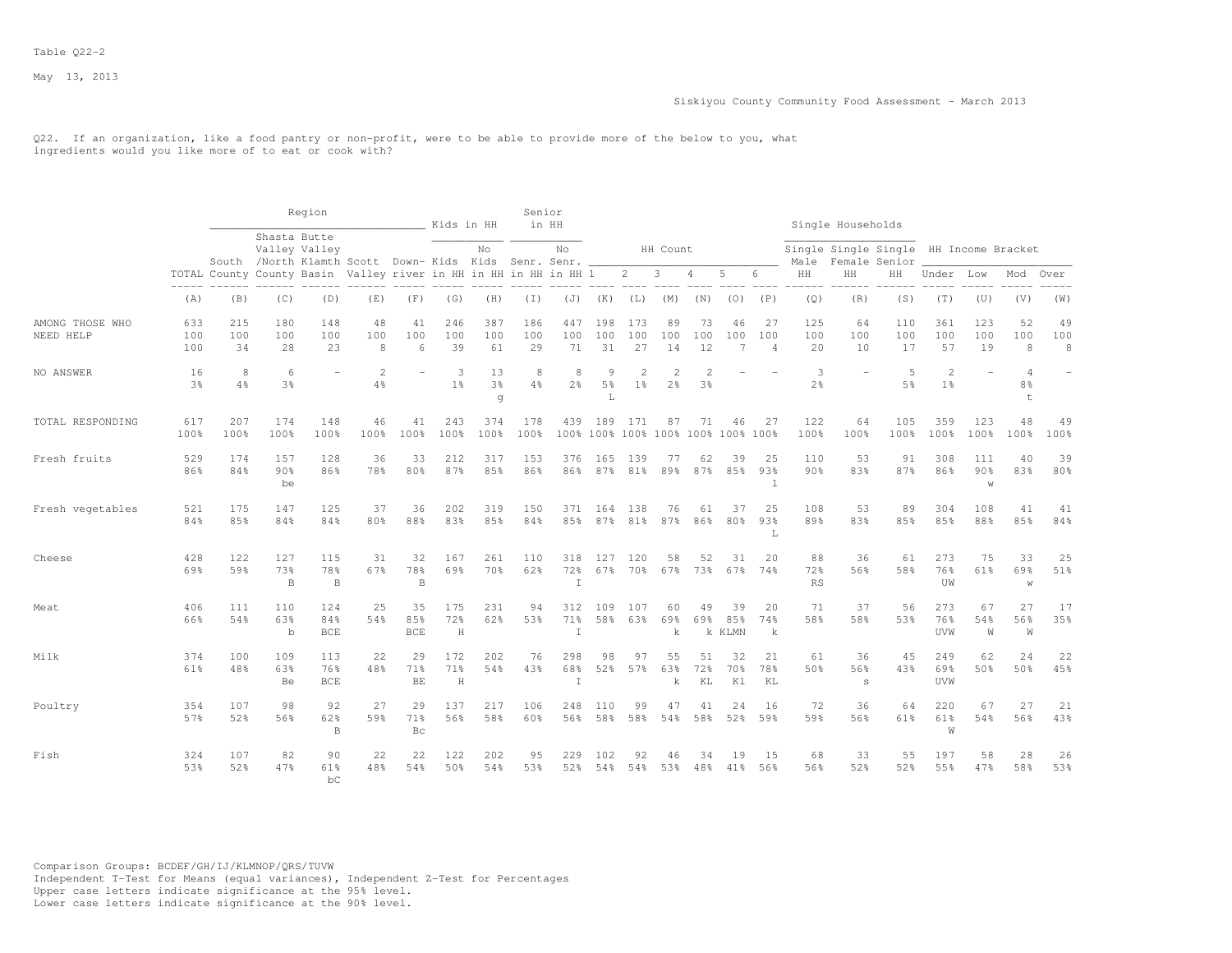#### Table Q22-2

May 13, 2013

(Continued)

Q22. If an organization, like a food pantry or non-profit, were to be able to provide more of the below to you, what ingredients would you like more of to eat or cook with?

|                                         |                                   |                                    |                                | Region                                                                                 |                          |                          | Kids in HH                       |                                  | Senior                           | in HH                       |                     |                                  |                |                          |                                  |                |                                  | Single Households |                                                         |                                  |                           |                                  |                     |
|-----------------------------------------|-----------------------------------|------------------------------------|--------------------------------|----------------------------------------------------------------------------------------|--------------------------|--------------------------|----------------------------------|----------------------------------|----------------------------------|-----------------------------|---------------------|----------------------------------|----------------|--------------------------|----------------------------------|----------------|----------------------------------|-------------------|---------------------------------------------------------|----------------------------------|---------------------------|----------------------------------|---------------------|
|                                         |                                   |                                    |                                | Shasta Butte<br>Valley Valley<br>South /North Klamth Scott Down- Kids Kids Senr. Senr. |                          |                          |                                  | No                               |                                  | No                          |                     |                                  | HH Count       |                          |                                  |                | Male                             |                   | Single Single Single HH Income Bracket<br>Female Senior |                                  |                           |                                  |                     |
|                                         |                                   |                                    |                                | TOTAL County County Basin Valley river in HH in HH in HH in HH 1                       |                          |                          |                                  |                                  |                                  |                             |                     | $\overline{2}$                   | 3              | 4                        | 5                                | 6              | HH                               | HH                | HH                                                      | Under                            | Low                       | Mod                              | Over                |
|                                         | (A)                               | ----- ------<br>(B)                | (C)                            | (D)                                                                                    | (E)                      | (F)                      | (G)                              | (H)                              | (I)                              | (J)                         | (K)                 | (L)                              | (M)            | (N)                      | (0)                              | (P)            | (Q)                              | (R)               | (S)                                                     | (T)                              | (U)                       | (V)                              | (W)                 |
| Bread                                   | 322<br>52%                        | 78<br>38%                          | 93<br>53%                      | 100<br>68%                                                                             | 24<br>52%                | 26<br>63%                | 128<br>53%                       | 194<br>52%                       | 75<br>42%                        | 247<br>56%                  | 96<br>51%           | 87<br>51%                        | 43<br>49%      | 45<br>63%                | 23<br>50%                        | 12<br>44%      | 56<br>46%                        | 38<br>59%         | 45<br>43%                                               | 210<br>58%                       | 57<br>46%                 | 20<br>42%                        | 15<br>31%           |
|                                         |                                   |                                    | $\, {\bf B}$                   | <b>BCe</b>                                                                             | $\mathbf b$              | $\, {\bf B}$             |                                  |                                  |                                  | $\top$                      |                     |                                  |                | klmp                     |                                  |                |                                  | qS                |                                                         | UVW                              | W                         |                                  |                     |
| Rice                                    | 312<br>51%                        | 93<br>45%                          | 92<br>53%                      | 70<br>47%                                                                              | 26<br>57%                | 30<br>73%<br><b>BCDe</b> | 132<br>54%                       | 180<br>48%                       | 79<br>44%                        | 233<br>53%<br>$\mathbbm{I}$ | 88<br>47%           | 94<br>55%                        | 39<br>45%      | 35<br>49%                | 24<br>52%                        | -15<br>56%     | 54<br>44%                        | 32<br>50%         | 43<br>41%                                               | 191<br>53%<br>Vw                 | 65<br>53%<br>$\mathbf{V}$ | 18<br>38%                        | 20<br>41%           |
| Beans                                   | 295<br>48%                        | 92<br>44%                          | 82<br>47%                      | 66<br>45%                                                                              | 26<br>57%                | 28<br>68%<br><b>BCD</b>  | 122<br>50%                       | 173<br>46%                       | 75<br>42%                        | 220<br>50%<br>$\mathbf i$   | 85<br>45%           | 93<br>54%<br>kM                  | 32<br>37%      | 32<br>45%                | 24<br>52%<br>m                   | 15<br>56%<br>m | 49<br>40%                        | 34<br>53%<br>qS   | 37<br>35%                                               | 182<br>51%                       | 59<br>48%                 | 20<br>42%                        | 19<br>39%           |
| Flour, whole grains                     | 293<br>47%                        | 83<br>40%                          | 76<br>44%                      | 81<br>55%<br>BC                                                                        | 25<br>54%<br>$\mathbf b$ | 27<br>66%<br>BC          | 122<br>50%                       | 171<br>46%                       | 68<br>38%                        | 225<br>51%<br>T             | 76<br>40%           | 91<br>53%<br>K                   | 38<br>44%      | 35<br>49%                | 22<br>48%                        | 13<br>48%      | 47<br>39%                        | 27<br>42%         | 34<br>32%                                               | 185<br>52%<br>W                  | 54<br>44%                 | 20<br>42%                        | 17<br>35%           |
| Pasta                                   | 263<br>43%                        | 67<br>32%                          | 80<br>46%<br>$\, {\bf B}$      | 67<br>45%<br>B                                                                         | 24<br>52%<br>$\mathbf B$ | 25<br>61%<br><b>Bcd</b>  | 123<br>51%<br>$\rm H$            | 140<br>37%                       | 45<br>25%                        | 218<br>50%<br>$\mathbbm{I}$ | 66<br>35%           | 75<br>44%<br>k                   | 43<br>49%<br>K | 33<br>46%<br>$\mathbf k$ | 20<br>43%                        | 12<br>44%      | 39<br>32%                        | 26<br>41%<br>S    | 24<br>23%                                               | 171<br>48%<br>UW                 | 46<br>37%<br>W            | 18<br>38%<br>$\mathbb W$         | 10<br>20%           |
| Organic, no<br>pesticides, non-GMO      | 9<br>1 <sup>°</sup>               | 6<br>3 <sup>8</sup><br>$\mathbf C$ | 1<br>1 <sup>°</sup>            |                                                                                        | $\overline{c}$<br>4%     |                          | 3<br>1 <sup>°</sup>              | 6<br>2 <sup>°</sup>              | $\overline{4}$<br>2 <sup>°</sup> | 5<br>1 <sup>°</sup>         | $1\%$               | .5<br>3 <sup>8</sup><br>k        | 3 <sup>8</sup> |                          |                                  |                | 1 <sup>°</sup>                   |                   | $\overline{1}$<br>1 <sup>°</sup>                        | 3<br>1 <sup>°</sup>              | 4<br>3%                   | $\overline{1}$<br>2 <sup>°</sup> | 1<br>2 <sup>°</sup> |
| Gluten-free                             | 5<br>1 <sup>°</sup>               | $\overline{c}$<br>1 <sup>°</sup>   | 3<br>2 <sup>°</sup>            |                                                                                        |                          |                          | $\star$ %                        | 4<br>1 <sup>°</sup>              | 3<br>2 <sup>°</sup>              | 2<br>* 응                    | 3<br>2%             | 1 <sup>°</sup>                   |                |                          |                                  | $4\%$          | 3<br>$2\frac{6}{6}$              |                   | 2<br>2 <sup>°</sup>                                     | -1<br>* 응                        | 4<br>3%<br>t              |                                  |                     |
| Alternative dairy,<br>dairy substitutes | 5<br>$1\%$                        | 3<br>1 <sup>°</sup>                | 1<br>1 <sup>°</sup>            |                                                                                        | 1<br>2 <sup>°</sup>      |                          | 1<br>$\star$ %                   | $\overline{4}$<br>1 <sup>°</sup> | $\overline{c}$<br>1 <sup>°</sup> | 3<br>1%                     | 1<br>1 <sup>°</sup> | 3<br>2 <sup>o</sup>              | 1 <sup>°</sup> |                          |                                  |                | $\overline{1}$<br>1 <sup>°</sup> |                   | 1<br>1 <sup>°</sup>                                     | 3<br>1 <sup>°</sup>              | $\overline{c}$<br>2%      |                                  |                     |
| Butter                                  | 2<br>$*$ %                        | 1<br>$*$ %                         | <sup>1</sup><br>1 <sup>°</sup> |                                                                                        |                          |                          | $\overline{2}$<br>1 <sup>°</sup> |                                  |                                  | $\overline{c}$<br>$\star$ % |                     |                                  |                |                          | $\overline{1}$<br>2 <sup>°</sup> |                |                                  |                   |                                                         | $\overline{c}$<br>1 <sup>°</sup> |                           |                                  |                     |
| Sugar                                   | $\mathbf{2}$<br>$*$ $\frac{6}{6}$ |                                    |                                | 1 <sup>°</sup>                                                                         |                          | 1<br>$2\frac{6}{9}$      | -1<br>$*$ $\frac{6}{6}$          | $\mathbf{1}$<br>$*$ %            |                                  | $\overline{2}$<br>* 응       |                     | $1\frac{6}{6}$                   |                |                          | $2\frac{6}{9}$                   |                |                                  |                   |                                                         | 1 <sup>°</sup>                   |                           |                                  |                     |
| Raw, unpasteurized<br>foods             | 2<br>$*$ $\frac{6}{6}$            | $\mathbf{1}$<br>$*$ $\frac{6}{5}$  |                                |                                                                                        | 1<br>2%                  |                          | 1<br>$*$ $\frac{6}{5}$           | 1<br>$*$ $\frac{6}{5}$           |                                  | 2<br>$\star$ %              |                     | $\overline{2}$<br>1 <sup>°</sup> |                |                          |                                  |                |                                  |                   |                                                         | * 응                              | 1 <sup>°</sup>            |                                  |                     |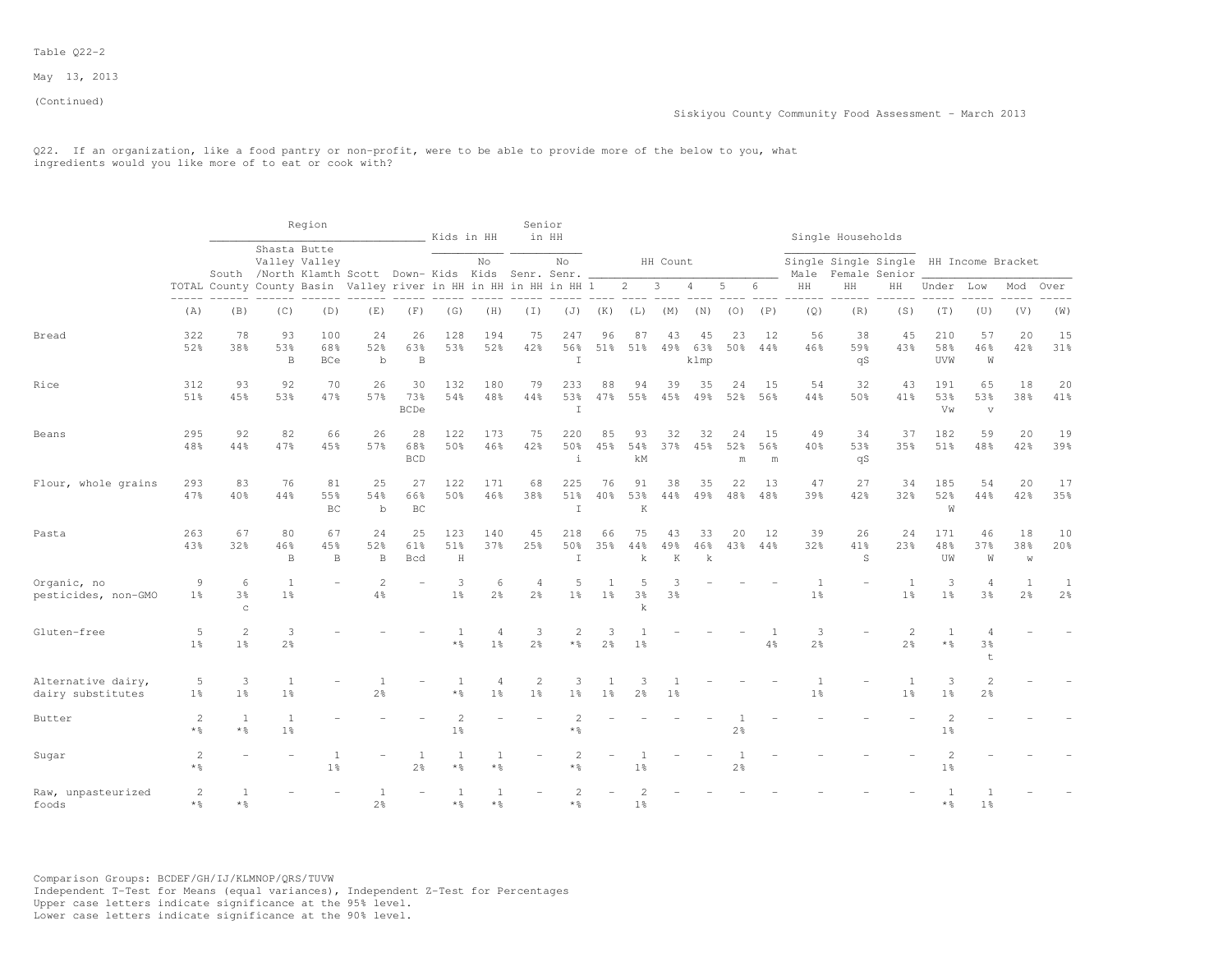### Table Q22-2

May 13, 2013

(Continued)

Q22. If an organization, like a food pantry or non-profit, were to be able to provide more of the below to you, what ingredients would you like more of to eat or cook with?

|                 |       |                                                                  |      | Region        |                                                       |     | Kids in HH |       | Senior |       |       |     |                    |                          |     |     |     |                   |                                        |       |     |     |          |
|-----------------|-------|------------------------------------------------------------------|------|---------------|-------------------------------------------------------|-----|------------|-------|--------|-------|-------|-----|--------------------|--------------------------|-----|-----|-----|-------------------|----------------------------------------|-------|-----|-----|----------|
|                 |       |                                                                  |      | Shasta Butte  |                                                       |     |            |       |        | in HH |       |     |                    |                          |     |     |     | Single Households |                                        |       |     |     |          |
|                 |       |                                                                  |      | Valley Valley |                                                       |     |            | No    |        | No    |       |     | HH Count           |                          |     |     |     |                   | Single Single Single HH Income Bracket |       |     |     |          |
|                 |       |                                                                  |      |               | South /North Klamth Scott Down- Kids Kids Senr. Senr. |     |            |       |        |       |       |     |                    |                          |     |     |     |                   | Male Female Senior                     |       |     |     |          |
|                 |       | TOTAL County County Basin Valley river in HH in HH in HH in HH 1 |      |               |                                                       |     |            |       |        |       |       | 2 3 |                    | 4                        |     | - 6 | HH  | HH                | HH                                     | Under | Low |     | Mod Over |
|                 | (A)   | (B)                                                              | (C)  | (D)           | (E)                                                   | (F) | (G)        | (H)   | (I)    | (J)   | (K)   | (L) | (M)                | (N)                      | (0) | (P) | (Q) | (R)               | (S)                                    | (T)   | (U) | (V) | (W)      |
| Other           |       |                                                                  |      |               |                                                       |     |            |       |        |       |       |     |                    | $\overline{\phantom{a}}$ |     |     |     |                   |                                        |       |     |     |          |
|                 | 50%   | 38%                                                              | 17.8 |               | 50%                                                   |     | 133%       | 31%   | 13%    | 88%   |       |     | 11% 100% 100%<br>К |                          |     |     |     |                   |                                        | 250%  |     | 25% |          |
| Don't know / No |       |                                                                  |      |               |                                                       |     |            |       |        |       |       |     |                    |                          |     |     |     |                   |                                        |       |     |     |          |
| answer          | $*$ % |                                                                  |      |               |                                                       |     |            | $*$ % |        | **    | $1\%$ |     |                    |                          |     |     | 1 % |                   |                                        | * %   |     |     |          |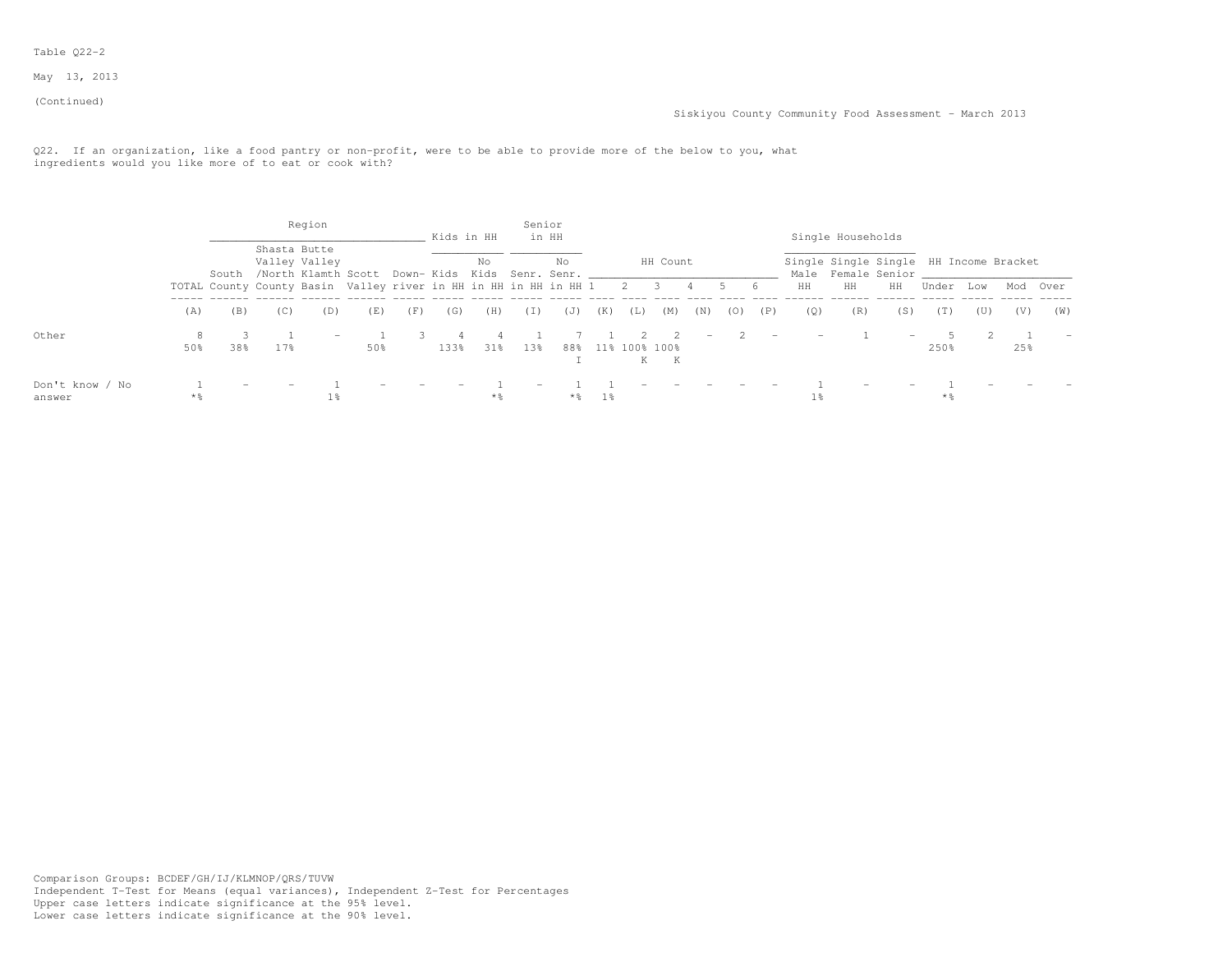Q22. If an organization, like a food pantry or non-profit, were to be able to provide more of the below to you, what ingredients would you like more of to eat or cook with?

|                              |                           |                      |                                  |                                                                                                                        |                            |                 |                                      |                     |                           |                                  | How Typically                        |                                  |                          |                           |                            |                             | Importance                 |                  |                       |                                                                               |                     |                     |
|------------------------------|---------------------------|----------------------|----------------------------------|------------------------------------------------------------------------------------------------------------------------|----------------------------|-----------------|--------------------------------------|---------------------|---------------------------|----------------------------------|--------------------------------------|----------------------------------|--------------------------|---------------------------|----------------------------|-----------------------------|----------------------------|------------------|-----------------------|-------------------------------------------------------------------------------|---------------------|---------------------|
|                              |                           |                      | Majority of<br>Groceries Shopped |                                                                                                                        |                            |                 | How Far Traveled<br>to Grocery Store |                     |                           |                                  | Travel to Grocery Shop How Often Out |                                  |                          |                           |                            | of Grocery Money Fresh Food | of Buying                  |                  |                       | Buying Fresh<br>Food Hurdle                                                   |                     |                     |
|                              |                           |                      |                                  | Out of Out of 0-5 6-15 16-25 26-50 51-100 Own Borrow For<br>TOTAL Local County State Miles Miles Miles Miles Miles Car |                            |                 |                                      |                     |                           |                                  | Car                                  | Ask                              |                          |                           |                            | Rarely                      |                            | Some-            |                       | Availa Know-<br>Ride Walk Wkly Mnthly /Never Extr what Cost bility ledge None |                     |                     |
|                              | (A)                       | (B)                  | (C)                              | (D)                                                                                                                    | (E)                        | (F)             | (G)                                  | (H)                 |                           | $(I)$ $(J)$                      | (K)                                  | (L)                              | (M)                      | (N)                       | (0)                        | (P)                         | (Q)                        | (R)              | (S)                   | (T)                                                                           | (U)                 | (V)                 |
| AMONG THOSE WHO<br>NEED HELP | 633<br>100<br>100         | 387<br>100<br>61     | 57<br>100<br>$\overline{9}$      | 147<br>100<br>23                                                                                                       | 218<br>100<br>34           | 61<br>100<br>10 | 65<br>100<br>10                      | 144<br>100<br>23    | 89<br>100<br>14           | 116<br>100<br>18                 | 38<br>100<br>6                       | 14<br>100<br>$\overline{c}$      | 38<br>100<br>6           | 65<br>100<br>10           | 277<br>100<br>44           | 218<br>100<br>34            | 407<br>100<br>64           | 162<br>100<br>26 | 374<br>100<br>59      | 93<br>100<br>15                                                               | 18<br>100<br>3      | 163<br>100<br>26    |
| NO ANSWER                    | 16<br>3%                  | 10<br>3 <sup>°</sup> | <sup>1</sup><br>2 <sup>°</sup>   | $\overline{a}$                                                                                                         | 5<br>$2\frac{6}{6}$        |                 | 3<br>$5\frac{6}{6}$                  | 3<br>$2\frac{6}{9}$ | $\equiv$                  | $\overline{c}$<br>$2\frac{6}{6}$ |                                      | $\overline{1}$<br>$7\frac{6}{6}$ | $\overline{\phantom{a}}$ | $\mathbf{2}$<br>3%        | 6<br>2 <sup>°</sup>        | 5<br>2 <sup>8</sup>         | 6<br>1 <sup>°</sup>        | 5<br>3%          | $7\phantom{.0}$<br>2% | $\mathbf{1}$<br>1 <sup>°</sup>                                                | 1<br>$6\frac{6}{9}$ | 3<br>$2\frac{6}{6}$ |
| TOTAL RESPONDING             | 617<br>100%               | 377<br>100%          | 56<br>100%                       | 147<br>100%                                                                                                            | 213<br>100%                | 61<br>100%      | 62<br>100%                           | 141<br>100%         | 89                        | 114<br>100% 100%                 | 38                                   | 13                               | 38<br>100% 100% 100%     | 63<br>100%                | 271<br>100%                | 213<br>100%                 | 401<br>100%                | 157              | 367<br>100% 100%      | 92<br>100%                                                                    | 17<br>100%          | 160<br>100%         |
| Fresh fruits                 | 529<br>86%                | 319<br>85%           | 51<br>91%                        | 129<br>88%                                                                                                             | 185<br>87%                 | 54<br>89%       | 55<br>89%                            | 121<br>86%          | 72<br>81%                 | 100<br>88%                       | 35<br>92%                            | 10<br>77%                        | 34<br>89%                | 53<br>84%                 | 238<br>88%                 | 177<br>83%                  | 365<br>91%<br>$\mathbb R$  | 121<br>77%       | 323<br>88%            | 78<br>85%                                                                     | 16<br>94%           | 137<br>86%          |
| Fresh vegetables             | 521<br>84%                | 318<br>84%           | 49<br>88%                        | 124<br>84%                                                                                                             | 186<br>87%                 | 52<br>85%       | 53<br>85%                            | 114<br>81%          | 73<br>82%                 | 96<br>84%                        | 38<br>100%<br><b>JLM</b>             | 9<br>69%                         | 31<br>82%                | 51<br>81%                 | 231<br>85%                 | 183<br>86%                  | 356<br>89%<br>$\mathbb R$  | 121<br>77%       | 315<br>86%            | 80<br>87%                                                                     | 16<br>94%           | 136<br>85%          |
| Cheese                       | 428<br>69%                | 250<br>66%           | 41<br>73%                        | 111<br>76%<br>$\mathbf B$                                                                                              | 142<br>67%                 | 35<br>57%       | 45<br>73%<br>f                       | 94<br>67%           | 75<br>84%<br>EFqH         | 85<br>75%<br>Km                  | 21<br>55%                            | 8<br>62%                         | 22<br>58%                | 48<br>76%<br>$\, {\bf P}$ | 211<br>78%<br>$\mathbb P$  | 116<br>54%                  | 278<br>69%                 | 111<br>71%       | 277<br>75%<br>V       | 67<br>73%<br>V                                                                | 13<br>76%           | 94<br>59%           |
| Meat                         | 406<br>66%<br>$\mathbf b$ | 228<br>60%           | 39<br>70%                        | 115<br>78%<br>AB                                                                                                       | 132<br>62%                 | 32<br>52%       | 39<br>63%                            | 105<br>74%<br>EF    | 63<br>71 %<br>$\mathbf F$ | 81<br>71%<br><b>KLM</b>          | 15<br>39%                            | 5<br>38%                         | 18<br>47%                | 51<br>81%<br>$\, {\bf P}$ | 195<br>72%<br>$\mathbb P$  | 116<br>54%                  | 260<br>65%                 | 109<br>69%       | 252<br>69%            | 69<br>75%<br>V                                                                | 11<br>65%           | 99<br>62%           |
| Milk                         | 374<br>61%<br>$\mathbf b$ | 208<br>55%           | 37<br>66%                        | 105<br>71%<br>AB                                                                                                       | 116<br>54%                 | 33<br>54%       | 34<br>55%                            | 95<br>67%<br>Efq    | 62<br>70 %<br>Efq         | 69<br>61%<br>KM                  | 14<br>37%                            | 6<br>46%                         | 16<br>42%                | 48<br>76%<br>$\, {\bf P}$ | 182<br>67%<br>$\mathbb P$  | 100<br>47%                  | 240<br>60%                 | 97<br>62%        | 238<br>65%<br>V       | 60<br>65%<br>V                                                                | 11<br>65%           | 84<br>53%           |
| Poultry                      | 354<br>57%                | 216<br>57%           | 31<br>55%                        | 87<br>59%                                                                                                              | 128<br>60%                 | 30<br>49%       | 33<br>53%                            | 82<br>58%           | 49<br>55%                 | 70<br>61%                        | 21<br>55%                            | 6<br>46%                         | 23<br>61%                | 49<br>78%<br>OP           | 164<br>61%<br>$\mathbb P$  | 100<br>47%                  | 235<br>59%                 | 88<br>56%        | 215<br>59%            | 60<br>65%                                                                     | 9<br>53%            | 91<br>57%           |
| Fish                         | 324<br>53%                | 197<br>52%           | 35<br>63%                        | 77<br>52%                                                                                                              | 121<br>57%<br>FI           | 22<br>36%       | 32<br>52%<br>$\,$ f                  | 86<br>61%<br>FI     | 37<br>42%                 | 60<br>53%                        | 20<br>53%                            | 7<br>54%                         | 20<br>53%                | 41<br>65%<br>οP           | 146<br>54%<br>$\mathbf{p}$ | 97<br>46%                   | 234<br>58%<br>$\mathbb{R}$ |                  | 67 196<br>43% 53%     | 59<br>64%<br><b>SV</b>                                                        | 10<br>59%           | 84<br>53%           |
| Bread                        | 322<br>52%                | 192<br>51%           | 25<br>45%                        | 84<br>57%                                                                                                              | 111<br>52%<br>$\mathbb{I}$ | 36<br>59%<br>T  | 33<br>53%<br>I                       | 83<br>59%<br>I      | 30<br>34%                 | 64<br>56%                        | 17                                   | 5<br>45% 38%                     | 16<br>42%                | 47<br>75%<br>OP           | 147<br>54%<br>$\mathsf{P}$ | 93<br>44%                   | 203<br>51%                 | 84<br>54%        | 194<br>53%            | 47<br>51%                                                                     | 11<br>65%           | 79<br>49%           |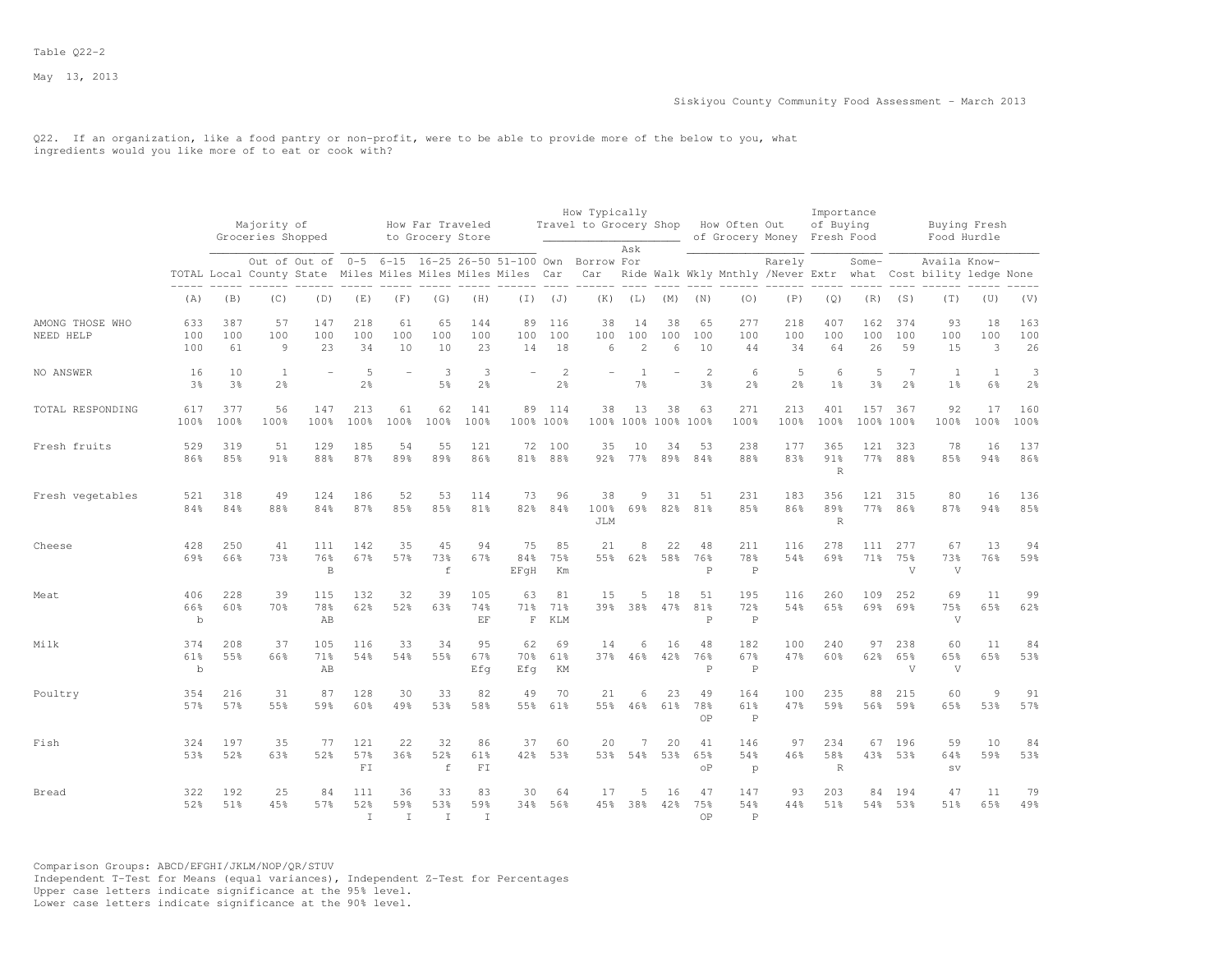(Continued)

Q22. If an organization, like a food pantry or non-profit, were to be able to provide more of the below to you, what ingredients would you like more of to eat or cook with?

|                                         |                                     |                              | Majority of<br>Groceries Shopped |                                                                                                                                                                                    |                     |                                  | How Far Traveled<br>to Grocery Store |                                  |           |                                | How Typically<br>Travel to Grocery Shop |                         |                                  |                        | How Often Out<br>of Grocery Money Fresh Food |                                 | Importance<br>of Buying              |                     |                            |                                      | Buying Fresh<br>Food Hurdle          |                                  |
|-----------------------------------------|-------------------------------------|------------------------------|----------------------------------|------------------------------------------------------------------------------------------------------------------------------------------------------------------------------------|---------------------|----------------------------------|--------------------------------------|----------------------------------|-----------|--------------------------------|-----------------------------------------|-------------------------|----------------------------------|------------------------|----------------------------------------------|---------------------------------|--------------------------------------|---------------------|----------------------------|--------------------------------------|--------------------------------------|----------------------------------|
|                                         |                                     |                              |                                  | Out of Out of 0-5 6-15 16-25 26-50 51-100 Own Borrow For<br>TOTAL Local County State Miles Miles Miles Miles Car Car Ride Walk Wkly Mnthly /Never Extr what Cost bility ledge None |                     |                                  |                                      |                                  |           |                                |                                         | Ask                     |                                  |                        |                                              | Rarely                          |                                      | Some-               |                            | Availa Know-                         |                                      |                                  |
|                                         | (A)                                 | (B)                          | (C)                              | (D)                                                                                                                                                                                | (E)                 | (F)                              | (G)                                  | (H)                              |           | $(I)$ $(J)$                    | (K)                                     | (L)                     | (M)                              | (N)                    | (0)                                          | (P)                             | (Q)                                  | (R)                 | (S)                        | (T)                                  | (U)                                  | (V)                              |
| Rice                                    | 312<br>51%                          | 194<br>51%                   | 31<br>55%                        | 71<br>48%                                                                                                                                                                          | 108<br>51%          | 34<br>56%                        | 33<br>53%                            | 68<br>48%                        | 44<br>49% | 58<br>51%                      | 17<br>45%                               | $\overline{4}$<br>31%   | 23<br>61%<br>L                   | 43<br>68%<br>OP        | 146<br>54%<br>$\, {\mathbb P}$               | 95<br>45%                       | 217<br>54%<br>$\,$ R                 | 67<br>43%           | 209<br>57%<br>V            | 52<br>57%<br>V                       | 11<br>65%<br>$\overline{\mathbf{V}}$ | 67<br>42%                        |
| Beans                                   | 295<br>48%                          | 185<br>49%                   | 30<br>54%                        | 64<br>44%                                                                                                                                                                          | 102<br>48%<br>h     | 33<br>54%<br>H                   | 38<br>61%<br>eH                      | 55<br>39%                        | 43<br>48% | 58<br>51%<br>$\mathbf L$       | 16<br>42%                               | 3<br>23%                | 23<br>61%<br>L                   | 43<br>68%<br>OP        | 138<br>51%<br>$\, {\mathbb P}$               | 85<br>40%                       | 212<br>53%<br>$\mathbb{R}$           | 56<br>36%           | 202<br>55%<br>V            | 46<br>50%<br>$\overline{\mathbf{v}}$ | 8<br>47%                             | 61<br>38%                        |
| Flour, whole grains                     | 293<br>47%                          | 176<br>47%                   | 27<br>48%                        | 72<br>49%                                                                                                                                                                          | 97<br>46%           | 34<br>56%<br>$\ddot{1}$          | 34<br>55%                            | 63<br>45%                        | 37<br>42% | 53<br>46%<br>$\rm k\,L$        | 12                                      | $\mathbf{2}$<br>32% 15% | 23<br>61%<br>KL                  | 38<br>60%<br>$\circ$ P | 132<br>49%                                   | 94<br>44%                       | 209<br>52%<br>$\mathbb{R}$           | 60<br>38%           | 184<br>50%                 | 42<br>46%                            | 7<br>41%                             | 74<br>46%                        |
| Pasta                                   | 263<br>43%                          | 163<br>43%                   | 22<br>39%                        | 60<br>41%                                                                                                                                                                          | 88<br>41%           | 32<br>52%<br>$\mathbf I$         | 27<br>44%                            | 59<br>42%                        | 31<br>35% | 44<br>39%                      | 13                                      | 3<br>34% 23%            | 14<br>37%                        | 43<br>68%<br>OP        | 123<br>45%<br>$\mathsf{P}$                   | 72<br>34%                       | 173<br>43%                           | 61<br>39%           | 168<br>46%<br>$\mathbf{v}$ | 38<br>41%                            | 5<br>29%                             | 60<br>38%                        |
| Organic, no<br>pesticides, non-GMO      | 9<br>$1\%$                          | 8<br>$2\frac{6}{6}$          |                                  | $1\frac{6}{9}$                                                                                                                                                                     | 4<br>$2\frac{6}{6}$ | $\overline{1}$<br>$2\frac{6}{6}$ | -1<br>$2\frac{6}{6}$                 | 3<br>2 <sup>°</sup>              |           |                                | $3\frac{6}{9}$                          |                         | $\overline{2}$<br>$5\frac{6}{9}$ | 1<br>$2\frac{6}{6}$    | $\overline{1}$<br>* %                        | 6<br>$3\frac{6}{9}$<br>$\Omega$ | 9<br>$2\frac{6}{6}$                  |                     | 1 <sup>°</sup>             | 3<br>$3\frac{6}{9}$                  |                                      | $\overline{c}$<br>1 <sup>°</sup> |
| Gluten-free                             | 5<br>1 <sup>°</sup>                 | 5<br>$1\frac{6}{6}$          |                                  |                                                                                                                                                                                    | 3<br>1 <sup>°</sup> | 1<br>$2\frac{6}{6}$              | $\mathbf{1}$<br>2 <sup>o</sup>       |                                  |           | -1<br>$1\frac{6}{6}$           | 2<br>5 <sup>°</sup>                     |                         | 3%                               |                        | 3<br>1 <sup>°</sup>                          | <sup>1</sup><br>$*$ %           | 5<br>1 <sup>°</sup>                  |                     | 3<br>1 <sup>°</sup>        | $\overline{c}$<br>$2\frac{6}{6}$     |                                      | $\mathbf{1}$<br>$1\frac{6}{6}$   |
| Alternative dairy,<br>dairy substitutes | 5<br>$1\%$                          | 3<br>$1\frac{6}{6}$          |                                  | 2<br>$1\%$                                                                                                                                                                         | 3<br>$1\frac{6}{6}$ |                                  |                                      | <sup>1</sup><br>1 <sup>°</sup>   |           | <sup>1</sup><br>$1\frac{6}{6}$ |                                         |                         | 2<br>$5\frac{6}{9}$              |                        | 3<br>1 <sup>°</sup>                          | $\mathbf{1}$<br>$*$ %           | 5<br>1 <sup>°</sup>                  |                     | 3<br>1 <sup>°</sup>        | $\overline{1}$<br>1 <sup>°</sup>     | $\overline{\phantom{a}}$             | $\mathbf{1}$<br>$1\frac{6}{6}$   |
| Butter                                  | 2<br>$*$ $\frac{6}{5}$              | $\overline{c}$<br>$1\%$      |                                  |                                                                                                                                                                                    | $*$ %               |                                  |                                      | 1 <sup>°</sup>                   |           |                                |                                         |                         |                                  |                        | $\mathbf{2}$<br>1 <sup>°</sup>               |                                 | 1<br>* %                             | 1<br>$1\frac{6}{9}$ | $\mathbf{1}$<br>$*$ %      |                                      |                                      | $\mathbf{1}$<br>$1\frac{6}{6}$   |
| Sugar                                   | 2<br>$*$ %                          | $\sqrt{2}$<br>1 <sup>°</sup> |                                  |                                                                                                                                                                                    |                     |                                  |                                      | $\overline{c}$<br>1 <sup>°</sup> |           |                                |                                         |                         |                                  |                        | $\mathbf{1}$<br>$*$ %                        |                                 | $\mathbf{1}$<br>$*$ %                |                     |                            | $\mathbf{1}$<br>$1\frac{6}{6}$       |                                      | $\mathbf{1}$<br>1 <sup>°</sup>   |
| Raw, unpasteurized<br>foods             | $\overline{2}$<br>$*$ $\frac{6}{6}$ | $\mathbf{1}$<br>* %          |                                  | 1 <sup>°</sup>                                                                                                                                                                     |                     | $2\frac{6}{6}$                   |                                      | $1\frac{6}{9}$                   |           |                                |                                         |                         | 3%                               |                        | 1<br>* %                                     | 1<br>* %                        | 2<br>* ÷                             |                     | 1<br>$*$ %                 | $\overline{c}$<br>$2\frac{6}{6}$     |                                      |                                  |
| Other                                   | 8<br>50%                            | $\overline{4}$<br>40%        | $\overline{2}$<br>200%           |                                                                                                                                                                                    | ς<br>60%            |                                  |                                      | 2<br>67%                         |           | $\overline{1}$<br>50%          |                                         |                         |                                  | <sup>1</sup><br>50%    | 4<br>67%<br>p                                | <sup>1</sup><br>20%             | $\overline{4}$<br>67%<br>$\mathbf r$ | $\mathbf{1}$<br>20% | 3<br>43%                   | $\overline{2}$<br>200%               |                                      | 2<br>67%                         |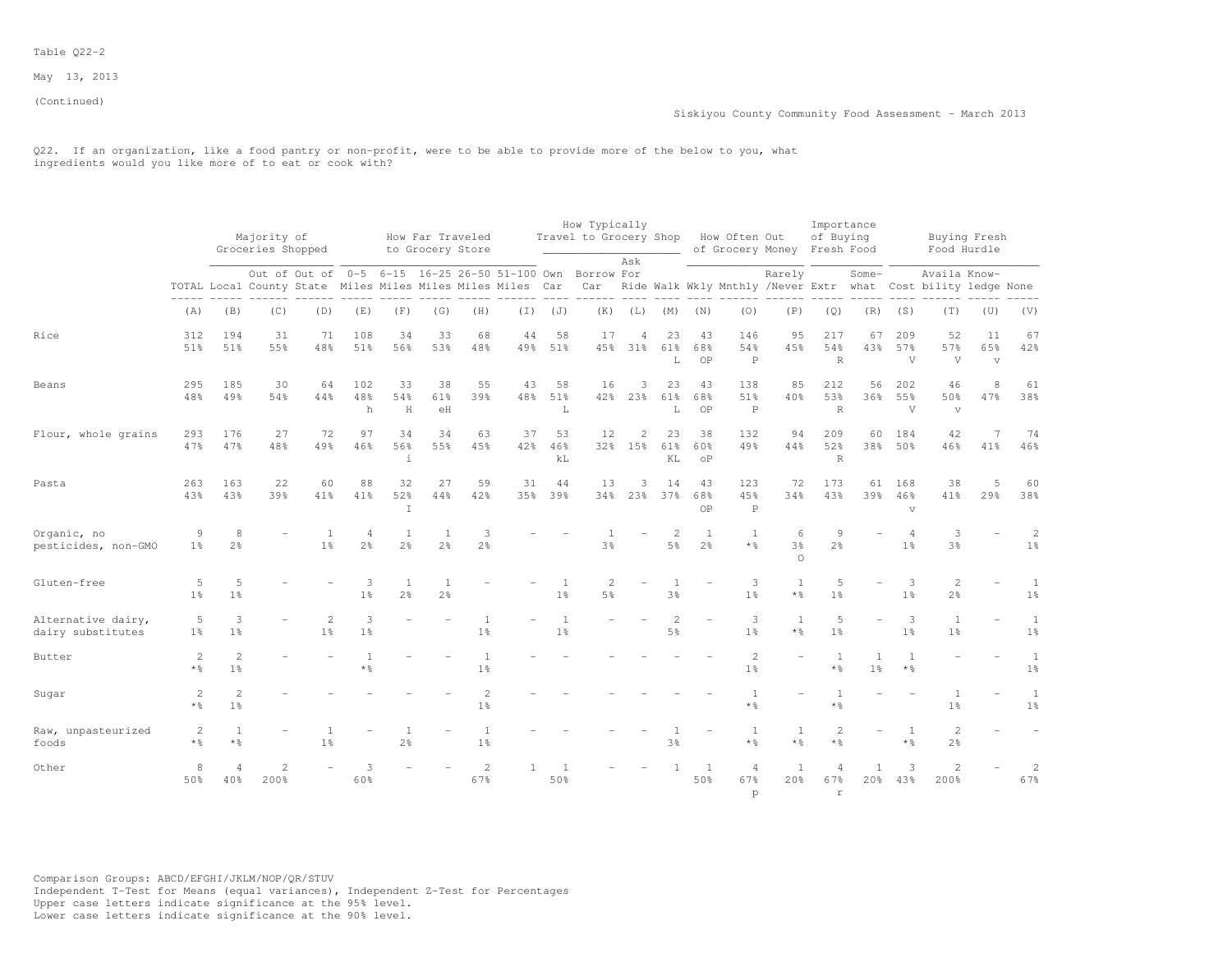### Table Q22-2

May 13, 2013

(Continued)

Q22. If an organization, like a food pantry or non-profit, were to be able to provide more of the below to you, what ingredients would you like more of to eat or cook with?

|                           |                   | Majority of<br>Groceries Shopped |     | How Far Traveled<br>to Grocery Store |     |       |       | How Typically<br>Travel to Grocery Shop                                                                                                                                                  | Ask    |     |     | How Often Out<br>of Grocery Money |                          | Importance<br>of Buying<br>Fresh Food |                          |       | Buying Fresh<br>Food Hurdle |     |     |
|---------------------------|-------------------|----------------------------------|-----|--------------------------------------|-----|-------|-------|------------------------------------------------------------------------------------------------------------------------------------------------------------------------------------------|--------|-----|-----|-----------------------------------|--------------------------|---------------------------------------|--------------------------|-------|-----------------------------|-----|-----|
|                           |                   |                                  |     |                                      |     |       |       | Out of Out of 0-5 6-15 16-25 26-50 51-100 Own Borrow For<br>TOTAL Local County State Miles Miles Miles Miles Miles Car Car Ride Walk Wkly Mnthly /Never Extr what Cost bility ledge None |        |     |     |                                   | Rarely                   |                                       | Some-                    |       | Availa Know-                |     |     |
|                           | (A)               |                                  | (E) | (G)                                  | (H) | ( I ) | (J)   | (K)                                                                                                                                                                                      | (L)    | (M) | (N) |                                   | (P)                      | (0)                                   | (R)                      | (S)   |                             | (U) | (V) |
| Don't know / No<br>answer | $*$ $\frac{6}{5}$ |                                  |     |                                      |     |       | - 1 % |                                                                                                                                                                                          | $\sim$ |     |     |                                   | $\overline{\phantom{0}}$ | * %                                   | $\overline{\phantom{0}}$ | $*$ % |                             |     |     |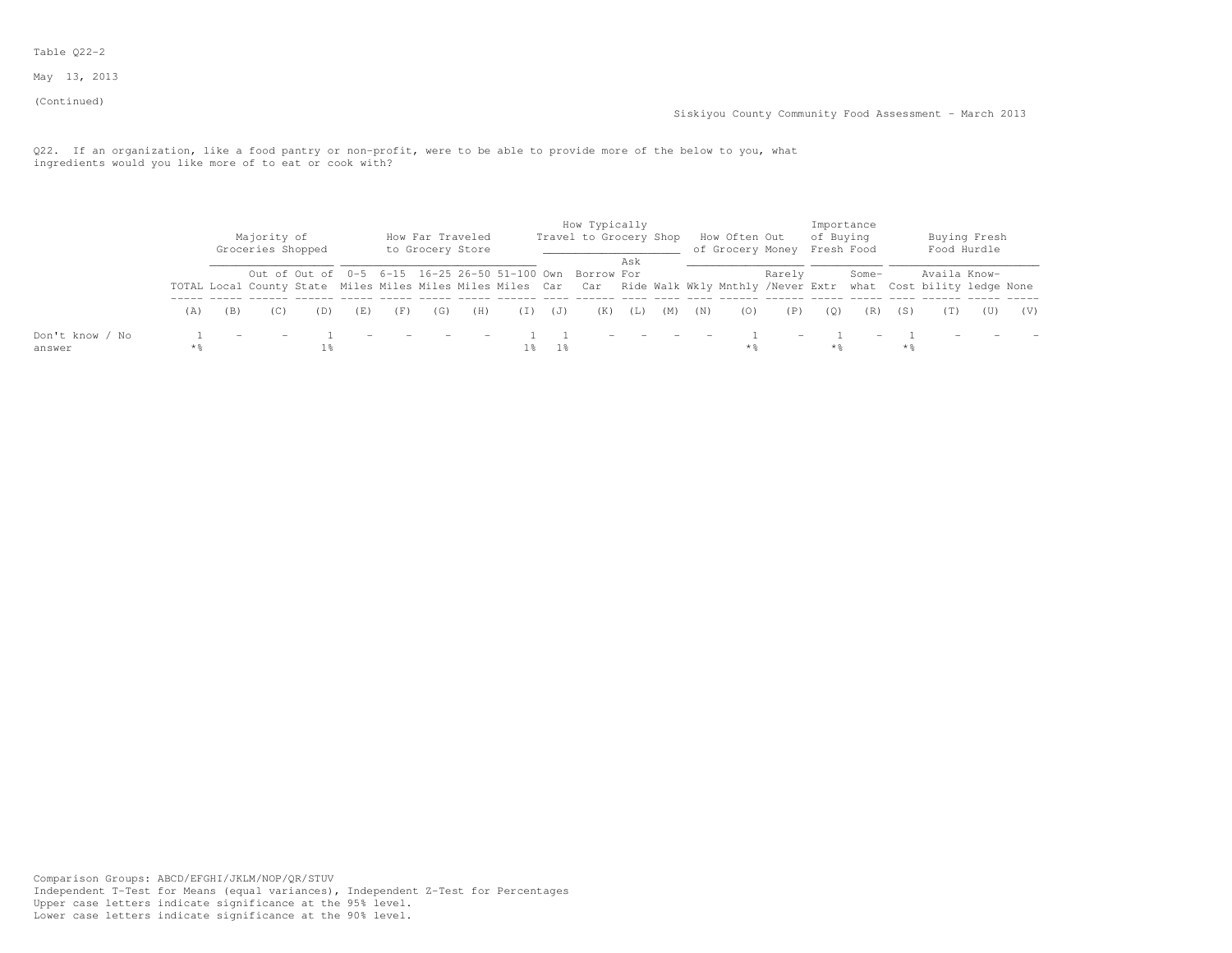# Q23A. Do you know how to...?

|                             |                   |                           |                                                                       | Region           |                          |                          | Kids in HH                       |                  | Senior           | in HH                            |                  |                                  |                      |                                  |                 |                             |                           | Single Households                |                                       |                     |                                |                       |                                  |
|-----------------------------|-------------------|---------------------------|-----------------------------------------------------------------------|------------------|--------------------------|--------------------------|----------------------------------|------------------|------------------|----------------------------------|------------------|----------------------------------|----------------------|----------------------------------|-----------------|-----------------------------|---------------------------|----------------------------------|---------------------------------------|---------------------|--------------------------------|-----------------------|----------------------------------|
|                             |                   |                           | Shasta Butte<br>South /North Klamth Scott Down- Kids Kids Senr. Senr. | Valley Valley    |                          |                          |                                  | No               |                  | No                               |                  |                                  | HH Count             |                                  |                 |                             | Male                      |                                  | Single Single Single<br>Female Senior | HH Income Bracket   |                                |                       |                                  |
|                             |                   |                           | TOTAL County County Basin Valley river in HH in HH in HH in HH 1      |                  |                          |                          |                                  |                  |                  |                                  |                  | $\overline{2}$                   | 3                    | 4                                | 5               | 6                           | HH                        | HH                               | HН                                    | Under               | Low                            | Mod                   | Over                             |
|                             | (A)               | (B)                       | (C)                                                                   | (D)              | (E)                      | (F)                      | (G)                              | (H)              | (I)              | (J)                              | (K)              | (L)                              | (M)                  | (N)                              | (0)             | (P)                         | (Q)                       | (R)                              | (S)                                   | (T)                 | (U)                            | (V)                   | (W)                              |
| TOTAL                       | 787<br>100<br>100 | 308<br>100<br>39          | 213<br>100<br>27                                                      | 158<br>100<br>20 | 60<br>100<br>8           | 47<br>100<br>6           | 284<br>100<br>36                 | 503<br>100<br>64 | 245<br>100<br>31 | 542<br>100<br>69                 | 236<br>100<br>30 | 246<br>100<br>31                 | 106<br>100<br>13     | 93<br>100<br>12                  | 48<br>100<br>6  | 28<br>100<br>$\overline{4}$ | 148<br>100<br>19          | 79<br>100<br>10                  | 131<br>100<br>17                      | 378<br>100<br>48    | 138<br>100<br>18               | 81<br>100<br>10       | 135<br>100<br>17                 |
| NO ANSWER                   | 19<br>2.8         | 10<br>3 <sup>8</sup>      | 7<br>3%                                                               |                  | $\overline{c}$<br>3%     |                          | $\overline{2}$<br>1 <sup>8</sup> | 17<br>3%<br>G    | 12<br>5%<br>J    | $\overline{7}$<br>1 <sup>8</sup> | 14<br>6%<br>LMn  | $\overline{c}$<br>1 <sup>°</sup> | -1<br>1 <sup>°</sup> | $\overline{c}$<br>2 <sup>°</sup> |                 |                             | $\overline{4}$<br>3%      | $\overline{4}$<br>5 <sup>8</sup> | 10<br>8 <sup>°</sup><br>q             | 3<br>1 <sup>°</sup> | $\mathbf{1}$<br>1 <sup>8</sup> | $\overline{c}$<br>2.8 | $\overline{c}$<br>1 <sup>°</sup> |
| TOTAL RESPONDING            | 768<br>100%       | 298<br>100%               | 206<br>100%                                                           | 158<br>100%      | 58<br>100%               | 47<br>100%               | 282<br>100%                      | 486<br>100%      | 233<br>100%      | 535                              | 222<br>100% 100% | 244                              | 105                  | 91<br>100% 100% 100% 100% 100%   | 48              | 28                          | 144<br>100%               | 75<br>100%                       | 121<br>100%                           | 375<br>100%         | 137<br>100%                    | 79<br>100%            | 133<br>100%                      |
| Cook simple meals           | 751<br>98%        | 294<br>99%                | 200<br>97%                                                            | 152<br>96%       | 57<br>98%                | 47<br>100%<br><b>BCD</b> | 277<br>98%                       | 474<br>98%       | 227<br>97%       | 524<br>98%                       | 214<br>96%       | 239<br>98%                       | 103                  | 91<br>98% 100%<br>KL             | 47              | 28<br>98% 100%<br>KL        | 140<br>97%                | 71<br>95%                        | 118<br>98%                            | 363<br>97%          | 134<br>98%                     | 79<br>100%<br>Tu      | 133<br>100%<br>Tu                |
| Cook from scratch           | 667<br>87%        | 267<br>90%<br>CD          | 172<br>83%                                                            | 129<br>82%       | 55<br>95%<br>CD          | 43<br>91%<br>cd          | 246<br>87%                       | 421<br>87%       | 206<br>88%       | 461<br>86%                       | 189<br>85%       | 216<br>89%                       | 86<br>82%            | 82<br>90%<br>m                   | 43<br>90%       | 26<br>93%<br>m              | 129<br>90%<br>$\mathbb R$ | 57<br>76%                        | 103<br>85%                            | 312<br>83%          | 125<br>91%<br>$\mathbf T$      | 73<br>92%<br>T        | 123<br>92%<br>$\mathbb T$        |
| Choose healthy<br>foods     | 703<br>92%        | 277<br>93%<br>$\mathsf C$ | 180<br>87%                                                            | 145<br>92%       | 55<br>95%<br>$\mathsf C$ | 45<br>96%<br>$\mathsf C$ | 268<br>95%<br>$\,$ H             | 435<br>$90\%$    | 212<br>91%       | 491<br>92%                       | 189<br>85%       | 230<br>94%<br>K                  | 96<br>91%<br>k       | 87<br>96%<br>K                   | 47              | 28<br>98% 100%<br>Km KLMN   | 124<br>86%                | 62<br>83%                        | 105<br>87%                            | 336<br>90%          | 126<br>92%                     | 78<br>99%<br>TU       | 129<br>97%<br>Tu                 |
| Make healthy snacks         | 667<br>87%        | 257<br>86%                | 178<br>86%                                                            | 134<br>85%       | 54<br>93%<br>bd          | 43<br>$91\%$             | 255<br>90%<br>H                  | 412<br>85%       | 196<br>84%       | 471<br>88%                       | 182<br>82%       | 211<br>86%                       | 96<br>91%<br>K       | 83<br>91%<br>K                   | 45<br>94%<br>K1 | 24<br>86%                   | 121<br>84%                | 58<br>77%                        | 97<br>80%                             | 316<br>84%          | 121<br>88%                     | 71<br>90%             | 123<br>92%<br>$\mathbb T$        |
| Freeze, can, dry<br>foods   | 478<br>62%        | 183<br>61%                | 121<br>59%                                                            | 95<br>60%        | 45<br>78%<br><b>BCD</b>  | 33<br>70%                | 164<br>58%                       | 314<br>65%<br>g  | 155<br>67%       | 323<br>60%                       | 134<br>60%       | 162<br>66%<br>M                  | 57<br>54%            | 58<br>64%                        | 30<br>63%       | 18<br>64%                   | 93<br>65%<br>$\mathbb R$  | 38<br>51%                        | 74<br>61%                             | 223<br>59%          | 83<br>61%                      | 57<br>72%<br>Tu       | 93<br>70%<br>$\mathbf T$         |
| Grow your own food          | 517<br>67%        | 197<br>66%                | 139<br>67%                                                            | 96<br>61%        | 45<br>78%<br>bD          | 40<br>85%<br><b>BCD</b>  | 192<br>68%                       | 325<br>67%       | 151<br>65%       | 366<br>68%                       | 133<br>60%       | 175<br>72%<br>KP                 | 72<br>69%            | 72<br>79%<br>P KmOP              | 30<br>63%       | 13<br>46%                   | 85<br>59%                 | 46<br>61%                        | 65<br>54%                             | 236<br>63%          | 89<br>65%                      | 60<br>76%<br>Tu       | 107<br>80%<br>TU                 |
| Make a weekly meal<br>plan  | 515<br>67%        | 201<br>67%                | 141<br>68%                                                            | 97<br>61%        | 41<br>71%                | 35<br>74%<br>d           | 194<br>69%                       | 321<br>66%       | 152<br>65%       | 363<br>68%                       | 138<br>62%       | 173<br>71%<br>Kmp                | 63<br>60%            | 72<br>79%<br>KMoP                | 31<br>65%       | 15<br>54%                   | 94<br>65%                 | 43<br>57%                        | 72<br>60%                             | 233<br>62%          | 94<br>69%                      | 62<br>78%<br>T        | 106<br>80%<br>TU                 |
| Stretch your food<br>budget | 581<br>76%        | 222<br>74%                | 161<br>78%<br>$\mathbb{D}$                                            | 106<br>67%       | 50<br>86%<br><b>BD</b>   | 41<br>87%<br><b>BD</b>   | 209<br>74%                       | 372<br>77%       | 177<br>76%       | 404<br>76%                       | 168<br>76%<br>p  | 192<br>79%<br>$\mathbf P$        | 77<br>73%            | 73<br>80%<br>P                   | 33              | 16<br>69% 57%               | 111<br>77%                | 54<br>72%                        | 86<br>71%                             | 273<br>73%          | 109<br>80%                     | 62<br>78%             | 110<br>83%<br>T                  |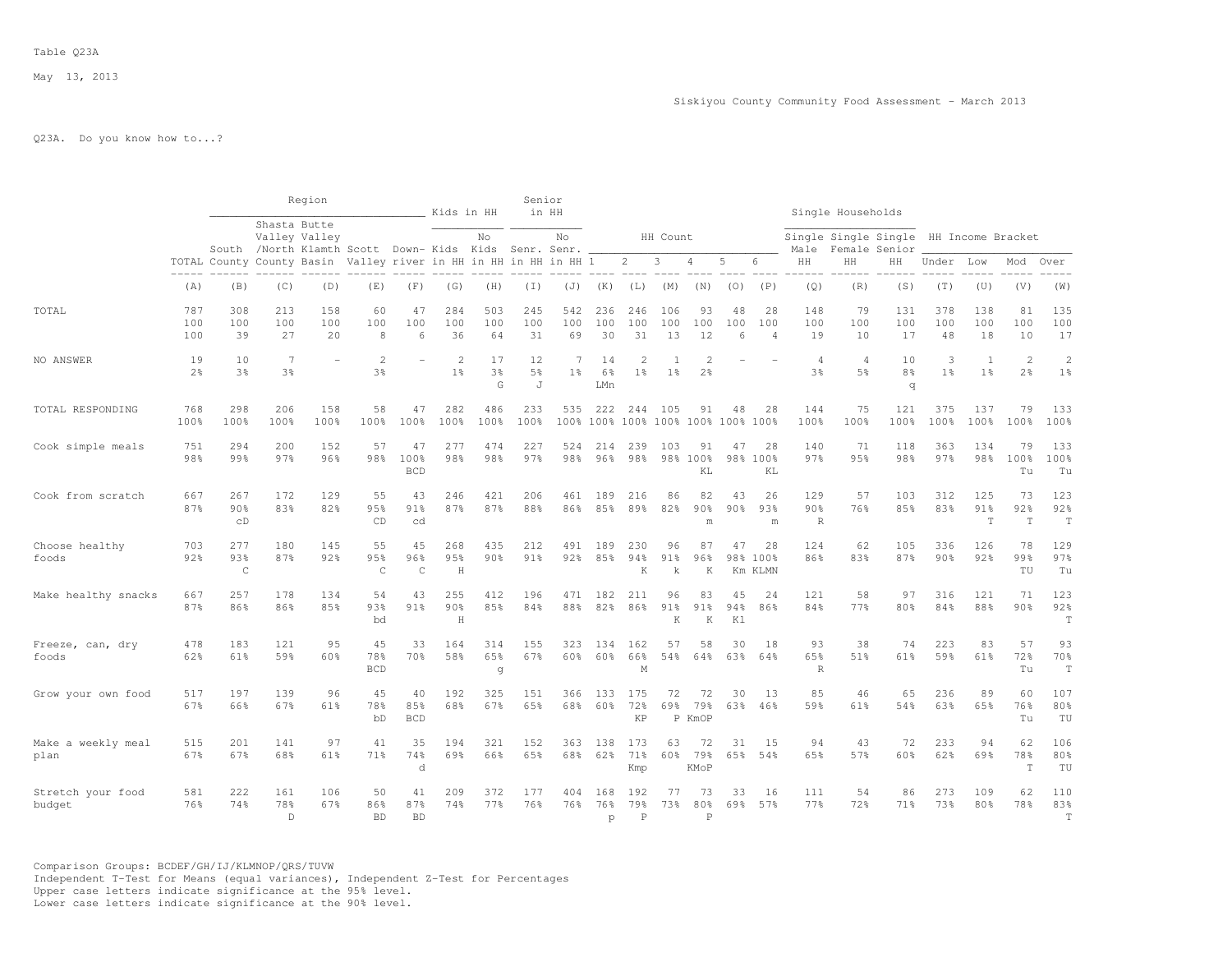#### Table Q23A

### May 13, 2013

#### (Continued)

Q23A. Do you know how to...?

|                                 |     |       |              | Region                                                           |                   |                   | Kids in HH |     | Senior   | in HH             |            |          |                          |            |            |     |                 | Single Households |                                                              |       |        |     |      |
|---------------------------------|-----|-------|--------------|------------------------------------------------------------------|-------------------|-------------------|------------|-----|----------|-------------------|------------|----------|--------------------------|------------|------------|-----|-----------------|-------------------|--------------------------------------------------------------|-------|--------|-----|------|
|                                 |     | South | Shasta Butte | Valley Valley<br>/North Klamth Scott Down- Kids Kids             |                   |                   |            | No  |          | No<br>Senr. Senr. |            |          | HH Count                 |            |            |     |                 |                   | Single Single Single HH Income Bracket<br>Male Female Senior |       |        |     |      |
|                                 |     |       |              | TOTAL County County Basin Valley river in HH in HH in HH in HH 1 |                   |                   |            |     |          |                   |            | 2        | $\overline{\phantom{a}}$ | 4          |            | 6   | HH              | HH                | HH                                                           | Under | Low    | Mod | Over |
|                                 | (A) | (B)   | (C)          | (D)                                                              | (E)               | (F)               | (G)        | (H) | $(\top)$ | (J)               | (K)        | $(\bot)$ | (M)                      | (N)        | (0)        | (P) | (0)             | (R)               | (S)                                                          | (T)   | (U)    | (V) | (W)  |
| Forage for food                 | 303 | 100   | 83           | 55                                                               | 35                | 30                | 110        | 193 | 91       | 2.12              | 100        | 85       | 35                       | 45         | 20.        |     | 68              | 31                | 47                                                           | 159   | 54     | 26  | 50   |
|                                 | 39% | 34%   | 40%          | 35%                                                              | 60%<br><b>BCD</b> | 64%<br><b>BCD</b> | 39%        | 40% | 39%      | $40\%$            | 45%<br>LMP | 35%<br>P | 33%<br>D                 | 49%<br>LMP | 42.8<br>P  | 18% | 47%             | 41%               | 39%                                                          | 42%   | 39%    | 33% | 38%  |
| Raise animals for               | 284 | 76    | 82           | 60                                                               | 39                | 27                | 110        | 174 | 76.      | 208               | 75.        | 85       | 42                       | 37         | 2.4        | 8   | 42              | 32                | 32                                                           | 138   | 55     | 29  | 49   |
| food (chickens,<br>goats, pigs) | 37% | 26%   | 40%<br>B     | 38%<br>B                                                         | 67%<br><b>BCD</b> | 57%<br><b>BCD</b> | 39%        | 36% | 33%      | 39%               | 34%        | 35%      | 40%                      | 41%        | 50%<br>Klp | 29% | 29 <sub>8</sub> | 43%<br><b>OS</b>  | 26%                                                          | 37%   | $40\%$ | 37% | 37%  |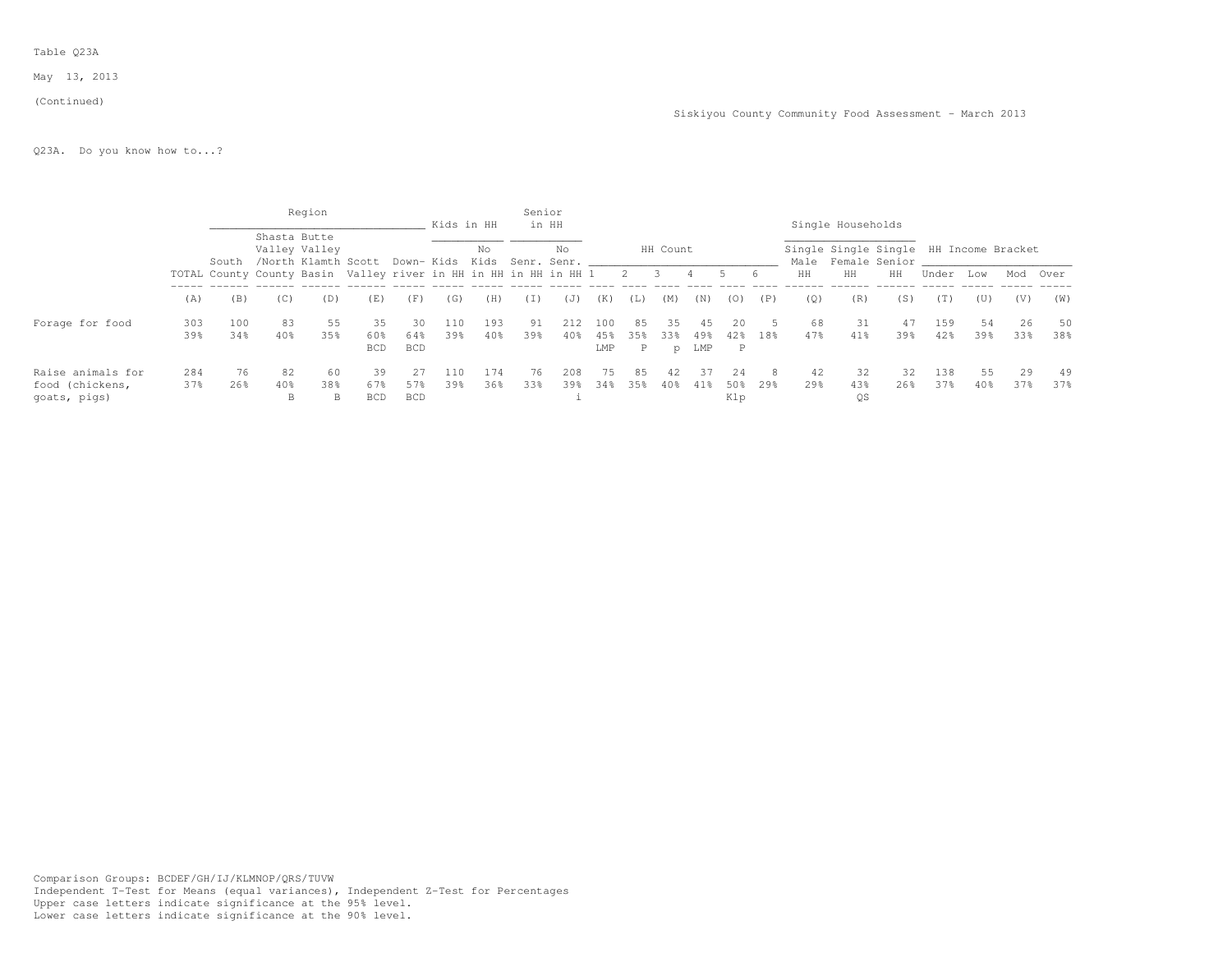#### Table Q23A

May 13, 2013

# Q23A. Do you know how to...?

|                             |                                      |                           | Majority of<br>Groceries Shopped<br>Out of Out of      |                     |                     |                      | How Far Traveled<br>to Grocery Store |                     |                                 |                  | How Typically<br>Travel to Grocery Shop | Ask                  |                |                | How Often Out        | of Grocery Money                            | Importance<br>of Buying<br>Fresh Food |                     |                     | Buying Fresh<br>Food Hurdle            |                             |                                  |
|-----------------------------|--------------------------------------|---------------------------|--------------------------------------------------------|---------------------|---------------------|----------------------|--------------------------------------|---------------------|---------------------------------|------------------|-----------------------------------------|----------------------|----------------|----------------|----------------------|---------------------------------------------|---------------------------------------|---------------------|---------------------|----------------------------------------|-----------------------------|----------------------------------|
|                             |                                      |                           | TOTAL Local County State Miles Miles Miles Miles Miles |                     |                     |                      |                                      |                     | 0-5 6-15 16-25 26-50 51-100 Own | Car              | Borrow For<br>Car                       |                      |                |                |                      | Rarely<br>Ride Walk Wkly Mnthly /Never Extr |                                       | Some-<br>what       |                     | Availa Know-<br>Cost bility ledge None |                             |                                  |
|                             | (A)                                  | (B)                       | (C)                                                    | (D)                 | (E)                 | (F)                  | (G)                                  | (H)                 | $(\top)$                        | (J)              | (K)                                     | (L)                  | (M)            | (N)            | (0)                  | (P)                                         | (Q)                                   | (R)                 | (S)                 | (T)                                    | (U)                         | (V)                              |
| TOTAL                       | 787<br>100<br>100                    | 489<br>100<br>62          | 70<br>100<br>9                                         | 174<br>100<br>22    | 283<br>100<br>36    | 80<br>100<br>10      | 74<br>100<br>9                       | 167<br>100<br>21    | 118<br>100<br>15                | 124<br>100<br>16 | 43<br>100<br>5                          | 20<br>100<br>3       | 41<br>100<br>5 | 66<br>100<br>8 | 287<br>100<br>36     | 352<br>100<br>45                            | 524<br>100<br>67                      | 182<br>100<br>23    | 419<br>100<br>53    | 119<br>100<br>15                       | 28<br>100<br>$\overline{4}$ | 249<br>100<br>32                 |
| NO ANSWER                   | 19<br>$2\frac{6}{6}$<br>$\mathsf{D}$ | 13<br>3 <sup>8</sup><br>D | -1<br>1 <sup>°</sup>                                   | 1<br>1 <sup>°</sup> | 7<br>$2\frac{6}{6}$ | -1<br>1 <sup>°</sup> | $\overline{2}$<br>3 <sup>8</sup>     | 3<br>2 <sup>°</sup> | $\overline{c}$<br>2%            | 3<br>2%          | -1<br>2 <sup>°</sup>                    | -1<br>5 <sup>°</sup> |                | 1<br>2%        | -5<br>2 <sup>o</sup> | 7<br>$2\frac{6}{6}$                         | 9<br>2 <sup>o</sup>                   | 4<br>2 <sup>8</sup> | 8<br>$2\frac{6}{6}$ | 1<br>1 <sup>°</sup>                    | $\mathbf{1}$<br>4%          | $\overline{4}$<br>2 <sup>°</sup> |
| TOTAL RESPONDING            | 768<br>100%                          | 476<br>100%               | 69<br>100%                                             | 173<br>100%         | 276<br>100%         | 79<br>100%           | 72<br>100%                           | 164<br>100%         | 116<br>100% 100%                | 121              | 42                                      | 19<br>100% 100% 100% | 41             | 65<br>100%     | 282<br>100%          | 345<br>100%                                 | 515<br>100%                           | 178<br>100% 100%    | 411                 | 118<br>100%                            | 27<br>100%                  | 245<br>100%                      |
| Cook simple meals           | 751<br>98%                           | 467<br>98%                | 68<br>99%                                              | 166<br>96%          | 272<br>99%          | 75<br>95%            | 71<br>99%                            | 160<br>98%          | 112<br>97%                      | 115<br>95%       | 40                                      | 19<br>95% 100%<br>J  | 40<br>98%      | 60<br>92%      | 274<br>97%           | 344<br>100%<br>NO.                          | 506<br>98%                            | 175<br>98%          | 400<br>97%          | 115<br>97%                             | 25<br>93%                   | 242<br>99%                       |
| Cook from scratch           | 667<br>87%                           | 419<br>88%                | 60<br>87%                                              | 145<br>84%          | 243<br>88%          | 68<br>86%            | 65<br>90 <sub>8</sub>                | 139<br>85%          | 100<br>86%                      | 98<br>81%        | 40<br>95%<br>J                          | 16<br>84%            | 35<br>85%      | 52<br>80%      | 237<br>84%           | 318<br>92%<br>NO.                           | 466<br>90%<br>$\mathbb{R}$            | 146<br>82%          | 353<br>86%          | 107<br>91%                             | 22<br>81%                   | 220<br>90%                       |
| Choose healthy<br>foods     | 703<br>92%                           | 437<br>92%                | 62<br>90%                                              | 161<br>93%          | 256<br>93%<br>g     | 74<br>94%<br>g       | 61<br>85%                            | 154<br>94%<br>G     | 105<br>$91\%$                   | 96<br>79%        | 37<br>88%                               | 18<br>95%<br>J.      | 36<br>88%      | 56<br>86%      | 252<br>89%           | 331<br>96%<br>NO.                           | 488<br>95%<br>$\mathbb{R}$            | 156<br>88%          | 368<br>90%          | 107<br>91%                             | 23<br>85%                   | 237<br>97%<br>STu                |
| Make healthy snacks         | 667<br>87%                           | 414<br>87%                | 59<br>86%                                              | 150<br>87%          | 240<br>87%          | 73<br>92%<br>h       | 61<br>85%                            | 140<br>85%          | 99<br>85%                       | 94<br>78%        | 36<br>86%                               | 16<br>84%            | 34<br>83%      | 57<br>88%      | 236<br>84%           | 313<br>91%<br>$\circ$                       | 463<br>90%<br>$\mathbb{R}$            | 145<br>81%          | 343<br>83%          | 103<br>87%                             | 21<br>78%                   | 229<br>93%<br>Stu                |
| Freeze, can, dry<br>foods   | 478<br>62%                           | 300<br>63%                | 45<br>65%                                              | 107<br>62%          | 172<br>62%          | 50<br>63%            | 42<br>58%                            | 108<br>66%          | 73<br>63%                       | 71<br>59%        | 25<br>60%                               | 11<br>58%            | 29<br>71%      | 32<br>49%      | 163<br>58%           | 245<br>71%<br>NO                            | 348<br>68%<br>$\mathbb{R}$            | 94<br>53%           | 247<br>60%          | 69<br>58%                              | 15<br>56%                   | 170<br>69%<br>ST                 |
| Grow your own food          | 517<br>67%                           | 331<br>70%<br>d           | 43<br>62%                                              | 108<br>62%          | 194<br>70%          | 51<br>65%            | 50<br>69%                            | 106<br>65%          | 74<br>64%                       | 66<br>55%        | 26<br>62%                               | 11<br>58%            | 28<br>68%      | 39<br>60%      | 169<br>60%           | 260<br>75%<br>NO                            | 373<br>72%<br>$\mathbb{R}$            | 103<br>58%          | 260<br>63%          | 85<br>72%<br>$\mathbb S$               | 19<br>70%                   | 180<br>73%<br>S                  |
| Make a weekly meal<br>plan  | 515<br>67%                           | 322<br>68%                | 50<br>72%                                              | 112<br>65%          | 190<br>69%          | 53<br>67%            | 47<br>65%                            | 107<br>65%          | 80<br>69%                       | 69<br>57%        | 28<br>67%                               | 14<br>74%            | 25<br>61%      | 44<br>68%      | 169<br>60%           | 266<br>77%<br>$\circ$                       | 371<br>72%<br>$\mathbb{R}$            | 108<br>61%          | 265<br>64%          | 76<br>64%                              | 15<br>56%                   | 181<br>74%<br>Stu                |
| Stretch your food<br>budget | 581<br>76%                           | 362<br>76%                | 56<br>81%                                              | 127<br>73%          | 209<br>76%          | 62<br>78%            | 58<br>81%<br>h                       | 114<br>70%          | 93<br>80%<br>H                  | 91<br>75%        | 34<br>81%                               | 13<br>68%            | 33<br>80%      | 45<br>69%      | 212<br>75%           | 287<br>83%<br>NO.                           | 412<br>80%<br>$\mathbb{R}$            | 122<br>69%          | 307<br>75%<br>U     | 92<br>78%<br>U                         | 14<br>52%                   | 197<br>80%<br>sU                 |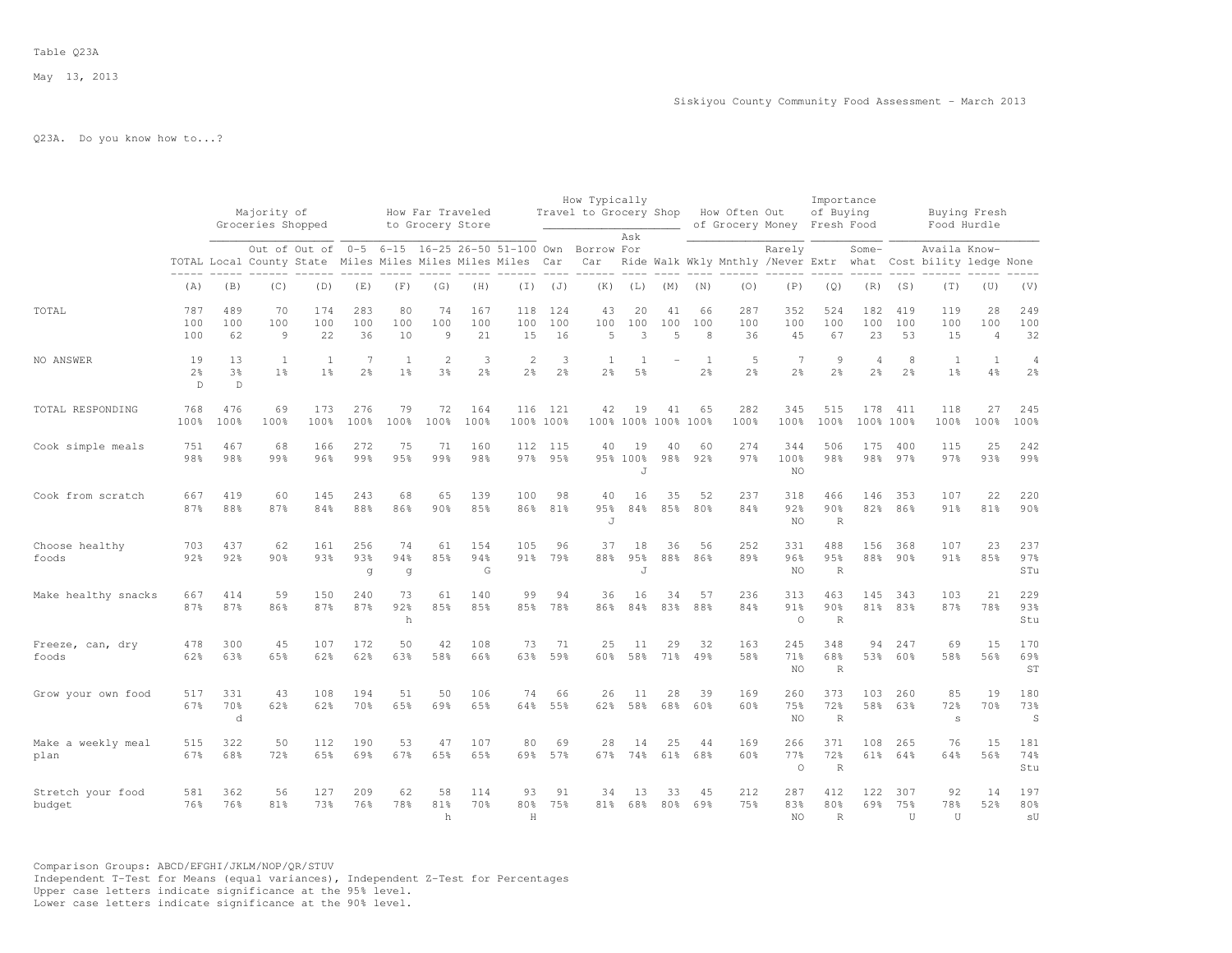#### Table Q23A

May 13, 2013

#### (Continued)

Q23A. Do you know how to...?

|                                                      |             |            | Majority of<br>Groceries Shopped |                                                                                                                                                                                |            |           |           | How Far Traveled<br>to Grocery Store |           |                   | How Typically<br>Travel to Grocery Shop |     |           |                       | How Often Out<br>of Grocery Money Fresh Food |                          | of Buying   | Importance |            |              | Buying Fresh<br>Food Hurdle |            |
|------------------------------------------------------|-------------|------------|----------------------------------|--------------------------------------------------------------------------------------------------------------------------------------------------------------------------------|------------|-----------|-----------|--------------------------------------|-----------|-------------------|-----------------------------------------|-----|-----------|-----------------------|----------------------------------------------|--------------------------|-------------|------------|------------|--------------|-----------------------------|------------|
|                                                      |             |            |                                  |                                                                                                                                                                                |            |           |           |                                      |           |                   | Borrow For                              | Ask |           |                       |                                              | Rarely                   |             | Some-      |            | Availa Know- |                             |            |
|                                                      | (A)         | (B)        | (C)                              | Out of Out of 0-5 6-15 16-25 26-50 51-100 Own<br>TOTAL Local County State Miles Miles Miles Miles Car Car Ride Walk Wkly Mnthly /Never Extr what Cost bility ledge None<br>(D) |            | (F)       | (G)       | (H)                                  | (I)       | (J)               | (K)                                     | (L) | (M)       | (N)                   | (0)                                          | (P)                      | (0)         | (R)        | (S)        | (T)          | (U)                         | (V)        |
| Forage for food                                      | 303<br>39%  | 185<br>39% | 29<br>42%                        | 69<br>40%                                                                                                                                                                      | 108<br>39% | 30<br>38% | 26<br>36% | 63<br>38%                            | 47<br>41% | - 60<br>50%<br>ш. | 18<br>43%                               | 26% | 19<br>46% | -32<br>49%<br>$\circ$ | 104<br>37%                                   | 143<br>41%               | 2.12<br>41% | 64<br>36%  | 155<br>38% | 51<br>43%    | 8<br>30%                    | 101<br>41% |
| Raise animals for<br>food (chickens,<br>qoats, piqs) | 2.84<br>37% | 163<br>34% | 2.8<br>$41\%$                    | 76<br>44%<br>aB                                                                                                                                                                | 89<br>32%  | 25<br>32% | 28<br>39% | 76<br>46%<br>EFI                     | 39<br>34% | 40<br>33%         | 20<br>48%<br>ήL                         | 16% | 41%<br>л. | 2.8<br>43%            | 94<br>33%                                    | 140<br>$41\%$<br>$\circ$ | 2.01<br>39% | 62.<br>35% | 148<br>36% | 51<br>43%    | 8<br>30%                    | 92<br>38%  |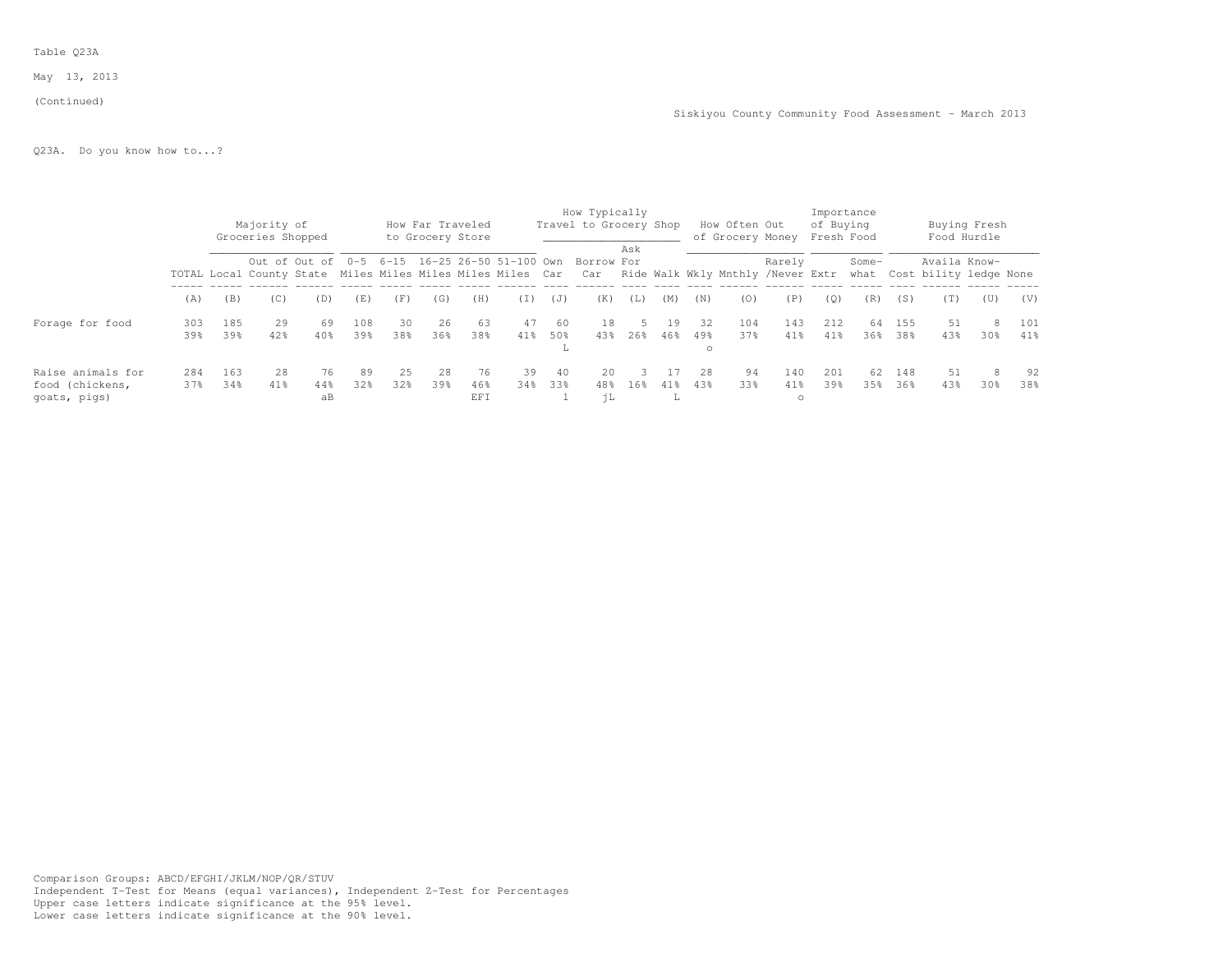# Q23B. Would you like to learn to...?

|                            |                   |                                                                  |                          | Region                                                                |                              |                       | Kids in HH            |                  | Senior           | in HH                |                           |                           |                                       |                           |                               |                             |                  | Single Households |                                       |                           |                   |                     |                  |
|----------------------------|-------------------|------------------------------------------------------------------|--------------------------|-----------------------------------------------------------------------|------------------------------|-----------------------|-----------------------|------------------|------------------|----------------------|---------------------------|---------------------------|---------------------------------------|---------------------------|-------------------------------|-----------------------------|------------------|-------------------|---------------------------------------|---------------------------|-------------------|---------------------|------------------|
|                            |                   |                                                                  | Shasta Butte             | Valley Valley<br>South /North Klamth Scott Down-Kids Kids Senr. Senr. |                              |                       |                       | No               |                  | No                   |                           |                           | HH Count                              |                           |                               |                             | Male             |                   | Single Single Single<br>Female Senior |                           | HH Income Bracket |                     |                  |
|                            |                   | TOTAL County County Basin Valley river in HH in HH in HH in HH 1 |                          |                                                                       |                              |                       |                       |                  |                  |                      |                           | $\overline{2}$            | 3                                     | 4                         | 5                             | 6                           | HH               | HH                | ΗH                                    | Under                     | Low               | Mod                 | Over             |
|                            | (A)               | (B)                                                              | (C)                      | (D)                                                                   | (E)                          | (F)                   | (G)                   | (H)              | (T)              | (J)                  | (K)                       | (L)                       | (M)                                   | (N)                       | (0)                           | (P)                         | (Q)              | (R)               | (S)                                   | (T)                       | (U)               | (V)                 | (W)              |
| TOTAL                      | 787<br>100<br>100 | 308<br>100<br>39                                                 | 213<br>100<br>27         | 158<br>100<br>20                                                      | 60<br>100<br>8               | 47<br>100<br>6        | 284<br>100<br>36      | 503<br>100<br>64 | 245<br>100<br>31 | 542<br>100<br>69     | 236<br>100<br>30          | 246<br>100<br>31          | 106<br>100<br>13                      | 93<br>100<br>12           | 48<br>100<br>6                | 28<br>100<br>$\overline{4}$ | 148<br>100<br>19 | 79<br>100<br>10   | 131<br>100<br>17                      | 378<br>100<br>48          | 138<br>100<br>18  | 81<br>100<br>10     | 135<br>100<br>17 |
| NO ANSWER                  | 215<br>27%        | 82<br>27%<br>$\mathbb D$                                         | 85<br>40%<br><b>BDF</b>  | 16<br>10 <sup>8</sup>                                                 | 21<br>3.5%<br>$\overline{D}$ | 10<br>21%<br>d        | 63<br>22%             | 152<br>30%<br>G  | 90<br>37%<br>J   | 125<br>23%           | 79<br>33%<br>1mnO         | 64<br>26%                 | 25<br>24%                             | 22<br>24%                 | 9<br>19%                      | 7<br>25%                    | 44<br>30%        | 26<br>33%         | 52<br>40%<br>q                        | 89<br>24%                 | 35<br>25%         | 25<br>31%           | 29<br>21%        |
| TOTAL RESPONDING           | 572<br>100%       | 226<br>100%                                                      | 128<br>100%              | 142<br>100%                                                           | 39<br>100%                   | 37<br>100%            | 221<br>100%           | 351<br>100%      | 155<br>100%      | 417                  | 157<br>100% 100%          | 182<br>100%               | 81<br>100% 100%                       | 71                        | 39<br>100%                    | 21<br>100%                  | 104<br>100%      | 53<br>100%        | 79<br>100%                            | 289<br>100%               | 103<br>100%       | 56<br>100%          | 106<br>100%      |
| Cook simple meals          | 118<br>21%        | 41<br>18%                                                        | 26<br>20%                | 30<br>21%                                                             | 15<br>38%<br><b>BCDF</b>     | 6<br>16%              | 50<br>23 <sup>8</sup> | 68<br>19%        | 21<br>14%        | 97<br>23%<br>$\top$  | 35<br>22%<br>Þ            | 34<br>19%<br>$\mathsf{P}$ | 16<br>20 <sub>8</sub><br>$\mathsf{P}$ | 18<br>25%<br>D            | 12<br>31%<br>$\mathsf{P}$     | 1<br>5 <sup>°</sup>         | 21<br>20%        | 14<br>26%<br>s    | 11<br>14%                             | 72<br>25%<br>U            | 14<br>14%         | $\mathsf{Q}$<br>16% | 19<br>18%        |
| Cook from scratch          | 147<br>26%        | 50<br>22%                                                        | 38<br>30%<br>$\mathbf f$ | 37<br>26%                                                             | 16<br>41%<br>BdF             | 6<br>16%              | 64<br>29 <sub>8</sub> | 83<br>24%        | 25<br>16%        | 122<br>29%<br>T      | 39<br>25%<br>$\mathsf{P}$ | 43<br>24%<br>$\mathsf{P}$ | 25<br>31%<br>$\mathsf{P}$             | 21<br>30%<br>P            | 14<br>36%<br>$\mathsf{P}$     | 1<br>5 <sup>°</sup>         | 22<br>21%        | 17<br>32%<br>s    | 14<br>18%                             | 88<br>30%<br>Uv           | 18<br>17%         | 11<br>20%           | 24<br>23%        |
| Choose healthy<br>foods    | 143<br>25%        | 53<br>23%                                                        | 35<br>27%<br>$\mathbf F$ | 33<br>23%                                                             | 17<br>44%<br><b>BCDF</b>     | 14%                   | 60<br>2.7%            | 83<br>24%        | 32<br>21%        | 111<br>27%           | 43<br>27%<br>Þ            | 41<br>23%<br>P            | 23<br>28%<br>$\mathsf{P}$             | 16<br>23%<br>$\mathsf{P}$ | 14<br>36%<br>$\, {\mathbb P}$ | 5%                          | 26<br>25%        | 17<br>32%         | 18<br>23%                             | 81<br>28%                 | 23<br>22%         | 11<br>20%           | 23<br>22%        |
| Make healthy snacks        | 164<br>29%        | 58<br>26%<br>$\mathbf f$                                         | 39<br>30%<br>$\mathbf F$ | 41<br>29%<br>$\mathbf F$                                              | 21<br>54%<br>BCDF            | 5<br>14%              | 67<br>30 <sub>8</sub> | 97<br>28%        | 35<br>23%        | 129<br>31%<br>$\top$ | 44<br>28%                 | 54<br>30%<br>p            | 24<br>30%<br>p                        | 22<br>31%<br>p            | 11<br>28%                     | 3<br>14%                    | 28<br>27%        | 16<br>30%         | 19<br>24%                             | 96<br>33%<br>U            | 23<br>22%         | 13<br>23%           | 28<br>26%        |
| Freeze, can, dry<br>foods  | 222<br>39%        | 89<br>39%                                                        | 44<br>34%                | 53<br>37%                                                             | 23<br>59%<br><b>BCDF</b>     | 13<br>35%             | 100<br>45%<br>H       | 122<br>35%       | 39<br>25%        | 183<br>44%<br>$\top$ | 51<br>32%                 | 71<br>39%<br>$\, {\bf P}$ | 37<br>46%<br>KP                       | 31<br>44%<br>$\, {\bf P}$ | 19<br>49%<br>kP               | $\Delta$<br>19%             | 32<br>31%        | 19<br>36%         | 18<br>23%                             | 120<br>42%<br>$_{\rm UV}$ | 31<br>30%         | 16<br>29%           | 46<br>43%<br>Uv  |
| Grow your own food         | 222<br>39%        | 91<br>40%<br>$\mathbf F$                                         | 46<br>36%<br>$\mathbf F$ | 54<br>38%<br>$\mathbf F$                                              | 24<br>62%<br><b>BCDF</b>     | $\overline{7}$<br>19% | 96<br>43%<br>h        | 126<br>36%       | 42<br>27%        | 180<br>43%<br>T.     | 52<br>33%                 | 70<br>38%                 | 38<br>47%<br>KP                       | 26<br>37%                 | 25<br>64%<br>LmNP<br>K        | .5<br>24%                   | 37<br>36%        | 15<br>2.8%        | 22<br>2.8%                            | 119<br>41%                | 35<br>34%         | 20<br>36%           | 39<br>37%        |
| Make a weekly meal<br>plan | 185<br>32%        | 64<br>28%                                                        | 41<br>32%<br>f           | 52<br>37%<br>bF                                                       | 21<br>54%<br><b>BCdF</b>     | 19%                   | 90<br>41%<br>H        | 95<br>27%        | 35<br>23%        | 150<br>36%<br>$\top$ | 39<br>25%                 | 51<br>28%                 | 36<br>44%<br>KL                       | 23<br>32%                 | 22<br>56%<br><b>KLNP</b>      | 6<br>29%                    | 26<br>25%        | 13<br>2.5%        | 15<br>19%                             | 111<br>38%<br>VW          | 31<br>30%         | 14<br>25%           | 22<br>21%        |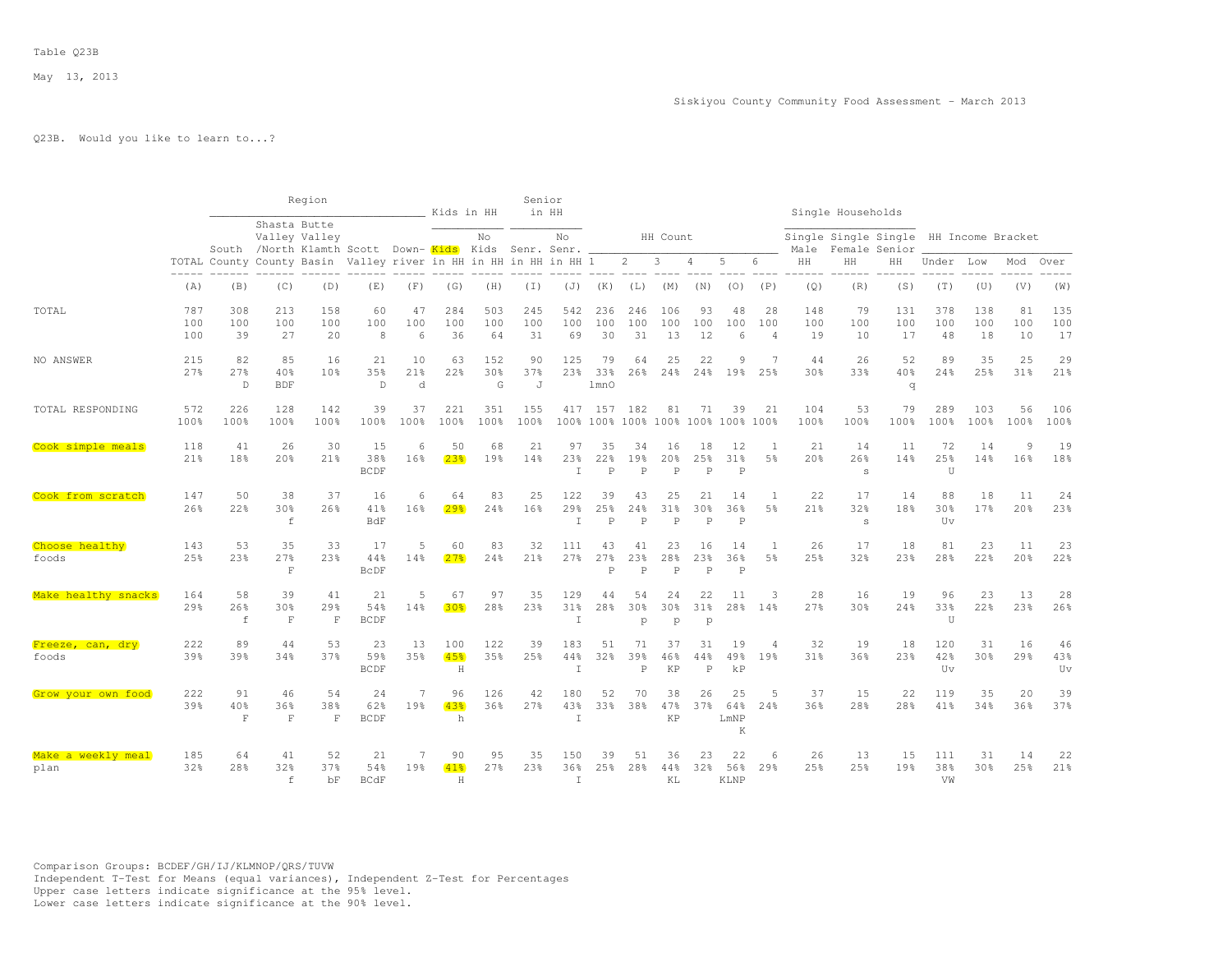#### Table Q23B

May 13, 2013

#### (Continued)

Q23B. Would you like to learn to...?

|                                      |            |           |                 | Region                                                           |                    |           | Kids in HH |                 | Senior          | in HH                             |           |                 |             |           |                  |     |                 | Single Households |                                                              |                   |           |           |           |
|--------------------------------------|------------|-----------|-----------------|------------------------------------------------------------------|--------------------|-----------|------------|-----------------|-----------------|-----------------------------------|-----------|-----------------|-------------|-----------|------------------|-----|-----------------|-------------------|--------------------------------------------------------------|-------------------|-----------|-----------|-----------|
|                                      |            | South     |                 | Shasta Butte<br>Valley Valley<br>/North Klamth Scott             |                    |           |            | No              |                 | No<br>Down- Kids Kids Senr. Senr. |           |                 | HH Count    |           |                  |     |                 |                   | Single Single Single HH Income Bracket<br>Male Female Senior |                   |           |           |           |
|                                      |            |           |                 | TOTAL County County Basin Valley river in HH in HH in HH in HH 1 |                    |           |            |                 |                 |                                   |           |                 | $2 \quad 3$ | 4         | $5^{\circ}$      | - 6 | HH              | HH                | HH                                                           | Under             | Low       | Mod       | Over      |
|                                      | (A)        | (B)       | (C)             | (D)                                                              | (E)                | (F)       | (G)        | (H)             | (I)             | (J)                               | (K)       | (L)             | (M)         | (N)       | (0)              | (P) | (0)             | (R)               | (S)                                                          | (T)               | (U)       | (V)       | (W)       |
| Stretch your food                    | 191        | 66        | 37              | 58                                                               | 23                 |           | 90         | 101             | 34              | 157                               | 45        | 53              | 32          | 28        | 22               |     | 30              | 15                | 16                                                           | 119               | 27        | 14        | 28        |
| budget                               | 33%        | 29%       | 29 <sub>8</sub> | 41%<br><b>BCF</b>                                                | 59%<br><b>BCDF</b> | 19%       | 41%<br>Н   | 29 <sub>8</sub> | 22 <sub>8</sub> | 38%                               | 29%       | 29 <sub>8</sub> | 40%         | 39%       | 56%<br>LmnP<br>K | 24% | 29 <sub>8</sub> | 28%               | 20 <sub>8</sub>                                              | 41%<br><b>UVW</b> | 26%       | 25%       | 26%       |
| Forage for food                      | 222<br>39% | 89<br>39% | 48<br>38%       | 51<br>36%                                                        | 20<br>51%          | 14<br>38% | 88<br>40%  | 134<br>38%      | 43<br>28%       | 179<br>43%                        | 55<br>35% | 78<br>43%       | 34<br>42%   | 23<br>32% | 19<br>49.8       | 24% | 36<br>35%       | 19<br>36%         | 19<br>24%                                                    | 118<br>41%        | 38<br>37% | 23<br>41% | 39<br>37% |
|                                      |            |           |                 |                                                                  | a                  |           |            |                 |                 |                                   |           | p               | p           |           | nP               |     |                 |                   |                                                              |                   |           |           |           |
| Raise animals for<br>food (chickens, | 190<br>33% | 83<br>37% | 40<br>31%       | 38<br>27%                                                        | 18<br>46%          | 11<br>30% | 82<br>37%  | 108<br>31%      | 31<br>20%       | 159<br>38%                        | 49<br>31% | 61<br>34%       | 29<br>36%   | 26<br>37% | 14<br>36%        | 33% | 37<br>36%       | 12<br>23%         | 16<br>20 <sup>8</sup>                                        | 111<br>38%        | 27<br>26% | 19<br>34% | 30<br>28% |
| goats, pigs)                         |            | D         |                 |                                                                  | сD                 |           |            |                 |                 |                                   |           |                 |             |           |                  |     | rS              |                   |                                                              | Uw                |           |           |           |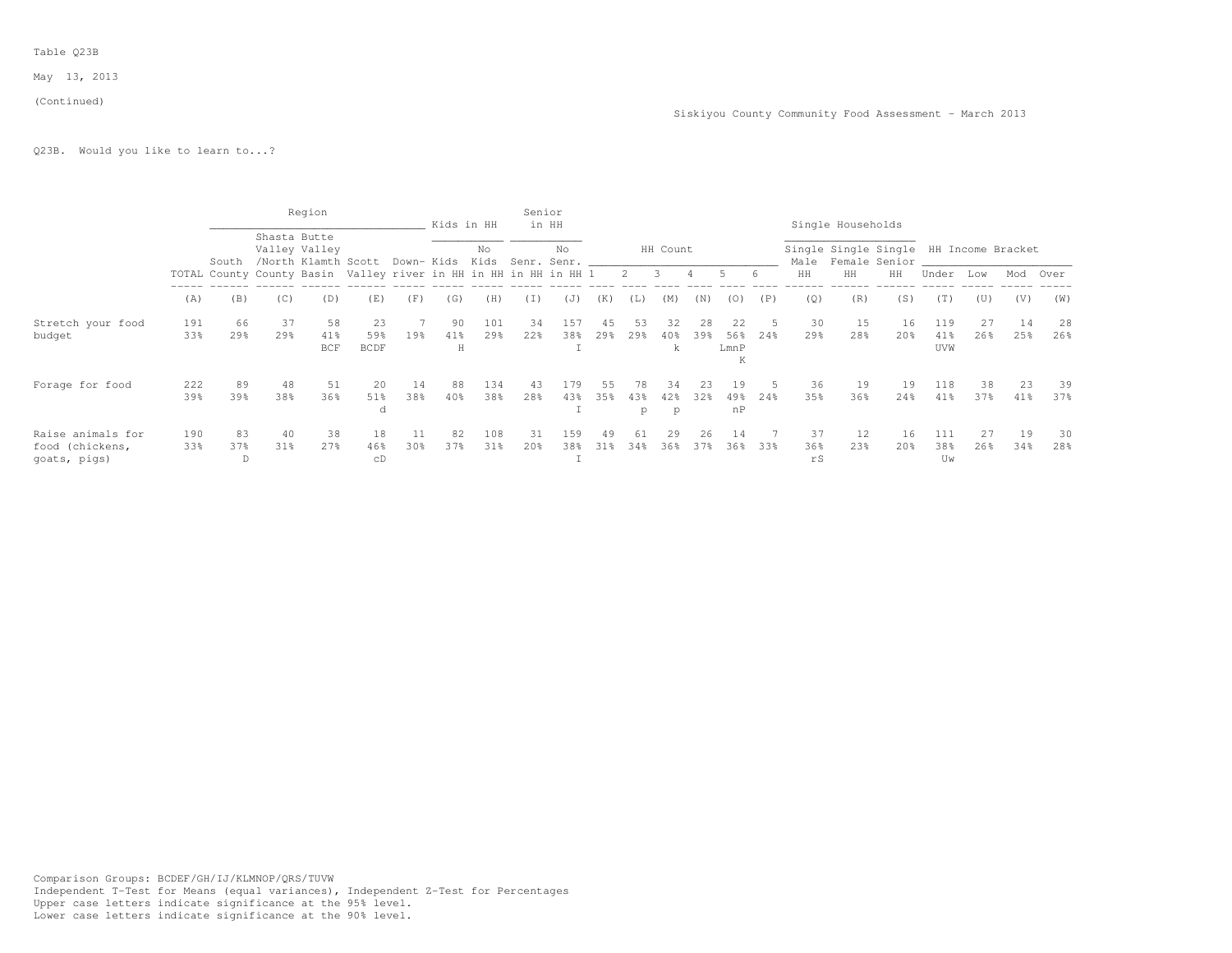# Q23B. Would you like to learn to...?

|                             |                            |                           | Majority of<br>Groceries Shopped |                                                                         |                           |                           | How Far Traveled<br>to Grocery Store |                           |                                 |                            | How Typically<br>Travel to Grocery Shop |                           |                             |                | How Often Out<br>of Grocery Money Fresh Food |                  | Importance<br>of Buying   |                  |                              | Buying Fresh<br>Food Hurdle            |                             |                  |
|-----------------------------|----------------------------|---------------------------|----------------------------------|-------------------------------------------------------------------------|---------------------------|---------------------------|--------------------------------------|---------------------------|---------------------------------|----------------------------|-----------------------------------------|---------------------------|-----------------------------|----------------|----------------------------------------------|------------------|---------------------------|------------------|------------------------------|----------------------------------------|-----------------------------|------------------|
|                             |                            |                           |                                  | Out of Out of<br>TOTAL Local County State Miles Miles Miles Miles Miles |                           |                           |                                      |                           | 0-5 6-15 16-25 26-50 51-100 Own | Car                        | Borrow For<br>Car                       | Ask                       |                             |                | Ride Walk Wkly Mnthly /Never Extr what       | Rarely           |                           | Some-            |                              | Availa Know-<br>Cost bility ledge None |                             |                  |
|                             | (A)                        | (B)                       | (C)                              | (D)                                                                     | (E)                       | (F)                       | (G)                                  | (H)                       | $(\top)$                        | (J)                        | (K)                                     | (L)                       | (M)                         | (N)            | (0)                                          | (P)              | (Q)                       | (R)              | (S)                          | (T)                                    | (U)                         | (V)              |
| TOTAL                       | 787<br>100<br>100          | 489<br>100<br>62          | 70<br>100<br>$\circ$             | 174<br>100<br>22                                                        | 283<br>100<br>36          | 80<br>100<br>10           | 74<br>100<br>$\overline{9}$          | 167<br>100<br>21          | 118<br>100<br>15                | 124<br>100<br>16           | 43<br>100<br>$\overline{5}$             | 20<br>100<br>3            | 41<br>100<br>$\overline{5}$ | 66<br>100<br>8 | 287<br>100<br>36                             | 352<br>100<br>45 | 524<br>100<br>67          | 182<br>100<br>23 | 419<br>100<br>53             | 119<br>100<br>15                       | 28<br>100<br>$\overline{4}$ | 249<br>100<br>32 |
| NO ANSWER                   | 215<br>27%<br>$\mathbb D$  | 146<br>30%<br>$\mathbb D$ | 18<br>26%                        | 35<br>20%                                                               | 76<br>27%                 | 25<br>31%<br>$\mathbf{i}$ | 23<br>31%<br>$\mathbf{i}$            | 47<br>28%<br>$\perp$      | 23<br>19%                       | 37<br>30%                  | 12<br>28%                               | 9<br>45%                  | 12<br>29%                   | 16<br>24%      | 80<br>28%                                    | 100<br>28%       | 143<br>27%                | 47<br>26%        | 108<br>26%                   | 27<br>23%                              | $\overline{9}$<br>32%       | 71<br>29%        |
| TOTAL RESPONDING            | 572<br>100%                | 343<br>100%               | 52<br>100%                       | 139<br>100%                                                             | 207<br>100%               | 55<br>100%                | 51<br>100%                           | 120<br>100%               | 95<br>100% 100%                 | 87                         | 31                                      | 11                        | 29<br>100% 100% 100% 100%   | 50             | 207<br>100%                                  | 252<br>100%      | 381<br>100%               | 135              | 311<br>100% 100%             | 92<br>100%                             | 19<br>100%                  | 178<br>100%      |
| Cook simple meals           | 118<br>21%<br>d            | 73<br>21%<br>d            | 19<br>37%<br>ABD                 | 20<br>14%                                                               | 41<br>20%                 | 13<br>24%<br>$\dot{1}$    | 14<br>27%<br>$\mathbb{I}$            | 31<br>26%<br>$\mathbb{I}$ | 12<br>13%                       | 26<br>30 <sup>8</sup><br>K | 3<br>10 <sub>3</sub>                    | 2<br>18%                  | 5<br>17%                    | 14<br>28%      | 45<br>22%                                    | 44<br>17%        | 89<br>23%<br>$\mathbb{R}$ | 19<br>14%        | 77<br>25%<br>tV              | 15<br>16%                              | 5<br>26%                    | 27<br>15%        |
| Cook from scratch           | 147<br>26%                 | 85<br>25%                 | 21<br>40%<br>ABD                 | 30<br>22%                                                               | 49<br>24%                 | 15<br>27%                 | 15<br>29%                            | 38<br>32%<br>$\mathbf I$  | 18<br>19%                       | 27<br>31%<br>K             | 4<br>13 <sub>8</sub>                    | 3<br>27%                  | 7<br>24%                    | 14<br>28%      | 58<br>28%                                    | 57<br>23%        | 105<br>28%                | 29<br>21%        | 96<br>31%<br>tV              | 20<br>22%                              | 8<br>42%<br>tV              | 30<br>17%        |
| Choose healthy<br>foods     | 143<br>25%<br>$\mathbb{D}$ | 87<br>25%<br>$\mathbb{D}$ | 23<br>44%<br>ABD                 | 22<br>16%                                                               | 48<br>23%                 | 14<br>25%                 | 17<br>33%<br>$\top$                  | 36<br>30%<br>$\mathbf I$  | 16<br>17%                       | 27<br>31%                  | $\overline{7}$<br>23%                   | $\overline{4}$<br>36%     | 8<br>28%                    | 12<br>24%      | 56<br>27%                                    | 55<br>22%        | 99<br>26%                 | 29<br>21%        | 94<br>30 <sub>8</sub><br>tV  | 19<br>21%                              | 5<br>26%                    | 28<br>16%        |
| Make healthy snacks         | 164<br>29%<br>d            | 97<br>28%                 | 22<br>42%<br>abD                 | 30<br>22%                                                               | 53<br>26%                 | 16<br>29%                 | 19<br>37%<br>$\mathbf I$             | 42<br>35%<br>eI           | 18<br>19%                       | 31<br>36%                  | 7                                       | $\overline{2}$<br>23% 18% | 8<br>28%                    | 12<br>24%      | 65<br>31%                                    | 65<br>26%        | 111<br>29%                | 34<br>25%        | 94<br>30%<br>V               | 28<br>30%                              | 6<br>32%                    | 38<br>21%        |
| Freeze, can, dry<br>foods   | 222<br>39%<br>d            | 135<br>39%<br>d           | 26<br>50%<br>D                   | 42<br>30 <sub>8</sub>                                                   | 79<br>38%<br>T            | 23<br>42%<br>$\pm$        | 17<br>33%                            | 55<br>46%<br>$\mathbf I$  | 25<br>26%                       | 32<br>37%                  | 7<br>23%                                | 3<br>27%                  | 11<br>38%                   | 22<br>44%      | 82<br>40%                                    | 92<br>37%        | 157<br>41%<br>$\Gamma$    | 44<br>33%        | 133<br>43%<br>V              | 34<br>37%                              | 9<br>47%                    | 56<br>31%        |
| Grow your own food          | 222<br>39%<br>d            | 134<br>39%<br>d           | 30<br>58%<br>ABD                 | 43<br>31%                                                               | 76<br>37%                 | 23<br>42%                 | 19<br>37%                            | 58<br>48%<br>EI           | 29<br>31%                       | 33<br>38%<br>K             | 6<br>19%                                | 5<br>45%                  | 12<br>41%<br>k              | 20<br>40%      | 83<br>40%                                    | 90<br>36%        | 156<br>41%                | 47<br>35%        | 130<br>42%<br>Tv             | 28<br>30 <sup>8</sup>                  | 12<br>63%<br>sTV            | 60<br>34%        |
| Make a weekly meal<br>plan  | 185<br>32%                 | 109<br>32%                | 23<br>44%<br>abD                 | 39<br>28%                                                               | 58<br>28 <sup>8</sup>     | 19<br>35%                 | 18<br>35%                            | 50<br>42%<br>EI           | 23<br>24%                       | 29<br>33%<br>K             | 3<br>10 <sup>8</sup>                    | 3<br>27%                  | 12<br>41%<br>K              | 16<br>32%      | 79<br>38%<br>$\mathbf P$                     | 61<br>24%        | 128<br>34%                | 41<br>30%        | 113<br>36%<br>V              | 28<br>30 <sup>8</sup>                  | 8<br>42%                    | 42<br>24%        |
| Stretch your food<br>budget | 191<br>33%                 | 119<br>35%<br>d           | 22<br>42%<br>$\mathsf{D}$        | 37<br>27%                                                               | 70<br>34%<br>$\mathsf{T}$ | 17<br>31%                 | 19<br>37%<br>$\top$                  | 52<br>43%<br>eI           | 18<br>19 <sub>8</sub>           | 33<br>38%<br>K             | 4                                       | 3<br>13% 27%              | 9<br>31%<br>k               | 14<br>28%      | 74<br>36%<br>p                               | 70<br>28%        | 129<br>34%                | 45<br>33%        | 114<br>37%<br>$\overline{V}$ | 31<br>34%                              | 11<br>58%<br>stV            | 45<br>25%        |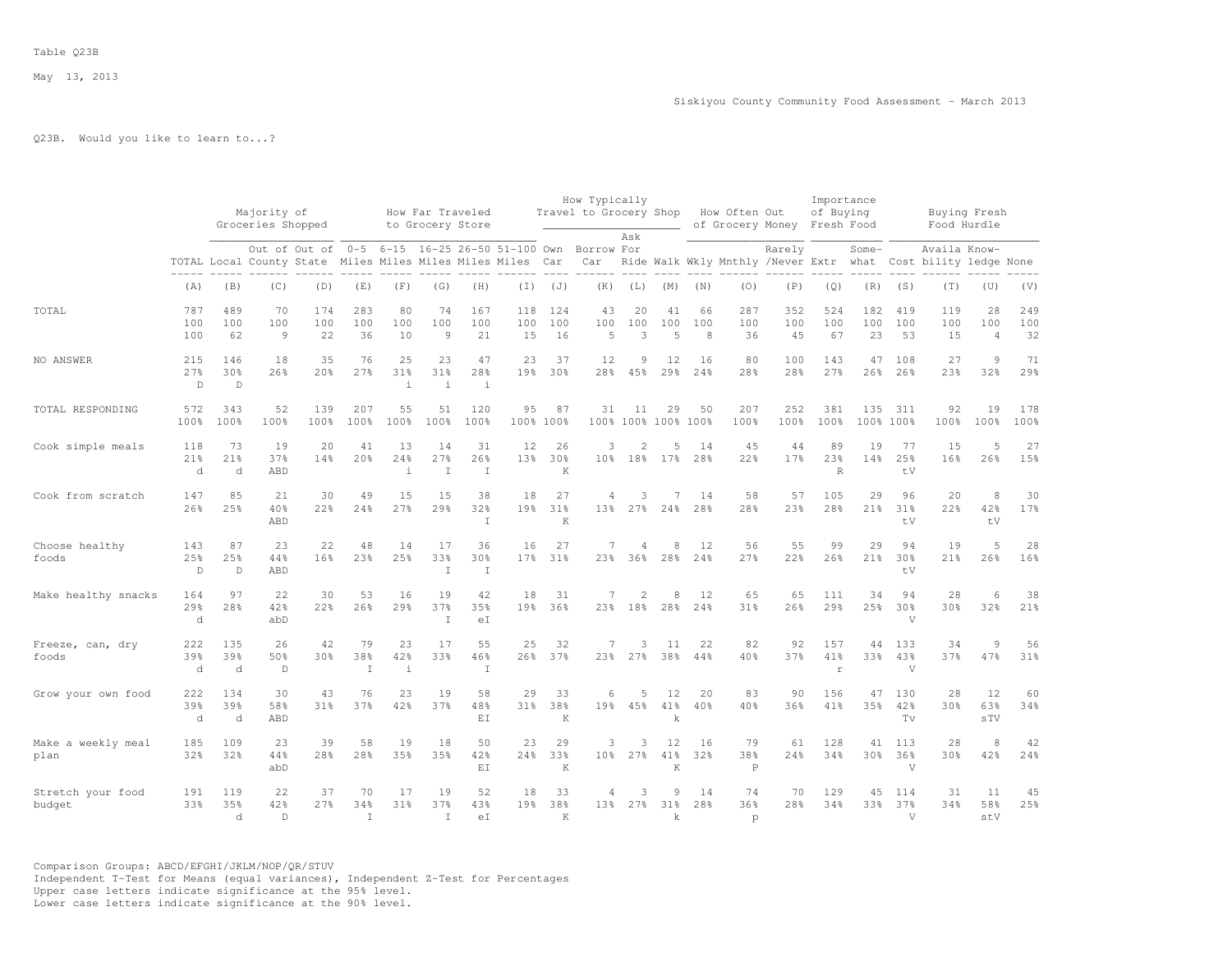#### Table Q23B

May 13, 2013

#### (Continued)

Q23B. Would you like to learn to...?

|                                                      |            |            | Majority of<br>Groceries Shopped |                                                                                                                                                                         |           |            |           | How Far Traveled<br>to Grocery Store |           |                | How Typically<br>Travel to Grocery Shop |     |                |            | How Often Out<br>of Grocery Money |              | Importance<br>of Buying<br>Fresh Food |            |            |                | Buying Fresh<br>Food Hurdle |           |
|------------------------------------------------------|------------|------------|----------------------------------|-------------------------------------------------------------------------------------------------------------------------------------------------------------------------|-----------|------------|-----------|--------------------------------------|-----------|----------------|-----------------------------------------|-----|----------------|------------|-----------------------------------|--------------|---------------------------------------|------------|------------|----------------|-----------------------------|-----------|
|                                                      |            |            |                                  | Out of Out of 0-5 6-15 16-25 26-50 51-100 Own<br>TOTAL Local County State Miles Miles Miles Miles Car Car Ride Walk Wkly Mnthly /Never Extr what Cost bility ledge None |           |            |           |                                      |           |                | Borrow For                              | Ask |                |            |                                   | Rarely       |                                       | Some-      |            | Availa Know-   |                             |           |
|                                                      | (A)        | (B)        | (C)                              | (D)                                                                                                                                                                     | (E)       | (F)        | (G)       | (H)                                  | (I)       | (J)            | (K)                                     | (L) | (M)            | (N)        | (0)                               | (P)          | (0)                                   | (R)        | (S)        | (T)            | (U)                         | (V)       |
| Forage for food                                      | 222<br>39% | 136<br>40% | 26<br>50%<br>D                   | 46<br>33%                                                                                                                                                               | 81<br>39% | 23<br>42%  | 21<br>41% | -49<br>41%                           | 30<br>32% | - 31<br>36%    | 10<br>32 <sub>8</sub>                   | 45% | 14<br>48%      | -17<br>34% | 82<br>40%                         | 100<br>40%   | 162<br>43%<br>R                       | 44<br>33%  | 132<br>42% | 31<br>34%      | 12<br>63%<br>sTV            | 58<br>33% |
| Raise animals for<br>food (chickens,<br>qoats, piqs) | 190<br>33% | 129<br>38% | 2.4<br>46%<br>aD                 | 26<br>19 <sub>8</sub>                                                                                                                                                   | 73<br>35% | 2.4<br>44% | 19<br>37% | 43<br>36%                            | 18<br>19% | 31<br>36%<br>К | 16%                                     | 36% | 12<br>41%<br>К | -15<br>30% | 72<br>35%                         | 77<br>$31\%$ | 142<br>37%<br>R                       | 34<br>2.5% | 115<br>37% | 34<br>37%<br>V | 58%<br>stV                  | 47<br>26% |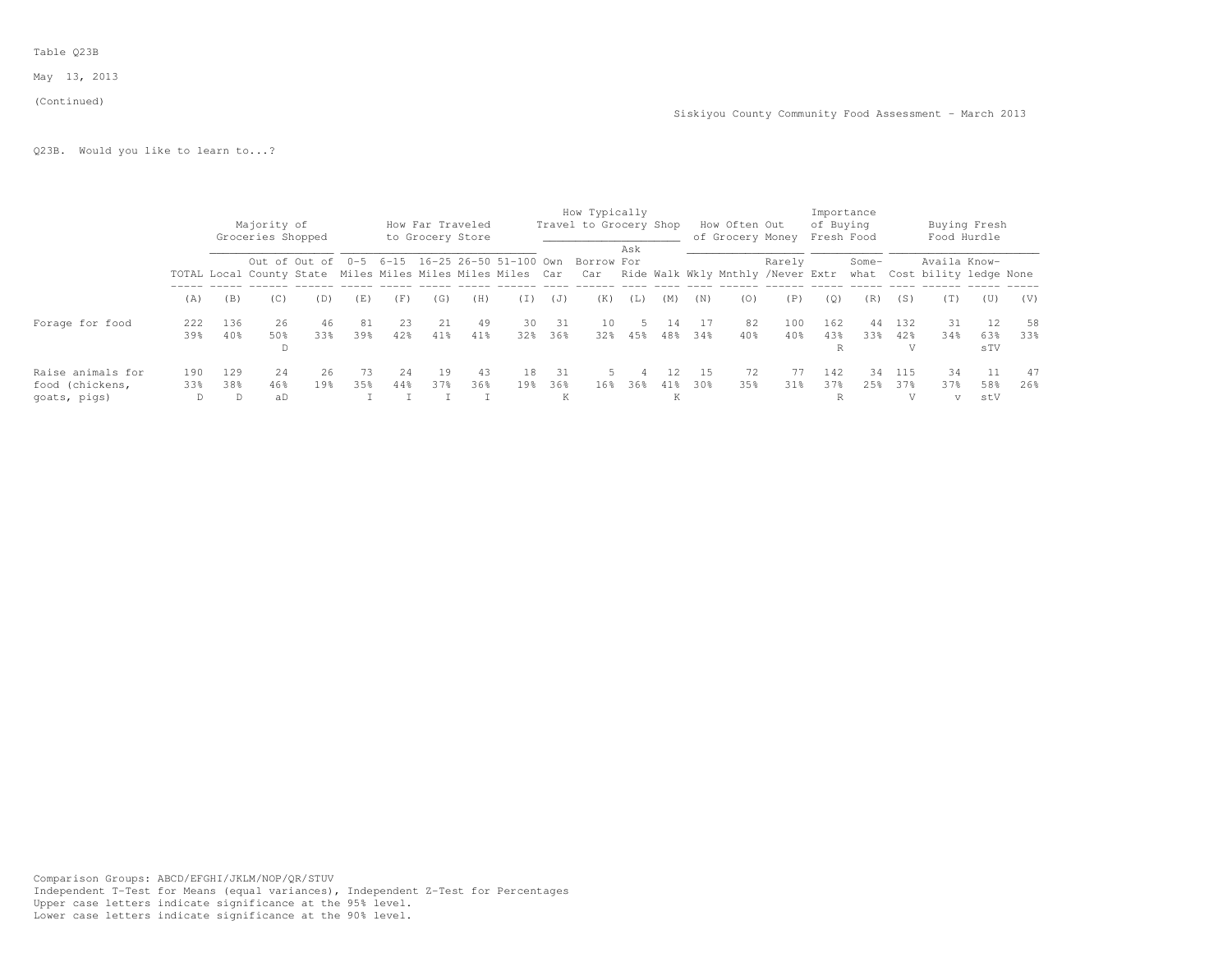# Q24. Do you have a working / usable... ?

|                                     |                      |                           |                                                                       | Region                    |                           |                | Kids in HH                       |                        | Senior           | in HH                    |                  |                           |                          |                          |                              |                             |                           | Single Households                |                                       |                      |                           |                          |                                  |
|-------------------------------------|----------------------|---------------------------|-----------------------------------------------------------------------|---------------------------|---------------------------|----------------|----------------------------------|------------------------|------------------|--------------------------|------------------|---------------------------|--------------------------|--------------------------|------------------------------|-----------------------------|---------------------------|----------------------------------|---------------------------------------|----------------------|---------------------------|--------------------------|----------------------------------|
|                                     |                      |                           | Shasta Butte<br>South /North Klamth Scott Down- Kids Kids Senr. Senr. | Valley Valley             |                           |                |                                  | No                     |                  | No                       |                  |                           | HH Count                 |                          |                              |                             | Male                      |                                  | Single Single Single<br>Female Senior |                      | HH Income Bracket         |                          |                                  |
|                                     |                      |                           | TOTAL County County Basin Valley river in HH in HH in HH in HH 1      |                           |                           |                |                                  |                        |                  |                          |                  | $\overline{2}$            | 3                        | $\overline{4}$           | 5                            | 6                           | HH                        | HH                               | HH                                    | Under                | Low                       | Mod                      | Over                             |
|                                     | (A)                  | (B)                       | (C)                                                                   | (D)                       | (E)                       | (F)            | (G)                              | (H)                    | (T)              | (J)                      | (K)              | (L)                       | (M)                      | (N)                      | (0)                          | (P)                         | (Q)                       | (R)                              | (S)                                   | (T)                  | (U)                       | (V)                      | (W)                              |
| TOTAL                               | 787<br>100<br>100    | 308<br>100<br>39          | 213<br>100<br>27                                                      | 158<br>100<br>20          | 60<br>100<br>8            | 47<br>100<br>6 | 284<br>100<br>36                 | 503<br>100<br>64       | 245<br>100<br>31 | 542<br>100<br>69         | 236<br>100<br>30 | 246<br>100<br>31          | 106<br>100<br>13         | 93<br>100<br>12          | 48<br>100<br>6               | 28<br>100<br>$\overline{4}$ | 148<br>100<br>19          | 79<br>100<br>10                  | 131<br>100<br>17                      | 378<br>100<br>48     | 138<br>100<br>18          | 81<br>100<br>10          | 135<br>100<br>17                 |
| NO ANSWER                           | 23<br>3 <sup>8</sup> | 11<br>4%<br>$\mathbb D$   | 9<br>4%<br>D                                                          | 1<br>1 <sup>°</sup>       | $\overline{c}$<br>3%      |                | $\overline{4}$<br>1 <sup>8</sup> | 19<br>4%<br>G          | 9<br>4%          | 14<br>3%                 | 14<br>6%<br>LM   | 4<br>2 <sup>°</sup>       | 1 <sup>°</sup>           | 3<br>3 <sup>8</sup>      | -1<br>2 <sup>°</sup>         |                             | 7<br>5%                   | $\overline{2}$<br>3 <sup>8</sup> | 5<br>4%                               | 11<br>3 <sup>8</sup> |                           |                          | $\overline{2}$<br>$1\frac{6}{9}$ |
| TOTAL RESPONDING                    | 764<br>100%          | 297<br>100%               | 204<br>100%                                                           | 157<br>100%               | 58<br>100%                | 47<br>100%     | 280<br>100%                      | 484<br>100%            | 236<br>100%      | 528                      | 222<br>100% 100% | 242                       | 105                      | 90<br>100% 100% 100%     | 47<br>100% 100%              | 28                          | 141<br>100%               | 77<br>100%                       | 126<br>100%                           | 367<br>100%          | 138<br>100%               | 81<br>100%               | 133<br>100%                      |
| Refrigerator                        | 739<br>97%           | 292<br>98%<br>$\mathbf F$ | 199<br>98%<br>$\mathbf F$                                             | 153<br>97%<br>F           | 58<br>100%<br><b>BCDF</b> | 37<br>79%      | 273<br>98%                       | 466<br>96%             | 233<br>99%<br>J  | 506<br>96%               | 207<br>93%       | 239<br>99%<br>K           | 100<br>95%               | 89                       | 47<br>99% 100% 100%<br>K KlM | 28<br>KlM                   | 137<br>97%<br>$\,$ R      | 66<br>86%                        | 123<br>98%<br>$\overline{R}$          | 347<br>95%           | 137<br>99%<br>$\mathbb T$ | 78<br>96%                | 133<br>100%<br>Tv                |
| Cook stove, range                   | 712<br>93%           | 283<br>95%                | 188<br>92%                                                            | 144<br>92%                | 53<br>91%                 | 43<br>$91\%$   | 261<br>93%                       | 451<br>93%             | 223<br>94%       | 489<br>93%               | 204<br>92%       | 231<br>95%                | 95<br>90%                | 85<br>$94\%$             | 44<br>94%                    | 27<br>96%                   | 133<br>94%<br>$\Gamma$    | 67<br>87%                        | 118<br>94%                            | 329<br>90%           | 135<br>98%<br>$\mathbf T$ | 77<br>95%<br>$\pm$       | 133<br>100%<br>TuV               |
| Pots and pans                       | 707<br>93%           | 280<br>94%                | 186<br>91%                                                            | 143<br>91 <sub>8</sub>    | 54<br>9.3%                | 43<br>91%      | 260<br>93%                       | 447<br>92%             | 223<br>94%       | 484<br>92%               | 203<br>91%       | 231<br>95%<br>k           | 95<br>90%                | 85<br>94%                | 45<br>96%                    | 25<br>89%                   | 133<br>94%                | 68<br>88%                        | 119<br>94%                            | 329<br>90%           | 135<br>98%<br>$\mathbf T$ | 79<br>98%<br>T           | 133<br>100%<br>Tu                |
| Cooking utensils                    | 701<br>92%           | 277<br>9.3%               | 183<br>90%                                                            | 145<br>92%                | 53<br>91%                 | 42<br>89%      | 262<br>94%                       | 439<br>91%             | 216<br>92%       | 485<br>92%               | 197<br>89%       | 230<br>95%<br>Km          | 94<br>90 <sub>8</sub>    | 85<br>94%<br>$\mathbf k$ | 43<br>$91\%$                 | 25<br>89%                   | 134<br>95%<br>$\mathbb R$ | 61<br>79%                        | 113<br>90%<br>$\mathbf{r}$            | 327<br>89%           | 132<br>96%<br>$\mathbf T$ | 79<br>98%<br>T           | 133<br>100%<br>TU                |
| Oven                                | 680<br>89%           | 279<br>94%<br>CDF         | 177<br>87%<br>$\,$ f                                                  | 135<br>86%<br>$\mathbf f$ | 53<br>91%<br>$\mathbf F$  | 35<br>74%      | 247<br>88%                       | 433<br>89 <sub>8</sub> | 216<br>92%       | 464<br>88%               | 192<br>86%       | 226<br>93%<br>KmP         | 91<br>87%                | 85<br>94%<br>KmP         | 42<br>89%                    | 21<br>75%                   | 129<br>91%<br>$\mathbb R$ | 62<br>81%                        | 113<br>90%<br>$\mathbf r$             | 309<br>84%           | 130<br>94%<br>$\mathbb T$ | 78<br>96%<br>$\mathbf T$ | 131<br>98%<br>Tu                 |
| Freezer                             | 650<br>8.5%          | 263<br>89%<br>cF          | 169<br>83%<br>$\mathbf F$                                             | 135<br>86%<br>$\mathbf F$ | 50<br>86%<br>$\mathbf F$  | 32<br>68%      | 242<br>86%                       | 408<br>84%             | 193<br>82%       | 457<br>87%               | 176<br>79%       | 216<br>89%<br>K           | 88<br>84%                | 82<br>91%<br>K           | 39<br>83%                    | 24<br>86%                   | 117<br>83%                | 58<br>75%                        | 102<br>81 <sub>8</sub>                | 309<br>84%           | 113<br>82%                | 73<br>90%<br>u           | 123<br>92%<br>TU                 |
| Microwave                           | 616<br>81%           | 211<br>71%                | 176<br>86%<br>$\mathbf B$                                             | 145<br>92%<br><b>BCEF</b> | 47<br>81%<br>$\mathbf b$  | 36<br>77%      | 240<br>86%<br>$\rm H$            | 376<br>78%             | 189<br>80%       | 427<br>81%               | 162<br>73%       | 193<br>80%<br>$\mathbf k$ | 86<br>82%<br>k           | 82<br>91%<br>KLm         | 40<br>85%                    | 27<br>96%<br>K KLMo         | 111<br>79%<br>$\,$ R      | 49<br>64%                        | 99<br>79%<br>$\mathbb R$              | 303<br>83%           | 108<br>78%                | 65<br>80%                | 111<br>83%                       |
| Alternative food<br>storage station | 254<br>33%           | 95<br>32%                 | 74<br>36%                                                             | 51<br>32%                 | 20<br>34%                 | 14<br>30%      | 94<br>34%                        | 160<br>33%             | 67<br>28%        | 187<br>35%<br>$\ddot{1}$ | 61<br>27%        | 89<br>37%<br>K            | 39<br>37%<br>$\mathbf k$ | 35<br>39%<br>$\mathbf k$ | 13<br>28%                    | 7<br>25%                    | 42<br>30%                 | 18<br>23%                        | 29<br>23%                             | 124<br>34%           | 41<br>30%                 | 32<br>40%                | 46<br>35%                        |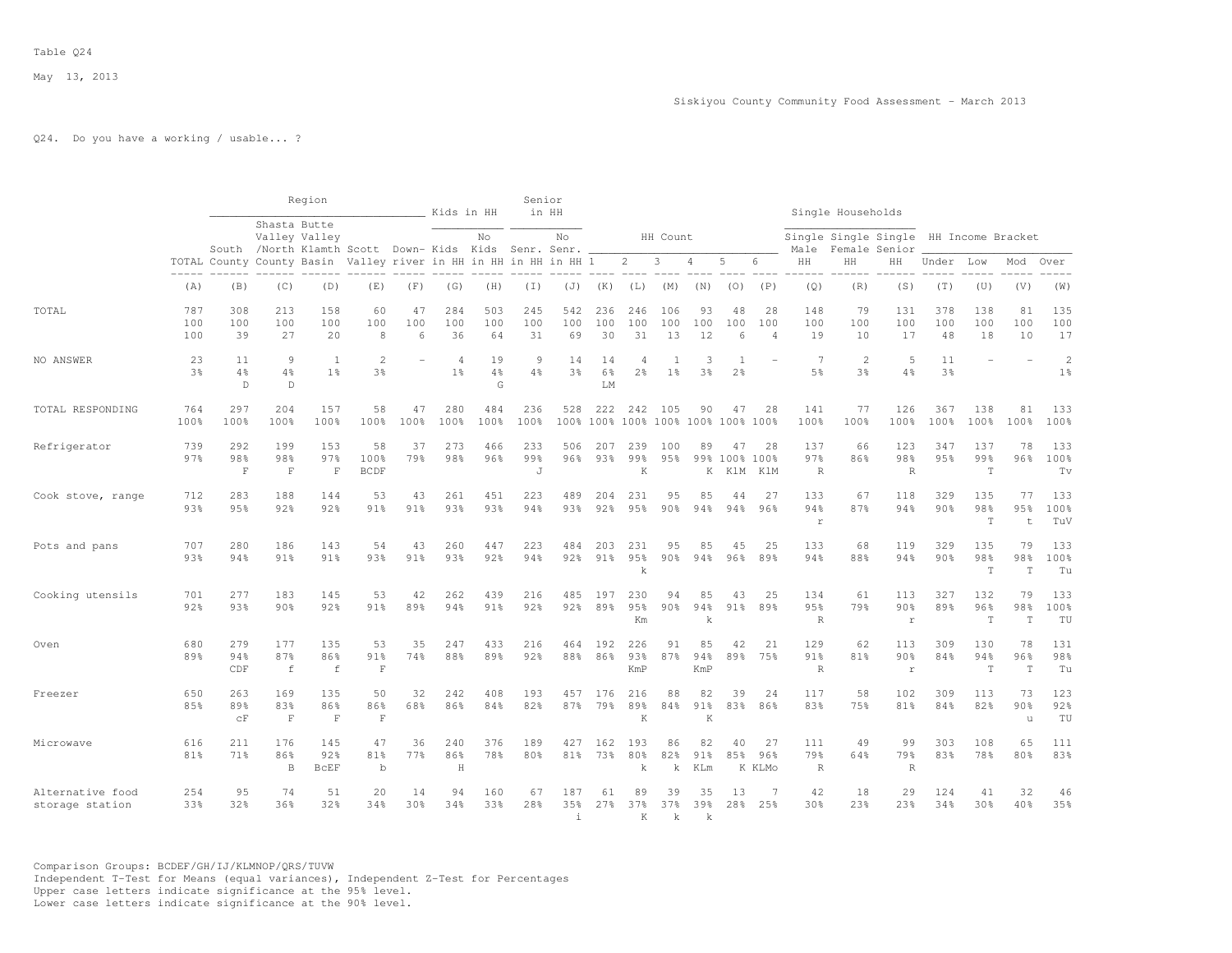## Q24. Do you have a working / usable... ?

|                                     |                           |                                     | Majority of<br>Groceries Shopped |                           |                       |                      | How Far Traveled<br>to Grocery Store |                                  |                                            |                      | How Typically<br>Travel to Grocery Shop |                       |                                  |                     | How Often Out<br>of Grocery Money Fresh Food |                     | Importance<br>of Buying |                       |                      | Food Hurdle                            | Buying Fresh                |                                  |
|-------------------------------------|---------------------------|-------------------------------------|----------------------------------|---------------------------|-----------------------|----------------------|--------------------------------------|----------------------------------|--------------------------------------------|----------------------|-----------------------------------------|-----------------------|----------------------------------|---------------------|----------------------------------------------|---------------------|-------------------------|-----------------------|----------------------|----------------------------------------|-----------------------------|----------------------------------|
|                                     |                           |                                     | TOTAL Local County State         | Out of Out of             |                       |                      | Miles Miles Miles Miles Miles        |                                  | 0-5 6-15 16-25 26-50 51-100 Own Borrow For | Car                  | Car                                     | Ask                   |                                  |                     | Ride Walk Wkly Mnthly /Never Extr what       | Rarely              |                         | Some-                 |                      | Availa Know-<br>Cost bility ledge None |                             |                                  |
|                                     | (A)                       | (B)                                 | (C)                              | (D)                       | (E)                   | (F)                  | (G)                                  | (H)                              | (I)                                        | (J)                  | (K)                                     | (L)                   | (M)                              | (N)                 | (0)                                          | (P)                 | (Q)                     | (R)                   | (S)                  | (T)                                    | (U)                         | (V)                              |
| TOTAL                               | 787<br>100<br>100         | 489<br>100<br>62                    | 70<br>100<br>$\overline{9}$      | 174<br>100<br>22          | 283<br>100<br>36      | 80<br>100<br>10      | 74<br>100<br>9                       | 167<br>100<br>21                 | 118<br>100<br>15                           | 124<br>100<br>16     | 43<br>100<br>$\overline{5}$             | 20<br>100<br>3        | 41<br>100<br>5                   | 66<br>100<br>8      | 287<br>100<br>36                             | 352<br>100<br>45    | 524<br>100<br>67        | 182<br>100<br>23      | 419<br>100<br>53     | 119<br>100<br>15                       | 28<br>100<br>$\overline{4}$ | 249<br>100<br>32                 |
| NO ANSWER                           | 23<br>3%<br>$\mathbb{D}$  | 16<br>3 <sup>°</sup><br>$\mathbb D$ | 4<br>6%<br>d                     | 1<br>1 <sup>°</sup>       | 11<br>4%<br>h         | $\overline{2}$<br>3% | $\overline{2}$<br>3%                 | $\overline{2}$<br>1 <sup>°</sup> | $\overline{4}$<br>3%                       | $\overline{7}$<br>6% |                                         |                       |                                  | 3<br>5 <sup>8</sup> | 7<br>2 <sup>°</sup>                          | 9<br>3 <sup>8</sup> | 14<br>3 <sup>8</sup>    | 7<br>4%               | 12<br>3 <sup>o</sup> | 4<br>3 <sup>8</sup>                    | $\mathbf{1}$<br>4%          | $\overline{4}$<br>2 <sup>°</sup> |
| TOTAL RESPONDING                    | 764<br>100%               | 473<br>100%                         | 66<br>100%                       | 173<br>100%               | 272<br>100%           | 78<br>100%           | 72<br>100%                           | 165<br>100%                      | 114<br>100% 100%                           | 117                  | 43                                      | 20                    | 41<br>100% 100% 100%             | 63<br>100%          | 280<br>100%                                  | 343<br>100%         | 510<br>100%             | 175                   | 407<br>100% 100%     | 115<br>100%                            | 27<br>100%                  | 245<br>100%                      |
| Refrigerator                        | 739<br>97%                | 454<br>96%                          | 65<br>98%                        | 170<br>98%<br>$\mathbf b$ | 259<br>95%            | 76<br>97%            | 68<br>94%                            | 162<br>98%<br>$\epsilon$         | 114<br>100%<br>EGh                         | 104<br>89%           | 43<br>100%<br>J                         | 18                    | 41<br>90% 100%<br>$\overline{J}$ | 54<br>86%           | 271<br>97%<br>N                              | 339<br>99%<br>No    | 497<br>97%              | 167<br>95%            | 392<br>96%           | 111<br>97%                             | 26<br>96%                   | 239<br>98%                       |
| Cook stove, range                   | 712<br>93%                | 443<br>94%                          | 62<br>94%                        | 164<br>95%                | 255<br>94%            | 71<br>91%            | 68<br>94%                            | 156<br>95%                       | 109<br>$96\%$                              | 103<br>88%           | 42<br>98%<br>J                          | 18                    | 41<br>90% 100%<br>$\overline{J}$ | 51<br>81%           | 259<br>93%<br>N                              | 330<br>96%<br>NO    | 487<br>95%              | 163<br>93%            | 379<br>93%           | 107<br>93%                             | 23<br>85%                   | 234<br>96%                       |
| Pots and pans                       | 707<br>93%                | 440<br>93%                          | 58<br>88%                        | 162<br>94%                | 255<br>94%            | 71<br>91%            | 65<br>90%                            | 149<br>90%                       | 110<br>96%<br>$\mathbf H$                  | 104<br>89%           | 41<br>95%                               | 19                    | 41<br>95% 100%<br>$\overline{J}$ | 50<br>79%           | 251<br>90%<br>n                              | 334<br>97%<br>NO    | 481<br>94%              | 161<br>92%            | 373<br>92%           | 108<br>94%                             | 26<br>96%                   | 232<br>95%                       |
| Cooking utensils                    | 701<br>92%                | 432<br>91%                          | 58<br>88%                        | 163<br>94%                | 248<br>91%            | 68<br>87%            | 64<br>89%                            | 154<br>93%                       | 109<br>96%<br>eF                           | 100<br>85%           | 39<br>91%                               | 19                    | 41<br>95% 100%<br><b>JK</b>      | 49<br>78%           | 250<br>89%<br>N                              | 332<br>97%<br>NO.   | 473<br>93%              | 162<br>93%            | 365<br>90%           | 106<br>92%                             | 24<br>89%                   | 233<br>95%<br>S                  |
| Oven                                | 680<br>89%                | 426<br>90 <sub>8</sub>              | 56<br>85%                        | 155<br>90 <sup>8</sup>    | 248<br>91%            | 67<br>86%            | 61<br>85%                            | 148<br>90%                       | 104<br>$91\%$                              | 100<br>85%           | 40<br>9.3%                              | 18<br>90 <sup>8</sup> | 40<br>98%<br>J                   | 48<br>76%           | 241<br>86%<br>n                              | 323<br>94%<br>NO    | 465<br>91%              | 153<br>87%            | 361<br>89%           | 103<br>90 <sub>8</sub>                 | 24<br>89%                   | 224<br>91%                       |
| Freezer                             | 650<br>85%                | 393<br>83%                          | 55<br>83%                        | 158<br>91%<br>AB          | 227<br>83%            | 62<br>79%            | 56<br>78%                            | 148<br>90%<br>eFG                | 103<br>90%<br>eFG                          | 92<br>79%            | 34<br>79%                               | 16<br>80%             | 33<br>80%                        | 46<br>73%           | 225<br>80%                                   | 313<br>91%<br>NO.   | 431<br>85%              | 153<br>87%            | 332<br>82%           | 101<br>88%<br>$\mathbb S$              | 24<br>89%                   | 221<br>90%<br>S                  |
| Microwave                           | 616<br>81%<br>$\mathbf B$ | 355<br>75%                          | 55<br>83%<br>$\mathbf b$         | 158<br>91%<br>AB          | 201<br>74%            | 56<br>72%            | 54<br>75%                            | 148<br>90%<br><b>EFG</b>         | 99<br>87%<br><b>EFG</b>                    | 89<br>76%            | 28<br>65%                               | 17<br>85%<br>k        | 33<br>80%                        | 40<br>63%           | 233<br>83%<br>N                              | 284<br>83%<br>N     | 395<br>77%              | 150<br>86%<br>$\circ$ | 325<br>80%           | 88<br>77%                              | 25<br>93%<br>STV            | 197<br>80%                       |
| Alternative food<br>storage station | 254<br>33%                | 150<br>32%                          | 20<br>30%                        | 68<br>39%<br>$\mathbf b$  | 81<br>30 <sup>8</sup> | 26<br>33%            | 26<br>36%                            | 54<br>33%                        | 46<br>40%<br>E                             | 34<br>29%            | 12                                      | 3<br>28% 15%          | 13<br>32%                        | 18<br>29%           | 75<br>27%                                    | 139<br>41%<br>n0    | 177<br>35%              | 54<br>31%             | 124<br>30%           | 35<br>30 <sup>8</sup>                  | $\overline{9}$<br>33%       | 97<br>40%<br>St                  |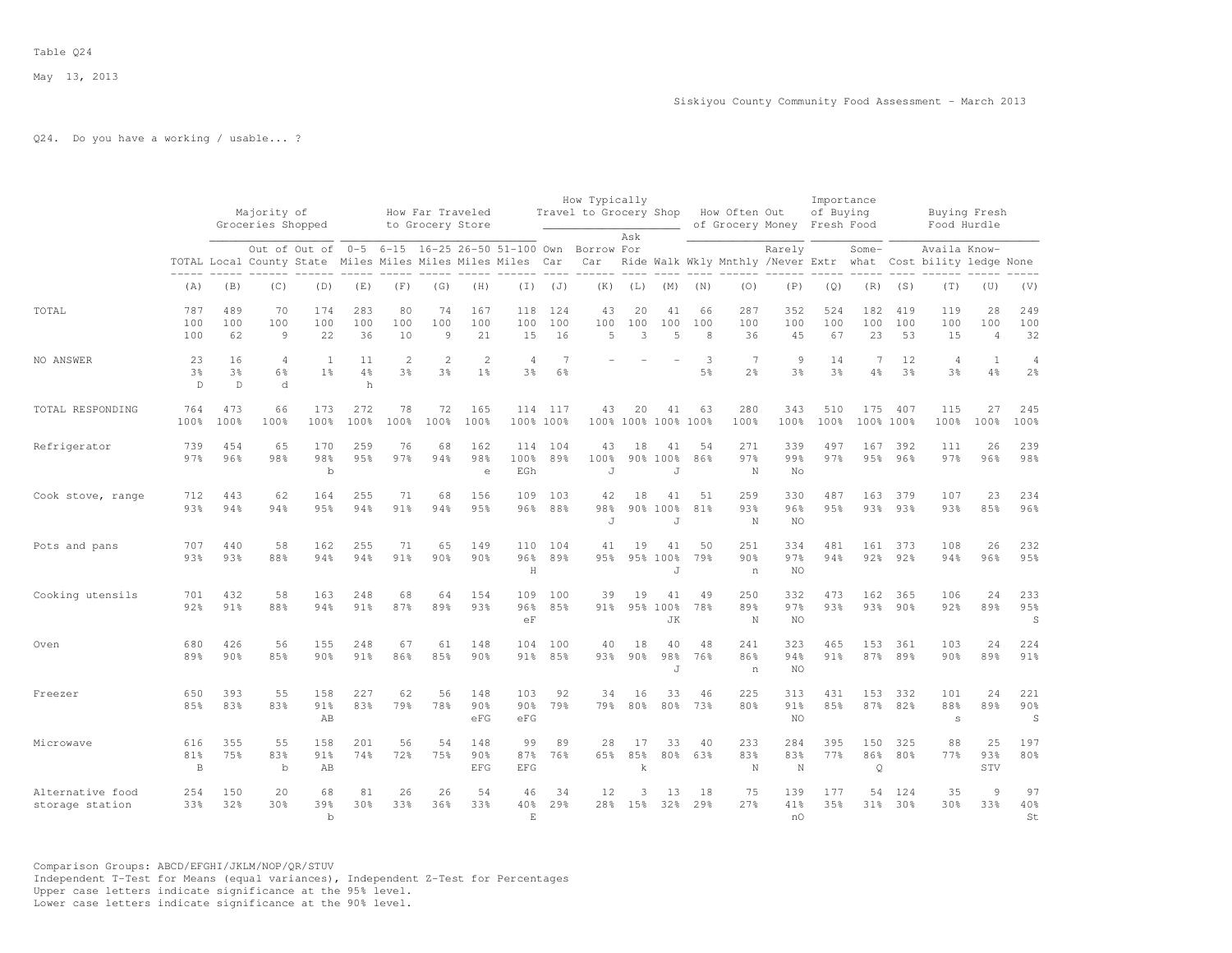## Q24. Percent who do not have a working/usable...?

|                                     |                      |                       |                           | Region                    |                                                                  |                          | Kids in HH           |                       | Senior               | in HH                      |                                      |                        |                                |                     |                       |                             |                                  | Single Households                                       |                                  |                                    |                     |                                  |                                  |
|-------------------------------------|----------------------|-----------------------|---------------------------|---------------------------|------------------------------------------------------------------|--------------------------|----------------------|-----------------------|----------------------|----------------------------|--------------------------------------|------------------------|--------------------------------|---------------------|-----------------------|-----------------------------|----------------------------------|---------------------------------------------------------|----------------------------------|------------------------------------|---------------------|----------------------------------|----------------------------------|
|                                     |                      |                       | Shasta Butte              | Valley Valley             | South /North Klamth Scott Down- Kids Kids Senr. Senr.            |                          |                      | No                    |                      | No                         |                                      |                        | HH Count                       |                     |                       |                             | Male                             | Single Single Single HH Income Bracket<br>Female Senior |                                  |                                    |                     |                                  |                                  |
|                                     |                      |                       |                           |                           | TOTAL County County Basin Valley river in HH in HH in HH in HH 1 |                          |                      |                       |                      |                            |                                      | $\overline{2}$         | $\mathbf{3}$                   | $\overline{4}$      | 5                     | 6                           | HH                               | HH                                                      | HH                               | Under                              | Low                 | Mod                              | Over                             |
|                                     | (A)                  | (B)                   | $- - - - - -$<br>(C)      | (D)                       | (E)                                                              | (F)                      | (G)                  | (H)                   | (I)                  | (J)                        | (K)                                  | (L)                    | (M)                            | (N)                 | (0)                   | (P)                         | (Q)                              | ------<br>(R)                                           | (S)                              | (T)                                | (U)                 | (V)                              | (W)                              |
| TOTAL                               | 764<br>100<br>100    | 297<br>100<br>39      | 204<br>100<br>27          | 157<br>100<br>21          | 58<br>100<br>8                                                   | 47<br>100<br>6           | 280<br>100<br>37     | 484<br>100<br>63      | 236<br>100<br>31     | 528<br>100<br>69           | 222<br>100<br>29                     | 242<br>100<br>32       | 105<br>100<br>14               | 90<br>100<br>12     | 47<br>100<br>6        | 28<br>100<br>$\overline{4}$ | 141<br>100<br>18                 | 77<br>100<br>10                                         | 126<br>100<br>16                 | 367<br>100<br>48                   | 138<br>100<br>18    | 81<br>100<br>11                  | 133<br>100<br>17                 |
| Alternative food<br>storage station | 510<br>67%           | 2.02<br>68%           | 130<br>64%                | 106<br>68%                | 38<br>66%                                                        | 33<br>70%                | 186<br>66%           | 324<br>67%            | 169<br>72%<br>j      | 341<br>65%                 | 161<br>73%<br>Lmn                    | 153<br>63%             | 66<br>63%                      | 55<br>61%           | 34<br>72%             | 21<br>75%                   | 99<br>70%                        | 59<br>77%                                               | 97<br>77%                        | 243<br>66%                         | 97<br>70%           | 49<br>60%                        | 87<br>65%                        |
| Microwave                           | 148<br>19%           | 86<br>29%<br>CDe      | 28<br>14%<br>d            | 12<br>8 <sup>8</sup>      | 11<br>19%<br>$\mathbb{D}$                                        | 11<br>23%<br>$\mathbb D$ | 40<br>14%            | 108<br>22%<br>G       | 47<br>20%            | 101<br>19%                 | 60<br>27%<br>mNOP<br>$\mathbf{1}$    | 49<br>20%<br><b>NP</b> | 19<br>18%<br>nP                | 8<br>9%             | 15%<br>p              | -1<br>4%                    | 30<br>21%                        | 28<br>36%<br><b>OS</b>                                  | 27<br>21%                        | 64<br>17%                          | 30<br>22%           | 16<br>20%                        | 22<br>17%                        |
| Freezer                             | 114<br>1.5%          | 34<br>11 <sup>8</sup> | 35<br>17%<br>$\mathbf b$  | 22<br>14%                 | 8<br>14%                                                         | 15<br>32%<br><b>BCDE</b> | 38<br>14%            | 76<br>16%             | 43<br>18%            | 71<br>13 <sup>°</sup>      | 46<br>21%<br>LN                      | 26<br>$11\%$           | 17<br>16%                      | 8<br>9%             |                       | $\overline{4}$<br>17% 14%   | 24<br>17 <sup>°</sup>            | 19<br>2.5%                                              | 24<br>19 <sub>8</sub>            | 58<br>16%<br>W                     | 25<br>18%<br>vW     | 8<br>10 <sup>8</sup>             | 10<br>8 <sup>°</sup>             |
| Oven                                | 84<br>$11\%$         | 18<br>6%              | 27<br>13%<br>$\mathbf{B}$ | 22<br>14%<br>$\mathbf{B}$ | 5<br>$9\frac{6}{6}$                                              | 12<br>26%<br><b>BcdE</b> | 33<br>12%            | 51<br>11 <sup>°</sup> | 20<br>8%             | 64<br>12%                  | 30<br>14%<br>${\rm LN}$              | 16<br>$7\frac{6}{6}$   | 14<br>13 <sup>°</sup><br>ln    | 5<br>$6\%$          | $\overline{5}$<br>11% | 7<br>25%<br>LN              | 12<br>$9\frac{6}{6}$             | 15<br>19%<br>Os                                         | 13<br>10 <sup>°</sup>            | 58<br>16%<br>UVW                   | 8<br>6%<br>W        | 3<br>4%                          | $\overline{c}$<br>2 <sup>°</sup> |
| Cooking utensils                    | 63<br>8%             | 20<br>7%              | 21<br>10%                 | 12<br>8%                  | 5<br>9%                                                          | 5<br>11%                 | 18<br>6%             | 45<br>9 <sup>°</sup>  | 20<br>8%             | 43<br>8 <sup>°</sup>       | 25<br>11 <sup>°</sup><br>Ln          | 12<br>5 <sup>8</sup>   | 11<br>10 <sup>°</sup><br>$1\,$ | 5<br>6 <sup>°</sup> | 9 <sub>8</sub>        | 3<br>11 <sup>°</sup>        | $7\phantom{.0}$<br>5%            | 16<br>21%<br>Os                                         | 13<br>10 <sup>8</sup>            | 40<br>11 <sup>°</sup><br>UV        | 6<br>4%             | $\overline{2}$<br>2 <sup>°</sup> |                                  |
| Pots and pans                       | 57<br>$7\frac{6}{9}$ | 17<br>6%              | 18<br>$9\frac{6}{9}$      | 14<br>$9\frac{6}{6}$      | $\overline{4}$<br>$7\frac{6}{6}$                                 | 4<br>$9\frac{6}{9}$      | 20<br>$7\frac{6}{9}$ | 37<br>8 <sup>°</sup>  | 13<br>$6\frac{6}{6}$ | 44<br>$8\frac{6}{6}$       | 19<br>9 <sup>°</sup><br>$\mathbf{1}$ | 11<br>5 <sup>°</sup>   | 10<br>10 <sup>°</sup>          | 5<br>6%             | $\mathfrak{D}$<br>4%  | 3<br>11 <sup>°</sup>        | 8<br>$6\frac{6}{9}$              | 9<br>12%                                                | $\overline{7}$<br>$6\frac{6}{3}$ | 38<br>10 <sup>8</sup><br><b>UV</b> | 3<br>2 <sup>°</sup> | 2<br>2 <sup>°</sup>              |                                  |
| Cook stove, range                   | 52<br>$7\frac{6}{9}$ | 14<br>5%              | 16<br>8 <sup>°</sup>      | 13<br>8%                  | 5<br>9 <sub>8</sub>                                              | 4<br>$9\frac{6}{9}$      | 19<br>7 <sup>°</sup> | 33<br>7 <sup>°</sup>  | 13<br>6%             | 39<br>$7\%$                | 18<br>8 <sup>°</sup>                 | 11<br>5%               | 10<br>10 <sup>°</sup>          | 5<br>6 <sup>°</sup> | 3<br>6%               | $\overline{1}$<br>4%        | 8<br>6%                          | 10<br>1.3%<br>q                                         | $\,8\,$<br>6%                    | 38<br>10 <sup>8</sup><br>Uv        | 3<br>2%             | 5 <sup>°</sup>                   |                                  |
| Refrigerator                        | 25<br>$3\frac{6}{9}$ | 5<br>2 <sup>°</sup>   | 5<br>2 <sup>o</sup>       | 4<br>3 <sup>°</sup>       |                                                                  | 10<br>21%<br><b>BCD</b>  | 7<br>3%              | 18<br>$4\frac{6}{6}$  | 3<br>1 <sup>°</sup>  | 22<br>$4\%$<br>$\mathbf I$ | 15<br>7%<br>LN                       | 1 <sup>°</sup>         | 5<br>5%                        | 1 <sup>8</sup>      |                       |                             | $\overline{4}$<br>3 <sup>°</sup> | 11<br>14%<br><b>OS</b>                                  | 3<br>2 <sup>°</sup>              | 20<br>$5\frac{6}{6}$<br>U          | 1<br>1 <sup>°</sup> | 3<br>4%                          |                                  |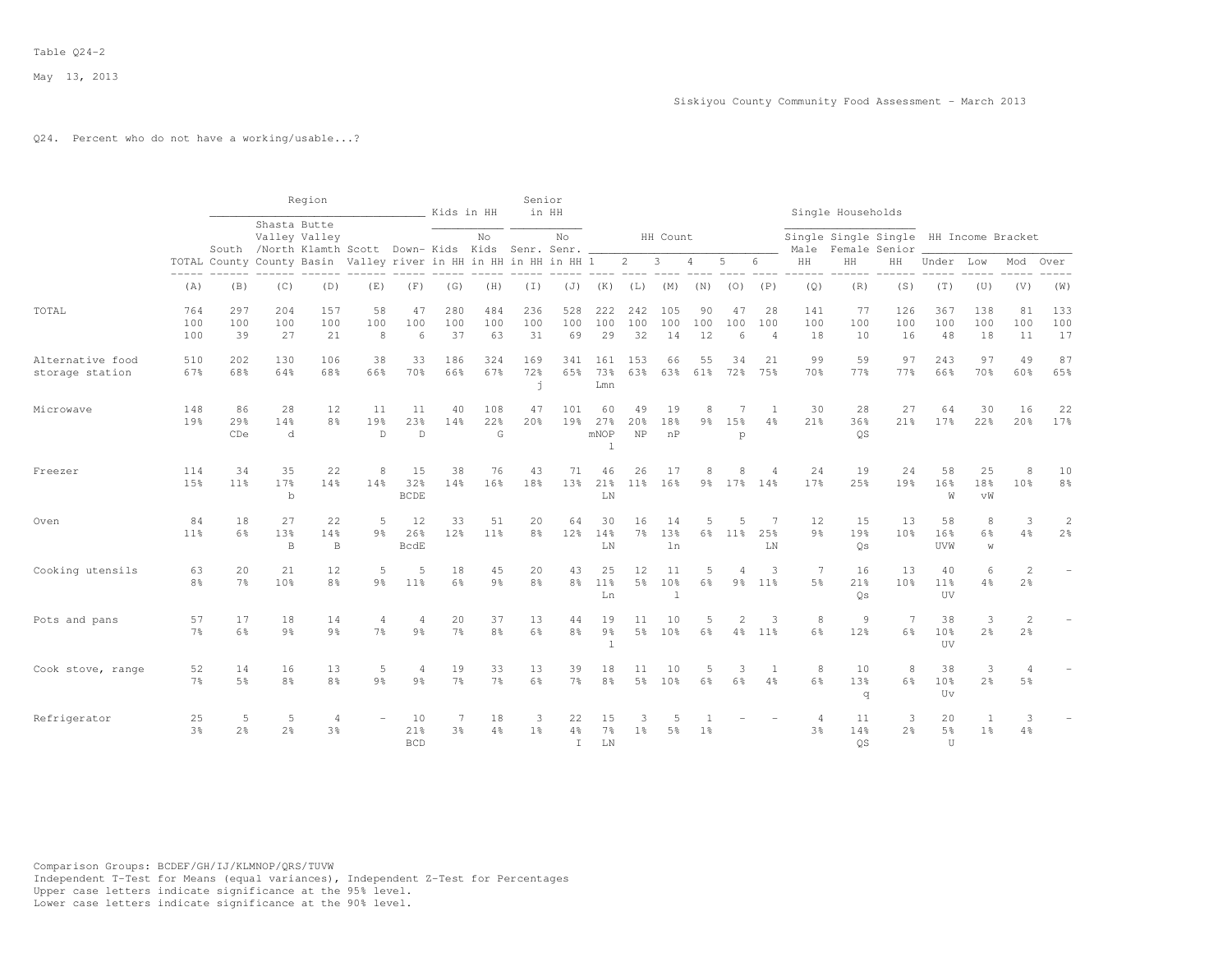### Q24. Percent who do not have a working/usable...?

|                                     |                            |                           | Majority of<br>Groceries Shopped                           |                      |                                      |                                  | How Far Traveled<br>to Grocery Store |                          |                                               |                  | How Typically                    |                                  |                                |                             | Travel to Grocery Shop How Often Out<br>of Grocery Money Fresh Food |                                  | Importance<br>of Buying      |                       |                             | Buying Fresh<br>Food Hurdle                                                   |                             |                       |
|-------------------------------------|----------------------------|---------------------------|------------------------------------------------------------|----------------------|--------------------------------------|----------------------------------|--------------------------------------|--------------------------|-----------------------------------------------|------------------|----------------------------------|----------------------------------|--------------------------------|-----------------------------|---------------------------------------------------------------------|----------------------------------|------------------------------|-----------------------|-----------------------------|-------------------------------------------------------------------------------|-----------------------------|-----------------------|
|                                     |                            |                           | TOTAL Local County State Miles Miles Miles Miles Miles Car |                      |                                      |                                  |                                      |                          | Out of Out of 0-5 6-15 16-25 26-50 51-100 Own |                  | Borrow For<br>Car                | Ask                              |                                |                             |                                                                     | Rarely                           |                              | Some-                 |                             | Availa Know-<br>Ride Walk Wkly Mnthly /Never Extr what Cost bility ledge None |                             |                       |
|                                     | (A)                        | (B)                       | (C)                                                        | (D)                  | (E)                                  | (F)                              | (G)                                  | (H)                      | $(\top)$                                      | (J)              | (K)                              | (L)                              | (M)                            | (N)                         | (0)                                                                 | (P)                              | (Q)                          | (R)                   | (S)                         | (T)                                                                           | (U)                         | (V)                   |
| TOTAL                               | 764<br>100<br>100          | 473<br>100<br>62          | 66<br>100<br>9                                             | 173<br>100<br>23     | 272<br>100<br>36                     | 78<br>100<br>10                  | 72<br>100<br>9                       | 165<br>100<br>22         | 114<br>100<br>15                              | 117<br>100<br>15 | 43<br>100<br>6                   | 20<br>100<br>3                   | 41<br>100<br>5                 | 63<br>100<br>8              | 280<br>100<br>37                                                    | 343<br>100<br>45                 | 510<br>100<br>67             | 175<br>100<br>23      | 407<br>100<br>53            | 115<br>100<br>15                                                              | 27<br>100<br>$\overline{4}$ | 245<br>100<br>32      |
| Alternative food<br>storage station | 510<br>67%                 | 323<br>68%<br>d           | 46<br>70%                                                  | 105<br>61%           | 191<br>70%<br>T                      | 52<br>67%                        | 46<br>64%                            | 111<br>67%               | 68<br>60%                                     | 83<br>71%        | 31<br>72%                        | 17<br>85%                        | 28<br>68%                      | 45<br>71%<br>p              | 205<br>73%<br>$\, {\bf P}$                                          | 204<br>59%                       | 333<br>65%                   | 121<br>69%            | 283<br>70 %<br>V            | 80<br>70%<br>$\overline{V}$                                                   | 18<br>67%                   | 148<br>60%            |
| Microwave                           | 148<br>19%<br>$\mathbb{D}$ | 118<br>25%<br>AcD         | 11<br>17%                                                  | 15<br>9 <sub>8</sub> | 71<br>26%<br>HT.                     | 22<br>28%<br>HI                  | 18<br>25%<br>HI                      | 17<br>10 <sup>9</sup>    | 15<br>13%                                     | 28<br>24%        | 15<br>35%<br>$\overline{1}$      | 3<br>15%                         | 8<br>20%                       | 23<br>37%<br>OP             | 47<br>17%                                                           | 59<br>17%                        | 115<br>23%<br>$\overline{R}$ | 25<br>14%             | 82<br>20%<br>$\overline{U}$ | 27<br>23%<br>U                                                                | $\overline{2}$<br>7%        | 48<br>20%<br>U        |
| Freezer                             | 114<br>15%<br>D            | 80<br>17%<br>$\mathbb D$  | 11<br>17%                                                  | 15<br>9 <sub>8</sub> | 45<br>17%<br>hi                      | 16<br>21%<br>HI                  | 16<br>22%<br>HI                      | 17<br>10 <sup>8</sup>    | 11<br>10 <sup>8</sup>                         | 25<br>21%        | 9<br>21%                         | 20%                              | 8<br>20%                       | 17<br>27%<br>$\mathsf{P}$   | 55<br>20%<br>$\, {\bf P}$                                           | 30<br>9 <sup>°</sup>             | 79<br>15%                    | 22<br>13%             | 75<br>18%<br>tV             | 14<br>12%                                                                     | 3<br>11 <sup>°</sup>        | 24<br>10 <sup>8</sup> |
| Oven                                | 84<br>11%                  | 47<br>10 <sup>°</sup>     | 10<br>15%                                                  | 18<br>10%            | 2.4<br>$9\frac{6}{9}$                | 11<br>14%                        | 11<br>15%                            | 17<br>10%                | 10<br>$9\frac{6}{6}$                          | 17<br>15%<br>M   | 3                                | $\mathfrak{D}$<br>7% 10%         | $\mathbf{1}$<br>2 <sup>°</sup> | 1.5<br>24%<br>$^{\circ}$    | 39<br>14%<br>$\mathsf{P}$                                           | 2.0<br>6%                        | 45<br>9 <sub>8</sub>         | 22<br>13%             | 46<br>11 <sup>°</sup>       | 12<br>10 <sup>8</sup>                                                         | 3<br>$11\%$                 | 21<br>9 <sub>8</sub>  |
| Cooking utensils                    | 63<br>8 <sup>°</sup>       | 41<br>$9\frac{6}{6}$      | 8<br>12%                                                   | 10<br>$6\%$          | 24<br>$9\frac{6}{6}$<br>$\mathbf{i}$ | 10<br>13%<br>T                   | 8<br>$11\%$                          | 11<br>$7\frac{6}{9}$     | 5<br>$4\frac{6}{6}$                           | 17<br>15%        | $\overline{4}$<br>9 <sub>8</sub> | $\overline{1}$<br>5%             |                                | 14<br>22%<br>OP             | 30<br>11 <sup>8</sup><br>$\mathsf{P}$                               | 11<br>3%                         | 37<br>7%                     | 13<br>7 <sup>°</sup>  | 42<br>10%<br>V              | 9<br>8 <sup>°</sup>                                                           | 3<br>11%                    | 12<br>$5\frac{6}{9}$  |
| Pots and pans                       | 57<br>7 <sup>°</sup>       | 33<br>7%                  | 8<br>12%                                                   | 11<br>6%             | 17<br>6%                             | 7<br>9%                          | 10%                                  | 16<br>10%<br>$\mathbf I$ | $\overline{4}$                                | 13<br>4% 11%     | 2<br>5%                          | $\overline{1}$<br>$5\frac{6}{6}$ |                                | 13<br>21 <sup>8</sup><br>οP | 29<br>10 <sup>8</sup><br>$\mathbf P$                                | 9<br>3%                          | 29<br>6%                     | 14<br>8 <sup>°</sup>  | 34<br>8 <sup>°</sup>        | 7<br>$6\frac{6}{9}$                                                           | $\overline{1}$<br>4%        | 13<br>5%              |
| Cook stove, range                   | 52<br>$7\frac{6}{9}$       | 30<br>6%                  | 4<br>6%                                                    | 9<br>$5\%$           | 17<br>6%                             | $\overline{7}$<br>$9\frac{6}{6}$ | $\overline{4}$<br>$6\frac{6}{9}$     | 9<br>5 <sup>°</sup>      | 5<br>4%                                       | 14<br>12%<br>K   | $\mathbf{1}$                     | $\mathfrak{D}$<br>2% 10%         |                                | 12.<br>19%<br>OP            | 2.1<br>8 <sup>°</sup><br>$\mathsf{P}$                               | 13<br>4%                         | 2.3<br>5 <sup>8</sup>        | 12.<br>7 <sup>°</sup> | 28<br>7 <sup>°</sup>        | 8<br>7 <sup>°</sup>                                                           | $\overline{4}$<br>15%       | 11<br>$4\%$           |
| Refrigerator                        | 25<br>3 <sup>°</sup>       | 19<br>$4\frac{6}{6}$<br>d | 1<br>2 <sup>°</sup>                                        | 3<br>$2\frac{6}{9}$  | 13<br>$5\frac{6}{9}$<br>h            | $\mathbf{2}$<br>3%               | $\overline{4}$<br>$6\frac{6}{9}$     | 3<br>$2\frac{6}{9}$      |                                               | 13<br>11%        |                                  | $\mathfrak{D}$<br>10%            |                                | 9<br>14%<br>OP              | 9<br>3 <sup>8</sup><br>p                                            | $\overline{4}$<br>1 <sup>8</sup> | 13<br>3%                     | 8<br>5%               | 15<br>4%                    | $\overline{4}$<br>3%                                                          | $\mathbf{1}$<br>4%          | 6<br>2 <sup>°</sup>   |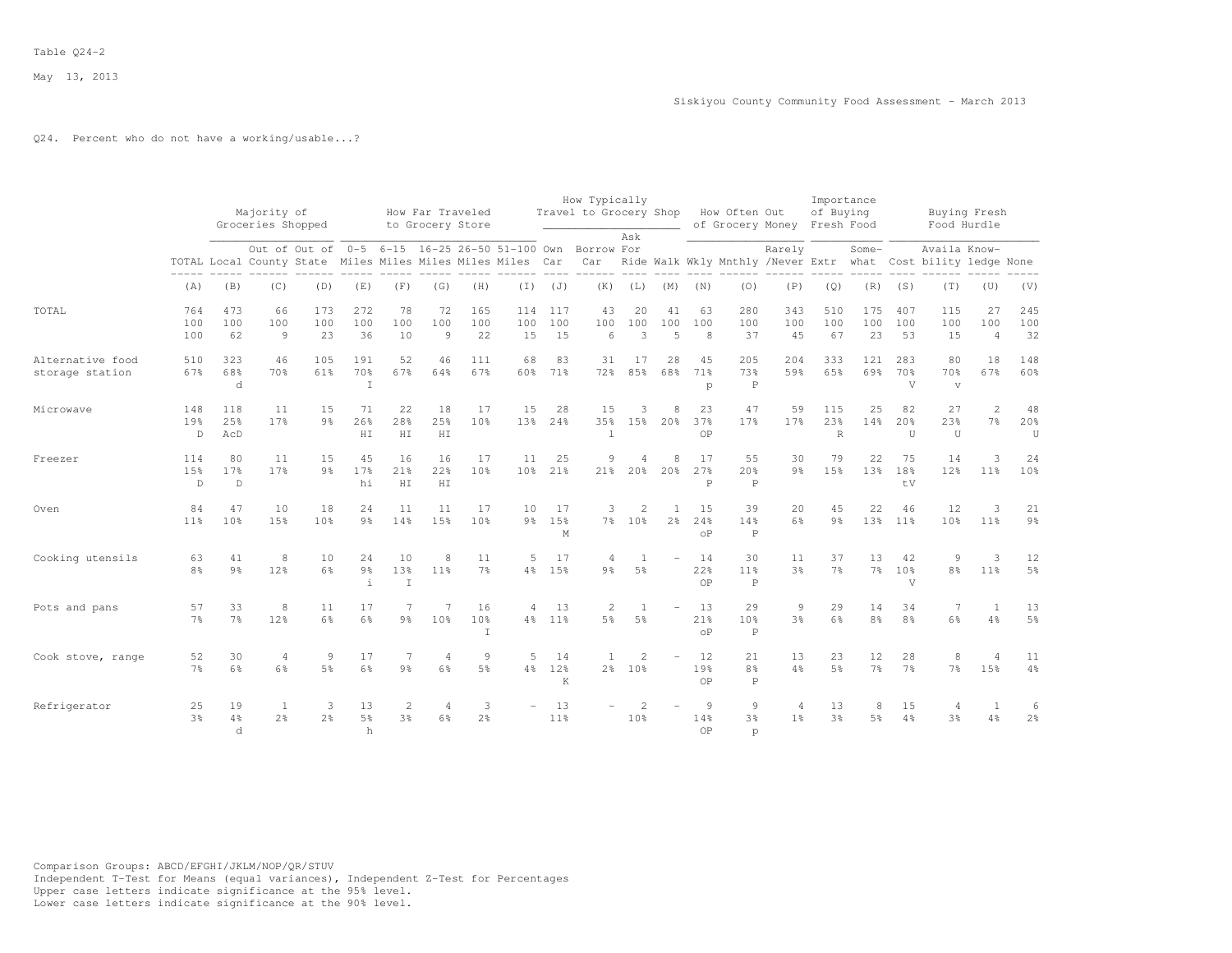# Q25. How many times a week does your family sit down to eat a meal together?

|                                 |                     |                                  |                                  | Region              |                                                                  |                         | Kids in HH                       |                           | Senior           | in HH                    |                          |                  |                     |                 |                                |                |           | Single Households                      |               |                  |                          |                          |                          |
|---------------------------------|---------------------|----------------------------------|----------------------------------|---------------------|------------------------------------------------------------------|-------------------------|----------------------------------|---------------------------|------------------|--------------------------|--------------------------|------------------|---------------------|-----------------|--------------------------------|----------------|-----------|----------------------------------------|---------------|------------------|--------------------------|--------------------------|--------------------------|
|                                 |                     |                                  | Shasta Butte                     | Valley Valley       | South /North Klamth Scott Down- Kids Kids Senr. Senr.            |                         |                                  | No                        |                  | No                       |                          |                  | HH Count            |                 |                                |                | Male      | Single Single Single HH Income Bracket | Female Senior |                  |                          |                          |                          |
|                                 |                     |                                  |                                  |                     | TOTAL County County Basin Valley river in HH in HH in HH in HH 1 |                         |                                  |                           |                  |                          |                          | $\overline{2}$   | $\mathbf{3}$        | $\overline{4}$  | 5                              | 6.             | $\rm{HH}$ | HH                                     | HH            | Under            | Low                      | Mod                      | Over                     |
|                                 | (A)                 | (B)                              | (C)                              | (D)                 | (E)                                                              | (F)                     | (G)                              | (H)                       | (I)              | (J)                      | (K)                      | (L)              | (M)                 | (N)             | (0)                            | (P)            | (Q)       | (R)                                    | (S)           | (T)              | (U)                      | (V)                      | (W)                      |
| HH COUNT 2 OR<br><b>GREATER</b> | 545<br>100<br>100   | 201<br>100<br>37                 | 142<br>100<br>26                 | 125<br>100<br>23    | 44<br>100<br>8                                                   | 33<br>100<br>6          | 281<br>100<br>52                 | 264<br>100<br>48          | 112<br>100<br>21 | 433<br>100<br>79         | $\overline{\phantom{a}}$ | 246<br>100<br>45 | 106<br>100<br>19    | 93<br>100<br>17 | 48<br>100<br>9                 | 28<br>100<br>5 |           |                                        |               | 254<br>100<br>47 | 95<br>100<br>17          | 61<br>100<br>11          | 105<br>100<br>19         |
| NO ANSWER                       | 8<br>1 <sup>°</sup> | $\overline{4}$<br>2 <sup>°</sup> | $\overline{c}$<br>1 <sup>°</sup> |                     | $\overline{2}$<br>5%                                             |                         | $\overline{2}$<br>1 <sup>°</sup> | 6<br>2 <sup>o</sup>       | 5<br>4%          | 3<br>1 <sup>°</sup>      |                          | $2\frac{6}{6}$   |                     | 2 <sup>°</sup>  |                                |                |           |                                        |               | * %              | 1 <sup>°</sup>           |                          |                          |
| TOTAL RESPONDING                | 537<br>100%         | 197<br>100%                      | 140<br>100%                      | 125<br>100%         | 42<br>100%                                                       | 33<br>100%              | 279<br>100%                      | 258<br>100%               | 107<br>100%      | 430<br>100%              | $\overline{\phantom{a}}$ | 240              | 106                 | 91              | 48<br>100% 100% 100% 100% 100% | 28             |           |                                        |               | 253<br>100%      | 94<br>100%               | 61<br>100%               | 105<br>100%              |
| $\circ$                         | 28<br>5%            | 10<br>5 <sup>°</sup>             | 3<br>2 <sup>o</sup>              | 5<br>$4\frac{6}{6}$ | $\overline{2}$<br>5 <sup>°</sup>                                 | 8<br>24%<br><b>BCDE</b> | 9<br>3 <sup>°</sup>              | 19<br>$7\frac{6}{9}$<br>G | 6<br>6%          | 22<br>5%                 | $\overline{\phantom{0}}$ | 15<br>6%<br>N    | 8 <sup>°</sup><br>N | 1 <sup>°</sup>  | 4%                             |                |           |                                        |               | 16<br>6%         | 3<br>3 <sup>°</sup>      |                          | 6<br>6%                  |
| $1-2$ times                     | 93<br>17%           | 33<br>17%<br>$\mathbf F$         | 24<br>17%<br>$\mathbf{F}$        | 30<br>24%<br>eF     | 5<br>12%                                                         | 3%                      | 56<br>20%<br>h                   | 37<br>14%                 | 16<br>15%        | 77<br>18%                | $-$                      | 32<br>13%        | 21<br>20%           | 18<br>20%       | 23%                            | 14%            |           |                                        |               | 53<br>21%<br>VW  | 19<br>20%<br>W           | $11\%$                   | 9<br>9%                  |
| $3-4$ times                     | 131<br>24%          | 35<br>18%                        | 32<br>23%                        | 42<br>34%<br>Bc     | 13<br>31%<br>$\mathbf b$                                         | 9<br>27%                | 76<br>27%                        | 55<br>21%                 | 19<br>18%        | 112<br>26%<br>$\ddot{1}$ | $\overline{\phantom{0}}$ | 53<br>22%        | 27<br>25%           | 28<br>31%       | 11<br>23%                      | 32%            |           |                                        |               | 75<br>30%<br>uvW | 19<br>20%                | 12<br>20%                | 21<br>20%                |
| $5-7$ times                     | 285<br>53%          | 119<br>60%<br>D                  | 81<br>58%<br>D                   | 48<br>38%           | 22<br>52%                                                        | 15<br>45%               | 138<br>49%                       | 147<br>57%<br>g           | 66<br>62%<br>J   | 219<br>51%               | $\overline{\phantom{0}}$ | 140<br>58%<br>m  | 50<br>47%           | 44<br>48%       | 2.4<br>50%                     | -1.5<br>54%    |           |                                        |               | 109<br>43%       | 53<br>56%<br>$\mathbf T$ | 42<br>69%<br>$\mathbf T$ | 69<br>66%<br>$\mathbf T$ |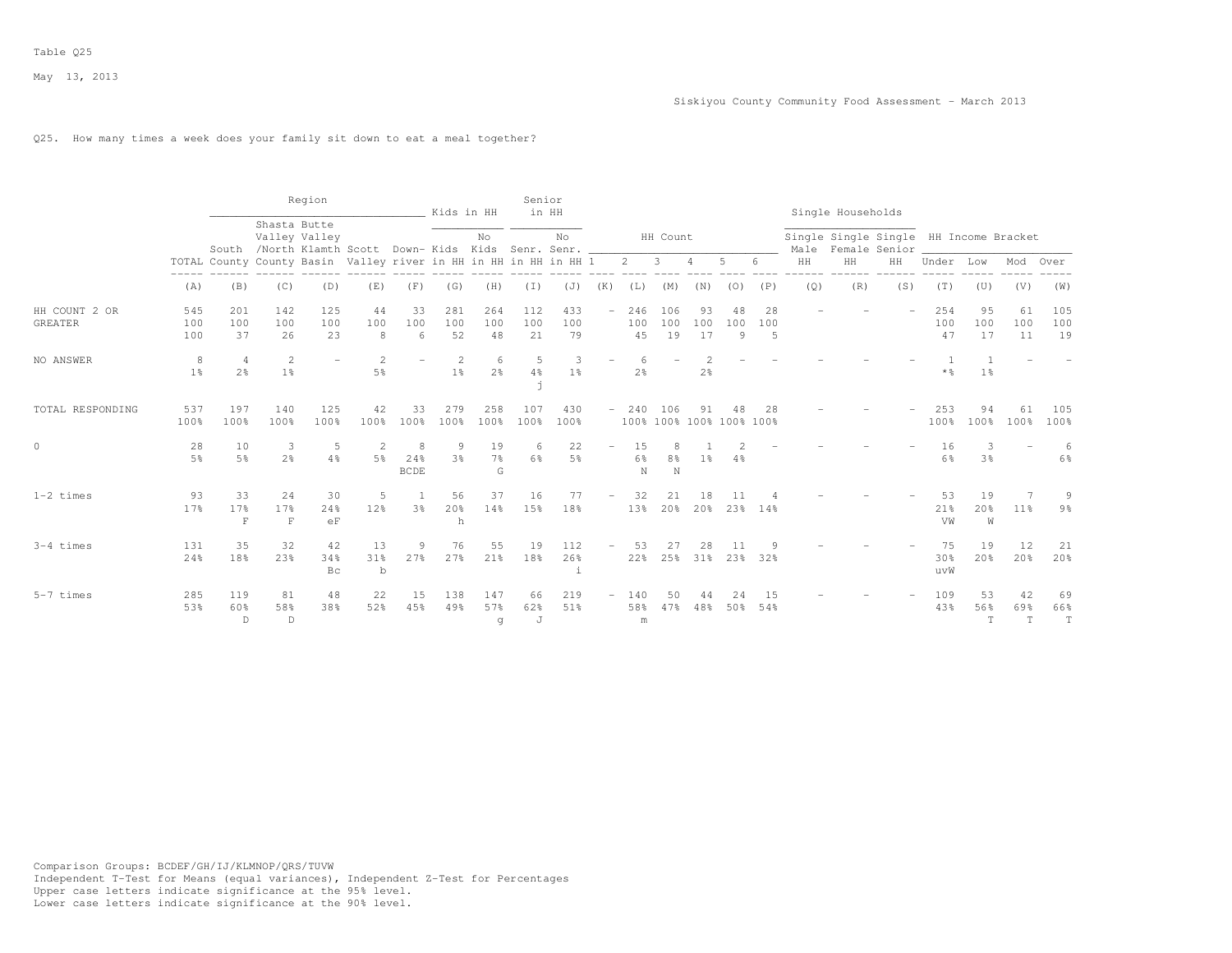# Q25. How many times a week does your family sit down to eat a meal together?

|                                 |                     |                      |                                  |                                                            |                     |                |                                      |                     |                 |     | How Typically                                            |     |                |                             |                                   |                                  | Importance                       |                      |                                        |                                                                                   |                                  |                     |
|---------------------------------|---------------------|----------------------|----------------------------------|------------------------------------------------------------|---------------------|----------------|--------------------------------------|---------------------|-----------------|-----|----------------------------------------------------------|-----|----------------|-----------------------------|-----------------------------------|----------------------------------|----------------------------------|----------------------|----------------------------------------|-----------------------------------------------------------------------------------|----------------------------------|---------------------|
|                                 |                     |                      | Majority of<br>Groceries Shopped |                                                            |                     |                | How Far Traveled<br>to Grocery Store |                     |                 |     | Travel to Grocery Shop                                   |     |                |                             | How Often Out<br>of Grocery Money |                                  | of Buying<br>Fresh Food          |                      |                                        | Buying Fresh<br>Food Hurdle                                                       |                                  |                     |
|                                 |                     |                      |                                  | TOTAL Local County State Miles Miles Miles Miles Miles Car |                     |                |                                      |                     |                 |     | Out of Out of 0-5 6-15 16-25 26-50 51-100 Own Borrow For | Ask |                |                             |                                   | Rarely                           |                                  | Some-                |                                        | Availa Know-<br>Car Ride Walk Wkly Mnthly /Never Extr what Cost bility ledge None |                                  |                     |
|                                 | (A)                 | (B)                  | (C)                              | (D)                                                        | (E)                 | (F)            | (G)                                  | (H)                 | $(\bot)$        | (J) | (K)                                                      | (L) | (M)            | (N)                         | (0)                               | (P)                              | (Q)                              | (R)                  | (S)                                    | (T)                                                                               | (U)                              | (V)                 |
| HH COUNT 2 OR<br><b>GREATER</b> | 545<br>100<br>100   | 305<br>100<br>56     | 52<br>100<br>10                  | 143<br>100<br>26                                           | 168<br>100<br>31    | 51<br>100<br>9 | 46<br>100<br>8                       | 135<br>100<br>25    | 94<br>100<br>17 |     |                                                          |     | 41<br>100<br>8 | 36<br>100<br>$\overline{7}$ | 187<br>100<br>34                  | 261<br>100<br>48                 | 369<br>100<br>68                 | 124<br>100<br>23     | 262<br>100<br>48                       | 86<br>100<br>16                                                                   | 19<br>100<br>3                   | 195<br>100<br>36    |
| NO ANSWER                       | 8<br>1 <sup>°</sup> | 3<br>1 <sup>°</sup>  | 2<br>4%                          | 1 <sup>°</sup>                                             |                     | 2 <sup>°</sup> | 2 <sup>o</sup>                       | 2<br>1 <sup>8</sup> | $2\frac{6}{6}$  |     |                                                          |     | 2 <sup>°</sup> |                             | $\overline{2}$<br>1 <sup>°</sup>  | $\overline{4}$<br>2 <sup>°</sup> | $\overline{4}$<br>1 <sup>°</sup> | 3<br>2 <sup>°</sup>  | 2 <sup>°</sup>                         |                                                                                   |                                  | 3<br>2 <sup>°</sup> |
| TOTAL RESPONDING                | 537<br>100%         | 302<br>100%          | 50<br>100%                       | 142<br>100%                                                | 168<br>100%         | 50<br>100%     | 45<br>100%                           | 133<br>100%         | 92<br>100%      |     |                                                          |     | 40             | 36<br>100% 100%             | 185<br>100%                       | 257<br>100%                      | 365<br>100%                      | 121<br>100% 100%     | 258                                    | 86<br>100%                                                                        | 19<br>100%                       | 192<br>100%         |
| $\circ$                         | 28<br>$5\%$         | 18<br>6 <sup>9</sup> | 4<br>8 <sup>8</sup>              | 4<br>3%                                                    | 8<br>5 <sup>9</sup> | 8%             | $\overline{2}$<br>4%                 | 3 <sup>8</sup>      | 7%              |     |                                                          |     | 3 <sup>°</sup> | 3<br>8 <sup>°</sup>         | 10<br>5%                          | 9<br>4%                          | 20<br>5 <sup>8</sup>             | .5<br>4%             | 21<br>8 <sup>°</sup><br>$\overline{V}$ | .5<br>6%                                                                          | $\mathcal{D}$<br>11 <sup>8</sup> | 4<br>2 <sup>o</sup> |
| $1-2$ times                     | 93<br>17%           | 43<br>14%            | 10<br>20%                        | 31<br>22%<br>b                                             | 23<br>14%           | 18%            | 16%                                  | 28<br>21%<br>e      | 16<br>17%       |     |                                                          |     | 23%            | 11<br>31%<br>P              | 42<br>23%<br>$\mathbb{P}$         | 27<br>11%                        | 64<br>18%                        | 18<br>15%            | 54<br>21 <sup>8</sup><br>V             | 16<br>19%                                                                         | 6<br>32%<br>$\mathbf{V}$         | 21<br>11%           |
| $3-4$ times                     | 131<br>24%          | 74<br>25%            | 13<br>26%                        | 37<br>26%                                                  | 41<br>24%           | 13<br>26%      | 11<br>24%                            | 40<br>30%           | 17<br>18%       |     |                                                          |     | 15%            | 22%                         | 51<br>28%                         | 61<br>24%                        | 73<br>20%                        | 47<br>39%<br>$\circ$ | 61<br>24%                              | 19<br>22%                                                                         | 5<br>26%                         | 51<br>27%           |
| $5-7$ times                     | 285<br>53%          | 167<br>55%           | 23<br>46%                        | 70<br>49%                                                  | 96<br>57%<br>h      | 24<br>48%      | 25<br>56%                            | 61<br>46%           | 53<br>58%<br>h  |     |                                                          |     | 2.4<br>60%     | 14<br>39%                   | 82<br>44%                         | 160<br>62%<br><b>NO</b>          | 208<br>57%<br>$\mathbb{R}$       | 51<br>42%            | 122<br>47%                             | 46<br>53%<br>u                                                                    | 6<br>32%                         | 116<br>60%<br>SU    |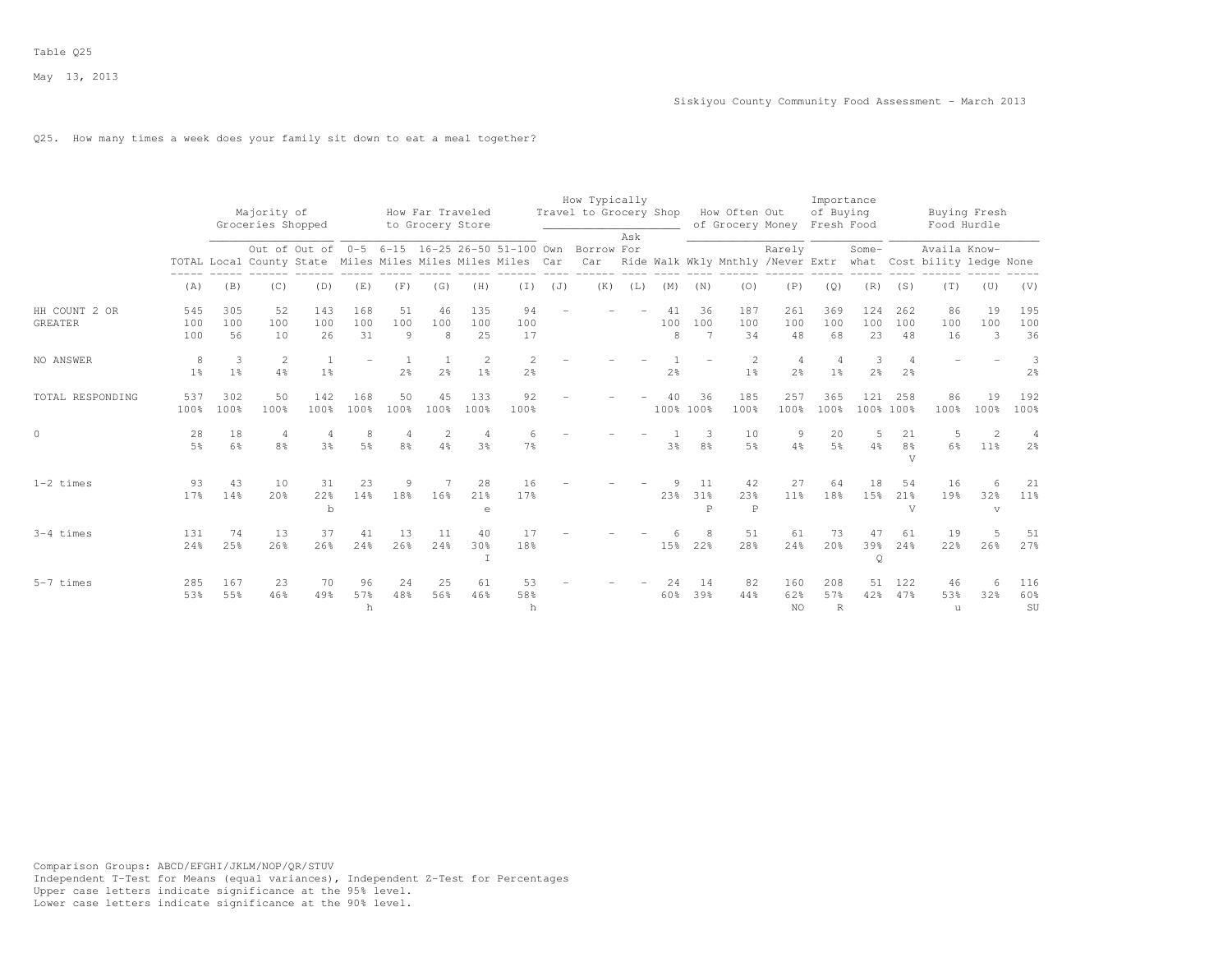# Q26. How many times do your kids typically eat per day?

|                  |                                  |                                                                  |                                                                       | Region                   |                           |                | Kids in HH        |     | Senior                | in HH               |                            |                     |                                          |                                  |                 |                 |                            | Single Households                                            |                          |                  |                          |                |                 |
|------------------|----------------------------------|------------------------------------------------------------------|-----------------------------------------------------------------------|--------------------------|---------------------------|----------------|-------------------|-----|-----------------------|---------------------|----------------------------|---------------------|------------------------------------------|----------------------------------|-----------------|-----------------|----------------------------|--------------------------------------------------------------|--------------------------|------------------|--------------------------|----------------|-----------------|
|                  |                                  |                                                                  | Shasta Butte<br>South /North Klamth Scott Down- Kids Kids Senr. Senr. | Valley Valley            |                           |                |                   | No  |                       | No                  |                            |                     | HH Count                                 |                                  |                 |                 |                            | Single Single Single HH Income Bracket<br>Male Female Senior |                          |                  |                          |                |                 |
|                  |                                  | TOTAL County County Basin Valley river in HH in HH in HH in HH 1 |                                                                       |                          |                           |                |                   |     |                       |                     |                            | $\overline{2}$      | 3                                        | $\overline{4}$                   | 5               |                 | HH                         | HH                                                           | HH                       | Under            | Low                      | Mod            | Over            |
|                  | (A)                              | (B)                                                              | (C)                                                                   | (D)                      | (E)                       | (F)            | (G)               | (H) | $(\top)$              | (J)                 | (K)                        | (L)                 | (M)                                      | (N)                              | (0)             | (P)             | (Q)                        | (R)                                                          | (S)                      | (T)              | (U)                      | (V)            | (W)             |
| KIDS IN HH       | 284<br>100<br>100                | 96<br>100<br>34                                                  | 66<br>100<br>23                                                       | 89<br>100<br>31          | 18<br>100<br>6            | 15<br>100<br>5 | 284<br>100<br>100 |     | 8<br>100<br>3         | 276<br>100<br>97    | 3<br>100<br>$\overline{1}$ | 37<br>100<br>13     | 67<br>100<br>24                          | 83<br>100<br>29                  | 45<br>100<br>16 | 28<br>100<br>10 | $\overline{c}$<br>100<br>1 | -1<br>100<br>$\star$                                         | $\overline{\phantom{0}}$ | 154<br>100<br>54 | 56<br>100<br>20          | 26<br>100<br>9 | 36<br>100<br>13 |
| NO ANSWER        | 7<br>2 <sup>o</sup>              | 1 <sup>°</sup>                                                   | 5<br>8%<br>b                                                          | $\overline{\phantom{m}}$ | 6%                        |                | $2\frac{6}{9}$    |     | 13%                   | 6<br>2 <sup>°</sup> | $\overline{\phantom{0}}$   | 8 <sup>°</sup>      |                                          | $\overline{c}$<br>$2\frac{6}{6}$ |                 | 4%              |                            |                                                              |                          | 3<br>2%          | $\overline{\phantom{0}}$ | 4%             |                 |
| TOTAL RESPONDING | 277<br>100%                      | 95<br>100%                                                       | 61<br>100%                                                            | 89<br>100%               | 17<br>100%                | 15<br>100%     | 277<br>100%       |     | 100%                  | 270                 | २                          | 34                  | 67<br>100% 100% 100% 100% 100% 100% 100% | 81                               | 45              | 27              | $\overline{2}$<br>100%     | 100%                                                         |                          | 151<br>100%      | 56<br>100%               | 25<br>100%     | 36<br>100%      |
| One              | $\overline{c}$<br>1 <sup>°</sup> |                                                                  |                                                                       | $\mathfrak{D}$<br>2%     |                           |                | $1\frac{6}{9}$    |     |                       | 1 <sup>°</sup>      |                            | 3%                  | 1%                                       |                                  |                 |                 |                            |                                                              |                          | 1 <sup>°</sup>   |                          |                |                 |
| Two              | 10<br>4%                         | 2<br>2 <sup>o</sup>                                              | 5<br>$8\frac{6}{9}$<br>d                                              | 1 <sup>°</sup>           |                           | 13%            | 10<br>$4\%$       |     |                       | 10<br>4%            |                            | 2<br>$6\frac{6}{9}$ | 3<br>$4\%$                               | 1 <sup>°</sup>                   | 7 <sup>°</sup>  | 4%              |                            |                                                              |                          | 4%               |                          |                | 6%              |
| Three            | 128<br>46%                       | 43<br>45%                                                        | 24<br>39%                                                             | 51<br>57%<br><b>bCEf</b> | 5<br>29%                  | 33%            | 128<br>46%        |     | $\overline{2}$<br>29% | 126<br>47%          | $\mathfrak{D}$<br>67%      | 15<br>44%           | 30<br>45%                                | 37<br>46%                        | 17<br>38%       | 13<br>48%       | 50%                        | 100%                                                         |                          | 78<br>52%        | 25<br>45%                | 9<br>36%       | 14<br>39%       |
| Four or more     | 137<br>49%                       | 50<br>53%<br>d                                                   | 32<br>52%                                                             | 35<br>39%                | 12<br>71%<br>$\mathbb{D}$ | 53%            | 137<br>49%        |     | 71%                   | 132<br>49%          | 33%                        | 16<br>47%           | 33<br>49%                                | 43<br>53%                        | 25<br>56%       | 13<br>48%       | 50%                        |                                                              |                          | 65<br>43%        | 31<br>55%                | 16<br>64%<br>T | 20<br>56%       |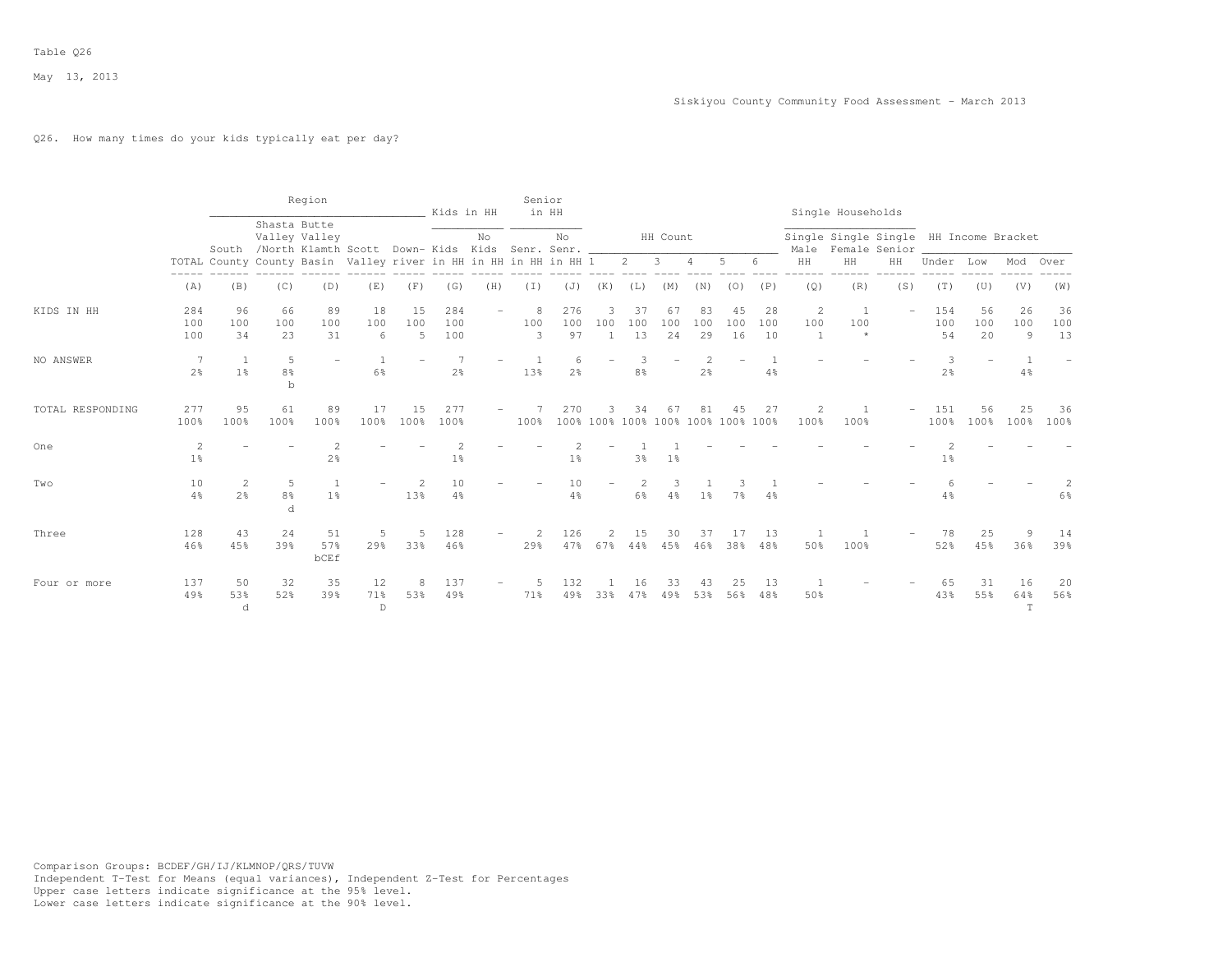# Q26. How many times do your kids typically eat per day?

|                  |                      |                     | Majority of<br>Groceries Shopped |                                  |                       |                | How Far Traveled<br>to Grocery Store |                 |                                                            |     | How Typically<br>Travel to Grocery Shop                         |     |                            |                        | How Often Out<br>of Grocery Money |                                | Importance<br>of Buying<br>Fresh Food |                     |                                  | Food Hurdle                                 | Buying Fresh               |                 |
|------------------|----------------------|---------------------|----------------------------------|----------------------------------|-----------------------|----------------|--------------------------------------|-----------------|------------------------------------------------------------|-----|-----------------------------------------------------------------|-----|----------------------------|------------------------|-----------------------------------|--------------------------------|---------------------------------------|---------------------|----------------------------------|---------------------------------------------|----------------------------|-----------------|
|                  |                      |                     |                                  |                                  |                       |                |                                      |                 | TOTAL Local County State Miles Miles Miles Miles Miles Car |     | Out of Out of 0-5 6-15 16-25 26-50 51-100 Own Borrow For<br>Car | Ask |                            |                        | Ride Walk Wkly Mnthly /Never Extr | Rarely                         |                                       | Some-               |                                  | Availa Know-<br>what Cost bility ledge None |                            |                 |
|                  | (A)                  | (B)                 | (C)                              | (D)                              | (E)                   | (F)            | (G)                                  | (H)             | (I)                                                        | (J) | (K)                                                             | (L) | (M)                        | (N)                    | (0)                               | (P)                            | (Q)                                   | (R)                 | (S)                              | (T)                                         | (U)                        | (V)             |
| KIDS IN HH       | 284<br>100<br>100    | 144<br>100<br>.51   | 30<br>100<br>11                  | 89<br>100<br>31                  | 80<br>100<br>2.8      | 23<br>100<br>8 | 23<br>100<br>8                       | 85<br>100<br>30 | 46<br>100<br>16                                            |     | 100<br>$\star$                                                  |     | 6<br>100<br>$\mathfrak{D}$ | 21<br>100<br>7         | 110<br>100<br>39                  | 120<br>100<br>42               | 192<br>100<br>68                      | 66<br>100<br>23     | 145<br>100<br>51                 | 47<br>100<br>17                             | 6<br>100<br>$\overline{2}$ | 97<br>100<br>34 |
| NO ANSWER        | -7<br>2 <sup>°</sup> | 3<br>2.8            |                                  |                                  | $4\frac{6}{6}$        |                |                                      |                 |                                                            |     |                                                                 |     |                            |                        | $\overline{2}$<br>2 <sup>°</sup>  | $\mathbf{1}$<br>1 <sup>°</sup> | 1 <sup>°</sup>                        | 3<br>5 <sup>°</sup> | $\mathfrak{D}$<br>1 <sup>°</sup> | $\overline{1}$<br>2 <sup>o</sup>            |                            | 1 <sup>°</sup>  |
| TOTAL RESPONDING | 277<br>100%          | 141<br>100%         | 30<br>100%                       | 89<br>100%                       | 77<br>100%            | 23<br>100%     | 23<br>100%                           | 85<br>100%      | 46<br>100%                                                 |     | 100%                                                            |     | 100% 100%                  | 21                     | 108<br>100%                       | 119<br>100%                    | 191<br>100%                           | 63<br>100% 100%     | 143                              | 46<br>100%                                  | 6<br>100%                  | 96<br>100%      |
| One              | 2<br>1 <sup>°</sup>  |                     |                                  | 1 <sup>°</sup>                   |                       |                |                                      |                 | 2 <sup>o</sup>                                             |     |                                                                 |     |                            |                        | 1 <sup>°</sup>                    |                                | 1 <sup>°</sup>                        |                     | 1 <sup>°</sup>                   |                                             |                            |                 |
| Two              | 10<br>4%             | 8<br>6%<br>$\Gamma$ | 3%                               | $\overline{1}$<br>1 <sup>°</sup> | $\overline{4}$<br>.5% | 4%             | 4%                                   | 5%              |                                                            |     |                                                                 |     |                            | 5%                     | 5<br>5 <sup>°</sup>               | 3<br>3 <sup>8</sup>            | 4%                                    | 2<br>3 <sup>8</sup> | 6<br>4%                          | 2<br>$4\frac{6}{6}$                         | 17%                        | 4%              |
| Three            | 128<br>46%           | 60<br>43%           | 14<br>47%                        | 43<br>48%                        | 32<br>42%             | 12<br>52%      | 35%                                  | 45<br>53%       | 19<br>41%                                                  |     |                                                                 |     | 33%                        | 14<br>67%<br>$\circ$ P | 49<br>45%                         | 49<br>41%                      | 80<br>42%                             | 34<br>54%<br>q      | 66<br>46%                        | 15<br>33%                                   | 3<br>50%                   | 42<br>44%       |
| Four or more     | 137<br>49%           | 73<br>52%           | 15<br>50%                        | 44<br>49%                        | 41<br>53%             | 10<br>43%      | 14<br>61%                            | 36<br>42%       | 26<br>57%                                                  |     | 100%<br>m                                                       |     | 67%                        | 6<br>29%               | 53<br>49%<br>n                    | 67<br>56%<br>N                 | 103<br>54%                            | 27<br>43%           | 70<br>49%                        | 29<br>63%<br>$\mathtt{s}$                   | $\overline{2}$<br>33%      | 50<br>52%       |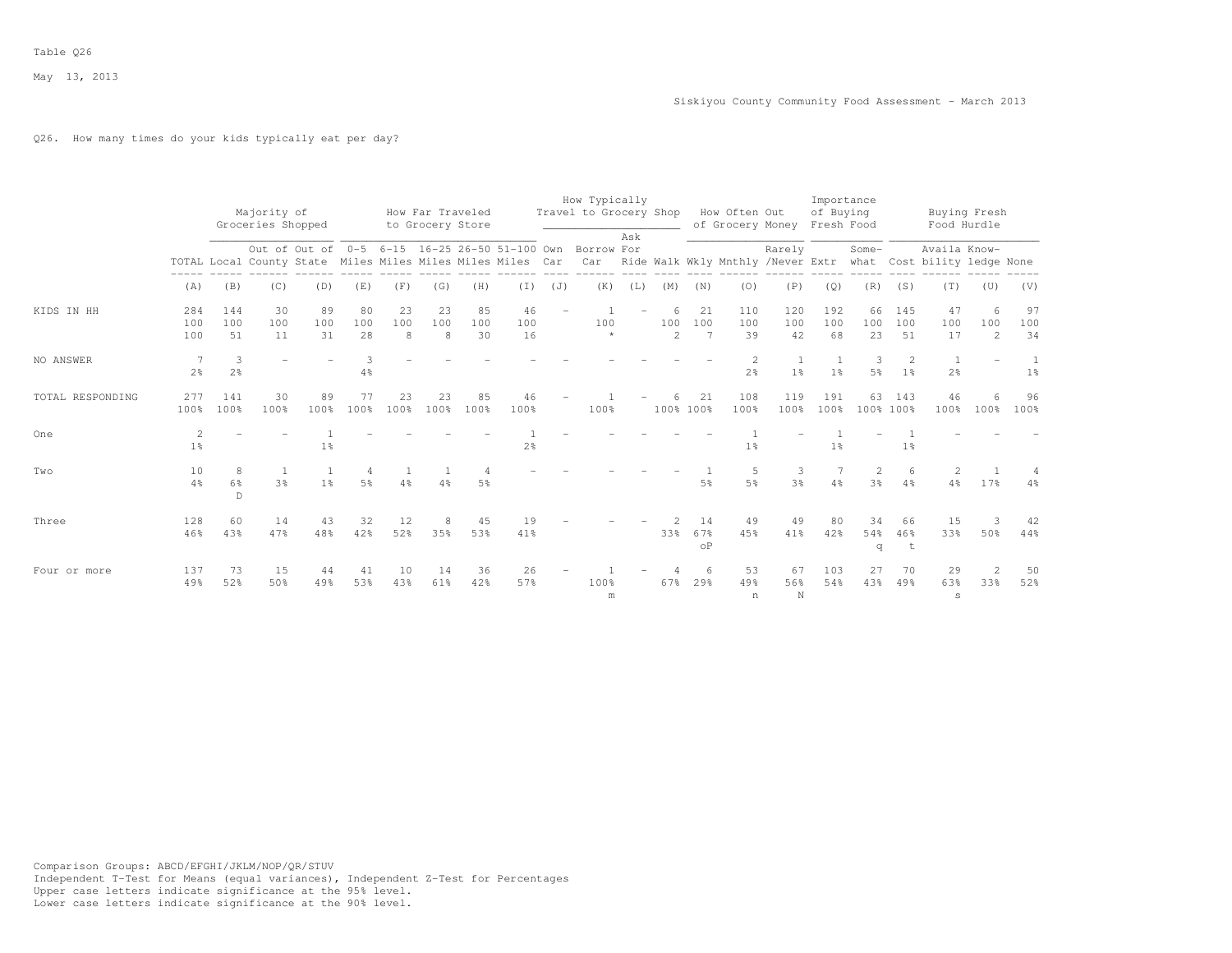### Table Q27

May 13, 2013

Q27. Do...?

|                                                                       |                   |                      |                          | Region                      |                                                                  |                           |                   | Kids in HH               | Senior        | in HH            |                    |                      |                  |                 |                  |                  |                       | Single Households                                            |     |                   |                 |                |                 |
|-----------------------------------------------------------------------|-------------------|----------------------|--------------------------|-----------------------------|------------------------------------------------------------------|---------------------------|-------------------|--------------------------|---------------|------------------|--------------------|----------------------|------------------|-----------------|------------------|------------------|-----------------------|--------------------------------------------------------------|-----|-------------------|-----------------|----------------|-----------------|
|                                                                       |                   | South                | Shasta Butte             | Valley Valley               | /North Klamth Scott Down- Kids Kids Senr. Senr.                  |                           |                   | No                       |               | No               |                    |                      | HH Count         |                 |                  |                  |                       | Single Single Single HH Income Bracket<br>Male Female Senior |     |                   |                 |                |                 |
|                                                                       |                   |                      |                          |                             | TOTAL County County Basin Valley river in HH in HH in HH in HH 1 |                           |                   |                          |               |                  |                    | 2                    | 3                |                 | 5                |                  | HH                    | HH                                                           | HH  | Under             | Low             | Mod            | Over            |
|                                                                       | (A)               | (B)                  | (C)                      | (D)                         | (E)                                                              | (F)                       | (G)               | (H)                      | (I)           | (J)              | (K)                | (L)                  | (M)              | (N)             | (0)              | (P)              | (Q)                   | (R)                                                          | (S) | (T)               | (U)             | (V)            | (W)             |
| KIDS IN HH                                                            | 284<br>100<br>100 | 96<br>100<br>34      | 66<br>100<br>23          | 89<br>100<br>31             | 18<br>100<br>6                                                   | 15<br>100                 | 284<br>100<br>100 |                          | 8<br>100<br>3 | 276<br>100<br>97 | 100                | 37<br>100<br>13      | 67<br>100<br>2.4 | 83<br>100<br>29 | 45<br>100<br>16  | 28<br>100<br>10  | $\overline{c}$<br>100 | 100                                                          |     | 154<br>100<br>54  | 56<br>100<br>20 | 26<br>100<br>9 | 36<br>100<br>13 |
| NO ANSWER                                                             | 13<br>5%          | $\overline{4}$<br>4% | 6<br>$9\frac{6}{9}$<br>d | -2<br>2 <sup>o</sup>        | $6\%$                                                            |                           | 13<br>5%          |                          | 25%           | $4\frac{6}{6}$   |                    | 14%<br>n             | 4%               | 4%              |                  | 4%               |                       |                                                              |     | 3 <sup>°</sup>    | 2<br>4%         | 4%             | 3 <sup>°</sup>  |
| TOTAL RESPONDING                                                      | 274<br>100%       | 93<br>100%           | 61<br>100%               | 88<br>100%                  | 17<br>100%                                                       | 15<br>100%                | 274<br>100%       |                          | 100%          | 268              |                    | 33<br>100% 100% 100% | 66               |                 | 100% 100% 100%   | 27<br>100%       | 100%                  | 100%                                                         |     | 150<br>100%       | 54<br>100%      | 2.5<br>100%    | 36<br>100%      |
| Your kids typically<br>eat fresh fruits<br>and vegetables each<br>day | 215<br>78%        | 82<br>88%<br>CD      | 40<br>66%                | 67<br>76%                   | 14<br>82%                                                        | 12<br>80%                 | 215<br>78%        | $\overline{\phantom{0}}$ | 67%           | 211<br>79%       | 100%<br>MNOP<br>Τ, | 23<br>70%            | 56<br>85%<br>1p  | 66<br>83%       | 37<br>82%        | 18<br>67%        | 100%                  | 100%                                                         |     | 110<br>73%        | 44<br>81%       | 22<br>88%<br>T | 31<br>86%       |
| Your kids use free<br>or reduced cost<br>school meal<br>programs      | 169<br>62%        | 39<br>42%            | 43<br>70%<br>B           | 66<br>75%<br>$\overline{B}$ | 10<br>59%                                                        | 11<br>73%<br><sub>B</sub> | 169<br>62%        |                          | 100%<br>-J    | 163<br>61%       |                    | 55%                  | 47%              | 45<br>56%       | 36<br>80%<br>LMN | 22<br>81%<br>LMN |                       |                                                              |     | 117<br>78%<br>UVW | 30<br>56%<br>W  | 11<br>44%<br>W | 14%             |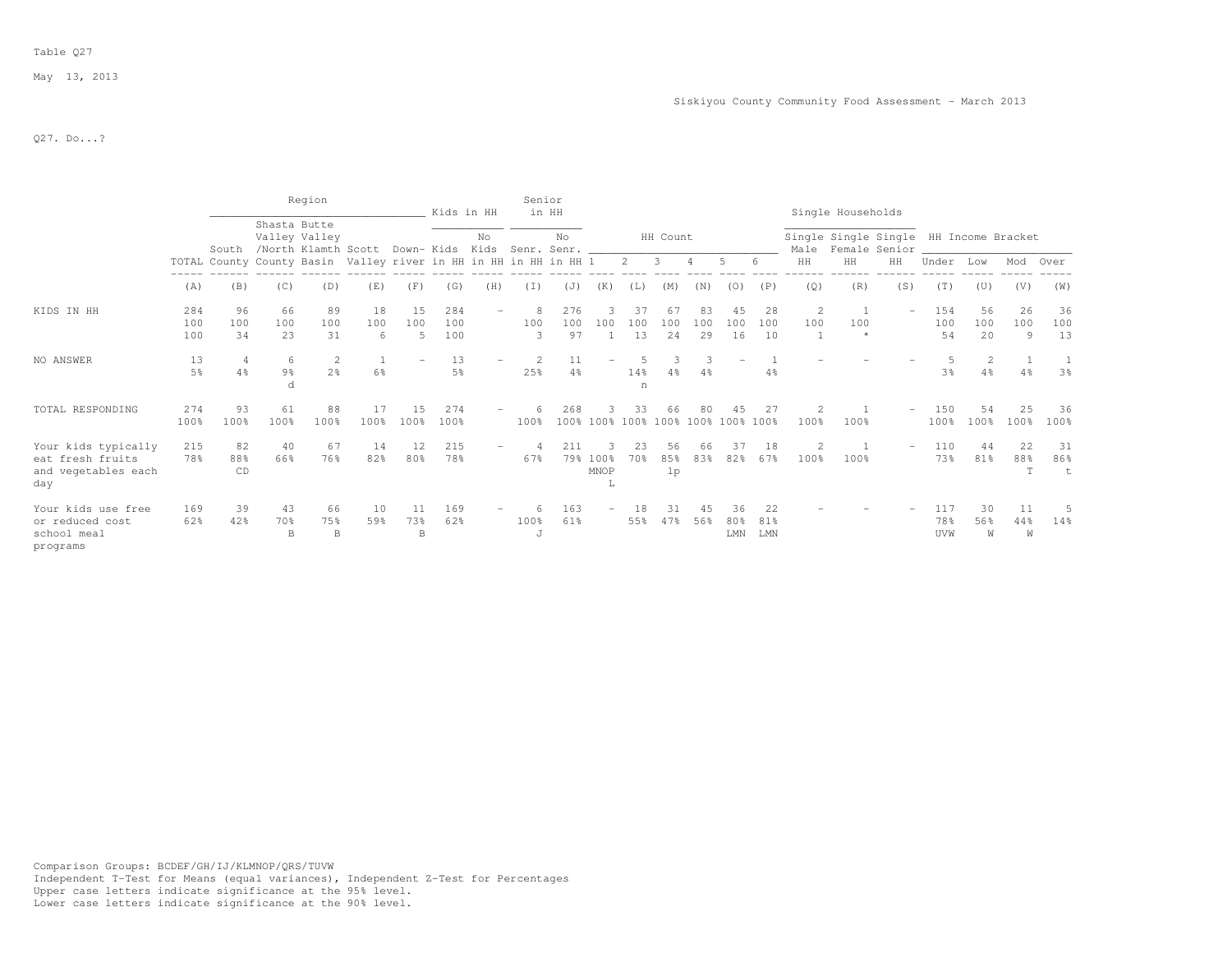## Table Q27

May 13, 2013

Q27. Do...?

|                                                                       |                   |                  | Majority of<br>Groceries Shopped                           |                 |                      |                | How Far Traveled<br>to Grocery Store |                 |                 |     | How Typically<br>Travel to Grocery Shop                         |     |                            |                 | How Often Out<br>of Grocery Money Fresh Food |                                  | Importance<br>of Buying |                 |                  | Buying Fresh<br>Food Hurdle                 |                            |                     |
|-----------------------------------------------------------------------|-------------------|------------------|------------------------------------------------------------|-----------------|----------------------|----------------|--------------------------------------|-----------------|-----------------|-----|-----------------------------------------------------------------|-----|----------------------------|-----------------|----------------------------------------------|----------------------------------|-------------------------|-----------------|------------------|---------------------------------------------|----------------------------|---------------------|
|                                                                       |                   |                  | TOTAL Local County State Miles Miles Miles Miles Miles Car |                 |                      |                |                                      |                 |                 |     | Out of Out of 0-5 6-15 16-25 26-50 51-100 Own Borrow For<br>Car | Ask |                            |                 | Ride Walk Wkly Mnthly /Never Extr            | Rarely                           |                         | Some-           |                  | Availa Know-<br>what Cost bility ledge None |                            |                     |
|                                                                       | (A)               | (B)              | (C)                                                        | (D)             | (E)                  | (F)            | (G)                                  | (H)             | (T)             | (J) | (K)                                                             | (L) | (M)                        | (N)             | (0)                                          | (P)                              | (Q)                     | (R)             | (S)              | (T)                                         | (U)                        | (V)                 |
| KIDS IN HH                                                            | 284<br>100<br>100 | 144<br>100<br>51 | 30<br>100<br>11                                            | 89<br>100<br>31 | 80<br>100<br>28      | 23<br>100<br>8 | 23<br>100<br>-8                      | 85<br>100<br>30 | 46<br>100<br>16 |     | 100<br>$\star$                                                  |     | 6<br>100<br>$\overline{2}$ | 21<br>100       | 110<br>100<br>39                             | 120<br>100<br>42                 | 192<br>100<br>68        | 66<br>100<br>23 | 145<br>100<br>51 | 47<br>100<br>17                             | 6<br>100<br>$\overline{2}$ | 97<br>100<br>34     |
| NO ANSWER                                                             | 13<br>5%<br>D     | 6<br>4%          | 2<br>7 <sup>°</sup>                                        | 1 <sup>°</sup>  | -6<br>8 <sup>°</sup> |                |                                      | 4%              |                 |     |                                                                 |     | 17%                        |                 | 6%<br>p                                      | $\overline{2}$<br>2 <sup>o</sup> | 6<br>3 <sup>°</sup>     | 4<br>6%         | 3 <sup>°</sup>   | 3<br>6%                                     |                            | 2<br>2 <sup>o</sup> |
| TOTAL RESPONDING                                                      | 274<br>100%       | 140<br>100%      | 29<br>100%                                                 | 88<br>100%      | 76<br>100%           | 23<br>100%     | 23<br>100%                           | 83<br>100%      | 46<br>100%      |     | 100%                                                            |     |                            | 21<br>100% 100% | 105<br>100%                                  | 119<br>100%                      | 188<br>100%             | 63              | 140<br>100% 100% | 46<br>100%                                  | 100%                       | 96<br>100%          |
| Your kids typically<br>eat fresh fruits<br>and vegetables each<br>day | 215<br>78%        | 110<br>79%       | 26<br>90%<br>abD                                           | 64<br>73%       | 62<br>82%            | 18<br>78%      | 18<br>78%                            | 65<br>78%       | 32<br>70%       |     | 100%<br>M                                                       |     | $\mathcal{L}$<br>40%       | 14<br>67%       | 72<br>69%                                    | 109<br>92%<br><b>NO</b>          | 152<br>81%<br>r         | 43<br>68%       | 102<br>73%       | 35<br>76%                                   | ्र<br>50%                  | 82<br>85%<br>Su     |
| Your kids use free<br>or reduced cost<br>school meal<br>programs      | 169<br>62%<br>b   | 74<br>53%        | 20<br>69%<br>$\mathbf b$                                   | 62<br>70%<br>B  | 36<br>47%            | 14<br>61%      | 15<br>65%                            | 56<br>67%<br>E. | 31<br>67%<br>E  |     |                                                                 |     | 100%                       | 11<br>52%       | 75<br>71%<br>P                               | 62<br>52%                        | 103<br>55%              | 48<br>76%<br>Q  | 90<br>64%        | 25<br>54%                                   | 3<br>50%                   | 55<br>57%           |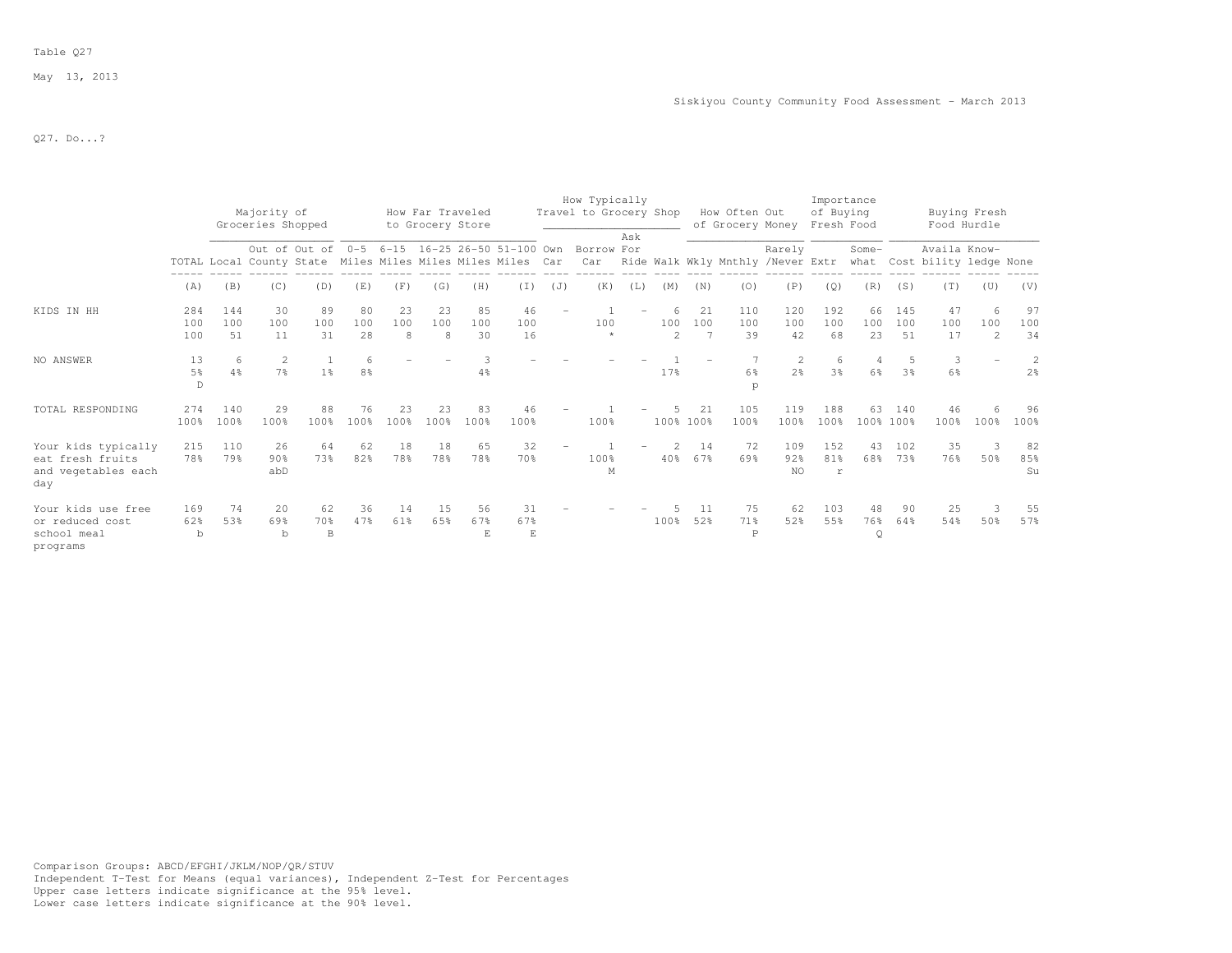## Q28. How often do adults in your house go hungry so kids can eat?

|                                     |                      |                                                                  |                                  | Region                         |                                                          |                       | Kids in HH           |     | Senior        | in HH                |                          |                 |                      |                           |                                     |                      |                        | Single Households                      |               |                                         |                     |                    |                 |
|-------------------------------------|----------------------|------------------------------------------------------------------|----------------------------------|--------------------------------|----------------------------------------------------------|-----------------------|----------------------|-----|---------------|----------------------|--------------------------|-----------------|----------------------|---------------------------|-------------------------------------|----------------------|------------------------|----------------------------------------|---------------|-----------------------------------------|---------------------|--------------------|-----------------|
|                                     |                      |                                                                  | Shasta Butte                     | Valley Valley                  | South /North Klamth Scott Down- Kids Kids Senr. Senr. __ |                       |                      | No  |               | No                   |                          |                 | HH Count             |                           |                                     |                      | Male                   | Single Single Single HH Income Bracket | Female Senior |                                         |                     |                    |                 |
|                                     | -----                | TOTAL County County Basin Valley river in HH in HH in HH in HH 1 | $\cdots\cdots\cdots\cdots\cdots$ |                                |                                                          |                       |                      |     |               |                      |                          | $2 \quad 3$     | $\cdots$             | 4<br>$\frac{1}{2}$        | 5                                   | 6                    | HH<br>$- - - - - -$    | HH<br>------                           | HH<br>------- | Under Low<br>$\cdots\cdots\cdots\cdots$ | $------$            | Mod                | Over            |
|                                     | (A)                  | (B)                                                              | (C)                              | (D)                            | (E)                                                      | (F)                   | (G)                  | (H) | $(\top)$      | (J)                  | (K)                      | (L)             | (M)                  | (N)                       | (0)                                 | (P)                  | (Q)                    | (R)                                    | (S)           | (T)                                     | (U)                 | (V)                | (W)             |
| KIDS IN HH                          | 284<br>100<br>100    | 96<br>100<br>34                                                  | 66<br>100<br>23                  | 89<br>100<br>31                | 18<br>100<br>6                                           | 15<br>100<br>5        | 284<br>100<br>100    |     | 8<br>100<br>3 | 276<br>100<br>97     | 3<br>100<br>1            | 37<br>100<br>13 | 67<br>100<br>24      | 83<br>100<br>29           | 45<br>100<br>16                     | 28<br>100<br>10      | 2<br>100<br>1          | 1<br>100<br>$\star$                    |               | 154<br>100<br>54                        | 56<br>100<br>20     | 26<br>100<br>9     | 36<br>100<br>13 |
| NO ANSWER                           | 14<br>5 <sup>°</sup> | 5<br>5 <sup>°</sup>                                              | 7<br>11%<br>$\mathbb D$          | 1 <sup>°</sup>                 | 6%                                                       |                       | 14<br>5 <sup>°</sup> |     | 2<br>25%      | 12<br>$4\frac{6}{6}$ |                          | 14%<br>mno      | 2<br>3 <sup>°</sup>  | 2<br>2 <sup>o</sup>       | 2 <sup>8</sup>                      | 3<br>11 <sup>°</sup> |                        |                                        |               | 8<br>$5\frac{6}{6}$                     | 2<br>4%             |                    | 3%              |
| TOTAL RESPONDING                    | 270<br>100%          | 91<br>100%                                                       | 59<br>100%                       | 88<br>100%                     | 17<br>100%                                               | 15<br>100%            | 270<br>100%          |     | 6<br>100%     | 264                  | 3                        | 32              | 65                   | 81                        | 44<br>100% 100% 100% 100% 100% 100% | 25                   | $\overline{c}$<br>100% | -1<br>100%                             |               | 146<br>100%                             | 54<br>100%          | 26<br>100%         | 35<br>100%      |
| Daily                               | 14<br>5 <sup>°</sup> | 5<br>5%                                                          | 5<br>$8\frac{6}{9}$              | $\mathbf{2}$<br>2 <sup>°</sup> |                                                          | $\overline{2}$<br>13% | 14<br>$5\%$          |     |               | 14<br>$5\frac{6}{6}$ | $\overline{\phantom{0}}$ | 3 <sup>°</sup>  | 5<br>8%              | 3<br>$4\frac{6}{6}$       | 2<br>5 <sup>°</sup>                 | $4\%$                |                        |                                        |               | 9<br>6%                                 | 3<br>$6\frac{6}{6}$ |                    | 1<br>3%         |
| At least once a<br>week             | 12<br>4%             | 5<br>5 <sup>°</sup>                                              | $\overline{4}$<br>$7\frac{6}{9}$ | $\mathbf{2}$<br>2%             |                                                          | 7 <sup>°</sup>        | 12<br>4%             |     |               | 12<br>5 <sup>°</sup> | 33%                      | 3 <sup>°</sup>  | $\overline{c}$<br>3% | 3<br>$4\frac{6}{6}$       | 2<br>5 <sup>°</sup>                 | 2<br>8 <sup>°</sup>  | $\overline{1}$<br>50%  |                                        |               | 6<br>4%                                 | 3<br>6%             | 1<br>4%            | 1<br>3%         |
| At least once every<br>2 to 3 weeks | 14<br>5%             | 3<br>3 <sup>8</sup>                                              | 7<br>12%<br>bD                   | $\mathbf{2}$<br>2 <sup>o</sup> | 1<br>6%                                                  | $7\frac{6}{6}$        | 14<br>$5\%$          |     |               | 14<br>$5\frac{6}{6}$ |                          | 13%             | $\overline{c}$<br>3% | 3<br>$4\frac{6}{6}$       | 7%                                  |                      |                        |                                        |               | 10<br>7 <sup>°</sup>                    | 3<br>$6\frac{6}{6}$ |                    |                 |
| At least once a<br>month            | 24<br>9 <sub>8</sub> | 2<br>2 <sup>°</sup>                                              | $\overline{4}$<br>7 <sup>°</sup> | 14<br>16 <sup>°</sup><br>Bc    | 1<br>6%                                                  | 3<br>20%<br>b         | 24<br>9 <sup>°</sup> |     | 17%           | 23<br>9 <sub>8</sub> |                          | $9\frac{6}{6}$  | 3%                   | 8<br>10 <sup>o</sup><br>m | 14 <sup>°</sup><br>m                | 12%                  |                        |                                        |               | 20<br>14%<br>UVW                        | 2<br>4%             | $\mathbf{1}$<br>4% | 1<br>3%         |
| Rarely                              | 206<br>76%           | 76<br>84%<br>CF                                                  | 39<br>66%                        | 68<br>77%<br>$\,$ f            | 15<br>88%<br>CF                                          | 8<br>53%              | 206<br>76%           |     | 83%           | 201<br>76%           | 67%                      | 23<br>72%       | 54<br>83%            | 64<br>79%                 | 31<br>70 %                          | 19<br>76%            | -1<br>50%              | $\overline{1}$<br>100%                 |               | 101<br>69%                              | 43<br>80%           | 24<br>92%<br>Tu    | 32<br>91%<br>T  |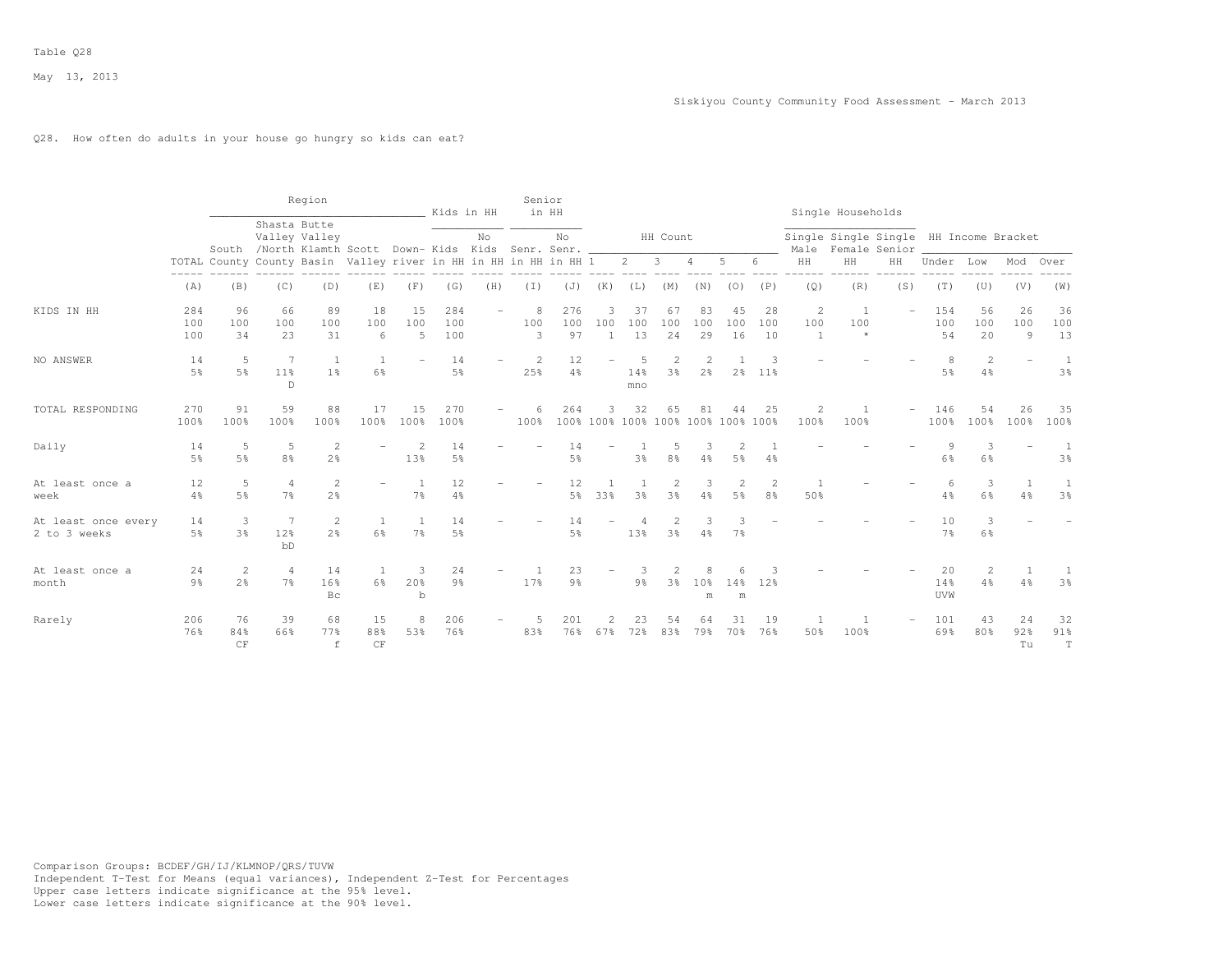## Q28. How often do adults in your house go hungry so kids can eat?

|                                     |                      |                                      | Majority of                                                |                     |                      |                                | How Far Traveled     |                                  |                      |     | How Typically<br>Travel to Grocery Shop                  |             |                            |                                   | How Often Out                                                     |                      | Importance<br>of Buying |                     |                                      | Buying Fresh                        |               |                                  |
|-------------------------------------|----------------------|--------------------------------------|------------------------------------------------------------|---------------------|----------------------|--------------------------------|----------------------|----------------------------------|----------------------|-----|----------------------------------------------------------|-------------|----------------------------|-----------------------------------|-------------------------------------------------------------------|----------------------|-------------------------|---------------------|--------------------------------------|-------------------------------------|---------------|----------------------------------|
|                                     |                      |                                      | Groceries Shopped                                          |                     |                      |                                | to Grocery Store     |                                  |                      |     |                                                          |             |                            |                                   | of Grocery Money                                                  |                      | Fresh Food              |                     |                                      | Food Hurdle                         |               |                                  |
|                                     |                      |                                      | TOTAL Local County State Miles Miles Miles Miles Miles Car |                     |                      |                                |                      |                                  |                      |     | Out of Out of 0-5 6-15 16-25 26-50 51-100 Own Borrow For | Ask         |                            |                                   | Car Ride Walk Wkly Mnthly /Never Extr what Cost bility ledge None | Rarely               |                         | Some-               |                                      | Availa Know-                        |               |                                  |
|                                     | (A)                  | (B)                                  | (C)                                                        | (D)                 | (E)                  | (F)                            | (G)                  | (H)                              | (I)                  | (J) |                                                          | $(K)$ $(L)$ | (M)                        | (N)                               | (0)                                                               | (P)                  | (Q)                     | (R)                 | (S)                                  | (T)                                 | (U)           | (V)                              |
| KIDS IN HH                          | 284<br>100<br>100    | 144<br>100<br>51                     | 30<br>100<br>11                                            | 89<br>100<br>31     | 80<br>100<br>28      | 23<br>100<br>8                 | 23<br>100<br>8       | 85<br>100<br>30                  | 46<br>100<br>16      |     | $\overline{1}$<br>100<br>$\star$                         |             | 6<br>100<br>$\overline{2}$ | 21<br>100<br>$\overline{7}$       | 110<br>100<br>39                                                  | 120<br>100<br>42     | 192<br>100<br>68        | 66<br>100<br>23     | 145<br>100<br>51                     | 47<br>100<br>17                     | 6<br>100<br>2 | 97<br>100<br>34                  |
| NO ANSWER                           | 14<br>$5\%$          | 8<br>6%                              | $\equiv$                                                   | 2<br>2 <sup>o</sup> | $9\frac{6}{6}$<br>hi |                                |                      | $\overline{2}$<br>2 <sup>o</sup> | $2\frac{6}{6}$       |     |                                                          |             | 33%                        | 2<br>10%                          | $\overline{4}$<br>4%                                              | $\overline{4}$<br>3% | 4%                      | 3<br>5%             | 6<br>$4\frac{6}{6}$                  | 3<br>$6\frac{6}{9}$                 | $\equiv$      | $\overline{c}$<br>2 <sup>o</sup> |
| TOTAL RESPONDING                    | 270<br>100%          | 136<br>100%                          | 30<br>100%                                                 | 87<br>100%          | 73<br>100%           | 23<br>100%                     | 23<br>100%           | 83<br>100%                       | 45<br>100%           |     | 100%                                                     |             |                            | 19<br>100% 100%                   | 106<br>100%                                                       | 116<br>100%          | 185<br>100%             | 63<br>100% 100%     | 139                                  | 44<br>100%                          | 100%          | 95<br>100%                       |
| Daily                               | 14<br>5 <sup>8</sup> | 10<br>7 <sup>°</sup><br><sub>d</sub> | - 1<br>3%                                                  | 2<br>2 <sup>o</sup> | 5<br>7%              | $\mathbf{2}$<br>$9\frac{6}{6}$ | - 3<br>13%           | $\overline{2}$<br>2 <sup>°</sup> |                      |     |                                                          |             |                            | 3<br>16%                          | 5<br>5 <sup>9</sup>                                               | 5<br>4%              | 9<br>.5%                | 4<br>6%             | 11<br>$8\frac{6}{6}$<br>$\mathbf{V}$ | $9\frac{6}{9}$                      |               | 2<br>2 <sup>°</sup>              |
| At least once a<br>week             | 12<br>$4\%$          | 9<br>7 <sup>°</sup>                  | -1<br>3%                                                   | 2<br>2 <sup>°</sup> | 5<br>7%              | 4%                             | $\overline{2}$<br>9% | 3<br>4%                          | 2 <sup>°</sup>       |     | 100%                                                     |             |                            | 26%<br>OP                         | 3<br>3 <sup>8</sup>                                               | 2<br>2.8             | 9<br>5%                 | 2<br>3 <sup>°</sup> | 5 <sup>°</sup>                       |                                     |               | 5<br>5%                          |
| At least once every<br>2 to 3 weeks | 14<br>5 <sup>8</sup> | 8<br>6%                              | -1<br>3%                                                   | 3<br>3%             | 5<br>7%              | 4%                             |                      | -3<br>4%                         | $\overline{2}$<br>4% |     |                                                          |             | 25%                        | $\mathfrak{D}$<br>11 <sup>°</sup> | 12<br>11 <sup>8</sup>                                             |                      | 10<br>5%                | 2<br>3%             | $\mathbf{Q}$<br>6%<br>$\mathbf{V}$   | 5<br>11 <sup>°</sup><br>$\mathbf v$ |               | 2<br>2 <sup>°</sup>              |
| At least once a<br>month            | 24<br>$9\frac{6}{9}$ | 12<br>$9\frac{6}{6}$                 | 3<br>10%                                                   | 8<br>$9\frac{6}{9}$ | 8<br>11 <sup>°</sup> | 3<br>13%                       | $4\frac{6}{6}$       | 9<br>11%                         | 4%                   |     |                                                          |             |                            | 16%                               | 8<br>$8\frac{6}{9}$                                               | -7<br>6%             | 12<br>6%                | 10<br>16%<br>q      | 13<br>9%                             | 3<br>$7\frac{6}{9}$                 | 17%           | 8<br>8 <sup>°</sup>              |
| Rarely                              | 206<br>76%           | 97<br>71%                            | 24<br>80%                                                  | 72<br>83%<br>B      | 50<br>68%            | 16<br>70%                      | 17<br>74%            | 66<br>80%                        | 40<br>89%<br>Ef      |     |                                                          |             | 75%                        | 6<br>32%                          | 78<br>74%<br>$\rm N$                                              | 102<br>88%<br>NO.    | 145<br>78%              | 45<br>71%           | 99<br>71%                            | 32<br>73%                           | 5<br>83%      | 78<br>82%<br>S                   |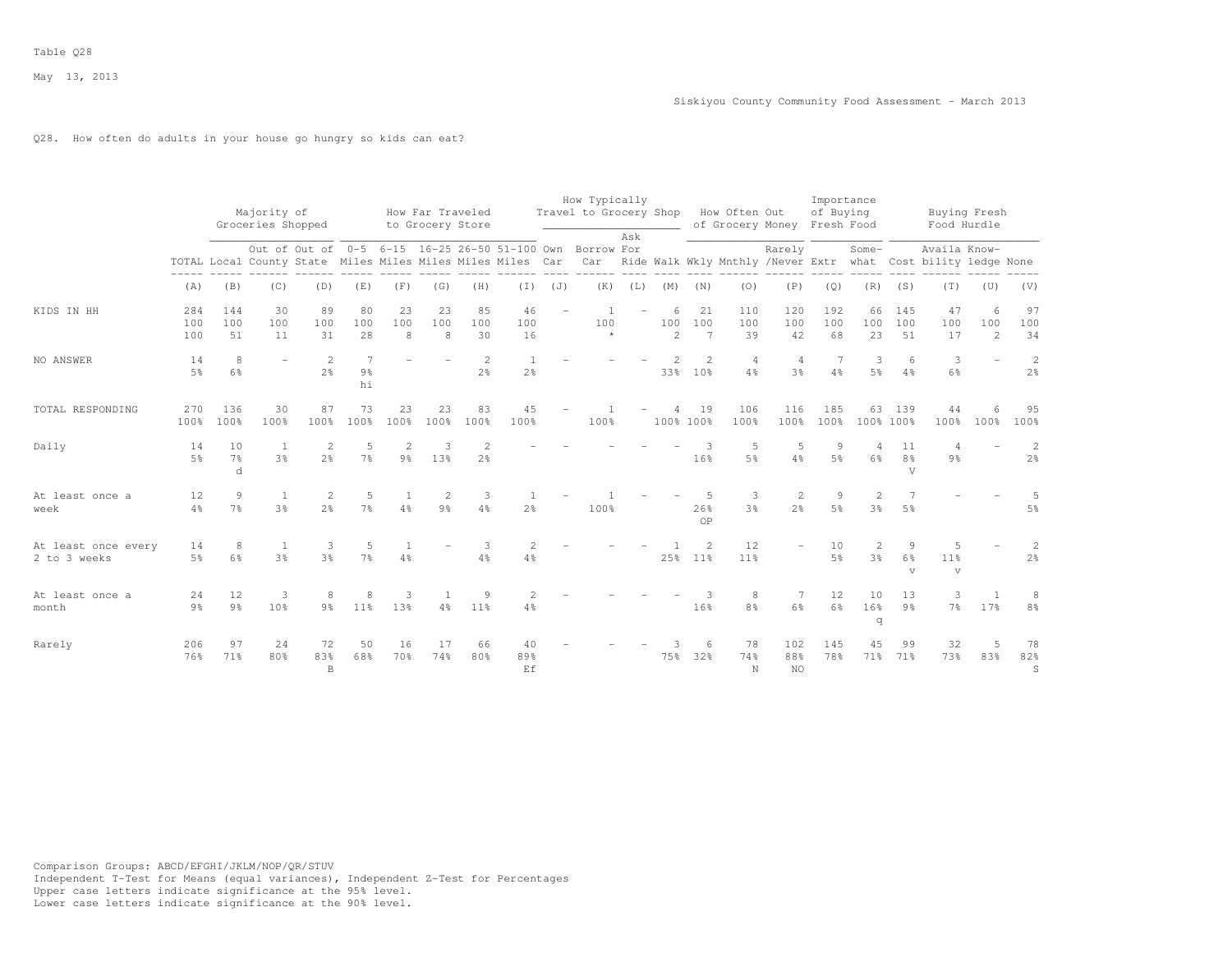## Q29. How often do kids in your house go hungry??

|                                     |                     |                                                                  |                                                            | Region               |                          |                | Kids in HH        |     | Senior                      | in HH               |                       |                 |                                  |                     |                                          |                 |                          | Single Households                                            |     |                  |                 |                |                           |
|-------------------------------------|---------------------|------------------------------------------------------------------|------------------------------------------------------------|----------------------|--------------------------|----------------|-------------------|-----|-----------------------------|---------------------|-----------------------|-----------------|----------------------------------|---------------------|------------------------------------------|-----------------|--------------------------|--------------------------------------------------------------|-----|------------------|-----------------|----------------|---------------------------|
|                                     |                     |                                                                  | Shasta Butte<br>Valley Valley<br>South /North Klamth Scott |                      |                          |                |                   | No  | Down- Kids Kids Senr. Senr. | No                  |                       |                 | HH Count                         |                     |                                          |                 |                          | Single Single Single HH Income Bracket<br>Male Female Senior |     |                  |                 |                |                           |
|                                     |                     | TOTAL County County Basin Valley river in HH in HH in HH in HH 1 |                                                            |                      |                          |                |                   |     |                             |                     |                       | $2 \quad$       | $\overline{\mathbf{3}}$          | $\overline{4}$      | 5                                        | 6               | HH                       | HH                                                           | HH  | Under            | Low             | Mod            | Over                      |
|                                     | (A)                 | (B)                                                              | (C)                                                        | (D)                  | (E)                      | (F)            | (G)               | (H) | (I)                         | (J)                 | (K)                   | (L)             | (M)                              | (N)                 | (0)                                      | (P)             | (Q)                      | (R)                                                          | (S) | (T)              | (U)             | (V)            | (W)                       |
| KIDS IN HH                          | 284<br>100<br>100   | 96<br>100<br>34                                                  | 66<br>100<br>23                                            | 89<br>100<br>31      | 18<br>100<br>6           | 15<br>100<br>5 | 284<br>100<br>100 |     | 8<br>100<br>3               | 276<br>100<br>97    | 3<br>100              | 37<br>100<br>13 | 67<br>100<br>24                  | 83<br>100<br>29     | 45<br>100<br>16                          | 28<br>100<br>10 | 2<br>100<br>$\mathbf{1}$ | - 1<br>100<br>$\star$                                        |     | 154<br>100<br>54 | 56<br>100<br>20 | 26<br>100<br>9 | 36<br>100<br>13           |
| NO ANSWER                           | 12<br>4%            | 5<br>5 <sup>°</sup>                                              | 6<br>9 <sub>8</sub>                                        |                      | 1<br>6%                  |                | 12<br>4%          |     | 13%                         | 11<br>4%            | $\qquad \qquad -$     | 8%              | $\overline{2}$<br>3 <sup>°</sup> | 2<br>2 <sup>°</sup> | 4%                                       | 3<br>11%        |                          |                                                              |     | 5%               |                 | -1<br>4%       | 1<br>3%                   |
| TOTAL RESPONDING                    | 272<br>100%         | 91<br>100%                                                       | 60<br>100%                                                 | 89<br>100%           | 17<br>100%               | 15<br>100%     | 272<br>100%       |     | 100%                        | 265                 | 3.                    | 34              | 65                               | 81                  | 43<br>100% 100% 100% 100% 100% 100% 100% | 25              | $\overline{2}$<br>100%   | 100%                                                         |     | 147<br>100%      | 56<br>100%      | 25<br>100%     | 35<br>100%                |
| Daily                               | 4<br>1 <sup>°</sup> | $\overline{1}$<br>1 <sup>8</sup>                                 | -1<br>2 <sup>°</sup>                                       | $\mathfrak{D}$<br>2% |                          |                | $1\frac{6}{9}$    |     |                             | $2\frac{6}{6}$      |                       |                 |                                  | $2\frac{6}{6}$      |                                          | $4\%$           |                          |                                                              |     | $2\frac{6}{6}$   | $2\frac{6}{6}$  |                |                           |
| At least once a<br>week             | 4<br>$1\%$          | $\overline{1}$<br>$1\%$                                          | <sup>1</sup><br>2 <sup>°</sup>                             | $1\%$                |                          | $7\%$          | 1 <sup>°</sup>    |     |                             | 2 <sup>°</sup>      |                       |                 |                                  | $1\%$               | 5 <sup>°</sup>                           |                 |                          |                                                              |     | $3\frac{6}{9}$   |                 |                |                           |
| At least once every<br>2 to 3 weeks | 5<br>2 <sup>°</sup> | 3<br>3%                                                          | 2<br>3 <sup>°</sup>                                        |                      |                          |                | $2\frac{6}{9}$    |     |                             | 2 <sup>°</sup>      |                       | 3 <sup>°</sup>  |                                  | 1 <sup>°</sup>      | 5 <sup>°</sup>                           |                 |                          |                                                              |     | 3 <sup>o</sup>   | 2%              |                |                           |
| At least once a<br>month            | 9<br>3%             | $1\%$                                                            | 5<br>8 <sup>°</sup><br>$\mathbf b$                         | 3<br>3%              |                          |                | 9<br>3%           |     |                             | 9<br>3 <sup>8</sup> |                       | 6%              | 2<br>3%                          | 4%                  |                                          | 2<br>8%         |                          |                                                              |     | 6<br>4%          |                 | 4%             |                           |
| Rarely                              | 250<br>92%          | 85<br>93%                                                        | 51<br>85%                                                  | 83<br>93%            | 17<br>100%<br><b>BCD</b> | 14<br>93%      | 250<br>92%        |     | 100%<br>J                   | 243                 | 3<br>92% 100%<br>1NOp | 31<br>91%       | 63<br>97%                        | 74<br>91%           | 39<br>91%                                | 22<br>88%       | 2<br>100%                | -1<br>100%                                                   |     | 130<br>88%       | 54<br>96%<br>T  | 24<br>96%      | 35<br>100%<br>$\mathbf T$ |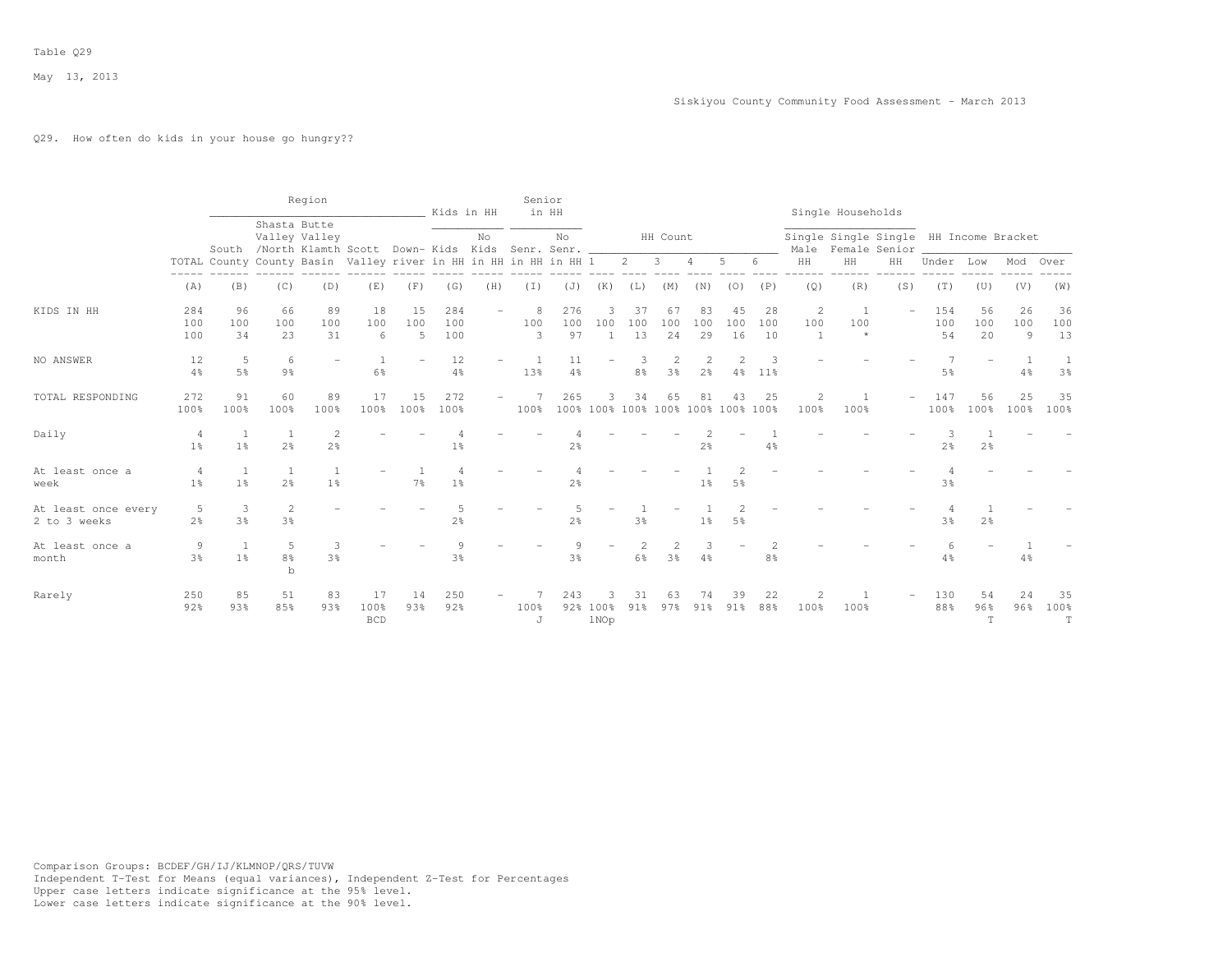## Q29. How often do kids in your house go hungry??

|                                     |                     |                                  | Majority of<br>Groceries Shopped |                                                                                                                        |                      |                                  | How Far Traveled<br>to Grocery Store |                     |                  |     | How Typically<br>Travel to Grocery Shop How Often Out |     |               |                       |                                  | of Grocery Money Fresh Food      | Importance<br>of Buying |                                  |                                  | Buying Fresh<br>Food Hurdle                                                   |                  |                                  |
|-------------------------------------|---------------------|----------------------------------|----------------------------------|------------------------------------------------------------------------------------------------------------------------|----------------------|----------------------------------|--------------------------------------|---------------------|------------------|-----|-------------------------------------------------------|-----|---------------|-----------------------|----------------------------------|----------------------------------|-------------------------|----------------------------------|----------------------------------|-------------------------------------------------------------------------------|------------------|----------------------------------|
|                                     |                     |                                  |                                  | Out of Out of 0-5 6-15 16-25 26-50 51-100 Own Borrow For<br>TOTAL Local County State Miles Miles Miles Miles Miles Car |                      |                                  |                                      |                     |                  |     | Car                                                   | Ask |               |                       |                                  | Rarely                           |                         | Some-                            |                                  | Availa Know-<br>Ride Walk Wkly Mnthly /Never Extr what Cost bility ledge None |                  |                                  |
|                                     | (A)                 | (B)                              | (C)                              | (D)                                                                                                                    | (E)                  | (F)                              | (G)                                  | (H)                 | (I)              | (J) | (K)                                                   | (L) | (M)           | (N)                   | (0)                              | (P)                              | (Q)                     | (R)                              | (S)                              | (T)                                                                           | (U)              | (V)                              |
| KIDS IN HH                          | 284<br>100<br>100   | 144<br>100<br>51                 | 30<br>100<br>11                  | 89<br>100<br>31                                                                                                        | 80<br>100<br>28      | 23<br>100<br>8                   | 23<br>100<br>8                       | 85<br>100<br>30     | 46<br>100<br>16  |     | 100<br>$\star$                                        |     | 6<br>100<br>2 | 21<br>100<br>7        | 110<br>100<br>39                 | 120<br>100<br>42                 | 192<br>100<br>68        | 66<br>100<br>23                  | 145<br>100<br>51                 | 47<br>100<br>17                                                               | 6<br>100<br>2    | 97<br>100<br>34                  |
| NO ANSWER                           | 12<br>$4\%$         | 8<br>6%                          | <sup>1</sup><br>3%               |                                                                                                                        | $9\frac{6}{6}$<br>H  | $\overline{1}$<br>4%             |                                      | 1 <sup>°</sup>      |                  |     |                                                       |     |               |                       | 4%                               | 5<br>4%                          | 4%                      | 3<br>5%                          | $\overline{4}$<br>3 <sup>°</sup> | 2<br>$4\frac{6}{6}$                                                           |                  | $\overline{4}$<br>$4\frac{6}{6}$ |
| TOTAL RESPONDING                    | 272<br>100%         | 136<br>100%                      | 29<br>100%                       | 89<br>100%                                                                                                             | 73<br>100%           | 22<br>100%                       | 23<br>100%                           | 84<br>100%          | 46<br>100%       |     | 100%                                                  |     | 6             | 21<br>100% 100%       | 106<br>100%                      | 115<br>100%                      | 185<br>100%             | 63                               | 141<br>100% 100%                 | 45<br>100%                                                                    | 100%             | 93<br>100%                       |
| Daily                               | 1 <sup>°</sup>      |                                  |                                  | 1 <sup>°</sup>                                                                                                         |                      |                                  |                                      | 1 <sup>°</sup>      |                  |     |                                                       |     |               |                       | 2<br>$2\frac{6}{6}$              | 1 <sup>°</sup>                   | 1 <sup>°</sup>          |                                  |                                  |                                                                               |                  | 1 <sup>°</sup>                   |
| At least once a<br>week             | 4<br>1 <sup>8</sup> | $\overline{4}$<br>3 <sup>8</sup> |                                  |                                                                                                                        | 3%                   |                                  |                                      | 2<br>2 <sup>°</sup> |                  |     |                                                       |     |               | 5 <sup>°</sup>        |                                  | -1<br>1 <sup>8</sup>             | -1<br>1 <sup>8</sup>    | 2<br>3%                          | 1 <sup>°</sup>                   | -1<br>2.8                                                                     |                  | 2<br>2 <sup>°</sup>              |
| At least once every<br>2 to 3 weeks | 5<br>2 <sup>o</sup> | $\overline{4}$<br>$3\frac{6}{9}$ |                                  |                                                                                                                        | $\overline{2}$<br>3% | $\overline{1}$<br>5 <sup>°</sup> | $4\frac{6}{6}$                       |                     |                  |     |                                                       |     |               | $\mathfrak{D}$<br>10% | $\overline{c}$<br>2 <sup>o</sup> | $\overline{\phantom{a}}$         | 3<br>2 <sup>o</sup>     | $\overline{1}$<br>2 <sup>°</sup> | 3<br>$2\frac{6}{6}$              | $\overline{1}$<br>2 <sup>o</sup>                                              |                  | $\mathbf{1}$<br>1 <sup>°</sup>   |
| At least once a<br>month            | 9<br>3 <sup>°</sup> | 3<br>2 <sup>o</sup>              | $\overline{4}$<br>14%<br>bd      | 1 <sup>°</sup>                                                                                                         | ς<br>$4\frac{6}{6}$  |                                  |                                      | 6%                  |                  |     |                                                       |     |               | $\mathfrak{D}$<br>10% | 3<br>3 <sup>°</sup>              | $\overline{4}$<br>3 <sup>°</sup> | 4%                      | $\overline{1}$<br>2 <sup>°</sup> | 5<br>$4\frac{6}{6}$              | $\overline{1}$<br>$2\frac{6}{6}$                                              |                  | 2<br>$2\frac{6}{6}$              |
| Rarely                              | 250<br>92%          | 125<br>92%                       | 25<br>86%                        | 87<br>98%<br>ABc                                                                                                       | 66<br>90%            | 21<br>95%                        | 22<br>96%                            | 76<br>$90\%$        | 46<br>100%<br>EH |     | 100%                                                  |     | 100%          | 16<br>76%             | 99<br>93%<br>n                   | 109<br>95%<br>n                  | 173<br>94%              | 59<br>94%                        | 132<br>94%                       | 42<br>93%                                                                     | 6<br>100%<br>StV | 87<br>94%                        |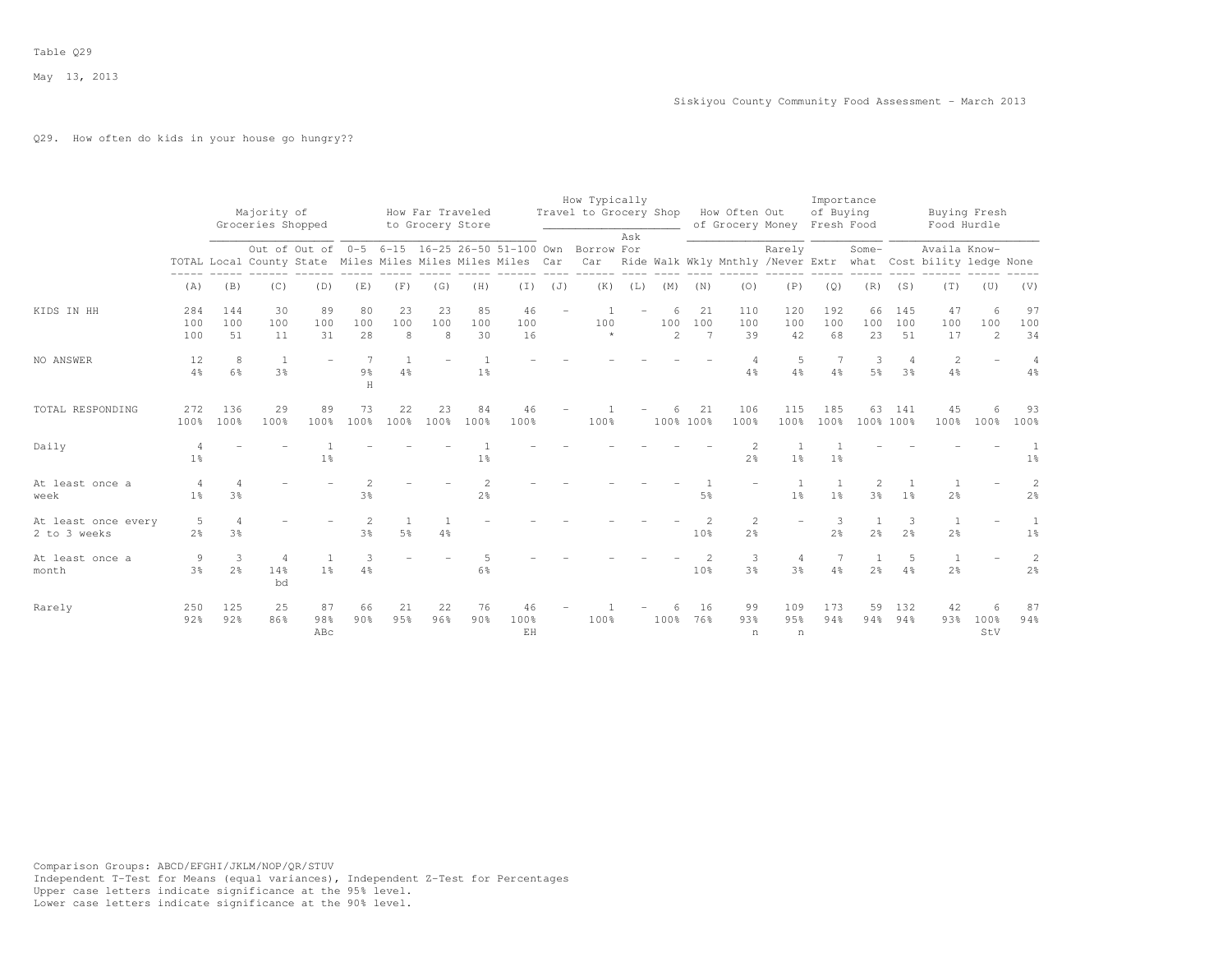# Q30. Do you have a hard time... ?

|                                                |                   |                 |                 | Region                               |                                                                  |                 | Kids in HH        |     | Senior        | in HH              |                          |                 |                         |                 |                 |                 |                        | Single Households                                       |     |                  |                 |                |                 |
|------------------------------------------------|-------------------|-----------------|-----------------|--------------------------------------|------------------------------------------------------------------|-----------------|-------------------|-----|---------------|--------------------|--------------------------|-----------------|-------------------------|-----------------|-----------------|-----------------|------------------------|---------------------------------------------------------|-----|------------------|-----------------|----------------|-----------------|
|                                                |                   | South           | Shasta Butte    | Valley Valley<br>/North Klamth Scott |                                                                  | Down- Kids Kids |                   | No  |               | No.<br>Senr. Senr. |                          |                 | HH Count                |                 |                 |                 | Male                   | Single Single Single HH Income Bracket<br>Female Senior |     |                  |                 |                |                 |
|                                                |                   |                 |                 |                                      | TOTAL County County Basin Valley river in HH in HH in HH in HH 1 |                 |                   |     |               |                    |                          | $\overline{2}$  | $\overline{\mathbf{3}}$ |                 | 5               |                 | HH                     | HH                                                      | HH  | Under            | Low             | Mod            | Over            |
|                                                | (A)               | (B)             | (C)             | (D)                                  | (E)                                                              | (F)             | (G)               | (H) | (T)           | (J)                | (K)                      | (L)             | (M)                     | (N)             | (0)             | (P)             | (Q)                    | (R)                                                     | (S) | (T)              | (U)             | (V)            | (W)             |
| KIDS IN HH                                     | 284<br>100<br>100 | 96<br>100<br>34 | 66<br>100<br>23 | 89<br>100<br>31                      | 18<br>100<br>6                                                   | 15<br>100       | 284<br>100<br>100 |     | 8<br>100<br>3 | 276<br>100<br>97   | 100                      | 37<br>100<br>13 | 67<br>100<br>24         | 83<br>100<br>29 | 45<br>100<br>16 | 28<br>100<br>10 | 2<br>100               | 100                                                     |     | 154<br>100<br>54 | 56<br>100<br>20 | 26<br>100<br>9 | 36<br>100<br>13 |
| NO ANSWER                                      | 12<br>4%          | 4%              | 11%             |                                      | 6%                                                               |                 | 12<br>4%          |     | 13%           | 4%                 |                          | $11\%$          | 3 <sup>8</sup>          | 2 <sup>°</sup>  |                 | 11 <sup>8</sup> |                        |                                                         |     | 4%               | 2 <sup>°</sup>  | 4%             | 3%              |
| TOTAL RESPONDING                               | 272<br>100%       | 92<br>100%      | 59<br>100%      | 89<br>100%                           | 17<br>100%                                                       | 15<br>100%      | 272<br>100%       |     | 100%          | 265<br>100%        | $100\%$                  | 33              | 65<br>100% 100% 100%    | 81              | 100%            | 25<br>100%      | $\overline{2}$<br>100% | 100%                                                    |     | 148<br>100%      | 55<br>100%      | 25<br>100%     | 35<br>100%      |
| Feeding your kids<br>during school<br>holidays | 63<br>23%         | 12<br>13%       | 19<br>32%<br>B  | 25<br>28%<br>B                       | 3<br>18%                                                         | 27%             | 63<br>23%         |     | 29%           | 61<br>23%          | $\overline{\phantom{0}}$ | 8<br>24%<br>m   | 6<br>9 <sub>8</sub>     | 21<br>26%<br>М  | 10<br>22%<br>m  | 10<br>40%<br>M  |                        |                                                         |     | 47<br>32%<br>UvW | 9<br>16%<br>W   | 16%<br>W       | 3%              |
| Feeding your kids<br>during summer break       | 74<br>27%         | 14<br>15%       | 20<br>34%<br>B  | 30<br>34%<br>$\, {\bf B}$            | 5<br>29%                                                         | 33%             | 74<br>27%         |     | 29%           | 72<br>27%          |                          | 24%             | 10<br>1.5%              | 22<br>27%<br>m  | 15<br>33%<br>М  | 1 N<br>40%<br>M |                        |                                                         |     | 57<br>39%<br>UW  | 9<br>16%<br>W   | 24%<br>W       | 3 <sup>8</sup>  |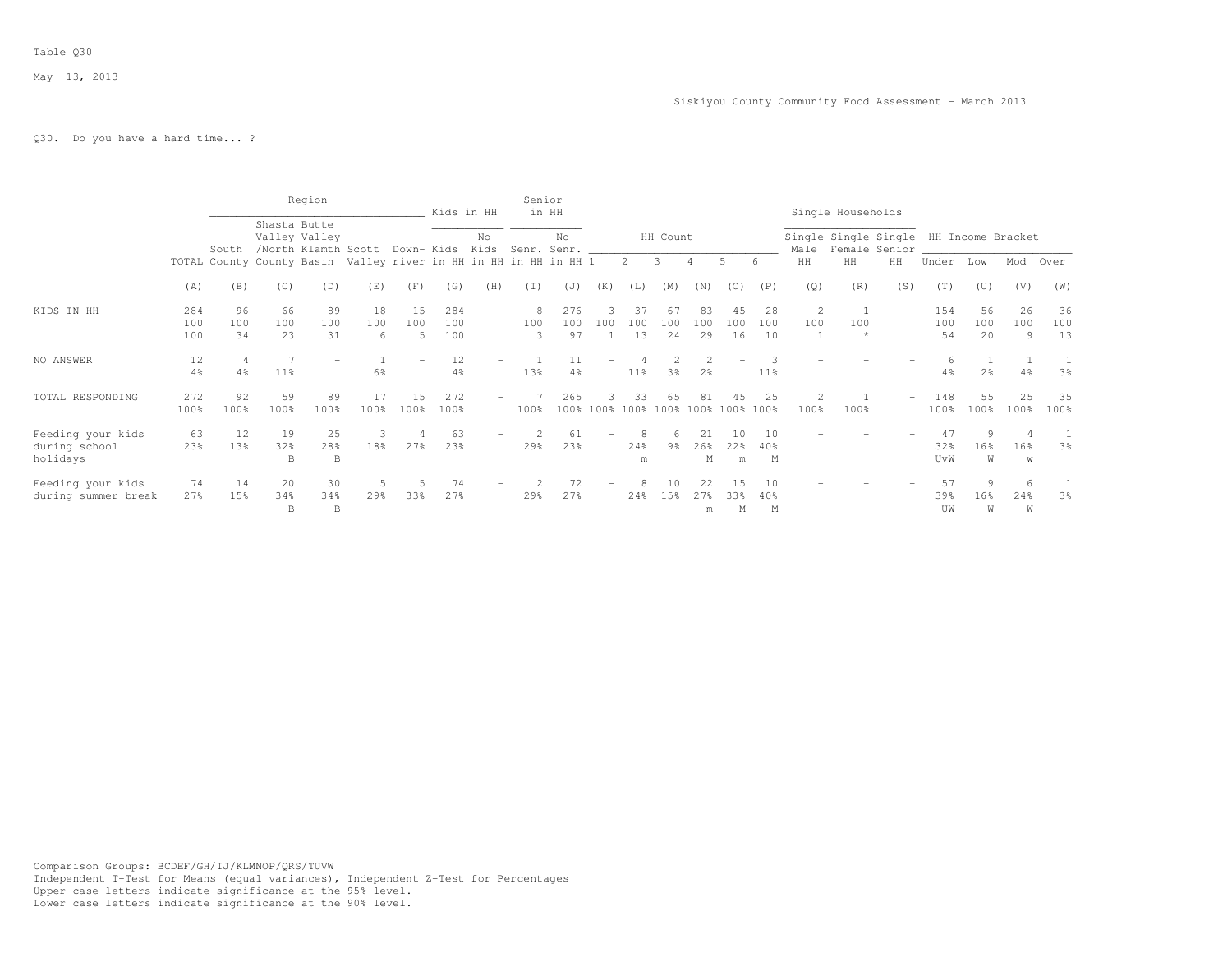# Q30. Do you have a hard time... ?

|                                                |                   |                  | Majority of<br>Groceries Shopped |                 |                 |                                 | How Far Traveled<br>to Grocery Store |                 |                                                                                                             |     | How Typically<br>Travel to Grocery Shop |     |                       |                 | How Often Out<br>of Grocery Money |                                                 | Importance<br>of Buying<br>Fresh Food |                      |                   | Food Hurdle                                 | Buying Fresh               |                     |
|------------------------------------------------|-------------------|------------------|----------------------------------|-----------------|-----------------|---------------------------------|--------------------------------------|-----------------|-------------------------------------------------------------------------------------------------------------|-----|-----------------------------------------|-----|-----------------------|-----------------|-----------------------------------|-------------------------------------------------|---------------------------------------|----------------------|-------------------|---------------------------------------------|----------------------------|---------------------|
|                                                |                   |                  |                                  |                 |                 |                                 |                                      |                 | Out of Out of 0-5 6-15 16-25 26-50 51-100 Own<br>TOTAL Local County State Miles Miles Miles Miles Miles Car |     | Borrow For                              | Ask |                       |                 |                                   | Rarely<br>Car Ride Walk Wkly Mnthly /Never Extr |                                       | Some-                |                   | Availa Know-<br>what Cost bility ledge None |                            |                     |
|                                                | (A)               | (B)              | (C)                              | (D)             | (E)             | (F)                             | (G)                                  | (H)             | (T)                                                                                                         | (J) | (K)                                     | (L) | (M)                   | (N)             | (0)                               | (P)                                             | (Q)                                   | (R)                  | (S)               | (T)                                         | (U)                        | (V)                 |
| KIDS IN HH                                     | 284<br>100<br>100 | 144<br>100<br>51 | 30<br>100<br>11                  | 89<br>100<br>31 | 80<br>100<br>28 | 23<br>100<br>8                  | 23<br>100<br>8                       | 85<br>100<br>30 | 46<br>100<br>16                                                                                             |     | 100                                     |     | 100<br>$\overline{2}$ | 21<br>100       | 110<br>100<br>39                  | 120<br>100<br>42                                | 192<br>100<br>68                      | 66<br>100<br>23      | 145<br>100<br>51  | 47<br>100<br>17                             | 6<br>100<br>$\overline{2}$ | 97<br>100<br>34     |
| NO ANSWER                                      | 12<br>$4\%$<br>d  | 6<br>4%          | <sup>1</sup><br>3%               | 1 <sup>°</sup>  | $6\frac{6}{9}$  | $\mathcal{L}$<br>$9\frac{6}{6}$ |                                      |                 | 2%                                                                                                          |     |                                         |     |                       |                 | 5%                                | 3<br>3%                                         | .5<br>3%                              | $\overline{4}$<br>6% | 3%                | 3<br>6%                                     |                            | 2<br>2 <sup>°</sup> |
| TOTAL RESPONDING                               | 272<br>100%       | 138<br>100%      | 29<br>100%                       | 88<br>100%      | 75<br>100%      | 21<br>100%                      | 23<br>100%                           | 85<br>100%      | 45<br>100%                                                                                                  |     | 100%                                    |     |                       | 21<br>100% 100% | 105<br>100%                       | 117<br>100%                                     | 187<br>100%                           | 62                   | 141<br>100% 100%  | 44<br>100%                                  | 6<br>100%                  | 95<br>100%          |
| Feeding your kids<br>during school<br>holidays | 63<br>23%         | 35<br>25%        | - 6<br>21%                       | 17<br>19%       | 20<br>27%       | 33%                             | 13%                                  | 21<br>25%       | 13%                                                                                                         |     |                                         |     | 17 <sub>8</sub>       | 19%             | 31<br>30%<br>P                    | 15<br>13%                                       | 35<br>19%                             | 22<br>35%<br>$\circ$ | 37<br>26%<br>V    | 14<br>32%<br>V                              | 17 <sup>8</sup>            | 15<br>16%           |
| Feeding your kids<br>during summer break       | 74<br>27%         | 37<br>27%        | -6<br>21%                        | 26<br>30%       | 21<br>28%       | 33%                             | 17%                                  | 27<br>32%       | 16%                                                                                                         |     |                                         |     | 33%                   | 19%             | 36<br>34%<br>$\mathbb P$          | 21<br>18%                                       | 42<br>22%                             | 25<br>40%<br>$\circ$ | 44<br>$31\%$<br>V | 15<br>34%<br>$\sqrt{ }$                     | 33%                        | 18<br>19%           |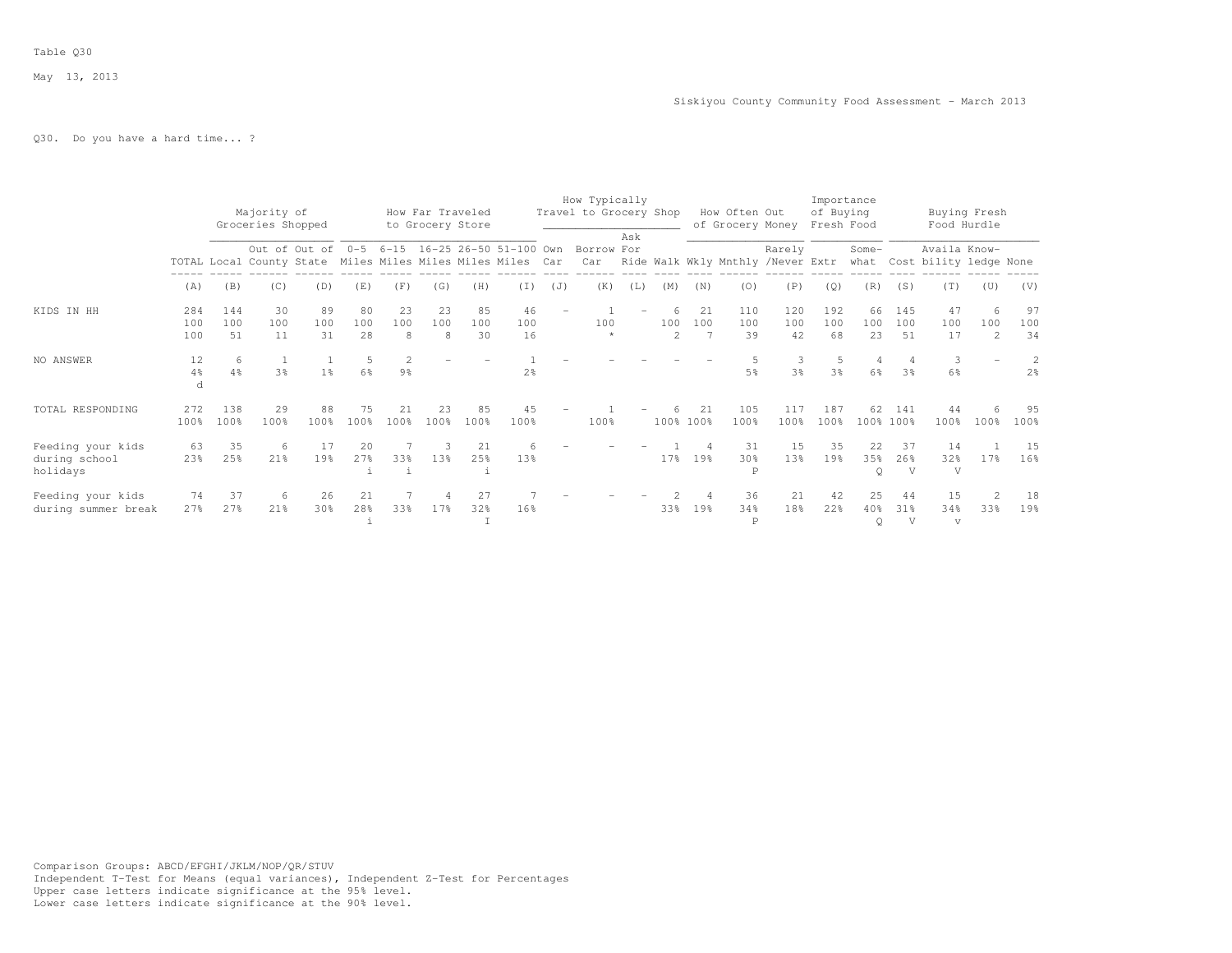# Q31A. Are your kids learning to do either of the following...? Inside your home

|                         |                   |                            |                 | Region                               |                                                                  |                           | Kids in HH                          |                          | Senior        | in HH            |                          |                 |                                |                 |                   |                 |                        | Single Households |                                                         |                  |                          |                |                 |
|-------------------------|-------------------|----------------------------|-----------------|--------------------------------------|------------------------------------------------------------------|---------------------------|-------------------------------------|--------------------------|---------------|------------------|--------------------------|-----------------|--------------------------------|-----------------|-------------------|-----------------|------------------------|-------------------|---------------------------------------------------------|------------------|--------------------------|----------------|-----------------|
|                         |                   | South                      | Shasta Butte    | Valley Valley<br>/North Klamth Scott |                                                                  |                           | Down- Kids Kids Senr. Senr. _______ | No                       |               | No               |                          |                 | HH Count                       |                 |                   |                 | Male                   |                   | Single Single Single HH Income Bracket<br>Female Senior |                  |                          |                |                 |
|                         |                   |                            |                 |                                      | TOTAL County County Basin Valley river in HH in HH in HH in HH 1 |                           |                                     |                          |               |                  |                          | $2 \quad$       | $\overline{\mathbf{3}}$        | $\overline{4}$  | 5                 | 6               | HH                     | HH                | HH                                                      | Under            | Low                      | Mod            | Over            |
|                         | (A)               | (B)                        | (C)             | (D)                                  | (E)                                                              | (F)                       | (G)                                 | (H)                      | (I)           | (J)              | (K)                      | (L)             | (M)                            | (N)             | (0)               | (P)             | (Q)                    | (R)               | (S)                                                     | (T)              | (U)                      | (V)            | (W)             |
| KIDS IN HH              | 284<br>100<br>100 | 96<br>100<br>34            | 66<br>100<br>23 | 89<br>100<br>31                      | 18<br>100<br>6                                                   | 15<br>100<br>5            | 284<br>100<br>100                   |                          | 8<br>100<br>3 | 276<br>100<br>97 | 100                      | 37<br>100<br>13 | 67<br>100<br>24                | 83<br>100<br>29 | 45<br>100<br>16   | 28<br>100<br>10 | 2<br>100<br>1          | 100               | $-$                                                     | 154<br>100<br>54 | 56<br>100<br>20          | 26<br>100<br>9 | 36<br>100<br>13 |
| NO ANSWER               | 16<br>6%          | 7 <sup>°</sup>             | 8<br>12%        | $\overline{\phantom{0}}$             | 6%                                                               |                           | 16<br>6%                            | $\overline{\phantom{a}}$ | 13%           | 15<br>5%         | $\overline{\phantom{0}}$ | $11\%$          | 7 <sup>°</sup>                 | 2 <sup>8</sup>  | 2 <sup>8</sup>    | $11\%$          |                        |                   |                                                         | 10<br>6%         | $\overline{\phantom{m}}$ | 4%             | 2<br>6%         |
| TOTAL RESPONDING        | 268<br>100%       | 89<br>100%                 | 58<br>100%      | 89<br>100%                           | 17<br>100%                                                       | 15<br>100%                | 268<br>100%                         |                          | 100%          | 261              |                          | 33              | 62<br>100% 100% 100% 100% 100% | 81              | 44<br>100%        | 2.5<br>100%     | $\mathfrak{D}$<br>100% | 100%              |                                                         | 144<br>100%      | 56<br>100%               | 25<br>100%     | 34<br>100%      |
| Cook healthy foods      | 202<br>75%        | 73<br>82%<br>D             | 44<br>76%       | 59<br>66%                            | 14<br>82%                                                        | 12<br>80%                 | 202<br>75%                          |                          | 71%           | 197<br>75%       | $100\%$<br>MNoP<br>L     | 67%             | 71%                            | 59<br>73%       | 41<br>93%<br>LMNP | 18<br>72%       | 2<br>100%              | 100%              |                                                         | 100<br>69%       | 46<br>82%<br>T           | 20<br>80%      | 30<br>88%<br>T  |
| Choose healthy<br>foods | 224<br>84%        | 80<br>90 <sub>8</sub><br>D | 50<br>86%<br>D  | 65<br>73%                            | 14<br>82%                                                        | 15<br>100%<br><b>BCDe</b> | 224<br>84%                          |                          | 6<br>86%      | 218              | 84% 100%<br>MNOP<br>Τ.   | 26<br>79%       | 49<br>79%                      | 72<br>89%       | 38<br>86%         | 20<br>80%       | 2<br>100%              | 100%              |                                                         | 115<br>80%       | 49<br>88%                | 23<br>92%      | 31<br>91%<br>t  |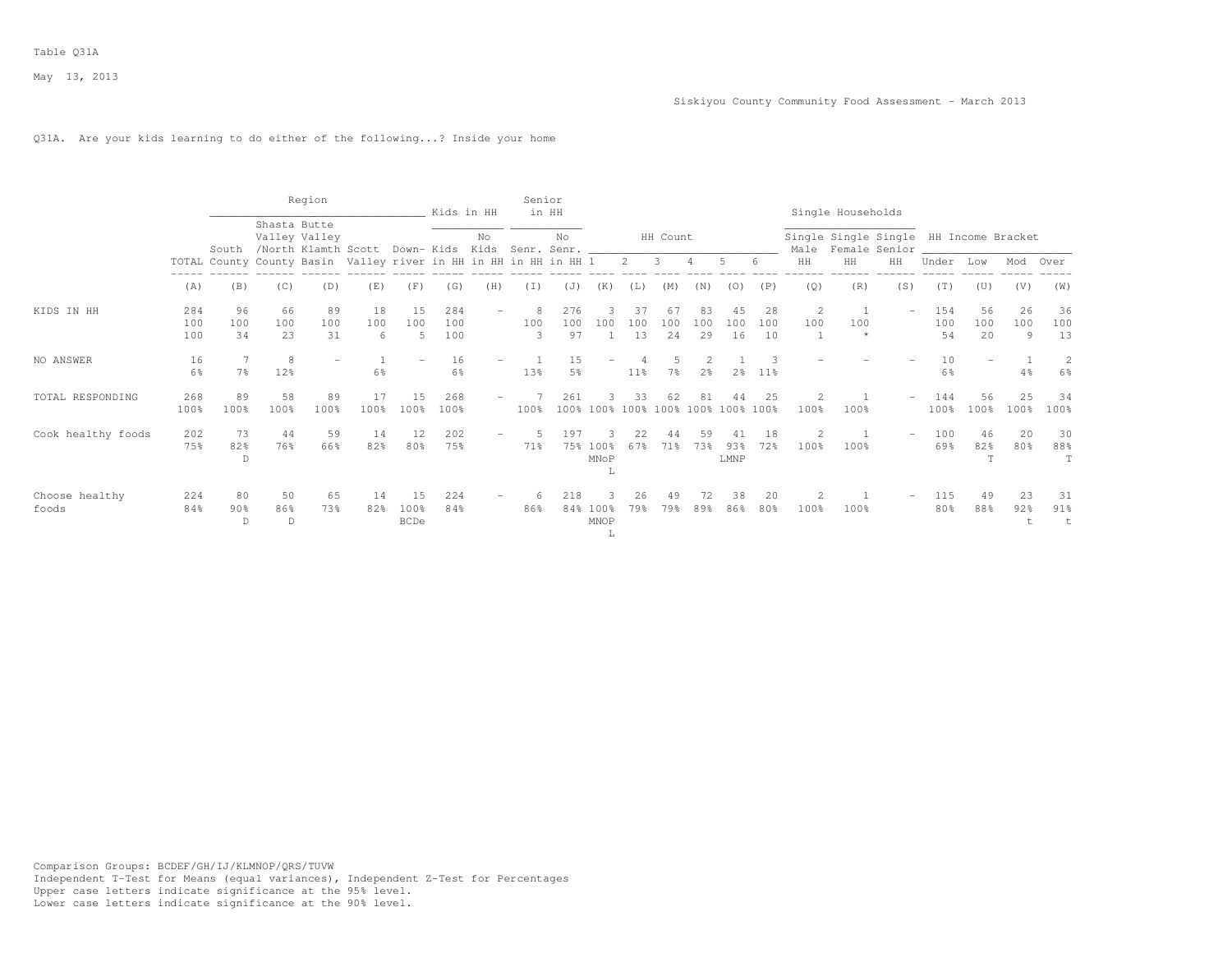# Q31A. Are your kids learning to do either of the following...? Inside your home

|                         |                   |                  | Majority of<br>Groceries Shopped |                 |                 |                                  | How Far Traveled<br>to Grocery Store |                 |                                                                                               |                          | How Typically<br>Travel to Grocery Shop |     |                       |                 | How Often Out<br>of Grocery Money |                   | Importance<br>of Buying<br>Fresh Food |                     |                  | Food Hurdle                            | Buying Fresh               |                 |
|-------------------------|-------------------|------------------|----------------------------------|-----------------|-----------------|----------------------------------|--------------------------------------|-----------------|-----------------------------------------------------------------------------------------------|--------------------------|-----------------------------------------|-----|-----------------------|-----------------|-----------------------------------|-------------------|---------------------------------------|---------------------|------------------|----------------------------------------|----------------------------|-----------------|
|                         |                   |                  |                                  | Out of Out of   |                 |                                  |                                      |                 | 0-5 6-15 16-25 26-50 51-100 Own<br>TOTAL Local County State Miles Miles Miles Miles Miles Car |                          | Borrow For<br>Car                       | Ask |                       |                 | Ride Walk Wkly Mnthly /Never Extr | Rarely            |                                       | Some-<br>what       |                  | Availa Know-<br>Cost bility ledge None |                            |                 |
|                         | (A)               | (B)              | (C)                              | (D)             | (E)             | (F)                              | (G)                                  | (H)             | $(\top)$                                                                                      | (J)                      | (K)                                     | (L) | (M)                   | (N)             | (0)                               | (P)               | (Q)                                   | (R)                 | (S)              | (T)                                    | (U)                        | (V)             |
| KIDS IN HH              | 284<br>100<br>100 | 144<br>100<br>51 | 30<br>100<br>11                  | 89<br>100<br>31 | 80<br>100<br>28 | 23<br>100<br>8                   | 23<br>100<br>8                       | 85<br>100<br>30 | 46<br>100<br>16                                                                               | $\overline{\phantom{0}}$ | 100                                     |     | 100<br>$\overline{2}$ | 21<br>100<br>7  | 110<br>100<br>39                  | 120<br>100<br>42  | 192<br>100<br>68                      | 66<br>100<br>23     | 145<br>100<br>51 | 47<br>100<br>17                        | 6<br>100<br>$\overline{2}$ | 97<br>100<br>34 |
| NO ANSWER               | 16<br>6%          | 8%               | 3%                               |                 | 9 <sub>8</sub>  | $\overline{2}$<br>$9\frac{6}{6}$ |                                      | 4%              |                                                                                               |                          |                                         |     |                       | 5%              | 4%                                | 6%                | 10<br>5%                              | 3<br>5 <sup>°</sup> | 5 <sup>°</sup>   | $\overline{2}$<br>$4\frac{6}{6}$       |                            | $4\%$           |
| TOTAL RESPONDING        | 268<br>100%       | 133<br>100%      | 29<br>100%                       | 89<br>100%      | 73<br>100%      | 21<br>100%                       | 23<br>100%                           | 82<br>100%      | 46<br>100%                                                                                    |                          | 100%                                    |     |                       | 20<br>100% 100% | 106<br>100%                       | 113<br>100%       | 182<br>100%                           | 63                  | 138<br>100% 100% | 45<br>100%                             | 6<br>100%                  | 93<br>100%      |
| Cook healthy foods      | 202<br>75%        | 104<br>78%<br>d  | 26<br>90%<br>AbD                 | 59<br>66%       | 57<br>78%       | 15<br>71%                        | 19<br>83%                            | 64<br>78%       | 28<br>61%                                                                                     | $\overline{\phantom{0}}$ | 100%<br>m                               |     | 67%                   | 12<br>60%       | 74<br>70 %                        | 96<br>85%<br>NO.  | 144<br>79%<br>$\mathbb{R}$            | 41<br>65%           | 108<br>78%       | 38<br>84%<br>V                         | 6<br>100%<br>STV           | 64<br>69%       |
| Choose healthy<br>foods | 224<br>84%<br>d   | 116<br>87%<br>D. | 26<br>90%<br>D                   | 66<br>74%       | 64<br>88%       | 18<br>86%                        | 20<br>87%                            | 64<br>78%       | 36<br>78%                                                                                     |                          | 100%<br>m                               |     | 67%                   | 1.3<br>65%      | 84<br>79%                         | 105<br>93%<br>NO. | 157<br>86%<br>r                       | 48<br>76%           | 116<br>84%       | 41<br>91%<br>v                         | 6<br>100%<br>STV           | 74<br>80%       |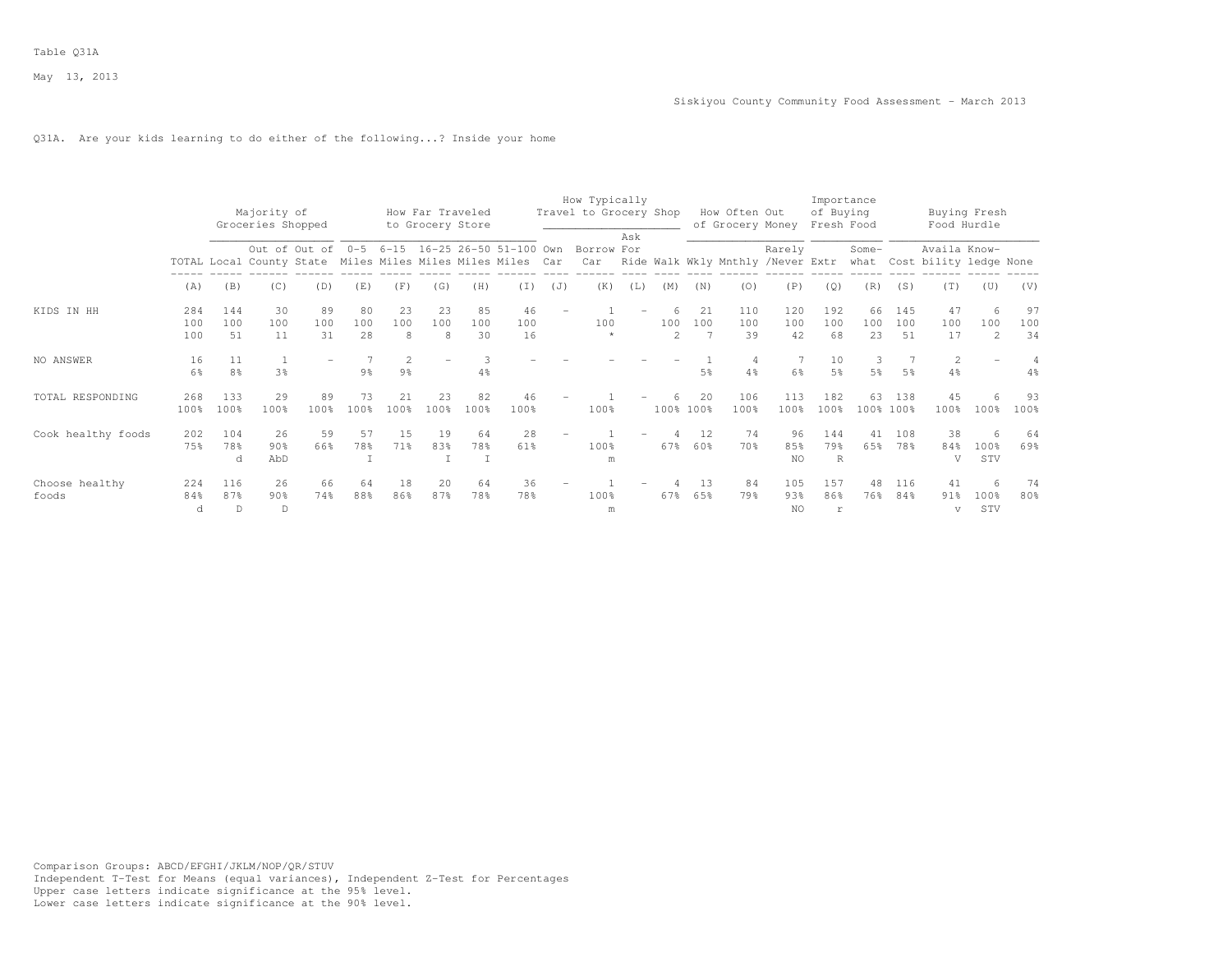# Q31B. Are your kids learning to do either of the following...? Outside your home

|                         |                   |                          |                 | Region                                                           |                            |                        | Kids in HH        |     | Senior        | in HH            |                       |                 |                                |                      |                 |                 |           | Single Households                                            |     |                  |                 |                  |                 |
|-------------------------|-------------------|--------------------------|-----------------|------------------------------------------------------------------|----------------------------|------------------------|-------------------|-----|---------------|------------------|-----------------------|-----------------|--------------------------------|----------------------|-----------------|-----------------|-----------|--------------------------------------------------------------|-----|------------------|-----------------|------------------|-----------------|
|                         |                   | South                    | Shasta Butte    | Valley Valley<br>/North Klamth Scott Down- Kids Kids Senr. Senr. |                            |                        |                   | No  |               | No               |                       |                 | HH Count                       |                      |                 |                 |           | Single Single Single HH Income Bracket<br>Male Female Senior |     |                  |                 |                  |                 |
|                         |                   |                          |                 | TOTAL County County Basin Valley river in HH in HH in HH in HH 1 |                            |                        |                   |     |               |                  |                       |                 | $2 \quad 3$                    | $\overline{4}$       | 5               | 6               | HH        | HH                                                           | HH  | Under            | Low             | Mod Over         |                 |
|                         | (A)               | (B)                      | (C)             | (D)                                                              | (E)                        | (F)                    | (G)               | (H) | (I)           | (J)              | (K)                   | (L)             | (M)                            | (N)                  | (0)             | (P)             | (Q)       | (R)                                                          | (S) | (T)              | (U)             | (V)              | (W)             |
| KIDS IN HH              | 284<br>100<br>100 | 96<br>100<br>34          | 66<br>100<br>23 | 89<br>100<br>31                                                  | 18<br>100<br>6             | 15<br>100<br>5         | 284<br>100<br>100 |     | 8<br>100<br>3 | 276<br>100<br>97 | 100                   | 37<br>100<br>13 | 67<br>100<br>24                | 83<br>100<br>29      | 45<br>100<br>16 | 28<br>100<br>10 | 2<br>100  | 100<br>$\star$                                               | $-$ | 154<br>100<br>54 | 56<br>100<br>20 | 26<br>100<br>9   | 36<br>100<br>13 |
| NO ANSWER               | 63<br>22%         | 27<br>28%<br>D           | 24<br>36%<br>D  | 4<br>4%                                                          | $\overline{4}$<br>22%<br>d | 27%<br>d               | 63<br>22%         |     | 3<br>38%      | 60               | 22% 100%<br>MNOP<br>L | 30%<br>$\Omega$ | 25%<br>$\circ$                 | 18<br>22%<br>$\circ$ | 9 <sub>8</sub>  | 25%<br>$\circ$  | 2<br>100% | 100%                                                         |     | 29<br>19%        | 12<br>21%       | 15%              | 13<br>36%<br>Tv |
| TOTAL RESPONDING        | 221<br>100%       | 69<br>100%               | 42<br>100%      | 85<br>100%                                                       | 14<br>100%                 | 100%                   | 221<br>100%       |     | 100%          | 216<br>100%      |                       |                 | 50<br>100% 100% 100% 100% 100% | 65                   |                 |                 |           |                                                              |     | 125<br>100%      | 44<br>100%      | 22<br>100%       | 23<br>100%      |
| Cook healthy foods      | 97<br>44%         | 30<br>43%                | 17<br>40%       | 33<br>39%                                                        | 10<br>71%<br><b>BCD</b>    | 64%                    | 97<br>44%         |     | 80%<br>J      | 93<br>43%        |                       | 31%             | 19<br>38%                      | 40<br>62%<br>LMOP    | 16<br>39%       | 33%             |           |                                                              |     | 52<br>42%        | 19<br>43%       | 15<br>68%<br>TUw | 10<br>43%       |
| Choose healthy<br>foods | 129<br>58%        | 44<br>64%<br>$\mathbf C$ | 19<br>45%       | 48<br>56%                                                        | 10<br>71%<br>$\mathbf C$   | 8<br>73%<br>$_{\rm c}$ | 129<br>58%        |     | 100%<br>J     | 124<br>57%       | -                     | 11<br>42%       | 31<br>62%<br>1                 | 46<br>71%<br>Lp      | 23<br>56%       | 10<br>48%       |           |                                                              |     | 70<br>56%        | 28<br>64%       | 15<br>68%        | 14<br>61%       |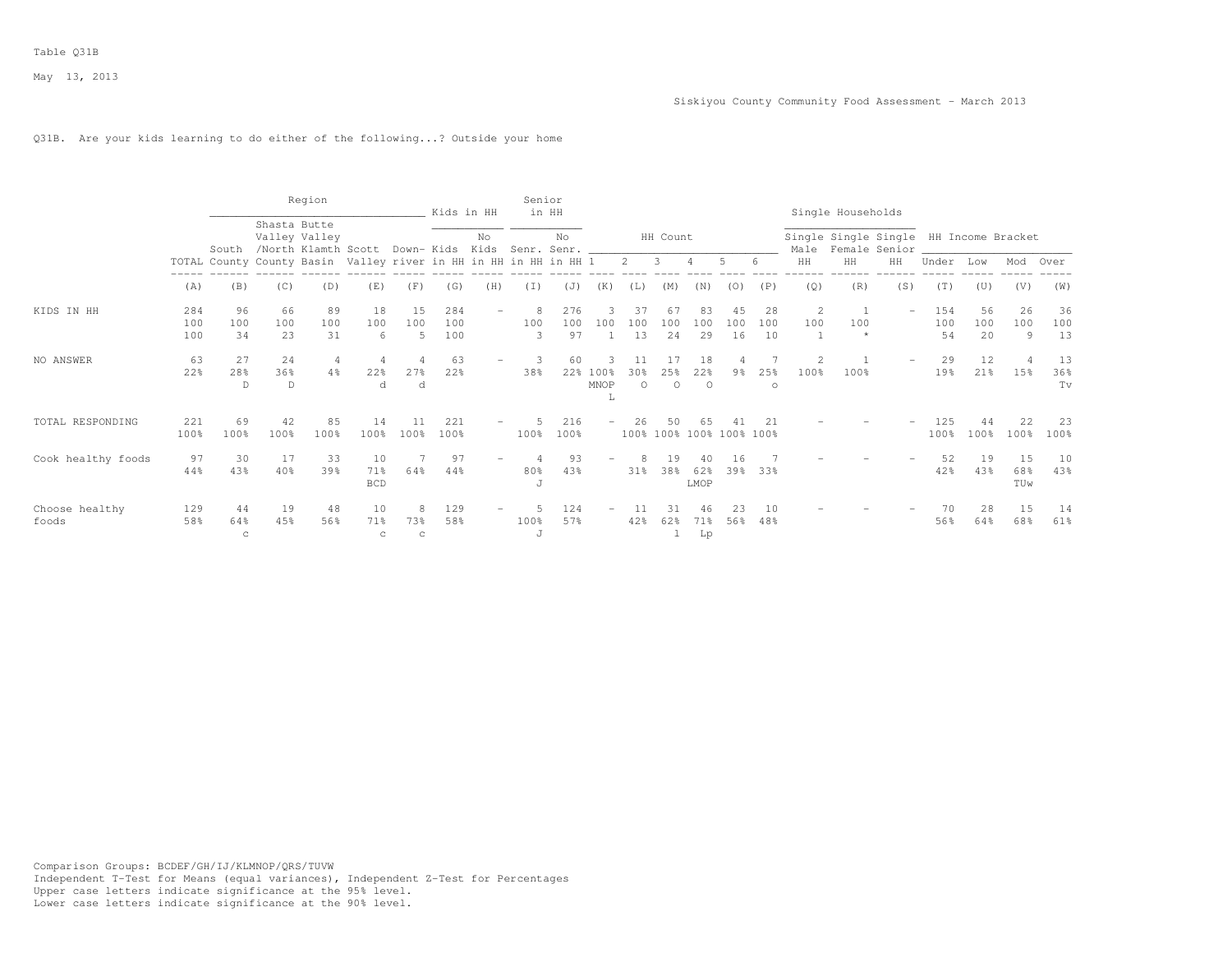# Q31B. Are your kids learning to do either of the following...? Outside your home

|                         |                   |                   | Majority of<br>Groceries Shopped |                 |                             |                | How Far Traveled<br>to Grocery Store |                 |                                                                                                             |                          | How Typically<br>Travel to Grocery Shop | Ask |                      |           | How Often Out<br>of Grocery Money |                  | Importance<br>of Buying<br>Fresh Food |                 |                       | Food Hurdle                            | Buying Fresh               |                 |
|-------------------------|-------------------|-------------------|----------------------------------|-----------------|-----------------------------|----------------|--------------------------------------|-----------------|-------------------------------------------------------------------------------------------------------------|--------------------------|-----------------------------------------|-----|----------------------|-----------|-----------------------------------|------------------|---------------------------------------|-----------------|-----------------------|----------------------------------------|----------------------------|-----------------|
|                         |                   |                   |                                  |                 |                             |                |                                      |                 | Out of Out of 0-5 6-15 16-25 26-50 51-100 Own<br>TOTAL Local County State Miles Miles Miles Miles Miles Car |                          | Borrow For<br>Car                       |     |                      |           | Ride Walk Wkly Mnthly /Never Extr | Rarely           |                                       | Some-<br>what   |                       | Availa Know-<br>Cost bility ledge None |                            |                 |
|                         | (A)               | (B)               | (C)                              | (D)             | (E)                         | (F)            | (G)                                  | (H)             | (T)                                                                                                         | (J)                      | (K)                                     | (L) | (M)                  | (N)       | (0)                               | (P)              | (Q)                                   | (R)             | (S)                   | (T)                                    | (U)                        | (V)             |
| KIDS IN HH              | 284<br>100<br>100 | 144<br>100<br>.51 | 30<br>100<br>11                  | 89<br>100<br>31 | 80<br>100<br>2.8            | 23<br>100<br>8 | 23<br>100<br>8                       | 85<br>100<br>30 | 46<br>100<br>16                                                                                             | $\overline{\phantom{a}}$ | 100                                     |     | 100<br>$\mathcal{L}$ | 21<br>100 | 110<br>100<br>39                  | 120<br>100<br>42 | 192<br>100<br>68                      | 66<br>100<br>23 | 145<br>100<br>51      | 47<br>100<br>17                        | 6<br>100<br>$\overline{2}$ | 97<br>100<br>34 |
| NO ANSWER               | 63<br>22%<br>Cd   | 39<br>27%<br>CD   | 3<br>10%                         | 13<br>15%       | 24<br>30 <sup>8</sup><br>Hi | 22%            | 6<br>26%                             | 10<br>12%       | 8<br>17%                                                                                                    |                          | 100%<br>M                               |     | 17%                  | 19%       | 21<br>19%                         | 30<br>25%        | 42<br>22%                             | 14<br>21%       | 34<br>23 <sup>8</sup> | 14<br>30 <sup>8</sup><br>$\sqrt{ }$    |                            | 16<br>16%       |
| TOTAL RESPONDING        | 221<br>100%       | 105<br>100%       | 27<br>100%                       | 76<br>100%      | 56<br>100%                  | 18<br>100%     | 17<br>100%                           | 75<br>100%      | 38<br>100%                                                                                                  |                          |                                         |     | 100% 100%            |           | 89<br>100%                        | 90<br>100%       | 150<br>100%                           | 52              | 111<br>100% 100%      | 33<br>100%                             | 100%                       | 81<br>100%      |
| Cook healthy foods      | 97<br>44%         | 42<br>40%         | 14<br>52%                        | 33<br>43%       | 22<br>39%                   | 28%            | 8<br>47%                             | 33<br>44%       | 18<br>47%                                                                                                   |                          |                                         |     | 40%                  | 3<br>18%  | 34<br>38%<br>n                    | 50<br>56%<br>NO  | 68<br>45%                             | 18<br>35%       | 52<br>47%             | 12<br>36%                              | 67%                        | 31<br>38%       |
| Choose healthy<br>foods | 129<br>58%        | 59<br>56%         | 19<br>70 %                       | 41<br>54%       | 31<br>55%                   | 44%            | 11<br>65%                            | 46<br>61%       | 20<br>53%                                                                                                   |                          |                                         |     | 40%                  | 35%       | 43<br>48%                         | 65<br>72%<br>NO  | 86<br>57%                             | 30<br>58%       | 65<br>59%             | 19<br>58%                              | .5<br>83%<br>V             | 45<br>56%       |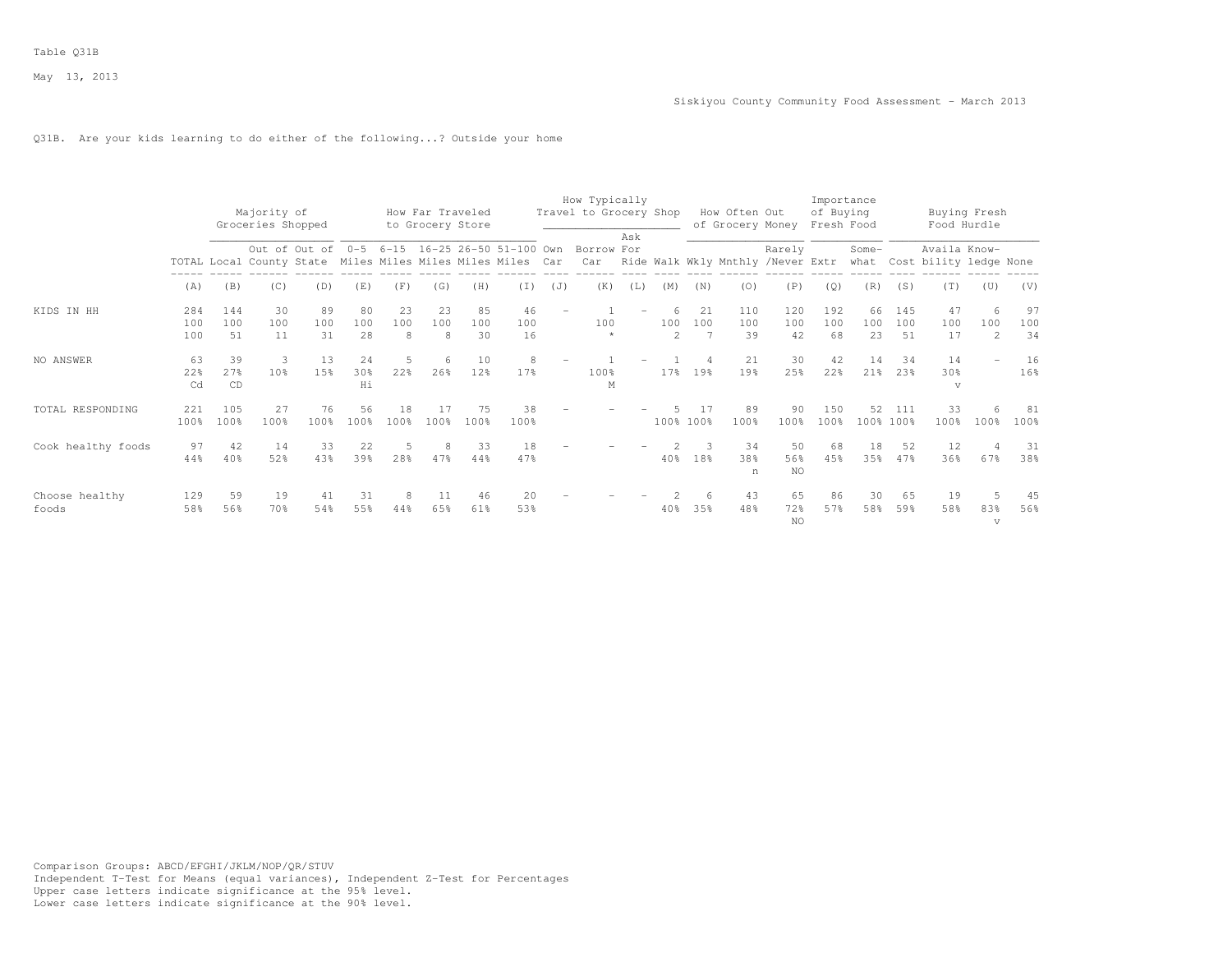## Table Q32

May 13, 2013

Q32. ...?

|                                                        |                       |                       |                     | Region                                                           |                |                            | Kids in HH    |                       | Senior               | in HH |                     |                 |                             |                               |                        |                |                     | Single Households   |                                        |                 |                 |                 |                  |
|--------------------------------------------------------|-----------------------|-----------------------|---------------------|------------------------------------------------------------------|----------------|----------------------------|---------------|-----------------------|----------------------|-------|---------------------|-----------------|-----------------------------|-------------------------------|------------------------|----------------|---------------------|---------------------|----------------------------------------|-----------------|-----------------|-----------------|------------------|
|                                                        |                       | South                 | Shasta Butte        | Valley Valley<br>/North Klamth Scott Down- Kids Kids Senr. Senr. |                |                            |               | No                    |                      | No    |                     |                 | HH Count                    |                               |                        |                | Male                | Female Senior       | Single Single Single HH Income Bracket |                 |                 |                 |                  |
|                                                        |                       |                       |                     | TOTAL County County Basin Valley river in HH in HH in HH in HH 1 |                |                            |               |                       |                      |       |                     | $2^{\circ}$     | $3^{\circ}$                 | $\overline{4}$                | .5                     |                | HH                  | HH                  | HH                                     | Under           | Low             | Mod Over        |                  |
|                                                        | (A)                   | (B)                   | (C)                 | (D)                                                              | (E)            | (F)                        | (G)           | (H)                   | (I)                  | (J)   | (K)                 | (L)             | (M)                         | (N)                           | (0)                    | (P)            | (Q)                 | (R)                 | (S)                                    | (T)             | (U)             | (V)             | (W)              |
| SENIOR IN HH                                           | 245<br>100<br>100     | 118<br>100<br>48      | 62<br>100<br>25     | 38<br>100<br>16                                                  | 17<br>100<br>7 | 9<br>100<br>$\overline{4}$ | 8<br>100<br>3 | 237<br>100<br>97      | 245<br>100<br>100    |       | $-131$<br>100<br>53 | 96<br>100<br>39 | 10<br>100<br>$\overline{4}$ | 100                           | 100                    | 100<br>$\star$ | 83<br>100<br>34     | 43<br>100<br>18     | 131<br>100<br>53                       | 94<br>100<br>38 | 53<br>100<br>22 | 32<br>100<br>13 | 46<br>100<br>19  |
| NO ANSWER                                              | 20<br>8 <sup>8</sup>  | 13<br>11 <sup>°</sup> | 6<br>10%            |                                                                  | 6%             |                            |               | 20<br>8 <sup>°</sup>  | 20<br>8 <sup>°</sup> |       | 9<br>7 <sup>°</sup> | 9%              | 10 <sup>8</sup>             |                               |                        |                | 5<br>6 <sup>°</sup> | 2<br>5 <sup>°</sup> | 9<br>7 <sup>°</sup>                    | 7 <sup>°</sup>  | 2<br>4%         | 2<br>6%         | 2 <sup>8</sup>   |
| TOTAL RESPONDING                                       | 225<br>100%           | 105<br>100%           | 56<br>100%          | 38<br>100%                                                       | 16<br>100%     | 9<br>100%                  | 8<br>100%     | 217<br>100%           | 225<br>100%          |       | $-122$              | 87              |                             | 100% 100% 100% 100% 100% 100% |                        |                | 78<br>100%          | 41<br>100%          | 122<br>100%                            | 87<br>100%      | 51<br>100%      | 30<br>100%      | 45<br>100%       |
| Is there a senior<br>meal program in<br>your community | 156<br>69%            | 78<br>74%<br>D        | 37<br>66%           | 21<br>55%                                                        | 11<br>69%      | 8<br>89%<br>CD             | 6<br>75%      | 150<br>69%            | 156<br>69%           |       | 68%                 | 62<br>71%       | 67%                         |                               | 50% 100%<br><b>KLM</b> |                | 59<br>76%<br>R      | 21<br>51%           | 83<br>68%<br><b>r</b>                  | 53<br>61%       | 33<br>65%       | 21<br>70 %      | 40<br>89%<br>TUV |
| Do you qo to Senior<br>Nutrition Program<br>meals      | 44<br>20 <sup>8</sup> | 21<br>20%<br>C        | 5<br>9 <sup>°</sup> | 11<br>29%<br>$\mathsf{C}$                                        | 3<br>19%       | -3<br>33%                  | 13%           | 43<br>20 <sup>8</sup> | 44<br>20%            |       | 29<br>24%           | 12<br>14%       | $11\%$                      |                               | 50%                    |                | 20<br>26%           | 17 <sup>8</sup>     | 29<br>24%                              | 18<br>21%       | 8<br>16%        | 17%             | 16%              |
| Do you get food or<br>meals delivered to<br>your home  | -6<br>3 <sup>8</sup>  | 1 <sup>8</sup>        | 2<br>4%             | 3<br>8 <sup>°</sup>                                              |                |                            |               | 3%                    | 3 <sup>8</sup>       |       | 4%                  | $1\%$           |                             |                               |                        |                | 3<br>4%             | 2<br>5%             | 4%                                     | 6%              |                 |                 |                  |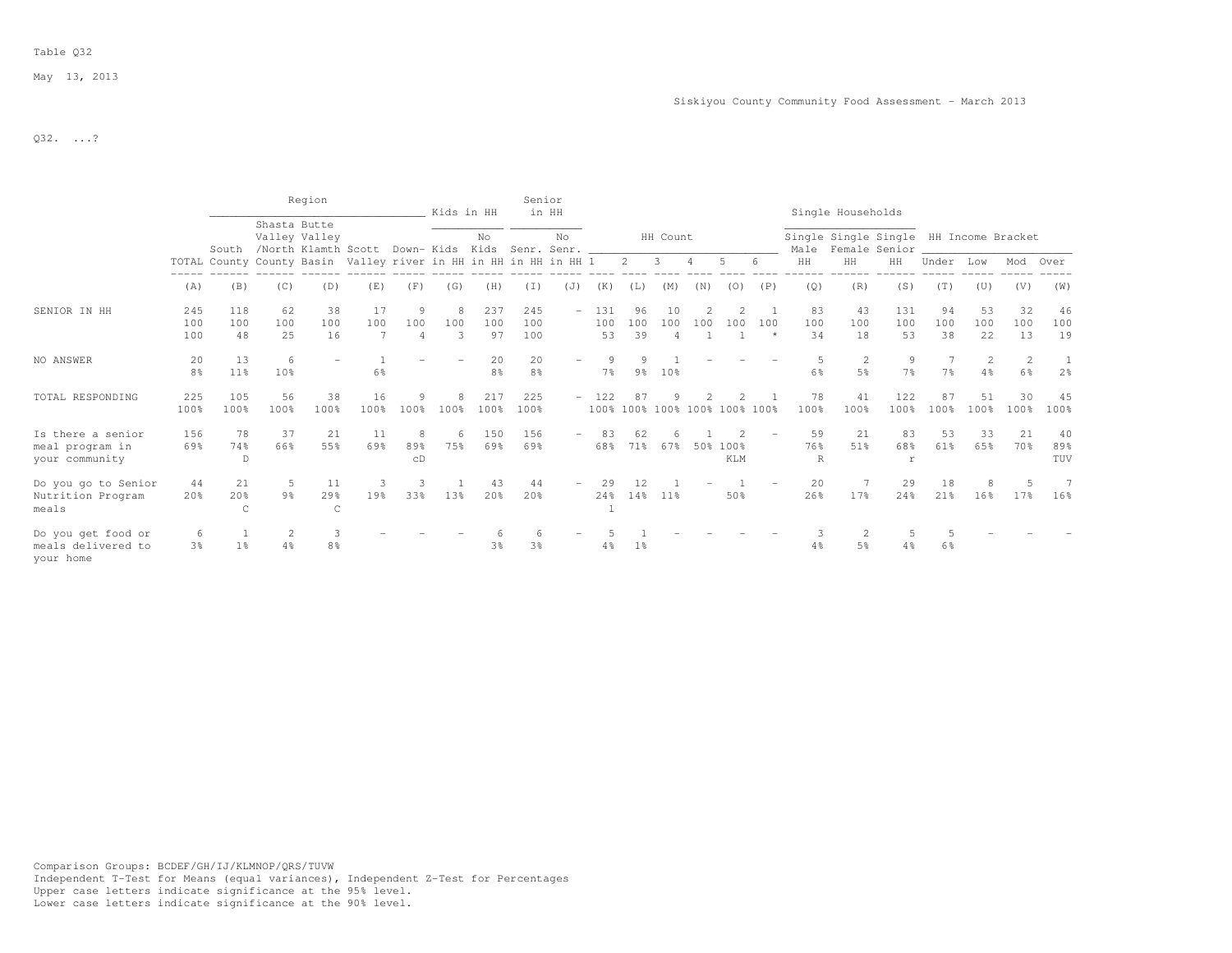## Table Q32

May 13, 2013

 $Q32.$  ...?

|                                                        |                       |                            | Majority of<br>Groceries Shopped                           |                                               |                  |                     |                      | How Far Traveled<br>to Grocery Store |                 |                       | How Typically<br>Travel to Grocery Shop |                 |                           |                  | How Often Out<br>of Grocery Money |                       | Importance<br>of Buying<br>Fresh Food |                       |                      | Buying Fresh<br>Food Hurdle                                   |                             |                 |
|--------------------------------------------------------|-----------------------|----------------------------|------------------------------------------------------------|-----------------------------------------------|------------------|---------------------|----------------------|--------------------------------------|-----------------|-----------------------|-----------------------------------------|-----------------|---------------------------|------------------|-----------------------------------|-----------------------|---------------------------------------|-----------------------|----------------------|---------------------------------------------------------------|-----------------------------|-----------------|
|                                                        |                       |                            |                                                            | Out of Out of 0-5 6-15 16-25 26-50 51-100 Own |                  |                     |                      |                                      |                 |                       | Borrow For                              | Ask             |                           |                  |                                   | Rarely                |                                       | Some-                 |                      | Availa Know-                                                  |                             |                 |
|                                                        |                       |                            | TOTAL Local County State Miles Miles Miles Miles Miles Car |                                               |                  |                     |                      |                                      |                 |                       | Car                                     |                 |                           |                  |                                   |                       |                                       |                       |                      | Ride Walk Wkly Mnthly /Never Extr what Cost bility ledge None |                             |                 |
|                                                        | (A)                   | (B)                        | (C)                                                        | (D)                                           | (E)              | (F)                 | (G)                  | (H)                                  | $(\top)$        | (J)                   | (K)                                     | (L)             | (M)                       | (N)              | (0)                               | (P)                   | (Q)                                   | (R)                   | (S)                  | (T)                                                           | (U)                         | (V)             |
| SENIOR IN HH                                           | 245<br>100<br>100     | 171<br>100<br>70           | 23<br>100<br>9                                             | 38<br>100<br>16                               | 95<br>100<br>39  | 33<br>100<br>13     | 22<br>100<br>9       | 39<br>100<br>16                      | 39<br>100<br>16 | 62<br>100<br>25       | 31<br>100<br>13                         | 16<br>100       | 22<br>100<br>9            | 14<br>100<br>- 6 | 82<br>100<br>33                   | 126<br>100<br>51      | 169<br>100<br>69                      | 45<br>100<br>18       | 131<br>100<br>53     | 33<br>100<br>13                                               | 10<br>100<br>$\overline{4}$ | 79<br>100<br>32 |
| NO ANSWER                                              | 20<br>8%<br>d         | 14<br>8 <sup>°</sup><br>d. | 4<br>17%<br>d.                                             | 3 <sup>8</sup>                                | 4<br>4%          | 3 <sup>°</sup>      | 4<br>18%<br>ef       | 8<br>21%<br><b>EFT</b>               | 2<br>5%         | 4<br>6%               |                                         | 13 <sup>°</sup> | 9%                        |                  | 8<br>10 <sup>8</sup>              | 10<br>8 <sup>8</sup>  | 15<br>9 <sup>°</sup>                  | 4<br>9 <sub>8</sub>   | 12<br>9 <sup>°</sup> | 2<br>$6\frac{6}{9}$                                           |                             | 6<br>8%         |
| TOTAL RESPONDING                                       | 225<br>100%           | 157<br>100%                | 19<br>100%                                                 | 37<br>100%                                    | 91<br>100%       | 32<br>100%          | 18<br>100%           | 31<br>100%                           | 37              | 58<br>100% 100%       | 31                                      | 14              | 20<br>100% 100% 100% 100% | 14               | 74<br>100%                        | 116<br>100%           | 154<br>100%                           | 41                    | 119<br>100% 100%     | 31<br>100%                                                    | 1 O<br>100%                 | 73<br>100%      |
| Is there a senior<br>meal program in<br>your community | 156<br>69%            | 111<br>71%                 | 17<br>89%<br>ABD                                           | 21<br>57%                                     | 75<br>82%<br>FqH | 17<br>53%           | 11<br>61%            | 17<br>55%                            | 28<br>76%<br>Fh | 37<br>64%             | 20<br>65%                               | 9<br>64%        | 13<br>65%                 | 64%              | 44<br>59%                         | 87<br>75%<br>$\Omega$ | 116<br>75%<br>R                       | 23<br>56%             | 86<br>72%            | 21<br>68%                                                     | 9<br>90%<br>stV             | 50<br>68%       |
| Do you qo to Senior<br>Nutrition Program<br>meals      | 44<br>20 <sub>8</sub> | 24<br>15%                  | 8<br>42%<br>aB                                             | 10<br>2.7%                                    | 17<br>19%<br>q   | 3<br>9 <sup>°</sup> | 6 <sup>°</sup>       | 8<br>26%<br>fG                       | 12<br>32%<br>FG | 13<br>22 <sup>8</sup> | 6<br>19%                                | 2.1%            | 10 <sup>8</sup>           | 21%              | 16<br>22%                         | 23<br>20%             | 27<br>18%                             | 12<br>29 <sup>8</sup> | 27<br>23%            | 13%                                                           | 20%                         | 12<br>16%       |
| Do you get food or<br>meals delivered to<br>your home  | 6<br>3 <sup>8</sup>   | 3<br>2 <sup>°</sup>        | $\qquad \qquad -$                                          | 5%                                            | 1 <sup>°</sup>   |                     | 2<br>11 <sup>8</sup> | 3 <sup>8</sup>                       | 3 <sup>8</sup>  | 7 <sup>°</sup>        |                                         |                 |                           | 7%               |                                   | 3 <sup>8</sup>        | 1 <sup>°</sup>                        | 2<br>5%               | 3 <sup>°</sup>       |                                                               | 10%                         |                 |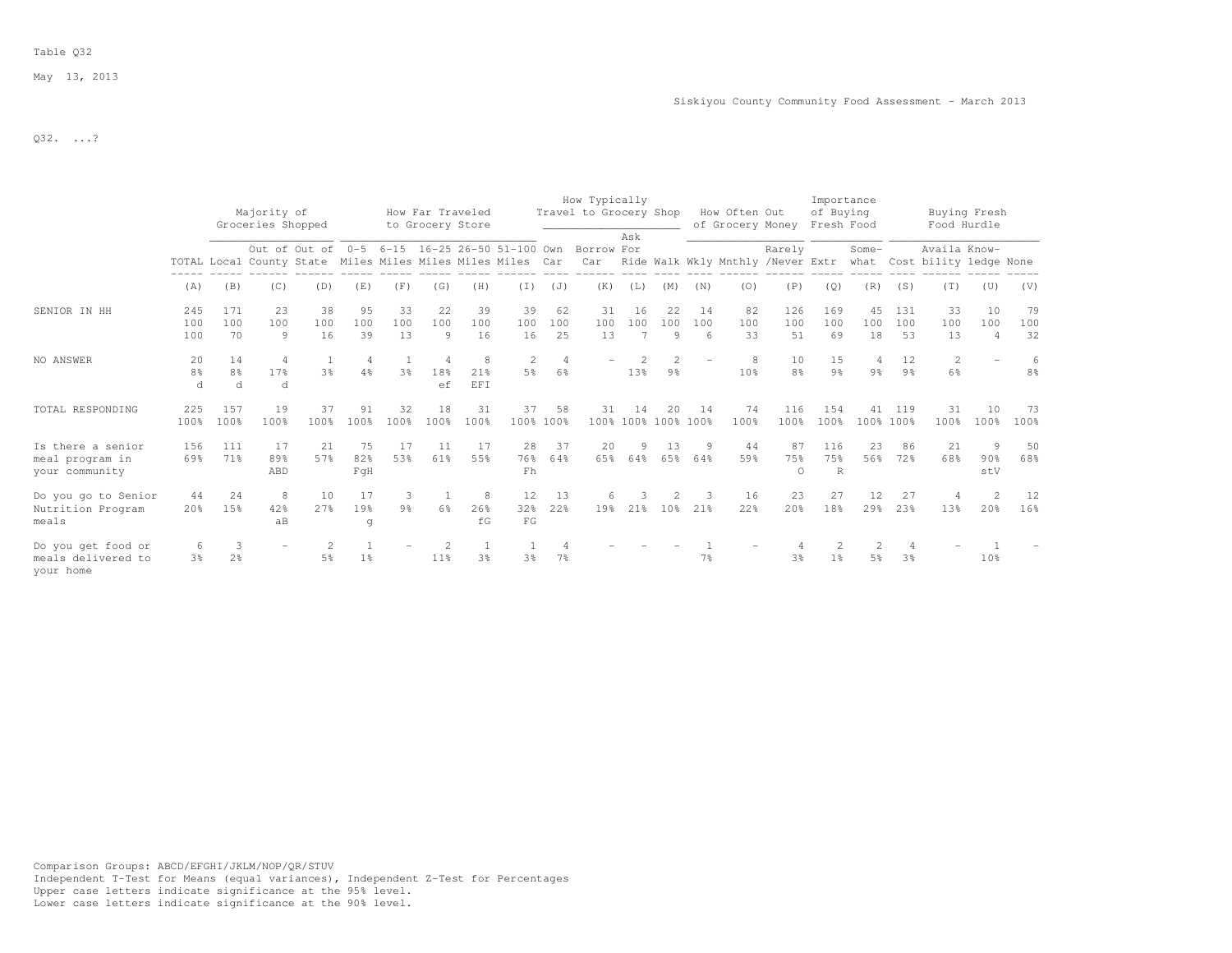## Q33. How often do you go to Senior Nutrition Program meals?

|                                              |                  |                 |                                                                  | Region          |            |                    | Kids in HH            |                 | Senior           | in HH                             |                 |                 |                |                |            |     |                 | Single Households                                            |                      |                 |                |            |           |
|----------------------------------------------|------------------|-----------------|------------------------------------------------------------------|-----------------|------------|--------------------|-----------------------|-----------------|------------------|-----------------------------------|-----------------|-----------------|----------------|----------------|------------|-----|-----------------|--------------------------------------------------------------|----------------------|-----------------|----------------|------------|-----------|
|                                              |                  |                 | Shasta Butte<br>South /North Klamth Scott                        | Valley Valley   |            |                    |                       | No              |                  | No<br>Down- Kids Kids Senr. Senr. |                 |                 | HH Count       |                |            |     |                 | Single Single Single HH Income Bracket<br>Male Female Senior |                      |                 |                |            |           |
|                                              |                  |                 | TOTAL County County Basin Valley river in HH in HH in HH in HH 1 |                 |            |                    |                       |                 |                  |                                   |                 | $2 \quad 3$     |                | $\overline{4}$ | .5.        |     | HH              | HH                                                           | HH                   | Under           | Low            | Mod Over   |           |
|                                              | (A)              | (B)             | (C)                                                              | (D)             | (E)        | (F)                | (G)                   | (H)             | (T)              | (J)                               | (K)             | (L)             | (M)            | (N)            | (0)        | (P) | (Q)             | (R)                                                          | (S)                  | (T)             | (U)            | (V)        | (W)       |
| GOES TO SENIOR<br>NUTRITION PROGRAM<br>MEALS | 44<br>100<br>100 | 21<br>100<br>48 | -5<br>100<br>11                                                  | 11<br>100<br>25 | 100        | 100                | 100<br>$\overline{2}$ | 43<br>100<br>98 | 44<br>100<br>100 |                                   | 29<br>100<br>66 | 12<br>100<br>27 | 100<br>2       |                | 100<br>2   |     | 20<br>100<br>45 | 100<br>16                                                    | 29<br>100<br>66      | 18<br>100<br>41 | 8<br>100<br>18 | 100<br>11  | 100<br>16 |
| NO ANSWER                                    | $7\frac{6}{9}$   | 10%             |                                                                  |                 |            | 33%                |                       | $7\frac{6}{6}$  | $7\%$            |                                   |                 | 25%             |                |                |            |     |                 |                                                              |                      |                 | 13%            |            | 14%       |
| TOTAL RESPONDING                             | 41<br>100%       | 19<br>100%      | 5<br>100%                                                        | 11<br>100%      | 100%       | 100%               | 100%                  | 40<br>100%      | 41<br>100%       |                                   | 29              |                 | 100% 100% 100% |                | 100%       |     | 20<br>100%      | 100%                                                         | 29<br>100%           | 18<br>100%      | 100%           | 100%       | 6<br>100% |
| $1 - 2$ times per<br>week                    | 30<br>73%        | 16<br>84%<br>d  | 4<br>80%                                                         | 55%             | 100%<br>bD |                    |                       | 30<br>75%       | 30<br>73%        |                                   | 20<br>69%       |                 | 89% 100%<br>Κ  |                |            |     | 17<br>85%<br>R  | 2<br>29%                                                     | 20<br>69%<br>R       | 13<br>72%       | 4<br>57%       | 100%<br>TU | 83%       |
| $3 - 5$ times per<br>week                    | 11<br>27%        | 16%             | 20%                                                              | 45%             |            | 100%<br><b>BCD</b> | 100%<br>H             | 10<br>25%       | 11<br>27%        |                                   | 31%             | $11\%$          |                |                | 100%<br>KL |     | 15%             | 71%<br>QS                                                    | 9<br>31 <sub>8</sub> | 28%             | 3<br>43%       |            | 17%       |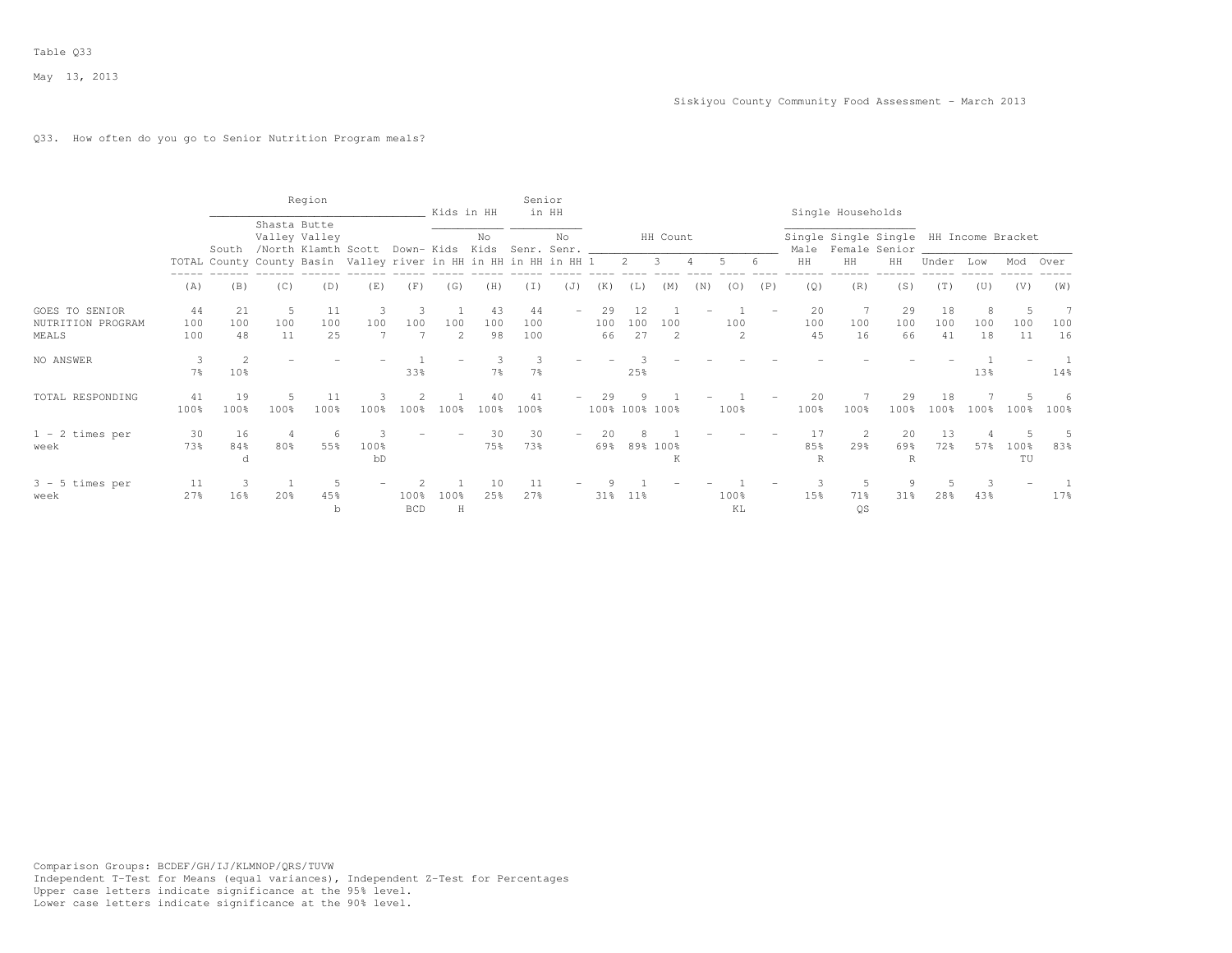## Q33. How often do you go to Senior Nutrition Program meals?

|                                                     |                     |                                  | Majority of<br>Groceries Shopped                           |                 |                 |          | to Grocery Store      | How Far Traveled |                 |                 | How Typically<br>Travel to Grocery Shop                         |            |                        |          | How Often Out<br>of Grocery Money |                 | Importance<br>of Buying<br>Fresh Food |                 |                 |                                             | Buying Fresh<br>Food Hurdle         |                              |
|-----------------------------------------------------|---------------------|----------------------------------|------------------------------------------------------------|-----------------|-----------------|----------|-----------------------|------------------|-----------------|-----------------|-----------------------------------------------------------------|------------|------------------------|----------|-----------------------------------|-----------------|---------------------------------------|-----------------|-----------------|---------------------------------------------|-------------------------------------|------------------------------|
|                                                     |                     |                                  | TOTAL Local County State Miles Miles Miles Miles Miles Car |                 |                 |          |                       |                  |                 |                 | Out of Out of 0-5 6-15 16-25 26-50 51-100 Own Borrow For<br>Car | Ask        |                        |          | Ride Walk Wkly Mnthly /Never Extr | Rarely          |                                       | Some-           |                 | Availa Know-<br>what Cost bility ledge None |                                     |                              |
|                                                     | (A)                 | (B)                              | (C)                                                        | (D)             | (E)             | (F)      | (G)                   | (H)              | (T)             | (J)             | (K)                                                             | (L)        | (M)                    | (N)      | (0)                               | (P)             | (Q)                                   | (R)             | (S)             | (T)                                         | (U)                                 | (V)                          |
| <b>GOES TO SENIOR</b><br>NUTRITION PROGRAM<br>MEALS | 44<br>100<br>100    | 2.4<br>100<br>55                 | 8<br>100<br>18                                             | 10<br>100<br>23 | 17<br>100<br>39 | 3<br>100 | 100<br>$\overline{2}$ | 8<br>100<br>18   | 12<br>100<br>27 | 13<br>100<br>30 | 6<br>100<br>14                                                  | 3<br>100   | 100<br>5               | 3<br>100 | 16<br>100<br>36                   | 23<br>100<br>52 | 27<br>100<br>61                       | 12<br>100<br>27 | 27<br>100<br>61 | 4<br>100<br>9                               | $\mathcal{D}$<br>100<br>5           | 12<br>100<br>27              |
| NO ANSWER                                           | 3<br>7 <sup>°</sup> | $\overline{2}$<br>8 <sup>°</sup> | 13%                                                        |                 | 12%             |          |                       |                  | 8%              |                 |                                                                 |            | 50%                    |          |                                   | $9\frac{6}{6}$  | $7\frac{6}{6}$                        | 8 <sup>°</sup>  | 4%              |                                             | $\mathfrak{D}$<br>100%<br><b>SV</b> | $8\frac{6}{6}$               |
| TOTAL RESPONDING                                    | 41<br>100%          | 22<br>100%                       | 100%                                                       | 10<br>100%      | 15<br>100%      | 100%     | 100%                  | 8<br>100%        | 11              | 13<br>100% 100% | 6.                                                              | 3          | 100% 100% 100% 100%    |          | 16<br>100%                        | 21<br>100%      | 25<br>100%                            | 11              | 26<br>100% 100% | 100%                                        |                                     | - 11<br>100%                 |
| $1 - 2$ times per<br>week                           | 30<br>73%           | 16<br>73%                        | 100%<br>ABD                                                | 6.<br>60%       | 11<br>73%       | 67%      | 100%<br>E             | 6<br>75%         | 9<br>82%        | 10<br>77%       | 3<br>50%                                                        | 100%<br>JK | 100 <sub>8</sub><br>JK | 67%      | 12<br>75%                         | 15<br>71%       | 18<br>72%                             | 10<br>$91\%$    | 18<br>69%       | 4<br>100%<br>S                              |                                     | - 11<br>100%<br><sub>S</sub> |
| $3 - 5$ times per<br>week                           | 11<br>27%           | 6<br>27%                         |                                                            | $40\%$          | 27%             | 33%      |                       | 25%              | 18%             | 23%             | 3<br>50%                                                        |            |                        | 33%      | 25%                               | 6<br>29%        | 28%                                   | 9월              | 31%             |                                             |                                     |                              |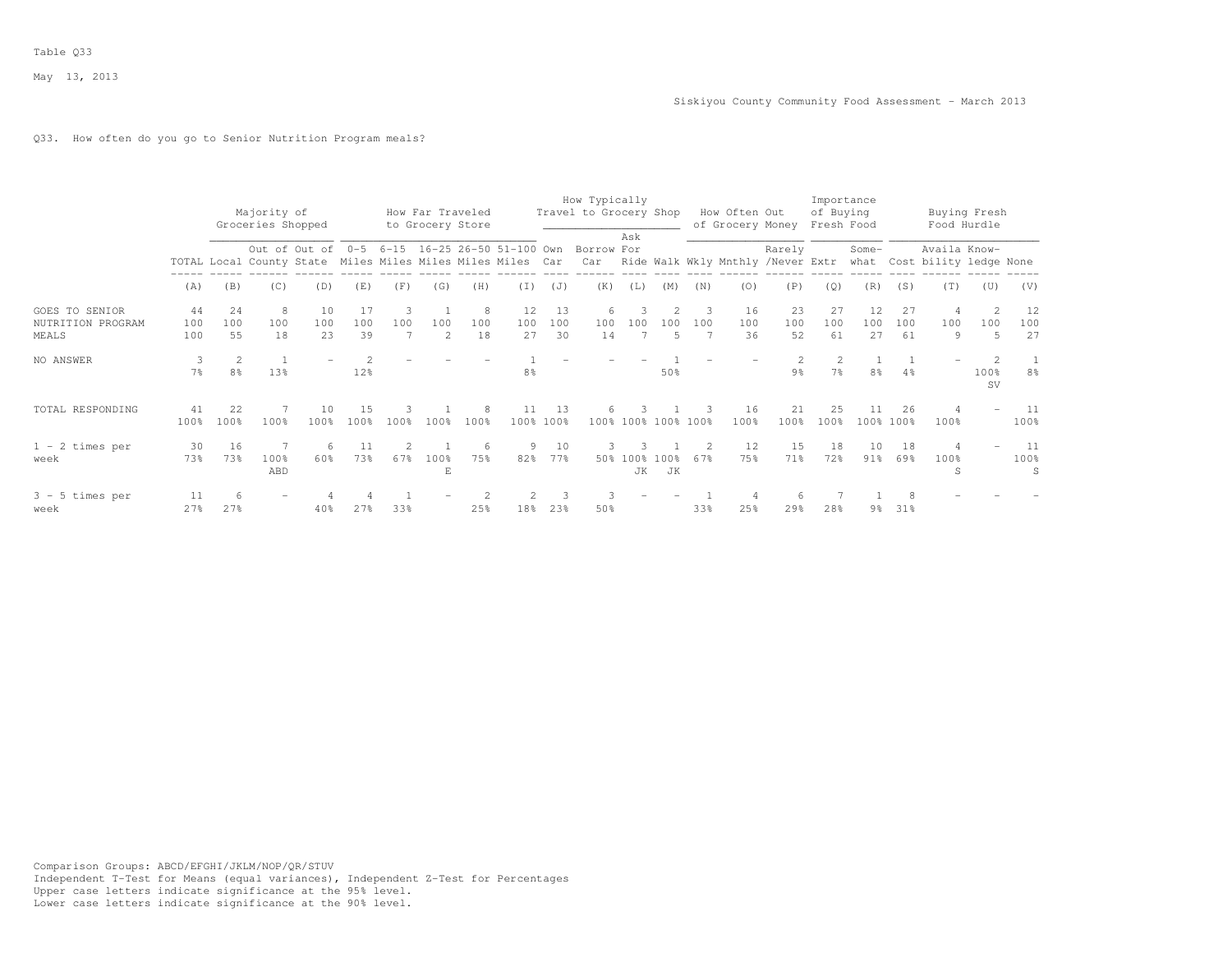## Q34. How often do you get food or meals delivered to your home?

|                                |                          |           |                 | Region                                                                                             |     |     |     | Kids in HH      | Senior     | in HH |           |           |          |     |       |     |                | Single Households                                            |                 |           |     |          |     |
|--------------------------------|--------------------------|-----------|-----------------|----------------------------------------------------------------------------------------------------|-----|-----|-----|-----------------|------------|-------|-----------|-----------|----------|-----|-------|-----|----------------|--------------------------------------------------------------|-----------------|-----------|-----|----------|-----|
|                                |                          |           |                 | Shasta Butte<br>Valley Valley<br>South /North Klamth Scott Down-Kids Kids Senr. Senr. ____________ |     |     |     | No              |            | No    |           |           | HH Count |     |       |     |                | Single Single Single HH Income Bracket<br>Male Female Senior |                 |           |     |          |     |
|                                |                          |           |                 | TOTAL County County Basin Valley river in HH in HH in HH in HH 1 2 3 4                             |     |     |     |                 |            |       |           |           |          |     | $5 -$ | -6  | HH             | HH                                                           | HH              | Under Low |     | Mod Over |     |
|                                | (A)                      | (B)       | (C)             | (D)                                                                                                | (E) | (F) | (G) | (H)             | (I)        | (J)   | (K)       | (L)       | (M)      | (N) | (0)   | (P) | (Q)            | (R)                                                          | (S)             | (T)       | (U) | (V)      | (W) |
| SENIOR GETS MEALS<br>DELIVERED | 6<br>100<br>100          | 100<br>17 | -2<br>100<br>33 | 100<br>50                                                                                          |     |     |     | 100<br>100      | 100<br>100 |       | 100<br>83 | 100<br>17 |          |     |       |     | 3<br>100<br>50 | 100<br>33                                                    | .5<br>100<br>83 | 100<br>83 |     |          |     |
| NO ANSWER                      | 17%                      |           | 50%             |                                                                                                    |     |     |     | 17 <sub>8</sub> | $17$ %     |       |           | 100%      |          |     |       |     |                |                                                              |                 | 20%       |     |          |     |
| TOTAL RESPONDING               | 100%                     | 100%      | 100%            | 100 <sub>8</sub>                                                                                   |     |     |     | 100%            | 100%       |       | 100%      |           |          |     |       |     | 100%           | 100%                                                         | $100\%$         | 100%      |     |          |     |
| $1 - 2$ times per<br>week      | $\overline{4}$<br>$80\%$ | 100%      | 100%            | 67%                                                                                                |     |     |     | 80%             | 80%        |       | 80%       |           |          |     |       |     | 100%           | 50%                                                          | 80%             | 75%       |     |          |     |
| $3 - 5$ times per<br>week      | 20%                      |           |                 | 33%                                                                                                |     |     |     | 20%             | 20%        |       | 20%       |           |          |     |       |     |                | 50%                                                          | 20%             | 25%       |     |          |     |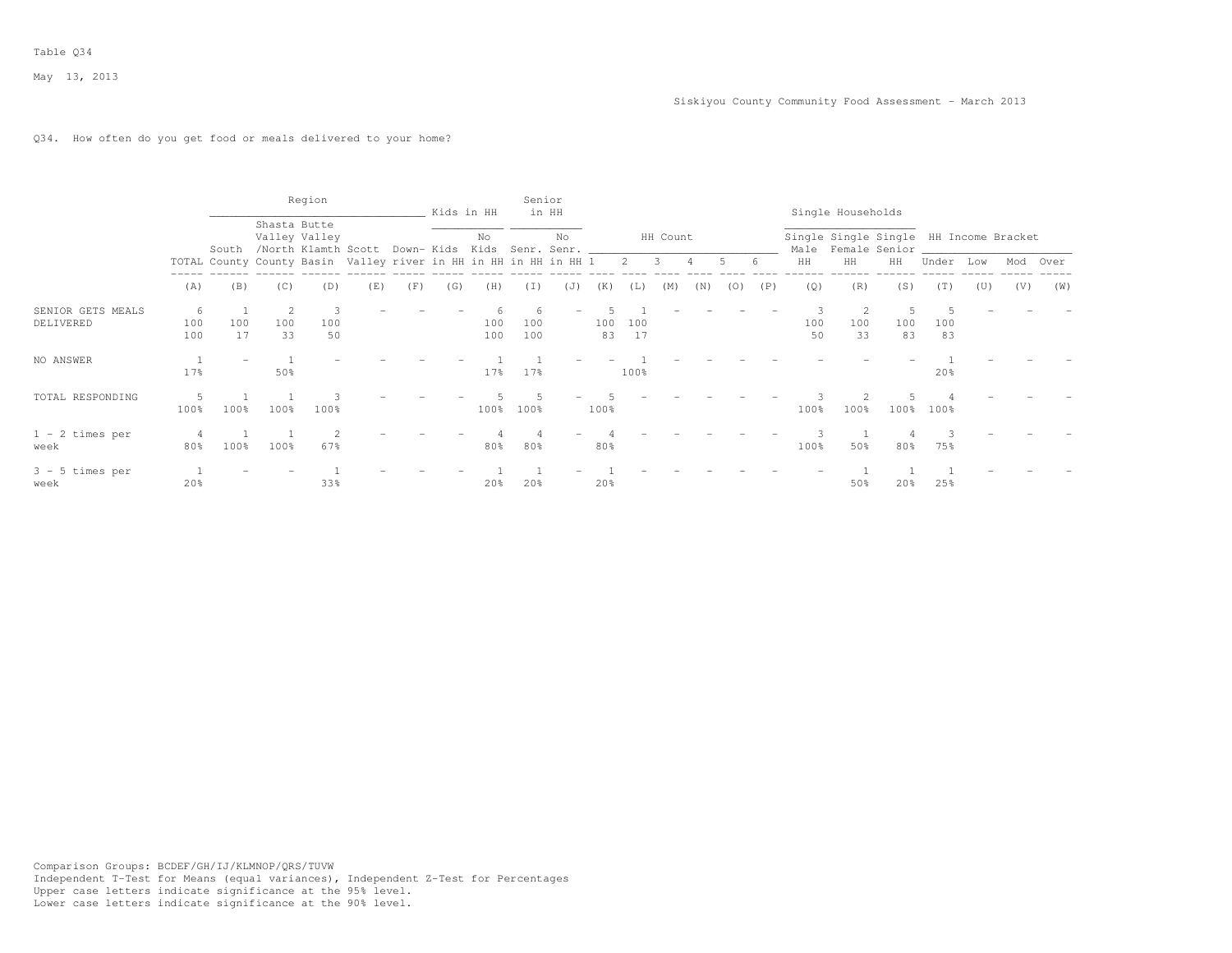## Q34. How often do you get food or meals delivered to your home?

|                                |                 |                        | Majority of<br>Groceries Shopped |           |           |     |           | How Far Traveled<br>to Grocery Store |           |           | How Typically<br>Travel to Grocery Shop                                                                                                                                            |     |     |           | How Often Out | of Grocery Money Fresh Food | of Buying | Importance |           |              | Buying Fresh<br>Food Hurdle |     |
|--------------------------------|-----------------|------------------------|----------------------------------|-----------|-----------|-----|-----------|--------------------------------------|-----------|-----------|------------------------------------------------------------------------------------------------------------------------------------------------------------------------------------|-----|-----|-----------|---------------|-----------------------------|-----------|------------|-----------|--------------|-----------------------------|-----|
|                                |                 |                        |                                  |           |           |     |           |                                      |           |           | Out of Out of 0-5 6-15 16-25 26-50 51-100 Own Borrow For<br>TOTAL Local County State Miles Miles Miles Miles Car Car Ride Walk Wkly Mnthly /Never Extr what Cost bility ledge None | Ask |     |           |               | Rarely                      |           | Some-      |           | Availa Know- |                             |     |
|                                | (A)             | (B)                    | (C)                              | (D)       | (E)       | (F) | (G)       | (H)                                  | (I)       | (J)       | (K)                                                                                                                                                                                | (L) | (M) | (N)       | (0)           | (P)                         | (Q)       | (R)        | (S)       | (T)          | (U)                         | (V) |
| SENIOR GETS MEALS<br>DELIVERED | 6<br>100<br>100 | 100<br>50              | $\overline{\phantom{a}}$         | 100<br>33 | 100<br>17 |     | 100<br>33 | 100<br>17                            | 100<br>17 | 100<br>67 |                                                                                                                                                                                    |     |     | 100<br>17 |               | 100<br>67                   | 100<br>33 | 100<br>33  | 100<br>67 |              | 100<br>17                   |     |
| NO ANSWER                      | 17 <sub>8</sub> | 33%                    |                                  |           |           |     |           | 100%                                 |           |           |                                                                                                                                                                                    |     |     |           |               | 25%                         |           | 50%        | 25%       |              |                             |     |
| TOTAL RESPONDING               | 100%            | 100%                   |                                  | 100%      | 100%      |     | 100%      |                                      |           | 100% 100% |                                                                                                                                                                                    |     |     | 100%      |               | 100%                        | 100%      |            | 100% 100% |              | 100%                        |     |
| $1 - 2$ times per<br>week      | 80%             | $\mathfrak{D}$<br>100% |                                  | 100%      | 100%      |     | 100%      |                                      | 100%      | 75%       |                                                                                                                                                                                    |     |     | 100%      |               | 67%                         | 100%      |            | 100% 100% |              | 100%                        |     |
| $3 - 5$ times per<br>week      | 20%             |                        |                                  |           |           |     |           |                                      |           | 25%       |                                                                                                                                                                                    |     |     |           |               | 33%                         |           |            |           |              |                             |     |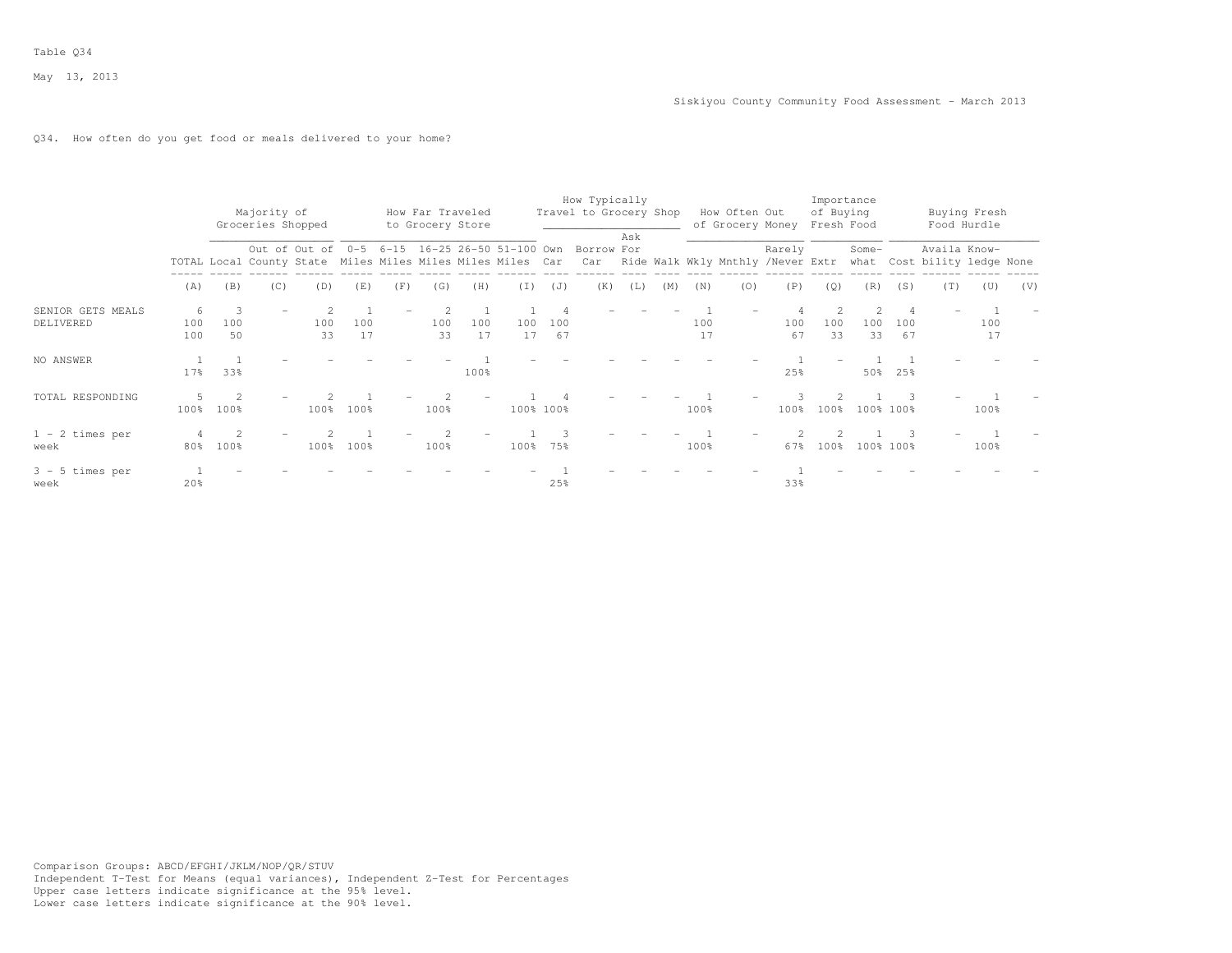### Table D1A

## D1A. Region

|                                |                      |                                                                  |                                                                      | Region           |                |                | Kids in HH       |                      | Senior<br>in HH  |                      |                                           |                                     |                  |                         |                     |                             |                                  | Single Households       |                                                         |                                     |                  |                            |                                  |
|--------------------------------|----------------------|------------------------------------------------------------------|----------------------------------------------------------------------|------------------|----------------|----------------|------------------|----------------------|------------------|----------------------|-------------------------------------------|-------------------------------------|------------------|-------------------------|---------------------|-----------------------------|----------------------------------|-------------------------|---------------------------------------------------------|-------------------------------------|------------------|----------------------------|----------------------------------|
|                                |                      |                                                                  | Shasta Butte<br>South /North Klamth Scott Down-Kids Kids Senr. Senr. | Valley Valley    |                |                |                  | No                   |                  | No                   |                                           |                                     | HH Count         |                         |                     |                             | Male                             |                         | Single Single Single HH Income Bracket<br>Female Senior |                                     |                  |                            |                                  |
|                                |                      | TOTAL County County Basin Valley river in HH in HH in HH in HH 1 |                                                                      |                  |                |                |                  |                      |                  |                      |                                           | $\overline{2}$                      | 3                | 4                       | 5                   | 6                           | HH                               | HH                      | HH                                                      | Under                               | Low              | Mod                        | Over                             |
|                                | (A)                  | (B)                                                              | (C)                                                                  | (D)              | (E)            | (F)            | (G)              | (H)                  | (T)              | (J)                  | (K)                                       | (L)                                 | (M)              | (N)                     | (0)                 | (P)                         | (Q)                              | (R)                     | (S)                                                     | (T)                                 | (U)              | (V)                        | (W)                              |
| TOTAL                          | 787<br>100<br>100    | 308<br>100<br>39                                                 | 213<br>100<br>27                                                     | 158<br>100<br>20 | 60<br>100<br>8 | 47<br>100<br>6 | 284<br>100<br>36 | 503<br>100<br>64     | 245<br>100<br>31 | 542<br>100<br>69     | 236<br>100<br>30                          | 246<br>100<br>31                    | 106<br>100<br>13 | 93<br>100<br>12         | 48<br>100<br>6      | 28<br>100<br>$\overline{4}$ | 148<br>100<br>19                 | 79<br>100<br>10         | 131<br>100<br>17                                        | 378<br>100<br>48                    | 138<br>100<br>18 | 81<br>100<br>10            | 135<br>100<br>17                 |
| NO ANSWER                      | $*$ $\frac{6}{5}$    |                                                                  |                                                                      |                  |                |                |                  | $*$ %                | $*$ %            |                      | $*$ $\frac{6}{5}$                         |                                     |                  |                         |                     |                             | 1 <sup>°</sup>                   |                         | 1 <sup>°</sup>                                          | $\overline{1}$<br>$*$ $\frac{6}{5}$ |                  |                            |                                  |
| TOTAL RESPONDING               | 786<br>100%          | 308<br>100%                                                      | 213<br>100%                                                          | 158<br>100%      | 60<br>100%     | 47<br>100%     | 284<br>100%      | 502<br>100%          | 244<br>100%      | 542                  | 235<br>100% 100% 100% 100% 100% 100% 100% | 246                                 | 106              | 93                      | 48                  | 28                          | 147<br>100%                      | 79<br>100%              | 130<br>100%                                             | 377<br>100%                         | 138<br>100%      | 81<br>100%                 | 135<br>100%                      |
| South County                   | 308<br>39%           | 308<br>100%                                                      |                                                                      |                  |                |                | 96<br>34%        | 212<br>42%<br>G      | 118<br>48%<br>J  | 190<br>35%           | 104<br>44%<br>OP                          | 110<br>45%<br>OP                    | 42<br>40%<br>OP  | 33<br>35%<br>$\circ$    | 8<br>17%            | 6<br>21%                    | 67<br>46%                        | 33<br>42%               | 68<br>52%                                               | 99<br>26%                           | 62<br>45%<br>T   | 43<br>53%<br>T             | 80<br>59%<br>TU                  |
| Shasta Valley/North<br>County  | 213<br>27%           |                                                                  | 213<br>100%                                                          |                  |                |                | 66<br>23%        | 147<br>29%<br>g      | 62<br>25%        | 151<br>28%           | 70<br>30 <sup>8</sup>                     | 60<br>24%                           | 30<br>28%        | 23<br>25%               | 12<br>25%           | 8<br>29%                    | 47<br>32%                        | 18<br>23%               | 32<br>25%                                               | 107<br>28%<br>W                     | 31<br>22%        | 24<br>30 <sup>8</sup><br>W | 26<br>19%                        |
| Butte Valley/<br>Klamath Basin | 158<br>20%           |                                                                  |                                                                      | 158<br>100%      |                |                | 89<br>31%<br>H   | 69<br>14%            | 38<br>16%        | 120<br>22%<br>T      | 33<br>14%                                 | 33<br>13%                           | 21<br>20%        | 29<br>31%<br><b>KLm</b> | 20<br>42%<br>KLM    | 11<br>39%<br>KLm            | 21<br>14%                        | 12<br>15%               | 21<br>16%                                               | 113<br>30 <sup>8</sup><br>VW        | 32<br>23%<br>VW  | 8<br>10 <sup>8</sup><br>W  | 5<br>4%                          |
| Scott Valley                   | 60<br>8 <sup>°</sup> |                                                                  |                                                                      |                  | 60<br>100%     |                | 18<br>6%         | 42<br>8 <sup>°</sup> | 17<br>$7\%$      | 43<br>8 <sup>°</sup> | 14<br>6%                                  | 27<br>11%<br>KMp                    | 4%               | 8%                      | 8 <sup>°</sup>      | $4\%$                       | 10<br>7%                         | 5%                      | 5<br>$4\frac{6}{6}$                                     | 23<br>6%                            | 9<br>7%          | 6<br>7%                    | 17<br>13%<br>Tu                  |
| Downriver                      | 47<br>6%             |                                                                  |                                                                      |                  |                | 100%           | 15<br>5%         | 32<br>6%             | 9<br>4%          | 38<br>7월<br>T        | 14<br>6%<br>N                             | 16<br>7 <sup>°</sup><br>$\mathbb N$ | 9<br>8%<br>N     | 1 <sup>°</sup>          | 8 <sup>°</sup><br>n | 2<br>7 <sup>°</sup>         | $\overline{2}$<br>1 <sup>8</sup> | 12<br>1.5%<br><b>OS</b> | 3 <sup>8</sup>                                          | 35<br>9 <sub>8</sub><br>Uw          | 4<br>3%          |                            | $\overline{7}$<br>5 <sup>°</sup> |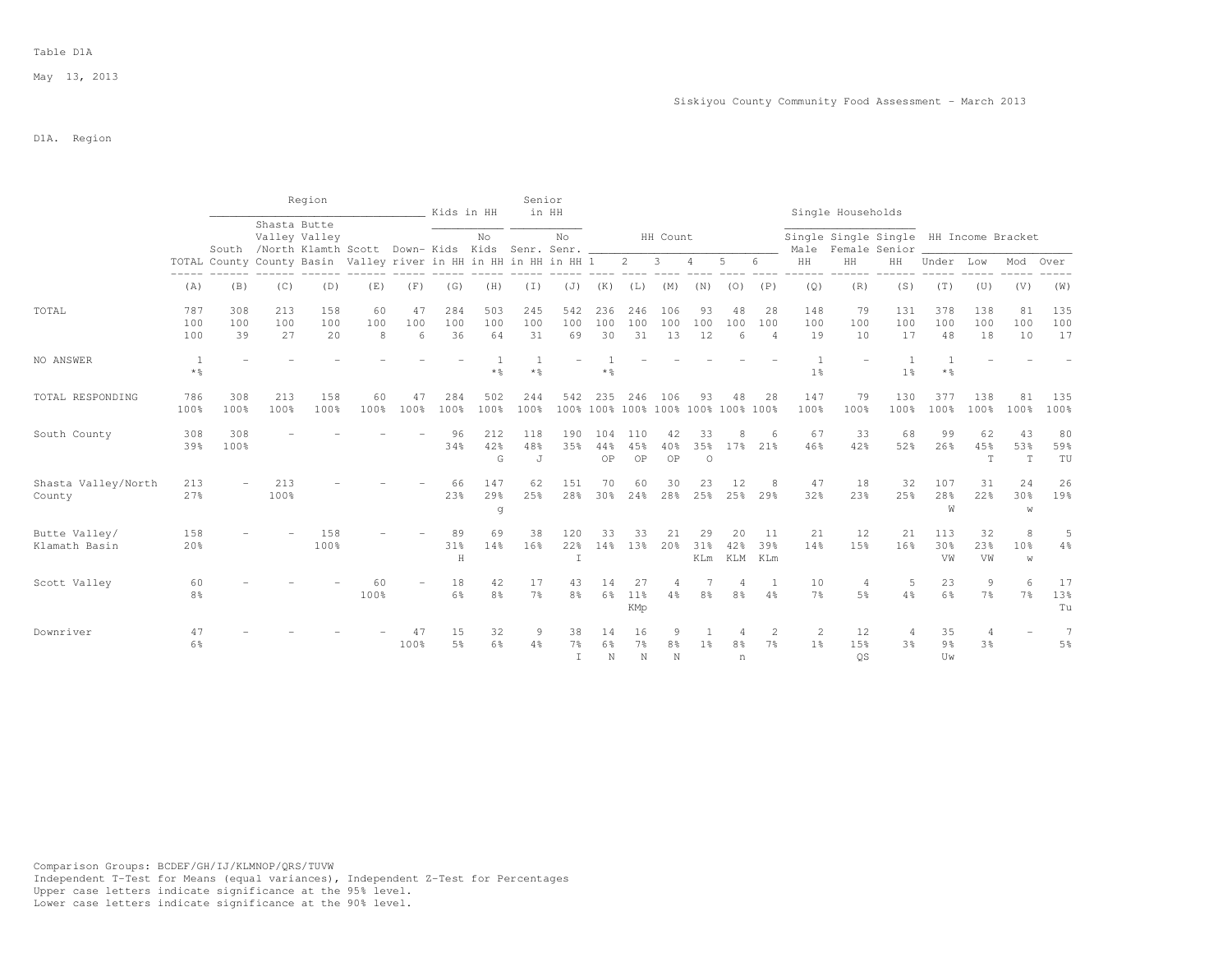### Table D1A

May 13, 2013

D1A. Region

|                                |                      |                            | Majority of<br>Groceries Shopped                           |                                               |                           |                                  | How Far Traveled<br>to Grocery Store |                       |                     |                       | How Typically<br>Travel to Grocery Shop |                |                           |                          | How Often Out<br>of Grocery Money Fresh Food |                        | Importance<br>of Buying   |                           |                                        | Food Hurdle                                                                   | Buying Fresh                     |                                  |
|--------------------------------|----------------------|----------------------------|------------------------------------------------------------|-----------------------------------------------|---------------------------|----------------------------------|--------------------------------------|-----------------------|---------------------|-----------------------|-----------------------------------------|----------------|---------------------------|--------------------------|----------------------------------------------|------------------------|---------------------------|---------------------------|----------------------------------------|-------------------------------------------------------------------------------|----------------------------------|----------------------------------|
|                                |                      |                            | TOTAL Local County State Miles Miles Miles Miles Miles Car | Out of Out of 0-5 6-15 16-25 26-50 51-100 Own |                           |                                  |                                      |                       |                     |                       | Borrow For<br>Car                       | Ask            |                           |                          |                                              | Rarely                 |                           | Some-                     |                                        | Availa Know-<br>Ride Walk Wkly Mnthly /Never Extr what Cost bility ledge None |                                  |                                  |
|                                | (A)                  | (B)                        | (C)                                                        | (D)                                           | (E)                       | (F)                              | (G)                                  | (H)                   | $(\top)$            | (J)                   | (K)                                     | (L)            | (M)                       | (N)                      | (0)                                          | (P)                    | (Q)                       | (R)                       | (S)                                    | (T)                                                                           | (U)                              | (V)                              |
| TOTAL                          | 787<br>100<br>100    | 489<br>100<br>62           | 70<br>100<br>9                                             | 174<br>100<br>22                              | 283<br>100<br>36          | 80<br>100<br>10                  | 74<br>100<br>9                       | 167<br>100<br>21      | 118<br>100<br>15    | 124<br>100<br>16      | 43<br>100<br>$\overline{5}$             | 20<br>100<br>3 | 41<br>100<br>5            | 66<br>100<br>8           | 287<br>100<br>36                             | 352<br>100<br>45       | 524<br>100<br>67          | 182<br>100<br>23          | 419<br>100<br>53                       | 119<br>100<br>15                                                              | 28<br>100<br>$\overline{4}$      | 249<br>100<br>32                 |
| NO ANSWER                      | -1<br>$*$ %          | $\mathbf{1}$<br>$*$ %      |                                                            |                                               | $*$ %                     |                                  |                                      |                       |                     | 1 <sup>°</sup>        |                                         |                |                           |                          | $*$ %                                        |                        | $*$ $\frac{6}{5}$         |                           | $*$ %                                  |                                                                               |                                  |                                  |
| TOTAL RESPONDING               | 786<br>100%          | 488<br>100%                | 70<br>100%                                                 | 174<br>100%                                   | 282<br>100%               | 80<br>100%                       | 74<br>100%                           | 167<br>100%           | 118                 | 123<br>100% 100%      | 43                                      | $20^{\circ}$   | 41<br>100% 100% 100% 100% | 66                       | 286<br>100%                                  | 352<br>100%            | 523<br>100%               | 182                       | 418<br>100% 100%                       | 119<br>100%                                                                   | 28<br>100%                       | 249<br>100%                      |
| South County                   | 308<br>39%<br>D      | 225<br>46%<br>AD           | 51<br>73%<br>ABD                                           | 1.5<br>9 <sub>8</sub>                         | 143<br>51%<br>GH          | 39<br>49%<br>GH                  | 21<br>2.8%                           | 36<br>22%             | 53<br>45%<br>GH     | 38<br>31 <sup>8</sup> | 21<br>49%<br>J                          | 12<br>60%<br>J | 22<br>54%<br>J            | 26<br>39%                | 90<br>31 <sup>8</sup>                        | 166<br>47%<br>$\Omega$ | 233<br>45%<br>$\mathbb R$ | 48<br>26%                 | 170<br>41%                             | 45<br>38%                                                                     | 11<br>39%                        | 102<br>41%                       |
| Shasta Valley/North<br>County  | 213<br>27%<br>CD     | 155<br>32%<br>aCD          | 5<br>7 <sup>°</sup>                                        | 32<br>18%<br>$\mathsf{C}$                     | 82<br>29%<br>HI           | 29<br>36%<br>HI                  | 30<br>41%<br>$e$ HI                  | 28<br>17%             | 20<br>17%           | 43<br>35%<br>K        | 16 <sup>°</sup>                         | 35%            | 11<br>27%                 | 20<br>30%                | 89<br>31%<br>$\mathbb P$                     | 79<br>22%              | 131<br>25%                | 57<br>31 <sup>8</sup>     | 118<br>28%<br>$\mathbf{v}$             | 30<br>25%                                                                     | 10<br>36%                        | 54<br>22%                        |
| Butte Valley/<br>Klamath Basin | 158<br>20%<br>B      | 2.7<br>6%                  | 13<br>19%<br>B                                             | 109<br>63%<br>ABC                             | 18<br>$6\frac{6}{3}$<br>f | $\overline{2}$<br>3 <sup>°</sup> | 17<br>23%<br>$\rm EF$                | 83<br>50%<br>EFGI     | 29<br>25%<br>EF     | 22<br>18%<br>L        | 9<br>21%<br>L                           | 5 <sup>°</sup> | 10 <sup>°</sup>           | 11%                      | 71<br>25%<br><b>NP</b>                       | 60<br>17%              | 92<br>18%                 | 49<br>27%<br>Q            | 71<br>17%                              | 23<br>19%                                                                     | 14%                              | 64<br>26%<br>S                   |
| Scott Valley                   | 60<br>8 <sup>°</sup> | 42<br>$9\frac{6}{9}$       | $\equiv$                                                   | 13<br>7 <sup>°</sup>                          | 16<br>6%                  | 5<br>6%                          | 6<br>8 <sup>°</sup>                  | 16<br>10 <sup>°</sup> | 10<br>8%            | 8<br>$7\frac{6}{6}$   | $\overline{4}$<br>9 <sub>8</sub>        |                | 2<br>$5\frac{6}{9}$       | $\overline{4}$<br>6%     | 17<br>6%                                     | 30<br>9 <sub>8</sub>   | 41<br>8%                  | 12<br>$7\frac{6}{9}$      | 24<br>6%                               | 11<br>$9\frac{6}{6}$                                                          | $\overline{2}$<br>$7\frac{6}{6}$ | 22<br>$9\frac{6}{6}$             |
| Downriver                      | 47<br>6%<br>CD       | 39<br>8 <sup>°</sup><br>CD | $\mathbf{1}$<br>1 <sup>°</sup>                             | 5<br>3 <sup>°</sup>                           | 23<br>$8\frac{6}{6}$<br>H | 5<br>6%                          |                                      | 4<br>2 <sup>o</sup>   | 6<br>5 <sup>°</sup> | 12<br>10 <sup>8</sup> | $\overline{c}$<br>$5\frac{6}{9}$        |                | 2<br>$5\frac{6}{9}$       | 9<br>14%<br>$\mathsf{P}$ | 19<br>7%                                     | 17<br>$5\frac{6}{6}$   | 26<br>5%                  | 16<br>$9\frac{6}{9}$<br>q | 35<br>8 <sup>°</sup><br>$\overline{V}$ | 10<br>8 <sup>°</sup><br>V                                                     | $\overline{1}$<br>4%             | $\overline{7}$<br>$3\frac{6}{9}$ |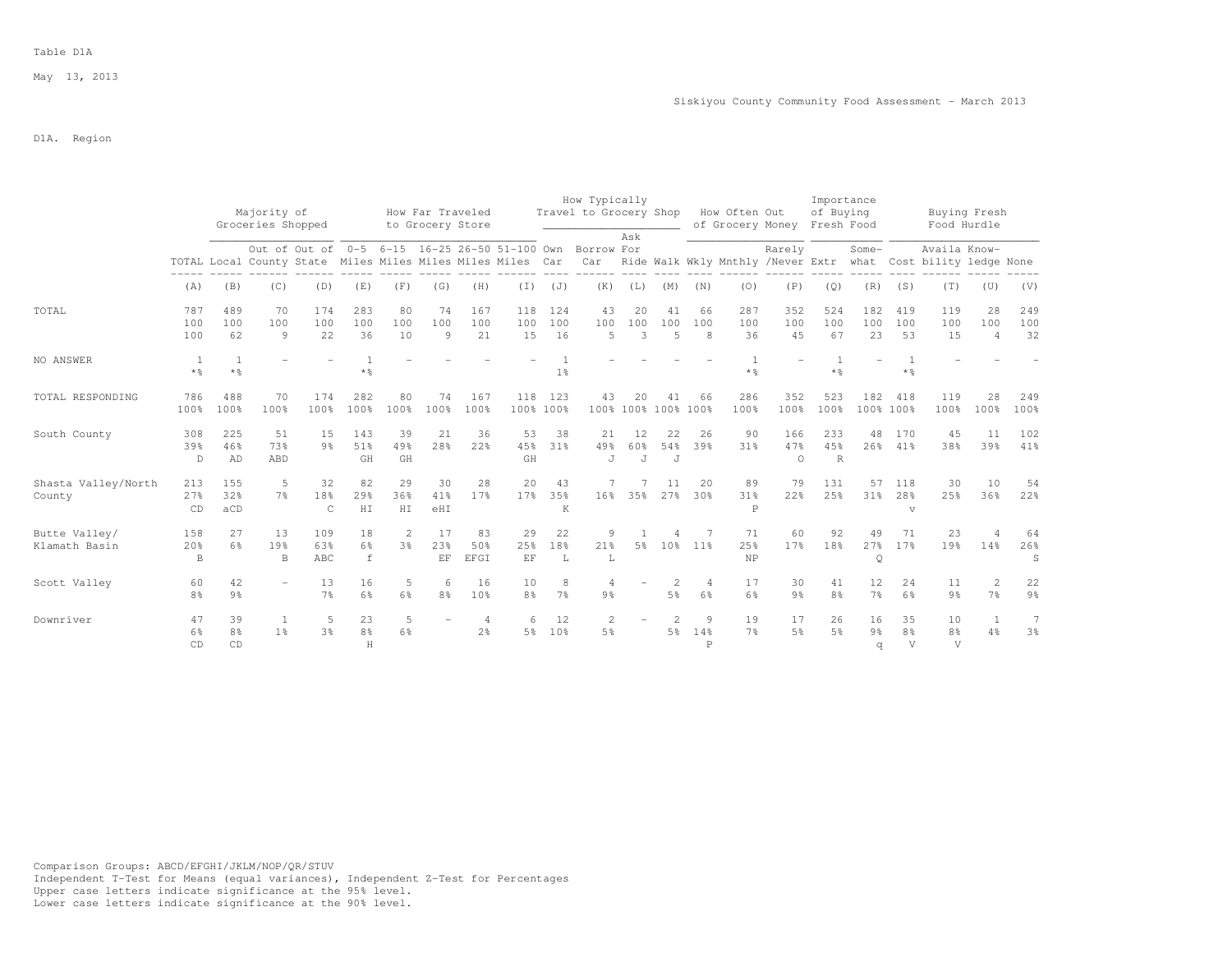## D1. Where do you live in Siskiyou County?

|                  |                      |                  |                                  | Region                                                                                 |                |                | Kids in HH             |                       | Senior<br>in HH      |                                   |                           |                                           |                                  |                                  |                                |                                  |                            | Single Households                                       |                       |                           |                                      |                                  |                              |
|------------------|----------------------|------------------|----------------------------------|----------------------------------------------------------------------------------------|----------------|----------------|------------------------|-----------------------|----------------------|-----------------------------------|---------------------------|-------------------------------------------|----------------------------------|----------------------------------|--------------------------------|----------------------------------|----------------------------|---------------------------------------------------------|-----------------------|---------------------------|--------------------------------------|----------------------------------|------------------------------|
|                  |                      |                  |                                  | Shasta Butte<br>Valley Valley<br>South /North Klamth Scott Down- Kids Kids Senr. Senr. |                |                |                        | No                    |                      | No                                |                           |                                           | HH Count                         |                                  |                                |                                  | Male                       | Single Single Single HH Income Bracket<br>Female Senior |                       |                           |                                      |                                  |                              |
|                  |                      |                  |                                  | TOTAL County County Basin Valley river in HH in HH in HH in HH 1                       |                |                |                        |                       |                      |                                   |                           | $\overline{2}$                            | $\overline{3}$                   | $\overline{4}$                   | 5                              | 6                                | HH                         | HH                                                      | HH                    | Under                     | Low                                  | Mod                              | Over                         |
|                  | (A)                  | (B)              | (C)                              | (D)                                                                                    | (E)            | (F)            | (G)                    | (H)                   | $(\bot)$             | (J)                               | (K)                       | (L)                                       | (M)                              | (N)                              | (0)                            | (P)                              | (Q)                        | (R)                                                     | (S)                   | (T)                       | (U)                                  | (V)                              | (W)                          |
| TOTAL            | 787<br>100<br>100    | 308<br>100<br>39 | 213<br>100<br>27                 | 158<br>100<br>20                                                                       | 60<br>100<br>8 | 47<br>100<br>6 | 284<br>100<br>36       | 503<br>100<br>64      | 245<br>100<br>31     | 542<br>100<br>69                  | 236<br>100<br>30          | 246<br>100<br>31                          | 106<br>100<br>13                 | 93<br>100<br>12                  | 48<br>100<br>6                 | 28<br>100<br>$\overline{4}$      | 148<br>100<br>19           | 79<br>100<br>10                                         | 131<br>100<br>17      | 378<br>100<br>48          | 138<br>100<br>18                     | 81<br>100<br>10                  | 135<br>100<br>17             |
| NO ANSWER        | 66<br>8 <sup>°</sup> | 60<br>19%<br>CD  | $\overline{4}$<br>2 <sup>°</sup> | $\overline{1}$<br>1 <sup>°</sup>                                                       |                |                | 19<br>$7\frac{6}{9}$   | 47<br>9 <sub>8</sub>  | 32<br>13%<br>J       | 34<br>6%                          | 23<br>10%<br>NO.          | 21<br>$9\frac{6}{6}$                      | 17<br>16%<br>NO 1NOP             | $\overline{2}$<br>$2\frac{6}{6}$ | $\mathbf{1}$<br>2 <sup>°</sup> | -1<br>4%                         | 13<br>9 <sub>8</sub>       | 8<br>10%                                                | 20<br>15%<br>q        | 20<br>5%                  | 14<br>10 <sup>8</sup><br>$\mathsf t$ | 7<br>9 <sub>8</sub>              | 11<br>8 <sup>°</sup>         |
| TOTAL RESPONDING | 721<br>100%          | 248<br>100%      | 209<br>100%                      | 157<br>100%                                                                            | 60<br>100%     | 47<br>100%     | 265<br>100%            | 456<br>100%           | 213<br>100%          | 508                               | 213                       | 225<br>100% 100% 100% 100% 100% 100% 100% | 89                               | 91                               | 47                             | 27                               | 135<br>100%                | 71<br>100%                                              | 111<br>100%           | 358<br>100%               | 124<br>100%                          | 74<br>100%                       | 124<br>100%                  |
| Yreka            | 125<br>17%           |                  | 125<br>60%                       |                                                                                        |                |                | 41<br>15%              | 84<br>18%             | 39<br>18%            | 86<br>17%                         | 42<br>20%                 | 37<br>16%                                 | 17<br>19%                        | 17<br>19%                        | 6<br>13%                       | $\overline{4}$<br>15%            | 30<br>22%<br>$\mathbbm{r}$ | 9<br>13%                                                | 22<br>20%             | 63<br>18%                 | 19<br>15%                            | 13<br>18%                        | 20<br>16%                    |
| Mt. Shasta       | 121<br>17%           | 121<br>49%       |                                  |                                                                                        |                |                | 41<br>15%              | 80<br>18%             | 46<br>22%<br>J       | 75<br>15%                         | 42<br>20%<br>OP           | 42<br>19%<br>OP                           | 13<br>15%<br>$\circ$             | 19<br>21%<br>OP                  | 2<br>4%                        | $\overline{2}$<br>$7\frac{6}{6}$ | 27<br>20%                  | 14<br>20%                                               | 30<br>27%             | 29<br>8 <sup>°</sup>      | 26<br>21%<br>$\mathbf T$             | 21<br>28%<br>$\mathbf T$         | 43<br>35%<br>TU              |
| Tulelake         | 97<br>13%            |                  |                                  | 97<br>62%                                                                              |                |                | 51<br>19%<br>$\rm H$   | 46<br>10 <sup>8</sup> | 27<br>13%            | 70<br>14%                         | 24<br>$11\%$              | 21<br>$9\frac{6}{6}$                      | 11<br>12%                        | 15<br>16%<br>$\mathbf 1$         | 11<br>23%<br>kL                | 6<br>22%                         | 14<br>10%                  | 10<br>14%                                               | 16<br>14%             | 77<br>22%<br>UVW          | 16<br>13%<br>VW                      | $\overline{c}$<br>3%             | $\sqrt{2}$<br>$2\frac{6}{9}$ |
| Dorris           | 51<br>$7\frac{6}{9}$ |                  |                                  | 51<br>32%                                                                              |                |                | 30<br>$11\%$<br>$\,$ H | 21<br>5 <sup>°</sup>  | 10<br>5 <sup>°</sup> | 41<br>$8\frac{6}{9}$<br>$\dot{1}$ | 9<br>4%                   | 9<br>4%                                   | 8<br>9 <sub>8</sub>              | 12<br>13%<br>KL                  | 15%<br>KL                      | 4<br>15%                         | 7<br>5%                    | $\overline{2}$<br>3%                                    | 5<br>5%               | 30<br>8 <sup>°</sup><br>W | 15<br>12%<br>W                       | 5<br>7 <sup>°</sup><br>W         | 1<br>1 <sup>°</sup>          |
| McCloud          | 49<br>7 <sup>°</sup> | 49<br>20%        |                                  |                                                                                        |                |                | 13<br>$5\frac{6}{9}$   | 36<br>8 <sup>°</sup>  | 19<br>9 <sub>8</sub> | 30<br>6%                          | 15<br>$7\frac{6}{9}$<br>N | 19<br>$8\frac{6}{6}$<br>N                 | 6<br>7 <sup>°</sup>              | $\overline{c}$<br>2 <sup>°</sup> | 4<br>9 <sub>8</sub>            | -1<br>4%                         | 10<br>$7\frac{6}{9}$       | 5<br>7 <sup>°</sup>                                     | $7\phantom{.0}$<br>6% | 22<br>6%                  | 13<br>10%<br>W                       | $\overline{4}$<br>5%             | 6<br>5 <sup>°</sup>          |
| Happy Camp       | 40<br>6%             |                  |                                  |                                                                                        |                | 40<br>85%      | 12<br>$5\frac{6}{9}$   | 28<br>6%              | 8<br>4%              | 32<br>$6\%$                       | 13<br>6%<br>N             | 14<br>6%<br>N                             | $\overline{7}$<br>8%<br>N        | 1<br>1 <sup>°</sup>              | 3<br>6%                        | $\mathbf{1}$<br>$4\%$            | 2<br>1 <sup>°</sup>        | 11<br>15%<br><b>OS</b>                                  | 3<br>3 <sup>°</sup>   | 30<br>$8\frac{6}{9}$<br>U | 3<br>2 <sup>°</sup>                  |                                  | 6<br>5 <sup>°</sup>          |
| Weed             | 38<br>5%             | 38<br>15%        |                                  |                                                                                        |                |                | 12<br>$5\frac{6}{9}$   | 26<br>6%              | 11<br>5%             | 27<br>5%                          | 11<br>5 <sup>°</sup>      | 15<br>$7\frac{6}{6}$<br>m                 | $\overline{2}$<br>2%             | 7<br>8%<br>m                     |                                | $\overline{c}$<br>$7\frac{6}{6}$ | 8<br>$6\frac{6}{9}$        | 3<br>4%                                                 | 6<br>5 <sup>°</sup>   | 14<br>4%                  | 6<br>5%                              | 5<br>7 <sup>°</sup>              | 10<br>$8\frac{6}{9}$         |
| Fort Jones       | 32<br>$4\%$          |                  |                                  |                                                                                        | 32<br>53%      |                | 9<br>3%                | 23<br>$5\frac{6}{9}$  | 7<br>3%              | 25<br>5%                          | 7<br>3%                   | 15<br>7%<br>m                             | $\overline{2}$<br>2 <sup>°</sup> | $\overline{4}$<br>4%             | $\overline{c}$<br>4%           | -1<br>4%                         | 5<br>4%                    | $\overline{c}$<br>3 <sup>o</sup>                        | $\equiv$              | 14<br>$4\frac{6}{6}$      | 3<br>$2\frac{6}{6}$                  | $\overline{4}$<br>5 <sup>°</sup> | 7<br>6%                      |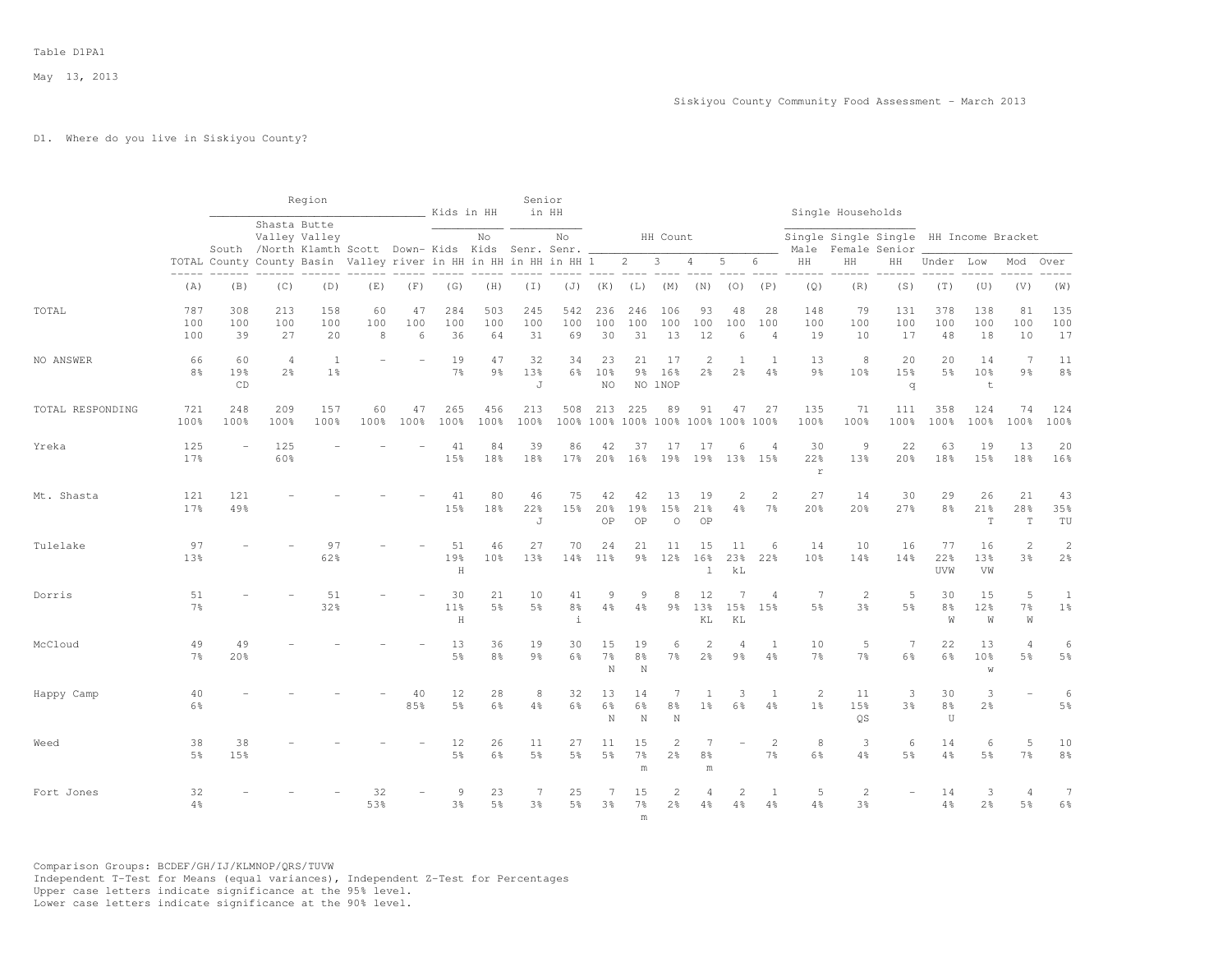# D1. Where do you live in Siskiyou County?

|               |                        |           |                      | Region                                                                                                                    |                     |                     | Kids in HH                     |                                        | Senior                           | in HH                |                                   |                               |                                  |                                  |                                |                                  |                                | Single Households                      |                           |                      |                                  |                                  |                                  |
|---------------|------------------------|-----------|----------------------|---------------------------------------------------------------------------------------------------------------------------|---------------------|---------------------|--------------------------------|----------------------------------------|----------------------------------|----------------------|-----------------------------------|-------------------------------|----------------------------------|----------------------------------|--------------------------------|----------------------------------|--------------------------------|----------------------------------------|---------------------------|----------------------|----------------------------------|----------------------------------|----------------------------------|
|               |                        |           |                      | Shasta Butte<br>Valley Valley                                                                                             |                     |                     |                                | No                                     |                                  | No                   |                                   |                               | HH Count                         |                                  |                                |                                  |                                | Single Single Single HH Income Bracket |                           |                      |                                  |                                  |                                  |
|               |                        |           |                      | South /North Klamth Scott Down- Kids Kids Senr. Senr.<br>TOTAL County County Basin Valley river in HH in HH in HH in HH 1 |                     |                     |                                |                                        |                                  |                      |                                   | $2 \qquad 3$                  |                                  | $\overline{4}$                   | $5 -$                          | 6                                | $\rm{HH}$                      | Male Female Senior<br>HH               | HH                        | Under Low            |                                  | Mod                              | Over                             |
|               | (A)                    | (B)       | (C)                  | (D)                                                                                                                       | (E)                 | (F)                 | (G)                            | (H)                                    | $(\top)$                         |                      | $(J)$ $(K)$                       | $(L)$ $(M)$                   |                                  | (N)                              | (0)                            | (P)                              | (Q)                            | (R)                                    | (S)                       | (T)                  | (U)                              | (V)                              | (W)                              |
| Montague      | 29<br>$4\%$            |           | 29<br>14%            |                                                                                                                           |                     |                     | 10<br>$4\frac{6}{6}$           | 19<br>$4\frac{6}{6}$                   | 9<br>$4\frac{6}{6}$              | 20<br>$4\frac{6}{6}$ | 10<br>$5\frac{6}{9}$<br>${\rm m}$ | 8<br>4%                       | 1<br>1 <sup>°</sup>              | $\mathbf{2}$<br>$2\frac{6}{6}$   | 2<br>4%                        | -1<br>$4\frac{6}{6}$             | 5<br>4%                        | 5<br>$7\frac{6}{6}$                    | 5<br>5 <sup>°</sup>       | 18<br>$5\frac{6}{6}$ | 3<br>2 <sup>o</sup>              | 2<br>3%                          | 3<br>2 <sup>o</sup>              |
| Dunsmuir      | 27<br>4%               | 27<br>11% |                      |                                                                                                                           |                     |                     | 11<br>$4\frac{6}{6}$           | 16<br>$4\frac{6}{6}$                   | 7<br>3%                          | 20<br>4%             | 9<br>$4\frac{6}{6}$<br>n          | 9<br>$4\frac{6}{6}$<br>$\,$ n | 6<br>$7\frac{6}{6}$<br>N         | $1\frac{6}{6}$                   | $\mathfrak{D}$<br>4%           |                                  | 6<br>$4\frac{6}{6}$            | $\overline{c}$<br>3%                   | 5<br>5 <sup>°</sup>       | 14<br>$4\frac{6}{6}$ | 6<br>5%                          | 3<br>4%                          | 3<br>$2\frac{6}{6}$              |
| Etna          | 20<br>3%               |           |                      |                                                                                                                           | 20<br>33%           |                     | 7<br>$3\frac{6}{9}$            | 13<br>3 <sup>°</sup>                   | 7<br>$3\frac{6}{6}$              | 13<br>$3\frac{6}{9}$ | 5<br>$2\frac{6}{9}$               | 9<br>$4\%$                    | $\overline{2}$<br>2 <sup>°</sup> | 3<br>$3\frac{6}{9}$              | 1<br>2 <sup>°</sup>            |                                  | 3<br>$2\frac{6}{6}$            | $\overline{2}$<br>3 <sup>°</sup>       | $\overline{4}$<br>$4\,$ % | 7<br>$2\frac{6}{9}$  | $\overline{4}$<br>3 <sup>°</sup> | 2<br>3 <sup>°</sup>              | 7<br>$6\frac{6}{9}$<br>t         |
| Gazelle       | 18<br>$2\frac{6}{9}$   |           | 18<br>9%             |                                                                                                                           |                     |                     | 6<br>$2\frac{6}{9}$            | 12<br>$3\frac{6}{9}$                   | 3<br>1%                          | 15<br>3 <sup>°</sup> | 2<br>1 <sup>°</sup>               | 4<br>2 <sup>o</sup>           | 6<br>$7\frac{6}{6}$<br>Κl        | 3<br>3%                          | 1<br>2 <sup>°</sup>            | $\overline{c}$<br>7 <sup>°</sup> | $\mathbf{1}$<br>1 <sup>°</sup> | 1<br>1 <sup>°</sup>                    | 1<br>1 <sup>°</sup>       | 8<br>$2\frac{6}{9}$  | $\mathbf{1}$<br>1 <sup>°</sup>   | 3<br>4%                          | $\mathbf{1}$<br>1 <sup>°</sup>   |
| Big Springs   | 16<br>$2\frac{6}{9}$   |           | 16<br>8 <sup>°</sup> |                                                                                                                           |                     |                     | $\mathbf{3}$<br>$1\frac{6}{6}$ | 13<br>$3\frac{6}{9}$<br>g              | 3<br>1 <sup>°</sup>              | 13<br>$3\frac{6}{6}$ | 8<br>4%                           | 5<br>$2\frac{6}{6}$           | $\mathbf{1}$<br>1 <sup>°</sup>   | $\overline{a}$                   | <sup>1</sup><br>$2\frac{6}{9}$ | 1<br>$4\%$                       | 5<br>4%                        | $\overline{c}$<br>3 <sup>°</sup>       | 1<br>1 <sup>°</sup>       | 6<br>2 <sup>o</sup>  | 3<br>2 <sup>°</sup>              | $\overline{4}$<br>5 <sup>°</sup> |                                  |
| Hornbrook     | 14<br>$2\frac{6}{9}$   |           | 14<br>7%             |                                                                                                                           |                     |                     | -1<br>$*$ $\frac{6}{9}$        | 13<br>$3\frac{6}{9}$<br>G              | 7<br>3%                          | 7<br>$1\frac{6}{6}$  | 6<br>3%                           | 4<br>$2\frac{6}{6}$           | $\overline{c}$<br>2 <sup>°</sup> | $\overline{\phantom{a}}$         | $\mathbf{1}$<br>$2\frac{6}{9}$ | $\sim$                           | 5<br>4%                        | <sup>1</sup><br>$1\frac{6}{6}$         | 3<br>3 <sup>°</sup>       | 8<br>$2\frac{6}{9}$  | $\overline{c}$<br>2%             | $\overline{c}$<br>3%             |                                  |
| Lake Shatina  | 11<br>2 <sup>o</sup>   | 11<br>4%  |                      |                                                                                                                           |                     |                     | 3<br>1 <sup>°</sup>            | $\,8\,$<br>2 <sup>o</sup>              | $\overline{4}$<br>2 <sup>o</sup> | 7<br>1 <sup>°</sup>  | $\overline{4}$<br>$2\frac{6}{9}$  | 4<br>$2\frac{6}{6}$           | $\mathbf{1}$<br>1 <sup>°</sup>   | $\overline{c}$<br>2 <sup>°</sup> |                                |                                  | 3<br>2 <sup>o</sup>            | <sup>1</sup><br>1 <sup>°</sup>         | 1<br>1 <sup>°</sup>       | 3<br>1 <sup>°</sup>  | $\overline{\phantom{0}}$         | 3<br>4%                          | 5<br>4%<br>$\mathsf t$           |
| Macdoel       | 9<br>1 <sup>°</sup>    |           |                      | 9<br>$6\frac{6}{9}$                                                                                                       |                     |                     | 7<br>$3\frac{6}{9}$<br>H       | 2<br>$*$ %                             | $\mathbf{1}$<br>$*$ %            | 8<br>2 <sup>o</sup>  | $\overline{\phantom{0}}$          | 3<br>$1\frac{6}{6}$           | $\overline{c}$<br>$2\frac{6}{9}$ | $\sqrt{2}$<br>$2\frac{6}{6}$     | $\mathbf{1}$<br>$2\frac{6}{9}$ | 1<br>$4\frac{6}{6}$              |                                |                                        |                           | 5<br>1 <sup>°</sup>  | $\mathbf{1}$<br>1 <sup>°</sup>   | $\mathbf{1}$<br>1%               | $\overline{c}$<br>$2\frac{6}{6}$ |
| Grenada       | 6<br>1 <sup>°</sup>    |           | 6<br>3 <sup>°</sup>  |                                                                                                                           |                     |                     | 3<br>$1\frac{6}{9}$            | 3<br>1 <sup>°</sup>                    |                                  | 6<br>$1\frac{6}{6}$  | 2<br>1 <sup>°</sup>               | * 응                           |                                  | 1<br>$1\frac{6}{6}$              | $2\frac{6}{9}$                 |                                  | 1 <sup>°</sup>                 |                                        |                           | 3<br>1 <sup>°</sup>  |                                  |                                  | $\mathbf{1}$<br>1 <sup>°</sup>   |
| Greenview     | 3<br>$*$ $\frac{6}{6}$ |           |                      |                                                                                                                           | 3<br>5 <sup>°</sup> |                     | $\overline{2}$<br>$1\%$        | 1<br>$\star$ $\underset{\circ}{\circ}$ |                                  | 3<br>$1\frac{6}{6}$  | $\star$ $\frac{6}{9}$             |                               |                                  |                                  | $2\frac{6}{6}$                 |                                  | 1 <sup>°</sup>                 |                                        |                           | -1<br>* 응            | $\overline{c}$<br>2%             |                                  |                                  |
| Klamath River | 3<br>$*$ %             |           |                      |                                                                                                                           |                     | 3<br>$6\frac{6}{9}$ | 3<br>1 <sup>°</sup>            |                                        |                                  | 3<br>$1\frac{6}{6}$  |                                   |                               | 1<br>1 <sup>°</sup>              |                                  | 1<br>2 <sup>°</sup>            | 1<br>$4\frac{6}{6}$              |                                |                                        |                           | 3<br>1 <sup>°</sup>  |                                  |                                  |                                  |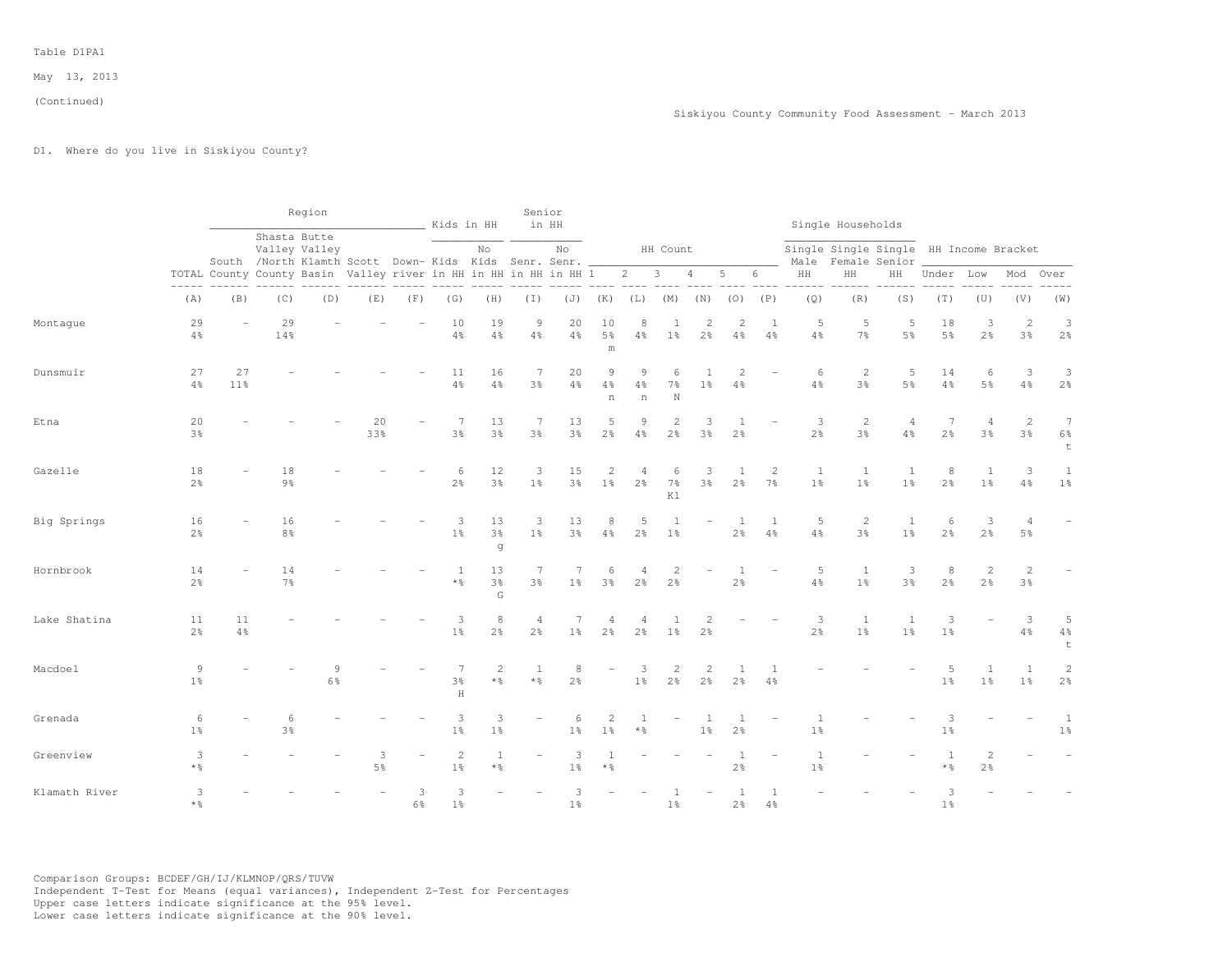#### (Continued)

# D1. Where do you live in Siskiyou County?

|              |                        |                |              | Region        |                                                                  |                |     | Kids in HH        | Senior              | in HH |                   |             |          |                |     |     |                | Single Households                                            |                |                   |                |          |                |
|--------------|------------------------|----------------|--------------|---------------|------------------------------------------------------------------|----------------|-----|-------------------|---------------------|-------|-------------------|-------------|----------|----------------|-----|-----|----------------|--------------------------------------------------------------|----------------|-------------------|----------------|----------|----------------|
|              |                        |                | Shasta Butte | Valley Valley | South /North Klamth Scott Down- Kids Kids Senr. Senr.            |                |     | No                |                     | No    |                   |             | HH Count |                |     |     |                | Single Single Single HH Income Bracket<br>Male Female Senior |                |                   |                |          |                |
|              |                        |                |              |               | TOTAL County County Basin Valley river in HH in HH in HH in HH 1 |                |     |                   |                     |       |                   | $2 \quad 3$ |          | $\overline{4}$ | 5   | 6   | HH             | HH                                                           | HH             | Under Low         |                | Mod Over |                |
|              | (A)                    | (B)            | (C)          | (D)           | (E)                                                              | (F)            | (G) | (H)               | (I)                 | (J)   | (K)               | (L)         | (M)      | (N)            | (0) | (P) | (Q)            | (R)                                                          | (S)            | (T)               | (U)            | (V)      | (W)            |
| Callahan     | $*$ $\frac{6}{6}$      |                |              |               | 3%                                                               |                |     | $*$ $\frac{6}{6}$ |                     | $*$ % |                   | * %         |          |                |     |     |                |                                                              |                |                   |                |          | 1 <sup>°</sup> |
| Sawyers Bar  | 2<br>$*$ $\frac{6}{5}$ |                |              |               | 3 <sup>°</sup>                                                   |                |     | $*$ $\frac{6}{6}$ | 2<br>1 <sup>°</sup> |       | $*$ $\frac{6}{9}$ | $*$ %       |          |                |     |     | $1\%$          |                                                              | 1 <sup>°</sup> | $*$ $\frac{6}{5}$ |                |          | $1\,$ s        |
| Horsecreek   | $*$ %                  |                |              |               |                                                                  | $4\frac{6}{9}$ |     | $*$ $\frac{6}{5}$ |                     | $*$ % |                   | $1\%$       |          |                |     |     |                |                                                              |                |                   | 1 <sup>°</sup> |          | $1\,$ s        |
| Edgewood     | $*$ $\frac{6}{2}$      |                |              |               |                                                                  |                |     | $*$ %             |                     |       |                   | * %         |          |                |     |     |                |                                                              |                |                   |                |          | $1\%$          |
| Seiad Valley | $*$ %                  |                |              |               |                                                                  | 2 <sup>o</sup> |     | $*$ $\frac{6}{5}$ | $*$ %               |       | $*$ $\frac{6}{5}$ |             |          |                |     |     |                | 1 <sup>°</sup>                                               | 1 <sup>°</sup> | $*$ $\frac{6}{5}$ |                |          |                |
| Other        | 6%                     | 2 <sub>8</sub> | 25%          |               |                                                                  |                |     | 9%                | $6\frac{6}{9}$      | $6\%$ | $4\frac{6}{9}$    | 5%          | 6%       |                |     |     | $8\frac{6}{9}$ |                                                              |                | 5 <sup>°</sup>    |                |          | 27%            |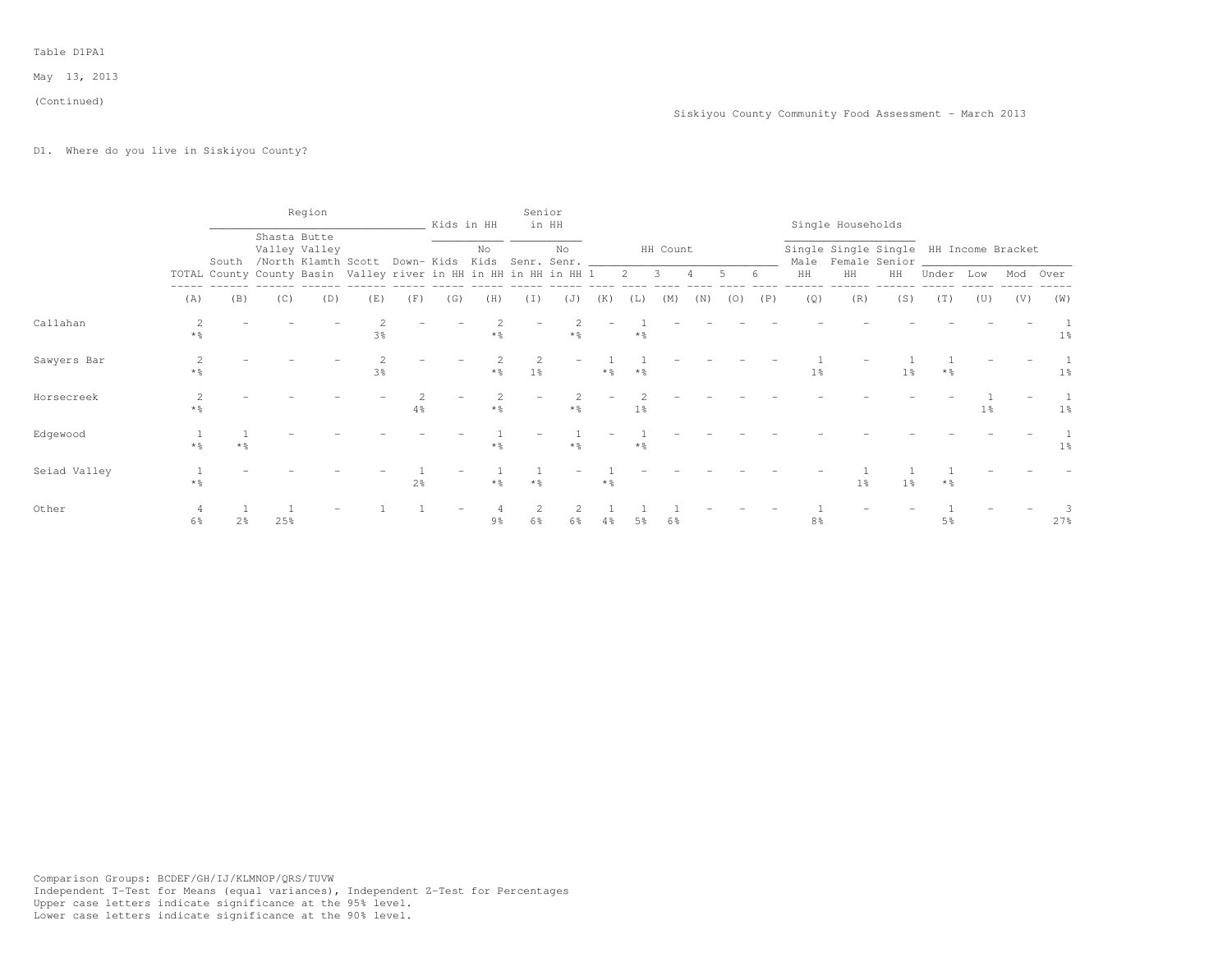## D1. Where do you live in Siskiyou County?

|                  |                                     |                                      | Majority of<br>Groceries Shopped |                                                          |                             |                           | How Far Traveled<br>to Grocery Store |                           |                            |                                       | How Typically<br>Travel to Grocery Shop |                            |                                   |                                    | How Often Out             | of Grocery Money Fresh Food                 | Importance<br>of Buying   |                                  |                                     |                                        | Buying Fresh<br>Food Hurdle         |                                     |
|------------------|-------------------------------------|--------------------------------------|----------------------------------|----------------------------------------------------------|-----------------------------|---------------------------|--------------------------------------|---------------------------|----------------------------|---------------------------------------|-----------------------------------------|----------------------------|-----------------------------------|------------------------------------|---------------------------|---------------------------------------------|---------------------------|----------------------------------|-------------------------------------|----------------------------------------|-------------------------------------|-------------------------------------|
|                  |                                     |                                      | TOTAL Local County State         | Out of Out of 0-5 6-15 16-25 26-50 51-100 Own Borrow For |                             |                           | Miles Miles Miles Miles Miles        |                           |                            | Car                                   | Car                                     | Ask                        |                                   |                                    |                           | Rarely<br>Ride Walk Wkly Mnthly /Never Extr |                           | Some-<br>what                    |                                     | Availa Know-<br>Cost bility ledge None |                                     |                                     |
|                  | (A)                                 | (B)                                  | (C)                              | (D)                                                      | (E)                         | (F)                       | (G)                                  | (H)                       | $(\bot)$                   | (J)                                   | (K)                                     | (L)                        | (M)                               | (N)                                | (0)                       | (P)                                         | (Q)                       | (R)                              | (S)                                 | (T)                                    | (U)                                 | (V)                                 |
| TOTAL            | 787<br>100<br>100                   | 489<br>100<br>62                     | 70<br>100<br>$\overline{9}$      | 174<br>100<br>22                                         | 283<br>100<br>36            | 80<br>100<br>10           | 74<br>100<br>$\overline{9}$          | 167<br>100<br>21          | 118<br>100<br>15           | 124<br>100<br>16                      | 43<br>100<br>5                          | 20<br>100<br>3             | 41<br>100<br>5                    | 66<br>100<br>8                     | 287<br>100<br>36          | 352<br>100<br>45                            | 524<br>100<br>67          | 182<br>100<br>23                 | 419<br>100<br>53                    | 119<br>100<br>15                       | 28<br>100<br>$\overline{4}$         | 249<br>100<br>32                    |
| NO ANSWER        | 66<br>8%<br>$\mathbb D$             | 45<br>$9\frac{6}{6}$<br>$\mathbb{D}$ | 12<br>17%<br>abD                 | $\overline{4}$<br>2 <sup>°</sup>                         | 29<br>10 <sup>8</sup><br>Gh | 8<br>10%<br>$\sigma$      | $\mathbf{2}$<br>3%                   | 9<br>5%                   | 15<br>13%<br>GH            | 6<br>5%                               | 5<br>12 <sub>8</sub>                    | 4<br>20%<br>$\overline{1}$ | 3<br>7 <sup>°</sup>               | 5<br>8 <sup>8</sup>                | 22<br>8 <sup>°</sup>      | 37<br>11 <sup>°</sup>                       | 40<br>8 <sup>°</sup>      | 18<br>10%                        | 35<br>8 <sup>°</sup><br>$\mathbb T$ | 3<br>3 <sup>8</sup>                    | 3<br>11 <sup>8</sup>                | 22<br>$9\frac{6}{6}$<br>$\mathbf T$ |
| TOTAL RESPONDING | 721<br>100%                         | 444<br>100%                          | 58<br>100%                       | 170<br>100%                                              | 254<br>100%                 | 72<br>100%                | 72<br>100%                           | 158<br>100%               | 103<br>100%                | 118<br>100%                           | 38                                      | 16                         | 38<br>100% 100% 100%              | 61<br>100%                         | 265<br>100%               | 315<br>100%                                 | 484<br>100%               | 164<br>100%                      | 384<br>100%                         | 116<br>100%                            | 25<br>100%                          | 227<br>100%                         |
| Yreka            | 125<br>17%<br>CD                    | 93<br>21%<br>CD                      | 2<br>3%                          | 18<br>11%<br>$\mathsf C$                                 | 79<br>31%<br>FGHI           | $\mathcal{Q}$<br>13%<br>G | 1<br>1 <sup>°</sup>                  | 11<br>$7\frac{6}{6}$<br>G | 11<br>11 <sup>8</sup><br>G | 27<br>23%<br>K                        | 3<br>8 <sup>°</sup>                     | 3<br>19%                   | 8<br>21%<br>k                     | 10<br>16%                          | 48<br>18%                 | 49<br>16%                                   | 75<br>15%                 | 35<br>21%                        | 70<br>18%                           | 19<br>16%                              | 8<br>32%<br>$\overline{\mathbf{V}}$ | 31<br>14%                           |
| Mt. Shasta       | 121<br>17%<br>$\mathbb D$           | 98<br>22%<br>AD                      | 10<br>17%<br>$\mathbb D$         | 8<br>5 <sup>8</sup>                                      | 80<br>31%<br>FGHI           | 7<br>10%<br>G             | 1<br>1 <sup>°</sup>                  | 9<br>6%<br>q              | 18<br>17%<br>GH            | 14<br>12%                             | 10<br>26%<br>j                          | 5<br>31%                   | 6<br>16%                          | 7<br>11%                           | 21<br>8 <sup>9</sup>      | 79<br>25%<br>NO                             | 106<br>22%<br>$\mathbb R$ | 8<br>5%                          | 58<br>15%                           | 15<br>13%                              | $\Delta$<br>16%                     | 52<br>23%<br>ST                     |
| Tulelake         | 97<br>13%<br>$\, {\bf B}$           | $\circ$<br>2 <sup>°</sup>            | 13<br>22%<br>B                   | 66<br>39%<br>ABC                                         | 3<br>1 <sup>8</sup>         | $\overline{2}$<br>3%      | $\overline{7}$<br>10%<br>Εf          | 50<br>32%<br><b>EFG</b>   | 26<br>25%<br><b>EFG</b>    | 19<br>16%<br>М                        | 5<br>13%                                |                            | $\overline{c}$<br>5 <sup>°</sup>  | 6<br>10%                           | 54<br>20%<br>NP           | 27<br>9%                                    | 65<br>13%                 | 17<br>10%                        | 60<br>16%<br>UV                     | 16<br>14%<br>$\mathbf u$               | $\mathbf{1}$<br>4%                  | 22<br>10%                           |
| Dorris           | 51<br>$7\frac{6}{9}$<br>$\,$ B      | 16<br>4%                             |                                  | 35<br>21%<br>AB                                          | 15<br>6%<br>$\mathbbm{I}$   |                           | 10<br>14%<br>eI                      | 25<br>16%<br>EI           | 1<br>1 <sup>°</sup>        | 3<br>3 <sup>°</sup>                   | 4<br>11 <sup>8</sup>                    | $\mathbf{1}$<br>6%         | $\overline{c}$<br>5 <sup>°</sup>  | 1<br>2 <sup>o</sup>                | 14<br>5%<br>n             | 27<br>9 <sub>8</sub><br>N                   | 22<br>5%                  | 28<br>17%<br>Q                   | 6<br>2 <sup>o</sup>                 | $\overline{7}$<br>$6\frac{6}{9}$<br>s  | $\overline{c}$<br>8%                | 37<br>16%<br>ST                     |
| McCloud          | 49<br>$7\frac{6}{9}$<br>$\mathbb D$ | 31<br>$7\frac{6}{6}$<br>D.           | 14<br>24%<br>ABD                 | $\mathbf{1}$<br>1 <sup>°</sup>                           | 16<br>$6\frac{6}{9}$        | 8<br>11 <sup>8</sup><br>h | 5<br>$7\frac{6}{6}$                  | 6<br>4%                   | 10<br>10%<br>h             | 8<br>7 <sup>°</sup>                   | 2<br>5 <sup>°</sup>                     |                            | 6<br>16%                          | 4<br>$7\frac{6}{6}$                | 25<br>$9\frac{6}{9}$<br>p | 17<br>5 <sup>°</sup>                        | 34<br>$7\frac{6}{6}$      | 8<br>$5\frac{6}{9}$              | 32<br>8 <sup>°</sup>                | $\circ$<br>8 <sup>°</sup>              | $\mathbf{1}$<br>4%                  | 12<br>$5\%$                         |
| Happy Camp       | 40<br>6%<br>CD                      | 34<br>8 <sup>°</sup><br>CD           | -1<br>2 <sup>°</sup>             | 4<br>$2\frac{6}{6}$                                      | 22<br>$9\frac{6}{6}$        | 5<br>$7\%$                |                                      |                           | 6<br>6%                    | 11<br>$9\frac{6}{6}$<br>$\mathfrak m$ | 2<br>5 <sup>8</sup>                     |                            | 1<br>$3\frac{6}{9}$               | 9<br>15%<br>$\mathrm{o}\mathrm{P}$ | 15<br>$6\frac{6}{9}$      | 15<br>5 <sup>°</sup>                        | 22<br>$5\frac{6}{9}$      | 15<br>$9\frac{6}{9}$<br>$\sigma$ | 31<br>8 <sup>°</sup><br>V           | 10<br>$9\frac{6}{6}$<br>$\mathbf{V}$   | 1<br>4%                             | 5<br>$2\frac{6}{6}$                 |
| Weed             | 38<br>5%<br>$\mathbb D$             | 30<br>7%<br>$\mathbb D$              | 3<br>5 <sup>8</sup>              | 3<br>2 <sup>o</sup>                                      | 13<br>5 <sup>8</sup>        | 8<br>11%<br>H             | 6<br>8 <sup>°</sup><br>h             | $\overline{4}$<br>3%      | 6<br>6%                    | 5<br>4%                               | 2<br>5 <sup>8</sup>                     | $\mathbf{1}$<br>6%         | $\overline{4}$<br>11 <sup>°</sup> | $\overline{4}$<br>7 <sup>°</sup>   | 11<br>4%                  | 20<br>6%                                    | 25<br>5%                  | 11<br>7%                         | 24<br>6%                            | $\mathfrak{g}$<br>8 <sup>°</sup>       | $\overline{c}$<br>8 <sup>8</sup>    | $\overline{9}$<br>$4\frac{6}{6}$    |
| Fort Jones       | 32<br>$4\%$                         | 23<br>5%                             |                                  | 6<br>4%                                                  | 6<br>2 <sup>°</sup>         | $\overline{4}$<br>6%      | 5<br>7%                              | 9<br>6%                   | 4<br>$4\frac{6}{6}$        | 6<br>5%                               |                                         |                            | 5 <sup>°</sup>                    | $\mathbf{2}$<br>3 <sup>°</sup>     | 11<br>4%                  | 16<br>5 <sup>°</sup>                        | 22<br>5%                  | 6<br>4%                          | 18<br>5 <sup>°</sup>                | 5<br>4%                                |                                     | $\overline{7}$<br>3 <sup>o</sup>    |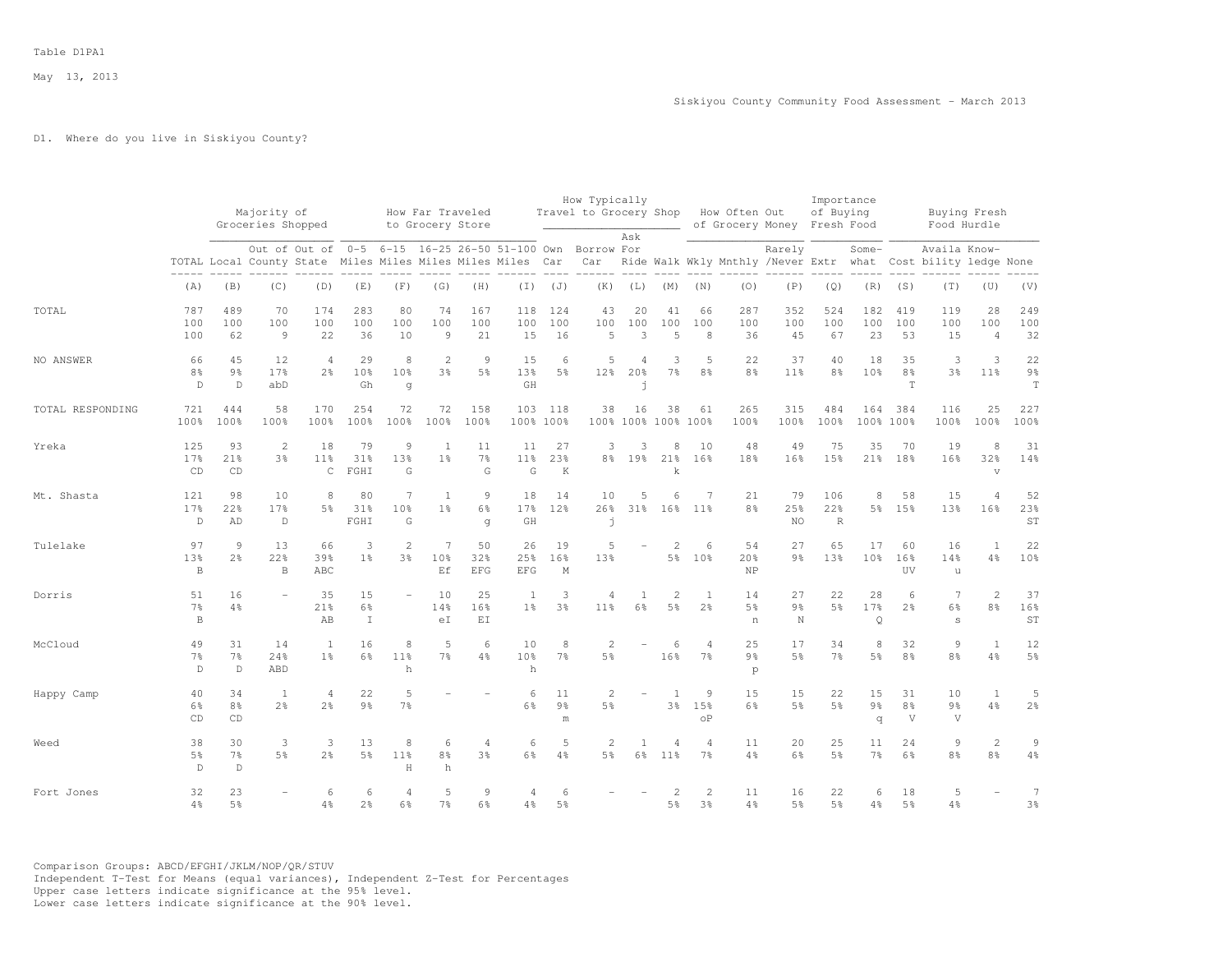# D1. Where do you live in Siskiyou County?

|               |                        |                                  | Majority of<br>Groceries Shopped |                         |                                  |                                  | How Far Traveled<br>to Grocery Store |                         |                                                                                                                        |                                | How Typically<br>Travel to Grocery Shop How Often Out |                         |                                  |                          |                                  | of Grocery Money Fresh Food       | Importance<br>of Buying |                                             |                           |                                                                                   | Buying Fresh<br>Food Hurdle |                                     |
|---------------|------------------------|----------------------------------|----------------------------------|-------------------------|----------------------------------|----------------------------------|--------------------------------------|-------------------------|------------------------------------------------------------------------------------------------------------------------|--------------------------------|-------------------------------------------------------|-------------------------|----------------------------------|--------------------------|----------------------------------|-----------------------------------|-------------------------|---------------------------------------------|---------------------------|-----------------------------------------------------------------------------------|-----------------------------|-------------------------------------|
|               |                        |                                  |                                  |                         |                                  |                                  |                                      |                         | Out of Out of 0-5 6-15 16-25 26-50 51-100 Own Borrow For<br>TOTAL Local County State Miles Miles Miles Miles Miles Car |                                |                                                       | Ask                     |                                  |                          |                                  | Rarely                            |                         | Some-                                       |                           | Availa Know-<br>Car Ride Walk Wkly Mnthly /Never Extr what Cost bility ledge None |                             |                                     |
|               | (A)                    | (B)                              | (C)                              | (D)                     | (E)                              | (F)                              | (G)                                  | (H)                     |                                                                                                                        | $(I)$ $(J)$                    |                                                       | $(K)$ $(L)$ $(M)$ $(N)$ |                                  |                          | $- - - - - -$<br>(0)             | (P)                               | (Q)                     |                                             | $(R)$ $(S)$               | (T)                                                                               | (U)                         | (V)                                 |
| Montaque      | 29<br>$4\frac{6}{6}$   | 19<br>$4\frac{6}{6}$             |                                  | 6<br>$4\frac{6}{6}$     | $\overline{c}$<br>$1\frac{6}{6}$ | 10<br>14%<br>EHI                 | 6<br>8 <sup>°</sup><br>Eh            | 3<br>$2\frac{6}{9}$     | $\overline{4}$<br>$4\frac{6}{6}$                                                                                       | 6<br>$5\frac{6}{9}$            | 3<br>$8\frac{6}{9}$                                   |                         |                                  | 3<br>5%                  | 11<br>$4\frac{6}{6}$             | 13<br>4%                          | 20<br>$4\frac{6}{6}$    | 5<br>3%                                     | 11<br>3%                  | $\overline{7}$<br>$6\frac{6}{9}$                                                  |                             | $\mathcal{G}$<br>$4\,$ %            |
| Dunsmuir      | 27<br>$4\frac{6}{6}$   | 14<br>3 <sup>o</sup>             | 11<br>19%<br>AB                  |                         | 7<br>$3\frac{6}{9}$              | 6<br>8%                          |                                      | $\overline{9}$<br>$6\%$ | $\ensuremath{\mathsf{3}}$<br>$3\frac{6}{6}$                                                                            | 4<br>$3\frac{6}{6}$            | 2<br>$5\frac{6}{9}$                                   | 1                       | $\overline{4}$<br>6% 11%         | 5<br>8 <sup>°</sup><br>p | 12<br>5 <sup>°</sup>             | 7<br>$2\frac{6}{6}$               | 20<br>$4\%$             | 4<br>2 <sup>°</sup>                         | 18<br>5 <sup>°</sup><br>V | 7<br>$6\frac{6}{9}$<br>$\mathbf{v}$                                               |                             | $\overline{4}$<br>$2\frac{6}{6}$    |
| Etna          | 20<br>$3\frac{6}{9}$   | 13<br>3%                         |                                  | 5<br>$3\frac{6}{9}$     | $\overline{7}$<br>$3\frac{6}{9}$ | $\mathbf{1}$<br>1 <sup>°</sup>   |                                      | 6<br>$4\frac{6}{9}$     | $\overline{4}$<br>4%                                                                                                   | <sup>1</sup><br>1 <sup>°</sup> | 11%<br>$\mathbf{I}$                                   |                         |                                  | $\mathbf{2}$<br>3%       | $\overline{4}$<br>$2\frac{6}{6}$ | $\mathcal{G}$<br>3%               | 11<br>2 <sup>o</sup>    | 6<br>$4\frac{6}{9}$                         | 5<br>1 <sup>°</sup>       | 5<br>$4\frac{6}{6}$                                                               |                             | 10<br>$4\frac{6}{6}$<br>$\mathbb S$ |
| Gazelle       | 18<br>$2\frac{6}{9}$   | 12<br>3 <sup>o</sup>             |                                  | 3<br>$2\frac{6}{6}$     |                                  | 3<br>$4\%$                       | Q<br>13%<br>fI                       |                         | 3<br>$3\frac{6}{6}$                                                                                                    |                                |                                                       | $\overline{2}$<br>13%   |                                  | 1<br>$2\frac{6}{6}$      | 10<br>4%<br>p                    | $\overline{4}$<br>$1\%$           | 6<br>1 <sup>°</sup>     | $\overline{9}$<br>$5\frac{6}{9}$<br>$\circ$ | 10<br>3%                  | 2<br>$2\frac{6}{6}$                                                               | $\mathbf{1}$<br>4%          | $\overline{4}$<br>$2\frac{6}{6}$    |
| Big Springs   | 16<br>$2\frac{6}{9}$   | 13<br>3%                         | $\overline{2}$<br>3%             |                         |                                  | 1 <sup>°</sup>                   | 9<br>13%<br>$\rm FH$                 | 5<br>3%                 |                                                                                                                        | 5<br>$4\frac{6}{6}$            |                                                       | $\mathbf{2}$<br>13%     | $\overline{2}$<br>$5\frac{6}{9}$ | 1<br>2 <sup>°</sup>      | 9<br>3%<br>p                     | $\overline{4}$<br>1%              | 10<br>$2\frac{6}{6}$    | $\overline{4}$<br>$2\frac{6}{9}$            | 11<br>3%<br>tv.           | $\mathbf{1}$<br>$1\frac{6}{6}$                                                    |                             | $\mathbf{2}$<br>$1\,$               |
| Hornbrook     | 14<br>$2\frac{6}{9}$   | 10<br>$2\frac{6}{6}$             | 1<br>$2\frac{6}{6}$              | $\overline{2}$<br>$1\%$ |                                  |                                  | $\overline{4}$<br>$6\frac{6}{6}$     | 8<br>$5\frac{6}{9}$     |                                                                                                                        | $\overline{4}$<br>3%           | 3%                                                    |                         |                                  | 3<br>$5\frac{6}{6}$      | 7<br>3 <sup>9</sup>              | 4<br>1 <sup>°</sup>               | 10<br>2 <sup>9</sup>    | 3<br>2 <sup>°</sup>                         | 11<br>3%<br>tv            | 1<br>1 <sup>°</sup>                                                               | 1<br>4%                     | $\mathbf{2}$<br>$1\frac{6}{6}$      |
| Lake Shatina  | 11<br>$2\frac{6}{9}$   | $\overline{9}$<br>$2\frac{6}{6}$ | $\mathbf{1}$<br>$2\frac{6}{9}$   | $\overline{1}$<br>$1\%$ |                                  | $\overline{c}$<br>$3\frac{6}{6}$ | 7<br>10%<br>fT                       |                         | 2<br>$2\frac{6}{6}$                                                                                                    | 2<br>$2\frac{6}{6}$            |                                                       | $6\frac{6}{6}$          |                                  | 1<br>$2\frac{6}{6}$      | $\mathbf{1}$<br>* %              | 8<br>3%<br>$\Omega$               | 11<br>$2\frac{6}{6}$    |                                             | 6<br>$2\frac{6}{6}$       | $\overline{c}$<br>$2\frac{6}{9}$                                                  | $\mathbf{1}$<br>4%          | $\overline{4}$<br>2 <sup>o</sup>    |
| Macdoel       | 9<br>$1\frac{6}{6}$    | $\overline{c}$<br>* 응            |                                  | $4\%$<br>aB             |                                  |                                  |                                      | $4\frac{6}{6}$          | $\overline{2}$<br>$2\frac{6}{6}$                                                                                       |                                |                                                       |                         |                                  |                          | 3<br>1 <sup>°</sup>              | 5<br>2 <sup>o</sup>               | 5<br>1 <sup>°</sup>     | 3<br>2 <sup>°</sup>                         | 5<br>1 <sup>°</sup>       |                                                                                   | $\mathbf{1}$<br>4%          | $\overline{4}$<br>$2\frac{6}{6}$    |
| Grenada       | 6<br>$1\frac{6}{6}$    | 6<br>1 <sup>°</sup>              |                                  |                         |                                  | $7\frac{6}{6}$<br>q              | 1 <sup>°</sup>                       |                         |                                                                                                                        | $1\frac{6}{6}$                 |                                                       |                         |                                  | 2<br>$3\frac{6}{6}$      | 3<br>$1\frac{6}{6}$              | $\mathbf{1}$<br>$*$ $\frac{6}{6}$ | 5<br>1 <sup>°</sup>     | 1 <sup>°</sup>                              | 3<br>1 <sup>°</sup>       |                                                                                   |                             | 3<br>$1\frac{6}{6}$                 |
| Greenview     | 3<br>$*$ $\frac{6}{5}$ | $\overline{c}$<br>* %            |                                  | 1<br>$1\frac{6}{9}$     | $*$ %                            |                                  | 1 <sup>°</sup>                       |                         | 1%                                                                                                                     | 1 <sup>°</sup>                 |                                                       |                         |                                  |                          | $\mathbf{1}$<br>* %              | 2<br>$1\frac{6}{6}$               | 3<br>1%                 |                                             | 1<br>$*$ $\frac{6}{6}$    |                                                                                   | 1<br>4%                     | $\mathbf{2}$<br>1 <sup>°</sup>      |
| Klamath River | 3<br>$*$ $\frac{6}{5}$ | 3<br>1 <sup>°</sup>              |                                  |                         |                                  |                                  |                                      | 3<br>$2\frac{6}{6}$     |                                                                                                                        |                                |                                                       |                         |                                  |                          | $\mathbf{2}$<br>1 <sup>°</sup>   |                                   | $\overline{2}$<br>* %   |                                             | $\mathbf{1}$<br>$*$ %     |                                                                                   |                             | $\sqrt{2}$<br>$1\frac{6}{6}$        |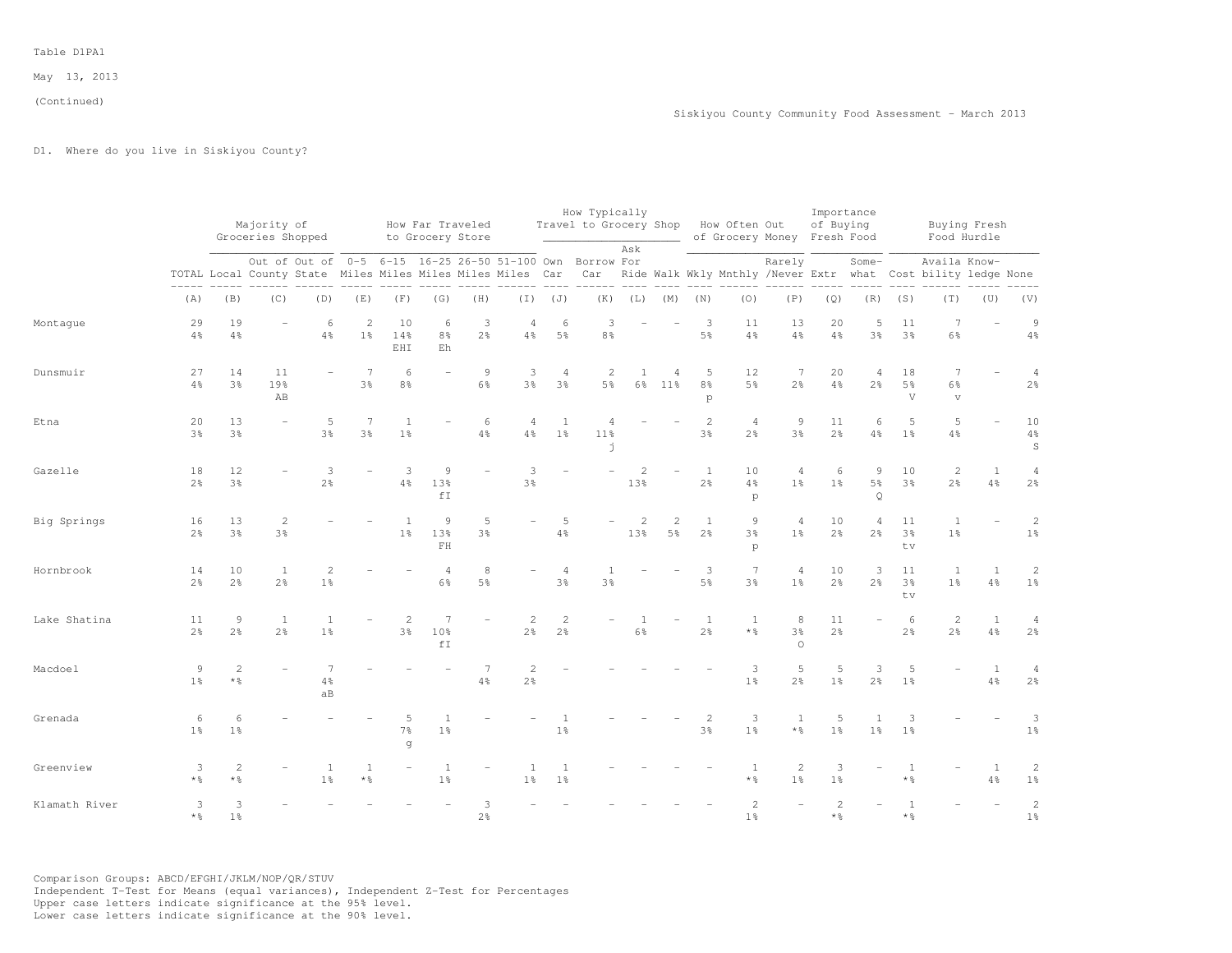(Continued)

D1. Where do you live in Siskiyou County?

|              |                   |                         |                                  |                |                   |     |     |                                      |                |                | How Typically                                                                                                          |     |                |     |                                              |                | Importance        |       |       |                |              |                   |
|--------------|-------------------|-------------------------|----------------------------------|----------------|-------------------|-----|-----|--------------------------------------|----------------|----------------|------------------------------------------------------------------------------------------------------------------------|-----|----------------|-----|----------------------------------------------|----------------|-------------------|-------|-------|----------------|--------------|-------------------|
|              |                   |                         | Majority of<br>Groceries Shopped |                |                   |     |     | How Far Traveled<br>to Grocery Store |                |                | Travel to Grocery Shop                                                                                                 |     |                |     | How Often Out<br>of Grocery Money Fresh Food |                | of Buying         |       |       | Food Hurdle    | Buying Fresh |                   |
|              |                   |                         |                                  |                |                   |     |     |                                      |                |                | Out of Out of 0-5 6-15 16-25 26-50 51-100 Own Borrow For                                                               | Ask |                |     |                                              | Rarely         |                   | Some- |       | Availa Know-   |              |                   |
|              |                   |                         |                                  |                |                   |     |     |                                      |                |                | TOTAL Local County State Miles Miles Miles Miles Car Car Ride Walk Wkly Mnthly /Never Extr what Cost bility ledge None |     |                |     |                                              |                |                   |       |       |                |              |                   |
|              | (A)               | (B)                     | (C)                              | (D)            | (E)               | (F) | (G) | (H)                                  |                | $(J)$ $(J)$    | (K)                                                                                                                    | (L) | (M)            | (N) | (0)                                          | (P)            | (Q)               | (R)   | (S)   | (T)            | (U)          | (V)               |
| Callahan     | $*$ %             | $*$ %                   |                                  | 1 <sup>°</sup> | $*$ $\frac{6}{9}$ |     |     |                                      |                |                |                                                                                                                        |     |                |     |                                              | 1 <sup>°</sup> | $*$ %             |       |       | 1 <sup>8</sup> |              | $*$ $\frac{6}{5}$ |
| Sawyers Bar  | $*$ $\frac{6}{2}$ | $\overline{2}$<br>$*$ % |                                  |                | $*$ %             |     |     |                                      | $1\%$          |                |                                                                                                                        |     |                |     | $*$ $\frac{6}{5}$                            |                | $*$ %             |       |       |                |              | 1 <sup>°</sup>    |
| Horsecreek   | $*$ %             | $*$ 2                   |                                  |                |                   |     |     | $1\%$                                |                |                |                                                                                                                        |     | 3 <sup>8</sup> |     | 1 <sup>°</sup>                               |                | $\star$ %         |       | $*$ % |                |              |                   |
| Edgewood     | * %               |                         |                                  | 1 <sup>°</sup> |                   |     |     |                                      | $1\frac{6}{6}$ |                |                                                                                                                        |     |                |     |                                              | * %            | $*$ $\frac{6}{5}$ |       |       |                |              |                   |
| Seiad Valley |                   |                         |                                  | $1\%$          |                   |     |     |                                      |                | 1 <sup>°</sup> |                                                                                                                        |     |                |     |                                              | * %            |                   | 1 응   | $*$ % |                |              |                   |
| Other        | 6%                | 7%                      |                                  | 25%            | 3%                | 13% |     | 22%                                  |                |                |                                                                                                                        |     |                |     |                                              | $11\%$         | 10 <sub>8</sub>   |       | 3%    |                | 33%          | 9%                |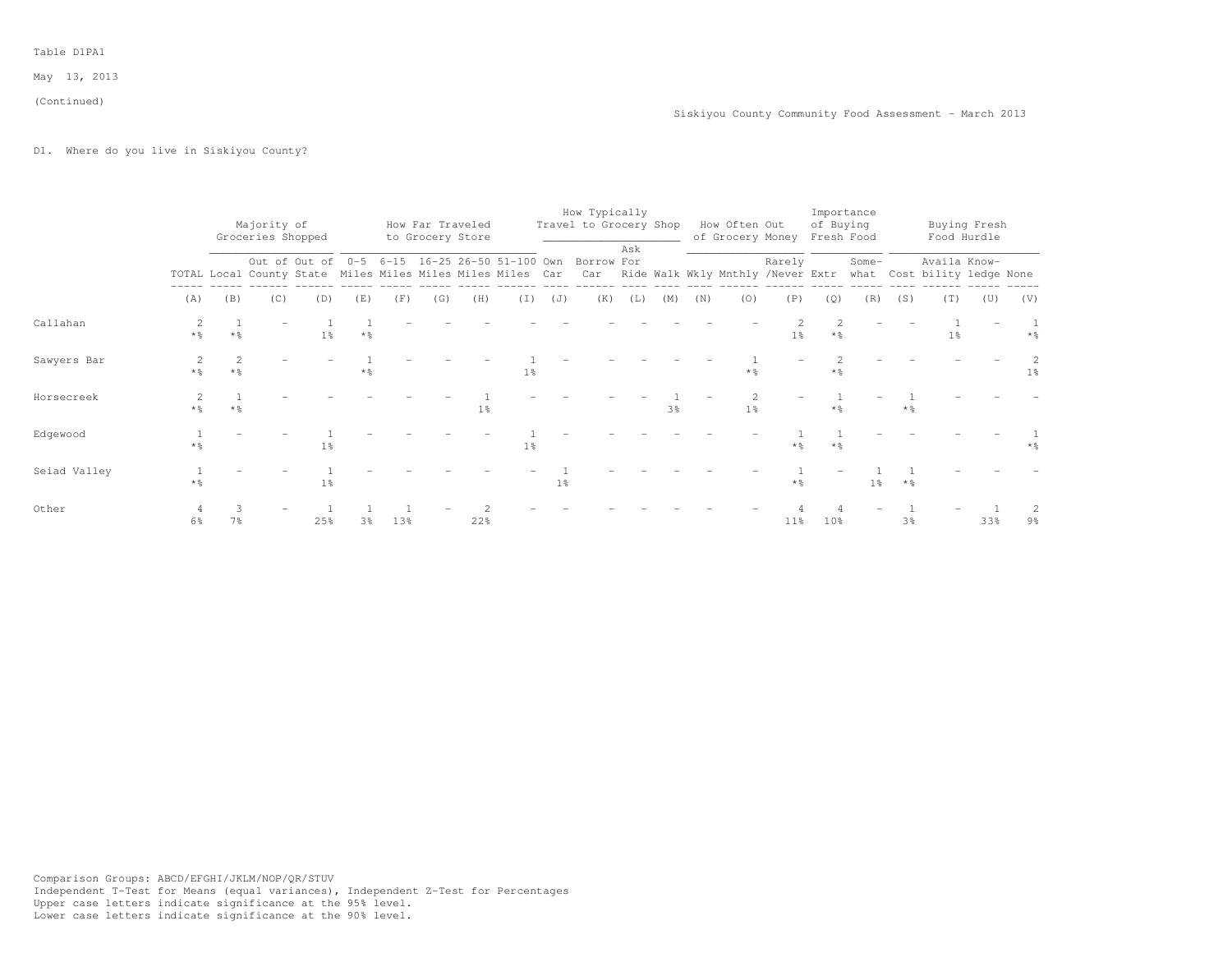May 13, 2013

HH Total Count

|       |                                  |                                                                        |                                     | Region                                                                                                  |                                       |                       | Kids in HH                       |                         | Senior                            | in HH                                 |                         |             |             |            |            |                |             | Single Households |                                                              |                                  |                                  |                                  |                       |
|-------|----------------------------------|------------------------------------------------------------------------|-------------------------------------|---------------------------------------------------------------------------------------------------------|---------------------------------------|-----------------------|----------------------------------|-------------------------|-----------------------------------|---------------------------------------|-------------------------|-------------|-------------|------------|------------|----------------|-------------|-------------------|--------------------------------------------------------------|----------------------------------|----------------------------------|----------------------------------|-----------------------|
|       |                                  |                                                                        |                                     | Shasta Butte<br>Valley Valley<br>South /North Klamth Scott Down- Kids Kids Senr. Senr. ________________ |                                       |                       |                                  | No                      |                                   | No                                    |                         |             | HH Count    |            |            |                |             |                   | Single Single Single HH Income Bracket<br>Male Female Senior |                                  |                                  |                                  |                       |
|       | $\frac{1}{2}$                    | TOTAL County County Basin Valley river in HH in HH in HH in HH 1 2 3 4 |                                     |                                                                                                         |                                       |                       |                                  |                         |                                   |                                       |                         |             |             |            | 5          | 6              | HH          | HH                | HH                                                           | Under Low                        |                                  | Mod                              | Over                  |
|       | (A)                              | (B)                                                                    | (C)                                 | (D)                                                                                                     | (E)                                   | (F)                   | (G)                              | (H)                     | $(\top)$                          |                                       | $(J)$ $(K)$ $(L)$ $(M)$ |             |             | (N)        | (0)        | (P)            | (Q)         | (R)               | (S)                                                          | (T)                              | (U)                              | (V)                              | (W)                   |
| TOTAL | 781<br>100                       | 305<br>100                                                             | 212<br>100                          | 158<br>100                                                                                              | 58<br>100                             | 47<br>100             | 284<br>100                       | 497<br>100              | 243<br>100                        | 538<br>100                            | 236<br>100              | 246<br>100  | 106<br>100  | 93<br>100  | 48<br>100  | 28<br>100      | 148<br>100  | 79<br>100         | 131<br>100                                                   | 378<br>100                       | 138<br>100                       | 81<br>100                        | 135<br>100            |
|       | 100                              | 39                                                                     | 27                                  | 20                                                                                                      | 7                                     | 6                     | 36                               | 64                      | 31                                | 69                                    | 30                      | 31          | 14          | 12         | 6          | $\overline{4}$ | 19          | 10                | 17                                                           | 48                               | 18                               | 10                               | 17                    |
|       | 236<br>30%                       | 104<br>34%                                                             | 70<br>33%                           | 33<br>21%                                                                                               | 14<br>24%                             | 14<br>30%             | 3<br>$1\%$                       | 233<br>47%              | 131<br>54%                        | 105                                   | 236<br>20% 100%         |             |             |            |            |                | 148<br>100% | 79<br>100%        | 131<br>100%                                                  | 124<br>33%                       | 43<br>$31\%$                     | 20<br>25%                        | 30<br>22%             |
|       |                                  | $\mathbb D$                                                            | $\mathbb D$                         |                                                                                                         |                                       |                       |                                  | G                       | J                                 |                                       |                         |             |             |            |            |                |             |                   |                                                              | W                                | W                                |                                  |                       |
|       | 246<br>31%                       | 110<br>36%<br>CD                                                       | 60<br>28%<br>d                      | 33<br>21%                                                                                               | 27<br>47%<br>CD                       | 16<br>34%<br>d        | 37<br>13%                        | 209<br>42%<br>G         | 96<br>40%<br>J                    | 150<br>28%                            |                         | 246<br>100% |             |            |            |                |             |                   |                                                              | 87<br>23%                        | 41<br>30%                        | 32<br>40%<br>T                   | 70<br>52%<br>TUv      |
|       | 106<br>14%                       | 42<br>14%                                                              | 30<br>14%                           | 21<br>13%                                                                                               | $\overline{4}$<br>$7\%$               | $\overline{9}$<br>19% | 67<br>24%                        | 39<br>8 <sup>°</sup>    | 10<br>$4\frac{6}{6}$              | 96<br>18%                             |                         |             | 106<br>100% |            |            |                |             |                   |                                                              | 58<br>15%                        | 21<br>15%                        | 9<br>$11\%$                      | 13<br>10 <sup>°</sup> |
|       |                                  | $\epsilon$                                                             | $\mathrel{\text{e}}$                |                                                                                                         |                                       | $\epsilon$            | $\, {\rm H}$                     |                         |                                   | $\mathbbm{I}$                         |                         |             |             |            |            |                |             |                   |                                                              | W                                |                                  |                                  |                       |
| 4     | 93<br>12%                        | 33<br>11%<br>$\mathbf F$                                               | 23<br>11%<br>$\mathbf F$            | 29<br>18%<br>BCF                                                                                        | $7\phantom{.0}$<br>12%<br>$\mathbf F$ | -1<br>$2\frac{6}{9}$  | 83<br>29%<br>$\rm H$             | 10<br>$2\frac{6}{6}$    | $\overline{c}$<br>1 <sup>°</sup>  | 91<br>17%<br>I                        |                         |             |             | 93<br>100% |            |                |             |                   |                                                              | 41<br>11 <sup>°</sup>            | 15<br>11 <sup>°</sup>            | 15<br>19%<br>t                   | 19<br>14%             |
|       | 48<br>6%                         | 8<br>3%                                                                | 12<br>$6\frac{6}{9}$<br>$\mathbf b$ | 20<br>13%<br>BC                                                                                         | 4<br>$7\frac{6}{6}$                   | $\overline{4}$<br>9%  | 45<br>16%<br>$\rm H$             | 3<br>$1\%$              | 2<br>$1\%$                        | 46<br>$9\frac{6}{6}$<br>$\mathbf{I}$  |                         |             |             |            | 48<br>100% |                |             |                   |                                                              | 30<br>8 <sup>°</sup><br>vW       | 10<br>7%<br>W                    | 3<br>4%                          | 2<br>1 <sup>°</sup>   |
|       | 28<br>4%                         | 6<br>2 <sup>°</sup>                                                    | 8<br>4%                             | 11<br>7%<br>BE                                                                                          | <sup>1</sup><br>2 <sup>o</sup>        | 2<br>4%               | 28<br>10%                        |                         | $\mathbf{1}$<br>$*$ $\frac{6}{6}$ | 27<br>5 <sup>°</sup><br>$\mathbbm{I}$ |                         |             |             |            |            | 28<br>100%     |             |                   |                                                              | 21<br>6%<br>V                    | 5<br>$4\frac{6}{6}$              | $\overline{1}$<br>1 <sup>°</sup> |                       |
|       | 10<br>1 <sup>°</sup>             | 1<br>$*$ $\frac{6}{6}$                                                 | $\overline{4}$<br>2 <sup>o</sup>    | $\overline{4}$<br>3%<br>$\mathbf b$                                                                     |                                       | -1<br>2 <sup>o</sup>  | 8<br>$3\frac{6}{9}$<br>$\rm H$   | $\overline{2}$<br>$*$ % |                                   | 10<br>2 <sup>o</sup>                  |                         |             |             |            |            |                |             |                   |                                                              | 8<br>2 <sup>o</sup>              |                                  | $\overline{1}$<br>1 <sup>°</sup> |                       |
|       | $\overline{4}$<br>1 <sup>°</sup> | 1<br>$*$ %                                                             |                                     | 2<br>1 <sup>°</sup>                                                                                     | 1<br>2 <sup>o</sup>                   |                       | $\overline{4}$<br>$1\frac{6}{6}$ |                         |                                   | 1 <sup>°</sup>                        |                         |             |             |            |            |                |             |                   |                                                              | $\overline{2}$<br>1 <sup>°</sup> | $\overline{c}$<br>1 <sup>°</sup> |                                  |                       |
|       | $\overline{4}$<br>1 <sup>°</sup> |                                                                        |                                     | $\overline{4}$<br>3%                                                                                    |                                       |                       | $1\frac{6}{9}$                   |                         |                                   | 1 <sup>°</sup>                        |                         |             |             |            |            |                |             |                   |                                                              | 3<br>1 <sup>°</sup>              | 1 <sup>°</sup>                   |                                  |                       |
| 10    | $\overline{1}$<br>$*$ %          |                                                                        |                                     | 1 <sup>°</sup>                                                                                          |                                       |                       |                                  |                         |                                   | * %                                   |                         |             |             |            |            |                |             |                   |                                                              | $\overline{1}$<br>* &            |                                  |                                  |                       |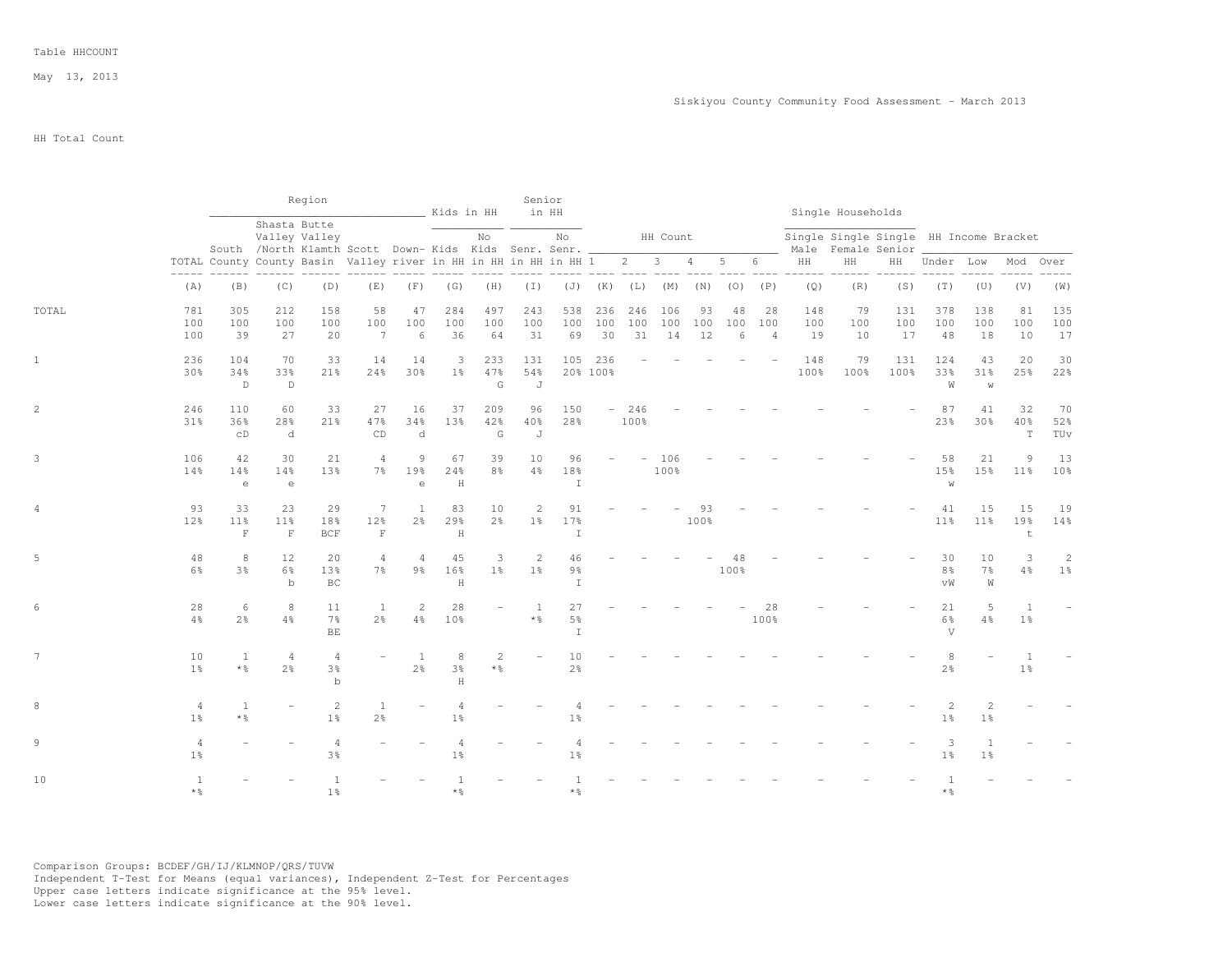May 13, 2013

#### (Continued)

## HH Total Count

|                    |       |       |              | Region              |                                                                                  |      | Kids in HH |     |                   | Senior<br>in HH                                             |     |     |          |     |     |     |                                                             | Single Households |                                                              |                                                    |     |          |       |
|--------------------|-------|-------|--------------|---------------------|----------------------------------------------------------------------------------|------|------------|-----|-------------------|-------------------------------------------------------------|-----|-----|----------|-----|-----|-----|-------------------------------------------------------------|-------------------|--------------------------------------------------------------|----------------------------------------------------|-----|----------|-------|
|                    |       | South | Shasta Butte | Valley Valley       | /North Klamth Scott Down-Kids Kids Senr. Senr. _________________________________ |      |            | No  |                   | No                                                          |     |     | HH Count |     |     |     |                                                             |                   | Single Single Single HH Income Bracket<br>Male Female Senior |                                                    |     |          |       |
|                    |       |       |              |                     | TOTAL County County Basin Valley river in HH in HH in HH in HH 1 2 3 4 5 6       |      |            |     |                   |                                                             |     |     |          |     |     |     | HH                                                          | HH                | HH                                                           | Under Low                                          |     | Mod Over |       |
|                    | (A)   | (B)   | (C)          | (D)                 | (E)                                                                              | (F)  | (G)        | (H) | (I)               | (J)                                                         | (K) | (L) | (M)      | (N) | (0) | (P) | (Q)                                                         | (R)               | (S)                                                          | (T)                                                | (U) | (V)      | (W)   |
| 11                 | * %   |       | $*$ 2        |                     |                                                                                  |      |            |     | $*$ $\frac{6}{5}$ |                                                             |     |     |          |     |     |     |                                                             |                   |                                                              |                                                    |     |          | $1\%$ |
| 12                 |       |       | $1\%$        |                     |                                                                                  |      | $1\%$      |     |                   | 1 <sub>8</sub>                                              |     |     |          |     |     |     |                                                             |                   |                                                              | 1 <sub>8</sub>                                     |     |          |       |
| 13                 | $*$ 2 |       | $*$ 2        |                     |                                                                                  |      | $*2$       |     |                   | $*$ 2                                                       |     |     |          |     |     |     |                                                             |                   |                                                              |                                                    |     |          |       |
| MEAN               | 2.60  | 2.21  | 2.68<br>B    | 3.38<br><b>BCEF</b> | 2.45                                                                             |      | H          |     |                   |                                                             |     |     |          |     |     |     | 2.47 4.18 1.71 1.60 3.06 1.00 2.00 3.00 4.00 5.00 6.00 1.00 | 1.00              |                                                              | 1.00 2.80 2.56 2.46 2.27<br>W                      |     |          |       |
| MEDIAN             | 2.00  | 2.00  | 2.00         | 3.00                |                                                                                  |      |            |     |                   | 2.00 2.00 4.00 2.00 1.00 3.00 1.00 2.00 3.00 4.00 5.00 6.00 |     |     |          |     |     |     | 1.00                                                        | 1.00              |                                                              | 1.00 2.00 2.00 2.00 2.00                           |     |          |       |
| STANDARD DEVIATION | 1.78  | 1.27  | 2.10         | 2.05                | 1.47                                                                             | 1.54 | 1.82       |     |                   | $0.93$ 0.96 1.87 0.00 0.00 0.00 0.00 0.00 0.00              |     |     |          |     |     |     | 0.00                                                        | 0.00              |                                                              | $0.00 \quad 1.99 \quad 1.65 \quad 1.32 \quad 1.25$ |     |          |       |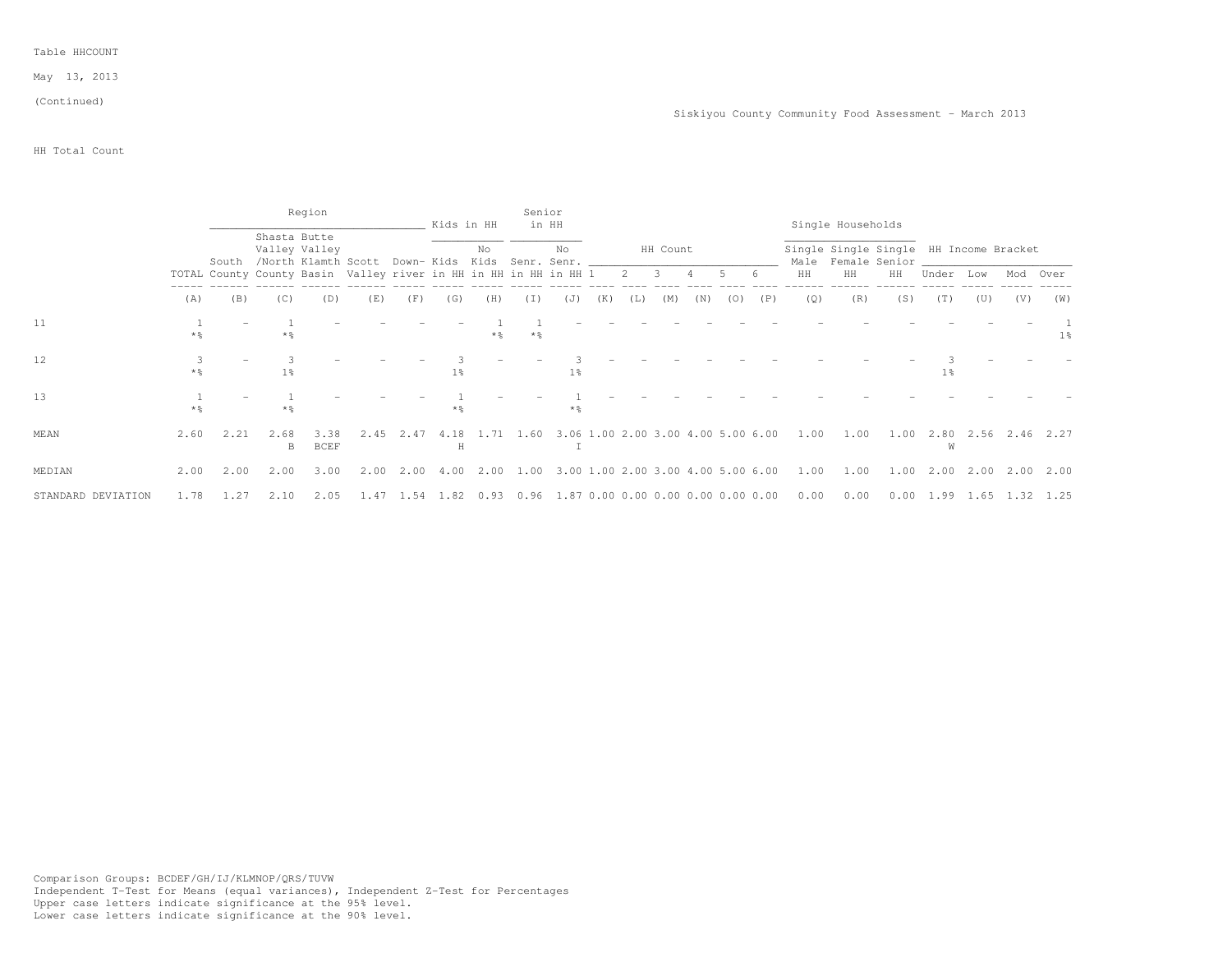May 13, 2013

HH Total Count

|       |                                  |                         | Majority of<br>Groceries Shopped  |                          |                                       |                                |                                 | How Far Traveled<br>to Grocery Store            |                                  |                         | How Typically<br>Travel to Grocery Shop How Often Out                                                          |                         |                          |                             | of Grocery Money Fresh Food |                                  | Importance<br>of Buying           |                      |                         | Buying Fresh<br>Food Hurdle                                                                                                                  |                             |                                       |
|-------|----------------------------------|-------------------------|-----------------------------------|--------------------------|---------------------------------------|--------------------------------|---------------------------------|-------------------------------------------------|----------------------------------|-------------------------|----------------------------------------------------------------------------------------------------------------|-------------------------|--------------------------|-----------------------------|-----------------------------|----------------------------------|-----------------------------------|----------------------|-------------------------|----------------------------------------------------------------------------------------------------------------------------------------------|-----------------------------|---------------------------------------|
|       |                                  |                         |                                   |                          |                                       |                                |                                 |                                                 |                                  |                         | Out of Out of 0-5 6-15 16-25 26-50 51-100 Own Borrow For<br>tici ciclici cicl cicl cicl ciclici ciclici ciclic | Ask                     |                          |                             |                             | Rarely                           |                                   | Some-                |                         | Availa Know-<br>TOTAL Local County State Miles Miles Miles Miles Miles Car Car Ride Walk Wkly Mnthly /Never Extr what Cost bility ledge None |                             |                                       |
|       | (A)                              | (B)                     | (C)                               | (D)                      | (E)                                   | (F)                            | (G)                             | (H)                                             |                                  | $(I)$ $(J)$             |                                                                                                                | $(K)$ $(L)$ $(M)$ $(N)$ |                          |                             | (0)                         | (P)                              | (Q)                               |                      | $(R)$ $(S)$             | (T)                                                                                                                                          | (U)                         | (V)                                   |
| TOTAL | 781<br>100<br>100                | 487<br>100<br>62        | 68<br>100<br>9                    | 173<br>100<br>22         | 282<br>100<br>36                      | 80<br>100<br>10                | 74<br>100<br>9                  | 166<br>100<br>21                                | 116                              | 124<br>100 100<br>15 16 | 43<br>100<br>$6\,$                                                                                             | 20<br>100<br>3          | 41<br>100<br>5           | 66<br>100<br>$\overline{8}$ | 282<br>100<br>36            | 351<br>100<br>45                 | 520<br>100<br>67                  | 181<br>100           | 415<br>100<br>23 53     | 118<br>100<br>15                                                                                                                             | 28<br>100<br>$\overline{4}$ | 249<br>100<br>32                      |
|       | 236<br>30%<br>$\mathbb{D}$       | 182<br>37%<br>ACD       | 16<br>24%                         | 30<br>17 <sub>8</sub>    | 114<br>40%<br>H I                     | 29<br>36%<br>HI                | 28<br>38%<br>HI                 | 31<br>19%                                       |                                  | 22 124<br>19% 100%      | 43                                                                                                             | 20<br>100% 100%         | $\overline{\phantom{a}}$ | 30<br>45%<br>$^{\circ}$     | 95<br>34%<br>$\mathsf{P}$   | 90<br>26%                        | 151<br>29%                        |                      | 57 153<br>31% 37%<br>TV | 32<br>27%                                                                                                                                    | $\overline{9}$<br>32%       | 54<br>22%                             |
|       | 246<br>31%                       | 163<br>33%              | 21<br>31%                         | 48<br>28%                | 98<br>35%<br>$\rm H$                  | 27<br>34%                      | 20<br>27%                       | 41<br>25%                                       | 47<br>41%<br>qH                  |                         |                                                                                                                |                         | 41                       | 14<br>100% 21%              | 75<br>27%                   | 135<br>38%<br>NO.                | 178<br>34%<br>$\mathbf r$         |                      | 50 113<br>28% 27%       | 38<br>32%                                                                                                                                    | 10<br>36%                   | 97<br>39%<br>$\, \mathbb{S} \,$       |
|       | 106<br>14%                       | 52<br>$11\%$            | 15<br>22%<br>$\, {\bf B}$         | 26<br>15%                | 23<br>8%                              | 10<br>13%                      | 12<br>16%<br>$\mathsf{e}% _{T}$ | 28<br>17%<br>$\mathop{}\mathcal{E}$             | 15<br>13%                        |                         |                                                                                                                |                         |                          | 12%                         | 40<br>14%                   | 44<br>13%                        | 69<br>13%                         | 23                   | 53<br>13% 13%           | 14<br>$12\%$                                                                                                                                 | 2<br>$7\%$                  | 34<br>14%                             |
|       | 93<br>12%                        | 47<br>10 <sup>°</sup>   | $\overline{9}$<br>13 <sup>8</sup> | 27<br>16%<br>$\mathbf b$ | 28<br>10 <sup>°</sup>                 | 6<br>8%                        | 7<br>$9\frac{6}{6}$             | 27<br>16 <sup>°</sup><br>eF                     | 15<br>13%                        |                         |                                                                                                                |                         |                          | $\overline{4}$<br>6%        | 31<br>11 <sup>8</sup>       | 45<br>13%<br>$\mathbb N$         | 59<br>11 <sup>8</sup>             | 24                   | 46<br>13% 11%           | 20<br>17%                                                                                                                                    | $\overline{4}$<br>14%       | 28<br>11 <sup>°</sup>                 |
|       | 48<br>$6\%$                      | 22<br>5 <sup>8</sup>    | 5<br>7 <sup>°</sup>               | 20<br>12%<br>AB          | 10<br>$4\frac{6}{6}$                  | 6<br>8%                        | $\mathbf{3}$<br>4%              | 20<br>12%<br>EGi                                | 6%                               |                         |                                                                                                                |                         |                          | -5<br>8 <sup>8</sup>        | 19<br>7 <sup>°</sup>        | 21<br>$6\frac{6}{9}$             | 33<br>$6\%$                       | 12<br>7 <sup>°</sup> | 28<br>$7\frac{6}{6}$    | $\overline{4}$<br>$3\frac{6}{9}$                                                                                                             | 2<br>7 <sup>°</sup>         | 18<br>$7\%$                           |
|       | 28<br>4%                         | 14<br>3 <sup>°</sup>    | 2<br>3 <sup>°</sup>               | 10<br>$6\frac{6}{9}$     | 6<br>2 <sup>o</sup>                   | 1<br>1 <sup>°</sup>            | 2<br>3%                         | 11<br>$7\frac{6}{9}$<br>EF.                     | 6<br>5 <sup>°</sup>              |                         |                                                                                                                |                         |                          | 2<br>$3\frac{6}{6}$         | 14<br>$5\frac{6}{9}$        | 11<br>3 <sup>°</sup>             | 19<br>4%                          | 7<br>4%              | 12<br>3 <sup>°</sup>    | 6<br>$5\frac{6}{9}$                                                                                                                          | $\equiv$                    | 10<br>$4\frac{6}{6}$                  |
|       | 10<br>1 <sup>°</sup>             | 4<br>1 <sup>°</sup>     |                                   | 5<br>$3\frac{6}{9}$      | 1<br>$*$ %                            | <sup>1</sup><br>1 <sup>°</sup> | $\equiv$                        | $\overline{4}$<br>2 <sup>°</sup><br>$\triangle$ | $\overline{c}$<br>2 <sup>°</sup> |                         |                                                                                                                |                         |                          | 3<br>$5\frac{6}{6}$         | 3<br>1 <sup>°</sup>         | $\overline{c}$<br>1 <sup>°</sup> | 6<br>1 <sup>°</sup>               | 3<br>$2\frac{6}{6}$  | 6<br>1 <sup>°</sup>     | 3<br>$3\frac{6}{6}$                                                                                                                          |                             | 3<br>1 <sup>°</sup>                   |
|       | $\overline{4}$<br>1 <sup>°</sup> | $\overline{1}$<br>$*$ 2 |                                   | 3<br>2 <sup>°</sup>      | 1<br>$*$ %                            |                                | <sup>1</sup><br>$1\%$           |                                                 | $\overline{2}$<br>$2\frac{6}{6}$ |                         |                                                                                                                |                         |                          |                             | 3<br>1 <sup>°</sup>         |                                  | 2<br>$*$ %                        | 2<br>$1\frac{6}{6}$  | 3<br>1 <sup>°</sup>     | $\overline{a}$                                                                                                                               | 1<br>4%                     | $\mathbf{1}$<br>$\star$ $\frac{6}{6}$ |
|       | $\overline{4}$<br>$1\frac{6}{6}$ | 2<br>$*$ %              |                                   | 2<br>$1\frac{6}{6}$      | <sup>1</sup><br>$\star$ $\frac{6}{6}$ |                                | 1<br>$1\frac{6}{6}$             | 2<br>$1\frac{6}{9}$                             |                                  |                         |                                                                                                                |                         |                          |                             | 1<br>$*$ %                  | 1<br>* %                         | $\mathbf{2}$<br>$*$ $\frac{6}{6}$ | 2<br>$1\frac{6}{6}$  |                         | $\mathbf{1}$<br>1%                                                                                                                           |                             | 3<br>$1\frac{6}{6}$                   |
| 10    | 1<br>$*$ %                       |                         |                                   |                          |                                       |                                |                                 |                                                 |                                  |                         |                                                                                                                |                         |                          |                             |                             |                                  |                                   |                      |                         |                                                                                                                                              |                             |                                       |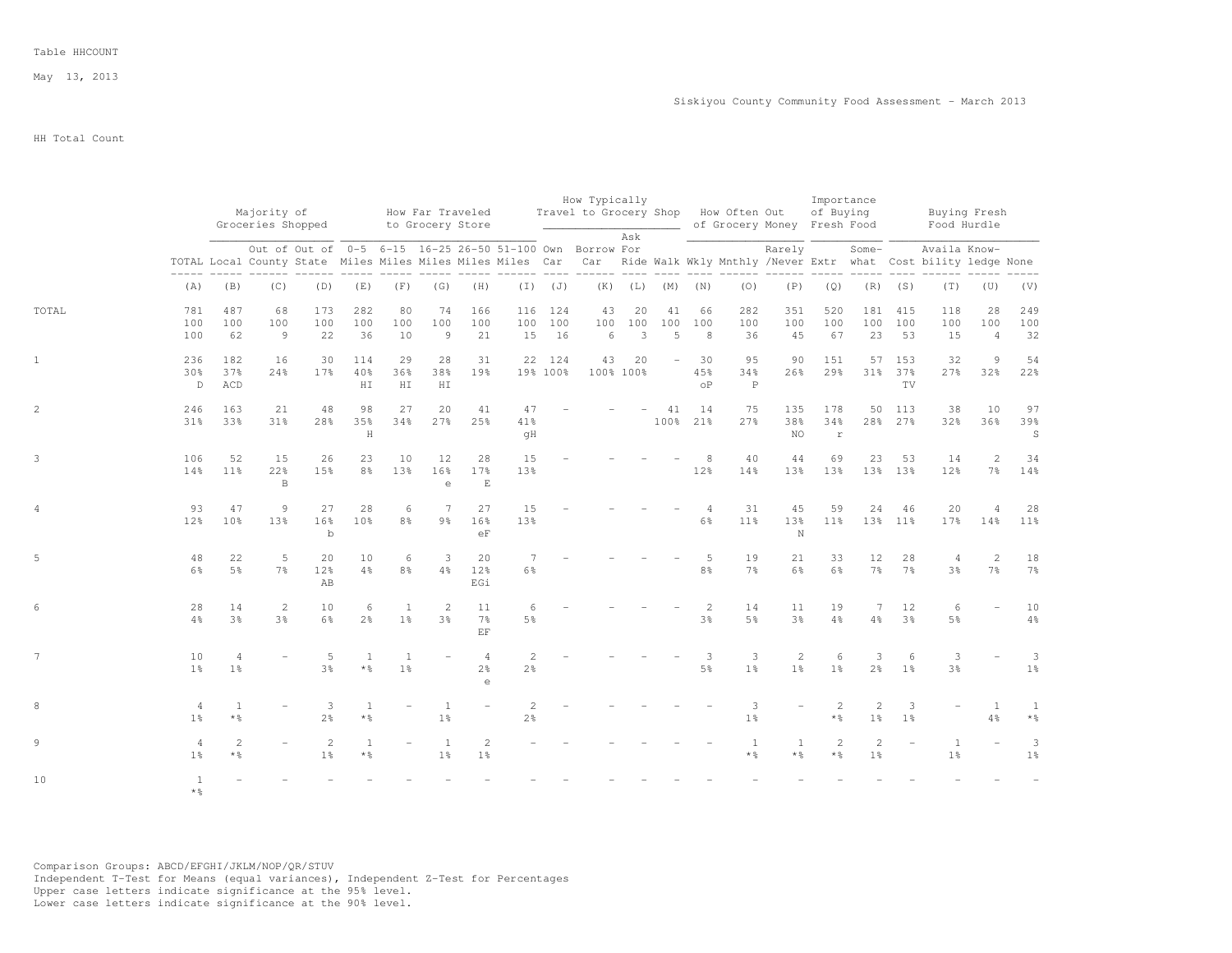May 13, 2013

# (Continued)

Siskiyou County Community Food Assessment - March 2013

## HH Total Count

|                    |                   |      | Majority of<br>Groceries Shopped |                                                                             |         |           |      | How Far Traveled<br>to Grocery Store |                             |           | How Typically<br>Travel to Grocery Shop |     |                             |     | How Often Out<br>of Grocery Money |                   | Importance<br>of Buying<br>Fresh Food |                     |           |                                             | Buying Fresh<br>Food Hurdle |                   |
|--------------------|-------------------|------|----------------------------------|-----------------------------------------------------------------------------|---------|-----------|------|--------------------------------------|-----------------------------|-----------|-----------------------------------------|-----|-----------------------------|-----|-----------------------------------|-------------------|---------------------------------------|---------------------|-----------|---------------------------------------------|-----------------------------|-------------------|
|                    |                   |      |                                  | Out of Out of<br>TOTAL Local County State Miles Miles Miles Miles Miles Car | $0 - 5$ |           |      |                                      | 6-15 16-25 26-50 51-100 Own |           | Borrow For<br>Car                       | Ask |                             |     | Ride Walk Wkly Mnthly /Never Extr | Rarely            |                                       | Some-               |           | Availa Know-<br>what Cost bility ledge None |                             |                   |
|                    | (A)               | (B)  | (C)                              | (D)                                                                         | (E)     | (F)       | (G)  | (H)                                  | (I)                         | (J)       | (K)                                     | (L) | (M)                         | (N) | (0)                               | (P)               | (Q)                                   | (R)                 | (S)       | (T)                                         | (U)                         | (V)               |
| 11                 | $*$ $\frac{6}{9}$ |      |                                  | 1 <sup>°</sup>                                                              |         |           |      | 1 <sup>°</sup>                       |                             |           |                                         |     |                             |     |                                   | $*$ %             | $*$ &                                 |                     |           |                                             |                             | $*$ $\frac{6}{5}$ |
| 12                 | $*$ %             |      |                                  | 1 <sup>°</sup>                                                              |         |           |      | 1 <sup>8</sup>                       |                             |           |                                         |     |                             |     | $*$ %                             | $*$ $\frac{6}{5}$ |                                       | 1 <sup>8</sup>      | $*$ %     |                                             |                             |                   |
| 13                 | $*$ $\frac{6}{5}$ |      |                                  |                                                                             |         |           |      |                                      |                             |           |                                         |     |                             |     |                                   |                   |                                       |                     |           |                                             |                             |                   |
| MEAN               | 2.60<br>B         | 2.26 | 2.59<br>b                        | 3.31<br>ABC                                                                 | 2.13    | 2.25      | 2.38 | 3.25<br>EFGI                         | EF                          | 2.78 1.00 |                                         |     | 1.00 1.00 2.00 2.36         |     | 2.60                              |                   |                                       | 2.53 2.53 2.71 2.44 |           |                                             | 2.68 2.46                   | 2.73              |
| MEDIAN             | 2.00              | 2.00 | 2.00                             | 3.00                                                                        | 2.00    | 2.00      | 2.00 | 3.00                                 |                             | 2.00 1.00 |                                         |     | 1.00 1.00 2.00 2.00         |     | 2.00                              | 2.00              | 2.00                                  |                     | 2.00 2.00 |                                             | $2,00$ $2,00$               | 2.00              |
| STANDARD DEVIATION | 1.78              | 1.47 | 1.34                             | 2.05                                                                        |         | 1.39 1.39 | 1.66 | 1.97                                 |                             | 1.64 0.00 |                                         |     | $0.00$ $0.00$ $0.00$ $1.74$ |     | 1.77                              |                   |                                       | 1.57 1.59 1.90 1.64 |           |                                             | $1.67$ $1.67$ $1.72$        |                   |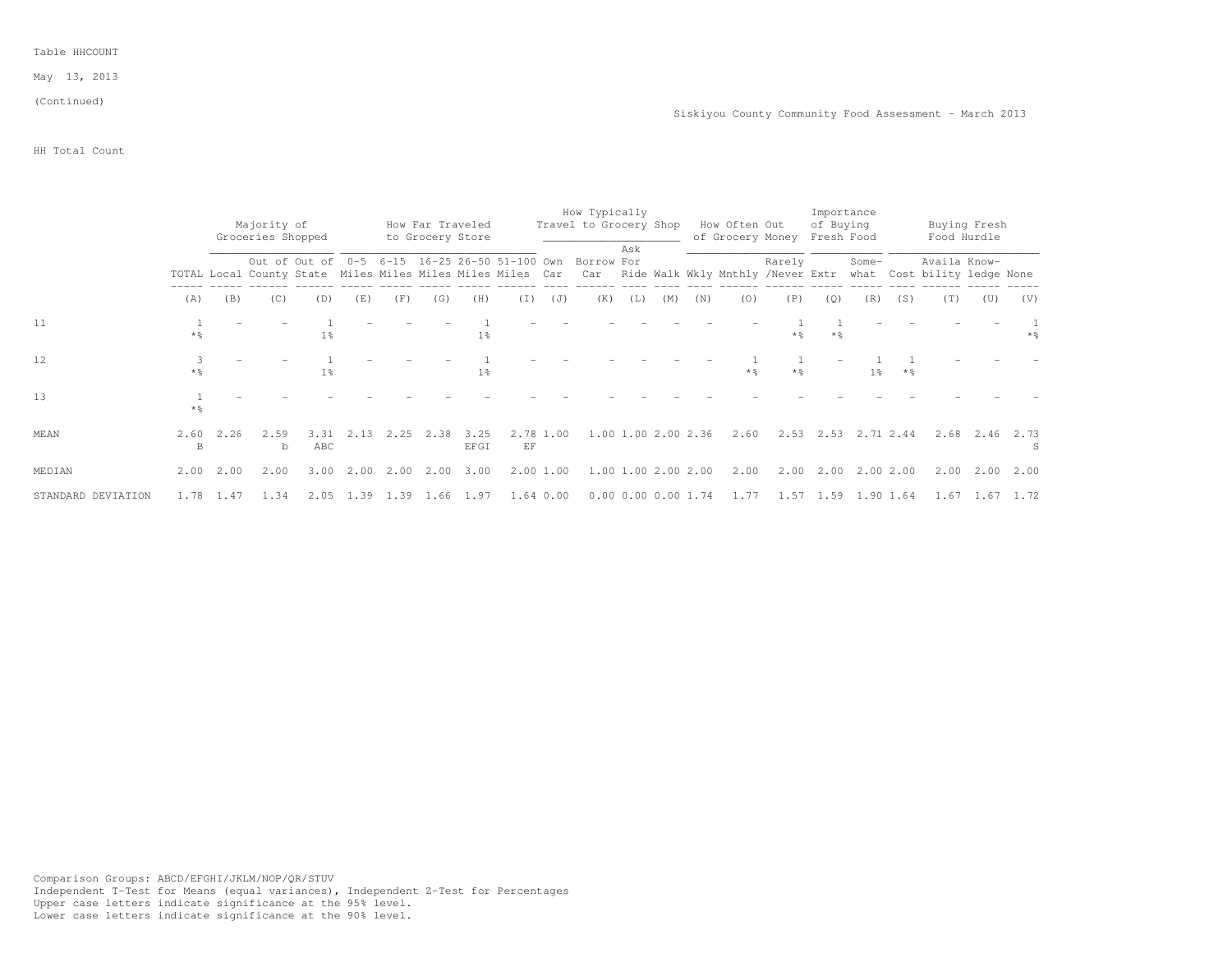May 13, 2013

## HH Adult Count

|                  |                                   |                                     |                           | Region                                                                                |                                                                                          |                | Kids in HH           |                         | Senior                            | in HH                      |                             |                                                   |                         |                      |                |                             |                      | Single Households                                            |                     |                                            |                                  |                          |                                |
|------------------|-----------------------------------|-------------------------------------|---------------------------|---------------------------------------------------------------------------------------|------------------------------------------------------------------------------------------|----------------|----------------------|-------------------------|-----------------------------------|----------------------------|-----------------------------|---------------------------------------------------|-------------------------|----------------------|----------------|-----------------------------|----------------------|--------------------------------------------------------------|---------------------|--------------------------------------------|----------------------------------|--------------------------|--------------------------------|
|                  |                                   |                                     |                           | Shasta Butte<br>Valley Valley<br>South /North Klamth Scott Down-Kids Kids Senr. Senr. |                                                                                          |                |                      | No                      |                                   | No                         |                             |                                                   | HH Count                |                      |                |                             |                      | Single Single Single HH Income Bracket<br>Male Female Senior |                     |                                            |                                  |                          |                                |
|                  |                                   |                                     |                           | TOTAL County County Basin Valley river in HH in HH in HH in HH 1 2 3 4                |                                                                                          |                |                      |                         |                                   |                            |                             |                                                   |                         |                      | 5 6            |                             | $\rm{HH}$            | HH                                                           | HH                  | Under Low                                  |                                  | Mod                      | Over                           |
|                  | (A)                               | (B)                                 | (C)                       | $- - - - - -$<br>(D)                                                                  | (E)                                                                                      | (F)            | (G)                  | $------$<br>(H)         | $(\top)$                          | ----- ---- ----            | $(J)$ $(K)$                 | (L)                                               | $\frac{1}{2}$<br>(M)    | $\frac{1}{2}$<br>(N) | (0)            | $\frac{1}{2}$<br>(P)        | $- - - - - -$<br>(Q) | -------<br>(R)                                               | (S)                 | (T)                                        | (U)                              | (V)                      | (W)                            |
| TOTAL            | 787<br>100<br>100                 | 308<br>100<br>39                    | 213<br>100<br>27          | 158<br>100<br>20                                                                      | 60<br>100<br>8                                                                           | 47<br>100<br>6 | 284<br>100<br>36     | 503<br>100<br>64        | 245<br>100<br>31                  | 542<br>100<br>69           | 236<br>100<br>30            | 246<br>100<br>31                                  | 106<br>100<br>13        | 93<br>100<br>12      | 48<br>100<br>6 | 28<br>100<br>$\overline{4}$ | 148<br>100<br>19     | 79<br>100<br>10                                              | 131<br>100<br>17    | 378<br>100<br>48                           | 138<br>100<br>18                 | 81<br>100<br>10          | 135<br>100<br>17               |
| NO ANSWER        | 12<br>2 <sup>°</sup>              | 6<br>2%                             | 3<br>$1\%$                | <sup>1</sup><br>1 <sup>°</sup>                                                        | $\overline{c}$<br>3 <sup>8</sup>                                                         |                | 6<br>2 <sup>°</sup>  | 6<br>$1\frac{6}{6}$     | 2<br>1%                           | 10<br>$2\frac{6}{6}$       | 3<br>$1\%$                  | -1<br>$*$ %                                       | 1<br>1 <sup>°</sup>     | 1 <sup>°</sup>       |                |                             | 2<br>1%              | $\mathbf{1}$<br>1%                                           |                     | 2<br>$1\%$                                 | <sup>1</sup><br>$1\%$            | <sup>1</sup><br>$1\%$    | $\overline{c}$<br>$1\%$        |
| TOTAL RESPONDING | 775<br>100%                       | 302<br>100%                         | 210<br>100%               | 157<br>100%                                                                           | 58<br>100%                                                                               | 47<br>100%     | 278<br>100%          | 497<br>100%             | 243<br>100%                       |                            |                             | 532 233 245<br>100% 100% 100% 100% 100% 100% 100% | 105                     | 92                   | 48             | 28                          | 146<br>100%          | 78<br>100%                                                   | 131<br>100%         | 376<br>100%                                | 137<br>100%                      | 80<br>$100\%$            | 133<br>100%                    |
| $\circ$          | 3<br>$*$ %                        | $\overline{1}$<br>$*$ $\frac{6}{5}$ | $\overline{\phantom{a}}$  | 2<br>1 <sup>°</sup>                                                                   |                                                                                          |                | 3<br>1 <sup>°</sup>  |                         |                                   | 3<br>1 <sup>°</sup>        |                             | $\overline{2}$<br>1 <sup>°</sup>                  | $1\%$                   |                      |                |                             |                      |                                                              |                     | $\overline{c}$<br>1 <sup>°</sup>           |                                  |                          | $\mathbf{1}$<br>1 <sup>°</sup> |
| $\mathbf{1}$     | 296<br>38%                        | 124<br>40%<br>$\rm dE$              | 87<br>41%<br>dE           | 50<br>32%                                                                             | 16<br>27%                                                                                | 18<br>38%      | 63<br>22%            | 233<br>46%<br>G         | 135<br>55%<br>J                   | 161                        | 233<br>30% 99%<br>MNOP<br>L | 34                                                | 12<br>14% 11% 10% 10%   | 9                    | 5              | 2<br>$7\%$                  | 146<br>99%           | 78<br>99%                                                    | 131<br>100%         | 163<br>43%<br>VW                           | 54<br>39%<br>W                   | 25<br>31%                | 30<br>22%                      |
| 2                | 372<br>47%                        | 152<br>49%<br>$\mathsf{C}$          | 86<br>40%                 | 78<br>49%<br>$\rm{C}$                                                                 | 38<br>63%<br><b>BCdF</b>                                                                 | 18<br>38%      | 163<br>57%<br>$\,$ H | 209<br>42%              | 97<br>40%                         | 275<br>51%<br>$\mathbf I$  |                             | 209<br>$\sim$<br>85%<br>MNOP                      | 53<br>50%               | 61<br>66%<br>М       | 27<br>56%      | 14<br>50%                   |                      |                                                              |                     | 144<br>38%                                 | 70<br>51%<br>$\mathbb T$         | 45<br>56%<br>$\mathbf T$ | 94<br>70%<br>TUV               |
| 3                | 69<br>9 <sub>8</sub>              | 16<br>5 <sup>°</sup>                | 28<br>13%<br>$\rm BE$     | 15<br>9 <sub>8</sub><br>$\mathsf{e}% _{T}$                                            | 2<br>3 <sup>°</sup>                                                                      | 8<br>17%<br>BE | 30<br>11%            | 39<br>8 <sup>°</sup>    | 8<br>3 <sup>°</sup>               | 61<br>11 <sup>8</sup><br>I |                             |                                                   | 39<br>37%<br><b>NOP</b> | 12<br>13%            | 8              | .5<br>17% 18%               |                      |                                                              |                     | 44<br>12 <sup>°</sup><br>uvW               | 9<br>7%                          | 5<br>6%                  | 7<br>$5\frac{6}{9}$            |
| 4                | 24<br>3 <sup>°</sup>              | $7\phantom{.0}$<br>2 <sup>°</sup>   | 6<br>3%                   | 8<br>5%                                                                               |                                                                                          | 3<br>6%        | 14<br>5%<br>$\,$ H   | 10<br>2 <sup>o</sup>    | $\mathbf{1}$<br>$*$ $\frac{6}{5}$ | 23<br>4%<br>I              |                             |                                                   |                         | 10<br>$11\%$         | 10%            | 21%                         |                      |                                                              |                     | 17<br>4%<br>U                              | 2<br>1 <sup>°</sup>              | $\overline{4}$<br>5%     |                                |
| 5                | 8<br>1 <sup>°</sup>               | 2<br>1 <sup>°</sup>                 | -1<br>$*$ $\frac{6}{9}$   | 3<br>2 <sup>°</sup>                                                                   | $\overline{c}$<br>3 <sup>°</sup>                                                         |                | 5<br>2 <sup>o</sup>  | 3<br>1 <sup>°</sup>     | 1<br>$*$ %                        | 1 <sup>°</sup>             |                             |                                                   |                         |                      | 3<br>6%        | -1<br>4%                    |                      |                                                              |                     | $\overline{4}$<br>1 <sup>°</sup>           | $\overline{c}$<br>1 <sup>°</sup> | 1<br>1 <sup>°</sup>      |                                |
| $7\phantom{.}$   | $\sqrt{2}$<br>$*$ %               |                                     | $\mathbf{1}$<br>$\star$ % | 1<br>1 <sup>°</sup>                                                                   |                                                                                          |                |                      | $\overline{2}$<br>$*$ % |                                   | $\overline{2}$<br>$*$ %    |                             |                                                   |                         |                      |                |                             |                      |                                                              |                     | $\overline{\mathcal{L}}$<br>1 <sup>°</sup> |                                  |                          |                                |
| 11               | $\mathbf{1}$<br>$*$ $\frac{6}{6}$ |                                     | $\mathbf{1}$<br>$\star$ % |                                                                                       |                                                                                          |                |                      | * %                     | * %                               |                            |                             |                                                   |                         |                      |                |                             |                      |                                                              |                     |                                            |                                  |                          | 1 <sup>°</sup>                 |
| <b>MEAN</b>      | 1.82                              | 1.70                                | 1.86<br>$\mathbf b$       | $\Box$                                                                                | 1.94   1.86   1.91   2.01   1.71   1.53   1.95   1.00   1.84   2.24   2.25   2.46   2.64 | b              | H                    |                         |                                   |                            |                             | I K KL KL KL KLMN                                 |                         |                      |                |                             |                      | 1.00 1.00                                                    | 1.00 1.82 1.74 1.89 |                                            |                                  |                          | 1.88                           |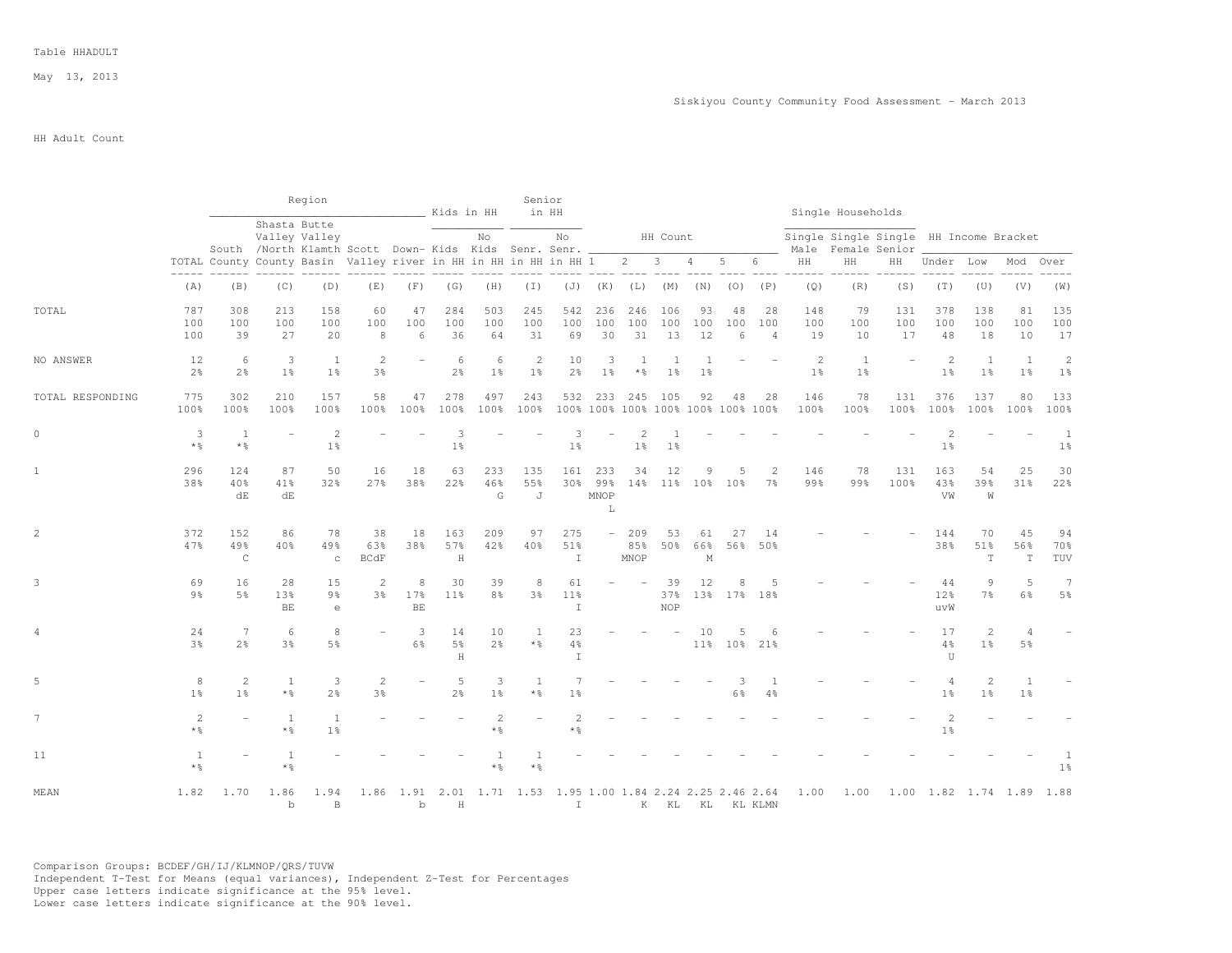May 13, 2013

#### (Continued)

### HH Adult Count

|                    |      |      |              | Region                                                                 |      |      |            |      | Senior |                                         |     |       |          |     |     |     |      |                                                              |      |       |           |     |      |
|--------------------|------|------|--------------|------------------------------------------------------------------------|------|------|------------|------|--------|-----------------------------------------|-----|-------|----------|-----|-----|-----|------|--------------------------------------------------------------|------|-------|-----------|-----|------|
|                    |      |      |              |                                                                        |      |      | Kids in HH |      |        | in HH                                   |     |       |          |     |     |     |      | Single Households                                            |      |       |           |     |      |
|                    |      |      | Shasta Butte | Valley Valley<br>South /North Klamth Scott Down- Kids Kids Senr. Senr. |      |      |            | No   |        | No                                      |     |       | HH Count |     |     |     |      | Single Single Single HH Income Bracket<br>Male Female Senior |      |       |           |     |      |
|                    |      |      |              | TOTAL County County Basin Valley river in HH in HH in HH in HH 1       |      |      |            |      |        |                                         |     | 2 3   |          |     |     | - 6 | HH.  | HH                                                           | HH   | Under | T.OW      | Mod | Over |
|                    | (A)  | (B)  | (C)          | (D)                                                                    | (E)  | (F)  | (G)        | (H)  | (1)    | (J)                                     | (K) | ( L ) | (M)      | (N) | (0) | (P) | (0)  | (R)                                                          | (S)  | (T)   | (U)       | (V) | (W)  |
| MEDIAN             | 2.00 | 2.00 | 2.00         | 2.00                                                                   | 2.00 | 2.00 | 2.00       |      |        |                                         |     |       |          |     |     |     | 1.00 | 1.00                                                         | 1.00 | 2.00  | 2.00 2.00 |     | 2.00 |
| STANDARD DEVIATION |      |      |              |                                                                        |      |      | 0.86       | 0.93 |        | 0.87 0.91 0.00 0.38 0.69 0.78 1.03 1.03 |     |       |          |     |     |     | 0.00 |                                                              | 0.00 | 0.98  |           |     | 0.95 |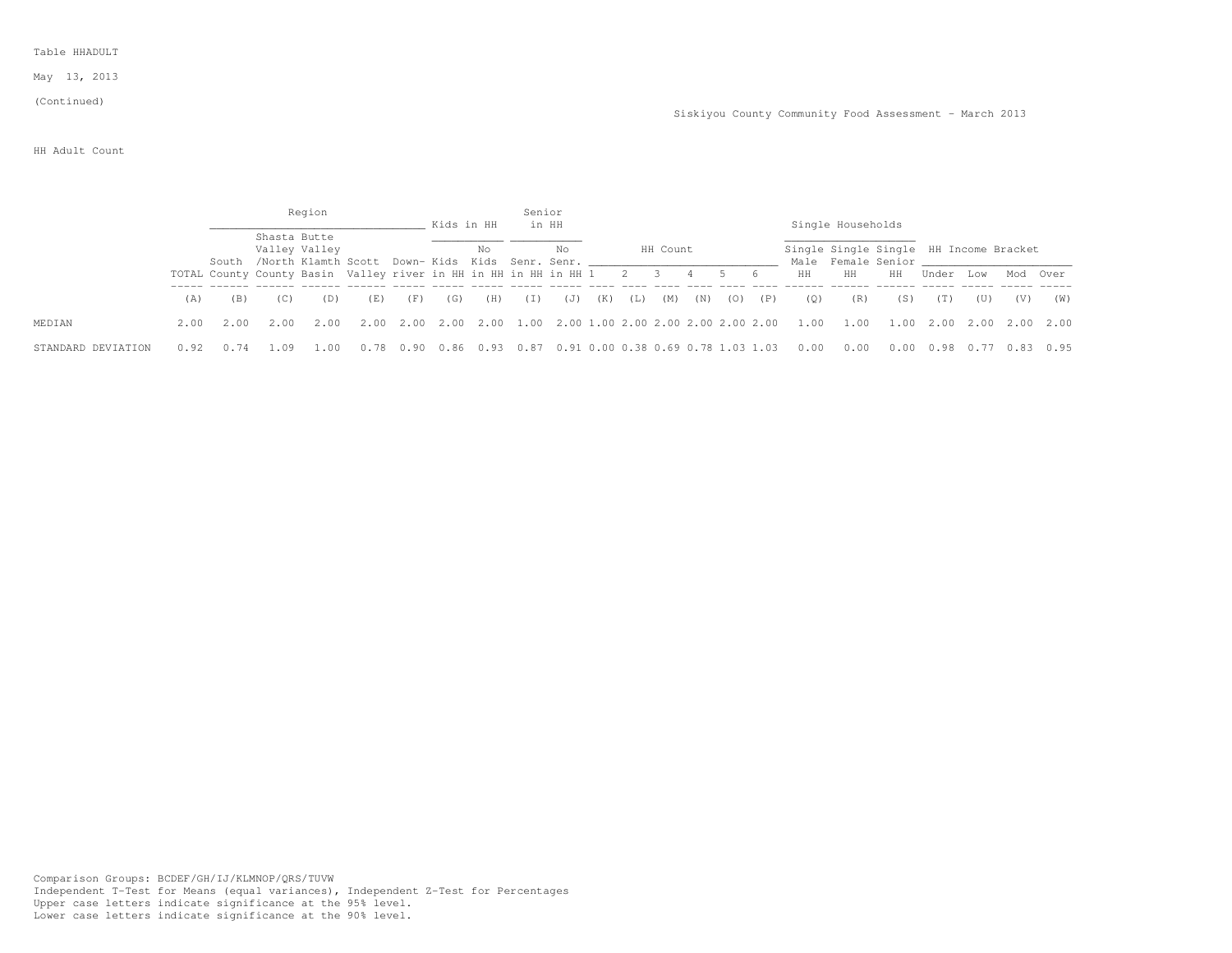May 13, 2013

## HH Adult Count

|                  |                        |                                  | Majority of<br>Groceries Shopped |                                    |                      |                                  | How Far Traveled<br>to Grocery Store |                                |                                                                                                                        |                         | How Typically                    |                           |                   |                                | Travel to Grocery Shop How Often Out | of Grocery Money Fresh Food | Importance<br>of Buying |                                |                                        | Buying Fresh<br>Food Hurdle                                                       |                             |                        |
|------------------|------------------------|----------------------------------|----------------------------------|------------------------------------|----------------------|----------------------------------|--------------------------------------|--------------------------------|------------------------------------------------------------------------------------------------------------------------|-------------------------|----------------------------------|---------------------------|-------------------|--------------------------------|--------------------------------------|-----------------------------|-------------------------|--------------------------------|----------------------------------------|-----------------------------------------------------------------------------------|-----------------------------|------------------------|
|                  |                        |                                  |                                  |                                    |                      |                                  |                                      |                                | Out of Out of 0-5 6-15 16-25 26-50 51-100 Own Borrow For<br>TOTAL Local County State Miles Miles Miles Miles Miles Car |                         |                                  | Ask                       |                   |                                | ------                               | Rarely                      |                         | Some-                          |                                        | Availa Know-<br>Car Ride Walk Wkly Mnthly /Never Extr what Cost bility ledge None |                             |                        |
|                  | (A)                    | (B)                              | (C)                              | (D)                                | (E)                  | (F)                              | (G)                                  | (H)                            | $(\top)$                                                                                                               | (J)                     | (K)                              |                           | $(L)$ $(M)$       | (N)                            | (0)                                  | (P)                         | (Q)                     | (R)                            | (S)                                    | (T)                                                                               | (U)                         | (V)                    |
| TOTAL            | 787<br>100<br>100      | 489<br>100<br>62                 | 70<br>100<br>9                   | 174<br>100<br>22                   | 283<br>100<br>36     | 80<br>100<br>10                  | 74<br>100<br>$\overline{9}$          | 167<br>100<br>21               | 118<br>100<br>15                                                                                                       | 124<br>100<br>16        | 43<br>100<br>5                   | 20<br>100<br>3            | 41<br>100<br>5    | 66<br>100<br>8                 | 287<br>100<br>36                     | 352<br>100<br>45            | 524<br>100<br>67        | 182<br>100<br>23               | 419<br>100<br>53                       | 119<br>100<br>15                                                                  | 28<br>100<br>$\overline{4}$ | 249<br>100<br>32       |
| NO ANSWER        | 12<br>$2\frac{6}{9}$   | 6<br>1 <sup>°</sup>              | 2<br>3 <sup>8</sup>              | 3<br>$2\frac{6}{6}$                | 5<br>$2\frac{6}{6}$  |                                  |                                      | 2<br>1 <sup>°</sup>            | 3<br>3 <sup>°</sup>                                                                                                    | $\equiv$                | $\overline{1}$<br>2 <sup>°</sup> |                           |                   | 1<br>$2\frac{6}{6}$            | 6<br>2%                              | $\overline{4}$<br>$1\%$     | 8<br>$2\frac{6}{6}$     | 3<br>$2\frac{6}{9}$            | $7\phantom{.0}$<br>2%                  | <sup>1</sup><br>$1\frac{6}{6}$                                                    |                             | 3<br>1 <sup>°</sup>    |
| TOTAL RESPONDING | 775<br>100%            | 483<br>100%                      | 68<br>100%                       | 171<br>100%                        | 278<br>100%          | 80<br>100%                       | 74<br>100%                           | 165<br>100%                    | 100% 100%                                                                                                              | 115 124                 | 42                               | 20<br>100% 100% 100% 100% | 41                | 65                             | 281<br>100%                          | 348<br>100%                 | 516<br>100%             | 179                            | 412<br>100% 100%                       | 118<br>100%                                                                       | 28<br>100%                  | 246<br>100%            |
| $\circ$          | 3<br>$*$ $\frac{6}{5}$ | $\mathbf{1}$<br>$*$ %            |                                  | 1<br>1 <sup>°</sup>                | $*$ $\frac{6}{6}$    |                                  |                                      |                                | 1 <sup>°</sup>                                                                                                         |                         |                                  |                           |                   |                                | $*$ %                                | -1<br>$*$ %                 | $\mathcal{D}$<br>$*$ %  |                                | $*$ %                                  |                                                                                   |                             | 1<br>$*$ $\frac{6}{6}$ |
| $\mathbf{1}$     | 296<br>38%<br>D        | 215<br>44%<br>AcD                | 23<br>33%                        | 47<br>27%                          | 137<br>48%<br>HI     | 37<br>46%<br>${\rm H\,I}$        | 34<br>46%<br>H I                     | 39<br>23%                      |                                                                                                                        | 32 124<br>27% 100%<br>М | 42<br>М                          | 20<br>98% 100%<br>M       | $\epsilon$<br>15% | 34<br>52%<br>$\, {\bf P}$      | 128<br>45%<br>$\mathbb P$            | 108<br>31%                  | 183<br>35%              | 81<br>45%<br>$\circ$           | 183<br>44%<br>V                        | 45<br>38%                                                                         | 11<br>39%                   | 73<br>29%              |
| 2                | 372<br>47%             | 219<br>45%                       | 38<br>54%                        | 90<br>52%                          | 117<br>41%           | 37<br>46%                        | 27<br>36%                            | 95<br>57%<br>F.G               | 68<br>58%<br>EG                                                                                                        |                         |                                  |                           | 35<br>85%         | 18<br>27%                      | 114<br>40%<br>N                      | 207<br>59%<br>NO.           | 276<br>53%<br>R         | 65<br>36%                      | 173<br>41%                             | 58<br>49%                                                                         | 11<br>39%                   | 143<br>57%<br>Su       |
| 3                | 69<br>$9\frac{6}{6}$   | 35<br>$7\frac{6}{6}$             | $\overline{4}$<br>$6\frac{6}{9}$ | 18<br>10 <sup>8</sup>              | 16<br>$6\frac{6}{9}$ | 5<br>6%                          | 10<br>14%<br>ei                      | 19<br>11 <sup>°</sup><br>EI    | 6<br>5 <sup>°</sup>                                                                                                    |                         |                                  |                           |                   | 7<br>11 <sup>8</sup>           | 25<br>$9\frac{6}{6}$                 | 23<br>7 <sup>°</sup>        | 33<br>6%                | 24<br>13%<br>$\circ$           | 33<br>8 <sup>°</sup>                   | 8<br>7 <sup>°</sup>                                                               | $\overline{4}$<br>14%       | 22<br>$9\frac{6}{6}$   |
|                  | 24<br>3 <sup>°</sup>   | $\overline{9}$<br>2 <sup>o</sup> | 2<br>3 <sup>°</sup>              | 9<br>5 <sup>°</sup><br>$\mathbf b$ | 5<br>2 <sup>°</sup>  |                                  | <sup>1</sup><br>1 <sup>°</sup>       | 8<br>5%<br>$\epsilon$          | 6<br>5 <sup>°</sup>                                                                                                    |                         |                                  |                           |                   | $\mathbf{2}$<br>3%             | 11<br>$4\frac{6}{6}$                 | 7<br>2 <sup>°</sup>         | 15<br>3 <sup>°</sup>    | 5<br>3 <sup>°</sup>            | 15<br>$4\frac{6}{6}$<br>$\overline{V}$ | 5<br>$4\frac{6}{6}$                                                               |                             | 3<br>$1\frac{6}{6}$    |
| 5                | 8<br>1 <sup>8</sup>    | 3<br>1 <sup>8</sup>              | <sup>1</sup><br>1 <sup>°</sup>   | $\overline{4}$<br>2 <sup>o</sup>   | 1<br>$*$ %           | $\overline{1}$<br>1 <sup>°</sup> | $\overline{2}$<br>3%                 | 2<br>1 <sup>8</sup>            | $\mathbf{2}$<br>2 <sup>°</sup>                                                                                         |                         |                                  |                           |                   | 3<br>5 <sup>°</sup><br>p       | $\overline{1}$<br>$*$ %              | 1<br>$*$ %                  | 5<br>1 <sup>8</sup>     | 3<br>2 <sup>8</sup>            | 5<br>1 <sup>°</sup>                    | $\mathbf{2}$<br>2 <sup>°</sup>                                                    | $\overline{c}$<br>7%        | 3<br>1 <sup>°</sup>    |
| $7\phantom{.0}$  | 2<br>$*$ %             | $\mathbf{1}$<br>* ÷              |                                  | $\mathbf{1}$<br>1 <sup>°</sup>     |                      |                                  |                                      | $\mathbf{1}$<br>1 <sup>°</sup> |                                                                                                                        |                         |                                  |                           |                   | $\mathbf{1}$<br>2 <sup>o</sup> | $\mathbf{1}$<br>* %                  |                             | 1<br>* %                | $\mathbf{1}$<br>$1\frac{6}{9}$ | $\overline{c}$<br>$*$ %                |                                                                                   |                             |                        |
| 11               | $*$ $\frac{6}{6}$      |                                  |                                  | $1\frac{6}{9}$                     |                      |                                  |                                      | 1 <sup>°</sup>                 |                                                                                                                        |                         |                                  |                           |                   |                                |                                      | $*$ %                       | * %                     |                                |                                        |                                                                                   |                             |                        |
| MEAN             | 1.82<br>$\,$ B         | 1.69                             | 1.82                             | 2.08<br>AB                         |                      |                                  | 1.62 1.64 1.78 2.10                  | <b>EFG</b>                     | 1.91 1.00<br>$\operatorname{EF}$                                                                                       |                         |                                  | 1.00 1.00 1.85 1.86       | JKL               |                                | 1.73                                 |                             | 1.82 1.82 1.82 1.76     |                                |                                        |                                                                                   | 1.82 1.96                   | 1.88                   |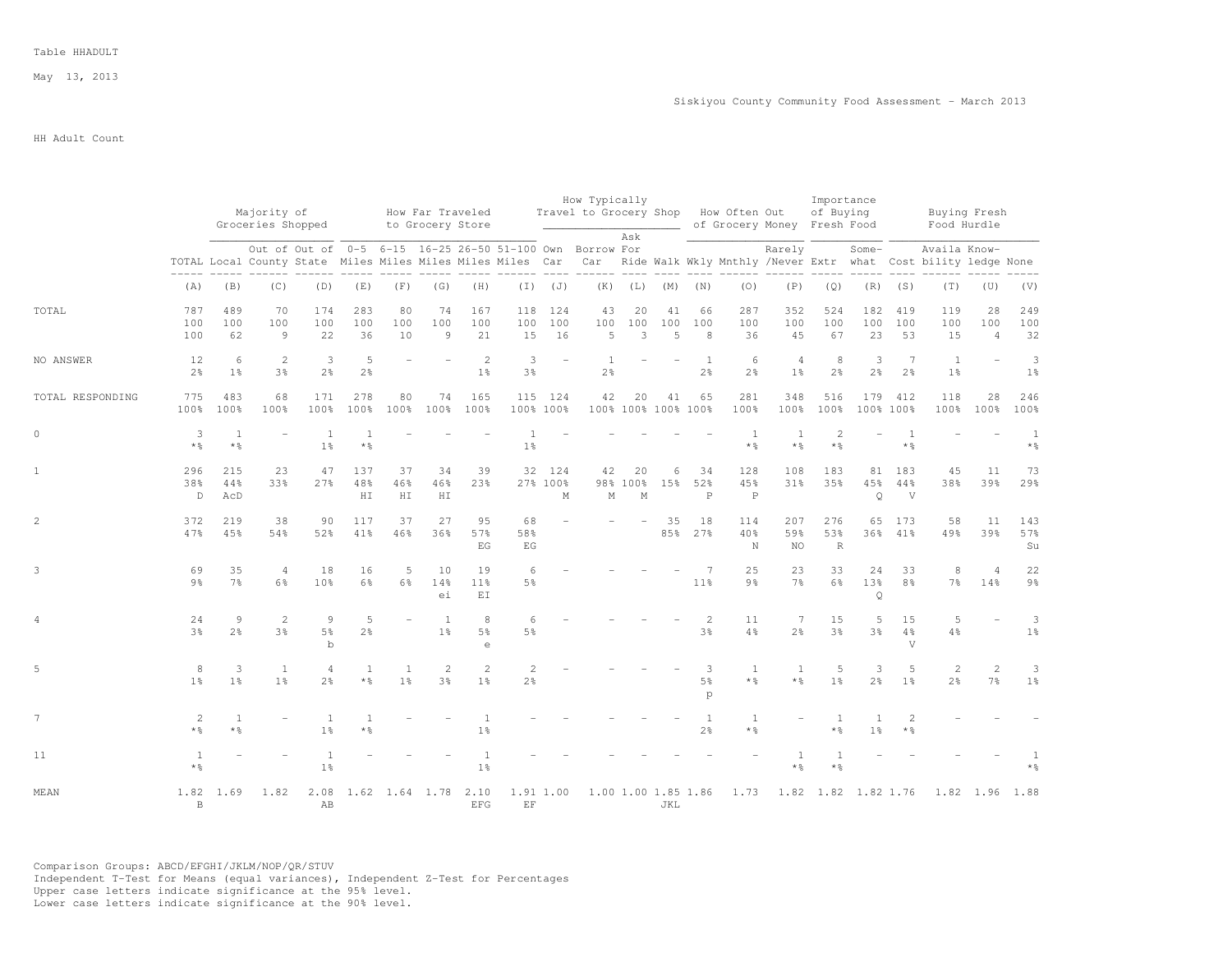May 13, 2013

## (Continued)

Siskiyou County Community Food Assessment - March 2013

HH Adult Count

|                    |      |           | Majority of<br>Groceries Shopped |      |      |           |      | How Far Traveled<br>to Grocery Store |           |          | How Typically<br>Travel to Grocery Shop                                                                                                                                            |     |                     |     | How Often Out<br>of Grocery Money Fresh Food |        | Importance<br>of Buying |           |     | Food Hurdle  | Buying Fresh   |      |
|--------------------|------|-----------|----------------------------------|------|------|-----------|------|--------------------------------------|-----------|----------|------------------------------------------------------------------------------------------------------------------------------------------------------------------------------------|-----|---------------------|-----|----------------------------------------------|--------|-------------------------|-----------|-----|--------------|----------------|------|
|                    |      |           |                                  |      |      |           |      |                                      |           |          | Out of Out of 0-5 6-15 16-25 26-50 51-100 Own Borrow For<br>TOTAL Local County State Miles Miles Miles Miles Car Car Ride Walk Wkly Mnthly /Never Extr what Cost bility ledge None | Ask |                     |     |                                              | Rarely |                         | Some-     |     | Availa Know- |                |      |
|                    | (A)  | (B)       | (C)                              | (D)  | (E)  | (F)       | (G)  | (H)                                  | ( I )     | (J)      | (K)                                                                                                                                                                                | (L) | (M)                 | (N) | (0)                                          | (P)    | (O)                     | (R)       | (S) | (T)          | (U)            | (V)  |
| MEDIAN             |      | 2.00 2.00 | 2.00                             | 2.00 |      | 2.00 2.00 | 2.00 | 2.00                                 | 2.00 1.00 |          |                                                                                                                                                                                    |     |                     |     | 1.00 1.00 2.00 1.00 2.00                     | 2.00   | 2.00                    | 2.002.00  |     |              | 2.00 2.00 2.00 |      |
| STANDARD DEVIATION | 0.92 | 0.78      |                                  | 1.20 | 0.79 |           | 0.93 | 1.14                                 |           | 0.850.00 |                                                                                                                                                                                    |     | 0.00 0.00 0.36 1.25 |     | 0.88                                         | 0.84   | 0.90                    | 0.98 0.93 |     |              | 0.86 1.10      | 0.94 |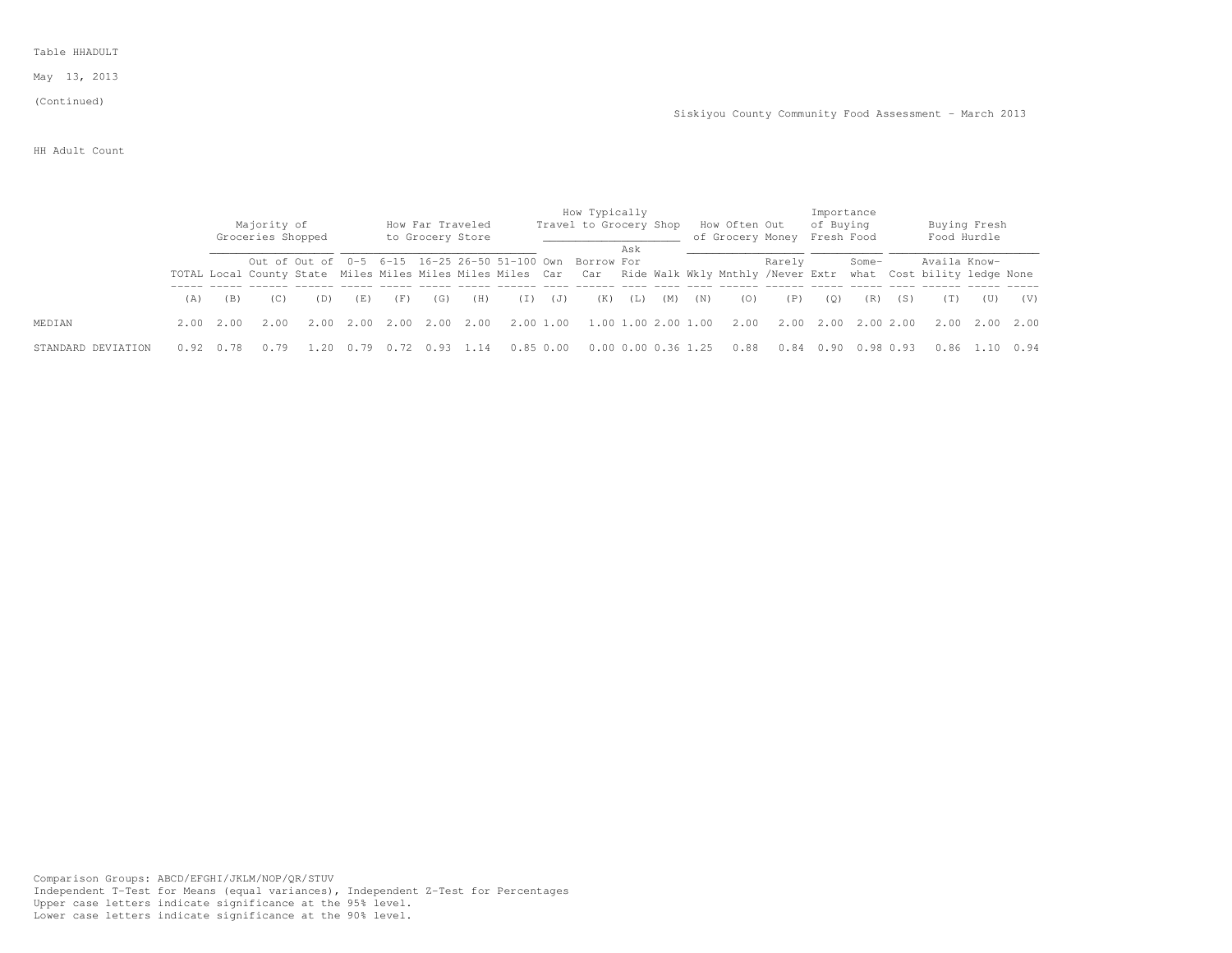## D2. HH Adult Count for Ages 18 - 59

|                  |                        |                        |                                      | Region                             |                                                                        |                                  | __________ Kids in HH     |                             | Senior<br>in HH                |                                |                                                   |                                                                                                                                                                                                                                                                                                                                                                                                                                                                                          |                                  |                 |                     |                             |                          | Single Households                                            |                        |                                  |                                    |                                  |                          |
|------------------|------------------------|------------------------|--------------------------------------|------------------------------------|------------------------------------------------------------------------|----------------------------------|---------------------------|-----------------------------|--------------------------------|--------------------------------|---------------------------------------------------|------------------------------------------------------------------------------------------------------------------------------------------------------------------------------------------------------------------------------------------------------------------------------------------------------------------------------------------------------------------------------------------------------------------------------------------------------------------------------------------|----------------------------------|-----------------|---------------------|-----------------------------|--------------------------|--------------------------------------------------------------|------------------------|----------------------------------|------------------------------------|----------------------------------|--------------------------|
|                  |                        |                        |                                      | Shasta Butte<br>Valley Valley      | South /North Klamth Scott Down- Kids Kids Senr. Senr. __               |                                  |                           | No                          |                                | No                             |                                                   |                                                                                                                                                                                                                                                                                                                                                                                                                                                                                          | HH Count                         |                 |                     |                             |                          | Single Single Single HH Income Bracket<br>Male Female Senior |                        |                                  |                                    |                                  |                          |
|                  |                        |                        |                                      |                                    | TOTAL County County Basin Valley river in HH in HH in HH in HH 1 2 3 4 |                                  |                           |                             |                                |                                |                                                   | $\begin{array}{cccccc} - & - & - & - & - & - \\ & - & - & - & - \\ & & - & - & - \\ & & - & - & - \\ & & - & - & - \\ & & - & - & - \\ & & - & - & - \\ & & - & - & - \\ & & - & - & - \\ & & - & - & - \\ & & - & - & - \\ & & - & - & - \\ & & - & - & - \\ & & - & - & - \\ & & - & - & - \\ & & - & - & - \\ & & - & - & - \\ & & - & - & - \\ & & - & - & - \\ & & - & - & - \\ & & - & - & - \\ & & - & - & - \\ & & - & - & - \\ & & - & - & - \\ & & - & - & - \\ & & - & - & -$ |                                  |                 | $5 -$               | 6                           | HH                       | HH                                                           | HH                     | Under Low                        |                                    | Mod                              | Over                     |
|                  | (A)                    | (B)                    | (C)                                  | (D)                                | (E)                                                                    | (F)                              | (G)                       | (H)                         | $(\top)$                       |                                | $(J)$ $(K)$ $(L)$ $(M)$ $(N)$                     |                                                                                                                                                                                                                                                                                                                                                                                                                                                                                          |                                  |                 | (0)                 | (P)                         | (Q)                      | (R)                                                          | (S)                    | (T)                              | (U)                                | (V)                              | (W)                      |
| TOTAL            | 787<br>100<br>100      | 308<br>100<br>39       | 213<br>100<br>27                     | 158<br>100<br>20                   | 60<br>100<br>8                                                         | 47<br>100<br>6                   | 284<br>100<br>36          | 503<br>100<br>64            | 245<br>100<br>31               | 542<br>100<br>69               | 236<br>100<br>30                                  | 246<br>100<br>31                                                                                                                                                                                                                                                                                                                                                                                                                                                                         | 106<br>100<br>13                 | 93<br>100<br>12 | 48<br>100<br>6      | 28<br>100<br>$\overline{4}$ | 148<br>100<br>19         | 79<br>100<br>10                                              | 131<br>100<br>17       | 378<br>100<br>48                 | 138<br>100<br>18                   | 81<br>100<br>10                  | 135<br>100<br>17         |
| NO ANSWER        | 149<br>19 <sub>8</sub> | 81<br>26%<br>DF        | 43<br>20 <sub>8</sub><br>DF          | 9<br>6%                            | 12<br>20%<br>DF                                                        | 3<br>$6\frac{6}{9}$              | 10<br>4%                  | 139<br>28 <sup>8</sup><br>G | 137<br>56%<br>J                | 12                             | 90<br>2% 38%<br>LMNP                              | 47<br>19%<br>MNP                                                                                                                                                                                                                                                                                                                                                                                                                                                                         | $\overline{4}$<br>$4\frac{6}{9}$ | -1<br>$1\%$     |                     | 1<br>4%                     | 61<br>41%<br>$\mathbf r$ | 24<br>30 <sub>8</sub>                                        | 86<br>66%<br><b>OR</b> | 48<br>13%                        | 33<br>24%<br>$\mathbf T$           | 24<br>30%<br>TW                  | 22<br>16%                |
| TOTAL RESPONDING | 638<br>100%            | 227<br>100%            | 170<br>100%                          | 149<br>100%                        | 48<br>100%                                                             | 44<br>100%                       | 274<br>100%               | 364<br>100%                 | 108<br>100%                    |                                | 530 146 199<br>100% 100% 100% 100% 100% 100% 100% |                                                                                                                                                                                                                                                                                                                                                                                                                                                                                          | 102                              | 92              | 48                  | 27                          | 87<br>100%               | 55<br>100%                                                   | 45<br>100%             | 330<br>100%                      | 105<br>100%                        | 57<br>100%                       | 113<br>100%              |
| $\circ$          | 76<br>10 <sup>8</sup>  | 29<br>9 <sub>8</sub>   | 14<br>7 <sup>°</sup>                 | 26<br>16%<br><b>BCE</b>            | 3<br>5 <sup>°</sup>                                                    | 4<br>$9\frac{6}{6}$              | 5<br>$2\frac{6}{9}$       | 71<br>14%<br>G              | 72<br>29%<br>J                 | $\overline{4}$                 | 41<br>1% 17%<br>MO                                | 31<br>13%<br><b>MO</b>                                                                                                                                                                                                                                                                                                                                                                                                                                                                   | 3<br>3 <sup>°</sup>              |                 | 1<br>$2\frac{6}{9}$ |                             | 25<br>17%                | 16<br>20%                                                    | 40<br>31%<br>Qr        | 39<br>10%<br>$\mathbf v$         | 13<br>9%                           | $\overline{A}$<br>5 <sup>°</sup> | 19<br>14%<br>V           |
| $\mathbf{1}$     | 225<br>29%             | 85<br>28%              | 64<br>30%                            | 37<br>23%                          | 20<br>33%                                                              | 19<br>40%<br>bD                  | 66<br>23%                 | 159<br>32%<br>G             | 32<br>13%                      | 193<br>36%                     | 105<br>44%<br>I MNOP mNOP<br>L                    | 77<br>31%                                                                                                                                                                                                                                                                                                                                                                                                                                                                                | 23<br>22%<br>NP                  | 10<br>$11\%$    | 7<br>1.5%<br>p      | 1<br>4%                     | 62<br>42%<br>S           | 39<br>49%<br>S                                               | 5<br>4%                | 122<br>32%<br>uvw                | 34<br>25%                          | 18<br>22%                        | 33<br>24%                |
| $\overline{c}$   | 268<br>34%             | 97<br>31%              | 67<br>31%                            | 66<br>42%<br>ВC                    | 23<br>38%                                                              | 15<br>32%                        | 164<br>58%<br>H           | 104<br>21%                  | $\mathbf{2}$<br>$1\%$          | 266<br>49%<br>I                | $\overline{\phantom{a}}$                          | 91<br>37%                                                                                                                                                                                                                                                                                                                                                                                                                                                                                | 60<br>57%<br>L                   | 64<br>69%<br>Lm | 28<br>58%<br>L      | 17<br>61%<br>L              |                          |                                                              |                        | 122<br>32%                       | 49<br>36%                          | 29<br>36%                        | 58<br>43%<br>$\mathbf T$ |
| 3                | 45<br>6%               | 12<br>4%               | 19<br>$9\frac{6}{9}$<br>$\, {\bf B}$ | 10<br>6%                           |                                                                        | $\overline{4}$<br>$9\frac{6}{6}$ | 26<br>$9\frac{6}{9}$<br>H | 19<br>$4\frac{6}{6}$        | $\mathbf{2}$<br>1 <sup>°</sup> | 43<br>8 <sup>°</sup><br>$\top$ |                                                   |                                                                                                                                                                                                                                                                                                                                                                                                                                                                                          | 16                               | 11<br>15% 12%   | 15%                 | .5<br>18%                   |                          |                                                              |                        | 32<br>8 <sup>°</sup><br>VW       | 7<br>5 <sup>°</sup><br>$\mathbf v$ | 1<br>1 <sup>°</sup>              | 3<br>2 <sup>°</sup>      |
| 4                | 18<br>2.8              | 3<br>1 <sup>°</sup>    | 5<br>$2\frac{6}{9}$                  | 8<br>5 <sup>°</sup><br>$\mathbb B$ |                                                                        | 2<br>4%                          | 10<br>4%                  | 8<br>$2\frac{6}{6}$         | ÷.                             | 18<br>3 <sup>°</sup>           |                                                   |                                                                                                                                                                                                                                                                                                                                                                                                                                                                                          |                                  | $8\frac{6}{6}$  | 4<br>8%             | 3<br>11%                    |                          |                                                              |                        | 11<br>3%<br>$\mathbf u$          | 1<br>1 <sup>°</sup>                | 4<br>5%<br>u                     |                          |
| 5                | 4<br>1 <sup>°</sup>    | 1<br>$*$ $\frac{6}{5}$ | ÷                                    | <sup>1</sup><br>1 <sup>°</sup>     | 2<br>3 <sup>°</sup>                                                    |                                  | 3<br>1 <sup>°</sup>       | $\mathbf{1}$<br>* 음         |                                | 1 <sup>°</sup>                 |                                                   |                                                                                                                                                                                                                                                                                                                                                                                                                                                                                          |                                  |                 | 2 <sup>8</sup>      | $\mathbf{1}$<br>4%          |                          |                                                              |                        | $\overline{c}$<br>1 <sup>°</sup> | 1<br>1 <sup>°</sup>                | $\mathbf{1}$<br>1 <sup>°</sup>   |                          |
| 6                | 1<br>$*$ $\frac{6}{5}$ |                        | $\overline{1}$<br>$*$ %              |                                    |                                                                        |                                  |                           | * 응                         |                                | $\star$ %                      |                                                   |                                                                                                                                                                                                                                                                                                                                                                                                                                                                                          |                                  |                 |                     |                             |                          |                                                              |                        | * 응                              |                                    |                                  |                          |
| $7\phantom{.0}$  | 1<br>$*$ 2             |                        |                                      | -1<br>1 <sup>8</sup>               |                                                                        |                                  |                           | * 2                         |                                | * &                            |                                                   |                                                                                                                                                                                                                                                                                                                                                                                                                                                                                          |                                  |                 |                     |                             |                          |                                                              |                        | * &                              |                                    |                                  |                          |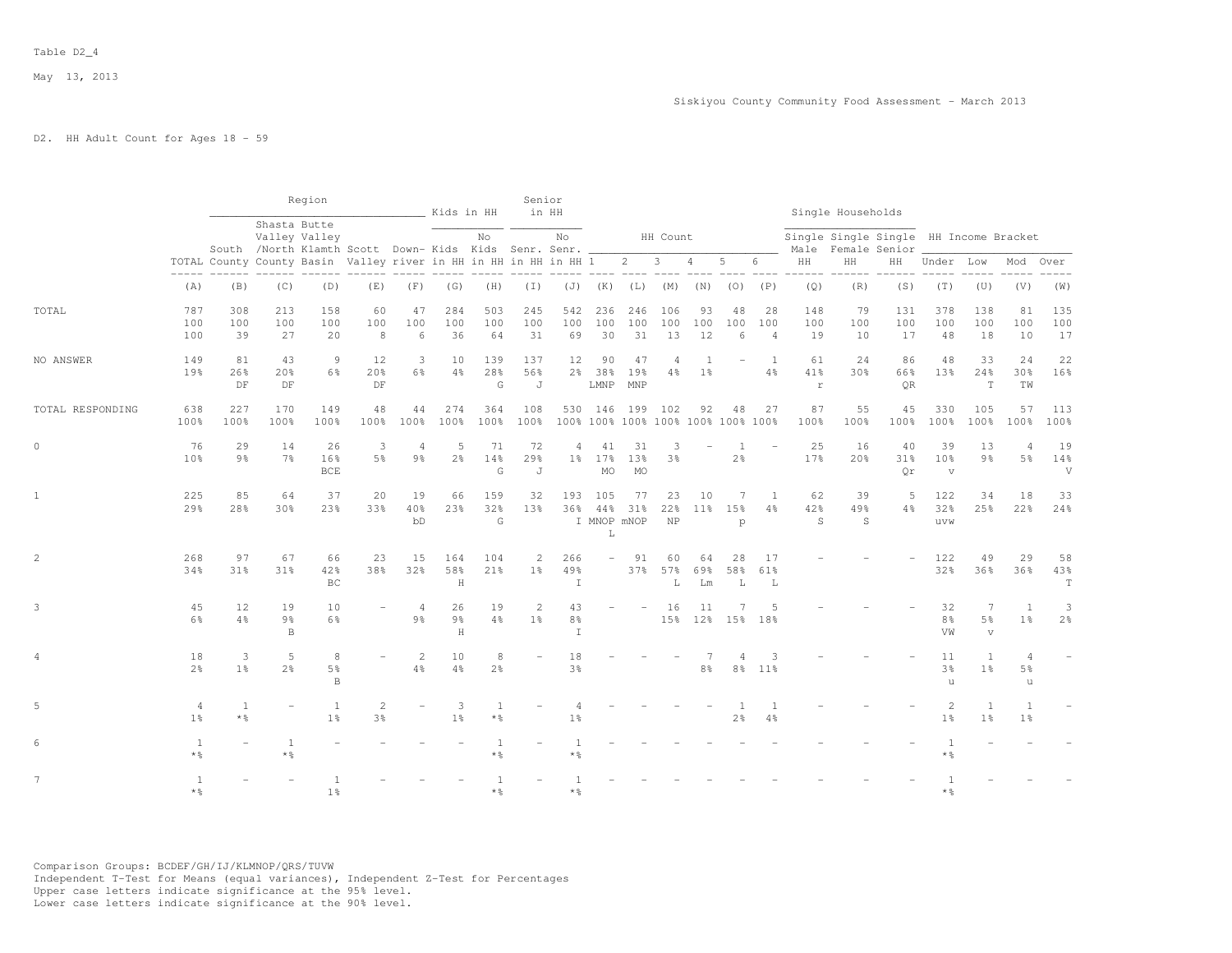### Table D2\_4

May 13, 2013

#### (Continued)

D2. HH Adult Count for Ages 18 - 59

|                    |      |                                                                  |              | Region                               |      |                             | Kids in HH |      | Senior | in HH                                   |     |           |                          |     |              |     |            | Single Households                                            |      |           |      |        |      |
|--------------------|------|------------------------------------------------------------------|--------------|--------------------------------------|------|-----------------------------|------------|------|--------|-----------------------------------------|-----|-----------|--------------------------|-----|--------------|-----|------------|--------------------------------------------------------------|------|-----------|------|--------|------|
|                    |      | South                                                            | Shasta Butte | Valley Valley<br>/North Klamth Scott |      | Down- Kids Kids Senr. Senr. |            | No   |        | No                                      |     |           | HH Count                 |     |              |     |            | Single Single Single HH Income Bracket<br>Male Female Senior |      |           |      |        |      |
|                    |      | TOTAL County County Basin Valley river in HH in HH in HH in HH 1 |              |                                      |      |                             |            |      |        |                                         |     | 2         | $\overline{\phantom{a}}$ | 4   |              | - 6 | HH         | HH                                                           | HH   | Under     | Low  | Mod    | Over |
|                    | (A)  | (B)                                                              | (C)          | (D)                                  | (E)  | (F)                         | (G)        | (H)  | (I)    | (J)                                     | (K) | $\perp$ ) | (M)                      | (N) | (0)          | (P) | (0)        | (R)                                                          | (S)  | (T)       | (U)  | (V)    | (W)  |
| MEAN               | 1.57 | 1.46                                                             | . 65<br>B    | .63                                  | .58  |                             | 1.57 1.92  | 1.30 | 0.39   | 1.81 0.72 1.30 1.87 2.16 2.19 2.48      |     |           | K KL                     |     | KLM KLM KLMn |     | 0.71<br>S. | 0.71<br>-S                                                   | 0.11 | 1.60<br>W | 1.54 | W      | 1.40 |
| MEDIAN             | 2.00 | 1.00                                                             | 2.00         | 2.00                                 | 2.00 | 1.00                        | 2.00       | 1.00 | 0.00   | 2.00 1.00 1.00 2.00 2.00 2.00 2.00      |     |           |                          |     |              |     | 1.00       | 1.00                                                         | 0.00 | 2.00      | 2.00 | 2.00   | 2.00 |
| STANDARD DEVIATION | 0.97 | 0.86                                                             | 0.96         |                                      |      |                             | 0.81       | 1.01 |        | 0.62 0.85 0.45 0.72 0.70 0.72 0.94 0.89 |     |           |                          |     |              |     | 0.46       | 0.46                                                         | 0.32 | 1.05      | 0.90 | - 1.01 | 0.80 |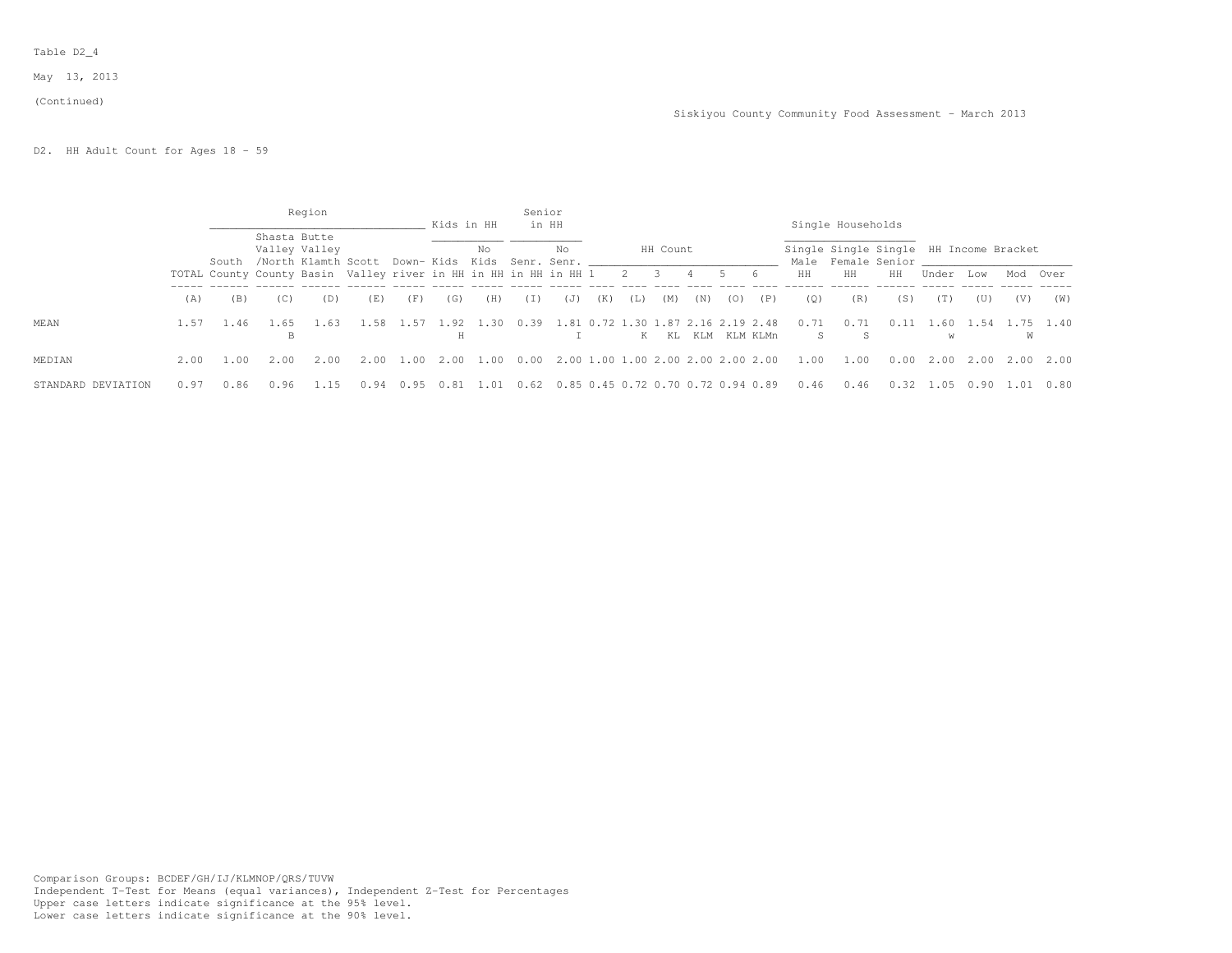## D2. HH Adult Count for Ages 18 - 59

|                  |                             |                                        | Majority of<br>Groceries Shopped |                           |                         |                                  | How Far Traveled<br>to Grocery Store |                                         |                                |                         | How Typically<br>Travel to Grocery Shop How Often Out    | Ask                       |                         |                                     |                                      | of Grocery Money Fresh Food | Importance<br>of Buying |                                 |                             | Buying Fresh<br>Food Hurdle                                                                                                                  |                             |                                     |
|------------------|-----------------------------|----------------------------------------|----------------------------------|---------------------------|-------------------------|----------------------------------|--------------------------------------|-----------------------------------------|--------------------------------|-------------------------|----------------------------------------------------------|---------------------------|-------------------------|-------------------------------------|--------------------------------------|-----------------------------|-------------------------|---------------------------------|-----------------------------|----------------------------------------------------------------------------------------------------------------------------------------------|-----------------------------|-------------------------------------|
|                  |                             |                                        |                                  |                           |                         |                                  |                                      |                                         |                                |                         | Out of Out of 0-5 6-15 16-25 26-50 51-100 Own Borrow For |                           |                         |                                     |                                      | Rarely                      |                         | Some-                           |                             | Availa Know-<br>TOTAL Local County State Miles Miles Miles Miles Miles Car Car Ride Walk Wkly Mnthly /Never Extr what Cost bility ledge None |                             |                                     |
|                  | (A)                         | (B)                                    | (C)                              | (D)                       | (E)                     | (F)                              | (G)                                  | (H)                                     |                                | $(I)$ $(J)$             |                                                          |                           | $(K)$ $(L)$ $(M)$ $(N)$ |                                     | (0)                                  | (P)                         | (Q)                     |                                 | $(R)$ $(S)$                 | (T)                                                                                                                                          | (U)                         | (V)                                 |
| TOTAL            | 787<br>100<br>100           | 489<br>100<br>62                       | 70<br>100<br>9                   | 174<br>100<br>22          | 283<br>100<br>36        | 80<br>100<br>10                  | 74<br>100<br>9                       | 167<br>100<br>21                        | 100<br>15                      | 118 124<br>100<br>16    | 43<br>100<br>5                                           | 20<br>100<br>$\mathbf{3}$ | 41<br>100<br>5          | 66<br>100<br>8                      | 287<br>100<br>36                     | 352<br>100<br>45            | 524<br>100<br>67        | 182<br>100<br>23                | 419<br>100<br>53            | 119<br>100<br>15                                                                                                                             | 28<br>100<br>$\overline{4}$ | 249<br>100<br>32                    |
| NO ANSWER        | 149<br>19%<br>D.            | 111<br>23%<br>$\mathbb{D}$             | 17<br>24%<br>$\mathbb D$         | 13<br>7 <sup>°</sup>      | 67<br>24%<br>HI         | 18<br>23%<br>h                   | 14<br>19%                            | 22<br>13%                               | 16                             | 37<br>14% 30%           | 21                                                       | 14<br>49% 70%<br>Jm JkM   | 12                      | 9<br>29% 14%                        | 54<br>19 <sub>8</sub>                | 69<br>20%                   | 96<br>18%               | 33                              | 78<br>18% 19%               | 20<br>17%                                                                                                                                    | $\overline{9}$<br>32%       | 46<br>18%                           |
| TOTAL RESPONDING | 638<br>100%                 | 378<br>100%                            | 53<br>100%                       | 161<br>100%               | 216<br>100%             | 62<br>100%                       | 60<br>100%                           | 145<br>100%                             | 102                            | 87<br>100% 100%         | 22                                                       | 6                         | 29                      | 57<br>100% 100% 100% 100%           | 233<br>100%                          | 283<br>100%                 | 428<br>100%             | 149                             | 341<br>100% 100%            | 99<br>100%                                                                                                                                   | 19<br>100%                  | 203<br>100%                         |
| $\circ$          | 76<br>10 <sup>8</sup>       | 47<br>10 <sup>9</sup>                  | $\equiv$                         | 24<br>14%                 | 26<br>$9\frac{6}{3}$    | 12<br>15%<br>H                   | 6<br>8 <sup>8</sup>                  | 10<br>6%                                | 16<br>14%<br>H                 | 26<br>21%<br>L          | 8<br>19%<br>$\mathbf{1}$                                 | 1                         | 5<br>5% 12%             | 2<br>3%                             | 22<br>8 <sup>°</sup><br>n            | 47<br>13%<br><b>NO</b>      | 57<br>11%<br>R          | 9                               | 44<br>5% 11%<br>$\mathbb T$ | 6<br>5%                                                                                                                                      | $\equiv$                    | 25<br>10%<br>$\ddot{\tau}$          |
| $\mathbf{1}$     | 225<br>29%<br>$\mathbf d$   | 152<br>31 <sup>8</sup><br>$\mathbb{D}$ | 22<br>$31\%$                     | 39<br>22%                 | 90<br>32%<br>H          | 26<br>33%                        | 26<br>35%<br>h                       | 38<br>23%                               | 32<br>27%                      | 61<br>49%<br><b>KLM</b> | 14                                                       | 5<br>33% 25%              | 11                      | 27<br>$27\%$ $41\%$<br>$\mathsf{P}$ | 97<br>34%<br>$\mathsf{P}$            | 80<br>23%                   | 138<br>26%              | 68<br>$\circ$                   | 129<br>37% 31%              | 37<br>31%                                                                                                                                    | $\overline{9}$<br>32%       | 64<br>26%                           |
| $\mathbf{2}$     | 268<br>34%                  | 149<br>30 <sup>8</sup>                 | 27<br>39%                        | 73<br>42%<br>aB           | 82<br>29%               | 20<br>25%                        | 21<br>28%                            | 76<br>46%<br><b>EFG</b>                 | 45<br>38%<br>eF                |                         |                                                          |                           | 13                      | 21<br>32% 32%                       | 85<br>30 <sup>o</sup>                | 140<br>40%<br>$\Omega$      | 196<br>37%<br>R         | 50                              | 131<br>27% 31%              | 45<br>38%<br>u                                                                                                                               | 6<br>21%                    | 96<br>39%<br>$\mathop{\mathsf{SU}}$ |
| 3                | 45<br>$6\%$                 | 22<br>4%                               | $\overline{c}$<br>3 <sup>°</sup> | 13<br>7 <sup>°</sup>      | 14<br>5 <sup>9</sup>    | 3<br>4%                          | 6<br>8 <sup>°</sup>                  | 10<br>$6\%$                             | 4<br>3%                        |                         |                                                          |                           |                         | 5%                                  | 21<br>7 <sup>°</sup><br>$\mathsf{P}$ | 10<br>3%                    | 20<br>4%                | 17<br>$9\frac{6}{9}$<br>$\circ$ | 22<br>5%                    | 6<br>$5\frac{6}{9}$                                                                                                                          | 3<br>11 <sup>8</sup>        | 13<br>$5\frac{6}{9}$                |
| $\overline{4}$   | 18<br>$2\frac{6}{9}$<br>$b$ | 5<br>1 <sup>8</sup>                    | 2<br>3%                          | 9<br>5 <sup>°</sup><br>B. | 2<br>1 <sup>°</sup>     | $\overline{1}$<br>1 <sup>8</sup> |                                      | $\overline{9}$<br>5 <sup>°</sup><br>F.f | 4<br>3 <sup>°</sup>            |                         |                                                          |                           |                         | $\overline{2}$<br>3%                | 6<br>2 <sup>o</sup>                  | 6<br>2 <sup>°</sup>         | 13<br>2 <sup>o</sup>    | 3<br>2 <sup>o</sup>             | 10<br>2 <sup>o</sup>        | $\overline{4}$<br>3%                                                                                                                         |                             | 2 <sup>o</sup>                      |
| 5                | 4<br>1 <sup>8</sup>         | 2<br>$*$ %                             |                                  | 2<br>1 <sup>°</sup>       | $\overline{1}$<br>$*$ % |                                  | $\overline{1}$<br>1 <sup>°</sup>     | $\overline{1}$<br>1 <sup>8</sup>        | $\mathbf{1}$<br>1 <sup>°</sup> |                         |                                                          |                           |                         | <sup>1</sup><br>$2\frac{6}{6}$      | $\mathbf{1}$<br>$*$ $\frac{6}{5}$    |                             | 3<br>1 <sup>8</sup>     | $\mathbf{1}$<br>1 <sup>°</sup>  | 3<br>1 <sup>8</sup>         | -1<br>1 <sup>°</sup>                                                                                                                         | $\mathbf{1}$<br>4%          | $\mathbf{1}$<br>$*$ $\frac{6}{5}$   |
| 6                | $\overline{1}$<br>$*$ &     | $\overline{1}$<br>$*$ 2                |                                  |                           | * %                     |                                  |                                      |                                         |                                |                         |                                                          |                           |                         | $\mathbf{1}$<br>$2\frac{6}{6}$      |                                      |                             |                         | 1 <sup>°</sup>                  | $*$ $\frac{6}{5}$           |                                                                                                                                              |                             |                                     |
| 7                | $*$ $\frac{6}{5}$           |                                        |                                  | $1\frac{6}{6}$            |                         |                                  |                                      | $1\%$                                   |                                |                         |                                                          |                           |                         |                                     | * 응                                  |                             | $\star$ %               |                                 | $*$ %                       |                                                                                                                                              |                             |                                     |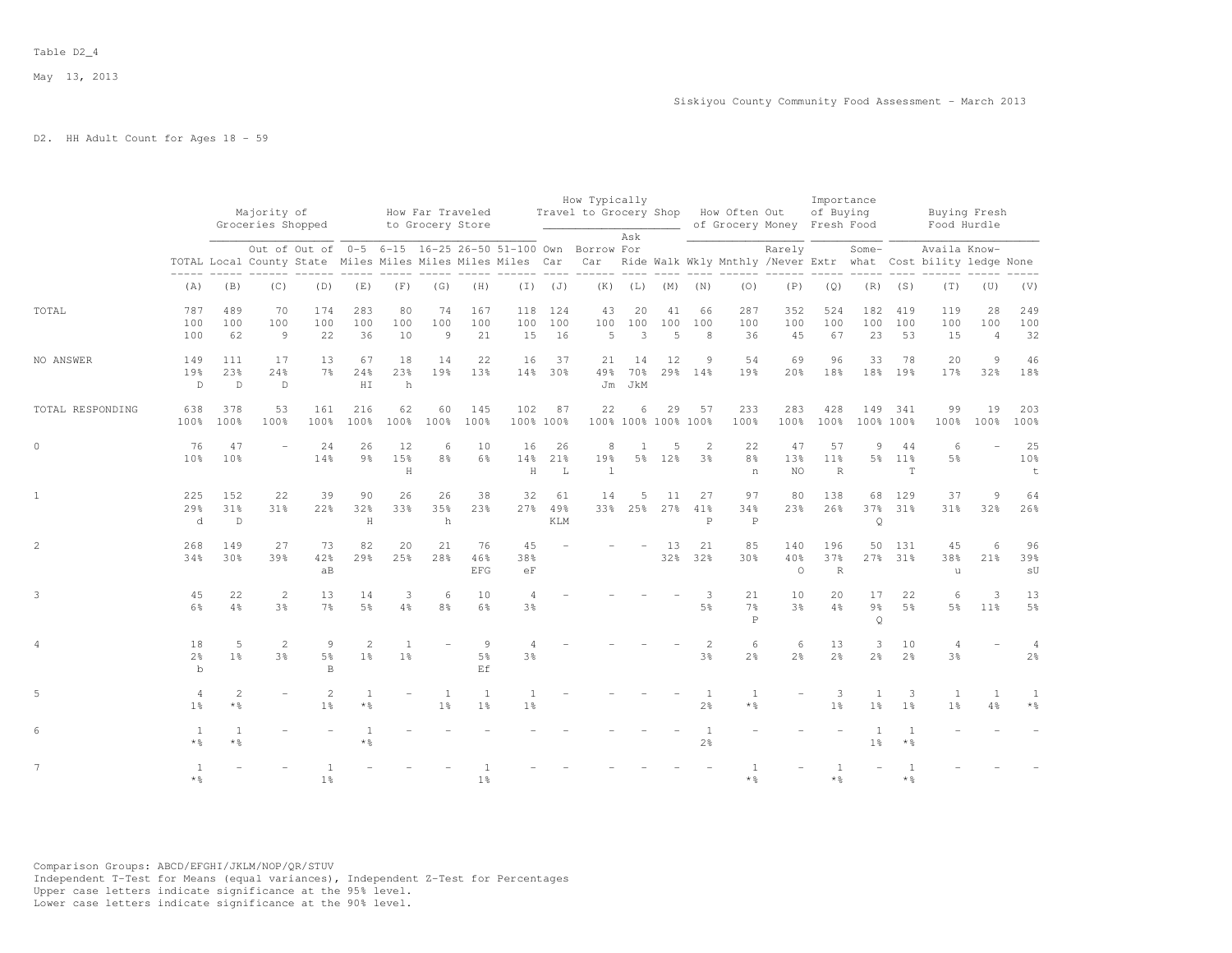### Table D2\_4

May 13, 2013

#### (Continued)

D2. HH Adult Count for Ages 18 - 59

|                    |           |           | Majority of<br>Groceries Shopped |                                                                                                                 |      |      | How Far Traveled<br>to Grocery Store |              |     |           | How Typically<br>Travel to Grocery Shop |     |                           |     | How Often Out<br>of Grocery Money Fresh Food                  |        | Importance<br>of Buying |           |     |              | Buying Fresh<br>Food Hurdle |      |
|--------------------|-----------|-----------|----------------------------------|-----------------------------------------------------------------------------------------------------------------|------|------|--------------------------------------|--------------|-----|-----------|-----------------------------------------|-----|---------------------------|-----|---------------------------------------------------------------|--------|-------------------------|-----------|-----|--------------|-----------------------------|------|
|                    |           |           |                                  | Out of Out of 0-5 6-15 16-25 26-50 51-100 Own<br>TOTAL Local County State Miles Miles Miles Miles Miles Car Car |      |      |                                      |              |     |           | Borrow For                              | Ask |                           |     | Ride Walk Wkly Mnthly /Never Extr what Cost bility ledge None | Rarely |                         | Some-     |     | Availa Know- |                             |      |
|                    | (A)       | (B)       | (C)                              | (D)                                                                                                             | (E)  | (F)  | (G)                                  | (H)          | (T) | (J)       | (K)                                     | (L) | (M)                       | (N) | (0)                                                           | (P)    | (0)                     | (R)       | (S) | (T)          | (U)                         | (V)  |
| MEAN               | 1.57<br>b | 1.46      | 1.70<br>b                        | 1.72<br>aB                                                                                                      | 1.46 | 1.27 | 1.52                                 | 1.85<br>EFGI |     | 1.52 0.70 |                                         |     | 0.64 0.83 1.28 1.70<br>JK | p   | 1.57                                                          | 1.46   | $\perp$ .55             | 1.62 1.54 |     |              | 1.68 1.84 1.56              |      |
| MEDIAN             |           | 2.00 1.00 | 2.00                             | 2.00                                                                                                            | 1.00 | 1.00 | L. NN                                | 2.00         |     | 2.00 1.00 |                                         |     | 1.00 1.00 1.00 1.00       |     | 1.00                                                          | 2.00   | 2.00                    | 1.001.00  |     |              | $2.00\quad 2.00$            | 2.00 |
| STANDARD DEVIATION | 0.97      | 0.90      | 0.72                             |                                                                                                                 | U.91 |      |                                      | . 04         |     | 1.00 0.46 |                                         |     | 0.49 0.41 0.75 1.09       |     | 0.98                                                          | 0.88   | 0.97                    | 0.961     | .03 | 0.91         | 1.07                        | 0.90 |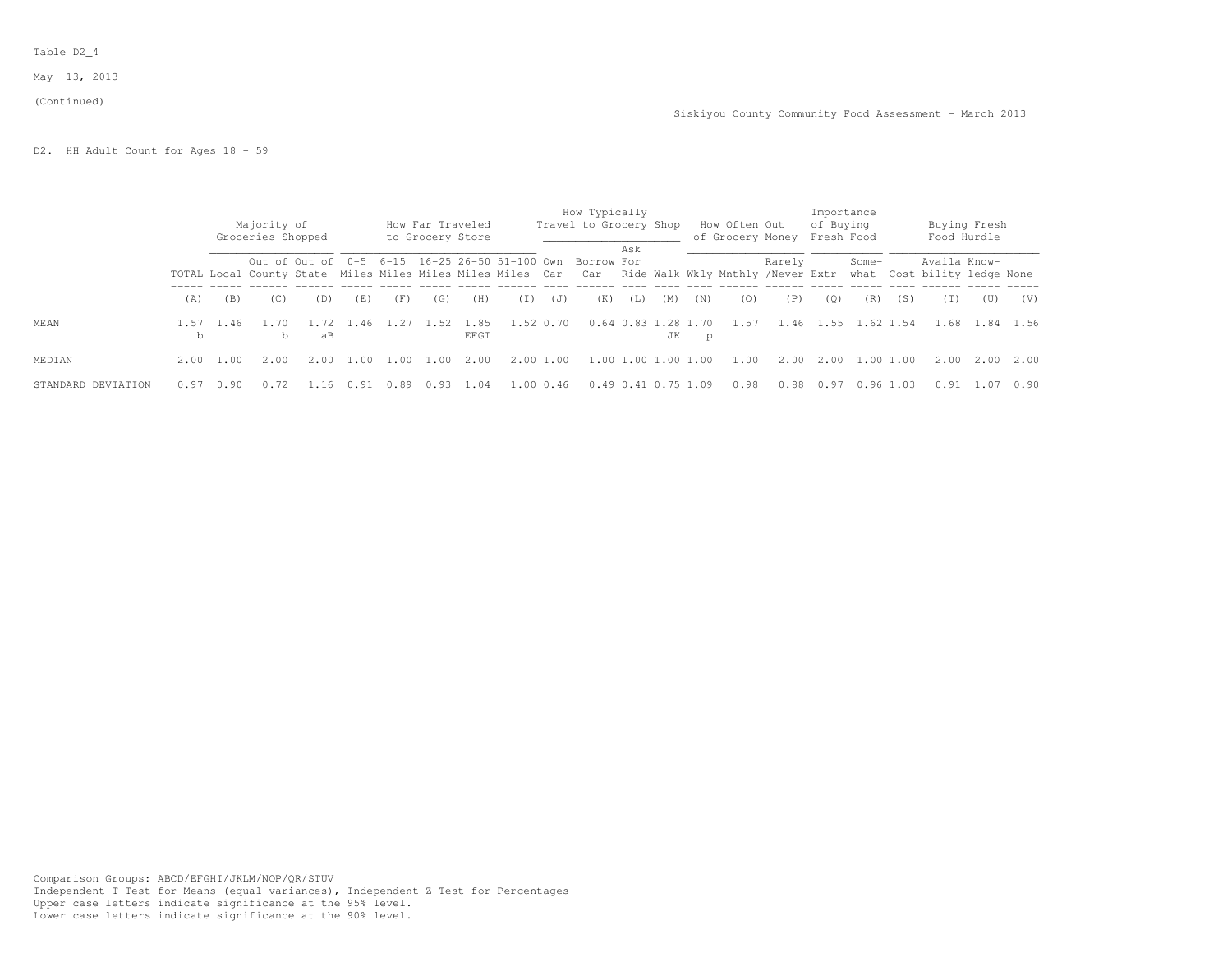# D2. HH Adult Count for 60+

|                    |                                   |                                                                  |                                   | Region                                                                  |                          |                         | Kids in HH                                                       |                         | Senior                           | in HH                                     |                         |                                                    |                                    |                                  |                 |                             |                  | Single Households |                                                         |                      |                           |                                |                          |
|--------------------|-----------------------------------|------------------------------------------------------------------|-----------------------------------|-------------------------------------------------------------------------|--------------------------|-------------------------|------------------------------------------------------------------|-------------------------|----------------------------------|-------------------------------------------|-------------------------|----------------------------------------------------|------------------------------------|----------------------------------|-----------------|-----------------------------|------------------|-------------------|---------------------------------------------------------|----------------------|---------------------------|--------------------------------|--------------------------|
|                    |                                   |                                                                  | Shasta Butte                      | Valley Valley<br>South /North Klamth Scott Down-Kids Kids Senr. Senr. _ |                          |                         |                                                                  | No                      |                                  | No                                        |                         |                                                    | HH Count                           |                                  |                 |                             | Male             |                   | Single Single Single HH Income Bracket<br>Female Senior |                      |                           |                                |                          |
|                    |                                   | TOTAL County County Basin Valley river in HH in HH in HH in HH 1 |                                   |                                                                         |                          |                         |                                                                  |                         |                                  |                                           |                         | $\overline{2}$                                     | $\mathbf{3}$                       | 4                                | 5               | 6                           | HH               | HH                | ΗH                                                      | Under                | Low                       | Mod                            | Over                     |
|                    | (A)                               | (B)                                                              | (C)                               | (D)                                                                     | (E)                      | (F)                     | (G)                                                              | (H)                     | (T)                              | (J)                                       | (K)                     | (L)                                                | (M)                                | (N)                              | (0)             | (P)                         | (Q)              | (R)               | (S)                                                     | (T)                  | (U)                       | (V)                            | (W)                      |
| TOTAL              | 787<br>100<br>100                 | 308<br>100<br>39                                                 | 213<br>100<br>27                  | 158<br>100<br>20                                                        | 60<br>100<br>8           | 47<br>100<br>6          | 284<br>100<br>36                                                 | 503<br>100<br>64        | 245<br>100<br>31                 | 542<br>100<br>69                          | 236<br>100<br>30        | 246<br>100<br>31                                   | 106<br>100<br>13                   | 93<br>100<br>12                  | 48<br>100<br>6  | 28<br>100<br>$\overline{4}$ | 148<br>100<br>19 | 79<br>100<br>10   | 131<br>100<br>17                                        | 378<br>100<br>48     | 138<br>100<br>18          | 81<br>100<br>10                | 135<br>100<br>17         |
| NO ANSWER          | 274<br>35%                        | 92<br>30%<br>df                                                  | 115<br>54%<br><b>BDEF</b>         | 35<br>22%                                                               | 23<br>38%<br>DF          | 9<br>19%                | 143<br>50%<br>$\rm H$                                            | 131<br>26%              | 6<br>2 <sup>°</sup>              | 268<br>49%<br>I                           | 67<br>28%               | 59<br>24%                                          | 55<br>52%<br>KL                    | 46<br>49%<br>ΚL                  | 21<br>44%<br>KL | 11<br>39%                   | 37<br>25%<br>S   | 26<br>33%<br>S    | $\overline{4}$<br>3 <sup>8</sup>                        | 140<br>37%<br>W      | 41<br>30%                 | 25<br>31%                      | 37<br>27%                |
| TOTAL RESPONDING   | 513<br>100%                       | 216<br>100%                                                      | 98<br>100%                        | 123<br>100%                                                             | 37<br>100%               | 38<br>100%              | 141<br>100%                                                      | 372<br>100%             | 239<br>100%                      | 274                                       | 169                     | 187<br>100% 100% 100% 100% 100% 100% 100%          | 51                                 | 47                               | 27              | -17                         | 111<br>100%      | 53<br>100%        | 127<br>100%                                             | 238<br>100%          | 97<br>100%                | 56<br>100%                     | 98<br>100%               |
| $\circ$            | 210<br>27%                        | 76<br>25%<br>$\mathsf C$                                         | 23<br>11 <sup>°</sup>             | 76<br>48%<br><b>BCE</b>                                                 | 13<br>22%<br>$\mathbb C$ | 22<br>47%<br><b>BCE</b> | 114<br>40%<br>H                                                  | 96<br>19%               | $\mathbf{1}$<br>* %              | 209<br>39%<br>I                           | 41<br>17%               | 67<br>27%<br>K                                     | 22<br>21%                          | 41<br>44%<br>KLM                 | 17<br>35%<br>Кm | -11<br>39%<br>Km            | 27<br>18%<br>S   | 14<br>18%<br>S    | 1<br>1 <sup>°</sup>                                     | 110<br>29%           | 38<br>28%                 | 18<br>22%                      | 42<br>31%                |
| $\mathbf{1}$       | 210<br>27%                        | 99<br>32%<br>CD                                                  | 50<br>23%                         | 32<br>20%                                                               | 17<br>28%                | 11<br>23%               | 21<br>7 <sup>°</sup>                                             | 189<br>38%<br>G         | 155<br>63%<br>J                  | 55<br>10 <sup>8</sup>                     | 128<br>54%<br>MNOP<br>L | 47<br>19%<br>N                                     | 17<br>16%<br>N                     | 4<br>$4\%$                       | 15%<br>n        | 5<br>18%<br>n               | 84<br>57%        | 39<br>49%         | 126<br>96%<br>OR                                        | 101<br>27%           | 41<br>30%<br>W            | 26<br>32%<br>W                 | 28<br>21%                |
| 2                  | 89<br>$11\%$                      | 40<br>13%                                                        | 23<br>11%                         | 15<br>9%                                                                | 6<br>10%                 | 5<br>$11\%$             | 6<br>2 <sup>°</sup>                                              | 83<br>17%<br>G          | 80<br>33%<br>J                   | 9<br>$2\frac{6}{6}$                       | $\equiv$                | 73<br>30%<br>MNOP                                  | 9<br>$8\frac{6}{9}$<br>$\mathbf N$ | $\overline{2}$<br>$2\frac{6}{6}$ | 3<br>6%         | 4%                          |                  |                   |                                                         | 26<br>7 <sup>°</sup> | 18<br>13%<br>t            | 11<br>14%<br>t                 | 27<br>20%<br>$\mathbb T$ |
| 3                  | 3<br>$*$ $\frac{6}{5}$            | 1<br>* %                                                         | 1<br>$*$ $\frac{6}{5}$            |                                                                         | 2 <sup>°</sup>           |                         |                                                                  | 3<br>1 <sup>°</sup>     | $\overline{2}$<br>1 <sup>°</sup> | * %                                       |                         |                                                    | 3%                                 |                                  |                 |                             |                  |                   |                                                         | * 응                  |                           | $\mathbf{1}$<br>1 <sup>°</sup> |                          |
| 10                 | $\mathbf{1}$<br>$*$ $\frac{6}{5}$ |                                                                  | $\mathbf{1}$<br>$*$ $\frac{6}{6}$ |                                                                         |                          |                         |                                                                  | $\overline{1}$<br>$*$ 2 | $\mathbf{1}$<br>$*$ %            |                                           |                         |                                                    |                                    |                                  |                 |                             |                  |                   |                                                         |                      |                           |                                | 1<br>$1\%$               |
| MEAN               | 0.79                              | 0.84<br>DF                                                       | 1.11<br><b>BDF</b>                | 0.50                                                                    | 0.86<br>Df               | 0.55                    | 0.23                                                             | 1.01<br>G               | 1.38<br>J                        |                                           |                         | 0.28 0.76 1.03 0.86 0.17 0.48 0.41<br>NOP KNOP Nop |                                    |                                  | N               |                             | 0.76             | 0.74              | 0.99<br>QR                                              | 0.66                 | $0.79$ $0.91$             | T                              | 0.94<br>T                |
| MEDIAN             | 1.00                              | 1.00                                                             | 1.00                              | 0.00                                                                    | 1.00                     | 0.00                    | 0.00                                                             | 1.00                    |                                  | $1.00$ 0.00 1.00 1.00 1.00 0.00 0.00 0.00 |                         |                                                    |                                    |                                  |                 |                             | 1.00             | 1.00              | 1.00                                                    |                      | 1.00 1.00 1.00            |                                | 1.00                     |
| STANDARD DEVIATION | 0.85                              | 0.73                                                             | 1.16                              | 0.71                                                                    | 0.79                     |                         | 0.72  0.52  0.86  0.75  0.54  0.43  0.87  0.92  0.48  0.70  0.62 |                         |                                  |                                           |                         |                                                    |                                    |                                  |                 |                             | 0.43             | 0.45              | 0.09                                                    |                      | $0.69$ $0.74$ $0.77$ 1.24 |                                |                          |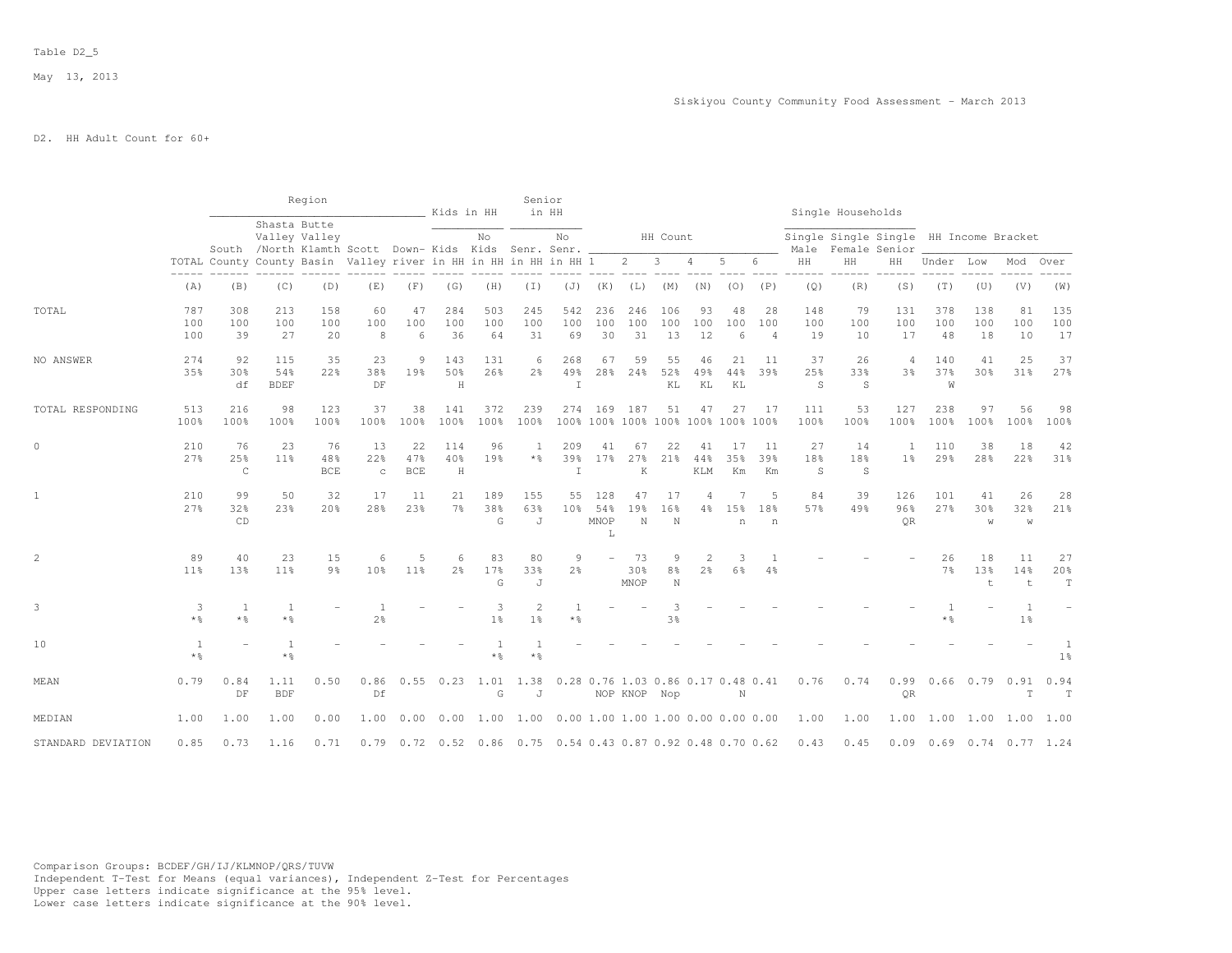# D2. HH Adult Count for 60+

|                    |                            |                            |                                  |                                                                                                                        |                      |                 |                                      |                       |                  |                           | How Typically          |                           |                           |                |                      |                             | Importance       |                      |                      |                                                                               |                             |                   |
|--------------------|----------------------------|----------------------------|----------------------------------|------------------------------------------------------------------------------------------------------------------------|----------------------|-----------------|--------------------------------------|-----------------------|------------------|---------------------------|------------------------|---------------------------|---------------------------|----------------|----------------------|-----------------------------|------------------|----------------------|----------------------|-------------------------------------------------------------------------------|-----------------------------|-------------------|
|                    |                            |                            | Majority of<br>Groceries Shopped |                                                                                                                        |                      |                 | How Far Traveled<br>to Grocery Store |                       |                  |                           | Travel to Grocery Shop |                           |                           |                | How Often Out        | of Grocery Money Fresh Food | of Buying        |                      |                      |                                                                               | Buying Fresh<br>Food Hurdle |                   |
|                    |                            |                            |                                  | Out of Out of 0-5 6-15 16-25 26-50 51-100 Own Borrow For<br>TOTAL Local County State Miles Miles Miles Miles Miles Car |                      |                 |                                      |                       |                  |                           | Car                    | Ask                       |                           |                |                      | Rarely                      |                  | Some-                |                      | Availa Know-<br>Ride Walk Wkly Mnthly /Never Extr what Cost bility ledge None |                             |                   |
|                    | (A)                        | (B)                        | (C)                              | (D)                                                                                                                    | (E)                  | (F)             | (G)                                  | (H)                   | $(\top)$         | (J)                       | (K)                    | (L)                       | (M)                       | (N)            | (0)                  | (P)                         | (Q)              | (R)                  | (S)                  | (T)                                                                           | (U)                         | (V)               |
| TOTAL              | 787<br>100<br>100          | 489<br>100<br>62           | 70<br>100<br>9                   | 174<br>100<br>22                                                                                                       | 283<br>100<br>36     | 80<br>100<br>10 | 74<br>100<br>9                       | 167<br>100<br>21      | 118<br>100<br>15 | 124<br>100<br>16          | 43<br>100<br>5         | 20<br>100<br>3            | 41<br>100<br>5            | 66<br>100<br>8 | 287<br>100<br>36     | 352<br>100<br>45            | 524<br>100<br>67 | 182<br>100<br>23     | 419<br>100<br>53     | 119<br>100<br>15                                                              | 28<br>100<br>$\overline{4}$ | 249<br>100<br>32  |
| NO ANSWER          | 274<br>35%<br>$\mathsf C$  | 179<br>37%<br>$\mathsf{C}$ | 16<br>23%                        | 56<br>32%                                                                                                              | 114<br>40%<br>H I    | 25<br>31%       | 28<br>38%<br>$\perp$                 | 48<br>29%             | 31<br>26%        | 39<br>31%<br>$\mathbf{1}$ | 9                      | 3<br>21% 15%              | 8<br>20%                  | 26<br>39%      | 97<br>34%            | 113<br>32%                  | 174<br>33%       | 72<br>$40\%$         | 144<br>34%           | 44<br>37%<br>u                                                                | 6<br>21%                    | 84<br>34%         |
| TOTAL RESPONDING   | 513<br>100%                | 310<br>100%                | 54<br>100%                       | 118<br>100%                                                                                                            | 169<br>100%          | 55<br>100%      | 46<br>100%                           | 119<br>100%           | 87<br>100% 100%  | 85                        | 34                     | 17                        | 33<br>100% 100% 100% 100% | 40             | 190<br>100%          | 239<br>100%                 | 350<br>100%      | 110                  | 275<br>100% 100%     | 75<br>100%                                                                    | 22<br>100%                  | 165<br>100%       |
| $\circ$            | 210<br>27%<br>$\, {\bf B}$ | 104<br>21%                 | 30<br>43%<br>AB                  | 66<br>38%<br>AB                                                                                                        | 57<br>20%            | 20<br>25%       | 16<br>22%                            | 67<br>40%<br>EFG      | 39<br>33%<br>Eq  | 22<br>18%                 | 6                      | $\overline{c}$<br>14% 10% | 10<br>24%                 | 19<br>29%      | 90<br>31%<br>p       | 86<br>24%                   | 147<br>28%       | 46                   | 114<br>25% 27%       | 37<br>31%                                                                     | 25%                         | 66<br>27%         |
| $\mathbf{1}$       | 210<br>27%<br>D            | 1.50<br>31%<br>CD          | 14<br>20%                        | 34<br>20%                                                                                                              | 88<br>31%<br>H       | 19<br>24%       | 20<br>27%                            | 34<br>20 <sup>8</sup> | 31<br>26%        | 63<br>51%<br>М            | 28<br>65%<br>ήM        | 15<br>75%<br>JM           | $\overline{7}$<br>17%     | 18<br>27%      | 80<br>28%            | 94<br>27 <sup>8</sup>       | 141<br>27%       | 46<br>25%            | 121<br>29%           | 27<br>23%                                                                     | 10<br>36%                   | 60<br>24%         |
| $\overline{c}$     | 89<br>11%                  | 54<br>11 <sup>8</sup>      | 10<br>14%                        | 17<br>10 <sup>8</sup>                                                                                                  | 24<br>8 <sup>°</sup> | 15<br>19%<br>Eh | 9<br>12%                             | 17<br>10%             | 17<br>14%        |                           |                        |                           | 16<br>39%                 | 3<br>5%        | 19<br>7 <sup>°</sup> | 57<br>16%<br>NO.            | 61<br>12%        | 17<br>9 <sub>8</sub> | 39<br>9 <sub>8</sub> | 11<br>9 <sub>8</sub>                                                          | 5<br>18%                    | 37<br>15%<br>S    |
| 3                  | 3<br>$*$ $\frac{6}{2}$     | $\overline{c}$<br>$*$ %    |                                  |                                                                                                                        |                      | 1 <sup>°</sup>  | 1 <sup>°</sup>                       |                       |                  |                           |                        |                           |                           |                | $*$ %                | 1<br>$*$ %                  |                  | 1 <sup>°</sup>       | $*$ $\frac{6}{5}$    |                                                                               |                             | $*$ $\frac{6}{5}$ |
| 10                 | 1<br>$*$ $\frac{6}{6}$     |                            |                                  | 1 <sup>°</sup>                                                                                                         |                      |                 |                                      | 1 <sup>°</sup>        |                  |                           |                        |                           |                           |                |                      | $\overline{1}$<br>$\star$ % | * %              |                      |                      |                                                                               |                             | * 응               |
| MEAN               | 0.79                       | 0.85<br>CD                 | 0.63                             |                                                                                                                        |                      | h               | 0.66 0.80 0.95 0.89 0.66             |                       | $0.75$ 0.74      |                           |                        |                           | 0.82 0.88 1.18 0.60<br>JK |                | 0.64                 | 0.92<br>NO.                 |                  | $0.78$ $0.75$ $0.73$ |                      |                                                                               | $0.65$ $0.91$               | 0.89<br>st        |
| MEDIAN             | 1.00                       | 1.00                       | 0.00                             | 0.00                                                                                                                   | 1.00                 | 1.00            | 1.00 0.00                            |                       | 1.00 1.00        |                           | 1.00 1.00 1.00 1.00    |                           |                           |                | 1.00                 | 1.00                        |                  | 1.00 1.00 1.00       |                      | 1.00                                                                          | 1.00                        | 1.00              |
| STANDARD DEVIATION | 0.85                       | 0.72                       | 0.78                             | 1.13                                                                                                                   |                      |                 | $0.67$ $0.85$ $0.80$ $1.13$          |                       | 0.77 0.44        |                           |                        |                           | 0.39 0.33 0.88 0.63       |                | 0.68                 |                             |                  | 0.98 0.88 0.74 0.71  |                      |                                                                               | $0.73$ $0.75$ 1.07          |                   |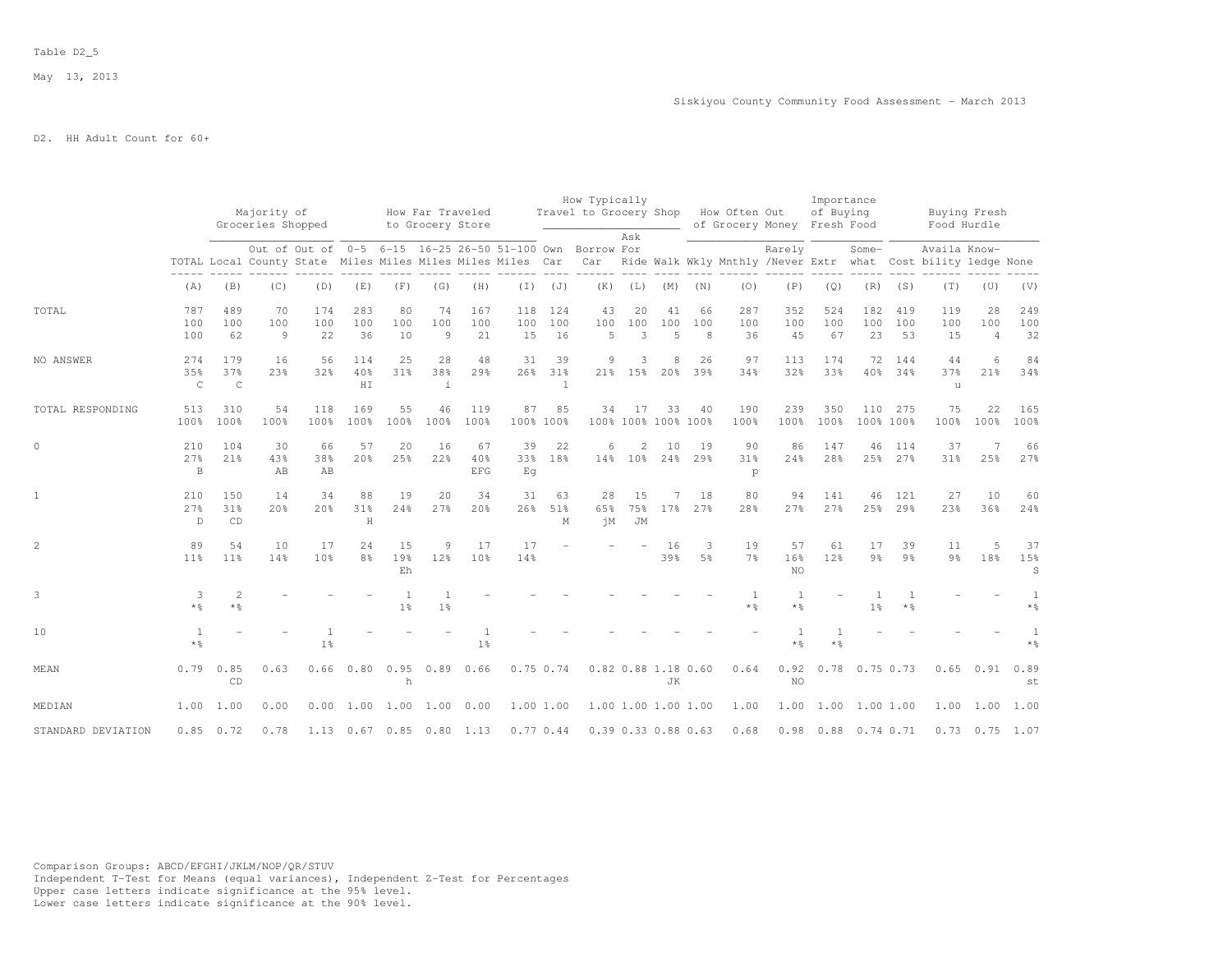## HH Kids Count

|                |                                   |                                |                                                                        | Region                           |                                           | Kids in HH                       |                      |                          | Senior                           | in HH                      |                                               |                                         |                                         |                 |                    |                                |                                  | Single Households                                            |                             |                      |                      |                 |                     |
|----------------|-----------------------------------|--------------------------------|------------------------------------------------------------------------|----------------------------------|-------------------------------------------|----------------------------------|----------------------|--------------------------|----------------------------------|----------------------------|-----------------------------------------------|-----------------------------------------|-----------------------------------------|-----------------|--------------------|--------------------------------|----------------------------------|--------------------------------------------------------------|-----------------------------|----------------------|----------------------|-----------------|---------------------|
|                |                                   |                                | South /North Klamth Scott Down- Kids Kids Senr. Senr. __               | Shasta Butte<br>Valley Valley    |                                           |                                  |                      | No                       |                                  | No                         |                                               |                                         | HH Count                                |                 |                    |                                |                                  | Single Single Single HH Income Bracket<br>Male Female Senior |                             |                      |                      |                 |                     |
|                |                                   |                                | TOTAL County County Basin Valley river in HH in HH in HH in HH 1 2 3 4 |                                  |                                           |                                  |                      |                          |                                  |                            |                                               |                                         |                                         |                 | $5\qquad 6$        |                                | HH                               | HH                                                           |                             | HH Under Low         |                      | Mod             | Over                |
|                | (A)                               | (B)                            | (C)                                                                    | (D)                              | (E)                                       | (F)                              | (G)                  | (H)                      | $(\top)$                         |                            | -- ---- ----<br>$(J)$ $(K)$ $(L)$ $(M)$ $(N)$ |                                         |                                         |                 |                    | $(O)$ $(P)$                    | (Q)                              | (R)                                                          | (S)                         | (T)                  | (U)                  | (V)             | (W)                 |
| TOTAL          | 479<br>100<br>100                 | 171<br>100<br>36               | 99<br>100<br>21                                                        | 137<br>100<br>29                 | 33<br>100<br>$7\phantom{.0}\phantom{.0}7$ | 39<br>100<br>8                   | 284<br>100<br>59     | 195<br>100<br>41         | 91<br>100<br>19                  | 388<br>100<br>81           | 85<br>100<br>18                               | 134<br>100<br>28                        | 78<br>100<br>16                         | 86<br>100<br>18 | 45<br>100<br>9     | 28<br>100<br>6                 | 54<br>100<br>11                  | 31<br>100<br>6                                               | 41<br>100<br>$\overline{9}$ | 246<br>100<br>51     | 87<br>100<br>18      | 42<br>100<br>9  | 90<br>100<br>19     |
| $\circ$        | 195<br>41%                        | 75<br>44%<br>$_{\rm C}$        | 33<br>33%                                                              | 48<br>35%                        | 15<br>45%                                 | 24<br>62%<br><b>BCD</b>          | $\sim$ $-$           | 195<br>100%              | 83<br>$91\%$<br>J                | 112<br>29%                 | 82<br>96%<br>${\rm LMN}$                      | 97<br>72%<br>$\mathop{\rm MN}\nolimits$ | 11<br>14%<br>$\mathbf N$                | 3<br>3%         |                    |                                | 52<br>96%                        | 30<br>97%                                                    | 41<br>100%                  | 92<br>37%            | 31<br>36%            | 16<br>38%       | 54<br>60%<br>TUV    |
| $\mathbf{1}$   | 108<br>23%                        | 51<br>30%<br>CD                | 18<br>18%                                                              | 23<br>17 <sup>8</sup>            | 6<br>18%                                  | 10<br>26%                        | 108<br>38%           | $\overline{\phantom{a}}$ | 5<br>5%                          | 103<br>27%<br>$\mathbb{I}$ | 3<br>4%                                       | 34<br>25%                               | 53<br>68%<br>KNOP LNOP<br>$\mathbbm{K}$ | 12<br>14%<br>KP | 5<br>11%           | $\mathbf{1}$<br>$4\frac{6}{6}$ | $\overline{c}$<br>$4\frac{6}{6}$ | <sup>1</sup><br>3 <sup>°</sup>                               | $\overline{\phantom{a}}$    | 57<br>23%            | 23<br>26%            | 9<br>21%        | 17<br>19%           |
| $\overline{c}$ | 91<br>19%                         | 35<br>20%<br>$\mathbf F$       | 21<br>21%<br>$\mathbf F$                                               | 25<br>18%<br>$\;$ F              | 8<br>24%<br>$\mathbf F$                   | $\overline{c}$<br>$5\frac{6}{9}$ | 91<br>32%            |                          | <sup>1</sup><br>$1\%$            | 90<br>23%<br>$\mathbbm{I}$ |                                               | 3                                       | 12<br>2% 15% 71%                        | 61<br>L LMOP    | 8<br>18%<br>L      | 6<br>21%<br>L                  |                                  |                                                              |                             | 40<br>16%            | 15<br>17%            | 14<br>33%<br>Tu | 18<br>20%           |
| 3              | 46<br>10 <sup>8</sup>             | 5<br>3%                        | 11<br>11%<br>B                                                         | 24<br>18%<br>$\rm{BF}$           | $\overline{4}$<br>12%                     | 2<br>5 <sup>°</sup>              | 46<br>16%            |                          | $\overline{1}$<br>1 <sup>°</sup> | 45<br>12%<br>I             |                                               |                                         | 2                                       | 9<br>3% 10%     | 27<br>60%<br>M MNP | $\overline{5}$<br>18%<br>М     |                                  |                                                              |                             | 27<br>11%<br>W       | 13<br>15%<br>VW      | 2<br>5%         | 1<br>1 <sup>°</sup> |
| 4              | 22<br>5%                          | 3<br>2 <sup>°</sup>            | 11<br>11%<br>B                                                         | 8<br>6%<br>$\,$ b                |                                           |                                  | 22<br>8 <sup>°</sup> |                          |                                  | 22<br>$6\frac{6}{9}$       |                                               |                                         |                                         | 1               | 5<br>1% 11%<br>N   | 14<br>50%<br>NO                |                                  |                                                              |                             | 16<br>$7\frac{6}{6}$ | 4<br>5%              |                 |                     |
| 5              | $7\phantom{.0}$<br>1 <sup>°</sup> | <sup>1</sup><br>1 <sup>°</sup> | <sup>1</sup><br>1 <sup>°</sup>                                         | 5<br>4%<br>$\mathbf b$           |                                           |                                  | $2\frac{6}{9}$       |                          | -1<br>1 <sup>°</sup>             | 6<br>2 <sup>o</sup>        |                                               |                                         |                                         |                 |                    | $\overline{2}$<br>$7\%$        |                                  |                                                              |                             | 6<br>$2\frac{6}{6}$  |                      | 2%              |                     |
| 6              | 4<br>1 <sup>°</sup>               | <sup>1</sup><br>1 <sup>°</sup> | $\overline{\phantom{a}}$                                               | $\overline{c}$<br>$1\frac{6}{6}$ |                                           | 1<br>$3\frac{6}{9}$              | 4<br>$1\frac{6}{6}$  |                          |                                  | 1 <sup>°</sup>             |                                               |                                         |                                         |                 |                    |                                |                                  |                                                              |                             | 3<br>$1\frac{6}{6}$  | -1<br>1 <sup>°</sup> |                 |                     |
| 7              | <sup>1</sup><br>$*$ $\frac{6}{5}$ |                                |                                                                        | 1<br>1 <sup>°</sup>              |                                           |                                  | 1<br>* 응             |                          |                                  | $\mathbf{1}$<br>* 응        |                                               |                                         |                                         |                 |                    |                                |                                  |                                                              |                             | -1<br>* 응            |                      |                 |                     |
| 8              | 1<br>$*$ %                        |                                |                                                                        | 1<br>$1\frac{6}{6}$              |                                           |                                  | $*$ $\frac{6}{9}$    |                          |                                  | * 응                        |                                               |                                         |                                         |                 |                    |                                |                                  |                                                              |                             | * 응                  |                      |                 |                     |
| 9              | $\overline{4}$<br>1 <sup>°</sup>  |                                | 4<br>4%                                                                |                                  |                                           |                                  | 1 <sup>8</sup>       |                          |                                  | 1 <sup>°</sup>             |                                               |                                         |                                         |                 |                    |                                |                                  |                                                              |                             | 3<br>1 <sup>°</sup>  |                      |                 |                     |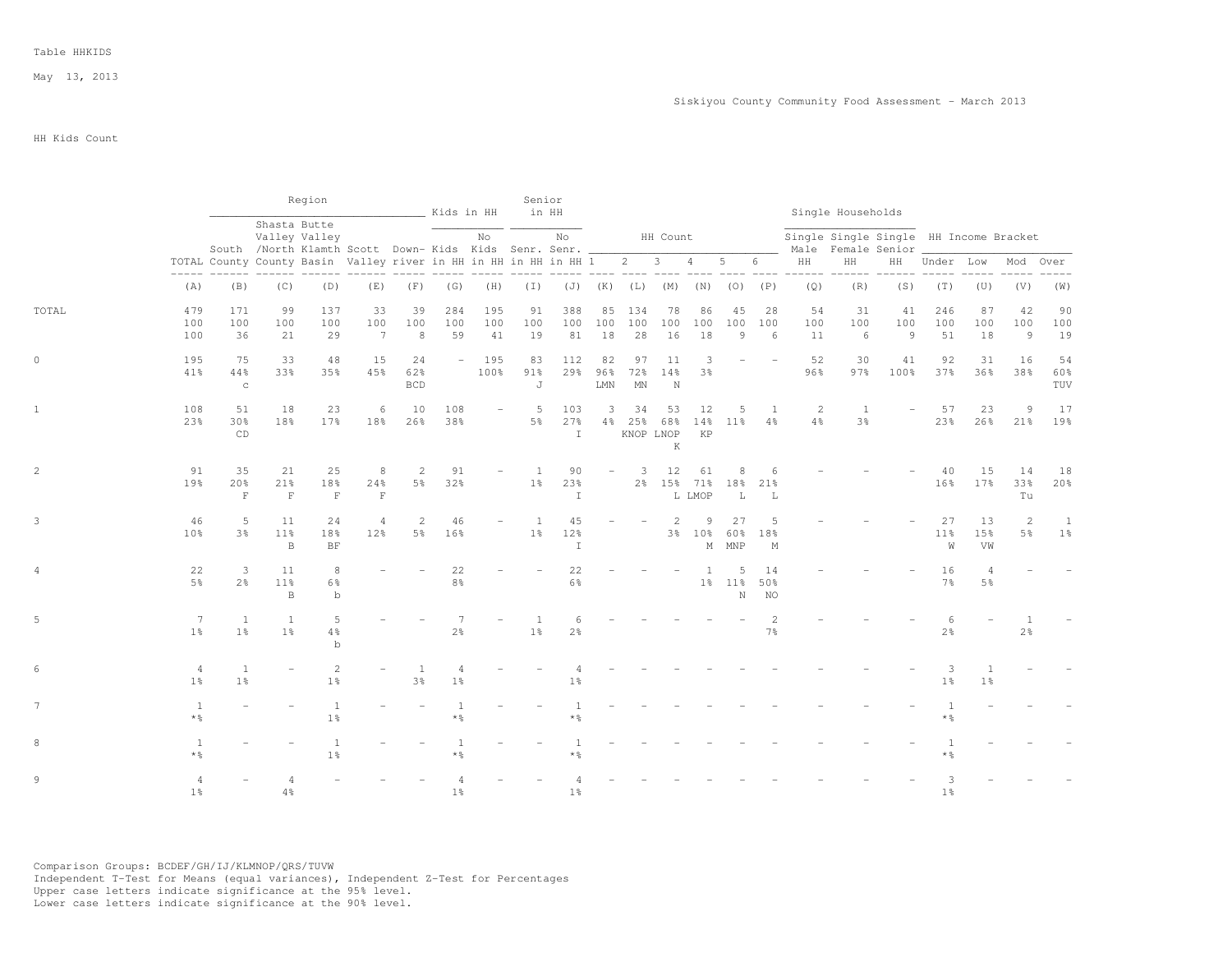May 13, 2013

#### (Continued)

HH Kids Count

|                    |      |      |              | Region                                                                     |      |      | Kids in HH |      | Senior<br>in HH |                                                                                     |     |     |                               |     |     |                   |      | Single Households                                            |      |           |             |           |      |
|--------------------|------|------|--------------|----------------------------------------------------------------------------|------|------|------------|------|-----------------|-------------------------------------------------------------------------------------|-----|-----|-------------------------------|-----|-----|-------------------|------|--------------------------------------------------------------|------|-----------|-------------|-----------|------|
|                    |      |      | Shasta Butte | Valley Valley<br>South /North Klamth Scott Down- Kids Kids Senr. Senr.     |      |      |            | No   |                 | No                                                                                  |     |     | HH Count                      |     |     |                   |      | Single Single Single HH Income Bracket<br>Male Female Senior |      |           |             |           |      |
|                    |      |      |              | TOTAL County County Basin Valley river in HH in HH in HH in HH 1 2 3 4 5 6 |      |      |            |      |                 |                                                                                     |     |     |                               |     |     |                   | HH   | HH                                                           | HH   | Under Low |             | Mod Over  |      |
|                    | (A)  | (B)  | (C)          | (D)                                                                        | (E)  | (F)  | (G)        | (H)  | ( 1 )           | (J)                                                                                 | (K) | (L) | (M)                           | (N) | (0) | (P)               | (0)  | (R)                                                          | (S)  | (T)       | (U)         | (V)       | (W)  |
| MEAN               | 1.31 | 0.93 | BEF          | <b>BEF</b>                                                                 | .03  | 0.67 | 2.20       | 0.00 |                 | 0.16 1.57 0.04 0.30 1                                                               |     |     | K KL KLM KLMN LMNO            |     |     | 06 1.92 2.71 3.36 | 0.04 | 0.03                                                         | 0.00 | 1.51<br>W | . . 31<br>W | 1.14<br>W | 0.62 |
| MEDIAN             | 1.00 | 1.00 | 1.00         | 1.00                                                                       | 1.00 | 0.00 | 2.00       | 0.00 |                 | $0.00 \quad 1.00 \quad 0.00 \quad 0.00 \quad 1.00 \quad 2.00 \quad 3.00 \quad 4.00$ |     |     |                               |     |     |                   | 0.00 | 0.00                                                         | 0.00 | 1.00      | 1.00 1.00   |           | 0.00 |
| STANDARD DEVIATION |      | .08  |              |                                                                            |      |      | .41        | 0.00 | 0.6/            | 1.60                                                                                |     |     | 0.19 0.51 0.63 0.65 0.82 1.03 |     |     |                   | 0.19 | 0.18                                                         | 0.00 |           | .32         |           | 0.84 |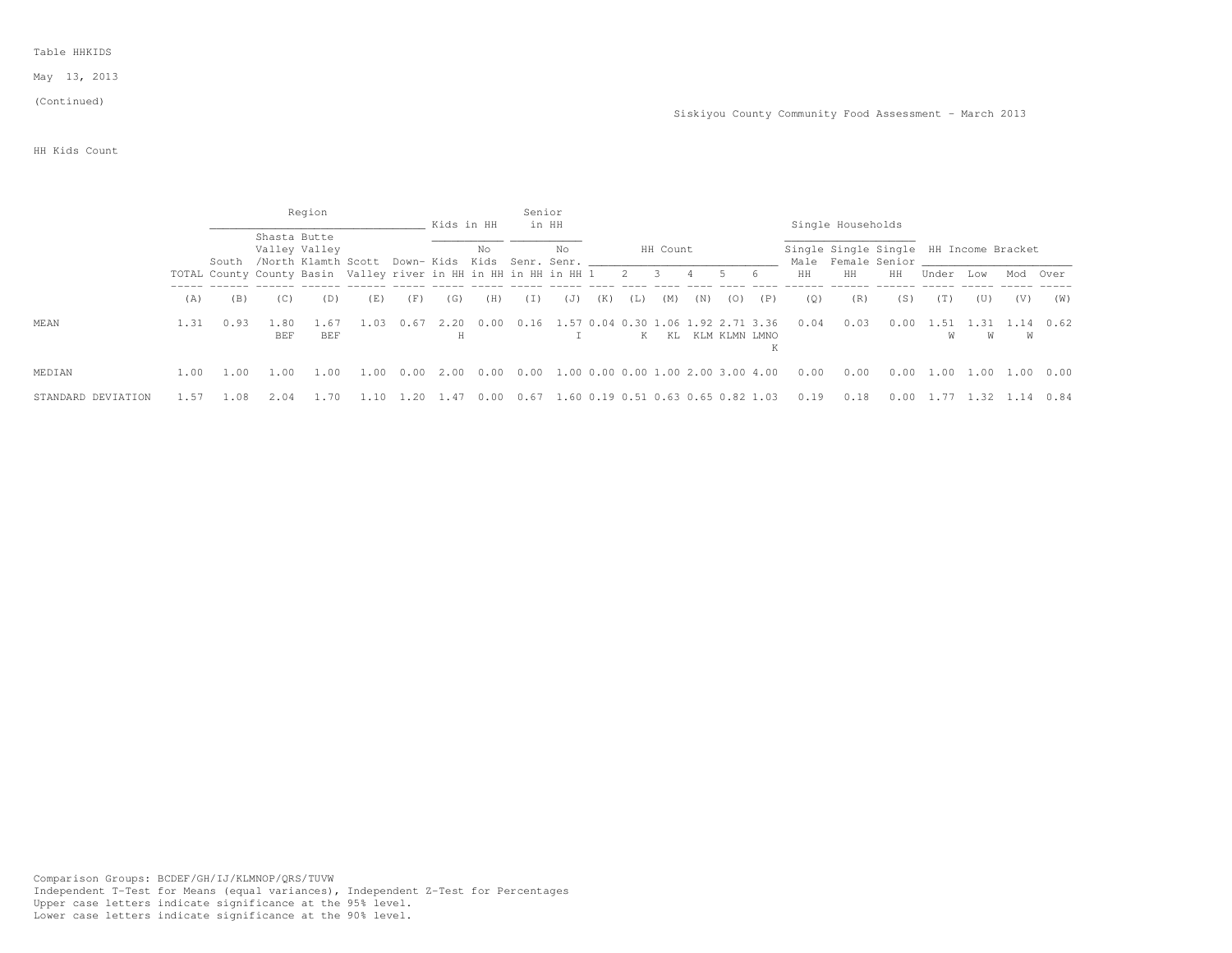May 13, 2013

HH Kids Count

|       |                                  |                      | Majority of<br>Groceries Shopped |                      |                           |                                  |                                  | How Far Traveled<br>to Grocery Store           |                      |                              | How Typically<br>Travel to Grocery Shop How Often Out    |                              |                                  |                    |                     | of Grocery Money Fresh Food | Importance<br>of Buying |                                                                                             |                     | Buying Fresh<br>Food Hurdle                                                                                                                  |                       |                                                  |
|-------|----------------------------------|----------------------|----------------------------------|----------------------|---------------------------|----------------------------------|----------------------------------|------------------------------------------------|----------------------|------------------------------|----------------------------------------------------------|------------------------------|----------------------------------|--------------------|---------------------|-----------------------------|-------------------------|---------------------------------------------------------------------------------------------|---------------------|----------------------------------------------------------------------------------------------------------------------------------------------|-----------------------|--------------------------------------------------|
|       |                                  |                      |                                  |                      |                           |                                  |                                  |                                                |                      |                              | Out of Out of 0-5 6-15 16-25 26-50 51-100 Own Borrow For | Ask                          |                                  |                    |                     | Rarely                      |                         | Some-                                                                                       |                     | Availa Know-<br>TOTAL Local County State Miles Miles Miles Miles Miles Car Car Ride Walk Wkly Mnthly /Never Extr what Cost bility ledge None |                       |                                                  |
|       | (A)                              | (B)                  | (C)                              | (D)                  | (E)                       | (F)                              | (G)                              | (H)                                            |                      | $(I)$ $(J)$                  |                                                          |                              | $(K)$ $(L)$ $(M)$ $(N)$          |                    | (0)                 | (P)                         | (Q)                     | $\begin{array}{cccc} - & - & - & - & - & - \\ & - & - & - & - \\ & & - & - & - \end{array}$ | $(R)$ $(S)$         | (T)                                                                                                                                          | (U)                   | (V)                                              |
| TOTAL | 479<br>100<br>100                | 262<br>100<br>55     | 44<br>100<br>9                   | 139<br>100<br>29     | 144<br>100<br>30          | 48<br>100<br>10                  | 39<br>100<br>8                   | 122<br>100<br>25                               | 84<br>18             | 48<br>100 100<br>10          | 15<br>100<br>$\overline{\mathbf{3}}$                     | 3<br>100<br>$\mathbf{1}$     | 21<br>100<br>$\overline{4}$      | 36<br>100<br>- 8   | 181<br>100<br>38    | 221<br>100<br>46            | 336<br>100<br>70        | 97<br>100<br>20                                                                             | 255<br>100<br>53    | 81<br>100<br>17                                                                                                                              | 10<br>100<br>2        | 152<br>100<br>32                                 |
|       | 195<br>41%                       | 118<br>45%<br>cd     | 14<br>32%                        | 50<br>36%            | 64<br>44%<br>$\, {\rm H}$ | 25<br>52%<br>$\,$ H              | 16<br>41%                        | 37<br>30%                                      | 38<br>$\rm H$        | 48<br>45% 100%<br>$_{\rm M}$ | 14<br>$\mathop{\mathrm{m}}$                              | 3<br>93% 100%<br>$\mathbb M$ | 15                               | 15<br>71% 42%      | 71<br>39%           | 101<br>46%                  | 144<br>43%<br>R         | 31                                                                                          | 110<br>32% 43%      | 34<br>42%                                                                                                                                    | $\overline{4}$<br>40% | 55<br>36%                                        |
|       | 108<br>23%                       | 60<br>23%            | 15<br>34%<br>d                   | 27<br>19%            | 38<br>26%<br>$\mathbf F$  | 5<br>10%                         | 10<br>26%<br>$\,$ f              | 29<br>24%<br>$\mathbf F$                       | 17<br>20%            |                              | 1<br>7%                                                  |                              | 6<br>$\rm k$                     | 12<br>29% 33%<br>p | 39<br>22%           | 43<br>19%                   | 79<br>24%               | 20                                                                                          | 60<br>21% 24%       | 19<br>23%                                                                                                                                    | $\overline{c}$<br>20% | 35<br>23%                                        |
|       | 91<br>19%                        | 53<br>20%            | 10<br>23%                        | 23<br>17%            | 26<br>18%                 | 12<br>25%                        | 7<br>18%                         | 26<br>21%                                      | 14<br>17%            |                              |                                                          |                              |                                  | 6<br>17%           | 35<br>19%           | 42<br>19%                   | 67<br>20%               | 18<br>19%                                                                                   | 52<br>20%           | 15<br>19%                                                                                                                                    | 1<br>10 <sup>°</sup>  | 28<br>18%                                        |
|       | 46<br>10%                        | 17<br>$6\frac{6}{3}$ | 3<br>7 <sup>°</sup>              | 23<br>17%<br>ABC     | 10<br>7 <sup>°</sup>      | $\overline{4}$<br>8 <sup>°</sup> | $\overline{4}$<br>10%            | 17<br>14%<br>$\mathsf{e}% _{t}\left( t\right)$ | 7<br>8 <sup>°</sup>  |                              |                                                          |                              |                                  | 2<br>$6\%$         | 20<br>11%           | 20<br>$9\frac{6}{6}$        | 28<br>8%                | 14<br>14%                                                                                   | 23<br>9%            | 6<br>$7\frac{6}{6}$                                                                                                                          | $\overline{c}$<br>20% | 18<br>12%                                        |
|       | 22<br>5 <sup>°</sup>             | 8<br>3%              | 2<br>5 <sup>°</sup>              | 10<br>$7\%$<br>$b$   | 3<br>$2\frac{6}{6}$       | $\overline{2}$<br>$4\frac{6}{6}$ | $\overline{c}$<br>$5\frac{6}{6}$ | 8<br>7%<br>$\epsilon$                          | 5<br>6%              |                              |                                                          |                              |                                  |                    | 9<br>5 <sup>°</sup> | 12<br>5 <sup>°</sup>        | 12<br>$4\frac{6}{6}$    | 8<br>$8\frac{6}{9}$                                                                         | -5<br>2%            | 3<br>$4\frac{6}{6}$                                                                                                                          | 1<br>10%              | 11<br>$7\frac{6}{6}$<br>$\mathbb S$              |
|       | 7<br>1 <sup>°</sup>              | 2<br>1 <sup>°</sup>  |                                  | $3\frac{6}{9}$       | 1 <sup>°</sup>            |                                  |                                  | 3<br>$2\frac{6}{9}$                            | $\overline{c}$<br>2% |                              |                                                          |                              |                                  | 3%                 | 3<br>$2\frac{6}{6}$ | $\overline{c}$<br>1%        | 3<br>1 <sup>°</sup>     | 3<br>3%                                                                                     | $*$ %               | $\overline{c}$<br>$2\frac{6}{6}$                                                                                                             |                       | $\overline{4}$<br>$3\frac{6}{6}$<br>$\mathtt{s}$ |
|       | $\overline{4}$<br>1 <sup>°</sup> | 3<br>1 <sup>°</sup>  |                                  | -1<br>$1\frac{6}{9}$ | 1 <sup>°</sup>            |                                  |                                  | 1<br>1 <sup>°</sup>                            | 1 <sup>°</sup>       |                              |                                                          |                              |                                  |                    | 3<br>$2\frac{6}{6}$ |                             | 2<br>1 <sup>°</sup>     | 2<br>$2\frac{6}{9}$                                                                         | 3<br>1 <sup>°</sup> | $\sqrt{2}$<br>$2\frac{6}{6}$                                                                                                                 |                       |                                                  |
|       | 1<br>* 응                         | 1<br>$*$ %           |                                  |                      | $1\frac{6}{6}$            |                                  |                                  |                                                |                      |                              |                                                          |                              |                                  |                    |                     |                             | 1<br>$*$ $\frac{6}{6}$  |                                                                                             |                     |                                                                                                                                              |                       | 1<br>1 <sup>°</sup>                              |
|       | 1<br>$*$ $\frac{6}{5}$           |                      |                                  |                      |                           |                                  |                                  |                                                |                      |                              |                                                          |                              |                                  |                    |                     |                             |                         |                                                                                             |                     |                                                                                                                                              |                       |                                                  |
|       | $1\frac{6}{9}$                   |                      |                                  | 1 <sup>°</sup>       |                           |                                  |                                  | 1 <sup>°</sup>                                 |                      |                              |                                                          |                              |                                  |                    | 1 <sup>°</sup>      | * %                         |                         | $1\%$                                                                                       | $*$ $\frac{6}{5}$   |                                                                                                                                              |                       |                                                  |
| MEAN  | $\mathbf b$                      | 1.31 1.08            | 1.18                             | 1.56<br>aB           |                           | 1.04 1.02 1.13 1.59              |                                  | EFqi                                           |                      | 1.21 0.00                    |                                                          | $\vec{J}$                    | $0.07$ $0.00$ $0.29$ $0.97$<br>J |                    | 1.36                |                             |                         | 1.15 1.13 1.71 1.12<br>$\mathsf{Q}$                                                         |                     |                                                                                                                                              | $1.25$ 1.40           | 1.42<br>S                                        |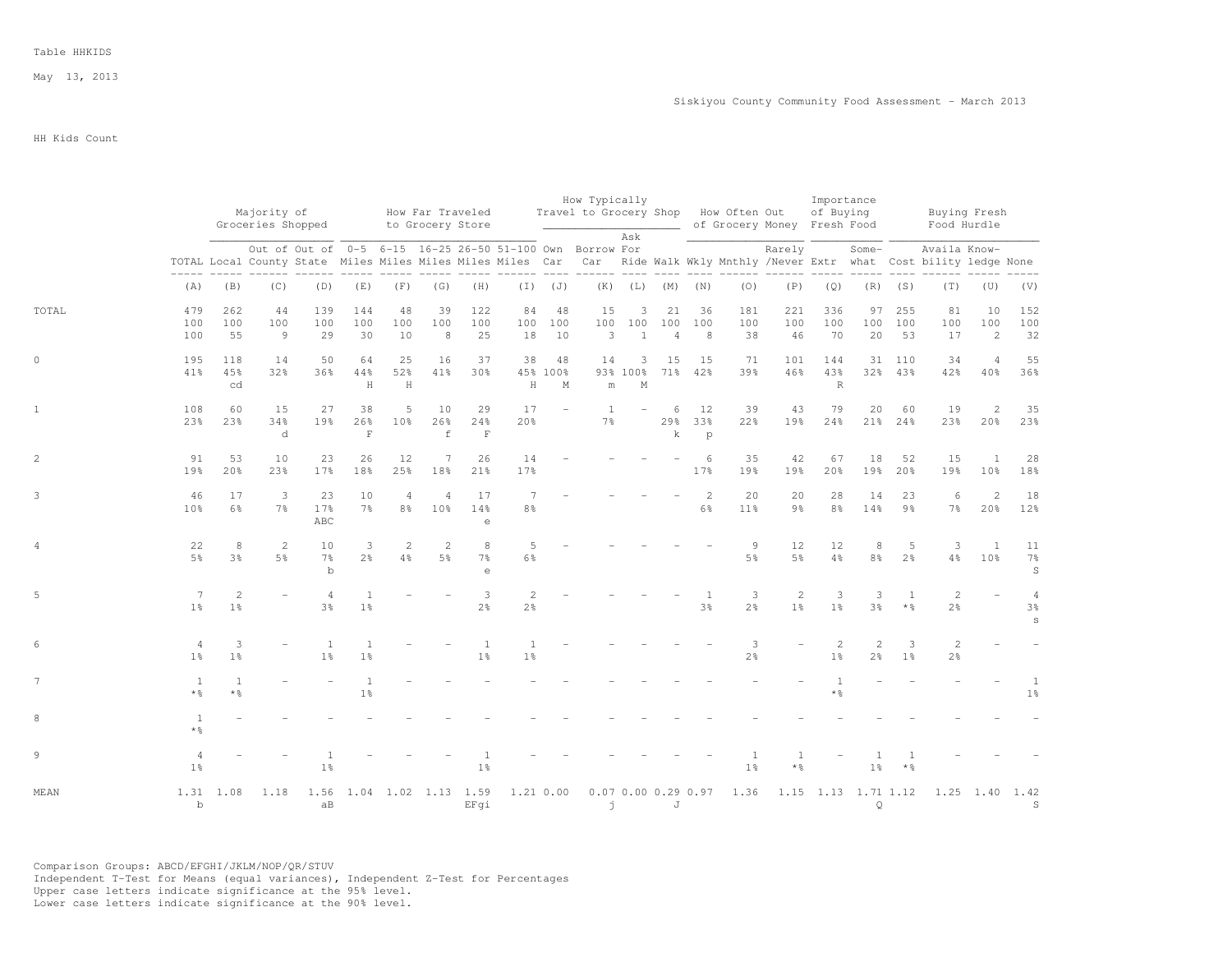May 13, 2013

(Continued)

HH Kids Count

|                    |     |           | Majority of<br>Groceries Shopped |      |      |      |      | How Far Traveled<br>to Grocery Store |           |           | How Typically<br>Travel to Grocery Shop                                                                                                                                                  |     |                     |     | How Often Out<br>of Grocery Money Fresh Food |        | Importance<br>of Buying |           |     | Food Hurdle    | Buying Fresh |     |
|--------------------|-----|-----------|----------------------------------|------|------|------|------|--------------------------------------|-----------|-----------|------------------------------------------------------------------------------------------------------------------------------------------------------------------------------------------|-----|---------------------|-----|----------------------------------------------|--------|-------------------------|-----------|-----|----------------|--------------|-----|
|                    |     |           |                                  |      |      |      |      |                                      |           |           | Out of Out of 0-5 6-15 16-25 26-50 51-100 Own Borrow For<br>TOTAL Local County State Miles Miles Miles Miles Miles Car Car Ride Walk Wkly Mnthly /Never Extr what Cost bility ledge None | Ask |                     |     |                                              | Rarely |                         | Some-     |     | Availa Know-   |              |     |
|                    | (A) | (B)       | (C)                              | (D)  | (E)  | (F)  | (G)  | (H)                                  | (I)       | (J)       | (K)                                                                                                                                                                                      | (L) | (M)                 | (N) | (0)                                          | (P)    | (O)                     | (R)       | (S) |                | (U)          | (V) |
| MEDIAN.            |     | 1.00 1.00 | 1.00                             | 1.00 | 1.00 | 0.00 | 1.00 | 1.00                                 | 1.00 0.00 |           | 0.0000.0000001.00                                                                                                                                                                        |     |                     |     | 1.00                                         | 1.00   | 1.00                    | 1.00 1.00 |     | 1.00 1.00 1.00 |              |     |
| STANDARD DEVIATION |     |           |                                  |      |      |      |      | 1.57                                 |           | 1.47 0.00 |                                                                                                                                                                                          |     | 0.26 0.00 0.46 1.13 |     | - 1.55                                       |        |                         |           |     |                |              |     |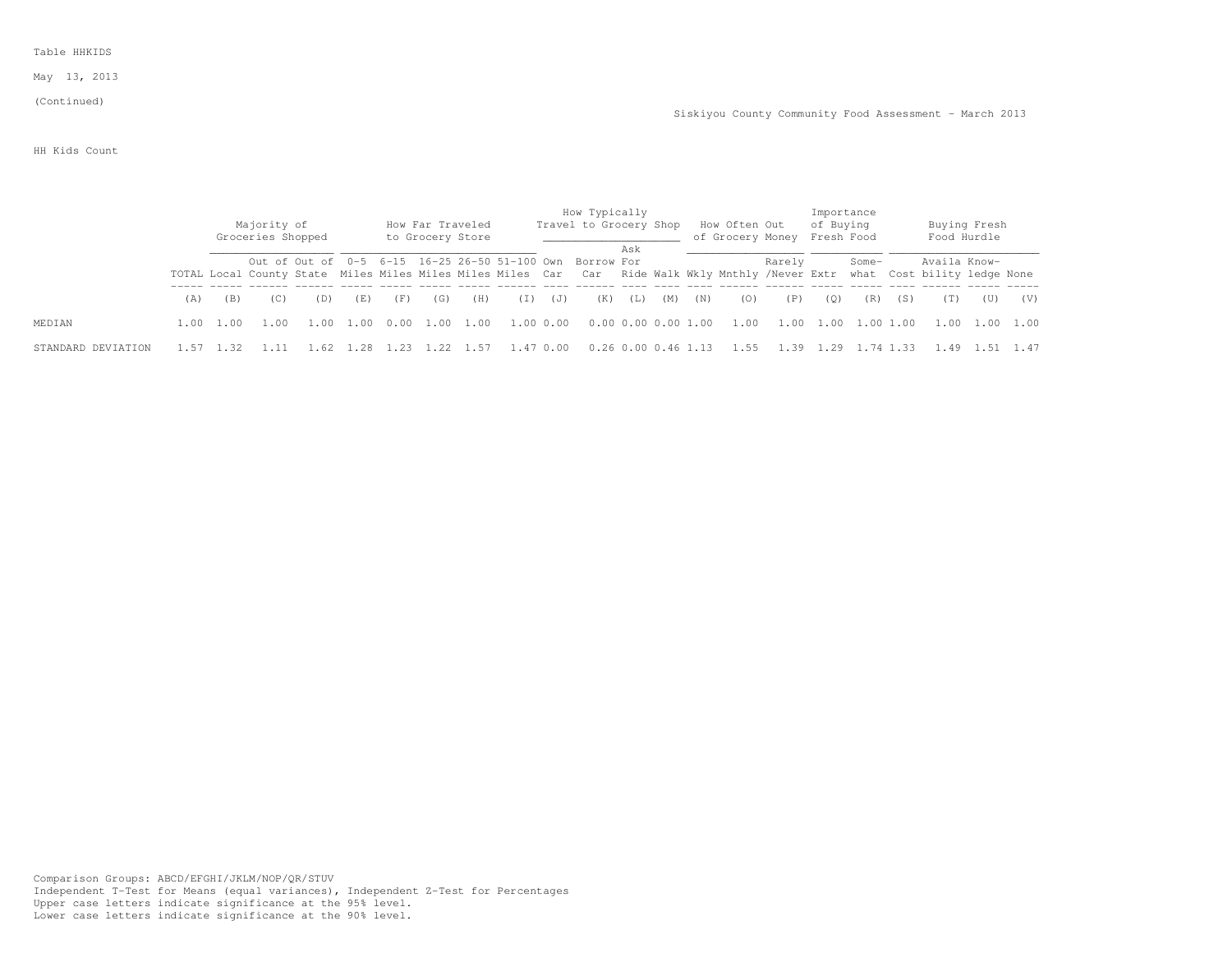May 13, 2013

# D2. HH Kid Count for Ages 0-5

|                    |                                   |                             |                           | Region                                                                 |                      |                              | Kids in HH          |     | Senior                | in HH               |                            |                   |                                           |                           |                                         |                  |                          | Single Households                                            |                          |                       |                              |                             |                 |
|--------------------|-----------------------------------|-----------------------------|---------------------------|------------------------------------------------------------------------|----------------------|------------------------------|---------------------|-----|-----------------------|---------------------|----------------------------|-------------------|-------------------------------------------|---------------------------|-----------------------------------------|------------------|--------------------------|--------------------------------------------------------------|--------------------------|-----------------------|------------------------------|-----------------------------|-----------------|
|                    |                                   |                             | Shasta Butte              | Valley Valley<br>South /North Klamth Scott Down- Kids Kids Senr. Senr. |                      |                              |                     | No  |                       | No                  |                            |                   | HH Count                                  |                           |                                         |                  |                          | Single Single Single HH Income Bracket<br>Male Female Senior |                          |                       |                              |                             |                 |
|                    |                                   |                             |                           | TOTAL County County Basin Valley river in HH in HH in HH in HH 1       |                      |                              |                     |     |                       |                     |                            |                   | $2 \t 3 \t 4$                             |                           | $5 -$                                   | 6                | HH                       | HH                                                           |                          | HH Under Low          |                              | Mod                         | Over            |
|                    | (A)                               | (B)                         | (C)                       | ______________________________<br>(D)                                  | (E)                  | (F)                          | (G)                 | (H) | $(\top)$              |                     | $(J)$ $(K)$ $(L)$ $(M)$    |                   |                                           | (N)                       |                                         | $(O)$ $(P)$      | (Q)                      | (R)                                                          | (S)                      | (T)                   | (U)                          | (V)                         | (W)             |
| TOTAL              | 284<br>100<br>100                 | 96<br>100<br>34             | 66<br>100<br>23           | 89<br>100<br>31                                                        | 18<br>100<br>6       | 15<br>100<br>5               | 284<br>100<br>100   |     | 8<br>100<br>3         | 276<br>100<br>97    | 3<br>100<br>$\mathbf{1}$   | 37<br>100<br>13   | 67<br>100<br>24                           | 83<br>100<br>29           | 45<br>100<br>16                         | 28<br>100<br>10  | 2<br>100<br>$\mathbf{1}$ | $\overline{1}$<br>100<br>$\star$                             | $\overline{\phantom{a}}$ | 154<br>100<br>54      | 56<br>100<br>20              | 26<br>100<br>$\overline{9}$ | 36<br>100<br>13 |
| NO ANSWER          | 78<br>27%                         | 29<br>30 <sub>8</sub><br>D. | 26<br>39%<br>$\mathbb{D}$ | 12<br>13%                                                              | 5<br>28%             | 6<br>40%<br>D.               | 78<br>27%           |     | $\overline{4}$<br>50% | 74                  | 3<br>27% 100%<br>MNOP<br>L | 11<br>30%         | 23<br>34%<br>p                            | 21<br>25%                 | 10                                      | 5<br>22% 18%     | 2<br>100%                | <sup>1</sup><br>100%                                         |                          | 39<br>25%             | 15<br>27%                    | 6<br>23%                    | 12<br>33%       |
| TOTAL RESPONDING   | 206<br>100%                       | 67<br>100%                  | 40<br>100%                | 77<br>100%                                                             | 13<br>100%           | 9<br>100%                    | 206<br>100%         |     | 4<br>100%             | 202<br>100%         | $\overline{\phantom{0}}$   | 26                | 44                                        | 62                        | 35<br>100% 100% 100% 100% 100%          | 23               |                          |                                                              |                          | 115<br>100%           | 41<br>100%                   | 20<br>100%                  | 24<br>100%      |
| $\circ$            | 54<br>19%                         | 26<br>27%                   | $\equiv$                  | 21<br>24%                                                              | 3<br>17%             | 4<br>27%                     | 54<br>19%           |     | $\overline{1}$<br>13% | 53<br>19%           | $\overline{\phantom{a}}$   | 15<br>41%<br>MNOP | 11<br>16 <sup>°</sup><br>$\, {\mathbb P}$ | 18<br>22%<br>$\mathsf{P}$ | 8<br>18%<br>$\mathbf P$                 | -1<br>4%         |                          |                                                              |                          | 29<br>19%             | 8<br>14%                     | 6<br>23%                    | 11<br>31%<br>u  |
| $\mathbf{1}$       | 96<br>34%                         | 29<br>30 <sub>8</sub>       | 21<br>32%                 | 36<br>40%<br>$\mathbf f$                                               | 7<br>39%             | 3<br>20%                     | 96<br>34%           |     | 3<br>38%              | 93<br>34%           | ÷.                         | 10<br>27%         | 28<br>42%<br>$\,$ n                       | 24<br>29%                 | 14<br>31%                               | 15<br>54%<br>LNo |                          |                                                              |                          | 64<br>42%<br>W        | 17<br>30%                    | 8<br>31%                    | 7<br>19%        |
| $\overline{c}$     | 49<br>17 <sup>8</sup>             | 10<br>10 <sub>8</sub>       | 17<br>26%<br>B            | 17<br>19%<br>$\mathbf b$                                               | 3<br>17 <sup>8</sup> | $\mathbf{2}^{\prime}$<br>13% | 49<br>17%           |     |                       | 49<br>18%           |                            | -1<br>3%          | 5<br>$7\%$                                | 17<br>20%<br>LM           | 12<br>27%<br>${\rm LM}$                 | 6<br>21%<br>Lm   |                          |                                                              |                          | 19<br>12 <sub>8</sub> | 13<br>23%<br>$\mathbf t$     | 6<br>23%                    | 6<br>17%        |
| 3                  | 6<br>2.8                          | 1<br>1 <sup>8</sup>         | 2<br>3%                   | 3<br>3%                                                                |                      |                              | 6<br>$2\frac{6}{9}$ |     |                       | 6<br>2 <sup>o</sup> |                            |                   |                                           | 3<br>$4\frac{6}{6}$       | $2\frac{6}{9}$                          |                  |                          |                                                              |                          | 3<br>$2\frac{6}{9}$   | $\mathbf{2}$<br>4%           |                             |                 |
| $\overline{4}$     | $\mathbf{1}$<br>$*$ $\frac{6}{6}$ | 1<br>1 <sup>°</sup>         |                           |                                                                        |                      |                              | $*$ %               |     |                       | $\star$ %           |                            |                   |                                           |                           |                                         | $4\%$            |                          |                                                              |                          |                       | $2\frac{6}{6}$               |                             |                 |
| <b>MEAN</b>        | 1.05                              | 0.84                        | 1.53<br><b>BDEF</b>       | 1.03                                                                   |                      |                              | 1.00 0.78 1.05      |     | $-0.75$ 1.05          |                     |                            |                   | L                                         |                           | $-0.46$ 0.86 1.08 1.17 1.35<br>$L$ $Lm$ | LM               |                          |                                                              |                          |                       | $-0.97$ 1.29 1.00 0.79<br>TW |                             |                 |
| MEDIAN             | 1.00                              | 1.00                        | 1.00                      | 1.00                                                                   |                      |                              | 1.00 1.00 1.00      |     | $-1.00$ 1.00          |                     |                            |                   |                                           |                           | $-0.00$ 1.00 1.00 1.00 1.00             |                  |                          |                                                              |                          |                       | $-1.00$ 1.00 1.00 1.00       |                             |                 |
| STANDARD DEVIATION | 0.81                              | 0.85                        | 0.60                      | 0.81                                                                   |                      | $0.71$ $0.83$ $0.81$         |                     |     | $-0.50$ 0.82          |                     |                            |                   |                                           |                           | $-0.58$ 0.59 0.87 0.82 0.78             |                  |                          |                                                              |                          |                       | $-0.72$ 0.93 0.79 0.83       |                             |                 |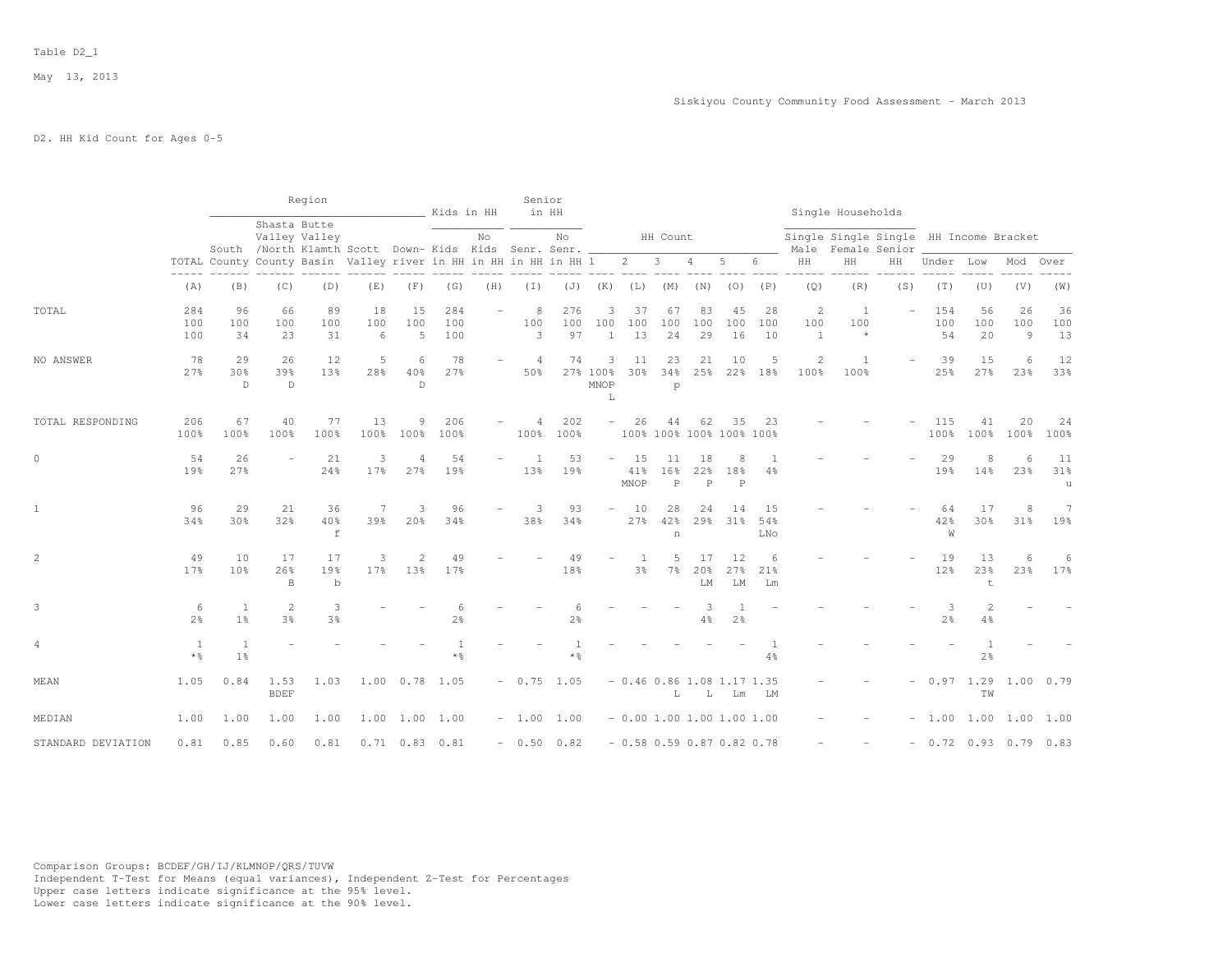May 13, 2013

# D2. HH Kid Count for Ages 0-5

|                    |                                   |                                |                                  |                                                                                                                        |                  |                               |                                      |                       |                 |             | How Typically                        |     |                |                      |                       |                                                                             | Importance                       |                     |                      |                      |                       |                     |
|--------------------|-----------------------------------|--------------------------------|----------------------------------|------------------------------------------------------------------------------------------------------------------------|------------------|-------------------------------|--------------------------------------|-----------------------|-----------------|-------------|--------------------------------------|-----|----------------|----------------------|-----------------------|-----------------------------------------------------------------------------|----------------------------------|---------------------|----------------------|----------------------|-----------------------|---------------------|
|                    |                                   |                                | Majority of<br>Groceries Shopped |                                                                                                                        |                  |                               | How Far Traveled<br>to Grocery Store |                       |                 |             | Travel to Grocery Shop How Often Out |     |                |                      |                       | of Grocery Money Fresh Food                                                 | of Buying                        |                     |                      | Food Hurdle          | Buying Fresh          |                     |
|                    |                                   |                                |                                  |                                                                                                                        |                  |                               |                                      |                       |                 |             |                                      | Ask |                |                      |                       |                                                                             |                                  |                     |                      |                      |                       |                     |
|                    |                                   |                                |                                  | Out of Out of 0-5 6-15 16-25 26-50 51-100 Own Borrow For<br>TOTAL Local County State Miles Miles Miles Miles Miles Car |                  |                               |                                      |                       |                 |             |                                      |     |                |                      |                       | Rarely<br>Car Ride Walk Wkly Mnthly /Never Extr what Cost bility ledge None |                                  | Some-               |                      | Availa Know-         |                       |                     |
|                    | (A)                               | (B)                            | (C)                              | (D)                                                                                                                    | (E)              | (F)                           | (G)                                  | (H)                   |                 | $(J)$ $(J)$ | (K)                                  | (L) | (M)            | (N)                  | (0)                   | (P)                                                                         | (Q)                              | (R)                 | (S)                  | (T)                  | (U)                   | (V)                 |
| TOTAL              | 284<br>100<br>100                 | 144<br>100<br>51               | 30<br>100<br>11                  | 89<br>100<br>31                                                                                                        | 80<br>100<br>28  | 23<br>100<br>8                | 23<br>100<br>8                       | 85<br>100<br>30       | 46<br>100<br>16 |             | $\overline{1}$<br>100<br>$\star$     |     | 6<br>100<br>2  | 21<br>100<br>7       | 110<br>100<br>39      | 120<br>100<br>42                                                            | 192<br>100<br>68                 | 66<br>100<br>23     | 145<br>100<br>51     | 47<br>100<br>17      | 6<br>100<br>2         | 97<br>100<br>34     |
| NO ANSWER          | 78<br>27%<br>Cd                   | 46<br>32%<br>CD                | 3<br>10 <sup>°</sup>             | 17<br>19%                                                                                                              | 30<br>38%<br>H I | 5<br>22%                      | 5<br>22%                             | 17<br>20 <sup>8</sup> | 6<br>13%        |             | 100%<br>$\mathbb M$                  |     | 3<br>50%       | 6<br>29%             | 34<br>31%             | 29<br>24%                                                                   | 50<br>26%                        | 16<br>24%           | 40<br>28%            | 10<br>21%            |                       | 23<br>24%           |
| TOTAL RESPONDING   | 206<br>100%                       | 98<br>100%                     | 27<br>100%                       | 72<br>100%                                                                                                             | 50<br>100%       | 18<br>100%                    | 18<br>100%                           | 68<br>100%            | 40<br>100%      |             |                                      |     | 3<br>100% 100% | 15                   | 76<br>100%            | 91<br>100%                                                                  | 142<br>100%                      | 100% 100%           | 50 105               | 37<br>100%           | 6<br>100%             | 74<br>100%          |
| $\circ$            | 54<br>19%                         | 27<br>19%                      | 10<br>33%                        | 16<br>18%                                                                                                              | 15<br>19%        | 17%                           | 6<br>26%                             | 18<br>21%             | 9<br>20%        |             |                                      |     | 2<br>33%       | 6<br>29%             | 20<br>18%             | 23<br>19%                                                                   | 36<br>19%                        | 14<br>21%           | 33<br>23%            | 15%                  | 3<br>50%<br>t         | 17<br>18%           |
| $\mathbf{1}$       | 96<br>34%                         | 46<br>32%                      | 11<br>37%                        | 35<br>39%                                                                                                              | 24<br>30%        | 6<br>26%                      | 9<br>39%                             | 33<br>39%             | 18<br>39%       |             |                                      |     | 17%            | 8<br>38%             | 32<br>29 <sub>8</sub> | 45<br>38%                                                                   | 67<br>35%                        | 22                  | 50<br>33% 34%        | 23<br>49%<br>suV     | $\overline{1}$<br>17% | 30<br>31%           |
| $\overline{c}$     | 49<br>17%                         | 21<br>15%                      | 6<br>20%                         | 20<br>22%                                                                                                              | 10<br>13%        | 7<br>30 <sup>o</sup><br>$\in$ | 3<br>13%                             | 14<br>16%             | 13<br>28%<br>E  |             |                                      |     |                | $\overline{1}$<br>5% | 24<br>22%<br>N        | 19<br>16%<br>n                                                              | 36<br>19%                        | 11<br>17%           | 21<br>14%            | 6<br>13 <sup>8</sup> | 2<br>33%              | 23<br>24%<br>st     |
| 3                  | 6<br>2 <sup>°</sup>               | 3<br>2 <sup>°</sup>            |                                  | 1 <sup>°</sup>                                                                                                         | 1 <sup>°</sup>   | 4%                            |                                      | $\overline{2}$<br>2%  |                 |             |                                      |     |                |                      |                       | 3<br>3%                                                                     | $\overline{2}$<br>1 <sup>°</sup> | 3<br>5%             | -1<br>1 <sup>°</sup> | 1<br>$2\frac{6}{6}$  |                       | 3<br>3 <sup>°</sup> |
| $\overline{4}$     | $\mathbf{1}$<br>$*$ $\frac{6}{5}$ | $\mathbf{1}$<br>$1\frac{6}{6}$ |                                  |                                                                                                                        |                  |                               |                                      | 1 <sup>°</sup>        |                 |             |                                      |     |                |                      |                       | 1 <sup>°</sup>                                                              | 1 <sup>°</sup>                   |                     |                      |                      |                       | $\mathbf{1}$<br>1%  |
| MEAN               | 1.05                              | 1.03                           | 0.85                             |                                                                                                                        |                  |                               | 1.08  0.94  1.28  0.83  1.04         |                       | 1.10            |             |                                      |     | $-0.33 0.67$   |                      | 1.05<br>n             | 1.05<br>n                                                                   |                                  | 1.05 1.06 0.90      |                      | 1.03 0.83            |                       | 1.20<br>S           |
| MEDIAN             |                                   | 1.00 1.00                      | 1.00                             | 1.00                                                                                                                   |                  |                               | 1.00 1.00 1.00                       | 1.00                  | 1.00            |             |                                      |     | $-0.001.00$    |                      | 1.00                  | 1.00                                                                        | 1.00                             | 1.00 1.00           |                      | 1.00                 | 0.50                  | 1.00                |
| STANDARD DEVIATION |                                   | $0.81$ $0.84$                  | 0.77                             |                                                                                                                        |                  |                               | 0.75 0.77 0.89 0.71 0.85             |                       | 0.74            |             |                                      |     |                | $-0.58$ 0.62         | 0.76                  |                                                                             |                                  | 0.83 0.79 0.87 0.74 |                      |                      | $0.69$ $0.98$ $0.89$  |                     |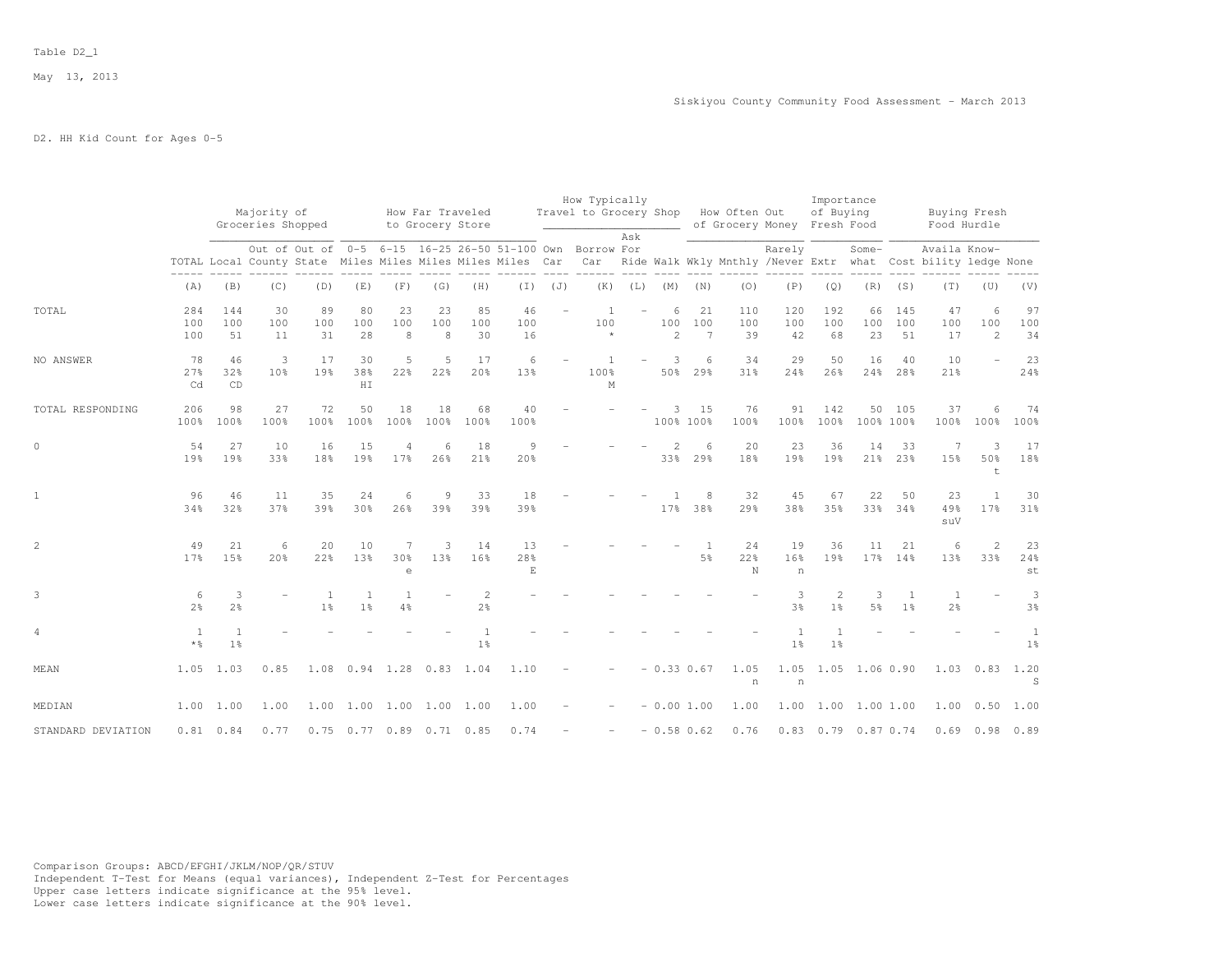May 13, 2013

# D2. HH Kid Count for Ages 6-12

|                    |                     |                                |                                                                         | Region                           |                          |                       | Kids in HH              |                          | Senior                                     | in HH            |                          |                        |                         |                 |                                          |                 |                                       | Single Households                                            |        |                                  |                        |                |                                  |
|--------------------|---------------------|--------------------------------|-------------------------------------------------------------------------|----------------------------------|--------------------------|-----------------------|-------------------------|--------------------------|--------------------------------------------|------------------|--------------------------|------------------------|-------------------------|-----------------|------------------------------------------|-----------------|---------------------------------------|--------------------------------------------------------------|--------|----------------------------------|------------------------|----------------|----------------------------------|
|                    |                     |                                | Shasta Butte<br>South /North Klamth Scott Down- Kids Kids Senr. Senr. _ | Valley Valley                    |                          |                       |                         | No                       |                                            | No               |                          |                        | HH Count                |                 |                                          |                 |                                       | Single Single Single HH Income Bracket<br>Male Female Senior |        |                                  |                        |                |                                  |
|                    |                     |                                | TOTAL County County Basin Valley river in HH in HH in HH in HH 1        |                                  |                          |                       |                         |                          |                                            |                  |                          | $2^{\circ}$            | 3                       | $\overline{4}$  | 5                                        | 6               | HH                                    | HH                                                           | HН     | Under Low                        |                        | Mod            | Over                             |
|                    | (A)                 | (B)                            | (C)                                                                     | (D)                              | (E)                      | (F)                   | (G)                     | (H)                      | (I)                                        |                  | $(J)$ $(K)$              | $(L)$ $(M)$            |                         | (N)             | (0)                                      | (P)             | (Q)                                   | (R)                                                          | (S)    | (T)                              | (U)                    | (V)            | (W)                              |
| TOTAL              | 284<br>100<br>100   | 96<br>100<br>34                | 66<br>100<br>23                                                         | 89<br>100<br>31                  | 18<br>100<br>6           | 15<br>100<br>5        | 284<br>100<br>100       |                          | 8<br>100<br>3                              | 276<br>100<br>97 | 3<br>100<br>$\mathbf{1}$ | 37<br>100<br>13        | 67<br>100<br>24         | 83<br>100<br>29 | 45<br>100<br>16                          | 28<br>100<br>10 | $\overline{c}$<br>100<br>$\mathbf{1}$ | 1<br>100<br>$\star$                                          |        | 154<br>100<br>54                 | 56<br>100<br>20        | 26<br>100<br>9 | 36<br>100<br>13                  |
| NO ANSWER          | 76<br>27%           | 30<br>31%<br>$\mathbb D$       | 27<br>41%<br>$\mathbb D$                                                | 9<br>10%                         | 5<br>28%                 | 5<br>33%<br>d         | 76<br>27%               |                          | 2<br>25%                                   | 74<br>27%        | $\mathbf{1}$<br>33%      | 13<br>35%<br>OP        | 32<br>48%<br><b>NOP</b> | 19<br>23%       | 6<br>13%                                 | 3<br>$11\%$     | $\overline{1}$<br>50%                 |                                                              |        | 35<br>23%                        | 14<br>25%              | 7<br>27%       | 13<br>36%                        |
| TOTAL RESPONDING   | 208<br>100%         | 66<br>100%                     | 39<br>100%                                                              | 80<br>100%                       | 13<br>100%               | 10<br>100%            | 208<br>100%             |                          | 6<br>100%                                  | 202              | $\overline{c}$           | 24                     | 35                      | 64              | 39<br>100% 100% 100% 100% 100% 100% 100% | 25              | 1<br>100%                             | 1<br>100%                                                    | $\sim$ | 119<br>100%                      | 42<br>100%             | 19<br>100%     | 23<br>100%                       |
| $\circ$            | 61<br>21%           | 25<br>26%<br>CE                | 5<br>8 <sup>°</sup>                                                     | 26<br>29%<br>CE                  | <sup>1</sup><br>$6\%$    | 4<br>27%<br>e         | 61<br>21%               | $\overline{\phantom{a}}$ | 1<br>13%                                   | 60<br>22%        | ÷.                       | 11<br>30%<br>$\circ$ P | 17<br>25%<br>p          | 23<br>28%<br>OP | 6                                        | 3<br>13% 11%    |                                       |                                                              |        | 28<br>18%                        | 14<br>25%              | 10<br>38%<br>T | 9<br>25%                         |
| $\mathbf{1}$       | 97<br>34%           | 32<br>33%                      | 17<br>26%                                                               | 33<br>37%                        | 11<br>61%<br><b>BCdF</b> | $\overline{4}$<br>27% | 97<br>34%               |                          | 2<br>25%                                   | 95<br>34%        | 2<br>67%                 | 13<br>35%              | 15<br>22%               | 30<br>36%<br>m  | 19<br>42%<br>$\mathbb M$                 | 12<br>43%<br>m  | $\overline{1}$<br>50%                 | $\overline{1}$<br>100%                                       |        | 52<br>34%                        | 24<br>43%              | 27%            | 12<br>33%                        |
| $\overline{c}$     | 37<br>13%           | 7<br>7 <sup>°</sup>            | 11<br>17%<br>$\mathbf b$                                                | 17<br>19%<br>$\rm BE$            | 1<br>6%                  | -1<br>$7\frac{6}{9}$  | 37<br>13%               |                          | 3<br>38%                                   | 34<br>12%        |                          |                        | 3<br>4%                 | 11<br>13%<br>m  | 10<br>22%<br>М                           | 10<br>36%<br>MN |                                       |                                                              |        | 29<br>19%<br>UVW                 | 3<br>5%                | 1<br>4%        | $\overline{c}$<br>$6\frac{6}{9}$ |
| 3                  | 8<br>3 <sup>°</sup> | 1<br>1 <sup>°</sup>            | 5<br>8 <sup>°</sup><br>bd                                               | -1<br>1 <sup>°</sup>             |                          | -1<br>7 <sup>°</sup>  | 8<br>$3\frac{6}{9}$     |                          |                                            | 3 <sup>o</sup>   |                          |                        |                         |                 | 9 <sub>8</sub>                           |                 |                                       |                                                              |        | 7<br>$5\frac{6}{9}$              |                        |                |                                  |
| 4                  | 4<br>1 <sup>°</sup> | $\mathbf{1}$<br>1 <sup>8</sup> | $\mathbf{1}$<br>2 <sup>o</sup>                                          | $\overline{2}$<br>2 <sup>°</sup> |                          |                       | 1 <sup>8</sup>          |                          |                                            | 1 <sup>°</sup>   |                          |                        |                         |                 |                                          |                 |                                       |                                                              |        | $\overline{c}$<br>1 <sup>°</sup> | $2\frac{6}{6}$         | 4%             |                                  |
| 7                  | 1<br>$*$ %          |                                | ÷,                                                                      | $\overline{1}$<br>1 <sup>°</sup> |                          |                       | $\overline{1}$<br>$*$ % |                          |                                            | 1<br>$*$ %       |                          |                        |                         |                 |                                          |                 |                                       |                                                              |        | 1<br>1 <sup>°</sup>              |                        |                |                                  |
| MEAN               | 1.05                | 0.80                           | 1.49<br><b>BDef</b>                                                     | 1.06                             | 1.00                     |                       | 0.90 1.05               |                          | $-1.33$ 1.04 1.00 0.54 0.60 0.81 1.31 1.28 |                  |                          |                        |                         |                 | 1 LMN LMN                                |                 | 1.00                                  | 1.00                                                         |        | $-1.23$<br>UVW                   |                        | $0.81$ $0.68$  | 0.70                             |
| MEDIAN             | 1.00                | 1.00                           | 1.00                                                                    | 1.00                             |                          |                       | 1.00 1.00 1.00          |                          | $-1.50$ 1.00 1.00 1.00 1.00 1.00 1.00 1.00 |                  |                          |                        |                         |                 |                                          |                 | 1.00                                  | 1.00                                                         |        |                                  | $-1.00$ 1.00 0.00      |                | 1.00                             |
| STANDARD DEVIATION | 0.99                | 0.81                           | 0.97                                                                    | 1.13                             |                          | $0.41$ 0.99           | 0.99                    |                          | $-0.82$ 0.99 0.00 0.51 0.65 0.71 0.86 0.68 |                  |                          |                        |                         |                 |                                          |                 | 0.00                                  | 0.00                                                         |        |                                  | $-1.06$ 0.77 1.00 0.63 |                |                                  |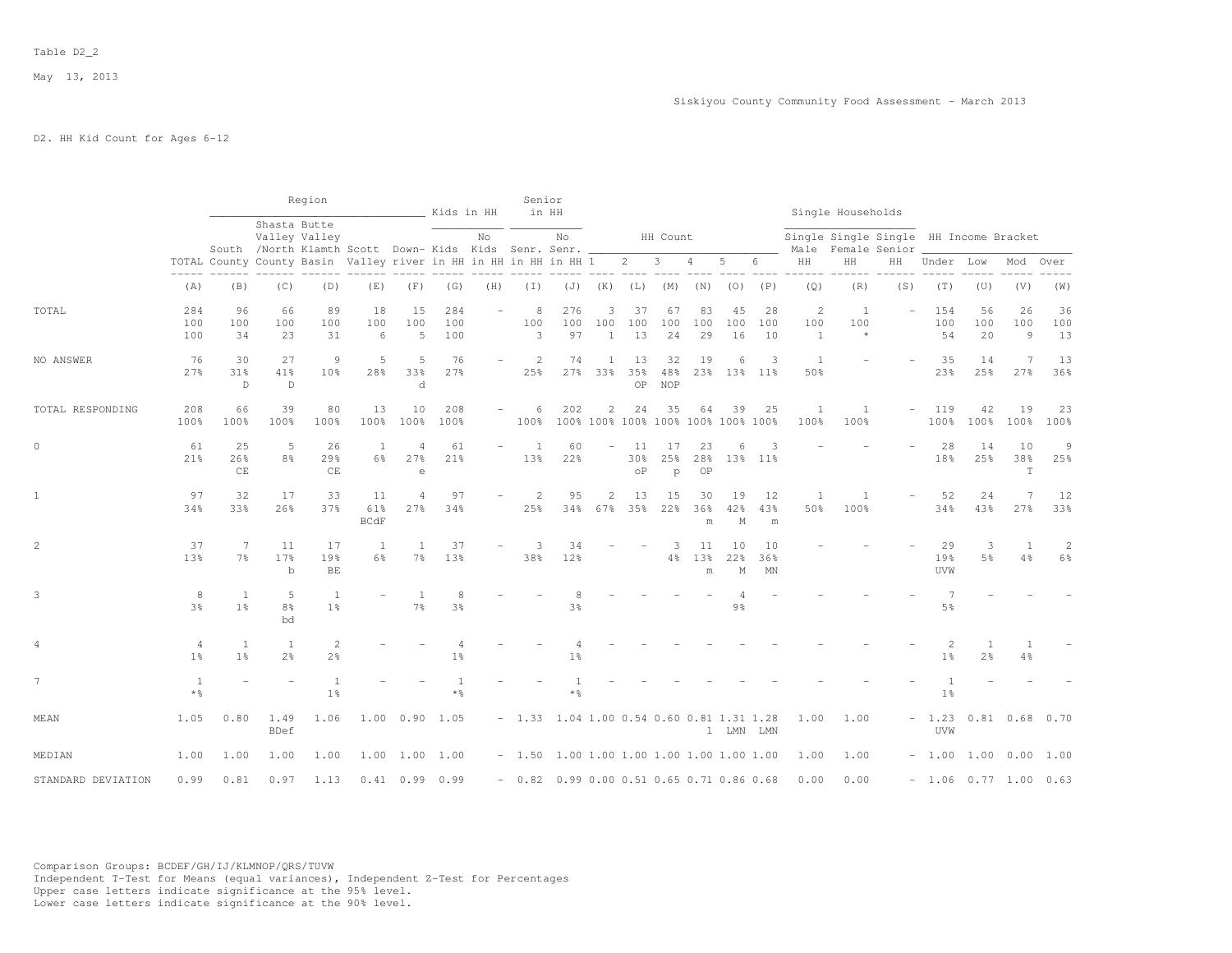May 13, 2013

# D2. HH Kid Count for Ages 6-12

|                    |                                   |                                  | Majority of<br>Groceries Shopped |                                                                                                                                                                                    |                                |                                  | How Far Traveled<br>to Grocery Store |                     |                 |                          | How Typically<br>Travel to Grocery Shop How Often Out | Ask         |               |                 |                                  | of Grocery Money Fresh Food    | Importance<br>of Buying  |                                |                                  | Food Hurdle                    | Buying Fresh          |                                  |
|--------------------|-----------------------------------|----------------------------------|----------------------------------|------------------------------------------------------------------------------------------------------------------------------------------------------------------------------------|--------------------------------|----------------------------------|--------------------------------------|---------------------|-----------------|--------------------------|-------------------------------------------------------|-------------|---------------|-----------------|----------------------------------|--------------------------------|--------------------------|--------------------------------|----------------------------------|--------------------------------|-----------------------|----------------------------------|
|                    |                                   |                                  |                                  | Out of Out of 0-5 6-15 16-25 26-50 51-100 Own Borrow For<br>TOTAL Local County State Miles Miles Miles Miles Car Car Ride Walk Wkly Mnthly /Never Extr what Cost bility ledge None |                                |                                  |                                      |                     |                 |                          |                                                       |             |               |                 |                                  | Rarely                         |                          | Some-                          |                                  | Availa Know-                   |                       |                                  |
|                    | (A)                               | (B)                              | (C)                              | (D)                                                                                                                                                                                | (E)                            | (F)                              | (G)                                  | (H)                 | $(\top)$        | (J)                      |                                                       | $(K)$ $(L)$ |               | $(M)$ $(N)$     | (0)                              | (P)                            | (Q)                      | (R)                            | (S)                              | (T)                            | (U)                   | (V)                              |
| TOTAL              | 284<br>100<br>100                 | 144<br>100<br>51                 | 30<br>100<br>11                  | 89<br>100<br>31                                                                                                                                                                    | 80<br>100<br>28                | 23<br>100<br>8                   | 23<br>100<br>8                       | 85<br>100<br>30     | 46<br>100<br>16 |                          | $\overline{1}$<br>100<br>$\star$                      |             | 6<br>100<br>2 | 21<br>100<br>7  | 110<br>100<br>39                 | 120<br>100<br>42               | 192<br>100<br>68         | 66<br>100<br>23                | 145<br>100<br>51                 | 47<br>100<br>17                | 6<br>100<br>2         | 97<br>100<br>34                  |
| NO ANSWER          | 76<br>27%<br>D                    | 52<br>36%<br>aCD                 | 5<br>17%                         | 13<br>15%                                                                                                                                                                          | 27<br>34%<br>hI                | 8<br>35%                         | 6<br>26%                             | 18<br>21%           | 8<br>17%        |                          |                                                       |             | 2<br>33%      | 6<br>29%        | 28<br>25%                        | 31<br>26%                      | 57<br>30%<br>$\mathbf r$ | 13<br>20%                      | 41<br>28 <sup>8</sup>            | 16<br>34%                      | 1<br>17%              | 23<br>24%                        |
| TOTAL RESPONDING   | 208<br>100%                       | 92<br>100%                       | 25<br>100%                       | 76<br>100%                                                                                                                                                                         | 53<br>100%                     | 15<br>100%                       | 17<br>100%                           | 67<br>100%          | 38<br>100%      |                          | $\overline{1}$<br>100%                                |             | 4             | 15<br>100% 100% | 82<br>100%                       | 89<br>100%                     | 135<br>100%              | 100% 100%                      | 53 104                           | 31<br>100%                     | 5<br>100%             | 74<br>100%                       |
| $\circ$            | 61<br>21%                         | 23<br>16%                        | 12<br>40%<br>AB                  | 23<br>26%<br>$\mathbf b$                                                                                                                                                           | 15<br>19 <sub>8</sub>          | 4<br>17%                         | $17$ %                               | 24<br>28%           | 11<br>24%       |                          |                                                       |             | 33%           | 19%             | 25<br>23%                        | 28<br>23%                      | 41<br>21%                | 16<br>24%                      | 30<br>21%                        | 8<br>17%                       | $\overline{c}$<br>33% | 25<br>26%                        |
| $\mathbf{1}$       | 97<br>34%                         | 47<br>33%                        | 11<br>37%                        | 31<br>35%                                                                                                                                                                          | 27<br>34%                      | 6<br>26%                         | 11<br>48%                            | 25<br>29%           | 19<br>41%       |                          | $\overline{1}$<br>100%<br>M                           |             | 2<br>33%      | 8<br>38%        | 37<br>34%                        | 41<br>34%                      | 65<br>34%                | 22                             | 56<br>33% 39%                    | 13<br>28%                      | 2<br>33%              | 29<br>30%                        |
| $\overline{c}$     | 37<br>13%                         | 16<br>$11\%$                     | 2<br>7 <sup>°</sup>              | 19<br>21%<br>aBC                                                                                                                                                                   | 9<br>$11\%$                    | 3<br>13%                         | 2<br>$9\frac{6}{6}$                  | 16<br>19%           | 6<br>13%        |                          |                                                       |             |               | 3<br>14%        | 14<br>13%                        | 17<br>14%                      | 23<br>12%                | 12                             | 14<br>18% 10%                    | $\overline{9}$<br>19%          | $\overline{1}$<br>17% | 15<br>15%                        |
| 3                  | 8<br>3 <sup>°</sup>               | $\overline{4}$<br>3%             |                                  | $\mathbf{1}$<br>1 <sup>°</sup>                                                                                                                                                     | 1<br>1 <sup>°</sup>            | $\overline{2}$<br>$9\frac{6}{6}$ |                                      | 1<br>1 <sup>°</sup> |                 |                          |                                                       |             |               |                 | $\overline{4}$<br>$4\frac{6}{6}$ | 2<br>$2\frac{6}{6}$            | 3<br>2 <sup>o</sup>      | 2<br>3 <sup>°</sup>            | $\overline{2}$<br>1 <sup>°</sup> | <sup>1</sup><br>$2\frac{6}{9}$ |                       | 3<br>3 <sup>°</sup>              |
| 4                  | $\overline{4}$<br>$1\frac{6}{9}$  | $\overline{c}$<br>1 <sup>°</sup> |                                  | $\mathbf{2}$<br>2 <sup>o</sup>                                                                                                                                                     | $\mathbf{1}$<br>1 <sup>°</sup> |                                  |                                      | 1<br>1 <sup>°</sup> | 2<br>4%         |                          |                                                       |             |               |                 | $\mathbf{2}$<br>2 <sup>°</sup>   | $\mathbf{1}$<br>1 <sup>°</sup> | 3<br>2 <sup>°</sup>      | <sup>1</sup><br>2 <sup>o</sup> | $\mathbf{2}$<br>1 <sup>°</sup>   |                                |                       | $\overline{c}$<br>2 <sup>o</sup> |
| $7\phantom{.}$     | $\mathbf{1}$<br>$*$ $\frac{6}{5}$ |                                  |                                  |                                                                                                                                                                                    |                                |                                  |                                      |                     |                 |                          |                                                       |             |               |                 |                                  |                                |                          |                                |                                  |                                |                       |                                  |
| MEAN               | 1.05<br>$\mathsf C$               | 1.08<br>$\mathcal{C}$            | 0.60                             | 1.05<br>$\mathsf C$                                                                                                                                                                |                                |                                  | 0.98 1.20 0.88 0.96                  |                     | 1.03            | $\overline{\phantom{a}}$ | 1.00                                                  |             | $-0.50$ 0.93  |                 | 1.04                             |                                |                          | 0.96 0.98 1.06 0.94            |                                  |                                | $1.10 \t 0.80$        | 1.03                             |
| MEDIAN             | 1.00                              | 1.00                             | 1.00                             |                                                                                                                                                                                    |                                |                                  | 1.00 1.00 1.00 1.00 1.00             |                     | 1.00            | $\overline{\phantom{a}}$ | 1.00                                                  |             | $-0.50$ 1.00  |                 | 1.00                             |                                |                          | 1.00 1.00 1.00 1.00            |                                  |                                |                       | 1.00 1.00 1.00                   |
| STANDARD DEVIATION |                                   | 0.99 0.89                        | 0.65                             |                                                                                                                                                                                    |                                |                                  | $0.92$ $0.84$ 1.01 0.60 0.89         |                     | 0.97            | $\overline{\phantom{m}}$ | 0.00                                                  |             | $-0.58$ 0.70  |                 | 0.95                             |                                |                          | $0.84$ $0.88$ $0.93$ $0.82$    |                                  |                                |                       | $0.83$ $0.84$ $0.98$             |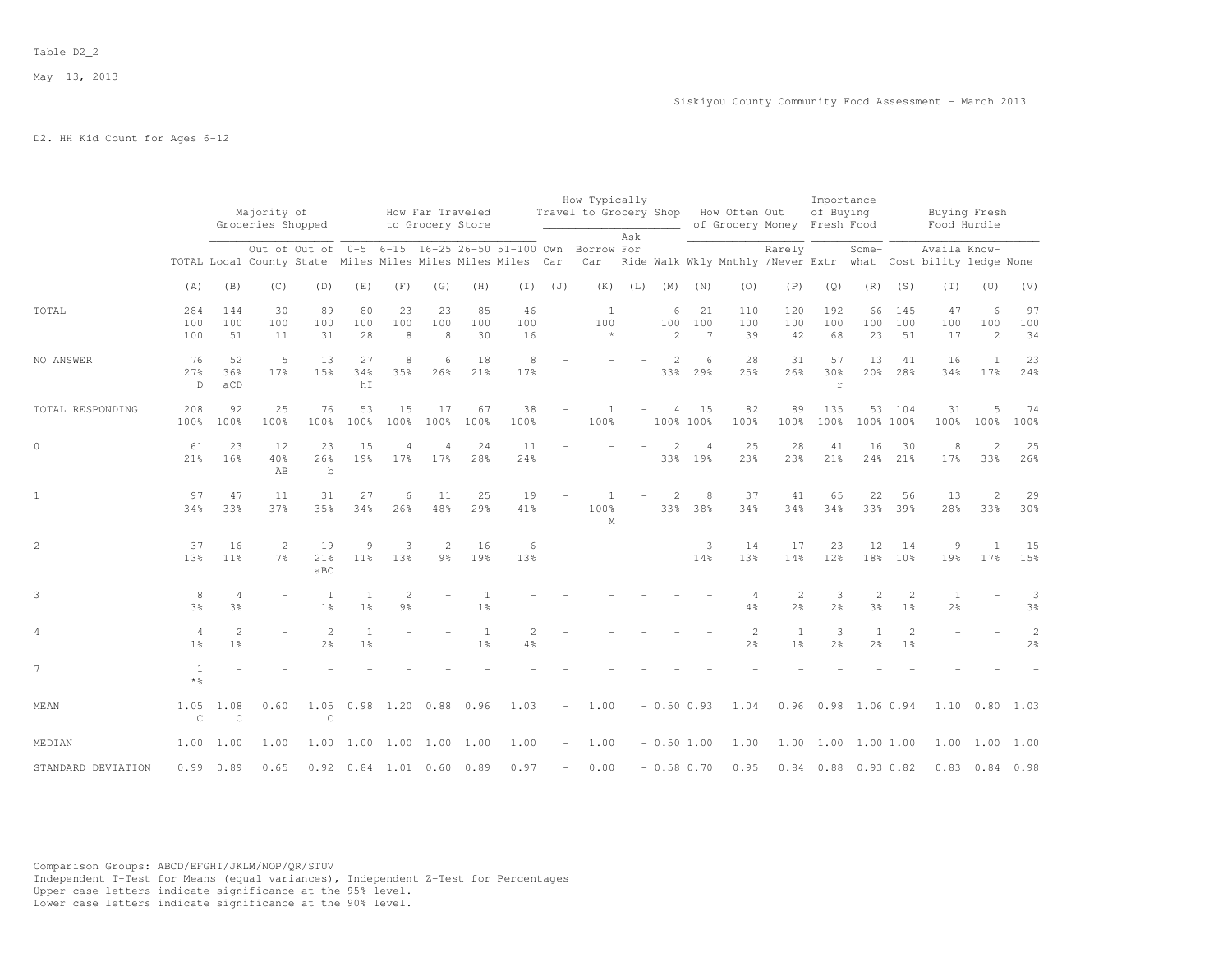# D2. HH Kid Count for Ages 13-17

|                  |                                   |                                                                      |                                  | Region                                                                                 |                       |                      | Kids in HH                       |                          | Senior<br>in HH                            |                                           |                          |                                  |                         |                                      |                                      |                      |                          | Single Households                                            |                          |                                  |                      |                             |                                |
|------------------|-----------------------------------|----------------------------------------------------------------------|----------------------------------|----------------------------------------------------------------------------------------|-----------------------|----------------------|----------------------------------|--------------------------|--------------------------------------------|-------------------------------------------|--------------------------|----------------------------------|-------------------------|--------------------------------------|--------------------------------------|----------------------|--------------------------|--------------------------------------------------------------|--------------------------|----------------------------------|----------------------|-----------------------------|--------------------------------|
|                  |                                   |                                                                      |                                  | Shasta Butte<br>Valley Valley<br>South /North Klamth Scott Down- Kids Kids Senr. Senr. |                       |                      |                                  | No                       |                                            | No                                        |                          |                                  | HH Count                |                                      |                                      |                      |                          | Single Single Single HH Income Bracket<br>Male Female Senior |                          |                                  |                      |                             |                                |
|                  |                                   | TOTAL County County Basin Valley river in HH in HH in HH in HH 1 2 3 |                                  |                                                                                        |                       |                      |                                  |                          |                                            |                                           |                          |                                  |                         | $\overline{4}$                       | 5                                    | 6                    | $\rm{HH}$                | HH                                                           | HH                       | Under Low                        |                      | Mod                         | Over                           |
|                  | $- - - - -$<br>(A)                | (B)                                                                  | (C)                              | (D)                                                                                    | (E)                   | (F)                  | (G)                              | (H)                      | $(\top)$                                   | (J)                                       | (K)                      | (L)                              | (M)                     | (N)                                  | (0)                                  | (P)                  | (Q)                      | (R)                                                          | (S)                      | (T)                              | (U)                  | (V)                         | (W)                            |
| TOTAL            | 284<br>100<br>100                 | 96<br>100<br>34                                                      | 66<br>100<br>23                  | 89<br>100<br>31                                                                        | 18<br>100<br>6        | 15<br>100<br>5       | 284<br>100<br>100                | $\equiv$                 | 8<br>100<br>3                              | 276<br>100<br>97                          | 3<br>100<br>$\mathbf{1}$ | 37<br>100<br>13                  | 67<br>100<br>24         | 83<br>100<br>29                      | 45<br>100<br>16                      | 28<br>100<br>10      | 2<br>100<br><sup>1</sup> | <sup>1</sup><br>100<br>$\star$                               | $\overline{\phantom{a}}$ | 154<br>100<br>54                 | 56<br>100<br>20      | 26<br>100<br>$\overline{9}$ | 36<br>100<br>13                |
| NO ANSWER        | 86<br>30%                         | 35<br>36%<br>D                                                       | 27<br>41%<br>Df                  | 14<br>16%                                                                              | 7<br>39%<br>d         | 3<br>20%             | 86<br>30%                        |                          | $\overline{4}$<br>50%                      | 82<br>30%                                 | 2<br>67%<br>οP           | 10                               | 33<br>27% 49%<br>P LnOP | 28<br>34%<br>οP                      | 9<br>20 <sub>8</sub><br>$\mathsf{p}$ | 2<br>7 <sup>°</sup>  | 1<br>50%                 | 1<br>100%                                                    |                          | 42<br>27%                        | 16<br>29%            | 9<br>35%                    | 14<br>39%                      |
| TOTAL RESPONDING | 198<br>100%                       | 61<br>100%                                                           | 39<br>100%                       | 75<br>100%                                                                             | 11<br>100%            | 12<br>100%           | 198<br>100%                      | $\overline{\phantom{a}}$ | $\overline{4}$<br>100%                     | 194<br>100% 100% 100% 100% 100% 100% 100% | $\mathbf{1}$             | 27                               | 34                      | 55                                   | 36                                   | 26                   | $\overline{1}$<br>100%   |                                                              |                          | 112<br>100%                      | 40<br>100%           | 17<br>100%                  | 22<br>100%                     |
| $\mathbb O$      | 69<br>24%                         | 21<br>22%<br>$\rm ^c$                                                | 8<br>12%                         | 32<br>36%<br>BC                                                                        | $\overline{4}$<br>22% | $\Delta$<br>27%      | 69<br>24%                        |                          | $\overline{1}$<br>13%                      | 68<br>25%                                 | $\equiv$                 | 13<br>35%<br>${\rm m}$           | 12<br>18%               | 21                                   | 13<br>25% 29% 18%                    | -5                   |                          |                                                              |                          | 40<br>26%                        | 17<br>30%            | 5<br>19%                    | 6<br>17%                       |
| $\mathbf{1}$     | 95<br>33%                         | 33<br>34%                                                            | 22<br>33%                        | 28<br>31%                                                                              | 6<br>33%              | 6<br>40%             | 95<br>33%                        |                          | $\overline{c}$<br>25%                      | 93<br>34%                                 | -1<br>33%                | 13                               | 21<br>35% 31%           | 24                                   | 17<br>29% 38%                        | 14<br>50%<br>mN      | $\overline{1}$<br>50%    |                                                              |                          | 51<br>33%                        | 19<br>34%            | 9<br>35%                    | 12<br>33%                      |
| 2                | 22<br>8 <sup>°</sup>              | 6<br>6%                                                              | $\overline{4}$<br>6%             | 9<br>10 <sup>8</sup>                                                                   | 1<br>$6\%$            | 2<br>13%             | 22<br>8 <sup>°</sup>             | $\overline{a}$           | 1<br>13 <sup>8</sup>                       | 21<br>8 <sup>°</sup>                      |                          | $\overline{1}$<br>3 <sup>°</sup> |                         | 8<br>10 <sup>8</sup><br>$\mathbf{1}$ | 5<br>11%                             | 5<br>18%<br>L        |                          |                                                              |                          | 12<br>$8\frac{6}{9}$             | $\overline{4}$<br>7% | 3<br>12%                    | 3<br>8 <sup>°</sup>            |
| 3                | 5<br>2 <sup>°</sup>               |                                                                      |                                  | -5<br>6%                                                                               |                       |                      | 5<br>2 <sup>°</sup>              |                          |                                            | 5<br>$2\frac{6}{6}$                       |                          |                                  | 1<br>1%                 | $\overline{2}$<br>$2\frac{6}{6}$     | 1<br>2 <sup>°</sup>                  | $\overline{1}$<br>4% |                          |                                                              |                          | $\overline{4}$<br>3 <sup>°</sup> |                      |                             | $\mathbf{1}$<br>3 <sup>°</sup> |
| 4                | 2<br>1 <sup>°</sup>               |                                                                      | 1<br>2.8                         | 1<br>1 <sup>°</sup>                                                                    |                       |                      | 1 <sup>°</sup>                   |                          |                                            | 1 <sup>°</sup>                            |                          |                                  |                         |                                      |                                      | 4%                   |                          |                                                              |                          | 1 <sup>°</sup>                   |                      |                             |                                |
| 5                | 2<br>1 <sup>8</sup>               | 1<br>1 <sup>8</sup>                                                  | <sup>1</sup><br>2 <sup>°</sup>   |                                                                                        |                       |                      | $\overline{2}$<br>1 <sup>°</sup> |                          |                                            | $\overline{2}$<br>1 <sup>°</sup>          |                          |                                  |                         |                                      |                                      |                      |                          |                                                              |                          | 2<br>1 <sup>°</sup>              |                      |                             |                                |
| 6                | 2<br>1 <sup>°</sup>               |                                                                      | $\overline{2}$<br>3%             |                                                                                        |                       |                      | $\overline{c}$<br>$1\frac{6}{9}$ |                          |                                            | 2<br>$1\frac{6}{6}$                       |                          |                                  |                         |                                      |                                      |                      |                          |                                                              |                          | <sup>1</sup><br>1 <sup>°</sup>   |                      |                             |                                |
| 8                | $\mathbf{1}$<br>$*$ $\frac{6}{5}$ |                                                                      | $\overline{1}$<br>2 <sup>o</sup> |                                                                                        |                       |                      | $*$ %                            |                          |                                            | * %                                       |                          |                                  |                         |                                      |                                      |                      |                          |                                                              |                          | 1 <sup>°</sup>                   |                      |                             |                                |
| MEAN             | 0.97                              | 0.82                                                                 | 1.51<br><b>BD</b>                | 0.87                                                                                   |                       | $0.73$ $0.83$ $0.97$ |                                  |                          | $-1.00$ 0.97 1.00 0.56 0.71 0.84 0.83 1.19 |                                           |                          |                                  |                         |                                      |                                      | LMn                  | 1.00                     |                                                              |                          | $-1.03$<br>$\mathbf u$           |                      | $0.68$ $0.88$               | 0.95                           |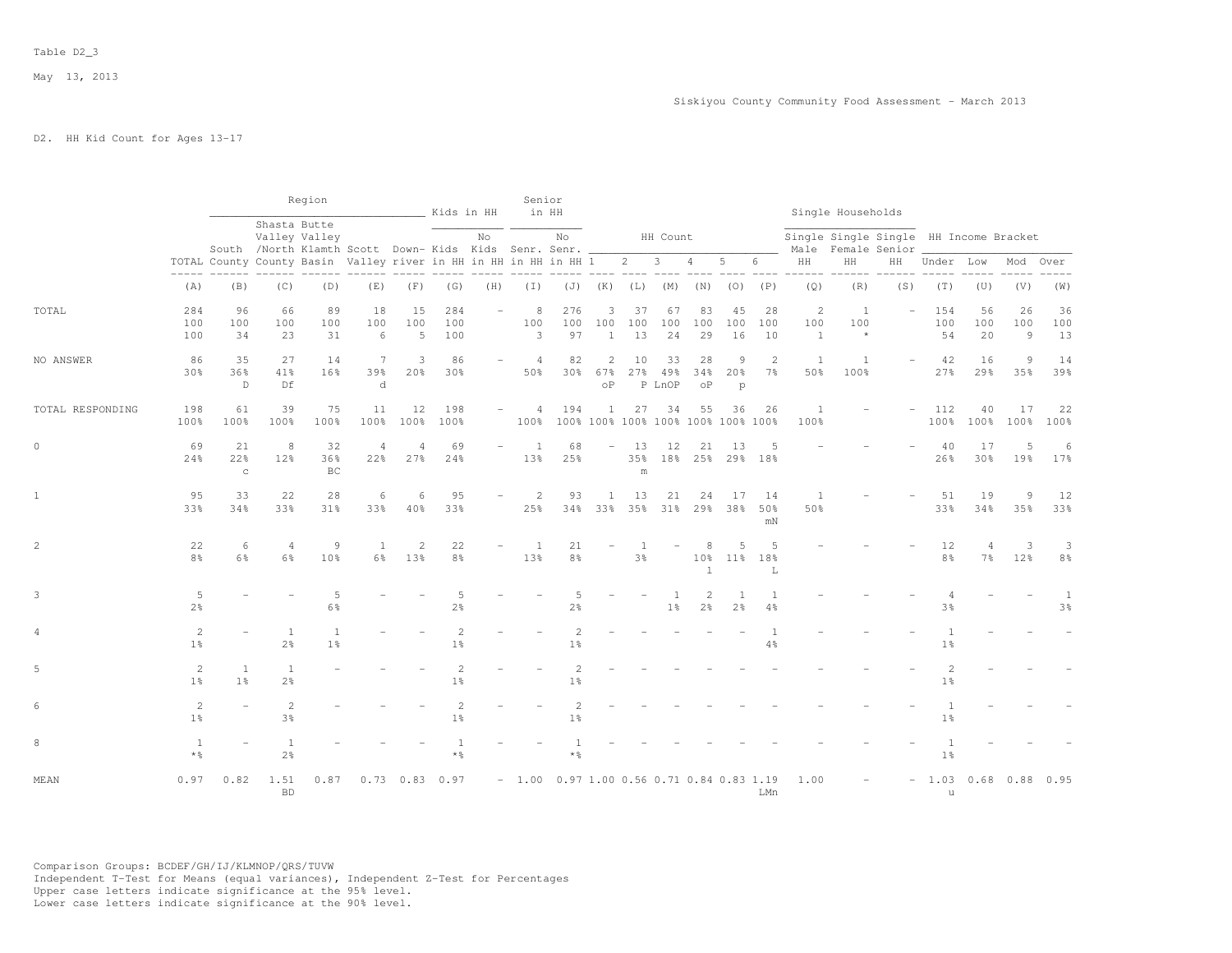May 13, 2013

#### (Continued)

D2. HH Kid Count for Ages 13-17

|                    |      |                                                                      |              | Region                                                                |      |      | Kids in HH  |     | Senior<br>in HH                            |     |     |     |          |     |     |     |      | Single Households                                                           |     |         |           |          |      |
|--------------------|------|----------------------------------------------------------------------|--------------|-----------------------------------------------------------------------|------|------|-------------|-----|--------------------------------------------|-----|-----|-----|----------|-----|-----|-----|------|-----------------------------------------------------------------------------|-----|---------|-----------|----------|------|
|                    |      |                                                                      | Shasta Butte | Valley Valley<br>South /North Klamth Scott Down-Kids Kids Senr. Senr. |      |      |             | No  |                                            | No  |     |     | HH Count |     |     |     |      | Single Single Single HH Income Bracket<br>Male Female Senior and the Senior |     |         |           |          |      |
|                    |      | TOTAL County County Basin Valley river in HH in HH in HH in HH 1 2 3 |              |                                                                       |      |      |             |     |                                            |     |     |     |          | 4   | 56  |     | HH   | HH                                                                          | HH  | Under   | Low       | Mod Over |      |
|                    | (A)  | (B)                                                                  | (C)          | (D)                                                                   | (E)  | (F)  | (G)         | (H) | (I)                                        | (J) | (K) | (L) | (M)      | (N) | (0) | (P) | (0)  | (R)                                                                         | (S) | (T)     | (U)       | (V)      | (W)  |
| MEDIAN             | 1.00 | 1.00                                                                 | 1.00         | 1.00                                                                  | 00   | 1.00 | 1.00        |     |                                            |     |     |     |          |     |     |     |      | <b>Service</b> Service                                                      |     | $-1.00$ | 1.00 1.00 |          | 1.00 |
| STANDARD DEVIATION | 1.15 |                                                                      |              |                                                                       | 0.65 |      | $0.72$ 1.15 |     | $-0.82$ 1.16 0.00 0.58 0.63 0.81 0.77 0.94 |     |     |     |          |     |     |     | 0.00 | $\sim$                                                                      |     | $-1.28$ | 0.66      |          | 0.79 |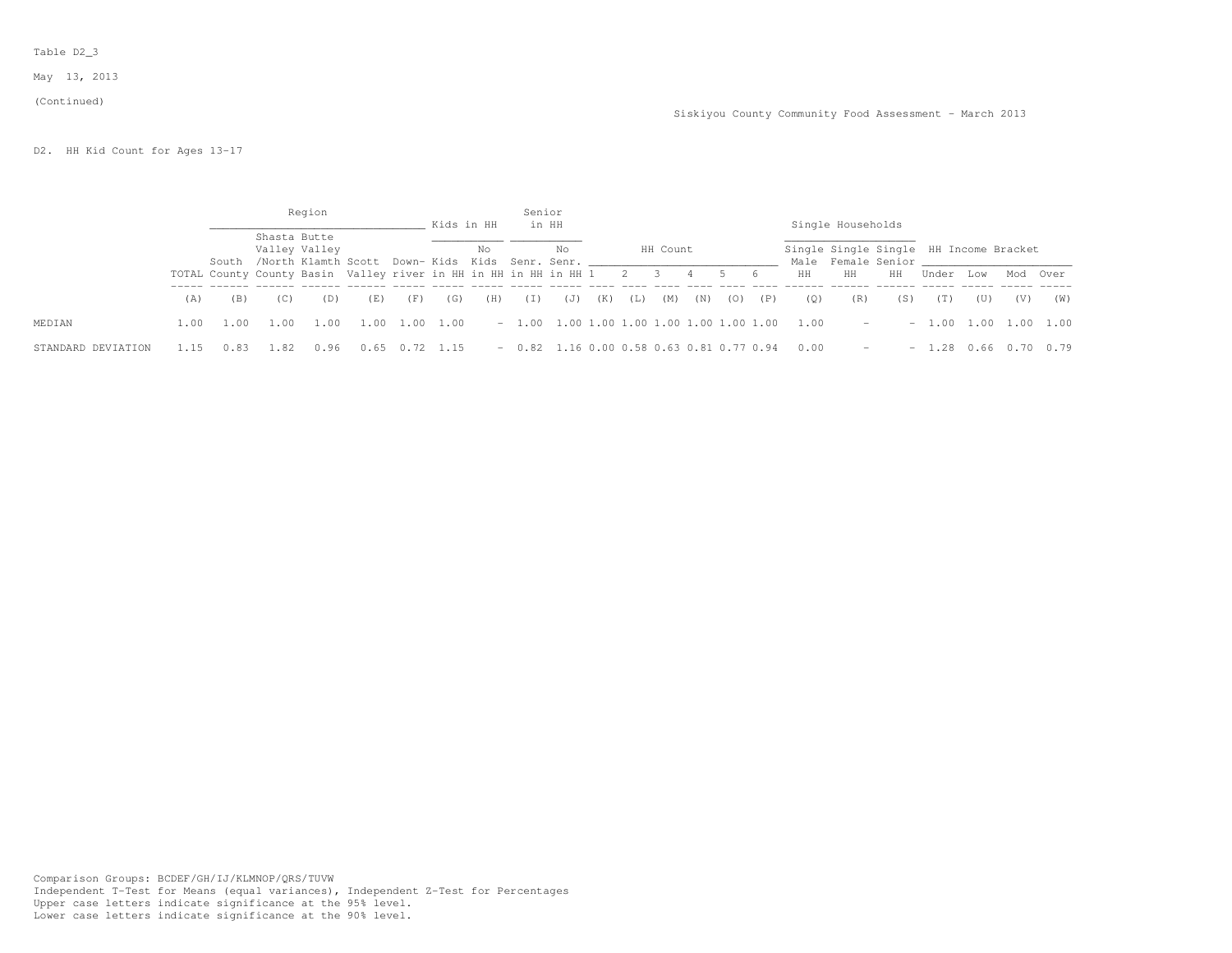# D2. HH Kid Count for Ages 13-17

|                  |                                     |                                | Majority of<br>Groceries Shopped |                                                                                                                        |                                |                | How Far Traveled<br>to Grocery Store |                                  |                          |     | How Typically<br>Travel to Grocery Shop How Often Out | Ask   |                          |                             |                                  | of Grocery Money Fresh Food      | Importance<br>of Buying |                                |                     | Buying Fresh<br>Food Hurdle                                                       |                       |                                |
|------------------|-------------------------------------|--------------------------------|----------------------------------|------------------------------------------------------------------------------------------------------------------------|--------------------------------|----------------|--------------------------------------|----------------------------------|--------------------------|-----|-------------------------------------------------------|-------|--------------------------|-----------------------------|----------------------------------|----------------------------------|-------------------------|--------------------------------|---------------------|-----------------------------------------------------------------------------------|-----------------------|--------------------------------|
|                  |                                     |                                |                                  | Out of Out of 0-5 6-15 16-25 26-50 51-100 Own Borrow For<br>TOTAL Local County State Miles Miles Miles Miles Miles Car |                                |                |                                      |                                  |                          |     |                                                       | $---$ |                          |                             |                                  | Rarely                           |                         | Some-                          |                     | Availa Know-<br>Car Ride Walk Wkly Mnthly /Never Extr what Cost bility ledge None |                       |                                |
|                  | (A)                                 | (B)                            | (C)                              | (D)                                                                                                                    | (E)                            | (F)            | (G)                                  | (H)                              | (I)                      | (J) | (K)                                                   |       | $(L)$ $(M)$ $(N)$        |                             | (0)                              | (P)                              | (Q)                     | (R)                            | (S)                 | (T)                                                                               | (U)                   | (V)                            |
| TOTAL            | 284<br>100<br>100                   | 144<br>100<br>51               | 30<br>100<br>11                  | 89<br>100<br>31                                                                                                        | 80<br>100<br>28                | 23<br>100<br>8 | 23<br>100<br>8                       | 85<br>100<br>30                  | 46<br>100<br>16          |     | $\overline{1}$<br>100<br>$\star$                      |       | 6<br>100<br>$\mathbf{2}$ | 21<br>100<br>$\overline{7}$ | 110<br>100<br>39                 | 120<br>100<br>42                 | 192<br>100<br>68        | 66<br>100<br>23                | 145<br>100<br>51    | 47<br>100<br>17                                                                   | 6<br>100<br>2         | 97<br>100<br>34                |
| NO ANSWER        | 86<br>30%                           | 54<br>38%<br>CD                | - 6<br>20 <sub>8</sub>           | 20<br>22%                                                                                                              | 30<br>38%<br>H                 | 10<br>43%<br>H | 7<br>30 <sup>8</sup>                 | 18<br>21%                        | 15<br>33%                |     | 1<br>100%<br>$\mathbb M$                              |       | 1<br>17 <sub>8</sub>     | 6<br>29%                    | 31<br>28%                        | 37<br>31%                        | 64<br>33%               | 16                             | 47<br>24% 32%       | 16<br>34%                                                                         |                       | 29<br>30%                      |
| TOTAL RESPONDING | 198<br>100%                         | 90<br>100%                     | 24<br>100%                       | 69<br>100%                                                                                                             | 50<br>100%                     | 13<br>100%     | 16<br>100%                           | 67<br>100%                       | 31<br>100%               |     |                                                       |       | 5                        | 15<br>100% 100%             | 79<br>100%                       | 83<br>100%                       | 128<br>100%             | 50                             | 98<br>100% 100%     | 31<br>100%                                                                        | 6<br>100%             | 68<br>100%                     |
| $\circ$          | 69<br>24%<br>$\mathbf b$            | 24<br>17%                      | 12<br>40%<br>aB                  | 29<br>33%<br>$\mathbf B$                                                                                               | 12<br>15%                      | 6<br>26%       | 5<br>22%                             | 26<br>31%<br>E                   | 15<br>33%<br>$\mathbf E$ |     |                                                       |       | 2                        | 5<br>33% 24%                | 27<br>25%                        | 30<br>25%                        | 47<br>24%               | 15<br>23%                      | 31<br>21%           | 9<br>19%                                                                          | $\overline{1}$<br>17% | 29<br>30%                      |
| $\mathbf{1}$     | 95<br>33%                           | 52<br>36%                      | 10<br>33%                        | 28<br>31%                                                                                                              | 29<br>36%                      | 6<br>26%       | 9<br>39%                             | 29<br>34%                        | 13<br>28%                |     |                                                       |       | 3<br>50%                 | 9<br>43%                    | 35<br>32%                        | 39<br>33%                        | 65<br>34%               | 23                             | 52<br>35% 36%       | 17<br>36%                                                                         | 5<br>83%<br>STV       | 28<br>29%                      |
| 2                | 22<br>8 <sup>8</sup>                | 12<br>8 <sup>o</sup>           | 2<br>7 <sup>8</sup>              | 8<br>9 <sub>8</sub>                                                                                                    | 7<br>9 <sub>8</sub>            | 1<br>4%        | 1<br>4%                              | 9<br>11 <sup>8</sup>             | 3<br>7%                  |     |                                                       |       |                          | $\overline{1}$<br>5%        | 9<br>8 <sup>°</sup>              | 12<br>10 <sup>8</sup>            | 15<br>8 <sup>°</sup>    | 7<br>11 <sup>°</sup>           | 10<br>7%            | $\overline{4}$<br>$9\frac{6}{6}$                                                  |                       | 10<br>10%                      |
| 3                | 5<br>2 <sup>°</sup>                 | $\mathbf{1}$<br>1 <sup>°</sup> |                                  | 2<br>2 <sup>o</sup>                                                                                                    | <sup>1</sup><br>1 <sup>°</sup> |                | $\overline{1}$<br>$4\%$              | 1<br>1 <sup>°</sup>              |                          |     |                                                       |       |                          |                             | 5<br>$5\frac{6}{9}$              | $\equiv$                         | 1<br>1 <sup>°</sup>     | 2<br>3 <sup>°</sup>            | 2<br>1 <sup>°</sup> |                                                                                   |                       | $\mathbf{1}$<br>$1\frac{6}{6}$ |
| 4                | 2<br>$1\%$                          |                                |                                  | $\mathbf{1}$<br>$1\frac{6}{6}$                                                                                         |                                |                |                                      | $\overline{1}$<br>1 <sup>°</sup> |                          |     |                                                       |       |                          |                             | 1<br>1 <sup>°</sup>              | <sup>1</sup><br>1 <sup>°</sup>   |                         | <sup>1</sup><br>2 <sup>°</sup> | 1<br>1 <sup>°</sup> | 1<br>$2\frac{6}{9}$                                                               |                       |                                |
| 5                | 2<br>1 <sup>°</sup>                 | $\mathbf{1}$<br>1 <sup>°</sup> |                                  | $\mathbf{1}$<br>$1\frac{6}{9}$                                                                                         | 1 <sup>°</sup>                 |                |                                      | $\mathbf{1}$<br>1 <sup>°</sup>   |                          |     |                                                       |       |                          |                             | $\overline{c}$<br>$2\frac{6}{6}$ |                                  |                         | $\mathbf{2}$<br>3 <sup>°</sup> | 2<br>1 <sup>°</sup> |                                                                                   |                       |                                |
| 6                | 2<br>1 <sup>°</sup>                 |                                |                                  |                                                                                                                        |                                |                |                                      |                                  |                          |     |                                                       |       |                          |                             |                                  | $\overline{1}$<br>1 <sup>°</sup> |                         |                                |                     |                                                                                   |                       |                                |
| 8                | $\overline{1}$<br>$*$ $\frac{6}{5}$ |                                |                                  |                                                                                                                        |                                |                |                                      |                                  |                          |     |                                                       |       |                          |                             |                                  |                                  |                         |                                |                     |                                                                                   |                       |                                |
| MEAN             |                                     | 0.970.93<br>$\mathsf{C}$       | 0.58                             | 0.86                                                                                                                   | $\mathbb{I}$                   |                | 1.02 0.62 0.88 0.88                  |                                  | 0.61                     |     |                                                       |       |                          | $-0.60$ 0.73                | 1.04                             |                                  | 0.88 0.77 1.14 0.94     | $\circ$                        |                     |                                                                                   | $0.94$ 0.83           | 0.75                           |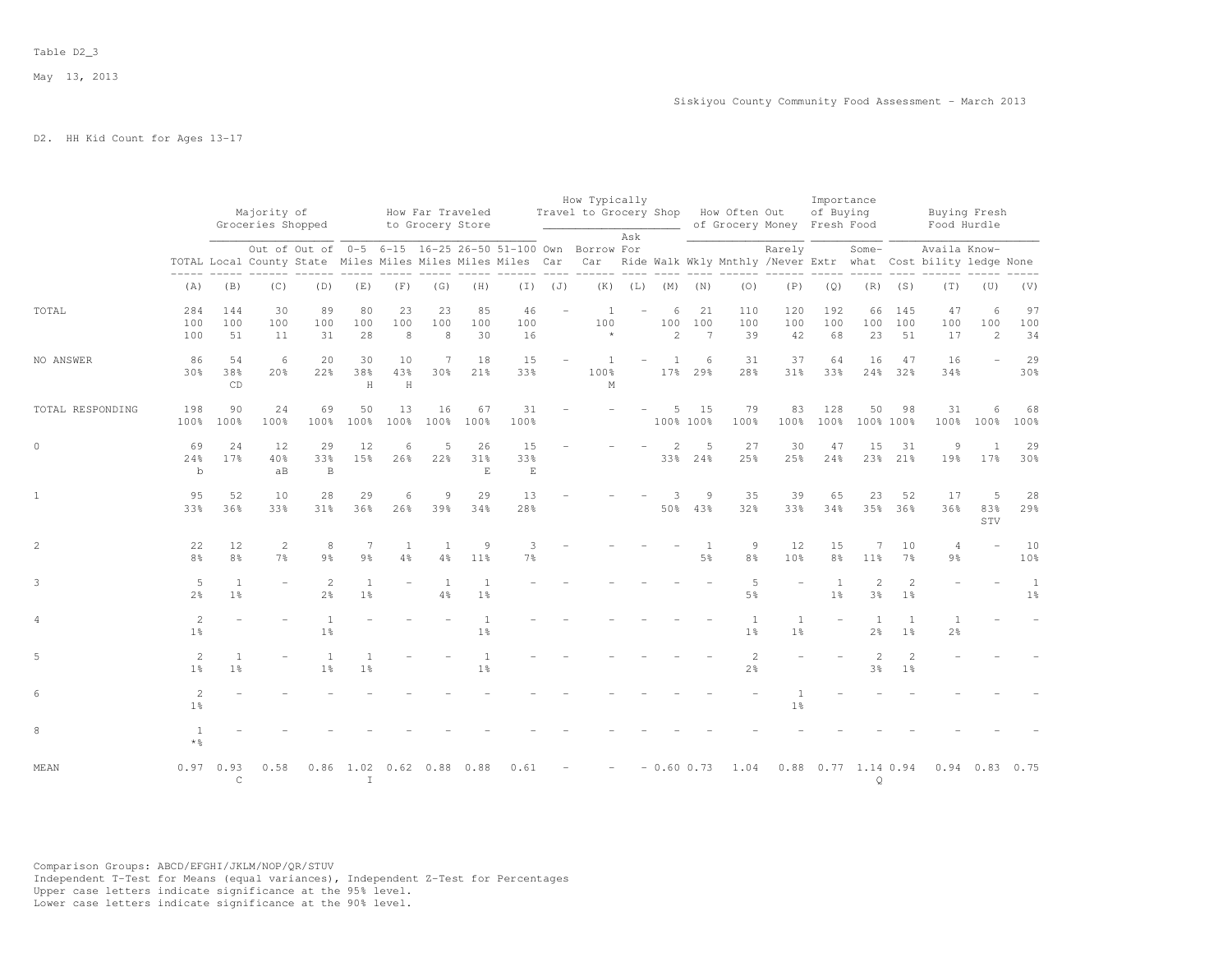May 13, 2013

#### (Continued)

D2. HH Kid Count for Ages 13-17

|                    |     |           | Majority of<br>Groceries Shopped |      |      |      |      | How Far Traveled<br>to Grocery Store |      |        | How Typically<br>Travel to Grocery Shop                                                                                                                                            |                          |              |     | How Often Out<br>of Grocery Money Fresh Food |        | Importance<br>of Buying |        |         |              | Buying Fresh<br>Food Hurdle |      |
|--------------------|-----|-----------|----------------------------------|------|------|------|------|--------------------------------------|------|--------|------------------------------------------------------------------------------------------------------------------------------------------------------------------------------------|--------------------------|--------------|-----|----------------------------------------------|--------|-------------------------|--------|---------|--------------|-----------------------------|------|
|                    |     |           |                                  |      |      |      |      |                                      |      |        | Out of Out of 0-5 6-15 16-25 26-50 51-100 Own Borrow For<br>TOTAL Local County State Miles Miles Miles Miles Car Car Ride Walk Wkly Mnthly /Never Extr what Cost bility ledge None | Ask                      |              |     |                                              | Rarely |                         | Some-  |         | Availa Know- |                             |      |
|                    | (A) | (B)       | (C)                              | (D)  | (E)  | (F)  | (G)  | (H)                                  | (I)  | (J)    | (K)                                                                                                                                                                                | (L)                      | (M)          | (N) | (0)                                          | (P)    | (0)                     | (R)    | (S)     | (T)          | (U)                         | (V)  |
| MEDIAN             |     | 1.00 1.00 | 0.50                             | .00. | 1.00 | 1.00 | 1.00 | 1.00                                 | 1.00 | $\sim$ |                                                                                                                                                                                    | <b>Contract Contract</b> | $-1.00$ 1.00 |     | 1.00                                         | 1.00   | 1.00                    |        | .001.00 |              | 1.00 1.00 1.00              |      |
| STANDARD DEVIATION |     |           | 0.65                             | . 00 | 0.89 |      |      |                                      | 0.67 | $\sim$ | $\sim$                                                                                                                                                                             |                          | $-0.55$ 0.59 |     |                                              | 0.96   |                         | . . 20 | 0.96    |              | $0.85$ $0.41$               | 0.76 |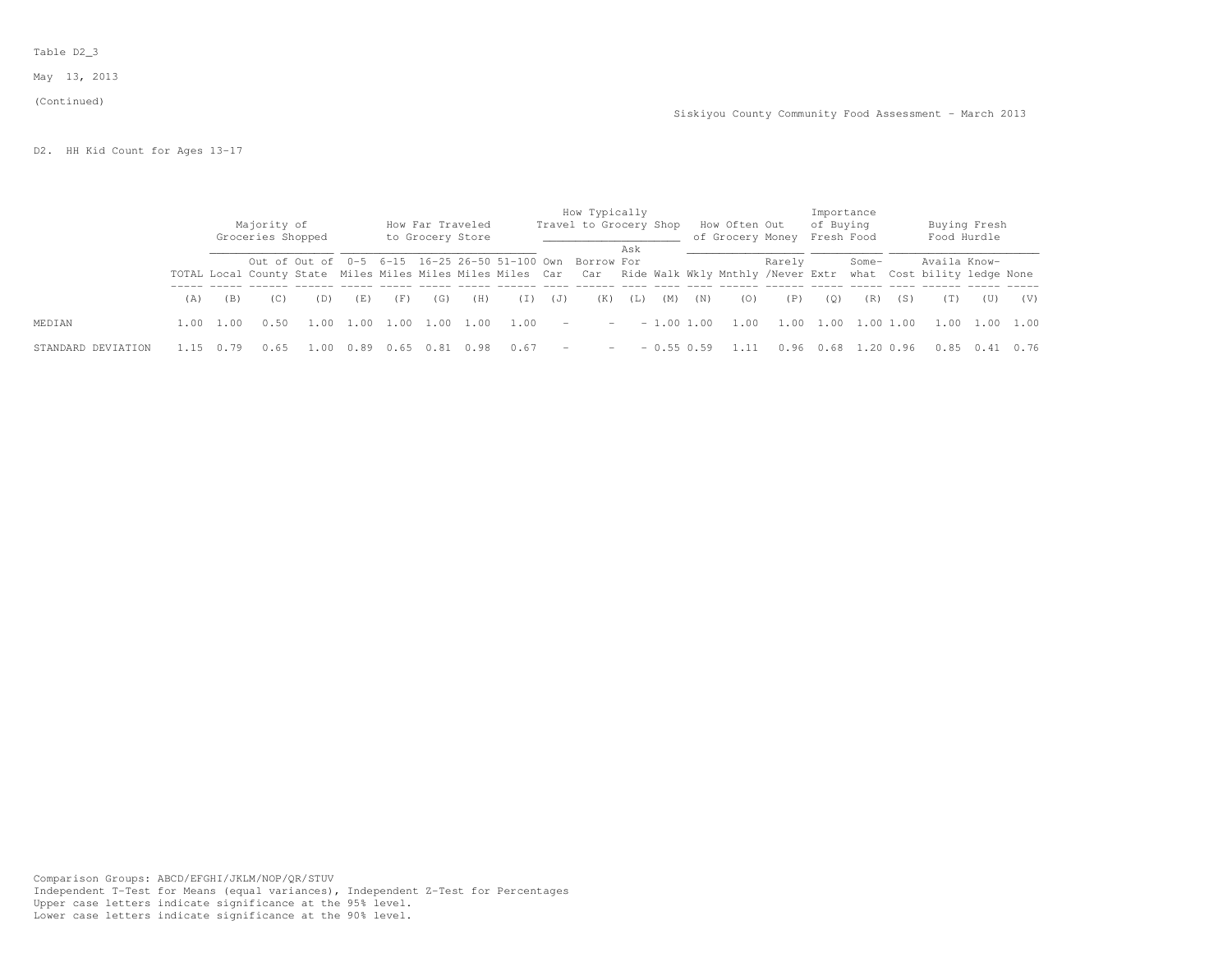# D4. Including yourself, how many individuals 18 or older are living in your house that are...?

|                                                                  |                                  |                                   |                                                                       | Region                    |                     |                     | Kids in HH               |                            | Senior<br>in HH            |                                  |                              |                                           |                      |                           |                      |                                  |                                  | Single Households                |                                        |                                  |                                  |                       |                      |
|------------------------------------------------------------------|----------------------------------|-----------------------------------|-----------------------------------------------------------------------|---------------------------|---------------------|---------------------|--------------------------|----------------------------|----------------------------|----------------------------------|------------------------------|-------------------------------------------|----------------------|---------------------------|----------------------|----------------------------------|----------------------------------|----------------------------------|----------------------------------------|----------------------------------|----------------------------------|-----------------------|----------------------|
|                                                                  |                                  |                                   | Shasta Butte<br>South /North Klamth Scott Down- Kids Kids Senr. Senr. | Valley Valley             |                     |                     |                          | No                         |                            | No                               |                              |                                           | HH Count             |                           |                      |                                  | Male                             |                                  | Single Single Single<br>Female Senior  |                                  | HH Income Bracket                |                       |                      |
|                                                                  |                                  |                                   | TOTAL County County Basin Valley river in HH in HH in HH in HH 1      |                           |                     |                     |                          |                            |                            |                                  |                              | $2^{\circ}$                               | $\mathbf{3}$         | $\overline{4}$            | 5                    | 6                                | HH                               | HH                               | HH                                     | Under                            | Low                              | Mod                   | Over                 |
|                                                                  | $- - - - -$<br>(A)               | (B)                               | (C)                                                                   | (D)                       | (E)                 | (F)                 | (G)                      | (H)                        | $(\bot)$                   | (J)                              | (K)                          | (L)                                       | (M)                  | (N)                       | (0)                  | (P)                              | (Q)                              | (R)                              | (S)                                    | (T)                              | (U)                              | (V)                   | (W)                  |
| TOTAL                                                            | 787<br>100<br>100                | 308<br>100<br>39                  | 213<br>100<br>27                                                      | 158<br>100<br>20          | 60<br>100<br>8      | 47<br>100<br>6      | 284<br>100<br>36         | 503<br>100<br>64           | 245<br>100<br>31           | 542<br>100<br>69                 | 236<br>100<br>30             | 246<br>100<br>31                          | 106<br>100<br>13     | 93<br>100<br>12           | 48<br>100<br>6       | 28<br>100<br>$\overline{4}$      | 148<br>100<br>19                 | 79<br>100<br>10                  | 131<br>100<br>17                       | 378<br>100<br>48                 | 138<br>100<br>18                 | 81<br>100<br>10       | 135<br>100<br>17     |
| NO ANSWER                                                        | 62<br>8 <sup>°</sup>             | 32<br>10 <sup>8</sup><br>$\,$ f   | 22<br>10 <sup>8</sup><br>$\mathtt{f}$                                 |                           | 5<br>8 <sup>°</sup> | 2<br>4%             | 11<br>4%                 | 51<br>10 <sup>8</sup><br>G | 30<br>12 <sub>8</sub><br>J | 32<br>6%                         | 25<br>11%<br>MN <sub>O</sub> | 21<br>9 <sup>8</sup><br>mN                | $\overline{4}$<br>4% | 3<br>3%                   | $\overline{2}$<br>4% | $\mathcal{L}$<br>7 <sup>°</sup>  | 12<br>8 <sup>°</sup>             | $\overline{4}$<br>5 <sup>8</sup> | 15<br>11 <sup>8</sup><br>$\mathbbm{r}$ | 17<br>4%                         | 3<br>2 <sup>°</sup>              | $\overline{4}$<br>.5% | 5<br>$4\%$           |
| TOTAL RESPONDING                                                 | 725<br>100%                      | 276<br>100%                       | 191<br>100%                                                           | 158<br>100%               | 55<br>100%          | 45<br>100%          | 273<br>100%              | 452<br>100%                | 215<br>100%                | 510                              | 211                          | 225<br>100% 100% 100% 100% 100% 100% 100% | 102                  | 90                        | 46                   | 26                               | 136<br>100%                      | 75<br>100%                       | 116<br>100%                            | 361<br>100%                      | 135<br>100%                      | 77<br>100%            | 130<br>100%          |
| Unemployed<br>(including stay at<br>home parent and<br>students) | 480<br>66%                       | 176<br>64%<br>$\rm _C$            | 106<br>55%                                                            | 130<br>82%<br><b>BCE</b>  | 34<br>62%           | 34<br>76%<br>bC     | 207<br>76%<br>H          | 273<br>60%                 | 109<br>51%                 | 371<br>73%<br>$\mathbb{I}$       | 110<br>52%                   | 148<br>66%<br>K                           | 70<br>69%<br>K       | 70<br>78%<br>KL           | 37<br>80%<br>ΚL      | 22<br>85%<br>KLm                 | 68<br>50%                        | 42<br>56%<br>s                   | 50<br>43%                              | 265<br>73%<br>UVW                | 79<br>59%                        | 45<br>58%             | 80<br>62%            |
| $\circ$                                                          | 206<br>26%                       | 84<br>27%<br>$\mathsf{C}$         | 29<br>14%                                                             | 62<br>39%<br>$_{\rm BCE}$ | 13<br>22%           | 18<br>38%<br>Ce     | 63<br>22%                | 143<br>28%<br>G            | 76<br>31%<br>J             | 130<br>24%                       | 66<br>28%<br>MoP             | 82<br>33%<br>MOP                          | 17<br>16%            | 24<br>26%<br>mP           | 8                    | 3<br>17% 11%                     | 41<br>28 <sup>8</sup>            | 25<br>32%                        | 36<br>27%                              | 80<br>21%                        | 36<br>26%                        | 26<br>32%<br>t        | 62<br>46%<br>TUV     |
| $\mathbf{1}$                                                     | 166<br>21%                       | 55<br>18%                         | 41<br>19%                                                             | 46<br>29%<br>BC           | 14<br>23%           | 10<br>21%           | 87<br>31%<br>$\mathbf H$ | 79<br>16%                  | 23<br>9 <sub>8</sub>       | 143<br>26%<br>$\mathbb{I}$       | 36<br>15%                    | 42<br>17%                                 | 25<br>24%<br>k       | 29<br>31%<br>KL           | 16<br>33%<br>KL      | 10<br>36%<br>KL                  | 22<br>15%                        | 14<br>18%                        | 13<br>10 <sup>8</sup>                  | 110<br>29%<br>VW                 | 31<br>22%<br>VW                  | 9<br>11%              | 12<br>$9\frac{6}{9}$ |
| $\overline{2}$                                                   | 69<br>9 <sub>8</sub>             | 26<br>8 <sup>°</sup>              | 22<br>10%<br>$\mathbf f$                                              | 13<br>8 <sup>°</sup>      | 6<br>10%            | 2<br>4%             | 35<br>12%<br>$\mathbf H$ | 34<br>$7\frac{6}{6}$       | 10<br>$4\frac{6}{6}$       | 59<br>$11\%$<br>$\mathbb{I}$     | 5<br>$2\frac{6}{9}$          | 22<br>$9\frac{6}{6}$<br>K                 | 17<br>16%<br>K1      | 10<br>$11\%$<br>K         | 6<br>13%<br>K        | 7<br>25%<br>K1                   | $\overline{4}$<br>3 <sup>°</sup> | <sup>1</sup><br>1 <sup>°</sup>   | 1<br>1 <sup>°</sup>                    | 47<br>12%<br>UW                  | 8<br>6%                          | $\overline{7}$<br>9%  | 6<br>4%              |
| 3                                                                | 29<br>4%                         | 8<br>3%                           | 13<br>$6\%$<br>$\mathbf b$                                            | 5<br>3%                   |                     | 3<br>6%             | 16<br>6%<br>$\mathbf H$  | 13<br>3 <sup>8</sup>       | ÷.                         | 29<br>5 <sup>9</sup>             | 1<br>$*$ %                   | $\overline{1}$<br>$*$ $\frac{6}{5}$       | 11<br>10%<br>ΚL      | 7<br>$8\frac{6}{6}$<br>KL | 5<br>10%<br>KL       | $\overline{2}$<br>7 <sup>°</sup> | $\mathbf{1}$<br>1 <sup>°</sup>   |                                  |                                        | 21<br>6%<br>U                    | $\mathbf{2}$<br>1 <sup>°</sup>   | 3<br>4%               |                      |
|                                                                  | 4<br>1 <sup>°</sup>              | 1<br>$*$ %                        | ÷                                                                     | 1<br>1 <sup>°</sup>       | 1<br>2 <sup>o</sup> | 1<br>2 <sup>°</sup> | 3<br>1 <sup>°</sup>      | 1<br>$\star$ %             |                            | $\overline{4}$<br>1 <sup>8</sup> | $*$ &                        |                                           |                      |                           | -1<br>$2\frac{6}{9}$ |                                  |                                  | 1<br>1 <sup>°</sup>              |                                        | $\overline{c}$<br>1 <sup>°</sup> | $\overline{2}$<br>1 <sup>°</sup> |                       |                      |
| 5                                                                | $\overline{4}$<br>1 <sup>8</sup> | $\mathbf{1}$<br>$*$ $\frac{6}{5}$ | 1<br>$*$ $\frac{6}{5}$                                                | 2<br>1 <sup>°</sup>       |                     |                     | 3<br>1 <sup>°</sup>      | $\overline{1}$<br>$*$ %    |                            | 1 <sup>°</sup>                   |                              |                                           |                      |                           | $2\frac{6}{9}$       |                                  |                                  |                                  |                                        | 1 <sup>°</sup>                   |                                  |                       |                      |
| 6                                                                | <sup>1</sup><br>$*$ %            | $\overline{1}$<br>$*$ &           |                                                                       |                           |                     |                     |                          | $*$ %                      |                            | * ÷                              |                              |                                           |                      |                           |                      |                                  |                                  | 1 <sup>°</sup>                   |                                        | $*$ %                            |                                  |                       |                      |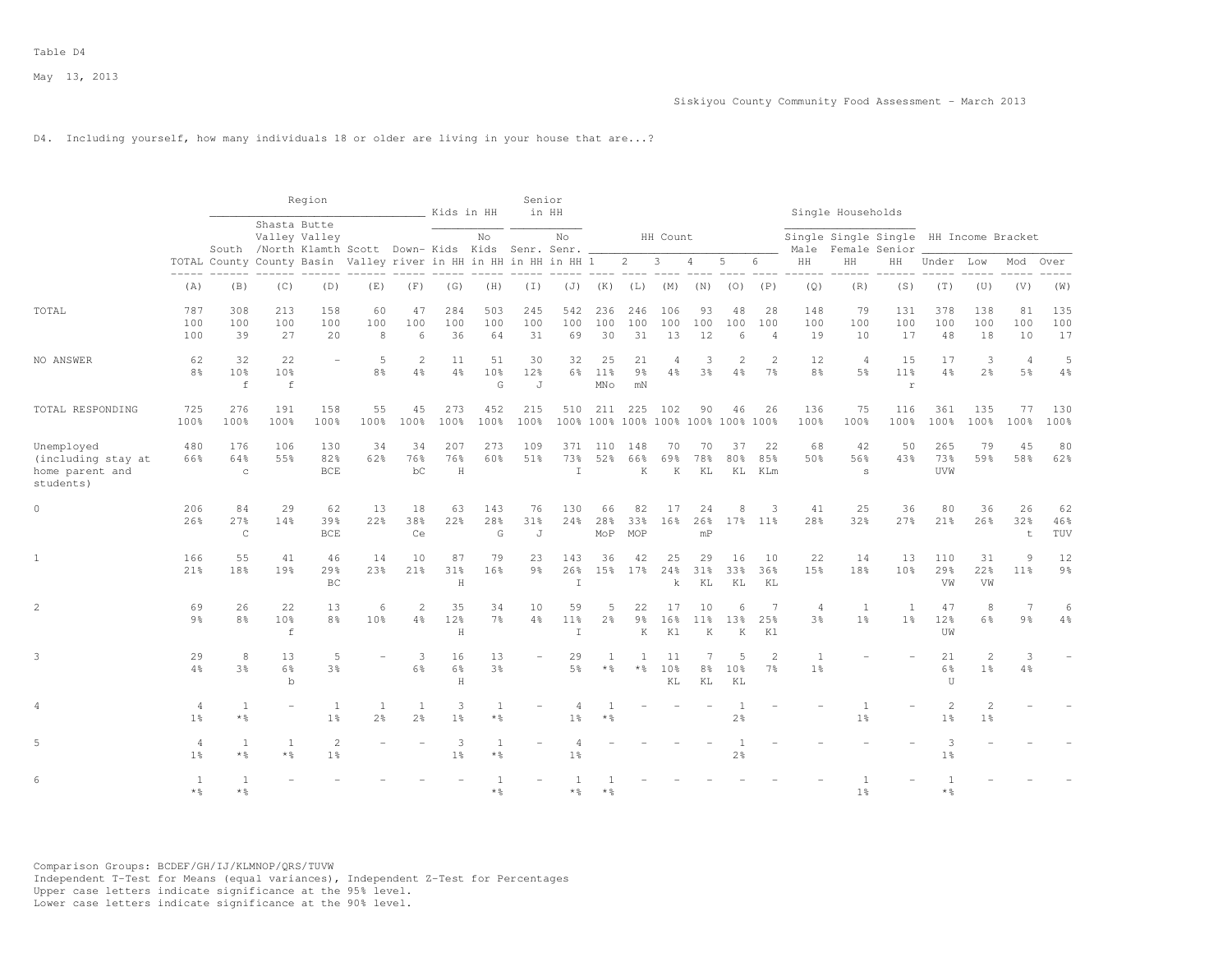# D4. Including yourself, how many individuals 18 or older are living in your house that are...?

|                   |                         |                            |                      | Region                                                                 |                            |                                | Kids in HH                       |            | Senior              | in HH                        |                       |                            |                        |                            |                      |                                  |                                               | Single Households                                       |                       |                       |                          |                                                                                                                                                                                                                                                                                                                                                                                                                                              |                   |
|-------------------|-------------------------|----------------------------|----------------------|------------------------------------------------------------------------|----------------------------|--------------------------------|----------------------------------|------------|---------------------|------------------------------|-----------------------|----------------------------|------------------------|----------------------------|----------------------|----------------------------------|-----------------------------------------------|---------------------------------------------------------|-----------------------|-----------------------|--------------------------|----------------------------------------------------------------------------------------------------------------------------------------------------------------------------------------------------------------------------------------------------------------------------------------------------------------------------------------------------------------------------------------------------------------------------------------------|-------------------|
|                   |                         |                            | Shasta Butte         | Valley Valley<br>South /North Klamth Scott Down- Kids Kids Senr. Senr. |                            |                                |                                  | No         |                     | No                           |                       |                            | HH Count               |                            |                      |                                  | Male                                          | Single Single Single HH Income Bracket<br>Female Senior |                       |                       |                          |                                                                                                                                                                                                                                                                                                                                                                                                                                              |                   |
|                   |                         |                            |                      | TOTAL County County Basin Valley river in HH in HH in HH in HH 1       |                            |                                |                                  |            |                     |                              |                       | $2 \t 3$                   |                        | $\overline{4}$             | 5                    | 6                                | $\rm{HH}$                                     | HH                                                      | HH                    | Under Low             |                          | Mod                                                                                                                                                                                                                                                                                                                                                                                                                                          | Over              |
|                   | (A)                     | (B)                        | (C)                  | (D)                                                                    | (E)                        | (F)                            | (G)                              | (H)        | (I)                 |                              | $(J)$ $(K)$           |                            | $(L)$ $(M)$ $(N)$      |                            | $(O)$ $(P)$          |                                  | (Q)                                           | (R)                                                     | (S)                   | (T)                   | (U)                      | (V)                                                                                                                                                                                                                                                                                                                                                                                                                                          | (W)               |
| $7\phantom{.0}$   | <sup>1</sup><br>$*$ %   |                            |                      | $\overline{1}$<br>1 <sup>°</sup>                                       |                            |                                |                                  | $\star$ %  |                     | $*$ %                        |                       | * ÷                        |                        |                            |                      |                                  |                                               |                                                         |                       | $*$ %                 |                          |                                                                                                                                                                                                                                                                                                                                                                                                                                              |                   |
| Working part-time | 449<br>62%              | 181<br>66%<br>$\mathtt{C}$ | 71<br>37%            | 123<br>78%<br>BCe                                                      | 35<br>64%<br>$\mathsf C$   | 39<br>87%<br><b>BCE</b>        | 181<br>66%<br>h                  | 268<br>59% | 118<br>55%          | 331<br>65%<br>$\mathbbm{I}$  | 111<br>53%            | 159<br>71%<br>KM           | 53<br>52%              | 61<br>68%<br>KM            | 30<br>65%            | 18<br>69%<br>km                  | 75<br>55%                                     | 36<br>48%                                               | 53<br>46%             | 214<br>59%            | 83<br>61%                | 49<br>64%                                                                                                                                                                                                                                                                                                                                                                                                                                    | 93<br>72%<br>Tu   |
| $\mathbf{0}$      | 266<br>34%              | 92<br>30%<br>$\mathsf C$   | 38<br>18%            | 92<br>58%<br>BCE                                                       | 16<br>27%                  | 28<br>60%<br><b>BCE</b>        | 105<br>37%                       | 161<br>32% | 75<br>31%           | 191<br>35%                   | 73<br>31%             | 88<br>36%<br>m             | 28<br>26%              | 38<br>41%<br>kM            | 18                   | 10<br>38% 36%                    | 47<br>32%                                     | 26<br>33%                                               | 38<br>29%             | 136<br>36%<br>u       | 38<br>28%                | 31<br>38%                                                                                                                                                                                                                                                                                                                                                                                                                                    | 56<br>41%<br>U    |
| $\mathbf{1}$      | 157<br>2.0%             | 72<br>2.3%<br>$\mathsf C$  | 30<br>14%            | 28<br>18%                                                              | 17<br>28%<br>$\mathtt{C}$  | 10<br>21%                      | 67<br>24%<br>h                   | 90<br>18%  | 38<br>16%           | 119<br>22%<br>$\mathbbm{I}$  | 36<br>15%             | 56<br>23%<br>K             | 21<br>20%              | 21<br>23%                  | 12                   | .5<br>25% 18%                    | 28<br>19%<br>rs                               | 8<br>10 <sup>8</sup>                                    | 15<br>11 <sup>8</sup> | 71<br>19%             | 35<br>2.5%               | 16<br>20%                                                                                                                                                                                                                                                                                                                                                                                                                                    | 32<br>24%         |
| 2                 | 24<br>3 <sup>8</sup>    | 15<br>5 <sup>8</sup><br>Cd | 3<br>1 <sup>8</sup>  | 3<br>2 <sup>°</sup>                                                    | $\mathbf{2}$<br>3%         | $\mathbf{1}$<br>2 <sup>°</sup> | 9<br>3 <sup>8</sup>              | 15<br>3%   | 5<br>2 <sup>o</sup> | 19<br>4%                     | $\mathbf{1}$<br>$*$ % | 14<br>6 <sup>9</sup><br>Kn | 4<br>4%<br>$\mathbf k$ | $\mathfrak{D}$<br>2.8      |                      | 3<br>11 <sup>8</sup><br>k        |                                               | <sup>1</sup><br>1 <sup>°</sup>                          |                       | 6<br>2 <sup>o</sup>   | 9<br>7 <sup>°</sup><br>T | $\mathfrak{D}_{1}^{2}(\mathfrak{D}_{1})=\mathfrak{D}_{2}^{2}(\mathfrak{D}_{2})=\mathfrak{D}_{2}^{2}(\mathfrak{D}_{1})=\mathfrak{D}_{2}^{2}(\mathfrak{D}_{2})=\mathfrak{D}_{2}^{2}(\mathfrak{D}_{1})=\mathfrak{D}_{2}^{2}(\mathfrak{D}_{1})=\mathfrak{D}_{2}^{2}(\mathfrak{D}_{1})=\mathfrak{D}_{2}^{2}(\mathfrak{D}_{2})=\mathfrak{D}_{2}^{2}(\mathfrak{D}_{1})=\mathfrak{D}_{2}^{2}(\mathfrak{D}_{1})=\mathfrak{D}_{2}^{$<br>2 <sup>°</sup> | 5<br>4%           |
| 3                 | $\mathbf{1}$<br>$*$ %   | 1<br>$*$ %                 |                      |                                                                        |                            |                                |                                  | 1<br>$*$ % |                     | $\mathbf{1}$<br>$*$ %        |                       | **                         |                        |                            |                      |                                  |                                               |                                                         |                       |                       | -1<br>1 <sup>°</sup>     |                                                                                                                                                                                                                                                                                                                                                                                                                                              |                   |
| 6                 | $\overline{1}$<br>$*$ % | $\overline{1}$<br>$*$ %    |                      |                                                                        |                            |                                |                                  | $*$ %      |                     |                              | $*$ &                 |                            |                        |                            |                      |                                  |                                               | 1 <sup>°</sup>                                          |                       | $*$ $\frac{6}{5}$     |                          |                                                                                                                                                                                                                                                                                                                                                                                                                                              |                   |
| Working full-time | 433<br>60%              | 169<br>61%<br>$\mathsf C$  | 73<br>38%            | 124<br>78%<br>BCE                                                      | 33<br>60%<br>$\mathcal{C}$ | 34<br>76%<br>BCe               | 188<br>69%<br>$\,$ H             | 245<br>54% | 105<br>49%          | 328<br>64%<br>$\mathbbm{I}$  | 92<br>44%             | 152<br>68%<br>$\rm K$      | 60<br>59%<br>K         | 64<br>71%<br>Km            | 32<br>70%<br>K       | 17<br>65%<br>K                   | 58<br>43%                                     | 34<br>45%                                               | 46<br>40%             | 190<br>53%            | 80<br>59%                | 52<br>68%<br>$\mathbf T$                                                                                                                                                                                                                                                                                                                                                                                                                     | 103<br>79%<br>TUv |
| $\mathbf{0}$      | 218<br>28%              | 65<br>21%<br>$\mathtt{C}$  | 21<br>10%            | 90<br>57%<br>BCE                                                       | 15<br>25%<br>$\mathbb{C}$  | 27<br>57%<br>$_{\rm BCE}$      | 75<br>26%                        | 143<br>28% | 80<br>33%<br>J      | 138<br>25%                   | 68<br>29%             | 78<br>32%<br>$\mathbb N$   | 25<br>24%              | 20<br>22%                  | 11                   | 7<br>23% 25%                     | 39<br>26%                                     | 29<br>37%                                               | 39<br>30 %            | 148<br>39%<br>UVW     | 38<br>28%<br>VW          | 13<br>16%                                                                                                                                                                                                                                                                                                                                                                                                                                    | 16<br>12%         |
| $\mathbf{1}$      | 149<br>19%              | 72<br>23%<br>$_{\rm CDF}$  | 36<br>17%            | 24<br>15%                                                              | 12<br>20%                  | 5<br>11 <sup>°</sup>           | 77<br>27%<br>$\rm H$             | 72<br>14%  | 16<br>$7\%$         | 133<br>25%<br>$\mathbbm{I}$  | 21<br>$9\frac{6}{9}$  | 50<br>20%<br>$\mathbbm{K}$ | 24<br>23%<br>K         | 26<br>28%<br>$\mathbbm{K}$ | 16<br>33%<br>Κl      | 8<br>29%<br>K                    | 17<br>11 <sup>°</sup><br>${\tt r} \, {\tt S}$ | $\overline{4}$<br>5 <sup>8</sup>                        | 6<br>$5\frac{6}{9}$   | 36<br>10 <sup>8</sup> | 33<br>24%<br>$\mathbb T$ | 29<br>36%<br>Tu                                                                                                                                                                                                                                                                                                                                                                                                                              | 47<br>35%<br>TU   |
| $\overline{c}$    | 66<br>8%                | 32<br>10%<br>$\mathbf f$   | 16<br>8 <sup>°</sup> | 10<br>6%                                                               | 6<br>10%                   | $\mathfrak{D}$<br>4%           | 36<br>13 <sup>8</sup><br>$\rm H$ | 30<br>6%   | 9<br>$4\%$          | 57<br>$11\%$<br>$\mathbb{I}$ | 3                     | 24<br>1% 10%<br>K          | 11<br>10 <sup>8</sup>  | 18<br>19%<br>K KLmp        | 10 <sup>8</sup><br>K | $\mathfrak{D}$<br>$7\frac{6}{6}$ | $\sqrt{2}$<br>1 <sup>°</sup>                  | 1<br>1 <sup>°</sup>                                     | 1<br>1 <sup>°</sup>   | 6<br>2 <sup>°</sup>   | 9<br>7%<br>T.            | 10<br>12%<br>T.                                                                                                                                                                                                                                                                                                                                                                                                                              | 40<br>30%<br>TUV  |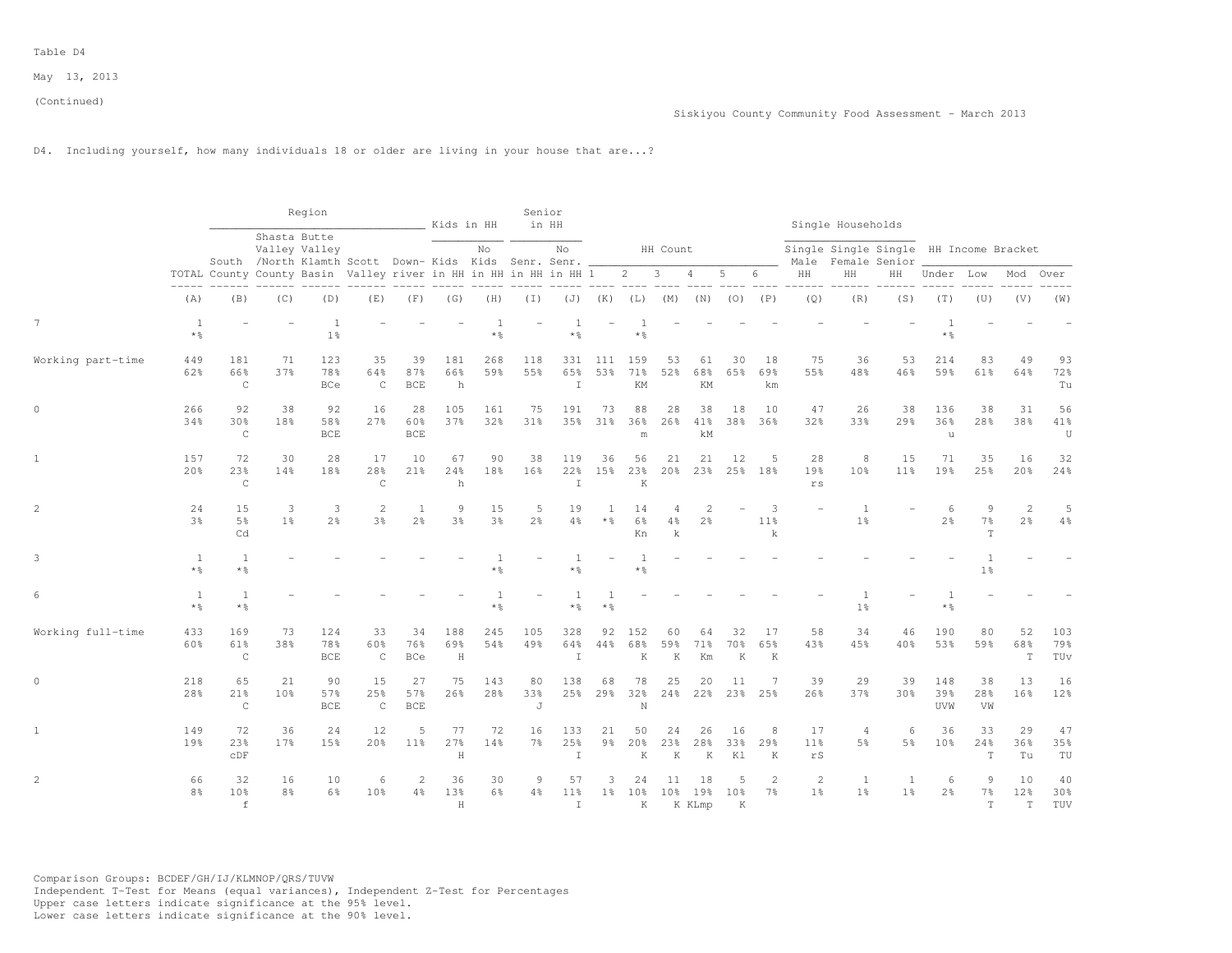# D4. Including yourself, how many individuals 18 or older are living in your house that are...?

|                               |                       |                                                                                                              |                         | Region                        |                                                                  |                            | Kids in HH          |                                       | Senior                      | in HH                      |                                         |                          |                                |                                     |                                  |                           |                                  | Single Households         |                                                         |                              |                           |                 |                                                 |
|-------------------------------|-----------------------|--------------------------------------------------------------------------------------------------------------|-------------------------|-------------------------------|------------------------------------------------------------------|----------------------------|---------------------|---------------------------------------|-----------------------------|----------------------------|-----------------------------------------|--------------------------|--------------------------------|-------------------------------------|----------------------------------|---------------------------|----------------------------------|---------------------------|---------------------------------------------------------|------------------------------|---------------------------|-----------------|-------------------------------------------------|
|                               |                       |                                                                                                              |                         | Shasta Butte<br>Valley Valley | South /North Klamth Scott Down- Kids Kids Senr. Senr.            |                            |                     | No                                    |                             | No                         |                                         |                          | HH Count                       |                                     |                                  |                           | Male                             |                           | Single Single Single HH Income Bracket<br>Female Senior |                              |                           |                 |                                                 |
|                               |                       | $\begin{array}{ccccccccc} - & - & - & - & - & - & - \\ & - & - & - & - & - \\ & & - & - & - & - \end{array}$ |                         |                               | TOTAL County County Basin Valley river in HH in HH in HH in HH 1 |                            |                     |                                       |                             |                            |                                         | $2 \qquad 3$             |                                | $\overline{4}$                      | 5                                | 6                         | $\rm{HH}$                        | HH                        | HH                                                      | Under Low                    |                           | Mod             | Over                                            |
|                               | (A)                   | (B)                                                                                                          | (C)                     | (D)                           | (E)                                                              | (F)                        | (G)                 | (H)                                   | $(\top)$                    | (J)                        | (K)                                     | (L)                      | (M)                            | (N)                                 | (0)                              | (P)                       | (Q)                              | (R)                       | (S)                                                     | (T)                          | (U)                       | (V)             | (W)                                             |
| Working more than 1<br>job    | 388<br>54%            | 152<br>55%<br>$\mathsf C$                                                                                    | 58<br>30%               | 118<br>75%<br><b>BCE</b>      | 26<br>47%<br>$\mathsf{C}$                                        | 34<br>76%<br><b>BCE</b>    | 157<br>58%<br>h     | 231<br>51%                            | 100<br>47%                  | 288<br>56%<br>$\top$       | 96<br>45%                               | 135<br>60%<br>KM         | 43<br>42%                      | 58<br>64%<br>KM                     | 24<br>52%                        | 16<br>62%<br>m            | 65<br>48%                        | 31<br>41%                 | 46<br>40%                                               | 184<br>51%                   | 69<br>51%                 | 44<br>57%       | 85<br>65%<br>TU                                 |
| $\mathbf{0}$                  | 313<br>40%            | 106<br>34%<br>$\mathsf{C}$                                                                                   | 44<br>21%               | 114<br>72%<br><b>BCE</b>      | 20<br>33%<br>$\mathbf C$                                         | 29<br>62%<br><b>BCE</b>    | 118<br>42%          | 195<br>39%                            | 87<br>36%                   | 226<br>42%<br>$\ddot{1}$   | 82<br>35%                               | 112<br>46%<br>KM         | 32<br>30 <sub>8</sub>          | 40<br>43%<br>m                      | 20<br>42%                        | 12<br>43%                 | 52<br>35%                        | 30<br>38%                 | 41<br>31%                                               | 167<br>44%<br>$\overline{V}$ | 54<br>39%                 | 26<br>32%       | 61<br>45%<br>$\boldsymbol{\mathrm{V}}$          |
| $\mathbf{1}$                  | 61<br>8 <sup>o</sup>  | 37<br>12%<br>CDE                                                                                             | 12<br>6%                | $\overline{4}$<br>3%          | 3<br>5 <sup>9</sup>                                              | 5<br>11 <sup>°</sup><br>d. | 33<br>12%<br>H      | 28<br>6%                              | 8<br>3%                     | 53<br>10%<br>$\top$        | 14<br>$6\frac{6}{9}$                    | 14<br>6 <sup>°</sup>     | 9<br>8 <sup>°</sup>            | 16<br>17%<br>KLmO                   | 3                                | $\overline{4}$<br>6% 14%  | 13<br>9%<br><b>Rs</b>            | 1<br>1 <sup>°</sup>       | 5<br>4%                                                 | 16<br>4%                     | 12<br>9 <sub>8</sub><br>t | 15<br>19%<br>TU | 17<br>13%<br>$\mathbf T$                        |
| $\overline{c}$                | 14<br>2 <sup>°</sup>  | 9<br>3 <sup>8</sup><br>$\mathbf C$                                                                           | 2<br>1 <sup>°</sup>     |                               | 3<br>5%                                                          |                            | 6<br>2 <sup>°</sup> | 8<br>2 <sup>o</sup>                   | 5<br>2 <sup>°</sup>         | 9<br>2 <sup>o</sup>        | $\overline{ }$                          | 9<br>$4\frac{6}{6}$      | $\mathbf{2}$<br>$2\frac{6}{9}$ | $\mathfrak{D}$<br>$2\frac{6}{6}$    | $\overline{1}$<br>2 <sup>°</sup> |                           |                                  |                           |                                                         | $\overline{1}$<br>* %        | 3<br>2 <sup>°</sup>       | 3<br>4%         | $\overline{7}$<br>$5\frac{6}{9}$<br>$\mathbf T$ |
| Collecting Social<br>Security | 541<br>75%            | 196<br>71%                                                                                                   | 134<br>70%              | 137<br>87%<br><b>BCE</b>      | 35<br>64%                                                        | 39<br>87%<br><b>BCE</b>    | 180<br>66%          | 361<br>80%<br>G                       | 192<br>89%<br>J             | 349<br>68%                 | 167<br>79%<br>M                         | 176<br>78%<br>M          | 60<br>59%                      | 65<br>72%<br>M                      | 34<br>74%<br>m                   | 19<br>73%                 | 112<br>82%                       | 55<br>73%                 | 105<br>91%<br>qR                                        | 272<br>75%                   | 102<br>76%                | 61<br>79%       | 95<br>73%                                       |
| $\circ$                       | 229<br>29%            | 89<br>29%<br>$\mathsf{C}$                                                                                    | 26<br>12%               | 78<br>49%<br><b>BCE</b>       | 16<br>27%<br>$\mathsf{C}$                                        | 20<br>43%<br>bCe           | 121<br>43%<br>H     | 108<br>21%                            | 25<br>10 <sup>8</sup>       | 204<br>38%<br>$\mathbf{I}$ | 44<br>19%                               | 76<br>31%<br>Km          | 23<br>22%                      | 44<br>47%<br>KLM                    | 21<br>44%<br>KlM                 | 10<br>36%<br>$\mathbf{k}$ | 30<br>20%<br>S                   | 14<br>18%<br><sub>S</sub> | 9<br>7 <sup>°</sup>                                     | 112<br>30 <sup>8</sup>       | 35<br>25%                 | 23<br>28%       | 58<br>43%<br>TUV                                |
| $\mathbf{1}$                  | 242<br>31%            | 86<br>28%                                                                                                    | 80<br>38%<br>Be         | 47<br>30%                     | 16<br>27%                                                        | 13<br>28%                  | 45<br>16%           | 197<br>39%<br>G                       | 128<br>52%<br>J             | 114                        | 120<br>21% 51%<br>MNOP<br>L             | 61<br>25%<br>$\mathbb N$ | 21                             | 14<br>20% 15% 25% 32%               | 12                               | 9<br>n                    | 79<br>53%                        | 41<br>52%                 | 94<br>72%<br><b>OR</b>                                  | 136<br>36%<br>W              | 47<br>34%<br>W            | 27<br>33%<br>W  | 24<br>18%                                       |
| $\overline{c}$                | 65<br>8 <sup>°</sup>  | 21<br>7 <sup>8</sup>                                                                                         | 25<br>12%<br>bE         | 12<br>8 <sup>°</sup>          | 2<br>3%                                                          | 5<br>11 <sup>°</sup>       | 12<br>4%            | 53<br>11 <sup>°</sup><br>$\mathsf{G}$ | 39<br>16%<br>$\overline{J}$ | 26<br>5%                   | $\mathbf{2}^{\prime}$<br>1 <sup>8</sup> | 39<br>16%<br>KNO         | 14<br>13%<br>KO                | 7<br>$8\frac{6}{6}$<br>$\mathbb{K}$ | -1<br>2 <sup>°</sup>             |                           | $\overline{c}$<br>1 <sup>°</sup> |                           | 2<br>2 <sup>°</sup>                                     | 21<br>6%                     | 19<br>14%<br>T.           | 11<br>14%<br>T  | 12<br>$9\frac{6}{9}$                            |
| 3                             | 3<br>$*$ %            |                                                                                                              | 1<br>$*$ %              |                               | $\overline{1}$<br>2 <sup>9</sup>                                 | 1<br>2 <sup>°</sup>        | 2<br>1 <sup>°</sup> | 1<br>$*$ %                            |                             | 3<br>1 <sup>°</sup>        |                                         |                          | 2<br>$2\frac{6}{9}$            |                                     |                                  |                           |                                  |                           |                                                         | $\overline{1}$<br>$*$ %      | 1<br>1 <sup>°</sup>       |                 | 1<br>1 <sup>°</sup>                             |
| 4                             | 1<br>$*$ %            |                                                                                                              | -1<br>$*$ $\frac{6}{6}$ |                               |                                                                  |                            |                     | 1<br>$*$ %                            |                             | **                         | * %                                     |                          |                                |                                     |                                  |                           | 1 <sup>°</sup>                   |                           |                                                         | * %                          |                           |                 |                                                 |
| $7\phantom{.0}$               | $\mathbf{1}$<br>$*$ 2 |                                                                                                              | $\overline{1}$<br>* &   |                               |                                                                  |                            |                     | $*$ 2                                 |                             | * %                        |                                         |                          |                                |                                     |                                  |                           |                                  |                           |                                                         | * %                          |                           |                 |                                                 |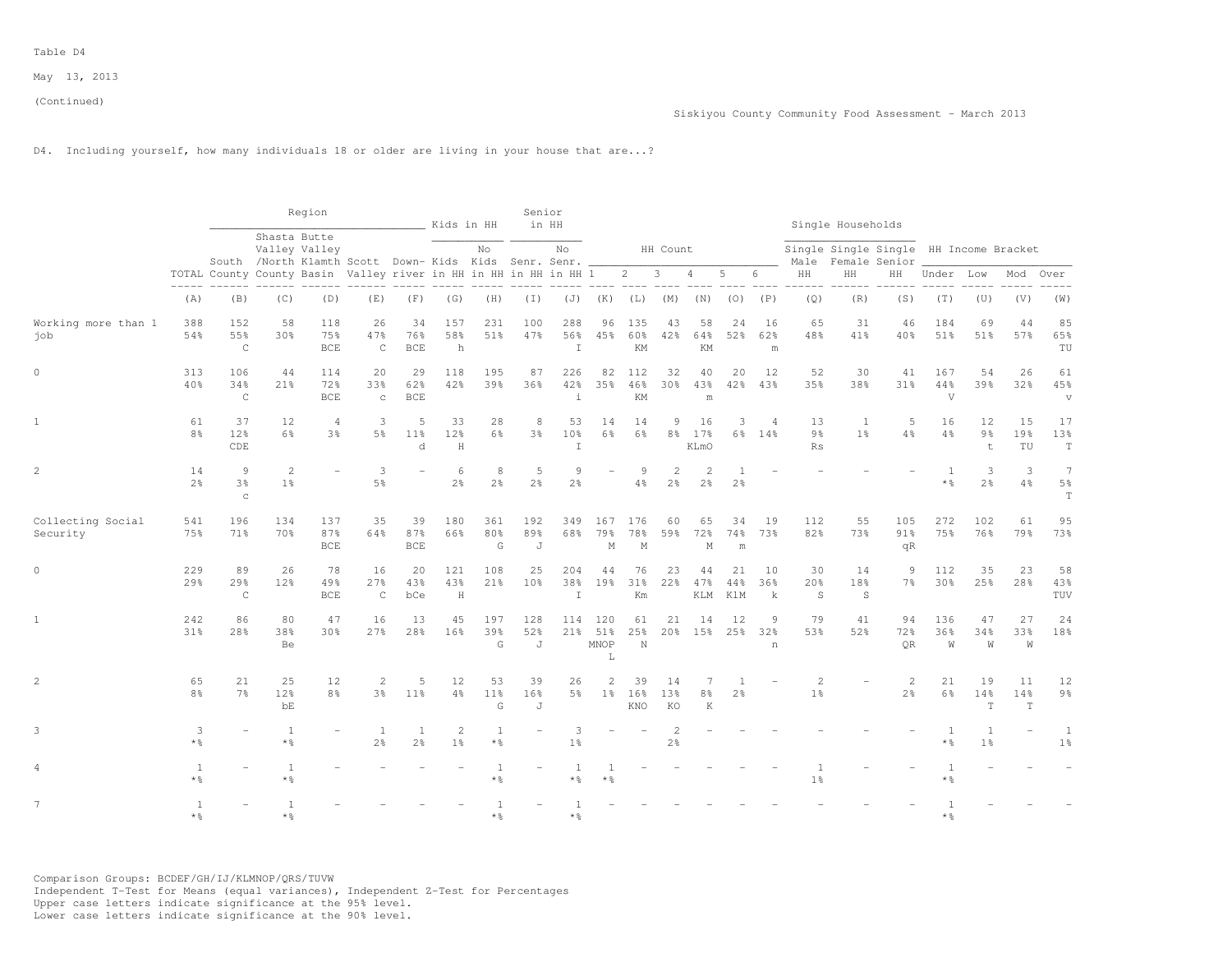# D4. Including yourself, how many individuals 18 or older are living in your house that are...?

|                                           |                                  |                                  |                                  | Region                                                                                 |                                |                                | Kids in HH                            |                                     | Senior                       | in HH                          |                      |                     |                                |                         |                 |                                  |                                   | Single Households                                       |                     |                                            |                                |                                |                                |
|-------------------------------------------|----------------------------------|----------------------------------|----------------------------------|----------------------------------------------------------------------------------------|--------------------------------|--------------------------------|---------------------------------------|-------------------------------------|------------------------------|--------------------------------|----------------------|---------------------|--------------------------------|-------------------------|-----------------|----------------------------------|-----------------------------------|---------------------------------------------------------|---------------------|--------------------------------------------|--------------------------------|--------------------------------|--------------------------------|
|                                           |                                  |                                  |                                  | Shasta Butte<br>Valley Valley<br>South /North Klamth Scott Down- Kids Kids Senr. Senr. |                                |                                |                                       | No                                  |                              | No                             |                      |                     | HH Count                       |                         |                 |                                  | Male                              | Single Single Single HH Income Bracket<br>Female Senior |                     |                                            |                                |                                |                                |
|                                           |                                  |                                  |                                  | TOTAL County County Basin Valley river in HH in HH in HH in HH 1                       |                                |                                |                                       |                                     |                              |                                |                      | $2 \quad$           | $\overline{\mathbf{3}}$        | 4                       | 5               | 6                                | HH                                | HH                                                      | HН                  | Under                                      | Low                            | Mod                            | Over                           |
|                                           | (A)                              | (B)                              | (C)                              | (D)                                                                                    | (E)                            | (F)                            | (G)                                   | (H)                                 | $(\top)$                     | (J)                            | (K)                  | (L)                 | (M)                            | (N)                     | (0)             | (P)                              | (Q)                               | (R)                                                     | (S)                 | (T)                                        | (U)                            | (V)                            | (W)                            |
| Collecting<br>unemployment<br>benefits    | 377<br>52%                       | 143<br>52%<br>$\mathcal{C}$      | 59<br>31%                        | 118<br>75%<br><b>BCE</b>                                                               | 26<br>47%<br>$\mathsf{C}$      | 31<br>69%<br><b>BCE</b>        | 155<br>57%<br>H                       | 222<br>49%                          | 97<br>45%                    | 280<br>55%<br>$\top$           | 88<br>42%            | 131<br>58%<br>KM    | 44<br>43%                      | 58<br>64%<br>KM         | 25<br>54%       | 1.5<br>58%                       | 56<br>41%                         | 32<br>43%                                               | 44<br>38%           | 182<br>50%                                 | 67<br>50%                      | 40<br>52%                      | 82<br>63%<br>TU                |
| $\circ$                                   | 327<br>42%                       | 123<br>40%<br>$\mathsf{C}$       | 45<br>21%                        | 107<br>68%<br><b>BCE</b>                                                               | 23<br>38%<br>$\mathsf C$       | 29<br>62%<br><b>BCE</b>        | 130<br>46%<br>h                       | 197<br>39%                          | 91<br>37%                    | 236<br>44%<br>$\ddot{1}$       | 83<br>35%            | 119<br>48%<br>KM    | 34<br>32%                      | 43<br>46%<br>kM         | 23<br>48%<br>m  | 12<br>43%                        | 52<br>35%                         | 31<br>39%                                               | 42<br>32%           | 163<br>43%                                 | 56<br>41%                      | 31<br>38%                      | 72<br>53%<br>TUV               |
| $1\,$                                     | 42<br>5.8                        | 17<br>6%<br>$\epsilon$           | 13<br>6%<br>$\in$                | 10<br>6%<br>$\epsilon$                                                                 | $\mathbf{1}$<br>$2\frac{6}{6}$ | 1<br>$2\frac{6}{9}$            | 23<br>8%<br>H                         | 19<br>$4\frac{6}{6}$                | 5<br>$2\frac{6}{6}$          | 37<br>$7\frac{6}{6}$<br>$\top$ | 5<br>$2\frac{6}{9}$  | 9<br>$4\frac{6}{6}$ | $\overline{7}$<br>$7\%$        | 14<br>15%<br>k KLmO     | 2<br>4%         | $\overline{c}$<br>$7\%$          | $\overline{4}$<br>3 <sup>°</sup>  | $\mathbf{1}$<br>1 <sup>°</sup>                          | 2<br>$2\frac{6}{6}$ | 16<br>4%                                   | 10<br>$7\frac{6}{6}$           | $\overline{7}$<br>9%           | 9<br>7%                        |
| 2                                         | $\overline{7}$<br>1 <sup>°</sup> | 2<br>1 <sup>°</sup>              | $\mathbf{1}$<br>* 응              | 1<br>1 <sup>°</sup>                                                                    | 2<br>$3\frac{6}{6}$            | $\mathbf{1}$<br>2 <sup>°</sup> | $\overline{c}$<br>$1\frac{6}{6}$      | 5<br>$1\frac{6}{6}$                 | $\mathbf{1}$<br>* %          | 6<br>1 <sup>°</sup>            |                      | 3<br>1 <sup>°</sup> | 2<br>2 <sup>°</sup>            | $\overline{1}$<br>$1\%$ |                 | $\mathbf{1}$<br>$4\frac{6}{6}$   |                                   |                                                         |                     | $\overline{\mathcal{L}}$<br>1 <sup>°</sup> | <sup>1</sup><br>$1\frac{6}{6}$ | $\mathbf{2}$<br>$2\frac{6}{9}$ | $\mathbf{1}$<br>1 <sup>°</sup> |
| 3                                         | 1<br>$*$ %                       | 1<br>$*$ %                       |                                  |                                                                                        |                                |                                |                                       | 1<br>$\star$ $\frac{6}{6}$          |                              | * 응                            |                      |                     | 1 <sup>°</sup>                 |                         |                 |                                  |                                   |                                                         |                     | * %                                        |                                |                                |                                |
| Unemployed and not<br>collecting benefits | 401<br>55%                       | 148<br>54%<br>$\mathsf C$        | 70<br>37%                        | 121<br>77%<br><b>BCE</b>                                                               | 30<br>55%<br>$\mathsf{C}$      | 32<br>71%<br><b>BCe</b>        | 163<br>60%<br>h                       | 238<br>53%                          | 99<br>46%                    | 302<br>59%<br>$\mathbb{I}$     | 94<br>45%            | 140<br>62%<br>KM    | 51<br>50%                      | 56<br>62%<br>Km         | 30<br>65%<br>Km | 13<br>50%                        | 59<br>43%                         | 35<br>47%                                               | 44<br>38%           | 209<br>58%                                 | 68<br>50%                      | 41<br>53%                      | 78<br>60%                      |
| $\circ$                                   | 306<br>39%                       | 117<br>38%<br>$\mathsf{C}$       | 42<br>20%                        | 104<br>66%<br><b>BCEF</b>                                                              | 20<br>33%<br>$\mathsf{C}$      | 23<br>49%<br>$\mathsf{C}$      | 122<br>43%<br>h                       | 184<br>37%                          | 89<br>36%                    | 217<br>40%                     | 79<br>33%            | 107<br>43%<br>KM    | 33<br>$31\%$                   | 45<br>48%<br>ΚM         | 21<br>44%       | 10<br>36%                        | 52<br>35%                         | 27<br>34%                                               | 42<br>32%           | 144<br>38%                                 | 53<br>38%                      | 34<br>42%                      | 72<br>53%<br>TU                |
| $\mathbf{1}$                              | 77<br>10 <sup>8</sup>            | 26<br>8 <sup>°</sup>             | 23<br>11%                        | 12<br>8%                                                                               | $\overline{9}$<br>15%          | 7<br>15%                       | 35<br>12%<br>$\mathbf h$              | 42<br>$8\frac{6}{6}$                | 8<br>$3\frac{6}{6}$          | 69<br>13%<br>$\top$            | 15<br>$6\frac{6}{9}$ | 25<br>10%           | 16<br>15%<br>K                 | 9<br>10 <sup>8</sup>    | 6<br>13%        | $\overline{c}$<br>7 <sup>°</sup> | $7\phantom{.0}$<br>5 <sup>°</sup> | 8<br>10%<br>S                                           | 2<br>2 <sup>°</sup> | 51<br>13%<br>vW                            | 14<br>10%<br>W                 | 6<br>7 <sup>°</sup>            | 5<br>4%                        |
| $\overline{c}$                            | 13<br>2 <sup>°</sup>             | $\overline{4}$<br>1 <sup>°</sup> | $\overline{4}$<br>2 <sup>°</sup> | 3<br>2 <sup>°</sup>                                                                    | $\mathbf{1}$<br>2 <sup>o</sup> | $\mathbf{1}$<br>2 <sup>°</sup> | $\overline{4}$<br>1 <sup>°</sup>      | $\mathcal{G}$<br>$2\frac{6}{6}$     | $\sqrt{2}$<br>1 <sup>°</sup> | 11<br>2 <sup>o</sup>           |                      | 8<br>3%             | $\mathbf{1}$<br>1 <sup>°</sup> | 1 <sup>°</sup>          | 2<br>4%         |                                  |                                   |                                                         |                     | $\overline{9}$<br>2 <sup>o</sup>           | $\mathbf{1}$<br>1 <sup>°</sup> | $\mathbf{1}$<br>1 <sup>°</sup> | $\mathbf{1}$<br>1 <sup>°</sup> |
| 3                                         | $\overline{c}$<br>$*$ %          |                                  | $\mathbf{1}$<br>$\star$ %        |                                                                                        |                                | 1<br>$2\frac{6}{9}$            | $\mathbf{1}$<br>$\star$ $\frac{6}{9}$ | $\mathbf{1}$<br>$*$ %               |                              | $\overline{2}$<br>* 응          |                      |                     | $1\frac{6}{6}$                 |                         |                 | $4\frac{6}{6}$                   |                                   |                                                         |                     | $\overline{c}$<br>1 <sup>°</sup>           |                                |                                |                                |
| 4                                         | 3<br>$*$ %                       | 1<br>$*$ $\frac{6}{5}$           |                                  | $\overline{c}$<br>1 <sup>°</sup>                                                       |                                |                                | 1<br>$*$ $\frac{6}{9}$                | $\overline{c}$<br>$*$ $\frac{6}{6}$ |                              | 3<br>$1\frac{6}{6}$            |                      |                     |                                | 1<br>$1\frac{6}{6}$     | $2\frac{6}{9}$  |                                  |                                   |                                                         |                     | 3<br>1 <sup>°</sup>                        |                                |                                |                                |
| US Military Veteran                       | 389<br>54%                       | 147<br>53%<br>$\mathcal{C}$      | 65<br>34%                        | 117<br>74%<br>BCE.                                                                     | 27<br>49.8<br>$\mathsf{C}$     | 33<br>73%<br><b>BCE</b>        | 147<br>54%                            | 242<br>54%                          | 112<br>52%                   | 277<br>54%                     | 96<br>45%            | 142<br>63%<br>KM    | 46<br>45%                      | 51<br>57%<br>k          | 24<br>52%       | 13<br>50%                        | 57<br>42%                         | 39<br>52%                                               | 50<br>43%           | 189<br>52%                                 | 68<br>50%                      | 43<br>56%                      | 82<br>63%<br>TU                |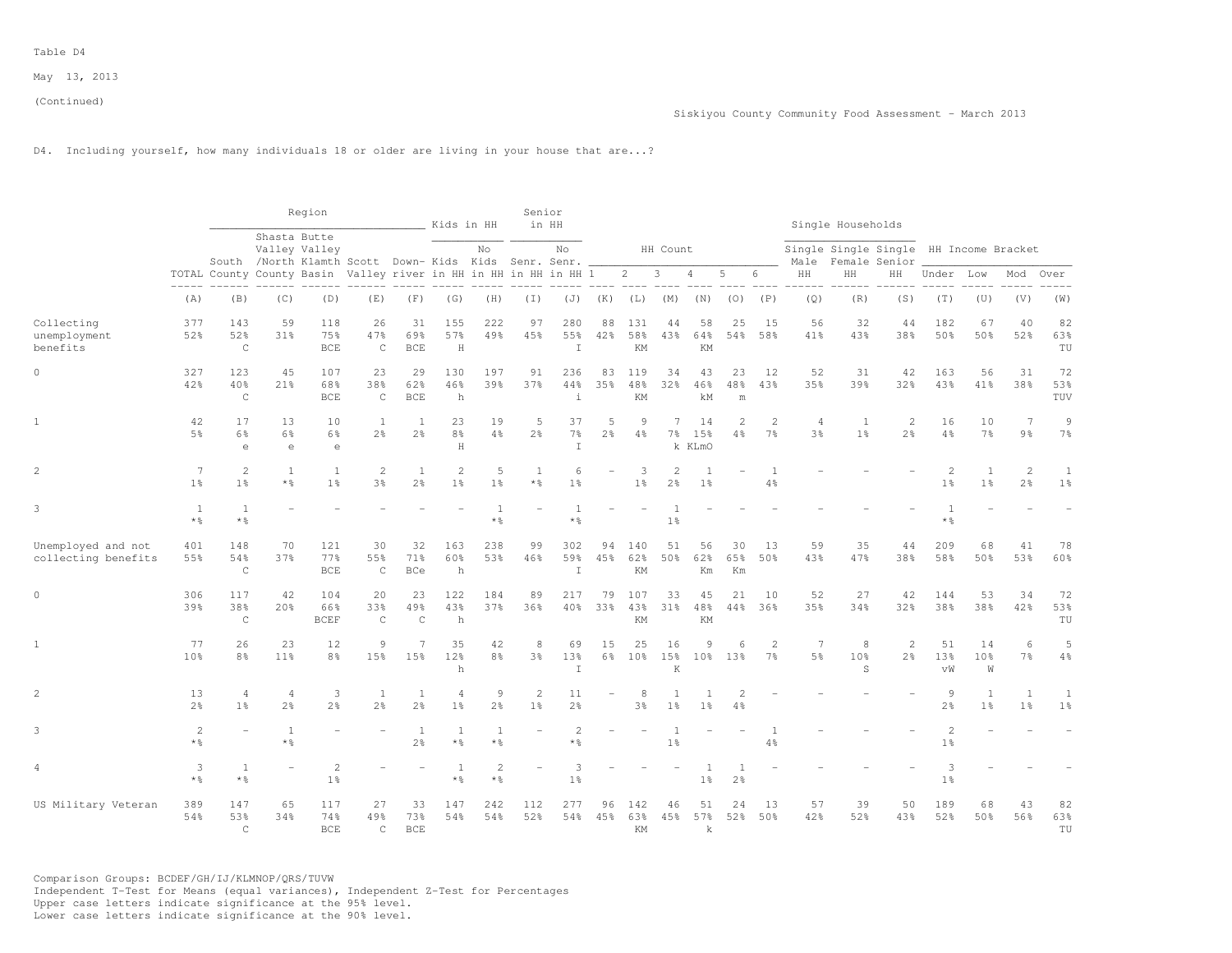Table D4

May 13, 2013

D4. Including yourself, how many individuals 18 or older are living in your house that are...?

|       |                      |                      | Region                                                                            |                     |            | Kids in HH |             | Senior   | in HH |         |                        |          |           |       |        |           | Single Households                                                   |                      |            |                 |     |           |
|-------|----------------------|----------------------|-----------------------------------------------------------------------------------|---------------------|------------|------------|-------------|----------|-------|---------|------------------------|----------|-----------|-------|--------|-----------|---------------------------------------------------------------------|----------------------|------------|-----------------|-----|-----------|
|       | South                | Shasta Butte         | Valley Valley<br>/North Klamth Scott Down- Kids Kids Senr. Senr. ________________ |                     |            |            | No          |          | No    |         |                        | HH Count |           |       |        |           | Single Single Single HH Income Bracket<br>Male Female Senior ______ |                      |            |                 |     |           |
|       |                      |                      | TOTAL County County Basin Valley river in HH in HH in HH in HH 1 2 3 4            |                     |            |            |             |          |       |         |                        |          |           | $5 -$ | 6      | HH        | HH                                                                  | HH                   | Under      | Low             | Mod | Over      |
| (A)   | (B)                  | (C)                  | (D)                                                                               | (E)                 | (F)        | (G)        | (H)         | (I)      | (J)   | (K)     | (L)                    | (M)      | (N)       | (0)   | (P)    | (0)       | (R)                                                                 | (S)                  | (T)        | (U)             | (V) | (W)       |
| 313   | 116                  | 43                   | 110<br>70 %                                                                       | 20                  | -24        | 132        | 181         |          | 236   | 77      | 108                    | 35       | 48        | 2.1   | - 10   | 55<br>37% | 22<br>28%                                                           | 35                   | 157<br>42% | 53              | 33  | 65<br>48% |
| 40%   | 38%                  | 20%                  | <b>BCEF</b>                                                                       | 33%<br>$\mathbb{C}$ | 51%<br>bCe | 46%<br>H   | 36%         | 31%      | 44%   | 33%     | 44%<br>Km              | 33%      | 52%<br>KM | 44%   | 36%    | s         |                                                                     | 27%                  |            | 38%             | 41% |           |
| 74    | 30                   | 2.1                  |                                                                                   |                     |            | 15         | 59.         | 35       | 39    | 19      | 33                     | 10       |           |       |        |           |                                                                     | 15                   | 31         | 14              | 1 ∩ |           |
| 9%    | 10 <sub>8</sub><br>D | 10 <sub>8</sub><br>D | 4%                                                                                | 12 <sub>8</sub>     | 19%<br>D   | 5%         | $12\%$<br>G | 14%<br>J | 7월    | 8%<br>n | 13 <sup>8</sup><br>kNo | 9%<br>n  | 3%        | 6%    | $11\%$ | 1 응       | $22\%$<br>Os                                                        | 11 <sub>8</sub><br>Q | 8%         | 10 <sub>8</sub> | 12% | $13\%$    |
| $*$ % | $*$ %                | $*$ %                |                                                                                   |                     |            |            | **          |          | $*$ % |         | $*$ %                  | $1\,$    |           |       |        |           |                                                                     |                      | $*$ %      | $1\%$           |     |           |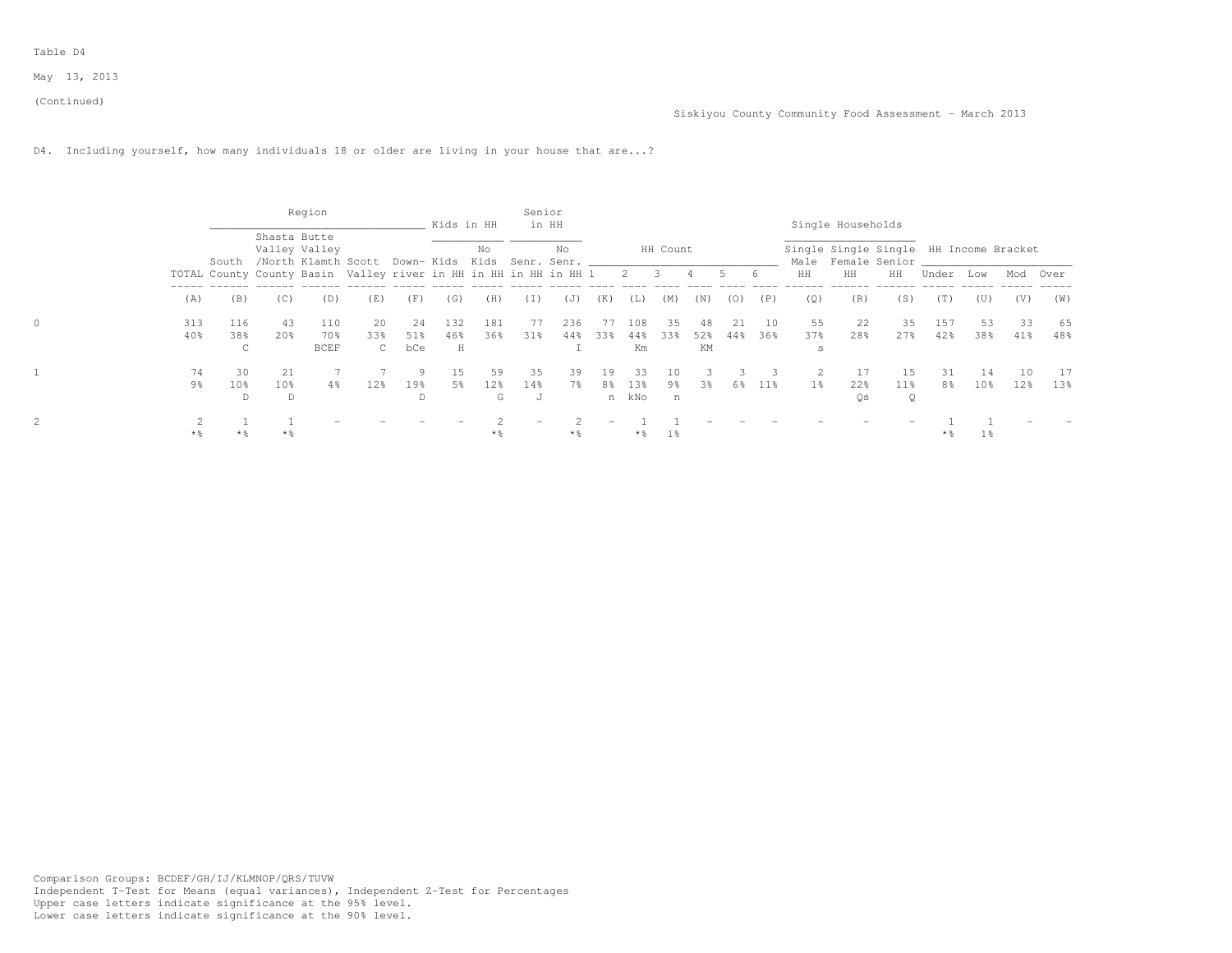# D4. Including yourself, how many individuals 18 or older are living in your house that are...?

|                                                                  |                                     |                           | Majority of<br>Groceries Shopped |                                                                         |                            |                         | How Far Traveled<br>to Grocery Store |                          |                        |                  | How Typically<br>Travel to Grocery Shop |                            |                             |                     | How Often Out<br>of Grocery Money |                       | Importance<br>of Buying<br>Fresh Food |                  |                      | Buying Fresh<br>Food Hurdle            |                             |                      |
|------------------------------------------------------------------|-------------------------------------|---------------------------|----------------------------------|-------------------------------------------------------------------------|----------------------------|-------------------------|--------------------------------------|--------------------------|------------------------|------------------|-----------------------------------------|----------------------------|-----------------------------|---------------------|-----------------------------------|-----------------------|---------------------------------------|------------------|----------------------|----------------------------------------|-----------------------------|----------------------|
|                                                                  |                                     |                           |                                  | Out of Out of<br>TOTAL Local County State Miles Miles Miles Miles Miles | $0 - 5$                    | $6 - 15$                |                                      |                          | 16-25 26-50 51-100 Own | Car              | Borrow For<br>Car                       | Ask                        |                             |                     | Ride Walk Wkly Mnthly /Never Extr | Rarely                |                                       | Some-<br>what    |                      | Availa Know-<br>Cost bility ledge None |                             |                      |
|                                                                  | (A)                                 | (B)                       | (C)                              | (D)                                                                     | (E)                        | (F)                     | (G)                                  | (H)                      | (T)                    | (J)              | (K)                                     | (L)                        | (M)                         | (N)                 | (0)                               | (P)                   | (Q)                                   | (R)              | (S)                  | (T)                                    | (U)                         | (V)                  |
| TOTAL                                                            | 787<br>100<br>100                   | 489<br>100<br>62          | 70<br>100<br>9                   | 174<br>100<br>22                                                        | 283<br>100<br>36           | 80<br>100<br>10         | 74<br>100<br>9                       | 167<br>100<br>21         | 118<br>100<br>15       | 124<br>100<br>16 | 43<br>100<br>5                          | 20<br>100<br>$\mathcal{R}$ | 41<br>100<br>$\overline{5}$ | 66<br>100<br>8      | 287<br>100<br>36                  | 352<br>100<br>45      | 524<br>100<br>67                      | 182<br>100<br>23 | 419<br>100<br>53     | 119<br>100<br>15                       | 28<br>100<br>$\overline{4}$ | 249<br>100<br>32     |
| NO ANSWER                                                        | 62<br>8 <sup>°</sup><br>$\mathbb D$ | 45<br>9 <sub>8</sub><br>D | 6<br>9 <sub>8</sub><br>d         | $\Delta$<br>2 <sup>°</sup>                                              | 27<br>10 <sup>8</sup><br>h | 8<br>10 <sup>8</sup>    | 5<br>7 <sup>°</sup>                  | 9<br>5%                  | 8<br>7%                | 7<br>6%          |                                         | $\overline{2}$<br>10%      | 3<br>7%                     | 6<br>9 <sub>8</sub> | 27<br>9 <sub>8</sub>              | 23<br>7%              | 41<br>8 <sup>°</sup>                  | 13<br>7%         | 33<br>8 <sup>°</sup> | 10<br>8 <sup>°</sup>                   | 3<br>11 <sup>8</sup>        | 19<br>8 <sup>°</sup> |
| TOTAL RESPONDING                                                 | 725<br>100%                         | 444<br>100%               | 64<br>100%                       | 170<br>100%                                                             | 256<br>100%                | 72<br>100%              | 69<br>100%                           | 158<br>100%              | 110<br>100% 100%       | 117              | 43<br>100%                              | 18<br>100%                 | 38                          | 60<br>100% 100%     | 260<br>100%                       | 329<br>100%           | 483<br>100%                           | 169<br>100%      | 386<br>100%          | 109<br>100%                            | 25<br>100%                  | 230<br>100%          |
| Unemployed<br>(including stay at<br>home parent and<br>students) | 480<br>66%<br>$\mathbf b$           | 271<br>61%                | 46<br>72%<br>$\mathbf b$         | 130<br>76%<br>AB                                                        | 138<br>54%                 | 49<br>68%<br>E          | 50<br>72%<br>E                       | 121<br>77%<br>F.         | 84<br>76%<br>E         | 68<br>58%<br>KL  | 17<br>40%                               | 5<br>28%                   | 23<br>61%<br>kL             | 44<br>73%           | 183<br>70%                        | 213<br>65%            | 327<br>68%<br>$\mathbf r$             | 102<br>60%       | 257<br>67%           | 74<br>68%                              | 13<br>52%                   | 153<br>67%           |
| Working part-time                                                | 449<br>62%                          | 261<br>59%                | 41<br>64%                        | 121<br>71%<br>AB                                                        | 153<br>60%                 | 41<br>57%               | 43<br>62%                            | 104<br>66%               | 77<br>70 %<br>ef       | 62<br>53%        | 21<br>49.8                              | 6<br>33%                   | 29<br>76%<br>JKL            | 38<br>63%           | 160<br>62%                        | 218<br>66%            | 325<br>67%<br>$\,$ R                  | 85<br>50%        | 238<br>62%           | 68<br>62%                              | 16<br>64%                   | 152<br>66%           |
| Working full-time                                                | 433<br>60%<br>B                     | 234<br>53%                | 41<br>64%<br>$\mathbf b$         | 128<br>75%<br>AB                                                        | 131<br>51%                 | 38<br>53%               | 39<br>57%                            | 106<br>67%<br>EF         | 85<br>77%<br>EFGh      | 50<br>43%        | 16<br>37%                               | 5<br>28%                   | 23<br>61%<br>jKL            | 35<br>58%           | 148<br>57%                        | 218<br>66%<br>$\circ$ | 315<br>65%<br>$\mathbb{R}$            | 76<br>45%        | 234<br>61%           | 69<br>63%<br>u                         | 11<br>44%                   | 138<br>60%           |
| Working more than 1<br>job                                       | 388<br>54%                          | 219<br>49%                | 37<br>58%                        | 110<br>65%<br>AB                                                        | 120<br>47%                 | 37<br>51%               | 37<br>54%                            | 96<br>61%<br>E           | 73<br>66%<br>EFg       | .51<br>44%       | 17<br>40%                               | 5<br>28%                   | 22<br>58%<br>kL             | 33<br>55%           | 137<br>53%                        | 192<br>58%            | 279<br>58%<br>$\,$ R                  | 74<br>44%        | 208<br>54%           | 63<br>58%                              | 11<br>44%                   | 128<br>56%           |
| Collecting Social<br>Security                                    | 541<br>75%                          | 323<br>73%                | 50<br>78%                        | 132<br>78%                                                              | 181<br>71%                 | 50<br>69%               | 52<br>75%                            | 125<br>79%<br>$\epsilon$ | 86<br>78%              | 91<br>78%        | 35<br>81%                               | 16<br>89%                  | 30<br>79%                   | 46<br>77%           | 205<br>79%                        | 243<br>74%            | 360<br>75%                            | 123<br>73%       | 295<br>76%           | 75<br>69%                              | 21<br>84%<br>t              | 167<br>73%           |
| Collecting<br>unemployment<br>benefits                           | 377<br>52%                          | 210<br>47%                | 36<br>56%                        | 109<br>64%<br>AB                                                        | 114<br>45%                 | 36<br>50%               | 36<br>52%                            | 96<br>61%<br>F.          | 70<br>64%<br>Εf        | 50<br>43%<br>1   | 16<br>37%                               | 4<br>22%                   | 21<br>55%<br>kL             | 34<br>57%           | 136<br>52%                        | 183<br>56%            | 266<br>55%<br>$\mathbb R$             | 76<br>45%        | 200<br>52%           | 62<br>57%                              | 10<br>40%                   | 125<br>54%           |
| Unemployed and not<br>collecting benefits                        | 401<br>55%                          | 227<br>51%                | 38<br>59%                        | 110<br>65%<br>AB                                                        | 118<br>46%                 | 42<br>58%<br>$\epsilon$ | 43<br>62%<br>E.                      | 98<br>62%<br>E.          | 70<br>64%<br>F.        | 58<br>50%<br>KI. | 14<br>33%                               | 4<br>22%                   | 23<br>61%<br>KT.            | 35<br>58%           | 148<br>57%                        | 186<br>57%            | 283<br>59%<br>R                       | 79<br>47%        | 217<br>56%           | 60<br>55%                              | 12<br>48%                   | 128<br>56%           |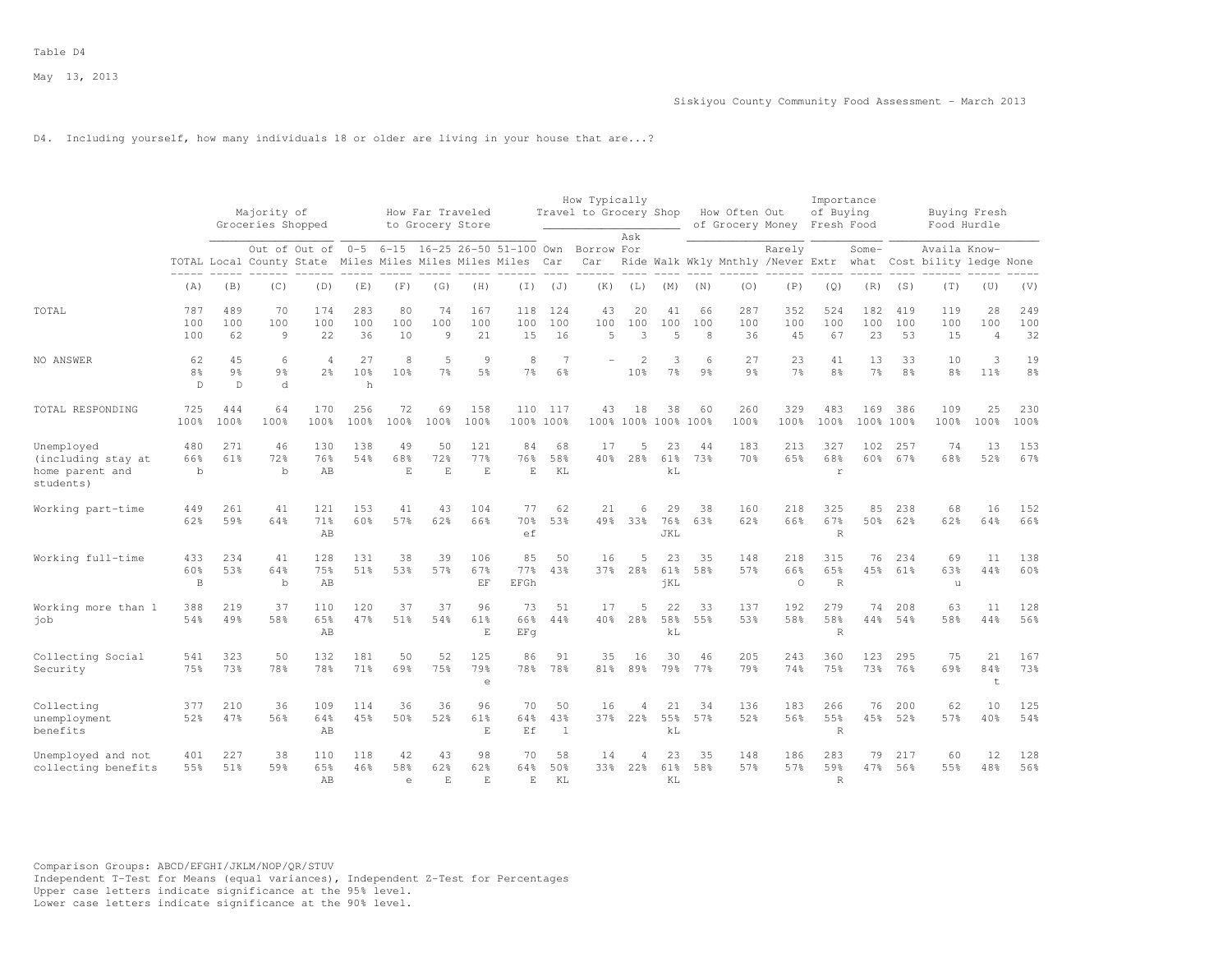D4. Including yourself, how many individuals 18 or older are living in your house that are...?

|                     |                |                 |                                  |                |                |                         |                                      |                |           |        | How Typically                                                                                                          |                 |                |                |                                   |               | Importance              |                 |                 |                |                             |                 |
|---------------------|----------------|-----------------|----------------------------------|----------------|----------------|-------------------------|--------------------------------------|----------------|-----------|--------|------------------------------------------------------------------------------------------------------------------------|-----------------|----------------|----------------|-----------------------------------|---------------|-------------------------|-----------------|-----------------|----------------|-----------------------------|-----------------|
|                     |                |                 | Majority of<br>Groceries Shopped |                |                |                         | How Far Traveled<br>to Grocery Store |                |           |        | Travel to Grocery Shop                                                                                                 |                 |                |                | How Often Out<br>of Grocery Money |               | of Buying<br>Fresh Food |                 |                 |                | Buying Fresh<br>Food Hurdle |                 |
|                     |                |                 |                                  |                |                |                         |                                      |                |           |        | Out of Out of 0-5 6-15 16-25 26-50 51-100 Own Borrow For                                                               | Ask             |                |                |                                   | Rarely        |                         | Some-           |                 | Availa Know-   |                             |                 |
|                     |                |                 |                                  |                |                |                         |                                      |                |           |        | TOTAL Local County State Miles Miles Miles Miles Car Car Ride Walk Wkly Mnthly /Never Extr what Cost bility ledge None |                 |                |                |                                   |               |                         |                 |                 |                |                             |                 |
|                     | (A)            | (B)             | (C)                              | (D)            | (E)            | (F)                     | (G)                                  | (H)            | (T)       | (J)    | (K)                                                                                                                    | (L)             | (M)            | (N)            | (0)                               | (P)           | (0)                     | (R)             | (S)             | (T)            | (U)                         | (V)             |
| US Military Veteran | 389            | 219             | 37                               | 110            | 113            | 42                      | 39                                   | 97             | 69        | 57     | 15                                                                                                                     | -6              | 24             | 33             | 144                               | 185           | 276                     | 74              | 211             | 58             | 15                          | 124             |
|                     | 54%            | 49%             | 58%                              | 65%<br>AB      | 44%            | 58%<br>E                | 57%<br>e                             | 61%<br>Е       | 63%<br>E  | 49%    | 35%                                                                                                                    | 33%             | 63%<br>ΚL      | 55%            | 55%                               | 56%           | 57%<br>R                | 44%             | 55%             | 53%            | 60%                         | 54%             |
| $\circ$             | 313            | 167             | 33                               | 94             | 91             | 26                      | 32                                   | 83             | 61        | 45     | 11                                                                                                                     |                 | 17             | 27             | 120                               | 146           | 227                     | 55              | 170             | 50             | 10                          | 99              |
|                     | 40%<br>B       | 34%             | 47%<br><sub>B</sub>              | 54%<br>AB      | 32%            | 33%                     | 43%<br>$\epsilon$                    | 50%<br>EF      | 52%<br>EF | 36%    | 26%                                                                                                                    | $20\%$          | 41%            | 41%            | 42%                               | 41%           | 43%<br>R                | 30%             | $41\%$          | 42%            | 36%                         | 40%             |
|                     | 74             | 51              | $\overline{4}$                   | 15             | 22             | 15                      | -6                                   | 14             | 8         | 12     |                                                                                                                        |                 |                |                | 24                                | 38            | 48                      | 18              | 40              | 8              |                             | 25              |
|                     | 9 <sup>°</sup> | 10 <sup>°</sup> | 6%                               | 9 <sup>8</sup> | 8 <sup>°</sup> | 19 <sub>8</sub><br>EGHI | 8 <sup>8</sup>                       | 8 <sup>°</sup> |           | 7% 10% | 9월                                                                                                                     | 10 <sup>8</sup> | 15%            | 8 <sup>°</sup> | 8 <sup>°</sup>                    | $11\%$        | 9 <sup>°</sup>          | 10 <sup>8</sup> | 10 <sup>°</sup> | $7\frac{6}{6}$ | $14\%$                      | 10 <sup>8</sup> |
| 2                   |                |                 |                                  |                |                |                         |                                      |                |           |        |                                                                                                                        |                 |                |                |                                   |               |                         |                 |                 |                |                             |                 |
|                     | $*$ %          | $*$ %           |                                  | $1\%$          |                | $1\%$                   | $1\%$                                |                |           |        |                                                                                                                        |                 | 2 <sup>°</sup> | 2 <sup>°</sup> |                                   | $*$ $\approx$ | $*$ %                   | 1 <sub>8</sub>  | * %             |                | 4%                          |                 |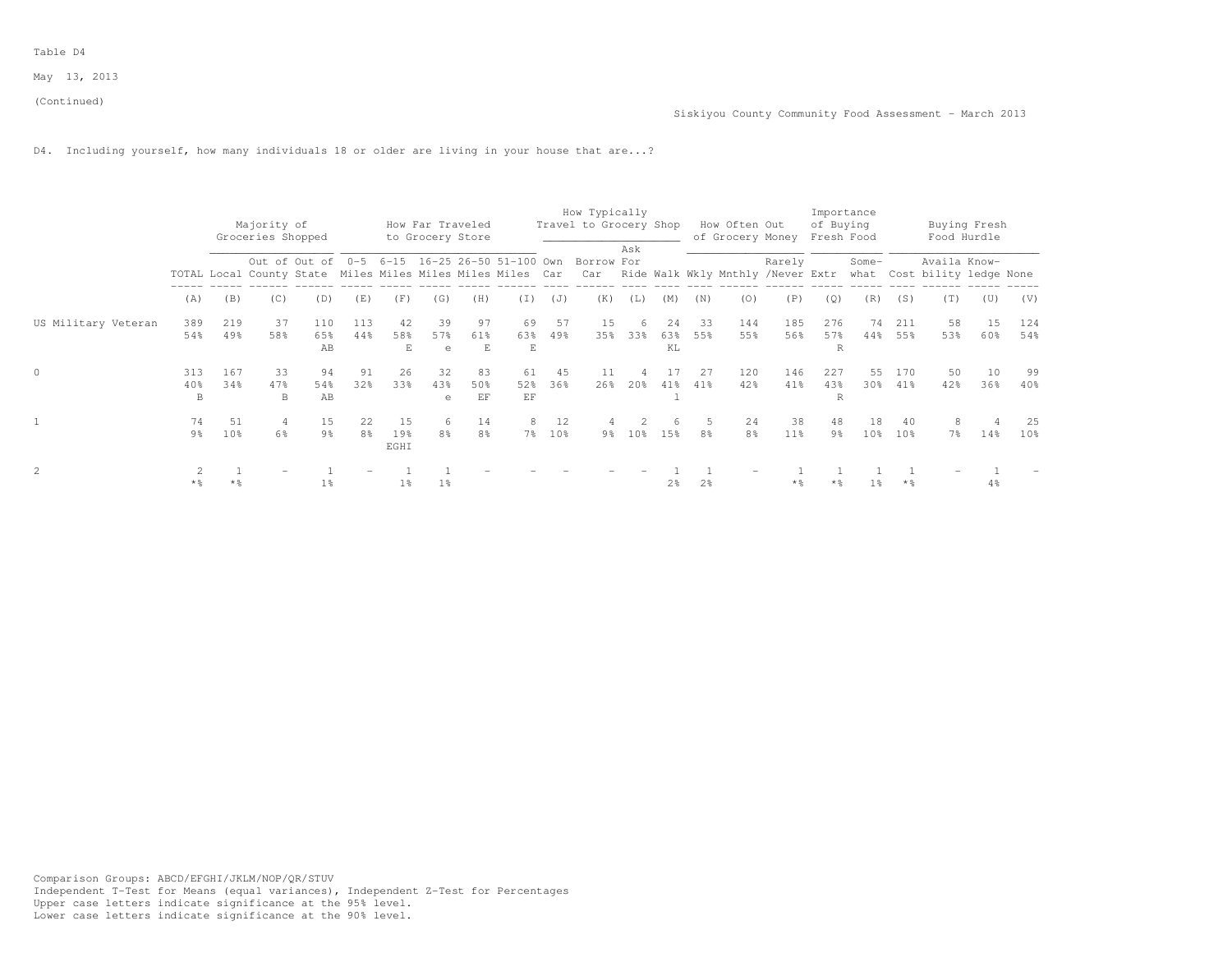|                       |                      |                          |                                                                       | Region                   |                |                      | Kids in HH     |                      | Senior              | in HH               |                      |     |          |     |     |     |                  | Single Households                      |                       |                  |                 |                |                 |
|-----------------------|----------------------|--------------------------|-----------------------------------------------------------------------|--------------------------|----------------|----------------------|----------------|----------------------|---------------------|---------------------|----------------------|-----|----------|-----|-----|-----|------------------|----------------------------------------|-----------------------|------------------|-----------------|----------------|-----------------|
|                       |                      |                          | Shasta Butte<br>South /North Klamth Scott Down- Kids Kids Senr. Senr. | Valley Valley            |                |                      |                | No                   |                     | No                  |                      |     | HH Count |     |     |     | Male             | Single Single Single HH Income Bracket | Female Senior         |                  |                 |                |                 |
|                       |                      |                          | TOTAL County County Basin Valley river in HH in HH in HH in HH 1      |                          |                |                      |                |                      |                     |                     |                      | 2   | 3        | 4   | 5   |     | HH               | HH                                     | HH                    | Under            | Low             | Mod            | Over            |
|                       | (A)                  | (B)                      | (C)                                                                   | (D)                      | (E)            | (F)                  | (G)            | (H)                  | (I)                 | (J)                 | (K)                  | (L) | (M)      | (N) | (0) | (P) | (Q)              | (R)                                    | (S)                   | (T)              | (U)             | (V)            | (W)             |
| HH COUNT=1            | 236<br>100<br>100    | 104<br>100<br>44         | 70<br>100<br>30                                                       | 33<br>100<br>14          | 14<br>100<br>6 | 14<br>100<br>6       | -3<br>100<br>1 | 233<br>100<br>99     | 131<br>100<br>56    | 105<br>100<br>44    | 236<br>100<br>100    |     |          |     |     |     | 148<br>100<br>63 | 79<br>100<br>33                        | 131<br>100<br>56      | 124<br>100<br>53 | 43<br>100<br>18 | 20<br>100<br>8 | 30<br>100<br>13 |
| NO ANSWER             | 19<br>8 <sup>°</sup> | 11<br>11 <sup>°</sup>    | 8<br>11%                                                              |                          |                |                      |                | 19<br>8 <sup>°</sup> | 9<br>7 <sup>°</sup> | 10<br>10%           | 19<br>8 <sup>°</sup> |     |          |     |     |     | $5\frac{6}{6}$   | $\overline{7}$<br>$\mathcal{R}$<br>4%  | 9<br>7%               |                  |                 |                |                 |
| TOTAL RESPONDING      | 217<br>100%          | 93<br>100%               | 62<br>100%                                                            | 33<br>100%               | 14<br>100%     | 14<br>100%           | 3<br>100%      | 214<br>100%          | 122<br>100%         | 95                  | 217<br>100% 100%     |     |          |     |     |     | 141<br>100%      | 76<br>100%                             | 122<br>100%           | 124<br>100%      | 43<br>100%      | 20<br>100%     | 30<br>100%      |
| Under \$11,170        | 124<br>57%           | 38<br>41%                | 43<br>69%<br>$\, {\bf B}$                                             | 22<br>67%<br>$\mathbb B$ | 8<br>57%       | 12<br>86%<br>Be      |                | 124<br>58%           | 62<br>51%           | 62<br>65%<br>$\top$ | 124<br>57%           |     |          |     |     |     | 78<br>55%        | 46<br>61%                              | 62<br>51%             | 124<br>100%      |                 |                |                 |
| $$11, 171 - $16, 755$ | 43<br>20%            | 21<br>23%<br>$\mathbf C$ | 7<br>11 <sup>°</sup>                                                  | 9<br>27%<br>$\mathbf C$  | 4<br>29%       | 2<br>14 <sup>°</sup> | 33%            | 42<br>20%            | 31<br>25%<br>J      | 12<br>13%           | 43<br>20%            |     |          |     |     |     | 25<br>18%        | 18<br>24%                              | 31<br>25%             |                  | 43<br>100%      |                |                 |
| $$16,756 - $22,340$   | 20<br>9 <sub>8</sub> | 12<br>13%<br>D           | 7<br>11%<br>d                                                         | 3%                       |                |                      |                | 20<br>$9\frac{6}{6}$ | 16<br>13%<br>J      | 4<br>$4\frac{6}{6}$ | 20<br>9 <sub>8</sub> |     |          |     |     |     | 14<br>10%        | 8%                                     | 16<br>13%             |                  |                 | 20<br>100%     |                 |
| Over \$22,341         | 30<br>14%            | 22<br>24%<br>CD          | 5<br>8 <sup>°</sup>                                                   | 3 <sup>°</sup>           | 14%            |                      | 2<br>67%<br>H  | 28<br>13%            | 13<br>11%           | 18%                 | 30<br>14%            |     |          |     |     |     | 24<br>17%        | 8%<br>$\mathbb{R}$                     | 13<br>11 <sup>°</sup> |                  |                 |                | 30<br>100%      |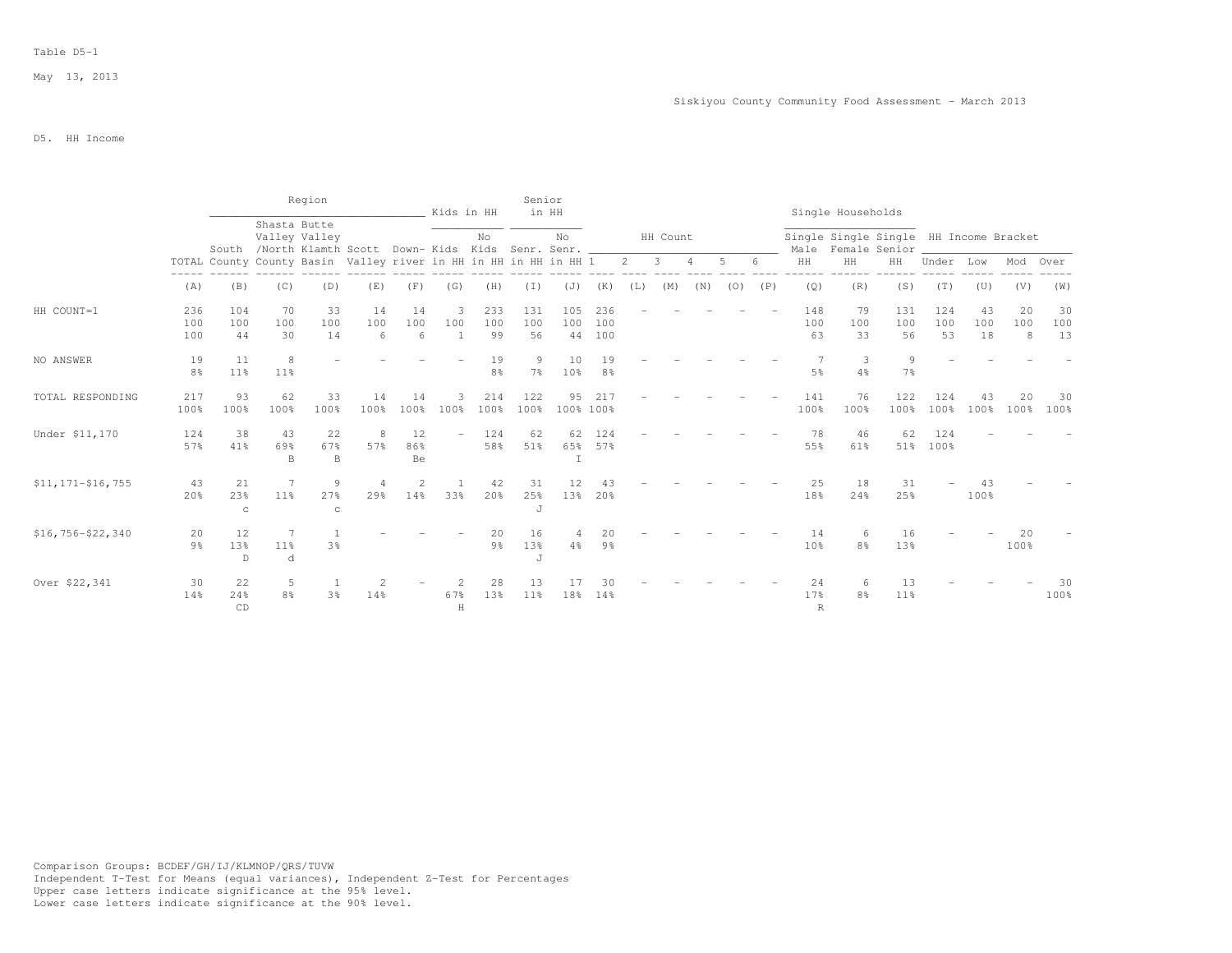## Table D5-1

# D5. HH Income

|                       |                      |                       |                                                                                                                                      |                      |                      |                                  |                                      |                 |                |                    | How Typically          |                 |     |                                 |                           |                       | Importance                |                 |                       |                                                                               |                            |                         |
|-----------------------|----------------------|-----------------------|--------------------------------------------------------------------------------------------------------------------------------------|----------------------|----------------------|----------------------------------|--------------------------------------|-----------------|----------------|--------------------|------------------------|-----------------|-----|---------------------------------|---------------------------|-----------------------|---------------------------|-----------------|-----------------------|-------------------------------------------------------------------------------|----------------------------|-------------------------|
|                       |                      |                       | Majority of<br>Groceries Shopped                                                                                                     |                      |                      |                                  | How Far Traveled<br>to Grocery Store |                 |                |                    | Travel to Grocery Shop |                 |     |                                 | How Often Out             | of Grocery Money      | of Buying<br>Fresh Food   |                 |                       | Buying Fresh<br>Food Hurdle                                                   |                            |                         |
|                       |                      |                       | Out of Out of 0-5 6-15 16-25 26-50 51-100 Own Borrow For<br>TOTAL Local County State Miles Miles Miles Miles Miles Car<br>(C)<br>(D) |                      |                      |                                  |                                      |                 |                |                    | Car                    | Ask             |     |                                 |                           | Rarely                |                           | Some-           |                       | Availa Know-<br>Ride Walk Wkly Mnthly /Never Extr what Cost bility ledge None |                            |                         |
|                       | (A)                  | (B)                   |                                                                                                                                      |                      | (E)                  | (F)                              | (G)                                  | (H)             | (T)            | (J)                | (K)                    | (L)             | (M) | (N)                             | (0)                       | (P)                   | (Q)                       | (R)             | (S)                   | (T)                                                                           | (U)                        | (V)                     |
| HH COUNT=1            | 236<br>100<br>100    | 182<br>100<br>77      | 16<br>100<br>$7\phantom{.0}$                                                                                                         | 30<br>100<br>13      | 114<br>100<br>48     | 29<br>100<br>12                  | 28<br>100<br>12                      | 31<br>100<br>13 | 22<br>100<br>9 | 124<br>100<br>53   | 43<br>100<br>18        | 20<br>100<br>8  |     | 30<br>100<br>13                 | 95<br>100<br>40           | 90<br>100<br>38       | 151<br>100<br>64          | 57<br>100<br>24 | 153<br>100<br>65      | 32<br>100<br>14                                                               | 9<br>100<br>$\overline{4}$ | 54<br>100<br>23         |
| NO ANSWER             | 19<br>8 <sup>°</sup> | 15<br>8 <sup>°</sup>  | 2<br>13%                                                                                                                             |                      | 10<br>$9\frac{6}{9}$ | 3%                               | 3<br>$11\%$                          | -3<br>10%       |                |                    |                        |                 |     | $\mathcal{L}$<br>7 <sup>°</sup> | 8<br>8 <sup>°</sup>       | 5<br>6%               | 8<br>5 <sup>°</sup>       | 7<br>12%        | 10<br>$7\%$           | 3<br>$9\frac{6}{9}$                                                           |                            | $\overline{4}$<br>$7\%$ |
| TOTAL RESPONDING      | 217<br>100%          | 167<br>100%           | 14<br>100%                                                                                                                           | 30<br>100%           | 104<br>100%          | 28<br>100%                       | 25<br>100%                           | 28<br>100%      | 100% 100%      | 22 124             | 43                     | 20<br>100% 100% |     | 28<br>100%                      | 87<br>100%                | 85<br>100%            | 143<br>100%               | 50              | 143<br>100% 100%      | 29<br>100%                                                                    | 9<br>100%                  | 50<br>100%              |
| Under \$11,170        | 124<br>57%           | 96<br>57%             | 7<br>50%                                                                                                                             | 17<br>57%            | 58<br>56%            | 17<br>61%                        | 16<br>64%                            | 14<br>50%       |                | 11 124<br>50% 100% |                        |                 |     | 23<br>82%<br>P                  | 63<br>72%<br>$\mathsf{P}$ | 29<br>34%             | 77<br>54%                 | 29<br>58%       | 90<br>63%<br>V        | 20<br>69%<br>V                                                                | 8<br>89%<br><b>SV</b>      | 17<br>34%               |
| $$11, 171 - $16, 755$ | 43<br>20%            | 31<br>19%             | 2<br>14%                                                                                                                             | 9<br>30 <sup>o</sup> | 23<br>22%<br>G       | 5<br>18%<br>q                    | <sup>1</sup><br>$4\frac{6}{6}$       | -9<br>32%<br>G  | 3<br>14%       |                    | 43<br>100%             |                 |     | 5.<br>18%                       | 13<br>15%                 | 20<br>24%             | 32<br>22%                 | 9<br>18%        | 26<br>18%             | 5<br>17%                                                                      |                            | 13<br>26%               |
| $$16,756 - $22,340$   | 20<br>9 <sub>8</sub> | 16<br>10 <sup>8</sup> | 2<br>14%                                                                                                                             | 3 <sup>°</sup>       | 9<br>$9\frac{6}{6}$  | $\overline{2}$<br>7 <sup>°</sup> | -5<br>20%<br>h                       | 4%              | 14%            |                    |                        | 20<br>100%      |     |                                 | 9<br>10 <sup>8</sup>      | 11<br>13%             | 10<br>7 <sup>°</sup>      | 9<br>18%<br>q   | 13<br>9 <sup>°</sup>  |                                                                               |                            | 14%                     |
| Over \$22,341         | 30<br>14%            | 24<br>14%             | 3<br>21%                                                                                                                             | 3<br>10 <sup>8</sup> | 14<br>13%            | 14%                              | 12%                                  | 14%             | 23%            |                    |                        |                 |     |                                 | 2 <sup>o</sup>            | 25<br>29%<br>$\Omega$ | 24<br>17%<br>$\mathbb{R}$ | 3<br>6%         | 14<br>10 <sup>°</sup> | 14 <sup>°</sup>                                                               | $11\%$                     | 13<br>26%<br>S          |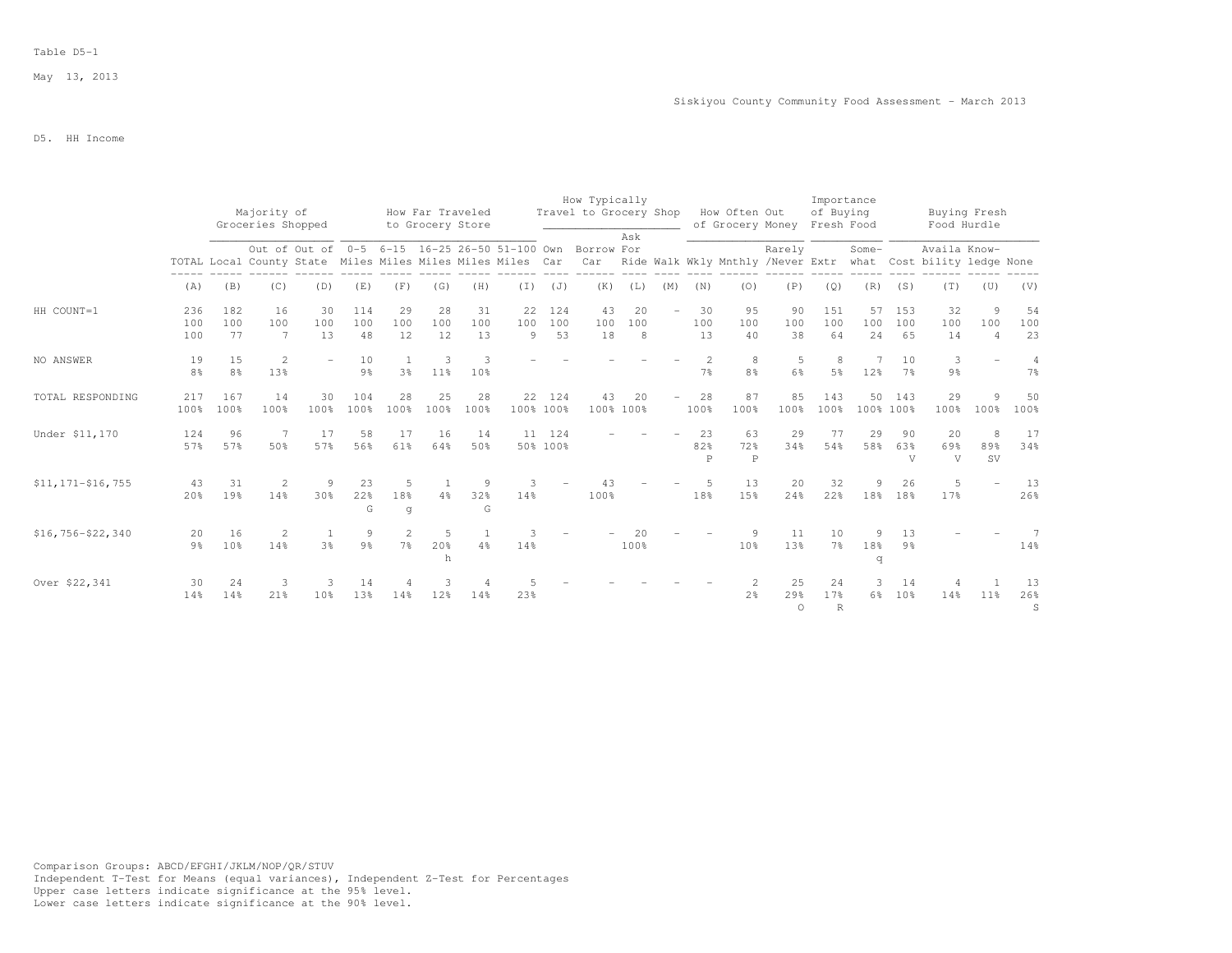|                       |                      |                                                                  |                                                                       | Region                     |                           |                 | Kids in HH           |                      | Senior               | in HH               |                          |                      |          |     |     |     |     | Single Households |                                                              |                 |                 |                 |                 |
|-----------------------|----------------------|------------------------------------------------------------------|-----------------------------------------------------------------------|----------------------------|---------------------------|-----------------|----------------------|----------------------|----------------------|---------------------|--------------------------|----------------------|----------|-----|-----|-----|-----|-------------------|--------------------------------------------------------------|-----------------|-----------------|-----------------|-----------------|
|                       |                      |                                                                  | Shasta Butte<br>South /North Klamth Scott Down- Kids Kids Senr. Senr. | Valley Valley              |                           |                 |                      | No                   |                      | No                  |                          |                      | HH Count |     |     |     |     |                   | Single Single Single HH Income Bracket<br>Male Female Senior |                 |                 |                 |                 |
|                       |                      | TOTAL County County Basin Valley river in HH in HH in HH in HH 1 |                                                                       |                            |                           |                 |                      |                      |                      |                     |                          | $\overline{2}$       | -3       |     | 5   |     | HH  | HH                | HH                                                           | Under           | Low             | Mod             | Over            |
|                       | (A)                  | (B)                                                              | (C)                                                                   | (D)                        | (E)                       | (F)             | (G)                  | (H)                  | (I)                  | (J)                 | (K)                      | (L)                  | (M)      | (N) | (0) | (P) | (Q) | (R)               | (S)                                                          | (T)             | (U)             | (V)             | (W)             |
| HH COUNT=2            | 246<br>100<br>100    | 110<br>100<br>45                                                 | 60<br>100<br>24                                                       | 33<br>100<br>13            | 27<br>100<br>11           | 16<br>100<br>7  | 37<br>100<br>15      | 209<br>100<br>85     | 96<br>100<br>39      | 150<br>100<br>61    | $\overline{\phantom{0}}$ | 246<br>100<br>100    |          |     |     |     |     |                   |                                                              | 87<br>100<br>35 | 41<br>100<br>17 | 32<br>100<br>13 | 70<br>100<br>28 |
| NO ANSWER             | 16<br>7 <sup>8</sup> | 10<br>9%                                                         | $\overline{4}$<br>$7\frac{6}{9}$                                      |                            | 4%                        | 6%              | 2<br>5 <sup>°</sup>  | 14<br>7 <sup>°</sup> | 9<br>9 <sub>8</sub>  | 7<br>5%             | $\equiv$                 | 16<br>7 <sup>°</sup> |          |     |     |     |     |                   |                                                              |                 |                 |                 |                 |
| TOTAL RESPONDING      | 230<br>100%          | 100<br>100%                                                      | 56<br>100%                                                            | 33<br>100%                 | 26<br>100%                | 15<br>100%      | 35<br>100%           | 195<br>100%          | 87<br>100%           | 143<br>100%         | $\overline{\phantom{0}}$ | 230<br>100%          |          |     |     |     |     |                   |                                                              | 87<br>100%      | 41<br>100%      | 32<br>100%      | 70<br>100%      |
| Under \$15,130        | 87<br>38%            | 21<br>21%                                                        | 22<br>39%<br>B                                                        | 23<br>70 %<br>$_{\rm BCE}$ | 11<br>42%<br>$\, {\bf B}$ | 10<br>67%<br>BC | 21<br>60%<br>$\,$ H  | 66<br>34%            | 23<br>26%            | 64<br>45%<br>$\top$ |                          | 87<br>38%            |          |     |     |     |     |                   |                                                              | 100%            |                 |                 |                 |
| $$15, 131 - $22, 695$ | 41<br>18%            | 22<br>22%<br>$\mathbf E$                                         | 11<br>20%                                                             | $\overline{4}$<br>12%      | 2<br>8 <sup>°</sup>       | 2<br>13%        | 6<br>17 <sup>°</sup> | 35<br>18%            | 22<br>25%<br>$\cdot$ | 19<br>13%           |                          | 18%                  |          |     |     |     |     |                   |                                                              |                 | 100%            |                 |                 |
| $$22,696 - $30,260$   | 32<br>14%            | 19<br>19%<br>e                                                   | 7<br>13%                                                              | 4<br>12%                   | 2<br>8 <sup>°</sup>       |                 | -5<br>14%            | 27<br>14%            | 12<br>14%            | 20<br>14%           |                          | 32<br>14%            |          |     |     |     |     |                   |                                                              |                 |                 | 32<br>100%      |                 |
| Over \$30,261         | 70<br>30%            | 38<br>38%<br>$\mathbb{D}$                                        | 16<br>29%<br>$\mathbb{D}$                                             | 2<br>6%                    | 11<br>42%<br>$\mathbb{D}$ | З<br>20%        | -3<br>$9\frac{6}{9}$ | 67<br>34%<br>G       | 30<br>34%            | 28%                 |                          | 30%                  |          |     |     |     |     |                   |                                                              |                 |                 |                 | 70<br>100%      |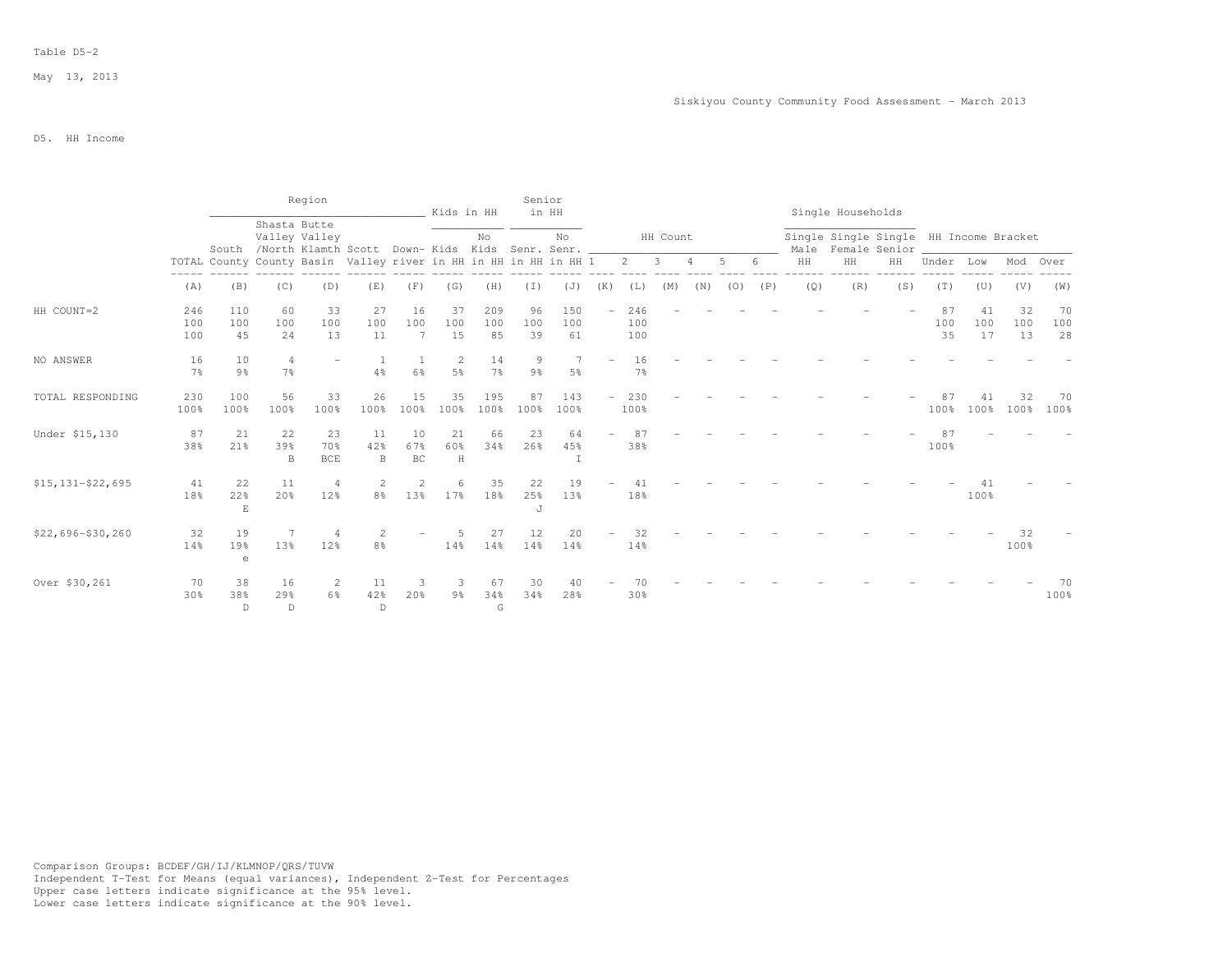## Table D5-2

# D5. HH Income

|                       |                           |                       |                                  |                                |                         |                                  |                                      |                                   |                                                                                                                        |     | How Typically                        |     |                 |                        |                           |                             | Importance          |                 |                       |                                                                               |                                   |                                 |
|-----------------------|---------------------------|-----------------------|----------------------------------|--------------------------------|-------------------------|----------------------------------|--------------------------------------|-----------------------------------|------------------------------------------------------------------------------------------------------------------------|-----|--------------------------------------|-----|-----------------|------------------------|---------------------------|-----------------------------|---------------------|-----------------|-----------------------|-------------------------------------------------------------------------------|-----------------------------------|---------------------------------|
|                       |                           |                       | Majority of<br>Groceries Shopped |                                |                         |                                  | How Far Traveled<br>to Grocery Store |                                   |                                                                                                                        |     | Travel to Grocery Shop How Often Out | Ask |                 |                        |                           | of Grocery Money Fresh Food | of Buying           |                 |                       | Buying Fresh<br>Food Hurdle                                                   |                                   |                                 |
|                       |                           |                       |                                  |                                |                         |                                  |                                      |                                   | Out of Out of 0-5 6-15 16-25 26-50 51-100 Own Borrow For<br>TOTAL Local County State Miles Miles Miles Miles Miles Car |     | Car                                  |     |                 |                        |                           | Rarely                      |                     | Some-           |                       | Availa Know-<br>Ride Walk Wkly Mnthly /Never Extr what Cost bility ledge None |                                   |                                 |
|                       | (A)                       | (B)                   | (C)                              | (D)                            | (E)                     | (F)                              | (G)                                  | (H)                               | $(\top)$                                                                                                               | (J) | (K)                                  | (L) | (M)             | (N)                    | (0)                       | (P)                         | (Q)                 | (R)             | (S)                   | (T)                                                                           | (U)                               | (V)                             |
| HH COUNT=2            | 246<br>100<br>100         | 163<br>100<br>66      | 21<br>100<br>$\circ$             | 48<br>100<br>20                | 98<br>100<br>40         | 27<br>100<br>11                  | 20<br>100<br>8                       | 41<br>100<br>17                   | 47<br>100<br>19                                                                                                        |     |                                      |     | 41<br>100<br>17 | 14<br>100<br>6         | 75<br>100<br>30           | 135<br>100<br>55            | 178<br>100<br>72    | 50<br>100<br>20 | 113<br>100<br>46      | 38<br>100<br>15                                                               | 10<br>100<br>$\overline{4}$       | 97<br>100<br>39                 |
| NO ANSWER             | 16<br>7 <sup>°</sup><br>d | 9<br>6%               | 3<br>14%                         | $\mathbf{1}$<br>2 <sup>°</sup> | 6<br>6%                 | $\overline{2}$<br>$7\frac{6}{6}$ |                                      | $\overline{4}$<br>10 <sup>8</sup> | 3<br>6%                                                                                                                |     |                                      |     |                 | 7 <sup>°</sup>         | 2<br>3 <sup>8</sup>       | 9<br>$7\frac{6}{6}$         | 9<br>5 <sup>°</sup> | 6<br>12%        | 6%                    |                                                                               | $\overline{1}$<br>10 <sup>8</sup> | 7<br>$7\frac{6}{6}$             |
| TOTAL RESPONDING      | 230<br>100%               | 154<br>100%           | 18<br>100%                       | 47<br>100%                     | 92<br>100%              | 25<br>100%                       | 20<br>100%                           | 37<br>100%                        | 44<br>100%                                                                                                             |     |                                      |     | 41              | 13<br>100% 100%        | 73<br>100%                | 126<br>100%                 | 169<br>100%         | 44<br>100% 100% | 106                   | 38<br>100%                                                                    | 9<br>100%                         | 90<br>100%                      |
| Under \$15,130        | 87<br>38%                 | 54<br>35%             | - 6<br>33%                       | 23<br>49%<br>$\mathbf b$       | 32<br>35%               | 8<br>32%                         | 10<br>50%                            | 12<br>32%                         | 21<br>48%                                                                                                              |     |                                      |     |                 | 10<br>77%<br>$\circ$ P | 39<br>53%<br>$\mathsf{P}$ | 29<br>23%                   | 58<br>34%           | 21<br>48%       | 50<br>47%<br>11V      | 19<br>50%<br>uV                                                               | $\overline{2}$<br>22%             | 25<br>28%                       |
| $$15, 131 - $22, 695$ | 41<br>18%                 | 29<br>19%             | 2<br>11%                         | 8<br>17%                       | 19<br>21%<br>i          | 5<br>20%                         | 2<br>10 <sup>°</sup>                 | -8<br>22%                         | 9 <sup>°</sup>                                                                                                         |     |                                      |     | 41<br>100%      | $\overline{2}$<br>15%  | 18<br>25%                 | 19<br>15%                   | 32<br>19%           | 6<br>14%        | 25<br>24%<br>Tv       | 3<br>8 <sup>°</sup>                                                           | $\overline{2}$<br>22%             | 13<br>14%                       |
| $$22,696 - $30,260$   | 32<br>14%                 | 21<br>14 <sup>°</sup> | -5<br>28%                        | .5<br>11%                      | 12<br>13%<br>$\epsilon$ | 1<br>4%                          | -6<br>30%<br>Fi                      | 19%<br>$\mathbf{F}$               | .5<br>11%                                                                                                              |     |                                      |     |                 | 8 <sup>°</sup>         | 9<br>12%                  | 19<br>15%                   | 24<br>14%           | 6               | 18<br>14% 17%         | 3<br>8 <sup>°</sup>                                                           |                                   | 11<br>12%                       |
| Over \$30,261         | 70<br>30%                 | 50<br>32%             | 5<br>28%                         | 11<br>23%                      | 29<br>32%<br>G          | 11<br>44%<br>G                   | 2<br>10%                             | 10<br>27%<br>q                    | 14<br>32%<br>G                                                                                                         |     |                                      |     |                 |                        | 10 <sup>8</sup>           | 59<br>47%<br>$\Omega$       | 55<br>33%           | 11<br>25%       | 13<br>12 <sup>°</sup> | 13<br>34%<br>S                                                                | 5<br>56%<br>S                     | 41<br>46%<br>$\, \mathbb{S} \,$ |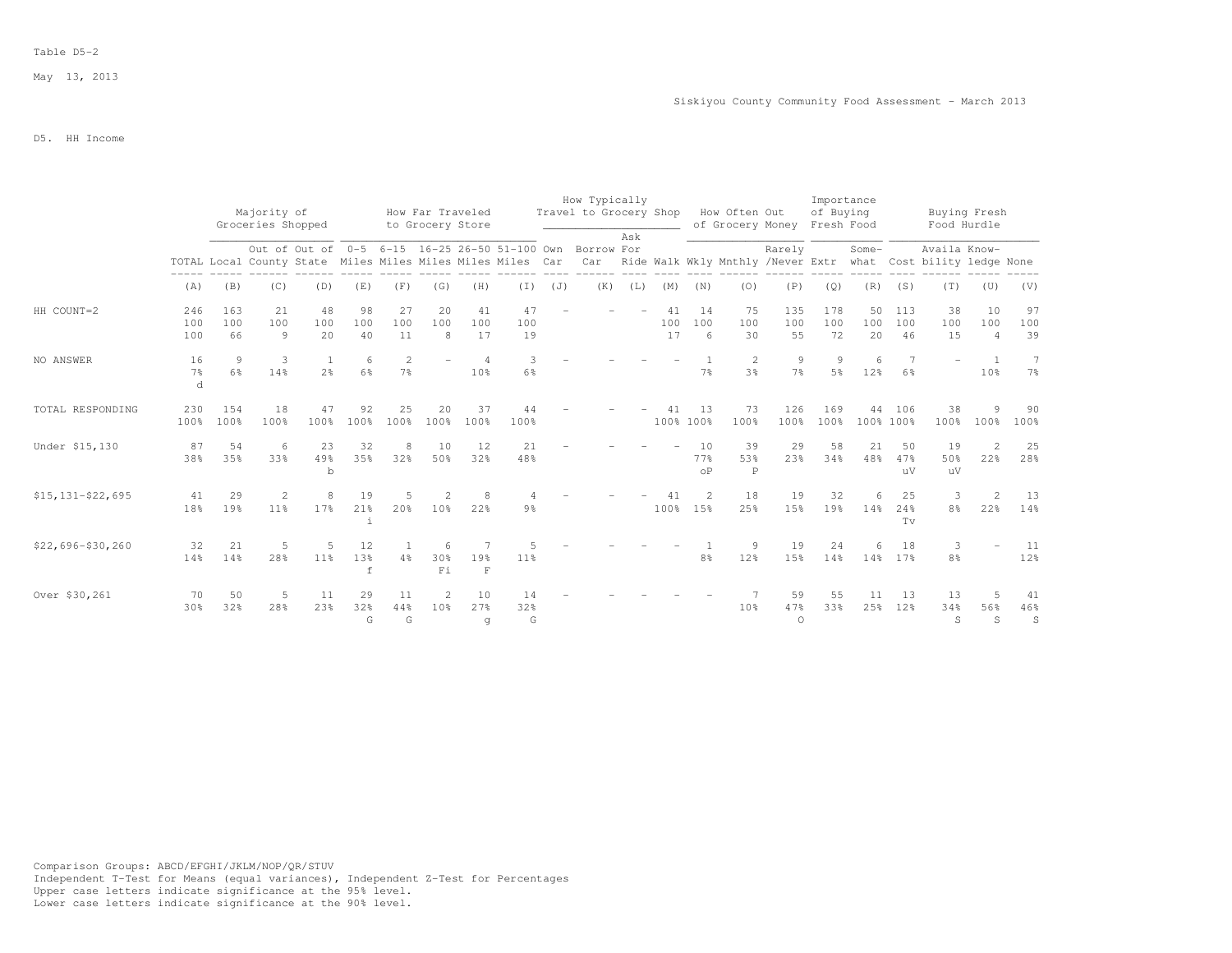|                   |                     |                                                                  |                     | Region          |                                                      |                     | Kids in HH      |                     | Senior          | in HH           |     |                |                         |                |             |     |     | Single Households                                            |     |                 |                 |               |                 |
|-------------------|---------------------|------------------------------------------------------------------|---------------------|-----------------|------------------------------------------------------|---------------------|-----------------|---------------------|-----------------|-----------------|-----|----------------|-------------------------|----------------|-------------|-----|-----|--------------------------------------------------------------|-----|-----------------|-----------------|---------------|-----------------|
|                   |                     |                                                                  | Shasta Butte        | Valley Valley   | South /North Klamth Scott Down-Kids Kids Senr. Senr. |                     |                 | No                  |                 | No              |     |                | HH Count                |                |             |     |     | Single Single Single HH Income Bracket<br>Male Female Senior |     |                 |                 |               |                 |
|                   |                     | TOTAL County County Basin Valley river in HH in HH in HH in HH 1 |                     |                 |                                                      |                     |                 |                     |                 |                 |     | $\overline{2}$ | $\overline{\mathbf{3}}$ | $\overline{4}$ | $5^{\circ}$ |     | HH  | HH                                                           | HH  | Under           | Low             | Mod Over      |                 |
|                   | (A)                 | (B)                                                              | (C)                 | (D)             | (E)                                                  | (F)                 | (G)             | (H)                 | (T)             | (J)             | (K) | (L)            | (M)                     | (N)            | (0)         | (P) | (Q) | (R)                                                          | (S) | (T)             | (U)             | (V)           | (W)             |
| HH COUNT=3        | 106<br>100<br>100   | 42<br>100<br>40                                                  | 30<br>100<br>28     | 21<br>100<br>20 | $\overline{4}$<br>100<br>$\overline{4}$              | 9<br>100<br>8       | 67<br>100<br>63 | 39<br>100<br>37     | 10<br>100<br>9  | 96<br>100<br>91 |     |                | 106<br>100<br>100       |                |             |     |     |                                                              |     | 58<br>100<br>55 | 21<br>100<br>20 | 9<br>100<br>8 | 13<br>100<br>12 |
| NO ANSWER         | 5<br>5%             |                                                                  | -5<br>17%           |                 |                                                      |                     | 1 <sup>°</sup>  | 10%<br>g            |                 | 5%              |     |                | 5%                      |                |             |     |     |                                                              |     |                 |                 |               |                 |
| TOTAL RESPONDING  | 101<br>100%         | 42<br>100%                                                       | 25<br>100%          | 21<br>100%      | 100%                                                 | 9<br>100%           | 66<br>100%      | 35<br>100%          | 10<br>100%      | 91<br>100%      |     |                | 101<br>100%             |                |             |     |     |                                                              |     | 58<br>100%      | 21<br>100%      | 100%          | -13<br>100%     |
| Under \$19,090    | 58<br>57%           | 19<br>45%                                                        | 14<br>56%           | 17<br>81%<br>Bc | 3<br>75%                                             | 5<br>56%            | 34<br>52%       | 24<br>69%<br>g      | 5<br>50%        | 53<br>58%       |     |                | 58<br>57%               |                |             |     |     |                                                              |     | 58<br>100%      |                 |               |                 |
| $$19,091-$28,635$ | 21<br>21%           | 10<br>24%                                                        | 8<br>32%            | 3<br>14%        |                                                      |                     | 17<br>26%<br>h  | 11 <sup>8</sup>     |                 | 21<br>23%       |     |                | 21<br>21%               |                |             |     |     |                                                              |     |                 | 21<br>100%      |               |                 |
| $$28,636-$38,180$ | 9<br>9 <sub>8</sub> | 5<br>12%                                                         | 2<br>8 <sup>°</sup> | 5 <sup>°</sup>  | 25%                                                  |                     | 8 <sup>°</sup>  | 11%                 | 40%<br>J        | 5%              |     |                | 9%                      |                |             |     |     |                                                              |     |                 |                 | 100%          |                 |
| Over \$38,181     | 13<br>13%           | 8<br>19%<br>$\mathsf C$                                          | 4%                  |                 |                                                      | 44%<br>$\mathsf{C}$ | 10<br>15%       | 3<br>$9\frac{6}{6}$ | 10 <sup>8</sup> | 13%             |     |                | 13%                     |                |             |     |     |                                                              |     |                 |                 |               | 13<br>100%      |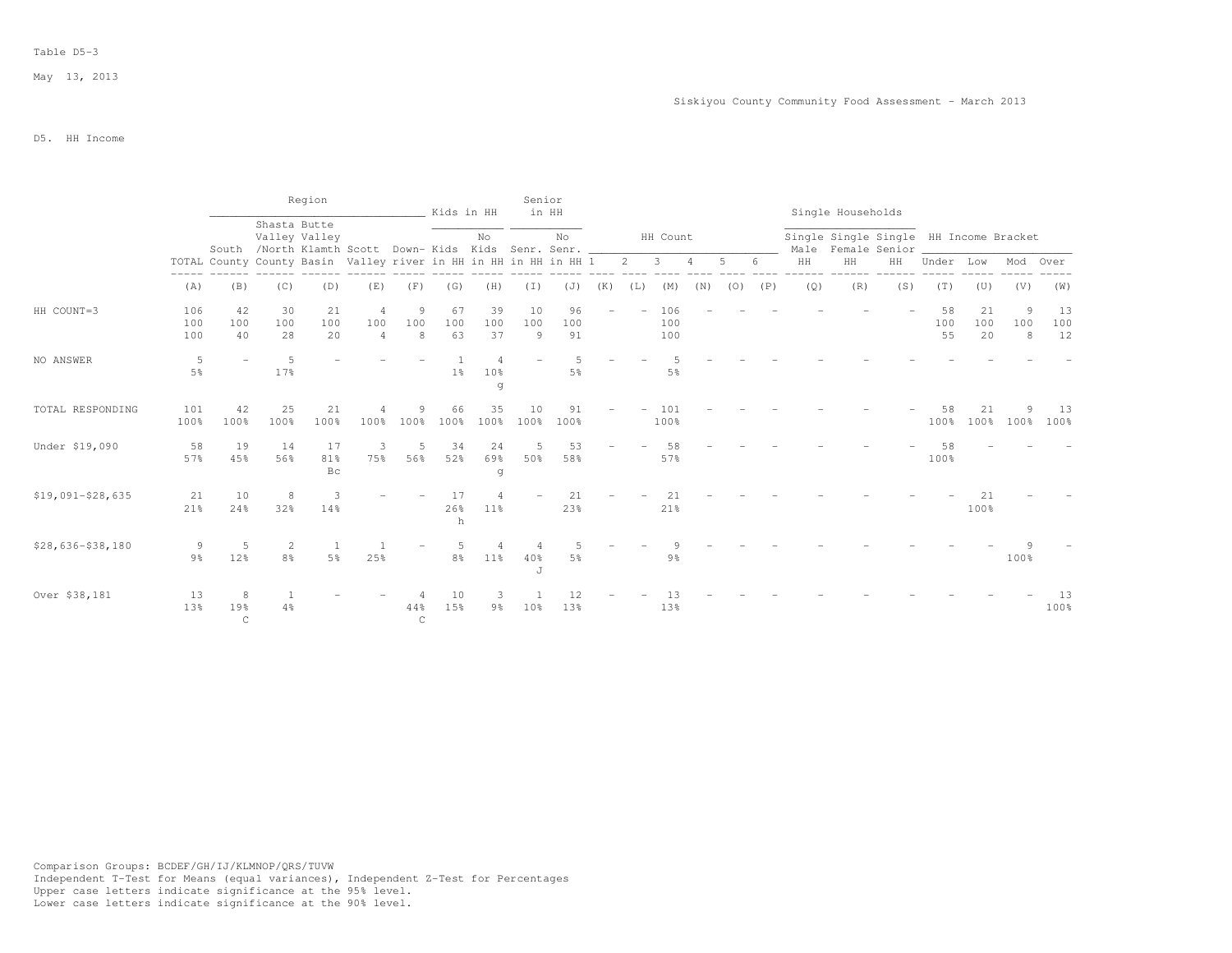## Table D5-3

# D5. HH Income

|                   |                     |                          | Majority of<br>Groceries Shopped |                 |                      |                             | How Far Traveled<br>to Grocery Store |                         |                                                            |     | How Typically<br>Travel to Grocery Shop                  |     |     |          | How Often Out             | of Grocery Money | Importance<br>of Buying<br>Fresh Food |                     |                                  | Buying Fresh<br>Food Hurdle |                            |                     |
|-------------------|---------------------|--------------------------|----------------------------------|-----------------|----------------------|-----------------------------|--------------------------------------|-------------------------|------------------------------------------------------------|-----|----------------------------------------------------------|-----|-----|----------|---------------------------|------------------|---------------------------------------|---------------------|----------------------------------|-----------------------------|----------------------------|---------------------|
|                   |                     |                          |                                  |                 |                      |                             |                                      |                         |                                                            |     | Out of Out of 0-5 6-15 16-25 26-50 51-100 Own Borrow For | Ask |     |          |                           | Rarely           |                                       | Some-               |                                  | Availa Know-                |                            |                     |
|                   |                     |                          |                                  |                 |                      |                             |                                      |                         | TOTAL Local County State Miles Miles Miles Miles Miles Car |     | Car Ride Walk Wkly Mnthly /Never Extr                    |     |     |          |                           |                  |                                       |                     |                                  | what Cost bility ledge None |                            |                     |
|                   | (A)                 | (B)                      | (C)                              | (D)             | (E)                  | (F)                         | (G)                                  | (H)                     | $(\bot)$                                                   | (J) | (K)                                                      | (L) | (M) | (N)      | (0)                       | (P)              | (Q)                                   | (R)                 | (S)                              | (T)                         | (U)                        | (V)                 |
| HH COUNT=3        | 106<br>100<br>100   | 52<br>100<br>49          | 15<br>100<br>14                  | 26<br>100<br>25 | 23<br>100<br>22      | 10<br>100<br>$\overline{9}$ | 12<br>100<br>11                      | 28<br>100<br>26         | 15<br>100<br>14                                            |     |                                                          |     |     | 100<br>8 | 40<br>100<br>38           | 44<br>100<br>42  | 69<br>100<br>65                       | 23<br>100<br>22     | 53<br>100<br>50                  | 14<br>100<br>13             | $\overline{2}$<br>100<br>2 | 34<br>100<br>32     |
| NO ANSWER         | 5<br>$5\%$          | 5<br>10%                 |                                  |                 | 9 <sup>°</sup>       | 10 <sup>8</sup>             | 17%                                  |                         |                                                            |     |                                                          |     |     |          | 10%                       | 2 <sup>°</sup>   | $\overline{2}$<br>3 <sup>°</sup>      | 3<br>13%            | $\overline{4}$<br>8%             | -1.<br>7%                   | 50%                        | 1<br>3 <sup>°</sup> |
| TOTAL RESPONDING  | 101<br>100%         | 47<br>100%               | 15<br>100%                       | 26<br>100%      | 21<br>100%           | Q<br>$100\%$                | 10<br>100%                           | 28<br>100%              | 1.5<br>100%                                                |     |                                                          |     |     | 100%     | 36<br>100%                | 43<br>100%       | 67<br>100%                            | 20<br>100% 100%     | 49                               | 13<br>100%                  | 100%                       | 33<br>100%          |
| Under \$19,090    | 58<br>57%           | 27<br>57%                | 9<br>60%                         | 16<br>62%       | 10<br>48%            | 78%<br>$\epsilon$           | 70%                                  | 18<br>64%               | 47%                                                        |     |                                                          |     |     | 88%<br>P | 27<br>75%<br>$\mathsf{P}$ | 17<br>40%        | 36<br>54%                             | 14<br>70%           | 29<br>59%                        | 5<br>38%                    | 100%<br>STV                | 18<br>55%           |
| $$19,091-$28,635$ | 21<br>21%           | $\epsilon$<br>13%        | -5<br>33%                        | 31%<br>b        | 10 <sup>°</sup>      | $11\%$                      | 20%                                  | -8<br>29%<br>$\epsilon$ | 40%<br>Ef                                                  |     |                                                          |     |     | 13%      | 8<br>22%                  | 10<br>23%        | 17<br>25%                             |                     | 13<br>15% 27%                    |                             |                            | 7<br>21%            |
| $$28,636-$38,180$ | 9<br>9 <sub>8</sub> | 4<br>9 <sub>8</sub>      | 7 <sup>°</sup>                   | 4%              | 2<br>10 <sup>°</sup> | 11 <sup>°</sup>             | $\overline{1}$<br>10%                | 4%                      | 7%                                                         |     |                                                          |     |     |          | 3%                        | .5<br>12%        | 6 <sup>°</sup>                        | 2<br>10%            | 3<br>6%                          | 3<br>23%                    |                            | 3<br>9%             |
| Over \$38,181     | 13<br>13%<br>d      | 10<br>21%<br>$\mathbb D$ |                                  | 4%              | 33%<br>HI            |                             |                                      | 4%                      | 7 <sup>°</sup>                                             |     |                                                          |     |     |          |                           | 11<br>26%        | 10<br>15%                             | 1<br>5 <sup>°</sup> | $\overline{4}$<br>8 <sup>°</sup> | 5<br>38%<br>S               |                            | .5<br>15%           |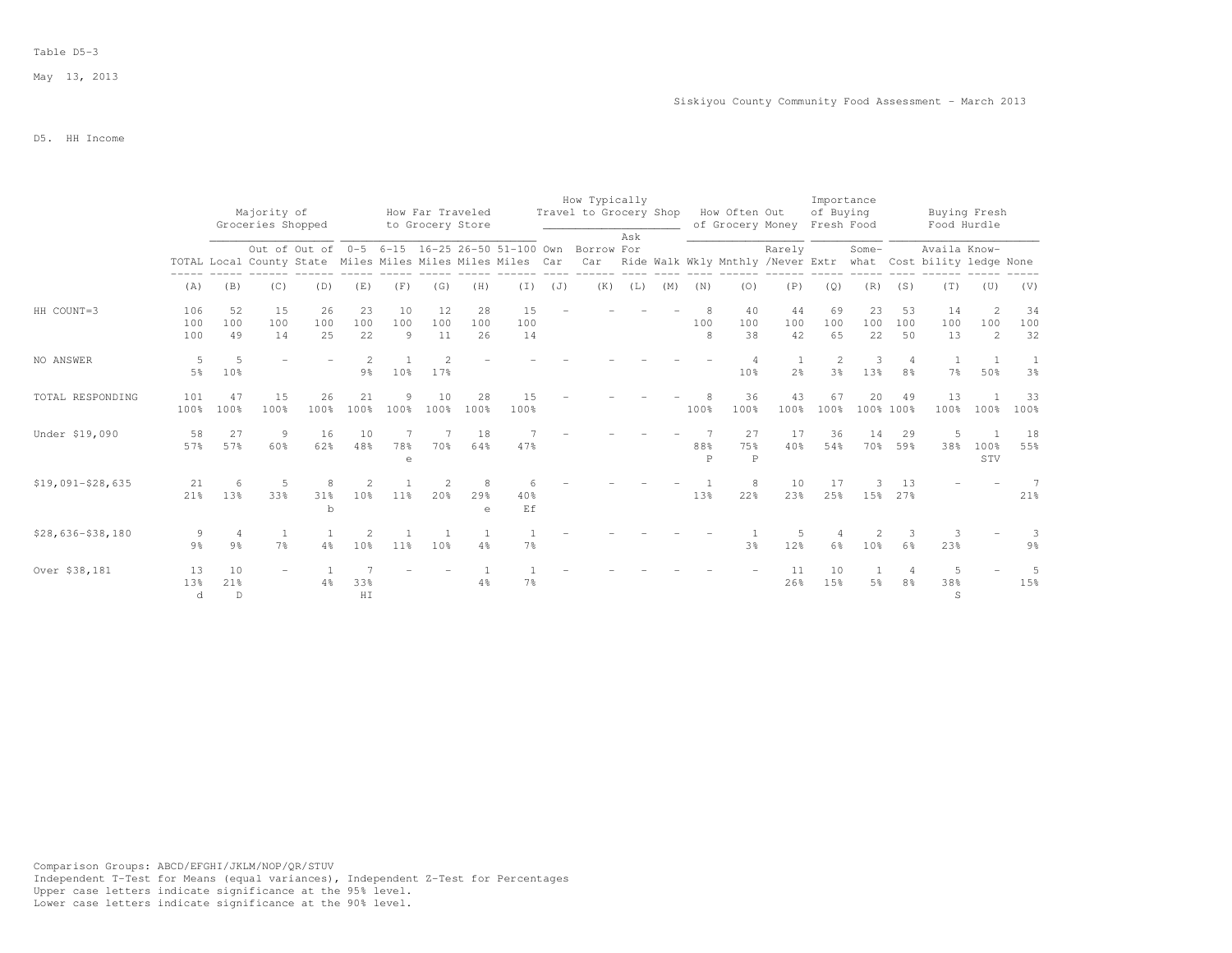|                     |                     |                                                                  |                                                                       | Region              |                 |                     | Kids in HH      |                 | Senior        | in HH           |     |                |          |                  |     |     |     | Single Households |                                                              |                 |                 |                 |                 |
|---------------------|---------------------|------------------------------------------------------------------|-----------------------------------------------------------------------|---------------------|-----------------|---------------------|-----------------|-----------------|---------------|-----------------|-----|----------------|----------|------------------|-----|-----|-----|-------------------|--------------------------------------------------------------|-----------------|-----------------|-----------------|-----------------|
|                     |                     |                                                                  | Shasta Butte<br>South /North Klamth Scott Down- Kids Kids Senr. Senr. | Valley Valley       |                 |                     |                 | No              |               | No              |     |                | HH Count |                  |     |     |     |                   | Single Single Single HH Income Bracket<br>Male Female Senior |                 |                 |                 |                 |
|                     |                     | TOTAL County County Basin Valley river in HH in HH in HH in HH 1 |                                                                       |                     |                 |                     |                 |                 |               |                 |     | $\overline{2}$ | 3        |                  |     |     | HH  | $\rm{HH}$         | HH                                                           | Under           | Low             | Mod             | Over            |
|                     | (A)                 | (B)                                                              | (C)                                                                   | (D)                 | (E)             | (F)                 | (G)             | (H)             | (I)           | (J)             | (K) | (L)            | (M)      | (N)              | (0) | (P) | (Q) | (R)               | (S)                                                          | (T)             | (U)             | (V)             | (W)             |
| HH COUNT=4          | 93<br>100<br>100    | 33<br>100<br>35                                                  | 23<br>100<br>25                                                       | 29<br>100<br>31     | 7<br>100<br>8   | 100<br>1            | 83<br>100<br>89 | 10<br>100<br>11 | 2<br>100<br>2 | 91<br>100<br>98 |     |                |          | 93<br>100<br>100 |     |     |     |                   |                                                              | 41<br>100<br>44 | 15<br>100<br>16 | 15<br>100<br>16 | 19<br>100<br>20 |
| NO ANSWER           | 3<br>3 <sup>°</sup> |                                                                  | 2<br>$9\frac{6}{9}$                                                   |                     | 14%             |                     | 3<br>4%         |                 |               | 3 <sup>°</sup>  |     |                |          | 3%               |     |     |     |                   |                                                              |                 |                 |                 |                 |
| TOTAL RESPONDING    | 90<br>100%          | 33<br>100%                                                       | 21<br>100%                                                            | 29<br>100%          | 6<br>100%       | 100%                | 80<br>100%      | 10<br>100%      | 100%          | 88<br>100%      |     |                |          | 90<br>100%       |     |     |     |                   |                                                              | 41<br>100%      | 1.5<br>100%     | 15<br>100%      | 19<br>100%      |
| Under \$23,050      | 41<br>46%           | 9<br>27%                                                         | 10<br>48%<br>$\epsilon$                                               | 20<br>69%<br>$BE$   | 17 <sup>°</sup> | 100%<br><b>BCDE</b> | 36<br>45%       | 5<br>50%        | 50%           | 40<br>45%       |     |                |          | 41<br>46%        |     |     |     |                   |                                                              | 41<br>100%      |                 |                 |                 |
| $$23,051-$34,575$   | 15<br>17%           | 6<br>18%                                                         | 5 <sup>°</sup>                                                        | 24%<br>$\mathsf{C}$ | 17%             |                     | 14<br>18%       | 10 <sup>°</sup> |               | 15<br>17%       |     |                |          | 15<br>17%        |     |     |     |                   |                                                              |                 | 15<br>100%      |                 |                 |
| $$34,576 - $46,100$ | 15<br>17%           | 6<br>18%<br>d                                                    | 7<br>33%<br>D                                                         | 3%                  | 17%             |                     | 11<br>14%       | 40%             |               | 1.5<br>17%      |     |                |          | 15<br>17%        |     |     |     |                   |                                                              |                 |                 | 15<br>100%      |                 |
| Over \$46,101       | 19<br>21%           | 12<br>36%<br>CD                                                  | 3<br>14%                                                              | 3%                  | 3<br>50%<br>D   |                     | 19<br>24%       |                 | 50%           | 18<br>20%       |     |                |          | 21%              |     |     |     |                   |                                                              |                 |                 |                 | 19<br>100%      |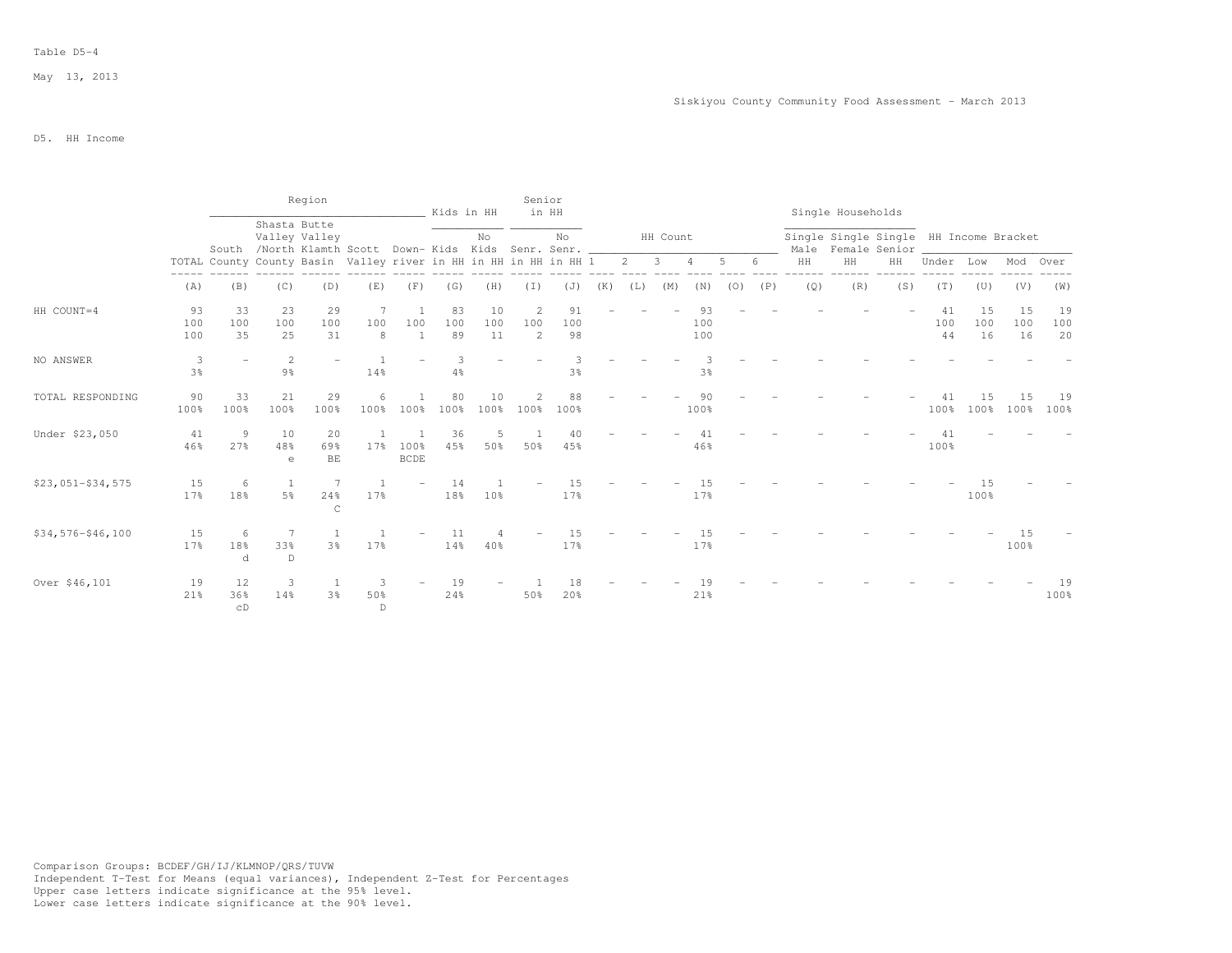## Table D5-4

# D5. HH Income

|                   |                     |                 | Majority of       |                 |                 |               | How Far Traveled |                 |                                                            |     | How Typically<br>Travel to Grocery Shop                         |     |     |               | How Often Out                     |                       | Importance<br>of Buying   |                     |                     | Buying Fresh                                |                                         |                 |
|-------------------|---------------------|-----------------|-------------------|-----------------|-----------------|---------------|------------------|-----------------|------------------------------------------------------------|-----|-----------------------------------------------------------------|-----|-----|---------------|-----------------------------------|-----------------------|---------------------------|---------------------|---------------------|---------------------------------------------|-----------------------------------------|-----------------|
|                   |                     |                 | Groceries Shopped |                 |                 |               | to Grocery Store |                 |                                                            |     |                                                                 | Ask |     |               | of Grocery Money                  |                       | Fresh Food                |                     |                     | Food Hurdle                                 |                                         |                 |
|                   |                     |                 |                   |                 |                 |               |                  |                 | TOTAL Local County State Miles Miles Miles Miles Miles Car |     | Out of Out of 0-5 6-15 16-25 26-50 51-100 Own Borrow For<br>Car |     |     |               | Ride Walk Wkly Mnthly /Never Extr | Rarely                |                           | Some-               |                     | Availa Know-<br>what Cost bility ledge None |                                         |                 |
|                   | (A)                 | (B)             | (C)               | (D)             | (E)             | (F)           | (G)              | (H)             | $(\bot)$                                                   | (J) | (K)                                                             | (L) | (M) | (N)           | (0)                               | (P)                   | (Q)                       | (R)                 | (S)                 | (T)                                         | (U)                                     | (V)             |
| HH COUNT=4        | 93<br>100<br>100    | 47<br>100<br>51 | 9<br>100<br>10    | 27<br>100<br>29 | 28<br>100<br>30 | 6<br>100<br>6 | 100<br>8         | 27<br>100<br>29 | 15<br>100<br>16                                            |     |                                                                 |     |     | 100<br>4      | 31<br>100<br>33                   | 45<br>100<br>48       | 59<br>100<br>63           | 24<br>100<br>26     | 46<br>100<br>49     | 20<br>100<br>22                             | $\overline{4}$<br>100<br>$\overline{4}$ | 28<br>100<br>30 |
| NO ANSWER         | 3<br>3 <sup>°</sup> | 2 <sup>o</sup>  |                   |                 |                 | 17%           |                  |                 |                                                            |     |                                                                 |     |     |               | $\mathfrak{D}$<br>6%              |                       | 2 <sup>o</sup>            | $\mathbf{1}$<br>4%  | 2<br>$4\frac{6}{6}$ |                                             |                                         |                 |
| TOTAL RESPONDING  | 90<br>100%          | 46<br>100%      | 9<br>100%         | 27<br>100%      | 28<br>100%      | 100%          | 100%             | 27<br>100%      | 15<br>100%                                                 |     |                                                                 |     |     | 100%          | 29<br>100%                        | 45<br>100%            | 58<br>100%                | 23<br>100% 100%     | 44                  | 20<br>100%                                  | 100%                                    | 28<br>100%      |
| Under \$23,050    | 41<br>46%           | 18<br>39%       | 7<br>78%<br>ABD   | 12<br>44%       | 10<br>36%       | 20%           | 57%              | 15<br>56%<br>f  | 47%                                                        |     |                                                                 |     |     | 3<br>75%<br>p | 16<br>55%<br>p                    | 16<br>36%             | 23<br>40%                 | 13<br>57%           | 20<br>45%           | 8<br>40%                                    |                                         | 13<br>46%       |
| $$23,051-$34,575$ | 15<br>17%           | 8<br>17%        |                   | 22%             | 25%             | 20%           |                  | 22%             |                                                            |     |                                                                 |     |     | 25%           | .5<br>17%                         | 16%                   | 8<br>14%                  | 6<br>26%            | 16%                 | 2<br>10 <sup>8</sup>                        | 50%                                     | .5<br>18%       |
| $$34,576-$46,100$ | 15<br>17%           | 6<br>13%        | 2<br>22%          | 5<br>19%        | $4\frac{6}{6}$  | 20%           | 29%              | 15%             | 33%<br>E                                                   |     |                                                                 |     |     |               | 17%                               | 9<br>20%              | 11<br>19%                 | 2                   | 5<br>9% 11%         | 20%                                         |                                         | 5<br>18%        |
| Over \$46,101     | 19<br>21%           | 14<br>30%       |                   | 15%             | 10<br>36%<br>Н  | 2<br>40%      | 14%              | 7 <sup>°</sup>  | 20%                                                        |     |                                                                 |     |     |               | 10 <sup>8</sup>                   | 13<br>29%<br>$\Omega$ | 16<br>28%<br>$\mathbb{R}$ | 2<br>9 <sub>8</sub> | 12<br>27%           | 6<br>30%                                    | $\overline{2}$<br>50%                   | 5<br>18%        |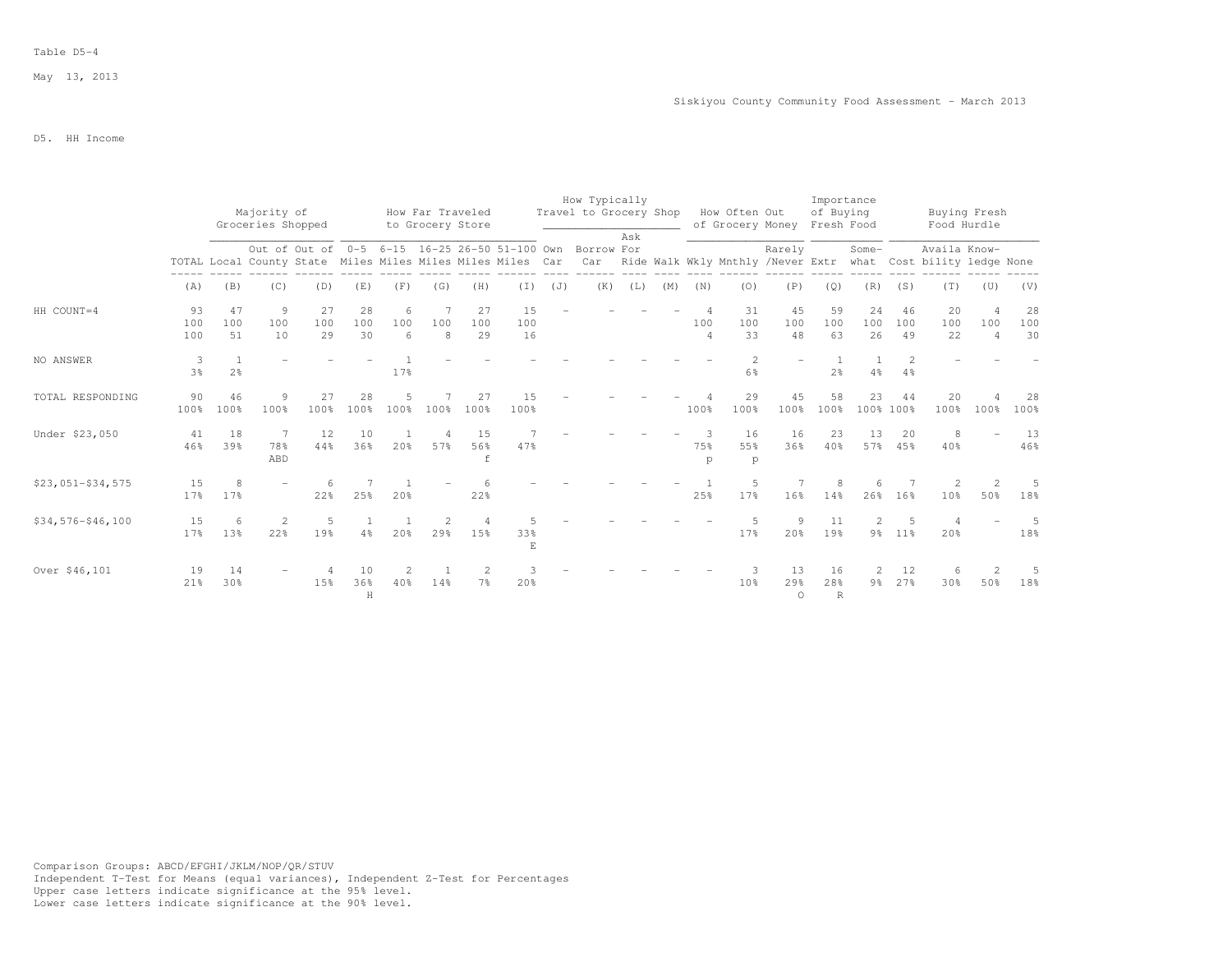|                     |                     |                |                 | Region          |                                                                  |            | Kids in HH          |                | Senior                     | in HH           |     |             |              |     |            |     |     | Single Households |                                                              |                 |                 |               |               |
|---------------------|---------------------|----------------|-----------------|-----------------|------------------------------------------------------------------|------------|---------------------|----------------|----------------------------|-----------------|-----|-------------|--------------|-----|------------|-----|-----|-------------------|--------------------------------------------------------------|-----------------|-----------------|---------------|---------------|
|                     |                     |                | Shasta Butte    | Valley Valley   | South /North Klamth Scott Down-Kids Kids Senr. Senr. __          |            |                     | No             |                            | No              |     |             | HH Count     |     |            |     |     |                   | Single Single Single HH Income Bracket<br>Male Female Senior |                 |                 |               |               |
|                     |                     |                |                 |                 | TOTAL County County Basin Valley river in HH in HH in HH in HH 1 |            |                     |                |                            |                 |     | $2^{\circ}$ | $\mathbf{3}$ | 4   | 5          | -6  | HH  | HH                | HH                                                           | Under           | Low             | Mod Over      |               |
|                     | (A)                 | (B)            | (C)             | (D)             | (E)                                                              | (F)        | (G)                 | (H)            | (T)                        | (J)             | (K) | (L)         | (M)          | (N) | (0)        | (P) | (Q) | (R)               | (S)                                                          | (T)             | (U)             | (V)           | (W)           |
| HH COUNT=5          | 48<br>100<br>100    | 8<br>100<br>17 | 12<br>100<br>25 | 20<br>100<br>42 | 4<br>100<br>8                                                    | 100<br>8   | 45<br>100<br>94     | 3<br>100<br>6  | 2<br>100<br>$\overline{4}$ | 46<br>100<br>96 |     |             |              |     | 100<br>100 |     |     |                   |                                                              | 30<br>100<br>63 | 10<br>100<br>21 | 3<br>100<br>6 | 2<br>100<br>4 |
| NO ANSWER           | 3<br>$6\%$          |                | 2<br>17%        |                 | 25%                                                              |            | 3<br>7%             |                |                            | 7%              |     |             |              |     | 6%         |     |     |                   |                                                              |                 |                 |               |               |
| TOTAL RESPONDING    | 45<br>100%          | 8<br>100%      | 10<br>100%      | 20<br>100%      | 3<br>100%                                                        | 100%       | 42<br>100%          | 100%           | 100%                       | 43<br>100%      |     |             |              |     | 100%       |     |     |                   |                                                              | 30<br>100%      | 10<br>100%      | 100%          | 2<br>100%     |
| Under \$27,010      | 30<br>67%           | -6<br>75%      | 7<br>70%        | 13<br>65%       |                                                                  | 100%<br>CD | 27<br>64%           | 3<br>100%<br>G | 100%<br>J                  | 28<br>65%       |     |             |              |     | 30<br>67%  |     |     |                   |                                                              | 30<br>100%      |                 |               |               |
| $$27,011 - $40,515$ | 10<br>22%           | 2<br>25%       | 2<br>20%        | 5<br>25%        | 33%                                                              |            | 10<br>24%           |                |                            | 10<br>23%       |     |             |              |     | 10<br>22%  |     |     |                   |                                                              |                 | 10<br>100%      |               |               |
| $$40,516-$54,020$   | 3<br>$7\frac{6}{9}$ |                | -1<br>10%       | 5%              | 33%                                                              |            | 3<br>7 <sup>°</sup> |                |                            | 7 <sup>°</sup>  |     |             |              |     | 7%         |     |     |                   |                                                              |                 |                 | 100%          |               |
| Over \$54,021       | 2<br>4%             |                |                 | 5%              | 33%                                                              |            | 5 <sup>°</sup>      |                |                            | 5%              |     |             |              |     | 4%         |     |     |                   |                                                              |                 |                 |               | 100%          |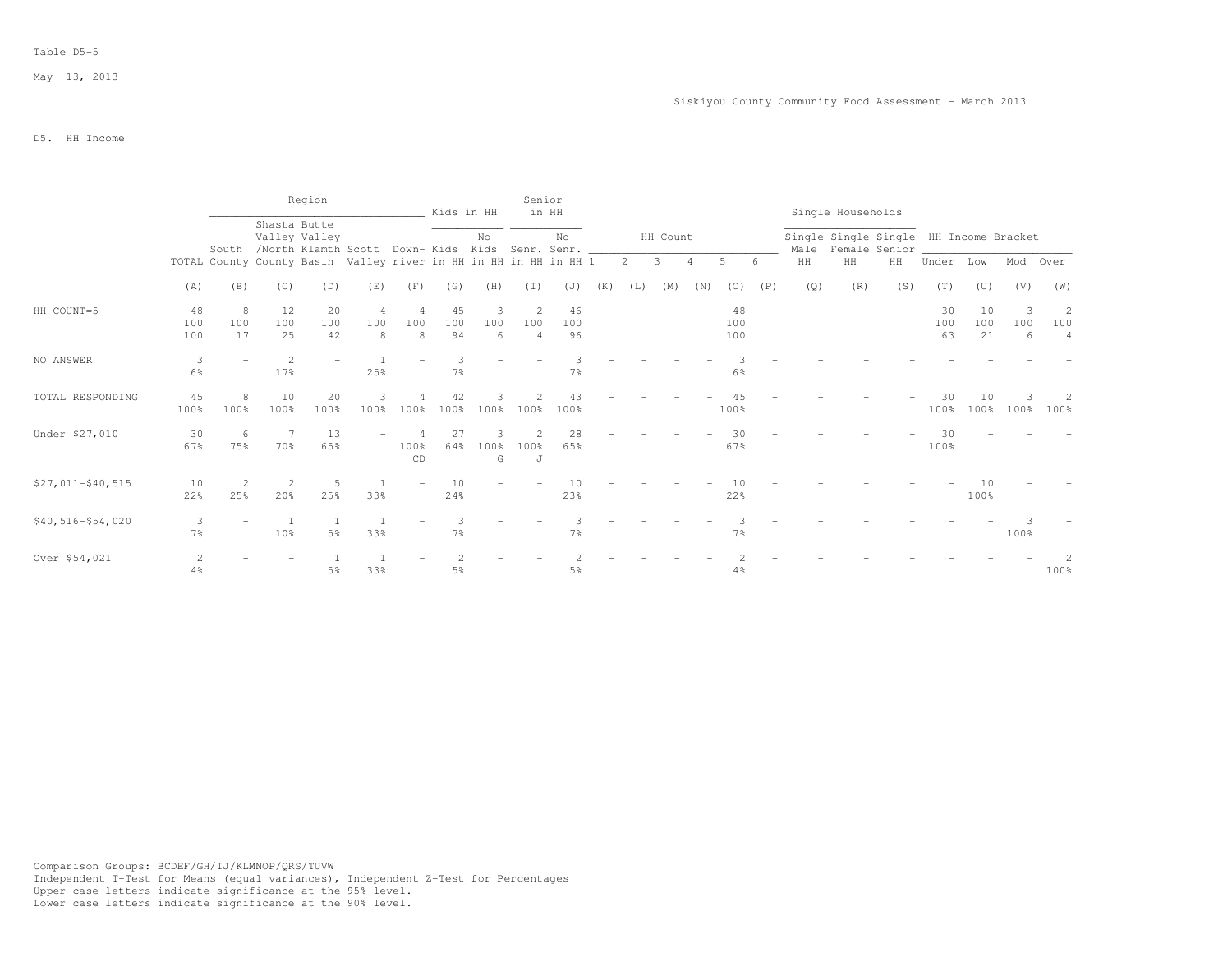## Table D5-5

# D5. HH Income

|                   |                     |                                  | Majority of<br>Groceries Shopped |                 |                  |                | How Far Traveled<br>to Grocery Store |                 |           |     | How Typically<br>Travel to Grocery Shop                                                                                                                                            |     |     |           | How Often Out<br>of Grocery Money |                 | Importance<br>of Buying<br>Fresh Food |                  |                 | Buying Fresh<br>Food Hurdle |                                         |                      |
|-------------------|---------------------|----------------------------------|----------------------------------|-----------------|------------------|----------------|--------------------------------------|-----------------|-----------|-----|------------------------------------------------------------------------------------------------------------------------------------------------------------------------------------|-----|-----|-----------|-----------------------------------|-----------------|---------------------------------------|------------------|-----------------|-----------------------------|-----------------------------------------|----------------------|
|                   |                     |                                  |                                  |                 |                  |                |                                      |                 |           |     | Out of Out of 0-5 6-15 16-25 26-50 51-100 Own Borrow For<br>TOTAL Local County State Miles Miles Miles Miles Car Car Ride Walk Wkly Mnthly /Never Extr what Cost bility ledge None | Ask |     |           |                                   | Rarely          |                                       | Some-            |                 | Availa Know-                |                                         |                      |
|                   | (A)                 | (B)                              | (C)                              | (D)             | (E)              | (F)            | (G)                                  | (H)             | $(\bot)$  | (J) | (K)                                                                                                                                                                                | (L) | (M) | (N)       | (0)                               | (P)             | (Q)                                   | (R)              | (S)             | (T)                         | (U)                                     | (V)                  |
| HH COUNT=5        | 48<br>100<br>100    | 22<br>100<br>46                  | - 5<br>100<br>10                 | 20<br>100<br>42 | 10<br>100<br>2.1 | 6<br>100<br>13 | $\overline{\mathbf{3}}$<br>100<br>-6 | 20<br>100<br>42 | 100<br>15 |     |                                                                                                                                                                                    |     |     | 100<br>10 | 19<br>100<br>40                   | 21<br>100<br>44 | 33<br>100<br>69                       | 12<br>100<br>2.5 | 28<br>100<br>58 | 4<br>100<br>8               | $\overline{2}$<br>100<br>$\overline{4}$ | 18<br>100<br>38      |
| NO ANSWER         | 3<br>6%             | $\overline{2}$<br>$9\frac{6}{9}$ | $\equiv$                         | 5%              | 10 <sup>°</sup>  |                |                                      | 5%              | 14%       |     |                                                                                                                                                                                    |     |     |           | 11%                               | 5 <sup>°</sup>  | 6%                                    | 8 <sup>°</sup>   | 4%              |                             |                                         | $\mathcal{L}$<br>11% |
| TOTAL RESPONDING  | 45<br>100%          | 20<br>100%                       | 5<br>100%                        | 19<br>100%      | 9<br>100%        | 6<br>100%      | 3<br>100%                            | 19<br>100%      | 6<br>100% |     |                                                                                                                                                                                    |     |     | 100%      | 17<br>100%                        | 20<br>100%      | 31<br>100%                            | 11<br>100% 100%  | 27              | 100%                        | $\mathcal{D}$<br>100%                   | 16<br>100%           |
| Under \$27,010    | 30<br>67%           | 16<br>80%<br>d                   | 3<br>60%                         | 10<br>53%       | 8<br>89%<br>αi   | 67%            | 33%                                  | 13<br>68%       | 50%       |     |                                                                                                                                                                                    |     |     | 80%       | 9<br>53%                          | 14<br>70%       | 19<br>61%                             | 9<br>82%         | 16<br>59%       | 75%                         | $\overline{2}$<br>100%<br><b>SV</b>     | 12<br>75%            |
| $$27,011-$40,515$ | 10<br>22%           | $\overline{2}$<br>10%            | 2<br>40%                         | 6<br>32%<br>b   | 11 <sup>°</sup>  | 17%            | 67%<br>eh                            | 3<br>16%        | 50%<br>e  |     |                                                                                                                                                                                    |     |     | 20%       | 29%                               | 20%             | 26%                                   | $9\%$            | 26%             | 25%                         |                                         | 3<br>19%             |
| $$40,516-$54,020$ | 3<br>7 <sup>°</sup> | 5 <sup>°</sup>                   |                                  | 11 <sup>°</sup> |                  | 17%            |                                      | 5%              |           |     |                                                                                                                                                                                    |     |     |           | 12%                               | 5 <sup>°</sup>  | 10%                                   |                  | 11 <sup>°</sup> |                             |                                         |                      |
| Over \$54,021     | $4\frac{6}{9}$      | 5%                               |                                  | 5%              |                  |                |                                      | 11%             |           |     |                                                                                                                                                                                    |     |     |           | 6%                                | 5 <sup>°</sup>  | 3 <sup>°</sup>                        | 9%               | 4%              |                             |                                         | 6%                   |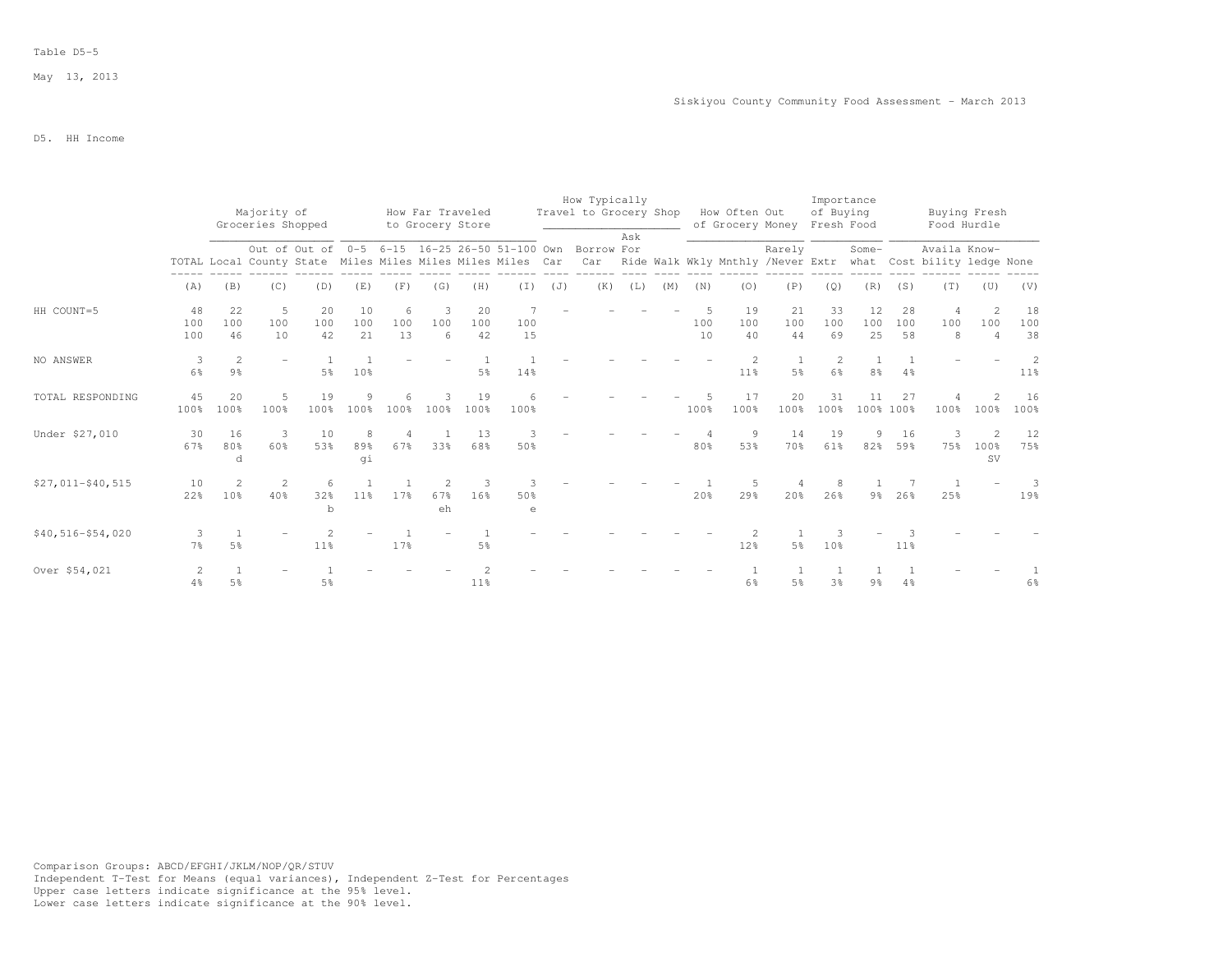|                       |                  |                 |                | Region                                                                |          |           | Kids in HH       |     | Senior    | in HH               |     |     |          |     |     |                  |     | Single Households                                            |     |                 |                 |          |     |
|-----------------------|------------------|-----------------|----------------|-----------------------------------------------------------------------|----------|-----------|------------------|-----|-----------|---------------------|-----|-----|----------|-----|-----|------------------|-----|--------------------------------------------------------------|-----|-----------------|-----------------|----------|-----|
|                       |                  |                 | Shasta Butte   | Valley Valley<br>South /North Klamth Scott Down-Kids Kids Senr. Senr. |          |           |                  | No  |           | No                  |     |     | HH Count |     |     |                  |     | Single Single Single HH Income Bracket<br>Male Female Senior |     |                 |                 |          |     |
|                       |                  |                 |                | TOTAL County County Basin Valley river in HH in HH in HH in HH 1      |          |           |                  |     |           |                     |     | 2   | -3       |     |     | 6                | HH  | HH                                                           | HH  | Under           | Low             | Mod Over |     |
|                       | (A)              | (B)             | (C)            | (D)                                                                   | (E)      | (F)       | (G)              | (H) | $(\bot)$  | (J)                 | (K) | (L) | (M)      | (N) | (0) | (P)              | (Q) | (R)                                                          | (S) | (T)             | (U)             | (V)      | (W) |
| HH COUNT=6            | 28<br>100<br>100 | -6<br>100<br>21 | 8<br>100<br>29 | 11<br>100<br>39                                                       | 100<br>4 | 100       | 28<br>100<br>100 | $-$ | 100<br>4  | 27<br>100<br>96     |     |     |          |     |     | 28<br>100<br>100 |     |                                                              |     | 21<br>100<br>75 | .5<br>100<br>18 | 100      |     |
| NO ANSWER             | 4%               |                 | 13%            |                                                                       |          |           | 4%               |     |           |                     |     |     |          |     |     | $4\%$            |     |                                                              |     |                 |                 |          |     |
| TOTAL RESPONDING      | 27<br>100%       | 6<br>100%       | 100%           | 11<br>100%                                                            | 100%     | 100%      | 27<br>100%       |     | 100%      | 26<br>100%          |     |     |          |     |     | 27<br>100%       |     |                                                              |     | 21<br>100%      | 100%            | 100%     |     |
| Under \$30,970        | 21<br>78%        | 5<br>83%        | -5<br>71%      | 9<br>82%                                                              |          | 100%<br>C | 21<br>78%        |     | 100%<br>J | $20^{\circ}$<br>77% |     |     |          |     |     | 2.1<br>78%       |     |                                                              |     | 21<br>100%      |                 |          |     |
| $$30, 971 - $46, 455$ | .5.<br>19%       | 17%             | $29$ $%$       | 18%                                                                   |          |           | 19%              |     |           | 19%                 |     |     |          |     |     | 19%              |     |                                                              |     |                 | 100%            |          |     |
| $$46, 456 - $61, 940$ | $4\%$            |                 |                |                                                                       | 100%     |           | $4\%$            |     |           | $4\%$               |     |     |          |     |     | $4\%$            |     |                                                              |     |                 |                 | 100%     |     |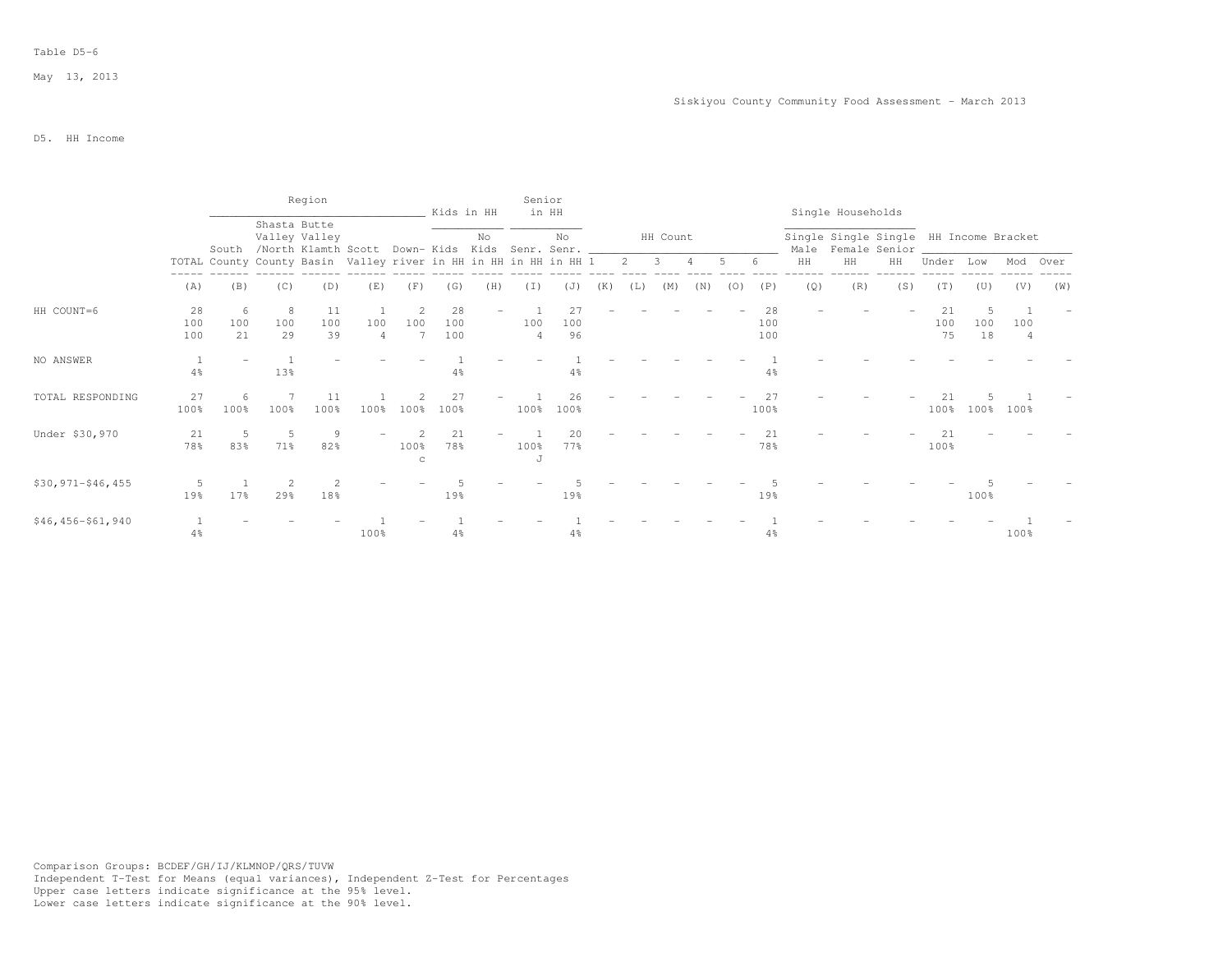## Table D5-6

# D5. HH Income

|                       |                  |                 | Majority of       |                 |                |                       | How Far Traveled |                 |                                                            |     | How Typically<br>Travel to Grocery Shop                         |     |     |      | How Often Out    |                 | Importance<br>of Buying |           |                 | Buying Fresh                                                                  |     |                 |
|-----------------------|------------------|-----------------|-------------------|-----------------|----------------|-----------------------|------------------|-----------------|------------------------------------------------------------|-----|-----------------------------------------------------------------|-----|-----|------|------------------|-----------------|-------------------------|-----------|-----------------|-------------------------------------------------------------------------------|-----|-----------------|
|                       |                  |                 | Groceries Shopped |                 |                |                       | to Grocery Store |                 |                                                            |     |                                                                 | Ask |     |      | of Grocery Money |                 | Fresh Food              |           |                 | Food Hurdle                                                                   |     |                 |
|                       |                  |                 |                   |                 |                |                       |                  |                 | TOTAL Local County State Miles Miles Miles Miles Miles Car |     | Out of Out of 0-5 6-15 16-25 26-50 51-100 Own Borrow For<br>Car |     |     |      |                  | Rarely          |                         | Some-     |                 | Availa Know-<br>Ride Walk Wkly Mnthly /Never Extr what Cost bility ledge None |     |                 |
|                       | (A)              | (B)             | (C)               | (D)             | (E)            | (F)                   | (G)              | (H)             | (T)                                                        | (J) | (K)                                                             | (L) | (M) | (N)  | (0)              | (P)             | (Q)                     | (R)       | (S)             | (T)                                                                           | (U) | (V)             |
| HH COUNT=6            | 28<br>100<br>100 | 14<br>100<br>50 | -2<br>100<br>7    | 10<br>100<br>36 | 6<br>100<br>21 | 100<br>$\overline{4}$ | -2<br>100<br>7   | 11<br>100<br>39 | 6<br>100<br>21                                             |     |                                                                 |     |     | 100  | 14<br>100<br>50  | 11<br>100<br>39 | 19<br>100<br>68         | 100<br>25 | 12<br>100<br>43 | 6<br>100<br>21                                                                |     | 10<br>100<br>36 |
| NO ANSWER             | $4\%$            |                 |                   |                 |                |                       |                  |                 |                                                            |     |                                                                 |     |     |      | 7%               |                 |                         |           |                 |                                                                               |     |                 |
| TOTAL RESPONDING      | 27<br>100%       | 14<br>100%      | 2<br>100%         | 10<br>100%      | 6<br>100%      | 100%                  | 100%             | 11<br>100%      | 100%                                                       |     |                                                                 |     |     | 100% | 13<br>100%       | 11<br>100%      | 19<br>100%              | 100% 100% | 12              | 6<br>100%                                                                     |     | 10<br>100%      |
| Under \$30,970        | 21<br>78%        | 10<br>71%       | - 1<br>50%        | 9<br>90%        | 100%           |                       | 50%              | 9<br>82%        | 67%                                                        |     |                                                                 |     |     | 50%  | 10<br>77%        | 9<br>82%        | 14<br>74%               | 6<br>86%  | 10<br>83%       | $\overline{4}$<br>67%                                                         |     | 7<br>70%        |
| $$30, 971 - $46, 455$ | 5<br>19%         | 3<br>21%        | 50%               | 10%             |                | 100%<br>HI            | 50%              | 9 <sub>8</sub>  | 33%                                                        |     |                                                                 |     |     |      | 23%              | 2<br>18%        | 21%                     | 14%       | 8%              | 17%                                                                           |     | 3<br>30%        |
| $$46, 456 - $61, 940$ | 4%               | 7%              |                   |                 |                |                       |                  | 9%              |                                                            |     |                                                                 |     |     | 50%  |                  |                 | 5 <sup>°</sup>          |           | 8%              | 17%                                                                           |     |                 |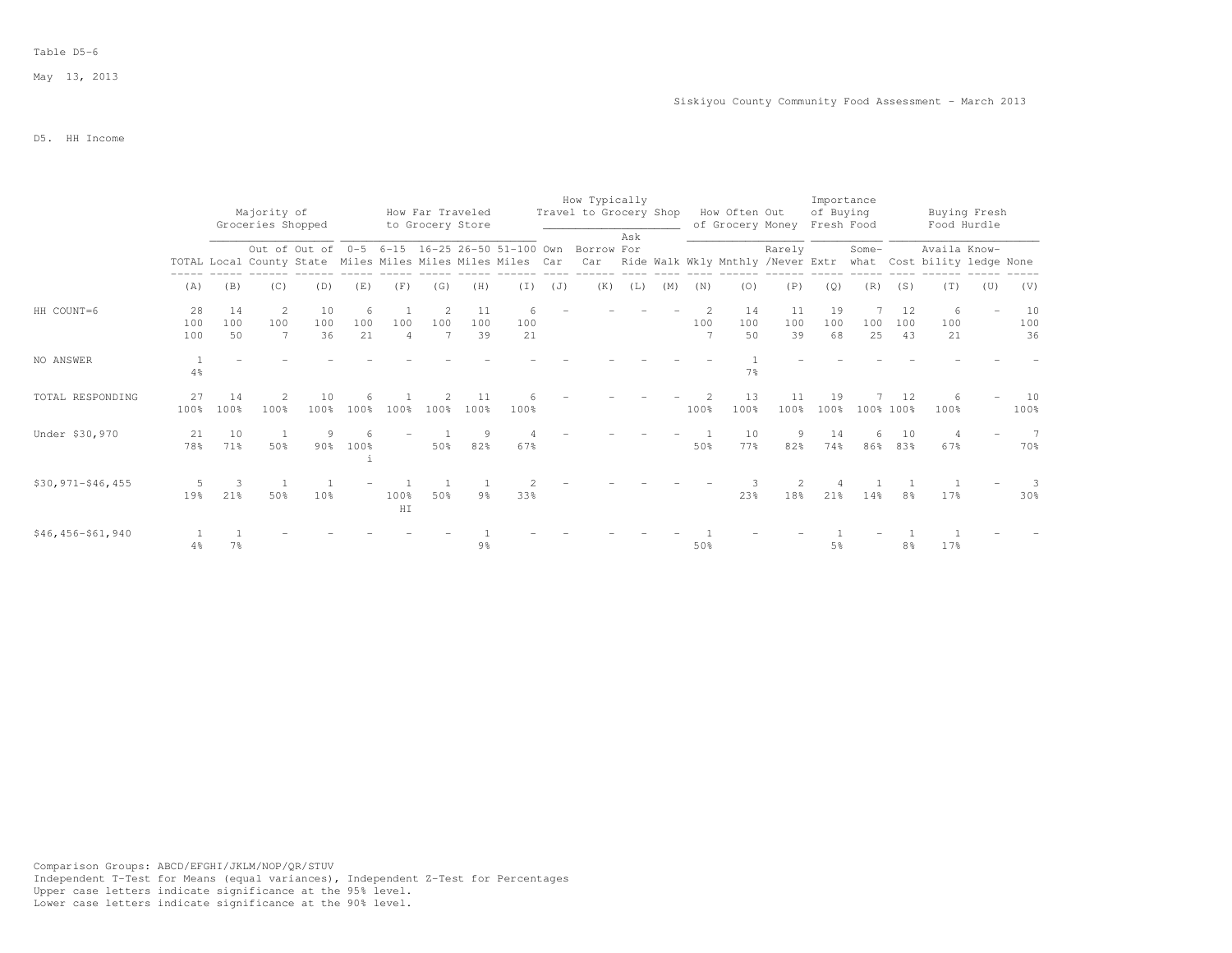|                   |                  |           |                | Region                                                           |     |           | Kids in HH      |                | Senior | in HH                                         |     |     |               |     |       |     |     | Single Households                                            |     |           |     |           |     |
|-------------------|------------------|-----------|----------------|------------------------------------------------------------------|-----|-----------|-----------------|----------------|--------|-----------------------------------------------|-----|-----|---------------|-----|-------|-----|-----|--------------------------------------------------------------|-----|-----------|-----|-----------|-----|
|                   |                  | South     |                | Shasta Butte<br>Valley Valley<br>/North Klamth Scott             |     |           |                 | No             |        | No<br>Down- Kids Kids Senr. Senr. ___________ |     |     | HH Count      |     |       |     |     | Single Single Single HH Income Bracket<br>Male Female Senior |     |           |     |           |     |
|                   |                  |           |                | TOTAL County County Basin Valley river in HH in HH in HH in HH 1 |     |           |                 |                |        |                                               |     |     | $2 \t 3 \t 4$ |     | $5 -$ |     | HH  | HH                                                           | HH  | Under     | Low | Mod Over  |     |
|                   | (A)              | (B)       | (C)            | (D)                                                              | (E) | (F)       | (G)             | (H)            | (I)    | (J)                                           | (K) | (L) | (M)           | (N) | (0)   | (P) | (Q) | (R)                                                          | (S) | (T)       | (U) | (V)       | (W) |
| HH COUNT=7        | 10<br>100<br>100 | 100<br>10 | 4<br>100<br>40 | 100<br>40                                                        |     | 100<br>10 | -8<br>100<br>80 | 2<br>100<br>20 |        | 10<br>100<br>100                              |     |     |               |     |       |     |     |                                                              |     | 100<br>80 |     | 100<br>10 |     |
| NO ANSWER         | 10%              |           | 25%            |                                                                  |     |           | 13%             |                |        | 10 <sup>8</sup>                               |     |     |               |     |       |     |     |                                                              |     |           |     |           |     |
| TOTAL RESPONDING  | 9<br>100%        | 100%      | 3<br>100%      | 100%                                                             |     | 100%      | 100%            | $100\%$        |        | 100%                                          |     |     |               |     |       |     |     |                                                              |     | 100%      |     | 100%      |     |
| Under \$34,930    | 8<br>89%         |           | 100%           | 100%                                                             |     | 100%      | 86%             | 100%           |        | 89%                                           |     |     |               |     |       |     |     |                                                              |     | 100%      |     |           |     |
| \$52,396-\$69,860 | 11%              | $100\%$   |                |                                                                  |     |           | 14%             |                |        | 11 <sub>8</sub>                               |     |     |               |     |       |     |     |                                                              |     |           |     | 100%      |     |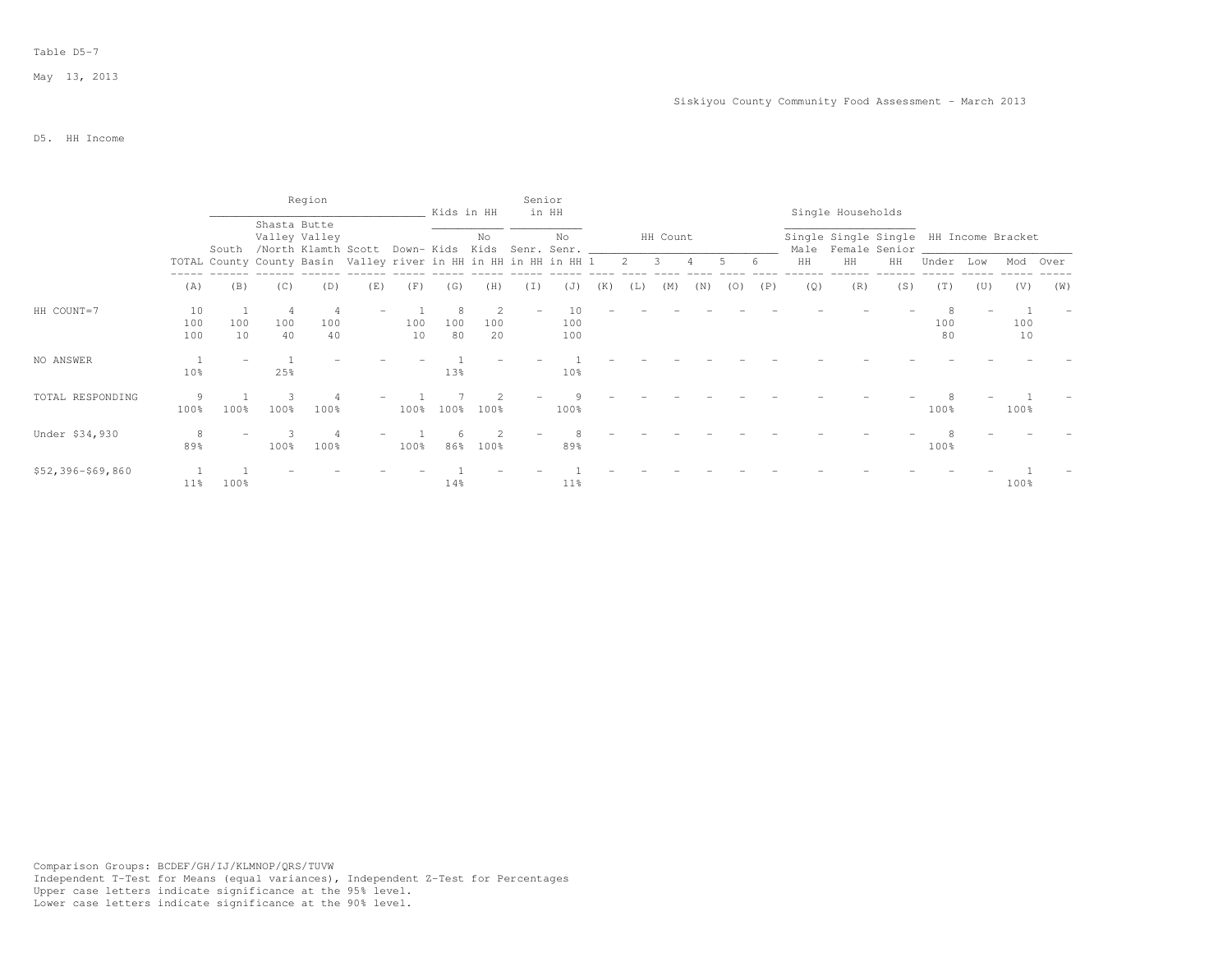#### Table D5-7

# D5. HH Income

|                   |                  |           | Majority of<br>Groceries Shopped |                                                            |           |           | How Far Traveled<br>to Grocery Store |           |           |     | How Typically<br>Travel to Grocery Shop                  |     |     |           | How Often Out<br>of Grocery Money |           | Importance<br>of Buying<br>Fresh Food |           |           | Buying Fresh<br>Food Hurdle                                                       |     |                |
|-------------------|------------------|-----------|----------------------------------|------------------------------------------------------------|-----------|-----------|--------------------------------------|-----------|-----------|-----|----------------------------------------------------------|-----|-----|-----------|-----------------------------------|-----------|---------------------------------------|-----------|-----------|-----------------------------------------------------------------------------------|-----|----------------|
|                   |                  |           |                                  | TOTAL Local County State Miles Miles Miles Miles Miles Car |           |           |                                      |           |           |     | Out of Out of 0-5 6-15 16-25 26-50 51-100 Own Borrow For | Ask |     |           |                                   | Rarely    |                                       | Some-     |           | Availa Know-<br>Car Ride Walk Wkly Mnthly /Never Extr what Cost bility ledge None |     |                |
|                   | (A)              | (B)       | (C)                              | (D)                                                        | (E)       | (F)       | (G)                                  | (H)       | (T)       | (J) | (K)                                                      | (L) | (M) | (N)       | (0)                               | (P)       | (Q)                                   | (R)       | (S)       | (T)                                                                               | (U) | (V)            |
| HH COUNT=7        | 10<br>100<br>100 | 100<br>40 |                                  | 100<br>50                                                  | 100<br>10 | 100<br>10 |                                      | 100<br>40 | 100<br>20 |     |                                                          |     |     | 100<br>30 | 100<br>30                         | 100<br>20 | $\sqrt{2}$<br>100<br>60               | 100<br>30 | 100<br>60 | 100<br>30                                                                         |     | 3<br>100<br>30 |
| NO ANSWER         | 10 <sup>°</sup>  | 25%       |                                  |                                                            |           | 100%      |                                      |           |           |     |                                                          |     |     | 33%       |                                   |           | 17 <sub>8</sub>                       |           | 17%       |                                                                                   |     |                |
| TOTAL RESPONDING  | 9<br>100%        | 100%      |                                  | 100%                                                       | 100%      |           |                                      | 100%      | 100%      |     |                                                          |     |     | 100%      | 100%                              | 100%      | 100%                                  |           | 100% 100% | 100%                                                                              |     | 3<br>100%      |
| Under \$34,930    | 8<br>89%         | 67%       |                                  | 100%                                                       | 100%      |           |                                      | 100%      | 50%       |     |                                                          |     |     | 100%      | 100%                              | 50%       | 80%                                   |           | 100% 100% | 100 <sub>8</sub>                                                                  |     | 2<br>67%       |
| \$52,396-\$69,860 | 11 <sup>8</sup>  | 33%       |                                  |                                                            |           |           |                                      |           | 50%       |     |                                                          |     |     |           |                                   | 50%       | 2.0%                                  |           |           |                                                                                   |     | 33%            |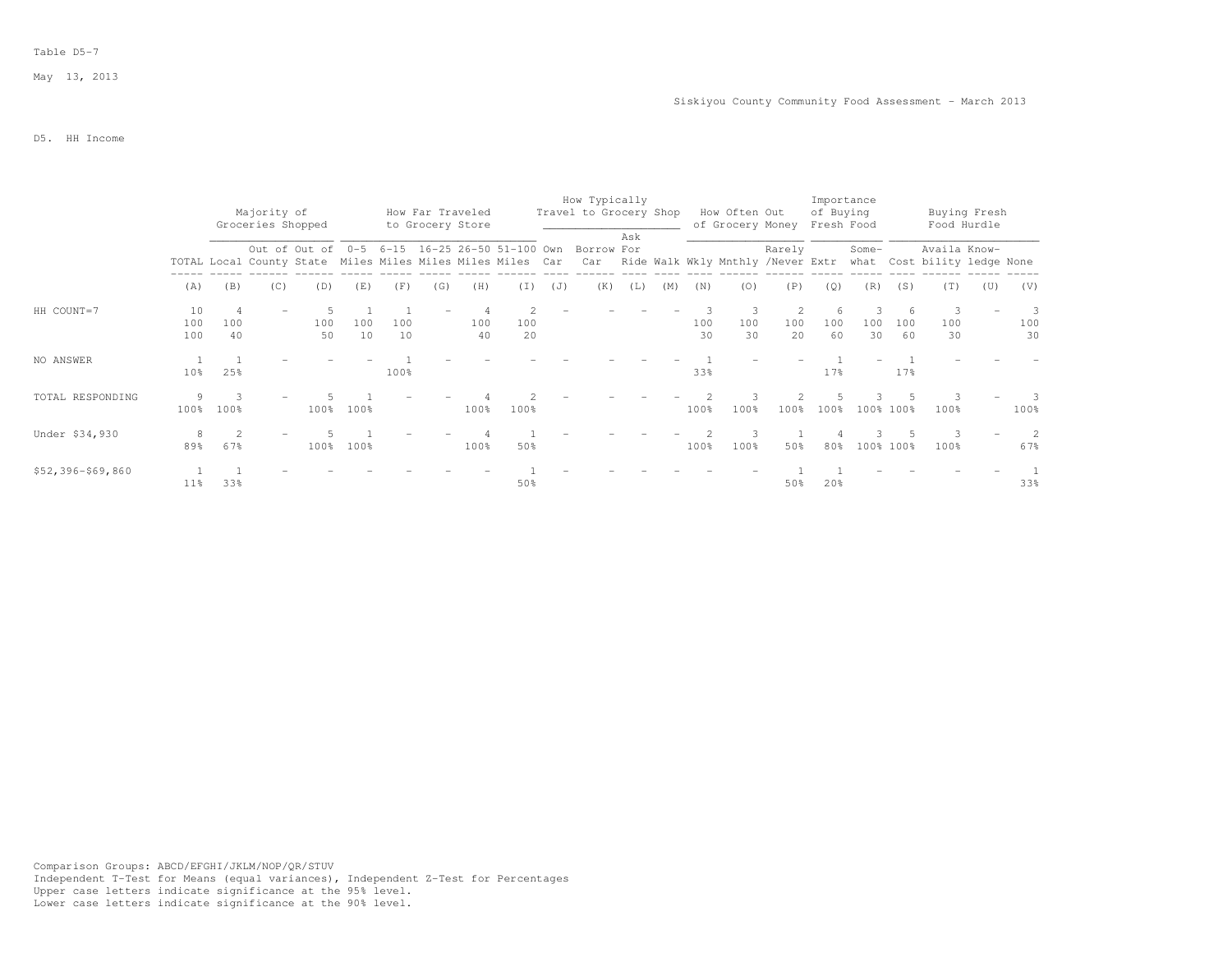|                   |                 |           |                   | Region                                                                                                             |           |     | Kids in HH |     |     | Senior<br>in HH |     |     |             |     |       |     |     | Single Households                                            |     |           |           |          |     |
|-------------------|-----------------|-----------|-------------------|--------------------------------------------------------------------------------------------------------------------|-----------|-----|------------|-----|-----|-----------------|-----|-----|-------------|-----|-------|-----|-----|--------------------------------------------------------------|-----|-----------|-----------|----------|-----|
|                   |                 | South     |                   | Shasta Butte<br>Valley Valley<br>/North Klamth Scott Down-Kids Kids Senr. Senr. __________________________________ |           |     |            | No  |     | No              |     |     | HH Count    |     |       |     |     | Single Single Single HH Income Bracket<br>Male Female Senior |     |           |           |          |     |
|                   |                 |           |                   | TOTAL County County Basin Valley river in HH in HH in HH in HH 1                                                   |           |     |            |     |     |                 |     |     | $2 \t3 \t4$ |     | $5 -$ | . რ | HH  | HH                                                           | HH  | Under     | Low       | Mod Over |     |
|                   | (A)             | (B)       | (C)               | (D)                                                                                                                | (E)       | (F) | (G)        | (H) | (T) | (J)             | (K) | (L) | (M)         | (N) | (0)   | (P) | (Q) | (R)                                                          | (S) | (T)       | (U)       | (V)      | (W) |
| HH COUNT=8        | 4<br>100<br>100 | 100<br>25 | $\qquad \qquad -$ | 100<br>50                                                                                                          | 100<br>25 |     | 100<br>100 |     |     | 100<br>100      |     |     |             |     |       |     |     |                                                              |     | 100<br>50 | 100<br>50 |          |     |
| NO ANSWER         |                 |           |                   |                                                                                                                    |           |     |            |     |     |                 |     |     |             |     |       |     |     |                                                              |     |           |           |          |     |
| TOTAL RESPONDING  | 100%            | 100%      |                   | 100%                                                                                                               | 100%      |     | 100%       |     |     | 100%            |     |     |             |     |       |     |     |                                                              |     | 100%      | 100%      |          |     |
| Under \$38,890    | 2<br>50%        | 100%      |                   | 50%                                                                                                                |           |     | 50%        |     |     | 50%             |     |     |             |     |       |     |     |                                                              |     | 100%      |           |          |     |
| \$38,891-\$58,335 | 50%             |           |                   | 50%                                                                                                                | 100%      |     | 50%        |     |     | 50%             |     |     |             |     |       |     |     |                                                              |     |           | 100%      |          |     |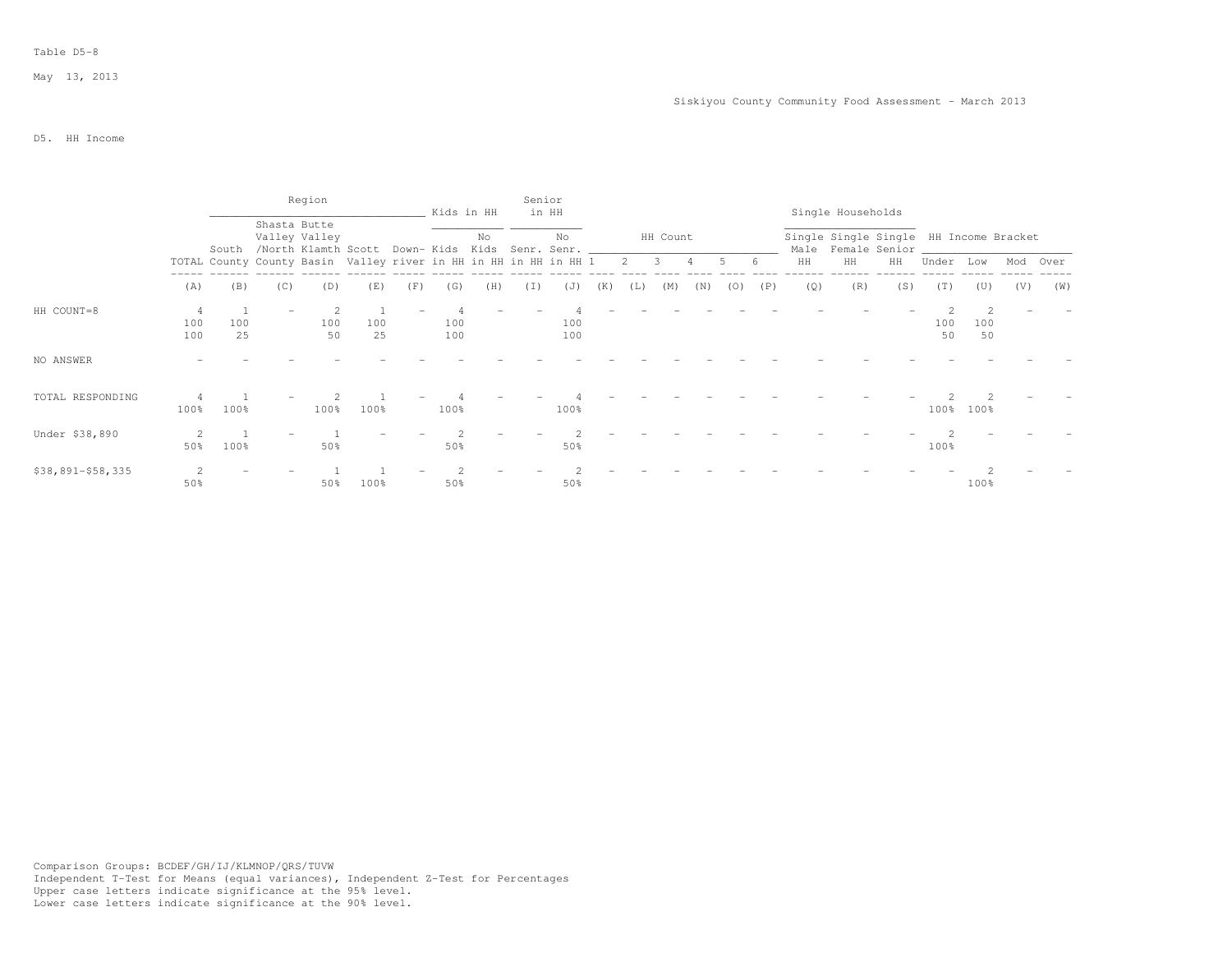#### Table D5-8

### D5. HH Income

|                     |                       |            |                                                            |                                                          |           |     |                                      |     |           |     | How Typically          |     |     |     |                                       |        | Importance              |                             |           |                                             |                             |           |
|---------------------|-----------------------|------------|------------------------------------------------------------|----------------------------------------------------------|-----------|-----|--------------------------------------|-----|-----------|-----|------------------------|-----|-----|-----|---------------------------------------|--------|-------------------------|-----------------------------|-----------|---------------------------------------------|-----------------------------|-----------|
|                     |                       |            | Majority of<br>Groceries Shopped                           |                                                          |           |     | How Far Traveled<br>to Grocery Store |     |           |     | Travel to Grocery Shop |     |     |     | How Often Out<br>of Grocery Money     |        | of Buying<br>Fresh Food |                             |           |                                             | Buying Fresh<br>Food Hurdle |           |
|                     |                       |            | TOTAL Local County State Miles Miles Miles Miles Miles Car | Out of Out of 0-5 6-15 16-25 26-50 51-100 Own Borrow For |           |     |                                      |     |           |     |                        | Ask |     |     | Car Ride Walk Wkly Mnthly /Never Extr | Rarely |                         | Some-                       |           | Availa Know-<br>what Cost bility ledge None |                             |           |
|                     | (A)                   | (B)        | (C)                                                        | (D)                                                      | (E)       | (F) | (G)                                  | (H) | (I)       | (J) | (K)                    | (L) | (M) | (N) | (0)                                   | (P)    | (Q)                     | (R)                         | (S)       | (T)                                         | (U)                         | (V)       |
| HH COUNT=8          | 4<br>100<br>100       | 100<br>25  |                                                            | 100<br>75                                                | 100<br>25 |     | 100<br>25                            |     | 100<br>50 |     |                        |     |     |     | 100<br>75                             |        | 100<br>50               | $\mathfrak{D}$<br>100<br>50 | 100<br>75 |                                             | 100<br>25                   | 100<br>25 |
| NO ANSWER           |                       |            |                                                            |                                                          |           |     |                                      |     |           |     |                        |     |     |     |                                       |        |                         |                             |           |                                             |                             |           |
| TOTAL RESPONDING    | 100%                  | 100%       |                                                            | 100%                                                     | 100%      |     | 100%                                 |     | 100%      |     |                        |     |     |     | 100%                                  |        | 100%                    |                             | 100% 100% |                                             | 100%                        | 100%      |
| Under \$38,890      | 2<br>50%              | 100%<br>AD |                                                            | 33%                                                      | 100%      |     | 100%                                 |     |           |     |                        |     |     |     | 33%                                   |        |                         |                             | 100% 33%  |                                             |                             | 100%<br>S |
| $$38,891 - $58,335$ | $\mathfrak{D}$<br>50% |            |                                                            | 67%                                                      |           |     |                                      |     | 100%      |     |                        |     |     |     | 67%                                   |        | 100%                    |                             | 67%       |                                             | 100%                        |           |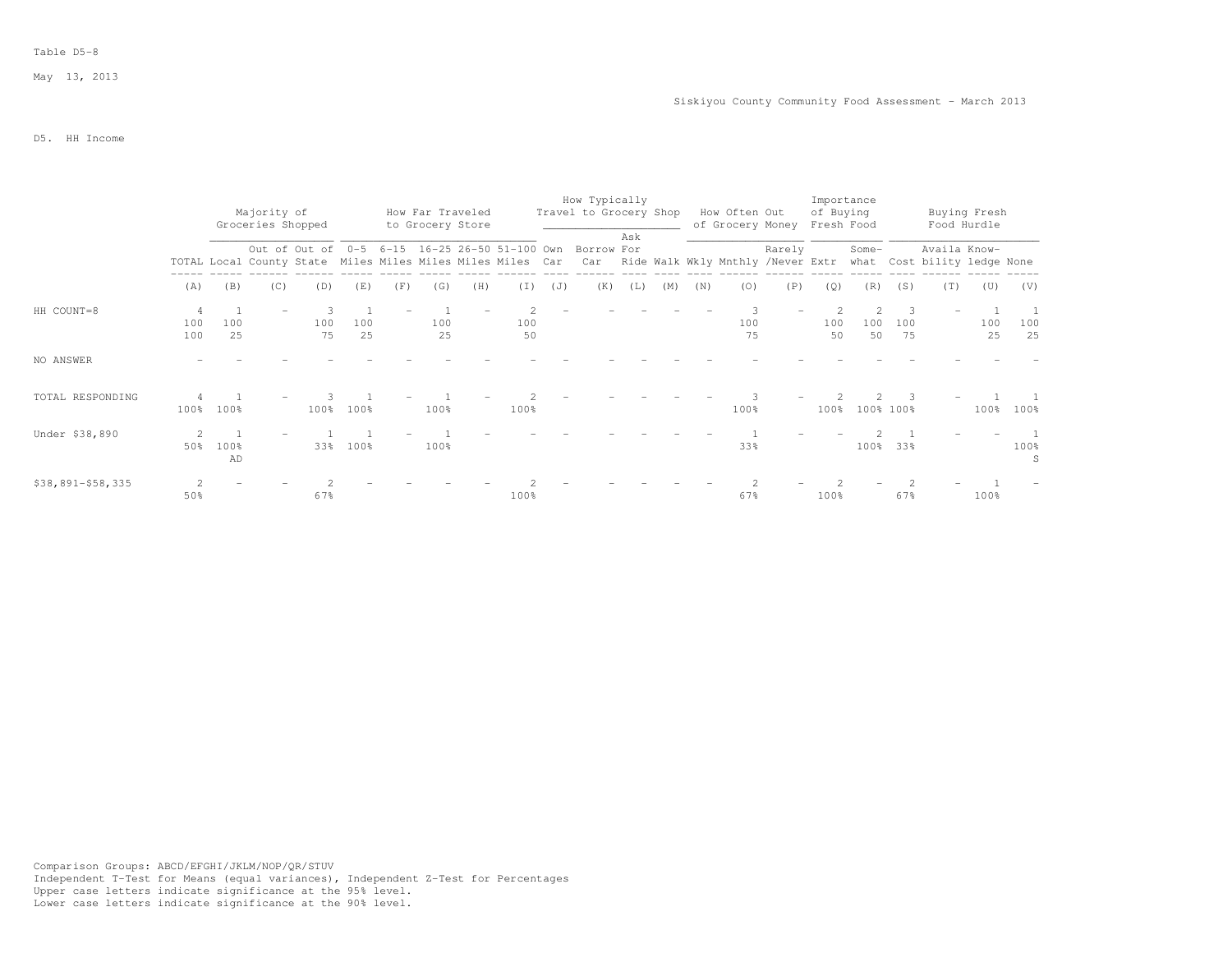### D6. Respondent Gender

|                  |                      |                                                                           |                  | Region           |                                                        |                   | Kids in HH       |                           | Senior               | in HH                |                         |                  |                  |                       |                                          |                 |                  | Single Households          |                                                                    |                  |                  |                 |                  |
|------------------|----------------------|---------------------------------------------------------------------------|------------------|------------------|--------------------------------------------------------|-------------------|------------------|---------------------------|----------------------|----------------------|-------------------------|------------------|------------------|-----------------------|------------------------------------------|-----------------|------------------|----------------------------|--------------------------------------------------------------------|------------------|------------------|-----------------|------------------|
|                  |                      | South<br>TOTAL County County Basin Valley river in HH in HH in HH in HH 1 | Shasta Butte     | Valley Valley    | /North Klamth Scott Down- Kids Kids Senr. Senr. ______ |                   |                  | No                        |                      | No.                  |                         | $2 \t 3$         | HH Count         | $\overline{4}$        | 5                                        | 6               | HH               | $\rm{HH}$                  | Single Single Single HH Income Bracket<br>Male Female Senior<br>HH | Under            | Low              | Mod Over        |                  |
|                  |                      |                                                                           |                  |                  |                                                        |                   |                  |                           |                      |                      |                         |                  |                  |                       |                                          |                 |                  |                            |                                                                    |                  |                  |                 |                  |
|                  | (A)                  | (B)                                                                       | (C)              | (D)              | (E)                                                    | (F)               | (G)              | (H)                       | (I)                  | (J)                  | (K)                     | (L)              | (M)              | (N)                   | (0)                                      | (P)             | (Q)              | (R)                        | (S)                                                                | (T)              | (U)              | (V)             | (W)              |
| TOTAL            | 787<br>100<br>100    | 308<br>100<br>39                                                          | 213<br>100<br>27 | 158<br>100<br>20 | 60<br>100<br>8                                         | 47<br>100<br>6    | 284<br>100<br>36 | 503<br>100<br>64          | 245<br>100<br>31     | 542<br>100<br>69     | 236<br>100<br>30        | 246<br>100<br>31 | 106<br>100<br>13 | 93<br>100<br>12       | 48<br>100<br>6                           | 28<br>100       | 148<br>100<br>19 | 79<br>100<br>10            | 131<br>100<br>17                                                   | 378<br>100<br>48 | 138<br>100<br>18 | 81<br>100<br>10 | 135<br>100<br>17 |
| NO ANSWER        | 23<br>3 <sup>°</sup> | 12<br>4%                                                                  | 8<br>4%          |                  | 5%                                                     |                   | $1\%$            | 19<br>$4\frac{6}{6}$<br>G | 11<br>$4\frac{6}{6}$ | 12<br>2 <sup>o</sup> | 9<br>$4\%$<br>m         | 8<br>3%          | 1 <sup>°</sup>   | 2 <sup>°</sup>        |                                          | 2<br>7%         |                  |                            | 4%                                                                 | $1\%$            |                  |                 |                  |
| TOTAL RESPONDING | 764<br>100%          | 296<br>100%                                                               | 205<br>100%      | 158<br>100%      | 57<br>100%                                             | 47<br>100%        | 280<br>100%      | 484<br>100%               | 234<br>100%          | 530                  | 227                     | 238              | 105              | 91                    | 48<br>100% 100% 100% 100% 100% 100% 100% | 26              | 148<br>100%      | 79<br>100%                 | 126<br>100%                                                        | 373<br>100%      | 138<br>100%      | 81<br>100%      | 135<br>100%      |
| Female           | 577<br>76%           | 220<br>74%<br>f                                                           | 152<br>74%<br>f  | 126<br>80%<br>F  | 50<br>88%<br><b>BCF</b>                                | 28<br>60%         | 244<br>87%<br>H  | 333<br>69%                | 161<br>69%           | 416<br>78%           | 148<br>65%              | 178<br>75%<br>K  | 83<br>79왕<br>K   | 81<br>89%<br>KLm      | 42<br>88%<br>KL                          | 23<br>88%<br>KL | 148<br>100%<br>S |                            | 83<br>66%                                                          | 2.71<br>73%      | 108<br>78%       | 59<br>73%       | 111<br>82%       |
| Male             | 187<br>24%           | 76<br>26%<br>E                                                            | 53<br>26%<br>E   | 32<br>20%        | 12%                                                    | 19<br>40%<br>bcDE | 36<br>13%        | 151<br>31%<br>G           | 73<br>$31\%$<br>J    | 114<br>22%           | 79<br>35%<br>MNOP<br>л. | 60<br>25%<br>NOP | 22<br>21%<br>n   | 10<br>11 <sub>8</sub> | 13%                                      | 3<br>12%        |                  | 79<br>100%<br><sup>S</sup> | 43<br>34%                                                          | 102<br>27%<br>W  | 30<br>22%        | 22<br>27%       | 24<br>18%        |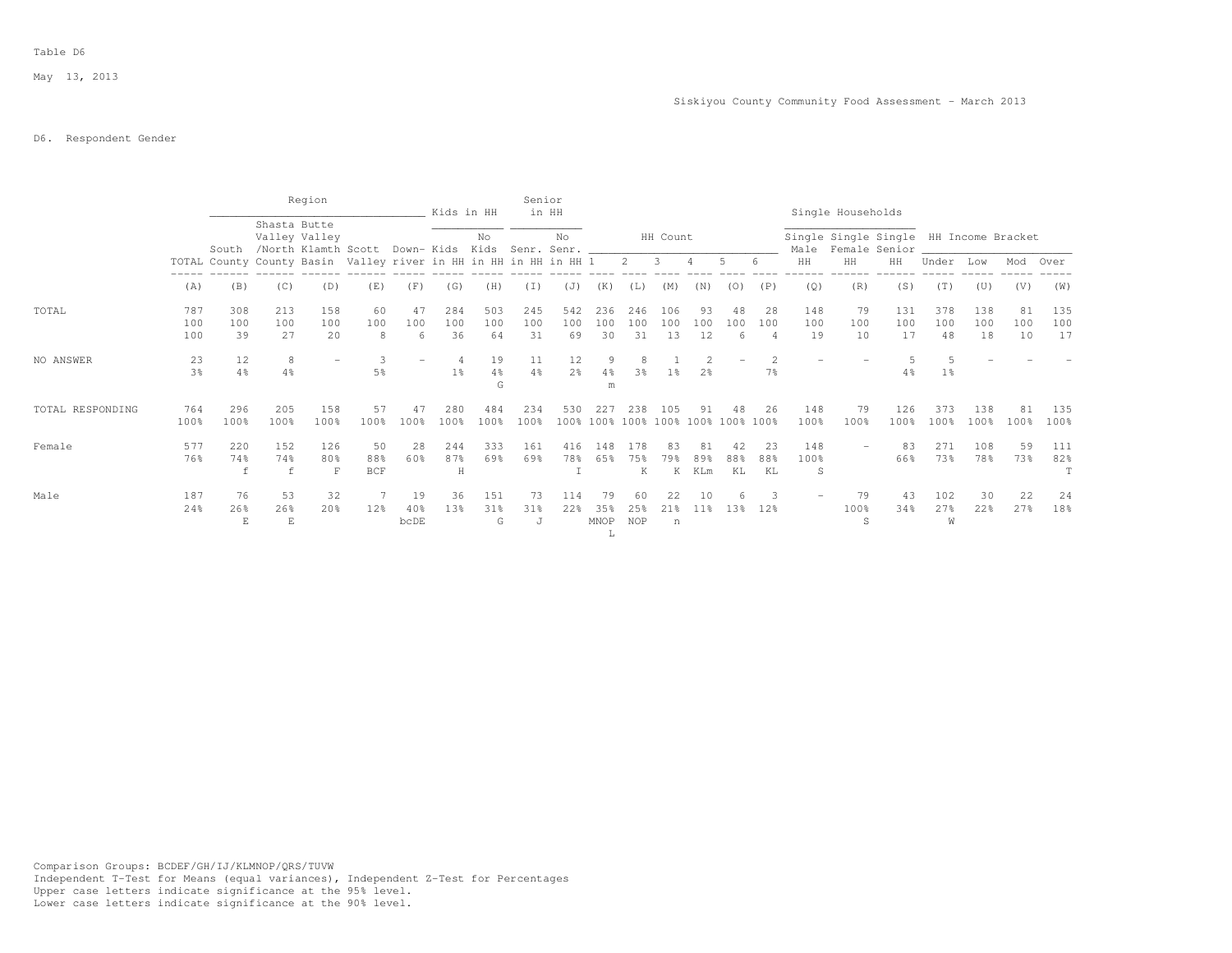### D6. Respondent Gender

|                  |                           |                           | Majority of<br>Groceries Shopped |                     |                     |                 | How Far Traveled<br>to Grocery Store |                  |                       |                  | How Typically<br>Travel to Grocery Shop                  |                |                           |                | How Often Out        | of Grocery Money Fresh Food | Importance<br>of Buying |                            |                      | Buying Fresh<br>Food Hurdle                                                                                                            |                             |                     |
|------------------|---------------------------|---------------------------|----------------------------------|---------------------|---------------------|-----------------|--------------------------------------|------------------|-----------------------|------------------|----------------------------------------------------------|----------------|---------------------------|----------------|----------------------|-----------------------------|-------------------------|----------------------------|----------------------|----------------------------------------------------------------------------------------------------------------------------------------|-----------------------------|---------------------|
|                  |                           |                           |                                  |                     |                     |                 |                                      |                  |                       |                  | Out of Out of 0-5 6-15 16-25 26-50 51-100 Own Borrow For | Ask            |                           |                |                      | Rarely                      |                         | Some-                      |                      | Availa Know-<br>TOTAL Local County State Miles Miles Miles Miles Car Car Ride Walk Wkly Mnthly /Never Extr what Cost bility ledge None |                             |                     |
|                  | (A)                       | (B)                       | (C)                              | (D)                 | (E)                 | (F)             | (G)                                  | (H)              | (T)                   | (J)              | (K)                                                      | (L)            | (M)                       | (N)            | (0)                  | (P)                         | (Q)                     | (R)                        | (S)                  | (T)                                                                                                                                    | (U)                         | (V)                 |
| TOTAL            | 787<br>100<br>100         | 489<br>100<br>62          | 70<br>100<br>9                   | 174<br>100<br>22    | 283<br>100<br>36    | 80<br>100<br>10 | 74<br>100<br>9                       | 167<br>100<br>21 | 118<br>100<br>15      | 124<br>100<br>16 | 43<br>100<br>5                                           | 20<br>100<br>3 | 41<br>100<br>5            | 66<br>100<br>8 | 287<br>100<br>36     | 352<br>100<br>45            | 524<br>100<br>67        | 182<br>100<br>23           | 419<br>100<br>53     | 119<br>100<br>15                                                                                                                       | 28<br>100<br>$\overline{4}$ | 249<br>100<br>32    |
| NO ANSWER        | 23<br>3 <sup>°</sup><br>d | 16<br>3 <sup>8</sup><br>d | 2<br>3 <sup>°</sup>              | 2<br>1 <sup>°</sup> | 8<br>3 <sup>o</sup> | 3 <sup>°</sup>  | 3<br>4%                              | 6<br>4%          | 1 <sup>°</sup>        |                  |                                                          |                |                           | 3 <sup>°</sup> | 10<br>3 <sup>o</sup> | 2 <sup>°</sup>              | 12<br>2 <sup>o</sup>    | 8<br>4%                    | 13<br>3 <sup>o</sup> | 3<br>3 <sup>°</sup>                                                                                                                    |                             | 5<br>2 <sup>o</sup> |
| TOTAL RESPONDING | 764<br>100%               | 473<br>100%               | 68<br>100%                       | 172<br>100%         | 275<br>100%         | 78<br>100%      | 71<br>100%                           | 161<br>100%      | 117                   | 124<br>100% 100% | 43                                                       | 20             | 41<br>100% 100% 100% 100% | 64             | 277<br>100%          | 345<br>100%                 | 512<br>100%             | 174                        | 406<br>100% 100%     | 116<br>100%                                                                                                                            | 28<br>100%                  | 244<br>100%         |
| Female           | 577<br>76%                | 359<br>76%                | 54<br>79%                        | 139<br>81%          | 201<br>73%          | 59<br>76%       | 54<br>76%                            | 135<br>84%       | 95<br>81%<br>e        | 78<br>63%        | 25<br>58%                                                | 14<br>70%      | 33<br>80%<br><b>JK</b>    | 48<br>75%      | 208<br>75%           | 267<br>77%                  | 420<br>82%<br>R         | 119<br>68%                 | 320<br>79%           | 91<br>78%                                                                                                                              | 19<br>68%                   | 188<br>77%          |
| Male             | 187<br>24%                | 114<br>24%                | 14<br>21%                        | 33<br>19%           | 74<br>27%<br>Hi     | 19<br>24%       | 17<br>24%                            | 26<br>16%        | 22<br>19 <sub>8</sub> | 46<br>37%<br>M   | 18<br>42%<br>М                                           | 6<br>30%       | 2.0%                      | 16<br>25%      | 69<br>25%            | 78<br>23%                   | 92<br>18%               | 55<br>32 <sub>8</sub><br>Q | 86<br>$21\%$         | 25<br>22%                                                                                                                              | 9<br>32%                    | 56<br>23%           |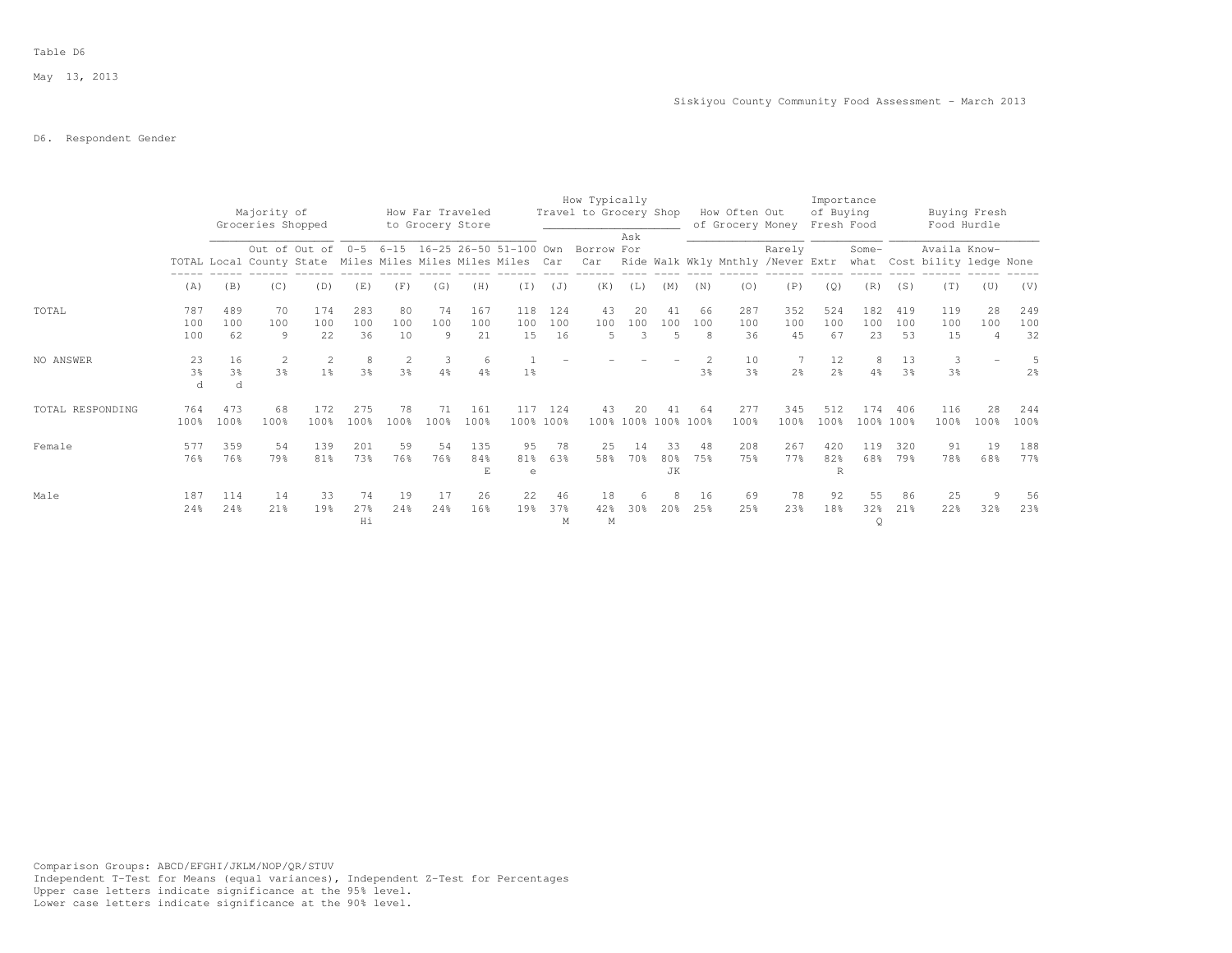## D7. Respondent Dependents

|                  |                      |                  |                  | Region           |                                                                                  |                | Kids in HH              |                           | Senior               | in HH                |                      |                  |                                  |                 |                                          |                             |                     | Single Households     |                                                         |                   |                  |                 |                              |
|------------------|----------------------|------------------|------------------|------------------|----------------------------------------------------------------------------------|----------------|-------------------------|---------------------------|----------------------|----------------------|----------------------|------------------|----------------------------------|-----------------|------------------------------------------|-----------------------------|---------------------|-----------------------|---------------------------------------------------------|-------------------|------------------|-----------------|------------------------------|
|                  |                      | South            | Shasta Butte     | Valley Valley    | /North Klamth Scott Down-Kids Kids Senr. Senr. _________________________________ |                |                         | No                        |                      | No                   |                      |                  | HH Count                         |                 |                                          |                             | Male                |                       | Single Single Single HH Income Bracket<br>Female Senior |                   |                  |                 |                              |
|                  |                      |                  |                  |                  | TOTAL County County Basin Valley river in HH in HH in HH in HH 1 2 3 4 5 6       |                |                         |                           |                      |                      |                      |                  |                                  |                 |                                          |                             | HH                  | HH                    | HH                                                      | Under             | Low              | Mod             | Over                         |
|                  | (A)                  | (B)              | (C)              | (D)              | (E)                                                                              | (F)            | (G)                     | (H)                       | (T)                  | (J)                  | (K)                  | (L)              | (M)                              | (N)             | (0)                                      | (P)                         | (Q)                 | (R)                   | (S)                                                     | (T)               | (U)              | (V)             | (W)                          |
| TOTAL            | 787<br>100<br>100    | 308<br>100<br>39 | 213<br>100<br>27 | 158<br>100<br>20 | 60<br>100<br>8                                                                   | 47<br>100<br>6 | 284<br>100<br>36        | 503<br>100<br>64          | 245<br>100<br>31     | 542<br>100<br>69     | 236<br>100<br>30     | 246<br>100<br>31 | 106<br>100<br>13                 | 93<br>100<br>12 | 48<br>100<br>6                           | 28<br>100<br>$\overline{4}$ | 148<br>100<br>19    | 79<br>100<br>10       | 131<br>100<br>17                                        | 378<br>100<br>48  | 138<br>100<br>18 | 81<br>100<br>10 | 135<br>100<br>17             |
| NO ANSWER        | 27<br>$3\frac{6}{9}$ | 15<br>5%         | 9<br>4%          |                  | 5%                                                                               |                | $\overline{4}$<br>$1\%$ | 23<br>$5\frac{6}{9}$<br>G | 13<br>$5\frac{6}{9}$ | 14<br>3 <sup>8</sup> | 11<br>5 <sup>°</sup> | 3 <sup>°</sup>   | $\mathfrak{D}$<br>2 <sup>°</sup> | 2 <sup>°</sup>  |                                          | 7 <sup>°</sup>              | 2<br>1 <sup>°</sup> |                       | 5%                                                      | $2\frac{6}{9}$    | 1%               |                 |                              |
| TOTAL RESPONDING | 760<br>100%          | 293<br>100%      | 204<br>100%      | 158<br>100%      | 57<br>100%                                                                       | 47<br>100%     | 280<br>100%             | 480<br>100%               | 232<br>100%          | 528                  | 225                  | 238              | 104                              | 91              | 48<br>100% 100% 100% 100% 100% 100% 100% | 26                          | 146<br>100%         | 79<br>100%            | 125<br>100%                                             | 372<br>100%       | 137<br>100%      | 81<br>100%      | 135<br>100%                  |
| Yes              | 179<br>24%           | 53<br>18%        | 53<br>26%<br>B   | 45<br>28%<br>B.  | 15<br>26%                                                                        | 12<br>26%      | 104<br>37%<br>H         | 75<br>16%                 | 33<br>14%            | 146<br>28%           | 53<br>24%            | 48<br>20%        | 33<br>32%<br>L                   | 20<br>22%       | 15<br>31%                                | -6<br>23%                   | 37<br>25%           | 16<br>20 <sub>8</sub> | 24<br>19%                                               | 114<br>31%<br>uVW | 32<br>23%<br>W   | 12<br>15%       | 13<br>10%                    |
| No               | 581<br>76%           | 240<br>82%<br>CD | 151<br>74%       | 113<br>72%       | 42<br>74%                                                                        | 35<br>74%      | 176<br>63%              | 405<br>84%<br>G           | 199<br>86%<br>J      | 382<br>72%           | 172<br>76%           | 190<br>80%<br>M  | 71<br>68%                        | 71<br>78%       | 33<br>69%                                | 20<br>77%                   | 109<br>75%          | 63<br>80%             | 101<br>81%                                              | 258<br>69%        | 105<br>77%<br>t  | 69<br>85%<br>T  | 122<br>90 <sub>8</sub><br>TU |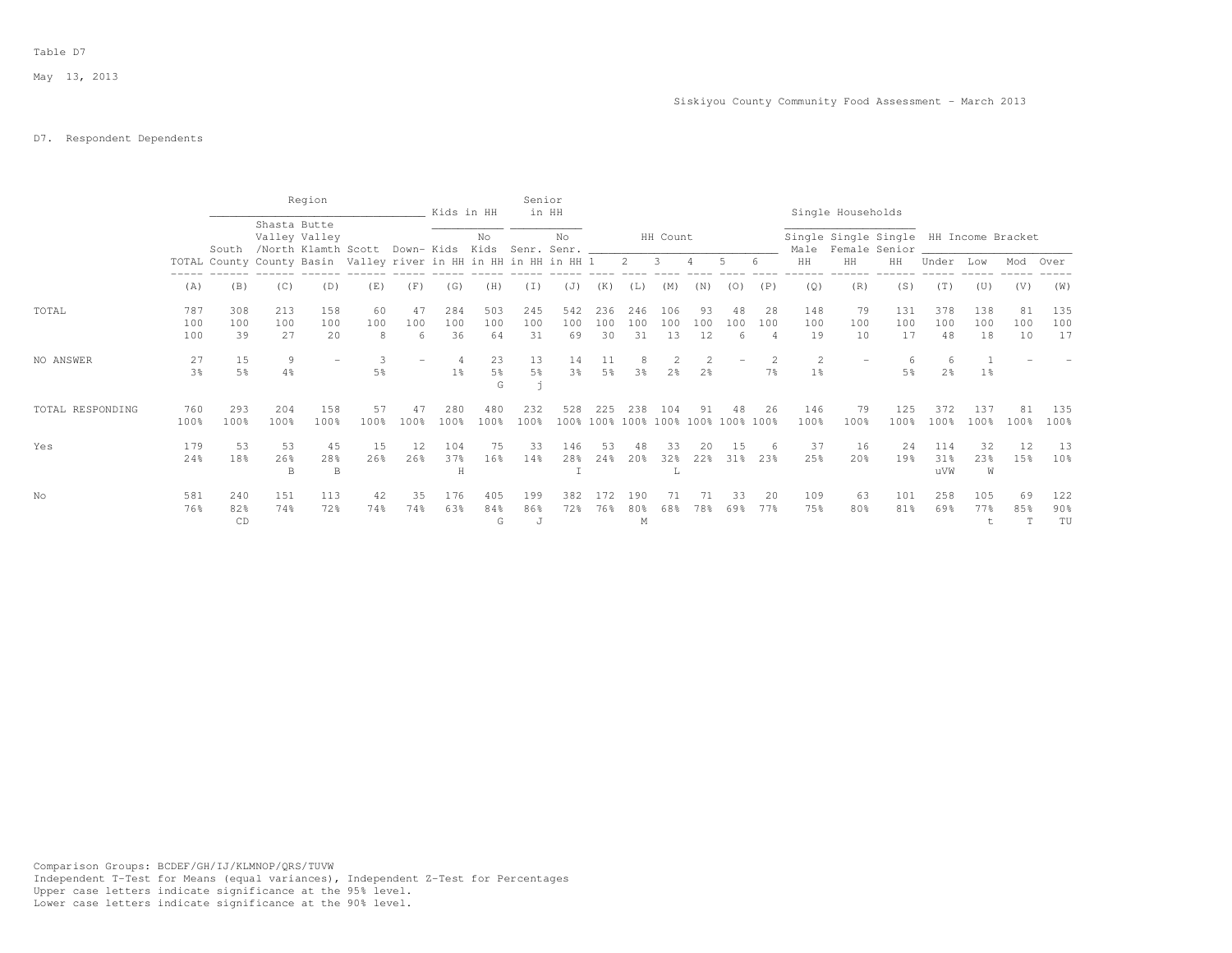# D7. Respondent Dependents

|                  |                           |                            | Majority of<br>Groceries Shopped                           |                     |                      |                 | How Far Traveled<br>to Grocery Store |                  |                  |                  | How Typically<br>Travel to Grocery Shop                  |                |                           |                                         | How Often Out<br>of Grocery Money |                       | Importance<br>of Buying<br>Fresh Food |                      |                      | Buying Fresh<br>Food Hurdle                                                       |            |                     |
|------------------|---------------------------|----------------------------|------------------------------------------------------------|---------------------|----------------------|-----------------|--------------------------------------|------------------|------------------|------------------|----------------------------------------------------------|----------------|---------------------------|-----------------------------------------|-----------------------------------|-----------------------|---------------------------------------|----------------------|----------------------|-----------------------------------------------------------------------------------|------------|---------------------|
|                  |                           |                            | TOTAL Local County State Miles Miles Miles Miles Miles Car |                     |                      |                 |                                      |                  |                  |                  | Out of Out of 0-5 6-15 16-25 26-50 51-100 Own Borrow For | Ask            |                           |                                         |                                   | Rarely                |                                       | Some-                |                      | Availa Know-<br>Car Ride Walk Wkly Mnthly /Never Extr what Cost bility ledge None |            |                     |
|                  | (A)                       | (B)                        | (C)                                                        | (D)                 | (E)                  | (F)             | (G)                                  | (H)              | (T)              | (J)              | (K)                                                      | (L)            | (M)                       | (N)                                     | (0)                               | (P)                   | (Q)                                   | (R)                  | (S)                  | (T)                                                                               | (U)        | (V)                 |
| TOTAL            | 787<br>100<br>100         | 489<br>100<br>62           | 70<br>100<br>$\overline{9}$                                | 174<br>100<br>22    | 283<br>100<br>36     | 80<br>100<br>10 | 74<br>100<br>9                       | 167<br>100<br>21 | 118<br>100<br>15 | 124<br>100<br>16 | 43<br>100<br>5                                           | 20<br>100<br>3 | 41<br>100<br>5            | 66<br>100<br>8                          | 287<br>100<br>36                  | 352<br>100<br>45      | 524<br>100<br>67                      | 182<br>100<br>23     | 419<br>100<br>53     | 119<br>100<br>15                                                                  | 28<br>100  | 249<br>100<br>32    |
| NO ANSWER        | 27<br>3 <sup>°</sup><br>D | 19<br>$4\frac{6}{6}$<br>D. | 3<br>4%                                                    | 2<br>1 <sup>°</sup> | 11<br>$4\frac{6}{6}$ | 3 <sup>°</sup>  | 3<br>$4\frac{6}{6}$                  | $4\frac{6}{6}$   | 1 <sup>8</sup>   | 1 <sup>°</sup>   |                                                          |                | 2 <sup>°</sup>            | $\mathbf{2}^{\prime}$<br>3 <sup>°</sup> | 14<br>$5\frac{6}{6}$<br>P         | 7<br>$2\frac{6}{6}$   | 13<br>2 <sup>o</sup>                  | 11<br>$6\%$<br>q     | 16<br>$4\frac{6}{9}$ | 5<br>$4\frac{6}{6}$                                                               |            | 5<br>2 <sup>°</sup> |
| TOTAL RESPONDING | 760<br>100%               | 470<br>100%                | 67<br>100%                                                 | 172<br>100%         | 272<br>100%          | 78<br>100%      | 71<br>100%                           | 160<br>100%      | 117              | 123<br>100% 100% | 43                                                       | 20             | 40<br>100% 100% 100% 100% | 64                                      | 273<br>100%                       | 345<br>100%           | 511<br>100%                           | 171                  | 403<br>100% 100%     | 114<br>100%                                                                       | 28<br>100% | 244<br>100%         |
| Yes              | 179<br>24%                | 113<br>24%                 | 16<br>24%                                                  | 42<br>24%           | 77<br>28%<br>Fh      | 14<br>18%       | 17<br>24%                            | 34<br>21%        | 25<br>21%        | 33<br>27%        |                                                          | 3<br>16% 15%   | 8<br>20%                  | 16<br>25%                               | 82<br>30 <sup>8</sup><br>P        | 60<br>17%             | 106<br>21%                            | 57<br>33%<br>$\circ$ | 99<br>25%            | 26<br>23%                                                                         | 18%        | 53<br>22%           |
| No               | 581<br>76%                | 357<br>76%                 | 51<br>76%                                                  | 130<br>76%          | 195<br>72%           | 64<br>82%<br>E  | 54<br>76%                            | 126<br>79%<br>e  | 92<br>79%        | 90<br>73%        | 36<br>84%                                                | 17<br>85%      | 32<br>80%                 | 48<br>75%                               | 191<br>70%                        | 285<br>83%<br>$\circ$ | 405<br>79%<br>$\mathbb{R}$            | 114<br>67%           | 304<br>75%           | 88<br>77%                                                                         | 23<br>82%  | 191<br>78%          |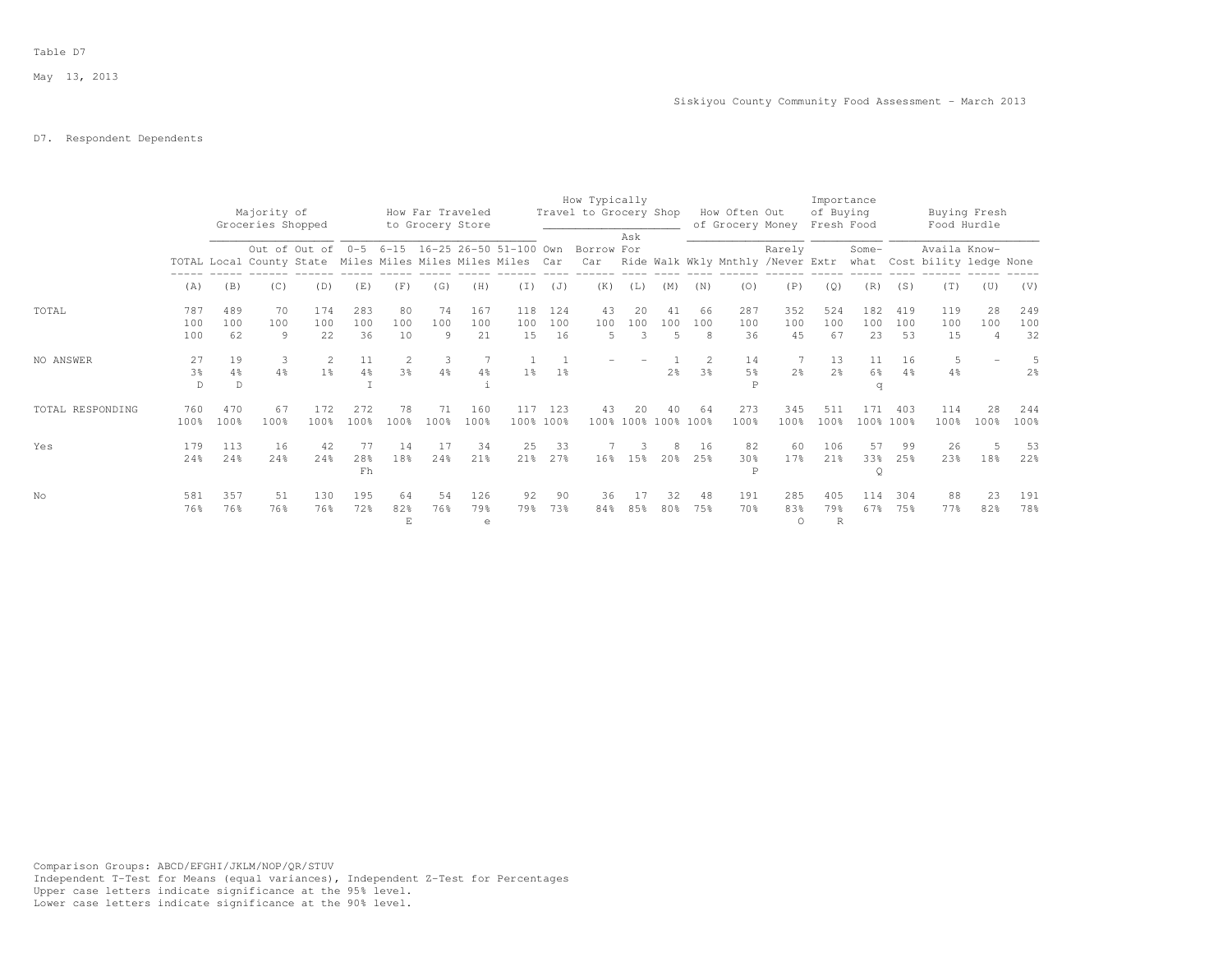May 13, 2013

### D8. How would you describe your race/ethnicity?

|                                    |                         |                       |                                  | Region                                                                 |                        |                          | Kids in HH            |                           | Senior                           | in HH                                 |                                     |                     |                                  |                  |                           |                                 |                                  | Single Households                      |                                         |                                     |                                |                                  |                          |
|------------------------------------|-------------------------|-----------------------|----------------------------------|------------------------------------------------------------------------|------------------------|--------------------------|-----------------------|---------------------------|----------------------------------|---------------------------------------|-------------------------------------|---------------------|----------------------------------|------------------|---------------------------|---------------------------------|----------------------------------|----------------------------------------|-----------------------------------------|-------------------------------------|--------------------------------|----------------------------------|--------------------------|
|                                    |                         |                       | Shasta Butte                     | Valley Valley<br>South /North Klamth Scott Down- Kids Kids Senr. Senr. |                        |                          |                       | No                        |                                  | No                                    |                                     |                     | HH Count                         |                  |                           |                                 | Male                             | Single Single Single HH Income Bracket | Female Senior                           |                                     |                                |                                  |                          |
|                                    |                         |                       |                                  | TOTAL County County Basin Valley river in HH in HH in HH in HH 1       |                        |                          |                       |                           |                                  |                                       |                                     | $\overline{c}$      | 3                                | $\overline{4}$   | 5                         | 6                               | $\rm{HH}$                        | $\rm{HH}$                              | HH                                      | Under                               | Low                            | Mod                              | Over                     |
|                                    | (A)                     | (B)                   | (C)                              | (D)                                                                    | (E)                    | (F)                      | (G)                   | (H)                       | $(\top)$                         | (J)                                   | (K)                                 | (L)                 | (M)                              | (N)              | (0)                       | (P)                             | (Q)                              | (R)                                    | (S)                                     | (T)                                 | (U)                            | (V)                              | (W)                      |
| TOTAL                              | 787<br>100<br>100       | 308<br>100<br>39      | 213<br>100<br>27                 | 158<br>100<br>20                                                       | 60<br>100<br>8         | 47<br>100<br>6           | 284<br>100<br>36      | 503<br>100<br>64          | 245<br>100<br>31                 | 542<br>100<br>69                      | 236<br>100<br>30                    | 246<br>100<br>31    | 106<br>100<br>13                 | 93<br>100<br>12  | 48<br>100<br>6            | 28<br>100<br>4                  | 148<br>100<br>19                 | 79<br>100<br>10                        | 131<br>100<br>17                        | 378<br>100<br>48                    | 138<br>100<br>18               | 81<br>100<br>10                  | 135<br>100<br>17         |
| NO ANSWER                          | 22<br>3 <sup>8</sup>    | 10<br>3%              | 11<br>5%                         |                                                                        | 1<br>2 <sup>o</sup>    | $\overline{\phantom{0}}$ | 6<br>$2\frac{6}{9}$   | 16<br>3%                  | $\overline{9}$<br>$4\%$          | 13<br>2 <sup>o</sup>                  | 11<br>$5\frac{6}{9}$<br>$\mathbf M$ | 5<br>$2\frac{6}{6}$ | 1 <sup>°</sup>                   | 3%               |                           | $\overline{1}$<br>4%            | $\overline{c}$<br>1 <sup>°</sup> |                                        | 5<br>4%                                 | $\overline{4}$<br>1 <sup>°</sup>    | ÷                              | 1<br>1 <sup>°</sup>              | $\overline{\phantom{a}}$ |
| TOTAL RESPONDING                   | 765<br>100%             | 298<br>100%           | 202<br>100%                      | 158<br>100%                                                            | 59<br>100%             | 47<br>100%               | 278<br>100%           | 487<br>100%               | 236<br>100%                      | 529                                   | 225<br>100% 100%                    | 241<br>100%         | 105<br>100% 100%                 | 90               | 48<br>$100\%$             | 27<br>100%                      | 146<br>100%                      | 79<br>100%                             | 126<br>100%                             | 374<br>100%                         | 138<br>100%                    | 80<br>100%                       | 135<br>100%              |
| White, non-Hispanic                | 562<br>73%              | 244<br>82%<br>CDF     | 149<br>74%<br>$\mathbb{D}$       | 89<br>56%                                                              | 51<br>86%<br>CDF       | 29<br>62%                | 183<br>66%            | 379<br>78%<br>G           | 192<br>81%<br>J                  | 370<br>70%                            | 182<br>81%<br>MOP                   | 188<br>78%<br>MOP   | 71<br>68%<br>OP                  | 71<br>79%<br>mOP | 22<br>46%                 | 12<br>44%                       | 117<br>80%                       | 65<br>82%                              | 102<br>81%                              | 259<br>69%                          | 98<br>71%                      | 62<br>78%                        | 112<br>83%<br>TU         |
| Hispanic/Latino                    | 67<br>9 <sub>8</sub>    | 4<br>1 <sup>8</sup>   | 7<br>3%                          | 54<br>34%<br><b>BCEF</b>                                               | 1<br>2.8               | -1<br>2%                 | 51<br>18%<br>$\rm H$  | 16<br>3%                  | 7<br>3%                          | 60<br>11%<br>$\top$                   | 6<br>3 <sup>8</sup>                 | Q<br>4%             | 11<br>10%<br>KL                  | 11<br>12%        | 12<br>25%<br>KL KLMn KLMN | 11<br>41%                       | 5<br>3%                          | 1<br>1 <sup>8</sup>                    | 1<br>1%                                 | 52<br>14%<br><b>UVM</b>             | 12<br>9 <sub>8</sub><br>VW     | 1<br>1 <sup>8</sup>              | 1<br>1 <sup>°</sup>      |
| American Indian/<br>Alaskan Native | 49<br>6%                | 9<br>3%               | 20<br>10%<br><b>BD</b>           | 5<br>3%                                                                | 5<br>$8\frac{6}{6}$    | 9<br>19%<br><b>BD</b>    | 18<br>6%              | 31<br>6%                  | 8<br>3 <sup>8</sup>              | 41<br>8 <sup>°</sup><br>$\mathbbm{I}$ | 12<br>$5\frac{6}{9}$                | 10<br>$4\%$         | 8<br>8%                          | 3<br>3%          | 9<br>19%<br>KLmN          | $\mathcal{L}$<br>7 <sup>°</sup> | 9<br>6%                          | 3<br>4%                                | 6<br>5 <sup>°</sup>                     | 28<br>$7\frac{6}{9}$<br>$\mathbf W$ | 9<br>7%                        | $\overline{A}$<br>5 <sup>°</sup> | 5<br>4%                  |
| European                           | 15<br>2 <sup>°</sup>    | 9<br>3%               | $\overline{4}$<br>2 <sup>o</sup> | $\overline{c}$<br>1 <sup>°</sup>                                       |                        |                          | 2<br>1 <sup>°</sup>   | 13<br>3 <sup>°</sup><br>G | 6<br>3%                          | 9<br>2 <sup>o</sup>                   | 4<br>2 <sup>°</sup>                 | 8<br>3 <sup>8</sup> | 3<br>3%                          |                  |                           |                                 | 3<br>$2\frac{6}{9}$              | -1<br>1 <sup>8</sup>                   | $\mathbf{2}^{\prime}$<br>2 <sup>°</sup> | $\overline{2}$<br>1 <sup>°</sup>    | 7<br>5%<br>T                   | $\overline{2}$<br>3 <sup>8</sup> | 3<br>2 <sup>°</sup>      |
| African American                   | 11<br>1 <sup>8</sup>    | 5<br>2.8              | 1<br>$*$ %                       | 3<br>2 <sup>°</sup>                                                    |                        | $\overline{c}$<br>4%     | 5<br>$2\frac{6}{9}$   | 6<br>1 <sup>°</sup>       | $\overline{c}$<br>1 <sup>°</sup> | $\overline{9}$<br>2 <sup>8</sup>      | 3<br>1 <sup>°</sup>                 | $2\frac{6}{6}$      | 1 <sup>°</sup>                   |                  |                           | $\overline{1}$<br>4%            | 3<br>2 <sup>o</sup>              |                                        | $\mathbf{1}$<br>1 <sup>°</sup>          | 7<br>$2\frac{6}{9}$                 | $\mathbf{2}$<br>1 <sup>°</sup> | 2<br>3 <sup>8</sup>              |                          |
| Asian                              | $\overline{c}$<br>$*$ % | $\mathbf{1}$<br>$*$ % | $\mathbf{1}$<br>$\star$ %        |                                                                        |                        |                          | <sup>1</sup><br>$*$ % | $\mathbf{1}$<br>$*$ %     |                                  | $\overline{c}$<br>* %                 |                                     |                     | $\overline{2}$<br>2 <sup>°</sup> |                  |                           |                                 |                                  |                                        |                                         | <sup>1</sup><br>* %                 | $\mathbf{1}$<br>1 <sup>°</sup> |                                  |                          |
| Prefer not to<br>answer            | 59<br>268%              | 26<br>260%            | 20<br>182%                       | 5                                                                      | $\mathfrak{D}$<br>200% | 6.                       | 18<br>300%            | 41<br>256%                | 21<br>233%                       | 38                                    | 18                                  | 22                  | 9<br>292% 164% 440% 900% 167%    |                  |                           | 100%                            | 9<br>450%                        | 9                                      | 14<br>280%                              | 25<br>625%                          | 9                              | $\mathcal{Q}$<br>900%            | 14                       |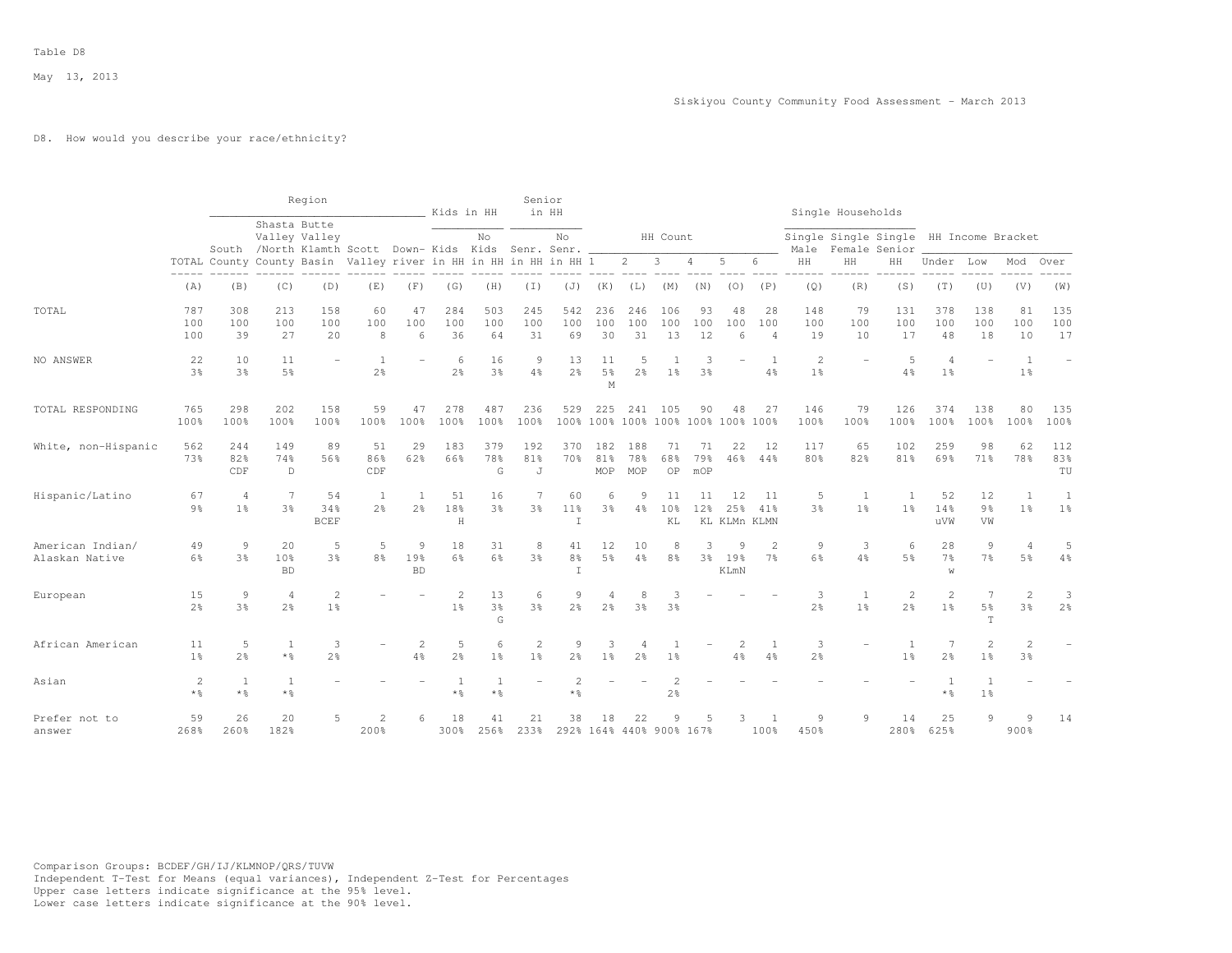May 13, 2013

### D8. How would you describe your race/ethnicity?

|                                    |                                     |                                      | Majority of<br>Groceries Shopped                           |                                               |                                     |                     | How Far Traveled<br>to Grocery Store |                                  |                                  |                                  | How Typically<br>Travel to Grocery Shop How Often Out |                         |                             |                           | of Grocery Money                  |                                  | Importance<br>of Buying<br>Fresh Food |                                |                                     | Buying Fresh<br>Food Hurdle            |                             |                                       |
|------------------------------------|-------------------------------------|--------------------------------------|------------------------------------------------------------|-----------------------------------------------|-------------------------------------|---------------------|--------------------------------------|----------------------------------|----------------------------------|----------------------------------|-------------------------------------------------------|-------------------------|-----------------------------|---------------------------|-----------------------------------|----------------------------------|---------------------------------------|--------------------------------|-------------------------------------|----------------------------------------|-----------------------------|---------------------------------------|
|                                    |                                     |                                      | TOTAL Local County State Miles Miles Miles Miles Miles Car | Out of Out of 0-5 6-15 16-25 26-50 51-100 Own |                                     |                     |                                      |                                  |                                  |                                  | Borrow For<br>Car                                     | Ask                     |                             |                           | Ride Walk Wkly Mnthly /Never Extr | Rarely                           |                                       | $Some-$<br>what                |                                     | Availa Know-<br>Cost bility ledge None |                             |                                       |
|                                    | (A)                                 | (B)                                  | (C)                                                        | (D)                                           | (E)                                 | (F)                 | (G)                                  | (H)                              | (T)                              | (J)                              | (K)                                                   | (L)                     | (M)                         | (N)                       | (0)                               | (P)                              | (Q)                                   | (R)                            | (S)                                 | (T)                                    | (U)                         | (V)                                   |
| TOTAL                              | 787<br>100<br>100                   | 489<br>100<br>62                     | 70<br>100<br>$\overline{9}$                                | 174<br>100<br>22                              | 283<br>100<br>36                    | 80<br>100<br>10     | 74<br>100<br>9                       | 167<br>100<br>21                 | 118<br>100<br>15                 | 124<br>100<br>16                 | 43<br>100<br>5                                        | 20<br>100<br>3          | 41<br>100<br>$\overline{5}$ | 66<br>100<br>8            | 287<br>100<br>36                  | 352<br>100<br>45                 | 524<br>100<br>67                      | 182<br>100<br>23               | 419<br>100<br>53                    | 119<br>100<br>15                       | 28<br>100<br>$\overline{4}$ | 249<br>100<br>32                      |
| NO ANSWER                          | 22<br>3%<br>$\mathbb D$             | 16<br>3%<br>$\mathbb{D}$             | 2<br>3%                                                    | $\mathbf{1}$<br>1 <sup>°</sup>                | 9<br>$3\frac{6}{9}$<br>$\mathbf{i}$ | 3<br>$4\frac{6}{6}$ | 2<br>3%                              | $\overline{4}$<br>2 <sup>°</sup> | $\mathbf{1}$<br>1 <sup>°</sup>   | $\overline{1}$<br>1%             |                                                       |                         |                             | 3<br>$5\frac{6}{6}$       | 9<br>3 <sup>°</sup>               | 6<br>2 <sup>°</sup>              | 9<br>2 <sup>°</sup>                   | 10<br>$5\%$<br>$\circ$         | 14<br>3%<br>$\mathbb T$             | $\mathbf{1}$<br>$1\frac{6}{6}$         |                             | $\overline{4}$<br>$2\frac{6}{6}$      |
| TOTAL RESPONDING                   | 765<br>100%                         | 473<br>100%                          | 68<br>100%                                                 | 173<br>100%                                   | 274<br>100%                         | 77<br>100%          | 72<br>100%                           | 163<br>100%                      | 117<br>100% 100%                 | 123                              | 43                                                    | 20                      | 41<br>100% 100% 100%        | 63<br>100%                | 278<br>100%                       | 346<br>100%                      | 515<br>100%                           | 172                            | 405<br>100% 100%                    | 118<br>100%                            | 28<br>100%                  | 245<br>100%                           |
| White, non-Hispanic                | 562<br>73%<br>$_{\rm CD}$           | 377<br>80%<br>ACD                    | 40<br>59%                                                  | 112<br>65%                                    | 220<br>80%<br>HI                    | 61<br>79%<br>H      | 54<br>75%<br>h                       | 103<br>63%                       | 82<br>70 %                       | 97<br>79%                        | 31<br>72%                                             | 19<br>95%<br><b>JKM</b> | 31<br>76%                   | 44<br>70%                 | 197<br>71%                        | 270<br>78%<br>$\circ$            | 371<br>72%                            | 138<br>80%<br>$\mathsf{Q}$     | 298<br>74%                          | 82<br>69%                              | 22<br>79%                   | 184<br>75%                            |
| Hispanic/Latino                    | 67<br>$9\frac{6}{9}$<br>$\mathbf B$ | 13<br>3%                             | 15<br>22%<br>AB                                            | 38<br>22%<br>AB                               | 6<br>2 <sup>°</sup>                 |                     | 8<br>11%<br>E.                       | 38<br>23%<br>EGI                 | 14<br>12%<br>$\mathbf E$         | $\overline{4}$<br>3 <sup>8</sup> | $\mathfrak{D}$<br>5%                                  |                         |                             | 6<br>10%                  | 31<br>11 <sup>8</sup><br>p        | 23<br>7 <sup>°</sup>             | 50<br>10%                             | 13<br>8 <sup>°</sup>           | 39<br>10 <sup>°</sup>               | 12<br>10 <sup>°</sup>                  | 1<br>4%                     | 22<br>$9\frac{6}{6}$                  |
| American Indian/<br>Alaskan Native | 49<br>6%<br>$\mathsf{C}$            | 31<br>7 <sup>°</sup><br>$\mathsf{C}$ | $\overline{1}$<br>1 <sup>8</sup>                           | 12<br>$7\frac{6}{9}$<br>$\mathsf{C}$          | 17<br>6%                            | $9\frac{6}{6}$      | $\overline{4}$<br>6 <sup>8</sup>     | 7<br>4%                          | 6%                               | 8<br>7%                          | $\overline{2}$<br>5 <sup>8</sup>                      |                         | 3<br>7 <sup>°</sup>         | 8<br>13 <sup>8</sup><br>p | 17<br>6%                          | 16<br>5 <sup>8</sup>             | 31<br>6%                              | 10<br>$6\%$                    | 26<br>$6\frac{6}{9}$                | 8<br>7 <sup>°</sup>                    | 3<br>11 <sup>°</sup>        | 13<br>5%                              |
| European                           | 15<br>2.8                           | 11<br>2.8                            | $\overline{c}$<br>3%                                       |                                               | 8<br>3%                             | 3<br>4%             | -1<br>1 <sup>°</sup>                 |                                  | 1 <sup>°</sup>                   |                                  | 9 <sub>8</sub>                                        |                         | $\overline{2}$<br>5%        |                           | 5<br>2 <sup>8</sup>               | 7<br>2 <sup>8</sup>              | 11<br>2.8                             | $\mathbf{2}$<br>1 <sup>8</sup> | 6<br>1 <sup>8</sup>                 | 3<br>3 <sup>o</sup>                    |                             | 5<br>2 <sup>o</sup>                   |
| African American                   | 11<br>1 <sup>°</sup>                | $7\phantom{.0}$<br>1 <sup>°</sup>    | <sup>1</sup><br>1 <sup>°</sup>                             | $\overline{c}$<br>1 <sup>°</sup>              | 5<br>$2\frac{6}{6}$                 | 1<br>1 <sup>°</sup> | -1<br>1 <sup>°</sup>                 | -1<br>1 <sup>°</sup>             | $\overline{2}$<br>2 <sup>°</sup> | 2<br>2 <sup>o</sup>              | $\overline{1}$<br>2 <sup>°</sup>                      |                         | 2 <sup>°</sup>              | 3<br>5 <sup>8</sup>       | 5<br>2 <sup>o</sup>               | $\overline{c}$<br>1 <sup>°</sup> | 6<br>1 <sup>°</sup>                   | 4<br>$2\frac{6}{9}$            | 7<br>2 <sup>°</sup><br>$\mathbf{v}$ | 4<br>$3\frac{6}{9}$<br>$\mathbf{V}$    | 1<br>4%                     | $\mathbf{1}$<br>$\star$ $\frac{6}{6}$ |
| Asian                              | 2<br>$*$ %                          |                                      | <sup>1</sup><br>$1\frac{6}{6}$                             | $\mathbf{1}$<br>1 <sup>°</sup>                |                                     |                     |                                      | 1 <sup>°</sup>                   |                                  |                                  |                                                       |                         |                             |                           | $*$ %                             | $\mathbf{1}$<br>$*$ %            | $\overline{2}$<br>* %                 |                                | $*$ $\frac{6}{6}$                   |                                        |                             | 1<br>$*$ $\frac{6}{5}$                |
| Prefer not to<br>answer            | 59<br>268%                          | 34<br>213%                           | 8<br>400%                                                  | 8<br>800%                                     | 18<br>200%                          | 167%                | 200%                                 | 12<br>300%                       | 11<br>1100%                      | 12<br>$\star$                    | 3                                                     |                         |                             | $\mathfrak{D}$<br>67%     | 22<br>244%                        | 27<br>450%                       | 44<br>489%                            | 5                              | 28<br>50% 200%                      | 9<br>900%                              | $\overline{1}$              | 19<br>475%                            |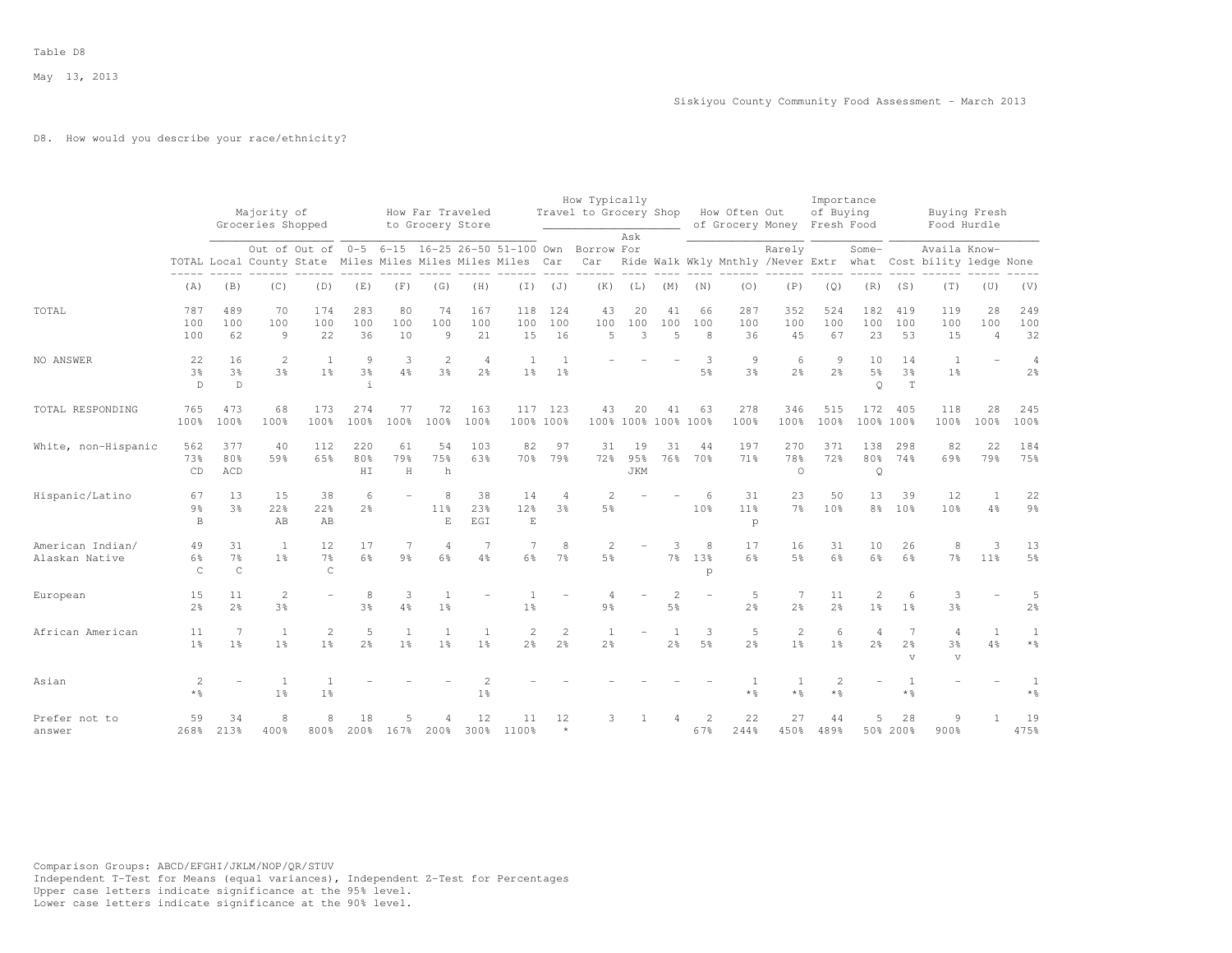### Table SURVEYADMI

May 13, 2013

# Online Versus Paper Entry

|               |                   |                                                                  |                          | Region                               |                 |                         | Kids in HH       |                  | Senior           | in HH            |                  |                  |                  |                 |                |           |                  | Single Households                          |                  |                              |                   |                        |                  |
|---------------|-------------------|------------------------------------------------------------------|--------------------------|--------------------------------------|-----------------|-------------------------|------------------|------------------|------------------|------------------|------------------|------------------|------------------|-----------------|----------------|-----------|------------------|--------------------------------------------|------------------|------------------------------|-------------------|------------------------|------------------|
|               |                   | South                                                            | Shasta Butte             | Valley Valley<br>/North Klamth Scott |                 | Down- Kids              |                  | No<br>Kids       | Senr.            | No<br>Senr.      |                  |                  | HH Count         |                 |                |           |                  | Single Single Single<br>Male Female Senior |                  |                              | HH Income Bracket |                        |                  |
|               |                   | TOTAL County County Basin Valley river in HH in HH in HH in HH 1 |                          |                                      |                 |                         |                  |                  |                  |                  |                  | $2 \quad 3$      |                  |                 | 5.             | 6         | HH               | HH                                         | HH               | Under                        | Low               | Mod                    | Over             |
|               | (A)               | (B)                                                              | (C)                      | (D)                                  | (E)             | (F)                     | (G)              | (H)              | (I)              | (J)              | (K)              | (L)              | (M)              | (N)             | (0)            | (P)       | (Q)              | (R)                                        | (S)              | (T)                          | (U)               | (V)                    | (W)              |
| TOTAL         | 787<br>100<br>100 | 308<br>100<br>39                                                 | 213<br>100<br>27         | 158<br>100<br>20                     | 60<br>100<br>8  | 47<br>100<br>6.         | 284<br>100<br>36 | 503<br>100<br>64 | 245<br>100<br>31 | 542<br>100<br>69 | 236<br>100<br>30 | 246<br>100<br>31 | 106<br>100<br>13 | 93<br>100<br>12 | 48<br>100<br>6 | 28<br>100 | 148<br>100<br>19 | 79<br>100<br>10                            | 131<br>100<br>17 | 378<br>100<br>48             | 138<br>100<br>18  | 81<br>100<br>10        | 135<br>100<br>17 |
| Online Survey | 286<br>36%        | 105<br>34%<br>C                                                  | 35<br>16%                | 100<br>63%<br><b>BCE</b>             | 16<br>2.7%      | 30<br>64%<br><b>BCE</b> | 108<br>38%       | 178<br>35%       | 76<br>31%        | 210<br>39%       | 76<br>32%        | 105<br>43%<br>KM | 29<br>2.7%       | 34<br>37%       | 19<br>40%      | 39%       | 47<br>32%        | 29<br>37%                                  | 37<br>28%        | 155<br>41%<br>$\overline{V}$ | 48<br>35%         | 22<br>2.7%             | 61<br>45%<br>uV  |
| Paper Survey  | 501<br>64%        | 203<br>66%<br>DF                                                 | 178<br>84%<br><b>BDF</b> | 58<br>37%                            | 44<br>73%<br>DF | 36%                     | 176<br>62%       | 325<br>65%       | 169<br>69%<br>J  | 332<br>61%       | 160<br>68%<br>÷. | 141              | /3%<br>P         | 59<br>63%       | 29<br>60%      | 61%       | 101<br>68%       | 50<br>63%                                  | 94<br>72%        | 223<br>59%                   | 90<br>65%<br>W    | 59<br>73%<br><b>TW</b> | 74<br>55%        |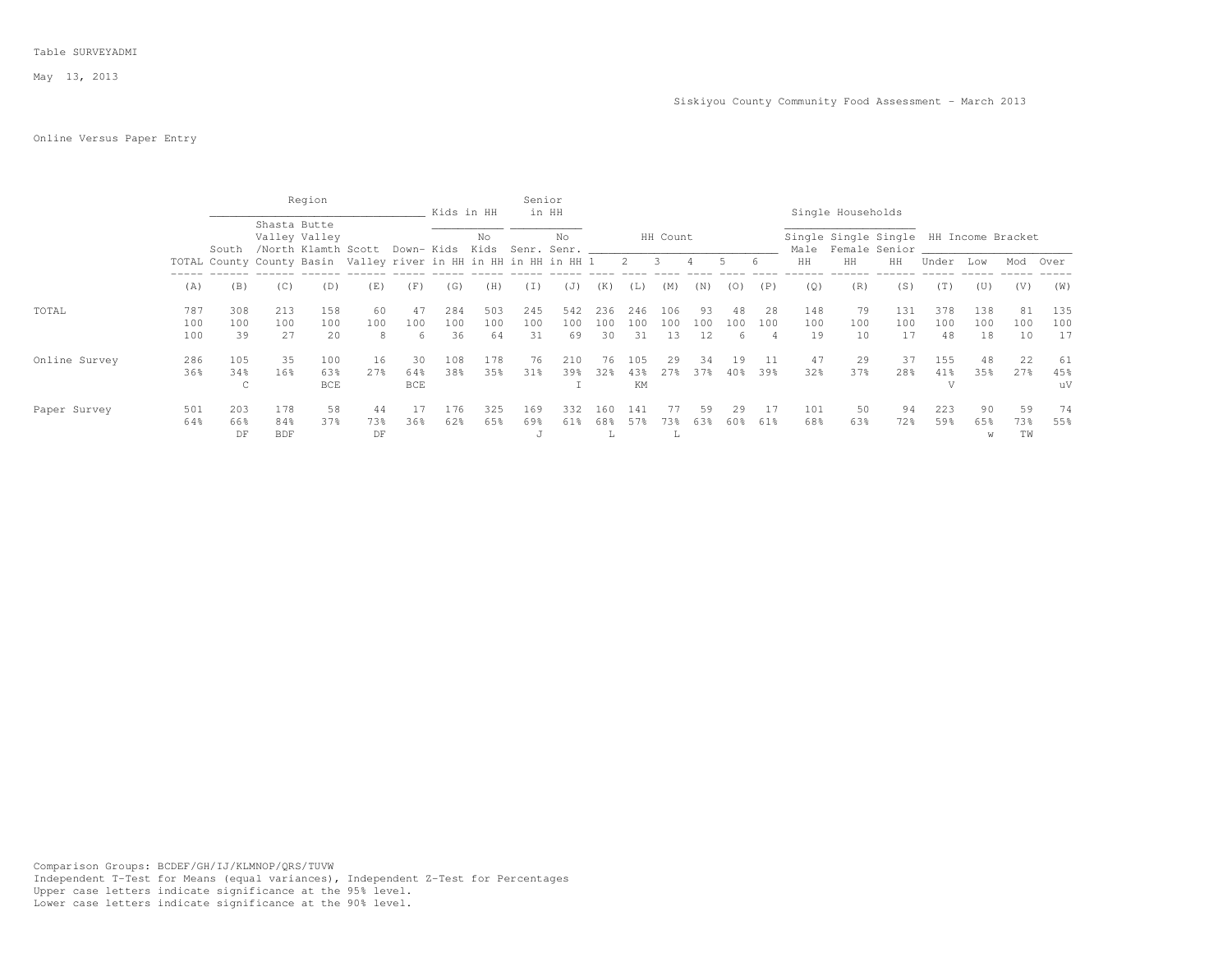### Table SURVEYADMI

May 13, 2013

#### Siskiyou County Community Food Assessment - March 2013

# Online Versus Paper Entry

|               |                   |                      |                                  |                    |                  |                 |                                      |                   |                             |                  | How Typically          |                      |                             |           |                                                                                                                              |                  |                         | Importance            |                  |                   |                             |                  |
|---------------|-------------------|----------------------|----------------------------------|--------------------|------------------|-----------------|--------------------------------------|-------------------|-----------------------------|------------------|------------------------|----------------------|-----------------------------|-----------|------------------------------------------------------------------------------------------------------------------------------|------------------|-------------------------|-----------------------|------------------|-------------------|-----------------------------|------------------|
|               |                   |                      | Majority of<br>Groceries Shopped |                    |                  |                 | How Far Traveled<br>to Grocery Store |                   |                             |                  | Travel to Grocery Shop |                      |                             |           | How Often Out<br>of Grocery Money                                                                                            |                  | of Buying<br>Fresh Food |                       |                  |                   | Buying Fresh<br>Food Hurdle |                  |
|               |                   |                      |                                  | Out of Out of      | $0 - 5$          |                 |                                      |                   | 6-15 16-25 26-50 51-100 Own |                  | Borrow For             | Ask                  |                             |           | TOTAL Local County State Miles Miles Miles Miles Miles Car Car Ride Walk Wkly Mnthly /Never Extr what Cost bility ledge None | Rarely           |                         | Some-                 |                  | Availa Know-      |                             |                  |
|               | (A)               | (B)                  | (C)                              | (D)                | (E)              | (F)             | (G)                                  | (H)               | (T)                         | (J)              | (K)                    | (L)                  | (M)                         | (N)       | (0)                                                                                                                          | (P)              | (Q)                     | (R)                   | (S)              | (T)               | (U)                         | (V)              |
| TOTAL         | 787<br>100<br>100 | 489<br>$100 -$<br>62 | 70<br>100<br>9                   | 174<br>100<br>22.2 | 283<br>100<br>36 | 80<br>100<br>10 | 74<br>100<br>9                       | 167<br>100<br>2.1 | 118<br>100<br>1.5           | 124<br>100<br>16 | 43<br>100<br>5.        | 20<br>100<br>२       | 41<br>100<br>$\overline{5}$ | 66<br>100 | 287<br>100<br>36                                                                                                             | 352<br>100<br>45 | 524<br>100<br>67        | 182<br>100<br>23      | 419<br>100<br>53 | 119<br>100<br>1.5 | 2.8<br>100<br>Δ             | 249<br>100<br>32 |
| Online Survey | 286<br>36%<br>b   | 152<br>31%           | -31<br>44%<br>B                  | 85<br>49%<br>AB    | 84<br>30%        | 28<br>35%       | 22<br>30%                            | 74<br>44%<br>EG   | 57<br>48%<br>EfG            | 47<br>38%<br>- L | 12.<br>28왕             | $\mathcal{L}$<br>10% | 1.5<br>37%                  | 26<br>39% | 111<br>39%                                                                                                                   | 131<br>37%       | 208<br>40%<br>R         | 50<br>27%             | 162<br>39%       | 47<br>39%         | 8<br>29%                    | 83<br>33%        |
| Paper Survey  | 501<br>64%        | 337<br>69%<br>aCD    | 39<br>56%                        | 89<br>51%          | 199<br>70%<br>HI | 52<br>6.5%      | 52<br>70%<br>HI                      | 93<br>56%         | 61<br>52%                   | 77<br>62%        | 31<br>72%              | 18<br>90%<br>JkM     | 26<br>63%                   | 40<br>61% | 176<br>61%                                                                                                                   | 221<br>63%       | 316<br>60%              | 132<br>73%<br>$\circ$ | 257<br>61%       | 72<br>61%         | 20<br>71%                   | 166<br>67%       |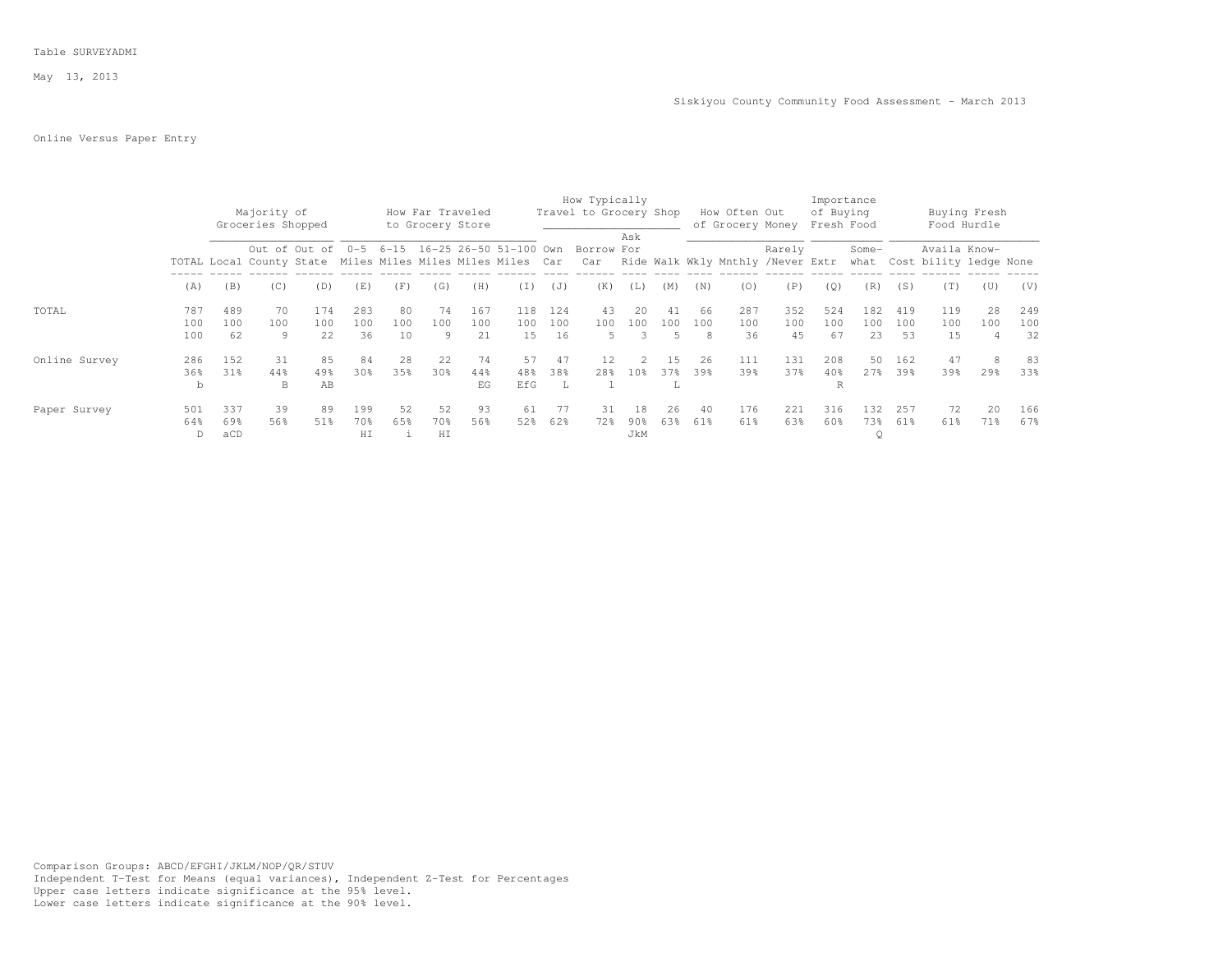May 13, 2013

## Data Entry Location

|                     |                      |                           |                         | Region                                                                                                                    |                                |                | Kids in HH           |                      | Senior               | in HH                                |                      |                                               |                       |                                |                                  |                       |                                                  | Single Households                      |                                  |                      |                                    |                         |                          |
|---------------------|----------------------|---------------------------|-------------------------|---------------------------------------------------------------------------------------------------------------------------|--------------------------------|----------------|----------------------|----------------------|----------------------|--------------------------------------|----------------------|-----------------------------------------------|-----------------------|--------------------------------|----------------------------------|-----------------------|--------------------------------------------------|----------------------------------------|----------------------------------|----------------------|------------------------------------|-------------------------|--------------------------|
|                     |                      |                           | Shasta Butte            | Valley Valley                                                                                                             |                                |                |                      | No                   |                      | No                                   |                      |                                               | HH Count              |                                |                                  |                       |                                                  | Single Single Single HH Income Bracket |                                  |                      |                                    |                         |                          |
|                     |                      |                           |                         | South /North Klamth Scott Down- Kids Kids Senr. Senr.<br>TOTAL County County Basin Valley river in HH in HH in HH in HH 1 |                                |                |                      |                      |                      |                                      |                      | $2 \quad 3$                                   |                       | $\overline{4}$                 | 5                                | 6                     | Male<br>HH                                       | Female Senior<br>HH                    | HH                               | Under Low            |                                    | Mod                     | Over                     |
|                     | (A)                  | (B)                       | (C)                     | (D)                                                                                                                       | (E)                            | (F)            | (G)                  | (H)                  | (I)                  | (J)                                  | (K)                  | (L)                                           | (M)                   | (N)                            | (0)                              | (P)                   | (Q)                                              | (R)                                    | (S)                              | (T)                  | (U)                                | (V)                     | (W)                      |
| PAPER-BASED SURVEYS | 501<br>100<br>100    | 203<br>100<br>41          | 178<br>100<br>36        | 58<br>100<br>12                                                                                                           | 44<br>100<br>9                 | 17<br>100<br>3 | 176<br>100<br>35     | 325<br>100<br>65     | 169<br>100<br>34     | 332<br>100<br>66                     | 160<br>100<br>32     | 141<br>100<br>28                              | 77<br>100<br>15       | 59<br>100<br>12                | 29<br>100<br>6                   | -17<br>100<br>3       | 101<br>100<br>20                                 | 50<br>100<br>10                        | 94<br>100<br>19                  | 223<br>100<br>45     | 90<br>100<br>18                    | 59<br>100<br>12         | 74<br>100<br>15          |
| NO ANSWER           |                      |                           |                         |                                                                                                                           |                                |                |                      |                      |                      |                                      |                      |                                               |                       |                                |                                  |                       |                                                  |                                        |                                  |                      |                                    |                         |                          |
| TOTAL RESPONDING    | 501<br>100%          | 203<br>100%               | 178<br>100%             | 58<br>100%                                                                                                                | 44<br>100%                     | 17<br>100%     | 176<br>100%          | 325<br>100%          | 169<br>100%          | 332                                  |                      | 160 141<br>100% 100% 100% 100% 100% 100% 100% | 77                    | 59                             | 29                               | 17                    | 101<br>100%                                      | 50<br>100%                             | 94<br>100%                       | 223<br>100%          | 90<br>100%                         | 59<br>100%              | 74<br>100%               |
| McCloud CRC         | 85<br>17%            | 61<br>30%<br>CE           | 22<br>12%<br>$\epsilon$ |                                                                                                                           | $\mathbf{2}$<br>5%             |                | 19<br>11%            | 66<br>20%<br>G       | 40<br>24%<br>J       | 45<br>14%                            | 33<br>21%<br>M       | 26<br>18%<br>m                                | 8<br>10 <sup>°</sup>  | 8<br>$14\%$                    | 5<br>$17$ %                      | $\mathcal{D}$<br>12%  | 21<br>21%                                        | 12<br>24%                              | 20<br>21%                        | 45<br>20%<br>W       | 12<br>13%                          | 9<br>15%                | 7<br>$9\frac{6}{9}$      |
| Yreka CRC           | 80<br>16%            | 1<br>$*$ %                | 76<br>43%<br><b>BEF</b> |                                                                                                                           | 1<br>2.8                       | 1<br>6%        | 30<br>17%            | 50<br>15%            | 12<br>7%             | 68<br>20 <sup>8</sup><br>$\mathbb T$ | 24<br>15%            | 20<br>14%                                     | 12<br>16 <sup>°</sup> | 10<br>17%                      | 4<br>14%                         | $\overline{2}$<br>12% | 14<br>14%                                        | 6<br>12%                               | 7<br>7 <sup>°</sup>              | 45<br>20%<br>UVW     | 10<br>11 <sup>°</sup><br>W         | 6<br>10%<br>$\mathbb W$ | $\sqrt{2}$<br>3%         |
| Mt. Shasta CRC      | 64<br>13%            | 60<br>30%<br>$\mathsf{C}$ | 4<br>2 <sup>o</sup>     |                                                                                                                           |                                |                | 19<br>11%            | 45<br>14%            | 30<br>18%<br>J       | 34<br>10 <sup>8</sup>                | 22<br>14%<br>N       | 20<br>14%<br>N                                | 18<br>23%<br>kNP      | $\mathbf{2}$<br>3 <sup>°</sup> |                                  | 1<br>6%               | 12<br>12%                                        | 8<br>16%                               | 19<br>20%                        | 17<br>8 <sup>°</sup> | 14<br>16%<br>t                     | $\overline{7}$<br>12%   | 12<br>16%<br>$\mathsf t$ |
| HUB Communities FRC | 60<br>12%            | <sup>1</sup><br>$*$ %     | 59<br>33%<br>B          |                                                                                                                           |                                |                | 17<br>10%            | 43<br>13%            | 25<br>15%            | 35<br>11 <sup>8</sup>                | 31<br>19%<br>LMN     | 11<br>$8\frac{6}{6}$                          | 6<br>8 <sup>°</sup>   | 5<br>8 <sup>8</sup>            | 3<br>10 <sup>8</sup>             | $\overline{4}$<br>24% | 21<br>21%                                        | 9<br>18%                               | 17<br>18%                        | 40<br>18%<br>U       | 7<br>8 <sup>°</sup>                | 9<br>15%                |                          |
| Butte Valley CRC    | 56<br>11%            |                           |                         | 56<br>97%                                                                                                                 |                                |                | 34<br>19%<br>$\rm H$ | 22<br>$7\frac{6}{9}$ | 10<br>$6\frac{6}{9}$ | 46<br>14%<br>$\mathbbm{I}$           | 8<br>5 <sup>°</sup>  | 10<br>$7\frac{6}{6}$                          | 10<br>13%<br>k        | 13<br>22%<br>KL                | 8<br>28%<br>KL                   | .5<br>29%<br>KL       | 6<br>$6\frac{6}{9}$                              | $\overline{2}$<br>4%                   | 5<br>5 <sup>°</sup>              | 34<br>15%            | 16<br>18%                          | 6<br>10 <sub>8</sub>    |                          |
| Scott Valley FRC    | 42<br>8 <sup>8</sup> | 1<br>$*$ $\frac{6}{5}$    | 3<br>2.8                |                                                                                                                           | 38<br>86%<br>BC                |                | 18<br>10%            | 24<br>7%             | 11<br>7%             | 31<br>9 <sub>8</sub>                 | 6<br>4%              | 16<br>11 <sup>8</sup><br>K                    | 5<br>$6\frac{6}{9}$   | 12%<br>k                       | $\overline{A}$<br>14%            | 1<br>6%               | 3<br>3%                                          | 3<br>6%                                | 3<br>3%                          | 9<br>4%              | 9<br>10 <sup>9</sup><br>$\ddagger$ | 8<br>14%<br>$\mathbf T$ | 12<br>16%<br>$\mathbf T$ |
| ${\tt GNC}$         | 39<br>8%             | 34<br>17%<br>CDE          | 3<br>2 <sup>°</sup>     | $\mathbf{1}$<br>2 <sup>°</sup>                                                                                            | $\mathbf{1}$<br>2 <sup>o</sup> | ÷              | 15<br>9 <sub>8</sub> | 24<br>7 <sup>°</sup> | 12<br>$7\frac{6}{6}$ | 27<br>8%                             | 10<br>6%             | 15<br>11 <sup>8</sup>                         | 6<br>8 <sup>°</sup>   | 8<br>14%                       |                                  |                       | $\overline{9}$<br>9 <sub>8</sub><br>$\mathbb{R}$ | $\mathbf{1}$<br>2 <sup>°</sup>         | $\overline{4}$<br>$4\frac{6}{6}$ | 6<br>3 <sup>8</sup>  | 5<br>6%                            | 5<br>8%                 | 23<br>31%<br>TUV         |
| Other DE            | 38<br>8%             | 24<br>12%<br>ce           | 11<br>$6\%$             |                                                                                                                           | 2<br>5 <sup>°</sup>            | 1<br>6%        | 13<br>$7\frac{6}{9}$ | 25<br>$8\frac{6}{9}$ | 12<br>$7\frac{6}{6}$ | 26<br>8%                             | 11<br>7 <sup>°</sup> | 13<br>$9\frac{6}{6}$                          | 5<br>6%               | 5<br>8%                        | $\mathfrak{D}$<br>7 <sup>°</sup> | $\mathcal{L}$<br>12%  | 8<br>8 <sup>°</sup>                              | $\overline{2}$<br>4%                   | 8<br>9 <sub>8</sub>              | 10<br>4%             | 7<br>8 <sup>°</sup>                | 6<br>10 <sub>8</sub>    | 13<br>18%<br>Tu          |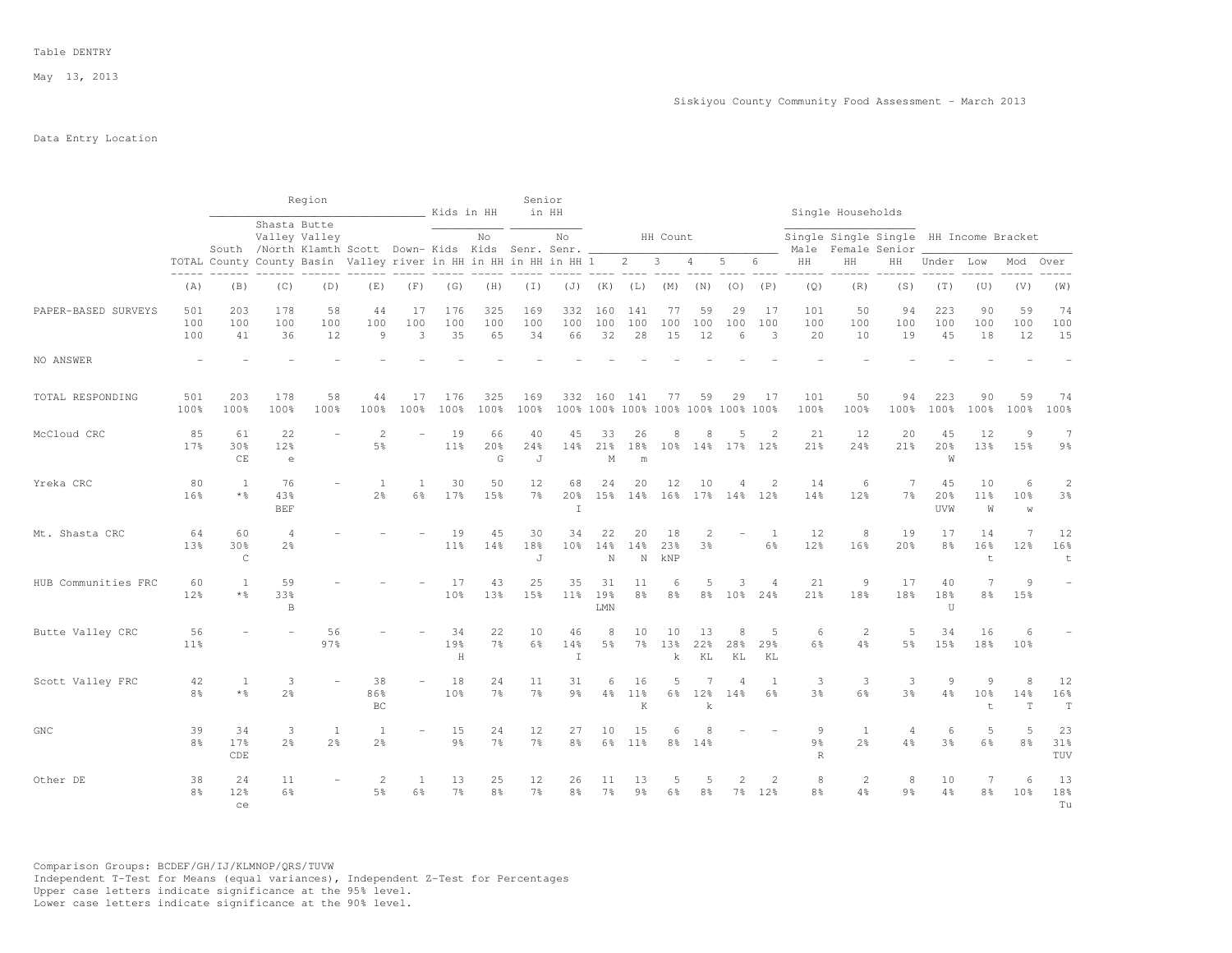#### May 13, 2013

(Continued)

## Data Entry Location

|                 |                |                      |              | Region                                                           |     |           |                     | Kids in HH           | Senior              | in HH                             |                |                |          |                          |                |     |                | Single Households                                            |                |       |                |                |          |
|-----------------|----------------|----------------------|--------------|------------------------------------------------------------------|-----|-----------|---------------------|----------------------|---------------------|-----------------------------------|----------------|----------------|----------|--------------------------|----------------|-----|----------------|--------------------------------------------------------------|----------------|-------|----------------|----------------|----------|
|                 |                | South                | Shasta Butte | Valley Valley<br>/North Klamth Scott                             |     |           |                     | No                   |                     | No<br>Down- Kids Kids Senr. Senr. |                |                | HH Count |                          |                |     |                | Single Single Single HH Income Bracket<br>Male Female Senior |                |       |                |                |          |
|                 |                |                      |              | TOTAL County County Basin Valley river in HH in HH in HH in HH 1 |     |           |                     |                      |                     |                                   |                | 2 3            |          | $4 -$                    | 5              | - 6 | HH             | HH                                                           | HH             | Under | Low            |                | Mod Over |
|                 | (A)            | (B)                  | (C)          | (D)                                                              | (E) | (F)       | (G)                 | (H)                  | (I)                 | (J)                               | (K)            | (L)            | (M)      | (N)                      | (0)            | (P) | (Q)            | (R)                                                          | (S)            | (T)   | (U)            | (V)            | (W)      |
| Happy Camp FRC  | 15<br>3%       |                      |              |                                                                  |     | 15<br>88% | 6<br>3 <sup>°</sup> | 9<br>3%              | 4<br>2 <sup>8</sup> | $3\frac{6}{5}$                    | 2 <sup>8</sup> | $4\%$          | 5%       |                          | 3%             |     |                | 6%                                                           | 1 <sup>°</sup> | 3%    | 2 <sup>o</sup> |                | 7%       |
| Dunsmuir CRC    | 14<br>3%       | 14<br>7 <sup>°</sup> |              |                                                                  |     |           | 2 <sup>°</sup>      | 10<br>3 <sup>°</sup> | 6<br>$4\frac{6}{6}$ | 2 <sup>o</sup>                    | 4%             | 1 <sup>8</sup> | 4%       | $\overline{\phantom{m}}$ | 7 <sup>°</sup> |     | 4%             | $4\frac{6}{6}$                                               | 5 <sup>°</sup> | 4%    | 3%             | 3 <sup>8</sup> |          |
| Meals on Wheels | 1 <sup>°</sup> | 3 <sup>8</sup>       |              |                                                                  |     |           |                     | 2 <sup>°</sup>       | 4%                  |                                   | 3%             | $1\%$          |          |                          |                |     | 3 <sup>8</sup> | $4\%$                                                        | 5%             | $1\%$ | $4\%$          | 2%             |          |
| Tulelake FRC    | * %            |                      |              | 2 <sup>8</sup>                                                   |     |           | $1\%$               |                      |                     | $\star$ %                         |                |                |          | 2 <sup>8</sup>           |                |     |                |                                                              |                |       | $1\,$          |                |          |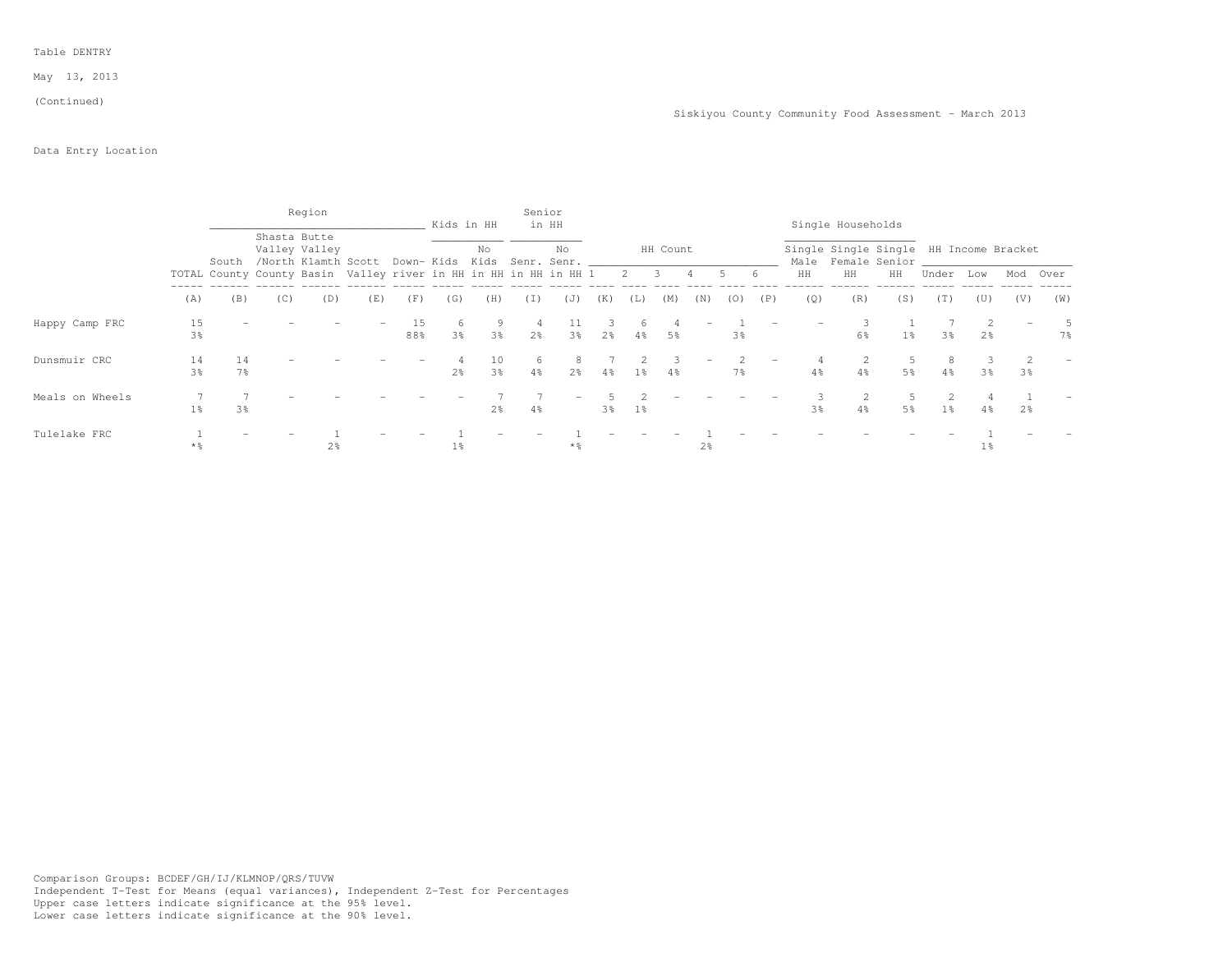May 13, 2013

## Data Entry Location

|                     |                                       |                           | Majority of<br>Groceries Shopped |                     |                      |                     | How Far Traveled               |                     |                                                                                                             |                                  | How Typically<br>Travel to Grocery Shop |                             |                                                                                                                                                                                                                                                                                                                                                                                                                                              |                                  | How Often Out                      |                             | Importance<br>of Buying   |                      |                      | Buying Fresh                                                                  |                                   |                         |
|---------------------|---------------------------------------|---------------------------|----------------------------------|---------------------|----------------------|---------------------|--------------------------------|---------------------|-------------------------------------------------------------------------------------------------------------|----------------------------------|-----------------------------------------|-----------------------------|----------------------------------------------------------------------------------------------------------------------------------------------------------------------------------------------------------------------------------------------------------------------------------------------------------------------------------------------------------------------------------------------------------------------------------------------|----------------------------------|------------------------------------|-----------------------------|---------------------------|----------------------|----------------------|-------------------------------------------------------------------------------|-----------------------------------|-------------------------|
|                     |                                       |                           |                                  |                     |                      |                     | to Grocery Store               |                     |                                                                                                             |                                  |                                         | Ask                         |                                                                                                                                                                                                                                                                                                                                                                                                                                              |                                  |                                    | of Grocery Money Fresh Food |                           |                      |                      | Food Hurdle                                                                   |                                   |                         |
|                     |                                       |                           |                                  |                     |                      |                     |                                |                     | Out of Out of 0-5 6-15 16-25 26-50 51-100 Own<br>TOTAL Local County State Miles Miles Miles Miles Miles Car |                                  | Borrow For<br>Car                       |                             |                                                                                                                                                                                                                                                                                                                                                                                                                                              |                                  |                                    | Rarely                      |                           | Some-                |                      | Availa Know-<br>Ride Walk Wkly Mnthly /Never Extr what Cost bility ledge None |                                   |                         |
|                     | (A)                                   | (B)                       | (C)                              | (D)                 | (E)                  | (F)                 | (G)                            | (H)                 |                                                                                                             | $(J)$ $(J)$                      | (K)                                     | (L)                         | (M)                                                                                                                                                                                                                                                                                                                                                                                                                                          | (N)                              | (0)                                | (P)                         | (Q)                       | (R)                  | (S)                  | (T)                                                                           | (U)                               | (V)                     |
| PAPER-BASED SURVEYS | 501<br>100<br>100                     | 337<br>100<br>67          | 39<br>100<br>8                   | 89<br>100<br>18     | 199<br>100<br>40     | 52<br>100<br>10     | 52<br>100<br>10                | 93<br>100<br>19     | 61<br>100<br>12                                                                                             | 77<br>100<br>15                  | 31<br>100<br>6                          | 18<br>100<br>$\overline{4}$ | 26<br>100<br>5                                                                                                                                                                                                                                                                                                                                                                                                                               | 40<br>100<br>8                   | 176<br>100<br>35                   | 221<br>100<br>44            | 316<br>100<br>63          | 132<br>100<br>26     | 257<br>100<br>51     | 72<br>100<br>14                                                               | 20<br>100<br>$\overline{4}$       | 166<br>100<br>33        |
| NO ANSWER           |                                       |                           |                                  |                     |                      |                     |                                |                     |                                                                                                             |                                  |                                         |                             |                                                                                                                                                                                                                                                                                                                                                                                                                                              |                                  |                                    |                             |                           |                      |                      |                                                                               |                                   |                         |
| TOTAL RESPONDING    | 501<br>100%                           | 337<br>100%               | 39<br>100%                       | 89<br>100%          | 199<br>100%          | 52<br>100%          | 52<br>100%                     | 93<br>100%          | 61<br>100% 100%                                                                                             | 77                               | 31                                      | 18                          | 26<br>100% 100% 100% 100%                                                                                                                                                                                                                                                                                                                                                                                                                    | 40                               | 176<br>100%                        | 221<br>100%                 | 316<br>100%               | 132<br>100% 100%     | 257                  | 72<br>100%                                                                    | 20<br>100%                        | 166<br>100%             |
| McCloud CRC         | 85<br>17%<br>$\mathbb{D}$             | 70<br>21%<br>$\mathbb{D}$ | 7<br>18%<br>D                    | 3<br>3%             | 28<br>14%            | 9<br>17%            | 17<br>33%<br>EfhI              | 17<br>18%           | 7<br>11 <sup>8</sup>                                                                                        | 19<br>25%<br>K                   | 2<br>6%                                 | 4<br>22%                    | 6<br>23%<br>k                                                                                                                                                                                                                                                                                                                                                                                                                                | 9<br>23%<br>$\mathcal{D}$        | 38<br>22%<br>$\mathbb P$           | 24<br>11 <sup>°</sup>       | 53<br>17%                 | 21<br>16%            | 56<br>22%<br>V       | 15<br>21%                                                                     | $\mathfrak{D}$<br>10 <sup>8</sup> | 20<br>12%               |
| Yreka CRC           | 80<br>16%                             | 56<br>17%                 |                                  | 13<br>1.5%          | 42<br>21%<br>GH      | 7<br>13%<br>q       | $\overline{2}$<br>4%           | 6<br>6%             | 11<br>18%<br>GH                                                                                             | 14<br>18%<br>$\mathbf{1}$        | 3<br>10%                                | 1<br>$6\%$                  | 2<br>8 <sup>°</sup>                                                                                                                                                                                                                                                                                                                                                                                                                          | 11<br>28%<br>$\mathsf{P}$        | 32<br>18%<br>$\mathsf{P}$          | 21<br>10%                   | 46<br>15%                 | 22<br>17%            | 43<br>17%            | $\overline{9}$<br>13%                                                         | 2<br>10 <sup>8</sup>              | 22<br>13%               |
| Mt. Shasta CRC      | 64<br>13%<br>$\mathbb{D}$             | 44<br>13%<br>$\mathbb{D}$ | 12<br>31%<br>ABD                 | 3<br>3%             | 28<br>14%<br>G       | 8<br>15%<br>G       | $\overline{2}$<br>4%           | 8<br>9 <sub>8</sub> | 15<br>25%<br>eGH                                                                                            | 5<br>$6\frac{6}{9}$              | .5<br>16%                               | $\overline{4}$<br>22%       | 3<br>12%                                                                                                                                                                                                                                                                                                                                                                                                                                     | 5<br>13%                         | 20<br>11 <sup>8</sup>              | 36<br>16%                   | 39<br>12%                 | 17<br>13%            | 35<br>14%<br>T       | $\overline{4}$<br>$6\frac{6}{9}$                                              | 3<br>15%                          | 20<br>12%<br>t          |
| HUB Communities FRC | 60<br>12%                             | 44<br>13%                 | $\overline{4}$<br>10%            | 7<br>8 <sup>°</sup> | 18<br>9 <sub>8</sub> | 12<br>23%<br>EHI    | 14<br>27%<br>EHI               | 6<br>6%             | $\overline{4}$<br>$7\frac{6}{6}$                                                                            | 24<br>31%<br>KM                  | 2                                       | $\overline{4}$<br>6% 22%    | 2                                                                                                                                                                                                                                                                                                                                                                                                                                            | 6<br>8% 15%                      | 31<br>18%<br>$\mathsf{P}$          | 20<br>9 <sub>8</sub>        | 34<br>11 <sup>8</sup>     | 18<br>14%            | 36<br>14%<br>V       | 10<br>14%<br>$\overline{V}$                                                   | 6<br>30%<br>$\mathbf{V}$          | $\overline{9}$<br>$5\%$ |
| Butte Valley CRC    | 56<br>11 <sup>8</sup><br>$\, {\bf B}$ | 18<br>5 <sup>8</sup>      |                                  | 38<br>43%<br>AB     | 15<br>8 <sup>°</sup> |                     | 9<br>17%<br>eI                 | 29<br>31%<br>EqI    | 3<br>5 <sup>°</sup>                                                                                         | 3<br>$4\frac{6}{6}$              | 4<br>13%                                | 1<br>$6\%$                  | $\overline{2}$<br>8 <sup>°</sup>                                                                                                                                                                                                                                                                                                                                                                                                             | $\overline{1}$<br>3 <sup>8</sup> | 16<br>9 <sup>°</sup><br>N          | 29<br>1.3%<br>N             | 24<br>8 <sup>°</sup>      | 30<br>23%<br>$\circ$ | 10<br>4 <sup>°</sup> | 7<br>10 <sup>8</sup>                                                          | $\overline{1}$<br>$5\frac{6}{6}$  | 39<br>23%<br>STU        |
| Scott Valley FRC    | 42<br>8%                              | 26<br>$8\frac{6}{6}$      |                                  | 10<br>$11\%$        | 12<br>6%             | 3<br>$6\frac{6}{9}$ | 3<br>6%                        | 11<br>12%           | 6<br>10%                                                                                                    | $\overline{2}$<br>3 <sup>o</sup> | $\overline{4}$<br>13%                   |                             | $\mathfrak{D}_{1}^{2}(\mathfrak{D}_{1})=\mathfrak{D}_{2}^{2}(\mathfrak{D}_{2})=\mathfrak{D}_{2}^{2}(\mathfrak{D}_{1})=\mathfrak{D}_{2}^{2}(\mathfrak{D}_{2})=\mathfrak{D}_{2}^{2}(\mathfrak{D}_{1})=\mathfrak{D}_{2}^{2}(\mathfrak{D}_{1})=\mathfrak{D}_{2}^{2}(\mathfrak{D}_{1})=\mathfrak{D}_{2}^{2}(\mathfrak{D}_{1})=\mathfrak{D}_{2}^{2}(\mathfrak{D}_{1})=\mathfrak{D}_{2}^{2}(\mathfrak{D}_{1})=\mathfrak{D}_{2}^{$<br>8 <sup>°</sup> | $\mathfrak{D}$<br>5 <sup>8</sup> | 11<br>6 <sup>°</sup>               | 23<br>10 <sup>8</sup>       | 28<br>9 <sub>8</sub>      | 8<br>6%              | 18<br>7 <sup>°</sup> | 8<br>11 <sup>8</sup>                                                          | $\overline{\mathcal{L}}$<br>10%   | 15<br>$9\frac{6}{6}$    |
| GNC                 | 39<br>8%                              | 29<br>9 <sup>°</sup>      | 3<br>8 <sup>°</sup>              | 5<br>6%             | 24<br>12%<br>GH      | 3<br>$6\frac{6}{3}$ | <sup>1</sup><br>2 <sup>°</sup> | 3<br>3%             | 6<br>10%<br>q                                                                                               | $\mathbf{1}$<br>1 <sup>°</sup>   | $\overline{2}$<br>6%                    |                             | 3<br>12%                                                                                                                                                                                                                                                                                                                                                                                                                                     |                                  | $6 \overline{6}$<br>3 <sup>°</sup> | 28<br>13%<br>$\circ$        | 35<br>11%<br>$\mathbb{R}$ | $\mathbf{2}$<br>2.8  | 13<br>5 <sup>°</sup> | 5<br>7 <sup>°</sup>                                                           | $\overline{c}$<br>10%             | 20<br>12%<br>S          |
| Other DE            | 38<br>8%                              | 25<br>7 <sup>°</sup>      | 5<br>13%                         | 8<br>$9\frac{6}{9}$ | 14<br>7 <sup>°</sup> | 6<br>12%            | 4<br>8%                        | 6<br>6%             | $\overline{7}$<br>11%                                                                                       | 2<br>3 <sup>8</sup>              | $\overline{4}$                          | $\mathfrak{D}$<br>13% 11%   | 2<br>8%                                                                                                                                                                                                                                                                                                                                                                                                                                      | $\overline{2}$<br>5%             | 7<br>4%                            | 27<br>12%<br>nO             | 33<br>10%<br>$\mathbb{R}$ | 4<br>3%              | 19<br>7 <sup>°</sup> | 4<br>6%                                                                       | 1<br>$5\frac{6}{6}$               | 15<br>$9\frac{6}{6}$    |